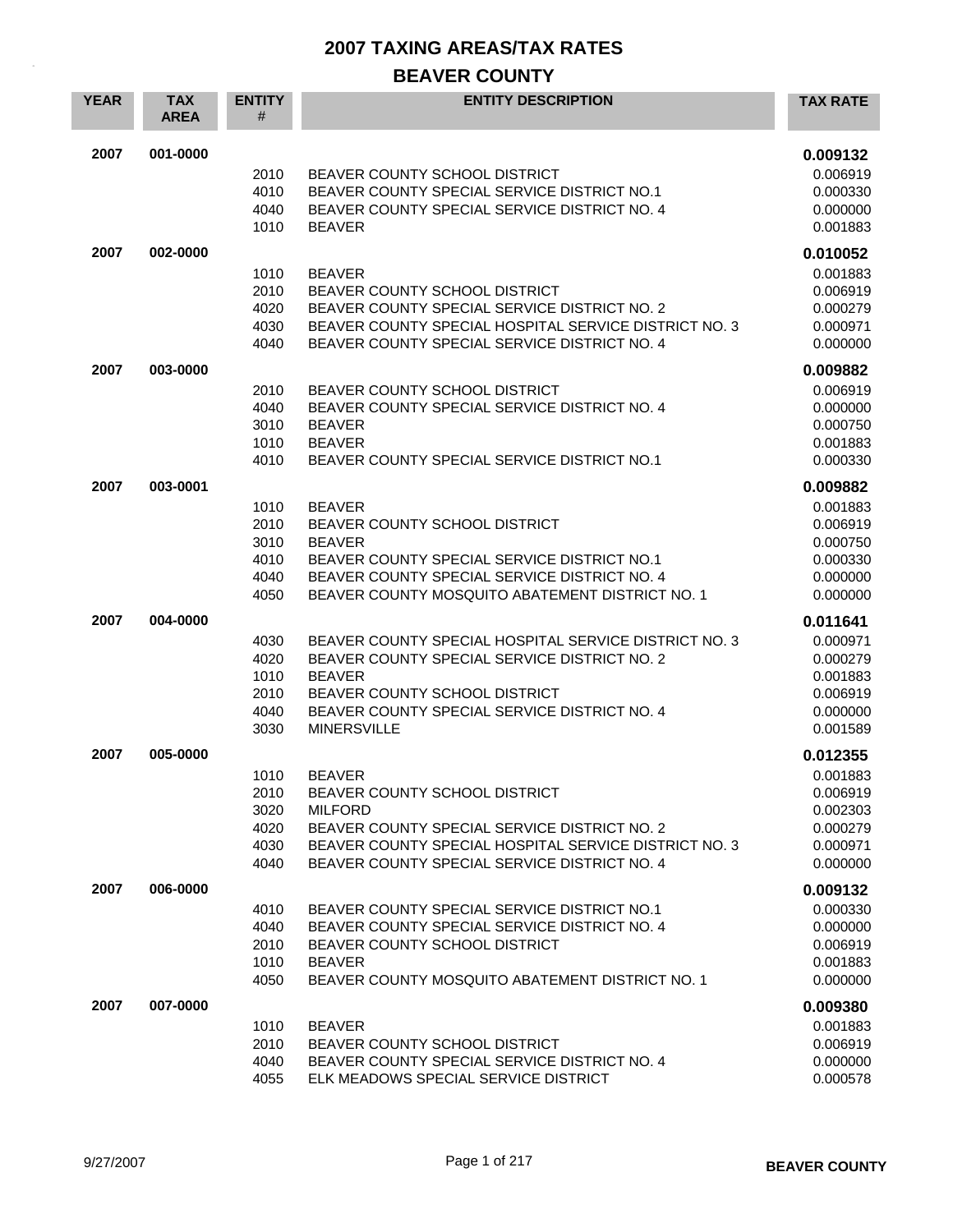| <b>YEAR</b> | <b>TAX</b><br><b>AREA</b> | <b>ENTITY</b><br>#                                   | <b>ENTITY DESCRIPTION</b>                                                                                                                                                                                                                        | <b>TAX RATE</b>                                                                              |
|-------------|---------------------------|------------------------------------------------------|--------------------------------------------------------------------------------------------------------------------------------------------------------------------------------------------------------------------------------------------------|----------------------------------------------------------------------------------------------|
| 2007        | 101-0000                  | 1010<br>2010<br>4010<br>4190<br>6010                 | <b>BOX ELDER</b><br><b>BOX ELDER SCHOOL DISTRICT</b><br>BOX ELDER COUNTY MOSQUITO ABATEMENT DISTRICT<br>BEAR RIVER WATER CONSERVANCY DISTRICT<br>BOX ELDER COUNTY LIBRARY                                                                        | 0.009193<br>0.002574<br>0.005958<br>0.000316<br>0.000194<br>0.000151                         |
| 2007        | 102-0000                  | 4010<br>6010<br>4190<br>2010<br>1010<br>3010         | BOX ELDER COUNTY MOSQUITO ABATEMENT DISTRICT<br><b>BOX ELDER COUNTY LIBRARY</b><br>BEAR RIVER WATER CONSERVANCY DISTRICT<br><b>BOX ELDER SCHOOL DISTRICT</b><br><b>BOX ELDER</b><br><b>BEAR RIVER CITY</b>                                       | 0.009748<br>0.000316<br>0.000151<br>0.000194<br>0.005958<br>0.002574<br>0.000555             |
| 2007        | 103-0000                  | 1010<br>2010<br>3020<br>4010<br>4190                 | <b>BOX ELDER</b><br><b>BOX ELDER SCHOOL DISTRICT</b><br><b>BRIGHAM CITY</b><br>BOX ELDER COUNTY MOSQUITO ABATEMENT DISTRICT<br>BEAR RIVER WATER CONSERVANCY DISTRICT                                                                             | 0.011607<br>0.002574<br>0.005958<br>0.002565<br>0.000316<br>0.000194                         |
| 2007        | 104-0000                  | 4010<br>6010<br>4100<br>3030<br>2010<br>1010<br>4190 | BOX ELDER COUNTY MOSQUITO ABATEMENT DISTRICT<br><b>BOX ELDER COUNTY LIBRARY</b><br>CORINNE CEMETERY MAINTENANCE DISTRICT<br><b>CORINNE CITY</b><br><b>BOX ELDER SCHOOL DISTRICT</b><br><b>BOX ELDER</b><br>BEAR RIVER WATER CONSERVANCY DISTRICT | 0.011323<br>0.000316<br>0.000151<br>0.000192<br>0.001938<br>0.005958<br>0.002574<br>0.000194 |
| 2007        | 105-0000                  | 6010<br>1010<br>2010<br>4010<br>4100<br>4190         | <b>BOX ELDER COUNTY LIBRARY</b><br><b>BOX ELDER</b><br><b>BOX ELDER SCHOOL DISTRICT</b><br>BOX ELDER COUNTY MOSQUITO ABATEMENT DISTRICT<br>CORINNE CEMETERY MAINTENANCE DISTRICT<br>BEAR RIVER WATER CONSERVANCY DISTRICT                        | 0.009385<br>0.000151<br>0.002574<br>0.005958<br>0.000316<br>0.000192<br>0.000194             |
| 2007        | 106-0000                  | 4010<br>4190<br>6010<br>1010<br>3040<br>2010         | BOX ELDER COUNTY MOSQUITO ABATEMENT DISTRICT<br>BEAR RIVER WATER CONSERVANCY DISTRICT<br><b>BOX ELDER COUNTY LIBRARY</b><br><b>BOX ELDER</b><br><b>DEWEYVILLE</b><br><b>BOX ELDER SCHOOL DISTRICT</b>                                            | 0.009428<br>0.000316<br>0.000194<br>0.000151<br>0.002574<br>0.000235<br>0.005958             |
| 2007        | 107-0000                  | 6010<br>1010<br>2010<br>4010<br>4130<br>4190         | <b>BOX ELDER COUNTY LIBRARY</b><br><b>BOX ELDER</b><br><b>BOX ELDER SCHOOL DISTRICT</b><br>BOX ELDER COUNTY MOSQUITO ABATEMENT DISTRICT<br>EAST GARLAND CEMETERY MAINTENANCE DISTRICT<br>BEAR RIVER WATER CONSERVANCY DISTRICT                   | 0.009353<br>0.000151<br>0.002574<br>0.005958<br>0.000316<br>0.000160<br>0.000194             |
| 2007        | 108-0000                  | 6010                                                 | <b>BOX ELDER COUNTY LIBRARY</b>                                                                                                                                                                                                                  | 0.009498<br>0.000151                                                                         |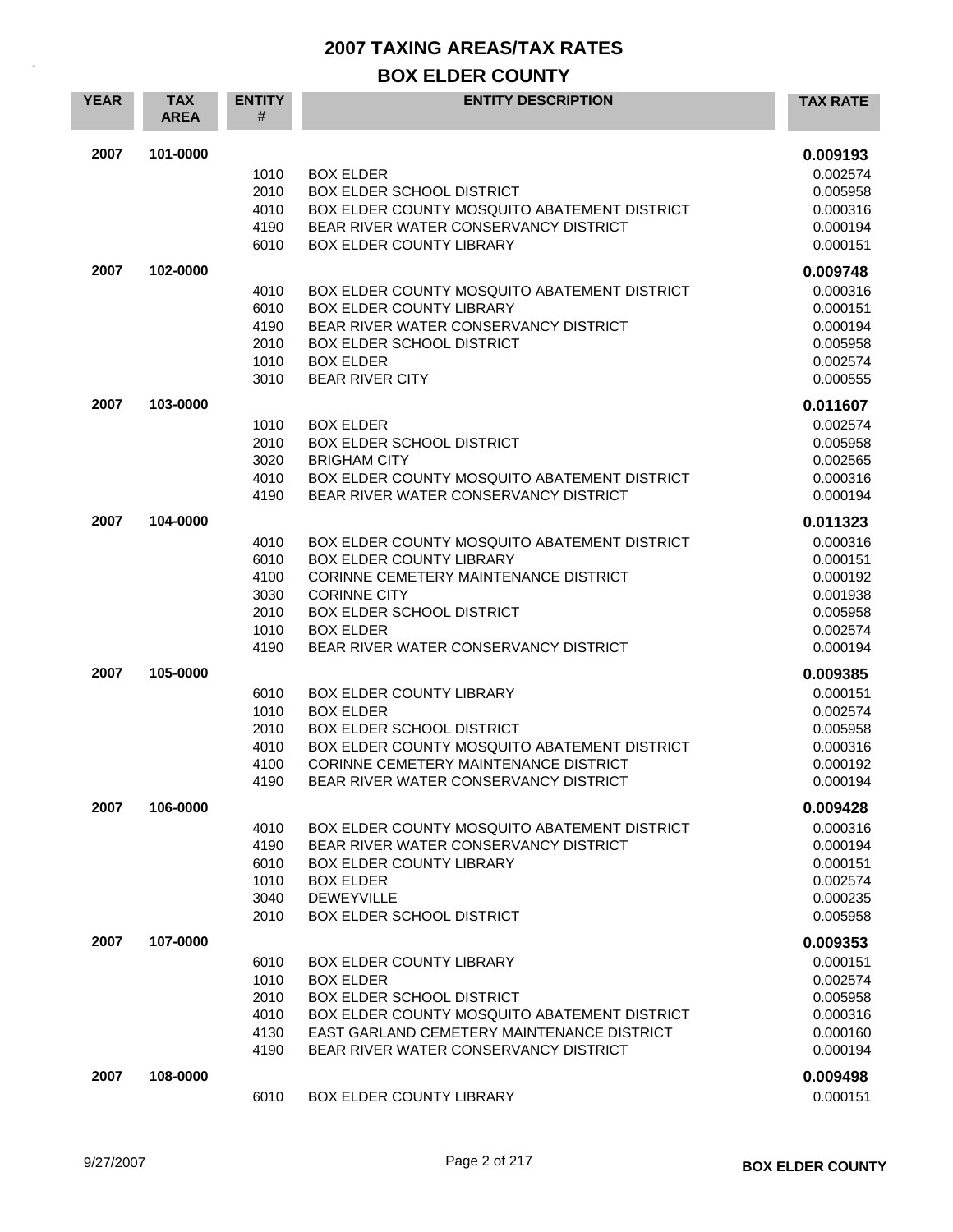| <b>YEAR</b> | <b>TAX</b><br><b>AREA</b> | <b>ENTITY</b><br>#                           | <b>ENTITY DESCRIPTION</b>                                                                                                                                                                                                        | <b>TAX RATE</b>                                                      |
|-------------|---------------------------|----------------------------------------------|----------------------------------------------------------------------------------------------------------------------------------------------------------------------------------------------------------------------------------|----------------------------------------------------------------------|
|             |                           | 4190<br>4010<br>3050<br>1010<br>2010         | BEAR RIVER WATER CONSERVANCY DISTRICT<br>BOX ELDER COUNTY MOSQUITO ABATEMENT DISTRICT<br><b>ELWOOD</b><br><b>BOX ELDER</b><br>BOX ELDER SCHOOL DISTRICT                                                                          | 0.000194<br>0.000316<br>0.000305<br>0.002574<br>0.005958             |
| 2007        | 111-0000                  | 4030                                         | FIELDING CEMETERY MAINTENANCE DISTRICT                                                                                                                                                                                           | 0.010501<br>0.000400                                                 |
|             |                           | 6010<br>4190<br>1010<br>2010<br>3060<br>4010 | <b>BOX ELDER COUNTY LIBRARY</b><br>BEAR RIVER WATER CONSERVANCY DISTRICT<br><b>BOX ELDER</b><br><b>BOX ELDER SCHOOL DISTRICT</b><br><b>FIELDING</b><br>BOX ELDER COUNTY MOSQUITO ABATEMENT DISTRICT                              | 0.000151<br>0.000194<br>0.002574<br>0.005958<br>0.000908<br>0.000316 |
| 2007        | 112-0000                  |                                              |                                                                                                                                                                                                                                  | 0.009593                                                             |
|             |                           | 1010<br>2010<br>4010<br>4030<br>4190<br>6010 | <b>BOX ELDER</b><br><b>BOX ELDER SCHOOL DISTRICT</b><br>BOX ELDER COUNTY MOSQUITO ABATEMENT DISTRICT<br>FIELDING CEMETERY MAINTENANCE DISTRICT<br>BEAR RIVER WATER CONSERVANCY DISTRICT<br><b>BOX ELDER COUNTY LIBRARY</b>       | 0.002574<br>0.005958<br>0.000316<br>0.000400<br>0.000194<br>0.000151 |
| 2007        | 113-0000                  |                                              |                                                                                                                                                                                                                                  | 0.012261                                                             |
|             |                           | 3070<br>4190<br>4010<br>2010<br>1010<br>4040 | <b>GARLAND</b><br>BEAR RIVER WATER CONSERVANCY DISTRICT<br>BOX ELDER COUNTY MOSQUITO ABATEMENT DISTRICT<br><b>BOX ELDER SCHOOL DISTRICT</b><br><b>BOX ELDER</b><br><b>GARLAND CEMETERY MAINTENANCE DISTRICT</b>                  | 0.003018<br>0.000194<br>0.000316<br>0.005958<br>0.002574<br>0.000201 |
| 2007        | 114-0000                  |                                              |                                                                                                                                                                                                                                  | 0.009394                                                             |
|             |                           | 6010<br>1010<br>2010<br>4010<br>4040<br>4190 | <b>BOX ELDER COUNTY LIBRARY</b><br><b>BOX ELDER</b><br><b>BOX ELDER SCHOOL DISTRICT</b><br>BOX ELDER COUNTY MOSQUITO ABATEMENT DISTRICT<br><b>GARLAND CEMETERY MAINTENANCE DISTRICT</b><br>BEAR RIVER WATER CONSERVANCY DISTRICT | 0.000151<br>0.002574<br>0.005958<br>0.000316<br>0.000201<br>0.000194 |
| 2007        | 116-0000                  |                                              |                                                                                                                                                                                                                                  | 0.009444                                                             |
|             |                           | 4120<br>6010<br>4190<br>1010<br>4010<br>2010 | HANSEL VALLEY WATERSHED DISTRICT<br><b>BOX ELDER COUNTY LIBRARY</b><br>BEAR RIVER WATER CONSERVANCY DISTRICT<br><b>BOX ELDER</b><br>BOX ELDER COUNTY MOSQUITO ABATEMENT DISTRICT<br><b>BOX ELDER SCHOOL DISTRICT</b>             | 0.000251<br>0.000151<br>0.000194<br>0.002574<br>0.000316<br>0.005958 |
| 2007        | 117-0000                  |                                              |                                                                                                                                                                                                                                  | 0.010087                                                             |
|             |                           | 6010<br>1010<br>2010<br>3080<br>4010<br>4190 | <b>BOX ELDER COUNTY LIBRARY</b><br><b>BOX ELDER</b><br>BOX ELDER SCHOOL DISTRICT<br>HONEYVILLE CITY<br>BOX ELDER COUNTY MOSQUITO ABATEMENT DISTRICT<br>BEAR RIVER WATER CONSERVANCY DISTRICT                                     | 0.000151<br>0.002574<br>0.005958<br>0.000894<br>0.000316<br>0.000194 |
| 2007        | 118-0000                  | 6010                                         | <b>BOX ELDER COUNTY LIBRARY</b>                                                                                                                                                                                                  | 0.009494<br>0.000151                                                 |
|             |                           | 4190                                         | BEAR RIVER WATER CONSERVANCY DISTRICT                                                                                                                                                                                            | 0.000194                                                             |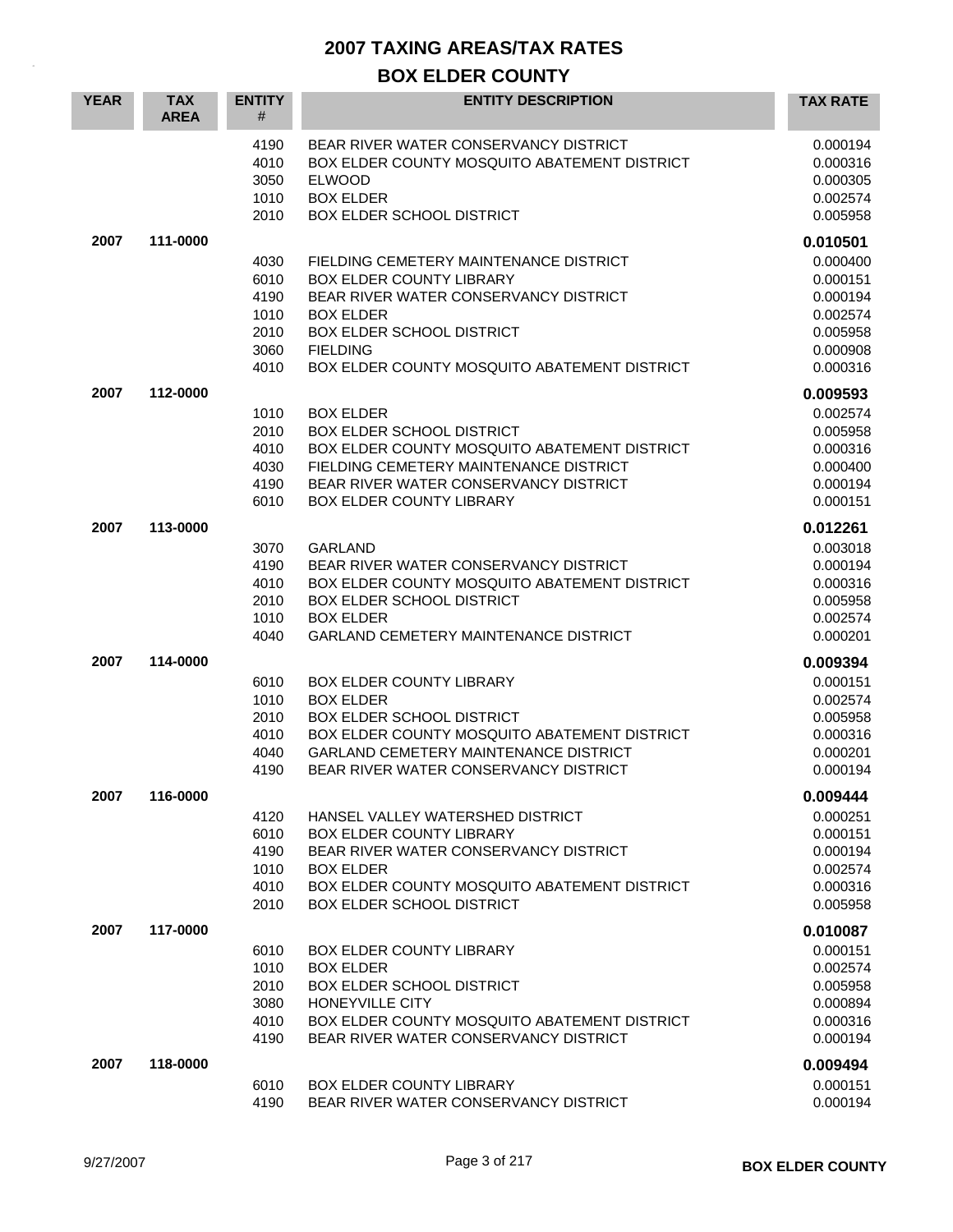| <b>YEAR</b> | <b>TAX</b><br><b>AREA</b> | <b>ENTITY</b><br>#                                   | <b>ENTITY DESCRIPTION</b>                                                                                                                                                                                                                     | <b>TAX RATE</b>                                                                  |
|-------------|---------------------------|------------------------------------------------------|-----------------------------------------------------------------------------------------------------------------------------------------------------------------------------------------------------------------------------------------------|----------------------------------------------------------------------------------|
|             |                           | 4020<br>4010<br>3090<br>1010<br>2010                 | <b>BOX ELDER COUNTY SPECIAL SERVICE DISTRICT NO. 1</b><br>BOX ELDER COUNTY MOSQUITO ABATEMENT DISTRICT<br>HOWELL CITY<br><b>BOX ELDER</b><br>BOX ELDER SCHOOL DISTRICT                                                                        | 0.000000<br>0.000316<br>0.000301<br>0.002574<br>0.005958                         |
| 2007        | 119-0000                  |                                                      |                                                                                                                                                                                                                                               | 0.011558                                                                         |
|             |                           | 3100<br>6010<br>4010<br>1010<br>4190<br>2010         | <b>MANTUA TOWN</b><br>BOX ELDER COUNTY LIBRARY<br>BOX ELDER COUNTY MOSQUITO ABATEMENT DISTRICT<br><b>BOX ELDER</b><br>BEAR RIVER WATER CONSERVANCY DISTRICT<br><b>BOX ELDER SCHOOL DISTRICT</b>                                               | 0.002365<br>0.000151<br>0.000316<br>0.002574<br>0.000194<br>0.005958             |
| 2007        | 121-0000                  |                                                      |                                                                                                                                                                                                                                               | 0.009426                                                                         |
|             |                           | 1010<br>2010<br>4010<br>4050<br>4190<br>6010         | <b>BOX ELDER</b><br><b>BOX ELDER SCHOOL DISTRICT</b><br>BOX ELDER COUNTY MOSQUITO ABATEMENT DISTRICT<br>PENROSE CEMETERY MAINTENANCE DISTRICT<br>BEAR RIVER WATER CONSERVANCY DISTRICT<br><b>BOX ELDER COUNTY LIBRARY</b>                     | 0.002574<br>0.005958<br>0.000316<br>0.000233<br>0.000194<br>0.000151             |
| 2007        | 122-0000                  |                                                      |                                                                                                                                                                                                                                               | 0.010861                                                                         |
|             |                           | 3110<br>6010<br>4010<br>2010<br>1010<br>4190         | PERRY CITY<br><b>BOX ELDER COUNTY LIBRARY</b><br>BOX ELDER COUNTY MOSQUITO ABATEMENT DISTRICT<br><b>BOX ELDER SCHOOL DISTRICT</b><br><b>BOX ELDER</b><br>BEAR RIVER WATER CONSERVANCY DISTRICT                                                | 0.001668<br>0.000151<br>0.000316<br>0.005958<br>0.002574<br>0.000194             |
| 2007        | 123-0000                  |                                                      |                                                                                                                                                                                                                                               | 0.009633                                                                         |
|             |                           | 6010<br>1010<br>2010<br>3120<br>4010<br>4090<br>4190 | <b>BOX ELDER COUNTY LIBRARY</b><br><b>BOX ELDER</b><br><b>BOX ELDER SCHOOL DISTRICT</b><br>PLYMOUTH<br>BOX ELDER COUNTY MOSQUITO ABATEMENT DISTRICT<br>PLYMOUTH CEMETERY MAINTENANCE DISTRICT<br>BEAR RIVER WATER CONSERVANCY DISTRICT        | 0.000151<br>0.002574<br>0.005958<br>0.000261<br>0.000316<br>0.000179<br>0.000194 |
| 2007        | 124-0000                  |                                                      |                                                                                                                                                                                                                                               | 0.009372                                                                         |
|             |                           | 4090<br>4190<br>6010<br>1010<br>2010<br>4010         | PLYMOUTH CEMETERY MAINTENANCE DISTRICT<br>BEAR RIVER WATER CONSERVANCY DISTRICT<br><b>BOX ELDER COUNTY LIBRARY</b><br><b>BOX ELDER</b><br><b>BOX ELDER SCHOOL DISTRICT</b><br>BOX ELDER COUNTY MOSQUITO ABATEMENT DISTRICT                    | 0.000179<br>0.000194<br>0.000151<br>0.002574<br>0.005958<br>0.000316             |
| 2007        | 125-0000                  |                                                      |                                                                                                                                                                                                                                               | 0.011240                                                                         |
|             |                           | 4190<br>6010<br>4060<br>4010<br>3130<br>2010<br>1010 | BEAR RIVER WATER CONSERVANCY DISTRICT<br>BOX ELDER COUNTY LIBRARY<br>PORTAGE PRECINCT CEMETERY MAINTENANCE DISTRICT<br>BOX ELDER COUNTY MOSQUITO ABATEMENT DISTRICT<br><b>PORTAGE</b><br><b>BOX ELDER SCHOOL DISTRICT</b><br><b>BOX ELDER</b> | 0.000194<br>0.000151<br>0.000320<br>0.000316<br>0.001727<br>0.005958<br>0.002574 |
| 2007        | 126-0000                  | 2010                                                 | <b>BOX ELDER SCHOOL DISTRICT</b>                                                                                                                                                                                                              | 0.009513<br>0.005958                                                             |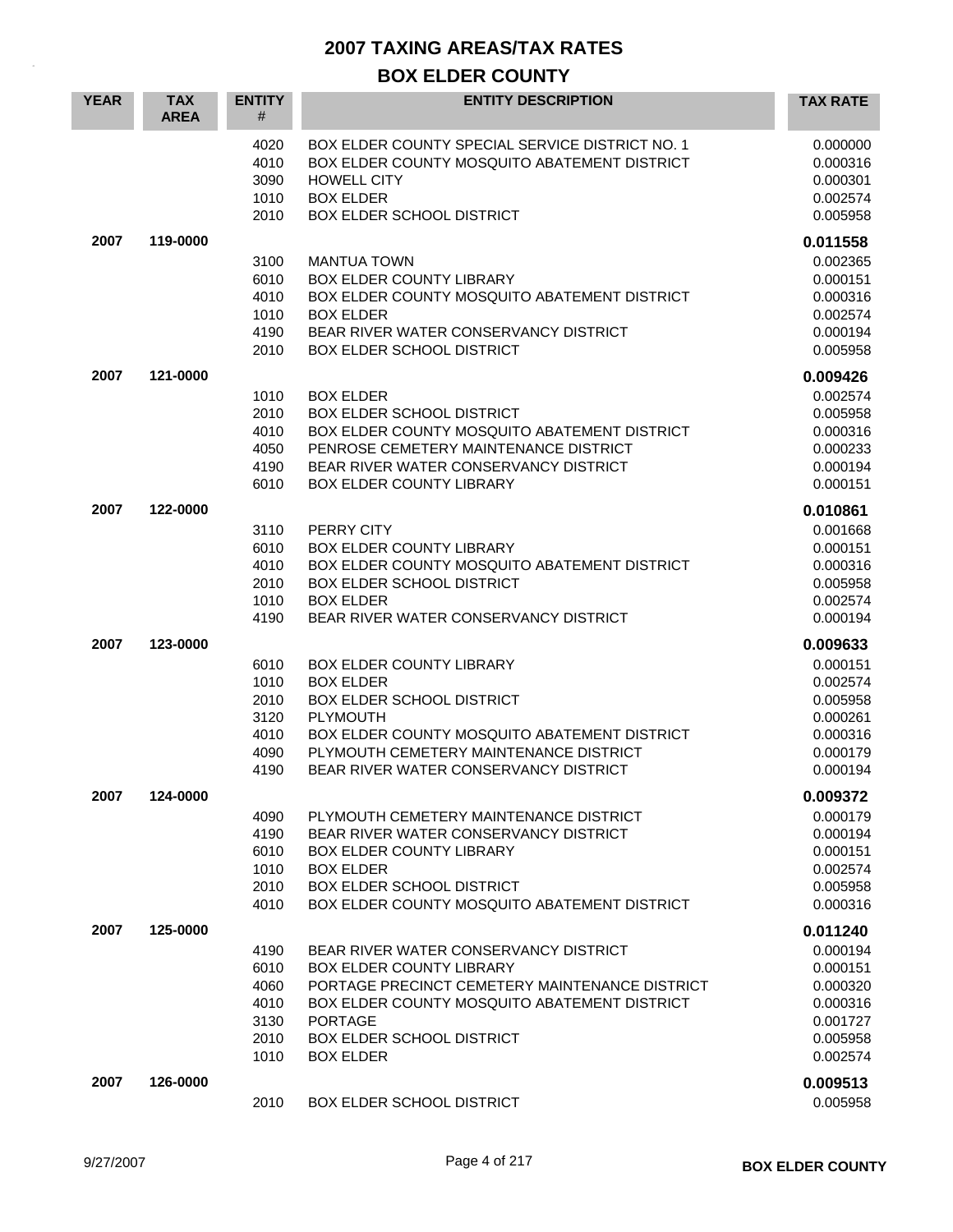| <b>YEAR</b> | <b>TAX</b><br><b>AREA</b> | <b>ENTITY</b><br>#                                           | <b>ENTITY DESCRIPTION</b>                                                                                                                                                                                                                                                                                                      | <b>TAX RATE</b>                                                                                          |
|-------------|---------------------------|--------------------------------------------------------------|--------------------------------------------------------------------------------------------------------------------------------------------------------------------------------------------------------------------------------------------------------------------------------------------------------------------------------|----------------------------------------------------------------------------------------------------------|
|             |                           | 4010<br>4060<br>4190<br>6010<br>1010                         | BOX ELDER COUNTY MOSQUITO ABATEMENT DISTRICT<br>PORTAGE PRECINCT CEMETERY MAINTENANCE DISTRICT<br>BEAR RIVER WATER CONSERVANCY DISTRICT<br>BOX ELDER COUNTY LIBRARY<br><b>BOX ELDER</b>                                                                                                                                        | 0.000316<br>0.000320<br>0.000194<br>0.000151<br>0.002574                                                 |
| 2007        | 127-0000                  | 1010<br>6010<br>4190<br>2010<br>4070<br>4010                 | <b>BOX ELDER</b><br>BOX ELDER COUNTY LIBRARY<br>BEAR RIVER WATER CONSERVANCY DISTRICT<br><b>BOX ELDER SCHOOL DISTRICT</b><br>RIVERSIDE CEMETERY MAINTENANCE DISTRICT<br>BOX ELDER COUNTY MOSQUITO ABATEMENT DISTRICT                                                                                                           | 0.009882<br>0.002574<br>0.000151<br>0.000194<br>0.005958<br>0.000689<br>0.000316                         |
| 2007        | 128-0000                  | 1010<br>2010<br>4010<br>4020<br>4190<br>6010                 | <b>BOX ELDER</b><br><b>BOX ELDER SCHOOL DISTRICT</b><br>BOX ELDER COUNTY MOSQUITO ABATEMENT DISTRICT<br>BOX ELDER COUNTY SPECIAL SERVICE DISTRICT NO. 1<br>BEAR RIVER WATER CONSERVANCY DISTRICT<br><b>BOX ELDER COUNTY LIBRARY</b>                                                                                            | 0.009193<br>0.002574<br>0.005958<br>0.000316<br>0.000000<br>0.000194<br>0.000151                         |
| 2007        | 129-0000                  | 2010<br>6010<br>4190<br>3140<br>1010<br>4010                 | <b>BOX ELDER SCHOOL DISTRICT</b><br><b>BOX ELDER COUNTY LIBRARY</b><br>BEAR RIVER WATER CONSERVANCY DISTRICT<br><b>SNOWVILLE TOWN</b><br><b>BOX ELDER</b><br>BOX ELDER COUNTY MOSQUITO ABATEMENT DISTRICT                                                                                                                      | 0.010533<br>0.005958<br>0.000151<br>0.000194<br>0.001340<br>0.002574<br>0.000316                         |
| 2007        | 130-0000                  | 1010<br>2010<br>3150<br>4010<br>4190                         | <b>BOX ELDER</b><br><b>BOX ELDER SCHOOL DISTRICT</b><br><b>TREMONTON</b><br>BOX ELDER COUNTY MOSQUITO ABATEMENT DISTRICT<br>BEAR RIVER WATER CONSERVANCY DISTRICT                                                                                                                                                              | 0.011902<br>0.002574<br>0.005958<br>0.002860<br>0.000316<br>0.000194                                     |
| 2007        | 131-0000                  | 4190<br>2010<br>6010<br>4010<br>1010<br>4095                 | BEAR RIVER WATER CONSERVANCY DISTRICT<br>BOX ELDER SCHOOL DISTRICT<br>BOX ELDER COUNTY LIBRARY<br>BOX ELDER COUNTY MOSQUITO ABATEMENT DISTRICT<br><b>BOX ELDER</b><br>WEBER BASIN WATER CONSERVANCY DISTRICT                                                                                                                   | 0.009393<br>0.000194<br>0.005958<br>0.000151<br>0.000316<br>0.002574<br>0.000200                         |
| 2007        | 132-0000                  | 4190<br>6010<br>4150<br>4080<br>4010<br>3160<br>2010<br>1010 | BEAR RIVER WATER CONSERVANCY DISTRICT<br><b>BOX ELDER COUNTY LIBRARY</b><br>BOX ELDER COUNTY AND WILLARD CITY FLOOD CONTROL AND<br><b>DRA</b><br>WILLARD PRECINCT CEMETERY MAINTENANCE DISTRICT<br>BOX ELDER COUNTY MOSQUITO ABATEMENT DISTRICT<br><b>WILLARD CITY</b><br><b>BOX ELDER SCHOOL DISTRICT</b><br><b>BOX ELDER</b> | 0.010624<br>0.000194<br>0.000151<br>0.000323<br>0.000161<br>0.000316<br>0.000947<br>0.005958<br>0.002574 |
| 2007        | 133-0000                  | 2010                                                         | <b>BOX ELDER SCHOOL DISTRICT</b>                                                                                                                                                                                                                                                                                               | 0.009354<br>0.005958                                                                                     |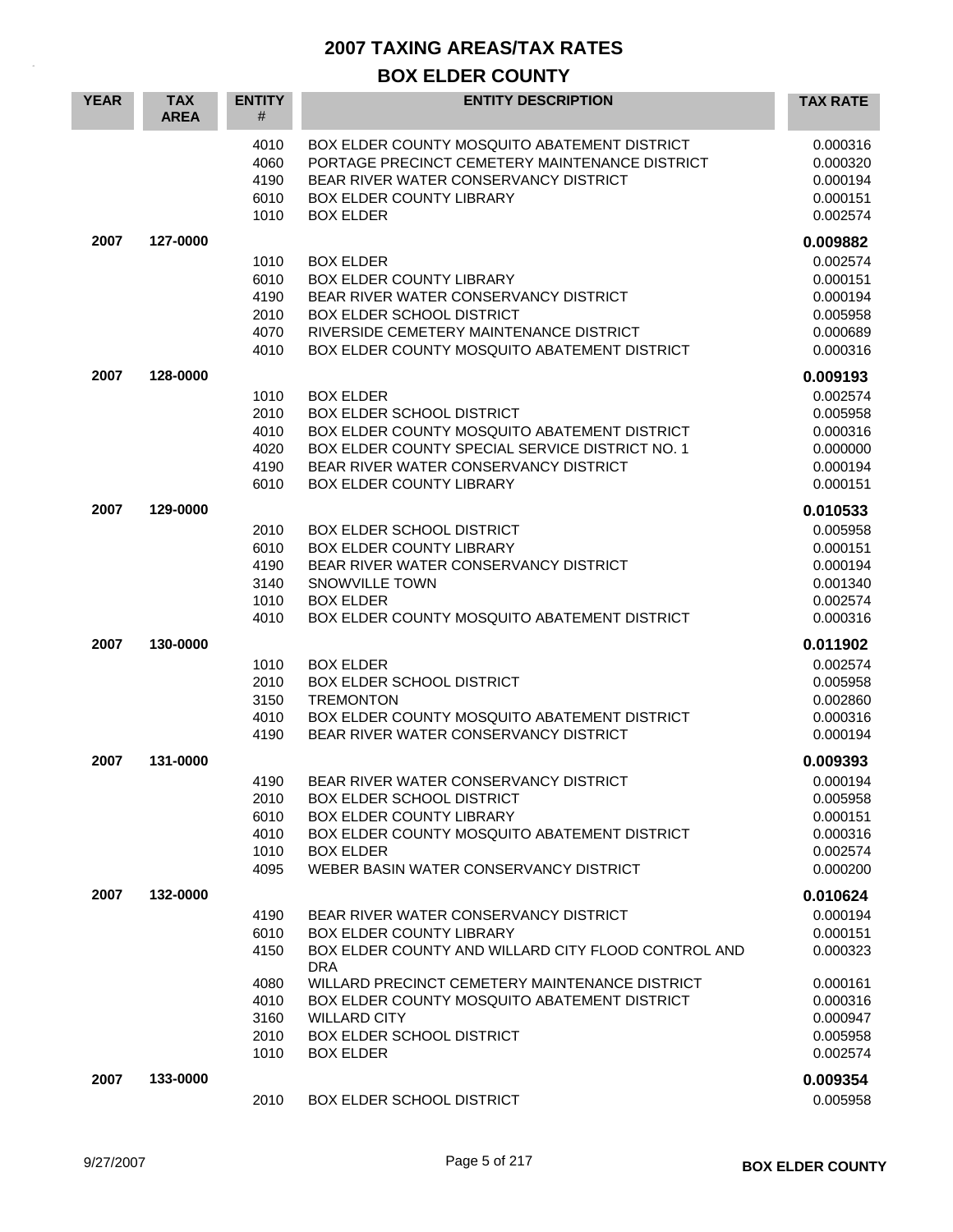| <b>YEAR</b> | <b>TAX</b><br><b>AREA</b> | <b>ENTITY</b><br>#                                                   | <b>ENTITY DESCRIPTION</b>                                                                                                                                                                                                                                                                                                                                                                         | <b>TAX RATE</b>                                                                                          |
|-------------|---------------------------|----------------------------------------------------------------------|---------------------------------------------------------------------------------------------------------------------------------------------------------------------------------------------------------------------------------------------------------------------------------------------------------------------------------------------------------------------------------------------------|----------------------------------------------------------------------------------------------------------|
|             |                           | 4010<br>4080<br>4190<br>6010<br>1010                                 | BOX ELDER COUNTY MOSQUITO ABATEMENT DISTRICT<br>WILLARD PRECINCT CEMETERY MAINTENANCE DISTRICT<br>BEAR RIVER WATER CONSERVANCY DISTRICT<br>BOX ELDER COUNTY LIBRARY<br><b>BOX ELDER</b>                                                                                                                                                                                                           | 0.000316<br>0.000161<br>0.000194<br>0.000151<br>0.002574                                                 |
| 2007        | 134-0000                  |                                                                      |                                                                                                                                                                                                                                                                                                                                                                                                   | 0.010824                                                                                                 |
|             |                           | 4095<br>6010<br>4190<br>4080<br>4010<br>3160<br>2010<br>1010<br>4150 | WEBER BASIN WATER CONSERVANCY DISTRICT<br>BOX ELDER COUNTY LIBRARY<br>BEAR RIVER WATER CONSERVANCY DISTRICT<br>WILLARD PRECINCT CEMETERY MAINTENANCE DISTRICT<br>BOX ELDER COUNTY MOSQUITO ABATEMENT DISTRICT<br><b>WILLARD CITY</b><br><b>BOX ELDER SCHOOL DISTRICT</b><br><b>BOX ELDER</b><br>BOX ELDER COUNTY AND WILLARD CITY FLOOD CONTROL AND<br><b>DRA</b>                                 | 0.000200<br>0.000151<br>0.000194<br>0.000161<br>0.000316<br>0.000947<br>0.005958<br>0.002574<br>0.000323 |
| 2007        | 135-0000                  |                                                                      |                                                                                                                                                                                                                                                                                                                                                                                                   | 0.009877                                                                                                 |
|             |                           | 4010<br>4190<br>4150<br>4080<br>6010<br>2010<br>1010<br>4095         | BOX ELDER COUNTY MOSQUITO ABATEMENT DISTRICT<br>BEAR RIVER WATER CONSERVANCY DISTRICT<br>BOX ELDER COUNTY AND WILLARD CITY FLOOD CONTROL AND<br><b>DRA</b><br>WILLARD PRECINCT CEMETERY MAINTENANCE DISTRICT<br><b>BOX ELDER COUNTY LIBRARY</b><br><b>BOX ELDER SCHOOL DISTRICT</b><br><b>BOX ELDER</b><br>WEBER BASIN WATER CONSERVANCY DISTRICT                                                 | 0.000316<br>0.000194<br>0.000323<br>0.000161<br>0.000151<br>0.005958<br>0.002574<br>0.000200             |
| 2007        | 136-0000                  |                                                                      |                                                                                                                                                                                                                                                                                                                                                                                                   | 0.010177                                                                                                 |
|             |                           | 4150<br>6010<br>4200<br>4190<br>4095<br>4080<br>4010<br>1010<br>2010 | BOX ELDER COUNTY AND WILLARD CITY FLOOD CONTROL AND<br><b>DRA</b><br><b>BOX ELDER COUNTY LIBRARY</b><br><b>BONA VISTA WATER IMPROVEMENT DISTRICT</b><br>BEAR RIVER WATER CONSERVANCY DISTRICT<br>WEBER BASIN WATER CONSERVANCY DISTRICT<br>WILLARD PRECINCT CEMETERY MAINTENANCE DISTRICT<br>BOX ELDER COUNTY MOSQUITO ABATEMENT DISTRICT<br><b>BOX ELDER</b><br><b>BOX ELDER SCHOOL DISTRICT</b> | 0.000323<br>0.000151<br>0.000300<br>0.000194<br>0.000200<br>0.000161<br>0.000316<br>0.002574<br>0.005958 |
| 2007        | 139-0000                  |                                                                      |                                                                                                                                                                                                                                                                                                                                                                                                   | 0.009881                                                                                                 |
|             |                           | 4190<br>6010<br>4220<br>1010<br>2010<br>4160<br>4010                 | BEAR RIVER WATER CONSERVANCY DISTRICT<br><b>BOX ELDER COUNTY LIBRARY</b><br><b>GROUSE CREEK SPECIAL SERVICE DISTRICT</b><br><b>BOX ELDER</b><br><b>BOX ELDER SCHOOL DISTRICT</b><br>BOX ELDER COUNTY SERVICE AREA NO. 2<br>BOX ELDER COUNTY MOSQUITO ABATEMENT DISTRICT                                                                                                                           | 0.000194<br>0.000151<br>0.000349<br>0.002574<br>0.005958<br>0.000339<br>0.000316                         |
| 2007        | 140-0000                  |                                                                      |                                                                                                                                                                                                                                                                                                                                                                                                   | 0.009542                                                                                                 |
|             |                           | 1010<br>2010<br>4010<br>4190<br>4220<br>6010                         | <b>BOX ELDER</b><br><b>BOX ELDER SCHOOL DISTRICT</b><br>BOX ELDER COUNTY MOSQUITO ABATEMENT DISTRICT<br>BEAR RIVER WATER CONSERVANCY DISTRICT<br><b>GROUSE CREEK SPECIAL SERVICE DISTRICT</b><br>BOX ELDER COUNTY LIBRARY                                                                                                                                                                         | 0.002574<br>0.005958<br>0.000316<br>0.000194<br>0.000349<br>0.000151                                     |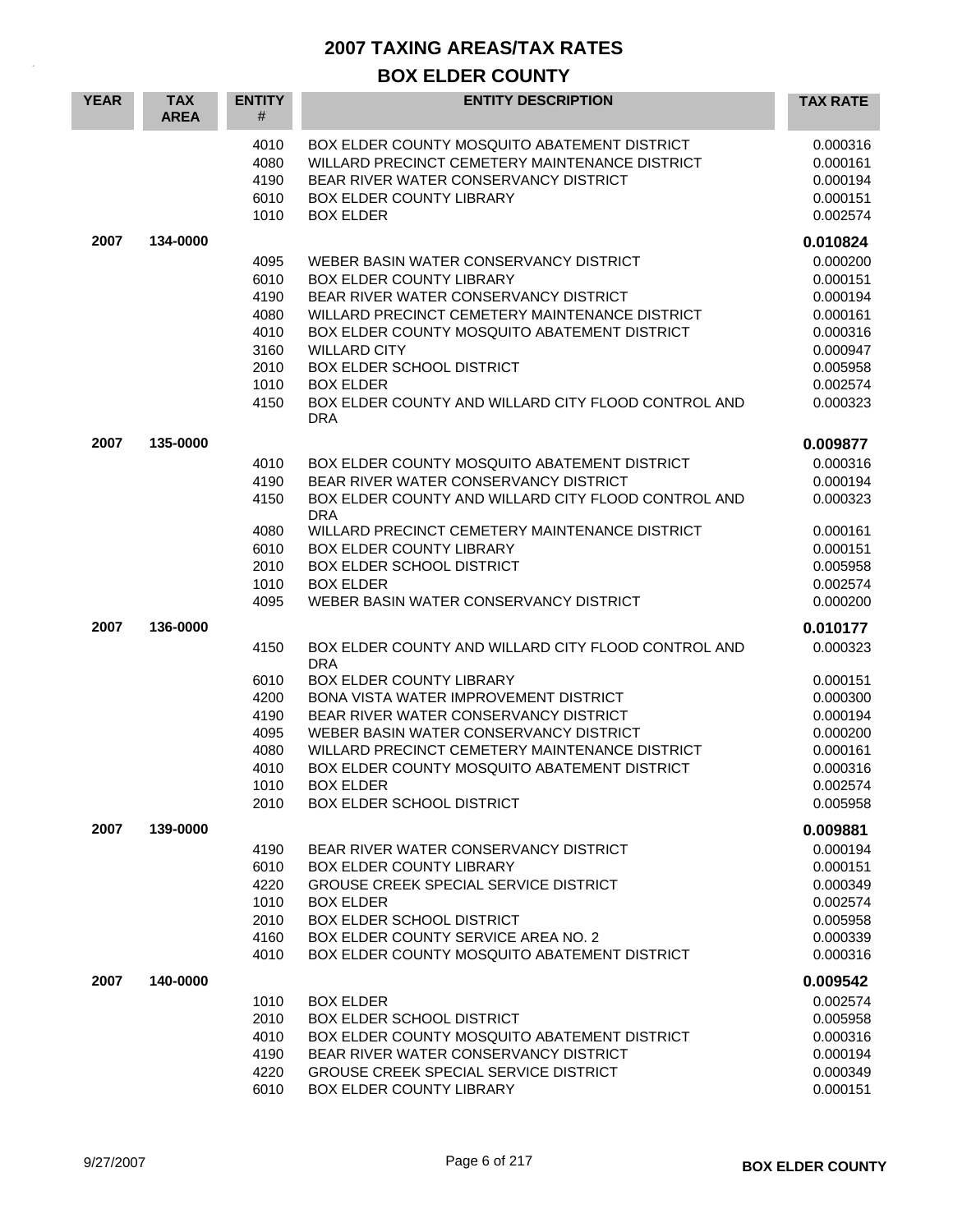| <b>YEAR</b> | <b>TAX</b><br><b>AREA</b> | <b>ENTITY</b><br># | <b>ENTITY DESCRIPTION</b>                                                                    | <b>TAX RATE</b>      |
|-------------|---------------------------|--------------------|----------------------------------------------------------------------------------------------|----------------------|
| 2007        | 141-0000                  |                    |                                                                                              | 0.009542             |
|             |                           | 1010               | <b>BOX ELDER</b>                                                                             | 0.002574             |
|             |                           | 6010               | <b>BOX ELDER COUNTY LIBRARY</b>                                                              | 0.000151             |
|             |                           | 4220               | <b>GROUSE CREEK SPECIAL SERVICE DISTRICT</b>                                                 | 0.000349             |
|             |                           | 4210               | GROUSE CREEK CEMETERY MAINTENANCE DISTRICT                                                   | 0.000000             |
|             |                           | 4190               | BEAR RIVER WATER CONSERVANCY DISTRICT                                                        | 0.000194             |
|             |                           | 2010               | <b>BOX ELDER SCHOOL DISTRICT</b>                                                             | 0.005958             |
|             |                           | 4010               | BOX ELDER COUNTY MOSQUITO ABATEMENT DISTRICT                                                 | 0.000316             |
| 2007        | 143-0000                  |                    |                                                                                              | 0.010097             |
|             |                           | 2010               | <b>BOX ELDER SCHOOL DISTRICT</b>                                                             | 0.005958             |
|             |                           | 4190<br>6010       | BEAR RIVER WATER CONSERVANCY DISTRICT<br><b>BOX ELDER COUNTY LIBRARY</b>                     | 0.000194<br>0.000151 |
|             |                           | 4170               | RIVERSIDE COMMUNITY SPECIAL SERVICE DISTRICT                                                 | 0.000215             |
|             |                           | 1010               | <b>BOX ELDER</b>                                                                             | 0.002574             |
|             |                           | 4070               | RIVERSIDE CEMETERY MAINTENANCE DISTRICT                                                      | 0.000689             |
|             |                           | 4010               | BOX ELDER COUNTY MOSQUITO ABATEMENT DISTRICT                                                 | 0.000316             |
| 2007        | 146-0000                  |                    |                                                                                              | 0.009532             |
|             |                           | 1010               | <b>BOX ELDER</b>                                                                             | 0.002574             |
|             |                           | 2010               | <b>BOX ELDER SCHOOL DISTRICT</b>                                                             | 0.005958             |
|             |                           | 4010               | BOX ELDER COUNTY MOSQUITO ABATEMENT DISTRICT                                                 | 0.000316             |
|             |                           | 4160               | BOX ELDER COUNTY SERVICE AREA NO. 2                                                          | 0.000339             |
|             |                           | 4190               | BEAR RIVER WATER CONSERVANCY DISTRICT                                                        | 0.000194             |
|             |                           | 6010               | <b>BOX ELDER COUNTY LIBRARY</b>                                                              | 0.000151             |
| 2007        | 147-0000                  |                    |                                                                                              | 0.009677             |
|             |                           | 1010<br>6010       | <b>BOX ELDER</b><br><b>BOX ELDER COUNTY LIBRARY</b>                                          | 0.002574<br>0.000151 |
|             |                           | 4190               | BEAR RIVER WATER CONSERVANCY DISTRICT                                                        | 0.000194             |
|             |                           | 4150               | BOX ELDER COUNTY AND WILLARD CITY FLOOD CONTROL AND                                          | 0.000323             |
|             |                           |                    | <b>DRA</b>                                                                                   |                      |
|             |                           | 4080               | WILLARD PRECINCT CEMETERY MAINTENANCE DISTRICT                                               | 0.000161             |
|             |                           | 2010               | <b>BOX ELDER SCHOOL DISTRICT</b>                                                             | 0.005958             |
|             |                           | 4010               | BOX ELDER COUNTY MOSQUITO ABATEMENT DISTRICT                                                 | 0.000316             |
| 2007        | 148-0000                  |                    |                                                                                              | 0.009677             |
|             |                           | 4140               | SOUTH WILLARD SPECIAL SERVICE SDISTRICT                                                      | 0.000000             |
|             |                           | 4190<br>6010       | BEAR RIVER WATER CONSERVANCY DISTRICT<br><b>BOX ELDER COUNTY LIBRARY</b>                     | 0.000194<br>0.000151 |
|             |                           | 4150               | BOX ELDER COUNTY AND WILLARD CITY FLOOD CONTROL AND                                          | 0.000323             |
|             |                           |                    | <b>DRA</b>                                                                                   |                      |
|             |                           | 4010               | BOX ELDER COUNTY MOSQUITO ABATEMENT DISTRICT                                                 | 0.000316             |
|             |                           | 1010               | <b>BOX ELDER</b>                                                                             | 0.002574             |
|             |                           | 2010               | BOX ELDER SCHOOL DISTRICT                                                                    | 0.005958             |
|             |                           | 4080               | WILLARD PRECINCT CEMETERY MAINTENANCE DISTRICT                                               | 0.000161             |
| 2007        | 151-0000                  |                    |                                                                                              | 0.012103             |
|             |                           | 2010               | <b>BOX ELDER SCHOOL DISTRICT</b>                                                             | 0.005958             |
|             |                           | 3150               | <b>TREMONTON</b>                                                                             | 0.002860             |
|             |                           | 4010               | BOX ELDER COUNTY MOSQUITO ABATEMENT DISTRICT<br><b>GARLAND CEMETERY MAINTENANCE DISTRICT</b> | 0.000316             |
|             |                           | 4040<br>4190       | BEAR RIVER WATER CONSERVANCY DISTRICT                                                        | 0.000201<br>0.000194 |
|             |                           | 1010               | <b>BOX ELDER</b>                                                                             | 0.002574             |
| 2007        | 152-0000                  |                    |                                                                                              | 0.009554             |
|             |                           | 4010               | BOX ELDER COUNTY MOSQUITO ABATEMENT DISTRICT                                                 | 0.000316             |
|             |                           | 6010               | <b>BOX ELDER COUNTY LIBRARY</b>                                                              | 0.000151             |
|             |                           |                    |                                                                                              |                      |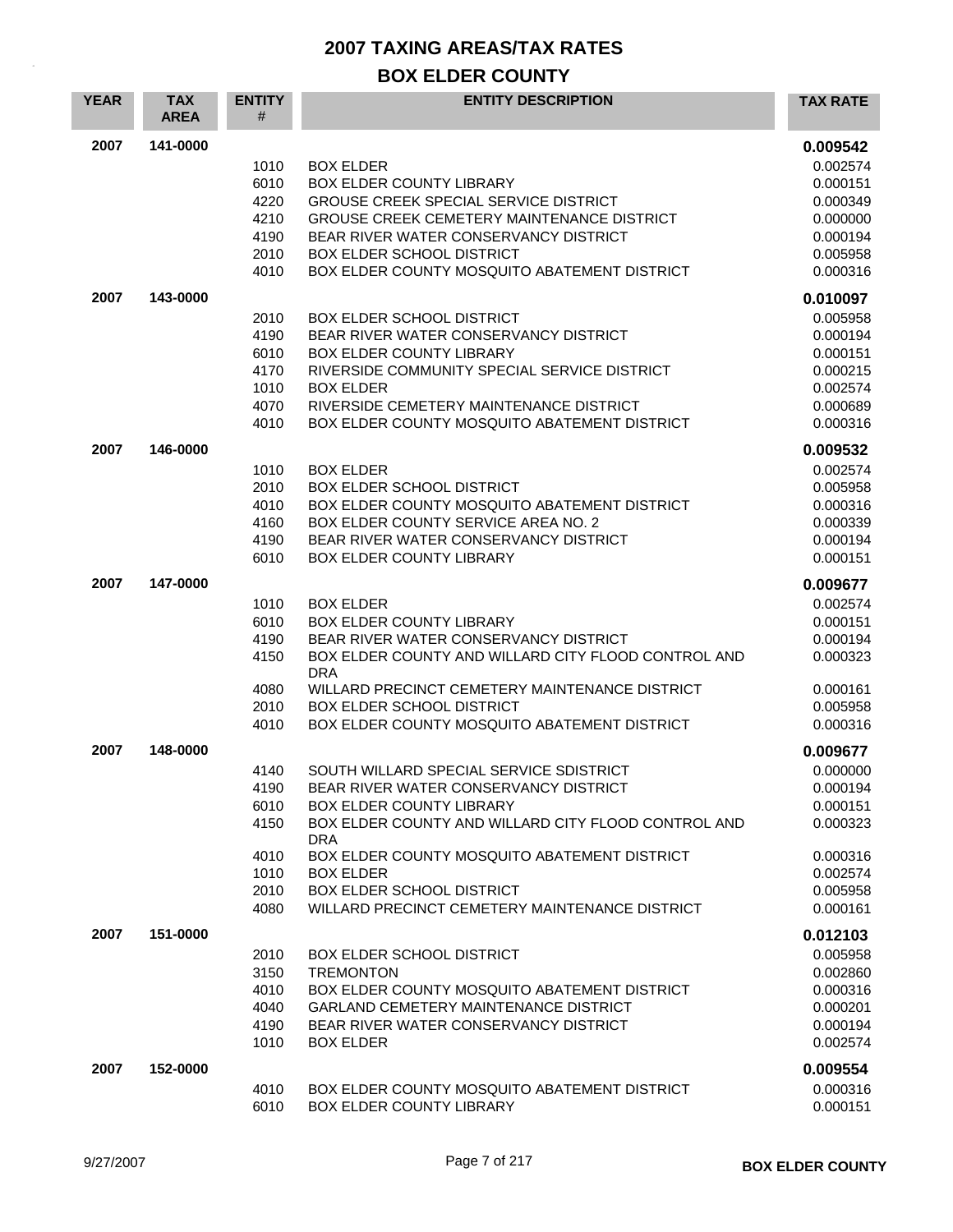| <b>YEAR</b> | <b>TAX</b><br><b>AREA</b> | <b>ENTITY</b><br>#                                           | <b>ENTITY DESCRIPTION</b>                                                                                                                                                                                                                                                                | <b>TAX RATE</b>                                                                              |
|-------------|---------------------------|--------------------------------------------------------------|------------------------------------------------------------------------------------------------------------------------------------------------------------------------------------------------------------------------------------------------------------------------------------------|----------------------------------------------------------------------------------------------|
|             |                           | 4190<br>4080<br>2010<br>1010<br>4095                         | BEAR RIVER WATER CONSERVANCY DISTRICT<br>WILLARD PRECINCT CEMETERY MAINTENANCE DISTRICT<br><b>BOX ELDER SCHOOL DISTRICT</b><br><b>BOX ELDER</b><br>WEBER BASIN WATER CONSERVANCY DISTRICT                                                                                                | 0.000194<br>0.000161<br>0.005958<br>0.002574<br>0.000200                                     |
| 2007        | 156-0000                  |                                                              |                                                                                                                                                                                                                                                                                          | 0.012060                                                                                     |
|             |                           | 1010<br>2010<br>3070<br>4010<br>4190                         | <b>BOX ELDER</b><br><b>BOX ELDER SCHOOL DISTRICT</b><br><b>GARLAND</b><br>BOX ELDER COUNTY MOSQUITO ABATEMENT DISTRICT<br>BEAR RIVER WATER CONSERVANCY DISTRICT                                                                                                                          | 0.002574<br>0.005958<br>0.003018<br>0.000316<br>0.000194                                     |
| 2007        | 157-0000                  |                                                              |                                                                                                                                                                                                                                                                                          | 0.011146                                                                                     |
|             |                           | 4180<br>1010<br>4190<br>6010<br>2010<br>3110<br>4010         | BOX ELDER COUNTY & PERRY CITY FLOOD CONTROL<br><b>BOX ELDER</b><br>BEAR RIVER WATER CONSERVANCY DISTRICT<br>BOX ELDER COUNTY LIBRARY<br>BOX ELDER SCHOOL DISTRICT<br>PERRY CITY<br>BOX ELDER COUNTY MOSQUITO ABATEMENT DISTRICT                                                          | 0.000285<br>0.002574<br>0.000194<br>0.000151<br>0.005958<br>0.001668<br>0.000316             |
| 2007        | 158-0000                  |                                                              |                                                                                                                                                                                                                                                                                          | 0.009478                                                                                     |
|             |                           | 1010<br>2010<br>4010<br>4180<br>4190<br>6010                 | <b>BOX ELDER</b><br><b>BOX ELDER SCHOOL DISTRICT</b><br>BOX ELDER COUNTY MOSQUITO ABATEMENT DISTRICT<br>BOX ELDER COUNTY & PERRY CITY FLOOD CONTROL<br>BEAR RIVER WATER CONSERVANCY DISTRICT<br>BOX ELDER COUNTY LIBRARY                                                                 | 0.002574<br>0.005958<br>0.000316<br>0.000285<br>0.000194<br>0.000151                         |
| 2007        | 159-0000                  |                                                              |                                                                                                                                                                                                                                                                                          | 0.009639                                                                                     |
|             |                           | 1010<br>6010<br>4190<br>4180<br>4080<br>2010<br>4010         | <b>BOX ELDER</b><br><b>BOX ELDER COUNTY LIBRARY</b><br>BEAR RIVER WATER CONSERVANCY DISTRICT<br>BOX ELDER COUNTY & PERRY CITY FLOOD CONTROL<br>WILLARD PRECINCT CEMETERY MAINTENANCE DISTRICT<br><b>BOX ELDER SCHOOL DISTRICT</b><br>BOX ELDER COUNTY MOSQUITO ABATEMENT DISTRICT        | 0.002574<br>0.000151<br>0.000194<br>0.000285<br>0.000161<br>0.005958<br>0.000316             |
| 2007        | 162-0000                  |                                                              |                                                                                                                                                                                                                                                                                          | 0.011307                                                                                     |
|             |                           | 4010<br>4190<br>6010<br>4080<br>2010<br>1010<br>3110<br>4180 | BOX ELDER COUNTY MOSQUITO ABATEMENT DISTRICT<br>BEAR RIVER WATER CONSERVANCY DISTRICT<br>BOX ELDER COUNTY LIBRARY<br>WILLARD PRECINCT CEMETERY MAINTENANCE DISTRICT<br><b>BOX ELDER SCHOOL DISTRICT</b><br><b>BOX ELDER</b><br>PERRY CITY<br>BOX ELDER COUNTY & PERRY CITY FLOOD CONTROL | 0.000316<br>0.000194<br>0.000151<br>0.000161<br>0.005958<br>0.002574<br>0.001668<br>0.000285 |
| 2007        | 163-0000                  |                                                              |                                                                                                                                                                                                                                                                                          | 0.011892                                                                                     |
|             |                           | 4190<br>1010<br>2010<br>3020<br>4010<br>4180                 | BEAR RIVER WATER CONSERVANCY DISTRICT<br><b>BOX ELDER</b><br><b>BOX ELDER SCHOOL DISTRICT</b><br><b>BRIGHAM CITY</b><br>BOX ELDER COUNTY MOSQUITO ABATEMENT DISTRICT<br>BOX ELDER COUNTY & PERRY CITY FLOOD CONTROL                                                                      | 0.000194<br>0.002574<br>0.005958<br>0.002565<br>0.000316<br>0.000285                         |
| 2007        | 166-0000                  |                                                              |                                                                                                                                                                                                                                                                                          | 0.012261                                                                                     |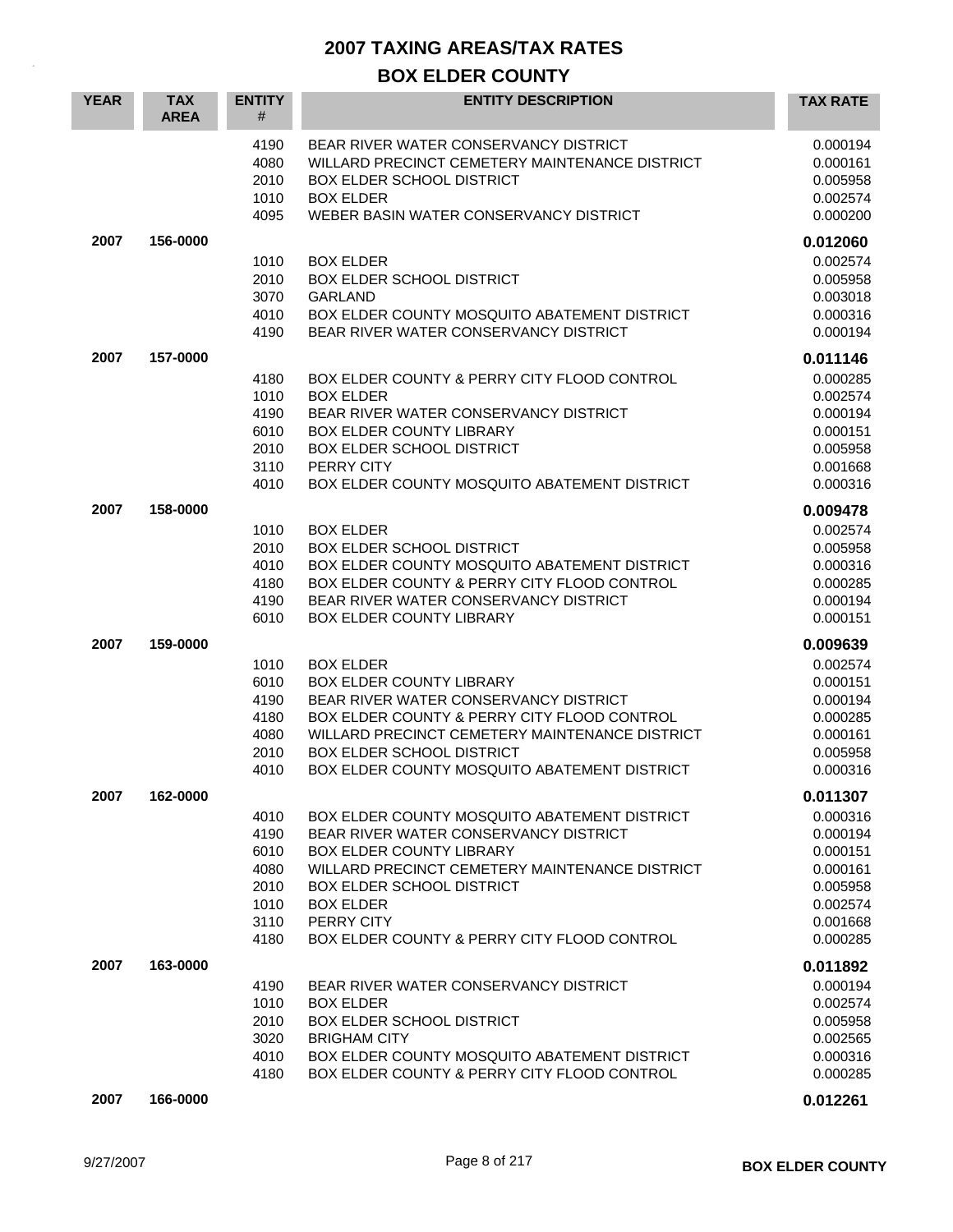| <b>YEAR</b> | <b>TAX</b><br><b>AREA</b> | <b>ENTITY</b><br>#                                           | <b>ENTITY DESCRIPTION</b>                                                                                                                                                                                                                                                                             | <b>TAX RATE</b>                                                                              |
|-------------|---------------------------|--------------------------------------------------------------|-------------------------------------------------------------------------------------------------------------------------------------------------------------------------------------------------------------------------------------------------------------------------------------------------------|----------------------------------------------------------------------------------------------|
|             |                           | 8040<br>4190<br>4040<br>4010<br>3070<br>1010<br>2010         | INDUSTRIAL AREA REDEVELOPMENT PLAN - GARLAND<br>BEAR RIVER WATER CONSERVANCY DISTRICT<br><b>GARLAND CEMETERY MAINTENANCE DISTRICT</b><br>BOX ELDER COUNTY MOSQUITO ABATEMENT DISTRICT<br><b>GARLAND</b><br><b>BOX ELDER</b><br><b>BOX ELDER SCHOOL DISTRICT</b>                                       | 0.000000<br>0.000194<br>0.000201<br>0.000316<br>0.003018<br>0.002574<br>0.005958             |
| 2007        | 167-0000                  |                                                              |                                                                                                                                                                                                                                                                                                       | 0.012261                                                                                     |
|             |                           | 3070<br>8041<br>4190<br>4010<br>2010<br>1010<br>4040         | <b>GARLAND</b><br>DOWNTOWN GARLAND BUSINESS DEVELOPMENT - GARLAND<br>BEAR RIVER WATER CONSERVANCY DISTRICT<br>BOX ELDER COUNTY MOSQUITO ABATEMENT DISTRICT<br><b>BOX ELDER SCHOOL DISTRICT</b><br><b>BOX ELDER</b><br><b>GARLAND CEMETERY MAINTENANCE DISTRICT</b>                                    | 0.003018<br>0.000000<br>0.000194<br>0.000316<br>0.005958<br>0.002574<br>0.000201             |
| 2007        | 168-0000                  |                                                              |                                                                                                                                                                                                                                                                                                       | 0.009385                                                                                     |
|             |                           | 8050<br>1010<br>2010<br>4010<br>4100<br>4190<br>6010         | WAL-MART ECONOMIC DEVELOPMENT PROJECT<br><b>BOX ELDER</b><br><b>BOX ELDER SCHOOL DISTRICT</b><br>BOX ELDER COUNTY MOSQUITO ABATEMENT DISTRICT<br>CORINNE CEMETERY MAINTENANCE DISTRICT<br>BEAR RIVER WATER CONSERVANCY DISTRICT<br>BOX ELDER COUNTY LIBRARY                                           | 0.000000<br>0.002574<br>0.005958<br>0.000316<br>0.000192<br>0.000194<br>0.000151             |
| 2007        | 169-0000                  |                                                              |                                                                                                                                                                                                                                                                                                       | 0.011323                                                                                     |
|             |                           | 8055<br>6010<br>4190<br>4100<br>4010<br>3030<br>1010<br>2010 | AGRI-BUSINESS ECONOMIC DEVELOPMENT PLAN - CORRINE<br><b>BOX ELDER COUNTY LIBRARY</b><br>BEAR RIVER WATER CONSERVANCY DISTRICT<br>CORINNE CEMETERY MAINTENANCE DISTRICT<br>BOX ELDER COUNTY MOSQUITO ABATEMENT DISTRICT<br><b>CORINNE CITY</b><br><b>BOX ELDER</b><br><b>BOX ELDER SCHOOL DISTRICT</b> | 0.000000<br>0.000151<br>0.000194<br>0.000192<br>0.000316<br>0.001938<br>0.002574<br>0.005958 |
| 2007        | 170-0000                  |                                                              |                                                                                                                                                                                                                                                                                                       | 0.009498                                                                                     |
|             |                           | 4190<br>4010<br>8060<br>3050<br>1010<br>2010<br>6010         | BEAR RIVER WATER CONSERVANCY DISTRICT<br>BOX ELDER COUNTY MOSQUITO ABATEMENT DISTRICT<br>ELWOOD REDEVELOPMENT PROJECT - ELWOOD<br><b>ELWOOD</b><br><b>BOX ELDER</b><br>BOX ELDER SCHOOL DISTRICT<br>BOX ELDER COUNTY LIBRARY                                                                          | 0.000194<br>0.000316<br>0.000000<br>0.000305<br>0.002574<br>0.005958<br>0.000151             |
| 2007        | 171-0000                  |                                                              |                                                                                                                                                                                                                                                                                                       | 0.011607                                                                                     |
|             |                           | 1010<br>2010<br>3020<br>4010<br>4190<br>8025                 | <b>BOX ELDER</b><br><b>BOX ELDER SCHOOL DISTRICT</b><br><b>BRIGHAM CITY</b><br>BOX ELDER COUNTY MOSQUITO ABATEMENT DISTRICT<br>BEAR RIVER WATER CONSERVANCY DISTRICT<br>NORTHWESTECONOMIC DEVELOPMENT PROJECT - BRIGHAM CITY                                                                          | 0.002574<br>0.005958<br>0.002565<br>0.000316<br>0.000194<br>0.000000                         |
| 2007        | 193-0000                  |                                                              |                                                                                                                                                                                                                                                                                                       | 0.011607                                                                                     |
|             |                           | 2010<br>8010<br>4190                                         | <b>BOX ELDER SCHOOL DISTRICT</b><br>OFFICIAL REDEVELOPMENT PROJECT AREA PLAN - BRIGHAM CITY<br>BEAR RIVER WATER CONSERVANCY DISTRICT                                                                                                                                                                  | 0.005958<br>0.000000<br>0.000194                                                             |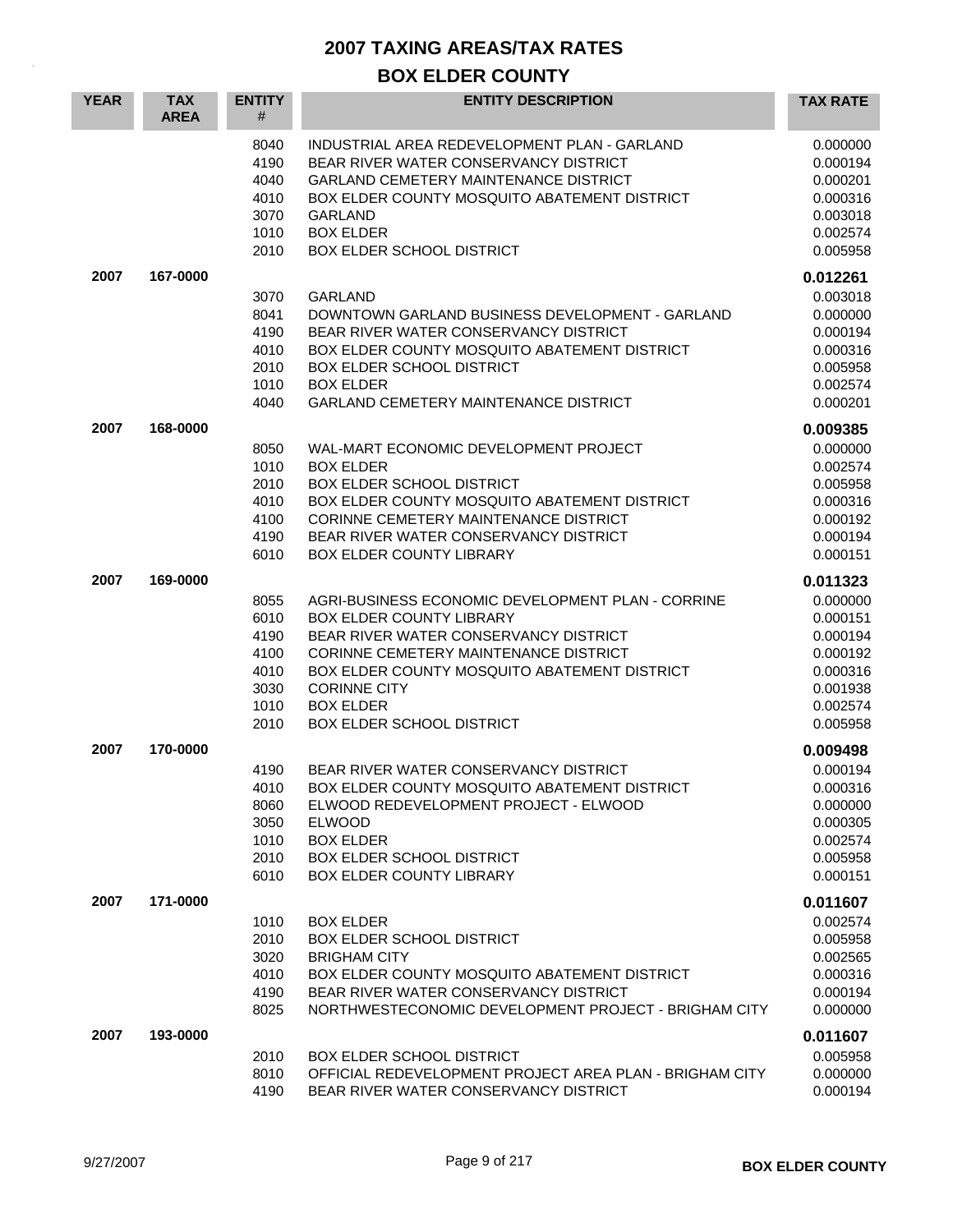| <b>YEAR</b> | <b>TAX</b><br><b>AREA</b> | <b>ENTITY</b><br>#                                   | <b>ENTITY DESCRIPTION</b>                                                                                                                                                                                                                                                              | <b>TAX RATE</b>                                                                              |
|-------------|---------------------------|------------------------------------------------------|----------------------------------------------------------------------------------------------------------------------------------------------------------------------------------------------------------------------------------------------------------------------------------------|----------------------------------------------------------------------------------------------|
|             |                           | 3020<br>1010<br>4010                                 | <b>BRIGHAM CITY</b><br><b>BOX ELDER</b><br>BOX ELDER COUNTY MOSQUITO ABATEMENT DISTRICT                                                                                                                                                                                                | 0.002565<br>0.002574<br>0.000316                                                             |
| 2007        | 193-0001                  | 8020<br>1010<br>2010<br>3020<br>4010<br>4190         | OFFICIAL REDEVELOPMENT PROJECT AREA PLAN AMENDED - BRIG<br><b>BOX ELDER</b><br><b>BOX ELDER SCHOOL DISTRICT</b><br><b>BRIGHAM CITY</b><br>BOX ELDER COUNTY MOSQUITO ABATEMENT DISTRICT<br>BEAR RIVER WATER CONSERVANCY DISTRICT                                                        | 0.011607<br>0.000000<br>0.002574<br>0.005958<br>0.002565<br>0.000316<br>0.000194             |
| 2007        | 194-0000                  | 4010<br>8030<br>4190<br>2010<br>1010<br>3150         | BOX ELDER COUNTY MOSQUITO ABATEMENT DISTRICT<br>REDEVELOPMENT PROJECT AREA PLAN - TREMONTON CITY<br>BEAR RIVER WATER CONSERVANCY DISTRICT<br><b>BOX ELDER SCHOOL DISTRICT</b><br><b>BOX ELDER</b><br><b>TREMONTON</b>                                                                  | 0.011902<br>0.000316<br>0.000000<br>0.000194<br>0.005958<br>0.002574<br>0.002860             |
| 2007        | 195-0000                  | 8021<br>1010<br>2010<br>3020<br>4010<br>4190         | BRIGHAM CITY REDEVELOPMENT PLAN AREA # 2 - BRIGHAM CITY<br><b>BOX ELDER</b><br><b>BOX ELDER SCHOOL DISTRICT</b><br><b>BRIGHAM CITY</b><br>BOX ELDER COUNTY MOSQUITO ABATEMENT DISTRICT<br>BEAR RIVER WATER CONSERVANCY DISTRICT                                                        | 0.011607<br>0.000000<br>0.002574<br>0.005958<br>0.002565<br>0.000316<br>0.000194             |
| 2007        | 196-0000                  | 8033<br>4190<br>4040<br>4010<br>3150<br>1010<br>2010 | TENTH NORTH ECONOMIC DEVELOPMENT PLAN - TREMONTON<br>BEAR RIVER WATER CONSERVANCY DISTRICT<br><b>GARLAND CEMETERY MAINTENANCE DISTRICT</b><br>BOX ELDER COUNTY MOSQUITO ABATEMENT DISTRICT<br><b>TREMONTON</b><br><b>BOX ELDER</b><br><b>BOX ELDER SCHOOL DISTRICT</b>                 | 0.012103<br>0.000000<br>0.000194<br>0.000201<br>0.000316<br>0.002860<br>0.002574<br>0.005958 |
| 2007        | 197-0000                  | 4010<br>8032<br>4040<br>2010<br>1010<br>3150<br>4190 | BOX ELDER COUNTY MOSQUITO ABATEMENT DISTRICT<br>FREEWAY INTERCHANGE NEIGHBORHOOD DEVELOPMENT PLAN -<br><b>TRE</b><br><b>GARLAND CEMETERY MAINTENANCE DISTRICT</b><br><b>BOX ELDER SCHOOL DISTRICT</b><br><b>BOX ELDER</b><br><b>TREMONTON</b><br>BEAR RIVER WATER CONSERVANCY DISTRICT | 0.012103<br>0.000316<br>0.000000<br>0.000201<br>0.005958<br>0.002574<br>0.002860<br>0.000194 |
| 2007        | 198-0000                  | 1010<br>2010<br>3150<br>4010<br>4190<br>8032         | <b>BOX ELDER</b><br><b>BOX ELDER SCHOOL DISTRICT</b><br><b>TREMONTON</b><br>BOX ELDER COUNTY MOSQUITO ABATEMENT DISTRICT<br>BEAR RIVER WATER CONSERVANCY DISTRICT<br>FREEWAY INTERCHANGE NEIGHBORHOOD DEVELOPMENT PLAN -<br><b>TRE</b>                                                 | 0.011902<br>0.002574<br>0.005958<br>0.002860<br>0.000316<br>0.000194<br>0.000000             |
| 2007        | 199-0000                  | 1010                                                 | <b>BOX ELDER</b>                                                                                                                                                                                                                                                                       | 0.011902<br>0.002574                                                                         |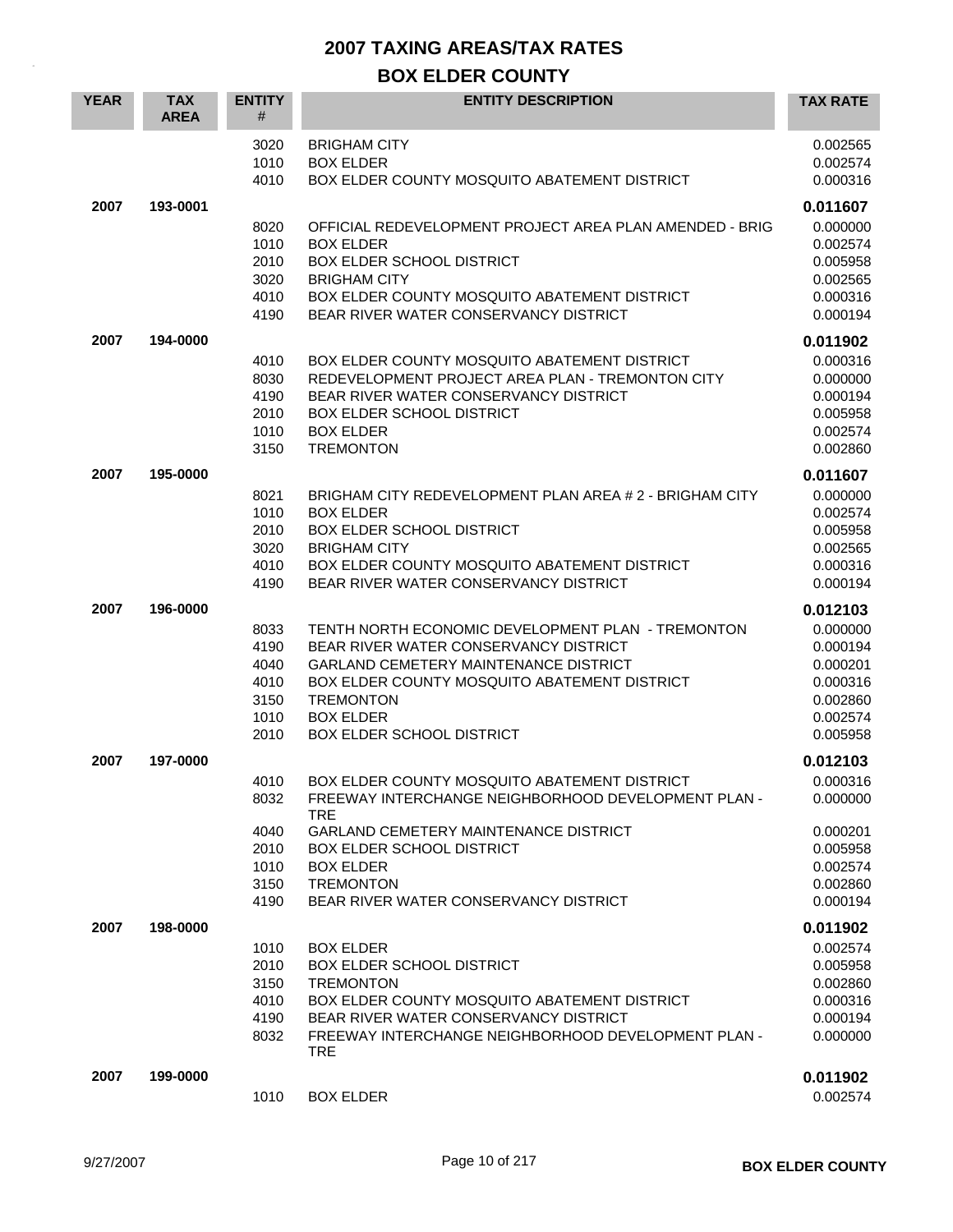| <b>YEAR</b> | <b>TAX</b><br><b>AREA</b> | <b>ENTITY</b><br>#                   | <b>ENTITY DESCRIPTION</b>                                                                                                                                                                   | <b>TAX RATE</b>                                          |
|-------------|---------------------------|--------------------------------------|---------------------------------------------------------------------------------------------------------------------------------------------------------------------------------------------|----------------------------------------------------------|
|             |                           | 8034<br>4190<br>4010<br>2010<br>3150 | WEST LIBERTY FOODS PROJECT EDA - TREMONTON<br>BEAR RIVER WATER CONSERVANCY DISTRICT<br>BOX ELDER COUNTY MOSQUITO ABATEMENT DISTRICT<br><b>BOX ELDER SCHOOL DISTRICT</b><br><b>TREMONTON</b> | 0.000000<br>0.000194<br>0.000316<br>0.005958<br>0.002860 |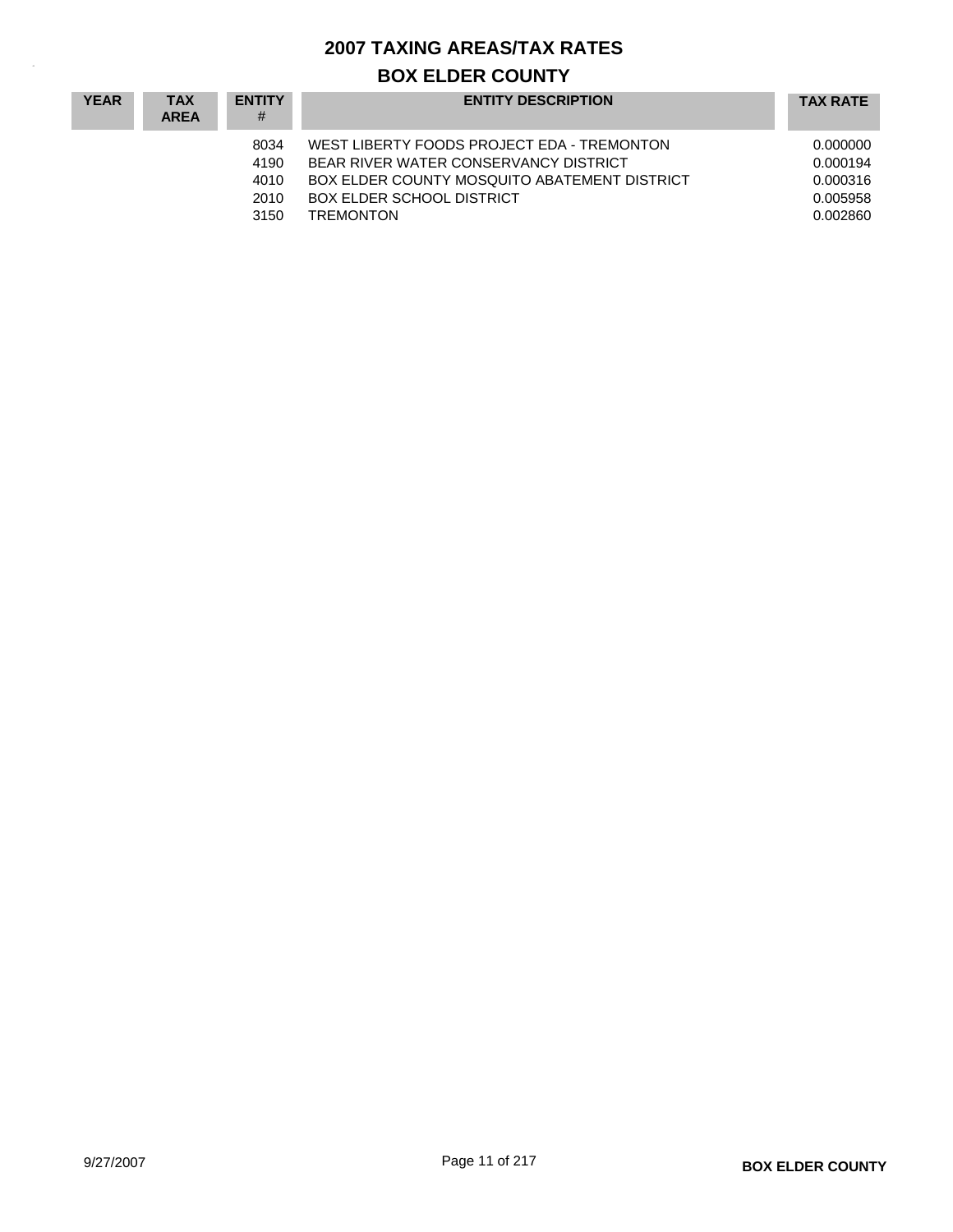| <b>YEAR</b> | <b>TAX</b><br><b>AREA</b> | <b>ENTITY</b><br># | <b>ENTITY DESCRIPTION</b>                      | <b>TAX RATE</b> |
|-------------|---------------------------|--------------------|------------------------------------------------|-----------------|
| 2007        | 001-0000                  |                    |                                                | 0.008664        |
|             |                           | 1010               | <b>CACHE</b>                                   | 0.002237        |
|             |                           | 2020               | CACHE COUNTY SCHOOL DISTRICT                   | 0.006260        |
|             |                           | 4050               | PARADISE CEMETERY MAINTENANCE DISTRICT         | 0.000088        |
|             |                           | 4090               | COLLEGE-YOUNG MOSQUITO ABATEMENT DISTRICT #1   | 0.000079        |
| 2007        | 002-0000                  |                    |                                                | 0.009567        |
|             |                           | 4050               | PARADISE CEMETERY MAINTENANCE DISTRICT         | 0.000088        |
|             |                           | 3130               | <b>PARADISE</b>                                | 0.000982        |
|             |                           | 2020               | CACHE COUNTY SCHOOL DISTRICT                   | 0.006260        |
|             |                           | 1010               | <b>CACHE</b>                                   | 0.002237        |
| 2007        | 003-0000                  |                    |                                                | 0.010101        |
|             |                           | 2020               | CACHE COUNTY SCHOOL DISTRICT                   | 0.006260        |
|             |                           | 3050               | <b>HYRUM</b>                                   | 0.001525        |
|             |                           | 4090               | COLLEGE-YOUNG MOSQUITO ABATEMENT DISTRICT #1   | 0.000079        |
|             |                           | 1010               | <b>CACHE</b>                                   | 0.002237        |
| 2007        | 004-0000                  |                    |                                                | 0.009684        |
|             |                           | 1010               | <b>CACHE</b>                                   | 0.002237        |
|             |                           | 2020               | CACHE COUNTY SCHOOL DISTRICT                   | 0.006260        |
|             |                           | 3190               | <b>WELLSVILLE</b>                              | 0.001108        |
|             |                           | 4090               | COLLEGE-YOUNG MOSQUITO ABATEMENT DISTRICT #1   | 0.000079        |
| 2007        | 005-0000                  |                    |                                                | 0.009939        |
|             |                           | 2020               | CACHE COUNTY SCHOOL DISTRICT                   | 0.006260        |
|             |                           | 3080               | <b>MENDON</b>                                  | 0.001363        |
|             |                           | 1010               | <b>CACHE</b>                                   | 0.002237        |
|             |                           | 4090               | COLLEGE-YOUNG MOSQUITO ABATEMENT DISTRICT #1   | 0.000079        |
| 2007        | 006-0000                  |                    |                                                | 0.008685        |
|             |                           | 1010               | <b>CACHE</b>                                   | 0.002237        |
|             |                           | 2020               | CACHE COUNTY SCHOOL DISTRICT                   | 0.006260        |
|             |                           | 4030               | MILLVILLE-NIBLEY CEMETERY MAINTENANCE DISTRICT | 0.000109        |
|             |                           | 4090               | COLLEGE-YOUNG MOSQUITO ABATEMENT DISTRICT #1   | 0.000079        |
| 2007        | 007-0000                  |                    |                                                | 0.009462        |
|             |                           | 4090               | COLLEGE-YOUNG MOSQUITO ABATEMENT DISTRICT #1   | 0.000079        |
|             |                           | 1010               | <b>CACHE</b>                                   | 0.002237        |
|             |                           | 2020               | CACHE COUNTY SCHOOL DISTRICT                   | 0.006260        |
|             |                           | 3090               | <b>MILLVILLE</b>                               | 0.000777        |
|             |                           | 4030               | MILLVILLE-NIBLEY CEMETERY MAINTENANCE DISTRICT | 0.000109        |
| 2007        | 008-0000                  |                    |                                                | 0.010182        |
|             |                           | 4090               | COLLEGE-YOUNG MOSQUITO ABATEMENT DISTRICT #1   | 0.000079        |
|             |                           | 4030               | MILLVILLE-NIBLEY CEMETERY MAINTENANCE DISTRICT | 0.000109        |
|             |                           | 1010               | <b>CACHE</b>                                   | 0.002237        |
|             |                           | 3110               | <b>NIBLEY</b>                                  | 0.001497        |
|             |                           | 2020               | CACHE COUNTY SCHOOL DISTRICT                   | 0.006260        |
| 2007        | 009-0000                  |                    |                                                | 0.009606        |
|             |                           | 1010               | <b>CACHE</b>                                   | 0.002237        |
|             |                           | 2020               | CACHE COUNTY SCHOOL DISTRICT                   | 0.006260        |
|             |                           | 3140               | <b>PROVIDENCE</b>                              | 0.001030        |
|             |                           | 4090               | COLLEGE-YOUNG MOSQUITO ABATEMENT DISTRICT #1   | 0.000079        |
| 2007        | 010-0000                  |                    |                                                | 0.009974        |
|             |                           | 4090               | COLLEGE-YOUNG MOSQUITO ABATEMENT DISTRICT #1   | 0.000079        |
|             |                           |                    |                                                |                 |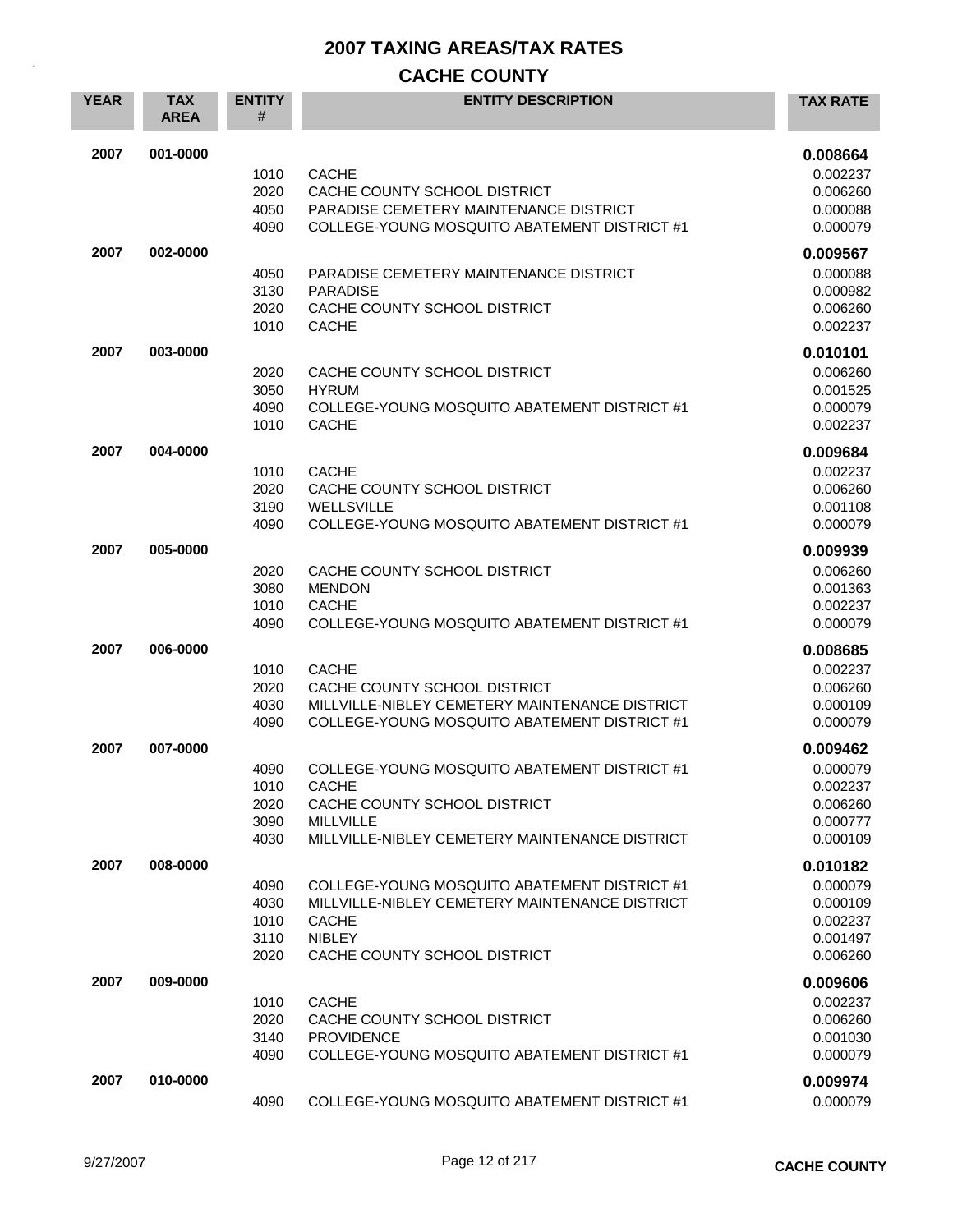| <b>YEAR</b> | <b>TAX</b><br><b>AREA</b> | <b>ENTITY</b><br>#                   | <b>ENTITY DESCRIPTION</b>                                                                                                                                        | <b>TAX RATE</b>                                                      |
|-------------|---------------------------|--------------------------------------|------------------------------------------------------------------------------------------------------------------------------------------------------------------|----------------------------------------------------------------------|
|             |                           | 1010<br>2020<br>3160                 | <b>CACHE</b><br>CACHE COUNTY SCHOOL DISTRICT<br><b>RIVER HEIGHTS</b>                                                                                             | 0.002237<br>0.006260<br>0.001398                                     |
| 2007        | 011-0000                  | 4090<br>3120<br>1010<br>2020         | COLLEGE-YOUNG MOSQUITO ABATEMENT DISTRICT #1<br><b>NORTH LOGAN</b><br><b>CACHE</b><br>CACHE COUNTY SCHOOL DISTRICT                                               | 0.010254<br>0.000079<br>0.001678<br>0.002237<br>0.006260             |
| 2007        | 012-0000                  | 1010<br>2020<br>4020<br>4090         | <b>CACHE</b><br>CACHE COUNTY SCHOOL DISTRICT<br>HYDE PARK CEMETERY MAINTENANCE DISTRICT<br>COLLEGE-YOUNG MOSQUITO ABATEMENT DISTRICT #1                          | 0.008807<br>0.002237<br>0.006260<br>0.000231<br>0.000079             |
| 2007        | 013-0000                  | 1010<br>4090<br>4020<br>3120<br>2020 | <b>CACHE</b><br>COLLEGE-YOUNG MOSQUITO ABATEMENT DISTRICT #1<br>HYDE PARK CEMETERY MAINTENANCE DISTRICT<br>NORTH LOGAN<br>CACHE COUNTY SCHOOL DISTRICT           | 0.010485<br>0.002237<br>0.000079<br>0.000231<br>0.001678<br>0.006260 |
| 2007        | 014-0000                  | 1010<br>2020<br>3040<br>4020<br>4090 | <b>CACHE</b><br>CACHE COUNTY SCHOOL DISTRICT<br><b>HYDE PARK CITY</b><br>HYDE PARK CEMETERY MAINTENANCE DISTRICT<br>COLLEGE-YOUNG MOSQUITO ABATEMENT DISTRICT #1 | 0.009907<br>0.002237<br>0.006260<br>0.001100<br>0.000231<br>0.000079 |
| 2007        | 015-0000                  | 3170<br>4090<br>2020<br>1010         | <b>SMITHFIELD</b><br>COLLEGE-YOUNG MOSQUITO ABATEMENT DISTRICT #1<br>CACHE COUNTY SCHOOL DISTRICT<br><b>CACHE</b>                                                | 0.010030<br>0.001454<br>0.000079<br>0.006260<br>0.002237             |
| 2007        | 016-0000                  | 2020<br>3010<br>4090<br>1010         | CACHE COUNTY SCHOOL DISTRICT<br><b>AMALGA</b><br>COLLEGE-YOUNG MOSQUITO ABATEMENT DISTRICT #1<br><b>CACHE</b>                                                    | 0.009080<br>0.006260<br>0.000504<br>0.000079<br>0.002237             |
| 2007        | 017-0000                  | 1010<br>2020<br>4070<br>4090         | <b>CACHE</b><br>CACHE COUNTY SCHOOL DISTRICT<br>RICHMOND CEMETERY MAINTENANCE DISTRICT<br>COLLEGE-YOUNG MOSQUITO ABATEMENT DISTRICT #1                           | 0.008693<br>0.002237<br>0.006260<br>0.000117<br>0.000079             |
| 2007        | 018-0000                  | 2020<br>4090<br>1010<br>3150<br>4070 | CACHE COUNTY SCHOOL DISTRICT<br>COLLEGE-YOUNG MOSQUITO ABATEMENT DISTRICT #1<br><b>CACHE</b><br><b>RICHMOND</b><br>RICHMOND CEMETERY MAINTENANCE DISTRICT        | 0.009736<br>0.006260<br>0.000079<br>0.002237<br>0.001043<br>0.000117 |
| 2007        | 019-0000                  | 1010<br>2020<br>3060                 | <b>CACHE</b><br>CACHE COUNTY SCHOOL DISTRICT<br><b>LEWISTON</b>                                                                                                  | 0.010691<br>0.002237<br>0.006260<br>0.002115                         |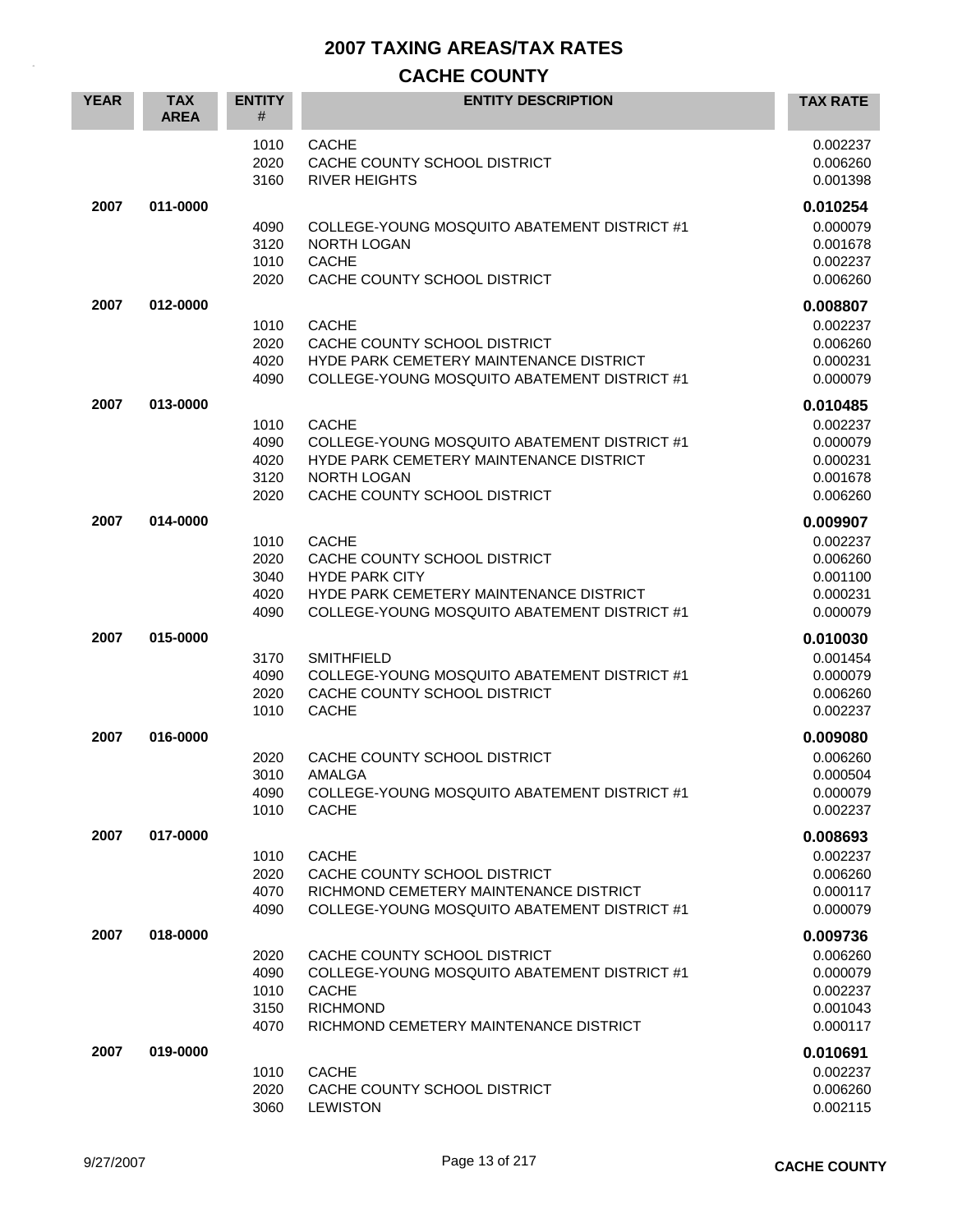| <b>YEAR</b> | <b>TAX</b><br><b>AREA</b> | <b>ENTITY</b><br># | <b>ENTITY DESCRIPTION</b>                                                    | <b>TAX RATE</b>      |
|-------------|---------------------------|--------------------|------------------------------------------------------------------------------|----------------------|
|             |                           | 4090               | COLLEGE-YOUNG MOSQUITO ABATEMENT DISTRICT #1                                 | 0.000079             |
| 2007        | 021-0000                  |                    |                                                                              | 0.008934             |
|             |                           | 4090               | COLLEGE-YOUNG MOSQUITO ABATEMENT DISTRICT #1                                 | 0.000079             |
|             |                           | 1010               | <b>CACHE</b>                                                                 | 0.002237             |
|             |                           | 2020               | CACHE COUNTY SCHOOL DISTRICT                                                 | 0.006260             |
|             |                           | 4010               | <b>CORNISH CEMETERY MAINTENANCE DISTRICT</b>                                 | 0.000358             |
| 2007        | 022-0000                  |                    |                                                                              | 0.010994             |
|             |                           | 4090               | COLLEGE-YOUNG MOSQUITO ABATEMENT DISTRICT #1                                 | 0.000079             |
|             |                           | 4010<br>3030       | <b>CORNISH CEMETERY MAINTENANCE DISTRICT</b><br><b>CORNISH</b>               | 0.000358<br>0.002060 |
|             |                           | 1010               | <b>CACHE</b>                                                                 | 0.002237             |
|             |                           | 2020               | CACHE COUNTY SCHOOL DISTRICT                                                 | 0.006260             |
| 2007        | 023-0000                  |                    |                                                                              | 0.009391             |
|             |                           | 1010               | <b>CACHE</b>                                                                 | 0.002237             |
|             |                           | 2020               | CACHE COUNTY SCHOOL DISTRICT                                                 | 0.006260             |
|             |                           | 3180               | <b>TRENTON</b>                                                               | 0.000815             |
|             |                           | 4090               | COLLEGE-YOUNG MOSQUITO ABATEMENT DISTRICT #1                                 | 0.000079             |
| 2007        | 024-0000                  |                    |                                                                              | 0.009758             |
|             |                           | 1010               | <b>CACHE</b>                                                                 | 0.002237             |
|             |                           | 4090               | COLLEGE-YOUNG MOSQUITO ABATEMENT DISTRICT #1                                 | 0.000079             |
|             |                           | 3020               | <b>CLARKSTON</b>                                                             | 0.001182             |
|             |                           | 2020               | CACHE COUNTY SCHOOL DISTRICT                                                 | 0.006260             |
| 2007        | 025-0000                  |                    |                                                                              | 0.008673             |
|             |                           | 1010<br>2020       | <b>CACHE</b><br>CACHE COUNTY SCHOOL DISTRICT                                 | 0.002237             |
|             |                           | 4040               | NEWTON CEMETERY MAINTENANCE DISTRICT                                         | 0.006260<br>0.000097 |
|             |                           | 4090               | COLLEGE-YOUNG MOSQUITO ABATEMENT DISTRICT #1                                 | 0.000079             |
| 2007        | 026-0000                  |                    |                                                                              | 0.010036             |
|             |                           | 1010               | <b>CACHE</b>                                                                 | 0.002237             |
|             |                           | 2020               | CACHE COUNTY SCHOOL DISTRICT                                                 | 0.006260             |
|             |                           | 3100               | <b>NEWTON</b>                                                                | 0.001363             |
|             |                           | 4040               | NEWTON CEMETERY MAINTENANCE DISTRICT                                         | 0.000097             |
|             |                           | 4090               | COLLEGE-YOUNG MOSQUITO ABATEMENT DISTRICT #1                                 | 0.000079             |
| 2007        | 027-0000                  |                    |                                                                              | 0.011761             |
|             |                           | 1010               | <b>CACHE</b>                                                                 | 0.002237             |
|             |                           | 2010<br>3070       | LOGAN CITY SCHOOL DISTRICT<br><b>LOGAN CITY</b>                              | 0.007304<br>0.002220 |
|             |                           |                    |                                                                              |                      |
| 2007        | 028-0000                  |                    |                                                                              | 0.008576             |
|             |                           | 1010               | <b>CACHE</b>                                                                 | 0.002237             |
|             |                           | 2020<br>4090       | CACHE COUNTY SCHOOL DISTRICT<br>COLLEGE-YOUNG MOSQUITO ABATEMENT DISTRICT #1 | 0.006260<br>0.000079 |
|             |                           |                    |                                                                              |                      |
| 2007        | 031-0000                  |                    | <b>CACHE</b>                                                                 | 0.008709             |
|             |                           | 1010<br>2020       | CACHE COUNTY SCHOOL DISTRICT                                                 | 0.002237<br>0.006260 |
|             |                           | 4060               | AVON CEMETERY MAINTENANCE DISTRICT                                           | 0.000133             |
|             |                           | 4090               | COLLEGE-YOUNG MOSQUITO ABATEMENT DISTRICT #1                                 | 0.000079             |
| 2007        | 032-0000                  |                    |                                                                              | 0.008932             |
|             |                           | 1010               | <b>CACHE</b>                                                                 | 0.002237             |
|             |                           | 4090               | COLLEGE-YOUNG MOSQUITO ABATEMENT DISTRICT #1                                 | 0.000079             |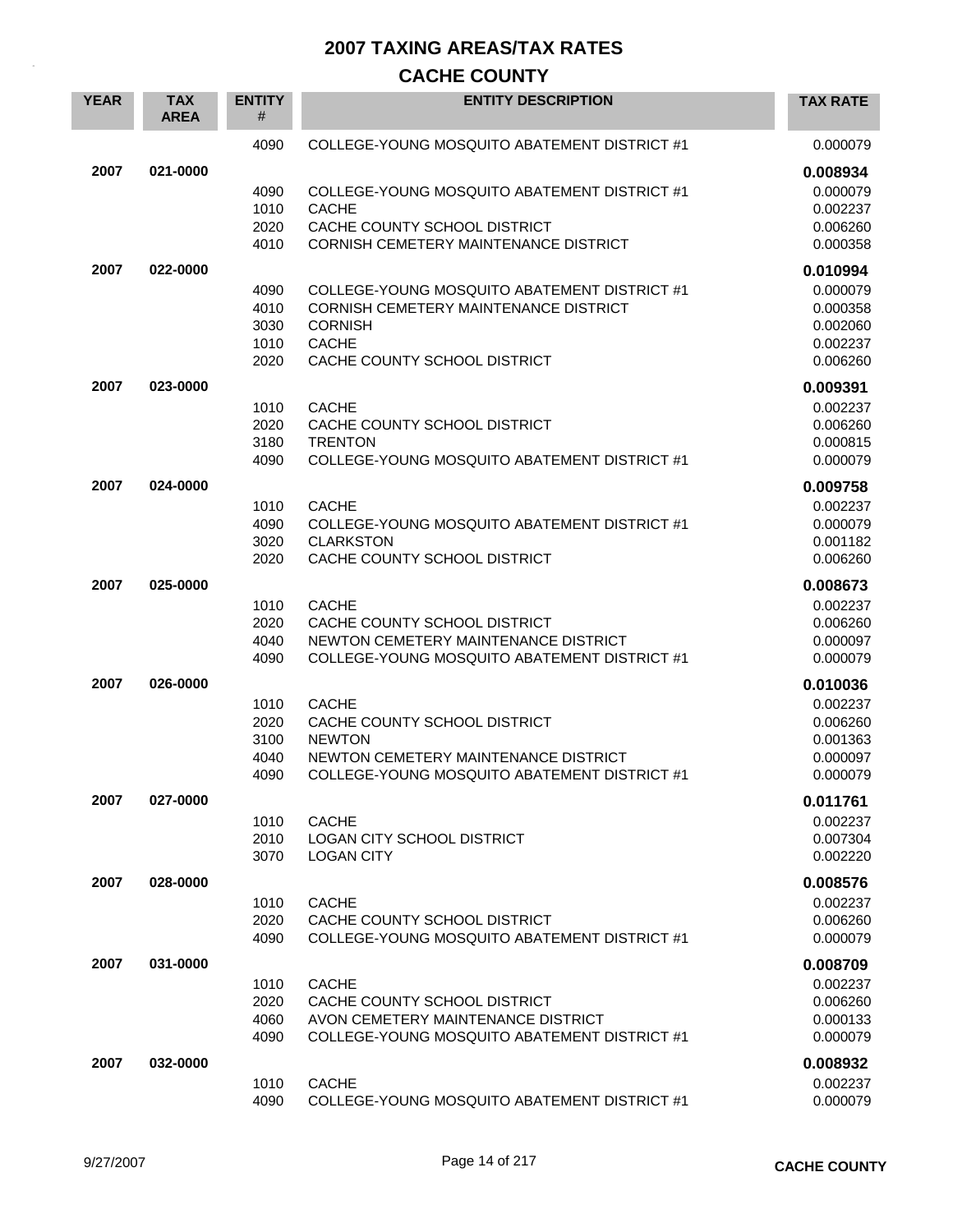| <b>YEAR</b> | <b>TAX</b><br><b>AREA</b> | <b>ENTITY</b><br>#   | <b>ENTITY DESCRIPTION</b>                                                                                                  | <b>TAX RATE</b>                  |
|-------------|---------------------------|----------------------|----------------------------------------------------------------------------------------------------------------------------|----------------------------------|
|             |                           | 4080<br>2020<br>4060 | POWDER MOUNTAIN WATER AND SEWER IMPROVEMENT DISTRICT<br>CACHE COUNTY SCHOOL DISTRICT<br>AVON CEMETERY MAINTENANCE DISTRICT | 0.000223<br>0.006260<br>0.000133 |
| 2007        | 033-0000                  |                      |                                                                                                                            | 0.009353                         |
|             |                           | 1010                 | <b>CACHE</b>                                                                                                               | 0.002237                         |
|             |                           | 2020                 | CACHE COUNTY SCHOOL DISTRICT                                                                                               | 0.006260                         |
|             |                           | 3090                 | <b>MILLVILLE</b>                                                                                                           | 0.000777                         |
|             |                           | 4090                 | COLLEGE-YOUNG MOSQUITO ABATEMENT DISTRICT #1                                                                               | 0.000079                         |
| 2007        | 034-0000                  |                      |                                                                                                                            | 0.010073                         |
|             |                           | 4090                 | COLLEGE-YOUNG MOSQUITO ABATEMENT DISTRICT #1                                                                               | 0.000079                         |
|             |                           | 1010                 | <b>CACHE</b>                                                                                                               | 0.002237                         |
|             |                           | 2020                 | CACHE COUNTY SCHOOL DISTRICT<br><b>NIBLEY</b>                                                                              | 0.006260                         |
|             |                           | 3110                 |                                                                                                                            | 0.001497                         |
| 2007        | 036-0000                  |                      |                                                                                                                            | 0.009676                         |
|             |                           | 4090                 | COLLEGE-YOUNG MOSQUITO ABATEMENT DISTRICT #1                                                                               | 0.000079                         |
|             |                           | 3040<br>1010         | <b>HYDE PARK CITY</b><br><b>CACHE</b>                                                                                      | 0.001100<br>0.002237             |
|             |                           | 2020                 | CACHE COUNTY SCHOOL DISTRICT                                                                                               | 0.006260                         |
|             |                           |                      |                                                                                                                            |                                  |
| 2007        | 037-0000                  |                      |                                                                                                                            | 0.009715                         |
|             |                           | 1010                 | <b>CACHE</b><br>CACHE COUNTY SCHOOL DISTRICT                                                                               | 0.002237                         |
|             |                           | 2020<br>3140         | <b>PROVIDENCE</b>                                                                                                          | 0.006260<br>0.001030             |
|             |                           | 4030                 | MILLVILLE-NIBLEY CEMETERY MAINTENANCE DISTRICT                                                                             | 0.000109                         |
|             |                           | 4090                 | COLLEGE-YOUNG MOSQUITO ABATEMENT DISTRICT #1                                                                               | 0.000079                         |
| 2007        | 106-0000                  |                      |                                                                                                                            | 0.008830                         |
|             |                           | 1010                 | <b>CACHE</b>                                                                                                               | 0.002237                         |
|             |                           | 4075                 | MOSQUITO ABATEMENT DISTRICT NO. 1                                                                                          | 0.000224                         |
|             |                           | 2020                 | CACHE COUNTY SCHOOL DISTRICT                                                                                               | 0.006260                         |
|             |                           | 4030                 | MILLVILLE-NIBLEY CEMETERY MAINTENANCE DISTRICT                                                                             | 0.000109                         |
| 2007        | 108-0000                  |                      |                                                                                                                            | 0.010327                         |
|             |                           | 1010                 | <b>CACHE</b>                                                                                                               | 0.002237                         |
|             |                           | 2020                 | CACHE COUNTY SCHOOL DISTRICT                                                                                               | 0.006260                         |
|             |                           | 3110                 | <b>NIBLEY</b>                                                                                                              | 0.001497                         |
|             |                           | 4030                 | MILLVILLE-NIBLEY CEMETERY MAINTENANCE DISTRICT                                                                             | 0.000109                         |
|             |                           | 4075                 | <b>MOSQUITO ABATEMENT DISTRICT NO. 1</b>                                                                                   | 0.000224                         |
| 2007        | 115-0000                  |                      |                                                                                                                            | 0.010030                         |
|             |                           | 4090                 | COLLEGE-YOUNG MOSQUITO ABATEMENT DISTRICT #1                                                                               | 0.000079                         |
|             |                           | 8110                 | C B D REDEVELOPMENT PLAN - SMITHFIELD                                                                                      | 0.000000                         |
|             |                           | 3170                 | <b>SMITHFIELD</b>                                                                                                          | 0.001454                         |
|             |                           | 2020<br>1010         | CACHE COUNTY SCHOOL DISTRICT<br><b>CACHE</b>                                                                               | 0.006260<br>0.002237             |
|             |                           |                      |                                                                                                                            |                                  |
| 2007        | 128-0000                  |                      |                                                                                                                            | 0.008721                         |
|             |                           | 2020                 | CACHE COUNTY SCHOOL DISTRICT                                                                                               | 0.006260                         |
|             |                           | 4075                 | <b>MOSQUITO ABATEMENT DISTRICT NO. 1</b>                                                                                   | 0.000224                         |
|             |                           | 1010                 | <b>CACHE</b>                                                                                                               | 0.002237                         |
| 2007        | 209-0000                  |                      |                                                                                                                            | 0.011761                         |
|             |                           | 1010                 | <b>CACHE</b>                                                                                                               | 0.002237                         |
|             |                           | 2010<br>3070         | LOGAN CITY SCHOOL DISTRICT<br><b>LOGAN CITY</b>                                                                            | 0.007304<br>0.002220             |
|             |                           | 6010                 | LOGAN DOWNTOWN IMPROVEMENT DIST                                                                                            | 0.000000                         |
|             |                           |                      |                                                                                                                            |                                  |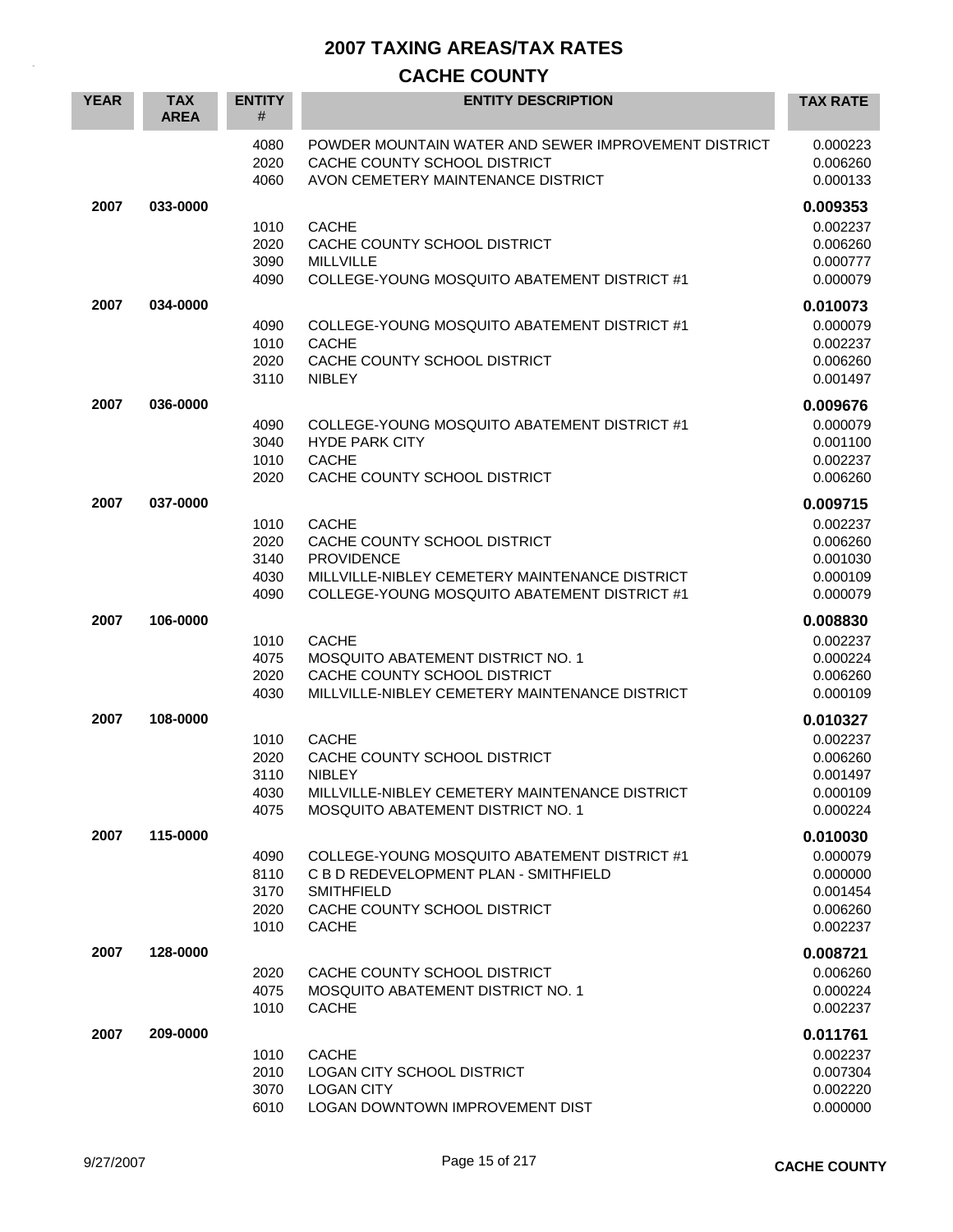| <b>YEAR</b> | <b>TAX</b><br><b>AREA</b> | <b>ENTITY</b><br># | <b>ENTITY DESCRIPTION</b>                                                  | <b>TAX RATE</b>      |
|-------------|---------------------------|--------------------|----------------------------------------------------------------------------|----------------------|
|             |                           | 8060               | DOWNTOWN REDEVELOPMENT PROJECT AREA PLAN - LOGAN                           | 0.000000             |
| 2007        | 225-0000                  |                    |                                                                            | 0.008673             |
|             |                           | 1010               | <b>CACHE</b>                                                               | 0.002237             |
|             |                           | 4090               | COLLEGE-YOUNG MOSQUITO ABATEMENT DISTRICT #1                               | 0.000079             |
|             |                           | 4076<br>2020       | BENSON CULINARY WATER IMPROVEMENT DISTRICT<br>CACHE COUNTY SCHOOL DISTRICT | 0.000000<br>0.006260 |
|             |                           | 4040               | NEWTON CEMETERY MAINTENANCE DISTRICT                                       | 0.000097             |
| 2007        | 227-0000                  |                    |                                                                            | 0.011761             |
|             |                           | 1010               | <b>CACHE</b>                                                               | 0.002237             |
|             |                           | 2010               | LOGAN CITY SCHOOL DISTRICT                                                 | 0.007304             |
|             |                           | 3070               | <b>LOGAN CITY</b>                                                          | 0.002220             |
|             |                           | 8020               | LOGAN RIVER REDEVELOPMENT PLAN - LOGAN                                     | 0.000000             |
| 2007        | 228-0000                  |                    |                                                                            | 0.008576             |
|             |                           | 4090               | COLLEGE-YOUNG MOSQUITO ABATEMENT DISTRICT #1<br><b>CACHE</b>               | 0.000079             |
|             |                           | 1010<br>2020       | CACHE COUNTY SCHOOL DISTRICT                                               | 0.002237<br>0.006260 |
|             |                           | 4076               | BENSON CULINARY WATER IMPROVEMENT DISTRICT                                 | 0.000000             |
| 2007        | 279-0000                  |                    |                                                                            | 0.011761             |
|             |                           | 6010               | <b>LOGAN DOWNTOWN IMPROVEMENT DIST</b>                                     | 0.000000             |
|             |                           | 3070               | <b>LOGAN CITY</b>                                                          | 0.002220             |
|             |                           | 1010<br>2010       | <b>CACHE</b><br><b>LOGAN CITY SCHOOL DISTRICT</b>                          | 0.002237<br>0.007304 |
|             |                           |                    |                                                                            |                      |
| 2007        | 327-0000                  |                    |                                                                            | 0.011761             |
|             |                           | 1010<br>2010       | <b>CACHE</b><br>LOGAN CITY SCHOOL DISTRICT                                 | 0.002237<br>0.007304 |
|             |                           | 3070               | <b>LOGAN CITY</b>                                                          | 0.002220             |
|             |                           | 8030               | LOGAN SOUTH MAIN REDEVELOPMENT PROJECT - LOGAN CITY                        | 0.000000             |
| 2007        | 328-0000                  |                    |                                                                            | 0.010717             |
|             |                           | 2020               | CACHE COUNTY SCHOOL DISTRICT                                               | 0.006260             |
|             |                           | 3070               | <b>LOGAN CITY</b>                                                          | 0.002220             |
|             |                           | 1010               | <b>CACHE</b>                                                               | 0.002237             |
|             |                           | 8030               | LOGAN SOUTH MAIN REDEVELOPMENT PROJECT - LOGAN CITY                        | 0.000000             |
| 2007        | 427-0000                  |                    |                                                                            | 0.011761             |
|             |                           | 1010               | <b>CACHE</b><br><b>LOGAN CITY SCHOOL DISTRICT</b>                          | 0.002237             |
|             |                           | 2010<br>3070       | <b>LOGAN CITY</b>                                                          | 0.007304<br>0.002220 |
|             |                           | 8040               | NORTHWEST REDEVELOPMENT PROJECT AREA - LOGAN                               | 0.000000             |
| 2007        | 527-0000                  |                    |                                                                            | 0.011761             |
|             |                           | 1010               | <b>CACHE</b>                                                               | 0.002237             |
|             |                           | 2010               | LOGAN CITY SCHOOL DISTRICT                                                 | 0.007304             |
|             |                           | 3070               | <b>LOGAN CITY</b>                                                          | 0.002220             |
|             |                           | 8045               | NORTH MAIN STREET REDEVELOPMENT PLAN - LOGAN                               | 0.000000             |
| 2007        | 627-0000                  |                    |                                                                            | 0.011761             |
|             |                           | 2010<br>3070       | LOGAN CITY SCHOOL DISTRICT                                                 | 0.007304             |
|             |                           | 1010               | <b>LOGAN CITY</b><br><b>CACHE</b>                                          | 0.002220<br>0.002237 |
|             |                           | 8050               | NORTH LOGAN RETAIL REDEVELOPMENT PLAN LOGAN                                | 0.000000             |
| 2007        | 727-0000                  |                    |                                                                            | 0.011761             |
|             |                           | 1010               | <b>CACHE</b>                                                               | 0.002237             |
|             |                           |                    |                                                                            |                      |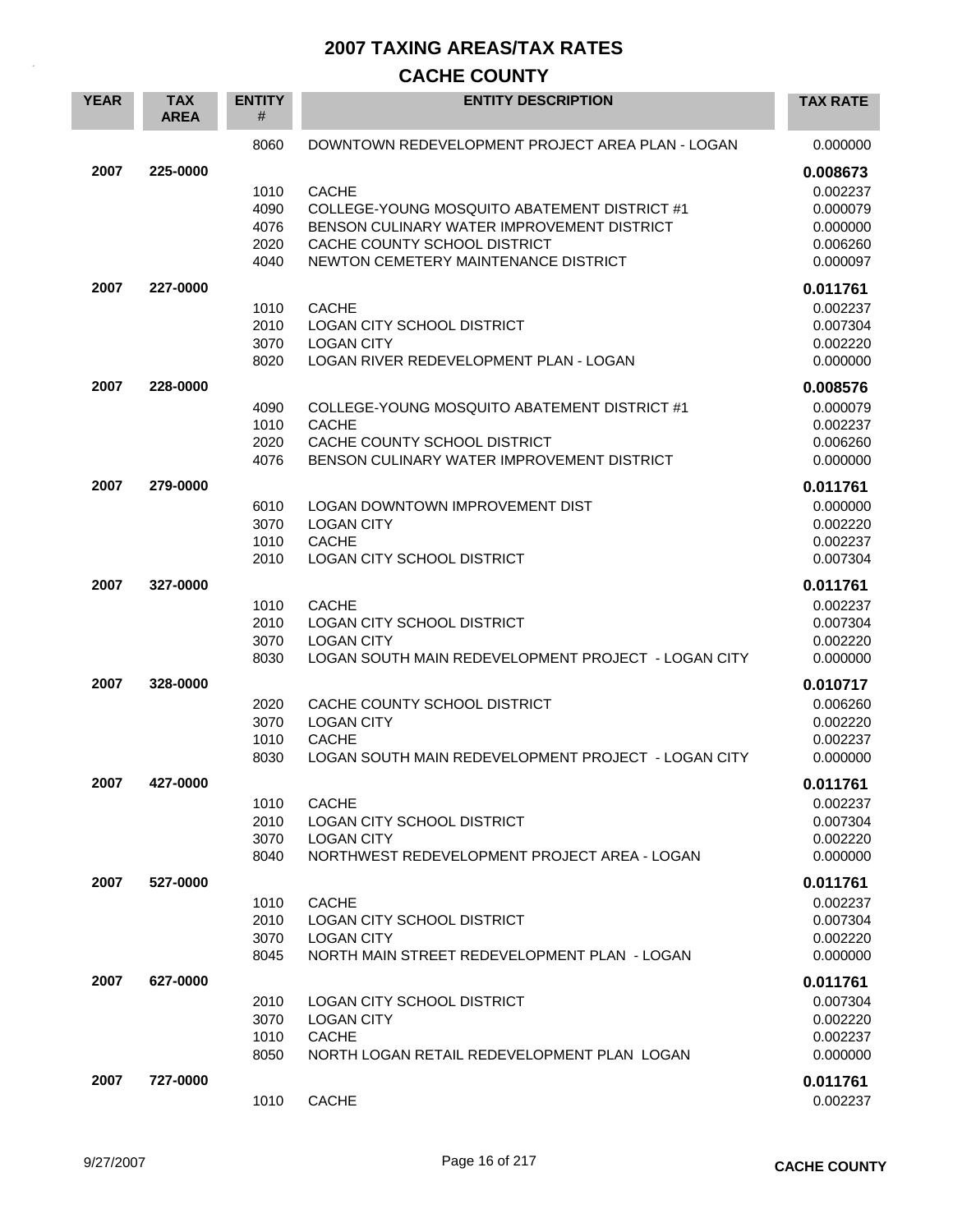| <b>YEAR</b> | <b>TAX</b><br><b>AREA</b> | <b>ENTITY</b><br>#                           | <b>ENTITY DESCRIPTION</b>                                                                                                                                                             | <b>TAX RATE</b>                                                                  |
|-------------|---------------------------|----------------------------------------------|---------------------------------------------------------------------------------------------------------------------------------------------------------------------------------------|----------------------------------------------------------------------------------|
|             |                           | 2010<br>3070<br>8060                         | <b>LOGAN CITY SCHOOL DISTRICT</b><br><b>LOGAN CITY</b><br>DOWNTOWN REDEVELOPMENT PROJECT AREA PLAN - LOGAN                                                                            | 0.007304<br>0.002220<br>0.000000                                                 |
| 2007        | 827-0000                  | 1010<br>2010<br>3070<br>8070                 | <b>CACHE</b><br><b>LOGAN CITY SCHOOL DISTRICT</b><br><b>LOGAN CITY</b><br>600 WEST ECONOMIC DEVELOPMENT PLAN - LOGAN                                                                  | 0.011761<br>0.002237<br>0.007304<br>0.002220<br>0.000000                         |
| 2007        | 911-0000                  | 1010<br>8200<br>4090<br>2020<br>3120<br>4020 | <b>CACHE</b><br>NORTH GATEWAY URBAN RENEWAL<br>COLLEGE-YOUNG MOSQUITO ABATEMENT DISTRICT #1<br>CACHE COUNTY SCHOOL DISTRICT<br>NORTH LOGAN<br>HYDE PARK CEMETERY MAINTENANCE DISTRICT | 0.010485<br>0.002237<br>0.000000<br>0.000079<br>0.006260<br>0.001678<br>0.000231 |
| 2007        | 928-0000                  | 1010<br>2020<br>3070                         | <b>CACHE</b><br>CACHE COUNTY SCHOOL DISTRICT<br><b>LOGAN CITY</b>                                                                                                                     | 0.010717<br>0.002237<br>0.006260<br>0.002220                                     |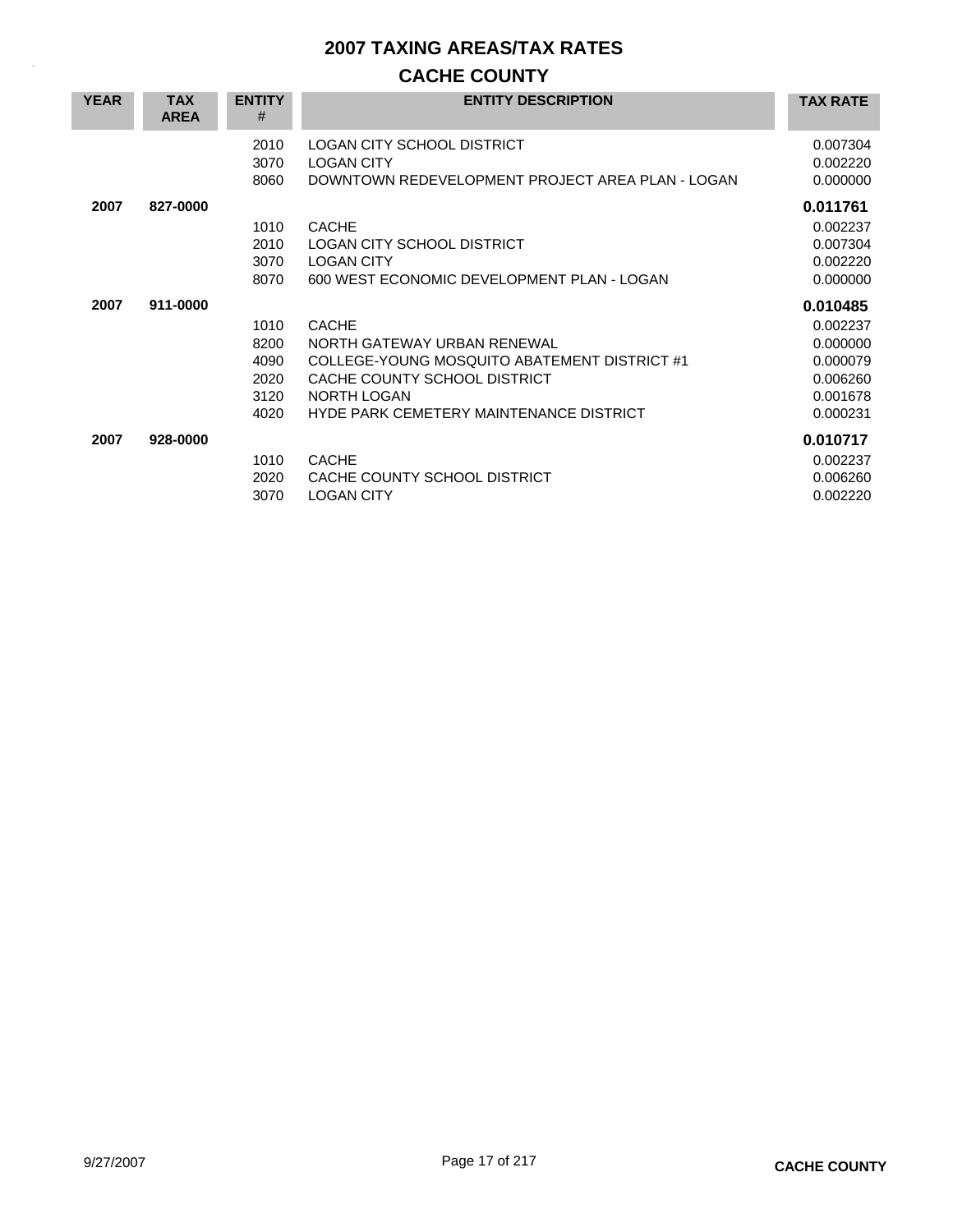## **CARBON COUNTY**

| <b>YEAR</b> | <b>TAX</b><br><b>AREA</b> | <b>ENTITY</b><br># | <b>ENTITY DESCRIPTION</b>                                    | <b>TAX RATE</b>      |
|-------------|---------------------------|--------------------|--------------------------------------------------------------|----------------------|
| 2007        | 001-0000                  |                    |                                                              | 0.011885             |
|             |                           | 4010               | CARBON WATER CONSERVANCY DISTRICT                            | 0.000118             |
|             |                           | 4020               | PRICE RIVER WATER IMPROVEMENT DISTRICT                       | 0.000876             |
|             |                           | 3030               | <b>PRICE</b>                                                 | 0.002404             |
|             |                           | 2010<br>1010       | CARBON COUNTY SCHOOL DISTRICT<br><b>CARBON</b>               | 0.005841<br>0.002646 |
|             |                           |                    |                                                              |                      |
| 2007        | 001-0001                  |                    |                                                              | 0.011885             |
|             |                           | 2010<br>3030       | CARBON COUNTY SCHOOL DISTRICT<br><b>PRICE</b>                | 0.005841<br>0.002404 |
|             |                           | 4010               | CARBON WATER CONSERVANCY DISTRICT                            | 0.000118             |
|             |                           | 4020               | PRICE RIVER WATER IMPROVEMENT DISTRICT                       | 0.000876             |
|             |                           | 8010               | OFFICIAL REDEVELOPMENT PROJECT AREA PLAN - PRICE CITY        | 0.000000             |
|             |                           | 1010               | <b>CARBON</b>                                                | 0.002646             |
| 2007        | 001-0002                  |                    |                                                              | 0.011885             |
|             |                           | 2010               | CARBON COUNTY SCHOOL DISTRICT                                | 0.005841             |
|             |                           | 8010               | OFFICIAL REDEVELOPMENT PROJECT AREA PLAN - PRICE CITY        | 0.000000             |
|             |                           | 8020               | OFFICIAL REDEVELOPMENT PROJECT AREA PLAN - EXCESS 100 A      | 0.000000             |
|             |                           | 4020<br>1010       | PRICE RIVER WATER IMPROVEMENT DISTRICT<br><b>CARBON</b>      | 0.000876<br>0.002646 |
|             |                           | 4010               | CARBON WATER CONSERVANCY DISTRICT                            | 0.000118             |
|             |                           | 3030               | <b>PRICE</b>                                                 | 0.002404             |
| 2007        | 002-0000                  |                    |                                                              | 0.011679             |
|             |                           | 1010               | <b>CARBON</b>                                                | 0.002646             |
|             |                           | 2010               | CARBON COUNTY SCHOOL DISTRICT                                | 0.005841             |
|             |                           | 3020               | <b>HELPER CITY</b>                                           | 0.002198             |
|             |                           | 4010               | CARBON WATER CONSERVANCY DISTRICT                            | 0.000118             |
|             |                           | 4020               | PRICE RIVER WATER IMPROVEMENT DISTRICT                       | 0.000876             |
| 2007        | 002-0001                  |                    |                                                              | 0.011679             |
|             |                           | 2010               | CARBON COUNTY SCHOOL DISTRICT                                | 0.005841             |
|             |                           | 8030               | HELPER CITY REDEVELOPMENT PROJECT AREA PLAN - HELPER         | 0.000000             |
|             |                           | 4020<br>3020       | PRICE RIVER WATER IMPROVEMENT DISTRICT<br><b>HELPER CITY</b> | 0.000876<br>0.002198 |
|             |                           | 1010               | <b>CARBON</b>                                                | 0.002646             |
|             |                           | 4010               | CARBON WATER CONSERVANCY DISTRICT                            | 0.000118             |
| 2007        | 003-0000                  |                    |                                                              | 0.011571             |
|             |                           | 1010               | <b>CARBON</b>                                                | 0.002646             |
|             |                           | 2010               | CARBON COUNTY SCHOOL DISTRICT                                | 0.005841             |
|             |                           | 3060               | <b>WELLINGTON</b>                                            | 0.002090             |
|             |                           | 4010               | CARBON WATER CONSERVANCY DISTRICT                            | 0.000118             |
|             |                           | 4020               | PRICE RIVER WATER IMPROVEMENT DISTRICT                       | 0.000876             |
| 2007        | 004-0000                  |                    |                                                              | 0.011781             |
|             |                           | 2010               | CARBON COUNTY SCHOOL DISTRICT                                | 0.005841             |
|             |                           | 3050               | <b>SUNNYSIDE</b>                                             | 0.003176             |
|             |                           | 1010               | <b>CARBON</b>                                                | 0.002646             |
|             |                           | 4010               | CARBON WATER CONSERVANCY DISTRICT                            | 0.000118             |
| 2007        | 006-0000                  |                    |                                                              | 0.009294             |
|             |                           | 1010<br>2010       | <b>CARBON</b><br>CARBON COUNTY SCHOOL DISTRICT               | 0.002646<br>0.005841 |
|             |                           | 3040               | <b>SCOFIELD</b>                                              | 0.000689             |
|             |                           | 4010               | CARBON WATER CONSERVANCY DISTRICT                            | 0.000118             |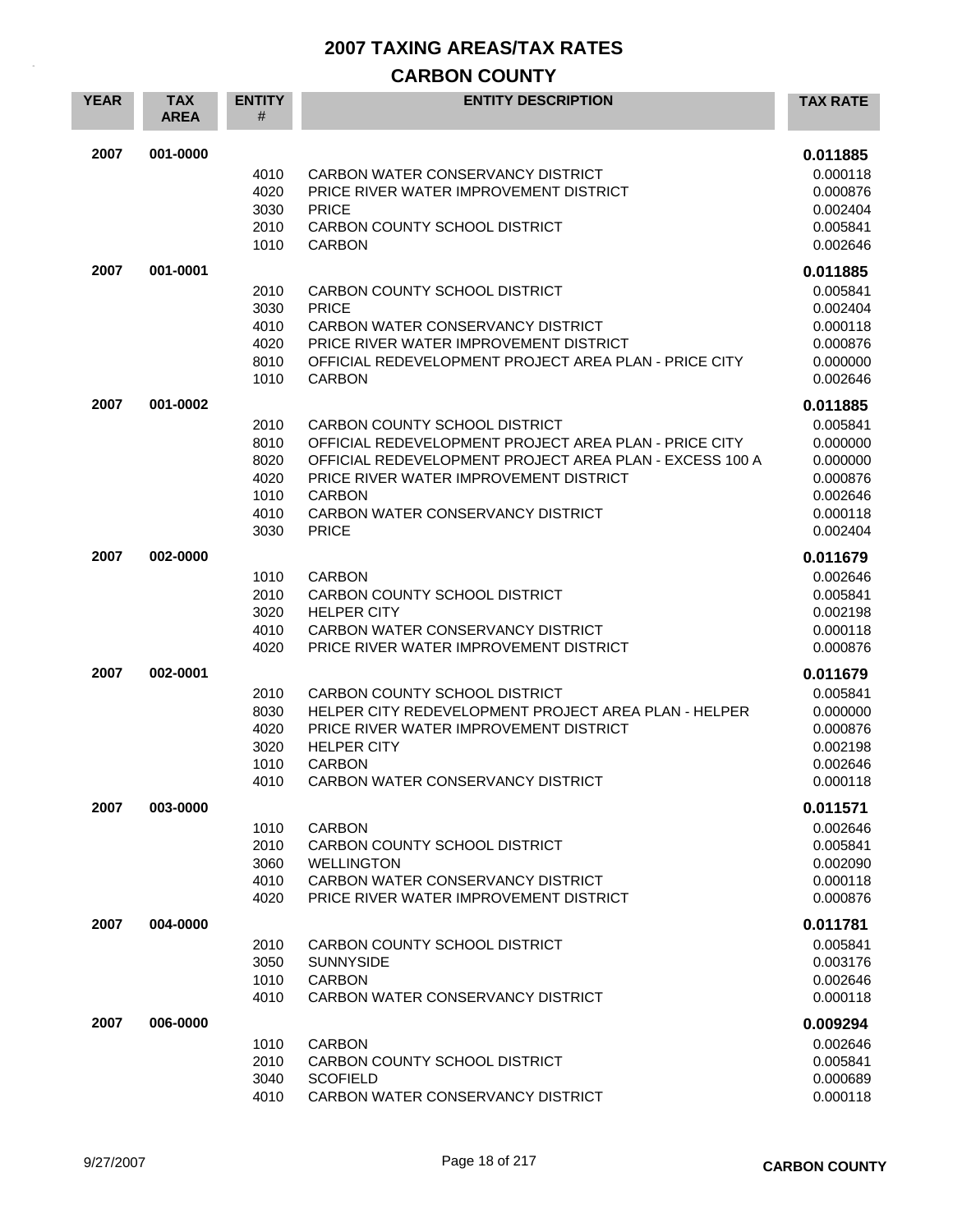## **CARBON COUNTY**

| <b>YEAR</b> | <b>TAX</b><br><b>AREA</b> | <b>ENTITY</b><br># | <b>ENTITY DESCRIPTION</b>                                                             | <b>TAX RATE</b>      |
|-------------|---------------------------|--------------------|---------------------------------------------------------------------------------------|----------------------|
| 2007        | 007-0000                  |                    |                                                                                       | 0.014924             |
|             |                           | 1010               | <b>CARBON</b>                                                                         | 0.002646             |
|             |                           | 2010               | CARBON COUNTY SCHOOL DISTRICT                                                         | 0.005841             |
|             |                           | 3010               | <b>EAST CARBON</b>                                                                    | 0.006319             |
|             |                           | 4010               | CARBON WATER CONSERVANCY DISTRICT                                                     | 0.000118             |
| 2007        | 008-0000                  |                    |                                                                                       | 0.009647             |
|             |                           | 1010               | <b>CARBON</b>                                                                         | 0.002646             |
|             |                           | 6010<br>4020       | MUNICPAL SERVICES FUND<br>PRICE RIVER WATER IMPROVEMENT DISTRICT                      | 0.000166<br>0.000876 |
|             |                           | 2010               | CARBON COUNTY SCHOOL DISTRICT                                                         | 0.005841             |
|             |                           | 4010               | CARBON WATER CONSERVANCY DISTRICT                                                     | 0.000118             |
| 2007        | 009-0000                  |                    |                                                                                       | 0.008771             |
|             |                           | 1010               | <b>CARBON</b>                                                                         | 0.002646             |
|             |                           | 2010               | CARBON COUNTY SCHOOL DISTRICT                                                         | 0.005841             |
|             |                           | 4010               | CARBON WATER CONSERVANCY DISTRICT                                                     | 0.000118             |
|             |                           | 6010               | MUNICPAL SERVICES FUND                                                                | 0.000166             |
| 2007        | 011-0000                  |                    |                                                                                       | 0.009647             |
|             |                           | 2010               | CARBON COUNTY SCHOOL DISTRICT                                                         | 0.005841             |
|             |                           | 6010               | MUNICPAL SERVICES FUND                                                                | 0.000166             |
|             |                           | 4030               | MILLER CREEK WATER SPECIAL SERVICE DISTRICT<br>PRICE RIVER WATER IMPROVEMENT DISTRICT | 0.000000             |
|             |                           | 4020<br>1010       | <b>CARBON</b>                                                                         | 0.000876<br>0.002646 |
|             |                           | 4010               | CARBON WATER CONSERVANCY DISTRICT                                                     | 0.000118             |
| 2007        | 012-0000                  |                    |                                                                                       | 0.008771             |
|             |                           | 1010               | <b>CARBON</b>                                                                         | 0.002646             |
|             |                           | 2010               | CARBON COUNTY SCHOOL DISTRICT                                                         | 0.005841             |
|             |                           | 4010               | CARBON WATER CONSERVANCY DISTRICT                                                     | 0.000118             |
|             |                           | 4040               | SCOFIELD RESERVOIR SPECIAL SERVICE DISTRICT                                           | 0.000000             |
|             |                           | 6010               | MUNICPAL SERVICES FUND                                                                | 0.000166             |
| 2007        | 091-0000                  |                    |                                                                                       | 0.011885             |
|             |                           | 3030               | <b>PRICE</b>                                                                          | 0.002404             |
|             |                           | 8022               | <b>EAST PRICE RDA PROJECT AREA PLAN - PRICE</b>                                       | 0.000000             |
|             |                           | 4010<br>2010       | CARBON WATER CONSERVANCY DISTRICT<br>CARBON COUNTY SCHOOL DISTRICT                    | 0.000118<br>0.005841 |
|             |                           | 1010               | <b>CARBON</b>                                                                         | 0.002646             |
|             |                           | 4020               | PRICE RIVER WATER IMPROVEMENT DISTRICT                                                | 0.000876             |
| 2007        | 092-0000                  |                    |                                                                                       | 0.009647             |
|             |                           | 1010               | <b>CARBON</b>                                                                         | 0.002646             |
|             |                           | 2010               | CARBON COUNTY SCHOOL DISTRICT                                                         | 0.005841             |
|             |                           | 4010               | CARBON WATER CONSERVANCY DISTRICT                                                     | 0.000118             |
|             |                           | 4020               | PRICE RIVER WATER IMPROVEMENT DISTRICT                                                | 0.000876             |
|             |                           | 6010               | MUNICPAL SERVICES FUND                                                                | 0.000166             |
|             |                           | 8022               | EAST PRICE RDA PROJECT AREA PLAN - PRICE                                              | 0.000000             |
| 2007        | 093-0000                  |                    |                                                                                       | 0.011571             |
|             |                           | 1010               | <b>CARBON</b><br>PRICE RIVER WATER IMPROVEMENT DISTRICT                               | 0.002646             |
|             |                           | 4020<br>8040       | WELLINGTON CITY RIDGE ROAD ECONOMIC DEVELOPMENT AREA -                                | 0.000876<br>0.000000 |
|             |                           | 3060               | <b>WELLINGTON</b>                                                                     | 0.002090             |
|             |                           | 2010               | CARBON COUNTY SCHOOL DISTRICT                                                         | 0.005841             |
|             |                           | 4010               | CARBON WATER CONSERVANCY DISTRICT                                                     | 0.000118             |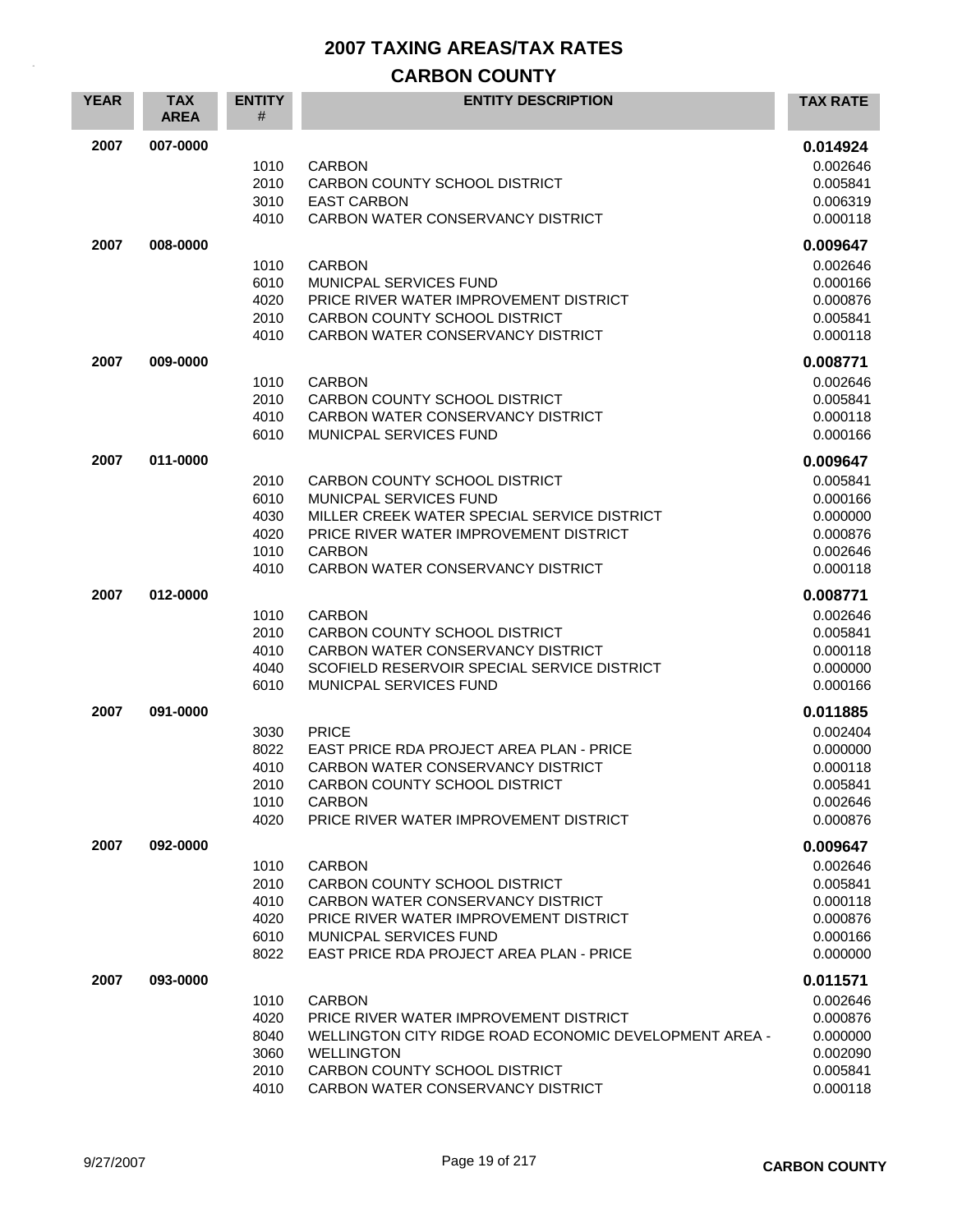## **CARBON COUNTY**

| <b>YEAR</b> | <b>TAX</b><br><b>AREA</b> | <b>ENTITY</b><br># | <b>ENTITY DESCRIPTION</b>                          | <b>TAX RATE</b> |
|-------------|---------------------------|--------------------|----------------------------------------------------|-----------------|
| 2007        | 095-0000                  |                    |                                                    | 0.009647        |
|             |                           | 6010               | MUNICPAL SERVICES FUND                             | 0.000166        |
|             |                           | 8050               | CARBON COUNTY RIDGE ROAD ECONOMIC DEVELOPMENT AREA | 0.000000        |
|             |                           | 4030               | MILLER CREEK WATER SPECIAL SERVICE DISTRICT        | 0.000000        |
|             |                           | 4020               | PRICE RIVER WATER IMPROVEMENT DISTRICT             | 0.000876        |
|             |                           | 4010               | CARBON WATER CONSERVANCY DISTRICT                  | 0.000118        |
|             |                           | 2010               | CARBON COUNTY SCHOOL DISTRICT                      | 0.005841        |
|             |                           | 1010               | <b>CARBON</b>                                      | 0.002646        |
| 2007        | 096-0000                  |                    |                                                    | 0.008771        |
|             |                           | 2010               | CARBON COUNTY SCHOOL DISTRICT                      | 0.005841        |
|             |                           | 4010               | CARBON WATER CONSERVANCY DISTRICT                  | 0.000118        |
|             |                           | 6010               | MUNICPAL SERVICES FUND                             | 0.000166        |
|             |                           | 8050               | CARBON COUNTY RIDGE ROAD ECONOMIC DEVELOPMENT AREA | 0.000000        |
|             |                           | 1010               | <b>CARBON</b>                                      | 0.002646        |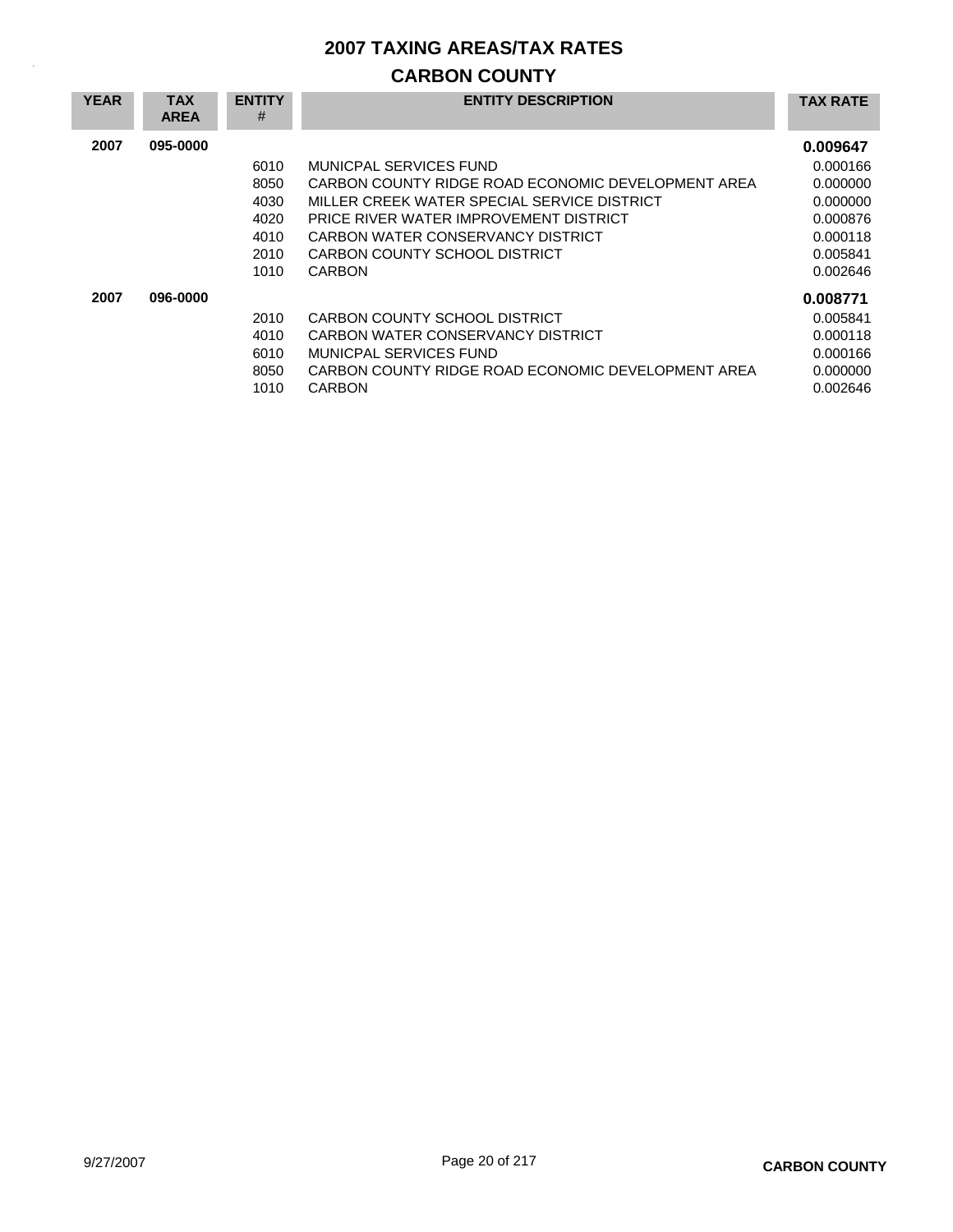## **DAGGETT COUNTY**

| <b>YEAR</b> | <b>TAX</b><br><b>AREA</b> | <b>ENTITY</b><br>#                   | <b>ENTITY DESCRIPTION</b>                                                                                                                                                           | <b>TAX RATE</b>                                                      |
|-------------|---------------------------|--------------------------------------|-------------------------------------------------------------------------------------------------------------------------------------------------------------------------------------|----------------------------------------------------------------------|
| 2007        | 001-0000                  | 1010<br>2010                         | <b>DAGGETT</b><br>DAGGETT COUNTY SCHOOL DISTRICT                                                                                                                                    | 0.007314<br>0.003223<br>0.004091                                     |
| 2007        | 002-0000                  | 4020<br>4010<br>2010<br>1010         | DAGGETT COUNTY MOSQUITO ABATEMENT DISTRICT<br>DAGGETT COUNTY WATER AND SEWER DISTRICT<br>DAGGETT COUNTY SCHOOL DISTRICT<br><b>DAGGETT</b>                                           | 0.008141<br>0.000269<br>0.000558<br>0.004091<br>0.003223             |
| 2007        | 003-0000                  | 2010<br>3010<br>4020<br>1010         | DAGGETT COUNTY SCHOOL DISTRICT<br><b>MANILA</b><br>DAGGETT COUNTY MOSQUITO ABATEMENT DISTRICT<br><b>DAGGETT</b>                                                                     | 0.008354<br>0.004091<br>0.000771<br>0.000269<br>0.003223             |
| 2007        | 004-0000                  | 1010<br>2010<br>4020                 | <b>DAGGETT</b><br>DAGGETT COUNTY SCHOOL DISTRICT<br>DAGGETT COUNTY MOSQUITO ABATEMENT DISTRICT                                                                                      | 0.007583<br>0.003223<br>0.004091<br>0.000269                         |
| 2007        | 005-0000                  | 4025<br>1010<br>4020<br>4010<br>2010 | DAGGETT COUNTY SERVICE AREA NO 1<br><b>DAGGETT</b><br>DAGGETT COUNTY MOSQUITO ABATEMENT DISTRICT<br>DAGGETT COUNTY WATER AND SEWER DISTRICT<br>DAGGETT COUNTY SCHOOL DISTRICT       | 0.009100<br>0.000959<br>0.003223<br>0.000269<br>0.000558<br>0.004091 |
| 2007        | 006-0000                  | 2010<br>3010<br>4020<br>6010<br>1010 | DAGGETT COUNTY SCHOOL DISTRICT<br><b>MANILA</b><br>DAGGETT COUNTY MOSQUITO ABATEMENT DISTRICT<br>AREA WITHDRAWN FROM DAGGETT CO WATER & SEWER BUT<br><b>STILL</b><br><b>DAGGETT</b> | 0.008354<br>0.004091<br>0.000771<br>0.000269<br>0.000000<br>0.003223 |
| 2007        | 099-0000                  | 4010<br>1010<br>2010                 | DAGGETT COUNTY WATER AND SEWER DISTRICT<br><b>DAGGETT</b><br>DAGGETT COUNTY SCHOOL DISTRICT                                                                                         | 0.007872<br>0.000558<br>0.003223<br>0.004091                         |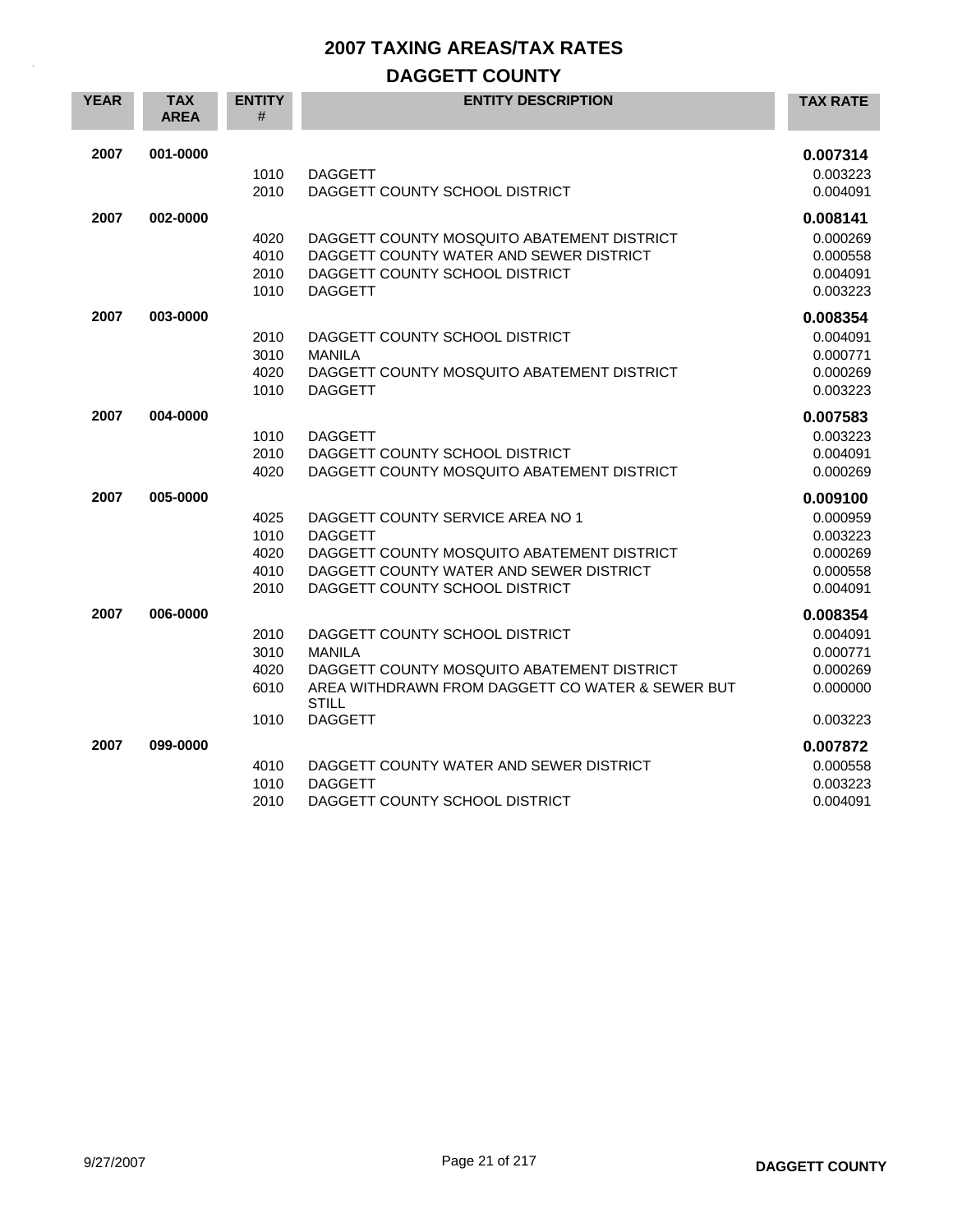| 2007<br>001-0000<br>0.011646<br>0.000099<br>4010<br>DAVIS COUNTY MOSQUITO ABATEMENT DISTRICT<br>6030<br><b>COUNTY LIBRARY</b><br>0.000375<br>4100<br>SOUTH DAVIS RECREATION DISTRICT<br>0.000390<br>4055<br>SOUTH DAVIS COUNTY SEWER IMPROVEMENT DISTRICT<br>0.000305<br>0.000912<br>3010<br><b>BOUNTIFUL</b><br><b>DAVIS</b><br>1010<br>0.002189<br>2010<br>DAVIS COUNTY SCHOOL DISTRICT<br>0.007176<br>4005<br>WEBER BASIN WATER CONSERVANCY DISTRICT<br>0.000200<br>2007<br>003-0000<br>0.011761<br>0.000099<br>4010<br>DAVIS COUNTY MOSQUITO ABATEMENT DISTRICT<br>6030<br><b>COUNTY LIBRARY</b><br>0.000375<br>4100<br>SOUTH DAVIS RECREATION DISTRICT<br>0.000390<br>4020<br>BOUNTIFUL WATER SUBCONSERVANCY DISTRICT<br>0.000115<br>4005<br>WEBER BASIN WATER CONSERVANCY DISTRICT<br>0.000200<br><b>BOUNTIFUL</b><br>0.000912<br>3010<br>2010<br>DAVIS COUNTY SCHOOL DISTRICT<br>0.007176<br><b>DAVIS</b><br>1010<br>0.002189<br>4055<br>SOUTH DAVIS COUNTY SEWER IMPROVEMENT DISTRICT<br>0.000305<br>2007<br>004-0000<br>0.011997<br>SOUTH DAVIS RECREATION DISTRICT<br>0.000390<br>4100<br>4020<br>BOUNTIFUL WATER SUBCONSERVANCY DISTRICT<br>0.000115<br>6030<br><b>COUNTY LIBRARY</b><br>0.000375<br>4055<br>SOUTH DAVIS COUNTY SEWER IMPROVEMENT DISTRICT<br>0.000305<br>4030<br>SOUTH DAVIS COUNTY WATER IMPROVEMENT DISTRICT<br>0.000236<br>4005<br>WEBER BASIN WATER CONSERVANCY DISTRICT<br>0.000200<br>0.000912<br>3010<br><b>BOUNTIFUL</b><br><b>DAVIS</b><br>1010<br>0.002189<br>0.007176<br>2010<br>DAVIS COUNTY SCHOOL DISTRICT<br>4010<br>DAVIS COUNTY MOSQUITO ABATEMENT DISTRICT<br>0.000099<br>0.011997<br>2007<br>004-0001<br>0.000099<br>4010<br>DAVIS COUNTY MOSQUITO ABATEMENT DISTRICT<br>8010<br>C B D NEIGHBORHOOD REDEVELOPMENT PLAN<br>0.000000<br>6030<br><b>COUNTY LIBRARY</b><br>0.000375<br>4100<br>SOUTH DAVIS RECREATION DISTRICT<br>0.000390<br>SOUTH DAVIS COUNTY SEWER IMPROVEMENT DISTRICT<br>4055<br>0.000305<br>4020<br>BOUNTIFUL WATER SUBCONSERVANCY DISTRICT<br>0.000115<br>4005<br>WEBER BASIN WATER CONSERVANCY DISTRICT<br>0.000200<br>3010<br><b>BOUNTIFUL</b><br>0.000912<br>DAVIS COUNTY SCHOOL DISTRICT<br>0.007176<br>2010<br>1010<br><b>DAVIS</b><br>0.002189<br>4030<br>SOUTH DAVIS COUNTY WATER IMPROVEMENT DISTRICT<br>0.000236<br>2007<br>005-0000<br>0.011882<br>4010<br>DAVIS COUNTY MOSQUITO ABATEMENT DISTRICT<br>0.000099<br>SOUTH DAVIS COUNTY SEWER IMPROVEMENT DISTRICT<br>0.000305<br>4055<br>4100<br>SOUTH DAVIS RECREATION DISTRICT<br>0.000390<br>SOUTH DAVIS COUNTY WATER IMPROVEMENT DISTRICT<br>0.000236<br>4030<br>3010<br><b>BOUNTIFUL</b><br>0.000912<br>6030<br><b>COUNTY LIBRARY</b><br>0.000375<br>2010<br>DAVIS COUNTY SCHOOL DISTRICT<br>0.007176 | <b>YEAR</b> | <b>TAX</b><br><b>AREA</b> | <b>ENTITY</b><br># | <b>ENTITY DESCRIPTION</b> | <b>TAX RATE</b> |
|----------------------------------------------------------------------------------------------------------------------------------------------------------------------------------------------------------------------------------------------------------------------------------------------------------------------------------------------------------------------------------------------------------------------------------------------------------------------------------------------------------------------------------------------------------------------------------------------------------------------------------------------------------------------------------------------------------------------------------------------------------------------------------------------------------------------------------------------------------------------------------------------------------------------------------------------------------------------------------------------------------------------------------------------------------------------------------------------------------------------------------------------------------------------------------------------------------------------------------------------------------------------------------------------------------------------------------------------------------------------------------------------------------------------------------------------------------------------------------------------------------------------------------------------------------------------------------------------------------------------------------------------------------------------------------------------------------------------------------------------------------------------------------------------------------------------------------------------------------------------------------------------------------------------------------------------------------------------------------------------------------------------------------------------------------------------------------------------------------------------------------------------------------------------------------------------------------------------------------------------------------------------------------------------------------------------------------------------------------------------------------------------------------------------------------------------------------------------------------------------------------------------------------------------------------------------------------------------------------------------------------------------------------------------------------------------------------------------------------------|-------------|---------------------------|--------------------|---------------------------|-----------------|
|                                                                                                                                                                                                                                                                                                                                                                                                                                                                                                                                                                                                                                                                                                                                                                                                                                                                                                                                                                                                                                                                                                                                                                                                                                                                                                                                                                                                                                                                                                                                                                                                                                                                                                                                                                                                                                                                                                                                                                                                                                                                                                                                                                                                                                                                                                                                                                                                                                                                                                                                                                                                                                                                                                                                        |             |                           |                    |                           |                 |
|                                                                                                                                                                                                                                                                                                                                                                                                                                                                                                                                                                                                                                                                                                                                                                                                                                                                                                                                                                                                                                                                                                                                                                                                                                                                                                                                                                                                                                                                                                                                                                                                                                                                                                                                                                                                                                                                                                                                                                                                                                                                                                                                                                                                                                                                                                                                                                                                                                                                                                                                                                                                                                                                                                                                        |             |                           |                    |                           |                 |
|                                                                                                                                                                                                                                                                                                                                                                                                                                                                                                                                                                                                                                                                                                                                                                                                                                                                                                                                                                                                                                                                                                                                                                                                                                                                                                                                                                                                                                                                                                                                                                                                                                                                                                                                                                                                                                                                                                                                                                                                                                                                                                                                                                                                                                                                                                                                                                                                                                                                                                                                                                                                                                                                                                                                        |             |                           |                    |                           |                 |
|                                                                                                                                                                                                                                                                                                                                                                                                                                                                                                                                                                                                                                                                                                                                                                                                                                                                                                                                                                                                                                                                                                                                                                                                                                                                                                                                                                                                                                                                                                                                                                                                                                                                                                                                                                                                                                                                                                                                                                                                                                                                                                                                                                                                                                                                                                                                                                                                                                                                                                                                                                                                                                                                                                                                        |             |                           |                    |                           |                 |
|                                                                                                                                                                                                                                                                                                                                                                                                                                                                                                                                                                                                                                                                                                                                                                                                                                                                                                                                                                                                                                                                                                                                                                                                                                                                                                                                                                                                                                                                                                                                                                                                                                                                                                                                                                                                                                                                                                                                                                                                                                                                                                                                                                                                                                                                                                                                                                                                                                                                                                                                                                                                                                                                                                                                        |             |                           |                    |                           |                 |
|                                                                                                                                                                                                                                                                                                                                                                                                                                                                                                                                                                                                                                                                                                                                                                                                                                                                                                                                                                                                                                                                                                                                                                                                                                                                                                                                                                                                                                                                                                                                                                                                                                                                                                                                                                                                                                                                                                                                                                                                                                                                                                                                                                                                                                                                                                                                                                                                                                                                                                                                                                                                                                                                                                                                        |             |                           |                    |                           |                 |
|                                                                                                                                                                                                                                                                                                                                                                                                                                                                                                                                                                                                                                                                                                                                                                                                                                                                                                                                                                                                                                                                                                                                                                                                                                                                                                                                                                                                                                                                                                                                                                                                                                                                                                                                                                                                                                                                                                                                                                                                                                                                                                                                                                                                                                                                                                                                                                                                                                                                                                                                                                                                                                                                                                                                        |             |                           |                    |                           |                 |
|                                                                                                                                                                                                                                                                                                                                                                                                                                                                                                                                                                                                                                                                                                                                                                                                                                                                                                                                                                                                                                                                                                                                                                                                                                                                                                                                                                                                                                                                                                                                                                                                                                                                                                                                                                                                                                                                                                                                                                                                                                                                                                                                                                                                                                                                                                                                                                                                                                                                                                                                                                                                                                                                                                                                        |             |                           |                    |                           |                 |
|                                                                                                                                                                                                                                                                                                                                                                                                                                                                                                                                                                                                                                                                                                                                                                                                                                                                                                                                                                                                                                                                                                                                                                                                                                                                                                                                                                                                                                                                                                                                                                                                                                                                                                                                                                                                                                                                                                                                                                                                                                                                                                                                                                                                                                                                                                                                                                                                                                                                                                                                                                                                                                                                                                                                        |             |                           |                    |                           |                 |
|                                                                                                                                                                                                                                                                                                                                                                                                                                                                                                                                                                                                                                                                                                                                                                                                                                                                                                                                                                                                                                                                                                                                                                                                                                                                                                                                                                                                                                                                                                                                                                                                                                                                                                                                                                                                                                                                                                                                                                                                                                                                                                                                                                                                                                                                                                                                                                                                                                                                                                                                                                                                                                                                                                                                        |             |                           |                    |                           |                 |
|                                                                                                                                                                                                                                                                                                                                                                                                                                                                                                                                                                                                                                                                                                                                                                                                                                                                                                                                                                                                                                                                                                                                                                                                                                                                                                                                                                                                                                                                                                                                                                                                                                                                                                                                                                                                                                                                                                                                                                                                                                                                                                                                                                                                                                                                                                                                                                                                                                                                                                                                                                                                                                                                                                                                        |             |                           |                    |                           |                 |
|                                                                                                                                                                                                                                                                                                                                                                                                                                                                                                                                                                                                                                                                                                                                                                                                                                                                                                                                                                                                                                                                                                                                                                                                                                                                                                                                                                                                                                                                                                                                                                                                                                                                                                                                                                                                                                                                                                                                                                                                                                                                                                                                                                                                                                                                                                                                                                                                                                                                                                                                                                                                                                                                                                                                        |             |                           |                    |                           |                 |
|                                                                                                                                                                                                                                                                                                                                                                                                                                                                                                                                                                                                                                                                                                                                                                                                                                                                                                                                                                                                                                                                                                                                                                                                                                                                                                                                                                                                                                                                                                                                                                                                                                                                                                                                                                                                                                                                                                                                                                                                                                                                                                                                                                                                                                                                                                                                                                                                                                                                                                                                                                                                                                                                                                                                        |             |                           |                    |                           |                 |
|                                                                                                                                                                                                                                                                                                                                                                                                                                                                                                                                                                                                                                                                                                                                                                                                                                                                                                                                                                                                                                                                                                                                                                                                                                                                                                                                                                                                                                                                                                                                                                                                                                                                                                                                                                                                                                                                                                                                                                                                                                                                                                                                                                                                                                                                                                                                                                                                                                                                                                                                                                                                                                                                                                                                        |             |                           |                    |                           |                 |
|                                                                                                                                                                                                                                                                                                                                                                                                                                                                                                                                                                                                                                                                                                                                                                                                                                                                                                                                                                                                                                                                                                                                                                                                                                                                                                                                                                                                                                                                                                                                                                                                                                                                                                                                                                                                                                                                                                                                                                                                                                                                                                                                                                                                                                                                                                                                                                                                                                                                                                                                                                                                                                                                                                                                        |             |                           |                    |                           |                 |
|                                                                                                                                                                                                                                                                                                                                                                                                                                                                                                                                                                                                                                                                                                                                                                                                                                                                                                                                                                                                                                                                                                                                                                                                                                                                                                                                                                                                                                                                                                                                                                                                                                                                                                                                                                                                                                                                                                                                                                                                                                                                                                                                                                                                                                                                                                                                                                                                                                                                                                                                                                                                                                                                                                                                        |             |                           |                    |                           |                 |
|                                                                                                                                                                                                                                                                                                                                                                                                                                                                                                                                                                                                                                                                                                                                                                                                                                                                                                                                                                                                                                                                                                                                                                                                                                                                                                                                                                                                                                                                                                                                                                                                                                                                                                                                                                                                                                                                                                                                                                                                                                                                                                                                                                                                                                                                                                                                                                                                                                                                                                                                                                                                                                                                                                                                        |             |                           |                    |                           |                 |
|                                                                                                                                                                                                                                                                                                                                                                                                                                                                                                                                                                                                                                                                                                                                                                                                                                                                                                                                                                                                                                                                                                                                                                                                                                                                                                                                                                                                                                                                                                                                                                                                                                                                                                                                                                                                                                                                                                                                                                                                                                                                                                                                                                                                                                                                                                                                                                                                                                                                                                                                                                                                                                                                                                                                        |             |                           |                    |                           |                 |
|                                                                                                                                                                                                                                                                                                                                                                                                                                                                                                                                                                                                                                                                                                                                                                                                                                                                                                                                                                                                                                                                                                                                                                                                                                                                                                                                                                                                                                                                                                                                                                                                                                                                                                                                                                                                                                                                                                                                                                                                                                                                                                                                                                                                                                                                                                                                                                                                                                                                                                                                                                                                                                                                                                                                        |             |                           |                    |                           |                 |
|                                                                                                                                                                                                                                                                                                                                                                                                                                                                                                                                                                                                                                                                                                                                                                                                                                                                                                                                                                                                                                                                                                                                                                                                                                                                                                                                                                                                                                                                                                                                                                                                                                                                                                                                                                                                                                                                                                                                                                                                                                                                                                                                                                                                                                                                                                                                                                                                                                                                                                                                                                                                                                                                                                                                        |             |                           |                    |                           |                 |
|                                                                                                                                                                                                                                                                                                                                                                                                                                                                                                                                                                                                                                                                                                                                                                                                                                                                                                                                                                                                                                                                                                                                                                                                                                                                                                                                                                                                                                                                                                                                                                                                                                                                                                                                                                                                                                                                                                                                                                                                                                                                                                                                                                                                                                                                                                                                                                                                                                                                                                                                                                                                                                                                                                                                        |             |                           |                    |                           |                 |
|                                                                                                                                                                                                                                                                                                                                                                                                                                                                                                                                                                                                                                                                                                                                                                                                                                                                                                                                                                                                                                                                                                                                                                                                                                                                                                                                                                                                                                                                                                                                                                                                                                                                                                                                                                                                                                                                                                                                                                                                                                                                                                                                                                                                                                                                                                                                                                                                                                                                                                                                                                                                                                                                                                                                        |             |                           |                    |                           |                 |
|                                                                                                                                                                                                                                                                                                                                                                                                                                                                                                                                                                                                                                                                                                                                                                                                                                                                                                                                                                                                                                                                                                                                                                                                                                                                                                                                                                                                                                                                                                                                                                                                                                                                                                                                                                                                                                                                                                                                                                                                                                                                                                                                                                                                                                                                                                                                                                                                                                                                                                                                                                                                                                                                                                                                        |             |                           |                    |                           |                 |
|                                                                                                                                                                                                                                                                                                                                                                                                                                                                                                                                                                                                                                                                                                                                                                                                                                                                                                                                                                                                                                                                                                                                                                                                                                                                                                                                                                                                                                                                                                                                                                                                                                                                                                                                                                                                                                                                                                                                                                                                                                                                                                                                                                                                                                                                                                                                                                                                                                                                                                                                                                                                                                                                                                                                        |             |                           |                    |                           |                 |
|                                                                                                                                                                                                                                                                                                                                                                                                                                                                                                                                                                                                                                                                                                                                                                                                                                                                                                                                                                                                                                                                                                                                                                                                                                                                                                                                                                                                                                                                                                                                                                                                                                                                                                                                                                                                                                                                                                                                                                                                                                                                                                                                                                                                                                                                                                                                                                                                                                                                                                                                                                                                                                                                                                                                        |             |                           |                    |                           |                 |
|                                                                                                                                                                                                                                                                                                                                                                                                                                                                                                                                                                                                                                                                                                                                                                                                                                                                                                                                                                                                                                                                                                                                                                                                                                                                                                                                                                                                                                                                                                                                                                                                                                                                                                                                                                                                                                                                                                                                                                                                                                                                                                                                                                                                                                                                                                                                                                                                                                                                                                                                                                                                                                                                                                                                        |             |                           |                    |                           |                 |
|                                                                                                                                                                                                                                                                                                                                                                                                                                                                                                                                                                                                                                                                                                                                                                                                                                                                                                                                                                                                                                                                                                                                                                                                                                                                                                                                                                                                                                                                                                                                                                                                                                                                                                                                                                                                                                                                                                                                                                                                                                                                                                                                                                                                                                                                                                                                                                                                                                                                                                                                                                                                                                                                                                                                        |             |                           |                    |                           |                 |
|                                                                                                                                                                                                                                                                                                                                                                                                                                                                                                                                                                                                                                                                                                                                                                                                                                                                                                                                                                                                                                                                                                                                                                                                                                                                                                                                                                                                                                                                                                                                                                                                                                                                                                                                                                                                                                                                                                                                                                                                                                                                                                                                                                                                                                                                                                                                                                                                                                                                                                                                                                                                                                                                                                                                        |             |                           |                    |                           |                 |
|                                                                                                                                                                                                                                                                                                                                                                                                                                                                                                                                                                                                                                                                                                                                                                                                                                                                                                                                                                                                                                                                                                                                                                                                                                                                                                                                                                                                                                                                                                                                                                                                                                                                                                                                                                                                                                                                                                                                                                                                                                                                                                                                                                                                                                                                                                                                                                                                                                                                                                                                                                                                                                                                                                                                        |             |                           |                    |                           |                 |
|                                                                                                                                                                                                                                                                                                                                                                                                                                                                                                                                                                                                                                                                                                                                                                                                                                                                                                                                                                                                                                                                                                                                                                                                                                                                                                                                                                                                                                                                                                                                                                                                                                                                                                                                                                                                                                                                                                                                                                                                                                                                                                                                                                                                                                                                                                                                                                                                                                                                                                                                                                                                                                                                                                                                        |             |                           |                    |                           |                 |
|                                                                                                                                                                                                                                                                                                                                                                                                                                                                                                                                                                                                                                                                                                                                                                                                                                                                                                                                                                                                                                                                                                                                                                                                                                                                                                                                                                                                                                                                                                                                                                                                                                                                                                                                                                                                                                                                                                                                                                                                                                                                                                                                                                                                                                                                                                                                                                                                                                                                                                                                                                                                                                                                                                                                        |             |                           |                    |                           |                 |
|                                                                                                                                                                                                                                                                                                                                                                                                                                                                                                                                                                                                                                                                                                                                                                                                                                                                                                                                                                                                                                                                                                                                                                                                                                                                                                                                                                                                                                                                                                                                                                                                                                                                                                                                                                                                                                                                                                                                                                                                                                                                                                                                                                                                                                                                                                                                                                                                                                                                                                                                                                                                                                                                                                                                        |             |                           |                    |                           |                 |
|                                                                                                                                                                                                                                                                                                                                                                                                                                                                                                                                                                                                                                                                                                                                                                                                                                                                                                                                                                                                                                                                                                                                                                                                                                                                                                                                                                                                                                                                                                                                                                                                                                                                                                                                                                                                                                                                                                                                                                                                                                                                                                                                                                                                                                                                                                                                                                                                                                                                                                                                                                                                                                                                                                                                        |             |                           |                    |                           |                 |
|                                                                                                                                                                                                                                                                                                                                                                                                                                                                                                                                                                                                                                                                                                                                                                                                                                                                                                                                                                                                                                                                                                                                                                                                                                                                                                                                                                                                                                                                                                                                                                                                                                                                                                                                                                                                                                                                                                                                                                                                                                                                                                                                                                                                                                                                                                                                                                                                                                                                                                                                                                                                                                                                                                                                        |             |                           |                    |                           |                 |
|                                                                                                                                                                                                                                                                                                                                                                                                                                                                                                                                                                                                                                                                                                                                                                                                                                                                                                                                                                                                                                                                                                                                                                                                                                                                                                                                                                                                                                                                                                                                                                                                                                                                                                                                                                                                                                                                                                                                                                                                                                                                                                                                                                                                                                                                                                                                                                                                                                                                                                                                                                                                                                                                                                                                        |             |                           |                    |                           |                 |
|                                                                                                                                                                                                                                                                                                                                                                                                                                                                                                                                                                                                                                                                                                                                                                                                                                                                                                                                                                                                                                                                                                                                                                                                                                                                                                                                                                                                                                                                                                                                                                                                                                                                                                                                                                                                                                                                                                                                                                                                                                                                                                                                                                                                                                                                                                                                                                                                                                                                                                                                                                                                                                                                                                                                        |             |                           |                    |                           |                 |
|                                                                                                                                                                                                                                                                                                                                                                                                                                                                                                                                                                                                                                                                                                                                                                                                                                                                                                                                                                                                                                                                                                                                                                                                                                                                                                                                                                                                                                                                                                                                                                                                                                                                                                                                                                                                                                                                                                                                                                                                                                                                                                                                                                                                                                                                                                                                                                                                                                                                                                                                                                                                                                                                                                                                        |             |                           |                    |                           |                 |
|                                                                                                                                                                                                                                                                                                                                                                                                                                                                                                                                                                                                                                                                                                                                                                                                                                                                                                                                                                                                                                                                                                                                                                                                                                                                                                                                                                                                                                                                                                                                                                                                                                                                                                                                                                                                                                                                                                                                                                                                                                                                                                                                                                                                                                                                                                                                                                                                                                                                                                                                                                                                                                                                                                                                        |             |                           |                    |                           |                 |
|                                                                                                                                                                                                                                                                                                                                                                                                                                                                                                                                                                                                                                                                                                                                                                                                                                                                                                                                                                                                                                                                                                                                                                                                                                                                                                                                                                                                                                                                                                                                                                                                                                                                                                                                                                                                                                                                                                                                                                                                                                                                                                                                                                                                                                                                                                                                                                                                                                                                                                                                                                                                                                                                                                                                        |             |                           |                    |                           |                 |
|                                                                                                                                                                                                                                                                                                                                                                                                                                                                                                                                                                                                                                                                                                                                                                                                                                                                                                                                                                                                                                                                                                                                                                                                                                                                                                                                                                                                                                                                                                                                                                                                                                                                                                                                                                                                                                                                                                                                                                                                                                                                                                                                                                                                                                                                                                                                                                                                                                                                                                                                                                                                                                                                                                                                        |             |                           |                    |                           |                 |
|                                                                                                                                                                                                                                                                                                                                                                                                                                                                                                                                                                                                                                                                                                                                                                                                                                                                                                                                                                                                                                                                                                                                                                                                                                                                                                                                                                                                                                                                                                                                                                                                                                                                                                                                                                                                                                                                                                                                                                                                                                                                                                                                                                                                                                                                                                                                                                                                                                                                                                                                                                                                                                                                                                                                        |             |                           |                    |                           |                 |
|                                                                                                                                                                                                                                                                                                                                                                                                                                                                                                                                                                                                                                                                                                                                                                                                                                                                                                                                                                                                                                                                                                                                                                                                                                                                                                                                                                                                                                                                                                                                                                                                                                                                                                                                                                                                                                                                                                                                                                                                                                                                                                                                                                                                                                                                                                                                                                                                                                                                                                                                                                                                                                                                                                                                        |             |                           |                    |                           |                 |
|                                                                                                                                                                                                                                                                                                                                                                                                                                                                                                                                                                                                                                                                                                                                                                                                                                                                                                                                                                                                                                                                                                                                                                                                                                                                                                                                                                                                                                                                                                                                                                                                                                                                                                                                                                                                                                                                                                                                                                                                                                                                                                                                                                                                                                                                                                                                                                                                                                                                                                                                                                                                                                                                                                                                        |             |                           |                    |                           |                 |
|                                                                                                                                                                                                                                                                                                                                                                                                                                                                                                                                                                                                                                                                                                                                                                                                                                                                                                                                                                                                                                                                                                                                                                                                                                                                                                                                                                                                                                                                                                                                                                                                                                                                                                                                                                                                                                                                                                                                                                                                                                                                                                                                                                                                                                                                                                                                                                                                                                                                                                                                                                                                                                                                                                                                        |             |                           |                    |                           |                 |
|                                                                                                                                                                                                                                                                                                                                                                                                                                                                                                                                                                                                                                                                                                                                                                                                                                                                                                                                                                                                                                                                                                                                                                                                                                                                                                                                                                                                                                                                                                                                                                                                                                                                                                                                                                                                                                                                                                                                                                                                                                                                                                                                                                                                                                                                                                                                                                                                                                                                                                                                                                                                                                                                                                                                        |             |                           |                    |                           |                 |
|                                                                                                                                                                                                                                                                                                                                                                                                                                                                                                                                                                                                                                                                                                                                                                                                                                                                                                                                                                                                                                                                                                                                                                                                                                                                                                                                                                                                                                                                                                                                                                                                                                                                                                                                                                                                                                                                                                                                                                                                                                                                                                                                                                                                                                                                                                                                                                                                                                                                                                                                                                                                                                                                                                                                        |             |                           |                    |                           |                 |
|                                                                                                                                                                                                                                                                                                                                                                                                                                                                                                                                                                                                                                                                                                                                                                                                                                                                                                                                                                                                                                                                                                                                                                                                                                                                                                                                                                                                                                                                                                                                                                                                                                                                                                                                                                                                                                                                                                                                                                                                                                                                                                                                                                                                                                                                                                                                                                                                                                                                                                                                                                                                                                                                                                                                        |             |                           |                    |                           |                 |
| 1010<br><b>DAVIS</b><br>0.002189                                                                                                                                                                                                                                                                                                                                                                                                                                                                                                                                                                                                                                                                                                                                                                                                                                                                                                                                                                                                                                                                                                                                                                                                                                                                                                                                                                                                                                                                                                                                                                                                                                                                                                                                                                                                                                                                                                                                                                                                                                                                                                                                                                                                                                                                                                                                                                                                                                                                                                                                                                                                                                                                                                       |             |                           |                    |                           |                 |
| 4005<br>0.000200<br>WEBER BASIN WATER CONSERVANCY DISTRICT                                                                                                                                                                                                                                                                                                                                                                                                                                                                                                                                                                                                                                                                                                                                                                                                                                                                                                                                                                                                                                                                                                                                                                                                                                                                                                                                                                                                                                                                                                                                                                                                                                                                                                                                                                                                                                                                                                                                                                                                                                                                                                                                                                                                                                                                                                                                                                                                                                                                                                                                                                                                                                                                             |             |                           |                    |                           |                 |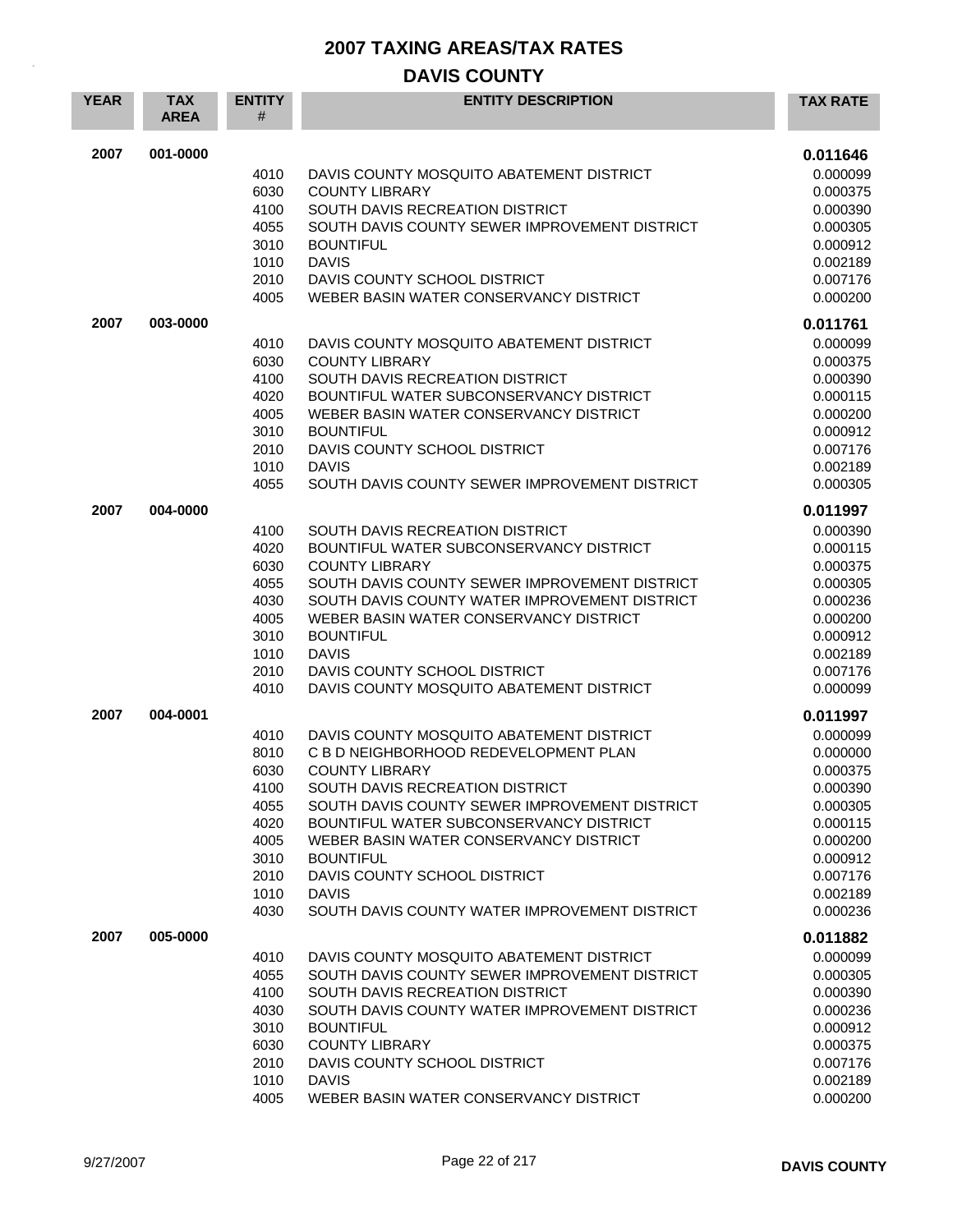| <b>YEAR</b> | <b>TAX</b><br><b>AREA</b> | <b>ENTITY</b><br>#                                                   | <b>ENTITY DESCRIPTION</b>                                                                                                                                                                                                                                                                                                      | <b>TAX RATE</b>                                                                                                      |
|-------------|---------------------------|----------------------------------------------------------------------|--------------------------------------------------------------------------------------------------------------------------------------------------------------------------------------------------------------------------------------------------------------------------------------------------------------------------------|----------------------------------------------------------------------------------------------------------------------|
| 2007        | 008-0000                  | 3020<br>4100<br>4055<br>4005<br>6030<br>2010<br>1010<br>4010         | <b>CENTERVILLE</b><br>SOUTH DAVIS RECREATION DISTRICT<br>SOUTH DAVIS COUNTY SEWER IMPROVEMENT DISTRICT<br>WEBER BASIN WATER CONSERVANCY DISTRICT<br><b>COUNTY LIBRARY</b><br>DAVIS COUNTY SCHOOL DISTRICT<br><b>DAVIS</b><br>DAVIS COUNTY MOSQUITO ABATEMENT DISTRICT                                                          | 0.011967<br>0.001233<br>0.000390<br>0.000305<br>0.000200<br>0.000375<br>0.007176<br>0.002189<br>0.000099             |
| 2007        | 009-0000                  | 4020<br>4100<br>6030<br>4055<br>4010<br>4005<br>3020<br>1010<br>2010 | BOUNTIFUL WATER SUBCONSERVANCY DISTRICT<br>SOUTH DAVIS RECREATION DISTRICT<br><b>COUNTY LIBRARY</b><br>SOUTH DAVIS COUNTY SEWER IMPROVEMENT DISTRICT<br>DAVIS COUNTY MOSQUITO ABATEMENT DISTRICT<br>WEBER BASIN WATER CONSERVANCY DISTRICT<br><b>CENTERVILLE</b><br><b>DAVIS</b><br>DAVIS COUNTY SCHOOL DISTRICT               | 0.012082<br>0.000115<br>0.000390<br>0.000375<br>0.000305<br>0.000099<br>0.000200<br>0.001233<br>0.002189<br>0.007176 |
| 2007        | 010-0000                  | 4010<br>4100<br>6030<br>4055<br>3020<br>2010<br>1010<br>4005<br>4072 | DAVIS COUNTY MOSQUITO ABATEMENT DISTRICT<br>SOUTH DAVIS RECREATION DISTRICT<br><b>COUNTY LIBRARY</b><br>SOUTH DAVIS COUNTY SEWER IMPROVEMENT DISTRICT<br><b>CENTERVILLE</b><br>DAVIS COUNTY SCHOOL DISTRICT<br><b>DAVIS</b><br>WEBER BASIN WATER CONSERVANCY DISTRICT<br>CHASE LANE ESTATES/CASA LOMA SPECIAL SERVICE DISTRICT | 0.011967<br>0.000099<br>0.000390<br>0.000375<br>0.000305<br>0.001233<br>0.007176<br>0.002189<br>0.000200<br>0.000000 |
| 2007        | 011-0000                  | 4100<br>6030<br>4070<br>4050<br>4005<br>3020<br>2010<br>1010<br>4010 | SOUTH DAVIS RECREATION DISTRICT<br><b>COUNTY LIBRARY</b><br>FARMINGTON AREA PRESSURIZED IRRIGATION DISTRICT<br>CENTRAL DAVIS COUNTY SEWER DISTRICT<br>WEBER BASIN WATER CONSERVANCY DISTRICT<br><b>CENTERVILLE</b><br>DAVIS COUNTY SCHOOL DISTRICT<br><b>DAVIS</b><br>DAVIS COUNTY MOSQUITO ABATEMENT DISTRICT                 | 0.012303<br>0.000390<br>0.000375<br>0.000421<br>0.000220<br>0.000200<br>0.001233<br>0.007176<br>0.002189<br>0.000099 |
| 2007        | 013-0000                  | 3030<br>6030<br>4110<br>4015<br>1010<br>4005<br>2010<br>4010         | <b>CLEARFIELD</b><br><b>COUNTY LIBRARY</b><br>NORTH DAVIS FIRE DISTRICT<br>NORTH DAVIS SEWER DISTRICT<br><b>DAVIS</b><br>WEBER BASIN WATER CONSERVANCY DISTRICT<br>DAVIS COUNTY SCHOOL DISTRICT<br>DAVIS COUNTY MOSQUITO ABATEMENT DISTRICT                                                                                    | 0.013782<br>0.001580<br>0.000375<br>0.001400<br>0.000763<br>0.002189<br>0.000200<br>0.007176<br>0.000099             |
| 2007        | 017-0000                  | 2010<br>4015<br>6030                                                 | DAVIS COUNTY SCHOOL DISTRICT<br>NORTH DAVIS SEWER DISTRICT<br><b>COUNTY LIBRARY</b>                                                                                                                                                                                                                                            | 0.012708<br>0.007176<br>0.000763<br>0.000375                                                                         |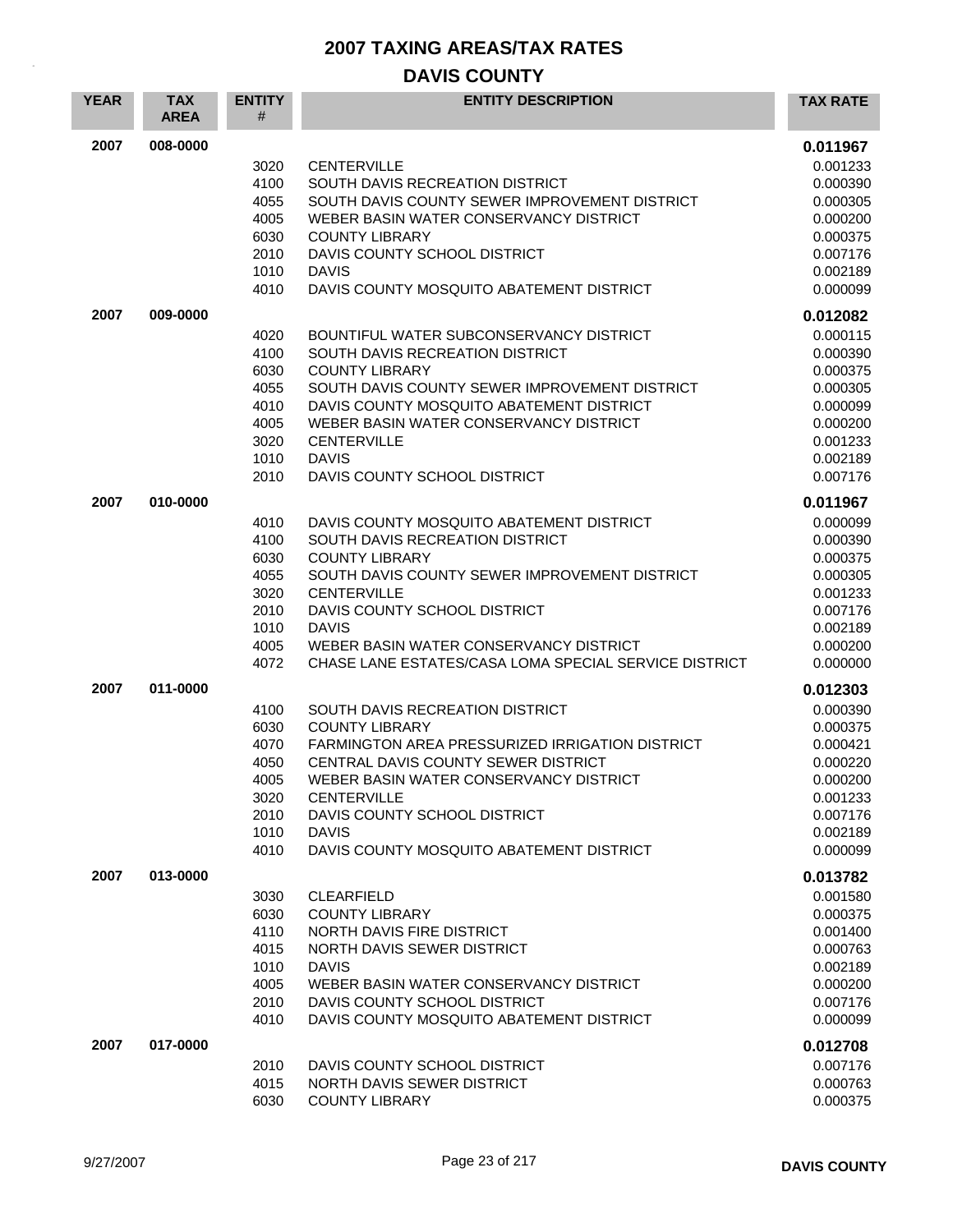| <b>YEAR</b> | <b>TAX</b><br><b>AREA</b> | <b>ENTITY</b><br>#                                           | <b>ENTITY DESCRIPTION</b>                                                                                                                                                                                                                                                         | <b>TAX RATE</b>                                                                                          |
|-------------|---------------------------|--------------------------------------------------------------|-----------------------------------------------------------------------------------------------------------------------------------------------------------------------------------------------------------------------------------------------------------------------------------|----------------------------------------------------------------------------------------------------------|
|             |                           | 4010<br>1010<br>3040<br>4005                                 | DAVIS COUNTY MOSQUITO ABATEMENT DISTRICT<br><b>DAVIS</b><br><b>CLINTON</b><br>WEBER BASIN WATER CONSERVANCY DISTRICT                                                                                                                                                              | 0.000099<br>0.002189<br>0.001906<br>0.000200                                                             |
| 2007        | 018-0000                  | 6030<br>1010<br>2010<br>3040<br>4005<br>4010<br>4015<br>4075 | <b>COUNTY LIBRARY</b><br><b>DAVIS</b><br>DAVIS COUNTY SCHOOL DISTRICT<br><b>CLINTON</b><br>WEBER BASIN WATER CONSERVANCY DISTRICT<br>DAVIS COUNTY MOSQUITO ABATEMENT DISTRICT<br>NORTH DAVIS SEWER DISTRICT<br>HOOPER WATER IMPROVEMENT DISTRICT                                  | 0.013112<br>0.000375<br>0.002189<br>0.007176<br>0.001906<br>0.000200<br>0.000099<br>0.000763<br>0.000404 |
| 2007        | 023-0000                  | 6030<br>4050<br>4010<br>4005<br>3050<br>1010<br>2010         | <b>COUNTY LIBRARY</b><br>CENTRAL DAVIS COUNTY SEWER DISTRICT<br>DAVIS COUNTY MOSQUITO ABATEMENT DISTRICT<br>WEBER BASIN WATER CONSERVANCY DISTRICT<br><b>FARMINGTON</b><br><b>DAVIS</b><br>DAVIS COUNTY SCHOOL DISTRICT                                                           | 0.012260<br>0.000375<br>0.000220<br>0.000099<br>0.000200<br>0.002001<br>0.002189<br>0.007176             |
| 2007        | 024-0000                  | 4050<br>2010<br>6030<br>4070<br>1010<br>3050<br>4005<br>4010 | CENTRAL DAVIS COUNTY SEWER DISTRICT<br>DAVIS COUNTY SCHOOL DISTRICT<br><b>COUNTY LIBRARY</b><br><b>FARMINGTON AREA PRESSURIZED IRRIGATION DISTRICT</b><br><b>DAVIS</b><br><b>FARMINGTON</b><br>WEBER BASIN WATER CONSERVANCY DISTRICT<br>DAVIS COUNTY MOSQUITO ABATEMENT DISTRICT | 0.012681<br>0.000220<br>0.007176<br>0.000375<br>0.000421<br>0.002189<br>0.002001<br>0.000200<br>0.000099 |
| 2007        | 027-0000                  | 6030<br>1010<br>2010<br>3060<br>4005<br>4010<br>4015         | <b>COUNTY LIBRARY</b><br><b>DAVIS</b><br>DAVIS COUNTY SCHOOL DISTRICT<br><b>FRUIT HEIGHTS</b><br>WEBER BASIN WATER CONSERVANCY DISTRICT<br>DAVIS COUNTY MOSQUITO ABATEMENT DISTRICT<br>NORTH DAVIS SEWER DISTRICT                                                                 | 0.012761<br>0.000375<br>0.002189<br>0.007176<br>0.001959<br>0.000200<br>0.000099<br>0.000763             |
| 2007        | 028-0000                  | 6030<br>4050<br>4010<br>4005<br>3060<br>1010<br>2010         | <b>COUNTY LIBRARY</b><br>CENTRAL DAVIS COUNTY SEWER DISTRICT<br>DAVIS COUNTY MOSQUITO ABATEMENT DISTRICT<br>WEBER BASIN WATER CONSERVANCY DISTRICT<br><b>FRUIT HEIGHTS</b><br><b>DAVIS</b><br>DAVIS COUNTY SCHOOL DISTRICT                                                        | 0.012218<br>0.000375<br>0.000220<br>0.000099<br>0.000200<br>0.001959<br>0.002189<br>0.007176             |
| 2007        | 029-0000                  | 4050<br>3060<br>6030<br>4070                                 | CENTRAL DAVIS COUNTY SEWER DISTRICT<br><b>FRUIT HEIGHTS</b><br><b>COUNTY LIBRARY</b><br><b>FARMINGTON AREA PRESSURIZED IRRIGATION DISTRICT</b>                                                                                                                                    | 0.012639<br>0.000220<br>0.001959<br>0.000375<br>0.000421                                                 |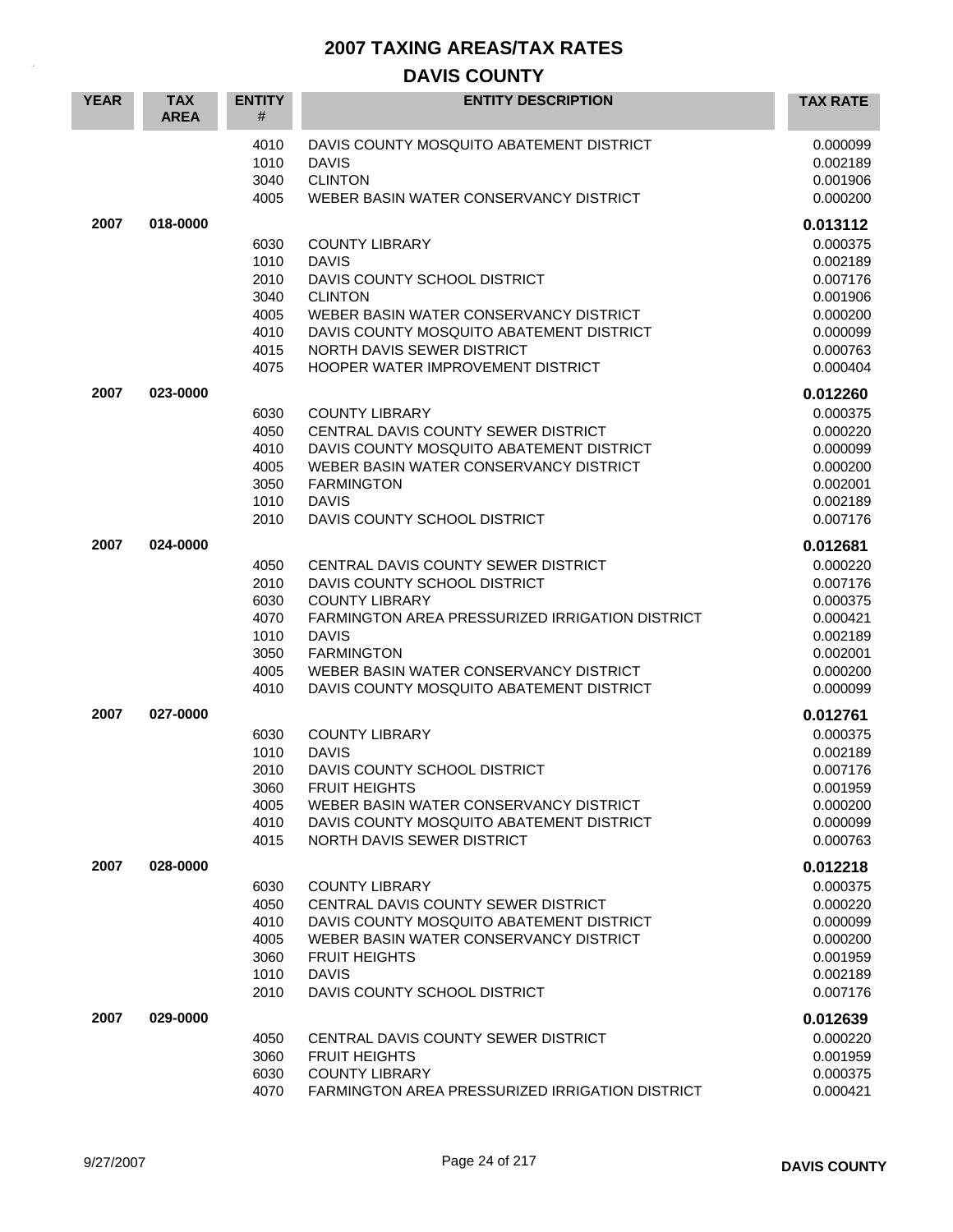| <b>YEAR</b> | <b>TAX</b><br><b>AREA</b> | <b>ENTITY</b><br>#                                           | <b>ENTITY DESCRIPTION</b>                                                                                                                                                                                                                                                 | <b>TAX RATE</b>                                                                                          |
|-------------|---------------------------|--------------------------------------------------------------|---------------------------------------------------------------------------------------------------------------------------------------------------------------------------------------------------------------------------------------------------------------------------|----------------------------------------------------------------------------------------------------------|
|             |                           | 4005<br>1010<br>2010<br>4010                                 | WEBER BASIN WATER CONSERVANCY DISTRICT<br><b>DAVIS</b><br>DAVIS COUNTY SCHOOL DISTRICT<br>DAVIS COUNTY MOSQUITO ABATEMENT DISTRICT                                                                                                                                        | 0.000200<br>0.002189<br>0.007176<br>0.000099                                                             |
| 2007        | 033-0000                  | 4015<br>6030<br>4010<br>4005<br>3070<br>2010<br>1010         | NORTH DAVIS SEWER DISTRICT<br><b>COUNTY LIBRARY</b><br>DAVIS COUNTY MOSQUITO ABATEMENT DISTRICT<br>WEBER BASIN WATER CONSERVANCY DISTRICT<br><b>KAYSVILLE</b><br>DAVIS COUNTY SCHOOL DISTRICT<br><b>DAVIS</b>                                                             | 0.011727<br>0.000763<br>0.000375<br>0.000099<br>0.000200<br>0.000925<br>0.007176<br>0.002189             |
| 2007        | 034-0000                  | 2010<br>3070<br>4005<br>4010<br>4050<br>6030<br>1010         | DAVIS COUNTY SCHOOL DISTRICT<br><b>KAYSVILLE</b><br>WEBER BASIN WATER CONSERVANCY DISTRICT<br>DAVIS COUNTY MOSQUITO ABATEMENT DISTRICT<br>CENTRAL DAVIS COUNTY SEWER DISTRICT<br><b>COUNTY LIBRARY</b><br><b>DAVIS</b>                                                    | 0.011184<br>0.007176<br>0.000925<br>0.000200<br>0.000099<br>0.000220<br>0.000375<br>0.002189             |
| 2007        | 035-0000                  | 4010<br>4050<br>4070<br>3070<br>1010<br>2010<br>6030<br>4005 | DAVIS COUNTY MOSQUITO ABATEMENT DISTRICT<br>CENTRAL DAVIS COUNTY SEWER DISTRICT<br>FARMINGTON AREA PRESSURIZED IRRIGATION DISTRICT<br><b>KAYSVILLE</b><br><b>DAVIS</b><br>DAVIS COUNTY SCHOOL DISTRICT<br><b>COUNTY LIBRARY</b><br>WEBER BASIN WATER CONSERVANCY DISTRICT | 0.011605<br>0.000099<br>0.000220<br>0.000421<br>0.000925<br>0.002189<br>0.007176<br>0.000375<br>0.000200 |
| 2007        | 036-0000                  | 4060<br>6030<br>4015<br>4010<br>4005<br>3070<br>2010<br>1010 | MUTTON HOLLOW IMPROVEMENT DISTRICT<br><b>COUNTY LIBRARY</b><br>NORTH DAVIS SEWER DISTRICT<br>DAVIS COUNTY MOSQUITO ABATEMENT DISTRICT<br>WEBER BASIN WATER CONSERVANCY DISTRICT<br><b>KAYSVILLE</b><br>DAVIS COUNTY SCHOOL DISTRICT<br><b>DAVIS</b>                       | 0.011727<br>0.000000<br>0.000375<br>0.000763<br>0.000099<br>0.000200<br>0.000925<br>0.007176<br>0.002189 |
| 2007        | 039-0000                  | 2010<br>3080<br>4005<br>4010<br>4015<br>6030<br>1010         | DAVIS COUNTY SCHOOL DISTRICT<br><b>LAYTON</b><br>WEBER BASIN WATER CONSERVANCY DISTRICT<br>DAVIS COUNTY MOSQUITO ABATEMENT DISTRICT<br>NORTH DAVIS SEWER DISTRICT<br><b>COUNTY LIBRARY</b><br><b>DAVIS</b>                                                                | 0.012849<br>0.007176<br>0.002047<br>0.000200<br>0.000099<br>0.000763<br>0.000375<br>0.002189             |
| 2007        | 040-0000                  | 4005<br>4060<br>6030<br>4010                                 | WEBER BASIN WATER CONSERVANCY DISTRICT<br>MUTTON HOLLOW IMPROVEMENT DISTRICT<br><b>COUNTY LIBRARY</b><br>DAVIS COUNTY MOSQUITO ABATEMENT DISTRICT                                                                                                                         | 0.012849<br>0.000200<br>0.000000<br>0.000375<br>0.000099                                                 |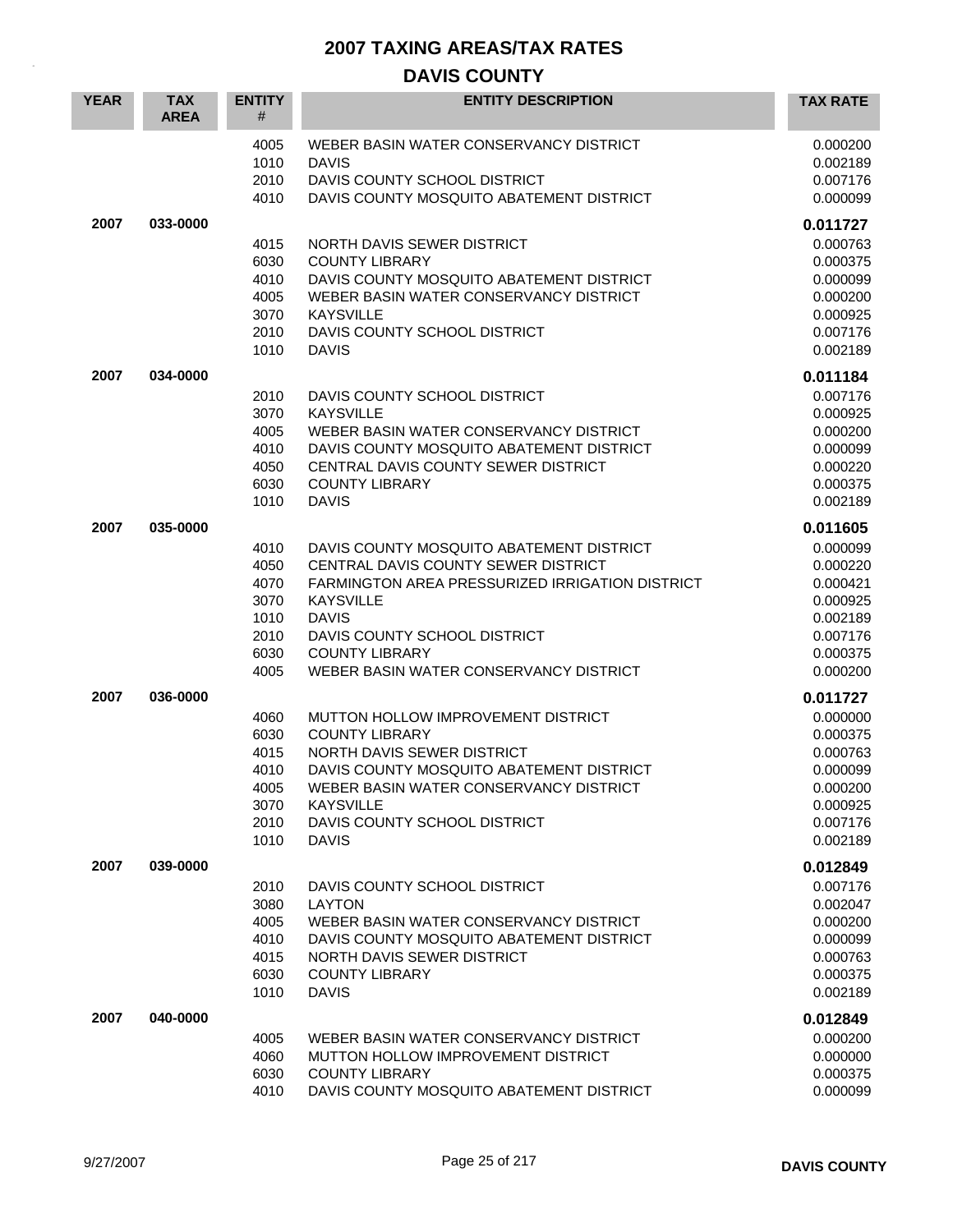| <b>YEAR</b> | <b>TAX</b><br><b>AREA</b> | <b>ENTITY</b><br>#                                                           | <b>ENTITY DESCRIPTION</b>                                                                                                                                                                                                                                                                                                                                                       | <b>TAX RATE</b>                                                                                                                  |
|-------------|---------------------------|------------------------------------------------------------------------------|---------------------------------------------------------------------------------------------------------------------------------------------------------------------------------------------------------------------------------------------------------------------------------------------------------------------------------------------------------------------------------|----------------------------------------------------------------------------------------------------------------------------------|
|             |                           | 2010<br>1010<br>4015<br>3080                                                 | DAVIS COUNTY SCHOOL DISTRICT<br><b>DAVIS</b><br>NORTH DAVIS SEWER DISTRICT<br><b>LAYTON</b>                                                                                                                                                                                                                                                                                     | 0.007176<br>0.002189<br>0.000763<br>0.002047                                                                                     |
| 2007        | 041-0000                  | 4005<br>6030<br>4010<br>3080<br>2010<br>1010<br>4050                         | WEBER BASIN WATER CONSERVANCY DISTRICT<br><b>COUNTY LIBRARY</b><br>DAVIS COUNTY MOSQUITO ABATEMENT DISTRICT<br><b>LAYTON</b><br>DAVIS COUNTY SCHOOL DISTRICT<br><b>DAVIS</b><br>CENTRAL DAVIS COUNTY SEWER DISTRICT                                                                                                                                                             | 0.012306<br>0.000200<br>0.000375<br>0.000099<br>0.002047<br>0.007176<br>0.002189<br>0.000220                                     |
| 2007        | 044-0000                  | 1010<br>4055<br>6021<br>6030<br>4100<br>4010<br>4005<br>2010<br>3090         | <b>DAVIS</b><br>SOUTH DAVIS COUNTY SEWER IMPROVEMENT DISTRICT<br>WEBER BASIN WATER CONSERVANCY DISTRICT (NSL ONLY)<br><b>COUNTY LIBRARY</b><br>SOUTH DAVIS RECREATION DISTRICT<br>DAVIS COUNTY MOSQUITO ABATEMENT DISTRICT<br>WEBER BASIN WATER CONSERVANCY DISTRICT<br>DAVIS COUNTY SCHOOL DISTRICT<br>NORTH SALT LAKE                                                         | 0.012193<br>0.002189<br>0.000305<br>0.000000<br>0.000375<br>0.000390<br>0.000099<br>0.000200<br>0.007176<br>0.001459             |
| 2007        | 045-0000                  | 4055<br>1010<br>6021<br>6030<br>4100<br>4010<br>4005<br>2010<br>3090<br>4030 | SOUTH DAVIS COUNTY SEWER IMPROVEMENT DISTRICT<br><b>DAVIS</b><br>WEBER BASIN WATER CONSERVANCY DISTRICT (NSL ONLY)<br><b>COUNTY LIBRARY</b><br>SOUTH DAVIS RECREATION DISTRICT<br>DAVIS COUNTY MOSQUITO ABATEMENT DISTRICT<br>WEBER BASIN WATER CONSERVANCY DISTRICT<br>DAVIS COUNTY SCHOOL DISTRICT<br><b>NORTH SALT LAKE</b><br>SOUTH DAVIS COUNTY WATER IMPROVEMENT DISTRICT | 0.012429<br>0.000305<br>0.002189<br>0.000000<br>0.000375<br>0.000390<br>0.000099<br>0.000200<br>0.007176<br>0.001459<br>0.000236 |
| 2007        | 046-0000                  | 4073<br>6030<br>4010<br>4005<br>3100<br>2010<br>1010                         | CENTRAL WEBER SEWER IMPROVEMENT DISTRICT<br><b>COUNTY LIBRARY</b><br>DAVIS COUNTY MOSQUITO ABATEMENT DISTRICT<br>WEBER BASIN WATER CONSERVANCY DISTRICT<br><b>SOUTH WEBER</b><br>DAVIS COUNTY SCHOOL DISTRICT<br><b>DAVIS</b>                                                                                                                                                   | 0.011615<br>0.000519<br>0.000375<br>0.000099<br>0.000200<br>0.001057<br>0.007176<br>0.002189                                     |
| 2007        | 047-0000                  | 2010<br>3100<br>4005<br>4010<br>4073<br>4080<br>6030<br>1010                 | DAVIS COUNTY SCHOOL DISTRICT<br><b>SOUTH WEBER</b><br>WEBER BASIN WATER CONSERVANCY DISTRICT<br>DAVIS COUNTY MOSQUITO ABATEMENT DISTRICT<br>CENTRAL WEBER SEWER IMPROVEMENT DISTRICT<br>SOUTH WEBER WATER IMPROVEMENT DISTRICT<br><b>COUNTY LIBRARY</b><br><b>DAVIS</b>                                                                                                         | 0.011615<br>0.007176<br>0.001057<br>0.000200<br>0.000099<br>0.000519<br>0.000000<br>0.000375<br>0.002189                         |
| 2007        | 048-0000                  |                                                                              |                                                                                                                                                                                                                                                                                                                                                                                 | 0.011096                                                                                                                         |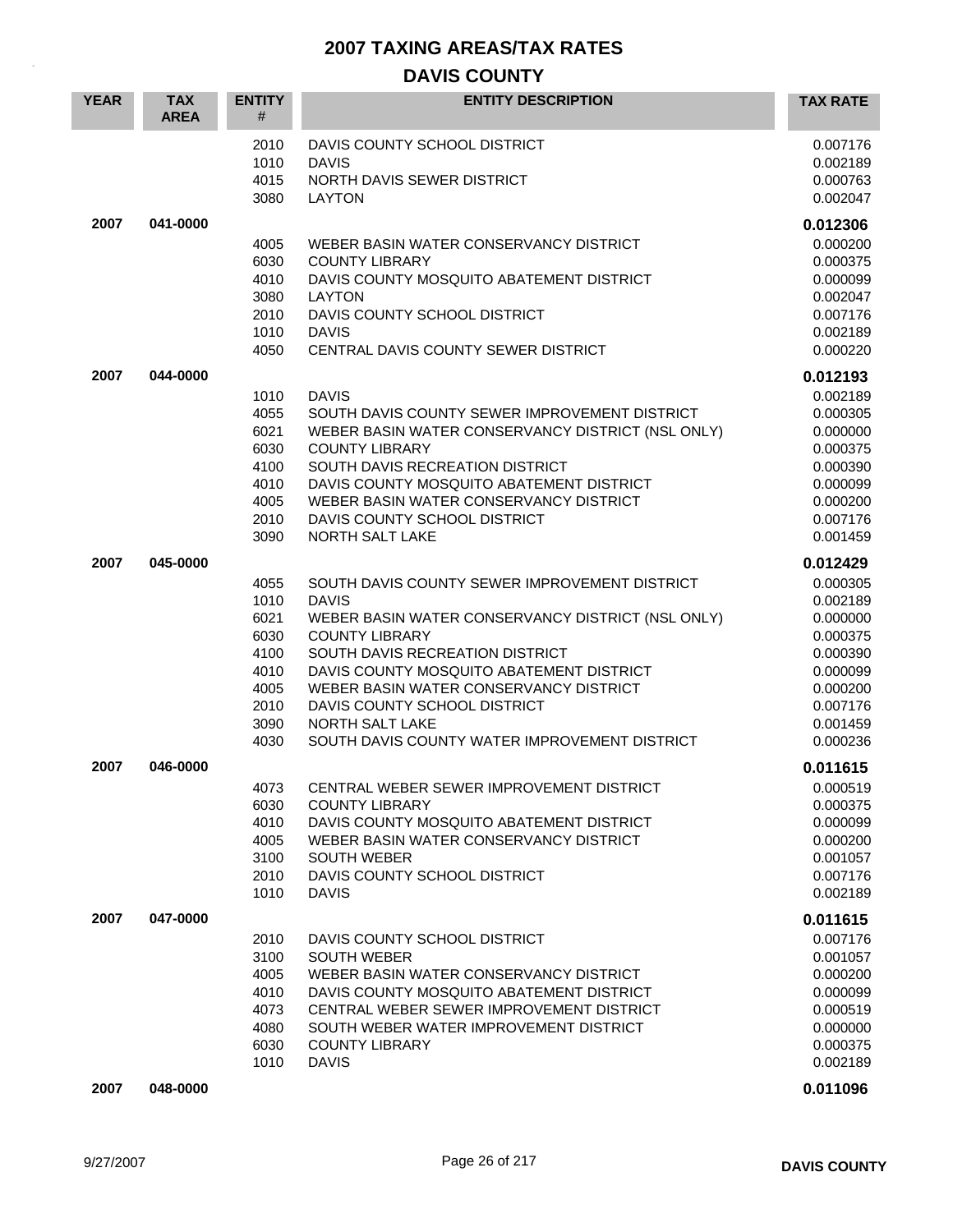| <b>YEAR</b> | <b>TAX</b><br><b>AREA</b> | <b>ENTITY</b><br>#                                                   | <b>ENTITY DESCRIPTION</b>                                                                                                                                                                                                                                                                                           | <b>TAX RATE</b>                                                                                                      |
|-------------|---------------------------|----------------------------------------------------------------------|---------------------------------------------------------------------------------------------------------------------------------------------------------------------------------------------------------------------------------------------------------------------------------------------------------------------|----------------------------------------------------------------------------------------------------------------------|
|             |                           | 2010<br>4010<br>6030<br>3100<br>1010<br>4005                         | DAVIS COUNTY SCHOOL DISTRICT<br>DAVIS COUNTY MOSQUITO ABATEMENT DISTRICT<br><b>COUNTY LIBRARY</b><br><b>SOUTH WEBER</b><br><b>DAVIS</b><br>WEBER BASIN WATER CONSERVANCY DISTRICT                                                                                                                                   | 0.007176<br>0.000099<br>0.000375<br>0.001057<br>0.002189<br>0.000200                                                 |
| 2007        | 050-0000                  | 1010<br>2010<br>3100                                                 | <b>DAVIS</b><br>DAVIS COUNTY SCHOOL DISTRICT<br><b>SOUTH WEBER</b>                                                                                                                                                                                                                                                  | 0.011096<br>0.002189<br>0.007176<br>0.001057                                                                         |
|             |                           | 4005<br>4010<br>4080<br>6030                                         | WEBER BASIN WATER CONSERVANCY DISTRICT<br>DAVIS COUNTY MOSQUITO ABATEMENT DISTRICT<br>SOUTH WEBER WATER IMPROVEMENT DISTRICT<br><b>COUNTY LIBRARY</b>                                                                                                                                                               | 0.000200<br>0.000099<br>0.000000<br>0.000375                                                                         |
| 2007        | 051-0000                  | 1010<br>6030<br>6020<br>4015<br>4010<br>4005<br>2010<br>3110         | <b>DAVIS</b><br><b>COUNTY LIBRARY</b><br>WEBER BASIN WATER CONSERVANCY DISTRICT (SUNSET ONLY)<br>NORTH DAVIS SEWER DISTRICT<br>DAVIS COUNTY MOSQUITO ABATEMENT DISTRICT<br>WEBER BASIN WATER CONSERVANCY DISTRICT<br>DAVIS COUNTY SCHOOL DISTRICT<br><b>SUNSET</b>                                                  | 0.012011<br>0.002189<br>0.000375<br>0.000000<br>0.000763<br>0.000099<br>0.000200<br>0.007176<br>0.001209             |
| 2007        | 054-0000                  | 4010<br>1010<br>4015<br>6030<br>2010<br>3120<br>4005                 | DAVIS COUNTY MOSQUITO ABATEMENT DISTRICT<br><b>DAVIS</b><br>NORTH DAVIS SEWER DISTRICT<br><b>COUNTY LIBRARY</b><br>DAVIS COUNTY SCHOOL DISTRICT<br><b>SYRACUSE</b><br>WEBER BASIN WATER CONSERVANCY DISTRICT                                                                                                        | 0.012302<br>0.000099<br>0.002189<br>0.000763<br>0.000375<br>0.007176<br>0.001500<br>0.000200                         |
| 2007        | 057-0000                  | 1010<br>2010<br>3130<br>4005<br>4010<br>4055<br>4100<br>6030         | <b>DAVIS</b><br>DAVIS COUNTY SCHOOL DISTRICT<br><b>WEST BOUNTIFUL</b><br>WEBER BASIN WATER CONSERVANCY DISTRICT<br>DAVIS COUNTY MOSQUITO ABATEMENT DISTRICT<br>SOUTH DAVIS COUNTY SEWER IMPROVEMENT DISTRICT<br>SOUTH DAVIS RECREATION DISTRICT<br><b>COUNTY LIBRARY</b>                                            | 0.012191<br>0.002189<br>0.007176<br>0.001457<br>0.000200<br>0.000099<br>0.000305<br>0.000390<br>0.000375             |
| 2007        | 058-0000                  | 1010<br>4100<br>4055<br>4020<br>4010<br>4005<br>2010<br>6030<br>3130 | <b>DAVIS</b><br>SOUTH DAVIS RECREATION DISTRICT<br>SOUTH DAVIS COUNTY SEWER IMPROVEMENT DISTRICT<br>BOUNTIFUL WATER SUBCONSERVANCY DISTRICT<br>DAVIS COUNTY MOSQUITO ABATEMENT DISTRICT<br>WEBER BASIN WATER CONSERVANCY DISTRICT<br>DAVIS COUNTY SCHOOL DISTRICT<br><b>COUNTY LIBRARY</b><br><b>WEST BOUNTIFUL</b> | 0.012306<br>0.002189<br>0.000390<br>0.000305<br>0.000115<br>0.000099<br>0.000200<br>0.007176<br>0.000375<br>0.001457 |
| 2007        | 063-0000                  |                                                                      |                                                                                                                                                                                                                                                                                                                     | 0.013036                                                                                                             |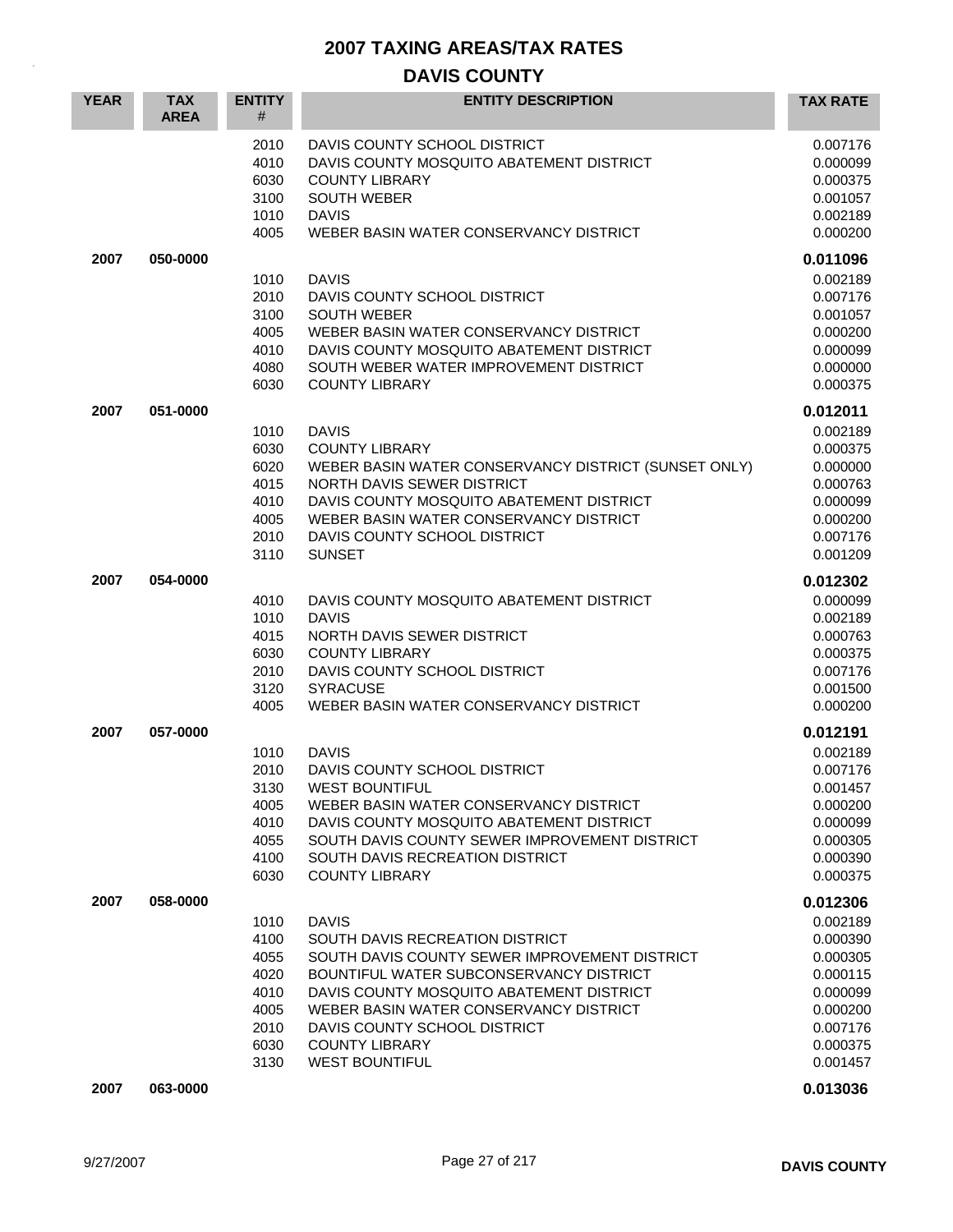| <b>YEAR</b> | <b>TAX</b><br><b>AREA</b> | <b>ENTITY</b><br>#                                                   | <b>ENTITY DESCRIPTION</b>                                                                                                                                                                                                                                                        | <b>TAX RATE</b>                                                                                          |
|-------------|---------------------------|----------------------------------------------------------------------|----------------------------------------------------------------------------------------------------------------------------------------------------------------------------------------------------------------------------------------------------------------------------------|----------------------------------------------------------------------------------------------------------|
|             |                           | 4010<br>4110<br>6030<br>4015<br>3140<br>1010                         | DAVIS COUNTY MOSQUITO ABATEMENT DISTRICT<br>NORTH DAVIS FIRE DISTRICT<br><b>COUNTY LIBRARY</b><br>NORTH DAVIS SEWER DISTRICT<br><b>WEST POINT</b><br><b>DAVIS</b><br>DAVIS COUNTY SCHOOL DISTRICT                                                                                | 0.000099<br>0.001400<br>0.000375<br>0.000763<br>0.000834<br>0.002189                                     |
|             |                           | 2010<br>4005                                                         | WEBER BASIN WATER CONSERVANCY DISTRICT                                                                                                                                                                                                                                           | 0.007176<br>0.000200                                                                                     |
| 2007        | 064-0000                  |                                                                      |                                                                                                                                                                                                                                                                                  | 0.013440                                                                                                 |
|             |                           | 4005<br>4110<br>4075<br>4010<br>3140<br>2010<br>1010<br>6030<br>4015 | WEBER BASIN WATER CONSERVANCY DISTRICT<br>NORTH DAVIS FIRE DISTRICT<br>HOOPER WATER IMPROVEMENT DISTRICT<br>DAVIS COUNTY MOSQUITO ABATEMENT DISTRICT<br><b>WEST POINT</b><br>DAVIS COUNTY SCHOOL DISTRICT<br><b>DAVIS</b><br><b>COUNTY LIBRARY</b><br>NORTH DAVIS SEWER DISTRICT | 0.000200<br>0.001400<br>0.000404<br>0.000099<br>0.000834<br>0.007176<br>0.002189<br>0.000375<br>0.000763 |
| 2007        | 065-0000                  |                                                                      |                                                                                                                                                                                                                                                                                  | 0.012273                                                                                                 |
|             |                           | 4010<br>4110<br>6030<br>3140<br>1010<br>2010<br>4005                 | DAVIS COUNTY MOSQUITO ABATEMENT DISTRICT<br>NORTH DAVIS FIRE DISTRICT<br><b>COUNTY LIBRARY</b><br><b>WEST POINT</b><br><b>DAVIS</b><br>DAVIS COUNTY SCHOOL DISTRICT<br>WEBER BASIN WATER CONSERVANCY DISTRICT                                                                    | 0.000099<br>0.001400<br>0.000375<br>0.000834<br>0.002189<br>0.007176<br>0.000200                         |
| 2007        | 066-0000                  |                                                                      |                                                                                                                                                                                                                                                                                  | 0.012677                                                                                                 |
|             |                           | 4005<br>4110<br>4010<br>6030<br>3140<br>2010<br>1010<br>4075         | WEBER BASIN WATER CONSERVANCY DISTRICT<br>NORTH DAVIS FIRE DISTRICT<br>DAVIS COUNTY MOSQUITO ABATEMENT DISTRICT<br><b>COUNTY LIBRARY</b><br><b>WEST POINT</b><br>DAVIS COUNTY SCHOOL DISTRICT<br><b>DAVIS</b><br>HOOPER WATER IMPROVEMENT DISTRICT                               | 0.000200<br>0.001400<br>0.000099<br>0.000375<br>0.000834<br>0.007176<br>0.002189<br>0.000404             |
| 2007        | 070-0000                  |                                                                      |                                                                                                                                                                                                                                                                                  | 0.011567                                                                                                 |
|             |                           | 4010<br>6030<br>4100<br>4055<br>4005<br>3150<br>1010<br>2010         | DAVIS COUNTY MOSQUITO ABATEMENT DISTRICT<br><b>COUNTY LIBRARY</b><br>SOUTH DAVIS RECREATION DISTRICT<br>SOUTH DAVIS COUNTY SEWER IMPROVEMENT DISTRICT<br>WEBER BASIN WATER CONSERVANCY DISTRICT<br>WOODS CROSS CITY<br><b>DAVIS</b><br>DAVIS COUNTY SCHOOL DISTRICT              | 0.000099<br>0.000375<br>0.000390<br>0.000305<br>0.000200<br>0.000833<br>0.002189<br>0.007176             |
| 2007        | 071-0000                  |                                                                      |                                                                                                                                                                                                                                                                                  | 0.011682                                                                                                 |
|             |                           | 4020<br>1010<br>6030<br>4100<br>4055<br>4005<br>2010                 | BOUNTIFUL WATER SUBCONSERVANCY DISTRICT<br><b>DAVIS</b><br><b>COUNTY LIBRARY</b><br>SOUTH DAVIS RECREATION DISTRICT<br>SOUTH DAVIS COUNTY SEWER IMPROVEMENT DISTRICT<br>WEBER BASIN WATER CONSERVANCY DISTRICT<br>DAVIS COUNTY SCHOOL DISTRICT                                   | 0.000115<br>0.002189<br>0.000375<br>0.000390<br>0.000305<br>0.000200<br>0.007176                         |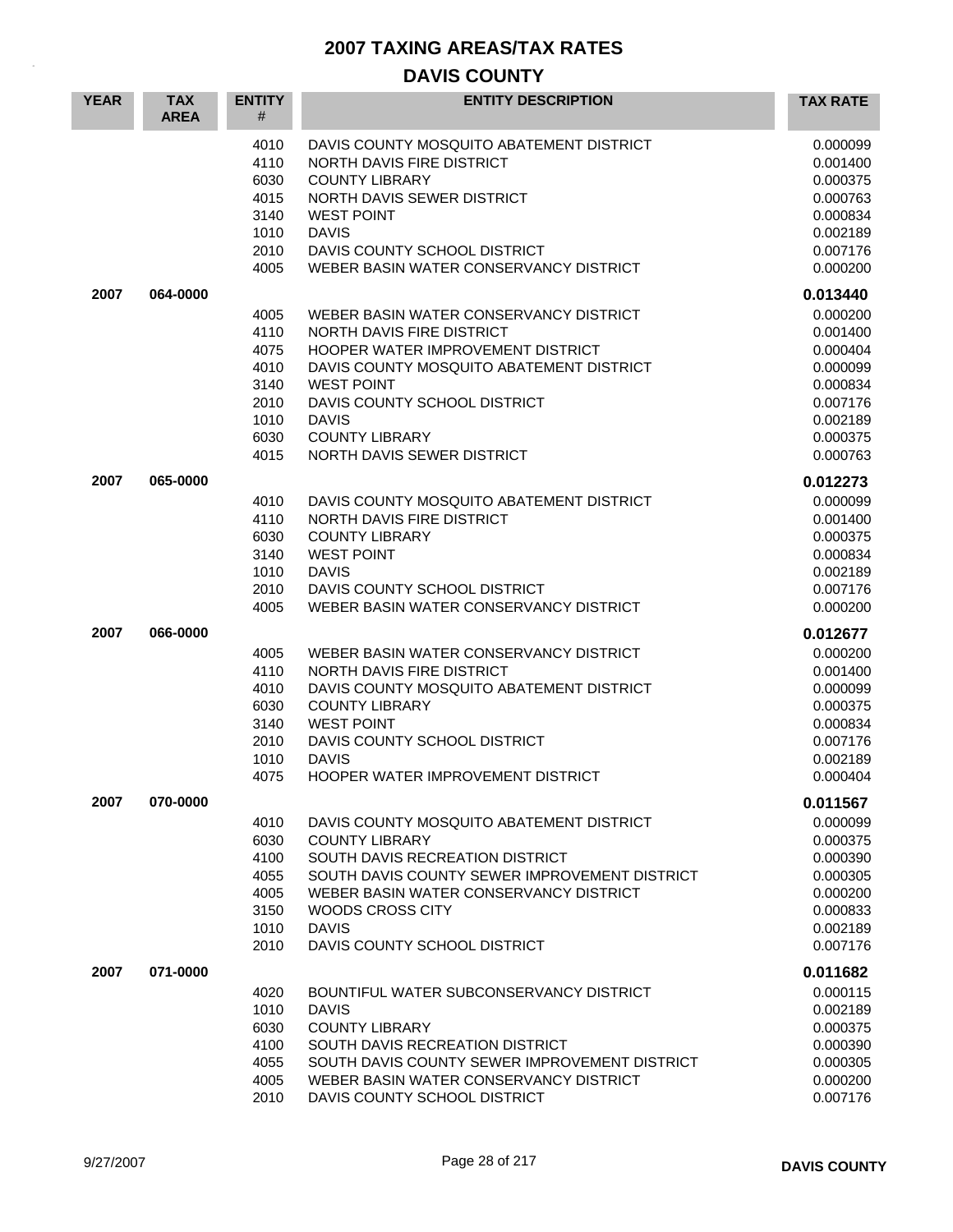| <b>YEAR</b> | <b>TAX</b><br><b>AREA</b> | <b>ENTITY</b><br># | <b>ENTITY DESCRIPTION</b>                                                          | <b>TAX RATE</b>      |
|-------------|---------------------------|--------------------|------------------------------------------------------------------------------------|----------------------|
|             |                           | 3150<br>4010       | WOODS CROSS CITY<br>DAVIS COUNTY MOSQUITO ABATEMENT DISTRICT                       | 0.000833<br>0.000099 |
| 2007        | 072-0000                  |                    |                                                                                    | 0.011918             |
|             |                           | 4010               | DAVIS COUNTY MOSQUITO ABATEMENT DISTRICT                                           | 0.000099             |
|             |                           | 6030               | <b>COUNTY LIBRARY</b>                                                              | 0.000375             |
|             |                           | 4100               | SOUTH DAVIS RECREATION DISTRICT                                                    | 0.000390             |
|             |                           | 4055               | SOUTH DAVIS COUNTY SEWER IMPROVEMENT DISTRICT                                      | 0.000305             |
|             |                           | 4020               | BOUNTIFUL WATER SUBCONSERVANCY DISTRICT                                            | 0.000115             |
|             |                           | 4005               | WEBER BASIN WATER CONSERVANCY DISTRICT<br><b>WOODS CROSS CITY</b>                  | 0.000200             |
|             |                           | 3150<br>2010       | DAVIS COUNTY SCHOOL DISTRICT                                                       | 0.000833<br>0.007176 |
|             |                           | 1010               | <b>DAVIS</b>                                                                       | 0.002189             |
|             |                           | 4030               | SOUTH DAVIS COUNTY WATER IMPROVEMENT DISTRICT                                      | 0.000236             |
| 2007        | 073-0000                  |                    |                                                                                    | 0.011803             |
|             |                           | 4055               | SOUTH DAVIS COUNTY SEWER IMPROVEMENT DISTRICT                                      | 0.000305             |
|             |                           | 4005               | WEBER BASIN WATER CONSERVANCY DISTRICT                                             | 0.000200             |
|             |                           | 6030               | <b>COUNTY LIBRARY</b>                                                              | 0.000375             |
|             |                           | 4100               | SOUTH DAVIS RECREATION DISTRICT                                                    | 0.000390             |
|             |                           | 1010<br>4030       | <b>DAVIS</b><br>SOUTH DAVIS COUNTY WATER IMPROVEMENT DISTRICT                      | 0.002189             |
|             |                           | 3150               | <b>WOODS CROSS CITY</b>                                                            | 0.000236<br>0.000833 |
|             |                           | 2010               | DAVIS COUNTY SCHOOL DISTRICT                                                       | 0.007176             |
|             |                           | 4010               | DAVIS COUNTY MOSQUITO ABATEMENT DISTRICT                                           | 0.000099             |
| 2007        | 077-0000                  |                    |                                                                                    | 0.011128             |
|             |                           | 4050               | CENTRAL DAVIS COUNTY SEWER DISTRICT                                                | 0.000220             |
|             |                           | 6030               | <b>COUNTY LIBRARY</b>                                                              | 0.000375             |
|             |                           | 4040               | DAVIS COUNTY SERVICE AREA #1                                                       | 0.000869             |
|             |                           | 4010               | DAVIS COUNTY MOSQUITO ABATEMENT DISTRICT                                           | 0.000099             |
|             |                           | 4005               | WEBER BASIN WATER CONSERVANCY DISTRICT                                             | 0.000200             |
|             |                           | 2010               | DAVIS COUNTY SCHOOL DISTRICT<br><b>DAVIS</b>                                       | 0.007176             |
|             |                           | 1010               |                                                                                    | 0.002189             |
| 2007        | 078-0000                  |                    |                                                                                    | 0.011213             |
|             |                           | 2010               | DAVIS COUNTY SCHOOL DISTRICT                                                       | 0.007176             |
|             |                           | 4005<br>4010       | WEBER BASIN WATER CONSERVANCY DISTRICT<br>DAVIS COUNTY MOSQUITO ABATEMENT DISTRICT | 0.000200<br>0.000099 |
|             |                           | 4040               | DAVIS COUNTY SERVICE AREA #1                                                       | 0.000869             |
|             |                           | 4055               | SOUTH DAVIS COUNTY SEWER IMPROVEMENT DISTRICT                                      | 0.000305             |
|             |                           | 6030               | <b>COUNTY LIBRARY</b>                                                              | 0.000375             |
|             |                           | 1010               | <b>DAVIS</b>                                                                       | 0.002189             |
| 2007        | 080-0000                  |                    |                                                                                    | 0.011312             |
|             |                           | 4005               | WEBER BASIN WATER CONSERVANCY DISTRICT                                             | 0.000200             |
|             |                           | 4075               | HOOPER WATER IMPROVEMENT DISTRICT                                                  | 0.000404             |
|             |                           | 6030               | <b>COUNTY LIBRARY</b>                                                              | 0.000375             |
|             |                           | 2010               | DAVIS COUNTY SCHOOL DISTRICT                                                       | 0.007176             |
|             |                           | 1010<br>4010       | <b>DAVIS</b><br>DAVIS COUNTY MOSQUITO ABATEMENT DISTRICT                           | 0.002189<br>0.000099 |
|             |                           | 4040               | DAVIS COUNTY SERVICE AREA #1                                                       | 0.000869             |
| 2007        | 081-0000                  |                    |                                                                                    | 0.011671             |
|             |                           | 6030               | <b>COUNTY LIBRARY</b>                                                              | 0.000375             |
|             |                           | 1010               | <b>DAVIS</b>                                                                       | 0.002189             |
|             |                           | 2010               | DAVIS COUNTY SCHOOL DISTRICT                                                       | 0.007176             |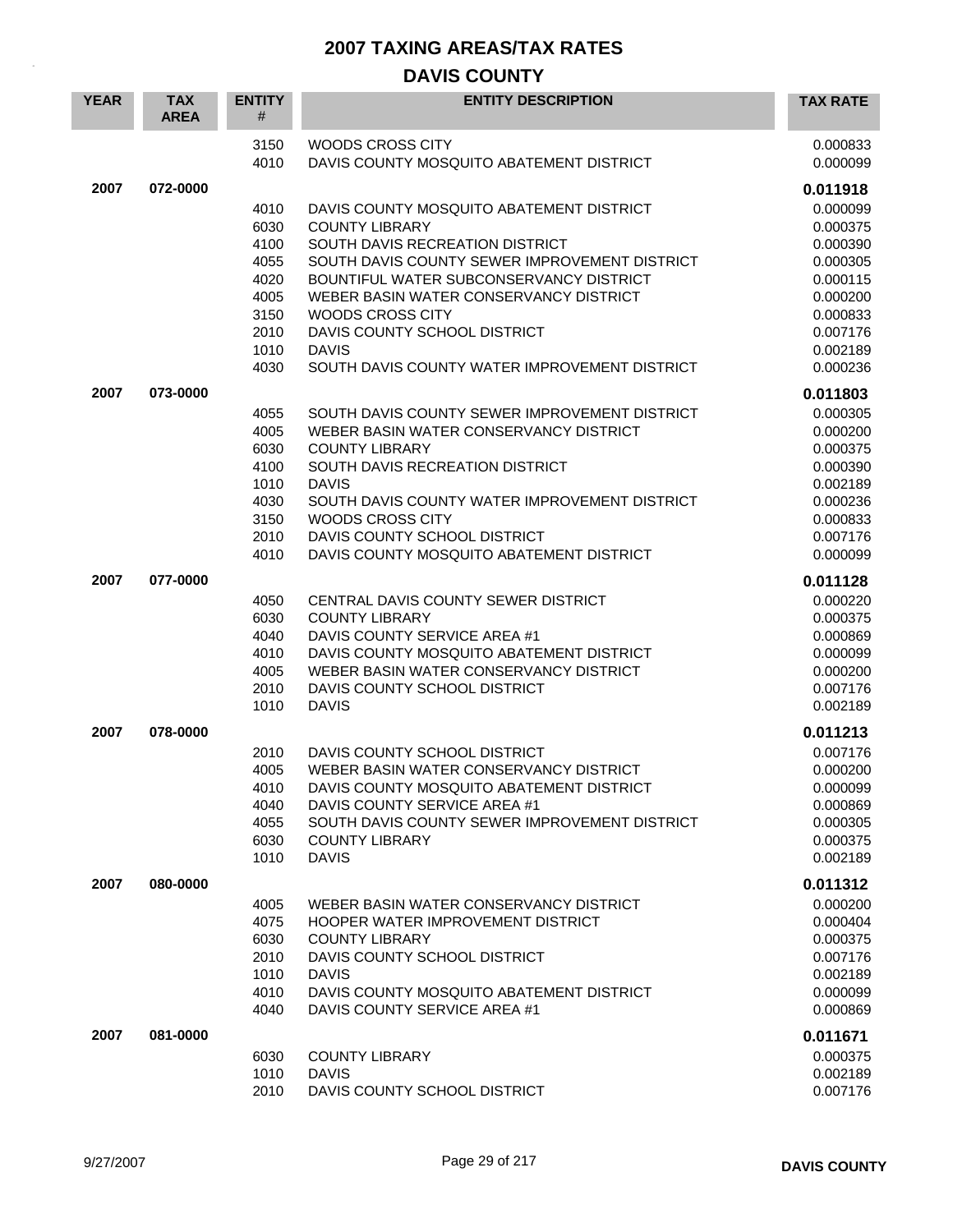| <b>YEAR</b> | <b>TAX</b><br><b>AREA</b> | <b>ENTITY</b><br>#                                                   | <b>ENTITY DESCRIPTION</b>                                                                                                                                                                                                                                                                                                        | <b>TAX RATE</b>                                                                                          |
|-------------|---------------------------|----------------------------------------------------------------------|----------------------------------------------------------------------------------------------------------------------------------------------------------------------------------------------------------------------------------------------------------------------------------------------------------------------------------|----------------------------------------------------------------------------------------------------------|
|             |                           | 4005<br>4010<br>4015<br>4040                                         | WEBER BASIN WATER CONSERVANCY DISTRICT<br>DAVIS COUNTY MOSQUITO ABATEMENT DISTRICT<br>NORTH DAVIS SEWER DISTRICT<br>DAVIS COUNTY SERVICE AREA #1                                                                                                                                                                                 | 0.000200<br>0.000099<br>0.000763<br>0.000869                                                             |
| 2007        | 082-0000                  |                                                                      |                                                                                                                                                                                                                                                                                                                                  | 0.011671                                                                                                 |
|             |                           | 6030<br>4060<br>4040<br>4015<br>4010<br>4005<br>1010<br>2010         | <b>COUNTY LIBRARY</b><br>MUTTON HOLLOW IMPROVEMENT DISTRICT<br>DAVIS COUNTY SERVICE AREA #1<br>NORTH DAVIS SEWER DISTRICT<br>DAVIS COUNTY MOSQUITO ABATEMENT DISTRICT<br>WEBER BASIN WATER CONSERVANCY DISTRICT<br><b>DAVIS</b><br>DAVIS COUNTY SCHOOL DISTRICT                                                                  | 0.000375<br>0.000000<br>0.000869<br>0.000763<br>0.000099<br>0.000200<br>0.002189<br>0.007176             |
| 2007        | 084-0000                  |                                                                      |                                                                                                                                                                                                                                                                                                                                  | 0.011603                                                                                                 |
|             |                           | 4055<br>4040<br>4100<br>4005<br>1010<br>2010<br>4010<br>6030         | SOUTH DAVIS COUNTY SEWER IMPROVEMENT DISTRICT<br>DAVIS COUNTY SERVICE AREA #1<br>SOUTH DAVIS RECREATION DISTRICT<br>WEBER BASIN WATER CONSERVANCY DISTRICT<br><b>DAVIS</b><br>DAVIS COUNTY SCHOOL DISTRICT<br>DAVIS COUNTY MOSQUITO ABATEMENT DISTRICT<br><b>COUNTY LIBRARY</b>                                                  | 0.000305<br>0.000869<br>0.000390<br>0.000200<br>0.002189<br>0.007176<br>0.000099<br>0.000375             |
| 2007        | 085-0000                  |                                                                      |                                                                                                                                                                                                                                                                                                                                  | 0.011328                                                                                                 |
|             |                           | 4005<br>4055<br>4040<br>4010<br>6030<br>2010<br>1010<br>4020         | WEBER BASIN WATER CONSERVANCY DISTRICT<br>SOUTH DAVIS COUNTY SEWER IMPROVEMENT DISTRICT<br>DAVIS COUNTY SERVICE AREA #1<br>DAVIS COUNTY MOSQUITO ABATEMENT DISTRICT<br><b>COUNTY LIBRARY</b><br>DAVIS COUNTY SCHOOL DISTRICT<br><b>DAVIS</b><br>BOUNTIFUL WATER SUBCONSERVANCY DISTRICT                                          | 0.000200<br>0.000305<br>0.000869<br>0.000099<br>0.000375<br>0.007176<br>0.002189<br>0.000115             |
| 2007        | 086-0000                  |                                                                      |                                                                                                                                                                                                                                                                                                                                  | 0.011718                                                                                                 |
|             |                           | 4040<br>6030<br>4100<br>4055<br>4020<br>4010<br>4005<br>1010<br>2010 | DAVIS COUNTY SERVICE AREA #1<br><b>COUNTY LIBRARY</b><br>SOUTH DAVIS RECREATION DISTRICT<br>SOUTH DAVIS COUNTY SEWER IMPROVEMENT DISTRICT<br>BOUNTIFUL WATER SUBCONSERVANCY DISTRICT<br>DAVIS COUNTY MOSQUITO ABATEMENT DISTRICT<br>WEBER BASIN WATER CONSERVANCY DISTRICT<br><b>DAVIS</b><br>DAVIS COUNTY SCHOOL DISTRICT       | 0.000869<br>0.000375<br>0.000390<br>0.000305<br>0.000115<br>0.000099<br>0.000200<br>0.002189<br>0.007176 |
| 2007        | 087-0000                  |                                                                      |                                                                                                                                                                                                                                                                                                                                  | 0.011839                                                                                                 |
|             |                           | 4040<br>6030<br>4100<br>4055<br>2010<br>4005<br>1010<br>4030<br>4010 | DAVIS COUNTY SERVICE AREA #1<br><b>COUNTY LIBRARY</b><br>SOUTH DAVIS RECREATION DISTRICT<br>SOUTH DAVIS COUNTY SEWER IMPROVEMENT DISTRICT<br>DAVIS COUNTY SCHOOL DISTRICT<br>WEBER BASIN WATER CONSERVANCY DISTRICT<br><b>DAVIS</b><br>SOUTH DAVIS COUNTY WATER IMPROVEMENT DISTRICT<br>DAVIS COUNTY MOSQUITO ABATEMENT DISTRICT | 0.000869<br>0.000375<br>0.000390<br>0.000305<br>0.007176<br>0.000200<br>0.002189<br>0.000236<br>0.000099 |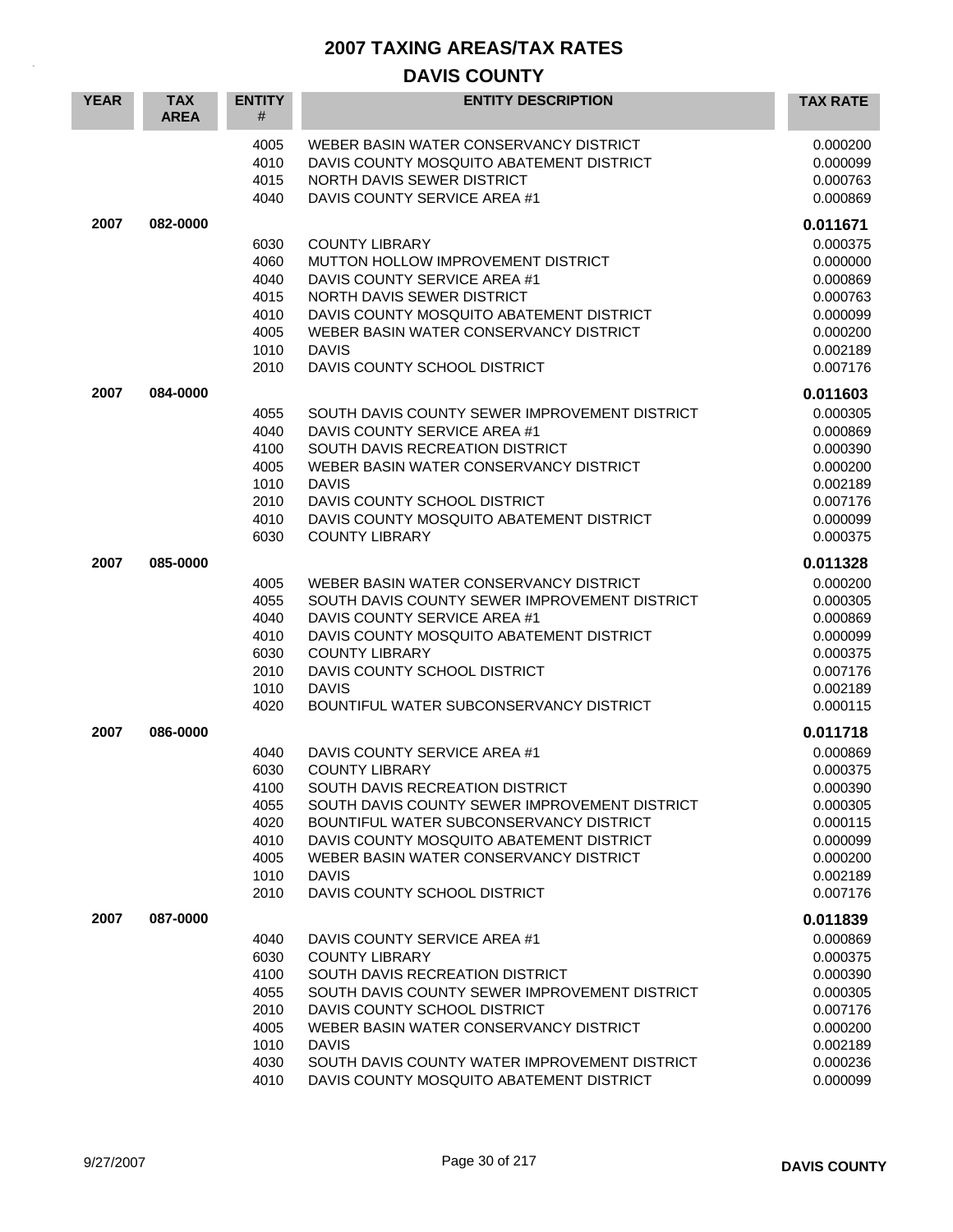| <b>YEAR</b> | <b>TAX</b><br><b>AREA</b> | <b>ENTITY</b><br>#                                                   | <b>ENTITY DESCRIPTION</b>                                                                                                                                                                                                                                                                  | <b>TAX RATE</b>                                                                                                      |
|-------------|---------------------------|----------------------------------------------------------------------|--------------------------------------------------------------------------------------------------------------------------------------------------------------------------------------------------------------------------------------------------------------------------------------------|----------------------------------------------------------------------------------------------------------------------|
| 2007        | 088-0000                  | 6030<br>1010<br>2010<br>4005<br>4010<br>4040                         | <b>COUNTY LIBRARY</b><br><b>DAVIS</b><br>DAVIS COUNTY SCHOOL DISTRICT<br>WEBER BASIN WATER CONSERVANCY DISTRICT<br>DAVIS COUNTY MOSQUITO ABATEMENT DISTRICT<br>DAVIS COUNTY SERVICE AREA #1                                                                                                | 0.010908<br>0.000375<br>0.002189<br>0.007176<br>0.000200<br>0.000099<br>0.000869                                     |
| 2007        | 089-0000                  | 6030<br>4100<br>4040<br>4010<br>4005<br>1010<br>2010                 | <b>COUNTY LIBRARY</b><br>SOUTH DAVIS RECREATION DISTRICT<br>DAVIS COUNTY SERVICE AREA #1<br>DAVIS COUNTY MOSQUITO ABATEMENT DISTRICT<br>WEBER BASIN WATER CONSERVANCY DISTRICT<br><b>DAVIS</b><br>DAVIS COUNTY SCHOOL DISTRICT                                                             | 0.011298<br>0.000375<br>0.000390<br>0.000869<br>0.000099<br>0.000200<br>0.002189<br>0.007176                         |
| 2007        | 090-0000                  | 2010<br>4070<br>6030<br>4050<br>4005<br>1010<br>4010<br>4040         | DAVIS COUNTY SCHOOL DISTRICT<br>FARMINGTON AREA PRESSURIZED IRRIGATION DISTRICT<br><b>COUNTY LIBRARY</b><br>CENTRAL DAVIS COUNTY SEWER DISTRICT<br>WEBER BASIN WATER CONSERVANCY DISTRICT<br><b>DAVIS</b><br>DAVIS COUNTY MOSQUITO ABATEMENT DISTRICT<br>DAVIS COUNTY SERVICE AREA #1      | 0.011549<br>0.007176<br>0.000421<br>0.000375<br>0.000220<br>0.000200<br>0.002189<br>0.000099<br>0.000869             |
| 2007        | 091-0000                  | 1010<br>2010<br>6030                                                 | <b>DAVIS</b><br>DAVIS COUNTY SCHOOL DISTRICT<br><b>COUNTY LIBRARY</b>                                                                                                                                                                                                                      | 0.009740<br>0.002189<br>0.007176<br>0.000375                                                                         |
| 2007        | 092-0000                  | 2010<br>6030<br>4073<br>4040<br>4005<br>1010<br>4010                 | DAVIS COUNTY SCHOOL DISTRICT<br><b>COUNTY LIBRARY</b><br>CENTRAL WEBER SEWER IMPROVEMENT DISTRICT<br>DAVIS COUNTY SERVICE AREA #1<br>WEBER BASIN WATER CONSERVANCY DISTRICT<br><b>DAVIS</b><br>DAVIS COUNTY MOSQUITO ABATEMENT DISTRICT                                                    | 0.011427<br>0.007176<br>0.000375<br>0.000519<br>0.000869<br>0.000200<br>0.002189<br>0.000099                         |
| 2007        | 1013-0000                 | 4015<br>6030<br>8079<br>4110<br>4005<br>3030<br>2010<br>1010<br>4010 | NORTH DAVIS SEWER DISTRICT<br><b>COUNTY LIBRARY</b><br>SOUTHWEST FREEPORT NEIGHBORHOOD DEVELOPMENT<br>NORTH DAVIS FIRE DISTRICT<br>WEBER BASIN WATER CONSERVANCY DISTRICT<br><b>CLEARFIELD</b><br>DAVIS COUNTY SCHOOL DISTRICT<br><b>DAVIS</b><br>DAVIS COUNTY MOSQUITO ABATEMENT DISTRICT | 0.013782<br>0.000763<br>0.000375<br>0.000000<br>0.001400<br>0.000200<br>0.001580<br>0.007176<br>0.002189<br>0.000099 |
| 2007        | 113-0000                  | 6030<br>1010<br>8074<br>4110                                         | <b>COUNTY LIBRARY</b><br><b>DAVIS</b><br>COWLEY/ADAMS ECONOMIC DEVELOPMENT AREA<br>NORTH DAVIS FIRE DISTRICT                                                                                                                                                                               | 0.013782<br>0.000375<br>0.002189<br>0.000000<br>0.001400                                                             |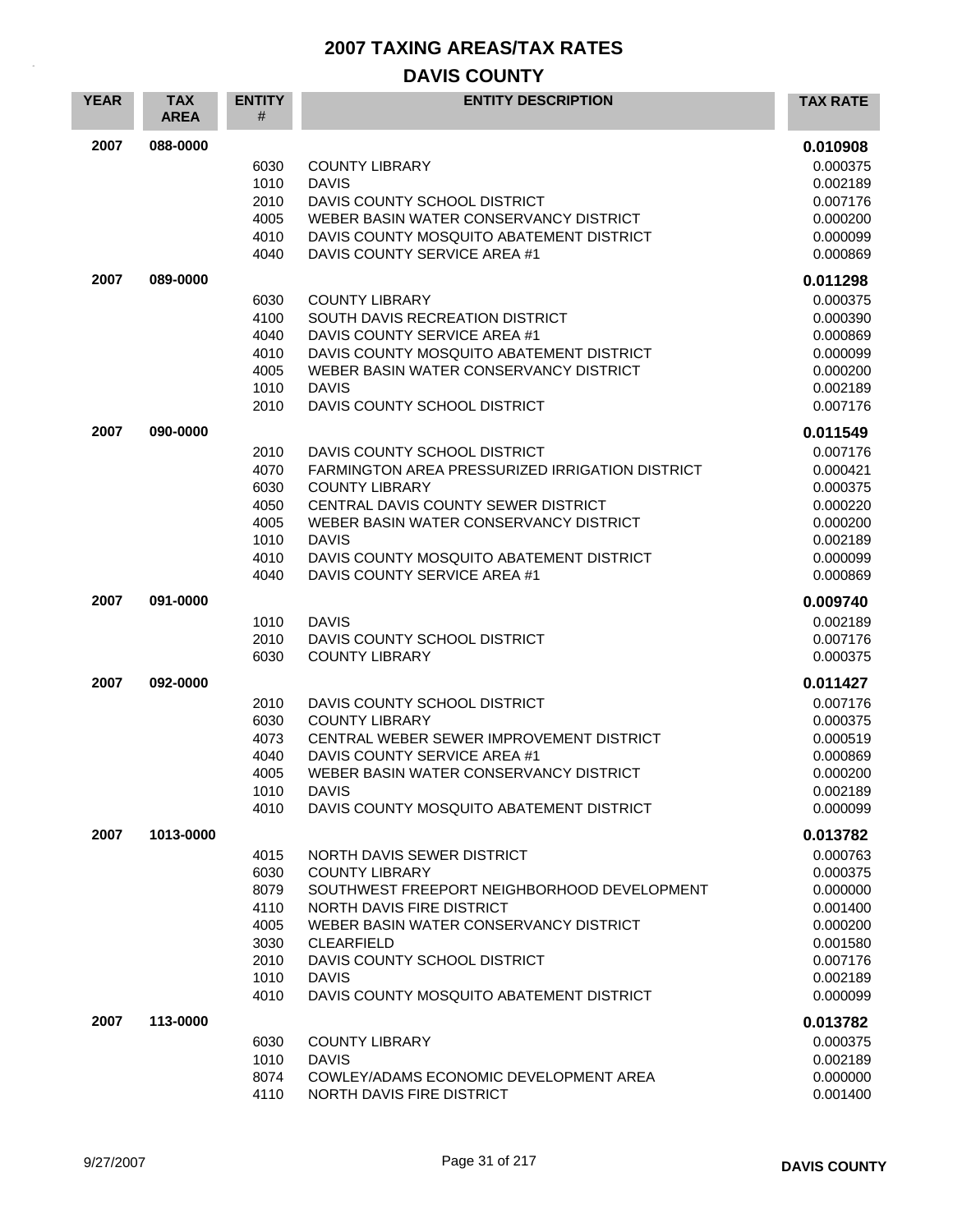| <b>YEAR</b> | <b>TAX</b><br><b>AREA</b> | <b>ENTITY</b><br>#                                                           | <b>ENTITY DESCRIPTION</b>                                                                                                                                                                                                                                                                                                                               | <b>TAX RATE</b>                                                                                                                  |
|-------------|---------------------------|------------------------------------------------------------------------------|---------------------------------------------------------------------------------------------------------------------------------------------------------------------------------------------------------------------------------------------------------------------------------------------------------------------------------------------------------|----------------------------------------------------------------------------------------------------------------------------------|
|             |                           | 4015<br>4005<br>3030<br>2010<br>4010                                         | NORTH DAVIS SEWER DISTRICT<br>WEBER BASIN WATER CONSERVANCY DISTRICT<br><b>CLEARFIELD</b><br>DAVIS COUNTY SCHOOL DISTRICT<br>DAVIS COUNTY MOSQUITO ABATEMENT DISTRICT                                                                                                                                                                                   | 0.000763<br>0.000200<br>0.001580<br>0.007176<br>0.000099                                                                         |
| 2007        | 154-0000                  | 4005<br>8151<br>6030<br>1010<br>4010<br>3120<br>2010<br>4015                 | WEBER BASIN WATER CONSERVANCY DISTRICT<br>1700 SOUTH STREET REDEVELOPMENT PROJECT<br><b>COUNTY LIBRARY</b><br><b>DAVIS</b><br>DAVIS COUNTY MOSQUITO ABATEMENT DISTRICT<br><b>SYRACUSE</b><br>DAVIS COUNTY SCHOOL DISTRICT<br>NORTH DAVIS SEWER DISTRICT                                                                                                 | 0.012302<br>0.000200<br>0.000000<br>0.000375<br>0.002189<br>0.000099<br>0.001500<br>0.007176<br>0.000763                         |
| 2007        | 213-0000                  | 4015<br>1010<br>6030<br>8073<br>4110<br>4005<br>2010<br>3030<br>4010         | NORTH DAVIS SEWER DISTRICT<br><b>DAVIS</b><br><b>COUNTY LIBRARY</b><br>1700 SOUTH ECONOMIC DEVELOPMENT PROJECT - CLEARFIELD<br>NORTH DAVIS FIRE DISTRICT<br>WEBER BASIN WATER CONSERVANCY DISTRICT<br>DAVIS COUNTY SCHOOL DISTRICT<br><b>CLEARFIELD</b><br>DAVIS COUNTY MOSQUITO ABATEMENT DISTRICT                                                     | 0.013782<br>0.000763<br>0.002189<br>0.000375<br>0.000000<br>0.001400<br>0.000200<br>0.007176<br>0.001580<br>0.000099             |
| 2007        | 254-0000                  | 4005<br>8150<br>6030<br>4010<br>3120<br>2010<br>1010<br>4015                 | WEBER BASIN WATER CONSERVANCY DISTRICT<br>SYRACUSE 750 REDEVELOPMENT PROJECT<br><b>COUNTY LIBRARY</b><br>DAVIS COUNTY MOSQUITO ABATEMENT DISTRICT<br><b>SYRACUSE</b><br>DAVIS COUNTY SCHOOL DISTRICT<br><b>DAVIS</b><br>NORTH DAVIS SEWER DISTRICT                                                                                                      | 0.012302<br>0.000200<br>0.000000<br>0.000375<br>0.000099<br>0.001500<br>0.007176<br>0.002189<br>0.000763                         |
| 2007        | 503-0000                  | 1010<br>4020<br>6030<br>4100<br>4055<br>4010<br>4005<br>2010<br>8010<br>3010 | <b>DAVIS</b><br>BOUNTIFUL WATER SUBCONSERVANCY DISTRICT<br><b>COUNTY LIBRARY</b><br>SOUTH DAVIS RECREATION DISTRICT<br>SOUTH DAVIS COUNTY SEWER IMPROVEMENT DISTRICT<br>DAVIS COUNTY MOSQUITO ABATEMENT DISTRICT<br>WEBER BASIN WATER CONSERVANCY DISTRICT<br>DAVIS COUNTY SCHOOL DISTRICT<br>C B D NEIGHBORHOOD REDEVELOPMENT PLAN<br><b>BOUNTIFUL</b> | 0.011761<br>0.002189<br>0.000115<br>0.000375<br>0.000390<br>0.000305<br>0.000099<br>0.000200<br>0.007176<br>0.000000<br>0.000912 |
| 2007        | 505-0000                  | 4030<br>8010<br>6030<br>4100<br>4055<br>4005<br>3010                         | SOUTH DAVIS COUNTY WATER IMPROVEMENT DISTRICT<br>C B D NEIGHBORHOOD REDEVELOPMENT PLAN<br><b>COUNTY LIBRARY</b><br>SOUTH DAVIS RECREATION DISTRICT<br>SOUTH DAVIS COUNTY SEWER IMPROVEMENT DISTRICT<br>WEBER BASIN WATER CONSERVANCY DISTRICT<br><b>BOUNTIFUL</b>                                                                                       | 0.011882<br>0.000236<br>0.000000<br>0.000375<br>0.000390<br>0.000305<br>0.000200<br>0.000912                                     |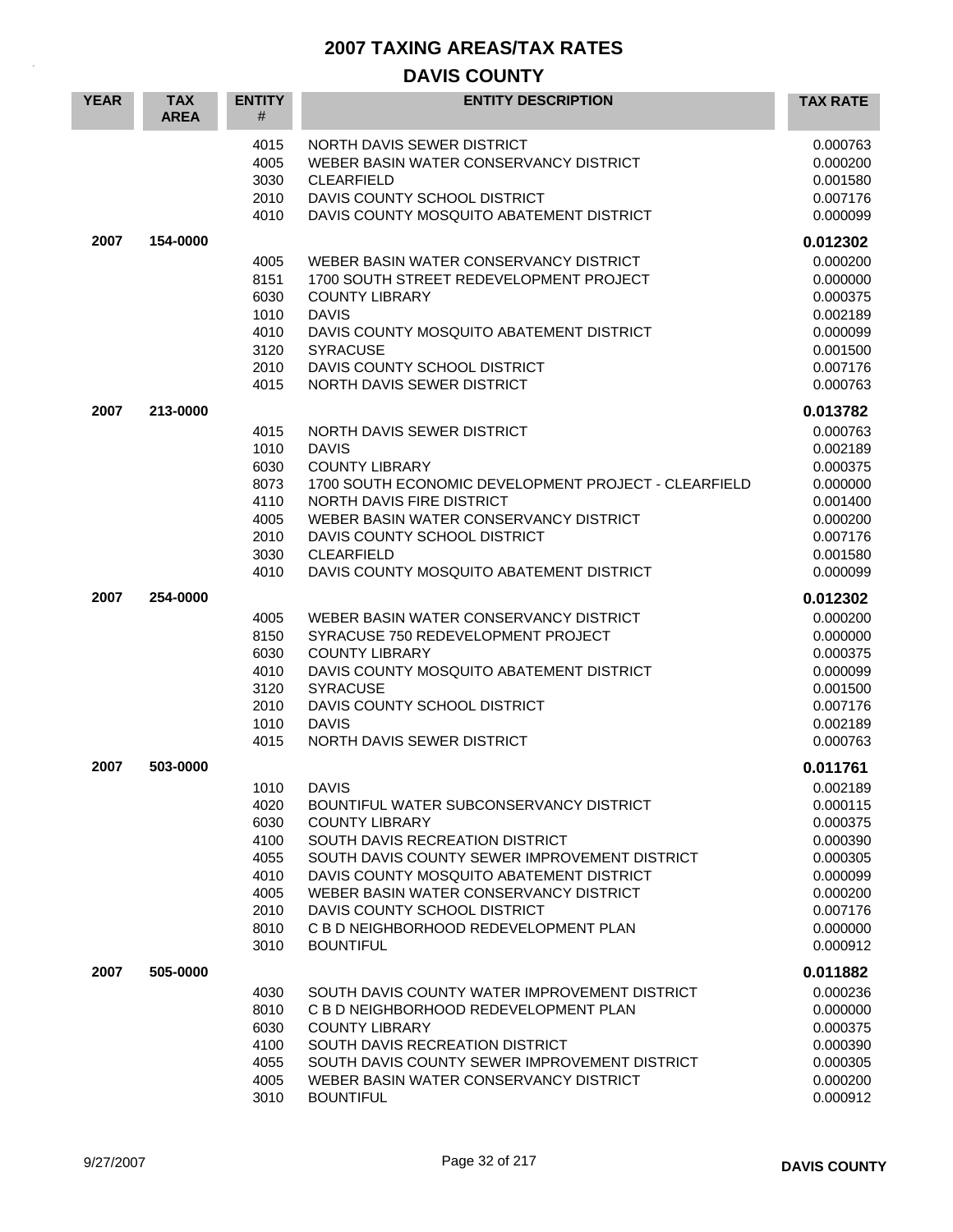| <b>YEAR</b> | <b>TAX</b><br><b>AREA</b> | <b>ENTITY</b><br>#                                                   | <b>ENTITY DESCRIPTION</b>                                                                                                                                                                                                                                                                                           | <b>TAX RATE</b>                                                                                                      |
|-------------|---------------------------|----------------------------------------------------------------------|---------------------------------------------------------------------------------------------------------------------------------------------------------------------------------------------------------------------------------------------------------------------------------------------------------------------|----------------------------------------------------------------------------------------------------------------------|
|             |                           | 1010<br>2010<br>4010                                                 | <b>DAVIS</b><br>DAVIS COUNTY SCHOOL DISTRICT<br>DAVIS COUNTY MOSQUITO ABATEMENT DISTRICT                                                                                                                                                                                                                            | 0.002189<br>0.007176<br>0.000099                                                                                     |
| 2007        | 508-0000                  | 4005<br>8090<br>6030<br>4100<br>4010<br>3020<br>2010<br>1010         | WEBER BASIN WATER CONSERVANCY DISTRICT<br>CENTERVILLE CITY PARRISH LANE GATEWAY DEVELOPMENT PLAN<br><b>COUNTY LIBRARY</b><br>SOUTH DAVIS RECREATION DISTRICT<br>DAVIS COUNTY MOSQUITO ABATEMENT DISTRICT<br><b>CENTERVILLE</b><br>DAVIS COUNTY SCHOOL DISTRICT<br><b>DAVIS</b>                                      | 0.011967<br>0.000200<br>0.000000<br>0.000375<br>0.000390<br>0.000099<br>0.001233<br>0.007176<br>0.002189             |
|             |                           | 4055                                                                 | SOUTH DAVIS COUNTY SEWER IMPROVEMENT DISTRICT                                                                                                                                                                                                                                                                       | 0.000305                                                                                                             |
| 2007        | 517-0000                  | 4015<br>3040<br>8130<br>6030<br>4005<br>1010<br>2010<br>4010         | NORTH DAVIS SEWER DISTRICT<br><b>CLINTON</b><br>C B D REDEVELOPMENT PLAN<br><b>COUNTY LIBRARY</b><br>WEBER BASIN WATER CONSERVANCY DISTRICT<br><b>DAVIS</b><br>DAVIS COUNTY SCHOOL DISTRICT<br>DAVIS COUNTY MOSQUITO ABATEMENT DISTRICT                                                                             | 0.012708<br>0.000763<br>0.001906<br>0.000000<br>0.000375<br>0.000200<br>0.002189<br>0.007176<br>0.000099             |
| 2007        | 523-0000                  | 4005<br>6030<br>4010<br>8120<br>3050<br>2010<br>1010<br>4050         | WEBER BASIN WATER CONSERVANCY DISTRICT<br><b>COUNTY LIBRARY</b><br>DAVIS COUNTY MOSQUITO ABATEMENT DISTRICT<br>U.S. 89 NEIGHBORHOOD DEVELOPMENT PLAN<br><b>FARMINGTON</b><br>DAVIS COUNTY SCHOOL DISTRICT<br><b>DAVIS</b><br>CENTRAL DAVIS COUNTY SEWER DISTRICT                                                    | 0.012260<br>0.000200<br>0.000375<br>0.000099<br>0.000000<br>0.002001<br>0.007176<br>0.002189<br>0.000220             |
| 2007        | 524-0000                  | 4050<br>8120<br>6030<br>4070<br>4010<br>4005<br>3050<br>1010<br>2010 | CENTRAL DAVIS COUNTY SEWER DISTRICT<br>U.S. 89 NEIGHBORHOOD DEVELOPMENT PLAN<br><b>COUNTY LIBRARY</b><br>FARMINGTON AREA PRESSURIZED IRRIGATION DISTRICT<br>DAVIS COUNTY MOSQUITO ABATEMENT DISTRICT<br>WEBER BASIN WATER CONSERVANCY DISTRICT<br><b>FARMINGTON</b><br><b>DAVIS</b><br>DAVIS COUNTY SCHOOL DISTRICT | 0.012681<br>0.000220<br>0.000000<br>0.000375<br>0.000421<br>0.000099<br>0.000200<br>0.002001<br>0.002189<br>0.007176 |
| 2007        | 539-0000                  | 4015<br>8140<br>6030<br>1010<br>4005<br>2010<br>3080<br>4010         | NORTH DAVIS SEWER DISTRICT<br>SOUTH MAIN/SOUTH FORT LANE REDEVELOPMENT PROJECT<br><b>COUNTY LIBRARY</b><br><b>DAVIS</b><br>WEBER BASIN WATER CONSERVANCY DISTRICT<br>DAVIS COUNTY SCHOOL DISTRICT<br><b>LAYTON</b><br>DAVIS COUNTY MOSQUITO ABATEMENT DISTRICT                                                      | 0.012849<br>0.000763<br>0.000000<br>0.000375<br>0.002189<br>0.000200<br>0.007176<br>0.002047<br>0.000099             |
| 2007        | 544-0000                  |                                                                      |                                                                                                                                                                                                                                                                                                                     | 0.012193                                                                                                             |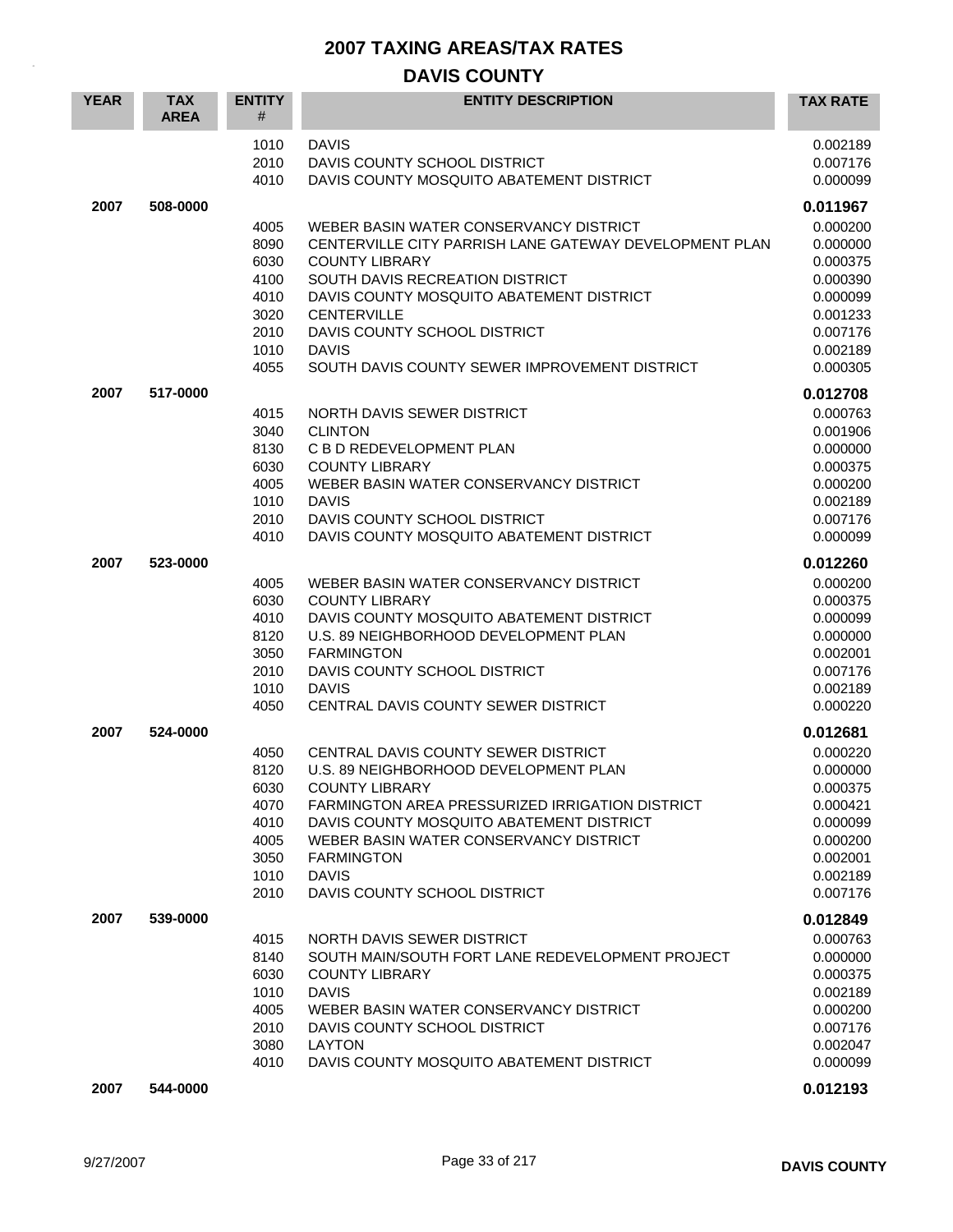| <b>YEAR</b> | <b>TAX</b><br><b>AREA</b> | <b>ENTITY</b><br>#                                                           | <b>ENTITY DESCRIPTION</b>                                                                                                                                                                                                                                                                                                                                                             | <b>TAX RATE</b>                                                                                                                  |
|-------------|---------------------------|------------------------------------------------------------------------------|---------------------------------------------------------------------------------------------------------------------------------------------------------------------------------------------------------------------------------------------------------------------------------------------------------------------------------------------------------------------------------------|----------------------------------------------------------------------------------------------------------------------------------|
|             |                           | 4010<br>8040<br>6030<br>6021<br>4055<br>4005<br>3090<br>2010<br>1010<br>4100 | DAVIS COUNTY MOSQUITO ABATEMENT DISTRICT<br>N.S.L. ECON DEVELOP PROJECT AREA<br><b>COUNTY LIBRARY</b><br>WEBER BASIN WATER CONSERVANCY DISTRICT (NSL ONLY)<br>SOUTH DAVIS COUNTY SEWER IMPROVEMENT DISTRICT<br>WEBER BASIN WATER CONSERVANCY DISTRICT<br>NORTH SALT LAKE<br>DAVIS COUNTY SCHOOL DISTRICT<br><b>DAVIS</b><br>SOUTH DAVIS RECREATION DISTRICT                           | 0.000099<br>0.000000<br>0.000375<br>0.000000<br>0.000305<br>0.000200<br>0.001459<br>0.007176<br>0.002189<br>0.000390             |
| 2007        | 551-0000                  | 4015<br>6030<br>2010<br>6020<br>8080<br>3110<br>1010<br>4005<br>4010         | NORTH DAVIS SEWER DISTRICT<br><b>COUNTY LIBRARY</b><br>DAVIS COUNTY SCHOOL DISTRICT<br>WEBER BASIN WATER CONSERVANCY DISTRICT (SUNSET ONLY)<br>SUNSET CITY NEIGHBORHOOD DEVELOPMENT PROJECT<br><b>SUNSET</b><br><b>DAVIS</b><br>WEBER BASIN WATER CONSERVANCY DISTRICT<br>DAVIS COUNTY MOSQUITO ABATEMENT DISTRICT                                                                    | 0.012011<br>0.000763<br>0.000375<br>0.007176<br>0.000000<br>0.000000<br>0.001209<br>0.002189<br>0.000200<br>0.000099             |
| 2007        | 557-0000                  | 4010<br>8101<br>6030<br>4055<br>4005<br>3130<br>2010<br>1010<br>4100         | DAVIS COUNTY MOSQUITO ABATEMENT DISTRICT<br>5TH SOUTH REDEVELOPMENT PLAN<br><b>COUNTY LIBRARY</b><br>SOUTH DAVIS COUNTY SEWER IMPROVEMENT DISTRICT<br>WEBER BASIN WATER CONSERVANCY DISTRICT<br><b>WEST BOUNTIFUL</b><br>DAVIS COUNTY SCHOOL DISTRICT<br><b>DAVIS</b><br>SOUTH DAVIS RECREATION DISTRICT                                                                              | 0.012191<br>0.000099<br>0.000000<br>0.000375<br>0.000305<br>0.000200<br>0.001457<br>0.007176<br>0.002189<br>0.000390             |
| 2007        | 558-0000                  | 4010<br>4020<br>8100<br>6030<br>4100<br>1010<br>4005<br>3130<br>2010<br>4055 | DAVIS COUNTY MOSQUITO ABATEMENT DISTRICT<br>BOUNTIFUL WATER SUBCONSERVANCY DISTRICT<br>WEST BOUNTIFUL GATEWAY NEIGHBORHOOD DEVELOPMENT<br><b>PLAN</b><br><b>COUNTY LIBRARY</b><br>SOUTH DAVIS RECREATION DISTRICT<br><b>DAVIS</b><br>WEBER BASIN WATER CONSERVANCY DISTRICT<br><b>WEST BOUNTIFUL</b><br>DAVIS COUNTY SCHOOL DISTRICT<br>SOUTH DAVIS COUNTY SEWER IMPROVEMENT DISTRICT | 0.012306<br>0.000099<br>0.000115<br>0.000000<br>0.000375<br>0.000390<br>0.002189<br>0.000200<br>0.001457<br>0.007176<br>0.000305 |
| 2007        | 570-0000                  | 4005<br>8050<br>6030<br>4100<br>4010<br>3150<br>2010<br>1010<br>4055         | WEBER BASIN WATER CONSERVANCY DISTRICT<br>WOODS CROSS NEIGHBORHOOD DEVELOPMENT PLAN<br><b>COUNTY LIBRARY</b><br>SOUTH DAVIS RECREATION DISTRICT<br>DAVIS COUNTY MOSQUITO ABATEMENT DISTRICT<br>WOODS CROSS CITY<br>DAVIS COUNTY SCHOOL DISTRICT<br><b>DAVIS</b><br>SOUTH DAVIS COUNTY SEWER IMPROVEMENT DISTRICT                                                                      | 0.011567<br>0.000200<br>0.000000<br>0.000375<br>0.000390<br>0.000099<br>0.000833<br>0.007176<br>0.002189<br>0.000305             |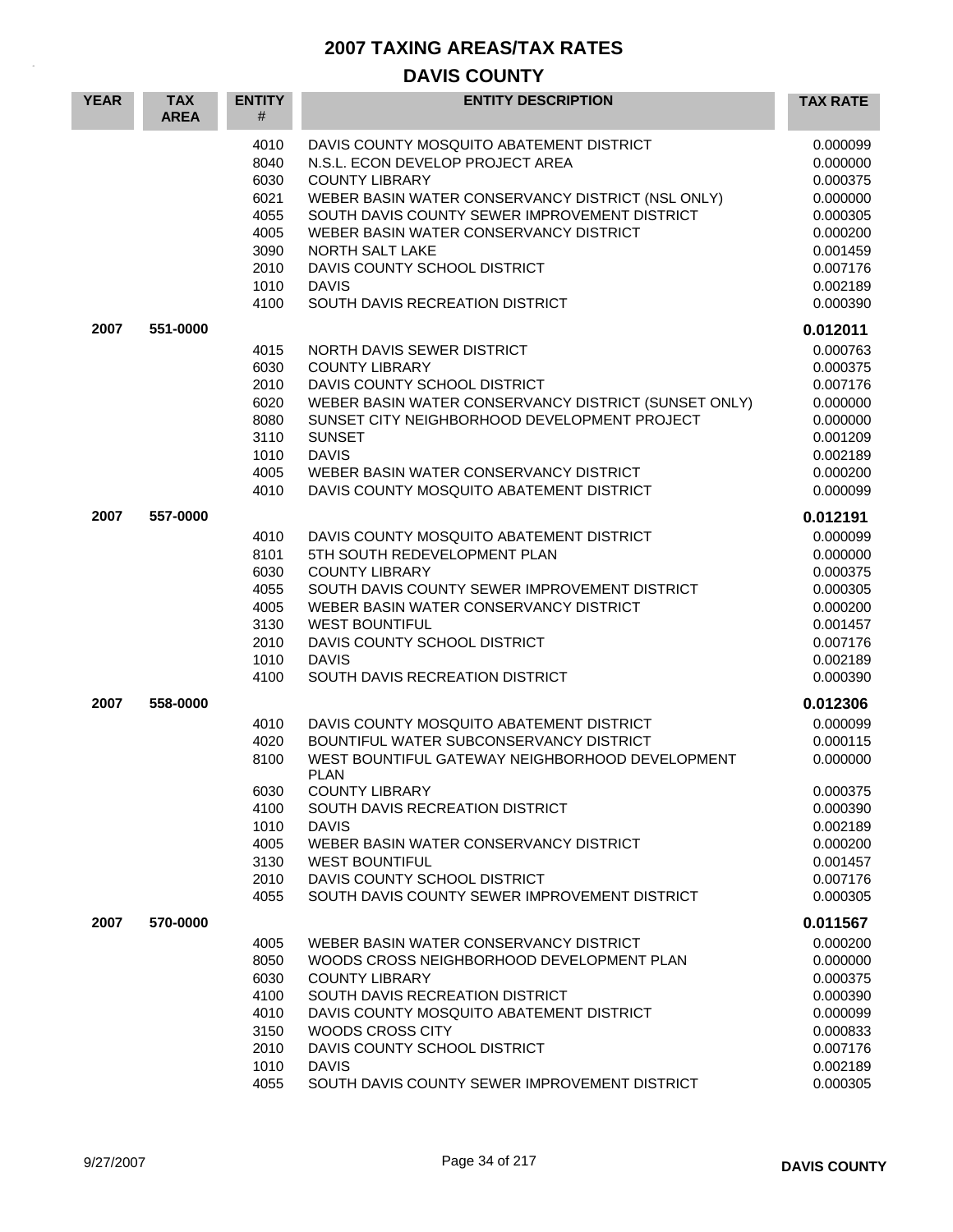| <b>YEAR</b> | <b>TAX</b><br><b>AREA</b> | <b>ENTITY</b><br># | <b>ENTITY DESCRIPTION</b>                                                               | <b>TAX RATE</b>      |
|-------------|---------------------------|--------------------|-----------------------------------------------------------------------------------------|----------------------|
| 2007        | 571-0000                  |                    |                                                                                         | 0.011682             |
|             |                           | 6030<br>8050       | <b>COUNTY LIBRARY</b><br>WOODS CROSS NEIGHBORHOOD DEVELOPMENT PLAN                      | 0.000375<br>0.000000 |
|             |                           | 4020               | BOUNTIFUL WATER SUBCONSERVANCY DISTRICT                                                 | 0.000115             |
|             |                           | 4100               | SOUTH DAVIS RECREATION DISTRICT                                                         | 0.000390             |
|             |                           | 4055<br>4005       | SOUTH DAVIS COUNTY SEWER IMPROVEMENT DISTRICT<br>WEBER BASIN WATER CONSERVANCY DISTRICT | 0.000305<br>0.000200 |
|             |                           | 3150               | WOODS CROSS CITY                                                                        | 0.000833             |
|             |                           | 2010               | DAVIS COUNTY SCHOOL DISTRICT                                                            | 0.007176             |
|             |                           | 1010               | <b>DAVIS</b>                                                                            | 0.002189             |
|             |                           | 4010               | DAVIS COUNTY MOSQUITO ABATEMENT DISTRICT                                                | 0.000099             |
| 2007        | 573-0000                  |                    |                                                                                         | 0.011803             |
|             |                           | 4005               | WEBER BASIN WATER CONSERVANCY DISTRICT                                                  | 0.000200             |
|             |                           | 8061<br>6030       | 5TH SOUTH REDEVELOPMENT PLAN<br><b>COUNTY LIBRARY</b>                                   | 0.000000<br>0.000375 |
|             |                           | 4100               | SOUTH DAVIS RECREATION DISTRICT                                                         | 0.000390             |
|             |                           | 4055               | SOUTH DAVIS COUNTY SEWER IMPROVEMENT DISTRICT                                           | 0.000305             |
|             |                           | 4010               | DAVIS COUNTY MOSQUITO ABATEMENT DISTRICT                                                | 0.000099             |
|             |                           | 3150               | WOODS CROSS CITY                                                                        | 0.000833             |
|             |                           | 2010<br>1010       | DAVIS COUNTY SCHOOL DISTRICT<br><b>DAVIS</b>                                            | 0.007176<br>0.002189 |
|             |                           | 4030               | SOUTH DAVIS COUNTY WATER IMPROVEMENT DISTRICT                                           | 0.000236             |
| 2007        | 603-0000                  |                    |                                                                                         | 0.011761             |
|             |                           | 4020               | BOUNTIFUL WATER SUBCONSERVANCY DISTRICT                                                 | 0.000115             |
|             |                           | 4100               | SOUTH DAVIS RECREATION DISTRICT                                                         | 0.000390             |
|             |                           | 6030               | <b>COUNTY LIBRARY</b>                                                                   | 0.000375             |
|             |                           | 4055               | SOUTH DAVIS COUNTY SEWER IMPROVEMENT DISTRICT                                           | 0.000305             |
|             |                           | 4005<br>3010       | WEBER BASIN WATER CONSERVANCY DISTRICT<br><b>BOUNTIFUL</b>                              | 0.000200<br>0.000912 |
|             |                           | 2010               | DAVIS COUNTY SCHOOL DISTRICT                                                            | 0.007176             |
|             |                           | 1010               | <b>DAVIS</b>                                                                            | 0.002189             |
|             |                           | 8035               | BOUNTIFUL GATEWAY NEIGHBORHOOD DEVELOPMENT PLAN                                         | 0.000000             |
|             |                           | 4010               | DAVIS COUNTY MOSQUITO ABATEMENT DISTRICT                                                | 0.000099             |
| 2007        | 613-0000                  |                    |                                                                                         | 0.013782             |
|             |                           | 4110               | NORTH DAVIS FIRE DISTRICT                                                               | 0.001400             |
|             |                           | 6030<br>4015       | <b>COUNTY LIBRARY</b><br>NORTH DAVIS SEWER DISTRICT                                     | 0.000375<br>0.000763 |
|             |                           | 4010               | DAVIS COUNTY MOSQUITO ABATEMENT DISTRICT                                                | 0.000099             |
|             |                           | 3030               | <b>CLEARFIELD</b>                                                                       | 0.001580             |
|             |                           | 2010               | DAVIS COUNTY SCHOOL DISTRICT                                                            | 0.007176             |
|             |                           | 1010<br>4005       | <b>DAVIS</b><br>WEBER BASIN WATER CONSERVANCY DISTRICT                                  | 0.002189<br>0.000200 |
|             |                           | 8075               | NORTH FREEPORT CENTER EXPANSION AREA NEIGHBORHOOD                                       | 0.000000             |
| 2007        | 623-0000                  |                    |                                                                                         | 0.012260             |
|             |                           | 3050               | <b>FARMINGTON</b>                                                                       | 0.002001             |
|             |                           | 8122               | <b>FARMINGTON STATION PARK REDEVELOPMENT PROJECT AREA</b>                               | 0.000000             |
|             |                           | 6030               | <b>COUNTY LIBRARY</b>                                                                   | 0.000375             |
|             |                           | 4050               | CENTRAL DAVIS COUNTY SEWER DISTRICT                                                     | 0.000220             |
|             |                           | 4005<br>2010       | WEBER BASIN WATER CONSERVANCY DISTRICT<br>DAVIS COUNTY SCHOOL DISTRICT                  | 0.000200<br>0.007176 |
|             |                           | 1010               | <b>DAVIS</b>                                                                            | 0.002189             |
|             |                           | 4010               | DAVIS COUNTY MOSQUITO ABATEMENT DISTRICT                                                | 0.000099             |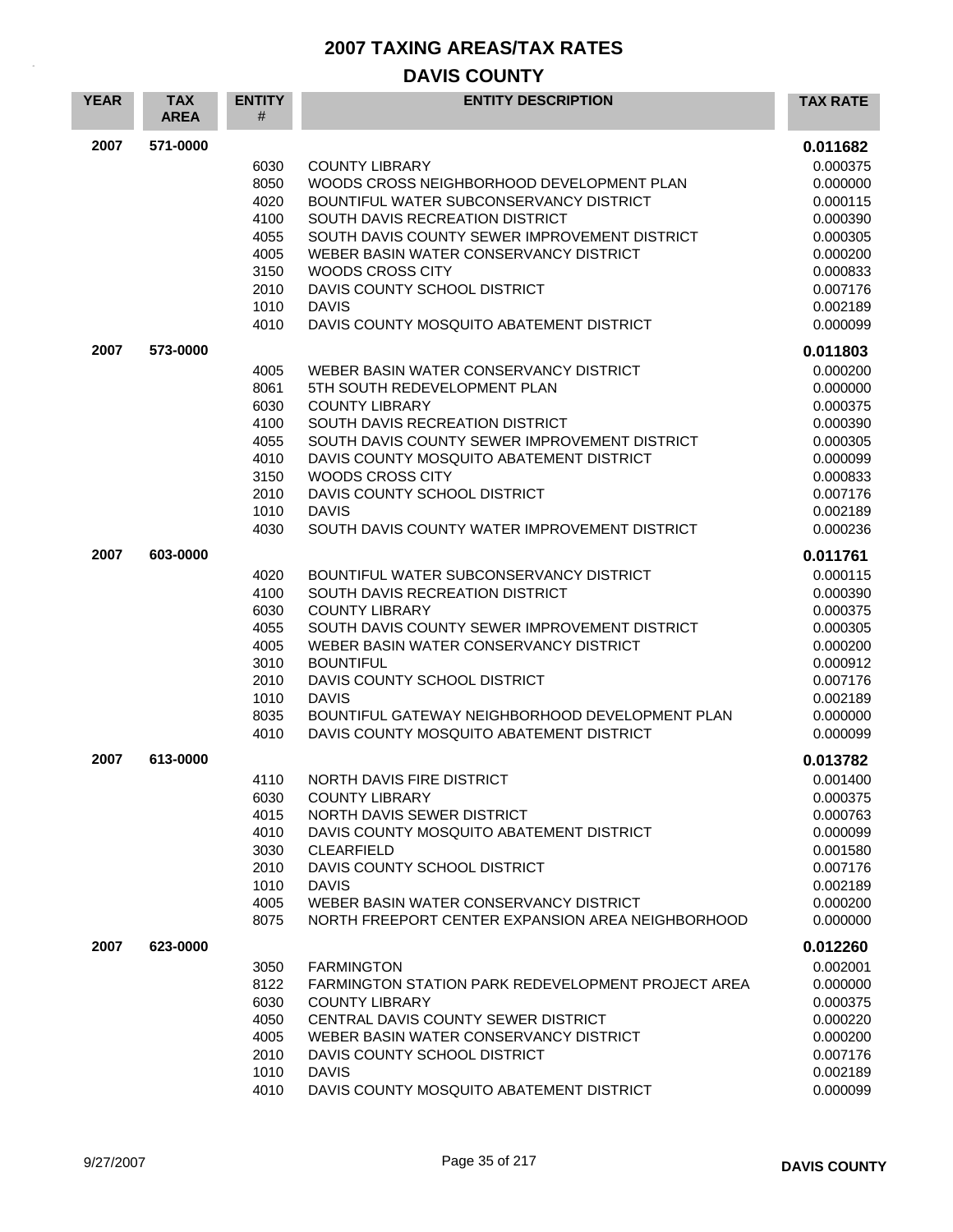| <b>YEAR</b> | <b>TAX</b><br><b>AREA</b> | <b>ENTITY</b><br># | <b>ENTITY DESCRIPTION</b>                                                                   | <b>TAX RATE</b>      |
|-------------|---------------------------|--------------------|---------------------------------------------------------------------------------------------|----------------------|
| 2007        | 624-0000                  |                    |                                                                                             | 0.012681             |
|             |                           | 4050               | CENTRAL DAVIS COUNTY SEWER DISTRICT                                                         | 0.000220             |
|             |                           | 1010               | <b>DAVIS</b>                                                                                | 0.002189             |
|             |                           | 2010               | DAVIS COUNTY SCHOOL DISTRICT                                                                | 0.007176             |
|             |                           | 3050               | <b>FARMINGTON</b>                                                                           | 0.002001             |
|             |                           | 4010<br>4070       | DAVIS COUNTY MOSQUITO ABATEMENT DISTRICT<br>FARMINGTON AREA PRESSURIZED IRRIGATION DISTRICT | 0.000099<br>0.000421 |
|             |                           | 6030               | <b>COUNTY LIBRARY</b>                                                                       | 0.000375             |
|             |                           | 8121               | <b>FARMINGTON DOWNTOWN REDEVELOPMENT PROJECT AREA</b>                                       | 0.000000             |
|             |                           | 4005               | WEBER BASIN WATER CONSERVANCY DISTRICT                                                      | 0.000200             |
| 2007        | 644-0000                  |                    |                                                                                             | 0.012193             |
|             |                           | 4010               | DAVIS COUNTY MOSQUITO ABATEMENT DISTRICT                                                    | 0.000099             |
|             |                           | 8041               | N.S.L. ECON DEVELOP PROJECT AREA #2                                                         | 0.000000             |
|             |                           | 6030               | <b>COUNTY LIBRARY</b>                                                                       | 0.000375             |
|             |                           | 6021               | WEBER BASIN WATER CONSERVANCY DISTRICT (NSL ONLY)                                           | 0.000000             |
|             |                           | 4055               | SOUTH DAVIS COUNTY SEWER IMPROVEMENT DISTRICT<br>WEBER BASIN WATER CONSERVANCY DISTRICT     | 0.000305<br>0.000200 |
|             |                           | 4005<br>3090       | NORTH SALT LAKE                                                                             | 0.001459             |
|             |                           | 2010               | DAVIS COUNTY SCHOOL DISTRICT                                                                | 0.007176             |
|             |                           | 1010               | <b>DAVIS</b>                                                                                | 0.002189             |
|             |                           | 4100               | SOUTH DAVIS RECREATION DISTRICT                                                             | 0.000390             |
| 2007        | 658-0000                  |                    |                                                                                             | 0.012306             |
|             |                           | 4005               | WEBER BASIN WATER CONSERVANCY DISTRICT                                                      | 0.000200             |
|             |                           | 4055               | SOUTH DAVIS COUNTY SEWER IMPROVEMENT DISTRICT                                               | 0.000305             |
|             |                           | 8102               | THE WEST BOUNTIFUL CITY COMMONS REDEVELOPMENT<br><b>PROJECT A</b>                           | 0.000000             |
|             |                           | 6030               | <b>COUNTY LIBRARY</b>                                                                       | 0.000375             |
|             |                           | 4100               | SOUTH DAVIS RECREATION DISTRICT                                                             | 0.000390             |
|             |                           | 4010<br>1010       | DAVIS COUNTY MOSQUITO ABATEMENT DISTRICT<br><b>DAVIS</b>                                    | 0.000099             |
|             |                           | 3130               | <b>WEST BOUNTIFUL</b>                                                                       | 0.002189<br>0.001457 |
|             |                           | 2010               | DAVIS COUNTY SCHOOL DISTRICT                                                                | 0.007176             |
|             |                           | 4020               | BOUNTIFUL WATER SUBCONSERVANCY DISTRICT                                                     | 0.000115             |
| 2007        | 658-0001                  |                    |                                                                                             | 0.011761             |
|             |                           | 4005               | WEBER BASIN WATER CONSERVANCY DISTRICT                                                      | 0.000200             |
|             |                           | 8102               | THE WEST BOUNTIFUL CITY COMMONS REDEVELOPMENT<br>PROJECT A                                  | 0.000000             |
|             |                           | 6030               | <b>COUNTY LIBRARY</b>                                                                       | 0.000375             |
|             |                           | 4100               | SOUTH DAVIS RECREATION DISTRICT                                                             | 0.000390             |
|             |                           | 4055               | SOUTH DAVIS COUNTY SEWER IMPROVEMENT DISTRICT                                               | 0.000305             |
|             |                           | 4010<br>3010       | DAVIS COUNTY MOSQUITO ABATEMENT DISTRICT<br><b>BOUNTIFUL</b>                                | 0.000099<br>0.000912 |
|             |                           | 2010               | DAVIS COUNTY SCHOOL DISTRICT                                                                | 0.007176             |
|             |                           | 1010               | <b>DAVIS</b>                                                                                | 0.002189             |
|             |                           | 4020               | BOUNTIFUL WATER SUBCONSERVANCY DISTRICT                                                     | 0.000115             |
| 2007        | 670-0000                  |                    |                                                                                             | 0.011567             |
|             |                           | 4055               | SOUTH DAVIS COUNTY SEWER IMPROVEMENT DISTRICT                                               | 0.000305             |
|             |                           | 6030               | <b>COUNTY LIBRARY</b>                                                                       | 0.000375             |
|             |                           | 8060               | 15TH SOUTH REDEVELOPMENT PROJECT AREA PLAN                                                  | 0.000000             |
|             |                           | 4100               | SOUTH DAVIS RECREATION DISTRICT                                                             | 0.000390             |
|             |                           | 4005<br>3150       | WEBER BASIN WATER CONSERVANCY DISTRICT<br>WOODS CROSS CITY                                  | 0.000200<br>0.000833 |
|             |                           | 1010               | <b>DAVIS</b>                                                                                | 0.002189             |
|             |                           |                    |                                                                                             |                      |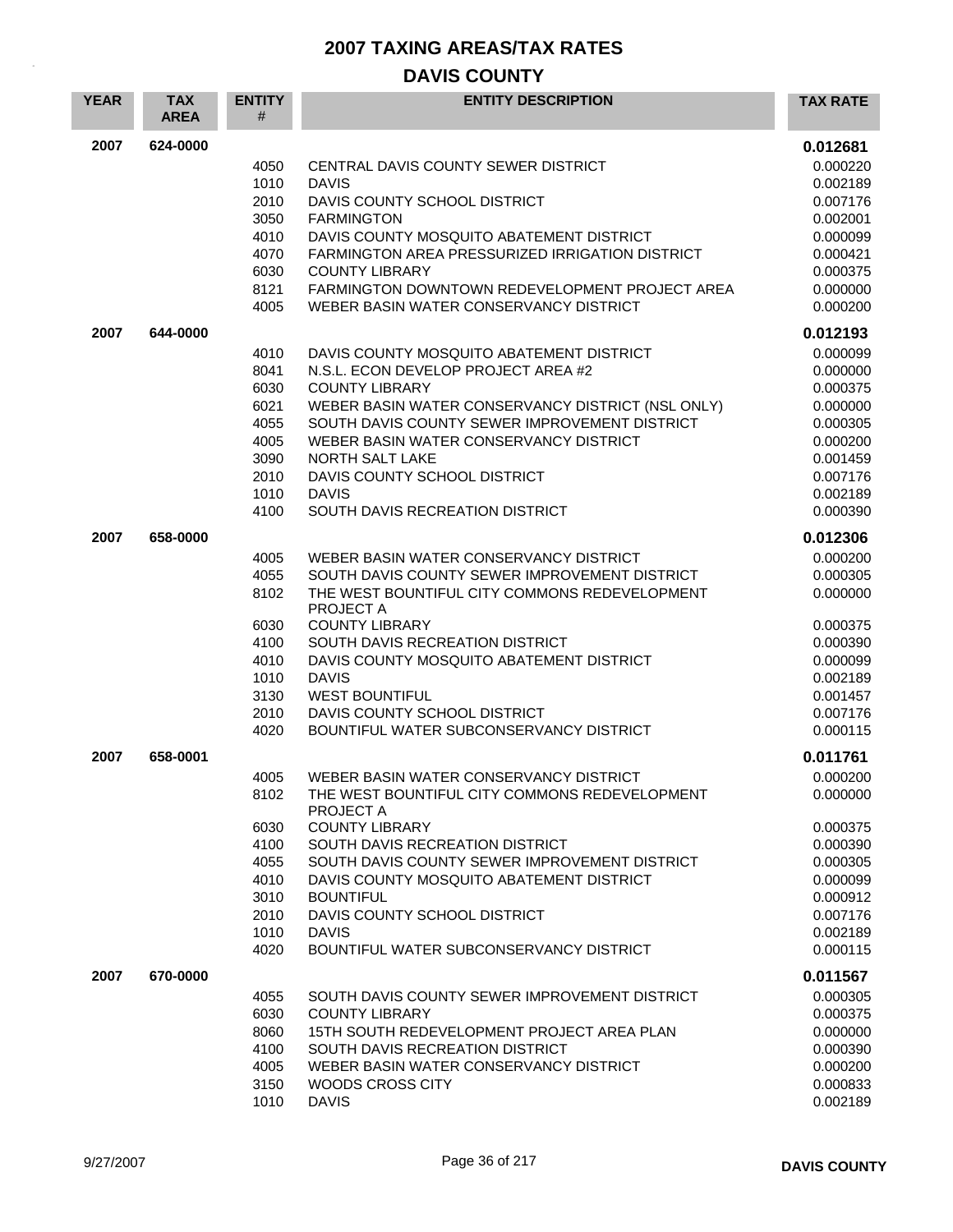## **DAVIS COUNTY**

| <b>YEAR</b> | <b>TAX</b><br><b>AREA</b> | <b>ENTITY</b><br># | <b>ENTITY DESCRIPTION</b>                                                | <b>TAX RATE</b>      |
|-------------|---------------------------|--------------------|--------------------------------------------------------------------------|----------------------|
|             |                           | 2010<br>4010       | DAVIS COUNTY SCHOOL DISTRICT<br>DAVIS COUNTY MOSQUITO ABATEMENT DISTRICT | 0.007176<br>0.000099 |
| 2007        | 671-0000                  |                    |                                                                          | 0.011682             |
|             |                           | 4005               | WEBER BASIN WATER CONSERVANCY DISTRICT                                   | 0.000200             |
|             |                           | 8060               | 15TH SOUTH REDEVELOPMENT PROJECT AREA PLAN                               | 0.000000             |
|             |                           | 6030               | <b>COUNTY LIBRARY</b>                                                    | 0.000375             |
|             |                           | 4100               | SOUTH DAVIS RECREATION DISTRICT                                          | 0.000390             |
|             |                           | 4055               | SOUTH DAVIS COUNTY SEWER IMPROVEMENT DISTRICT                            | 0.000305             |
|             |                           | 4010               | DAVIS COUNTY MOSQUITO ABATEMENT DISTRICT                                 | 0.000099             |
|             |                           | 3150               | WOODS CROSS CITY                                                         | 0.000833             |
|             |                           | 2010               | DAVIS COUNTY SCHOOL DISTRICT                                             | 0.007176             |
|             |                           | 1010               | <b>DAVIS</b>                                                             | 0.002189             |
|             |                           | 4020               | BOUNTIFUL WATER SUBCONSERVANCY DISTRICT                                  | 0.000115             |
| 2007        | 703-0000                  |                    |                                                                          | 0.011761             |
|             |                           | 4020               | BOUNTIFUL WATER SUBCONSERVANCY DISTRICT                                  | 0.000115             |
|             |                           | 4100               | SOUTH DAVIS RECREATION DISTRICT                                          | 0.000390             |
|             |                           | 6030               | <b>COUNTY LIBRARY</b>                                                    | 0.000375             |
|             |                           | 4055               | SOUTH DAVIS COUNTY SEWER IMPROVEMENT DISTRICT                            | 0.000305             |
|             |                           | 4005               | WEBER BASIN WATER CONSERVANCY DISTRICT                                   | 0.000200             |
|             |                           | 3010               | <b>BOUNTIFUL</b>                                                         | 0.000912             |
|             |                           | 2010<br>1010       | DAVIS COUNTY SCHOOL DISTRICT<br><b>DAVIS</b>                             | 0.007176<br>0.002189 |
|             |                           | 8020               | C B D NEIGHBORHOOD REDEVELOPMENT PLAN                                    | 0.000000             |
|             |                           | 4010               | DAVIS COUNTY MOSQUITO ABATEMENT DISTRICT                                 | 0.000099             |
|             |                           |                    |                                                                          |                      |
| 2007        | 713-0000                  |                    |                                                                          | 0.013782             |
|             |                           | 6030               | <b>COUNTY LIBRARY</b>                                                    | 0.000375             |
|             |                           | 8076<br>4110       | WEST SIDE CENTRAL BUSINESS DISTRICT<br>NORTH DAVIS FIRE DISTRICT         | 0.000000<br>0.001400 |
|             |                           | 4015               | NORTH DAVIS SEWER DISTRICT                                               | 0.000763             |
|             |                           | 4005               | WEBER BASIN WATER CONSERVANCY DISTRICT                                   | 0.000200             |
|             |                           | 3030               | CLEARFIELD                                                               | 0.001580             |
|             |                           | 2010               | DAVIS COUNTY SCHOOL DISTRICT                                             | 0.007176             |
|             |                           | 1010               | <b>DAVIS</b>                                                             | 0.002189             |
|             |                           | 4010               | DAVIS COUNTY MOSQUITO ABATEMENT DISTRICT                                 | 0.000099             |
| 2007        | 770-0000                  |                    |                                                                          | 0.011567             |
|             |                           | 4005               | WEBER BASIN WATER CONSERVANCY DISTRICT                                   | 0.000200             |
|             |                           | 8061               | 5TH SOUTH REDEVELOPMENT PLAN                                             | 0.000000             |
|             |                           | 6030               | <b>COUNTY LIBRARY</b>                                                    | 0.000375             |
|             |                           | 4100               | SOUTH DAVIS RECREATION DISTRICT                                          | 0.000390             |
|             |                           | 1010               | <b>DAVIS</b>                                                             | 0.002189             |
|             |                           | 4010               | DAVIS COUNTY MOSQUITO ABATEMENT DISTRICT                                 | 0.000099             |
|             |                           | 3150               | WOODS CROSS CITY                                                         | 0.000833             |
|             |                           | 2010               | DAVIS COUNTY SCHOOL DISTRICT                                             | 0.007176             |
|             |                           | 4055               | SOUTH DAVIS COUNTY SEWER IMPROVEMENT DISTRICT                            | 0.000305             |
| 2007        | 771-0000                  |                    |                                                                          | 0.011682             |
|             |                           | 4020               | BOUNTIFUL WATER SUBCONSERVANCY DISTRICT                                  | 0.000115             |
|             |                           | 4055               | SOUTH DAVIS COUNTY SEWER IMPROVEMENT DISTRICT                            | 0.000305             |
|             |                           | 8062               | WOODS CROSS FIFTH WEST REDEVELOPMENT PROJECT                             | 0.000000             |
|             |                           | 4100               | SOUTH DAVIS RECREATION DISTRICT                                          | 0.000390             |
|             |                           | 4005<br>1010       | WEBER BASIN WATER CONSERVANCY DISTRICT<br><b>DAVIS</b>                   | 0.000200<br>0.002189 |
|             |                           | 3150               | WOODS CROSS CITY                                                         | 0.000833             |
|             |                           |                    |                                                                          |                      |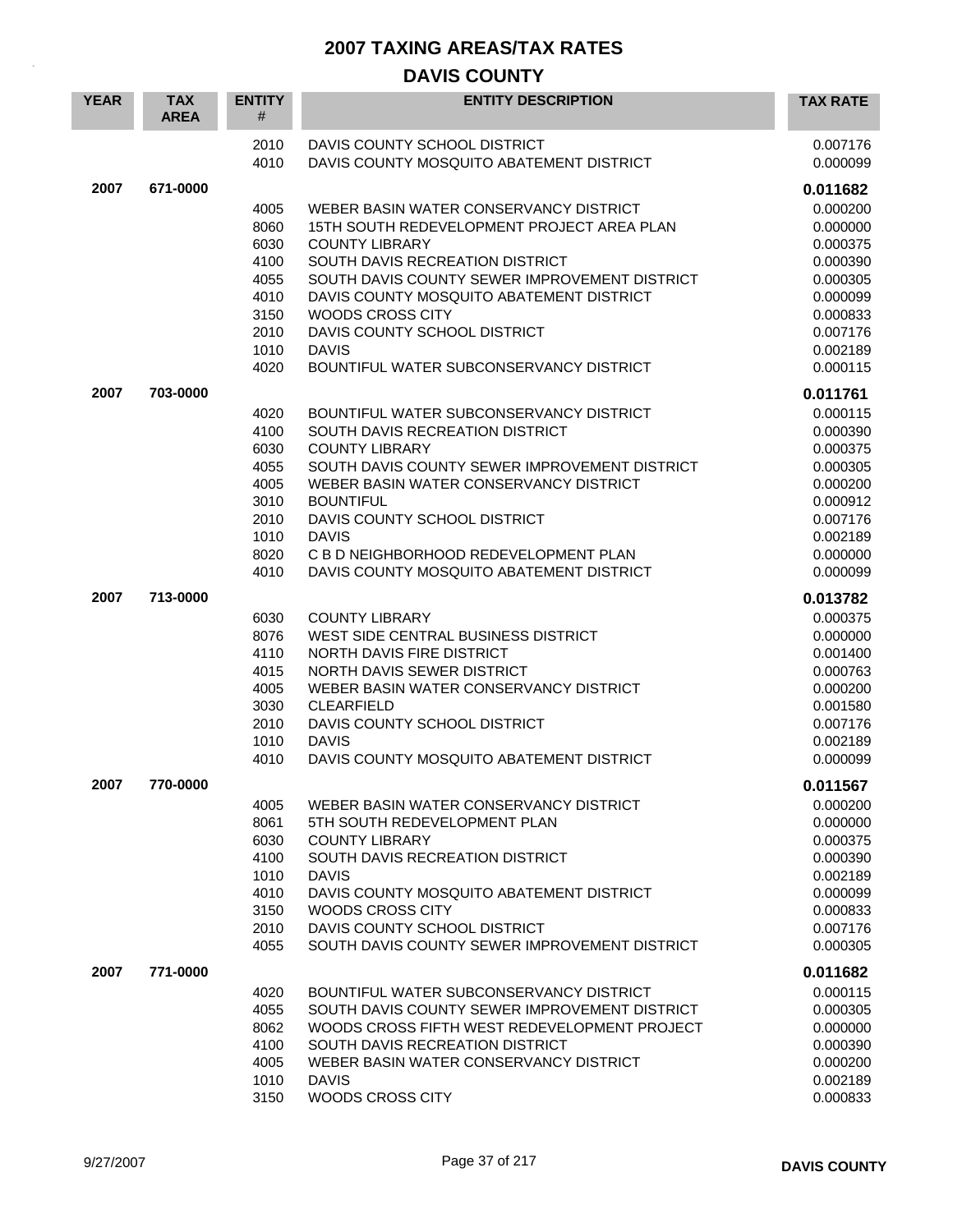# **DAVIS COUNTY**

| <b>YEAR</b> | <b>TAX</b><br><b>AREA</b> | <b>ENTITY</b><br># | <b>ENTITY DESCRIPTION</b>                                         | <b>TAX RATE</b> |
|-------------|---------------------------|--------------------|-------------------------------------------------------------------|-----------------|
|             |                           | 6030               | <b>COUNTY LIBRARY</b>                                             | 0.000375        |
|             |                           | 2010               | DAVIS COUNTY SCHOOL DISTRICT                                      | 0.007176        |
|             |                           | 4010               | DAVIS COUNTY MOSQUITO ABATEMENT DISTRICT                          | 0.000099        |
| 2007        | 813-0000                  |                    |                                                                   | 0.013782        |
|             |                           | 3030               | <b>CLEARFIELD</b>                                                 | 0.001580        |
|             |                           | 8077               | NORTHGATE/EASTSIDE CENTRAL BUSINESS DISTRICT                      | 0.000000        |
|             |                           | 6030               | <b>COUNTY LIBRARY</b>                                             | 0.000375        |
|             |                           | 4110               | NORTH DAVIS FIRE DISTRICT                                         | 0.001400        |
|             |                           | 4015               | NORTH DAVIS SEWER DISTRICT                                        | 0.000763        |
|             |                           | 4005               | WEBER BASIN WATER CONSERVANCY DISTRICT                            | 0.000200        |
|             |                           | 2010               | DAVIS COUNTY SCHOOL DISTRICT                                      | 0.007176        |
|             |                           | 1010               | <b>DAVIS</b>                                                      | 0.002189        |
|             |                           | 4010               | DAVIS COUNTY MOSQUITO ABATEMENT DISTRICT                          | 0.000099        |
| 2007        | 913-0000                  |                    |                                                                   | 0.013782        |
|             |                           | 4015               | NORTH DAVIS SEWER DISTRICT                                        | 0.000763        |
|             |                           | 6030               | <b>COUNTY LIBRARY</b>                                             | 0.000375        |
|             |                           | 8078               | 700 SOUTH NEIGHBORHOOD DEVELOPMENT PROJECT -<br><b>CLEARFIELD</b> | 0.000000        |
|             |                           | 4110               | NORTH DAVIS FIRE DISTRICT                                         | 0.001400        |
|             |                           | 4005               | WEBER BASIN WATER CONSERVANCY DISTRICT                            | 0.000200        |
|             |                           | 3030               | <b>CLEARFIELD</b>                                                 | 0.001580        |
|             |                           | 2010               | DAVIS COUNTY SCHOOL DISTRICT                                      | 0.007176        |
|             |                           | 1010               | <b>DAVIS</b>                                                      | 0.002189        |
|             |                           | 4010               | DAVIS COUNTY MOSQUITO ABATEMENT DISTRICT                          | 0.000099        |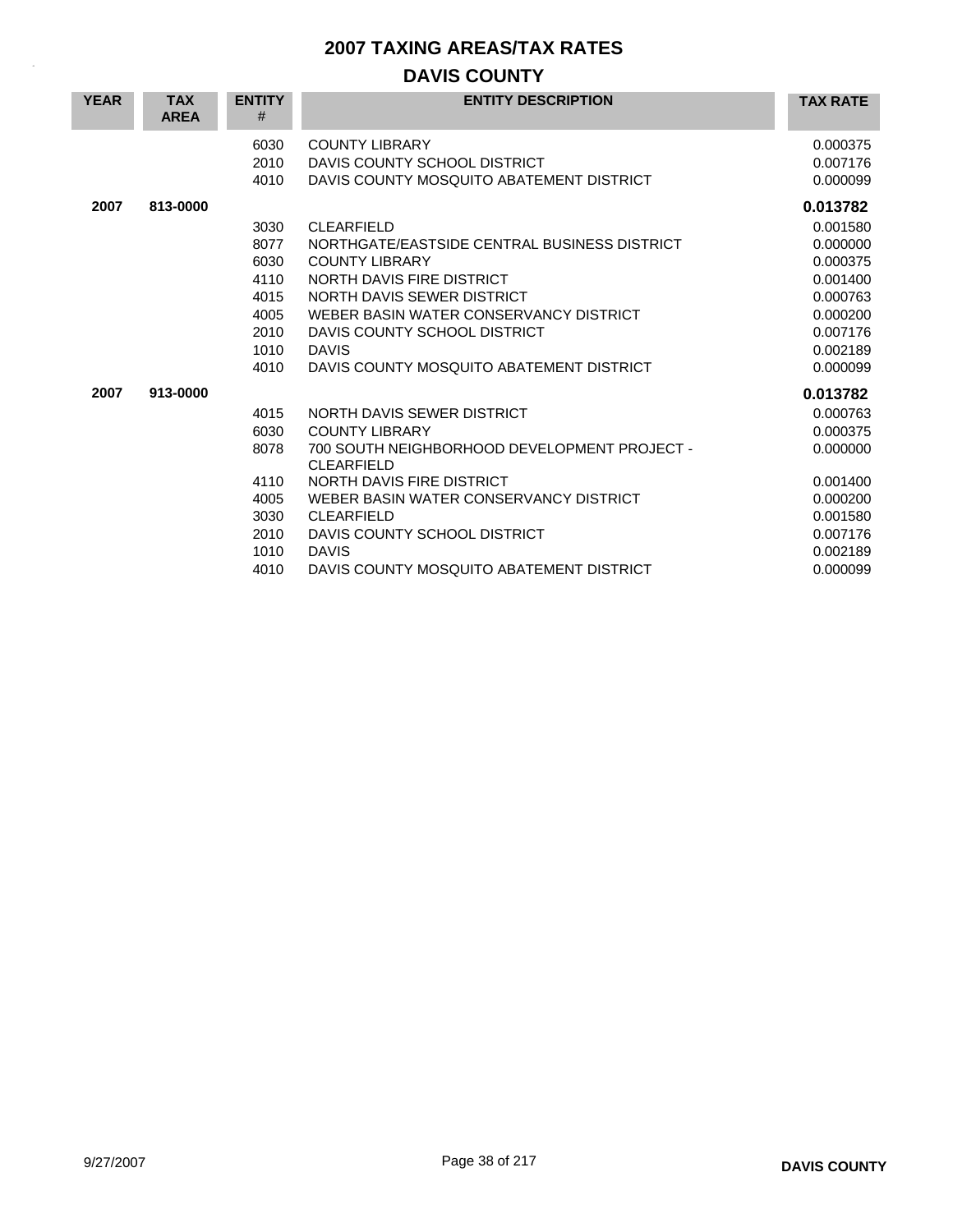| <b>YEAR</b> | <b>TAX</b><br><b>AREA</b> | <b>ENTITY</b><br>#                                   | <b>ENTITY DESCRIPTION</b>                                                                                                                                                                                                                                                          | <b>TAX RATE</b>                                                                              |
|-------------|---------------------------|------------------------------------------------------|------------------------------------------------------------------------------------------------------------------------------------------------------------------------------------------------------------------------------------------------------------------------------------|----------------------------------------------------------------------------------------------|
| 2007        | 001-0000                  | 2010<br>3010<br>4010<br>4060<br>4080<br>4220<br>1010 | DUCHESNE COUNTY SCHOOL DISTRICT<br><b>ALTAMONT</b><br>DUCHESNE COUNTY MOSQUITO ABATEMENT DISTRICT<br>UPPER COUNTRY WATER IMPROVEMENT DISTRICT<br>DUCHESNE COUNTY WATER CONSERVANCY DISTRICT<br>CENTRAL UTAH WATER CONSERVANCY DISTRICT<br><b>DUCHESNE</b>                          | 0.014055<br>0.007678<br>0.001640<br>0.000214<br>0.000952<br>0.000267<br>0.000302<br>0.003002 |
| 2007        | 002-0000                  | 1010<br>4220<br>4080<br>4010<br>2010<br>3020         | <b>DUCHESNE</b><br>CENTRAL UTAH WATER CONSERVANCY DISTRICT<br>DUCHESNE COUNTY WATER CONSERVANCY DISTRICT<br>DUCHESNE COUNTY MOSQUITO ABATEMENT DISTRICT<br>DUCHESNE COUNTY SCHOOL DISTRICT<br><b>DUCHESNE</b>                                                                      | 0.013315<br>0.003002<br>0.000302<br>0.000267<br>0.000214<br>0.007678<br>0.001852             |
| 2007        | 003-0000                  | 1010<br>2010<br>3030<br>4010<br>4080<br>4220         | <b>DUCHESNE</b><br>DUCHESNE COUNTY SCHOOL DISTRICT<br><b>MYTON</b><br>DUCHESNE COUNTY MOSQUITO ABATEMENT DISTRICT<br>DUCHESNE COUNTY WATER CONSERVANCY DISTRICT<br>CENTRAL UTAH WATER CONSERVANCY DISTRICT                                                                         | 0.013766<br>0.003002<br>0.007678<br>0.002303<br>0.000214<br>0.000267<br>0.000302             |
| 2007        | 004-0000                  | 3040<br>4220<br>4010<br>1010<br>4080<br>2010         | <b>ROOSEVELT</b><br>CENTRAL UTAH WATER CONSERVANCY DISTRICT<br>DUCHESNE COUNTY MOSQUITO ABATEMENT DISTRICT<br><b>DUCHESNE</b><br>DUCHESNE COUNTY WATER CONSERVANCY DISTRICT<br>DUCHESNE COUNTY SCHOOL DISTRICT                                                                     | 0.014447<br>0.002984<br>0.000302<br>0.000214<br>0.003002<br>0.000267<br>0.007678             |
| 2007        | 005-0000                  | 1010<br>2010<br>3050<br>4010<br>4080<br>4085<br>4220 | <b>DUCHESNE</b><br>DUCHESNE COUNTY SCHOOL DISTRICT<br><b>TABIONA</b><br>DUCHESNE COUNTY MOSQUITO ABATEMENT DISTRICT<br>DUCHESNE COUNTY WATER CONSERVANCY DISTRICT<br><b>TABBY VALLEY PARKS &amp; RECREATION SPECIAL SERVICE DISTRIC</b><br>CENTRAL UTAH WATER CONSERVANCY DISTRICT | 0.013420<br>0.003002<br>0.007678<br>0.001390<br>0.000214<br>0.000267<br>0.000567<br>0.000302 |
| 2007        | 006-0000                  | 4010<br>4220<br>4020<br>2010<br>1010<br>4080         | DUCHESNE COUNTY MOSQUITO ABATEMENT DISTRICT<br>CENTRAL UTAH WATER CONSERVANCY DISTRICT<br>HANNA WATER AND SEWER DISTRICT<br>DUCHESNE COUNTY SCHOOL DISTRICT<br><b>DUCHESNE</b><br>DUCHESNE COUNTY WATER CONSERVANCY DISTRICT                                                       | 0.011940<br>0.000214<br>0.000302<br>0.000477<br>0.007678<br>0.003002<br>0.000267             |
| 2007        | 007-0000                  | 1010<br>2010<br>4010<br>4080<br>4085<br>4220         | <b>DUCHESNE</b><br>DUCHESNE COUNTY SCHOOL DISTRICT<br>DUCHESNE COUNTY MOSQUITO ABATEMENT DISTRICT<br>DUCHESNE COUNTY WATER CONSERVANCY DISTRICT<br>TABBY VALLEY PARKS & RECREATION SPECIAL SERVICE DISTRIC<br>CENTRAL UTAH WATER CONSERVANCY DISTRICT                              | 0.012030<br>0.003002<br>0.007678<br>0.000214<br>0.000267<br>0.000567<br>0.000302             |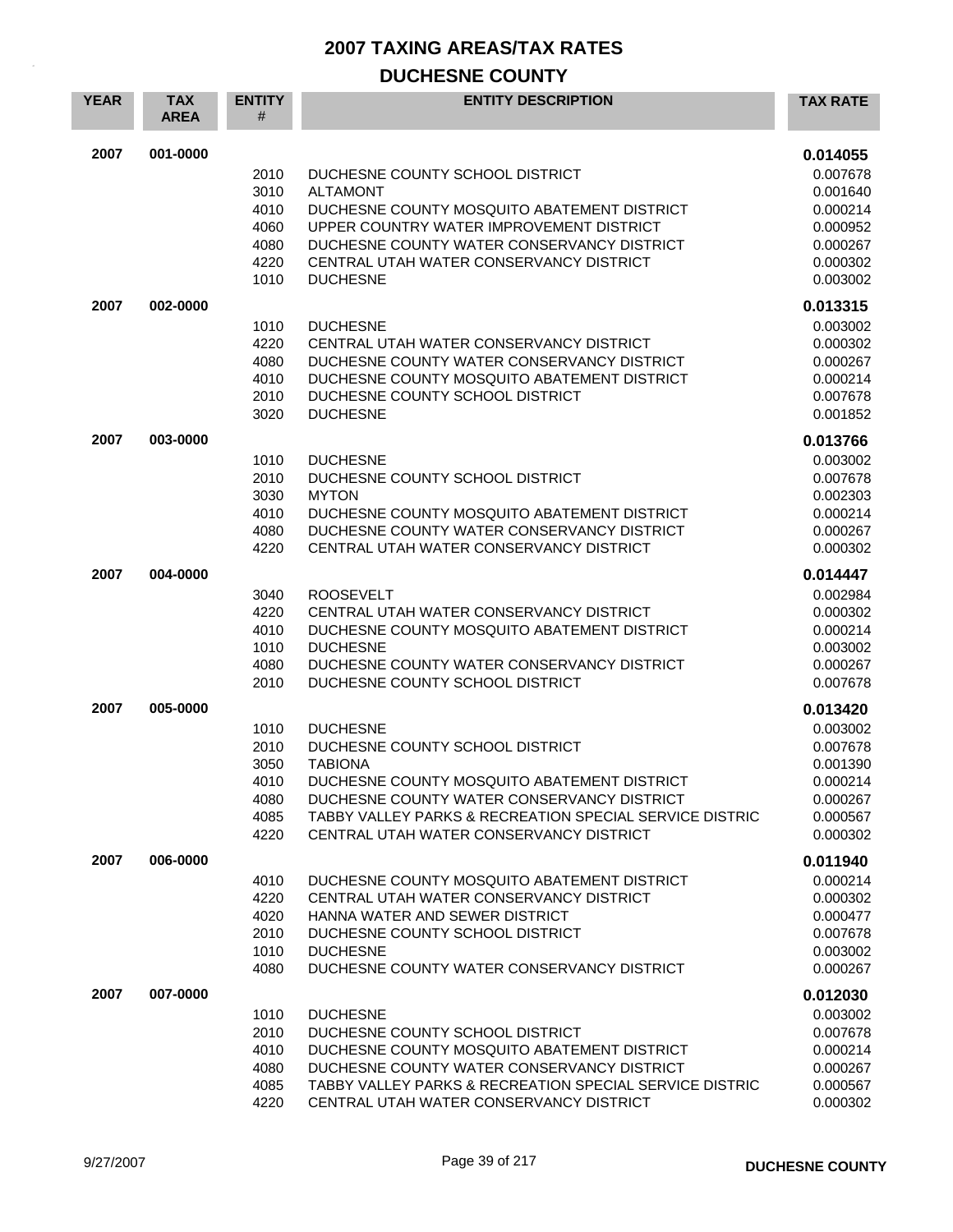| <b>YEAR</b> | <b>TAX</b><br><b>AREA</b> | <b>ENTITY</b><br># | <b>ENTITY DESCRIPTION</b>                               | <b>TAX RATE</b> |
|-------------|---------------------------|--------------------|---------------------------------------------------------|-----------------|
| 2007        | 008-0000                  |                    |                                                         | 0.012507        |
|             |                           | 1010               | <b>DUCHESNE</b>                                         | 0.003002        |
|             |                           | 4080               | DUCHESNE COUNTY WATER CONSERVANCY DISTRICT              | 0.000267        |
|             |                           | 4085               | TABBY VALLEY PARKS & RECREATION SPECIAL SERVICE DISTRIC | 0.000567        |
|             |                           | 4220               | CENTRAL UTAH WATER CONSERVANCY DISTRICT                 | 0.000302        |
|             |                           | 2010               | DUCHESNE COUNTY SCHOOL DISTRICT                         | 0.007678        |
|             |                           | 4020               | HANNA WATER AND SEWER DISTRICT                          | 0.000477        |
|             |                           | 4010               | DUCHESNE COUNTY MOSQUITO ABATEMENT DISTRICT             | 0.000214        |
| 2007        | 010-0000                  |                    |                                                         | 0.012302        |
|             |                           | 4220               | CENTRAL UTAH WATER CONSERVANCY DISTRICT                 | 0.000302        |
|             |                           | 1010               | <b>DUCHESNE</b>                                         | 0.003002        |
|             |                           | 2010               | DUCHESNE COUNTY SCHOOL DISTRICT                         | 0.007678        |
|             |                           | 4010               | DUCHESNE COUNTY MOSQUITO ABATEMENT DISTRICT             | 0.000214        |
|             |                           | 4075               | I PINON FOREST SPECIAL SERVICE DISTRICT                 | 0.000272        |
|             |                           | 4080               | DUCHESNE COUNTY WATER CONSERVANCY DISTRICT              | 0.000267        |
|             |                           | 4085               | TABBY VALLEY PARKS & RECREATION SPECIAL SERVICE DISTRIC | 0.000567        |
| 2007        | 014-0000                  |                    |                                                         | 0.014447        |
|             |                           | 8010               | OFFICIAL REDEVELOPMENT PROJECT AREA PLAN                | 0.000000        |
|             |                           | 4220               | CENTRAL UTAH WATER CONSERVANCY DISTRICT                 | 0.000302        |
|             |                           | 4080               | DUCHESNE COUNTY WATER CONSERVANCY DISTRICT              | 0.000267        |
|             |                           | 3040               | <b>ROOSEVELT</b>                                        | 0.002984        |
|             |                           | 2010               | DUCHESNE COUNTY SCHOOL DISTRICT                         | 0.007678        |
|             |                           | 4010               | DUCHESNE COUNTY MOSQUITO ABATEMENT DISTRICT             | 0.000214        |
|             |                           | 1010               | <b>DUCHESNE</b>                                         | 0.003002        |
| 2007        | 014-0001                  |                    |                                                         | 0.014447        |
|             |                           | 4080               | DUCHESNE COUNTY WATER CONSERVANCY DISTRICT              | 0.000267        |
|             |                           | 4010               | DUCHESNE COUNTY MOSQUITO ABATEMENT DISTRICT             | 0.000214        |
|             |                           | 8020               | OFFICIAL REDEVELOPMENT PROJECT AREA PLAN EXCESS 100 ACR | 0.000000        |
|             |                           | 8010               | OFFICIAL REDEVELOPMENT PROJECT AREA PLAN                | 0.000000        |
|             |                           | 1010               | <b>DUCHESNE</b>                                         | 0.003002        |
|             |                           | 3040               | <b>ROOSEVELT</b>                                        | 0.002984        |
|             |                           | 2010               | DUCHESNE COUNTY SCHOOL DISTRICT                         | 0.007678        |
|             |                           | 4220               | CENTRAL UTAH WATER CONSERVANCY DISTRICT                 | 0.000302        |
| 2007        | 015-0000                  |                    |                                                         | 0.014447        |
|             |                           | 4220               | CENTRAL UTAH WATER CONSERVANCY DISTRICT                 | 0.000302        |
|             |                           | 4240               | <b>JOHNSON WATER DISTRICT</b>                           | 0.000000        |
|             |                           | 4080               | DUCHESNE COUNTY WATER CONSERVANCY DISTRICT              | 0.000267        |
|             |                           | 4010               | DUCHESNE COUNTY MOSQUITO ABATEMENT DISTRICT             | 0.000214        |
|             |                           | 3040               | <b>ROOSEVELT</b>                                        | 0.002984        |
|             |                           | 2010               | DUCHESNE COUNTY SCHOOL DISTRICT                         | 0.007678        |
|             |                           | 1010               | <b>DUCHESNE</b>                                         | 0.003002        |
| 2007        | 016-0000                  |                    |                                                         | 0.011463        |
|             |                           | 2010               | DUCHESNE COUNTY SCHOOL DISTRICT                         | 0.007678        |
|             |                           | 4010               | DUCHESNE COUNTY MOSQUITO ABATEMENT DISTRICT             | 0.000214        |
|             |                           | 4080               | DUCHESNE COUNTY WATER CONSERVANCY DISTRICT              | 0.000267        |
|             |                           | 4220               | CENTRAL UTAH WATER CONSERVANCY DISTRICT                 | 0.000302        |
|             |                           | 4240               | <b>JOHNSON WATER DISTRICT</b>                           | 0.000000        |
|             |                           | 1010               | <b>DUCHESNE</b>                                         | 0.003002        |
| 2007        | 017-0000                  |                    |                                                         | 0.013766        |
|             |                           | 4220               | CENTRAL UTAH WATER CONSERVANCY DISTRICT                 | 0.000302        |
|             |                           | 4080               | DUCHESNE COUNTY WATER CONSERVANCY DISTRICT              | 0.000267        |
|             |                           |                    |                                                         |                 |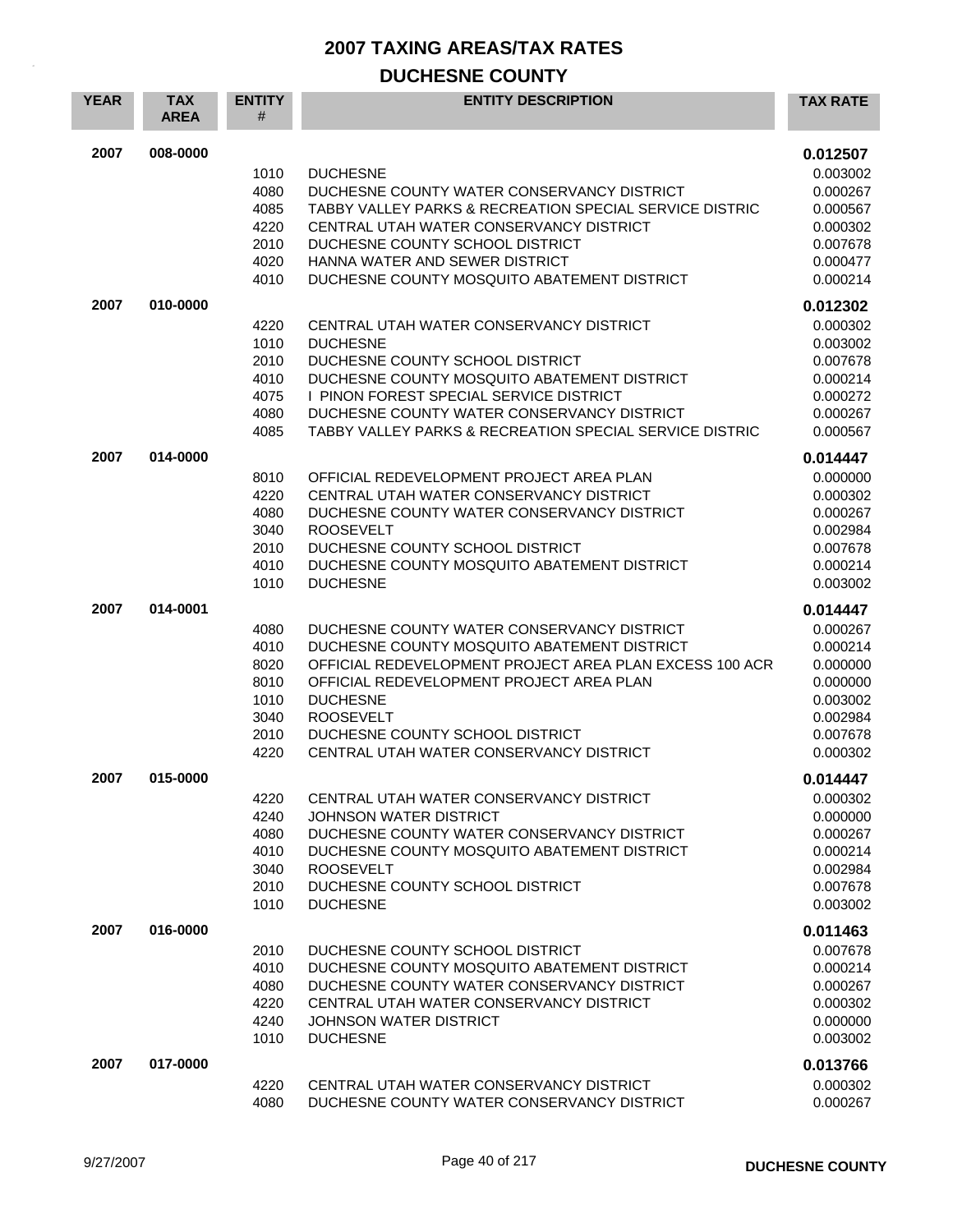| <b>YEAR</b> | <b>TAX</b><br><b>AREA</b> | <b>ENTITY</b><br>#                                   | <b>ENTITY DESCRIPTION</b>                                                                                                                                                                                                                                               | <b>TAX RATE</b>                                                                              |
|-------------|---------------------------|------------------------------------------------------|-------------------------------------------------------------------------------------------------------------------------------------------------------------------------------------------------------------------------------------------------------------------------|----------------------------------------------------------------------------------------------|
|             |                           | 4240<br>3030<br>2010<br>1010<br>4010                 | JOHNSON WATER DISTRICT<br><b>MYTON</b><br>DUCHESNE COUNTY SCHOOL DISTRICT<br><b>DUCHESNE</b><br>DUCHESNE COUNTY MOSQUITO ABATEMENT DISTRICT                                                                                                                             | 0.000000<br>0.002303<br>0.007678<br>0.003002<br>0.000214                                     |
| 2007        | 018-0000                  | 2010<br>4010<br>4040<br>4080<br>4220<br>1010         | DUCHESNE COUNTY SCHOOL DISTRICT<br>DUCHESNE COUNTY MOSQUITO ABATEMENT DISTRICT<br>NEOLA WATER & SEWER IMPROVEMENT DISTRICT<br>DUCHESNE COUNTY WATER CONSERVANCY DISTRICT<br>CENTRAL UTAH WATER CONSERVANCY DISTRICT<br><b>DUCHESNE</b>                                  | 0.011463<br>0.007678<br>0.000214<br>0.000000<br>0.000267<br>0.000302<br>0.003002             |
| 2007        | 019-0000                  | 4010<br>4220<br>4080<br>4040<br>2010<br>1010<br>4070 | DUCHESNE COUNTY MOSQUITO ABATEMENT DISTRICT<br>CENTRAL UTAH WATER CONSERVANCY DISTRICT<br>DUCHESNE COUNTY WATER CONSERVANCY DISTRICT<br>NEOLA WATER & SEWER IMPROVEMENT DISTRICT<br>DUCHESNE COUNTY SCHOOL DISTRICT<br><b>DUCHESNE</b><br>NEOLA COMMUNITY PARK DISTRICT | 0.011808<br>0.000214<br>0.000302<br>0.000267<br>0.000000<br>0.007678<br>0.003002<br>0.000345 |
| 2007        | 019-0001                  | 1010<br>2010<br>4010<br>4070<br>4080<br>4220         | <b>DUCHESNE</b><br>DUCHESNE COUNTY SCHOOL DISTRICT<br>DUCHESNE COUNTY MOSQUITO ABATEMENT DISTRICT<br>NEOLA COMMUNITY PARK DISTRICT<br>DUCHESNE COUNTY WATER CONSERVANCY DISTRICT<br>CENTRAL UTAH WATER CONSERVANCY DISTRICT                                             | 0.011808<br>0.003002<br>0.007678<br>0.000214<br>0.000345<br>0.000267<br>0.000302             |
| 2007        | 020-0000                  | 2010<br>4220<br>4080<br>4010<br>1010<br>4030         | DUCHESNE COUNTY SCHOOL DISTRICT<br>CENTRAL UTAH WATER CONSERVANCY DISTRICT<br>DUCHESNE COUNTY WATER CONSERVANCY DISTRICT<br>DUCHESNE COUNTY MOSQUITO ABATEMENT DISTRICT<br><b>DUCHESNE</b><br>EAST DUCHESNE WATER IMPROVEMENT DISTRICT                                  | 0.011463<br>0.007678<br>0.000302<br>0.000267<br>0.000214<br>0.003002<br>0.000000             |
| 2007        | 021-0000                  | 1010<br>2010<br>4010<br>4050<br>4080<br>4220         | <b>DUCHESNE</b><br>DUCHESNE COUNTY SCHOOL DISTRICT<br>DUCHESNE COUNTY MOSQUITO ABATEMENT DISTRICT<br>FRUITLAND WATER IMPROVEMENT DISTRICT<br>DUCHESNE COUNTY WATER CONSERVANCY DISTRICT<br>CENTRAL UTAH WATER CONSERVANCY DISTRICT                                      | 0.011463<br>0.003002<br>0.007678<br>0.000214<br>0.000000<br>0.000267<br>0.000302             |
| 2007        | 022-0000                  | 4010<br>4220<br>4060<br>2010<br>1010<br>4080         | DUCHESNE COUNTY MOSQUITO ABATEMENT DISTRICT<br>CENTRAL UTAH WATER CONSERVANCY DISTRICT<br>UPPER COUNTRY WATER IMPROVEMENT DISTRICT<br>DUCHESNE COUNTY SCHOOL DISTRICT<br><b>DUCHESNE</b><br>DUCHESNE COUNTY WATER CONSERVANCY DISTRICT                                  | 0.012415<br>0.000214<br>0.000302<br>0.000952<br>0.007678<br>0.003002<br>0.000267             |
| 2007        | 023-0000                  | 1010<br>2010                                         | <b>DUCHESNE</b><br>DUCHESNE COUNTY SCHOOL DISTRICT                                                                                                                                                                                                                      | 0.011735<br>0.003002<br>0.007678                                                             |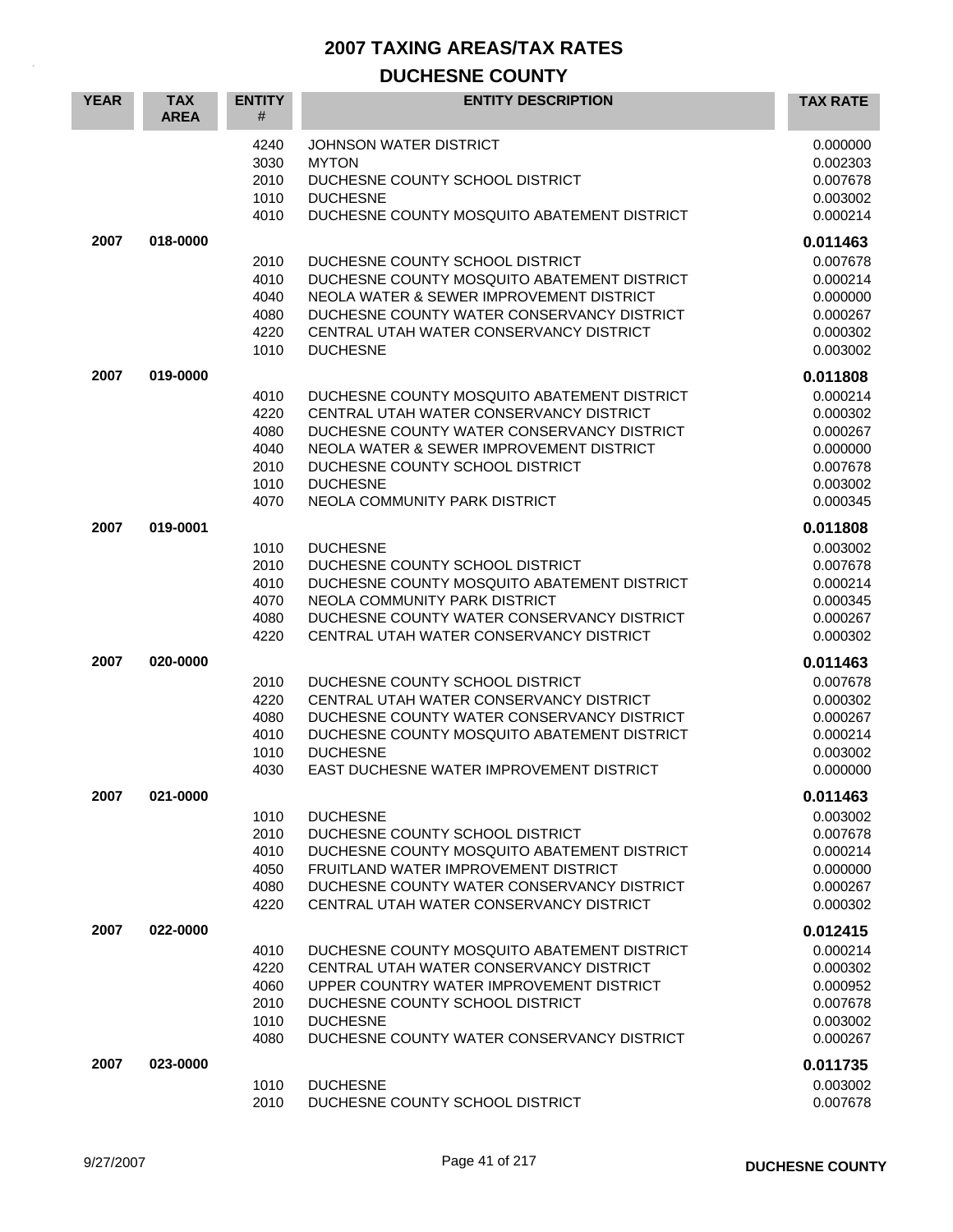| <b>YEAR</b> | <b>TAX</b><br><b>AREA</b> | <b>ENTITY</b><br>$\#$                                        | <b>ENTITY DESCRIPTION</b>                                                                                                                                                                                                                                                                                              | <b>TAX RATE</b>                                                                                          |
|-------------|---------------------------|--------------------------------------------------------------|------------------------------------------------------------------------------------------------------------------------------------------------------------------------------------------------------------------------------------------------------------------------------------------------------------------------|----------------------------------------------------------------------------------------------------------|
|             |                           | 4010<br>4075<br>4080<br>4220                                 | DUCHESNE COUNTY MOSQUITO ABATEMENT DISTRICT<br>I PINON FOREST SPECIAL SERVICE DISTRICT<br>DUCHESNE COUNTY WATER CONSERVANCY DISTRICT<br>CENTRAL UTAH WATER CONSERVANCY DISTRICT                                                                                                                                        | 0.000214<br>0.000272<br>0.000267<br>0.000302                                                             |
| 2007        | 024-0000                  | 1010<br>4220<br>4090<br>2010<br>4010<br>4080                 | <b>DUCHESNE</b><br>CENTRAL UTAH WATER CONSERVANCY DISTRICT<br>CEDARVIEW-MONTWELL SPECIAL SERVICE DISTRICT<br>DUCHESNE COUNTY SCHOOL DISTRICT<br>DUCHESNE COUNTY MOSQUITO ABATEMENT DISTRICT<br>DUCHESNE COUNTY WATER CONSERVANCY DISTRICT                                                                              | 0.012120<br>0.003002<br>0.000302<br>0.000657<br>0.007678<br>0.000214<br>0.000267                         |
| 2007        | 025-0000                  | 4090<br>4220<br>4080<br>4070<br>4040<br>4010<br>2010<br>1010 | CEDARVIEW-MONTWELL SPECIAL SERVICE DISTRICT<br>CENTRAL UTAH WATER CONSERVANCY DISTRICT<br>DUCHESNE COUNTY WATER CONSERVANCY DISTRICT<br>NEOLA COMMUNITY PARK DISTRICT<br>NEOLA WATER & SEWER IMPROVEMENT DISTRICT<br>DUCHESNE COUNTY MOSQUITO ABATEMENT DISTRICT<br>DUCHESNE COUNTY SCHOOL DISTRICT<br><b>DUCHESNE</b> | 0.012465<br>0.000657<br>0.000302<br>0.000267<br>0.000345<br>0.000000<br>0.000214<br>0.007678<br>0.003002 |
| 2007        | 026-0000                  | 2010<br>4010<br>4070<br>4080<br>4090<br>4220<br>1010         | DUCHESNE COUNTY SCHOOL DISTRICT<br>DUCHESNE COUNTY MOSQUITO ABATEMENT DISTRICT<br>NEOLA COMMUNITY PARK DISTRICT<br>DUCHESNE COUNTY WATER CONSERVANCY DISTRICT<br>CEDARVIEW-MONTWELL SPECIAL SERVICE DISTRICT<br>CENTRAL UTAH WATER CONSERVANCY DISTRICT<br><b>DUCHESNE</b>                                             | 0.012465<br>0.007678<br>0.000214<br>0.000345<br>0.000267<br>0.000657<br>0.000302<br>0.003002             |
| 2007        | 091-0000                  | 2010<br>4220<br>4080<br>1010<br>4010                         | DUCHESNE COUNTY SCHOOL DISTRICT<br>CENTRAL UTAH WATER CONSERVANCY DISTRICT<br>DUCHESNE COUNTY WATER CONSERVANCY DISTRICT<br><b>DUCHESNE</b><br>DUCHESNE COUNTY MOSQUITO ABATEMENT DISTRICT                                                                                                                             | 0.011463<br>0.007678<br>0.000302<br>0.000267<br>0.003002<br>0.000214                                     |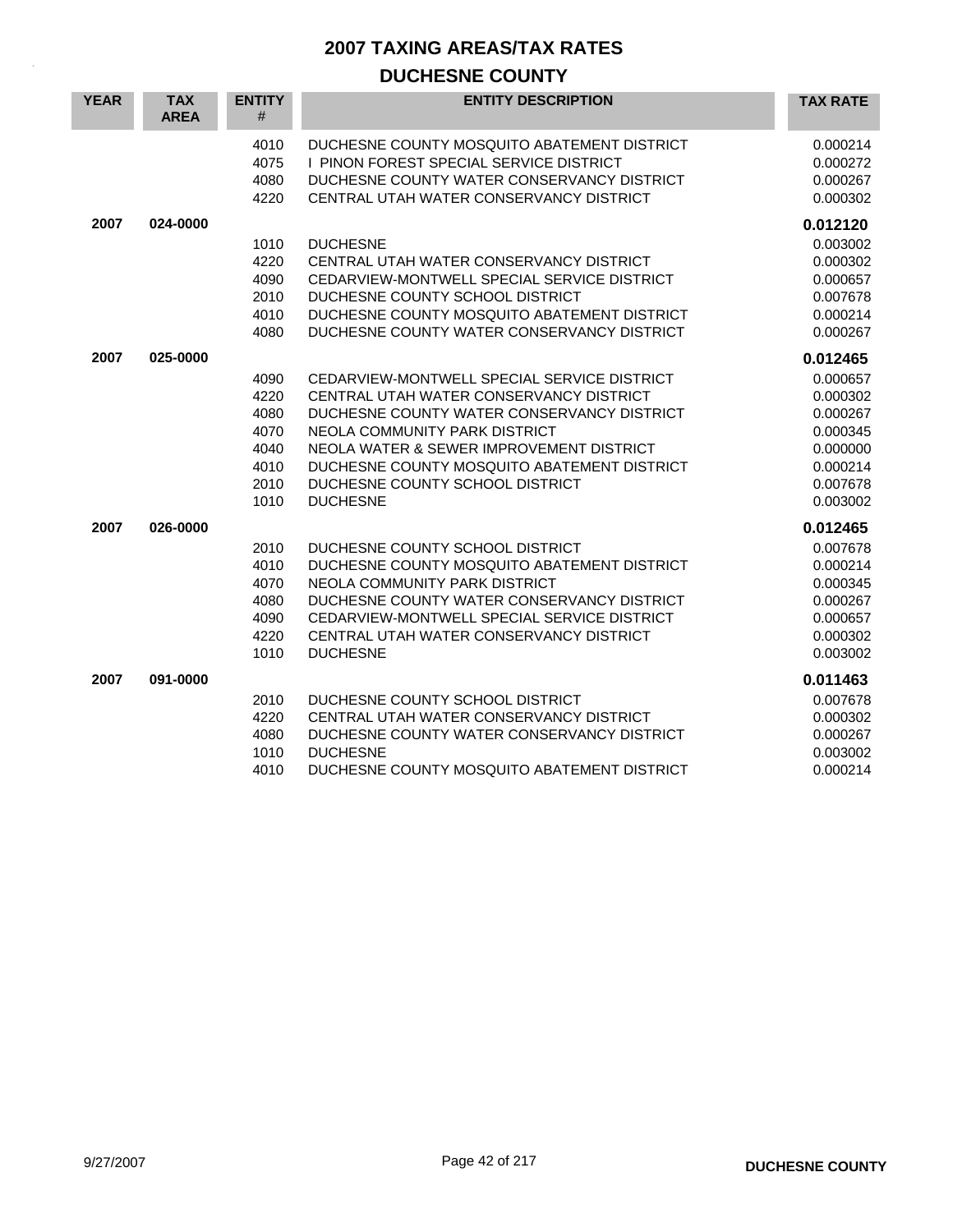## **EMERY COUNTY**

| <b>YEAR</b> | <b>TAX</b><br><b>AREA</b> | <b>ENTITY</b><br># | <b>ENTITY DESCRIPTION</b>                              | <b>TAX RATE</b>      |
|-------------|---------------------------|--------------------|--------------------------------------------------------|----------------------|
| 2007        | 001-0000                  |                    |                                                        | 0.014235             |
|             |                           | 1010               | <b>EMERY</b>                                           | 0.004412             |
|             |                           | 2010               | EMERY COUNTY SCHOOL DISTRICT                           | 0.005467             |
|             |                           | 3010               | <b>CASTLE DALE</b>                                     | 0.001874             |
|             |                           | 4010               | EMERY WATER CONSERVANCY DISTRICT                       | 0.000391             |
|             |                           | 4020               | CASTLE VALLEY SPECIAL SERVICE DISTRICT                 | 0.002091             |
|             |                           | 4050               | EMERY COUNTY RECREATION SPECIAL SERVICE DISTRICT       | 0.000000             |
|             |                           | 4060               | EMERY COUNTY FIRE PROTECTION SPECIAL SERVICE DISTRICT  | 0.000000             |
| 2007        | 002-0000                  |                    |                                                        | 0.013446             |
|             |                           | 4010               | EMERY WATER CONSERVANCY DISTRICT                       | 0.000391             |
|             |                           | 4060               | EMERY COUNTY FIRE PROTECTION SPECIAL SERVICE DISTRICT  | 0.000000             |
|             |                           | 4020               | CASTLE VALLEY SPECIAL SERVICE DISTRICT                 | 0.002091             |
|             |                           | 3030               | <b>CLEVELAND</b>                                       | 0.001085             |
|             |                           | 2010               | <b>EMERY COUNTY SCHOOL DISTRICT</b>                    | 0.005467             |
|             |                           | 1010               | <b>EMERY</b>                                           | 0.004412             |
|             |                           | 4050               | EMERY COUNTY RECREATION SPECIAL SERVICE DISTRICT       | 0.000000             |
| 2007        | 003-0000                  |                    |                                                        | 0.014091             |
|             |                           | 4060               | EMERY COUNTY FIRE PROTECTION SPECIAL SERVICE DISTRICT  | 0.000000             |
|             |                           | 1010               | <b>EMERY</b>                                           | 0.004412             |
|             |                           | 2010               | EMERY COUNTY SCHOOL DISTRICT                           | 0.005467             |
|             |                           | 3040               | <b>ELMO</b>                                            | 0.001730             |
|             |                           | 4010               | EMERY WATER CONSERVANCY DISTRICT                       | 0.000391             |
|             |                           | 4020               | CASTLE VALLEY SPECIAL SERVICE DISTRICT                 | 0.002091             |
|             |                           | 4050               | EMERY COUNTY RECREATION SPECIAL SERVICE DISTRICT       | 0.000000             |
|             |                           |                    |                                                        |                      |
| 2007        | 004-0000                  |                    |                                                        | 0.014197             |
|             |                           | 4020               | CASTLE VALLEY SPECIAL SERVICE DISTRICT                 | 0.002091             |
|             |                           | 4060               | EMERY COUNTY FIRE PROTECTION SPECIAL SERVICE DISTRICT  | 0.000000             |
|             |                           | 4050               | EMERY COUNTY RECREATION SPECIAL SERVICE DISTRICT       | 0.000000             |
|             |                           | 4030<br>3050       | SOUTH EMERY WATER CONSERVANCY DISTRICT<br><b>EMERY</b> | 0.000000             |
|             |                           | 2010               | EMERY COUNTY SCHOOL DISTRICT                           | 0.001836<br>0.005467 |
|             |                           | 1010               | <b>EMERY</b>                                           | 0.004412             |
|             |                           | 4010               | EMERY WATER CONSERVANCY DISTRICT                       | 0.000391             |
|             |                           |                    |                                                        |                      |
| 2007        | 005-0000                  |                    |                                                        | 0.014178             |
|             |                           | 4050               | EMERY COUNTY RECREATION SPECIAL SERVICE DISTRICT       | 0.000000             |
|             |                           | 4060               | EMERY COUNTY FIRE PROTECTION SPECIAL SERVICE DISTRICT  | 0.000000             |
|             |                           | 4020               | CASTLE VALLEY SPECIAL SERVICE DISTRICT                 | 0.002091             |
|             |                           | 4010               | EMERY WATER CONSERVANCY DISTRICT                       | 0.000391             |
|             |                           | 3060               | <b>FERRON</b>                                          | 0.001817             |
|             |                           | 2010               | <b>EMERY COUNTY SCHOOL DISTRICT</b>                    | 0.005467             |
|             |                           | 1010               | <b>EMERY</b>                                           | 0.004412             |
| 2007        | 006-0000                  |                    |                                                        | 0.009879             |
|             |                           | 2010               | EMERY COUNTY SCHOOL DISTRICT                           | 0.005467             |
|             |                           | 3062               | <b>GREEN RIVER</b>                                     | 0.000000             |
|             |                           | 4050               | EMERY COUNTY RECREATION SPECIAL SERVICE DISTRICT       | 0.000000             |
|             |                           | 4060               | EMERY COUNTY FIRE PROTECTION SPECIAL SERVICE DISTRICT  | 0.000000             |
|             |                           | 1010               | <b>EMERY</b>                                           | 0.004412             |
| 2007        | 007-0000                  |                    |                                                        | 0.013913             |
|             |                           | 4020               | CASTLE VALLEY SPECIAL SERVICE DISTRICT                 | 0.002091             |
|             |                           | 1010               | <b>EMERY</b>                                           | 0.004412             |
|             |                           | 4050               | EMERY COUNTY RECREATION SPECIAL SERVICE DISTRICT       | 0.000000             |
|             |                           |                    |                                                        |                      |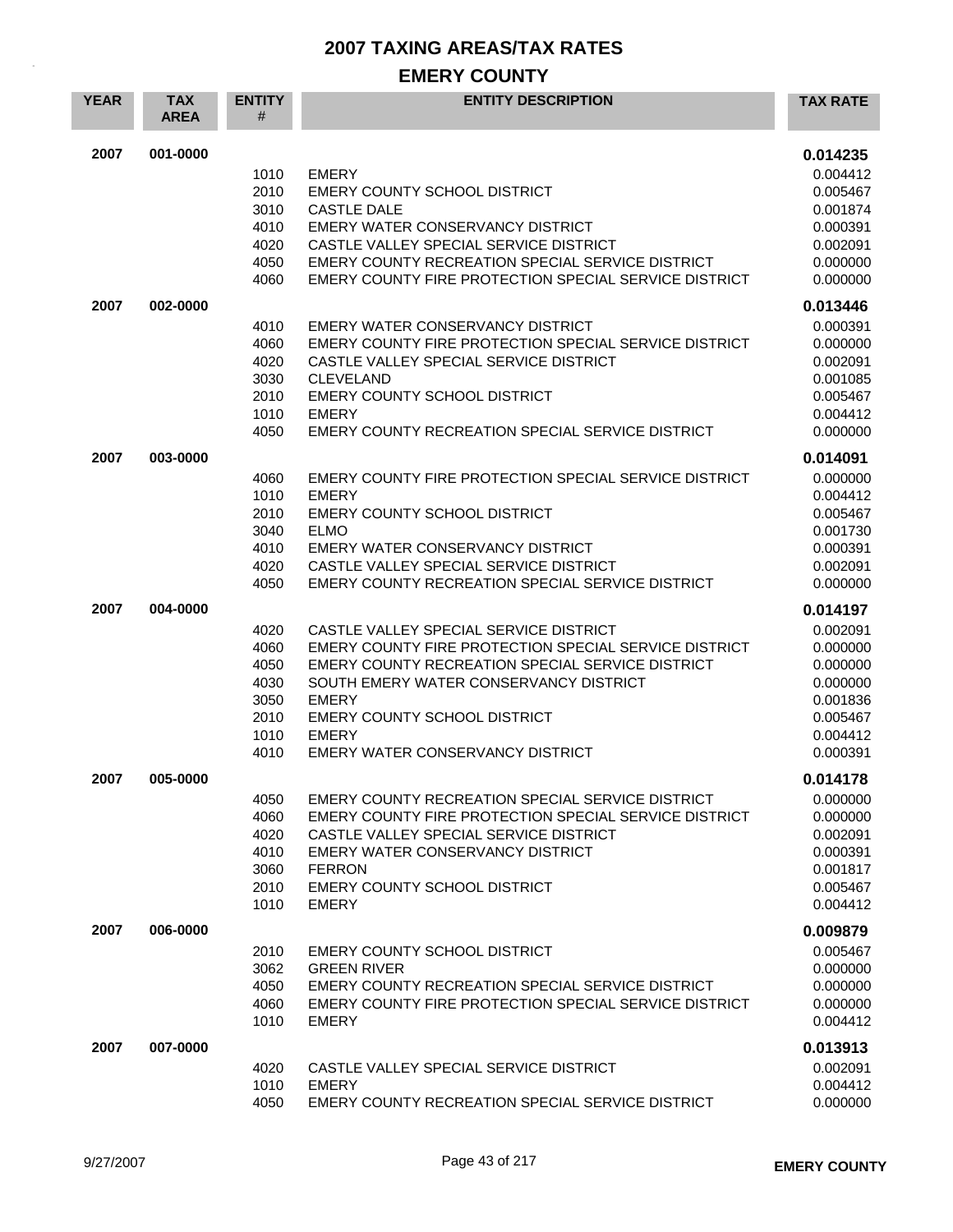## **EMERY COUNTY**

| <b>YEAR</b> | <b>TAX</b><br><b>AREA</b> | <b>ENTITY</b><br>#                                   | <b>ENTITY DESCRIPTION</b>                                                                                                                                                                                                                                                   | <b>TAX RATE</b>                                                                  |
|-------------|---------------------------|------------------------------------------------------|-----------------------------------------------------------------------------------------------------------------------------------------------------------------------------------------------------------------------------------------------------------------------------|----------------------------------------------------------------------------------|
|             |                           | 4060<br>2010<br>3070<br>4010                         | EMERY COUNTY FIRE PROTECTION SPECIAL SERVICE DISTRICT<br>EMERY COUNTY SCHOOL DISTRICT<br><b>HUNTINGTON</b><br>EMERY WATER CONSERVANCY DISTRICT                                                                                                                              | 0.000000<br>0.005467<br>0.001552<br>0.000391                                     |
| 2007        | 008-0000                  |                                                      |                                                                                                                                                                                                                                                                             | 0.014254                                                                         |
|             |                           | 4050<br>4060<br>4020<br>4010<br>3080<br>2010<br>1010 | EMERY COUNTY RECREATION SPECIAL SERVICE DISTRICT<br>EMERY COUNTY FIRE PROTECTION SPECIAL SERVICE DISTRICT<br>CASTLE VALLEY SPECIAL SERVICE DISTRICT<br><b>EMERY WATER CONSERVANCY DISTRICT</b><br><b>ORANGEVILLE</b><br><b>EMERY COUNTY SCHOOL DISTRICT</b><br><b>EMERY</b> | 0.000000<br>0.000000<br>0.002091<br>0.000391<br>0.001893<br>0.005467<br>0.004412 |
| 2007        | 009-0000                  |                                                      |                                                                                                                                                                                                                                                                             | 0.010270                                                                         |
|             |                           | 2010<br>4010<br>4040<br>4050<br>4060<br>1010         | <b>EMERY COUNTY SCHOOL DISTRICT</b><br>EMERY WATER CONSERVANCY DISTRICT<br>EMERY COUNTY SPECIAL SERVICE DISTRICT NO. 1<br>EMERY COUNTY RECREATION SPECIAL SERVICE DISTRICT<br>EMERY COUNTY FIRE PROTECTION SPECIAL SERVICE DISTRICT<br><b>EMERY</b>                         | 0.005467<br>0.000391<br>0.000000<br>0.000000<br>0.000000<br>0.004412             |
| 2007        | 011-0000                  |                                                      |                                                                                                                                                                                                                                                                             | 0.012144                                                                         |
|             |                           | 4050<br>4010<br>4060<br>2010<br>1010<br>3010         | EMERY COUNTY RECREATION SPECIAL SERVICE DISTRICT<br>EMERY WATER CONSERVANCY DISTRICT<br>EMERY COUNTY FIRE PROTECTION SPECIAL SERVICE DISTRICT<br>EMERY COUNTY SCHOOL DISTRICT<br><b>EMERY</b><br><b>CASTLE DALE</b>                                                         | 0.000000<br>0.000391<br>0.000000<br>0.005467<br>0.004412<br>0.001874             |
| 2007        | 018-0000                  |                                                      |                                                                                                                                                                                                                                                                             | 0.012163                                                                         |
|             |                           | 2010<br>3080<br>4010<br>4050<br>4060<br>1010         | EMERY COUNTY SCHOOL DISTRICT<br>ORANGEVILLE<br>EMERY WATER CONSERVANCY DISTRICT<br>EMERY COUNTY RECREATION SPECIAL SERVICE DISTRICT<br>EMERY COUNTY FIRE PROTECTION SPECIAL SERVICE DISTRICT<br><b>EMERY</b>                                                                | 0.005467<br>0.001893<br>0.000391<br>0.000000<br>0.000000<br>0.004412             |
| 2007        | 019-0000                  |                                                      |                                                                                                                                                                                                                                                                             | 0.009879                                                                         |
|             |                           | 2010<br>4060<br>4040<br>1010<br>4050                 | EMERY COUNTY SCHOOL DISTRICT<br>EMERY COUNTY FIRE PROTECTION SPECIAL SERVICE DISTRICT<br>EMERY COUNTY SPECIAL SERVICE DISTRICT NO. 1<br><b>EMERY</b><br>EMERY COUNTY RECREATION SPECIAL SERVICE DISTRICT                                                                    | 0.005467<br>0.000000<br>0.000000<br>0.004412<br>0.000000                         |
| 2007        | 020-0000                  |                                                      |                                                                                                                                                                                                                                                                             | 0.012361                                                                         |
|             |                           | 4060<br>1010<br>2010<br>4010<br>4020<br>4050         | EMERY COUNTY FIRE PROTECTION SPECIAL SERVICE DISTRICT<br><b>EMERY</b><br>EMERY COUNTY SCHOOL DISTRICT<br>EMERY WATER CONSERVANCY DISTRICT<br>CASTLE VALLEY SPECIAL SERVICE DISTRICT<br>EMERY COUNTY RECREATION SPECIAL SERVICE DISTRICT                                     | 0.000000<br>0.004412<br>0.005467<br>0.000391<br>0.002091<br>0.000000             |
| 2007        | 030-0000                  |                                                      |                                                                                                                                                                                                                                                                             | 0.012992                                                                         |
|             |                           | 4060<br>4050<br>4020<br>3020                         | EMERY COUNTY FIRE PROTECTION SPECIAL SERVICE DISTRICT<br>EMERY COUNTY RECREATION SPECIAL SERVICE DISTRICT<br>CASTLE VALLEY SPECIAL SERVICE DISTRICT<br><b>CLAWSON</b>                                                                                                       | 0.000000<br>0.000000<br>0.002091<br>0.000631                                     |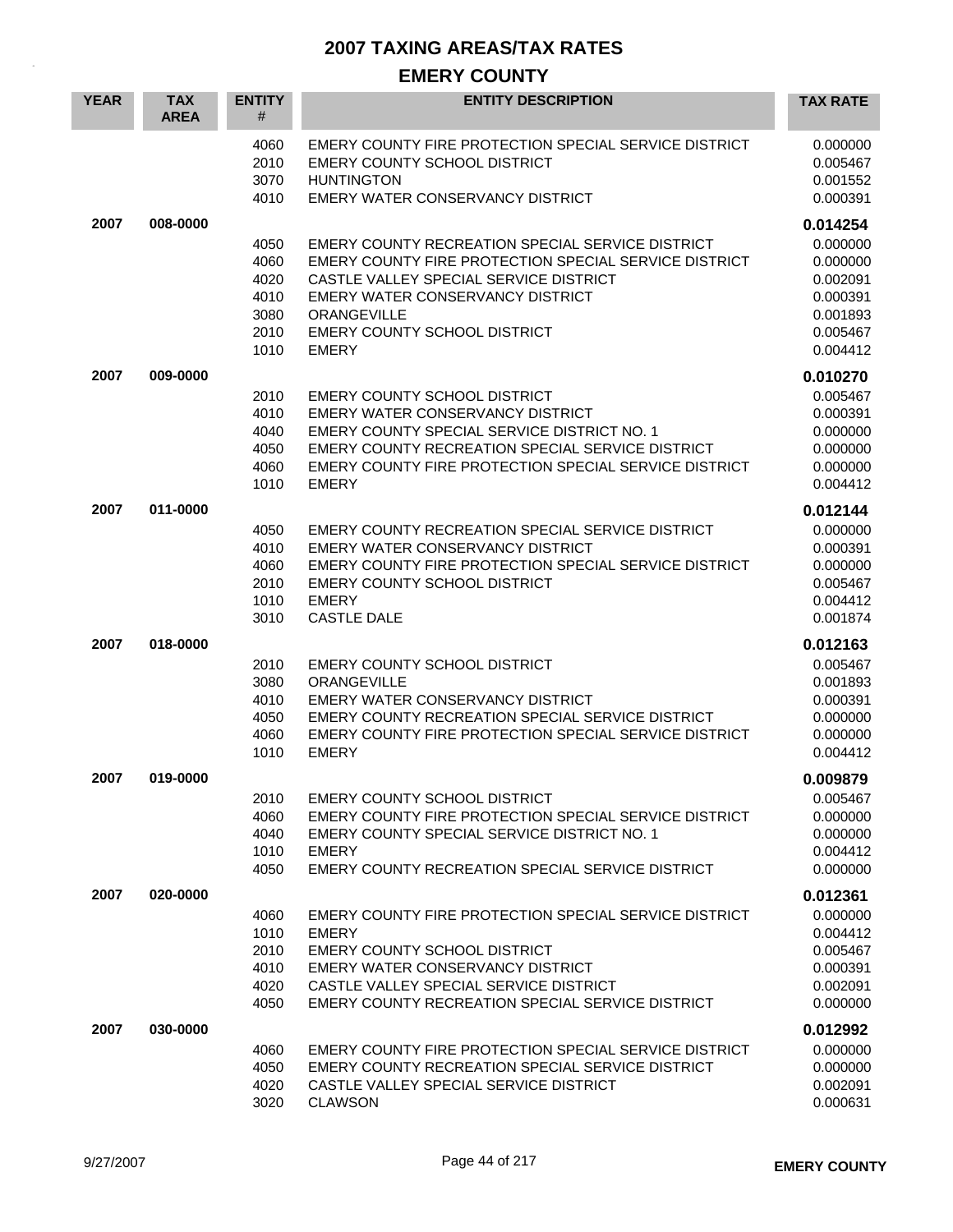## **EMERY COUNTY**

| <b>YEAR</b> | <b>TAX</b><br><b>AREA</b> | <b>ENTITY</b><br># | <b>ENTITY DESCRIPTION</b>                               | <b>TAX RATE</b> |
|-------------|---------------------------|--------------------|---------------------------------------------------------|-----------------|
|             |                           | 1010               | <b>EMERY</b>                                            | 0.004412        |
|             |                           | 2010               | EMERY COUNTY SCHOOL DISTRICT                            | 0.005467        |
|             |                           | 4010               | EMERY WATER CONSERVANCY DISTRICT                        | 0.000391        |
| 2007        | 049-0000                  |                    |                                                         | 0.010270        |
|             |                           | 4060               | EMERY COUNTY FIRE PROTECTION SPECIAL SERVICE DISTRICT   | 0.000000        |
|             |                           | 1010               | <b>EMERY</b>                                            | 0.004412        |
|             |                           | 2010               | EMERY COUNTY SCHOOL DISTRICT                            | 0.005467        |
|             |                           | 4010               | EMERY WATER CONSERVANCY DISTRICT                        | 0.000391        |
|             |                           | 4030               | SOUTH EMERY WATER CONSERVANCY DISTRICT                  | 0.000000        |
|             |                           | 4040               | EMERY COUNTY SPECIAL SERVICE DISTRICT NO. 1             | 0.000000        |
|             |                           | 4050               | EMERY COUNTY RECREATION SPECIAL SERVICE DISTRICT        | 0.000000        |
| 2007        | 066-0000                  |                    |                                                         | 0.011172        |
|             |                           | 6030               | <b>BOND REPAY - GRAND COUNTY</b>                        | 0.000222        |
|             |                           | 6020               | BOND REPAY - GRAND COUNTY SPECIAL SERVICE WATER DISTRIC | 0.000140        |
|             |                           | 6010               | BOND REPAY - GRAND COUNTY WATER CONSERVANCY DISTRICT    | 0.000077        |
|             |                           | 4060               | EMERY COUNTY FIRE PROTECTION SPECIAL SERVICE DISTRICT   | 0.000000        |
|             |                           | 4050               | EMERY COUNTY RECREATION SPECIAL SERVICE DISTRICT        | 0.000000        |
|             |                           | 3062               | <b>GREEN RIVER</b>                                      | 0.000000        |
|             |                           | 1010               | <b>EMERY</b>                                            | 0.004412        |
|             |                           | 6040               | BOND REPAY - GRAND COUNTY SCHOOL DISTRICT               | 0.000854        |
|             |                           | 2010               | EMERY COUNTY SCHOOL DISTRICT                            | 0.005467        |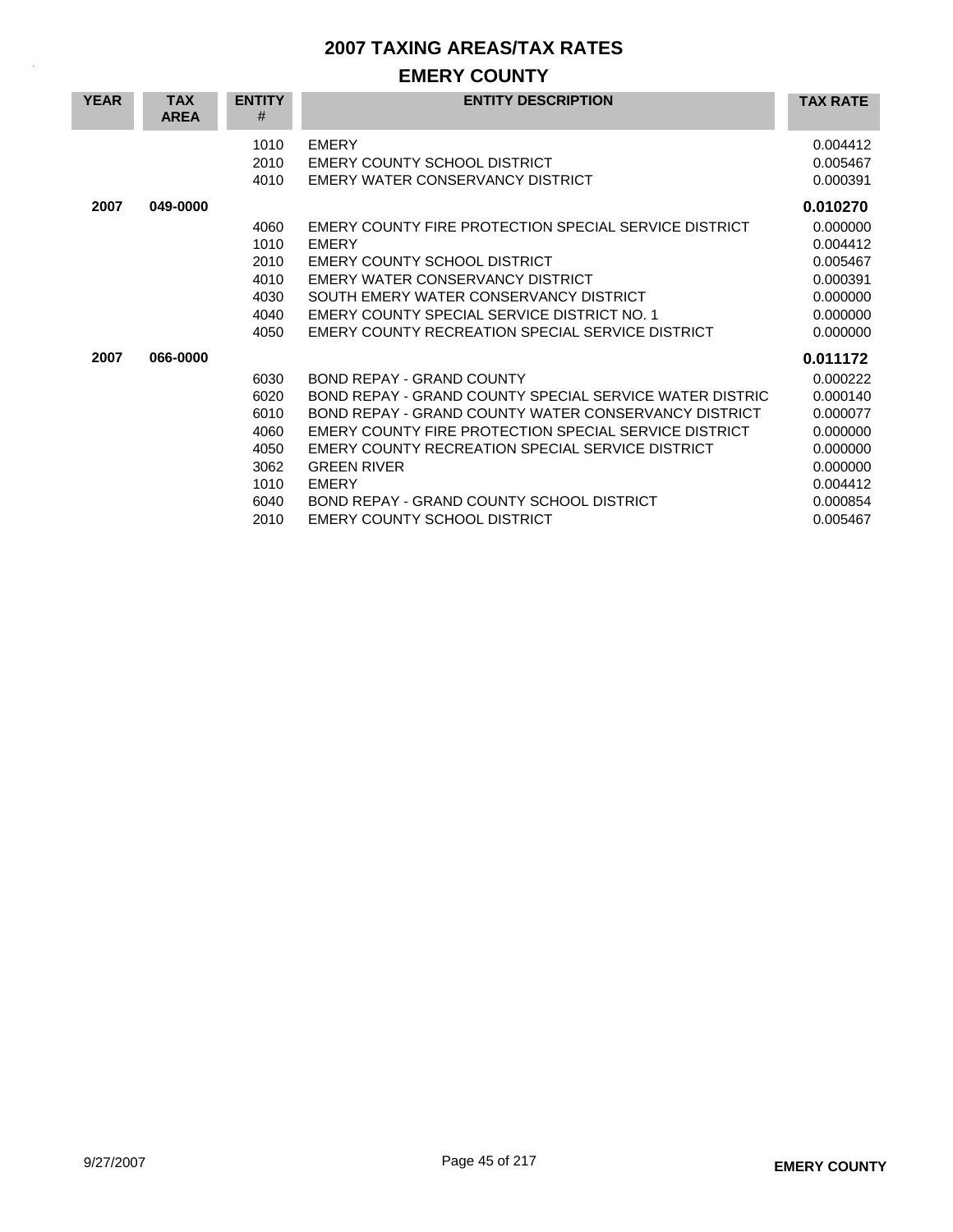## **GARFIELD COUNTY**

| <b>YEAR</b> | <b>TAX</b><br><b>AREA</b> | <b>ENTITY</b><br>#                           | <b>ENTITY DESCRIPTION</b>                                                                                                                                                                                            | <b>TAX RATE</b>                                                                  |
|-------------|---------------------------|----------------------------------------------|----------------------------------------------------------------------------------------------------------------------------------------------------------------------------------------------------------------------|----------------------------------------------------------------------------------|
| 2007        | 001-0000                  | 4010<br>4270<br>4100<br>2010<br>1010<br>3010 | ANTIMONY CEMETERY IMPROVEMENT DISTRICT<br>CENTRAL UTAH WATER CONSERVANCY DISTRICT<br>UPPER SEVIER RIVER WATER CONSERVANCY DISTRICT<br><b>GARFIELD COUNTY SCHOOL DISTRICT</b><br><b>GARFIELD</b><br><b>ANTIMONY</b>   | 0.008936<br>0.000180<br>0.000302<br>0.000036<br>0.006391<br>0.001234<br>0.000793 |
| 2007        | 002-0000                  | 1010<br>2010<br>3020                         | <b>GARFIELD</b><br><b>GARFIELD COUNTY SCHOOL DISTRICT</b><br><b>BOULDER</b>                                                                                                                                          | 0.007950<br>0.001234<br>0.006391<br>0.000325                                     |
| 2007        | 003-0000                  | 3030<br>4060<br>2010<br>1010                 | CANNONVILLE<br>CANNONVILLE CEMETERY MAINTENANCE DISTRICT<br><b>GARFIELD COUNTY SCHOOL DISTRICT</b><br><b>GARFIELD</b>                                                                                                | 0.011264<br>0.003259<br>0.000380<br>0.006391<br>0.001234                         |
| 2007        | 004-0000                  | 2010<br>3040<br>4080<br>4090<br>1010         | <b>GARFIELD COUNTY SCHOOL DISTRICT</b><br><b>ESCALANTE</b><br>ESCALANTE CEMETARY MAINTENANCE DISTRICT<br>WIDE HOLLOW WATER CONSERVANCY DISTRICT<br><b>GARFIELD</b>                                                   | 0.010485<br>0.006391<br>0.002675<br>0.000185<br>0.000000<br>0.001234             |
| 2007        | 005-0000                  | 4030<br>4100<br>4270<br>2010<br>1010<br>3050 | HATCH TOWN CEMETERY MAINTENANCE DISTRICT<br>UPPER SEVIER RIVER WATER CONSERVANCY DISTRICT<br>CENTRAL UTAH WATER CONSERVANCY DISTRICT<br><b>GARFIELD COUNTY SCHOOL DISTRICT</b><br><b>GARFIELD</b><br><b>HATCH</b>    | 0.008786<br>0.000052<br>0.000036<br>0.000302<br>0.006391<br>0.001234<br>0.000771 |
| 2007        | 006-0000                  | 1010<br>2010<br>3060<br>4070                 | <b>GARFIELD</b><br><b>GARFIELD COUNTY SCHOOL DISTRICT</b><br><b>HENRIEVILLE</b><br>HENRIEVILLE CEMETARY MAINTENANCE DISTRICT                                                                                         | 0.008669<br>0.001234<br>0.006391<br>0.000892<br>0.000152                         |
| 2007        | 007-0000                  | 3070<br>4270<br>4020<br>2010<br>1010<br>4100 | <b>PANGUITCH</b><br>CENTRAL UTAH WATER CONSERVANCY DISTRICT<br>PANGUITCH CEMETERY MAINTENANCE DISTRICT<br><b>GARFIELD COUNTY SCHOOL DISTRICT</b><br><b>GARFIELD</b><br>UPPER SEVIER RIVER WATER CONSERVANCY DISTRICT | 0.010283<br>0.002159<br>0.000302<br>0.000161<br>0.006391<br>0.001234<br>0.000036 |
| 2007        | 008-0000                  | 1010<br>2010<br>3080<br>4050<br>4100<br>4270 | <b>GARFIELD</b><br>GARFIELD COUNTY SCHOOL DISTRICT<br><b>TROPIC</b><br>TROPIC CEMETERY MAINTENANCE DISTRICT<br>UPPER SEVIER RIVER WATER CONSERVANCY DISTRICT<br>CENTRAL UTAH WATER CONSERVANCY DISTRICT              | 0.008813<br>0.001234<br>0.006391<br>0.000702<br>0.000148<br>0.000036<br>0.000302 |
| 2007        | 009-0000                  | 4100                                         | UPPER SEVIER RIVER WATER CONSERVANCY DISTRICT                                                                                                                                                                        | 0.008143<br>0.000036                                                             |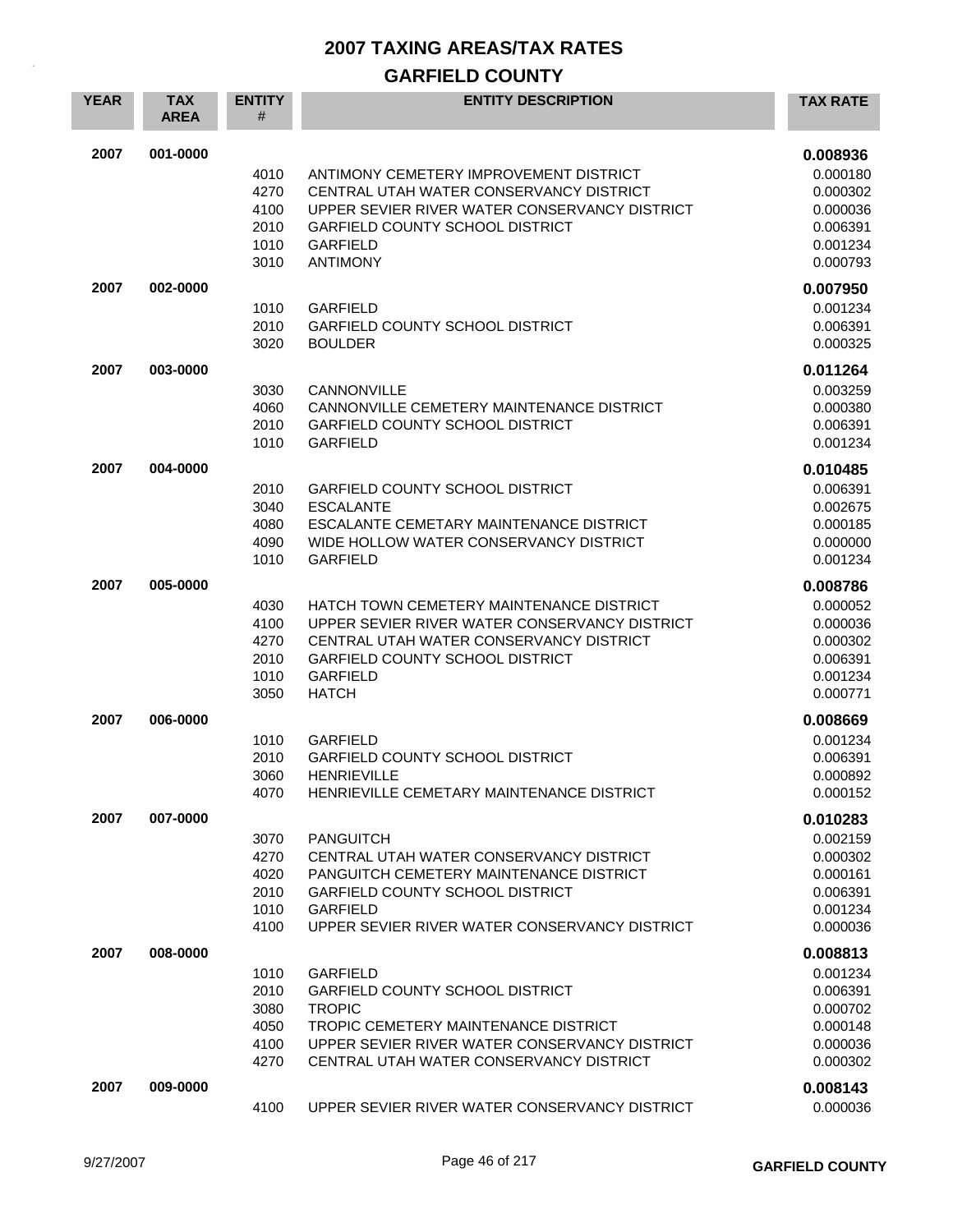## **GARFIELD COUNTY**

| <b>YEAR</b> | <b>TAX</b><br><b>AREA</b> | <b>ENTITY</b><br>#                   | <b>ENTITY DESCRIPTION</b>                                                                                                                                                                            | <b>TAX RATE</b>                                                      |
|-------------|---------------------------|--------------------------------------|------------------------------------------------------------------------------------------------------------------------------------------------------------------------------------------------------|----------------------------------------------------------------------|
|             |                           | 4270<br>2010<br>1010<br>4010         | CENTRAL UTAH WATER CONSERVANCY DISTRICT<br><b>GARFIELD COUNTY SCHOOL DISTRICT</b><br><b>GARFIELD</b><br>ANTIMONY CEMETERY IMPROVEMENT DISTRICT                                                       | 0.000302<br>0.006391<br>0.001234<br>0.000180                         |
| 2007        | 010-0000                  | 2010<br>4060<br>1010                 | <b>GARFIELD COUNTY SCHOOL DISTRICT</b><br>CANNONVILLE CEMETERY MAINTENANCE DISTRICT<br><b>GARFIELD</b>                                                                                               | 0.008005<br>0.006391<br>0.000380<br>0.001234                         |
| 2007        | 011-0000                  | 1010<br>2010<br>4080<br>4090         | <b>GARFIELD</b><br><b>GARFIELD COUNTY SCHOOL DISTRICT</b><br>ESCALANTE CEMETARY MAINTENANCE DISTRICT<br>WIDE HOLLOW WATER CONSERVANCY DISTRICT                                                       | 0.007810<br>0.001234<br>0.006391<br>0.000185<br>0.000000             |
| 2007        | 012-0000                  | 2010<br>4270<br>4030<br>1010<br>4100 | <b>GARFIELD COUNTY SCHOOL DISTRICT</b><br>CENTRAL UTAH WATER CONSERVANCY DISTRICT<br>HATCH TOWN CEMETERY MAINTENANCE DISTRICT<br><b>GARFIELD</b><br>UPPER SEVIER RIVER WATER CONSERVANCY DISTRICT    | 0.008015<br>0.006391<br>0.000302<br>0.000052<br>0.001234<br>0.000036 |
| 2007        | 013-0000                  | 1010<br>2010<br>4070                 | <b>GARFIELD</b><br><b>GARFIELD COUNTY SCHOOL DISTRICT</b><br>HENRIEVILLE CEMETARY MAINTENANCE DISTRICT                                                                                               | 0.007777<br>0.001234<br>0.006391<br>0.000152                         |
| 2007        | 014-0000                  | 1010<br>2010<br>4020<br>4100<br>4270 | <b>GARFIELD</b><br><b>GARFIELD COUNTY SCHOOL DISTRICT</b><br>PANGUITCH CEMETERY MAINTENANCE DISTRICT<br>UPPER SEVIER RIVER WATER CONSERVANCY DISTRICT<br>CENTRAL UTAH WATER CONSERVANCY DISTRICT     | 0.008124<br>0.001234<br>0.006391<br>0.000161<br>0.000036<br>0.000302 |
| 2007        | 015-0000                  | 2010<br>4270<br>4050<br>1010<br>4100 | <b>GARFIELD COUNTY SCHOOL DISTRICT</b><br>CENTRAL UTAH WATER CONSERVANCY DISTRICT<br><b>TROPIC CEMETERY MAINTENANCE DISTRICT</b><br><b>GARFIELD</b><br>UPPER SEVIER RIVER WATER CONSERVANCY DISTRICT | 0.008111<br>0.006391<br>0.000302<br>0.000148<br>0.001234<br>0.000036 |
| 2007        | 016-0000                  | 1010<br>2010<br>4100<br>4270         | <b>GARFIELD</b><br><b>GARFIELD COUNTY SCHOOL DISTRICT</b><br>UPPER SEVIER RIVER WATER CONSERVANCY DISTRICT<br>CENTRAL UTAH WATER CONSERVANCY DISTRICT                                                | 0.007963<br>0.001234<br>0.006391<br>0.000036<br>0.000302             |
| 2007        | 017-0000                  | 1010<br>2010                         | <b>GARFIELD</b><br><b>GARFIELD COUNTY SCHOOL DISTRICT</b>                                                                                                                                            | 0.007625<br>0.001234<br>0.006391                                     |
| 2007        | 018-0000                  | 4090<br>1010<br>2010                 | WIDE HOLLOW WATER CONSERVANCY DISTRICT<br><b>GARFIELD</b><br>GARFIELD COUNTY SCHOOL DISTRICT                                                                                                         | 0.007625<br>0.000000<br>0.001234<br>0.006391                         |
| 2007        | 019-0000                  | 4080                                 | ESCALANTE CEMETARY MAINTENANCE DISTRICT                                                                                                                                                              | 0.007810<br>0.000185                                                 |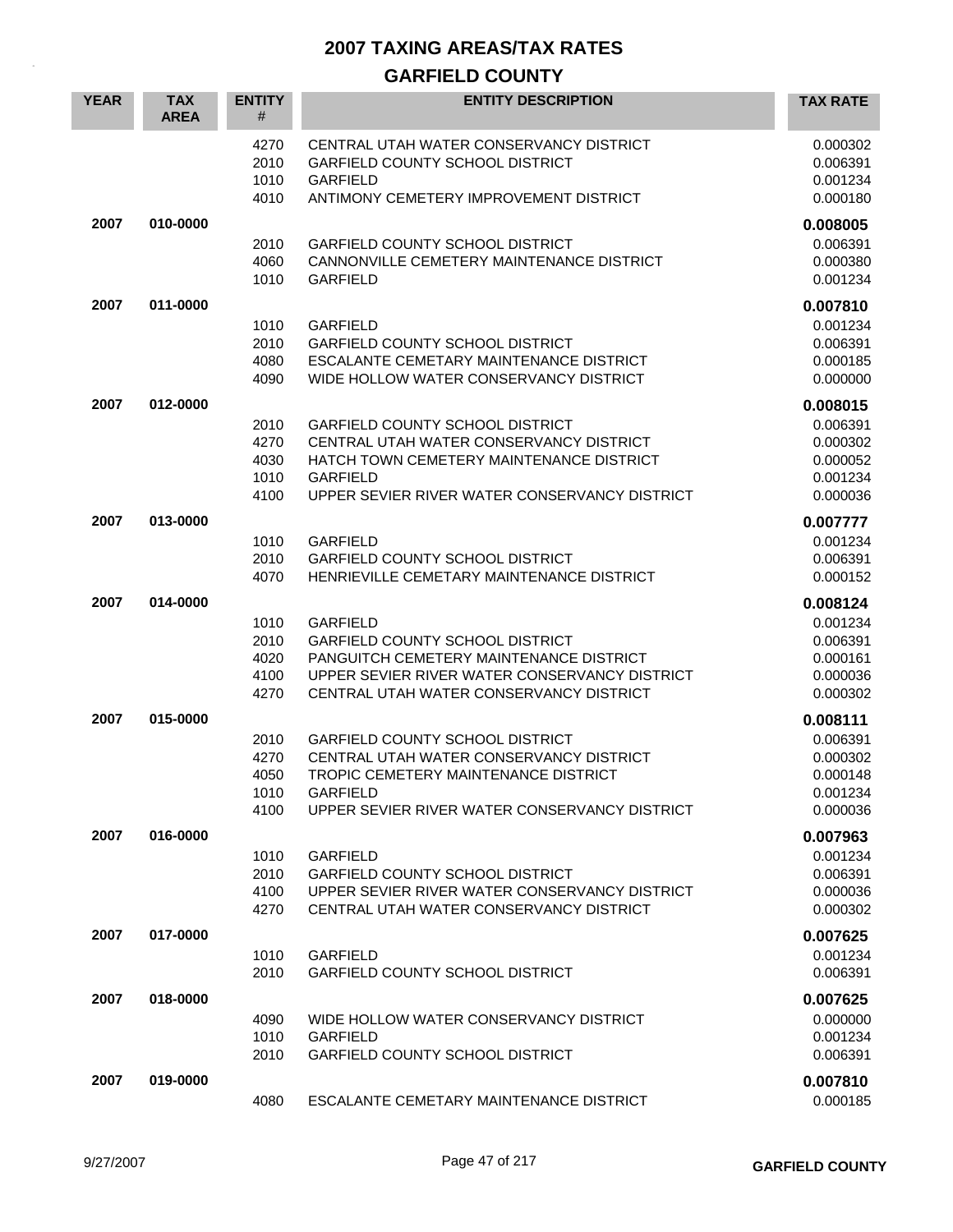### **GARFIELD COUNTY**

| <b>YEAR</b> | <b>TAX</b><br><b>AREA</b> | <b>ENTITY</b><br># | <b>ENTITY DESCRIPTION</b>                                                                          | <b>TAX RATE</b>      |
|-------------|---------------------------|--------------------|----------------------------------------------------------------------------------------------------|----------------------|
|             |                           | 1010<br>2010       | <b>GARFIELD</b><br><b>GARFIELD COUNTY SCHOOL DISTRICT</b>                                          | 0.001234<br>0.006391 |
| 2007        | 020-0000                  |                    |                                                                                                    | 0.007625             |
|             |                           | 1010               | <b>GARFIELD</b>                                                                                    | 0.001234             |
|             |                           | 2010               | <b>GARFIELD COUNTY SCHOOL DISTRICT</b>                                                             | 0.006391             |
|             |                           | 4040               | GARFIELD COUNTY TICABOO SPECIAL SERVICE DISTRICT                                                   | 0.000000             |
| 2007        | 021-0000                  |                    |                                                                                                    | 0.007773             |
|             |                           | 1010               | <b>GARFIELD</b>                                                                                    | 0.001234             |
|             |                           | 2010               | <b>GARFIELD COUNTY SCHOOL DISTRICT</b>                                                             | 0.006391             |
|             |                           | 4050               | TROPIC CEMETERY MAINTENANCE DISTRICT                                                               | 0.000148             |
| 2007        | 022-0000                  |                    |                                                                                                    | 0.008111             |
|             |                           | 2010               | <b>GARFIELD COUNTY SCHOOL DISTRICT</b>                                                             | 0.006391             |
|             |                           | 4270               | CENTRAL UTAH WATER CONSERVANCY DISTRICT                                                            | 0.000302             |
|             |                           | 4110<br>1010       | BRISTLECONE WATER IMPROVEMENT DISTRICT<br><b>GARFIELD</b>                                          | 0.000000             |
|             |                           | 4100               | UPPER SEVIER RIVER WATER CONSERVANCY DISTRICT                                                      | 0.001234<br>0.000036 |
|             |                           | 4050               | TROPIC CEMETERY MAINTENANCE DISTRICT                                                               | 0.000148             |
| 2007        | 023-0000                  |                    |                                                                                                    | 0.008266             |
|             |                           | 1010               | <b>GARFIELD</b>                                                                                    | 0.001234             |
|             |                           | 2010               | <b>GARFIELD COUNTY SCHOOL DISTRICT</b>                                                             | 0.006391             |
|             |                           | 4100               | UPPER SEVIER RIVER WATER CONSERVANCY DISTRICT                                                      | 0.000036             |
|             |                           | 4120               | PANGUITCH LAKE FIRE PROTECTION DISTRICT                                                            | 0.000303             |
|             |                           | 4270               | CENTRAL UTAH WATER CONSERVANCY DISTRICT                                                            | 0.000302             |
| 2007        | 024-0000                  |                    |                                                                                                    | 0.011370             |
|             |                           | 3030               | CANNONVILLE                                                                                        | 0.003259             |
|             |                           | 4270               | CENTRAL UTAH WATER CONSERVANCY DISTRICT                                                            | 0.000302             |
|             |                           | 4050               | TROPIC CEMETERY MAINTENANCE DISTRICT                                                               | 0.000148             |
|             |                           | 2010               | <b>GARFIELD COUNTY SCHOOL DISTRICT</b>                                                             | 0.006391             |
|             |                           | 1010               | <b>GARFIELD</b>                                                                                    | 0.001234             |
|             |                           | 4100               | UPPER SEVIER RIVER WATER CONSERVANCY DISTRICT                                                      | 0.000036             |
| 2007        | 025-0000                  |                    |                                                                                                    | 0.008781             |
|             |                           | 1010               | <b>GARFIELD</b>                                                                                    | 0.001234             |
|             |                           | 2010               | <b>GARFIELD COUNTY SCHOOL DISTRICT</b>                                                             | 0.006391             |
|             |                           | 4100               | UPPER SEVIER RIVER WATER CONSERVANCY DISTRICT                                                      | 0.000036             |
|             |                           | 4130<br>4270       | MAMMOTH CREEK SPECIAL SERVICE DISTRICT FOR FIRE PROTECT<br>CENTRAL UTAH WATER CONSERVANCY DISTRICT | 0.000818<br>0.000302 |
|             |                           |                    |                                                                                                    |                      |
| 2007        | 026-0000                  |                    |                                                                                                    | 0.008266             |
|             |                           | 1010               | <b>GARFIELD</b>                                                                                    | 0.001234             |
|             |                           | 4270<br>4140       | CENTRAL UTAH WATER CONSERVANCY DISTRICT<br>BEAVER DAM VILLAGE SPECIAL SERVICE DIST                 | 0.000302<br>0.000000 |
|             |                           | 2010               | <b>GARFIELD COUNTY SCHOOL DISTRICT</b>                                                             | 0.006391             |
|             |                           | 4100               | UPPER SEVIER RIVER WATER CONSERVANCY DISTRICT                                                      | 0.000036             |
|             |                           | 4120               | PANGUITCH LAKE FIRE PROTECTION DISTRICT                                                            | 0.000303             |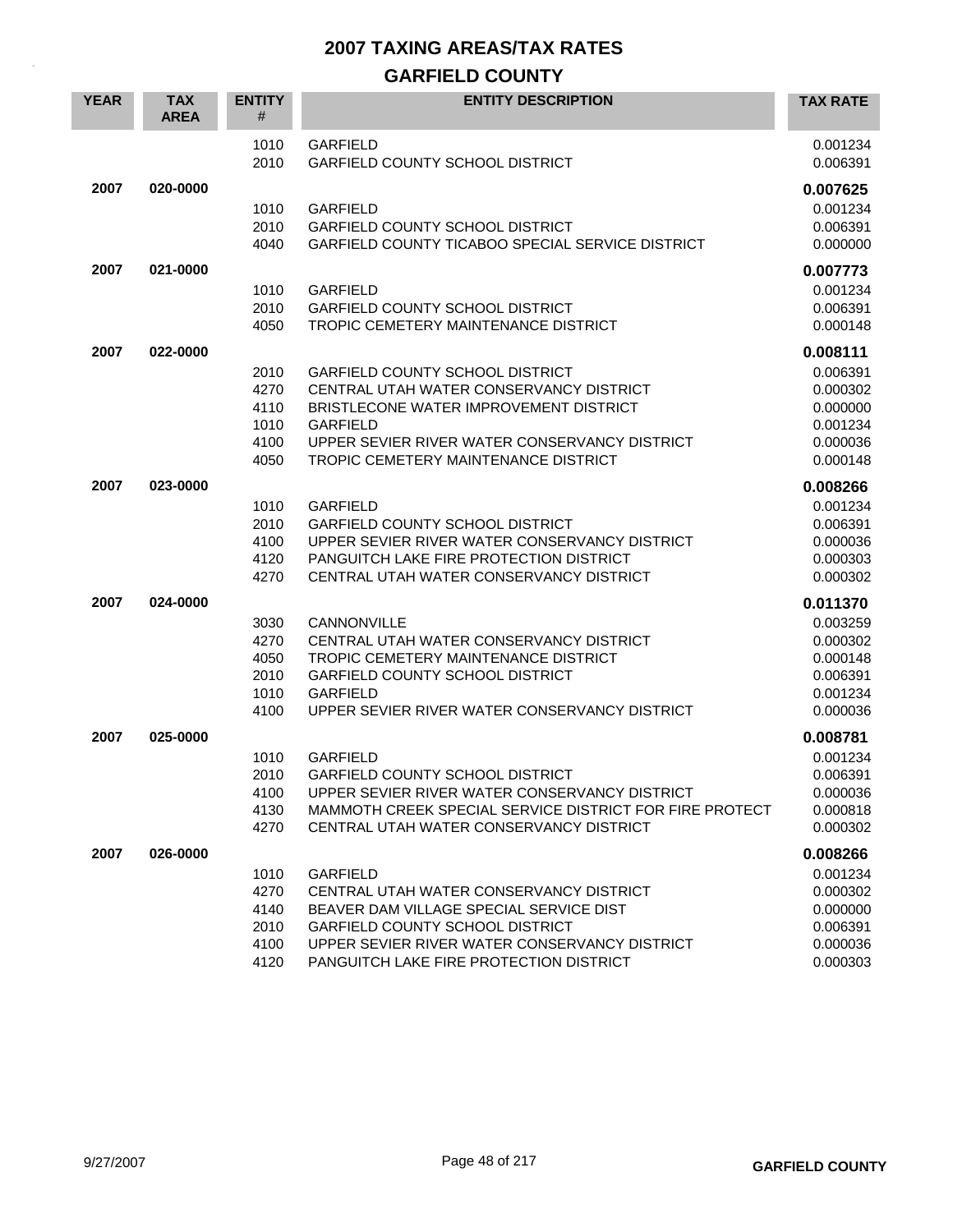#### **GRAND COUNTY**

| <b>YEAR</b> | <b>TAX</b><br><b>AREA</b> | <b>ENTITY</b><br># | <b>ENTITY DESCRIPTION</b>                                                                | <b>TAX RATE</b>      |
|-------------|---------------------------|--------------------|------------------------------------------------------------------------------------------|----------------------|
| 2007        | 001-0000                  |                    |                                                                                          | 0.007889             |
|             |                           | 4050               | GRAND COUNTY WATER CONSERVANCY DISTRICT                                                  | 0.000077             |
|             |                           | 4130               | GRAND COUNTY MULTI-PURPOSE SSD #1                                                        | 0.000000             |
|             |                           | 4120               | SOLID WASTE SPECIAL SERVICE DISTRICT #1                                                  | 0.000000             |
|             |                           | 4115               | <b>GRAND COUNTY RECREATION SERVICE DISTRICT NO. 1</b>                                    | 0.000000             |
|             |                           | 4070               | GRAND COUNTY SPECIAL SERVICE WATER DISTRICT                                              | 0.000140             |
|             |                           | 4040               | MOAB VALLEY FIRE PROTECTION DISTRICT                                                     | 0.000412             |
|             |                           | 4030               | GRAND COUNTY CEMETARY MAINTENANCE DISTRICT                                               | 0.000165             |
|             |                           | 4010               | MOAB MOSQUITO ABATEMENT DISTRICT                                                         | 0.000217             |
|             |                           | 3020               | <b>MOAB CITY</b>                                                                         | 0.000000             |
|             |                           | 2010               | <b>GRAND COUNTY SCHOOL DISTRICT</b>                                                      | 0.004248             |
|             |                           | 1010               | <b>GRAND</b>                                                                             | 0.002630             |
|             |                           | 4100               | THE GRAND COUNTY HOSPITAL SERVICE DISTRICT                                               | 0.000000             |
| 2007        | 002-0000                  |                    |                                                                                          | 0.007889             |
|             |                           | 4050               | <b>GRAND COUNTY WATER CONSERVANCY DISTRICT</b>                                           | 0.000077             |
|             |                           | 4120               | SOLID WASTE SPECIAL SERVICE DISTRICT #1                                                  | 0.000000             |
|             |                           | 4115               | <b>GRAND COUNTY RECREATION SERVICE DISTRICT NO. 1</b>                                    | 0.000000             |
|             |                           | 4100               | THE GRAND COUNTY HOSPITAL SERVICE DISTRICT                                               | 0.000000             |
|             |                           | 4130<br>4060       | GRAND COUNTY MULTI-PURPOSE SSD #1<br>SPANISH VALLEY WATER AND SEWER IMPROVEMENT DISTRICT | 0.000000<br>0.000000 |
|             |                           | 4030               | GRAND COUNTY CEMETARY MAINTENANCE DISTRICT                                               | 0.000165             |
|             |                           | 4010               | MOAB MOSQUITO ABATEMENT DISTRICT                                                         | 0.000217             |
|             |                           | 2010               | <b>GRAND COUNTY SCHOOL DISTRICT</b>                                                      | 0.004248             |
|             |                           | 1010               | <b>GRAND</b>                                                                             | 0.002630             |
|             |                           | 4040               | MOAB VALLEY FIRE PROTECTION DISTRICT                                                     | 0.000412             |
|             |                           | 4070               | <b>GRAND COUNTY SPECIAL SERVICE WATER DISTRICT</b>                                       | 0.000140             |
| 2007        | 003-0000                  |                    |                                                                                          | 0.007889             |
|             |                           | 4030               | GRAND COUNTY CEMETARY MAINTENANCE DISTRICT                                               | 0.000165             |
|             |                           | 4130               | <b>GRAND COUNTY MULTI-PURPOSE SSD #1</b>                                                 | 0.000000             |
|             |                           | 4120               | SOLID WASTE SPECIAL SERVICE DISTRICT #1                                                  | 0.000000             |
|             |                           | 4115               | <b>GRAND COUNTY RECREATION SERVICE DISTRICT NO. 1</b>                                    | 0.000000             |
|             |                           | 4100               | THE GRAND COUNTY HOSPITAL SERVICE DISTRICT                                               | 0.000000             |
|             |                           | 4070               | GRAND COUNTY SPECIAL SERVICE WATER DISTRICT                                              | 0.000140             |
|             |                           | 4040               | MOAB VALLEY FIRE PROTECTION DISTRICT                                                     | 0.000412             |
|             |                           | 4010               | MOAB MOSQUITO ABATEMENT DISTRICT                                                         | 0.000217             |
|             |                           | 2010               | GRAND COUNTY SCHOOL DISTRICT                                                             | 0.004248             |
|             |                           | 1010               | <b>GRAND</b>                                                                             | 0.002630             |
|             |                           | 4050               | <b>GRAND COUNTY WATER CONSERVANCY DISTRICT</b>                                           | 0.000077             |
| 2007        | 004-0000                  |                    |                                                                                          | 0.007260             |
|             |                           | 4070               | <b>GRAND COUNTY SPECIAL SERVICE WATER DISTRICT</b>                                       | 0.000140             |
|             |                           | 4120               | SOLID WASTE SPECIAL SERVICE DISTRICT #1                                                  | 0.000000             |
|             |                           | 4130               | <b>GRAND COUNTY MULTI-PURPOSE SSD #1</b>                                                 | 0.000000             |
|             |                           | 4100               | THE GRAND COUNTY HOSPITAL SERVICE DISTRICT                                               | 0.000000             |
|             |                           | 4030               | <b>GRAND COUNTY CEMETARY MAINTENANCE DISTRICT</b>                                        | 0.000165             |
|             |                           | 2010<br>1010       | <b>GRAND COUNTY SCHOOL DISTRICT</b><br><b>GRAND</b>                                      | 0.004248<br>0.002630 |
|             |                           | 4115               | GRAND COUNTY RECREATION SERVICE DISTRICT NO. 1                                           | 0.000000             |
|             |                           | 4050               | <b>GRAND COUNTY WATER CONSERVANCY DISTRICT</b>                                           | 0.000077             |
|             |                           |                    |                                                                                          |                      |
| 2007        | 005-0000                  | 4050               | GRAND COUNTY WATER CONSERVANCY DISTRICT                                                  | 0.007260<br>0.000077 |
|             |                           | 4130               | <b>GRAND COUNTY MULTI-PURPOSE SSD #1</b>                                                 | 0.000000             |
|             |                           | 4120               | SOLID WASTE SPECIAL SERVICE DISTRICT #1                                                  | 0.000000             |
|             |                           |                    |                                                                                          |                      |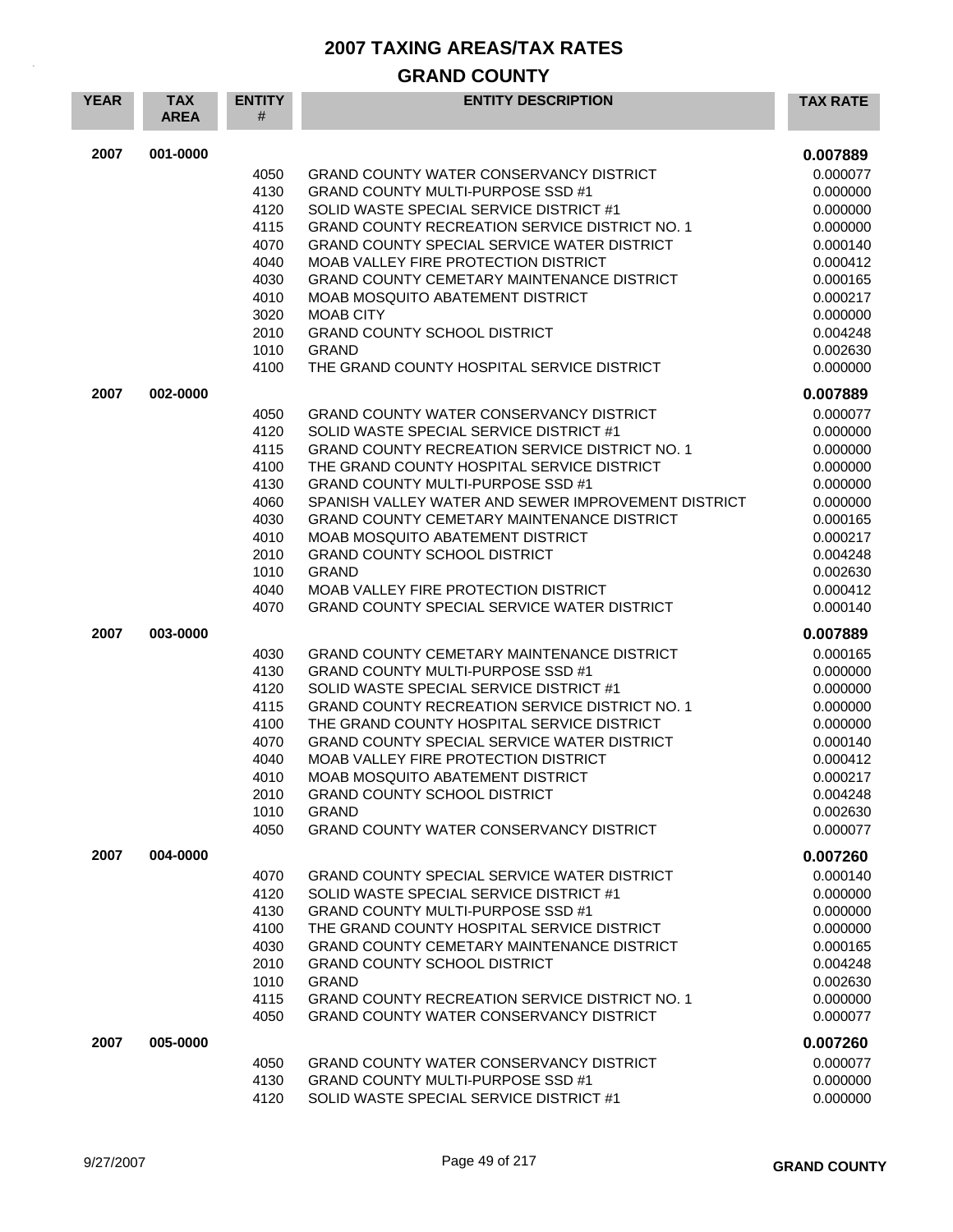## **GRAND COUNTY**

| <b>YEAR</b> | <b>TAX</b><br><b>AREA</b> | <b>ENTITY</b><br>$\#$                                                                | <b>ENTITY DESCRIPTION</b>                                                                                                                                                                                                                                                                                                                                                                                                                                                           | <b>TAX RATE</b>                                                                                                                  |
|-------------|---------------------------|--------------------------------------------------------------------------------------|-------------------------------------------------------------------------------------------------------------------------------------------------------------------------------------------------------------------------------------------------------------------------------------------------------------------------------------------------------------------------------------------------------------------------------------------------------------------------------------|----------------------------------------------------------------------------------------------------------------------------------|
|             |                           | 4115<br>4070<br>4030<br>4020<br>2010<br>1010<br>4100                                 | <b>GRAND COUNTY RECREATION SERVICE DISTRICT NO. 1</b><br>GRAND COUNTY SPECIAL SERVICE WATER DISTRICT<br>GRAND COUNTY CEMETARY MAINTENANCE DISTRICT<br>ELGIN MOSQUITO ABATEMENT DISTRICT<br><b>GRAND COUNTY SCHOOL DISTRICT</b><br><b>GRAND</b><br>THE GRAND COUNTY HOSPITAL SERVICE DISTRICT                                                                                                                                                                                        | 0.000000<br>0.000140<br>0.000165<br>0.000000<br>0.004248<br>0.002630<br>0.000000                                                 |
| 2007        | 006-0000                  |                                                                                      |                                                                                                                                                                                                                                                                                                                                                                                                                                                                                     | 0.007712                                                                                                                         |
|             |                           | 4070<br>4090<br>4130<br>4120<br>4115<br>1010<br>4050<br>4030<br>2010<br>4100         | GRAND COUNTY SPECIAL SERVICE WATER DISTRICT<br>GRAND COUNTY SERVICE AREA FOR THE CASTLE VALLEY FIRE PR<br><b>GRAND COUNTY MULTI-PURPOSE SSD #1</b><br>SOLID WASTE SPECIAL SERVICE DISTRICT #1<br><b>GRAND COUNTY RECREATION SERVICE DISTRICT NO. 1</b><br><b>GRAND</b><br>GRAND COUNTY WATER CONSERVANCY DISTRICT<br>GRAND COUNTY CEMETARY MAINTENANCE DISTRICT<br><b>GRAND COUNTY SCHOOL DISTRICT</b><br>THE GRAND COUNTY HOSPITAL SERVICE DISTRICT                                | 0.000140<br>0.000452<br>0.000000<br>0.000000<br>0.000000<br>0.002630<br>0.000077<br>0.000165<br>0.004248<br>0.000000             |
| 2007        | 007-0000                  |                                                                                      |                                                                                                                                                                                                                                                                                                                                                                                                                                                                                     | 0.007120                                                                                                                         |
|             |                           | 4080<br>4140<br>4130<br>4120<br>4100<br>4050<br>4030<br>2010<br>1010<br>4115         | THOMPSON SPECIAL SERVICE DISTRICT<br>THOMPSON SPRINGS SPECIAL SERVICE FIRE DISTRICT<br><b>GRAND COUNTY MULTI-PURPOSE SSD #1</b><br>SOLID WASTE SPECIAL SERVICE DISTRICT #1<br>THE GRAND COUNTY HOSPITAL SERVICE DISTRICT<br>GRAND COUNTY WATER CONSERVANCY DISTRICT<br>GRAND COUNTY CEMETARY MAINTENANCE DISTRICT<br><b>GRAND COUNTY SCHOOL DISTRICT</b><br><b>GRAND</b><br><b>GRAND COUNTY RECREATION SERVICE DISTRICT NO. 1</b>                                                   | 0.000000<br>0.000000<br>0.000000<br>0.000000<br>0.000000<br>0.000077<br>0.000165<br>0.004248<br>0.002630<br>0.000000             |
| 2007        | 009-0000                  |                                                                                      |                                                                                                                                                                                                                                                                                                                                                                                                                                                                                     | 0.008813                                                                                                                         |
|             |                           | 4115<br>4070<br>4120<br>4100<br>4090<br>4030<br>3010<br>4130<br>2010<br>1010<br>4050 | <b>GRAND COUNTY RECREATION SERVICE DISTRICT NO. 1</b><br>GRAND COUNTY SPECIAL SERVICE WATER DISTRICT<br>SOLID WASTE SPECIAL SERVICE DISTRICT #1<br>THE GRAND COUNTY HOSPITAL SERVICE DISTRICT<br>GRAND COUNTY SERVICE AREA FOR THE CASTLE VALLEY FIRE PR<br>GRAND COUNTY CEMETARY MAINTENANCE DISTRICT<br><b>CASTLE VALLEY</b><br><b>GRAND COUNTY MULTI-PURPOSE SSD #1</b><br><b>GRAND COUNTY SCHOOL DISTRICT</b><br><b>GRAND</b><br><b>GRAND COUNTY WATER CONSERVANCY DISTRICT</b> | 0.000000<br>0.000140<br>0.000000<br>0.000000<br>0.000452<br>0.000165<br>0.001101<br>0.000000<br>0.004248<br>0.002630<br>0.000077 |
| 2007        | 011-0000                  |                                                                                      |                                                                                                                                                                                                                                                                                                                                                                                                                                                                                     | 0.007889                                                                                                                         |
|             |                           | 4040<br>4130<br>4120<br>4115<br>4100<br>4070<br>4050<br>4030<br>4010<br>3020<br>2010 | MOAB VALLEY FIRE PROTECTION DISTRICT<br><b>GRAND COUNTY MULTI-PURPOSE SSD #1</b><br>SOLID WASTE SPECIAL SERVICE DISTRICT #1<br><b>GRAND COUNTY RECREATION SERVICE DISTRICT NO. 1</b><br>THE GRAND COUNTY HOSPITAL SERVICE DISTRICT<br>GRAND COUNTY SPECIAL SERVICE WATER DISTRICT<br><b>GRAND COUNTY WATER CONSERVANCY DISTRICT</b><br>GRAND COUNTY CEMETARY MAINTENANCE DISTRICT<br>MOAB MOSQUITO ABATEMENT DISTRICT<br><b>MOAB CITY</b><br><b>GRAND COUNTY SCHOOL DISTRICT</b>    | 0.000412<br>0.000000<br>0.000000<br>0.000000<br>0.000000<br>0.000140<br>0.000077<br>0.000165<br>0.000217<br>0.000000<br>0.004248 |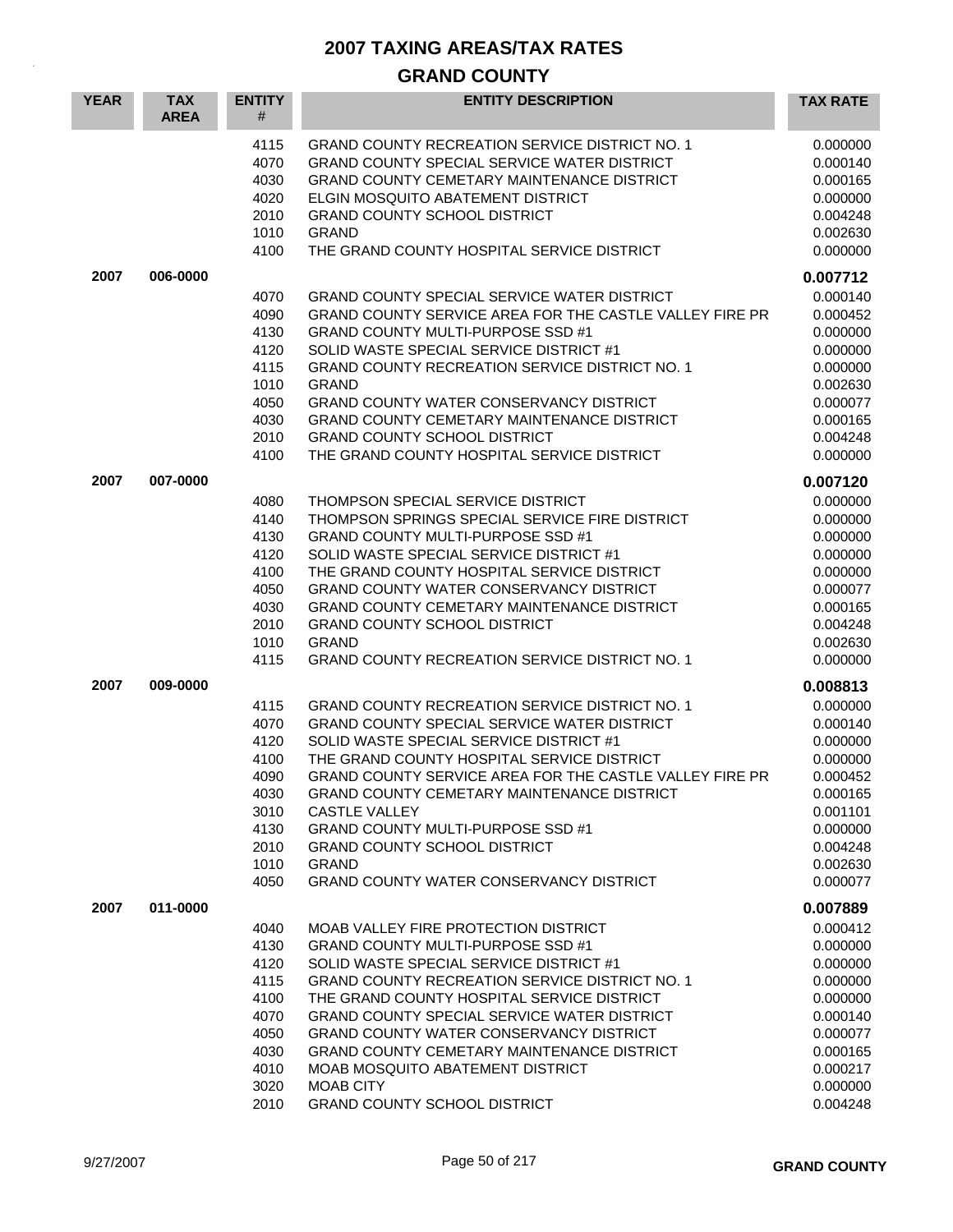## **GRAND COUNTY**

| <b>YEAR</b> | <b>TAX</b><br><b>AREA</b> | <b>ENTITY</b><br># | <b>ENTITY DESCRIPTION</b>                                    | <b>TAX RATE</b>      |
|-------------|---------------------------|--------------------|--------------------------------------------------------------|----------------------|
|             |                           | 1010<br>4060       | GRAND<br>SPANISH VALLEY WATER AND SEWER IMPROVEMENT DISTRICT | 0.002630<br>0.000000 |
| 2007        | 012-0000                  |                    |                                                              | 0.007260             |
|             |                           | 4060               | SPANISH VALLEY WATER AND SEWER IMPROVEMENT DISTRICT          | 0.000000             |
|             |                           | 4120               | SOLID WASTE SPECIAL SERVICE DISTRICT #1                      | 0.000000             |
|             |                           | 4115               | <b>GRAND COUNTY RECREATION SERVICE DISTRICT NO. 1</b>        | 0.000000             |
|             |                           | 4130               | GRAND COUNTY MULTI-PURPOSE SSD #1                            | 0.000000             |
|             |                           | 4070               | <b>GRAND COUNTY SPECIAL SERVICE WATER DISTRICT</b>           | 0.000140             |
|             |                           | 4030               | <b>GRAND COUNTY CEMETARY MAINTENANCE DISTRICT</b>            | 0.000165             |
|             |                           | 2010               | <b>GRAND COUNTY SCHOOL DISTRICT</b>                          | 0.004248             |
|             |                           | 1010               | GRAND                                                        | 0.002630             |
|             |                           | 4050               | <b>GRAND COUNTY WATER CONSERVANCY DISTRICT</b>               | 0.000077             |
|             |                           | 4100               | THE GRAND COUNTY HOSPITAL SERVICE DISTRICT                   | 0.000000             |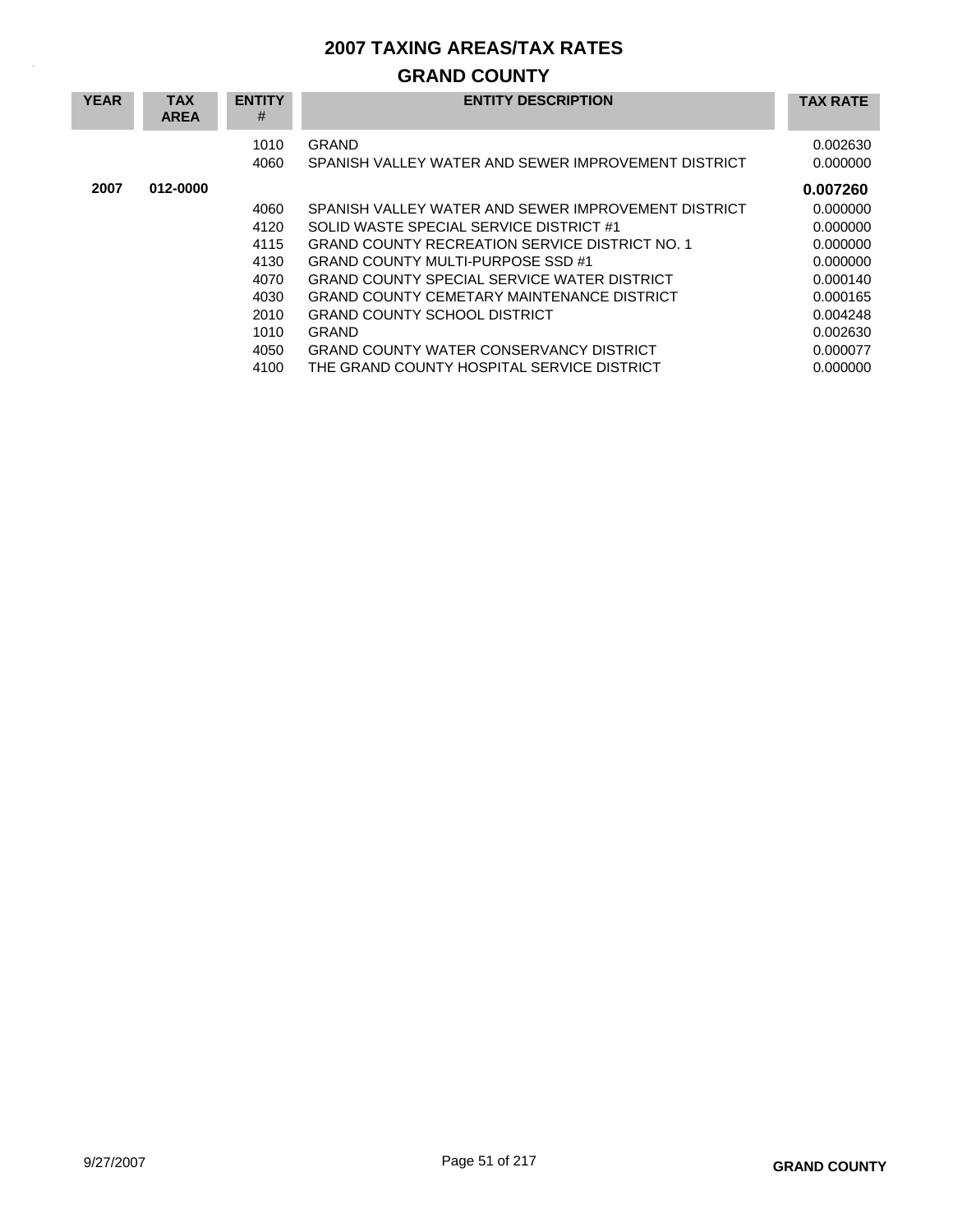## **IRON COUNTY**

| <b>YEAR</b> | <b>TAX</b><br><b>AREA</b> | <b>ENTITY</b><br># | <b>ENTITY DESCRIPTION</b>                                         | <b>TAX RATE</b>      |
|-------------|---------------------------|--------------------|-------------------------------------------------------------------|----------------------|
| 2007        | 001-0000                  |                    |                                                                   | 0.009591             |
|             |                           | 1010               | <b>IRON</b>                                                       | 0.001449             |
|             |                           | 2010               | <b>IRON COUNTY SCHOOL DISTRICT</b>                                | 0.005278             |
|             |                           | 3060               | <b>PAROWAN</b>                                                    | 0.002864             |
| 2007        | 002-0000                  |                    |                                                                   | 0.007479             |
|             |                           | 1010               | <b>IRON</b>                                                       | 0.001449             |
|             |                           | 2010<br>3050       | <b>IRON COUNTY SCHOOL DISTRICT</b><br>PARAGONAH                   | 0.005278<br>0.000752 |
|             |                           |                    |                                                                   |                      |
| 2007        | 003-0000                  |                    |                                                                   | 0.009236             |
|             |                           | 1010<br>4015       | <b>IRON</b><br>CENTRAL IRON COUNTY WATER CONSERVANCY DISTRICT     | 0.001449<br>0.000509 |
|             |                           | 2010               | <b>IRON COUNTY SCHOOL DISTRICT</b>                                | 0.005278             |
|             |                           | 3040               | KANARRAVILLE                                                      | 0.002000             |
| 2007        | 004-0000                  |                    |                                                                   | 0.008400             |
|             |                           | 1010               | <b>IRON</b>                                                       | 0.001449             |
|             |                           | 2010               | <b>IRON COUNTY SCHOOL DISTRICT</b>                                | 0.005278             |
|             |                           | 3030               | <b>ENOCH</b><br>CENTRAL IRON COUNTY WATER CONSERVANCY DISTRICT    | 0.001164             |
|             |                           | 4015               |                                                                   | 0.000509             |
| 2007        | 005-0000                  |                    |                                                                   | 0.009275             |
|             |                           | 1010<br>2010       | <b>IRON</b><br>IRON COUNTY SCHOOL DISTRICT                        | 0.001449<br>0.005278 |
|             |                           | 3010               | <b>BRIAN HEAD CITY</b>                                            | 0.002548             |
| 2007        | 006-0000                  |                    |                                                                   | 0.009426             |
|             |                           | 3020               | <b>CEDAR CITY</b>                                                 | 0.002190             |
|             |                           | 4015               | CENTRAL IRON COUNTY WATER CONSERVANCY DISTRICT                    | 0.000509             |
|             |                           | 1010               | <b>IRON</b>                                                       | 0.001449             |
|             |                           | 2010               | <b>IRON COUNTY SCHOOL DISTRICT</b>                                | 0.005278             |
| 2007        | 007-0000                  |                    |                                                                   | 0.006727             |
|             |                           | 1010               | <b>IRON</b>                                                       | 0.001449             |
|             |                           | 2010               | <b>IRON COUNTY SCHOOL DISTRICT</b>                                | 0.005278             |
| 2007        | 008-0000                  |                    |                                                                   | 0.009426             |
|             |                           | 1010               | <b>IRON</b>                                                       | 0.001449             |
|             |                           | 2010<br>3020       | <b>IRON COUNTY SCHOOL DISTRICT</b><br><b>CEDAR CITY</b>           | 0.005278<br>0.002190 |
|             |                           | 4015               | CENTRAL IRON COUNTY WATER CONSERVANCY DISTRICT                    | 0.000509             |
|             |                           | 8010               | CEDAR CITY REDEVELOPMENT PROJECT AREA 100 ACRE<br><b>DESCRIPT</b> | 0.000000             |
| 2007        | 009-0000                  |                    |                                                                   | 0.009426             |
|             |                           | 3020               | <b>CEDAR CITY</b>                                                 | 0.002190             |
|             |                           | 8020               | CEDAR CITY REDEVELOPMENT PLAN 590 ACRE                            | 0.000000             |
|             |                           | 4015               | CENTRAL IRON COUNTY WATER CONSERVANCY DISTRICT                    | 0.000509             |
|             |                           | 2010<br>1010       | <b>IRON COUNTY SCHOOL DISTRICT</b><br><b>IRON</b>                 | 0.005278<br>0.001449 |
|             |                           | 8010               | CEDAR CITY REDEVELOPMENT PROJECT AREA 100 ACRE                    | 0.000000             |
|             |                           |                    | <b>DESCRIPT</b>                                                   |                      |
| 2007        | 010-0000                  |                    |                                                                   | 0.007236             |
|             |                           | 1010               | <b>IRON</b>                                                       | 0.001449             |
|             |                           | 2010               | <b>IRON COUNTY SCHOOL DISTRICT</b>                                | 0.005278             |
|             |                           | 4010               | <b>IRON COUNTY SERVICE AREA NO. 2</b>                             | 0.000000             |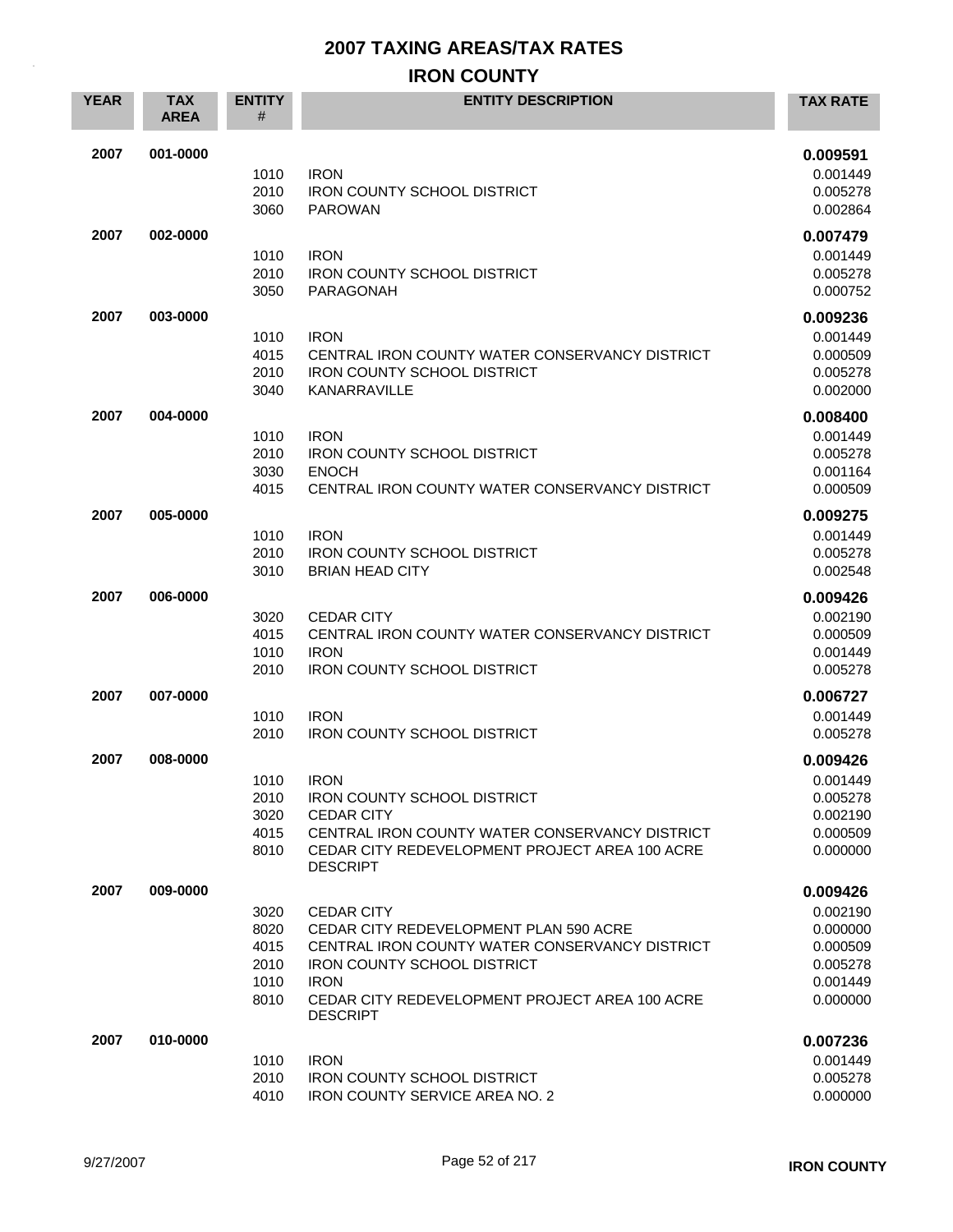## **IRON COUNTY**

| <b>YEAR</b> | TAX<br><b>AREA</b> | <b>ENTITY</b><br># | <b>ENTITY DESCRIPTION</b>                      | <b>TAX RATE</b> |
|-------------|--------------------|--------------------|------------------------------------------------|-----------------|
|             |                    | 4015               | CENTRAL IRON COUNTY WATER CONSERVANCY DISTRICT | 0.000509        |
| 2007        | 010-0001           |                    |                                                | 0.007236        |
|             |                    | 4015               | CENTRAL IRON COUNTY WATER CONSERVANCY DISTRICT | 0.000509        |
|             |                    | 1010               | <b>IRON</b>                                    | 0.001449        |
|             |                    | 2010               | <b>IRON COUNTY SCHOOL DISTRICT</b>             | 0.005278        |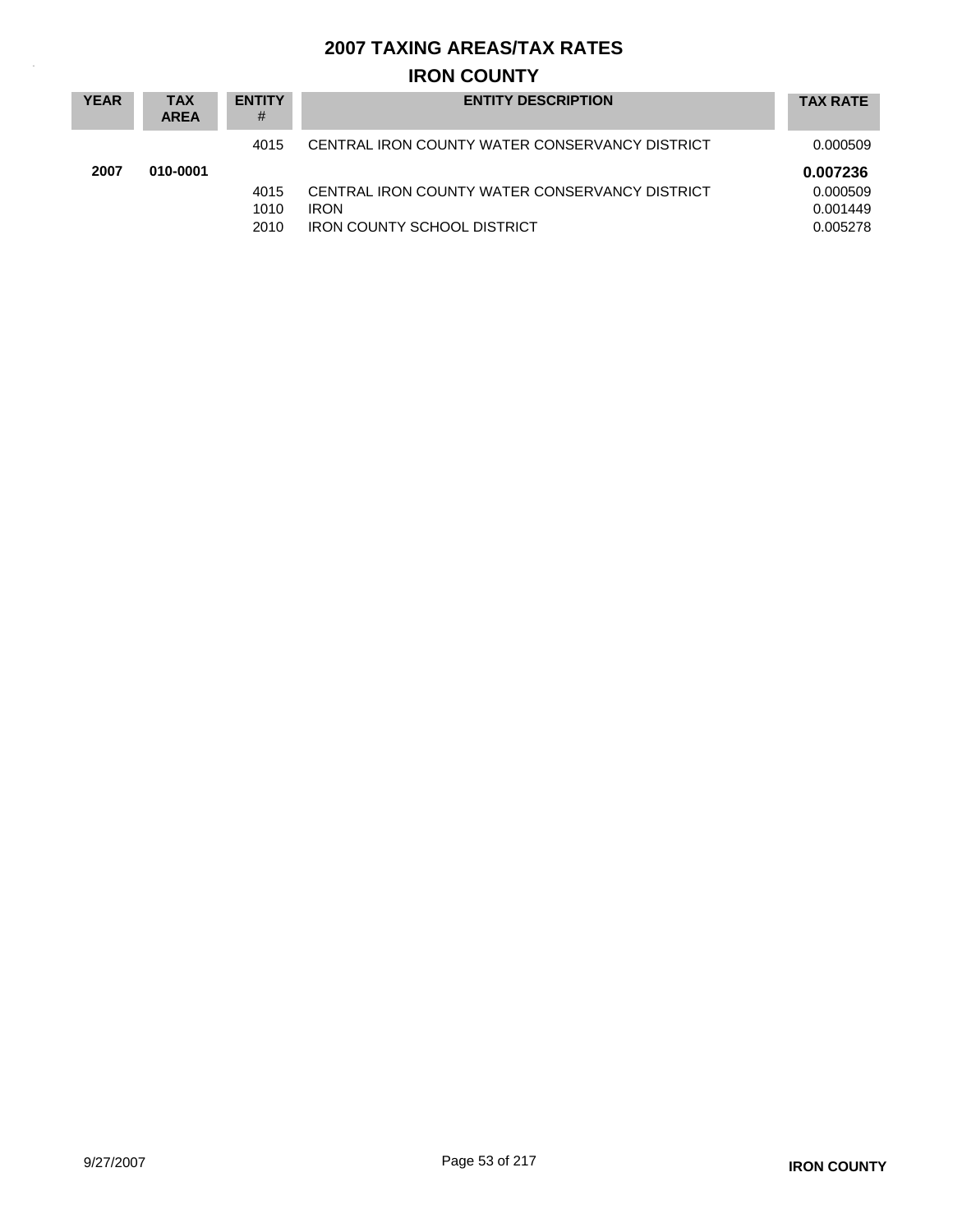## **JUAB COUNTY**

| <b>YEAR</b> | <b>TAX</b><br><b>AREA</b> | <b>ENTITY</b><br>#                                   | <b>ENTITY DESCRIPTION</b>                                                                                                                                                                                                                                            | <b>TAX RATE</b>                                                                              |
|-------------|---------------------------|------------------------------------------------------|----------------------------------------------------------------------------------------------------------------------------------------------------------------------------------------------------------------------------------------------------------------------|----------------------------------------------------------------------------------------------|
| 2007        | 001-0000                  | 4015<br>4270<br>4020<br>3040<br>1010<br>4010<br>2010 | JUAB COUNTY FIRE PROTECTION SPECIAL SERVICE DISTRICT<br>CENTRAL UTAH WATER CONSERVANCY DISTRICT<br>JUAB SPECIAL SERVICE RECREATION DISTRICT<br><b>NEPHI CITY</b><br><b>JUAB</b><br>EAST JUAB COUNTY WATER CONSERVANCY DISTRICT<br><b>JUAB COUNTY SCHOOL DISTRICT</b> | 0.013355<br>0.000785<br>0.000302<br>0.000000<br>0.001541<br>0.002869<br>0.000249<br>0.007609 |
| 2007        | 002-0000                  | 4270<br>1010<br>2010<br>3020<br>4015<br>4020         | CENTRAL UTAH WATER CONSERVANCY DISTRICT<br><b>JUAB</b><br>JUAB COUNTY SCHOOL DISTRICT<br>LEVAN<br>JUAB COUNTY FIRE PROTECTION SPECIAL SERVICE DISTRICT<br><b>JUAB SPECIAL SERVICE RECREATION DISTRICT</b>                                                            | 0.012614<br>0.000302<br>0.002869<br>0.007609<br>0.001049<br>0.000785<br>0.000000             |
| 2007        | 003-0000                  | 4270<br>4020<br>4015<br>4010<br>3030<br>1010<br>2010 | CENTRAL UTAH WATER CONSERVANCY DISTRICT<br>JUAB SPECIAL SERVICE RECREATION DISTRICT<br>JUAB COUNTY FIRE PROTECTION SPECIAL SERVICE DISTRICT<br>EAST JUAB COUNTY WATER CONSERVANCY DISTRICT<br><b>MONA</b><br><b>JUAB</b><br>JUAB COUNTY SCHOOL DISTRICT              | 0.013020<br>0.000302<br>0.000000<br>0.000785<br>0.000249<br>0.001206<br>0.002869<br>0.007609 |
| 2007        | 004-0000                  | 4010<br>4270<br>4015<br>1010<br>2010<br>4020         | EAST JUAB COUNTY WATER CONSERVANCY DISTRICT<br>CENTRAL UTAH WATER CONSERVANCY DISTRICT<br>JUAB COUNTY FIRE PROTECTION SPECIAL SERVICE DISTRICT<br><b>JUAB</b><br>JUAB COUNTY SCHOOL DISTRICT<br><b>JUAB SPECIAL SERVICE RECREATION DISTRICT</b>                      | 0.011814<br>0.000249<br>0.000302<br>0.000785<br>0.002869<br>0.007609<br>0.000000             |
| 2007        | 005-0000                  | 1010<br>2010<br>4015<br>4020<br>4270                 | <b>JUAB</b><br>JUAB COUNTY SCHOOL DISTRICT<br>JUAB COUNTY FIRE PROTECTION SPECIAL SERVICE DISTRICT<br>JUAB SPECIAL SERVICE RECREATION DISTRICT<br>CENTRAL UTAH WATER CONSERVANCY DISTRICT                                                                            | 0.011565<br>0.002869<br>0.007609<br>0.000785<br>0.000000<br>0.000302                         |
| 2007        | 006-0000                  | 4020<br>4270<br>4015<br>2010<br>1010                 | JUAB SPECIAL SERVICE RECREATION DISTRICT<br>CENTRAL UTAH WATER CONSERVANCY DISTRICT<br>JUAB COUNTY FIRE PROTECTION SPECIAL SERVICE DISTRICT<br>JUAB COUNTY SCHOOL DISTRICT<br><b>JUAB</b>                                                                            | 0.011565<br>0.000000<br>0.000302<br>0.000785<br>0.007609<br>0.002869                         |
| 2007        | 007-0000                  | 2010<br>4015<br>1010                                 | <b>JUAB COUNTY SCHOOL DISTRICT</b><br>JUAB COUNTY FIRE PROTECTION SPECIAL SERVICE DISTRICT<br><b>JUAB</b>                                                                                                                                                            | 0.011263<br>0.007609<br>0.000785<br>0.002869                                                 |
| 2007        | 008-0000                  | 4270<br>1010<br>2020                                 | CENTRAL UTAH WATER CONSERVANCY DISTRICT<br><b>JUAB</b><br>TINTIC SCHOOL DISTRICT                                                                                                                                                                                     | 0.016165<br>0.000302<br>0.002869<br>0.009064                                                 |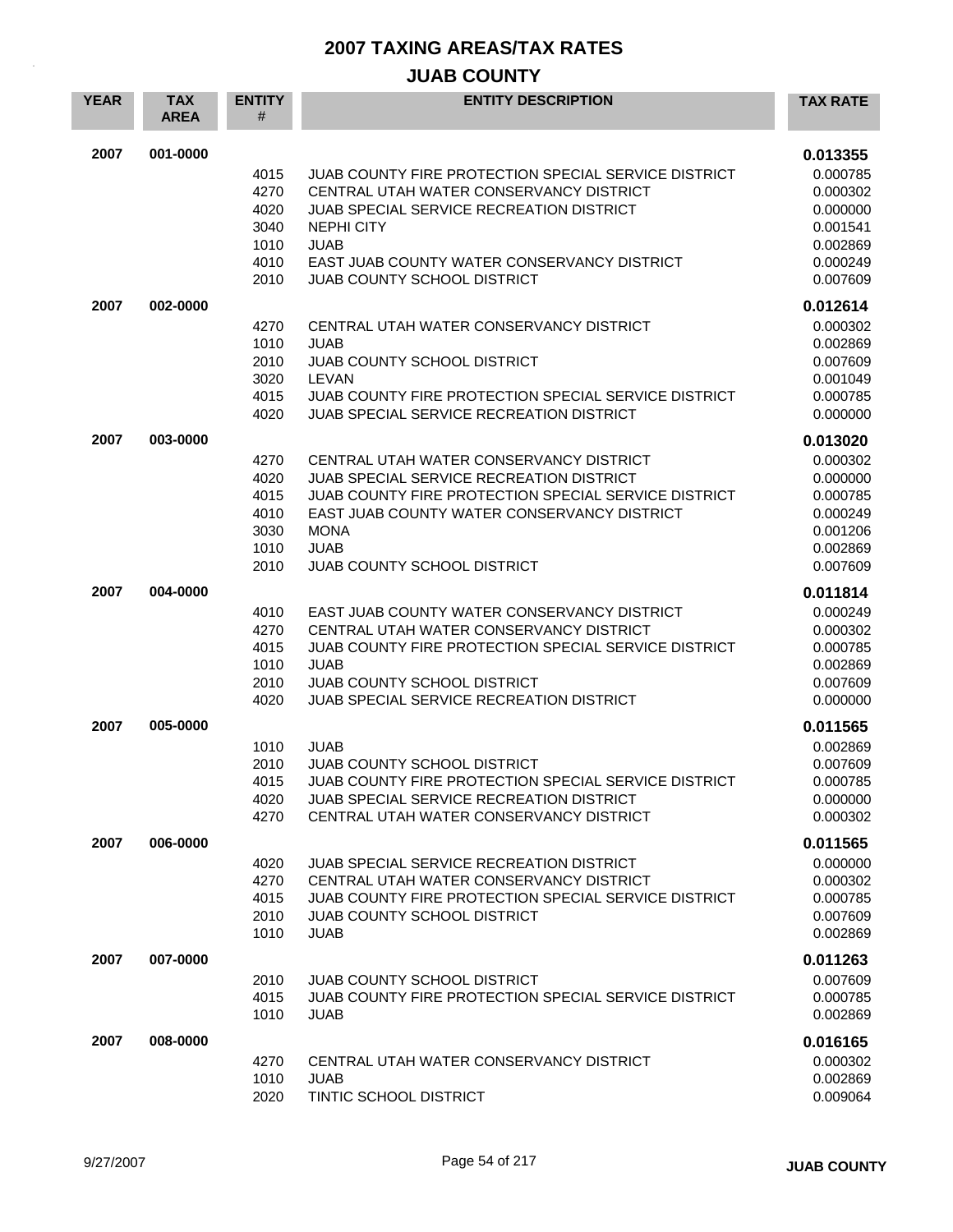## **JUAB COUNTY**

| <b>YEAR</b> | <b>TAX</b><br><b>AREA</b> | <b>ENTITY</b><br>#                                   | <b>ENTITY DESCRIPTION</b>                                                                                                                                                                                                                                                | <b>TAX RATE</b>                                                                              |
|-------------|---------------------------|------------------------------------------------------|--------------------------------------------------------------------------------------------------------------------------------------------------------------------------------------------------------------------------------------------------------------------------|----------------------------------------------------------------------------------------------|
|             |                           | 3010<br>4015<br>4020                                 | <b>EUREKA</b><br>JUAB COUNTY FIRE PROTECTION SPECIAL SERVICE DISTRICT<br><b>JUAB SPECIAL SERVICE RECREATION DISTRICT</b>                                                                                                                                                 | 0.003145<br>0.000785<br>0.000000                                                             |
| 2007        | 009-0000                  | 4270<br>4020<br>1010<br>2020<br>4015                 | CENTRAL UTAH WATER CONSERVANCY DISTRICT<br><b>JUAB SPECIAL SERVICE RECREATION DISTRICT</b><br><b>JUAB</b><br>TINTIC SCHOOL DISTRICT<br>JUAB COUNTY FIRE PROTECTION SPECIAL SERVICE DISTRICT                                                                              | 0.013020<br>0.000302<br>0.000000<br>0.002869<br>0.009064<br>0.000785                         |
| 2007        | 010-0000                  | 1010<br>2020<br>4015                                 | <b>JUAB</b><br>TINTIC SCHOOL DISTRICT<br>JUAB COUNTY FIRE PROTECTION SPECIAL SERVICE DISTRICT                                                                                                                                                                            | 0.012718<br>0.002869<br>0.009064<br>0.000785                                                 |
| 2007        | 011-0000                  | 4020<br>4270<br>4015<br>2010<br>1010                 | <b>JUAB SPECIAL SERVICE RECREATION DISTRICT</b><br>CENTRAL UTAH WATER CONSERVANCY DISTRICT<br>JUAB COUNTY FIRE PROTECTION SPECIAL SERVICE DISTRICT<br><b>JUAB COUNTY SCHOOL DISTRICT</b><br><b>JUAB</b>                                                                  | 0.011565<br>0.000000<br>0.000302<br>0.000785<br>0.007609<br>0.002869                         |
| 2007        | 012-0000                  | 2010<br>4010<br>4015<br>4020<br>4270<br>1010         | JUAB COUNTY SCHOOL DISTRICT<br>EAST JUAB COUNTY WATER CONSERVANCY DISTRICT<br>JUAB COUNTY FIRE PROTECTION SPECIAL SERVICE DISTRICT<br>JUAB SPECIAL SERVICE RECREATION DISTRICT<br>CENTRAL UTAH WATER CONSERVANCY DISTRICT<br><b>JUAB</b>                                 | 0.011814<br>0.007609<br>0.000249<br>0.000785<br>0.000000<br>0.000302<br>0.002869             |
| 2007        | 013-0000                  | 2010<br>4020<br>4270<br>4015<br>1010<br>4010<br>3080 | <b>JUAB COUNTY SCHOOL DISTRICT</b><br>JUAB SPECIAL SERVICE RECREATION DISTRICT<br>CENTRAL UTAH WATER CONSERVANCY DISTRICT<br>JUAB COUNTY FIRE PROTECTION SPECIAL SERVICE DISTRICT<br><b>JUAB</b><br>EAST JUAB COUNTY WATER CONSERVANCY DISTRICT<br>ROCKY RIDGE TOWN      | 0.014312<br>0.007609<br>0.000000<br>0.000302<br>0.000785<br>0.002869<br>0.000249<br>0.002498 |
| 2007        | 014-0000                  | 4020<br>4270<br>4015<br>4010<br>3090<br>2010<br>1010 | JUAB SPECIAL SERVICE RECREATION DISTRICT<br>CENTRAL UTAH WATER CONSERVANCY DISTRICT<br>JUAB COUNTY FIRE PROTECTION SPECIAL SERVICE DISTRICT<br>EAST JUAB COUNTY WATER CONSERVANCY DISTRICT<br><b>SANTAQUIN CITY</b><br><b>JUAB COUNTY SCHOOL DISTRICT</b><br><b>JUAB</b> | 0.013250<br>0.000000<br>0.000302<br>0.000785<br>0.000249<br>0.001436<br>0.007609<br>0.002869 |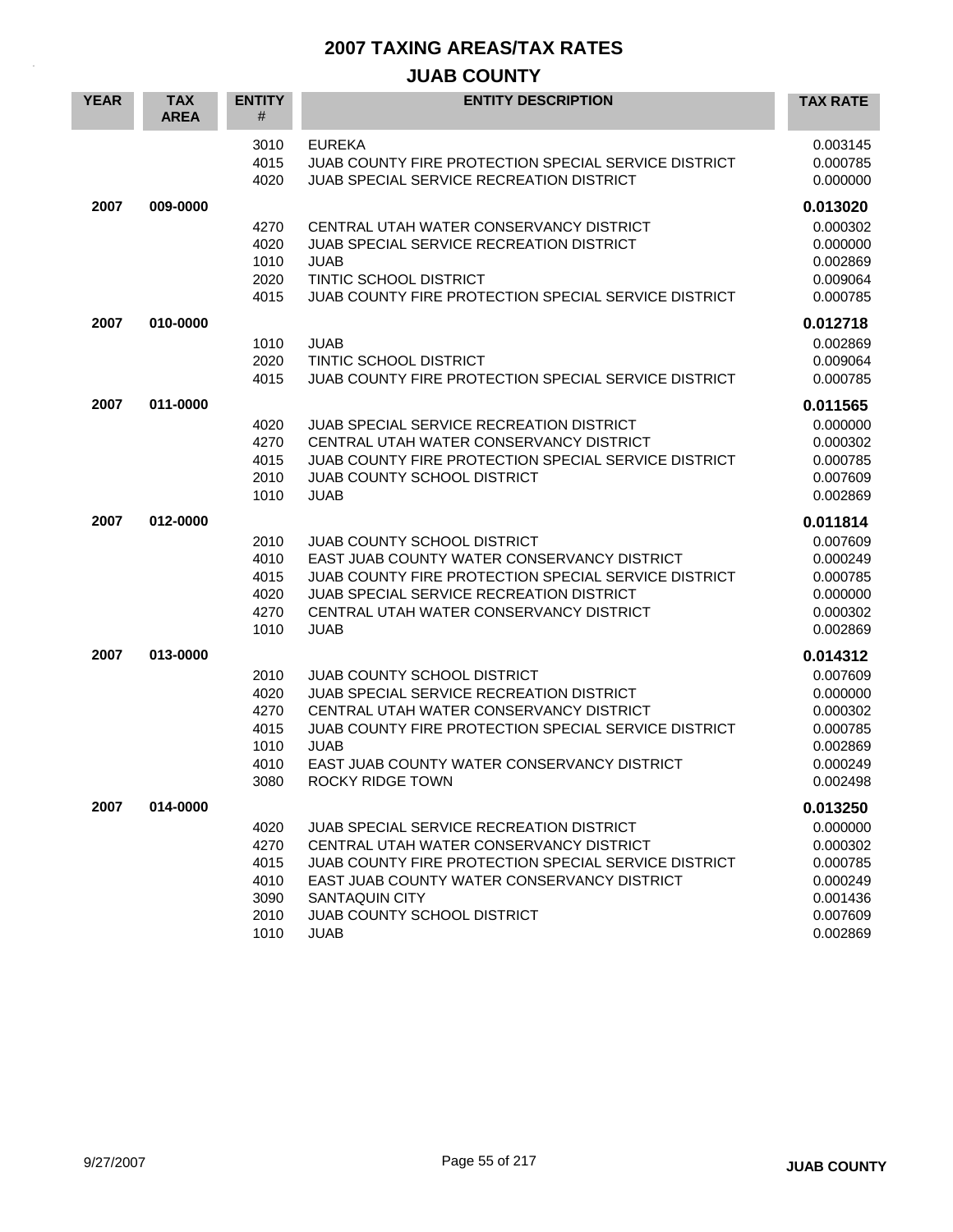## **KANE COUNTY**

| <b>YEAR</b> | <b>TAX</b><br><b>AREA</b> | <b>ENTITY</b><br># | <b>ENTITY DESCRIPTION</b>                                         | <b>TAX RATE</b> |
|-------------|---------------------------|--------------------|-------------------------------------------------------------------|-----------------|
| 2007        | 001-0000                  |                    |                                                                   | 0.006564        |
|             |                           | 2010               | KANE COUNTY SCHOOL DISTRICT                                       | 0.003484        |
|             |                           | 4050               | KANE COUNTY WATER CONSERVANCY DISTRICT                            | 0.000465        |
|             |                           | 4060               | KANE COUNTY HUMAN RESOURCES SPECIAL SERVICE DISTRICT              | 0.000000        |
|             |                           | 4065               | KANE COUNTY RECREATION AND TRANSPORTATION SPECIAL<br><b>SERVI</b> | 0.000000        |
|             |                           | 1010               | <b>KANE</b>                                                       | 0.002615        |
| 2007        | 002-0000                  |                    |                                                                   | 0.007586        |
|             |                           | 4050               | KANE COUNTY WATER CONSERVANCY DISTRICT                            | 0.000465        |
|             |                           | 4030               | WESTERN KANE COUNTY SPECIAL SERVICE DISTRICT #1                   | 0.000000        |
|             |                           | 4060               | KANE COUNTY HUMAN RESOURCES SPECIAL SERVICE DISTRICT              | 0.000000        |
|             |                           | 1010               | <b>KANE</b>                                                       | 0.002615        |
|             |                           | 2010               | KANE COUNTY SCHOOL DISTRICT                                       | 0.003484        |
|             |                           | 4065               | KANE COUNTY RECREATION AND TRANSPORTATION SPECIAL<br><b>SERVI</b> | 0.000000        |
|             |                           | 3040               | <b>KANAB CITY</b>                                                 | 0.001022        |
| 2007        | 003-0000                  |                    |                                                                   | 0.008165        |
|             |                           | 4060               | KANE COUNTY HUMAN RESOURCES SPECIAL SERVICE DISTRICT              | 0.000000        |
|             |                           | 4065               | KANE COUNTY RECREATION AND TRANSPORTATION SPECIAL<br><b>SERVI</b> | 0.000000        |
|             |                           | 4050               | KANE COUNTY WATER CONSERVANCY DISTRICT                            | 0.000465        |
|             |                           | 4030               | WESTERN KANE COUNTY SPECIAL SERVICE DISTRICT #1                   | 0.000000        |
|             |                           | 4020               | LONG VALLEY SEWER IMPROVEMENT DISTRICT                            | 0.000000        |
|             |                           | 3050               | ORDERVILLE                                                        | 0.001601        |
|             |                           | 2010               | KANE COUNTY SCHOOL DISTRICT                                       | 0.003484        |
|             |                           | 1010               | <b>KANE</b>                                                       | 0.002615        |
| 2007        | 004-0000                  |                    |                                                                   | 0.008226        |
|             |                           | 2010               | KANE COUNTY SCHOOL DISTRICT                                       | 0.003484        |
|             |                           | 3030               | <b>GLENDALE</b>                                                   | 0.001662        |
|             |                           | 4020               | LONG VALLEY SEWER IMPROVEMENT DISTRICT                            | 0.000000        |
|             |                           | 4030               | WESTERN KANE COUNTY SPECIAL SERVICE DISTRICT #1                   | 0.000000        |
|             |                           | 4050               | KANE COUNTY WATER CONSERVANCY DISTRICT                            | 0.000465        |
|             |                           | 4060               | KANE COUNTY HUMAN RESOURCES SPECIAL SERVICE DISTRICT              | 0.000000        |
|             |                           | 4065               | KANE COUNTY RECREATION AND TRANSPORTATION SPECIAL<br><b>SERVI</b> | 0.000000        |
|             |                           | 1010               | <b>KANE</b>                                                       | 0.002615        |
| 2007        | 004-0001                  |                    |                                                                   | 0.008226        |
|             |                           | 4030               | WESTERN KANE COUNTY SPECIAL SERVICE DISTRICT #1                   | 0.000000        |
|             |                           | 4050               | KANE COUNTY WATER CONSERVANCY DISTRICT                            | 0.000465        |
|             |                           | 4060               | KANE COUNTY HUMAN RESOURCES SPECIAL SERVICE DISTRICT              | 0.000000        |
|             |                           | 1010               | <b>KANE</b>                                                       | 0.002615        |
|             |                           | 2010               | KANE COUNTY SCHOOL DISTRICT                                       | 0.003484        |
|             |                           | 4065               | KANE COUNTY RECREATION AND TRANSPORTATION SPECIAL<br><b>SERVI</b> | 0.000000        |
|             |                           | 3030               | <b>GLENDALE</b>                                                   | 0.001662        |
| 2007        | 005-0000                  |                    |                                                                   | 0.009116        |
|             |                           | 4065               | KANE COUNTY RECREATION AND TRANSPORTATION SPECIAL<br><b>SERVI</b> | 0.000000        |
|             |                           | 1010               | <b>KANE</b>                                                       | 0.002615        |
|             |                           | 2010               | KANE COUNTY SCHOOL DISTRICT                                       | 0.003484        |
|             |                           | 3010               | <b>ALTON</b>                                                      | 0.002552        |
|             |                           | 4030               | WESTERN KANE COUNTY SPECIAL SERVICE DISTRICT #1                   | 0.000000        |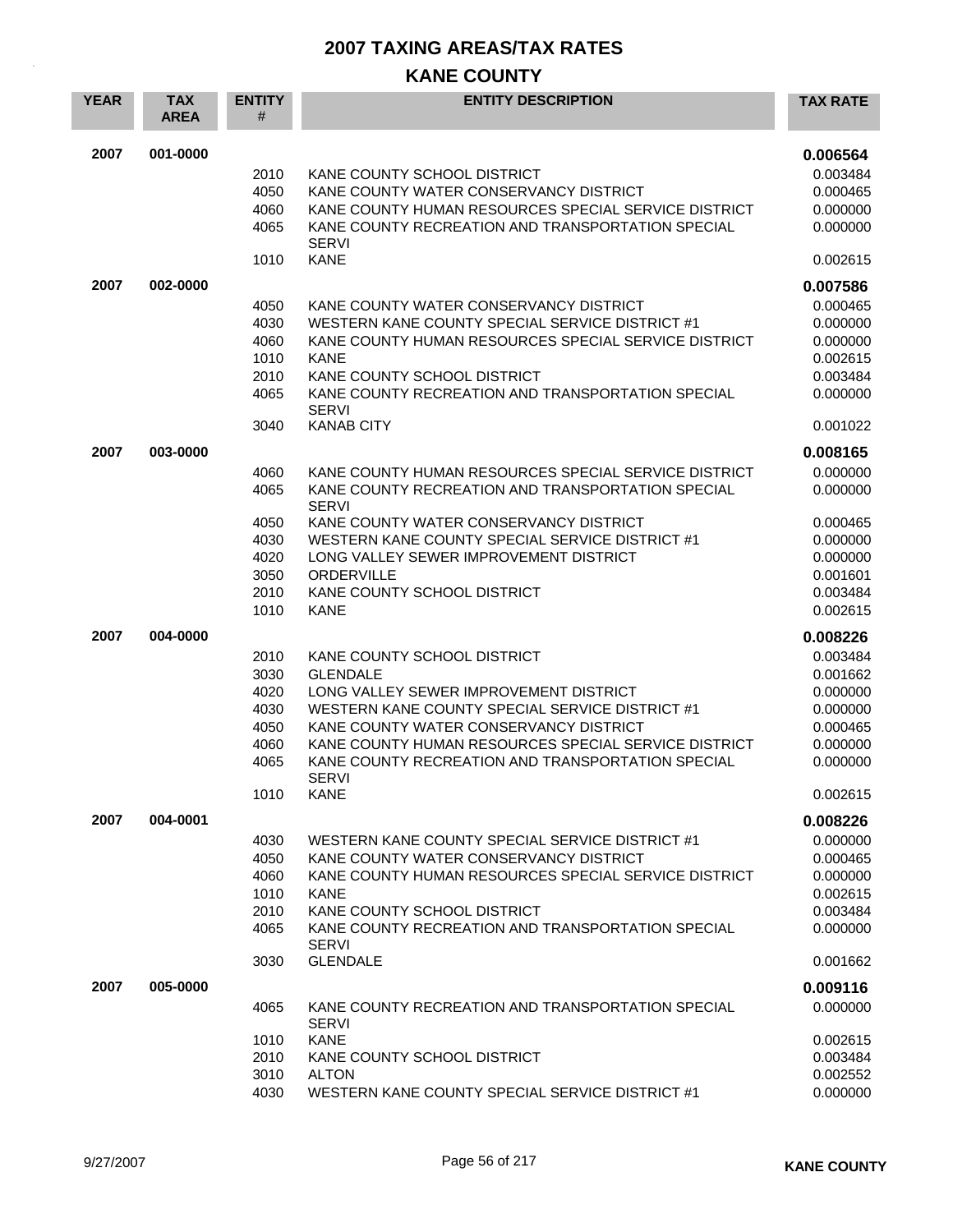## **KANE COUNTY**

| <b>YEAR</b> | <b>TAX</b><br><b>AREA</b> | <b>ENTITY</b><br># | <b>ENTITY DESCRIPTION</b>                                         | <b>TAX RATE</b> |
|-------------|---------------------------|--------------------|-------------------------------------------------------------------|-----------------|
|             |                           | 4050               | KANE COUNTY WATER CONSERVANCY DISTRICT                            | 0.000465        |
| 2007        | 006-0000                  |                    |                                                                   | 0.006564        |
|             |                           | 4065               | KANE COUNTY RECREATION AND TRANSPORTATION SPECIAL<br><b>SERVI</b> | 0.000000        |
|             |                           | 4060               | KANE COUNTY HUMAN RESOURCES SPECIAL SERVICE DISTRICT              | 0.000000        |
|             |                           | 4050               | KANE COUNTY WATER CONSERVANCY DISTRICT                            | 0.000465        |
|             |                           | 4030               | WESTERN KANE COUNTY SPECIAL SERVICE DISTRICT #1                   | 0.000000        |
|             |                           | 4020               | LONG VALLEY SEWER IMPROVEMENT DISTRICT                            | 0.000000        |
|             |                           | 1010               | <b>KANE</b>                                                       | 0.002615        |
|             |                           | 2010               | KANE COUNTY SCHOOL DISTRICT                                       | 0.003484        |
| 2007        | 007-0000                  |                    |                                                                   | 0.006564        |
|             |                           | 4050               | KANE COUNTY WATER CONSERVANCY DISTRICT                            | 0.000465        |
|             |                           | 4065               | KANE COUNTY RECREATION AND TRANSPORTATION SPECIAL<br><b>SERVI</b> | 0.000000        |
|             |                           | 4060               | KANE COUNTY HUMAN RESOURCES SPECIAL SERVICE DISTRICT              | 0.000000        |
|             |                           | 2010               | KANE COUNTY SCHOOL DISTRICT                                       | 0.003484        |
|             |                           | 1010               | <b>KANE</b>                                                       | 0.002615        |
|             |                           | 4030               | WESTERN KANE COUNTY SPECIAL SERVICE DISTRICT #1                   | 0.000000        |
| 2007        | 010-0000                  |                    |                                                                   | 0.008879        |
|             |                           | 2010               | KANE COUNTY SCHOOL DISTRICT                                       | 0.003484        |
|             |                           | 3020               | <b>BIG WATER</b>                                                  | 0.002315        |
|             |                           | 4010               | <b>GLEN CANYON CITY SPECIAL SERVICE DISTRICT NO. 1</b>            | 0.000000        |
|             |                           | 4050               | KANE COUNTY WATER CONSERVANCY DISTRICT                            | 0.000465        |
|             |                           | 4065               | KANE COUNTY RECREATION AND TRANSPORTATION SPECIAL<br><b>SERVI</b> | 0.000000        |
|             |                           | 1010               | <b>KANE</b>                                                       | 0.002615        |
| 2007        | 011-0000                  |                    |                                                                   | 0.006853        |
|             |                           | 4040               | CHURCH WELLS SPECIAL SERVICE DISTRICT                             | 0.000289        |
|             |                           | 4065               | KANE COUNTY RECREATION AND TRANSPORTATION SPECIAL<br><b>SERVI</b> | 0.000000        |
|             |                           | 4050               | KANE COUNTY WATER CONSERVANCY DISTRICT                            | 0.000465        |
|             |                           | 2010               | KANE COUNTY SCHOOL DISTRICT                                       | 0.003484        |
|             |                           | 1010               | <b>KANE</b>                                                       | 0.002615        |
|             |                           | 4060               | KANE COUNTY HUMAN RESOURCES SPECIAL SERVICE DISTRICT              | 0.000000        |
| 2007        | 012-0000                  |                    |                                                                   | 0.006564        |
|             |                           | 1010               | <b>KANE</b>                                                       | 0.002615        |
|             |                           | 2010               | KANE COUNTY SCHOOL DISTRICT                                       | 0.003484        |
|             |                           | 4030               | WESTERN KANE COUNTY SPECIAL SERVICE DISTRICT #1                   | 0.000000        |
|             |                           | 4050               | KANE COUNTY WATER CONSERVANCY DISTRICT                            | 0.000465        |
|             |                           | 4060               | KANE COUNTY HUMAN RESOURCES SPECIAL SERVICE DISTRICT              | 0.000000        |
|             |                           | 4065               | KANE COUNTY RECREATION AND TRANSPORTATION SPECIAL<br><b>SERVI</b> | 0.000000        |
|             |                           | 4070               | EAST ZION SPECIAL SERVICE DISTRICT                                | 0.000000        |
| 2007        | 013-0000                  |                    |                                                                   | 0.006564        |
|             |                           | 4060               | KANE COUNTY HUMAN RESOURCES SPECIAL SERVICE DISTRICT              | 0.000000        |
|             |                           | 4065               | KANE COUNTY RECREATION AND TRANSPORTATION SPECIAL<br><b>SERVI</b> | 0.000000        |
|             |                           | 4090               | CANTON LAND COUNTY IMPROVEMENT DISTRICT                           | 0.000000        |
|             |                           | 2010               | KANE COUNTY SCHOOL DISTRICT                                       | 0.003484        |
|             |                           | 1010               | <b>KANE</b>                                                       | 0.002615        |
|             |                           | 4050               | KANE COUNTY WATER CONSERVANCY DISTRICT                            | 0.000465        |
| 2007        | TP001-000                 |                    |                                                                   | 0.006564        |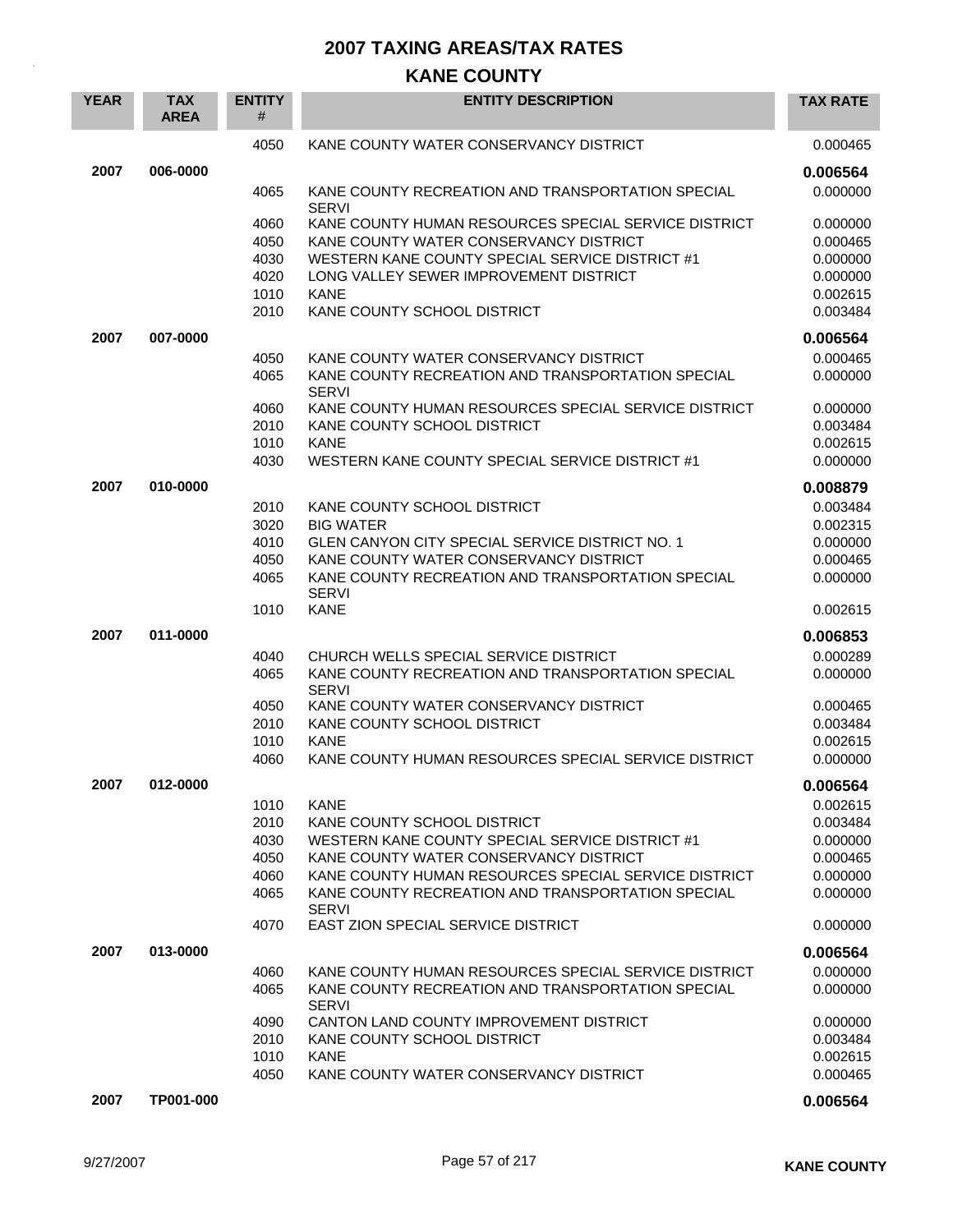# **KANE COUNTY**

| <b>YEAR</b> | <b>TAX</b><br><b>AREA</b> | <b>ENTITY</b><br># | <b>ENTITY DESCRIPTION</b>                                         | <b>TAX RATE</b> |
|-------------|---------------------------|--------------------|-------------------------------------------------------------------|-----------------|
|             |                           | 1010               | KANF                                                              | 0.002615        |
|             |                           | 2010               | KANE COUNTY SCHOOL DISTRICT                                       | 0.003484        |
|             |                           | 4030               | WESTERN KANE COUNTY SPECIAL SERVICE DISTRICT #1                   | 0.000000        |
|             |                           | 4050               | KANE COUNTY WATER CONSERVANCY DISTRICT                            | 0.000465        |
|             |                           | 4060               | KANE COUNTY HUMAN RESOURCES SPECIAL SERVICE DISTRICT              | 0.000000        |
|             |                           | 4065               | KANE COUNTY RECREATION AND TRANSPORTATION SPECIAL<br><b>SERVI</b> | 0.000000        |
|             |                           | 4080               | CEDAR MOUNTAIN FIRE PROTECTION SPECIAL SERVICE DISTRICT           | 0.000000        |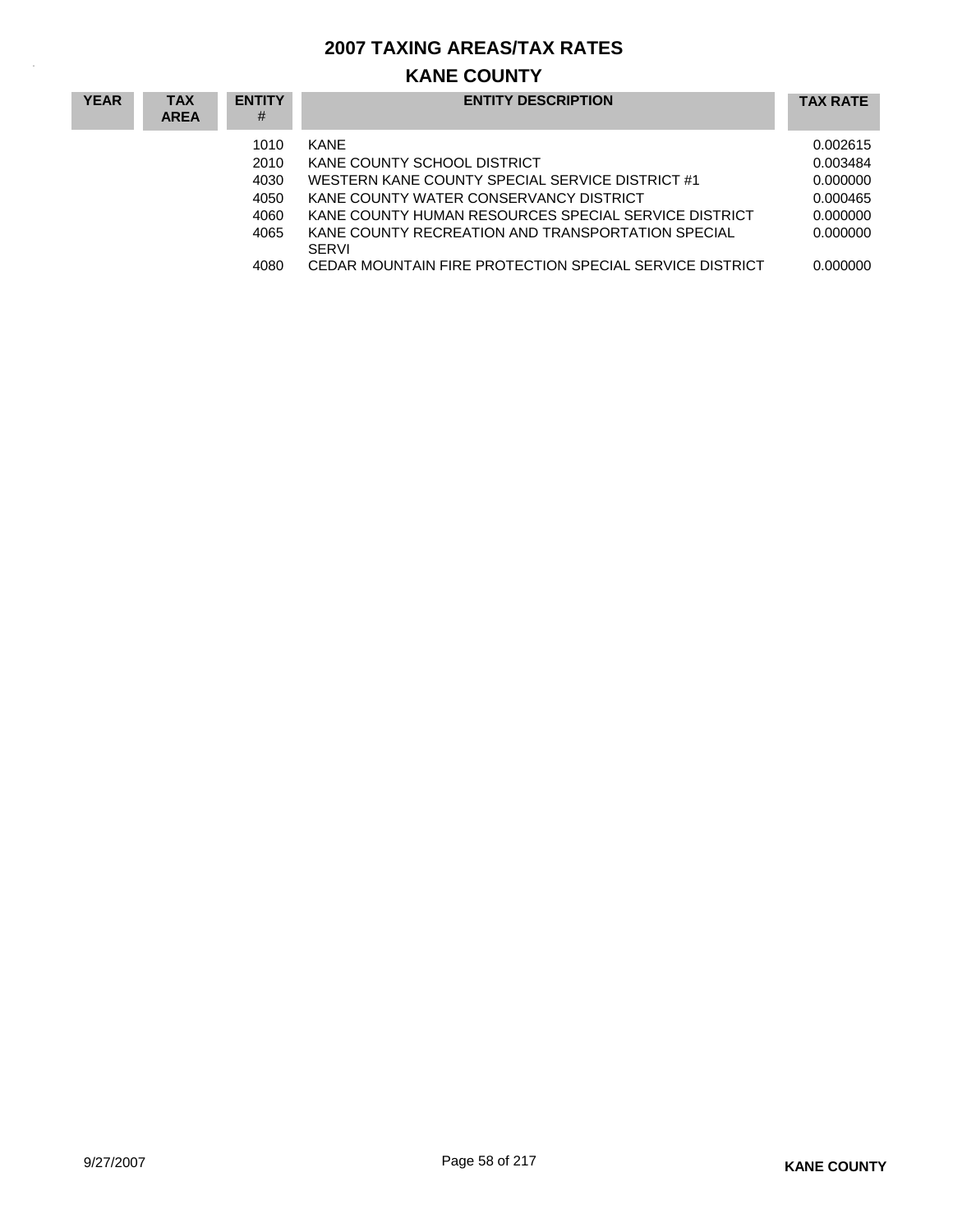## **MILLARD COUNTY**

| <b>YEAR</b> | <b>TAX</b><br><b>AREA</b> | <b>ENTITY</b><br>#                                   | <b>ENTITY DESCRIPTION</b>                                                                                                                                                                                                                                        | <b>TAX RATE</b>                                                                              |
|-------------|---------------------------|------------------------------------------------------|------------------------------------------------------------------------------------------------------------------------------------------------------------------------------------------------------------------------------------------------------------------|----------------------------------------------------------------------------------------------|
| 2007        | 001-0000                  | 1010<br>4090<br>4050<br>2010<br>3020                 | <b>MILLARD</b><br>MILLARD COUNTY FIRE SERVICE DISTRICT<br>MILLARD COUNTY WATER CONSERVANCY DISTRICT<br>MILLARD COUNTY SCHOOL DISTRICT<br><b>FILLMORE</b>                                                                                                         | 0.010943<br>0.003768<br>0.000219<br>0.000000<br>0.005792<br>0.001164                         |
| 2007        | 001-0001                  | 1010<br>2010<br>3020<br>4050<br>4090<br>8001         | MILLARD<br>MILLARD COUNTY SCHOOL DISTRICT<br><b>FILLMORE</b><br>MILLARD COUNTY WATER CONSERVANCY DISTRICT<br>MILLARD COUNTY FIRE SERVICE DISTRICT<br>1400 SOUTH ECONOMIC DEVELOPMENT PLAN                                                                        | 0.010943<br>0.003768<br>0.005792<br>0.001164<br>0.000000<br>0.000219<br>0.000000             |
| 2007        | 002-0000                  | 4050<br>3040<br>2010<br>1010<br>4090                 | MILLARD COUNTY WATER CONSERVANCY DISTRICT<br><b>HOLDEN</b><br>MILLARD COUNTY SCHOOL DISTRICT<br><b>MILLARD</b><br>MILLARD COUNTY FIRE SERVICE DISTRICT                                                                                                           | 0.010621<br>0.000000<br>0.000842<br>0.005792<br>0.003768<br>0.000219                         |
| 2007        | 003-0000                  | 1010<br>2010<br>3050<br>4050<br>4090                 | <b>MILLARD</b><br>MILLARD COUNTY SCHOOL DISTRICT<br><b>KANOSH</b><br>MILLARD COUNTY WATER CONSERVANCY DISTRICT<br>MILLARD COUNTY FIRE SERVICE DISTRICT                                                                                                           | 0.010129<br>0.003768<br>0.005792<br>0.000350<br>0.000000<br>0.000219                         |
| 2007        | 004-0000                  | 4050<br>4090<br>3080<br>2010<br>1010                 | MILLARD COUNTY WATER CONSERVANCY DISTRICT<br>MILLARD COUNTY FIRE SERVICE DISTRICT<br><b>MEADOW</b><br>MILLARD COUNTY SCHOOL DISTRICT<br><b>MILLARD</b>                                                                                                           | 0.010594<br>0.000000<br>0.000219<br>0.000815<br>0.005792<br>0.003768                         |
| 2007        | 005-0000                  | 2010<br>3100<br>4050<br>4090<br>1010                 | MILLARD COUNTY SCHOOL DISTRICT<br><b>SCIPIO</b><br>MILLARD COUNTY WATER CONSERVANCY DISTRICT<br>MILLARD COUNTY FIRE SERVICE DISTRICT<br>MILLARD                                                                                                                  | 0.010770<br>0.005792<br>0.000991<br>0.000000<br>0.000219<br>0.003768                         |
| 2007        | 006-0000                  | 4090<br>1010<br>2010<br>4050                         | MILLARD COUNTY FIRE SERVICE DISTRICT<br><b>MILLARD</b><br>MILLARD COUNTY SCHOOL DISTRICT<br>MILLARD COUNTY WATER CONSERVANCY DISTRICT                                                                                                                            | 0.009779<br>0.000219<br>0.003768<br>0.005792<br>0.000000                                     |
| 2007        | 007-0000                  | 4040<br>4050<br>4090<br>3010<br>1010<br>2010<br>4010 | WEST MILLARD MOSQUITO ABATEMENT DISTRICT<br>MILLARD COUNTY WATER CONSERVANCY DISTRICT<br>MILLARD COUNTY FIRE SERVICE DISTRICT<br><b>DELTA CITY</b><br><b>MILLARD</b><br>MILLARD COUNTY SCHOOL DISTRICT<br>DELTA, SUTHERLAND, OASIS CEMETARY MAINTINANCE DISTRICT | 0.013711<br>0.000182<br>0.000000<br>0.000219<br>0.003591<br>0.003768<br>0.005792<br>0.000159 |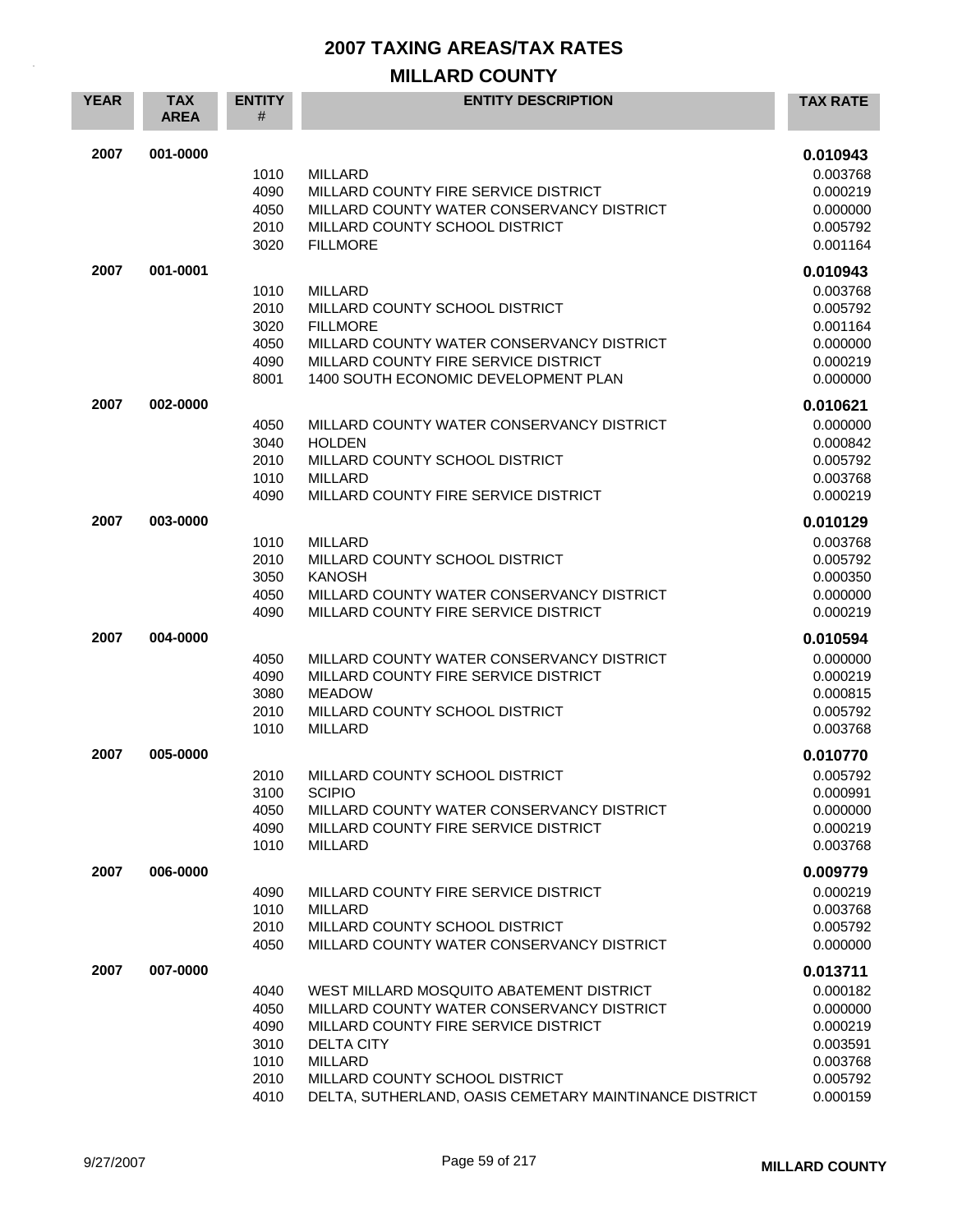## **MILLARD COUNTY**

| <b>YEAR</b> | <b>TAX</b><br><b>AREA</b> | <b>ENTITY</b><br># | <b>ENTITY DESCRIPTION</b>                                                         | <b>TAX RATE</b>      |
|-------------|---------------------------|--------------------|-----------------------------------------------------------------------------------|----------------------|
| 2007        | 008-0000                  |                    |                                                                                   | 0.011258             |
|             |                           | 4040               | WEST MILLARD MOSQUITO ABATEMENT DISTRICT                                          | 0.000182             |
|             |                           | 4050               | MILLARD COUNTY WATER CONSERVANCY DISTRICT                                         | 0.000000             |
|             |                           | 4020               | HINKLEY-DESERET CEMETARY MAINTENANCE DISTRICT                                     | 0.000385             |
|             |                           | 3030               | <b>HINCKLEY</b>                                                                   | 0.000912             |
|             |                           | 2010               | MILLARD COUNTY SCHOOL DISTRICT                                                    | 0.005792             |
|             |                           | 1010               | <b>MILLARD</b>                                                                    | 0.003768             |
|             |                           | 4090               | MILLARD COUNTY FIRE SERVICE DISTRICT                                              | 0.000219             |
| 2007        | 009-0000                  |                    |                                                                                   | 0.010859             |
|             |                           | 1010               | <b>MILLARD</b>                                                                    | 0.003768             |
|             |                           | 2010               | MILLARD COUNTY SCHOOL DISTRICT                                                    | 0.005792             |
|             |                           | 3090               | <b>OAK CITY</b>                                                                   | 0.001080             |
|             |                           | 4050               | MILLARD COUNTY WATER CONSERVANCY DISTRICT                                         | 0.000000             |
|             |                           | 4090               | MILLARD COUNTY FIRE SERVICE DISTRICT                                              | 0.000219             |
| 2007        | 010-0000                  |                    |                                                                                   | 0.011816             |
|             |                           | 4050               | MILLARD COUNTY WATER CONSERVANCY DISTRICT                                         | 0.000000             |
|             |                           | 4040               | WEST MILLARD MOSQUITO ABATEMENT DISTRICT                                          | 0.000182             |
|             |                           | 4090               | MILLARD COUNTY FIRE SERVICE DISTRICT                                              | 0.000219             |
|             |                           | 2010               | MILLARD COUNTY SCHOOL DISTRICT                                                    | 0.005792             |
|             |                           | 1010<br>3070       | <b>MILLARD</b><br>LYNNDYL                                                         | 0.003768             |
|             |                           |                    |                                                                                   | 0.001855             |
| 2007        | 011-0000                  |                    |                                                                                   | 0.011061             |
|             |                           | 2010               | MILLARD COUNTY SCHOOL DISTRICT                                                    | 0.005792             |
|             |                           | 3060               | <b>LEAMINGTON TOWN</b>                                                            | 0.001100             |
|             |                           | 4040               | WEST MILLARD MOSQUITO ABATEMENT DISTRICT                                          | 0.000182             |
|             |                           | 4050<br>4090       | MILLARD COUNTY WATER CONSERVANCY DISTRICT<br>MILLARD COUNTY FIRE SERVICE DISTRICT | 0.000000             |
|             |                           | 1010               | <b>MILLARD</b>                                                                    | 0.000219<br>0.003768 |
|             |                           |                    |                                                                                   |                      |
| 2007        | 012-0000                  |                    |                                                                                   | 0.010120             |
|             |                           | 2010               | MILLARD COUNTY SCHOOL DISTRICT                                                    | 0.005792             |
|             |                           | 4090<br>4050       | MILLARD COUNTY FIRE SERVICE DISTRICT<br>MILLARD COUNTY WATER CONSERVANCY DISTRICT | 0.000219<br>0.000000 |
|             |                           | 4010               | DELTA, SUTHERLAND, OASIS CEMETARY MAINTINANCE DISTRICT                            | 0.000159             |
|             |                           | 1010               | <b>MILLARD</b>                                                                    | 0.003768             |
|             |                           | 4040               | WEST MILLARD MOSQUITO ABATEMENT DISTRICT                                          | 0.000182             |
| 2007        | 013-0000                  |                    |                                                                                   | 0.010346             |
|             |                           | 1010               | <b>MILLARD</b>                                                                    | 0.003768             |
|             |                           | 2010               | MILLARD COUNTY SCHOOL DISTRICT                                                    | 0.005792             |
|             |                           | 4020               | HINKLEY-DESERET CEMETARY MAINTENANCE DISTRICT                                     | 0.000385             |
|             |                           | 4040               | WEST MILLARD MOSQUITO ABATEMENT DISTRICT                                          | 0.000182             |
|             |                           | 4050               | MILLARD COUNTY WATER CONSERVANCY DISTRICT                                         | 0.000000             |
|             |                           | 4090               | MILLARD COUNTY FIRE SERVICE DISTRICT                                              | 0.000219             |
| 2007        | 015-0000                  |                    |                                                                                   | 0.009961             |
|             |                           | 2010               | MILLARD COUNTY SCHOOL DISTRICT                                                    | 0.005792             |
|             |                           | 4090               | MILLARD COUNTY FIRE SERVICE DISTRICT                                              | 0.000219             |
|             |                           | 4050               | MILLARD COUNTY WATER CONSERVANCY DISTRICT                                         | 0.000000             |
|             |                           | 1010               | <b>MILLARD</b>                                                                    | 0.003768             |
|             |                           | 4040               | WEST MILLARD MOSQUITO ABATEMENT DISTRICT                                          | 0.000182             |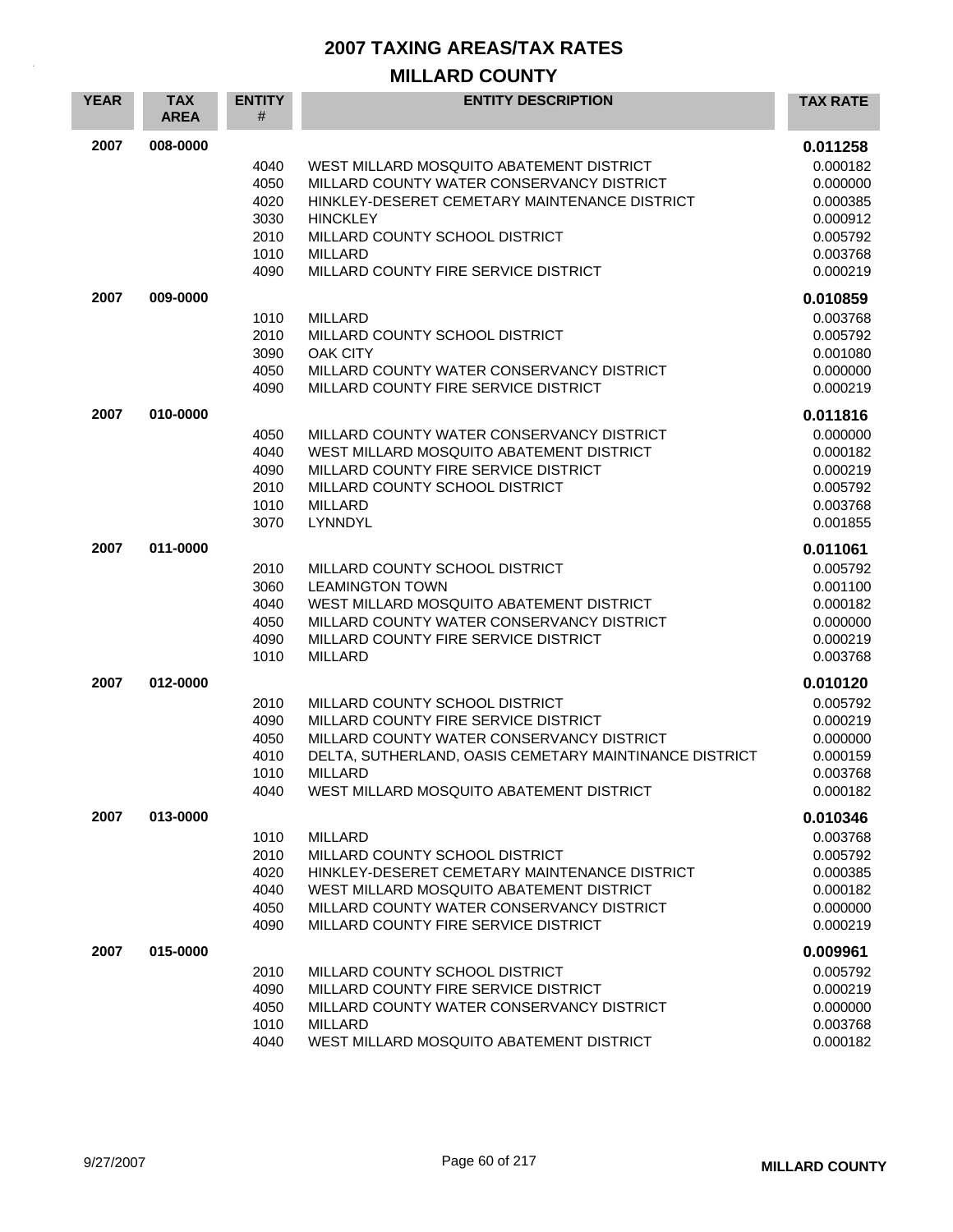## **MORGAN COUNTY**

| <b>YEAR</b> | <b>TAX</b><br><b>AREA</b> | <b>ENTITY</b><br># | <b>ENTITY DESCRIPTION</b>                 | <b>TAX RATE</b> |
|-------------|---------------------------|--------------------|-------------------------------------------|-----------------|
| 2007        | 001-0000                  |                    |                                           | 0.007789        |
|             |                           | 1010               | <b>MORGAN</b>                             | 0.002332        |
|             |                           | 2010               | MORGAN COUNTY SCHOOL DISTRICT             | 0.005257        |
|             |                           | 4005               | WEBER BASIN WATER CONSERVANCY DISTRICT    | 0.000200        |
| 2007        | 002-0000                  |                    |                                           | 0.008237        |
|             |                           | 1010               | <b>MORGAN</b>                             | 0.002332        |
|             |                           | 2010               | MORGAN COUNTY SCHOOL DISTRICT             | 0.005257        |
|             |                           | 4005               | WEBER BASIN WATER CONSERVANCY DISTRICT    | 0.000200        |
|             |                           | 4010               | MOUNTAIN GREEN FIRE PROTECTION DISTRICT   | 0.000448        |
| 2007        | 003-0000                  |                    |                                           | 0.008404        |
|             |                           |                    |                                           |                 |
|             |                           | 1010               | <b>MORGAN</b>                             | 0.002332        |
|             |                           | 4020               | MOUNTAIN GREEN SEWER IMPROVEMENT DISTRICT | 0.000167        |
|             |                           | 4010               | MOUNTAIN GREEN FIRE PROTECTION DISTRICT   | 0.000448        |
|             |                           | 2010               | MORGAN COUNTY SCHOOL DISTRICT             | 0.005257        |
|             |                           | 4005               | WEBER BASIN WATER CONSERVANCY DISTRICT    | 0.000200        |
| 2007        | 004-0000                  |                    |                                           | 0.009413        |
|             |                           | 1010               | <b>MORGAN</b>                             | 0.002332        |
|             |                           | 2010               | MORGAN COUNTY SCHOOL DISTRICT             | 0.005257        |
|             |                           | 3010               | <b>MORGAN</b>                             | 0.001624        |
|             |                           | 4005               | WEBER BASIN WATER CONSERVANCY DISTRICT    | 0.000200        |
| 2007        | 005-0000                  |                    |                                           | 0.009413        |
|             |                           | 4005               | WEBER BASIN WATER CONSERVANCY DISTRICT    | 0.000200        |
|             |                           | 1010               | <b>MORGAN</b>                             | 0.002332        |
|             |                           | 8010               | COMMERCIAL STREET REDEVELOPMENT PROJECT   | 0.000000        |
|             |                           | 2010               | <b>MORGAN COUNTY SCHOOL DISTRICT</b>      | 0.005257        |
|             |                           | 3010               | <b>MORGAN</b>                             | 0.001624        |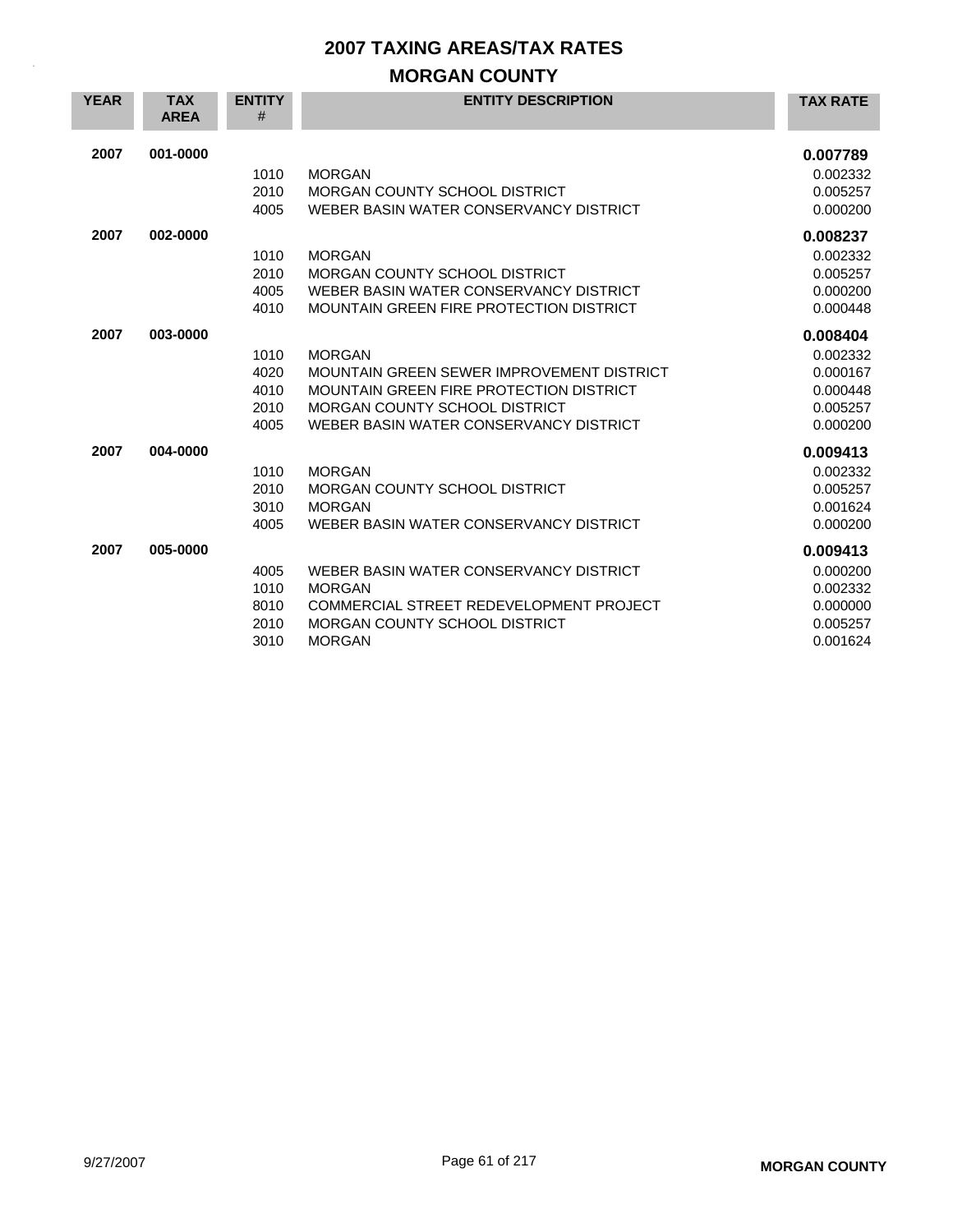## **PIUTE COUNTY**

| <b>YEAR</b> | <b>TAX</b><br><b>AREA</b> | <b>ENTITY</b><br>#                   | <b>ENTITY DESCRIPTION</b>                                                                                                                                      | <b>TAX RATE</b>                                                      |
|-------------|---------------------------|--------------------------------------|----------------------------------------------------------------------------------------------------------------------------------------------------------------|----------------------------------------------------------------------|
| 2007        | 001-0000                  | 1010<br>2010<br>3010<br>4010<br>4270 | <b>PIUTE</b><br>PIUTE COUNTY SCHOOL DISTRICT<br><b>CIRCLEVILLE</b><br>UPPER SEVIER RIVER WATER CONSERVANCY DISTRICT<br>CENTRAL UTAH WATER CONSERVANCY DISTRICT | 0.011699<br>0.004066<br>0.004929<br>0.002366<br>0.000036<br>0.000302 |
| 2007        | 002-0000                  | 2010<br>4270<br>3020<br>1010<br>4010 | PIUTE COUNTY SCHOOL DISTRICT<br>CENTRAL UTAH WATER CONSERVANCY DISTRICT<br><b>JUNCTION</b><br><b>PIUTE</b><br>UPPER SEVIER RIVER WATER CONSERVANCY DISTRICT    | 0.011876<br>0.004929<br>0.000302<br>0.002543<br>0.004066<br>0.000036 |
| 2007        | 003-0000                  | 1010<br>2010<br>3030<br>4010<br>4270 | <b>PIUTE</b><br>PIUTE COUNTY SCHOOL DISTRICT<br><b>KINGSTON</b><br>UPPER SEVIER RIVER WATER CONSERVANCY DISTRICT<br>CENTRAL UTAH WATER CONSERVANCY DISTRICT    | 0.010893<br>0.004066<br>0.004929<br>0.001560<br>0.000036<br>0.000302 |
| 2007        | 004-0000                  | 4270<br>4010<br>3040<br>2010<br>1010 | CENTRAL UTAH WATER CONSERVANCY DISTRICT<br>UPPER SEVIER RIVER WATER CONSERVANCY DISTRICT<br><b>MARYSVALE</b><br>PIUTE COUNTY SCHOOL DISTRICT<br><b>PIUTE</b>   | 0.010048<br>0.000302<br>0.000036<br>0.000715<br>0.004929<br>0.004066 |
| 2007        | 005-0000                  | 2010<br>4010<br>4270<br>1010         | PIUTE COUNTY SCHOOL DISTRICT<br>UPPER SEVIER RIVER WATER CONSERVANCY DISTRICT<br>CENTRAL UTAH WATER CONSERVANCY DISTRICT<br><b>PIUTE</b>                       | 0.009333<br>0.004929<br>0.000036<br>0.000302<br>0.004066             |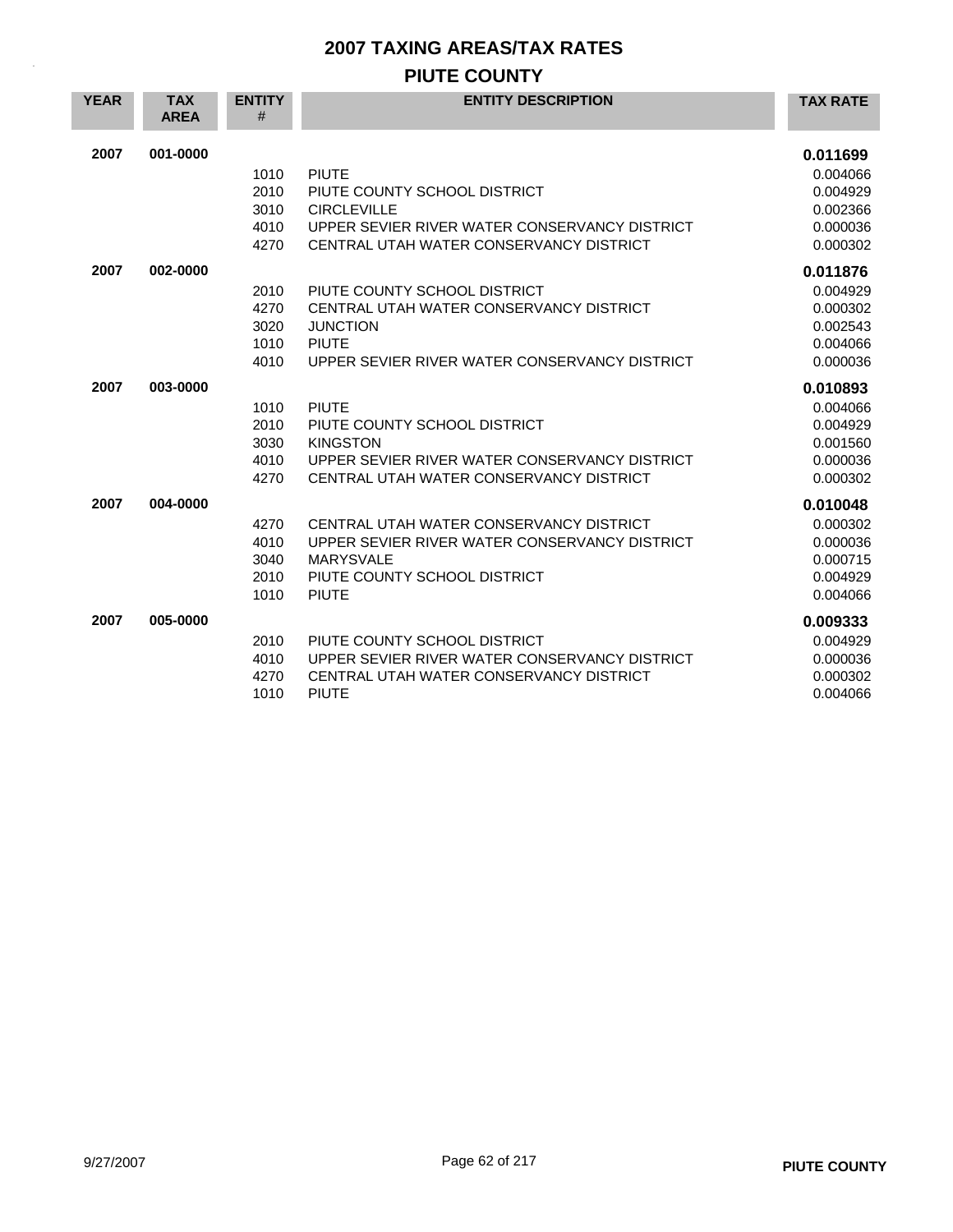#### **RICH COUNTY**

| <b>YEAR</b> | <b>TAX</b><br><b>AREA</b> | <b>ENTITY</b><br># | <b>ENTITY DESCRIPTION</b>                        | <b>TAX RATE</b> |
|-------------|---------------------------|--------------------|--------------------------------------------------|-----------------|
| 2007        | 011-0000                  |                    |                                                  | 0.006818        |
|             |                           | 4080               | <b>WOODRUFF FIRE DISTRICT</b>                    | 0.000528        |
|             |                           | 1010               | <b>RICH</b>                                      | 0.001273        |
|             |                           | 2010               | RICH COUNTY SCHOOL DISTRICT                      | 0.003773        |
|             |                           | 3040               | <b>WOODRUFF</b>                                  | 0.000948        |
|             |                           | 4040               | WOODRUFF CEMETARY MAINTENANCE DISTRICT           | 0.000296        |
| 2007        | 012-0000                  |                    |                                                  | 0.007027        |
|             |                           | 4060               | RANDOLPH FIRE DISTRICT                           | 0.000464        |
|             |                           | 4020               | RANDOLPH CEMETARY MAINTENANCE DISTRICT           | 0.000353        |
|             |                           | 3030               | <b>RANDOLPH</b>                                  | 0.001164        |
|             |                           | 1010               | <b>RICH</b>                                      | 0.001273        |
|             |                           | 2010               | RICH COUNTY SCHOOL DISTRICT                      | 0.003773        |
| 2007        | 013-0000                  |                    |                                                  | 0.006056        |
|             |                           | 1010               | <b>RICH</b>                                      | 0.001273        |
|             |                           | 2010               | RICH COUNTY SCHOOL DISTRICT                      | 0.003773        |
|             |                           | 3020               | <b>LAKETOWN</b>                                  | 0.000724        |
|             |                           | 4030               | LAKETOWN CEMETERY MAINTENANCE DISTRICT           | 0.000086        |
|             |                           | 4070               | <b>LAKETOWN FIRE DISTRICT</b>                    | 0.000200        |
| 2007        | 014-0000                  |                    |                                                  | 0.005671        |
|             |                           | 1010               | <b>RICH</b>                                      | 0.001273        |
|             |                           | 4050               | <b>GARDEN CITY PICKELVILLE FIRE DISTICT</b>      | 0.000098        |
|             |                           | 4010               | <b>GARDEN CITY-PICKELVILLE CEMETERY DISTRICT</b> | 0.000057        |
|             |                           | 2010               | RICH COUNTY SCHOOL DISTRICT                      | 0.003773        |
|             |                           | 3010               | <b>GARDEN CITY</b>                               | 0.000470        |
| 2007        | 015-0000                  |                    |                                                  | 0.005671        |
|             |                           | 1010               | <b>RICH</b>                                      | 0.001273        |
|             |                           | 2010               | RICH COUNTY SCHOOL DISTRICT                      | 0.003773        |
|             |                           | 3010               | <b>GARDEN CITY</b>                               | 0.000470        |
|             |                           | 4010               | <b>GARDEN CITY-PICKELVILLE CEMETERY DISTRICT</b> | 0.000057        |
|             |                           | 4050               | <b>GARDEN CITY PICKELVILLE FIRE DISTICT</b>      | 0.000098        |
|             |                           | 4100               | BEAR LAKE SPECIAL DISTRICT                       | 0.000000        |
| 2007        | 025-0000                  |                    |                                                  | 0.005671        |
|             |                           | 2010               | RICH COUNTY SCHOOL DISTRICT                      | 0.003773        |
|             |                           | 8010               | BEAR LAKE BOULEVARD REDEVELOPMENT PROJECT AREA   | 0.000000        |
|             |                           | 4100               | <b>BEAR LAKE SPECIAL DISTRICT</b>                | 0.000000        |
|             |                           | 4050               | <b>GARDEN CITY PICKELVILLE FIRE DISTICT</b>      | 0.000098        |
|             |                           | 3010               | <b>GARDEN CITY</b>                               | 0.000470        |
|             |                           | 1010               | <b>RICH</b>                                      | 0.001273        |
|             |                           | 4010               | <b>GARDEN CITY-PICKELVILLE CEMETERY DISTRICT</b> | 0.000057        |
| 2007        | 111-0000                  |                    |                                                  | 0.005870        |
|             |                           | 1010               | <b>RICH</b>                                      | 0.001273        |
|             |                           | 2010               | RICH COUNTY SCHOOL DISTRICT                      | 0.003773        |
|             |                           | 4040               | WOODRUFF CEMETARY MAINTENANCE DISTRICT           | 0.000296        |
|             |                           | 4080               | WOODRUFF FIRE DISTRICT                           | 0.000528        |
| 2007        | 112-0000                  |                    |                                                  | 0.005863        |
|             |                           | 4020               | RANDOLPH CEMETARY MAINTENANCE DISTRICT           | 0.000353        |
|             |                           | 4060               | RANDOLPH FIRE DISTRICT                           | 0.000464        |
|             |                           | 1010               | <b>RICH</b>                                      | 0.001273        |
|             |                           | 2010               | RICH COUNTY SCHOOL DISTRICT                      | 0.003773        |
| 2007        | 112-0001                  |                    |                                                  | 0.005863        |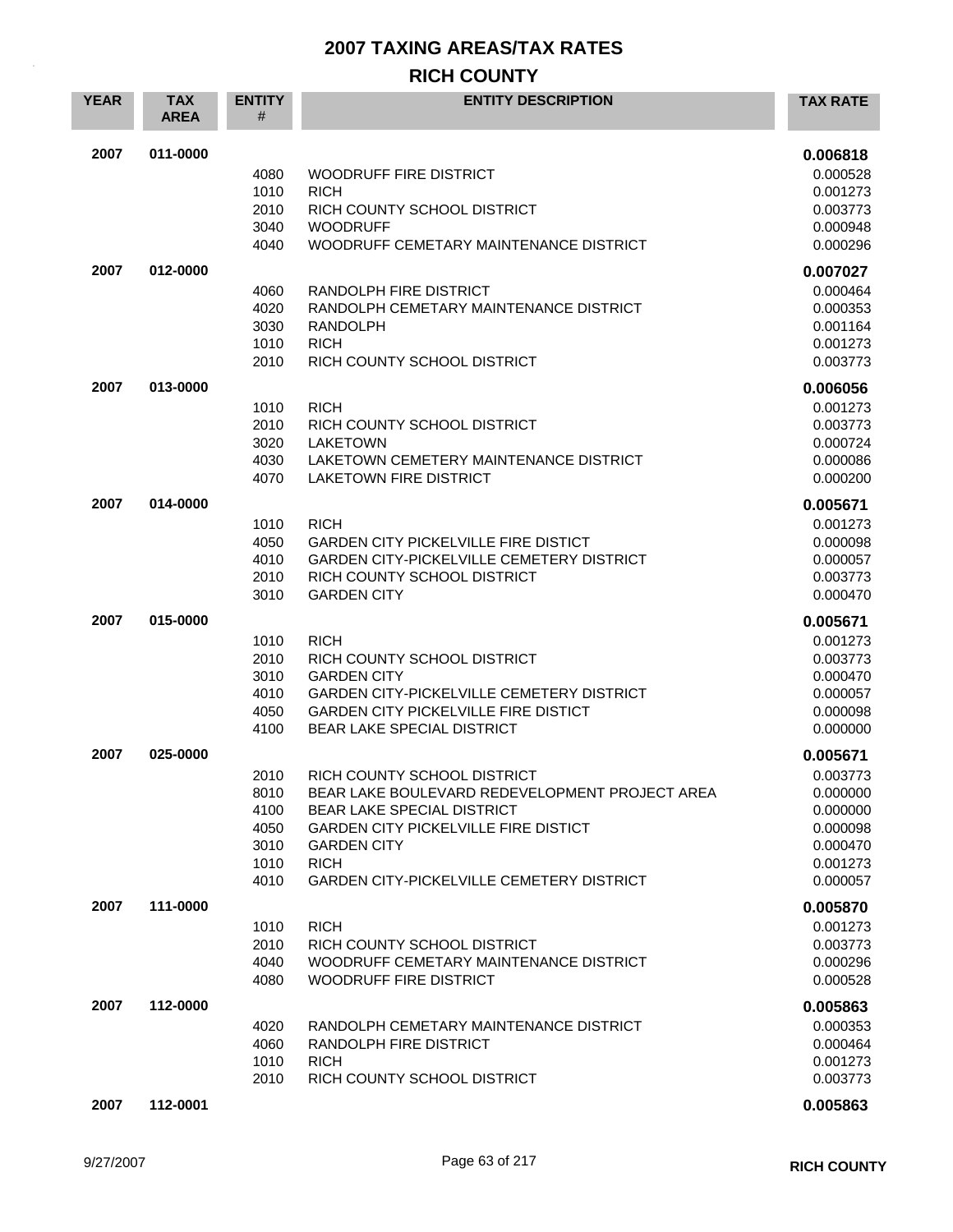## **RICH COUNTY**

| <b>YEAR</b> | <b>TAX</b><br><b>AREA</b> | <b>ENTITY</b><br>#                   | <b>ENTITY DESCRIPTION</b>                                                                                                                                                   | <b>TAX RATE</b>                                                      |
|-------------|---------------------------|--------------------------------------|-----------------------------------------------------------------------------------------------------------------------------------------------------------------------------|----------------------------------------------------------------------|
|             |                           | 2010<br>4020<br>4060<br>4110<br>1010 | RICH COUNTY SCHOOL DISTRICT<br>RANDOLPH CEMETARY MAINTENANCE DISTRICT<br>RANDOLPH FIRE DISTRICT<br>MOUNTAIN MEADOW IMPROVEMENT DISRICT<br><b>RICH</b>                       | 0.003773<br>0.000353<br>0.000464<br>0.000000<br>0.001273             |
| 2007        | 113-0000                  | 4070<br>1010<br>2010<br>4030         | <b>LAKETOWN FIRE DISTRICT</b><br><b>RICH</b><br>RICH COUNTY SCHOOL DISTRICT<br>LAKETOWN CEMETERY MAINTENANCE DISTRICT                                                       | 0.005332<br>0.000200<br>0.001273<br>0.003773<br>0.000086             |
| 2007        | 114-0000                  | 4050<br>4010<br>1010<br>2010         | <b>GARDEN CITY PICKELVILLE FIRE DISTICT</b><br><b>GARDEN CITY-PICKELVILLE CEMETERY DISTRICT</b><br><b>RICH</b><br>RICH COUNTY SCHOOL DISTRICT                               | 0.005201<br>0.000098<br>0.000057<br>0.001273<br>0.003773             |
| 2007        | 115-0000                  | 1010<br>2010<br>4010<br>4050<br>4100 | <b>RICH</b><br>RICH COUNTY SCHOOL DISTRICT<br><b>GARDEN CITY-PICKELVILLE CEMETERY DISTRICT</b><br><b>GARDEN CITY PICKELVILLE FIRE DISTICT</b><br>BEAR LAKE SPECIAL DISTRICT | 0.005201<br>0.001273<br>0.003773<br>0.000057<br>0.000098<br>0.000000 |
| 2007        | 117-0000                  | 4070<br>4030<br>2010<br>1010<br>4120 | <b>LAKETOWN FIRE DISTRICT</b><br>LAKETOWN CEMETERY MAINTENANCE DISTRICT<br>RICH COUNTY SCHOOL DISTRICT<br><b>RICH</b><br>MEADOWVILLE SPECIAL SERVICE DISTRICT               | 0.005332<br>0.000200<br>0.000086<br>0.003773<br>0.001273<br>0.000000 |
| 2007        | 118-0000                  | 1010<br>2010<br>4040<br>4080<br>4090 | <b>RICH</b><br>RICH COUNTY SCHOOL DISTRICT<br>WOODRUFF CEMETARY MAINTENANCE DISTRICT<br><b>WOODRUFF FIRE DISTRICT</b><br>EAGLE SPRINGS SPECIAL SERVICE DISTRICT             | 0.005870<br>0.001273<br>0.003773<br>0.000296<br>0.000528<br>0.000000 |
| 2007        | 123-0000                  | 4070<br>4100<br>4030<br>2010<br>1010 | LAKETOWN FIRE DISTRICT<br><b>BEAR LAKE SPECIAL DISTRICT</b><br>LAKETOWN CEMETERY MAINTENANCE DISTRICT<br>RICH COUNTY SCHOOL DISTRICT<br><b>RICH</b>                         | 0.005332<br>0.000200<br>0.000000<br>0.000086<br>0.003773<br>0.001273 |
| 2007        | <b>LAKE-0000</b>          | 2010<br>1010                         | RICH COUNTY SCHOOL DISTRICT<br><b>RICH</b>                                                                                                                                  | 0.005046<br>0.003773<br>0.001273                                     |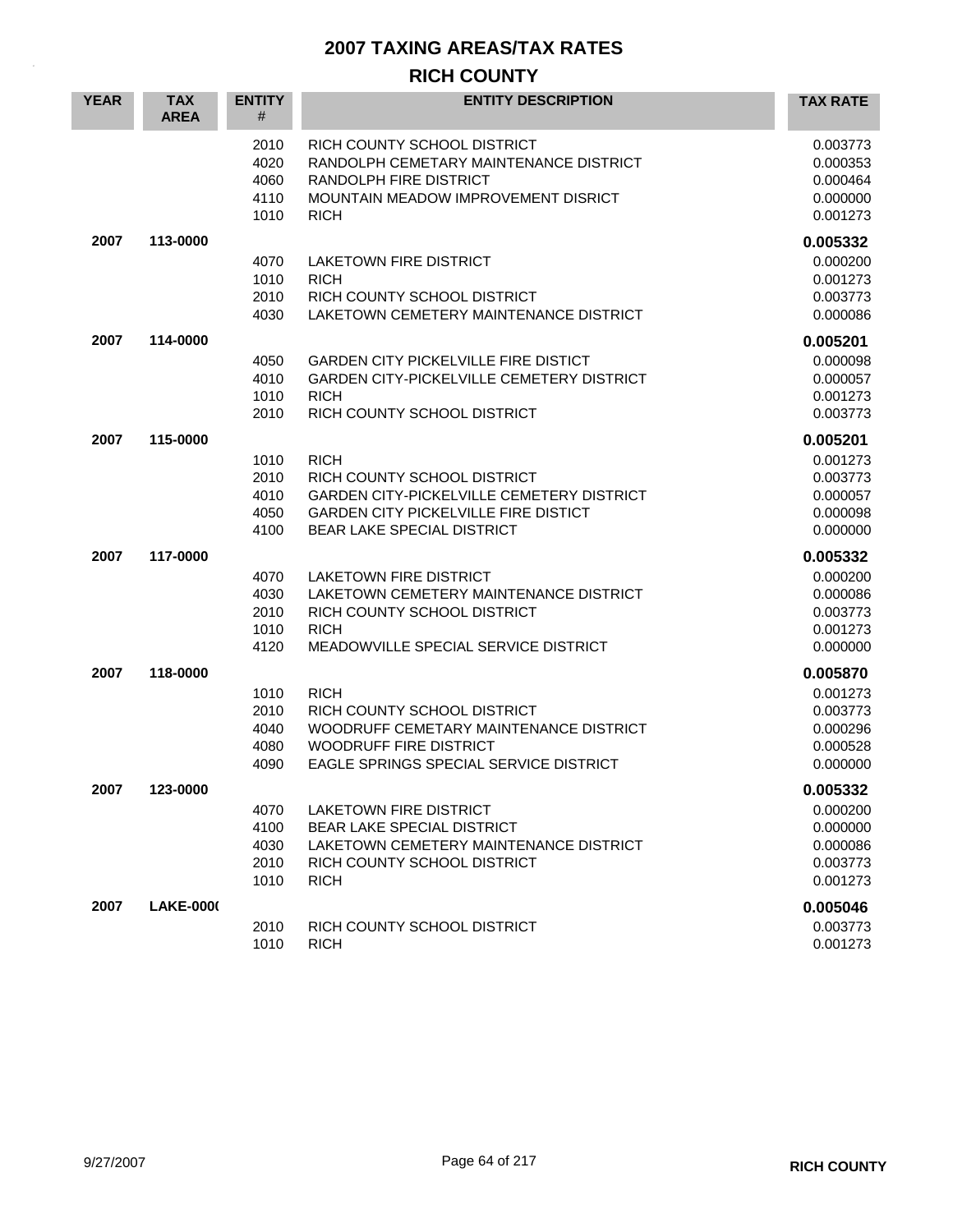| <b>YEAR</b> | <b>TAX</b><br><b>AREA</b> | <b>ENTITY</b><br># | <b>ENTITY DESCRIPTION</b>                                                      | <b>TAX RATE</b>      |
|-------------|---------------------------|--------------------|--------------------------------------------------------------------------------|----------------------|
| 2007        | 013-0000                  |                    |                                                                                | 0.011873             |
|             |                           | 1010               | <b>SALT LAKE</b>                                                               | 0.001994             |
|             |                           | 2010               | SALT LAKE CITY SCHOOL DISTRICT                                                 | 0.005084             |
|             |                           | 3070               | <b>SALT LAKE CITY</b>                                                          | 0.004040             |
|             |                           | 4010               | SALT LAKE METROPOLITAN WATER DISTRICT                                          | 0.000351             |
|             |                           | 4020               | SALT LAKE CITY MOSQUITO ABATEMENT DISTRICT                                     | 0.000102             |
|             |                           | 4185               | CENTRAL UTAH WATER CONSERVANCY DISTRICT                                        | 0.000302             |
| 2007        | 014-0000                  |                    |                                                                                | 0.010712             |
|             |                           | 2030               | <b>GRANITE SCHOOL DISTRICT</b>                                                 | 0.005411             |
|             |                           | 4185               | CENTRAL UTAH WATER CONSERVANCY DISTRICT                                        | 0.000302             |
|             |                           | 6030               | SALT LAKE COUNTY LIBRARY                                                       | 0.000517             |
|             |                           | 1010               | <b>SALT LAKE</b>                                                               | 0.001994             |
|             |                           | 4040<br>3100       | SOUTH SALT LAKE VALLEY MOSQUITO ABATEMENT DISTRICT<br>SOUTH SALT LAKE CITY     | 0.000023<br>0.002465 |
| 2007        | 015-0000                  |                    |                                                                                | 0.010719             |
|             |                           | 4185               | CENTRAL UTAH WATER CONSERVANCY DISTRICT                                        | 0.000302             |
|             |                           | 6030               | SALT LAKE COUNTY LIBRARY                                                       | 0.000517             |
|             |                           | 4320               | SALT LAKE VALLEY FIRE SERVICE AREA                                             | 0.001377             |
|             |                           | 4210               | SALT LAKE COUNTY SPECIAL DISTRICT NO. 1                                        | 0.000000             |
|             |                           | 4045               | JORDAN VALLEY WATER CONSERVANCY DISTRICT                                       | 0.000400             |
|             |                           | 4040               | SOUTH SALT LAKE VALLEY MOSQUITO ABATEMENT DISTRICT                             | 0.000023             |
|             |                           | 2030               | <b>GRANITE SCHOOL DISTRICT</b>                                                 | 0.005411             |
|             |                           | 1010               | <b>SALT LAKE</b>                                                               | 0.001994             |
|             |                           | 4220               | SALT LAKE COUNTY MUNICIPAL-TYPE SERVICES DISTRICT                              | 0.000695             |
| 2007        | 016-0000                  |                    |                                                                                | 0.010893             |
|             |                           | 1010               | <b>SALT LAKE</b>                                                               | 0.001994             |
|             |                           | 4185               | CENTRAL UTAH WATER CONSERVANCY DISTRICT                                        | 0.000302             |
|             |                           | 4320               | SALT LAKE VALLEY FIRE SERVICE AREA                                             | 0.001377             |
|             |                           | 4220               | SALT LAKE COUNTY MUNICIPAL-TYPE SERVICES DISTRICT                              | 0.000695             |
|             |                           | 4210               | SALT LAKE COUNTY SPECIAL DISTRICT NO. 1                                        | 0.000000             |
|             |                           | 4060               | SALT LAKE SUBURBAN SANITARY DISTRICT #1                                        | 0.000174             |
|             |                           | 4045               | JORDAN VALLEY WATER CONSERVANCY DISTRICT                                       | 0.000400             |
|             |                           | 2030               | <b>GRANITE SCHOOL DISTRICT</b>                                                 | 0.005411             |
|             |                           | 6030<br>4040       | SALT LAKE COUNTY LIBRARY<br>SOUTH SALT LAKE VALLEY MOSQUITO ABATEMENT DISTRICT | 0.000517<br>0.000023 |
| 2007        | 017-0000                  |                    |                                                                                | 0.010493             |
|             |                           | 4210               | SALT LAKE COUNTY SPECIAL DISTRICT NO. 1                                        | 0.000000             |
|             |                           | 6020               | AREA EXCLUDED FROM SALT LAKE COUNTY WATER<br><b>CONSERVANCY D</b>              | 0.000000             |
|             |                           | 6030               | SALT LAKE COUNTY LIBRARY                                                       | 0.000517             |
|             |                           | 4320               | SALT LAKE VALLEY FIRE SERVICE AREA                                             | 0.001377             |
|             |                           | 4220               | SALT LAKE COUNTY MUNICIPAL-TYPE SERVICES DISTRICT                              | 0.000695             |
|             |                           | 4060               | SALT LAKE SUBURBAN SANITARY DISTRICT #1                                        | 0.000174             |
|             |                           | 4040               | SOUTH SALT LAKE VALLEY MOSQUITO ABATEMENT DISTRICT                             | 0.000023             |
|             |                           | 1010               | <b>SALT LAKE</b>                                                               | 0.001994             |
|             |                           | 4185               | CENTRAL UTAH WATER CONSERVANCY DISTRICT                                        | 0.000302             |
|             |                           | 2030               | <b>GRANITE SCHOOL DISTRICT</b>                                                 | 0.005411             |
| 2007        | 019-0000                  |                    |                                                                                | 0.010493             |
|             |                           | 4040               | SOUTH SALT LAKE VALLEY MOSQUITO ABATEMENT DISTRICT                             | 0.000023             |
|             |                           | 6030               | SALT LAKE COUNTY LIBRARY                                                       | 0.000517             |
|             |                           | 4320               | SALT LAKE VALLEY FIRE SERVICE AREA                                             | 0.001377             |
|             |                           | 4220               | SALT LAKE COUNTY MUNICIPAL-TYPE SERVICES DISTRICT                              | 0.000695             |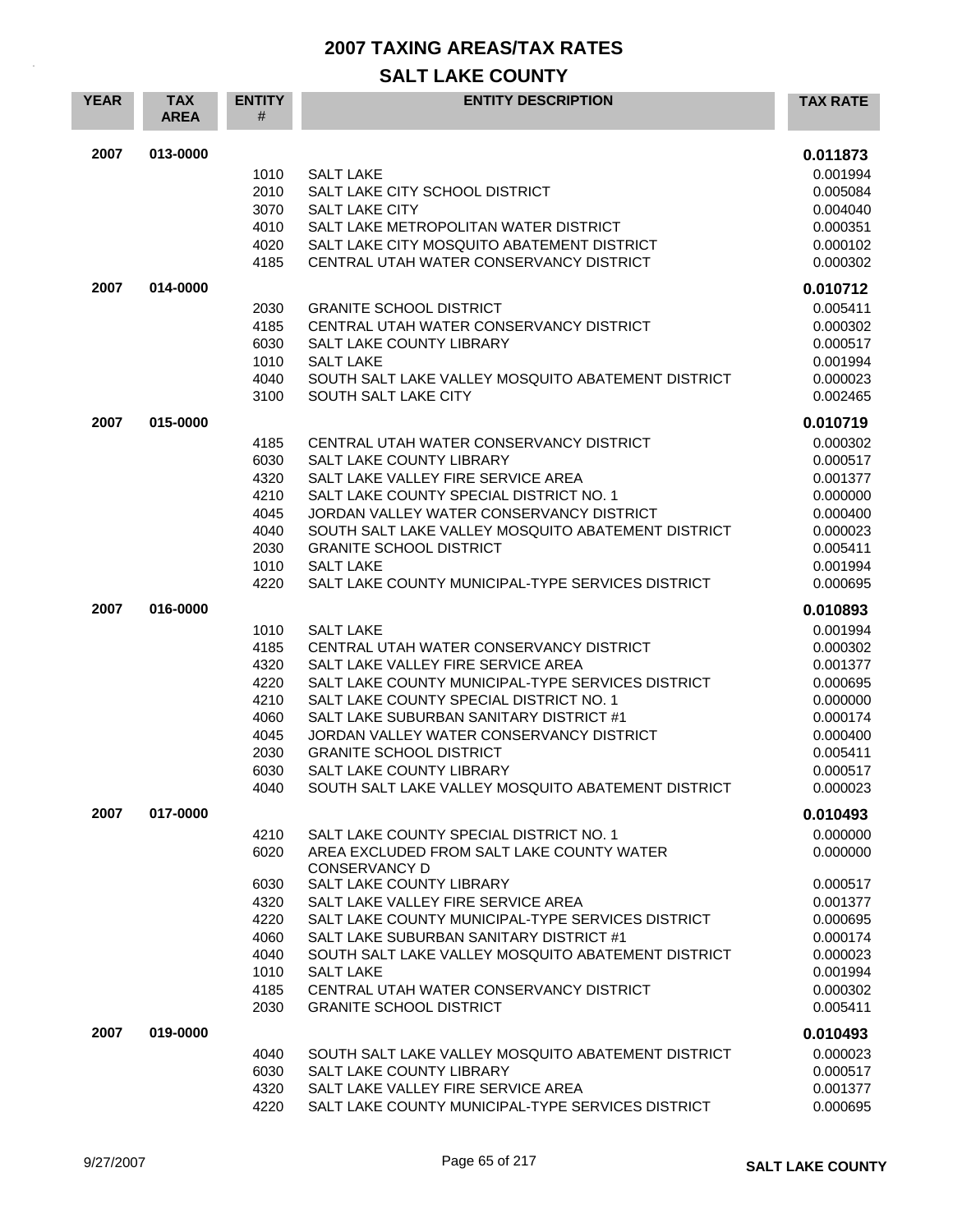| <b>YEAR</b> | <b>TAX</b><br><b>AREA</b> | <b>ENTITY</b><br>#                                   | <b>ENTITY DESCRIPTION</b>                                                                                                                                                                                                                                                | <b>TAX RATE</b>                                                                              |
|-------------|---------------------------|------------------------------------------------------|--------------------------------------------------------------------------------------------------------------------------------------------------------------------------------------------------------------------------------------------------------------------------|----------------------------------------------------------------------------------------------|
|             |                           | 4210<br>4060<br>2030<br>1010<br>4185                 | SALT LAKE COUNTY SPECIAL DISTRICT NO. 1<br>SALT LAKE SUBURBAN SANITARY DISTRICT #1<br><b>GRANITE SCHOOL DISTRICT</b><br><b>SALT LAKE</b><br>CENTRAL UTAH WATER CONSERVANCY DISTRICT                                                                                      | 0.000000<br>0.000174<br>0.005411<br>0.001994<br>0.000302                                     |
| 2007        | 01A-0000                  | 4010<br>8001<br>4020<br>2010<br>1010<br>3070<br>4185 | SALT LAKE METROPOLITAN WATER DISTRICT<br>CBD NEIGHBORHOOD DEVELOPMENT PLAN - SALT LAKE CITY - (<br>SALT LAKE CITY MOSQUITO ABATEMENT DISTRICT<br>SALT LAKE CITY SCHOOL DISTRICT<br><b>SALT LAKE</b><br><b>SALT LAKE CITY</b><br>CENTRAL UTAH WATER CONSERVANCY DISTRICT  | 0.011873<br>0.000351<br>0.000000<br>0.000102<br>0.005084<br>0.001994<br>0.004040<br>0.000302 |
| 2007        | 01B-0000                  | 4185<br>8003<br>4020<br>4010<br>3070<br>2010<br>1010 | CENTRAL UTAH WATER CONSERVANCY DISTRICT<br>CBD NEIGHBORHOOD DEVELOPMENT PLAN - SALT LAKE CITY - (1<br>SALT LAKE CITY MOSQUITO ABATEMENT DISTRICT<br>SALT LAKE METROPOLITAN WATER DISTRICT<br><b>SALT LAKE CITY</b><br>SALT LAKE CITY SCHOOL DISTRICT<br><b>SALT LAKE</b> | 0.011873<br>0.000302<br>0.000000<br>0.000102<br>0.000351<br>0.004040<br>0.005084<br>0.001994 |
| 2007        | 01C-0000                  | 2010<br>3070<br>4010<br>4020<br>4185<br>8005<br>1010 | SALT LAKE CITY SCHOOL DISTRICT<br><b>SALT LAKE CITY</b><br>SALT LAKE METROPOLITAN WATER DISTRICT<br>SALT LAKE CITY MOSQUITO ABATEMENT DISTRICT<br>CENTRAL UTAH WATER CONSERVANCY DISTRICT<br>CBD NEIGHBORHOOD DEVELOPMENT PLAN - SALT LAKE CITY - (1<br><b>SALT LAKE</b> | 0.011873<br>0.005084<br>0.004040<br>0.000351<br>0.000102<br>0.000302<br>0.000000<br>0.001994 |
| 2007        | 01D-0000                  | 4010<br>4020<br>8008<br>3070<br>1010<br>2010<br>4185 | SALT LAKE METROPOLITAN WATER DISTRICT<br>SALT LAKE CITY MOSQUITO ABATEMENT DISTRICT<br>CENTRAL CITY NEIGHBORHOOD REDEVELOPMENT PLAN - SALT<br>LAK.<br>SALT LAKE CITY<br><b>SALT LAKE</b><br>SALT LAKE CITY SCHOOL DISTRICT<br>CENTRAL UTAH WATER CONSERVANCY DISTRICT    | 0.011873<br>0.000351<br>0.000102<br>0.000000<br>0.004040<br>0.001994<br>0.005084<br>0.000302 |
| 2007        | 01E-0000                  | 8006<br>1010<br>2010<br>3070<br>4010<br>4020<br>4185 | CBD NEIGHBORHOOD DEVELOPMENT PLAN - SALT LAKE CITY - (1<br><b>SALT LAKE</b><br>SALT LAKE CITY SCHOOL DISTRICT<br><b>SALT LAKE CITY</b><br>SALT LAKE METROPOLITAN WATER DISTRICT<br>SALT LAKE CITY MOSQUITO ABATEMENT DISTRICT<br>CENTRAL UTAH WATER CONSERVANCY DISTRICT | 0.011873<br>0.000000<br>0.001994<br>0.005084<br>0.004040<br>0.000351<br>0.000102<br>0.000302 |
| 2007        | 01F-0000                  | 8002<br>8001<br>4185<br>4020<br>4010                 | AREA IN (A-1) OUTSIDE 100 ACRE AREA - SALT LAKE CITY -<br>CBD NEIGHBORHOOD DEVELOPMENT PLAN - SALT LAKE CITY - (<br>CENTRAL UTAH WATER CONSERVANCY DISTRICT<br>SALT LAKE CITY MOSQUITO ABATEMENT DISTRICT<br>SALT LAKE METROPOLITAN WATER DISTRICT                       | 0.011873<br>0.000000<br>0.000000<br>0.000302<br>0.000102<br>0.000351                         |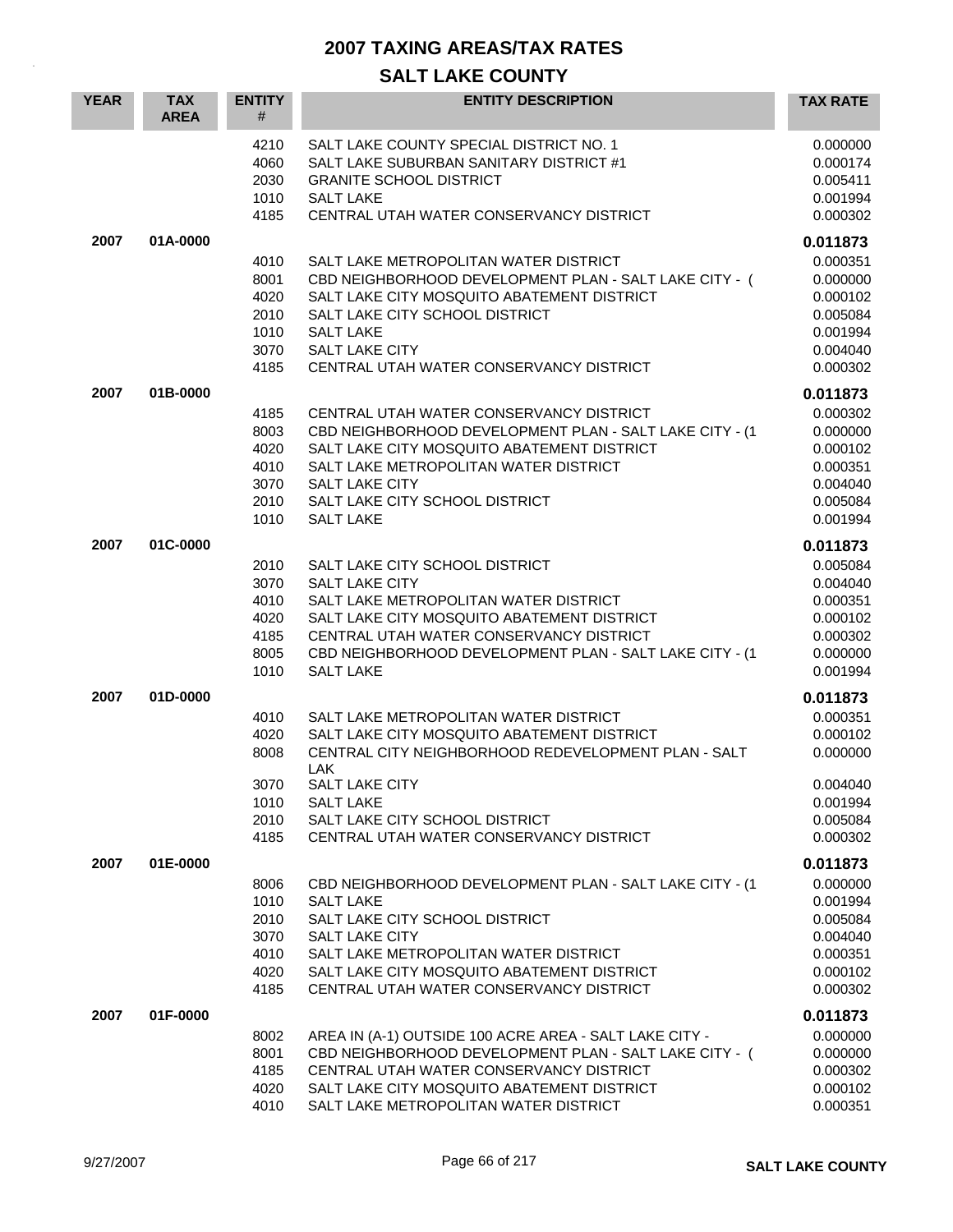| <b>YEAR</b> | <b>TAX</b><br><b>AREA</b> | <b>ENTITY</b><br>#                                           | <b>ENTITY DESCRIPTION</b>                                                                                                                                                                                                                                                                                                          | <b>TAX RATE</b>                                                                                          |
|-------------|---------------------------|--------------------------------------------------------------|------------------------------------------------------------------------------------------------------------------------------------------------------------------------------------------------------------------------------------------------------------------------------------------------------------------------------------|----------------------------------------------------------------------------------------------------------|
|             |                           | 3070<br>1010<br>2010                                         | <b>SALT LAKE CITY</b><br><b>SALT LAKE</b><br>SALT LAKE CITY SCHOOL DISTRICT                                                                                                                                                                                                                                                        | 0.004040<br>0.001994<br>0.005084                                                                         |
| 2007        | 01G-0000                  |                                                              |                                                                                                                                                                                                                                                                                                                                    | 0.011873                                                                                                 |
|             |                           | 3070<br>4185<br>8004<br>8003<br>4010<br>1010                 | <b>SALT LAKE CITY</b><br>CENTRAL UTAH WATER CONSERVANCY DISTRICT<br>AREA IN (A-2) OUTSIDE 100 ACRE AREA - SALT LAKE CITY -<br>CBD NEIGHBORHOOD DEVELOPMENT PLAN - SALT LAKE CITY - (1<br>SALT LAKE METROPOLITAN WATER DISTRICT<br><b>SALT LAKE</b>                                                                                 | 0.004040<br>0.000302<br>0.000000<br>0.000000<br>0.000351<br>0.001994                                     |
|             |                           | 2010<br>4020                                                 | SALT LAKE CITY SCHOOL DISTRICT<br>SALT LAKE CITY MOSQUITO ABATEMENT DISTRICT                                                                                                                                                                                                                                                       | 0.005084<br>0.000102                                                                                     |
|             |                           |                                                              |                                                                                                                                                                                                                                                                                                                                    |                                                                                                          |
| 2007        | 01H-0000                  | 8006<br>8007<br>4185<br>4020<br>4010<br>3070<br>2010<br>1010 | CBD NEIGHBORHOOD DEVELOPMENT PLAN - SALT LAKE CITY - (1<br>AREA IN (A-4) OUTSIDE 100 ACRE AREA - SALT LAKE CITY -<br>CENTRAL UTAH WATER CONSERVANCY DISTRICT<br>SALT LAKE CITY MOSQUITO ABATEMENT DISTRICT<br>SALT LAKE METROPOLITAN WATER DISTRICT<br><b>SALT LAKE CITY</b><br>SALT LAKE CITY SCHOOL DISTRICT<br><b>SALT LAKE</b> | 0.011873<br>0.000000<br>0.000000<br>0.000302<br>0.000102<br>0.000351<br>0.004040<br>0.005084<br>0.001994 |
| 2007        | 01J-0000                  | 2010<br>3070<br>4010<br>4020<br>4185<br>8009<br>1010         | SALT LAKE CITY SCHOOL DISTRICT<br><b>SALT LAKE CITY</b><br>SALT LAKE METROPOLITAN WATER DISTRICT<br>SALT LAKE CITY MOSQUITO ABATEMENT DISTRICT<br>CENTRAL UTAH WATER CONSERVANCY DISTRICT<br>SUGAR HOUSE NEIGHBORHOOD DEVELOPMENT PLAN - SALT LAKE<br>C<br><b>SALT LAKE</b>                                                        | 0.011873<br>0.005084<br>0.004040<br>0.000351<br>0.000102<br>0.000302<br>0.000000<br>0.001994             |
| 2007        | 01K-0000                  |                                                              |                                                                                                                                                                                                                                                                                                                                    | 0.011873                                                                                                 |
|             |                           | 2010<br>8010<br>4185<br>4020<br>1010<br>3070<br>4010         | SALT LAKE CITY SCHOOL DISTRICT<br>WEST TEMPLE GATEWAY NEIGHBORHOOD DEVELOPMENT PLAN -<br>SAL<br>CENTRAL UTAH WATER CONSERVANCY DISTRICT<br>SALT LAKE CITY MOSQUITO ABATEMENT DISTRICT<br><b>SALT LAKE</b><br>SALT LAKE CITY<br>SALT LAKE METROPOLITAN WATER DISTRICT                                                               | 0.005084<br>0.000000<br>0.000302<br>0.000102<br>0.001994<br>0.004040<br>0.000351                         |
| 2007        | 01M-0000                  |                                                              |                                                                                                                                                                                                                                                                                                                                    | 0.011873                                                                                                 |
|             |                           | 8012<br>1010<br>2010<br>3070<br>4010<br>4020<br>4185         | WEST CAPITOL HILL REDEVELOPMENT PROJECT AREA - SALT LAK<br><b>SALT LAKE</b><br>SALT LAKE CITY SCHOOL DISTRICT<br><b>SALT LAKE CITY</b><br>SALT LAKE METROPOLITAN WATER DISTRICT<br>SALT LAKE CITY MOSQUITO ABATEMENT DISTRICT<br>CENTRAL UTAH WATER CONSERVANCY DISTRICT                                                           | 0.000000<br>0.001994<br>0.005084<br>0.004040<br>0.000351<br>0.000102<br>0.000302                         |
| 2007        | 01N-0000                  |                                                              |                                                                                                                                                                                                                                                                                                                                    | 0.011873                                                                                                 |
|             |                           | 8013<br>4185<br>4020<br>4010                                 | DEPOT DISTRICT REDEVELOPMENT PLAN - SALT LAKE CITY - (<br>CENTRAL UTAH WATER CONSERVANCY DISTRICT<br>SALT LAKE CITY MOSQUITO ABATEMENT DISTRICT<br>SALT LAKE METROPOLITAN WATER DISTRICT                                                                                                                                           | 0.000000<br>0.000302<br>0.000102<br>0.000351                                                             |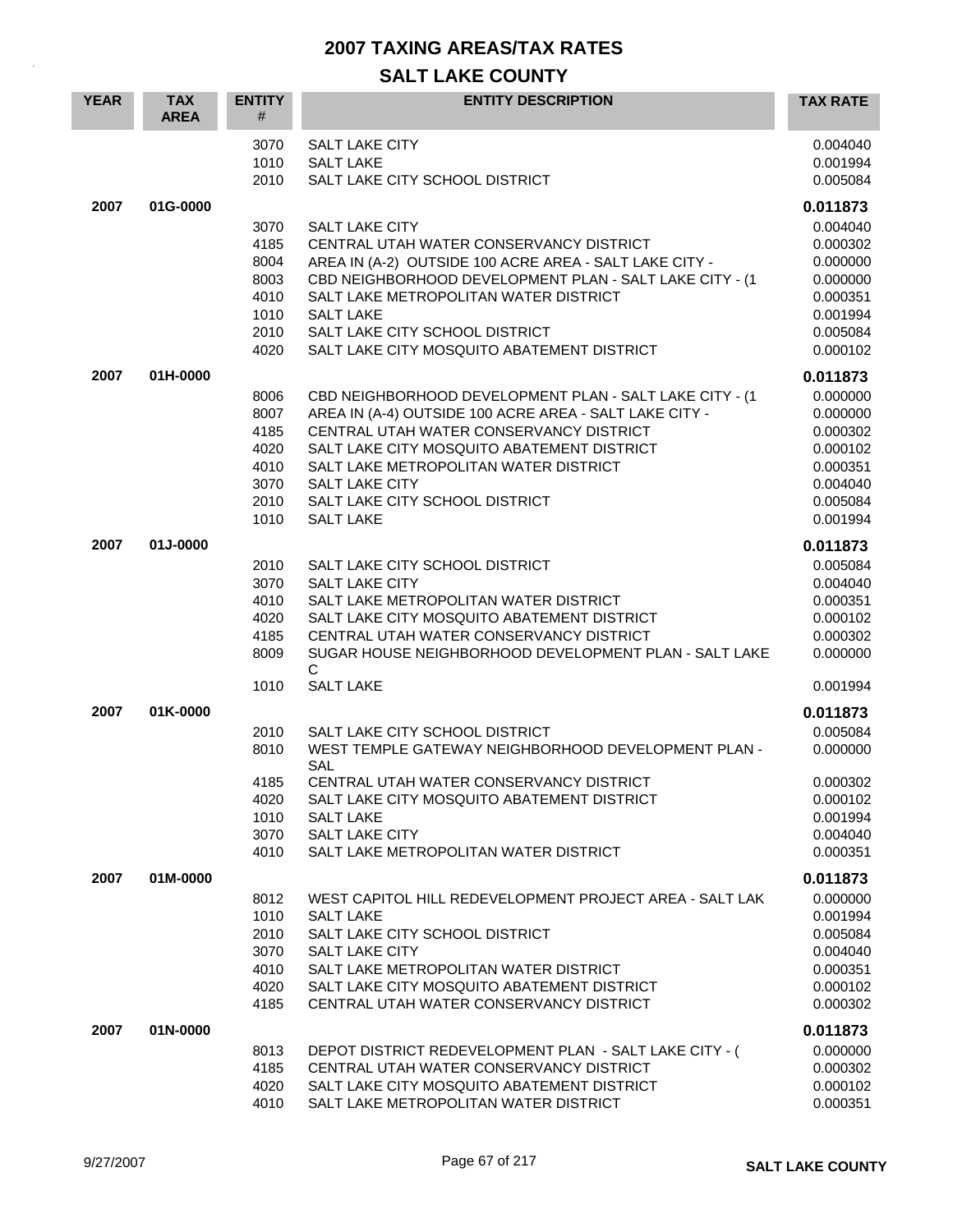| <b>SALT LAKE CITY</b><br>0.004040<br>3070<br>1010<br><b>SALT LAKE</b><br>0.001994<br>2010<br>SALT LAKE CITY SCHOOL DISTRICT<br>0.005084<br>2007<br>020-0000<br>0.010296<br>SALT LAKE COUNTY SPECIAL DISTRICT NO. 1<br>0.000000<br>4210<br>4220<br>SALT LAKE COUNTY MUNICIPAL-TYPE SERVICES DISTRICT<br>0.000695<br>4320<br>SALT LAKE VALLEY FIRE SERVICE AREA<br>0.001377<br>6030<br>SALT LAKE COUNTY LIBRARY<br>0.000517<br>2030<br><b>GRANITE SCHOOL DISTRICT</b><br>0.005411<br>1010<br><b>SALT LAKE</b><br>0.001994<br>4185<br>CENTRAL UTAH WATER CONSERVANCY DISTRICT<br>0.000302<br>2007<br>021-0000<br>0.009294<br>0.001994<br>1010<br><b>SALT LAKE</b><br>2020<br>MURRAY CITY SCHOOL DISTRICT<br>0.005089<br>3050<br><b>MURRAY</b><br>0.001886<br>4040<br>SOUTH SALT LAKE VALLEY MOSQUITO ABATEMENT DISTRICT<br>0.000023<br>4185<br>CENTRAL UTAH WATER CONSERVANCY DISTRICT<br>0.000302<br>2007<br>022-0000<br>0.010524<br>2030<br><b>GRANITE SCHOOL DISTRICT</b><br>0.005411<br>6030<br>SALT LAKE COUNTY LIBRARY<br>0.000517<br>4320<br>SALT LAKE VALLEY FIRE SERVICE AREA<br>0.001377<br>4220<br>SALT LAKE COUNTY MUNICIPAL-TYPE SERVICES DISTRICT<br>0.000695<br>4210<br>SALT LAKE COUNTY SPECIAL DISTRICT NO. 1<br>0.000000<br>4185<br>CENTRAL UTAH WATER CONSERVANCY DISTRICT<br>0.000302<br>4040<br>SOUTH SALT LAKE VALLEY MOSQUITO ABATEMENT DISTRICT<br>0.000023<br><b>SALT LAKE</b><br>1010<br>0.001994<br>4090<br>COTTONWOOD IMPROVEMENT DISTRICT<br>0.000205<br>2007<br>024-0000<br>0.012449<br><b>GRANGER - HUNTER IMPROVEMENT DISTRICT</b><br>0.000608<br>4050<br>2030<br><b>GRANITE SCHOOL DISTRICT</b><br>0.005411<br>6030<br>SALT LAKE COUNTY LIBRARY<br>0.000517<br>4185<br>CENTRAL UTAH WATER CONSERVANCY DISTRICT<br>0.000302<br>1010<br><b>SALT LAKE</b><br>0.001994<br>3120<br><b>WEST VALLEY CITY</b><br>0.003194<br>4040<br>SOUTH SALT LAKE VALLEY MOSQUITO ABATEMENT DISTRICT<br>0.000023<br>JORDAN VALLEY WATER CONSERVANCY DISTRICT<br>4045<br>0.000400<br>2007<br>025-0000<br>0.012365<br>4120<br>KEARNS IMPROVEMENT DISTRICT<br>0.000568<br>6030<br>SALT LAKE COUNTY LIBRARY<br>0.000517<br>4320<br>SALT LAKE VALLEY FIRE SERVICE AREA<br>0.001377<br>4220<br>SALT LAKE COUNTY MUNICIPAL-TYPE SERVICES DISTRICT<br>0.000695<br>SALT LAKE COUNTY SPECIAL DISTRICT NO. 1<br>4210<br>0.000000<br>4180<br>SALT LAKE COUNTY REGIONAL SERVICE AREA<br>0.001078<br>4045<br>JORDAN VALLEY WATER CONSERVANCY DISTRICT<br>0.000400<br>4040<br>SOUTH SALT LAKE VALLEY MOSQUITO ABATEMENT DISTRICT<br>0.000023<br>2030<br><b>GRANITE SCHOOL DISTRICT</b><br>0.005411<br><b>SALT LAKE</b><br>1010<br>0.001994<br>0.000302<br>4185<br>CENTRAL UTAH WATER CONSERVANCY DISTRICT<br>026-0000<br>2007<br>0.012768<br>SALT LAKE COUNTY MUNICIPAL-TYPE SERVICES DISTRICT<br>0.000695<br>4220<br>4320<br>SALT LAKE VALLEY FIRE SERVICE AREA | <b>YEAR</b> | <b>TAX</b><br><b>AREA</b> | <b>ENTITY</b><br># | <b>ENTITY DESCRIPTION</b> | <b>TAX RATE</b> |
|------------------------------------------------------------------------------------------------------------------------------------------------------------------------------------------------------------------------------------------------------------------------------------------------------------------------------------------------------------------------------------------------------------------------------------------------------------------------------------------------------------------------------------------------------------------------------------------------------------------------------------------------------------------------------------------------------------------------------------------------------------------------------------------------------------------------------------------------------------------------------------------------------------------------------------------------------------------------------------------------------------------------------------------------------------------------------------------------------------------------------------------------------------------------------------------------------------------------------------------------------------------------------------------------------------------------------------------------------------------------------------------------------------------------------------------------------------------------------------------------------------------------------------------------------------------------------------------------------------------------------------------------------------------------------------------------------------------------------------------------------------------------------------------------------------------------------------------------------------------------------------------------------------------------------------------------------------------------------------------------------------------------------------------------------------------------------------------------------------------------------------------------------------------------------------------------------------------------------------------------------------------------------------------------------------------------------------------------------------------------------------------------------------------------------------------------------------------------------------------------------------------------------------------------------------------------------------------------------------------------------------------------------------------------------------------------------------------------------------------------------------------------------------------------------------------------------------------------------------|-------------|---------------------------|--------------------|---------------------------|-----------------|
|                                                                                                                                                                                                                                                                                                                                                                                                                                                                                                                                                                                                                                                                                                                                                                                                                                                                                                                                                                                                                                                                                                                                                                                                                                                                                                                                                                                                                                                                                                                                                                                                                                                                                                                                                                                                                                                                                                                                                                                                                                                                                                                                                                                                                                                                                                                                                                                                                                                                                                                                                                                                                                                                                                                                                                                                                                                            |             |                           |                    |                           |                 |
|                                                                                                                                                                                                                                                                                                                                                                                                                                                                                                                                                                                                                                                                                                                                                                                                                                                                                                                                                                                                                                                                                                                                                                                                                                                                                                                                                                                                                                                                                                                                                                                                                                                                                                                                                                                                                                                                                                                                                                                                                                                                                                                                                                                                                                                                                                                                                                                                                                                                                                                                                                                                                                                                                                                                                                                                                                                            |             |                           |                    |                           |                 |
|                                                                                                                                                                                                                                                                                                                                                                                                                                                                                                                                                                                                                                                                                                                                                                                                                                                                                                                                                                                                                                                                                                                                                                                                                                                                                                                                                                                                                                                                                                                                                                                                                                                                                                                                                                                                                                                                                                                                                                                                                                                                                                                                                                                                                                                                                                                                                                                                                                                                                                                                                                                                                                                                                                                                                                                                                                                            |             |                           |                    |                           |                 |
|                                                                                                                                                                                                                                                                                                                                                                                                                                                                                                                                                                                                                                                                                                                                                                                                                                                                                                                                                                                                                                                                                                                                                                                                                                                                                                                                                                                                                                                                                                                                                                                                                                                                                                                                                                                                                                                                                                                                                                                                                                                                                                                                                                                                                                                                                                                                                                                                                                                                                                                                                                                                                                                                                                                                                                                                                                                            |             |                           |                    |                           |                 |
|                                                                                                                                                                                                                                                                                                                                                                                                                                                                                                                                                                                                                                                                                                                                                                                                                                                                                                                                                                                                                                                                                                                                                                                                                                                                                                                                                                                                                                                                                                                                                                                                                                                                                                                                                                                                                                                                                                                                                                                                                                                                                                                                                                                                                                                                                                                                                                                                                                                                                                                                                                                                                                                                                                                                                                                                                                                            |             |                           |                    |                           |                 |
|                                                                                                                                                                                                                                                                                                                                                                                                                                                                                                                                                                                                                                                                                                                                                                                                                                                                                                                                                                                                                                                                                                                                                                                                                                                                                                                                                                                                                                                                                                                                                                                                                                                                                                                                                                                                                                                                                                                                                                                                                                                                                                                                                                                                                                                                                                                                                                                                                                                                                                                                                                                                                                                                                                                                                                                                                                                            |             |                           |                    |                           |                 |
|                                                                                                                                                                                                                                                                                                                                                                                                                                                                                                                                                                                                                                                                                                                                                                                                                                                                                                                                                                                                                                                                                                                                                                                                                                                                                                                                                                                                                                                                                                                                                                                                                                                                                                                                                                                                                                                                                                                                                                                                                                                                                                                                                                                                                                                                                                                                                                                                                                                                                                                                                                                                                                                                                                                                                                                                                                                            |             |                           |                    |                           |                 |
|                                                                                                                                                                                                                                                                                                                                                                                                                                                                                                                                                                                                                                                                                                                                                                                                                                                                                                                                                                                                                                                                                                                                                                                                                                                                                                                                                                                                                                                                                                                                                                                                                                                                                                                                                                                                                                                                                                                                                                                                                                                                                                                                                                                                                                                                                                                                                                                                                                                                                                                                                                                                                                                                                                                                                                                                                                                            |             |                           |                    |                           |                 |
|                                                                                                                                                                                                                                                                                                                                                                                                                                                                                                                                                                                                                                                                                                                                                                                                                                                                                                                                                                                                                                                                                                                                                                                                                                                                                                                                                                                                                                                                                                                                                                                                                                                                                                                                                                                                                                                                                                                                                                                                                                                                                                                                                                                                                                                                                                                                                                                                                                                                                                                                                                                                                                                                                                                                                                                                                                                            |             |                           |                    |                           |                 |
|                                                                                                                                                                                                                                                                                                                                                                                                                                                                                                                                                                                                                                                                                                                                                                                                                                                                                                                                                                                                                                                                                                                                                                                                                                                                                                                                                                                                                                                                                                                                                                                                                                                                                                                                                                                                                                                                                                                                                                                                                                                                                                                                                                                                                                                                                                                                                                                                                                                                                                                                                                                                                                                                                                                                                                                                                                                            |             |                           |                    |                           |                 |
|                                                                                                                                                                                                                                                                                                                                                                                                                                                                                                                                                                                                                                                                                                                                                                                                                                                                                                                                                                                                                                                                                                                                                                                                                                                                                                                                                                                                                                                                                                                                                                                                                                                                                                                                                                                                                                                                                                                                                                                                                                                                                                                                                                                                                                                                                                                                                                                                                                                                                                                                                                                                                                                                                                                                                                                                                                                            |             |                           |                    |                           |                 |
|                                                                                                                                                                                                                                                                                                                                                                                                                                                                                                                                                                                                                                                                                                                                                                                                                                                                                                                                                                                                                                                                                                                                                                                                                                                                                                                                                                                                                                                                                                                                                                                                                                                                                                                                                                                                                                                                                                                                                                                                                                                                                                                                                                                                                                                                                                                                                                                                                                                                                                                                                                                                                                                                                                                                                                                                                                                            |             |                           |                    |                           |                 |
|                                                                                                                                                                                                                                                                                                                                                                                                                                                                                                                                                                                                                                                                                                                                                                                                                                                                                                                                                                                                                                                                                                                                                                                                                                                                                                                                                                                                                                                                                                                                                                                                                                                                                                                                                                                                                                                                                                                                                                                                                                                                                                                                                                                                                                                                                                                                                                                                                                                                                                                                                                                                                                                                                                                                                                                                                                                            |             |                           |                    |                           |                 |
|                                                                                                                                                                                                                                                                                                                                                                                                                                                                                                                                                                                                                                                                                                                                                                                                                                                                                                                                                                                                                                                                                                                                                                                                                                                                                                                                                                                                                                                                                                                                                                                                                                                                                                                                                                                                                                                                                                                                                                                                                                                                                                                                                                                                                                                                                                                                                                                                                                                                                                                                                                                                                                                                                                                                                                                                                                                            |             |                           |                    |                           |                 |
|                                                                                                                                                                                                                                                                                                                                                                                                                                                                                                                                                                                                                                                                                                                                                                                                                                                                                                                                                                                                                                                                                                                                                                                                                                                                                                                                                                                                                                                                                                                                                                                                                                                                                                                                                                                                                                                                                                                                                                                                                                                                                                                                                                                                                                                                                                                                                                                                                                                                                                                                                                                                                                                                                                                                                                                                                                                            |             |                           |                    |                           |                 |
|                                                                                                                                                                                                                                                                                                                                                                                                                                                                                                                                                                                                                                                                                                                                                                                                                                                                                                                                                                                                                                                                                                                                                                                                                                                                                                                                                                                                                                                                                                                                                                                                                                                                                                                                                                                                                                                                                                                                                                                                                                                                                                                                                                                                                                                                                                                                                                                                                                                                                                                                                                                                                                                                                                                                                                                                                                                            |             |                           |                    |                           |                 |
|                                                                                                                                                                                                                                                                                                                                                                                                                                                                                                                                                                                                                                                                                                                                                                                                                                                                                                                                                                                                                                                                                                                                                                                                                                                                                                                                                                                                                                                                                                                                                                                                                                                                                                                                                                                                                                                                                                                                                                                                                                                                                                                                                                                                                                                                                                                                                                                                                                                                                                                                                                                                                                                                                                                                                                                                                                                            |             |                           |                    |                           |                 |
|                                                                                                                                                                                                                                                                                                                                                                                                                                                                                                                                                                                                                                                                                                                                                                                                                                                                                                                                                                                                                                                                                                                                                                                                                                                                                                                                                                                                                                                                                                                                                                                                                                                                                                                                                                                                                                                                                                                                                                                                                                                                                                                                                                                                                                                                                                                                                                                                                                                                                                                                                                                                                                                                                                                                                                                                                                                            |             |                           |                    |                           |                 |
|                                                                                                                                                                                                                                                                                                                                                                                                                                                                                                                                                                                                                                                                                                                                                                                                                                                                                                                                                                                                                                                                                                                                                                                                                                                                                                                                                                                                                                                                                                                                                                                                                                                                                                                                                                                                                                                                                                                                                                                                                                                                                                                                                                                                                                                                                                                                                                                                                                                                                                                                                                                                                                                                                                                                                                                                                                                            |             |                           |                    |                           |                 |
|                                                                                                                                                                                                                                                                                                                                                                                                                                                                                                                                                                                                                                                                                                                                                                                                                                                                                                                                                                                                                                                                                                                                                                                                                                                                                                                                                                                                                                                                                                                                                                                                                                                                                                                                                                                                                                                                                                                                                                                                                                                                                                                                                                                                                                                                                                                                                                                                                                                                                                                                                                                                                                                                                                                                                                                                                                                            |             |                           |                    |                           |                 |
|                                                                                                                                                                                                                                                                                                                                                                                                                                                                                                                                                                                                                                                                                                                                                                                                                                                                                                                                                                                                                                                                                                                                                                                                                                                                                                                                                                                                                                                                                                                                                                                                                                                                                                                                                                                                                                                                                                                                                                                                                                                                                                                                                                                                                                                                                                                                                                                                                                                                                                                                                                                                                                                                                                                                                                                                                                                            |             |                           |                    |                           |                 |
|                                                                                                                                                                                                                                                                                                                                                                                                                                                                                                                                                                                                                                                                                                                                                                                                                                                                                                                                                                                                                                                                                                                                                                                                                                                                                                                                                                                                                                                                                                                                                                                                                                                                                                                                                                                                                                                                                                                                                                                                                                                                                                                                                                                                                                                                                                                                                                                                                                                                                                                                                                                                                                                                                                                                                                                                                                                            |             |                           |                    |                           |                 |
|                                                                                                                                                                                                                                                                                                                                                                                                                                                                                                                                                                                                                                                                                                                                                                                                                                                                                                                                                                                                                                                                                                                                                                                                                                                                                                                                                                                                                                                                                                                                                                                                                                                                                                                                                                                                                                                                                                                                                                                                                                                                                                                                                                                                                                                                                                                                                                                                                                                                                                                                                                                                                                                                                                                                                                                                                                                            |             |                           |                    |                           |                 |
|                                                                                                                                                                                                                                                                                                                                                                                                                                                                                                                                                                                                                                                                                                                                                                                                                                                                                                                                                                                                                                                                                                                                                                                                                                                                                                                                                                                                                                                                                                                                                                                                                                                                                                                                                                                                                                                                                                                                                                                                                                                                                                                                                                                                                                                                                                                                                                                                                                                                                                                                                                                                                                                                                                                                                                                                                                                            |             |                           |                    |                           |                 |
|                                                                                                                                                                                                                                                                                                                                                                                                                                                                                                                                                                                                                                                                                                                                                                                                                                                                                                                                                                                                                                                                                                                                                                                                                                                                                                                                                                                                                                                                                                                                                                                                                                                                                                                                                                                                                                                                                                                                                                                                                                                                                                                                                                                                                                                                                                                                                                                                                                                                                                                                                                                                                                                                                                                                                                                                                                                            |             |                           |                    |                           |                 |
|                                                                                                                                                                                                                                                                                                                                                                                                                                                                                                                                                                                                                                                                                                                                                                                                                                                                                                                                                                                                                                                                                                                                                                                                                                                                                                                                                                                                                                                                                                                                                                                                                                                                                                                                                                                                                                                                                                                                                                                                                                                                                                                                                                                                                                                                                                                                                                                                                                                                                                                                                                                                                                                                                                                                                                                                                                                            |             |                           |                    |                           |                 |
|                                                                                                                                                                                                                                                                                                                                                                                                                                                                                                                                                                                                                                                                                                                                                                                                                                                                                                                                                                                                                                                                                                                                                                                                                                                                                                                                                                                                                                                                                                                                                                                                                                                                                                                                                                                                                                                                                                                                                                                                                                                                                                                                                                                                                                                                                                                                                                                                                                                                                                                                                                                                                                                                                                                                                                                                                                                            |             |                           |                    |                           |                 |
|                                                                                                                                                                                                                                                                                                                                                                                                                                                                                                                                                                                                                                                                                                                                                                                                                                                                                                                                                                                                                                                                                                                                                                                                                                                                                                                                                                                                                                                                                                                                                                                                                                                                                                                                                                                                                                                                                                                                                                                                                                                                                                                                                                                                                                                                                                                                                                                                                                                                                                                                                                                                                                                                                                                                                                                                                                                            |             |                           |                    |                           |                 |
|                                                                                                                                                                                                                                                                                                                                                                                                                                                                                                                                                                                                                                                                                                                                                                                                                                                                                                                                                                                                                                                                                                                                                                                                                                                                                                                                                                                                                                                                                                                                                                                                                                                                                                                                                                                                                                                                                                                                                                                                                                                                                                                                                                                                                                                                                                                                                                                                                                                                                                                                                                                                                                                                                                                                                                                                                                                            |             |                           |                    |                           |                 |
|                                                                                                                                                                                                                                                                                                                                                                                                                                                                                                                                                                                                                                                                                                                                                                                                                                                                                                                                                                                                                                                                                                                                                                                                                                                                                                                                                                                                                                                                                                                                                                                                                                                                                                                                                                                                                                                                                                                                                                                                                                                                                                                                                                                                                                                                                                                                                                                                                                                                                                                                                                                                                                                                                                                                                                                                                                                            |             |                           |                    |                           |                 |
|                                                                                                                                                                                                                                                                                                                                                                                                                                                                                                                                                                                                                                                                                                                                                                                                                                                                                                                                                                                                                                                                                                                                                                                                                                                                                                                                                                                                                                                                                                                                                                                                                                                                                                                                                                                                                                                                                                                                                                                                                                                                                                                                                                                                                                                                                                                                                                                                                                                                                                                                                                                                                                                                                                                                                                                                                                                            |             |                           |                    |                           |                 |
|                                                                                                                                                                                                                                                                                                                                                                                                                                                                                                                                                                                                                                                                                                                                                                                                                                                                                                                                                                                                                                                                                                                                                                                                                                                                                                                                                                                                                                                                                                                                                                                                                                                                                                                                                                                                                                                                                                                                                                                                                                                                                                                                                                                                                                                                                                                                                                                                                                                                                                                                                                                                                                                                                                                                                                                                                                                            |             |                           |                    |                           |                 |
|                                                                                                                                                                                                                                                                                                                                                                                                                                                                                                                                                                                                                                                                                                                                                                                                                                                                                                                                                                                                                                                                                                                                                                                                                                                                                                                                                                                                                                                                                                                                                                                                                                                                                                                                                                                                                                                                                                                                                                                                                                                                                                                                                                                                                                                                                                                                                                                                                                                                                                                                                                                                                                                                                                                                                                                                                                                            |             |                           |                    |                           |                 |
|                                                                                                                                                                                                                                                                                                                                                                                                                                                                                                                                                                                                                                                                                                                                                                                                                                                                                                                                                                                                                                                                                                                                                                                                                                                                                                                                                                                                                                                                                                                                                                                                                                                                                                                                                                                                                                                                                                                                                                                                                                                                                                                                                                                                                                                                                                                                                                                                                                                                                                                                                                                                                                                                                                                                                                                                                                                            |             |                           |                    |                           |                 |
|                                                                                                                                                                                                                                                                                                                                                                                                                                                                                                                                                                                                                                                                                                                                                                                                                                                                                                                                                                                                                                                                                                                                                                                                                                                                                                                                                                                                                                                                                                                                                                                                                                                                                                                                                                                                                                                                                                                                                                                                                                                                                                                                                                                                                                                                                                                                                                                                                                                                                                                                                                                                                                                                                                                                                                                                                                                            |             |                           |                    |                           |                 |
|                                                                                                                                                                                                                                                                                                                                                                                                                                                                                                                                                                                                                                                                                                                                                                                                                                                                                                                                                                                                                                                                                                                                                                                                                                                                                                                                                                                                                                                                                                                                                                                                                                                                                                                                                                                                                                                                                                                                                                                                                                                                                                                                                                                                                                                                                                                                                                                                                                                                                                                                                                                                                                                                                                                                                                                                                                                            |             |                           |                    |                           |                 |
|                                                                                                                                                                                                                                                                                                                                                                                                                                                                                                                                                                                                                                                                                                                                                                                                                                                                                                                                                                                                                                                                                                                                                                                                                                                                                                                                                                                                                                                                                                                                                                                                                                                                                                                                                                                                                                                                                                                                                                                                                                                                                                                                                                                                                                                                                                                                                                                                                                                                                                                                                                                                                                                                                                                                                                                                                                                            |             |                           |                    |                           |                 |
|                                                                                                                                                                                                                                                                                                                                                                                                                                                                                                                                                                                                                                                                                                                                                                                                                                                                                                                                                                                                                                                                                                                                                                                                                                                                                                                                                                                                                                                                                                                                                                                                                                                                                                                                                                                                                                                                                                                                                                                                                                                                                                                                                                                                                                                                                                                                                                                                                                                                                                                                                                                                                                                                                                                                                                                                                                                            |             |                           |                    |                           |                 |
|                                                                                                                                                                                                                                                                                                                                                                                                                                                                                                                                                                                                                                                                                                                                                                                                                                                                                                                                                                                                                                                                                                                                                                                                                                                                                                                                                                                                                                                                                                                                                                                                                                                                                                                                                                                                                                                                                                                                                                                                                                                                                                                                                                                                                                                                                                                                                                                                                                                                                                                                                                                                                                                                                                                                                                                                                                                            |             |                           |                    |                           |                 |
|                                                                                                                                                                                                                                                                                                                                                                                                                                                                                                                                                                                                                                                                                                                                                                                                                                                                                                                                                                                                                                                                                                                                                                                                                                                                                                                                                                                                                                                                                                                                                                                                                                                                                                                                                                                                                                                                                                                                                                                                                                                                                                                                                                                                                                                                                                                                                                                                                                                                                                                                                                                                                                                                                                                                                                                                                                                            |             |                           |                    |                           |                 |
|                                                                                                                                                                                                                                                                                                                                                                                                                                                                                                                                                                                                                                                                                                                                                                                                                                                                                                                                                                                                                                                                                                                                                                                                                                                                                                                                                                                                                                                                                                                                                                                                                                                                                                                                                                                                                                                                                                                                                                                                                                                                                                                                                                                                                                                                                                                                                                                                                                                                                                                                                                                                                                                                                                                                                                                                                                                            |             |                           |                    |                           |                 |
|                                                                                                                                                                                                                                                                                                                                                                                                                                                                                                                                                                                                                                                                                                                                                                                                                                                                                                                                                                                                                                                                                                                                                                                                                                                                                                                                                                                                                                                                                                                                                                                                                                                                                                                                                                                                                                                                                                                                                                                                                                                                                                                                                                                                                                                                                                                                                                                                                                                                                                                                                                                                                                                                                                                                                                                                                                                            |             |                           |                    |                           |                 |
|                                                                                                                                                                                                                                                                                                                                                                                                                                                                                                                                                                                                                                                                                                                                                                                                                                                                                                                                                                                                                                                                                                                                                                                                                                                                                                                                                                                                                                                                                                                                                                                                                                                                                                                                                                                                                                                                                                                                                                                                                                                                                                                                                                                                                                                                                                                                                                                                                                                                                                                                                                                                                                                                                                                                                                                                                                                            |             |                           |                    |                           |                 |
|                                                                                                                                                                                                                                                                                                                                                                                                                                                                                                                                                                                                                                                                                                                                                                                                                                                                                                                                                                                                                                                                                                                                                                                                                                                                                                                                                                                                                                                                                                                                                                                                                                                                                                                                                                                                                                                                                                                                                                                                                                                                                                                                                                                                                                                                                                                                                                                                                                                                                                                                                                                                                                                                                                                                                                                                                                                            |             |                           |                    |                           |                 |
|                                                                                                                                                                                                                                                                                                                                                                                                                                                                                                                                                                                                                                                                                                                                                                                                                                                                                                                                                                                                                                                                                                                                                                                                                                                                                                                                                                                                                                                                                                                                                                                                                                                                                                                                                                                                                                                                                                                                                                                                                                                                                                                                                                                                                                                                                                                                                                                                                                                                                                                                                                                                                                                                                                                                                                                                                                                            |             |                           |                    |                           |                 |
|                                                                                                                                                                                                                                                                                                                                                                                                                                                                                                                                                                                                                                                                                                                                                                                                                                                                                                                                                                                                                                                                                                                                                                                                                                                                                                                                                                                                                                                                                                                                                                                                                                                                                                                                                                                                                                                                                                                                                                                                                                                                                                                                                                                                                                                                                                                                                                                                                                                                                                                                                                                                                                                                                                                                                                                                                                                            |             |                           |                    |                           | 0.001377        |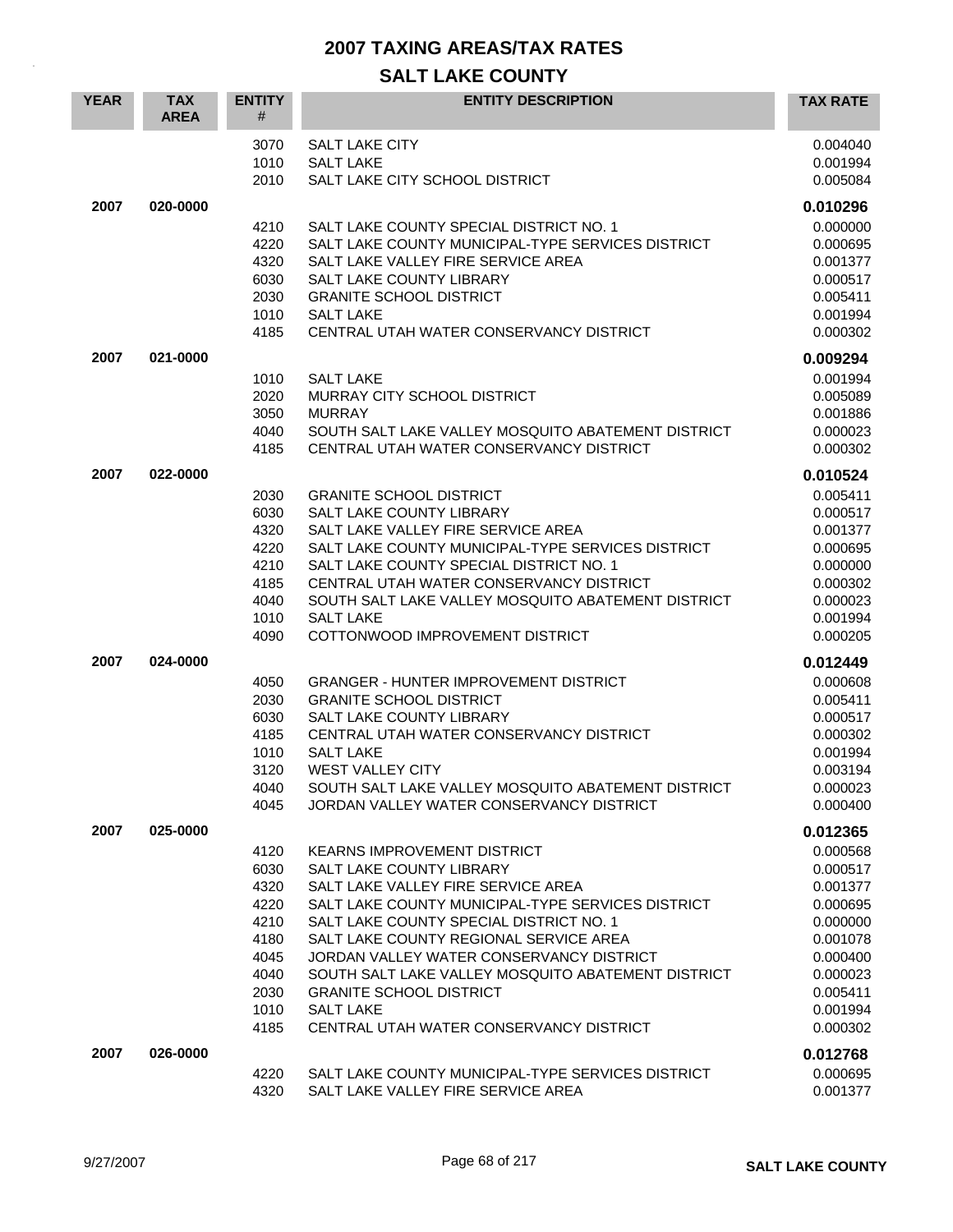| <b>YEAR</b> | <b>TAX</b><br><b>AREA</b> | <b>ENTITY</b><br>#                                                   | <b>ENTITY DESCRIPTION</b>                                                                                                                                                                                                                                                                                                                        | <b>TAX RATE</b>                                                                                          |
|-------------|---------------------------|----------------------------------------------------------------------|--------------------------------------------------------------------------------------------------------------------------------------------------------------------------------------------------------------------------------------------------------------------------------------------------------------------------------------------------|----------------------------------------------------------------------------------------------------------|
|             |                           | 4185<br>4210<br>4045<br>4030<br>2030<br>1010<br>4080<br>6030         | CENTRAL UTAH WATER CONSERVANCY DISTRICT<br>SALT LAKE COUNTY SPECIAL DISTRICT NO. 1<br>JORDAN VALLEY WATER CONSERVANCY DISTRICT<br>MAGNA MOSQUITO ABATEMENT DISTRICT<br><b>GRANITE SCHOOL DISTRICT</b><br><b>SALT LAKE</b><br>MAGNA WATER COMPANY (AN IMPROVEMENT DISTRICT)<br>SALT LAKE COUNTY LIBRARY                                           | 0.000302<br>0.000000<br>0.000400<br>0.000047<br>0.005411<br>0.001994<br>0.002025<br>0.000517             |
| 2007        | 027-0000                  |                                                                      |                                                                                                                                                                                                                                                                                                                                                  | 0.010343                                                                                                 |
|             |                           | 4320<br>6030<br>4220<br>4210<br>4030<br>2030<br>1010<br>4185         | SALT LAKE VALLEY FIRE SERVICE AREA<br>SALT LAKE COUNTY LIBRARY<br>SALT LAKE COUNTY MUNICIPAL-TYPE SERVICES DISTRICT<br>SALT LAKE COUNTY SPECIAL DISTRICT NO. 1<br>MAGNA MOSQUITO ABATEMENT DISTRICT<br><b>GRANITE SCHOOL DISTRICT</b><br><b>SALT LAKE</b><br>CENTRAL UTAH WATER CONSERVANCY DISTRICT                                             | 0.001377<br>0.000517<br>0.000695<br>0.000000<br>0.000047<br>0.005411<br>0.001994<br>0.000302             |
| 2007        | 028-0000                  |                                                                      |                                                                                                                                                                                                                                                                                                                                                  | 0.010743                                                                                                 |
|             |                           | 4045<br>6030<br>4320<br>4220<br>1010<br>4185<br>4030<br>2030<br>4210 | JORDAN VALLEY WATER CONSERVANCY DISTRICT<br>SALT LAKE COUNTY LIBRARY<br>SALT LAKE VALLEY FIRE SERVICE AREA<br>SALT LAKE COUNTY MUNICIPAL-TYPE SERVICES DISTRICT<br><b>SALT LAKE</b><br>CENTRAL UTAH WATER CONSERVANCY DISTRICT<br>MAGNA MOSQUITO ABATEMENT DISTRICT<br><b>GRANITE SCHOOL DISTRICT</b><br>SALT LAKE COUNTY SPECIAL DISTRICT NO. 1 | 0.000400<br>0.000517<br>0.001377<br>0.000695<br>0.001994<br>0.000302<br>0.000047<br>0.005411<br>0.000000 |
| 2007        | 029-0000                  |                                                                      |                                                                                                                                                                                                                                                                                                                                                  | 0.012473                                                                                                 |
|             |                           | 2030<br>4185<br>6030<br>4050<br>3120<br>1010<br>4045<br>4030         | <b>GRANITE SCHOOL DISTRICT</b><br>CENTRAL UTAH WATER CONSERVANCY DISTRICT<br>SALT LAKE COUNTY LIBRARY<br><b>GRANGER - HUNTER IMPROVEMENT DISTRICT</b><br>WEST VALLEY CITY<br><b>SALT LAKE</b><br>JORDAN VALLEY WATER CONSERVANCY DISTRICT<br>MAGNA MOSQUITO ABATEMENT DISTRICT                                                                   | 0.005411<br>0.000302<br>0.000517<br>0.000608<br>0.003194<br>0.001994<br>0.000400<br>0.000047             |
| 2007        | 02A-0000                  |                                                                      |                                                                                                                                                                                                                                                                                                                                                  | 0.011873                                                                                                 |
|             |                           | 8014<br>1010<br>2010<br>3070<br>4010<br>4020<br>4185                 | GRANARY DISTRICT REDEVELOPMENT PROJECT AREA PLAN - SALT<br><b>SALT LAKE</b><br>SALT LAKE CITY SCHOOL DISTRICT<br><b>SALT LAKE CITY</b><br>SALT LAKE METROPOLITAN WATER DISTRICT<br>SALT LAKE CITY MOSQUITO ABATEMENT DISTRICT<br>CENTRAL UTAH WATER CONSERVANCY DISTRICT                                                                         | 0.000000<br>0.001994<br>0.005084<br>0.004040<br>0.000351<br>0.000102<br>0.000302                         |
| 2007        | 030-0000                  |                                                                      |                                                                                                                                                                                                                                                                                                                                                  | 0.011610                                                                                                 |
|             |                           | 6030<br>4185<br>4045<br>4040<br>3040<br>1010<br>2040                 | SALT LAKE COUNTY LIBRARY<br>CENTRAL UTAH WATER CONSERVANCY DISTRICT<br>JORDAN VALLEY WATER CONSERVANCY DISTRICT<br>SOUTH SALT LAKE VALLEY MOSQUITO ABATEMENT DISTRICT<br><b>MIDVALE</b><br><b>SALT LAKE</b><br><b>JORDAN SCHOOL DISTRICT</b>                                                                                                     | 0.000517<br>0.000302<br>0.000400<br>0.000023<br>0.001757<br>0.001994<br>0.006617                         |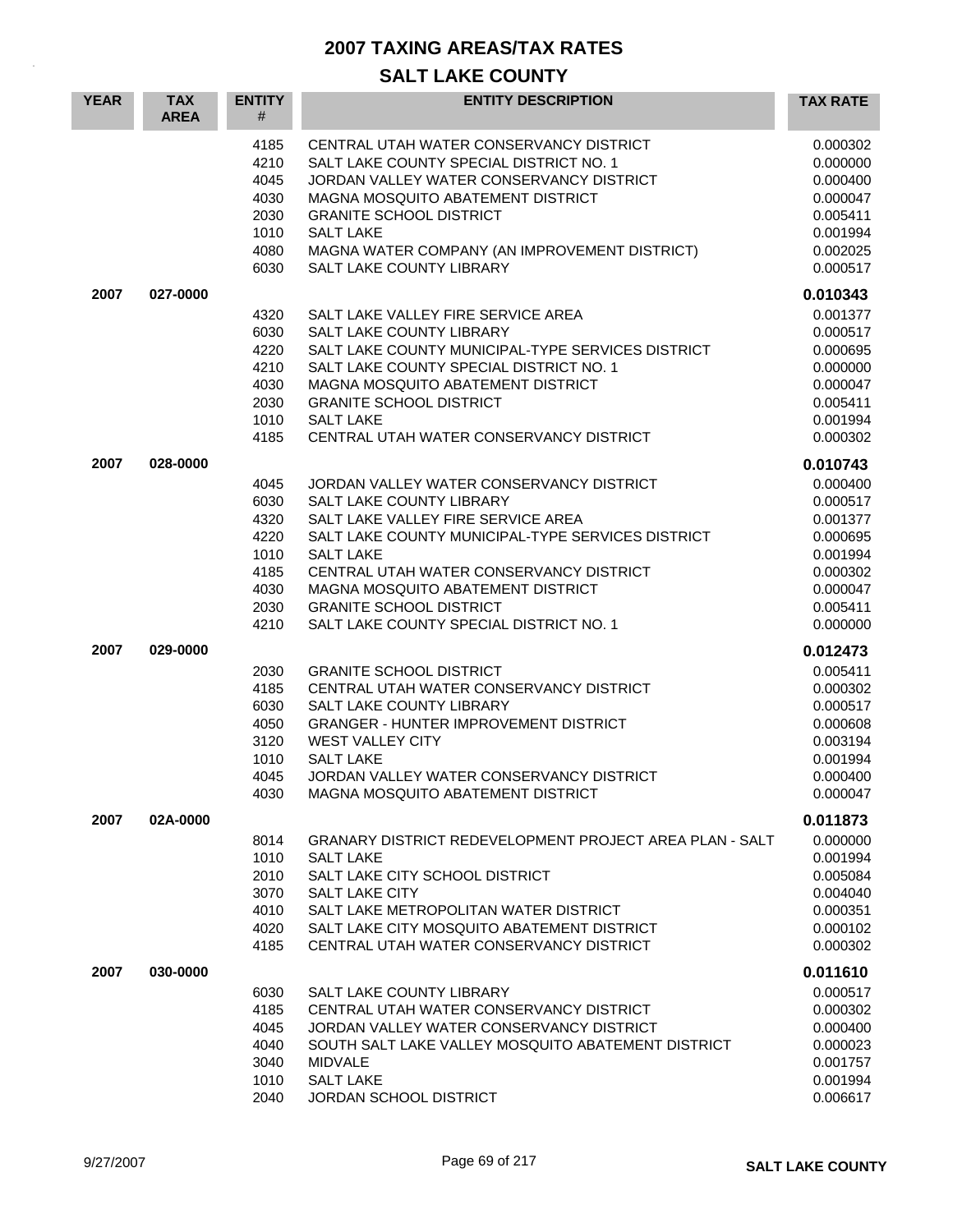| <b>YEAR</b> | <b>TAX</b><br><b>AREA</b> | <b>ENTITY</b><br># | <b>ENTITY DESCRIPTION</b>                                             | <b>TAX RATE</b>      |
|-------------|---------------------------|--------------------|-----------------------------------------------------------------------|----------------------|
| 2007        | 031-0000                  |                    |                                                                       | 0.012688             |
|             |                           | 4090               | COTTONWOOD IMPROVEMENT DISTRICT                                       | 0.000205             |
|             |                           | 4320               | SALT LAKE VALLEY FIRE SERVICE AREA                                    | 0.001377             |
|             |                           | 4220               | SALT LAKE COUNTY MUNICIPAL-TYPE SERVICES DISTRICT                     | 0.000695             |
|             |                           | 4210               | SALT LAKE COUNTY SPECIAL DISTRICT NO. 1                               | 0.000000             |
|             |                           | 6030               | SALT LAKE COUNTY LIBRARY                                              | 0.000517             |
|             |                           | 4040               | SOUTH SALT LAKE VALLEY MOSQUITO ABATEMENT DISTRICT                    | 0.000023             |
|             |                           | 2040<br>1010       | JORDAN SCHOOL DISTRICT<br><b>SALT LAKE</b>                            | 0.006617<br>0.001994 |
|             |                           | 4200               | COTTONWOOD HEIGHTS PARKS AND RECREATION SERVICE AREA                  | 0.000958             |
|             |                           | 4185               | CENTRAL UTAH WATER CONSERVANCY DISTRICT                               | 0.000302             |
| 2007        | 032-0000                  |                    |                                                                       | 0.012725             |
|             |                           | 4070               | MID VALLEY IMPROVEMENT DISTRICT                                       | 0.000800             |
|             |                           | 6030               | <b>SALT LAKE COUNTY LIBRARY</b>                                       | 0.000517             |
|             |                           | 4320               | SALT LAKE VALLEY FIRE SERVICE AREA                                    | 0.001377             |
|             |                           | 4220               | SALT LAKE COUNTY MUNICIPAL-TYPE SERVICES DISTRICT                     | 0.000695             |
|             |                           | 4185               | CENTRAL UTAH WATER CONSERVANCY DISTRICT                               | 0.000302             |
|             |                           | 4045               | JORDAN VALLEY WATER CONSERVANCY DISTRICT                              | 0.000400             |
|             |                           | 4040               | SOUTH SALT LAKE VALLEY MOSQUITO ABATEMENT DISTRICT                    | 0.000023             |
|             |                           | 2040               | JORDAN SCHOOL DISTRICT                                                | 0.006617             |
|             |                           | 1010               | <b>SALT LAKE</b>                                                      | 0.001994             |
|             |                           | 4210               | SALT LAKE COUNTY SPECIAL DISTRICT NO. 1                               | 0.000000             |
| 2007        | 033-0000                  |                    |                                                                       | 0.013088             |
|             |                           | 4090               | COTTONWOOD IMPROVEMENT DISTRICT                                       | 0.000205             |
|             |                           | 4210               | SALT LAKE COUNTY SPECIAL DISTRICT NO. 1                               | 0.000000             |
|             |                           | 6030               | SALT LAKE COUNTY LIBRARY                                              | 0.000517             |
|             |                           | 4320               | SALT LAKE VALLEY FIRE SERVICE AREA                                    | 0.001377             |
|             |                           | 4220               | SALT LAKE COUNTY MUNICIPAL-TYPE SERVICES DISTRICT<br><b>SALT LAKE</b> | 0.000695             |
|             |                           | 1010<br>4045       | JORDAN VALLEY WATER CONSERVANCY DISTRICT                              | 0.001994<br>0.000400 |
|             |                           | 4040               | SOUTH SALT LAKE VALLEY MOSQUITO ABATEMENT DISTRICT                    | 0.000023             |
|             |                           | 2040               | <b>JORDAN SCHOOL DISTRICT</b>                                         | 0.006617             |
|             |                           | 4185               | CENTRAL UTAH WATER CONSERVANCY DISTRICT                               | 0.000302             |
|             |                           | 4200               | COTTONWOOD HEIGHTS PARKS AND RECREATION SERVICE AREA                  | 0.000958             |
| 2007        | 034-0000                  |                    |                                                                       | 0.012130             |
|             |                           | 4045               | JORDAN VALLEY WATER CONSERVANCY DISTRICT                              | 0.000400             |
|             |                           | 6030               | SALT LAKE COUNTY LIBRARY                                              | 0.000517             |
|             |                           | 4320               | SALT LAKE VALLEY FIRE SERVICE AREA                                    | 0.001377             |
|             |                           | 4220               | SALT LAKE COUNTY MUNICIPAL-TYPE SERVICES DISTRICT                     | 0.000695             |
|             |                           | 4210               | SALT LAKE COUNTY SPECIAL DISTRICT NO. 1                               | 0.000000             |
|             |                           | 4090               | COTTONWOOD IMPROVEMENT DISTRICT                                       | 0.000205             |
|             |                           | 4040               | SOUTH SALT LAKE VALLEY MOSQUITO ABATEMENT DISTRICT                    | 0.000023             |
|             |                           | 2040<br>1010       | <b>JORDAN SCHOOL DISTRICT</b><br><b>SALT LAKE</b>                     | 0.006617<br>0.001994 |
|             |                           | 4185               | CENTRAL UTAH WATER CONSERVANCY DISTRICT                               | 0.000302             |
| 2007        | 035-0000                  |                    |                                                                       | 0.011931             |
|             |                           | 4290               | SALT LAKE CITY METROPOLITAN WATER DISTRICT - SANDY CITY               | 0.000350             |
|             |                           | 4140               | SANDY SUBURBAN IMPROVEMENT DISTRICT                                   | 0.000876             |
|             |                           | 6030               | SALT LAKE COUNTY LIBRARY                                              | 0.000517             |
|             |                           | 4185               | CENTRAL UTAH WATER CONSERVANCY DISTRICT                               | 0.000302             |
|             |                           | 3080               | <b>SANDY CITY</b>                                                     | 0.001252             |
|             |                           | 4040               | SOUTH SALT LAKE VALLEY MOSQUITO ABATEMENT DISTRICT                    | 0.000023             |
|             |                           | 2040               | JORDAN SCHOOL DISTRICT                                                | 0.006617             |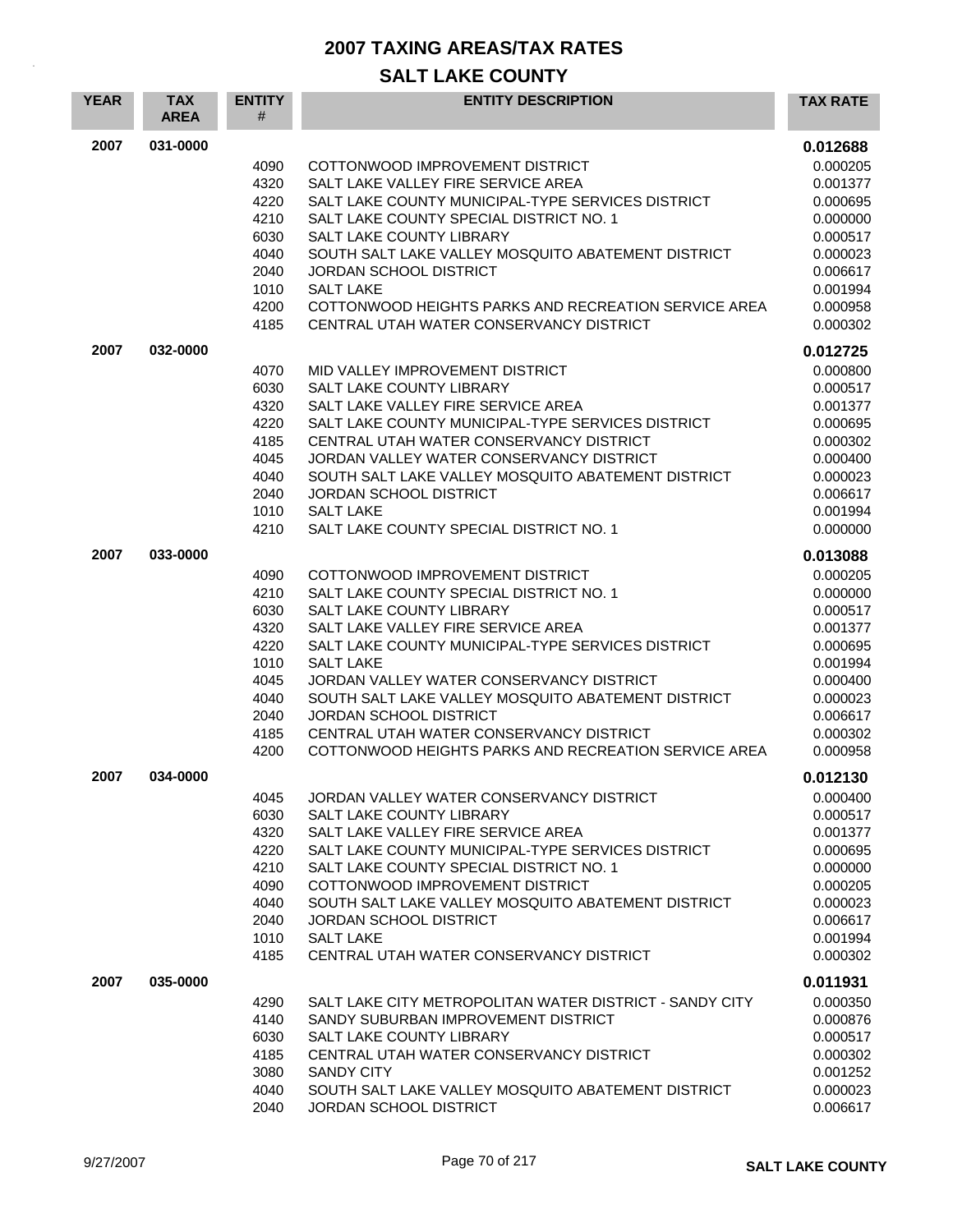| <b>YEAR</b> | <b>TAX</b><br><b>AREA</b> | <b>ENTITY</b><br># | <b>ENTITY DESCRIPTION</b>                                              | <b>TAX RATE</b>      |
|-------------|---------------------------|--------------------|------------------------------------------------------------------------|----------------------|
|             |                           | 1010               | <b>SALT LAKE</b>                                                       | 0.001994             |
| 2007        | 036-0000                  |                    |                                                                        | 0.011925             |
|             |                           | 4320               | SALT LAKE VALLEY FIRE SERVICE AREA                                     | 0.001377             |
|             |                           | 1010               | <b>SALT LAKE</b>                                                       | 0.001994             |
|             |                           | 6030               | SALT LAKE COUNTY LIBRARY                                               | 0.000517             |
|             |                           | 4220               | SALT LAKE COUNTY MUNICIPAL-TYPE SERVICES DISTRICT                      | 0.000695             |
|             |                           | 4210               | SALT LAKE COUNTY SPECIAL DISTRICT NO. 1                                | 0.000000             |
|             |                           | 4185               | CENTRAL UTAH WATER CONSERVANCY DISTRICT                                | 0.000302             |
|             |                           | 4045               | JORDAN VALLEY WATER CONSERVANCY DISTRICT                               | 0.000400             |
|             |                           | 4040               | SOUTH SALT LAKE VALLEY MOSQUITO ABATEMENT DISTRICT                     | 0.000023             |
|             |                           | 2040               | <b>JORDAN SCHOOL DISTRICT</b>                                          | 0.006617             |
| 2007        | 037-0000                  |                    |                                                                        | 0.011709             |
|             |                           | 2040               | <b>JORDAN SCHOOL DISTRICT</b>                                          | 0.006617             |
|             |                           | 3110               | <b>WEST JORDAN CITY</b>                                                | 0.001856             |
|             |                           | 4040               | SOUTH SALT LAKE VALLEY MOSQUITO ABATEMENT DISTRICT                     | 0.000023             |
|             |                           | 4045               | JORDAN VALLEY WATER CONSERVANCY DISTRICT                               | 0.000400             |
|             |                           | 4185               | CENTRAL UTAH WATER CONSERVANCY DISTRICT                                | 0.000302             |
|             |                           | 6030               | <b>SALT LAKE COUNTY LIBRARY</b>                                        | 0.000517             |
|             |                           | 1010               | <b>SALT LAKE</b>                                                       | 0.001994             |
| 2007        | 038-0000                  |                    |                                                                        | 0.011891             |
|             |                           | 3090               | SOUTH JORDAN                                                           | 0.001708             |
|             |                           | 4185               | CENTRAL UTAH WATER CONSERVANCY DISTRICT                                | 0.000302             |
|             |                           | 4150               | SOUTH VALLEY SEWER DISTRICT                                            | 0.000330             |
|             |                           | 6030               | SALT LAKE COUNTY LIBRARY                                               | 0.000517             |
|             |                           | 2040               | <b>JORDAN SCHOOL DISTRICT</b>                                          | 0.006617             |
|             |                           | 1010               | <b>SALT LAKE</b>                                                       | 0.001994             |
|             |                           | 4040               | SOUTH SALT LAKE VALLEY MOSQUITO ABATEMENT DISTRICT                     | 0.000023             |
|             |                           | 4045               | JORDAN VALLEY WATER CONSERVANCY DISTRICT                               | 0.000400             |
| 2007        | 039-0000                  |                    |                                                                        | 0.011491             |
|             |                           | 6030               | <b>SALT LAKE COUNTY LIBRARY</b>                                        | 0.000517             |
|             |                           | 1010               | <b>SALT LAKE</b>                                                       | 0.001994             |
|             |                           | 2040               | <b>JORDAN SCHOOL DISTRICT</b>                                          | 0.006617             |
|             |                           | 3090               | SOUTH JORDAN                                                           | 0.001708             |
|             |                           | 4040               | SOUTH SALT LAKE VALLEY MOSQUITO ABATEMENT DISTRICT                     | 0.000023             |
|             |                           | 4150               | SOUTH VALLEY SEWER DISTRICT                                            | 0.000330             |
|             |                           | 4185               | CENTRAL UTAH WATER CONSERVANCY DISTRICT                                | 0.000302             |
| 2007        | 040-0000                  |                    |                                                                        | 0.011525             |
|             |                           | 6030               | SALT LAKE COUNTY LIBRARY                                               | 0.000517             |
|             |                           | 4320               | SALT LAKE VALLEY FIRE SERVICE AREA                                     | 0.001377             |
|             |                           | 4220               | SALT LAKE COUNTY MUNICIPAL-TYPE SERVICES DISTRICT                      | 0.000695             |
|             |                           | 4210               | SALT LAKE COUNTY SPECIAL DISTRICT NO. 1                                | 0.000000             |
|             |                           | 4185               | CENTRAL UTAH WATER CONSERVANCY DISTRICT                                | 0.000302             |
|             |                           | 4040<br>1010       | SOUTH SALT LAKE VALLEY MOSQUITO ABATEMENT DISTRICT<br><b>SALT LAKE</b> | 0.000023<br>0.001994 |
|             |                           | 2040               | <b>JORDAN SCHOOL DISTRICT</b>                                          | 0.006617             |
| 2007        | 042-0000                  |                    |                                                                        | 0.011797             |
|             |                           | 4045               | JORDAN VALLEY WATER CONSERVANCY DISTRICT                               | 0.000400             |
|             |                           | 4320               | SALT LAKE VALLEY FIRE SERVICE AREA                                     | 0.001377             |
|             |                           | 6030               | SALT LAKE COUNTY LIBRARY                                               | 0.000517             |
|             |                           | 4150               | SOUTH VALLEY SEWER DISTRICT                                            | 0.000330             |
|             |                           | 3060               | <b>RIVERTON</b>                                                        | 0.000237             |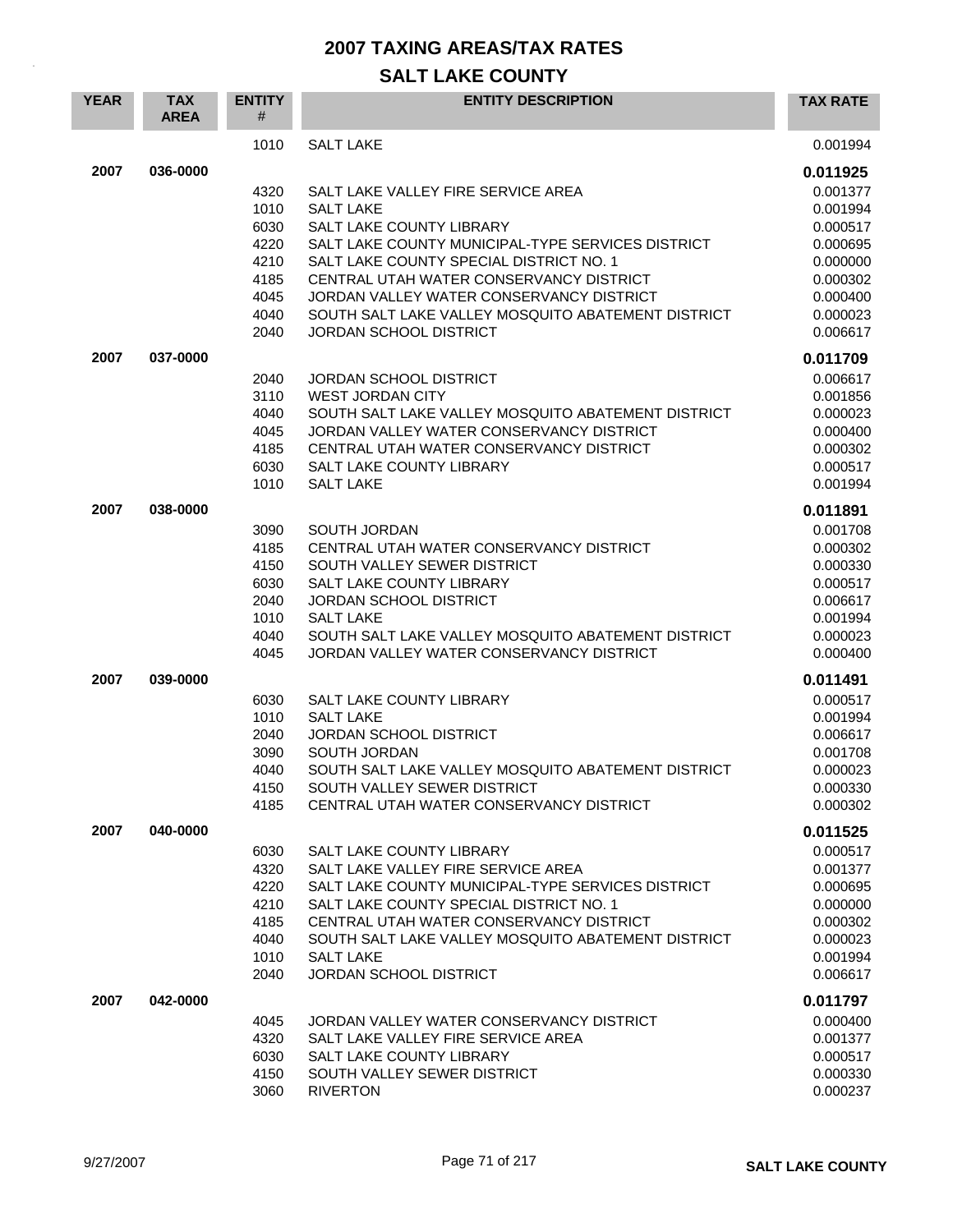| <b>YEAR</b> | <b>TAX</b><br><b>AREA</b> | <b>ENTITY</b><br>#                                                           | <b>ENTITY DESCRIPTION</b>                                                                                                                                                                                                                                                                                                                                                                      | <b>TAX RATE</b>                                                                                                                  |
|-------------|---------------------------|------------------------------------------------------------------------------|------------------------------------------------------------------------------------------------------------------------------------------------------------------------------------------------------------------------------------------------------------------------------------------------------------------------------------------------------------------------------------------------|----------------------------------------------------------------------------------------------------------------------------------|
|             |                           | 2040<br>1010<br>4185<br>4040                                                 | <b>JORDAN SCHOOL DISTRICT</b><br><b>SALT LAKE</b><br>CENTRAL UTAH WATER CONSERVANCY DISTRICT<br>SOUTH SALT LAKE VALLEY MOSQUITO ABATEMENT DISTRICT                                                                                                                                                                                                                                             | 0.006617<br>0.001994<br>0.000302<br>0.000023                                                                                     |
| 2007        | 043-0000                  | 4320<br>6030<br>4220<br>4210<br>4140<br>4040<br>1010<br>2040                 | SALT LAKE VALLEY FIRE SERVICE AREA<br>SALT LAKE COUNTY LIBRARY<br>SALT LAKE COUNTY MUNICIPAL-TYPE SERVICES DISTRICT<br>SALT LAKE COUNTY SPECIAL DISTRICT NO. 1<br>SANDY SUBURBAN IMPROVEMENT DISTRICT<br>SOUTH SALT LAKE VALLEY MOSQUITO ABATEMENT DISTRICT<br><b>SALT LAKE</b><br><b>JORDAN SCHOOL DISTRICT</b>                                                                               | 0.012401<br>0.001377<br>0.000517<br>0.000695<br>0.000000<br>0.000876<br>0.000023<br>0.001994<br>0.006617                         |
| 2007        | 044-0000                  | 4185<br>4150<br>6030<br>4320<br>4220<br>1010<br>4185<br>4040<br>2040<br>4210 | CENTRAL UTAH WATER CONSERVANCY DISTRICT<br>SOUTH VALLEY SEWER DISTRICT<br>SALT LAKE COUNTY LIBRARY<br>SALT LAKE VALLEY FIRE SERVICE AREA<br>SALT LAKE COUNTY MUNICIPAL-TYPE SERVICES DISTRICT<br><b>SALT LAKE</b><br>CENTRAL UTAH WATER CONSERVANCY DISTRICT<br>SOUTH SALT LAKE VALLEY MOSQUITO ABATEMENT DISTRICT<br><b>JORDAN SCHOOL DISTRICT</b><br>SALT LAKE COUNTY SPECIAL DISTRICT NO. 1 | 0.000302<br>0.011855<br>0.000330<br>0.000517<br>0.001377<br>0.000695<br>0.001994<br>0.000302<br>0.000023<br>0.006617<br>0.000000 |
| 2007        | 045-0000                  | 4150<br>1010<br>6030<br>4185<br>4040<br>2040<br>4045<br>3020                 | SOUTH VALLEY SEWER DISTRICT<br><b>SALT LAKE</b><br>SALT LAKE COUNTY LIBRARY<br>CENTRAL UTAH WATER CONSERVANCY DISTRICT<br>SOUTH SALT LAKE VALLEY MOSQUITO ABATEMENT DISTRICT<br><b>JORDAN SCHOOL DISTRICT</b><br>JORDAN VALLEY WATER CONSERVANCY DISTRICT<br><b>BLUFFDALE</b>                                                                                                                  | 0.011343<br>0.000330<br>0.001994<br>0.000517<br>0.000302<br>0.000023<br>0.006617<br>0.000400<br>0.001160                         |
| 2007        | 046-0000                  | 6030<br>1010<br>2040<br>3020<br>4040<br>4150<br>4185                         | SALT LAKE COUNTY LIBRARY<br><b>SALT LAKE</b><br><b>JORDAN SCHOOL DISTRICT</b><br><b>BLUFFDALE</b><br>SOUTH SALT LAKE VALLEY MOSQUITO ABATEMENT DISTRICT<br>SOUTH VALLEY SEWER DISTRICT<br>CENTRAL UTAH WATER CONSERVANCY DISTRICT                                                                                                                                                              | 0.010943<br>0.000517<br>0.001994<br>0.006617<br>0.001160<br>0.000023<br>0.000330<br>0.000302                                     |
| 2007        | 047-0000                  | 6030<br>4185<br>4040<br>3020<br>1010<br>2040                                 | SALT LAKE COUNTY LIBRARY<br>CENTRAL UTAH WATER CONSERVANCY DISTRICT<br>SOUTH SALT LAKE VALLEY MOSQUITO ABATEMENT DISTRICT<br><b>BLUFFDALE</b><br><b>SALT LAKE</b><br><b>JORDAN SCHOOL DISTRICT</b>                                                                                                                                                                                             | 0.010613<br>0.000517<br>0.000302<br>0.000023<br>0.001160<br>0.001994<br>0.006617                                                 |
| 2007        | 051-0000                  | 4150<br>1010                                                                 | SOUTH VALLEY SEWER DISTRICT<br><b>SALT LAKE</b>                                                                                                                                                                                                                                                                                                                                                | 0.011839<br>0.000330<br>0.001994                                                                                                 |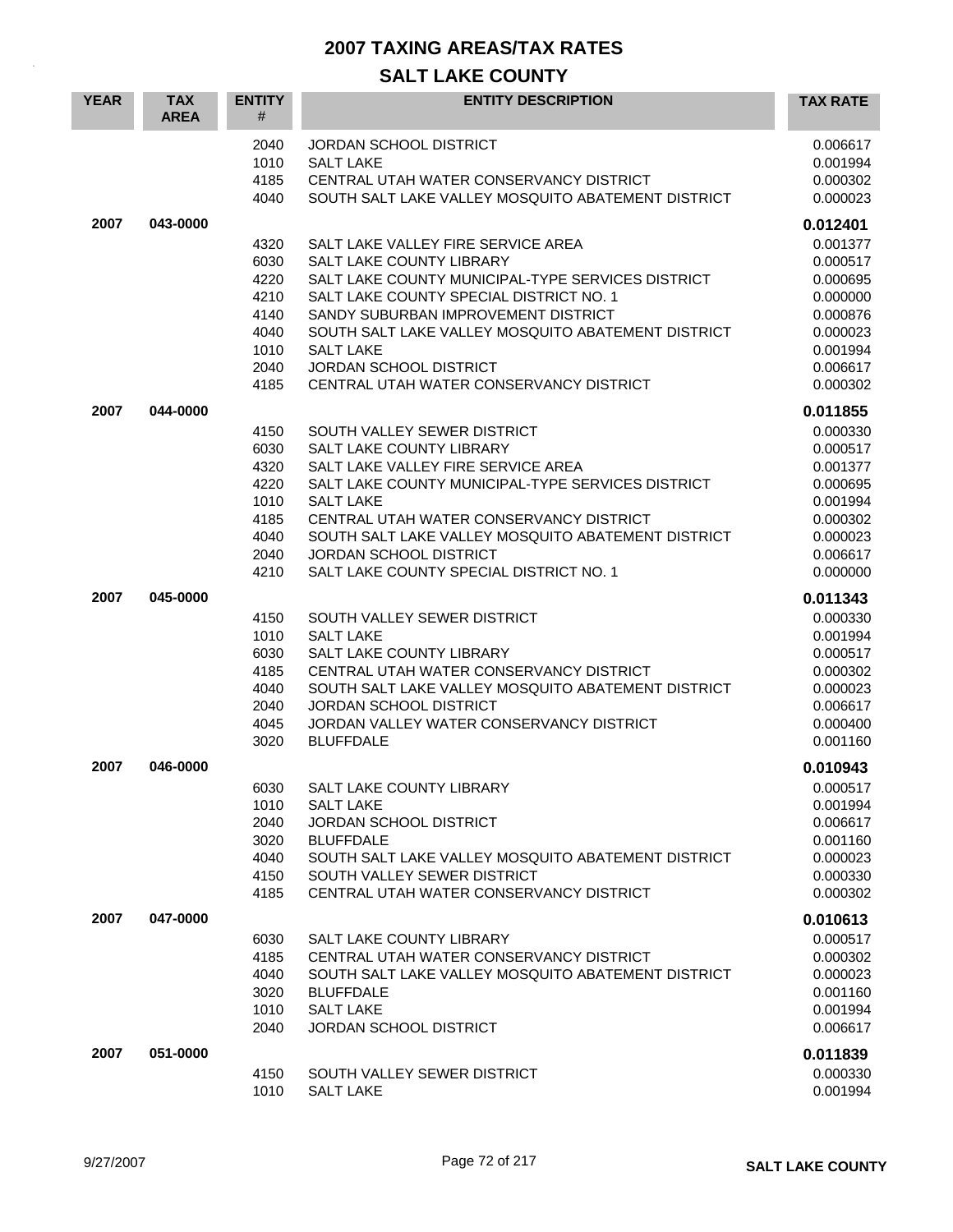| <b>YEAR</b> | <b>TAX</b><br><b>AREA</b> | <b>ENTITY</b><br>#                                                   | <b>ENTITY DESCRIPTION</b>                                                                                                                                                                                                                                                                                                                      | <b>TAX RATE</b>                                                                                                      |
|-------------|---------------------------|----------------------------------------------------------------------|------------------------------------------------------------------------------------------------------------------------------------------------------------------------------------------------------------------------------------------------------------------------------------------------------------------------------------------------|----------------------------------------------------------------------------------------------------------------------|
|             |                           | 4185<br>6030<br>4160<br>4040<br>2040<br>3030<br>4045                 | CENTRAL UTAH WATER CONSERVANCY DISTRICT<br>SALT LAKE COUNTY LIBRARY<br>CRESENT CEMETERY MAINTENANCE DISTRICT<br>SOUTH SALT LAKE VALLEY MOSQUITO ABATEMENT DISTRICT<br>JORDAN SCHOOL DISTRICT<br><b>DRAPER CITY</b><br>JORDAN VALLEY WATER CONSERVANCY DISTRICT                                                                                 | 0.000302<br>0.000517<br>0.000040<br>0.000023<br>0.006617<br>0.001616<br>0.000400                                     |
| 2007        | 055-0000                  | 4185<br>6030<br>4150<br>4045<br>4040<br>3030<br>2040<br>1010         | CENTRAL UTAH WATER CONSERVANCY DISTRICT<br><b>SALT LAKE COUNTY LIBRARY</b><br>SOUTH VALLEY SEWER DISTRICT<br>JORDAN VALLEY WATER CONSERVANCY DISTRICT<br>SOUTH SALT LAKE VALLEY MOSQUITO ABATEMENT DISTRICT<br><b>DRAPER CITY</b><br>JORDAN SCHOOL DISTRICT<br><b>SALT LAKE</b>                                                                | 0.011799<br>0.000302<br>0.000517<br>0.000330<br>0.000400<br>0.000023<br>0.001616<br>0.006617<br>0.001994             |
| 2007        | 056-0000                  | 2040<br>3030<br>4040<br>4045<br>4185<br>6030<br>1010                 | <b>JORDAN SCHOOL DISTRICT</b><br><b>DRAPER CITY</b><br>SOUTH SALT LAKE VALLEY MOSQUITO ABATEMENT DISTRICT<br>JORDAN VALLEY WATER CONSERVANCY DISTRICT<br>CENTRAL UTAH WATER CONSERVANCY DISTRICT<br>SALT LAKE COUNTY LIBRARY<br><b>SALT LAKE</b>                                                                                               | 0.011469<br>0.006617<br>0.001616<br>0.000023<br>0.000400<br>0.000302<br>0.000517<br>0.001994                         |
| 2007        | 061-0000                  | 1010<br>4110<br>4185<br>6030<br>4040<br>2030<br>3105<br>4045         | <b>SALT LAKE</b><br>TAYLORSVILLE-BENNION IMPROVEMENT DISTRICT<br>CENTRAL UTAH WATER CONSERVANCY DISTRICT<br>SALT LAKE COUNTY LIBRARY<br>SOUTH SALT LAKE VALLEY MOSQUITO ABATEMENT DISTRICT<br><b>GRANITE SCHOOL DISTRICT</b><br><b>TAYLORSVILLE CITY</b><br>JORDAN VALLEY WATER CONSERVANCY DISTRICT                                           | 0.010347<br>0.001994<br>0.000146<br>0.000302<br>0.000517<br>0.000023<br>0.005411<br>0.001554<br>0.000400             |
| 2007        | 062-0000                  | 4045<br>6030<br>4050<br>4040<br>3105<br>2030<br>1010<br>4185         | JORDAN VALLEY WATER CONSERVANCY DISTRICT<br>SALT LAKE COUNTY LIBRARY<br><b>GRANGER - HUNTER IMPROVEMENT DISTRICT</b><br>SOUTH SALT LAKE VALLEY MOSQUITO ABATEMENT DISTRICT<br><b>TAYLORSVILLE CITY</b><br><b>GRANITE SCHOOL DISTRICT</b><br><b>SALT LAKE</b><br>CENTRAL UTAH WATER CONSERVANCY DISTRICT                                        | 0.010809<br>0.000400<br>0.000517<br>0.000608<br>0.000023<br>0.001554<br>0.005411<br>0.001994<br>0.000302             |
| 2007        | 063-0000                  | 4110<br>1010<br>2030<br>3105<br>4040<br>4045<br>4185<br>6030<br>4180 | TAYLORSVILLE-BENNION IMPROVEMENT DISTRICT<br><b>SALT LAKE</b><br><b>GRANITE SCHOOL DISTRICT</b><br><b>TAYLORSVILLE CITY</b><br>SOUTH SALT LAKE VALLEY MOSQUITO ABATEMENT DISTRICT<br>JORDAN VALLEY WATER CONSERVANCY DISTRICT<br>CENTRAL UTAH WATER CONSERVANCY DISTRICT<br>SALT LAKE COUNTY LIBRARY<br>SALT LAKE COUNTY REGIONAL SERVICE AREA | 0.011425<br>0.000146<br>0.001994<br>0.005411<br>0.001554<br>0.000023<br>0.000400<br>0.000302<br>0.000517<br>0.001078 |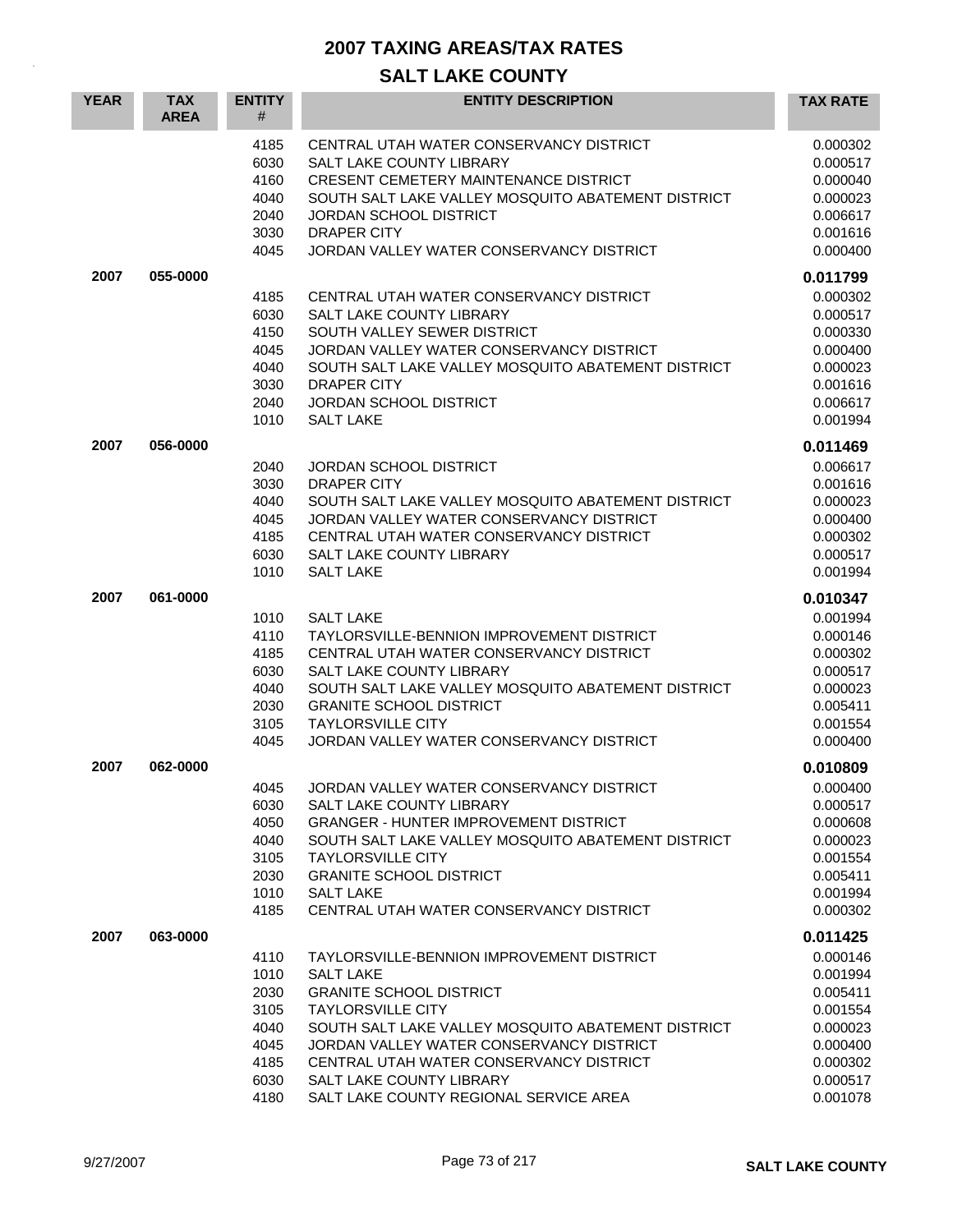| <b>YEAR</b> | <b>TAX</b><br><b>AREA</b> | <b>ENTITY</b><br># | <b>ENTITY DESCRIPTION</b>                                                  | <b>TAX RATE</b>      |
|-------------|---------------------------|--------------------|----------------------------------------------------------------------------|----------------------|
| 2007        | 064-0000                  |                    |                                                                            | 0.011847             |
|             |                           | 4185               | CENTRAL UTAH WATER CONSERVANCY DISTRICT                                    | 0.000302             |
|             |                           | 6030               | SALT LAKE COUNTY LIBRARY                                                   | 0.000517             |
|             |                           | 4180               | SALT LAKE COUNTY REGIONAL SERVICE AREA                                     | 0.001078             |
|             |                           | 4120               | <b>KEARNS IMPROVEMENT DISTRICT</b>                                         | 0.000568             |
|             |                           | 4040               | SOUTH SALT LAKE VALLEY MOSQUITO ABATEMENT DISTRICT                         | 0.000023             |
|             |                           | 3105               | <b>TAYLORSVILLE CITY</b>                                                   | 0.001554             |
|             |                           | 1010               | <b>SALT LAKE</b>                                                           | 0.001994             |
|             |                           | 2030<br>4045       | <b>GRANITE SCHOOL DISTRICT</b><br>JORDAN VALLEY WATER CONSERVANCY DISTRICT | 0.005411<br>0.000400 |
|             |                           |                    |                                                                            |                      |
| 2007        | 065-0000                  |                    |                                                                            | 0.011407             |
|             |                           | 3105<br>6030       | <b>TAYLORSVILLE CITY</b><br>SALT LAKE COUNTY LIBRARY                       | 0.001554<br>0.000517 |
|             |                           | 4185               | CENTRAL UTAH WATER CONSERVANCY DISTRICT                                    | 0.000302             |
|             |                           | 1010               | <b>SALT LAKE</b>                                                           | 0.001994             |
|             |                           | 4040               | SOUTH SALT LAKE VALLEY MOSQUITO ABATEMENT DISTRICT                         | 0.000023             |
|             |                           | 2040               | JORDAN SCHOOL DISTRICT                                                     | 0.006617             |
|             |                           | 4045               | JORDAN VALLEY WATER CONSERVANCY DISTRICT                                   | 0.000400             |
| 2007        | 066-0000                  |                    |                                                                            | 0.011553             |
|             |                           | 4110               | TAYLORSVILLE-BENNION IMPROVEMENT DISTRICT                                  | 0.000146             |
|             |                           | 1010               | <b>SALT LAKE</b>                                                           | 0.001994             |
|             |                           | 6030               | SALT LAKE COUNTY LIBRARY                                                   | 0.000517             |
|             |                           | 4185               | CENTRAL UTAH WATER CONSERVANCY DISTRICT                                    | 0.000302             |
|             |                           | 4040               | SOUTH SALT LAKE VALLEY MOSQUITO ABATEMENT DISTRICT                         | 0.000023             |
|             |                           | 2040               | <b>JORDAN SCHOOL DISTRICT</b>                                              | 0.006617             |
|             |                           | 3105<br>4045       | <b>TAYLORSVILLE CITY</b><br>JORDAN VALLEY WATER CONSERVANCY DISTRICT       | 0.001554<br>0.000400 |
| 2007        | 070-0000                  |                    |                                                                            | 0.011862             |
|             |                           | 4040               | SOUTH SALT LAKE VALLEY MOSQUITO ABATEMENT DISTRICT                         | 0.000023             |
|             |                           | 6030               | SALT LAKE COUNTY LIBRARY                                                   | 0.000517             |
|             |                           | 4320               | SALT LAKE VALLEY FIRE SERVICE AREA                                         | 0.001377             |
|             |                           | 4185               | CENTRAL UTAH WATER CONSERVANCY DISTRICT                                    | 0.000302             |
|             |                           | 4045               | JORDAN VALLEY WATER CONSERVANCY DISTRICT                                   | 0.000400             |
|             |                           | 3035               | <b>HERRIMAN TOWN</b>                                                       | 0.000302             |
|             |                           | 2040               | JORDAN SCHOOL DISTRICT                                                     | 0.006617             |
|             |                           | 1010               | <b>SALT LAKE</b>                                                           | 0.001994             |
|             |                           | 4150               | SOUTH VALLEY SEWER DISTRICT                                                | 0.000330             |
| 2007        | 071-0000                  |                    |                                                                            | 0.011462             |
|             |                           | 4150               | SOUTH VALLEY SEWER DISTRICT                                                | 0.000330             |
|             |                           | 4320               | SALT LAKE VALLEY FIRE SERVICE AREA                                         | 0.001377             |
|             |                           | 6030               | <b>SALT LAKE COUNTY LIBRARY</b>                                            | 0.000517             |
|             |                           | 4185               | CENTRAL UTAH WATER CONSERVANCY DISTRICT                                    | 0.000302             |
|             |                           | 3035<br>1010       | <b>HERRIMAN TOWN</b><br><b>SALT LAKE</b>                                   | 0.000302<br>0.001994 |
|             |                           | 2040               | <b>JORDAN SCHOOL DISTRICT</b>                                              | 0.006617             |
|             |                           | 4040               | SOUTH SALT LAKE VALLEY MOSQUITO ABATEMENT DISTRICT                         | 0.000023             |
| 2007        | 073-0000                  |                    |                                                                            | 0.011532             |
|             |                           | 4040               | SOUTH SALT LAKE VALLEY MOSQUITO ABATEMENT DISTRICT                         | 0.000023             |
|             |                           | 1010               | <b>SALT LAKE</b>                                                           | 0.001994             |
|             |                           | 4320               | SALT LAKE VALLEY FIRE SERVICE AREA                                         | 0.001377             |
|             |                           | 4045               | JORDAN VALLEY WATER CONSERVANCY DISTRICT                                   | 0.000400             |
|             |                           | 6030               | SALT LAKE COUNTY LIBRARY                                                   | 0.000517             |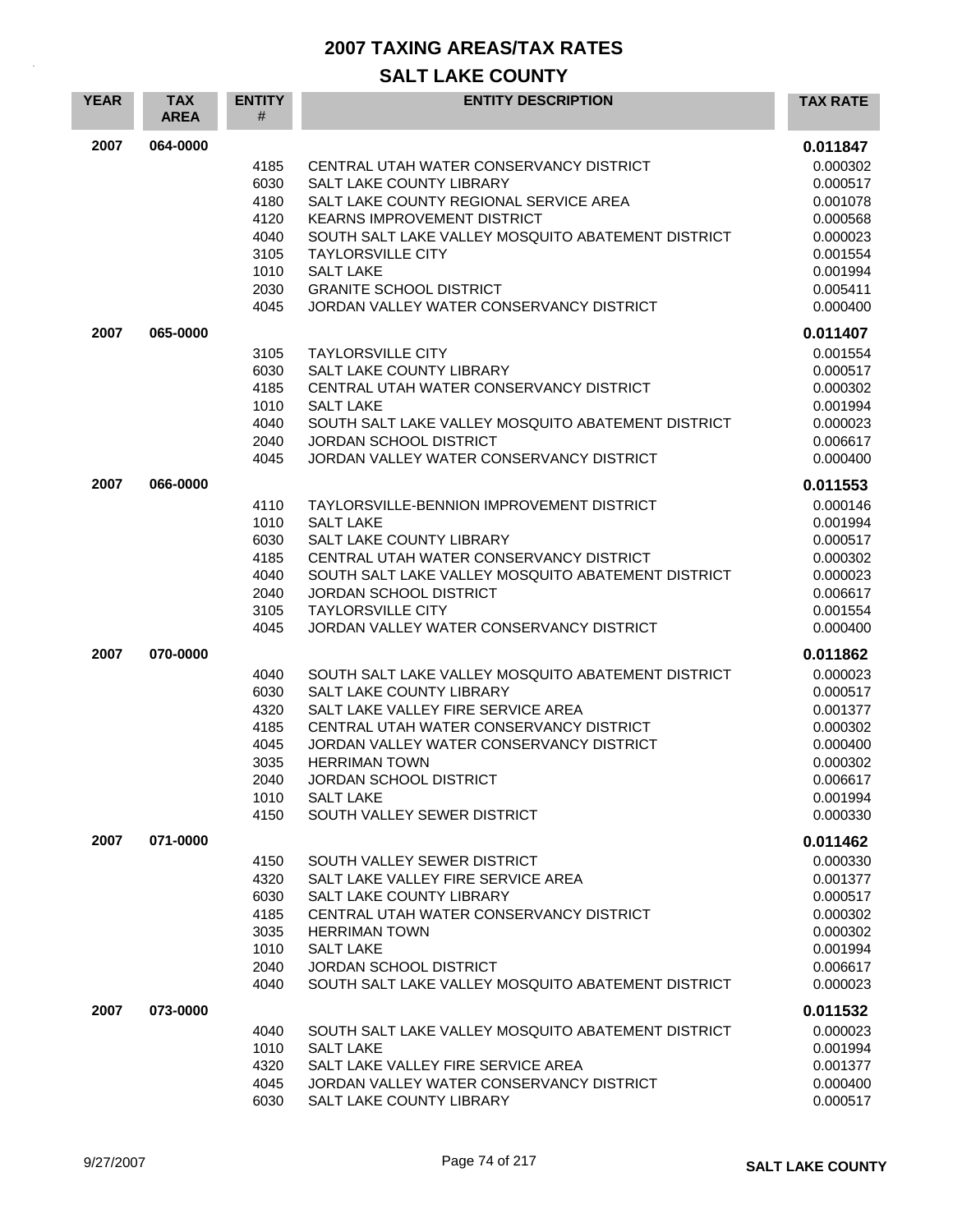| <b>YEAR</b> | <b>TAX</b><br><b>AREA</b> | <b>ENTITY</b><br>#                           | <b>ENTITY DESCRIPTION</b>                                                                                                                                                                                                                       | <b>TAX RATE</b>                                                      |
|-------------|---------------------------|----------------------------------------------|-------------------------------------------------------------------------------------------------------------------------------------------------------------------------------------------------------------------------------------------------|----------------------------------------------------------------------|
|             |                           | 3035<br>2040<br>4185                         | <b>HERRIMAN TOWN</b><br>JORDAN SCHOOL DISTRICT<br>CENTRAL UTAH WATER CONSERVANCY DISTRICT                                                                                                                                                       | 0.000302<br>0.006617<br>0.000302                                     |
| 2007        | 080-0000                  |                                              |                                                                                                                                                                                                                                                 | 0.010257                                                             |
|             |                           | 4045<br>6030<br>4185<br>4060<br>4040<br>3036 | JORDAN VALLEY WATER CONSERVANCY DISTRICT<br><b>SALT LAKE COUNTY LIBRARY</b><br>CENTRAL UTAH WATER CONSERVANCY DISTRICT<br>SALT LAKE SUBURBAN SANITARY DISTRICT #1<br>SOUTH SALT LAKE VALLEY MOSOUITO ABATEMENT DISTRICT<br><b>HOLLADAY CITY</b> | 0.000400<br>0.000517<br>0.000302<br>0.000174<br>0.000023<br>0.001436 |
|             |                           | 1010                                         | <b>SALT LAKE</b>                                                                                                                                                                                                                                | 0.001994                                                             |
|             |                           | 2030                                         | <b>GRANITE SCHOOL DISTRICT</b>                                                                                                                                                                                                                  | 0.005411                                                             |
|             |                           |                                              |                                                                                                                                                                                                                                                 |                                                                      |
| 2007        | 081-0000                  |                                              |                                                                                                                                                                                                                                                 | 0.009857                                                             |
|             |                           | 3036<br>6020                                 | <b>HOLLADAY CITY</b><br>AREA EXCLUDED FROM SALT LAKE COUNTY WATER<br><b>CONSERVANCY D</b>                                                                                                                                                       | 0.001436<br>0.000000                                                 |
|             |                           | 4185                                         | CENTRAL UTAH WATER CONSERVANCY DISTRICT                                                                                                                                                                                                         | 0.000302                                                             |
|             |                           | 6030                                         | SALT LAKE COUNTY LIBRARY                                                                                                                                                                                                                        | 0.000517                                                             |
|             |                           | 2030                                         | <b>GRANITE SCHOOL DISTRICT</b>                                                                                                                                                                                                                  | 0.005411                                                             |
|             |                           | 1010                                         | <b>SALT LAKE</b>                                                                                                                                                                                                                                | 0.001994                                                             |
|             |                           | 4040                                         | SOUTH SALT LAKE VALLEY MOSQUITO ABATEMENT DISTRICT                                                                                                                                                                                              | 0.000023                                                             |
|             |                           | 4060                                         | SALT LAKE SUBURBAN SANITARY DISTRICT #1                                                                                                                                                                                                         | 0.000174                                                             |
| 2007        | 082-0000                  |                                              |                                                                                                                                                                                                                                                 | 0.009857                                                             |
|             |                           | 6030                                         | SALT LAKE COUNTY LIBRARY                                                                                                                                                                                                                        | 0.000517                                                             |
|             |                           | 1010                                         | <b>SALT LAKE</b>                                                                                                                                                                                                                                | 0.001994                                                             |
|             |                           | 2030                                         | <b>GRANITE SCHOOL DISTRICT</b>                                                                                                                                                                                                                  | 0.005411                                                             |
|             |                           | 3036                                         | <b>HOLLADAY CITY</b>                                                                                                                                                                                                                            | 0.001436                                                             |
|             |                           | 4040                                         | SOUTH SALT LAKE VALLEY MOSQUITO ABATEMENT DISTRICT                                                                                                                                                                                              | 0.000023                                                             |
|             |                           | 4060                                         | SALT LAKE SUBURBAN SANITARY DISTRICT #1                                                                                                                                                                                                         | 0.000174                                                             |
|             |                           | 4185                                         | CENTRAL UTAH WATER CONSERVANCY DISTRICT                                                                                                                                                                                                         | 0.000302                                                             |
| 2007        | 083-0000                  |                                              |                                                                                                                                                                                                                                                 | 0.009888                                                             |
|             |                           |                                              |                                                                                                                                                                                                                                                 |                                                                      |
|             |                           | 6030<br>4185                                 | SALT LAKE COUNTY LIBRARY<br>CENTRAL UTAH WATER CONSERVANCY DISTRICT                                                                                                                                                                             | 0.000517                                                             |
|             |                           | 4090                                         | COTTONWOOD IMPROVEMENT DISTRICT                                                                                                                                                                                                                 | 0.000302<br>0.000205                                                 |
|             |                           | 4040                                         | SOUTH SALT LAKE VALLEY MOSQUITO ABATEMENT DISTRICT                                                                                                                                                                                              | 0.000023                                                             |
|             |                           | 3036                                         | <b>HOLLADAY CITY</b>                                                                                                                                                                                                                            | 0.001436                                                             |
|             |                           | 1010                                         | <b>SALT LAKE</b>                                                                                                                                                                                                                                | 0.001994                                                             |
|             |                           | 2030                                         | <b>GRANITE SCHOOL DISTRICT</b>                                                                                                                                                                                                                  | 0.005411                                                             |
|             |                           |                                              |                                                                                                                                                                                                                                                 |                                                                      |
| 2007        | 084-0000                  |                                              |                                                                                                                                                                                                                                                 | 0.010846                                                             |
|             |                           | 4185                                         | CENTRAL UTAH WATER CONSERVANCY DISTRICT                                                                                                                                                                                                         | 0.000302                                                             |
|             |                           | 2030                                         | <b>GRANITE SCHOOL DISTRICT</b>                                                                                                                                                                                                                  | 0.005411                                                             |
|             |                           | 6030                                         | SALT LAKE COUNTY LIBRARY                                                                                                                                                                                                                        | 0.000517                                                             |
|             |                           | 4200                                         | COTTONWOOD HEIGHTS PARKS AND RECREATION SERVICE AREA                                                                                                                                                                                            | 0.000958                                                             |
|             |                           | 1010                                         | <b>SALT LAKE</b>                                                                                                                                                                                                                                | 0.001994                                                             |
|             |                           | 3036                                         | <b>HOLLADAY CITY</b>                                                                                                                                                                                                                            | 0.001436                                                             |
|             |                           | 4040<br>4090                                 | SOUTH SALT LAKE VALLEY MOSQUITO ABATEMENT DISTRICT<br>COTTONWOOD IMPROVEMENT DISTRICT                                                                                                                                                           | 0.000023<br>0.000205                                                 |
|             |                           |                                              |                                                                                                                                                                                                                                                 |                                                                      |
| 2007        | 085-0000                  |                                              |                                                                                                                                                                                                                                                 | 0.010288                                                             |
|             |                           | 4185                                         | CENTRAL UTAH WATER CONSERVANCY DISTRICT                                                                                                                                                                                                         | 0.000302                                                             |
|             |                           | 6030                                         | SALT LAKE COUNTY LIBRARY                                                                                                                                                                                                                        | 0.000517                                                             |
|             |                           | 4090                                         | COTTONWOOD IMPROVEMENT DISTRICT                                                                                                                                                                                                                 | 0.000205                                                             |
|             |                           | 4045                                         | JORDAN VALLEY WATER CONSERVANCY DISTRICT                                                                                                                                                                                                        | 0.000400                                                             |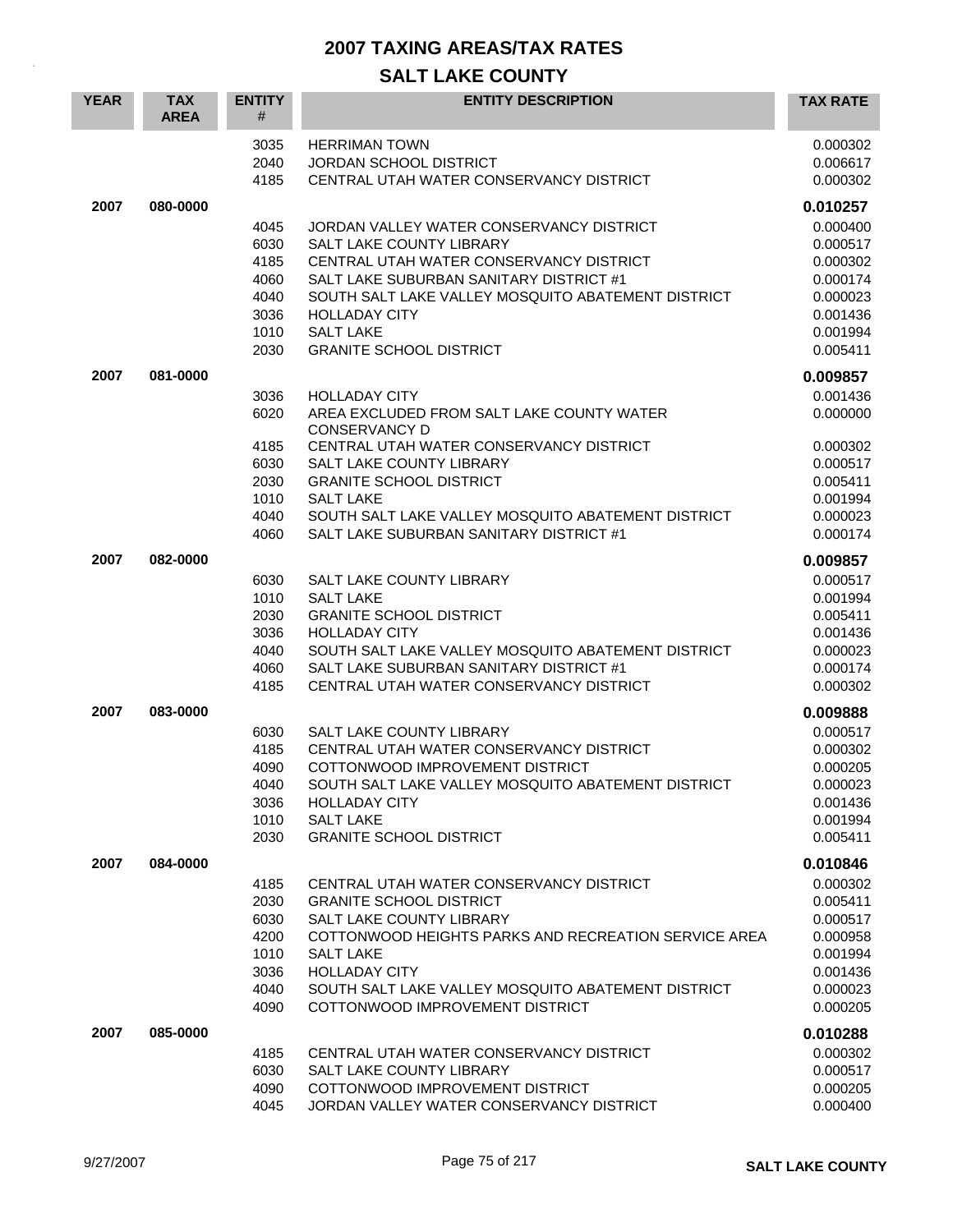| <b>YEAR</b> | <b>TAX</b><br><b>AREA</b> | <b>ENTITY</b><br>#                                           | <b>ENTITY DESCRIPTION</b>                                                                                                                                                                                                                                                                                                             | <b>TAX RATE</b>                                                                                          |
|-------------|---------------------------|--------------------------------------------------------------|---------------------------------------------------------------------------------------------------------------------------------------------------------------------------------------------------------------------------------------------------------------------------------------------------------------------------------------|----------------------------------------------------------------------------------------------------------|
|             |                           | 4040<br>3036<br>2030<br>1010                                 | SOUTH SALT LAKE VALLEY MOSQUITO ABATEMENT DISTRICT<br><b>HOLLADAY CITY</b><br><b>GRANITE SCHOOL DISTRICT</b><br><b>SALT LAKE</b>                                                                                                                                                                                                      | 0.000023<br>0.001436<br>0.005411<br>0.001994                                                             |
| 2007        | 090-0000                  | 2040<br>3050<br>4040<br>4045<br>4070<br>4185<br>1010         | JORDAN SCHOOL DISTRICT<br><b>MURRAY</b><br>SOUTH SALT LAKE VALLEY MOSQUITO ABATEMENT DISTRICT<br>JORDAN VALLEY WATER CONSERVANCY DISTRICT<br>MID VALLEY IMPROVEMENT DISTRICT<br>CENTRAL UTAH WATER CONSERVANCY DISTRICT<br><b>SALT LAKE</b>                                                                                           | 0.012022<br>0.006617<br>0.001886<br>0.000023<br>0.000400<br>0.000800<br>0.000302<br>0.001994             |
| 2007        | 13A-0000                  | 3070<br>4185<br>6020<br>1010<br>4040<br>2010<br>4010         | SALT LAKE CITY<br>CENTRAL UTAH WATER CONSERVANCY DISTRICT<br>AREA EXCLUDED FROM SALT LAKE COUNTY WATER<br><b>CONSERVANCY D</b><br><b>SALT LAKE</b><br>SOUTH SALT LAKE VALLEY MOSQUITO ABATEMENT DISTRICT<br>SALT LAKE CITY SCHOOL DISTRICT<br>SALT LAKE METROPOLITAN WATER DISTRICT                                                   | 0.011794<br>0.004040<br>0.000302<br>0.000000<br>0.001994<br>0.000023<br>0.005084<br>0.000351             |
| 2007        | 13B-0000                  | 4185<br>6020<br>4060<br>4040<br>4010<br>3070<br>2010<br>1010 | CENTRAL UTAH WATER CONSERVANCY DISTRICT<br>AREA EXCLUDED FROM SALT LAKE COUNTY WATER<br><b>CONSERVANCY D</b><br>SALT LAKE SUBURBAN SANITARY DISTRICT #1<br>SOUTH SALT LAKE VALLEY MOSQUITO ABATEMENT DISTRICT<br>SALT LAKE METROPOLITAN WATER DISTRICT<br><b>SALT LAKE CITY</b><br>SALT LAKE CITY SCHOOL DISTRICT<br><b>SALT LAKE</b> | 0.011968<br>0.000302<br>0.000000<br>0.000174<br>0.000023<br>0.000351<br>0.004040<br>0.005084<br>0.001994 |
| 2007        | 13C-0000                  | 4185<br>2010<br>3070<br>4010<br>4020<br>4145<br>1010         | CENTRAL UTAH WATER CONSERVANCY DISTRICT<br>SALT LAKE CITY SCHOOL DISTRICT<br>SALT LAKE CITY<br>SALT LAKE METROPOLITAN WATER DISTRICT<br>SALT LAKE CITY MOSQUITO ABATEMENT DISTRICT<br>SOUTH DAVIS COUNTY SEWER IMPROVEMENT DISTRICT<br><b>SALT LAKE</b>                                                                               | 0.011873<br>0.000302<br>0.005084<br>0.004040<br>0.000351<br>0.000102<br>0.000000<br>0.001994             |
| 2007        | 13D-0000                  | 4040<br>4050<br>4185<br>4045<br>3070<br>1010<br>2010<br>4010 | SOUTH SALT LAKE VALLEY MOSQUITO ABATEMENT DISTRICT<br><b>GRANGER - HUNTER IMPROVEMENT DISTRICT</b><br>CENTRAL UTAH WATER CONSERVANCY DISTRICT<br>JORDAN VALLEY WATER CONSERVANCY DISTRICT<br>SALT LAKE CITY<br><b>SALT LAKE</b><br>SALT LAKE CITY SCHOOL DISTRICT<br>SALT LAKE METROPOLITAN WATER DISTRICT                            | 0.012802<br>0.000023<br>0.000608<br>0.000302<br>0.000400<br>0.004040<br>0.001994<br>0.005084<br>0.000351 |
| 2007        | 13E-0000                  | 4030<br>4185<br>4010                                         | MAGNA MOSQUITO ABATEMENT DISTRICT<br>CENTRAL UTAH WATER CONSERVANCY DISTRICT<br>SALT LAKE METROPOLITAN WATER DISTRICT                                                                                                                                                                                                                 | 0.011818<br>0.000047<br>0.000302<br>0.000351                                                             |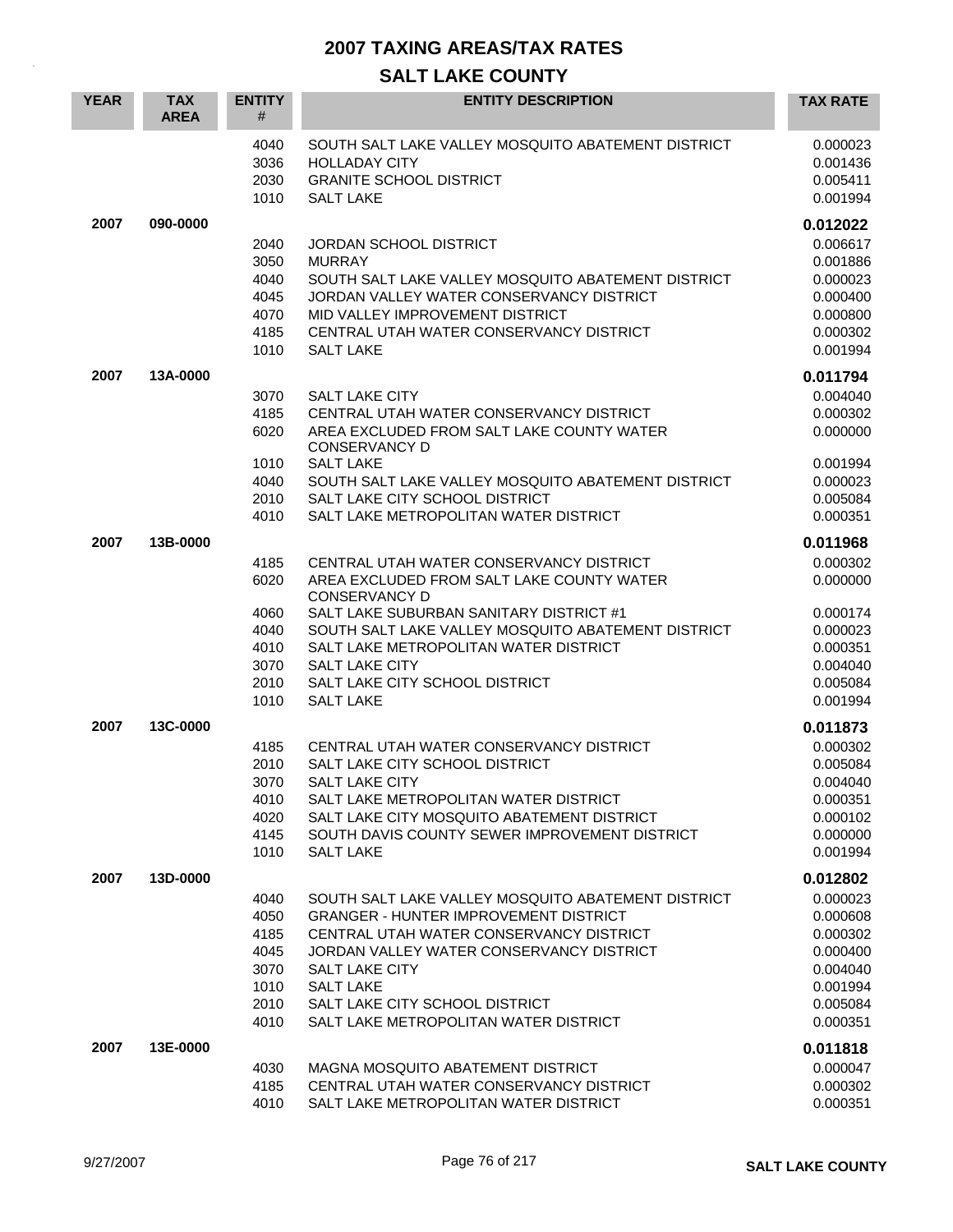| <b>YEAR</b> | <b>TAX</b><br><b>AREA</b> | <b>ENTITY</b><br>#                                           | <b>ENTITY DESCRIPTION</b>                                                                                                                                                                                                                                                                                | <b>TAX RATE</b>                                                                                          |
|-------------|---------------------------|--------------------------------------------------------------|----------------------------------------------------------------------------------------------------------------------------------------------------------------------------------------------------------------------------------------------------------------------------------------------------------|----------------------------------------------------------------------------------------------------------|
|             |                           | 3070<br>2010<br>1010                                         | <b>SALT LAKE CITY</b><br>SALT LAKE CITY SCHOOL DISTRICT<br><b>SALT LAKE</b>                                                                                                                                                                                                                              | 0.004040<br>0.005084<br>0.001994                                                                         |
| 2007        | 13F-0000                  | 2010<br>3070<br>4010<br>4185<br>1010                         | SALT LAKE CITY SCHOOL DISTRICT<br><b>SALT LAKE CITY</b><br>SALT LAKE METROPOLITAN WATER DISTRICT<br>CENTRAL UTAH WATER CONSERVANCY DISTRICT<br><b>SALT LAKE</b>                                                                                                                                          | 0.011771<br>0.005084<br>0.004040<br>0.000351<br>0.000302<br>0.001994                                     |
| 2007        | 13G-0000                  | 4010<br>4080<br>4185<br>4030<br>2010<br>1010<br>4045<br>3070 | SALT LAKE METROPOLITAN WATER DISTRICT<br>MAGNA WATER COMPANY (AN IMPROVEMENT DISTRICT)<br>CENTRAL UTAH WATER CONSERVANCY DISTRICT<br><b>MAGNA MOSQUITO ABATEMENT DISTRICT</b><br>SALT LAKE CITY SCHOOL DISTRICT<br><b>SALT LAKE</b><br>JORDAN VALLEY WATER CONSERVANCY DISTRICT<br><b>SALT LAKE CITY</b> | 0.014243<br>0.000351<br>0.002025<br>0.000302<br>0.000047<br>0.005084<br>0.001994<br>0.000400<br>0.004040 |
| 2007        | 13H-0000                  | 4020<br>4185<br>4010<br>3070<br>2010<br>1010<br>8011         | SALT LAKE CITY MOSQUITO ABATEMENT DISTRICT<br>CENTRAL UTAH WATER CONSERVANCY DISTRICT<br>SALT LAKE METROPOLITAN WATER DISTRICT<br><b>SALT LAKE CITY</b><br>SALT LAKE CITY SCHOOL DISTRICT<br><b>SALT LAKE</b><br>BASEBALL STADIUM NEIGHBORHOOD DEVELOPMENT PROJECT -<br>SAL                              | 0.011873<br>0.000102<br>0.000302<br>0.000351<br>0.004040<br>0.005084<br>0.001994<br>0.000000             |
| 2007        | 131-0000                  | 1010<br>2030<br>3070<br>4010<br>4185                         | <b>SALT LAKE</b><br><b>GRANITE SCHOOL DISTRICT</b><br><b>SALT LAKE CITY</b><br>SALT LAKE METROPOLITAN WATER DISTRICT<br>CENTRAL UTAH WATER CONSERVANCY DISTRICT                                                                                                                                          | 0.012098<br>0.001994<br>0.005411<br>0.004040<br>0.000351<br>0.000302                                     |
| 2007        | 14A-0000                  | 4045<br>4040<br>4185<br>1010<br>2030<br>3100<br>6030         | JORDAN VALLEY WATER CONSERVANCY DISTRICT<br>SOUTH SALT LAKE VALLEY MOSQUITO ABATEMENT DISTRICT<br>CENTRAL UTAH WATER CONSERVANCY DISTRICT<br><b>SALT LAKE</b><br><b>GRANITE SCHOOL DISTRICT</b><br>SOUTH SALT LAKE CITY<br>SALT LAKE COUNTY LIBRARY                                                      | 0.011112<br>0.000400<br>0.000023<br>0.000302<br>0.001994<br>0.005411<br>0.002465<br>0.000517             |
| 2007        | 14B-0000                  | 4185<br>6030<br>4060<br>4045<br>4040<br>3100<br>2030<br>1010 | CENTRAL UTAH WATER CONSERVANCY DISTRICT<br>SALT LAKE COUNTY LIBRARY<br>SALT LAKE SUBURBAN SANITARY DISTRICT #1<br>JORDAN VALLEY WATER CONSERVANCY DISTRICT<br>SOUTH SALT LAKE VALLEY MOSQUITO ABATEMENT DISTRICT<br>SOUTH SALT LAKE CITY<br><b>GRANITE SCHOOL DISTRICT</b><br><b>SALT LAKE</b>           | 0.011286<br>0.000302<br>0.000517<br>0.000174<br>0.000400<br>0.000023<br>0.002465<br>0.005411<br>0.001994 |
| 2007        | 14D-0000                  |                                                              |                                                                                                                                                                                                                                                                                                          | 0.010886                                                                                                 |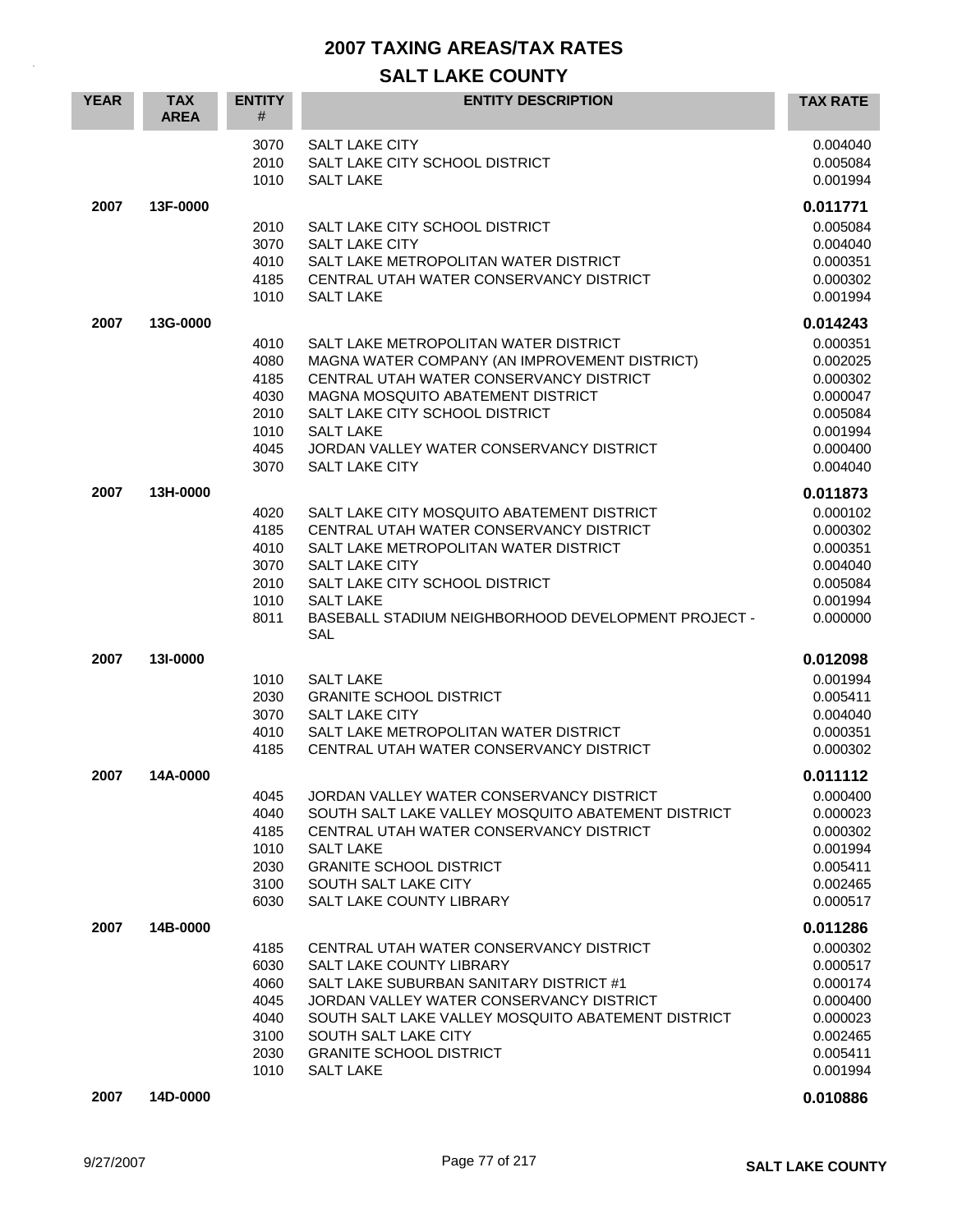| <b>YEAR</b> | <b>TAX</b><br><b>AREA</b> | <b>ENTITY</b><br>#                                                   | <b>ENTITY DESCRIPTION</b>                                                                                                                                                                                                                                                                                                                                           | <b>TAX RATE</b>                                                                                                      |
|-------------|---------------------------|----------------------------------------------------------------------|---------------------------------------------------------------------------------------------------------------------------------------------------------------------------------------------------------------------------------------------------------------------------------------------------------------------------------------------------------------------|----------------------------------------------------------------------------------------------------------------------|
|             |                           | 2030<br>3100<br>4040<br>4060<br>4185<br>6020                         | <b>GRANITE SCHOOL DISTRICT</b><br>SOUTH SALT LAKE CITY<br>SOUTH SALT LAKE VALLEY MOSQUITO ABATEMENT DISTRICT<br>SALT LAKE SUBURBAN SANITARY DISTRICT #1<br>CENTRAL UTAH WATER CONSERVANCY DISTRICT<br>AREA EXCLUDED FROM SALT LAKE COUNTY WATER<br><b>CONSERVANCY D</b>                                                                                             | 0.005411<br>0.002465<br>0.000023<br>0.000174<br>0.000302<br>0.000000                                                 |
|             |                           | 6030<br>1010                                                         | SALT LAKE COUNTY LIBRARY<br><b>SALT LAKE</b>                                                                                                                                                                                                                                                                                                                        | 0.000517<br>0.001994                                                                                                 |
| 2007        | 14E-0000                  | 4040<br>4185<br>8052<br>3100<br>1010<br>2030<br>6030                 | SOUTH SALT LAKE VALLEY MOSQUITO ABATEMENT DISTRICT<br>CENTRAL UTAH WATER CONSERVANCY DISTRICT<br>BURTON PLACE BUSINESS DISTRICT DEVELOPMENT PLAN - SOUTH<br>SOUTH SALT LAKE CITY<br><b>SALT LAKE</b><br><b>GRANITE SCHOOL DISTRICT</b><br>SALT LAKE COUNTY LIBRARY                                                                                                  | 0.010712<br>0.000023<br>0.000302<br>0.000000<br>0.002465<br>0.001994<br>0.005411<br>0.000517                         |
| 2007        | 14F-0000                  | 4040<br>8051<br>4185<br>3100<br>2030<br>1010<br>6030                 | SOUTH SALT LAKE VALLEY MOSQUITO ABATEMENT DISTRICT<br>EDISON STREET NEIGHBORHOOD DEVELOPMENT PLAN - SOUTH<br><b>SAL</b><br>CENTRAL UTAH WATER CONSERVANCY DISTRICT<br>SOUTH SALT LAKE CITY<br><b>GRANITE SCHOOL DISTRICT</b><br><b>SALT LAKE</b><br><b>SALT LAKE COUNTY LIBRARY</b>                                                                                 | 0.010712<br>0.000023<br>0.000000<br>0.000302<br>0.002465<br>0.005411<br>0.001994<br>0.000517                         |
| 2007        | 14H-0000                  | 1010<br>4060<br>8053<br>6030<br>4185<br>4045<br>4040<br>2030<br>3100 | <b>SALT LAKE</b><br>SALT LAKE SUBURBAN SANITARY DISTRICT #1<br>POST OFFICE PLACE NEIGHBORHOOD DEVELOPMENT PLAN -<br><b>SOUTH</b><br>SALT LAKE COUNTY LIBRARY<br>CENTRAL UTAH WATER CONSERVANCY DISTRICT<br>JORDAN VALLEY WATER CONSERVANCY DISTRICT<br>SOUTH SALT LAKE VALLEY MOSQUITO ABATEMENT DISTRICT<br><b>GRANITE SCHOOL DISTRICT</b><br>SOUTH SALT LAKE CITY | 0.011286<br>0.001994<br>0.000174<br>0.000000<br>0.000517<br>0.000302<br>0.000400<br>0.000023<br>0.005411<br>0.002465 |
| 2007        | 141-0000                  | 1010<br>8054<br>6030<br>4060<br>4185<br>4040<br>2030<br>3100<br>4045 | <b>SALT LAKE</b><br>UPPER MILL CREEK NEIGHBORHOOD DEVELOPMENT PROJECT<br><b>AREA</b><br>SALT LAKE COUNTY LIBRARY<br>SALT LAKE SUBURBAN SANITARY DISTRICT #1<br>CENTRAL UTAH WATER CONSERVANCY DISTRICT<br>SOUTH SALT LAKE VALLEY MOSQUITO ABATEMENT DISTRICT<br><b>GRANITE SCHOOL DISTRICT</b><br>SOUTH SALT LAKE CITY<br>JORDAN VALLEY WATER CONSERVANCY DISTRICT  | 0.011286<br>0.001994<br>0.000000<br>0.000517<br>0.000174<br>0.000302<br>0.000023<br>0.005411<br>0.002465<br>0.000400 |
| 2007        | 14J-0000                  | 6030<br>8054                                                         | SALT LAKE COUNTY LIBRARY<br>UPPER MILL CREEK NEIGHBORHOOD DEVELOPMENT PROJECT<br>AREA                                                                                                                                                                                                                                                                               | 0.010886<br>0.000517<br>0.000000                                                                                     |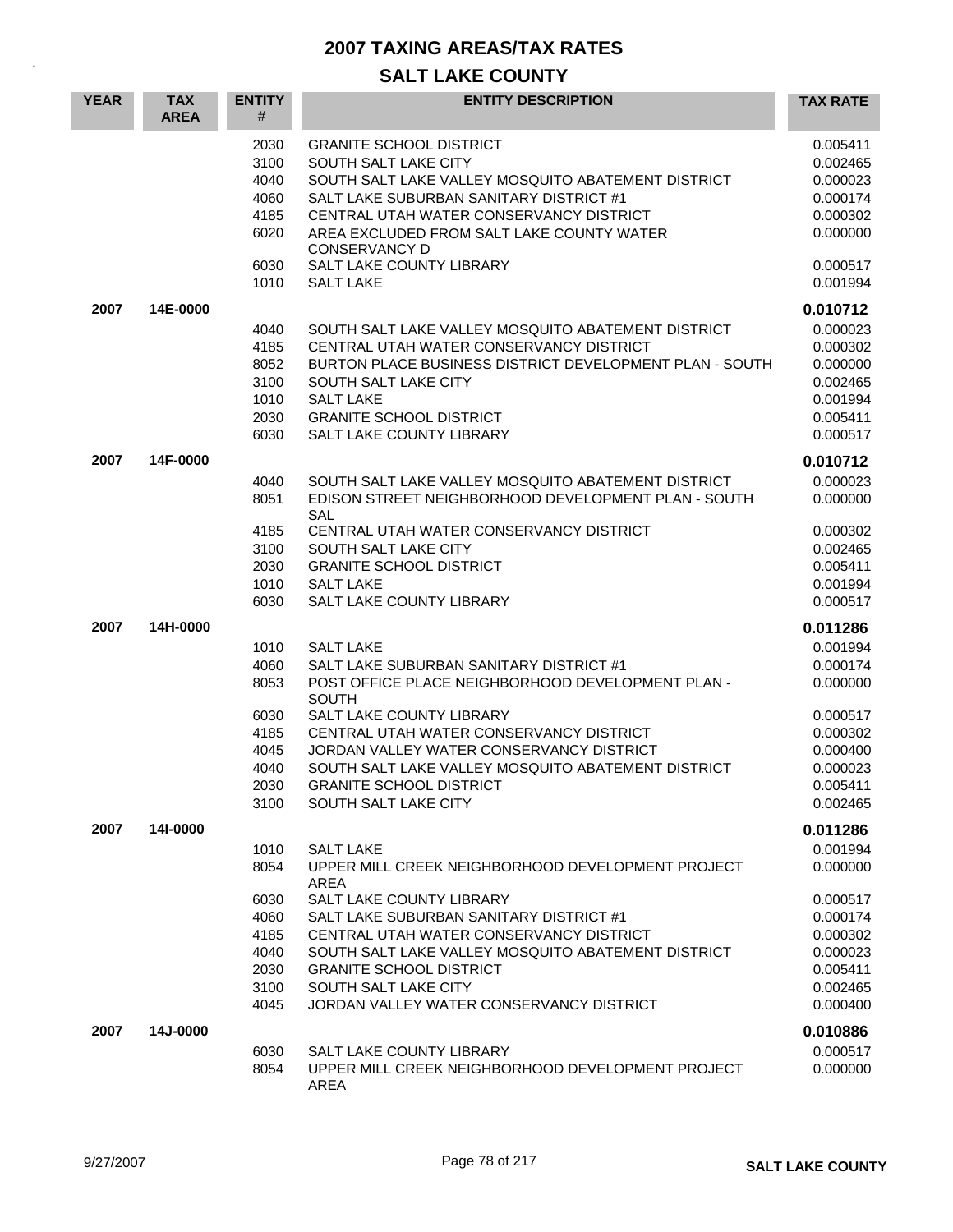| <b>YEAR</b> | <b>TAX</b><br><b>AREA</b> | <b>ENTITY</b><br># | <b>ENTITY DESCRIPTION</b>                                         | <b>TAX RATE</b> |
|-------------|---------------------------|--------------------|-------------------------------------------------------------------|-----------------|
|             |                           | 6020               | AREA EXCLUDED FROM SALT LAKE COUNTY WATER                         | 0.000000        |
|             |                           | 4185               | <b>CONSERVANCY D</b><br>CENTRAL UTAH WATER CONSERVANCY DISTRICT   | 0.000302        |
|             |                           | 4040               | SOUTH SALT LAKE VALLEY MOSQUITO ABATEMENT DISTRICT                | 0.000023        |
|             |                           | 3100               | SOUTH SALT LAKE CITY                                              | 0.002465        |
|             |                           | 1010               | <b>SALT LAKE</b>                                                  | 0.001994        |
|             |                           | 2030               | <b>GRANITE SCHOOL DISTRICT</b>                                    | 0.005411        |
|             |                           | 4060               | SALT LAKE SUBURBAN SANITARY DISTRICT #1                           | 0.000174        |
| 2007        | 14K-0000                  |                    |                                                                   | 0.010712        |
|             |                           | 3100               | SOUTH SALT LAKE CITY                                              | 0.002465        |
|             |                           | 6030               | SALT LAKE COUNTY LIBRARY                                          | 0.000517        |
|             |                           | 1010               | <b>SALT LAKE</b>                                                  | 0.001994        |
|             |                           | 4040               | SOUTH SALT LAKE VALLEY MOSQUITO ABATEMENT DISTRICT                | 0.000023        |
|             |                           | 2030               | <b>GRANITE SCHOOL DISTRICT</b>                                    | 0.005411        |
|             |                           | 8055               | THIRD EAST NEIGHBORHOOD DEVELOPMENT PROJECT - SOUTH<br>SAL        | 0.000000        |
|             |                           | 4185               | CENTRAL UTAH WATER CONSERVANCY DISTRICT                           | 0.000302        |
| 2007        | 14L-0000                  |                    |                                                                   | 0.011286        |
|             |                           | 4060               | SALT LAKE SUBURBAN SANITARY DISTRICT #1                           | 0.000174        |
|             |                           | 6030               | SALT LAKE COUNTY LIBRARY                                          | 0.000517        |
|             |                           | 8055               | THIRD EAST NEIGHBORHOOD DEVELOPMENT PROJECT - SOUTH<br><b>SAL</b> | 0.000000        |
|             |                           | 4185               | CENTRAL UTAH WATER CONSERVANCY DISTRICT                           | 0.000302        |
|             |                           | 4040               | SOUTH SALT LAKE VALLEY MOSQUITO ABATEMENT DISTRICT                | 0.000023        |
|             |                           | 3100               | SOUTH SALT LAKE CITY                                              | 0.002465        |
|             |                           | 1010               | <b>SALT LAKE</b>                                                  | 0.001994        |
|             |                           | 2030               | <b>GRANITE SCHOOL DISTRICT</b>                                    | 0.005411        |
|             |                           | 4045               | JORDAN VALLEY WATER CONSERVANCY DISTRICT                          | 0.000400        |
| 2007        | 14M-0000                  |                    |                                                                   | 0.010712        |
|             |                           | 3100               | SOUTH SALT LAKE CITY                                              | 0.002465        |
|             |                           | 8056               | METRO-CENTER NEIGHBORHOOD DEVELOPMENT PLAN - SOUTH<br><b>SALT</b> | 0.000000        |
|             |                           | 6030               | SALT LAKE COUNTY LIBRARY                                          | 0.000517        |
|             |                           | 4040               | SOUTH SALT LAKE VALLEY MOSQUITO ABATEMENT DISTRICT                | 0.000023        |
|             |                           | 2030               | <b>GRANITE SCHOOL DISTRICT</b>                                    | 0.005411        |
|             |                           | 1010               | <b>SALT LAKE</b>                                                  | 0.001994        |
|             |                           | 4185               | CENTRAL UTAH WATER CONSERVANCY DISTRICT                           | 0.000302        |
| 2007        | 14N-0000                  |                    |                                                                   | 0.010712        |
|             |                           | 2030               | <b>GRANITE SCHOOL DISTRICT</b>                                    | 0.005411        |
|             |                           | 6030               | SALT LAKE COUNTY LIBRARY                                          | 0.000517        |
|             |                           | 8057               | AMENDED SOUTH STATE STREET NEIGHBORHOOD DEV PLAN -<br>SOUT        | 0.000000        |
|             |                           | 4185               | CENTRAL UTAH WATER CONSERVANCY DISTRICT                           | 0.000302        |
|             |                           | 1010               | <b>SALT LAKE</b>                                                  | 0.001994        |
|             |                           | 4040               | SOUTH SALT LAKE VALLEY MOSQUITO ABATEMENT DISTRICT                | 0.000023        |
|             |                           | 3100               | SOUTH SALT LAKE CITY                                              | 0.002465        |
| 2007        | 14P-0000                  |                    |                                                                   | 0.010712        |
|             |                           | 8058               | ADISON SCHOOL NEIGHBORHOOD DEVELOPMENT PLAN - SOUTH<br><b>SAL</b> | 0.000000        |
|             |                           | 1010               | <b>SALT LAKE</b>                                                  | 0.001994        |
|             |                           | 2030               | <b>GRANITE SCHOOL DISTRICT</b>                                    | 0.005411        |
|             |                           | 3100               | SOUTH SALT LAKE CITY                                              | 0.002465        |
|             |                           | 4040               | SOUTH SALT LAKE VALLEY MOSQUITO ABATEMENT DISTRICT                | 0.000023        |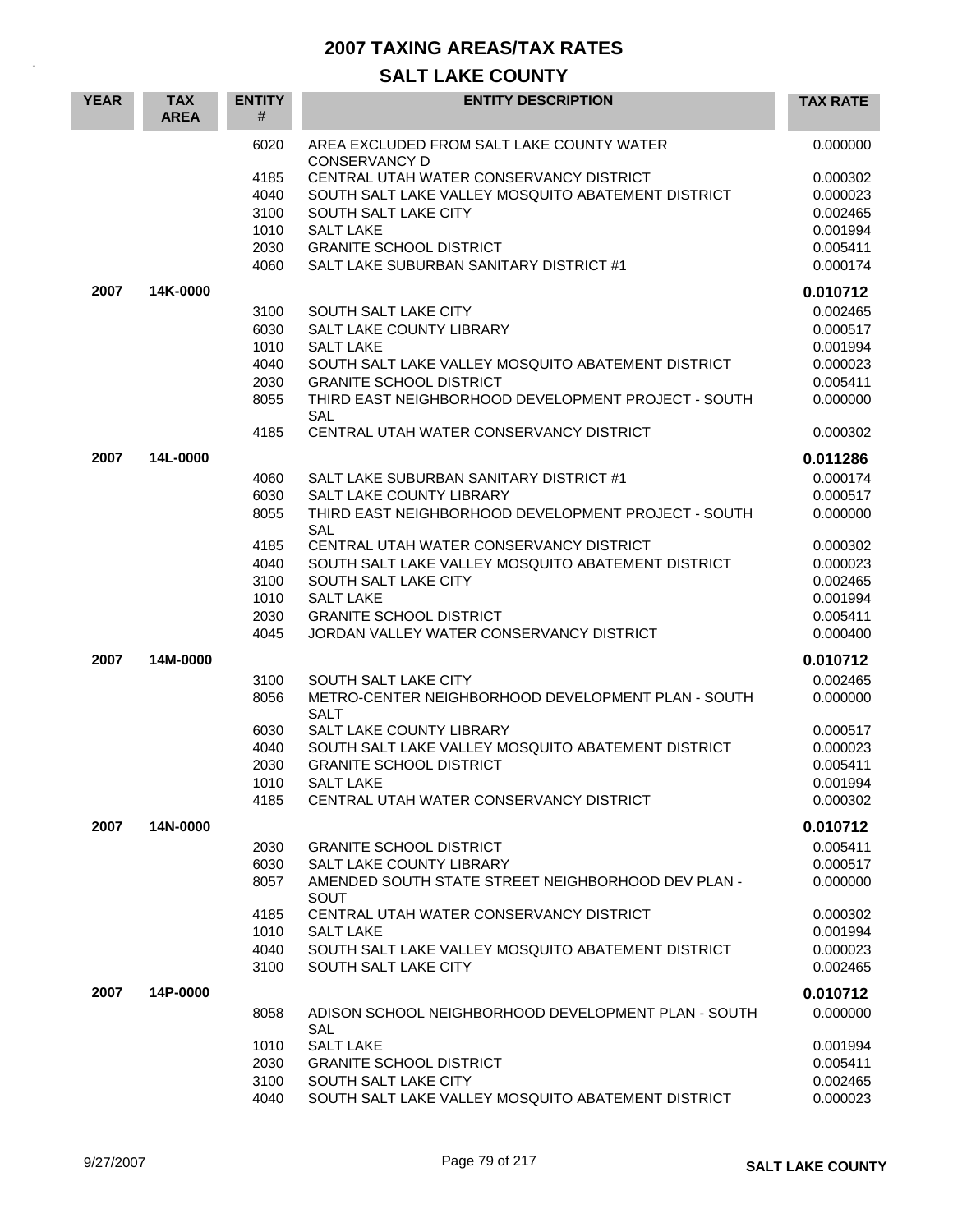| <b>YEAR</b> | <b>TAX</b><br><b>AREA</b> | <b>ENTITY</b><br>#                                                           | <b>ENTITY DESCRIPTION</b>                                                                                                                                                                                                                                                                                                                                                                                              | <b>TAX RATE</b>                                                                                                      |
|-------------|---------------------------|------------------------------------------------------------------------------|------------------------------------------------------------------------------------------------------------------------------------------------------------------------------------------------------------------------------------------------------------------------------------------------------------------------------------------------------------------------------------------------------------------------|----------------------------------------------------------------------------------------------------------------------|
|             |                           | 4185<br>6030                                                                 | CENTRAL UTAH WATER CONSERVANCY DISTRICT<br>SALT LAKE COUNTY LIBRARY                                                                                                                                                                                                                                                                                                                                                    | 0.000302<br>0.000517                                                                                                 |
| 2007        | 14Q-0000                  |                                                                              |                                                                                                                                                                                                                                                                                                                                                                                                                        | 0.010712                                                                                                             |
|             |                           | 8059<br>6030<br>4185<br>4040<br>3100<br>1010<br>2030                         | 300 WEST STREET DEVELOPMENT PLAN - SOUTH SALT LAKE - (1<br>SALT LAKE COUNTY LIBRARY<br>CENTRAL UTAH WATER CONSERVANCY DISTRICT<br>SOUTH SALT LAKE VALLEY MOSQUITO ABATEMENT DISTRICT<br>SOUTH SALT LAKE CITY<br><b>SALT LAKE</b><br><b>GRANITE SCHOOL DISTRICT</b>                                                                                                                                                     | 0.000000<br>0.000517<br>0.000302<br>0.000023<br>0.002465<br>0.001994<br>0.005411                                     |
| 2007        | 14R-0000                  |                                                                              |                                                                                                                                                                                                                                                                                                                                                                                                                        | 0.010712                                                                                                             |
|             |                           | 4185<br>2030<br>8060<br>6030<br>3100<br>1010<br>4040                         | CENTRAL UTAH WATER CONSERVANCY DISTRICT<br><b>GRANITE SCHOOL DISTRICT</b><br>2100 SOUTH REDEVELOPMENT PROJECT AREA - SOUTH SALT LAKE<br>SALT LAKE COUNTY LIBRARY<br>SOUTH SALT LAKE CITY<br><b>SALT LAKE</b><br>SOUTH SALT LAKE VALLEY MOSQUITO ABATEMENT DISTRICT                                                                                                                                                     | 0.000302<br>0.005411<br>0.000000<br>0.000517<br>0.002465<br>0.001994<br>0.000023                                     |
| 2007        | 15A-0000                  |                                                                              |                                                                                                                                                                                                                                                                                                                                                                                                                        | 0.010924                                                                                                             |
|             |                           | 4090<br>6030<br>4320<br>4220<br>4185<br>4045<br>4040<br>2030<br>1010<br>4210 | COTTONWOOD IMPROVEMENT DISTRICT<br><b>SALT LAKE COUNTY LIBRARY</b><br>SALT LAKE VALLEY FIRE SERVICE AREA<br>SALT LAKE COUNTY MUNICIPAL-TYPE SERVICES DISTRICT<br>CENTRAL UTAH WATER CONSERVANCY DISTRICT<br>JORDAN VALLEY WATER CONSERVANCY DISTRICT<br>SOUTH SALT LAKE VALLEY MOSQUITO ABATEMENT DISTRICT<br><b>GRANITE SCHOOL DISTRICT</b><br><b>SALT LAKE</b><br>SALT LAKE COUNTY SPECIAL DISTRICT NO. 1            | 0.000205<br>0.000517<br>0.001377<br>0.000695<br>0.000302<br>0.000400<br>0.000023<br>0.005411<br>0.001994<br>0.000000 |
| 2007        | 15B-0000                  |                                                                              |                                                                                                                                                                                                                                                                                                                                                                                                                        | 0.010319                                                                                                             |
|             |                           | 4220<br>6030<br>6020<br>4320<br>4185<br>4040<br>2030<br>1010<br>4210         | SALT LAKE COUNTY MUNICIPAL-TYPE SERVICES DISTRICT<br><b>SALT LAKE COUNTY LIBRARY</b><br>AREA EXCLUDED FROM SALT LAKE COUNTY WATER<br><b>CONSERVANCY D</b><br>SALT LAKE VALLEY FIRE SERVICE AREA<br>CENTRAL UTAH WATER CONSERVANCY DISTRICT<br>SOUTH SALT LAKE VALLEY MOSQUITO ABATEMENT DISTRICT<br><b>GRANITE SCHOOL DISTRICT</b><br><b>SALT LAKE</b><br>SALT LAKE COUNTY SPECIAL DISTRICT NO. 1                      | 0.000695<br>0.000517<br>0.000000<br>0.001377<br>0.000302<br>0.000023<br>0.005411<br>0.001994<br>0.000000             |
| 2007        | 15C-0000                  |                                                                              |                                                                                                                                                                                                                                                                                                                                                                                                                        | 0.010524                                                                                                             |
|             |                           | 4320<br>1010<br>6020<br>4220<br>4210<br>4090<br>2030<br>4040<br>6030<br>4185 | SALT LAKE VALLEY FIRE SERVICE AREA<br><b>SALT LAKE</b><br>AREA EXCLUDED FROM SALT LAKE COUNTY WATER<br>CONSERVANCY D<br>SALT LAKE COUNTY MUNICIPAL-TYPE SERVICES DISTRICT<br>SALT LAKE COUNTY SPECIAL DISTRICT NO. 1<br>COTTONWOOD IMPROVEMENT DISTRICT<br><b>GRANITE SCHOOL DISTRICT</b><br>SOUTH SALT LAKE VALLEY MOSQUITO ABATEMENT DISTRICT<br>SALT LAKE COUNTY LIBRARY<br>CENTRAL UTAH WATER CONSERVANCY DISTRICT | 0.001377<br>0.001994<br>0.000000<br>0.000695<br>0.000000<br>0.000205<br>0.005411<br>0.000023<br>0.000517<br>0.000302 |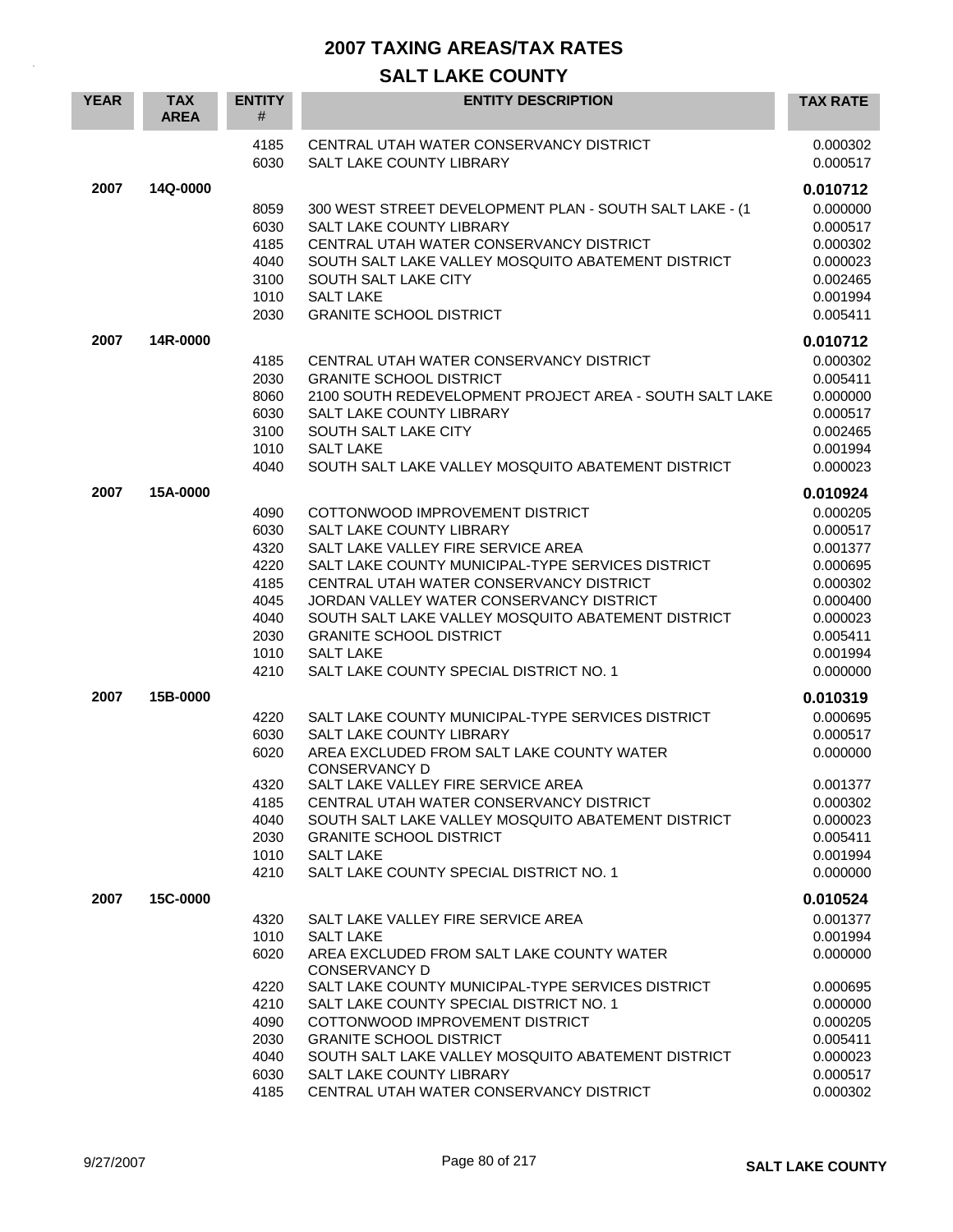| <b>YEAR</b> | <b>TAX</b><br><b>AREA</b> | <b>ENTITY</b><br># | <b>ENTITY DESCRIPTION</b>                                                                     | <b>TAX RATE</b>      |
|-------------|---------------------------|--------------------|-----------------------------------------------------------------------------------------------|----------------------|
| 2007        | 19B-0000                  |                    |                                                                                               | 0.011096             |
|             |                           | 4170               | <b>EMIGRATION IMPROVEMENT DISTRICT</b>                                                        | 0.000800             |
|             |                           | 4320               | SALT LAKE VALLEY FIRE SERVICE AREA                                                            | 0.001377             |
|             |                           | 4220               | SALT LAKE COUNTY MUNICIPAL-TYPE SERVICES DISTRICT                                             | 0.000695             |
|             |                           | 4185               | CENTRAL UTAH WATER CONSERVANCY DISTRICT                                                       | 0.000302             |
|             |                           | 2030               | <b>GRANITE SCHOOL DISTRICT</b>                                                                | 0.005411             |
|             |                           | 1010<br>6030       | <b>SALT LAKE</b><br><b>SALT LAKE COUNTY LIBRARY</b>                                           | 0.001994<br>0.000517 |
|             |                           | 4210               | SALT LAKE COUNTY SPECIAL DISTRICT NO. 1                                                       | 0.000000             |
| 2007        | 21A-0000                  |                    |                                                                                               | 0.009899             |
|             |                           | 4045               | JORDAN VALLEY WATER CONSERVANCY DISTRICT                                                      | 0.000400             |
|             |                           | 4090               | COTTONWOOD IMPROVEMENT DISTRICT                                                               | 0.000205             |
|             |                           | 4185               | CENTRAL UTAH WATER CONSERVANCY DISTRICT                                                       | 0.000302             |
|             |                           | 3050               | <b>MURRAY</b>                                                                                 | 0.001886             |
|             |                           | 1010               | <b>SALT LAKE</b>                                                                              | 0.001994             |
|             |                           | 4040<br>2020       | SOUTH SALT LAKE VALLEY MOSQUITO ABATEMENT DISTRICT<br>MURRAY CITY SCHOOL DISTRICT             | 0.000023<br>0.005089 |
| 2007        | 21C-0000                  |                    |                                                                                               | 0.009694             |
|             |                           | 4185               | CENTRAL UTAH WATER CONSERVANCY DISTRICT                                                       | 0.000302             |
|             |                           | 1010               | <b>SALT LAKE</b>                                                                              | 0.001994             |
|             |                           | 2020               | MURRAY CITY SCHOOL DISTRICT                                                                   | 0.005089             |
|             |                           | 3050               | <b>MURRAY</b>                                                                                 | 0.001886             |
|             |                           | 4040               | SOUTH SALT LAKE VALLEY MOSQUITO ABATEMENT DISTRICT                                            | 0.000023             |
|             |                           | 4045               | JORDAN VALLEY WATER CONSERVANCY DISTRICT                                                      | 0.000400             |
| 2007        | 21D-0000                  |                    |                                                                                               | 0.009868             |
|             |                           | 4185               | CENTRAL UTAH WATER CONSERVANCY DISTRICT                                                       | 0.000302             |
|             |                           | 4060               | SALT LAKE SUBURBAN SANITARY DISTRICT #1                                                       | 0.000174             |
|             |                           | 4045               | JORDAN VALLEY WATER CONSERVANCY DISTRICT                                                      | 0.000400             |
|             |                           | 4040               | SOUTH SALT LAKE VALLEY MOSQUITO ABATEMENT DISTRICT<br><b>MURRAY</b>                           | 0.000023             |
|             |                           | 3050<br>1010       | <b>SALT LAKE</b>                                                                              | 0.001886<br>0.001994 |
|             |                           | 2020               | MURRAY CITY SCHOOL DISTRICT                                                                   | 0.005089             |
| 2007        | 21F-0000                  |                    |                                                                                               | 0.009840             |
|             |                           | 4045               | JORDAN VALLEY WATER CONSERVANCY DISTRICT                                                      | 0.000400             |
|             |                           | 1010               | <b>SALT LAKE</b>                                                                              | 0.001994             |
|             |                           | 4185               | CENTRAL UTAH WATER CONSERVANCY DISTRICT                                                       | 0.000302             |
|             |                           | 4110               | TAYLORSVILLE-BENNION IMPROVEMENT DISTRICT                                                     | 0.000146             |
|             |                           | 3050               | <b>MURRAY</b>                                                                                 | 0.001886             |
|             |                           | 2020               | MURRAY CITY SCHOOL DISTRICT                                                                   | 0.005089             |
|             |                           | 4040               | SOUTH SALT LAKE VALLEY MOSQUITO ABATEMENT DISTRICT                                            | 0.000023             |
| 2007        | 21G-0000                  |                    |                                                                                               | 0.009294             |
|             |                           | 8101               | REDEVELOPMENT AGENCY OF MURRAY CITY - MURRAY CITY - (19                                       | 0.000000             |
|             |                           | 1010               | <b>SALT LAKE</b>                                                                              | 0.001994             |
|             |                           | 2020               | MURRAY CITY SCHOOL DISTRICT                                                                   | 0.005089             |
|             |                           | 3050               | <b>MURRAY</b>                                                                                 | 0.001886             |
|             |                           | 4040<br>4185       | SOUTH SALT LAKE VALLEY MOSQUITO ABATEMENT DISTRICT<br>CENTRAL UTAH WATER CONSERVANCY DISTRICT | 0.000023<br>0.000302 |
| 2007        | 21I-0000                  |                    |                                                                                               | 0.009294             |
|             |                           | 8102               | AREA IN (C-1) OUTSIDE 100 ACRE AREA - MURRAY CITY                                             | 0.000000             |
|             |                           | 8101               | REDEVELOPMENT AGENCY OF MURRAY CITY - MURRAY CITY - (19                                       | 0.000000             |
|             |                           | 4185               | CENTRAL UTAH WATER CONSERVANCY DISTRICT                                                       | 0.000302             |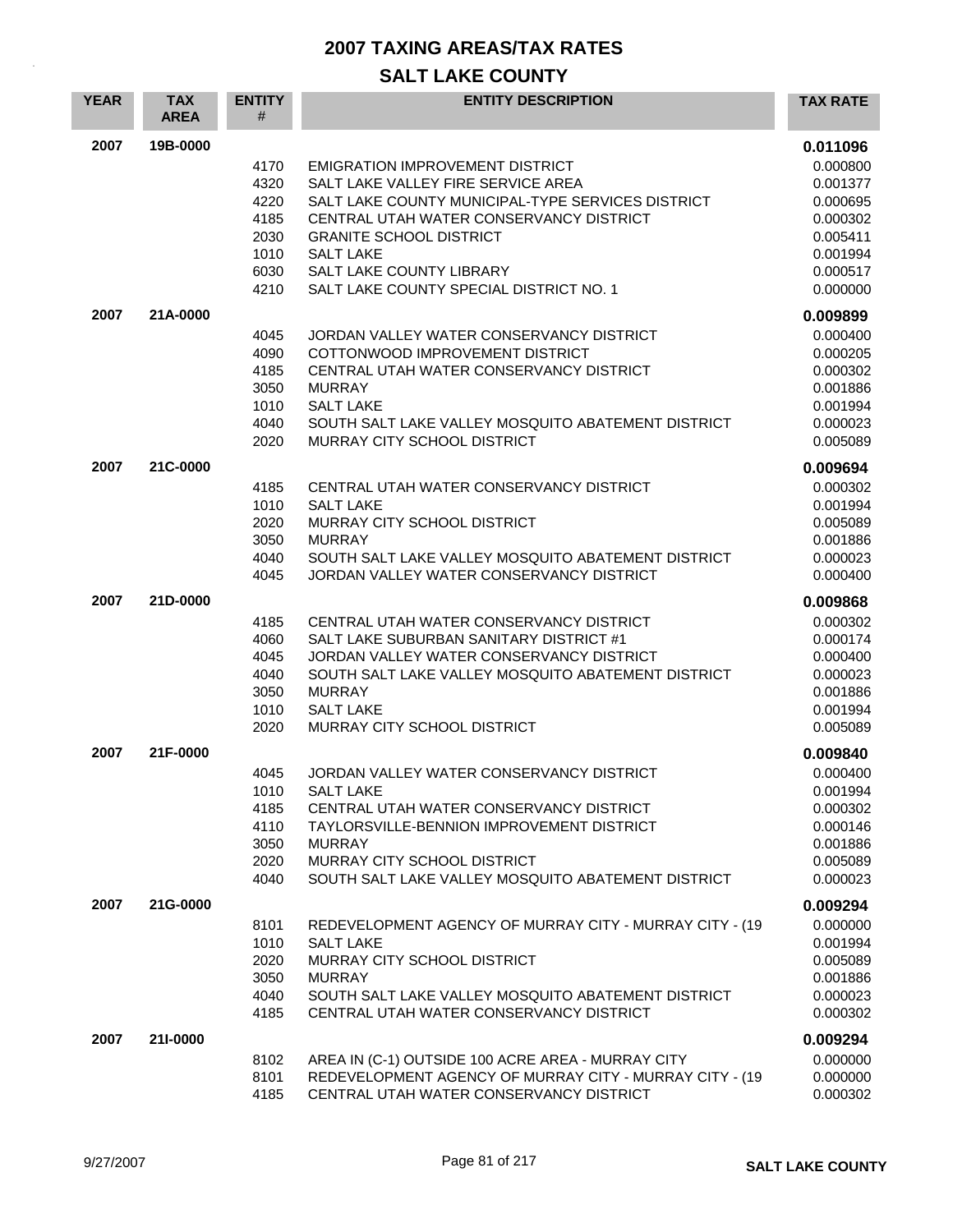| <b>YEAR</b> | <b>TAX</b><br><b>AREA</b> | <b>ENTITY</b><br>#           | <b>ENTITY DESCRIPTION</b>                                                                                                     | <b>TAX RATE</b>                              |
|-------------|---------------------------|------------------------------|-------------------------------------------------------------------------------------------------------------------------------|----------------------------------------------|
|             |                           | 4040<br>3050<br>1010<br>2020 | SOUTH SALT LAKE VALLEY MOSQUITO ABATEMENT DISTRICT<br><b>MURRAY</b><br><b>SALT LAKE</b><br><b>MURRAY CITY SCHOOL DISTRICT</b> | 0.000023<br>0.001886<br>0.001994<br>0.005089 |
| 2007        | 21J-0000                  |                              |                                                                                                                               | 0.009468                                     |
|             |                           | 4060                         | SALT LAKE SUBURBAN SANITARY DISTRICT #1                                                                                       | 0.000174                                     |
|             |                           | 4185<br>6020                 | CENTRAL UTAH WATER CONSERVANCY DISTRICT<br>AREA EXCLUDED FROM SALT LAKE COUNTY WATER<br><b>CONSERVANCY D</b>                  | 0.000302<br>0.000000                         |
|             |                           | 3050                         | <b>MURRAY</b>                                                                                                                 | 0.001886                                     |
|             |                           | 1010                         | <b>SALT LAKE</b>                                                                                                              | 0.001994                                     |
|             |                           | 2020                         | MURRAY CITY SCHOOL DISTRICT                                                                                                   | 0.005089                                     |
|             |                           | 4040                         | SOUTH SALT LAKE VALLEY MOSQUITO ABATEMENT DISTRICT                                                                            | 0.000023                                     |
| 2007        | 21K-0000                  |                              |                                                                                                                               | 0.009294                                     |
|             |                           | 2020                         | MURRAY CITY SCHOOL DISTRICT                                                                                                   | 0.005089                                     |
|             |                           | 3050                         | <b>MURRAY</b>                                                                                                                 | 0.001886                                     |
|             |                           | 4040                         | SOUTH SALT LAKE VALLEY MOSQUITO ABATEMENT DISTRICT                                                                            | 0.000023                                     |
|             |                           | 4185<br>8103                 | CENTRAL UTAH WATER CONSERVANCY DISTRICT<br>CHERRY STREET NEIGHBORHOOD DEVELOPMENT PLAN - MURRAY<br>СI                         | 0.000302<br>0.000000                         |
|             |                           | 1010                         | <b>SALT LAKE</b>                                                                                                              | 0.001994                                     |
| 2007        | 21L-0000                  |                              |                                                                                                                               | 0.009294                                     |
|             |                           | 2020                         | <b>MURRAY CITY SCHOOL DISTRICT</b>                                                                                            | 0.005089                                     |
|             |                           | 8104                         | EAST VINE ST NEIGHBORHOOD DEVELOPMENT PLAN - MURRAY CIT                                                                       | 0.000000                                     |
|             |                           | 4185                         | CENTRAL UTAH WATER CONSERVANCY DISTRICT                                                                                       | 0.000302                                     |
|             |                           | 3050                         | <b>MURRAY</b>                                                                                                                 | 0.001886                                     |
|             |                           | 1010<br>4040                 | <b>SALT LAKE</b><br>SOUTH SALT LAKE VALLEY MOSQUITO ABATEMENT DISTRICT                                                        | 0.001994<br>0.000023                         |
|             |                           |                              |                                                                                                                               |                                              |
| 2007        | 21N-0000                  |                              |                                                                                                                               | 0.009294                                     |
|             |                           | 1010                         | <b>SALT LAKE</b>                                                                                                              | 0.001994                                     |
|             |                           | 2020<br>3050                 | MURRAY CITY SCHOOL DISTRICT<br><b>MURRAY</b>                                                                                  | 0.005089<br>0.001886                         |
|             |                           | 4040                         | SOUTH SALT LAKE VALLEY MOSQUITO ABATEMENT DISTRICT                                                                            | 0.000023                                     |
|             |                           | 4185                         | CENTRAL UTAH WATER CONSERVANCY DISTRICT                                                                                       | 0.000302                                     |
|             |                           | 8105                         | SMELTER SITE NEIGHBORHOOD DEVELOPMENT PLAN - MURRAY<br><b>CIT</b>                                                             | 0.000000                                     |
| 2007        | 21P-0000                  |                              |                                                                                                                               | 0.009499                                     |
|             |                           | 4040                         | SOUTH SALT LAKE VALLEY MOSQUITO ABATEMENT DISTRICT                                                                            | 0.000023                                     |
|             |                           | 4185                         | CENTRAL UTAH WATER CONSERVANCY DISTRICT                                                                                       | 0.000302                                     |
|             |                           | 4090                         | COTTONWOOD IMPROVEMENT DISTRICT                                                                                               | 0.000205                                     |
|             |                           | 2020                         | MURRAY CITY SCHOOL DISTRICT<br><b>SALT LAKE</b>                                                                               | 0.005089                                     |
|             |                           | 1010<br>3050                 | <b>MURRAY</b>                                                                                                                 | 0.001994<br>0.001886                         |
|             |                           |                              |                                                                                                                               |                                              |
| 2007        | 21Q-0000                  |                              |                                                                                                                               | 0.009440                                     |
|             |                           | 4185<br>1010                 | CENTRAL UTAH WATER CONSERVANCY DISTRICT<br><b>SALT LAKE</b>                                                                   | 0.000302<br>0.001994                         |
|             |                           | 2020                         | MURRAY CITY SCHOOL DISTRICT                                                                                                   | 0.005089                                     |
|             |                           | 3050                         | <b>MURRAY</b>                                                                                                                 | 0.001886                                     |
|             |                           | 4040                         | SOUTH SALT LAKE VALLEY MOSQUITO ABATEMENT DISTRICT                                                                            | 0.000023                                     |
|             |                           | 4110                         | TAYLORSVILLE-BENNION IMPROVEMENT DISTRICT                                                                                     | 0.000146                                     |
| 2007        | 21R-0000                  |                              |                                                                                                                               | 0.010094                                     |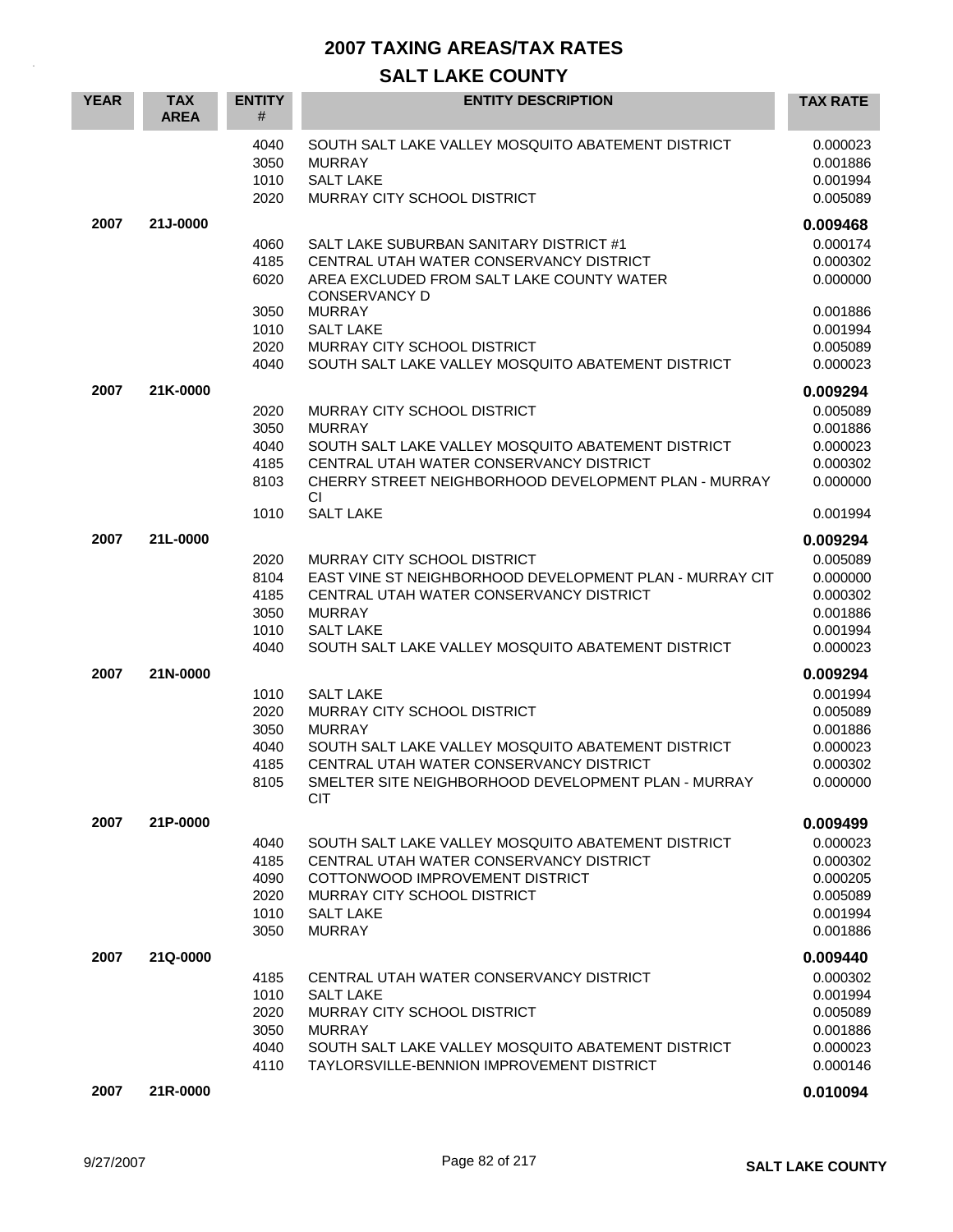| <b>YEAR</b> | <b>TAX</b><br><b>AREA</b> | <b>ENTITY</b><br>#                                           | <b>ENTITY DESCRIPTION</b>                                                                                                                                                                                                                                                                                            | <b>TAX RATE</b>                                                                              |
|-------------|---------------------------|--------------------------------------------------------------|----------------------------------------------------------------------------------------------------------------------------------------------------------------------------------------------------------------------------------------------------------------------------------------------------------------------|----------------------------------------------------------------------------------------------|
|             |                           | 4185<br>4070<br>4040<br>3050<br>1010<br>2020                 | CENTRAL UTAH WATER CONSERVANCY DISTRICT<br>MID VALLEY IMPROVEMENT DISTRICT<br>SOUTH SALT LAKE VALLEY MOSQUITO ABATEMENT DISTRICT<br><b>MURRAY</b><br><b>SALT LAKE</b><br>MURRAY CITY SCHOOL DISTRICT                                                                                                                 | 0.000302<br>0.000800<br>0.000023<br>0.001886<br>0.001994<br>0.005089                         |
| 2007        | 21T-0000                  |                                                              |                                                                                                                                                                                                                                                                                                                      | 0.009499                                                                                     |
|             |                           | 4040<br>8101<br>8102<br>4090<br>2020<br>1010<br>4185<br>3050 | SOUTH SALT LAKE VALLEY MOSQUITO ABATEMENT DISTRICT<br>REDEVELOPMENT AGENCY OF MURRAY CITY - MURRAY CITY - (19<br>AREA IN (C-1) OUTSIDE 100 ACRE AREA - MURRAY CITY<br>COTTONWOOD IMPROVEMENT DISTRICT<br>MURRAY CITY SCHOOL DISTRICT<br><b>SALT LAKE</b><br>CENTRAL UTAH WATER CONSERVANCY DISTRICT<br><b>MURRAY</b> | 0.000023<br>0.000000<br>0.000000<br>0.000205<br>0.005089<br>0.001994<br>0.000302<br>0.001886 |
| 2007        | 21U-0000                  |                                                              |                                                                                                                                                                                                                                                                                                                      | 0.009468                                                                                     |
|             |                           | 4060<br>4185<br>4040<br>3050<br>2020<br>1010                 | SALT LAKE SUBURBAN SANITARY DISTRICT #1<br>CENTRAL UTAH WATER CONSERVANCY DISTRICT<br>SOUTH SALT LAKE VALLEY MOSQUITO ABATEMENT DISTRICT<br><b>MURRAY</b><br>MURRAY CITY SCHOOL DISTRICT<br><b>SALT LAKE</b>                                                                                                         | 0.000174<br>0.000302<br>0.000023<br>0.001886<br>0.005089<br>0.001994                         |
| 2007        | 21V-0000                  |                                                              |                                                                                                                                                                                                                                                                                                                      | 0.010016                                                                                     |
|             |                           | 2030<br>3050<br>4040<br>4045<br>4185<br>1010                 | <b>GRANITE SCHOOL DISTRICT</b><br><b>MURRAY</b><br>SOUTH SALT LAKE VALLEY MOSQUITO ABATEMENT DISTRICT<br>JORDAN VALLEY WATER CONSERVANCY DISTRICT<br>CENTRAL UTAH WATER CONSERVANCY DISTRICT<br><b>SALT LAKE</b>                                                                                                     | 0.005411<br>0.001886<br>0.000023<br>0.000400<br>0.000302<br>0.001994                         |
| 2007        | 21W-0000                  |                                                              |                                                                                                                                                                                                                                                                                                                      | 0.010190                                                                                     |
|             |                           | 4045<br>4060<br>4185<br>3050<br>1010<br>2030<br>4040         | JORDAN VALLEY WATER CONSERVANCY DISTRICT<br>SALT LAKE SUBURBAN SANITARY DISTRICT #1<br>CENTRAL UTAH WATER CONSERVANCY DISTRICT<br><b>MURRAY</b><br><b>SALT LAKE</b><br><b>GRANITE SCHOOL DISTRICT</b><br>SOUTH SALT LAKE VALLEY MOSOUITO ABATEMENT DISTRICT                                                          | 0.000400<br>0.000174<br>0.000302<br>0.001886<br>0.001994<br>0.005411<br>0.000023             |
| 2007        | 21X-0000                  |                                                              |                                                                                                                                                                                                                                                                                                                      | 0.011222                                                                                     |
|             |                           | 4185<br>1010<br>2040<br>3050<br>4040<br>4045                 | CENTRAL UTAH WATER CONSERVANCY DISTRICT<br><b>SALT LAKE</b><br><b>JORDAN SCHOOL DISTRICT</b><br><b>MURRAY</b><br>SOUTH SALT LAKE VALLEY MOSQUITO ABATEMENT DISTRICT<br>JORDAN VALLEY WATER CONSERVANCY DISTRICT                                                                                                      | 0.000302<br>0.001994<br>0.006617<br>0.001886<br>0.000023<br>0.000400                         |
| 2007        | 21Y-0000                  |                                                              |                                                                                                                                                                                                                                                                                                                      | 0.010221                                                                                     |
|             |                           | 4185<br>4090<br>4045<br>4040<br>3050<br>1010                 | CENTRAL UTAH WATER CONSERVANCY DISTRICT<br>COTTONWOOD IMPROVEMENT DISTRICT<br>JORDAN VALLEY WATER CONSERVANCY DISTRICT<br>SOUTH SALT LAKE VALLEY MOSQUITO ABATEMENT DISTRICT<br><b>MURRAY</b><br><b>SALT LAKE</b>                                                                                                    | 0.000302<br>0.000205<br>0.000400<br>0.000023<br>0.001886<br>0.001994                         |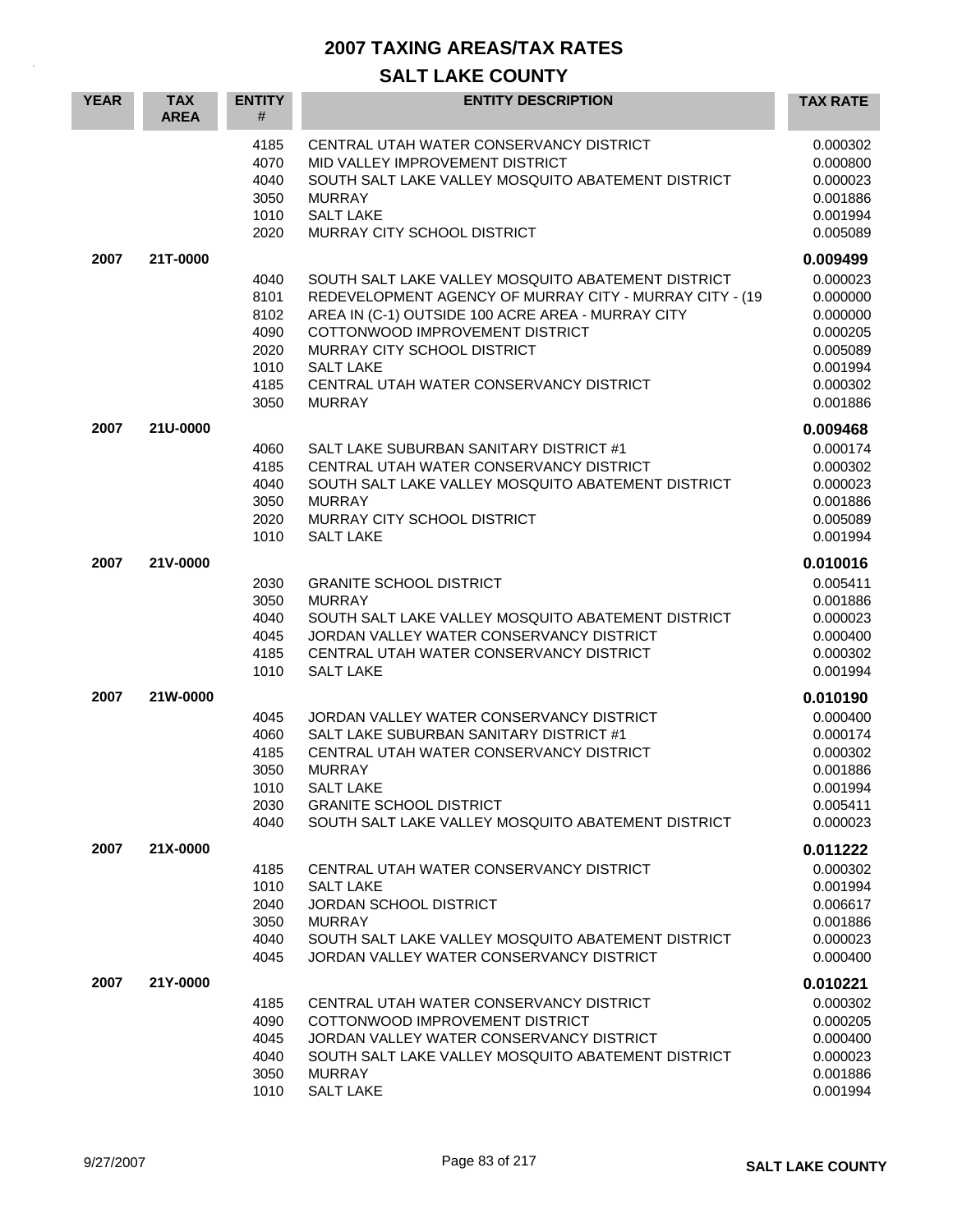| <b>YEAR</b> | <b>TAX</b><br><b>AREA</b> | <b>ENTITY</b><br># | <b>ENTITY DESCRIPTION</b>                                                                | <b>TAX RATE</b>      |
|-------------|---------------------------|--------------------|------------------------------------------------------------------------------------------|----------------------|
|             |                           | 2030               | <b>GRANITE SCHOOL DISTRICT</b>                                                           | 0.005411             |
| 2007        | 21Z-0000                  |                    |                                                                                          | 0.009821             |
|             |                           | 4040               | SOUTH SALT LAKE VALLEY MOSQUITO ABATEMENT DISTRICT                                       | 0.000023             |
|             |                           | 4090               | COTTONWOOD IMPROVEMENT DISTRICT                                                          | 0.000205             |
|             |                           | 4185               | CENTRAL UTAH WATER CONSERVANCY DISTRICT                                                  | 0.000302             |
|             |                           | 2030               | <b>GRANITE SCHOOL DISTRICT</b>                                                           | 0.005411             |
|             |                           | 1010<br>3050       | <b>SALT LAKE</b><br><b>MURRAY</b>                                                        | 0.001994<br>0.001886 |
| 2007        | 22C-0000                  |                    |                                                                                          | 0.010319             |
|             |                           | 4210               | SALT LAKE COUNTY SPECIAL DISTRICT NO. 1                                                  | 0.000000             |
|             |                           | 1010               | <b>SALT LAKE</b>                                                                         | 0.001994             |
|             |                           | 6030               | <b>SALT LAKE COUNTY LIBRARY</b>                                                          | 0.000517             |
|             |                           | 4220               | SALT LAKE COUNTY MUNICIPAL-TYPE SERVICES DISTRICT                                        | 0.000695             |
|             |                           | 4185               | CENTRAL UTAH WATER CONSERVANCY DISTRICT                                                  | 0.000302             |
|             |                           | 4040               | SOUTH SALT LAKE VALLEY MOSQUITO ABATEMENT DISTRICT                                       | 0.000023             |
|             |                           | 2030<br>4320       | <b>GRANITE SCHOOL DISTRICT</b><br>SALT LAKE VALLEY FIRE SERVICE AREA                     | 0.005411<br>0.001377 |
| 2007        | 23A-0000                  |                    |                                                                                          | 0.012449             |
|             |                           | 1010               | <b>SALT LAKE</b>                                                                         | 0.001994             |
|             |                           | 4050               | <b>GRANGER - HUNTER IMPROVEMENT DISTRICT</b>                                             | 0.000608             |
|             |                           | 6030               | <b>SALT LAKE COUNTY LIBRARY</b>                                                          | 0.000517             |
|             |                           | 8154               | DECKER LAKE ECONOMIC DEVELOPMENT PLAN - WEST VALLEY CIT                                  | 0.000000             |
|             |                           | 4185               | CENTRAL UTAH WATER CONSERVANCY DISTRICT                                                  | 0.000302             |
|             |                           | 4045               | JORDAN VALLEY WATER CONSERVANCY DISTRICT                                                 | 0.000400             |
|             |                           | 4040               | SOUTH SALT LAKE VALLEY MOSQUITO ABATEMENT DISTRICT                                       | 0.000023             |
|             |                           | 2030<br>3120       | <b>GRANITE SCHOOL DISTRICT</b><br><b>WEST VALLEY CITY</b>                                | 0.005411<br>0.003194 |
| 2007        | 23B-0000                  |                    |                                                                                          | 0.012449             |
|             |                           | 4040               | SOUTH SALT LAKE VALLEY MOSQUITO ABATEMENT DISTRICT                                       | 0.000023             |
|             |                           | 6030               | <b>SALT LAKE COUNTY LIBRARY</b>                                                          | 0.000517             |
|             |                           | 4185               | CENTRAL UTAH WATER CONSERVANCY DISTRICT                                                  | 0.000302             |
|             |                           | 8157               | MULTIPURPOSE EVENT CENTER ECONOMIC DEVELOPMENT PLAN -<br>W                               | 0.000000             |
|             |                           | 3120               | <b>WEST VALLEY CITY</b>                                                                  | 0.003194             |
|             |                           | 2030               | <b>GRANITE SCHOOL DISTRICT</b>                                                           | 0.005411             |
|             |                           | 1010               | <b>SALT LAKE</b>                                                                         | 0.001994             |
|             |                           | 4050<br>4045       | <b>GRANGER - HUNTER IMPROVEMENT DISTRICT</b><br>JORDAN VALLEY WATER CONSERVANCY DISTRICT | 0.000608<br>0.000400 |
| 2007        | 23C-0000                  |                    |                                                                                          | 0.012449             |
|             |                           | 4040               | SOUTH SALT LAKE VALLEY MOSQUITO ABATEMENT DISTRICT                                       | 0.000023             |
|             |                           | 8158               | EAST 3500 S NEIGHBORHOOD DEVELOPMENT PLAN - WEST VALLEY                                  | 0.000000             |
|             |                           | 6030               | SALT LAKE COUNTY LIBRARY                                                                 | 0.000517             |
|             |                           | 4185               | CENTRAL UTAH WATER CONSERVANCY DISTRICT                                                  | 0.000302             |
|             |                           | 4045               | JORDAN VALLEY WATER CONSERVANCY DISTRICT                                                 | 0.000400             |
|             |                           | 3120               | WEST VALLEY CITY                                                                         | 0.003194             |
|             |                           | 2030               | <b>GRANITE SCHOOL DISTRICT</b>                                                           | 0.005411             |
|             |                           | 1010<br>4050       | SALT LAKE<br><b>GRANGER - HUNTER IMPROVEMENT DISTRICT</b>                                | 0.001994<br>0.000608 |
| 2007        | 23D-0000                  |                    |                                                                                          | 0.012449             |
|             |                           | 4050               | <b>GRANGER - HUNTER IMPROVEMENT DISTRICT</b>                                             | 0.000608             |
|             |                           | 6030               | SALT LAKE COUNTY LIBRARY                                                                 | 0.000517             |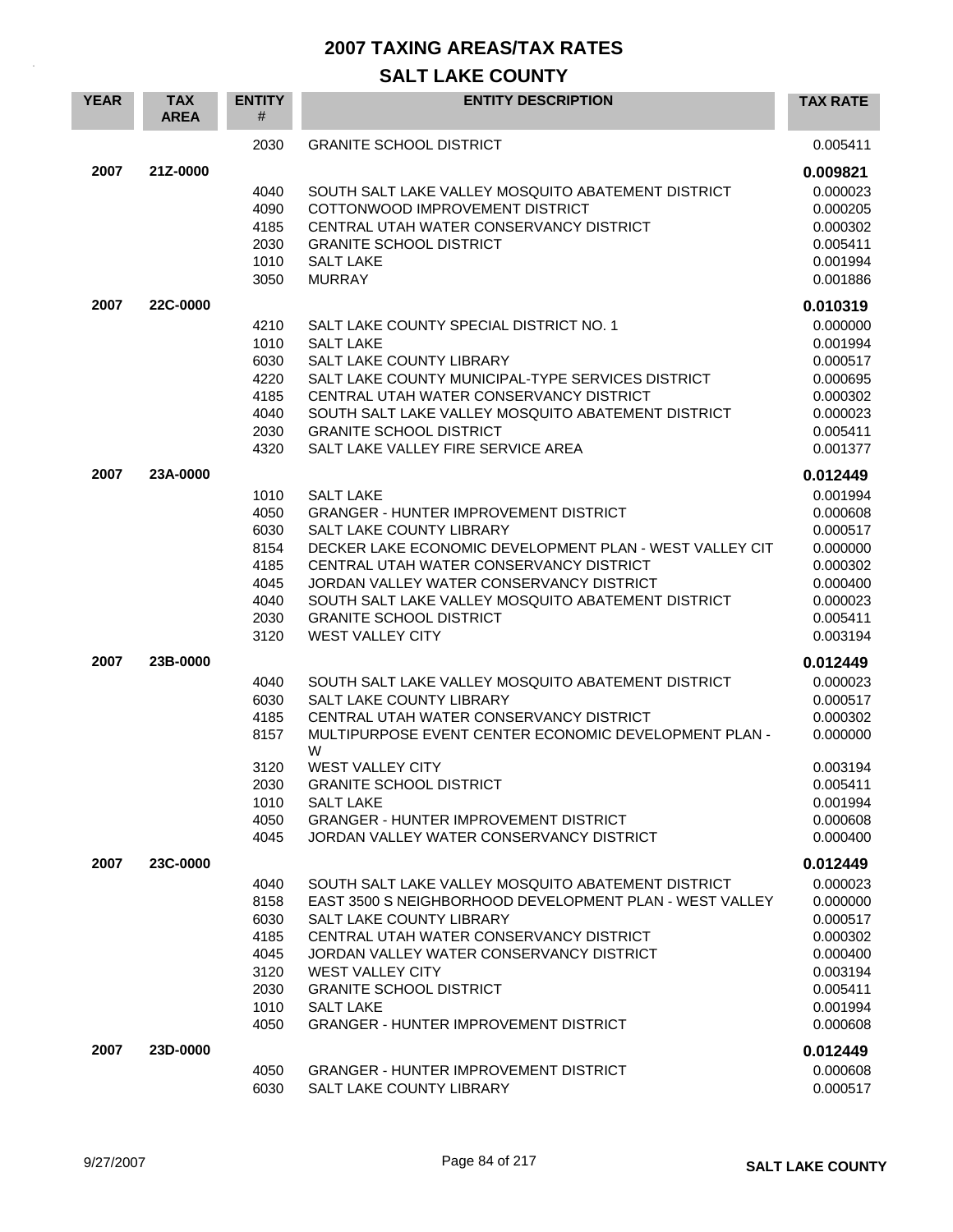| <b>YEAR</b> | <b>TAX</b><br><b>AREA</b> | <b>ENTITY</b><br>$\#$ | <b>ENTITY DESCRIPTION</b>                                                               | <b>TAX RATE</b>      |
|-------------|---------------------------|-----------------------|-----------------------------------------------------------------------------------------|----------------------|
|             |                           | 8159                  | JORDAN RIVER NEIGHBORHOOD DEVELOPMENT PLAN - WEST<br>VALLE                              | 0.000000             |
|             |                           | 4185                  | CENTRAL UTAH WATER CONSERVANCY DISTRICT                                                 | 0.000302             |
|             |                           | 4040                  | SOUTH SALT LAKE VALLEY MOSQUITO ABATEMENT DISTRICT                                      | 0.000023             |
|             |                           | 3120                  | <b>WEST VALLEY CITY</b>                                                                 | 0.003194             |
|             |                           | 2030                  | <b>GRANITE SCHOOL DISTRICT</b>                                                          | 0.005411             |
|             |                           | 1010                  | <b>SALT LAKE</b>                                                                        | 0.001994             |
|             |                           | 4045                  | JORDAN VALLEY WATER CONSERVANCY DISTRICT                                                | 0.000400             |
| 2007        | 23E-0000                  |                       |                                                                                         | 0.012449             |
|             |                           | 6030                  | <b>SALT LAKE COUNTY LIBRARY</b>                                                         | 0.000517             |
|             |                           | 1010                  | <b>SALT LAKE</b>                                                                        | 0.001994             |
|             |                           | 8170                  | CITY CENTER REDEVELOPMENT PROJECT AREA - WEST VALLEY                                    | 0.000000             |
|             |                           | 4185<br>4050          | CENTRAL UTAH WATER CONSERVANCY DISTRICT<br><b>GRANGER - HUNTER IMPROVEMENT DISTRICT</b> | 0.000302<br>0.000608 |
|             |                           | 4040                  | SOUTH SALT LAKE VALLEY MOSQUITO ABATEMENT DISTRICT                                      | 0.000023             |
|             |                           | 3120                  | <b>WEST VALLEY CITY</b>                                                                 | 0.003194             |
|             |                           | 2030                  | <b>GRANITE SCHOOL DISTRICT</b>                                                          | 0.005411             |
|             |                           | 4045                  | JORDAN VALLEY WATER CONSERVANCY DISTRICT                                                | 0.000400             |
|             |                           | 8175                  | CITY CENTER COMMUNITY DEVELOPMENT PROJECT AREA                                          | 0.000000             |
| 2007        | 24A-0000                  |                       |                                                                                         | 0.010649             |
|             |                           | 3110                  | <b>WEST JORDAN CITY</b>                                                                 | 0.001856             |
|             |                           | 6030                  | SALT LAKE COUNTY LIBRARY                                                                | 0.000517             |
|             |                           | 4185                  | CENTRAL UTAH WATER CONSERVANCY DISTRICT                                                 | 0.000302             |
|             |                           | 4110                  | TAYLORSVILLE-BENNION IMPROVEMENT DISTRICT                                               | 0.000146             |
|             |                           | 4040                  | SOUTH SALT LAKE VALLEY MOSQUITO ABATEMENT DISTRICT                                      | 0.000023             |
|             |                           | 2030                  | <b>GRANITE SCHOOL DISTRICT</b>                                                          | 0.005411             |
|             |                           | 1010<br>4045          | <b>SALT LAKE</b><br>JORDAN VALLEY WATER CONSERVANCY DISTRICT                            | 0.001994<br>0.000400 |
|             |                           |                       |                                                                                         |                      |
| 2007        | 24E-0000                  |                       |                                                                                         | 0.011987             |
|             |                           | 4110<br>1010          | TAYLORSVILLE-BENNION IMPROVEMENT DISTRICT<br><b>SALT LAKE</b>                           | 0.000146<br>0.001994 |
|             |                           | 4185                  | CENTRAL UTAH WATER CONSERVANCY DISTRICT                                                 | 0.000302             |
|             |                           | 6030                  | SALT LAKE COUNTY LIBRARY                                                                | 0.000517             |
|             |                           | 4040                  | SOUTH SALT LAKE VALLEY MOSQUITO ABATEMENT DISTRICT                                      | 0.000023             |
|             |                           | 2030                  | <b>GRANITE SCHOOL DISTRICT</b>                                                          | 0.005411             |
|             |                           | 4045                  | JORDAN VALLEY WATER CONSERVANCY DISTRICT                                                | 0.000400             |
|             |                           | 3120                  | <b>WEST VALLEY CITY</b>                                                                 | 0.003194             |
| 2007        | 241-0000                  |                       |                                                                                         | 0.013487             |
|             |                           | 4040                  | SOUTH SALT LAKE VALLEY MOSQUITO ABATEMENT DISTRICT                                      | 0.000023             |
|             |                           | 4185                  | CENTRAL UTAH WATER CONSERVANCY DISTRICT                                                 | 0.000302             |
|             |                           | 4180                  | SALT LAKE COUNTY REGIONAL SERVICE AREA                                                  | 0.001078             |
|             |                           | 4045                  | JORDAN VALLEY WATER CONSERVANCY DISTRICT                                                | 0.000400             |
|             |                           | 6030                  | SALT LAKE COUNTY LIBRARY                                                                | 0.000517             |
|             |                           | 3120                  | WEST VALLEY CITY                                                                        | 0.003194<br>0.005411 |
|             |                           | 2030<br>1010          | <b>GRANITE SCHOOL DISTRICT</b><br><b>SALT LAKE</b>                                      | 0.001994             |
|             |                           | 4120                  | <b>KEARNS IMPROVEMENT DISTRICT</b>                                                      | 0.000568             |
| 2007        | 24J-0000                  |                       |                                                                                         | 0.010503             |
|             |                           | 4045                  | JORDAN VALLEY WATER CONSERVANCY DISTRICT                                                | 0.000400             |
|             |                           | 6030                  | SALT LAKE COUNTY LIBRARY                                                                | 0.000517             |
|             |                           | 6025                  | AREA EXCLUDED FROM TAYLORSVILLE-BENNION IMPROVEMENT                                     | 0.000000             |
|             |                           |                       | <b>DIS</b>                                                                              |                      |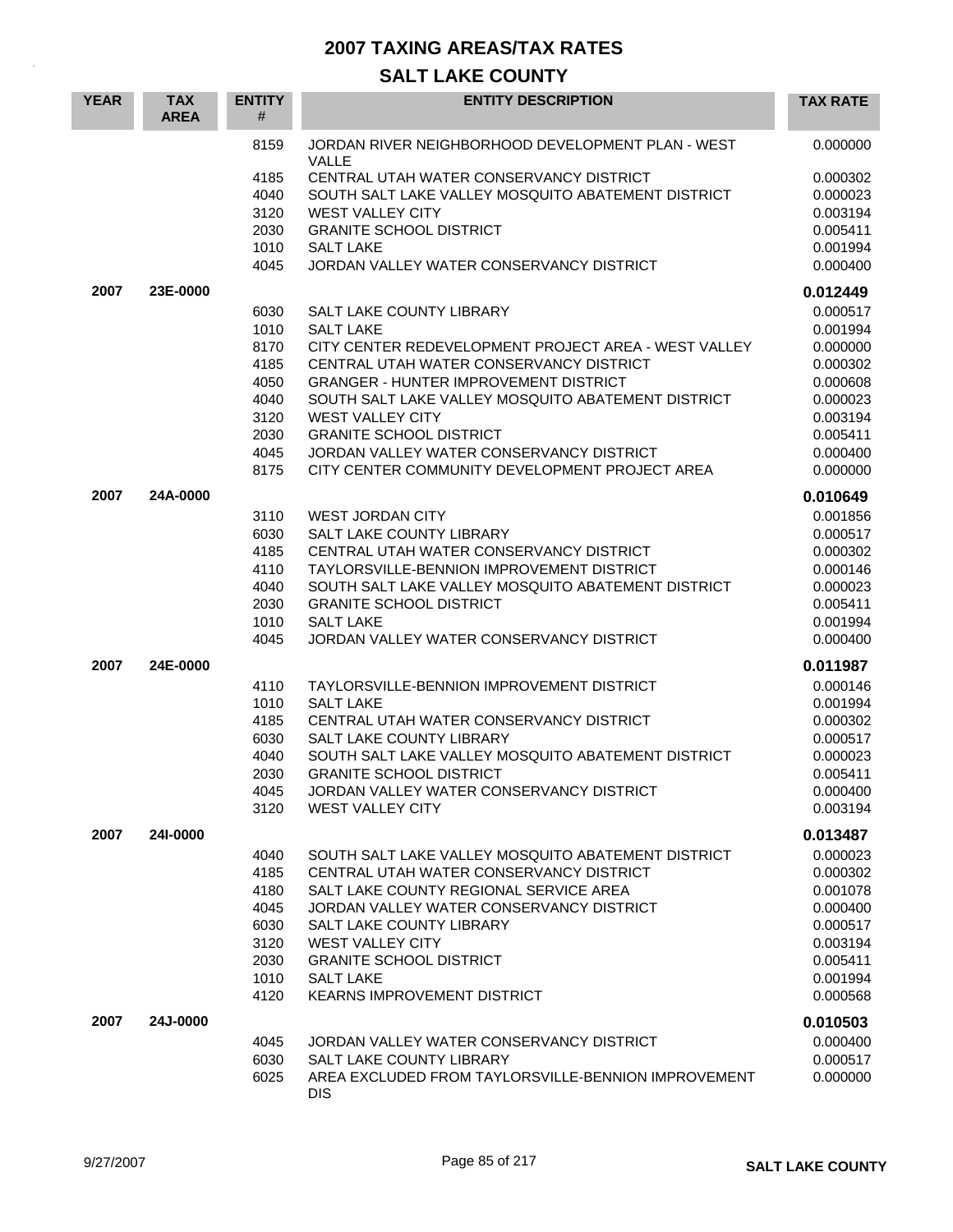| <b>YEAR</b> | <b>TAX</b><br><b>AREA</b> | <b>ENTITY</b><br>#                                                                   | <b>ENTITY DESCRIPTION</b>                                                                                                                                                                                                                                                                                                                                                                                                                                | <b>TAX RATE</b>                                                                                                                              |
|-------------|---------------------------|--------------------------------------------------------------------------------------|----------------------------------------------------------------------------------------------------------------------------------------------------------------------------------------------------------------------------------------------------------------------------------------------------------------------------------------------------------------------------------------------------------------------------------------------------------|----------------------------------------------------------------------------------------------------------------------------------------------|
|             |                           | 4185<br>4040<br>3110<br>1010<br>2030                                                 | CENTRAL UTAH WATER CONSERVANCY DISTRICT<br>SOUTH SALT LAKE VALLEY MOSQUITO ABATEMENT DISTRICT<br><b>WEST JORDAN CITY</b><br><b>SALT LAKE</b><br><b>GRANITE SCHOOL DISTRICT</b>                                                                                                                                                                                                                                                                           | 0.000302<br>0.000023<br>0.001856<br>0.001994<br>0.005411                                                                                     |
| 2007        | 24K-0000                  |                                                                                      |                                                                                                                                                                                                                                                                                                                                                                                                                                                          | 0.012449                                                                                                                                     |
|             |                           | 4185<br>2030<br>8175<br>8152<br>6030                                                 | CENTRAL UTAH WATER CONSERVANCY DISTRICT<br><b>GRANITE SCHOOL DISTRICT</b><br>CITY CENTER COMMUNITY DEVELOPMENT PROJECT AREA<br>MARKET STREET NEIGHBORHOOD DEVELOPMENT PLAN - WEST<br>VALL<br>SALT LAKE COUNTY LIBRARY                                                                                                                                                                                                                                    | 0.000302<br>0.005411<br>0.000000<br>0.000000<br>0.000517                                                                                     |
|             |                           | 4045<br>1010<br>3120<br>4040<br>4050                                                 | JORDAN VALLEY WATER CONSERVANCY DISTRICT<br><b>SALT LAKE</b><br><b>WEST VALLEY CITY</b><br>SOUTH SALT LAKE VALLEY MOSQUITO ABATEMENT DISTRICT<br><b>GRANGER - HUNTER IMPROVEMENT DISTRICT</b>                                                                                                                                                                                                                                                            | 0.000400<br>0.001994<br>0.003194<br>0.000023<br>0.000608                                                                                     |
| 2007        | 24L-0000                  | 4045<br>8153                                                                         | JORDAN VALLEY WATER CONSERVANCY DISTRICT<br>WILLOW WOOD CENTER NEIGHBORHOOD DEVELOPMENT PLAN -                                                                                                                                                                                                                                                                                                                                                           | 0.012449<br>0.000400<br>0.000000                                                                                                             |
|             |                           | 6030<br>4050<br>4040<br>3120<br>2030<br>1010<br>4185                                 | <b>WEST</b><br><b>SALT LAKE COUNTY LIBRARY</b><br><b>GRANGER - HUNTER IMPROVEMENT DISTRICT</b><br>SOUTH SALT LAKE VALLEY MOSQUITO ABATEMENT DISTRICT<br><b>WEST VALLEY CITY</b><br><b>GRANITE SCHOOL DISTRICT</b><br><b>SALT LAKE</b><br>CENTRAL UTAH WATER CONSERVANCY DISTRICT                                                                                                                                                                         | 0.000517<br>0.000608<br>0.000023<br>0.003194<br>0.005411<br>0.001994<br>0.000302                                                             |
| 2007        | 24M-0000                  | 1010<br>6030<br>4320<br>4185<br>4220<br>4210<br>4110<br>4045<br>2030<br>4040<br>4180 | <b>SALT LAKE</b><br>SALT LAKE COUNTY LIBRARY<br>SALT LAKE VALLEY FIRE SERVICE AREA<br>CENTRAL UTAH WATER CONSERVANCY DISTRICT<br>SALT LAKE COUNTY MUNICIPAL-TYPE SERVICES DISTRICT<br>SALT LAKE COUNTY SPECIAL DISTRICT NO. 1<br>TAYLORSVILLE-BENNION IMPROVEMENT DISTRICT<br>JORDAN VALLEY WATER CONSERVANCY DISTRICT<br><b>GRANITE SCHOOL DISTRICT</b><br>SOUTH SALT LAKE VALLEY MOSOUITO ABATEMENT DISTRICT<br>SALT LAKE COUNTY REGIONAL SERVICE AREA | 0.011943<br>0.001994<br>0.000517<br>0.001377<br>0.000302<br>0.000695<br>0.000000<br>0.000146<br>0.000400<br>0.005411<br>0.000023<br>0.001078 |
| 2007        | 24N-0000                  | 4040<br>6030<br>4185<br>4180<br>4045<br>3110<br>2030<br>1010<br>4120                 | SOUTH SALT LAKE VALLEY MOSQUITO ABATEMENT DISTRICT<br>SALT LAKE COUNTY LIBRARY<br>CENTRAL UTAH WATER CONSERVANCY DISTRICT<br>SALT LAKE COUNTY REGIONAL SERVICE AREA<br>JORDAN VALLEY WATER CONSERVANCY DISTRICT<br><b>WEST JORDAN CITY</b><br><b>GRANITE SCHOOL DISTRICT</b><br><b>SALT LAKE</b><br>KEARNS IMPROVEMENT DISTRICT                                                                                                                          | 0.012149<br>0.000023<br>0.000517<br>0.000302<br>0.001078<br>0.000400<br>0.001856<br>0.005411<br>0.001994<br>0.000568                         |
| 2007        | 24P-0000                  | 4040                                                                                 | SOUTH SALT LAKE VALLEY MOSQUITO ABATEMENT DISTRICT                                                                                                                                                                                                                                                                                                                                                                                                       | 0.011727<br>0.000023                                                                                                                         |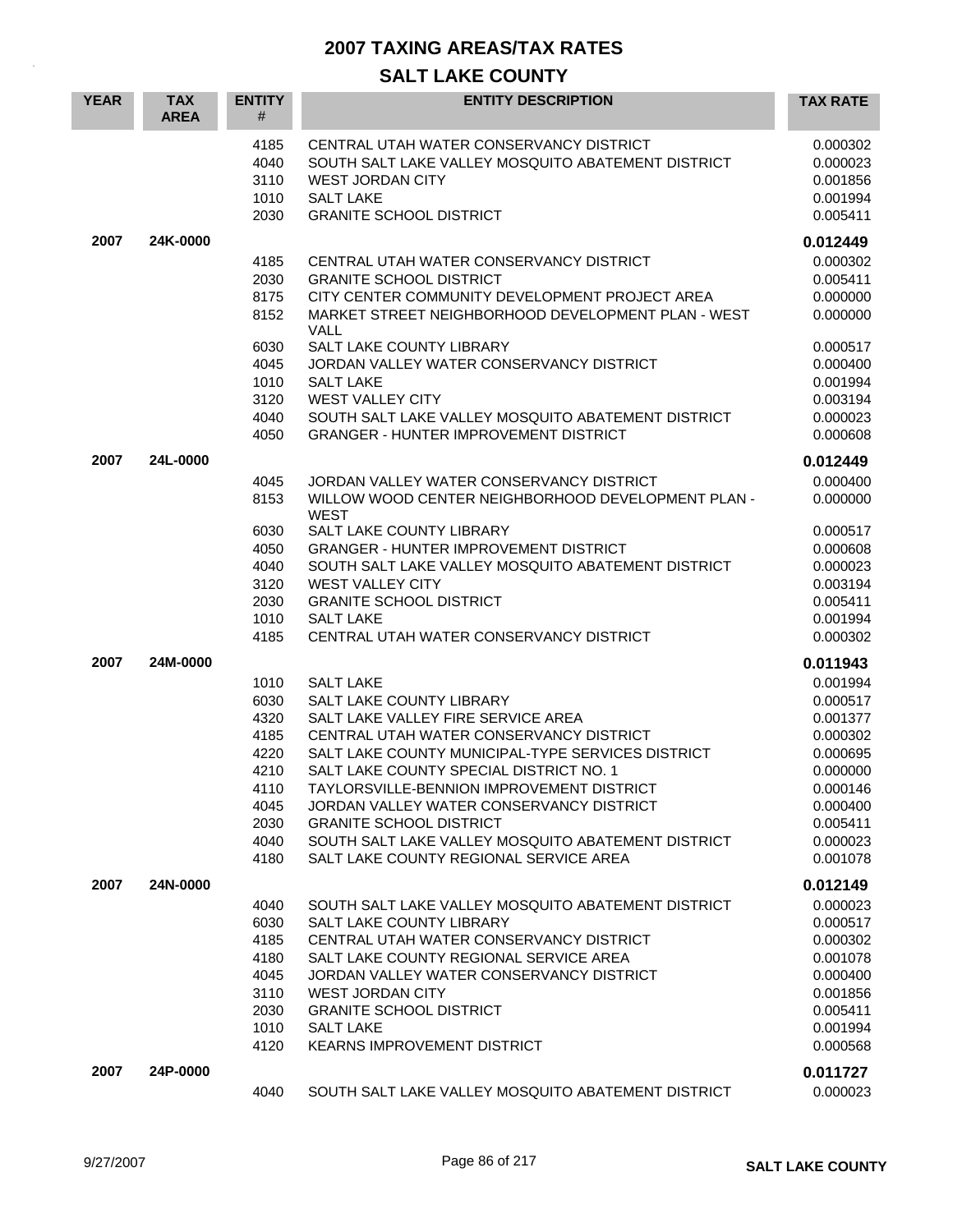| <b>YEAR</b> | <b>TAX</b><br><b>AREA</b> | <b>ENTITY</b><br>#                                                                   | <b>ENTITY DESCRIPTION</b>                                                                                                                                                                                                                                                                                                                                                                                                        | <b>TAX RATE</b>                                                                                                                  |
|-------------|---------------------------|--------------------------------------------------------------------------------------|----------------------------------------------------------------------------------------------------------------------------------------------------------------------------------------------------------------------------------------------------------------------------------------------------------------------------------------------------------------------------------------------------------------------------------|----------------------------------------------------------------------------------------------------------------------------------|
|             |                           | 4185<br>4180<br>6030<br>3110<br>2030<br>1010<br>4110<br>4045                         | CENTRAL UTAH WATER CONSERVANCY DISTRICT<br>SALT LAKE COUNTY REGIONAL SERVICE AREA<br>SALT LAKE COUNTY LIBRARY<br><b>WEST JORDAN CITY</b><br><b>GRANITE SCHOOL DISTRICT</b><br><b>SALT LAKE</b><br>TAYLORSVILLE-BENNION IMPROVEMENT DISTRICT<br>JORDAN VALLEY WATER CONSERVANCY DISTRICT                                                                                                                                          | 0.000302<br>0.001078<br>0.000517<br>0.001856<br>0.005411<br>0.001994<br>0.000146<br>0.000400                                     |
| 2007        | 24Q-0000                  |                                                                                      |                                                                                                                                                                                                                                                                                                                                                                                                                                  | 0.012173                                                                                                                         |
|             |                           | 4030<br>6030<br>4185<br>4180<br>4045<br>3110<br>2030<br>1010<br>4120                 | <b>MAGNA MOSQUITO ABATEMENT DISTRICT</b><br>SALT LAKE COUNTY LIBRARY<br>CENTRAL UTAH WATER CONSERVANCY DISTRICT<br>SALT LAKE COUNTY REGIONAL SERVICE AREA<br>JORDAN VALLEY WATER CONSERVANCY DISTRICT<br><b>WEST JORDAN CITY</b><br><b>GRANITE SCHOOL DISTRICT</b><br><b>SALT LAKE</b><br><b>KEARNS IMPROVEMENT DISTRICT</b>                                                                                                     | 0.000047<br>0.000517<br>0.000302<br>0.001078<br>0.000400<br>0.001856<br>0.005411<br>0.001994<br>0.000568                         |
| 2007        | 25A-0000                  |                                                                                      |                                                                                                                                                                                                                                                                                                                                                                                                                                  | 0.011989                                                                                                                         |
| 2007        | 25B-0000                  | 4120<br>4320<br>4220<br>4210<br>6030<br>4030<br>2030<br>1010<br>4180<br>4185         | <b>KEARNS IMPROVEMENT DISTRICT</b><br>SALT LAKE VALLEY FIRE SERVICE AREA<br>SALT LAKE COUNTY MUNICIPAL-TYPE SERVICES DISTRICT<br>SALT LAKE COUNTY SPECIAL DISTRICT NO. 1<br>SALT LAKE COUNTY LIBRARY<br>MAGNA MOSQUITO ABATEMENT DISTRICT<br><b>GRANITE SCHOOL DISTRICT</b><br><b>SALT LAKE</b><br>SALT LAKE COUNTY REGIONAL SERVICE AREA<br>CENTRAL UTAH WATER CONSERVANCY DISTRICT                                             | 0.000568<br>0.001377<br>0.000695<br>0.000000<br>0.000517<br>0.000047<br>0.005411<br>0.001994<br>0.001078<br>0.000302<br>0.012389 |
|             |                           | 4120<br>6030<br>4320<br>4220<br>4210<br>4180<br>4045<br>4030<br>2030<br>1010<br>4185 | <b>KEARNS IMPROVEMENT DISTRICT</b><br>SALT LAKE COUNTY LIBRARY<br>SALT LAKE VALLEY FIRE SERVICE AREA<br>SALT LAKE COUNTY MUNICIPAL-TYPE SERVICES DISTRICT<br>SALT LAKE COUNTY SPECIAL DISTRICT NO. 1<br>SALT LAKE COUNTY REGIONAL SERVICE AREA<br>JORDAN VALLEY WATER CONSERVANCY DISTRICT<br>MAGNA MOSQUITO ABATEMENT DISTRICT<br><b>GRANITE SCHOOL DISTRICT</b><br><b>SALT LAKE</b><br>CENTRAL UTAH WATER CONSERVANCY DISTRICT | 0.000568<br>0.000517<br>0.001377<br>0.000695<br>0.000000<br>0.001078<br>0.000400<br>0.000047<br>0.005411<br>0.001994<br>0.000302 |
| 2007        | 25C-0000                  | 4185<br>4120<br>6030<br>4320<br>4220<br>4045<br>4030<br>2030<br>1010<br>4210         | CENTRAL UTAH WATER CONSERVANCY DISTRICT<br>KEARNS IMPROVEMENT DISTRICT<br>SALT LAKE COUNTY LIBRARY<br>SALT LAKE VALLEY FIRE SERVICE AREA<br>SALT LAKE COUNTY MUNICIPAL-TYPE SERVICES DISTRICT<br>JORDAN VALLEY WATER CONSERVANCY DISTRICT<br>MAGNA MOSQUITO ABATEMENT DISTRICT<br><b>GRANITE SCHOOL DISTRICT</b><br><b>SALT LAKE</b><br>SALT LAKE COUNTY SPECIAL DISTRICT NO. 1                                                  | 0.011311<br>0.000302<br>0.000568<br>0.000517<br>0.001377<br>0.000695<br>0.000400<br>0.000047<br>0.005411<br>0.001994<br>0.000000 |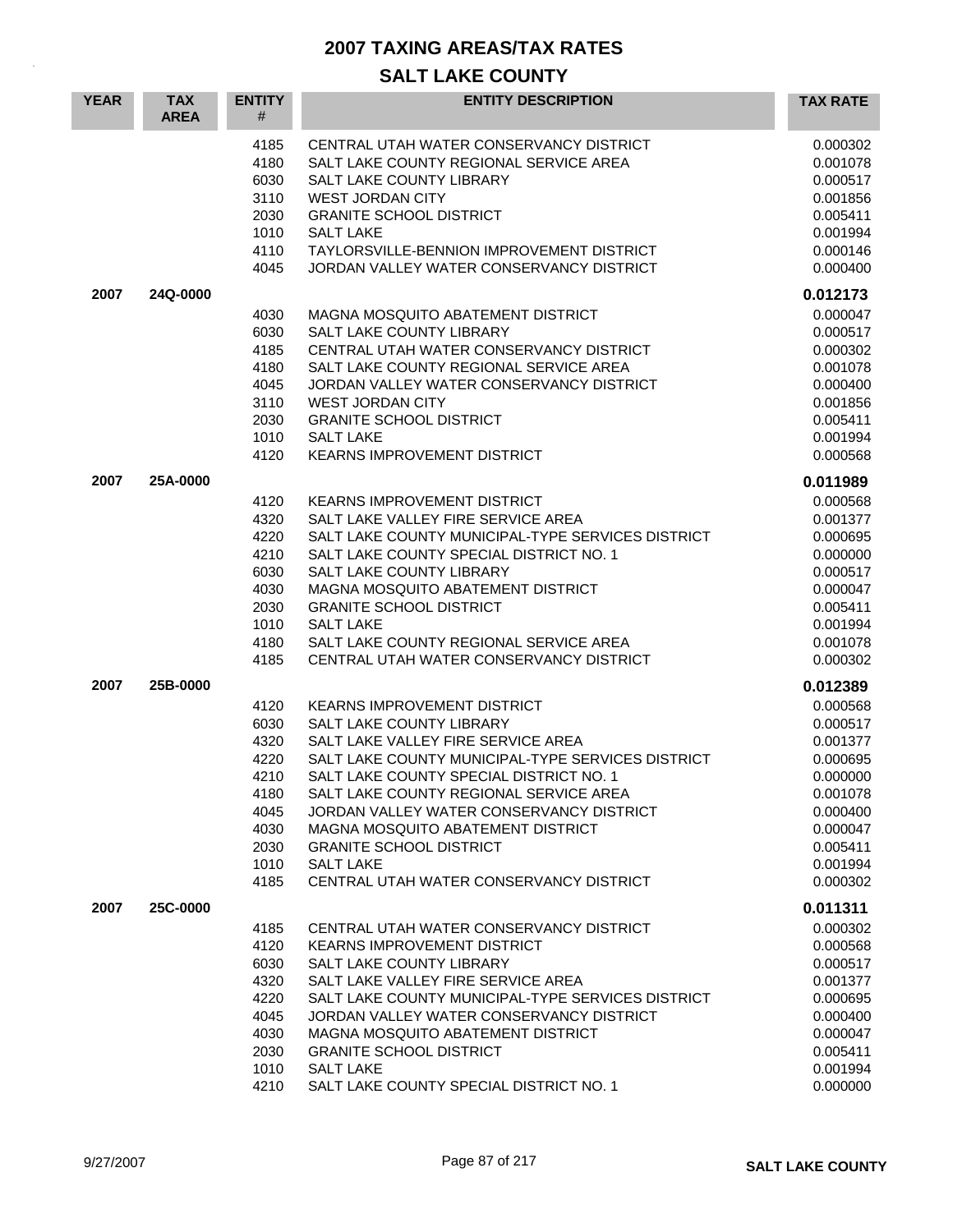| <b>YEAR</b> | <b>TAX</b><br><b>AREA</b> | <b>ENTITY</b><br># | <b>ENTITY DESCRIPTION</b>                                                                 | <b>TAX RATE</b>      |
|-------------|---------------------------|--------------------|-------------------------------------------------------------------------------------------|----------------------|
| 2007        | 26A-0000                  |                    |                                                                                           | 0.012768             |
|             |                           | 4185               | CENTRAL UTAH WATER CONSERVANCY DISTRICT                                                   | 0.000302             |
|             |                           | 8301               | MAGNA WEST MAIN STREET NEIGHBORHOOD DEVELOPMENT PLAN                                      | 0.000000             |
|             |                           | 6030               | SALT LAKE COUNTY LIBRARY                                                                  | 0.000517             |
|             |                           | 4320               | SALT LAKE VALLEY FIRE SERVICE AREA                                                        | 0.001377             |
|             |                           | 4210               | SALT LAKE COUNTY SPECIAL DISTRICT NO. 1                                                   | 0.000000             |
|             |                           | 4080<br>4045       | MAGNA WATER COMPANY (AN IMPROVEMENT DISTRICT)<br>JORDAN VALLEY WATER CONSERVANCY DISTRICT | 0.002025<br>0.000400 |
|             |                           | 4030               | MAGNA MOSQUITO ABATEMENT DISTRICT                                                         | 0.000047             |
|             |                           | 2030               | <b>GRANITE SCHOOL DISTRICT</b>                                                            | 0.005411             |
|             |                           | 1010               | <b>SALT LAKE</b>                                                                          | 0.001994             |
|             |                           | 4220               | SALT LAKE COUNTY MUNICIPAL-TYPE SERVICES DISTRICT                                         | 0.000695             |
| 2007        | 26B-0000                  |                    |                                                                                           | 0.012768             |
|             |                           | 4045               | JORDAN VALLEY WATER CONSERVANCY DISTRICT                                                  | 0.000400             |
|             |                           | 6030               | SALT LAKE COUNTY LIBRARY                                                                  | 0.000517             |
|             |                           | 4320<br>4220       | SALT LAKE VALLEY FIRE SERVICE AREA<br>SALT LAKE COUNTY MUNICIPAL-TYPE SERVICES DISTRICT   | 0.001377<br>0.000695 |
|             |                           | 8453               | ARBOR PARK NEIGHBORHOOD DEVELOPMENT PLAN - SALT LAKE                                      | 0.000000             |
|             |                           |                    | <b>CO</b>                                                                                 |                      |
|             |                           | 4210               | SALT LAKE COUNTY SPECIAL DISTRICT NO. 1                                                   | 0.000000             |
|             |                           | 4030               | MAGNA MOSQUITO ABATEMENT DISTRICT                                                         | 0.000047             |
|             |                           | 2030<br>1010       | <b>GRANITE SCHOOL DISTRICT</b><br><b>SALT LAKE</b>                                        | 0.005411<br>0.001994 |
|             |                           | 4185               | CENTRAL UTAH WATER CONSERVANCY DISTRICT                                                   | 0.000302             |
|             |                           | 4080               | MAGNA WATER COMPANY (AN IMPROVEMENT DISTRICT)                                             | 0.002025             |
| 2007        | 29A-0000                  |                    |                                                                                           | 0.011865             |
|             |                           | 3120               | <b>WEST VALLEY CITY</b>                                                                   | 0.003194             |
|             |                           | 6030               | SALT LAKE COUNTY LIBRARY                                                                  | 0.000517             |
|             |                           | 4185               | CENTRAL UTAH WATER CONSERVANCY DISTRICT                                                   | 0.000302             |
|             |                           | 4030               | MAGNA MOSQUITO ABATEMENT DISTRICT                                                         | 0.000047             |
|             |                           | 2030               | <b>GRANITE SCHOOL DISTRICT</b><br><b>SALT LAKE</b>                                        | 0.005411             |
|             |                           | 1010<br>4045       | JORDAN VALLEY WATER CONSERVANCY DISTRICT                                                  | 0.001994<br>0.000400 |
| 2007        | 29B-0000                  |                    |                                                                                           | 0.013890             |
|             |                           | 4045               | JORDAN VALLEY WATER CONSERVANCY DISTRICT                                                  | 0.000400             |
|             |                           | 4185               | CENTRAL UTAH WATER CONSERVANCY DISTRICT                                                   | 0.000302             |
|             |                           | 6030               | SALT LAKE COUNTY LIBRARY                                                                  | 0.000517             |
|             |                           | 4080               | MAGNA WATER COMPANY (AN IMPROVEMENT DISTRICT)                                             | 0.002025             |
|             |                           | 3120               | <b>WEST VALLEY CITY</b>                                                                   | 0.003194             |
|             |                           | 2030               | <b>GRANITE SCHOOL DISTRICT</b>                                                            | 0.005411             |
|             |                           | 1010               | <b>SALT LAKE</b>                                                                          | 0.001994             |
|             |                           | 4030               | MAGNA MOSQUITO ABATEMENT DISTRICT                                                         | 0.000047             |
| 2007        | 29C-0000                  |                    |                                                                                           | 0.012449             |
|             |                           | 4185               | CENTRAL UTAH WATER CONSERVANCY DISTRICT                                                   | 0.000302             |
|             |                           | 1010<br>6030       | <b>SALT LAKE</b><br>SALT LAKE COUNTY LIBRARY                                              | 0.001994<br>0.000517 |
|             |                           | 4050               | <b>GRANGER - HUNTER IMPROVEMENT DISTRICT</b>                                              | 0.000608             |
|             |                           | 4045               | JORDAN VALLEY WATER CONSERVANCY DISTRICT                                                  | 0.000400             |
|             |                           | 4040               | SOUTH SALT LAKE VALLEY MOSQUITO ABATEMENT DISTRICT                                        | 0.000023             |
|             |                           | 3120               | WEST VALLEY CITY                                                                          | 0.003194             |
|             |                           | 2030               | <b>GRANITE SCHOOL DISTRICT</b>                                                            | 0.005411             |
|             |                           | 8151               | REDWOOD NEIGHBORHOOD DEVELOP PLAN - WEST VALLEY CITY -                                    | 0.000000             |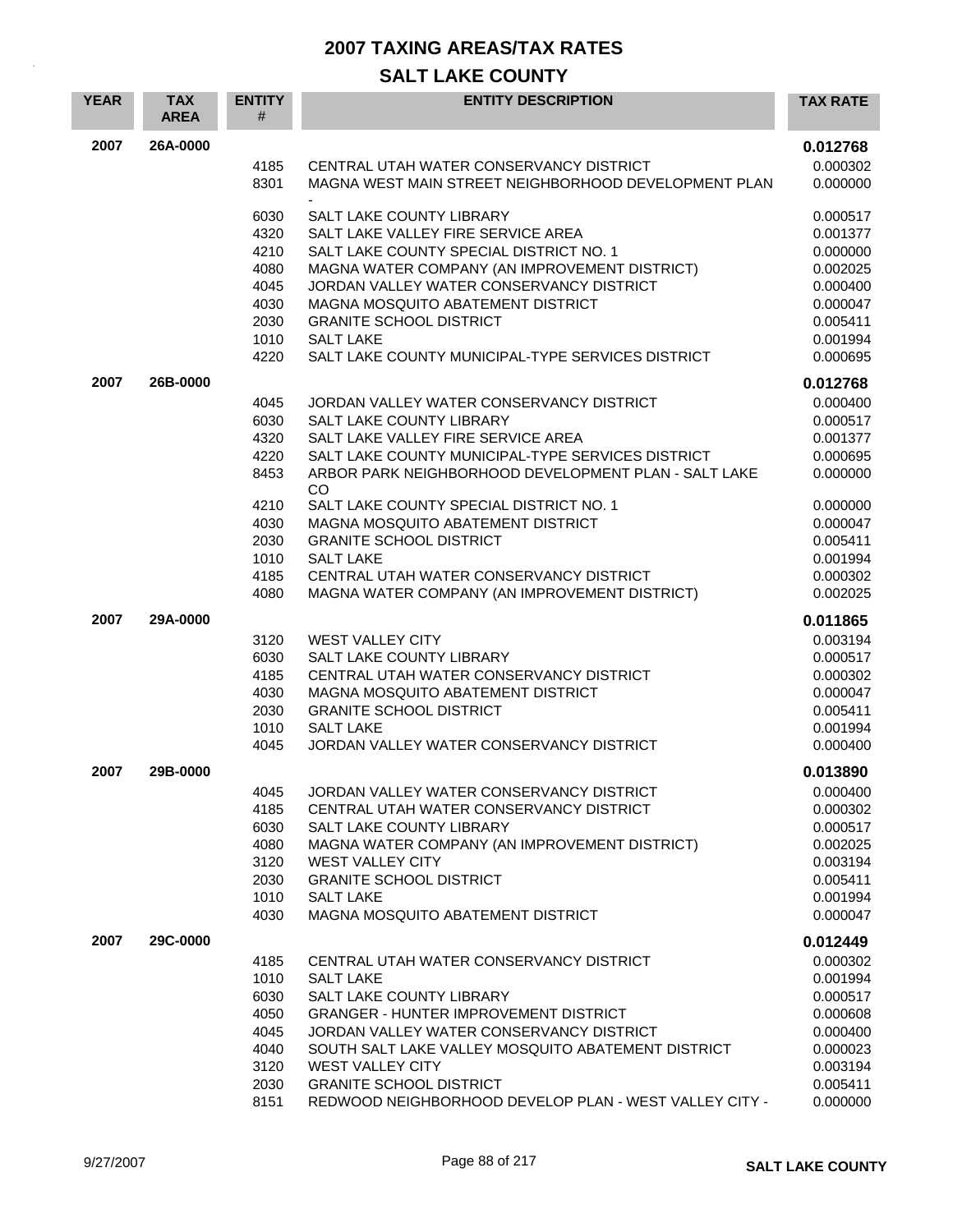| <b>YEAR</b> | <b>TAX</b><br><b>AREA</b> | <b>ENTITY</b><br># | <b>ENTITY DESCRIPTION</b>                              | <b>TAX RATE</b> |
|-------------|---------------------------|--------------------|--------------------------------------------------------|-----------------|
| 2007        | 29D-0000                  |                    |                                                        | 0.011465        |
|             |                           | 1010               | <b>SALT LAKE</b>                                       | 0.001994        |
|             |                           | 2030               | <b>GRANITE SCHOOL DISTRICT</b>                         | 0.005411        |
|             |                           | 3120               | <b>WEST VALLEY CITY</b>                                | 0.003194        |
|             |                           | 4030               | MAGNA MOSQUITO ABATEMENT DISTRICT                      | 0.000047        |
|             |                           | 4185               | CENTRAL UTAH WATER CONSERVANCY DISTRICT                | 0.000302        |
|             |                           | 6030               | SALT LAKE COUNTY LIBRARY                               | 0.000517        |
| 2007        | 29E-0000                  |                    |                                                        | 0.013511        |
|             |                           | 4045               | JORDAN VALLEY WATER CONSERVANCY DISTRICT               | 0.000400        |
|             |                           | 4180               | SALT LAKE COUNTY REGIONAL SERVICE AREA                 | 0.001078        |
|             |                           | 4185               | CENTRAL UTAH WATER CONSERVANCY DISTRICT                | 0.000302        |
|             |                           | 4120               | <b>KEARNS IMPROVEMENT DISTRICT</b>                     | 0.000568        |
|             |                           | 3120               | <b>WEST VALLEY CITY</b>                                | 0.003194        |
|             |                           | 6030               | <b>SALT LAKE COUNTY LIBRARY</b>                        | 0.000517        |
|             |                           | 2030               | <b>GRANITE SCHOOL DISTRICT</b>                         | 0.005411        |
|             |                           | 1010               | <b>SALT LAKE</b>                                       | 0.001994        |
|             |                           | 4030               | MAGNA MOSQUITO ABATEMENT DISTRICT                      | 0.000047        |
| 2007        | 29F-0000                  |                    |                                                        | 0.013111        |
|             |                           | 4030               | <b>MAGNA MOSQUITO ABATEMENT DISTRICT</b>               | 0.000047        |
|             |                           | 6030               | <b>SALT LAKE COUNTY LIBRARY</b>                        | 0.000517        |
|             |                           | 4185               | CENTRAL UTAH WATER CONSERVANCY DISTRICT                | 0.000302        |
|             |                           | 4120               | <b>KEARNS IMPROVEMENT DISTRICT</b>                     | 0.000568        |
|             |                           | 3120               | <b>WEST VALLEY CITY</b>                                | 0.003194        |
|             |                           | 2030               | <b>GRANITE SCHOOL DISTRICT</b>                         | 0.005411        |
|             |                           | 1010               | <b>SALT LAKE</b>                                       | 0.001994        |
|             |                           | 4180               | SALT LAKE COUNTY REGIONAL SERVICE AREA                 | 0.001078        |
| 2007        | 29G-0000                  |                    |                                                        | 0.013511        |
|             |                           | 4045               | JORDAN VALLEY WATER CONSERVANCY DISTRICT               | 0.000400        |
|             |                           | 4120               | <b>KEARNS IMPROVEMENT DISTRICT</b>                     | 0.000568        |
|             |                           | 8155               | HERCULES HILL PARCEL A NEIGHBORHOOD DEVELOPMENT PLAN - | 0.000000        |
|             |                           | 6030               | <b>SALT LAKE COUNTY LIBRARY</b>                        | 0.000517        |
|             |                           | 4185               | CENTRAL UTAH WATER CONSERVANCY DISTRICT                | 0.000302        |
|             |                           | 1010               | <b>SALT LAKE</b>                                       | 0.001994        |
|             |                           | 4030               | MAGNA MOSQUITO ABATEMENT DISTRICT                      | 0.000047        |
|             |                           | 3120               | WEST VALLEY CITY                                       | 0.003194        |
|             |                           | 2030               | <b>GRANITE SCHOOL DISTRICT</b>                         | 0.005411        |
|             |                           | 4180               | SALT LAKE COUNTY REGIONAL SERVICE AREA                 | 0.001078        |
| 2007        | 29H-0000                  |                    |                                                        | 0.013511        |
|             |                           | 4030               | MAGNA MOSQUITO ABATEMENT DISTRICT                      | 0.000047        |
|             |                           | 8156               | HERCULES HILL PARCEL B NEIGHBORHOOD DEVELOPMENT PLAN - | 0.000000        |
|             |                           | 6030               | SALT LAKE COUNTY LIBRARY                               | 0.000517        |
|             |                           | 4185               | CENTRAL UTAH WATER CONSERVANCY DISTRICT                | 0.000302        |
|             |                           | 4180               | SALT LAKE COUNTY REGIONAL SERVICE AREA                 | 0.001078        |
|             |                           | 4045               | JORDAN VALLEY WATER CONSERVANCY DISTRICT               | 0.000400        |
|             |                           | 3120               | <b>WEST VALLEY CITY</b>                                | 0.003194        |
|             |                           | 2030               | <b>GRANITE SCHOOL DISTRICT</b>                         | 0.005411        |
|             |                           | 1010               | <b>SALT LAKE</b>                                       | 0.001994        |
|             |                           | 4120               | KEARNS IMPROVEMENT DISTRICT                            | 0.000568        |
| 2007        | 29J-0000                  |                    |                                                        | 0.013890        |
|             |                           | 4185               | CENTRAL UTAH WATER CONSERVANCY DISTRICT                | 0.000302        |
|             |                           | 4045               | JORDAN VALLEY WATER CONSERVANCY DISTRICT               | 0.000400        |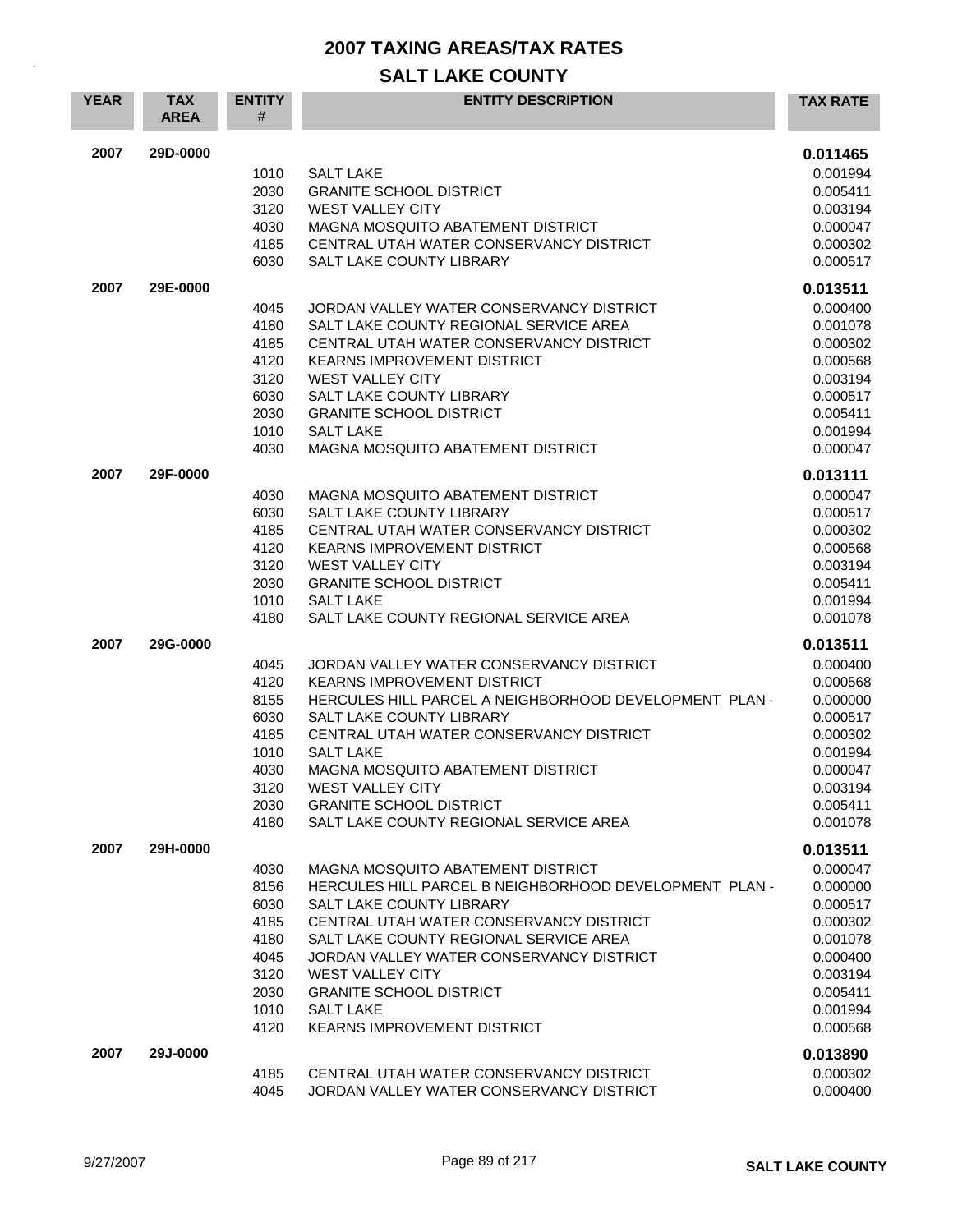| <b>YEAR</b> | <b>TAX</b><br><b>AREA</b> | <b>ENTITY</b><br>#                                                   | <b>ENTITY DESCRIPTION</b>                                                                                                                                                                                                                                                                                                                                                         | <b>TAX RATE</b>                                                                                                      |
|-------------|---------------------------|----------------------------------------------------------------------|-----------------------------------------------------------------------------------------------------------------------------------------------------------------------------------------------------------------------------------------------------------------------------------------------------------------------------------------------------------------------------------|----------------------------------------------------------------------------------------------------------------------|
|             |                           | 6030<br>4080<br>3120<br>1010<br>2030                                 | SALT LAKE COUNTY LIBRARY<br>MAGNA WATER COMPANY (AN IMPROVEMENT DISTRICT)<br><b>WEST VALLEY CITY</b><br><b>SALT LAKE</b><br><b>GRANITE SCHOOL DISTRICT</b>                                                                                                                                                                                                                        | 0.000517<br>0.002025<br>0.003194<br>0.001994<br>0.005411                                                             |
|             |                           | 8160<br>4030                                                         | 5600 WEST GATEWAY NEIGHBORHOOD DEVELOPMENT PLAN -<br><b>WEST</b><br>MAGNA MOSQUITO ABATEMENT DISTRICT                                                                                                                                                                                                                                                                             | 0.000000<br>0.000047                                                                                                 |
| 2007        | 29K-0000                  |                                                                      |                                                                                                                                                                                                                                                                                                                                                                                   | 0.012033                                                                                                             |
|             |                           | 3120<br>6030<br>4185<br>4030<br>2030<br>1010<br>4120                 | <b>WEST VALLEY CITY</b><br>SALT LAKE COUNTY LIBRARY<br>CENTRAL UTAH WATER CONSERVANCY DISTRICT<br>MAGNA MOSQUITO ABATEMENT DISTRICT<br><b>GRANITE SCHOOL DISTRICT</b><br><b>SALT LAKE</b><br>KEARNS IMPROVEMENT DISTRICT                                                                                                                                                          | 0.003194<br>0.000517<br>0.000302<br>0.000047<br>0.005411<br>0.001994<br>0.000568                                     |
| 2007        | 29L-0000                  | 4050<br>1010<br>8153                                                 | <b>GRANGER - HUNTER IMPROVEMENT DISTRICT</b><br><b>SALT LAKE</b><br>WILLOW WOOD CENTER NEIGHBORHOOD DEVELOPMENT PLAN -                                                                                                                                                                                                                                                            | 0.012449<br>0.000608<br>0.001994<br>0.000000                                                                         |
|             |                           | 6030<br>4185<br>4045<br>4040<br>2030<br>8175<br>3120                 | <b>WEST</b><br><b>SALT LAKE COUNTY LIBRARY</b><br>CENTRAL UTAH WATER CONSERVANCY DISTRICT<br>JORDAN VALLEY WATER CONSERVANCY DISTRICT<br>SOUTH SALT LAKE VALLEY MOSQUITO ABATEMENT DISTRICT<br><b>GRANITE SCHOOL DISTRICT</b><br>CITY CENTER COMMUNITY DEVELOPMENT PROJECT AREA<br><b>WEST VALLEY CITY</b>                                                                        | 0.000517<br>0.000302<br>0.000400<br>0.000023<br>0.005411<br>0.000000<br>0.003194                                     |
| 2007        | 29M-0000                  | 4050<br>6030<br>8175<br>4185<br>4040<br>3120<br>1010<br>2030<br>4045 | <b>GRANGER - HUNTER IMPROVEMENT DISTRICT</b><br>SALT LAKE COUNTY LIBRARY<br>CITY CENTER COMMUNITY DEVELOPMENT PROJECT AREA<br>CENTRAL UTAH WATER CONSERVANCY DISTRICT<br>SOUTH SALT LAKE VALLEY MOSQUITO ABATEMENT DISTRICT<br><b>WEST VALLEY CITY</b><br><b>SALT LAKE</b><br><b>GRANITE SCHOOL DISTRICT</b><br>JORDAN VALLEY WATER CONSERVANCY DISTRICT                          | 0.012449<br>0.000608<br>0.000517<br>0.000000<br>0.000302<br>0.000023<br>0.003194<br>0.001994<br>0.005411<br>0.000400 |
| 2007        | 29N-0000                  | 4040<br>8176<br>6030<br>4185<br>4045<br>3120<br>2030<br>1010<br>4050 | SOUTH SALT LAKE VALLEY MOSQUITO ABATEMENT DISTRICT<br><b>GRANGER CENTER COMMUNITY DEVELOPMENT PROJECT AREA</b><br><b>PLAN</b><br>SALT LAKE COUNTY LIBRARY<br>CENTRAL UTAH WATER CONSERVANCY DISTRICT<br>JORDAN VALLEY WATER CONSERVANCY DISTRICT<br><b>WEST VALLEY CITY</b><br><b>GRANITE SCHOOL DISTRICT</b><br><b>SALT LAKE</b><br><b>GRANGER - HUNTER IMPROVEMENT DISTRICT</b> | 0.012449<br>0.000023<br>0.000000<br>0.000517<br>0.000302<br>0.000400<br>0.003194<br>0.005411<br>0.001994<br>0.000608 |
| 2007        | 30A-0000                  |                                                                      |                                                                                                                                                                                                                                                                                                                                                                                   | 0.012410                                                                                                             |
|             |                           | 4045<br>4185<br>6030                                                 | JORDAN VALLEY WATER CONSERVANCY DISTRICT<br>CENTRAL UTAH WATER CONSERVANCY DISTRICT<br>SALT LAKE COUNTY LIBRARY                                                                                                                                                                                                                                                                   | 0.000400<br>0.000302<br>0.000517                                                                                     |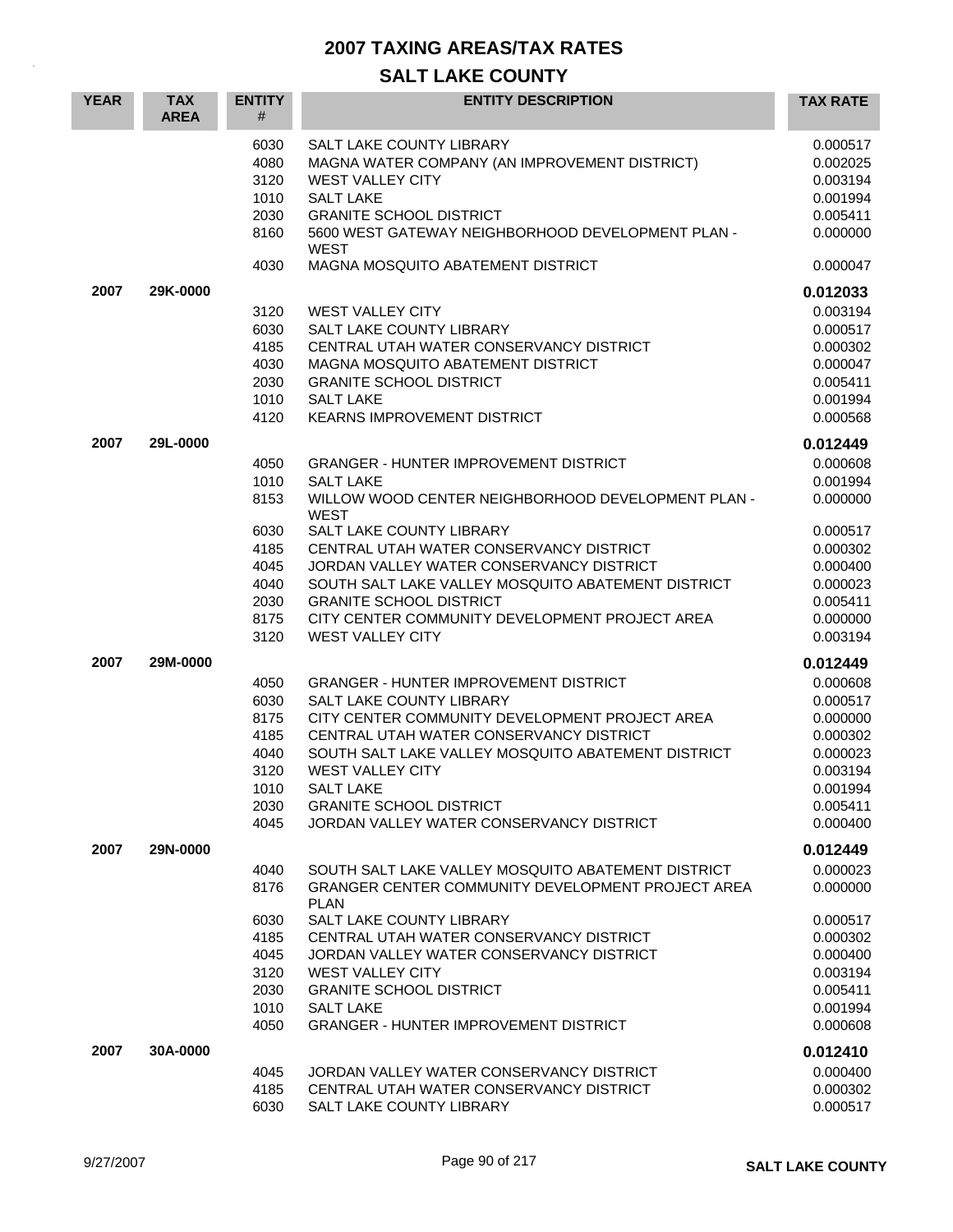| <b>YEAR</b> | <b>TAX</b><br><b>AREA</b> | <b>ENTITY</b><br>#                                                   | <b>ENTITY DESCRIPTION</b>                                                                                                                                                                                                                                                                                                                     | <b>TAX RATE</b>                                                                                                      |
|-------------|---------------------------|----------------------------------------------------------------------|-----------------------------------------------------------------------------------------------------------------------------------------------------------------------------------------------------------------------------------------------------------------------------------------------------------------------------------------------|----------------------------------------------------------------------------------------------------------------------|
|             |                           | 4070<br>3040<br>1010<br>2040<br>4040                                 | MID VALLEY IMPROVEMENT DISTRICT<br><b>MIDVALE</b><br><b>SALT LAKE</b><br>JORDAN SCHOOL DISTRICT<br>SOUTH SALT LAKE VALLEY MOSQUITO ABATEMENT DISTRICT                                                                                                                                                                                         | 0.000800<br>0.001757<br>0.001994<br>0.006617<br>0.000023                                                             |
| 2007        | 30B-0000                  | 4185<br>6030<br>4140<br>4045<br>4040<br>3040<br>2040<br>1010         | CENTRAL UTAH WATER CONSERVANCY DISTRICT<br><b>SALT LAKE COUNTY LIBRARY</b><br>SANDY SUBURBAN IMPROVEMENT DISTRICT<br>JORDAN VALLEY WATER CONSERVANCY DISTRICT<br>SOUTH SALT LAKE VALLEY MOSQUITO ABATEMENT DISTRICT<br><b>MIDVALE</b><br><b>JORDAN SCHOOL DISTRICT</b><br><b>SALT LAKE</b>                                                    | 0.012486<br>0.000302<br>0.000517<br>0.000876<br>0.000400<br>0.000023<br>0.001757<br>0.006617<br>0.001994             |
| 2007        | 30C-0000                  | 2040<br>3040<br>4040<br>4045<br>4185<br>6030<br>8251<br>1010         | JORDAN SCHOOL DISTRICT<br><b>MIDVALE</b><br>SOUTH SALT LAKE VALLEY MOSQUITO ABATEMENT DISTRICT<br>JORDAN VALLEY WATER CONSERVANCY DISTRICT<br>CENTRAL UTAH WATER CONSERVANCY DISTRICT<br>SALT LAKE COUNTY LIBRARY<br>MIDVALE NEIGHBORHOOD DEVELOPMENT PLAN - MIDVALE CITY -<br><b>SALT LAKE</b>                                               | 0.011610<br>0.006617<br>0.001757<br>0.000023<br>0.000400<br>0.000302<br>0.000517<br>0.000000<br>0.001994             |
| 2007        | 30D-0000                  | 4040<br>4185<br>1010<br>2040<br>6030<br>3040                         | SOUTH SALT LAKE VALLEY MOSQUITO ABATEMENT DISTRICT<br>CENTRAL UTAH WATER CONSERVANCY DISTRICT<br><b>SALT LAKE</b><br><b>JORDAN SCHOOL DISTRICT</b><br>SALT LAKE COUNTY LIBRARY<br><b>MIDVALE</b>                                                                                                                                              | 0.011210<br>0.000023<br>0.000302<br>0.001994<br>0.006617<br>0.000517<br>0.001757                                     |
| 2007        | 30E-0000                  | 4040<br>6030<br>4185<br>4045<br>3040<br>2040<br>1010<br>4090         | SOUTH SALT LAKE VALLEY MOSQUITO ABATEMENT DISTRICT<br><b>SALT LAKE COUNTY LIBRARY</b><br>CENTRAL UTAH WATER CONSERVANCY DISTRICT<br>JORDAN VALLEY WATER CONSERVANCY DISTRICT<br><b>MIDVALE</b><br><b>JORDAN SCHOOL DISTRICT</b><br><b>SALT LAKE</b><br>COTTONWOOD IMPROVEMENT DISTRICT                                                        | 0.011815<br>0.000023<br>0.000517<br>0.000302<br>0.000400<br>0.001757<br>0.006617<br>0.001994<br>0.000205             |
| 2007        | 30F-0000                  | 1010<br>4070<br>6030<br>8452<br>4185<br>4045<br>4040<br>2040<br>3040 | <b>SALT LAKE</b><br>MID VALLEY IMPROVEMENT DISTRICT<br><b>SALT LAKE COUNTY LIBRARY</b><br>UNION FORT NEIGHBORHOOD DEVELOPMENT PLAN - SALT LAKE<br>CO<br>CENTRAL UTAH WATER CONSERVANCY DISTRICT<br>JORDAN VALLEY WATER CONSERVANCY DISTRICT<br>SOUTH SALT LAKE VALLEY MOSQUITO ABATEMENT DISTRICT<br>JORDAN SCHOOL DISTRICT<br><b>MIDVALE</b> | 0.012410<br>0.001994<br>0.000800<br>0.000517<br>0.000000<br>0.000302<br>0.000400<br>0.000023<br>0.006617<br>0.001757 |
| 2007        | 30G-0000                  | 4090                                                                 | COTTONWOOD IMPROVEMENT DISTRICT                                                                                                                                                                                                                                                                                                               | 0.011815<br>0.000205                                                                                                 |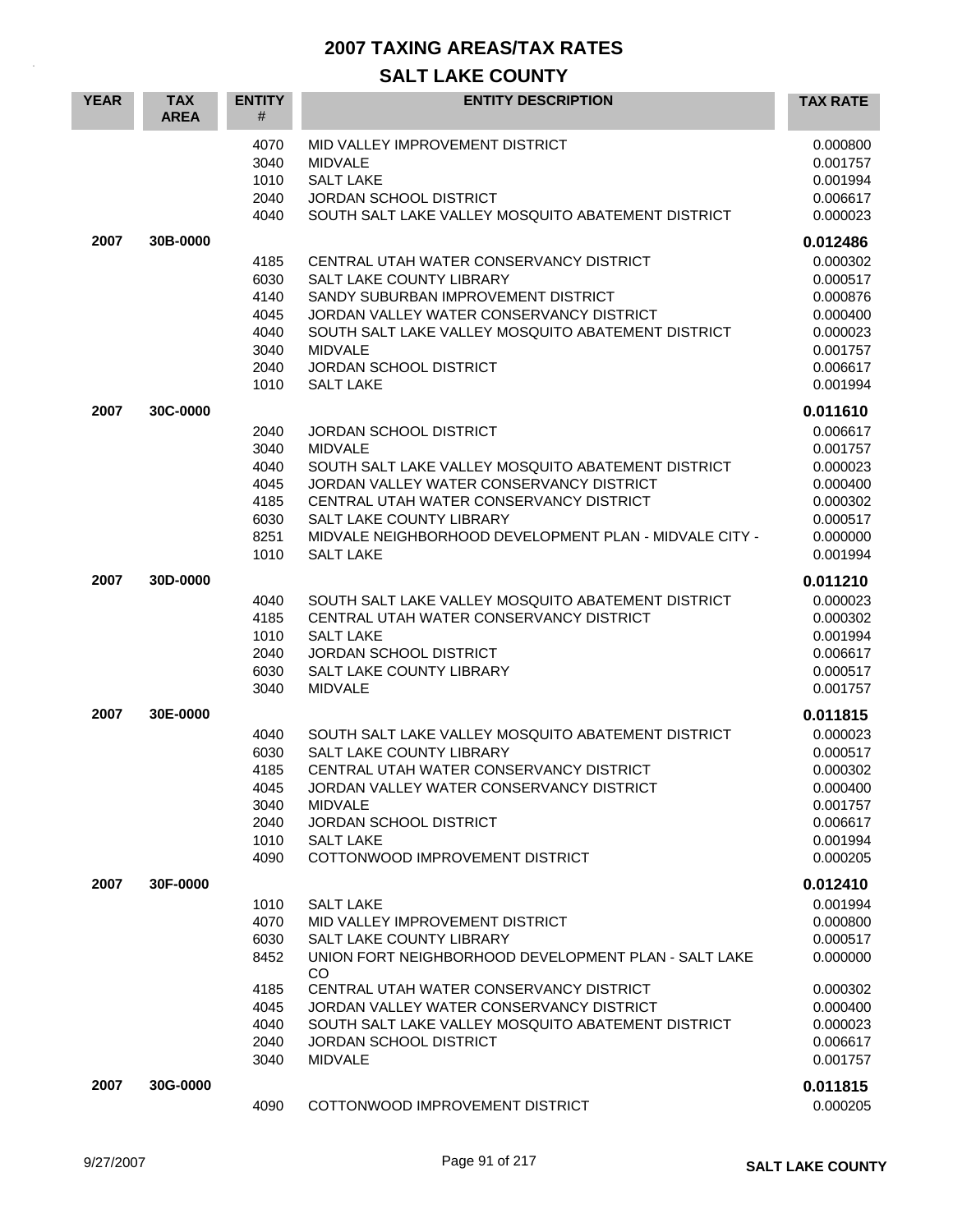| <b>YEAR</b> | <b>TAX</b><br><b>AREA</b> | <b>ENTITY</b><br>#                                           | <b>ENTITY DESCRIPTION</b>                                                                                                                                                                                                                                                                                   | <b>TAX RATE</b>                                                                                          |
|-------------|---------------------------|--------------------------------------------------------------|-------------------------------------------------------------------------------------------------------------------------------------------------------------------------------------------------------------------------------------------------------------------------------------------------------------|----------------------------------------------------------------------------------------------------------|
|             |                           | 1010<br>6030<br>8452                                         | <b>SALT LAKE</b><br>SALT LAKE COUNTY LIBRARY<br>UNION FORT NEIGHBORHOOD DEVELOPMENT PLAN - SALT LAKE<br><b>CO</b>                                                                                                                                                                                           | 0.001994<br>0.000517<br>0.000000                                                                         |
|             |                           | 4185<br>4040<br>2040<br>3040<br>4045                         | CENTRAL UTAH WATER CONSERVANCY DISTRICT<br>SOUTH SALT LAKE VALLEY MOSQUITO ABATEMENT DISTRICT<br><b>JORDAN SCHOOL DISTRICT</b><br><b>MIDVALE</b><br>JORDAN VALLEY WATER CONSERVANCY DISTRICT                                                                                                                | 0.000302<br>0.000023<br>0.006617<br>0.001757<br>0.000400                                                 |
| 2007        | 30H-0000                  | 8255<br>1010<br>2040<br>3040<br>4040<br>4045<br>4185<br>6030 | JORDAN BLUFFS #1 REDEVELOPMENT AREA - MIDVALE CITY -<br><b>SALT LAKE</b><br><b>JORDAN SCHOOL DISTRICT</b><br><b>MIDVALE</b><br>SOUTH SALT LAKE VALLEY MOSQUITO ABATEMENT DISTRICT<br>JORDAN VALLEY WATER CONSERVANCY DISTRICT<br>CENTRAL UTAH WATER CONSERVANCY DISTRICT<br>SALT LAKE COUNTY LIBRARY        | 0.011610<br>0.000000<br>0.001994<br>0.006617<br>0.001757<br>0.000023<br>0.000400<br>0.000302<br>0.000517 |
| 2007        | 30J-0000                  | 6030<br>4185<br>4045<br>4040<br>3040<br>1010<br>8256<br>2040 | SALT LAKE COUNTY LIBRARY<br>CENTRAL UTAH WATER CONSERVANCY DISTRICT<br>JORDAN VALLEY WATER CONSERVANCY DISTRICT<br>SOUTH SALT LAKE VALLEY MOSQUITO ABATEMENT DISTRICT<br><b>MIDVALE</b><br><b>SALT LAKE</b><br>JORDAN BLUFFS #2 REDEVELOPMENT - MIDVALE -<br><b>JORDAN SCHOOL DISTRICT</b>                  | 0.011610<br>0.000517<br>0.000302<br>0.000400<br>0.000023<br>0.001757<br>0.001994<br>0.000000<br>0.006617 |
| 2007        | 30K-0000                  | 4045<br>6030<br>8260<br>4185<br>3040<br>1010<br>2040<br>4040 | JORDAN VALLEY WATER CONSERVANCY DISTRICT<br><b>SALT LAKE COUNTY LIBRARY</b><br>BINGHAM JUNCTION REDEVELOPMENT AREA - MIDVALE -<br>CENTRAL UTAH WATER CONSERVANCY DISTRICT<br><b>MIDVALE</b><br><b>SALT LAKE</b><br><b>JORDAN SCHOOL DISTRICT</b><br>SOUTH SALT LAKE VALLEY MOSQUITO ABATEMENT DISTRICT      | 0.011610<br>0.000400<br>0.000517<br>0.000000<br>0.000302<br>0.001757<br>0.001994<br>0.006617<br>0.000023 |
| 2007        | 32B-0000                  | 4040<br>8357<br>6030<br>4045<br>3110<br>2040<br>1010<br>4185 | SOUTH SALT LAKE VALLEY MOSQUITO ABATEMENT DISTRICT<br>BRIARWOOD REDEVELOPMENT PROJECT AREA - WEST JORDAN<br>SALT LAKE COUNTY LIBRARY<br>JORDAN VALLEY WATER CONSERVANCY DISTRICT<br><b>WEST JORDAN CITY</b><br><b>JORDAN SCHOOL DISTRICT</b><br><b>SALT LAKE</b><br>CENTRAL UTAH WATER CONSERVANCY DISTRICT | 0.011709<br>0.000023<br>0.000000<br>0.000517<br>0.000400<br>0.001856<br>0.006617<br>0.001994<br>0.000302 |
| 2007        | 33C-0000                  | 4210<br>6030<br>4320<br>4185<br>4090<br>4040                 | SALT LAKE COUNTY SPECIAL DISTRICT NO. 1<br><b>SALT LAKE COUNTY LIBRARY</b><br>SALT LAKE VALLEY FIRE SERVICE AREA<br>CENTRAL UTAH WATER CONSERVANCY DISTRICT<br>COTTONWOOD IMPROVEMENT DISTRICT<br>SOUTH SALT LAKE VALLEY MOSQUITO ABATEMENT DISTRICT                                                        | 0.011730<br>0.000000<br>0.000517<br>0.001377<br>0.000302<br>0.000205<br>0.000023                         |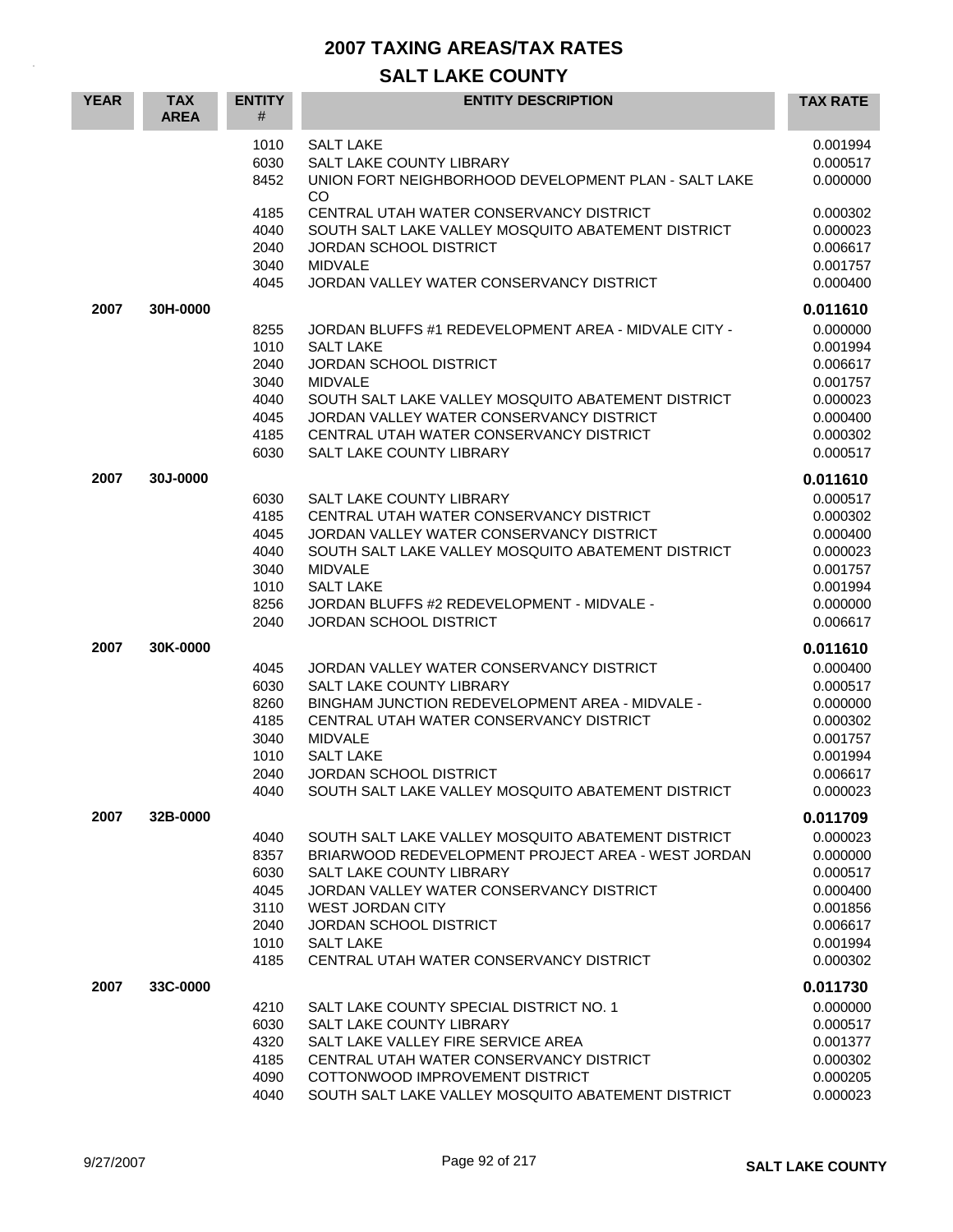| <b>YEAR</b> | <b>TAX</b><br><b>AREA</b> | <b>ENTITY</b><br>#   | <b>ENTITY DESCRIPTION</b>                                                                       | <b>TAX RATE</b>                  |
|-------------|---------------------------|----------------------|-------------------------------------------------------------------------------------------------|----------------------------------|
|             |                           | 2040<br>1010<br>4220 | JORDAN SCHOOL DISTRICT<br><b>SALT LAKE</b><br>SALT LAKE COUNTY MUNICIPAL-TYPE SERVICES DISTRICT | 0.006617<br>0.001994<br>0.000695 |
| 2007        | 33G-0000                  |                      |                                                                                                 | 0.011730                         |
|             |                           | 4090                 | COTTONWOOD IMPROVEMENT DISTRICT                                                                 | 0.000205                         |
|             |                           | 6030                 | <b>SALT LAKE COUNTY LIBRARY</b>                                                                 | 0.000517                         |
|             |                           | 6020                 | AREA EXCLUDED FROM SALT LAKE COUNTY WATER                                                       | 0.000000                         |
|             |                           |                      | <b>CONSERVANCY D</b>                                                                            |                                  |
|             |                           | 4320                 | SALT LAKE VALLEY FIRE SERVICE AREA                                                              | 0.001377                         |
|             |                           | 4220                 | SALT LAKE COUNTY MUNICIPAL-TYPE SERVICES DISTRICT                                               | 0.000695                         |
|             |                           | 4185                 | CENTRAL UTAH WATER CONSERVANCY DISTRICT                                                         | 0.000302                         |
|             |                           | 4040                 | SOUTH SALT LAKE VALLEY MOSQUITO ABATEMENT DISTRICT                                              | 0.000023                         |
|             |                           | 2040                 | <b>JORDAN SCHOOL DISTRICT</b>                                                                   | 0.006617                         |
|             |                           | 1010<br>4210         | <b>SALT LAKE</b>                                                                                | 0.001994<br>0.000000             |
|             |                           |                      | SALT LAKE COUNTY SPECIAL DISTRICT NO. 1                                                         |                                  |
| 2007        | 34D-0000                  |                      |                                                                                                 | 0.011931                         |
|             |                           | 4140                 | SANDY SUBURBAN IMPROVEMENT DISTRICT                                                             | 0.000876                         |
|             |                           | 4185                 | CENTRAL UTAH WATER CONSERVANCY DISTRICT                                                         | 0.000302                         |
|             |                           | 6030                 | <b>SALT LAKE COUNTY LIBRARY</b>                                                                 | 0.000517                         |
|             |                           | 4290                 | SALT LAKE CITY METROPOLITAN WATER DISTRICT - SANDY CITY                                         | 0.000350                         |
|             |                           | 1010                 | <b>SALT LAKE</b>                                                                                | 0.001994                         |
|             |                           | 3080                 | <b>SANDY CITY</b><br><b>JORDAN SCHOOL DISTRICT</b>                                              | 0.001252                         |
|             |                           | 2040<br>4300         | WHITE CITY WATER IMPROVEMENT DISTRICT                                                           | 0.006617<br>0.000000             |
|             |                           | 4040                 | SOUTH SALT LAKE VALLEY MOSQUITO ABATEMENT DISTRICT                                              | 0.000023                         |
|             |                           |                      |                                                                                                 |                                  |
| 2007        | 34E-0000                  |                      |                                                                                                 | 0.012682                         |
|             |                           | 4185                 | CENTRAL UTAH WATER CONSERVANCY DISTRICT                                                         | 0.000302                         |
|             |                           | 6030                 | <b>SALT LAKE COUNTY LIBRARY</b>                                                                 | 0.000517                         |
|             |                           | 4320                 | SALT LAKE VALLEY FIRE SERVICE AREA<br>WHITE CITY WATER IMPROVEMENT DISTRICT                     | 0.001377                         |
|             |                           | 4300<br>4290         | SALT LAKE CITY METROPOLITAN WATER DISTRICT - SANDY CITY                                         | 0.000000<br>0.000350             |
|             |                           | 4240                 | ALTA CANYON RECREATION SPECIAL SERVICE DISTRICT                                                 | 0.000202                         |
|             |                           | 4210                 | SALT LAKE COUNTY SPECIAL DISTRICT NO. 1                                                         | 0.000000                         |
|             |                           | 4090                 | COTTONWOOD IMPROVEMENT DISTRICT                                                                 | 0.000205                         |
|             |                           | 4045                 | JORDAN VALLEY WATER CONSERVANCY DISTRICT                                                        | 0.000400                         |
|             |                           | 4040                 | SOUTH SALT LAKE VALLEY MOSQUITO ABATEMENT DISTRICT                                              | 0.000023                         |
|             |                           | 2040                 | <b>JORDAN SCHOOL DISTRICT</b>                                                                   | 0.006617                         |
|             |                           | 1010                 | <b>SALT LAKE</b>                                                                                | 0.001994                         |
|             |                           | 4220                 | SALT LAKE COUNTY MUNICIPAL-TYPE SERVICES DISTRICT                                               | 0.000695                         |
| 2007        | 34F-0000                  |                      |                                                                                                 | 0.012332                         |
|             |                           | 4185                 | CENTRAL UTAH WATER CONSERVANCY DISTRICT                                                         | 0.000302                         |
|             |                           | 4210                 | SALT LAKE COUNTY SPECIAL DISTRICT NO. 1                                                         | 0.000000                         |
|             |                           | 6030                 | SALT LAKE COUNTY LIBRARY                                                                        | 0.000517                         |
|             |                           | 4320                 | SALT LAKE VALLEY FIRE SERVICE AREA                                                              | 0.001377                         |
|             |                           | 4220                 | SALT LAKE COUNTY MUNICIPAL-TYPE SERVICES DISTRICT                                               | 0.000695                         |
|             |                           | 1010                 | <b>SALT LAKE</b>                                                                                | 0.001994                         |
|             |                           | 4045                 | JORDAN VALLEY WATER CONSERVANCY DISTRICT                                                        | 0.000400                         |
|             |                           | 4240                 | ALTA CANYON RECREATION SPECIAL SERVICE DISTRICT                                                 | 0.000202                         |
|             |                           | 4040                 | SOUTH SALT LAKE VALLEY MOSQUITO ABATEMENT DISTRICT                                              | 0.000023                         |
|             |                           | 2040<br>4090         | JORDAN SCHOOL DISTRICT<br>COTTONWOOD IMPROVEMENT DISTRICT                                       | 0.006617<br>0.000205             |
|             |                           |                      |                                                                                                 |                                  |
| 2007        | 35B-0000                  |                      |                                                                                                 | 0.011855                         |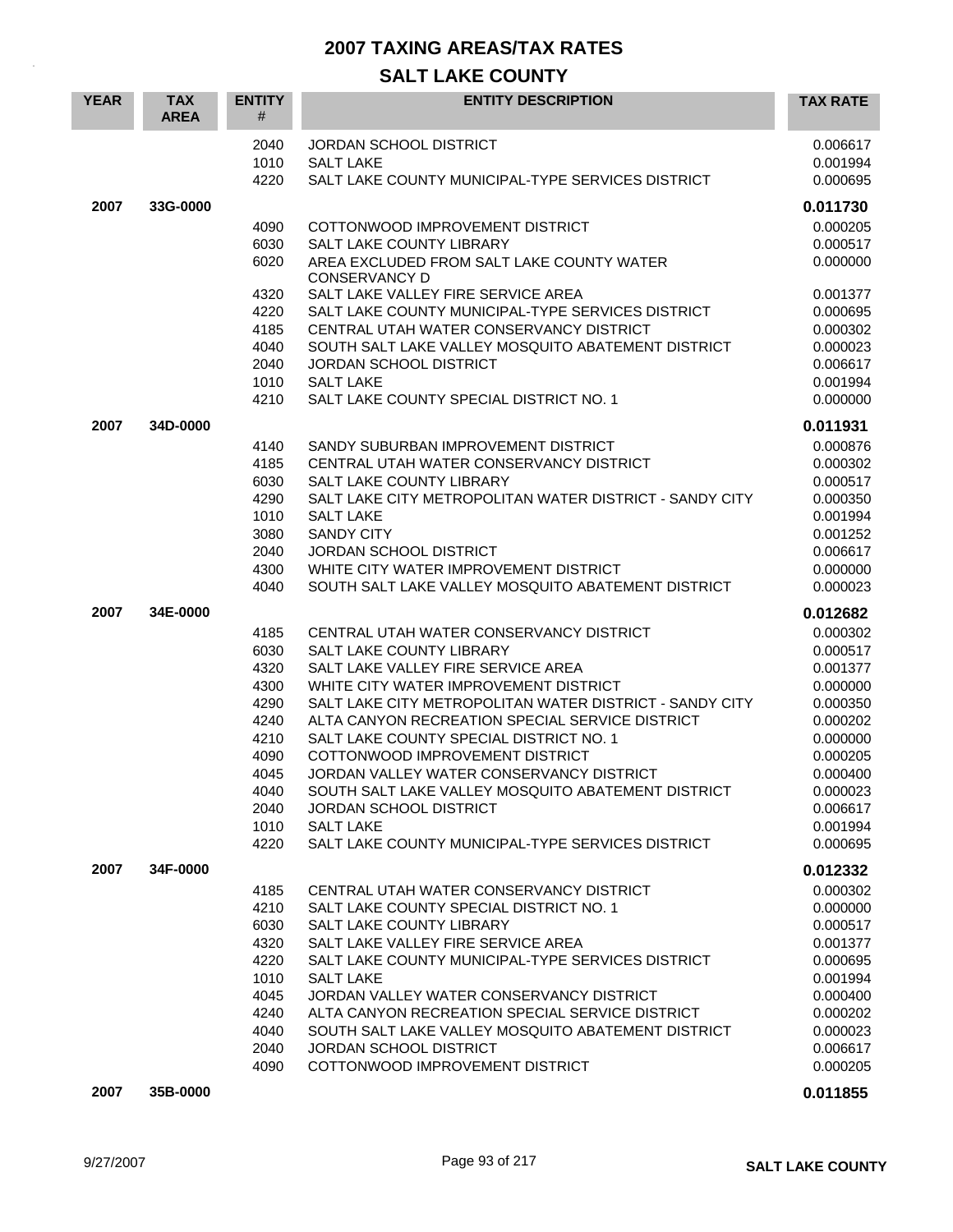| <b>YEAR</b> | <b>TAX</b><br><b>AREA</b> | <b>ENTITY</b><br>#                                                                   | <b>ENTITY DESCRIPTION</b>                                                                                                                                                                                                                                                                                                                                                                                                                               | <b>TAX RATE</b>                                                                                                                  |
|-------------|---------------------------|--------------------------------------------------------------------------------------|---------------------------------------------------------------------------------------------------------------------------------------------------------------------------------------------------------------------------------------------------------------------------------------------------------------------------------------------------------------------------------------------------------------------------------------------------------|----------------------------------------------------------------------------------------------------------------------------------|
|             |                           | 3080<br>6030<br>4290<br>4185<br>4040<br>2040<br>1010<br>4070                         | <b>SANDY CITY</b><br>SALT LAKE COUNTY LIBRARY<br>SALT LAKE CITY METROPOLITAN WATER DISTRICT - SANDY CITY<br>CENTRAL UTAH WATER CONSERVANCY DISTRICT<br>SOUTH SALT LAKE VALLEY MOSQUITO ABATEMENT DISTRICT<br><b>JORDAN SCHOOL DISTRICT</b><br><b>SALT LAKE</b><br>MID VALLEY IMPROVEMENT DISTRICT                                                                                                                                                       | 0.001252<br>0.000517<br>0.000350<br>0.000302<br>0.000023<br>0.006617<br>0.001994<br>0.000800                                     |
| 2007        | 35C-0000                  |                                                                                      |                                                                                                                                                                                                                                                                                                                                                                                                                                                         | 0.012841                                                                                                                         |
|             |                           | 4160<br>4220<br>4320<br>4210<br>4185<br>4045<br>4040<br>2040<br>1010<br>6030<br>4140 | <b>CRESENT CEMETERY MAINTENANCE DISTRICT</b><br>SALT LAKE COUNTY MUNICIPAL-TYPE SERVICES DISTRICT<br>SALT LAKE VALLEY FIRE SERVICE AREA<br>SALT LAKE COUNTY SPECIAL DISTRICT NO. 1<br>CENTRAL UTAH WATER CONSERVANCY DISTRICT<br>JORDAN VALLEY WATER CONSERVANCY DISTRICT<br>SOUTH SALT LAKE VALLEY MOSQUITO ABATEMENT DISTRICT<br>JORDAN SCHOOL DISTRICT<br><b>SALT LAKE</b><br><b>SALT LAKE COUNTY LIBRARY</b><br>SANDY SUBURBAN IMPROVEMENT DISTRICT | 0.000040<br>0.000695<br>0.001377<br>0.000000<br>0.000302<br>0.000400<br>0.000023<br>0.006617<br>0.001994<br>0.000517<br>0.000876 |
| 2007        | 35D-0000                  |                                                                                      |                                                                                                                                                                                                                                                                                                                                                                                                                                                         | 0.011260                                                                                                                         |
|             |                           | 3080<br>4290<br>4185<br>4040<br>6030<br>2040<br>1010<br>4090                         | <b>SANDY CITY</b><br>SALT LAKE CITY METROPOLITAN WATER DISTRICT - SANDY CITY<br>CENTRAL UTAH WATER CONSERVANCY DISTRICT<br>SOUTH SALT LAKE VALLEY MOSQUITO ABATEMENT DISTRICT<br>SALT LAKE COUNTY LIBRARY<br>JORDAN SCHOOL DISTRICT<br><b>SALT LAKE</b><br>COTTONWOOD IMPROVEMENT DISTRICT                                                                                                                                                              | 0.001252<br>0.000350<br>0.000302<br>0.000023<br>0.000517<br>0.006617<br>0.001994<br>0.000205                                     |
| 2007        | 35E-0000                  |                                                                                      |                                                                                                                                                                                                                                                                                                                                                                                                                                                         | 0.011462                                                                                                                         |
|             |                           | 4185<br>4290<br>6030<br>4240<br>4090<br>4040<br>3080<br>1010<br>2040                 | CENTRAL UTAH WATER CONSERVANCY DISTRICT<br>SALT LAKE CITY METROPOLITAN WATER DISTRICT - SANDY CITY<br>SALT LAKE COUNTY LIBRARY<br>ALTA CANYON RECREATION SPECIAL SERVICE DISTRICT<br>COTTONWOOD IMPROVEMENT DISTRICT<br>SOUTH SALT LAKE VALLEY MOSQUITO ABATEMENT DISTRICT<br><b>SANDY CITY</b><br><b>SALT LAKE</b><br>JORDAN SCHOOL DISTRICT                                                                                                           | 0.000302<br>0.000350<br>0.000517<br>0.000202<br>0.000205<br>0.000023<br>0.001252<br>0.001994<br>0.006617                         |
| 2007        | 35F-0000                  |                                                                                      |                                                                                                                                                                                                                                                                                                                                                                                                                                                         | 0.011971                                                                                                                         |
|             |                           | 4160<br>6030<br>4290<br>1010<br>4185<br>4040<br>2040<br>3080<br>4140                 | <b>CRESENT CEMETERY MAINTENANCE DISTRICT</b><br>SALT LAKE COUNTY LIBRARY<br>SALT LAKE CITY METROPOLITAN WATER DISTRICT - SANDY CITY<br><b>SALT LAKE</b><br>CENTRAL UTAH WATER CONSERVANCY DISTRICT<br>SOUTH SALT LAKE VALLEY MOSQUITO ABATEMENT DISTRICT<br><b>JORDAN SCHOOL DISTRICT</b><br><b>SANDY CITY</b><br>SANDY SUBURBAN IMPROVEMENT DISTRICT                                                                                                   | 0.000040<br>0.000517<br>0.000350<br>0.001994<br>0.000302<br>0.000023<br>0.006617<br>0.001252<br>0.000876                         |
| 2007        | 35G-0000                  | 4040<br>6030                                                                         | SOUTH SALT LAKE VALLEY MOSQUITO ABATEMENT DISTRICT<br>SALT LAKE COUNTY LIBRARY                                                                                                                                                                                                                                                                                                                                                                          | 0.011055<br>0.000023<br>0.000517                                                                                                 |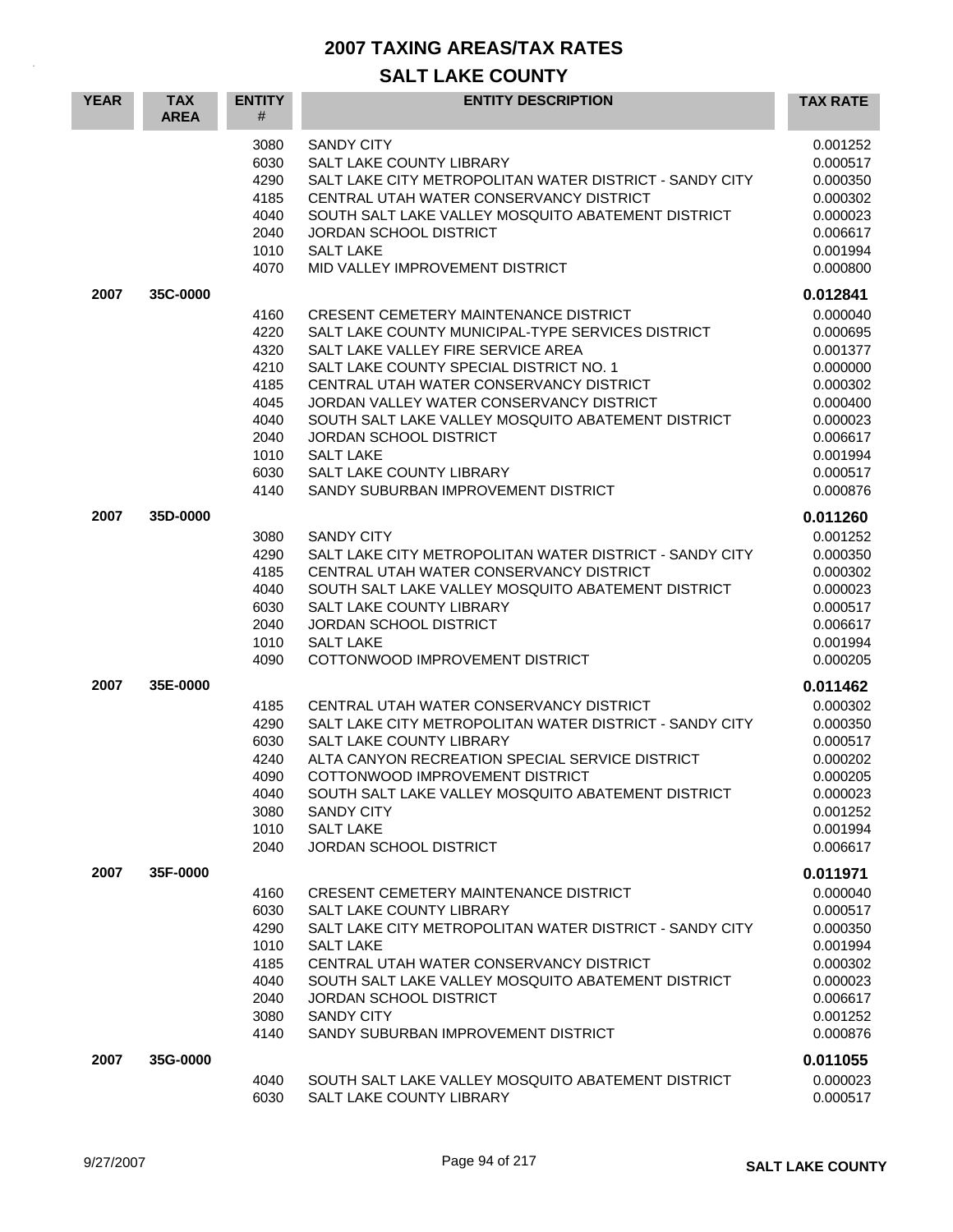| <b>YEAR</b> | <b>TAX</b><br><b>AREA</b> | <b>ENTITY</b><br>#                                                                           | <b>ENTITY DESCRIPTION</b>                                                                                                                                                                                                                                                                                                                                                                                                                                                                 | <b>TAX RATE</b>                                                                                                                                          |
|-------------|---------------------------|----------------------------------------------------------------------------------------------|-------------------------------------------------------------------------------------------------------------------------------------------------------------------------------------------------------------------------------------------------------------------------------------------------------------------------------------------------------------------------------------------------------------------------------------------------------------------------------------------|----------------------------------------------------------------------------------------------------------------------------------------------------------|
|             |                           | 4185<br>3080<br>2040<br>1010<br>4290                                                         | CENTRAL UTAH WATER CONSERVANCY DISTRICT<br><b>SANDY CITY</b><br><b>JORDAN SCHOOL DISTRICT</b><br><b>SALT LAKE</b><br>SALT LAKE CITY METROPOLITAN WATER DISTRICT - SANDY CITY                                                                                                                                                                                                                                                                                                              | 0.000302<br>0.001252<br>0.006617<br>0.001994<br>0.000350                                                                                                 |
| 2007        | 35K-0000                  |                                                                                              |                                                                                                                                                                                                                                                                                                                                                                                                                                                                                           | 0.011971                                                                                                                                                 |
|             |                           | 2040<br>4185<br>8202<br>6030<br>4290<br>4160<br>4140<br>3080                                 | <b>JORDAN SCHOOL DISTRICT</b><br>CENTRAL UTAH WATER CONSERVANCY DISTRICT<br>CIVIC CENTER NORTH NEIGHBORHOOD DEVELOPMENT PLAN -<br><b>SAND</b><br>SALT LAKE COUNTY LIBRARY<br>SALT LAKE CITY METROPOLITAN WATER DISTRICT - SANDY CITY<br><b>CRESENT CEMETERY MAINTENANCE DISTRICT</b><br>SANDY SUBURBAN IMPROVEMENT DISTRICT<br><b>SANDY CITY</b>                                                                                                                                          | 0.006617<br>0.000302<br>0.000000<br>0.000517<br>0.000350<br>0.000040<br>0.000876<br>0.001252                                                             |
|             |                           | 1010<br>4040                                                                                 | <b>SALT LAKE</b><br>SOUTH SALT LAKE VALLEY MOSQUITO ABATEMENT DISTRICT                                                                                                                                                                                                                                                                                                                                                                                                                    | 0.001994<br>0.000023                                                                                                                                     |
| 2007        | 35L-0000                  | 4240<br>2040<br>6030<br>4300<br>4290<br>4090<br>1010<br>3080                                 | ALTA CANYON RECREATION SPECIAL SERVICE DISTRICT<br><b>JORDAN SCHOOL DISTRICT</b><br>SALT LAKE COUNTY LIBRARY<br>WHITE CITY WATER IMPROVEMENT DISTRICT<br>SALT LAKE CITY METROPOLITAN WATER DISTRICT - SANDY CITY<br>COTTONWOOD IMPROVEMENT DISTRICT<br><b>SALT LAKE</b><br><b>SANDY CITY</b>                                                                                                                                                                                              | 0.011462<br>0.000202<br>0.006617<br>0.000517<br>0.000000<br>0.000350<br>0.000205<br>0.001994<br>0.001252                                                 |
|             |                           | 4040<br>4185                                                                                 | SOUTH SALT LAKE VALLEY MOSQUITO ABATEMENT DISTRICT<br>CENTRAL UTAH WATER CONSERVANCY DISTRICT                                                                                                                                                                                                                                                                                                                                                                                             | 0.000023<br>0.000302                                                                                                                                     |
| 2007        | 35N-0000                  | 4090<br>6030<br>4300<br>4185<br>4040<br>3080<br>2040<br>1010<br>4290                         | COTTONWOOD IMPROVEMENT DISTRICT<br>SALT LAKE COUNTY LIBRARY<br>WHITE CITY WATER IMPROVEMENT DISTRICT<br>CENTRAL UTAH WATER CONSERVANCY DISTRICT<br>SOUTH SALT LAKE VALLEY MOSQUITO ABATEMENT DISTRICT<br><b>SANDY CITY</b><br>JORDAN SCHOOL DISTRICT<br><b>SALT LAKE</b><br>SALT LAKE CITY METROPOLITAN WATER DISTRICT - SANDY CITY                                                                                                                                                       | 0.011260<br>0.000205<br>0.000517<br>0.000000<br>0.000302<br>0.000023<br>0.001252<br>0.006617<br>0.001994<br>0.000350                                     |
| 2007        | 35P-0000                  | 1010<br>4210<br>4320<br>6030<br>4300<br>4220<br>4160<br>4140<br>4045<br>2040<br>4185<br>4040 | <b>SALT LAKE</b><br>SALT LAKE COUNTY SPECIAL DISTRICT NO. 1<br>SALT LAKE VALLEY FIRE SERVICE AREA<br>SALT LAKE COUNTY LIBRARY<br>WHITE CITY WATER IMPROVEMENT DISTRICT<br>SALT LAKE COUNTY MUNICIPAL-TYPE SERVICES DISTRICT<br><b>CRESENT CEMETERY MAINTENANCE DISTRICT</b><br>SANDY SUBURBAN IMPROVEMENT DISTRICT<br>JORDAN VALLEY WATER CONSERVANCY DISTRICT<br>JORDAN SCHOOL DISTRICT<br>CENTRAL UTAH WATER CONSERVANCY DISTRICT<br>SOUTH SALT LAKE VALLEY MOSQUITO ABATEMENT DISTRICT | 0.012841<br>0.001994<br>0.000000<br>0.001377<br>0.000517<br>0.000000<br>0.000695<br>0.000040<br>0.000876<br>0.000400<br>0.006617<br>0.000302<br>0.000023 |
| 2007        | 35R-0000                  |                                                                                              |                                                                                                                                                                                                                                                                                                                                                                                                                                                                                           | 0.011455                                                                                                                                                 |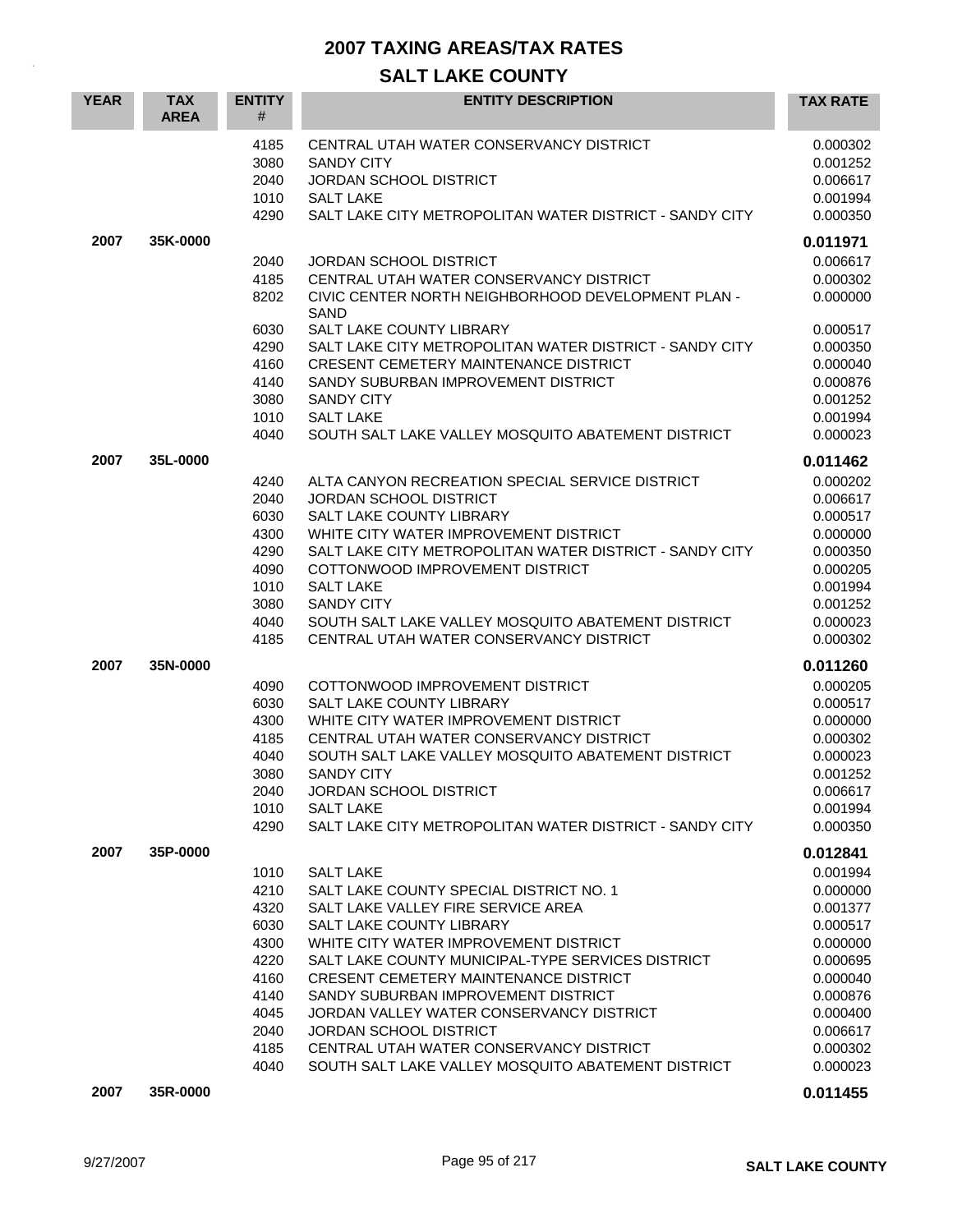| <b>YEAR</b> | <b>TAX</b><br><b>AREA</b> | <b>ENTITY</b><br>#                                                           | <b>ENTITY DESCRIPTION</b>                                                                                                                                                                                                                                                                                                                                                                                | <b>TAX RATE</b>                                                                                                      |
|-------------|---------------------------|------------------------------------------------------------------------------|----------------------------------------------------------------------------------------------------------------------------------------------------------------------------------------------------------------------------------------------------------------------------------------------------------------------------------------------------------------------------------------------------------|----------------------------------------------------------------------------------------------------------------------|
|             |                           | 3080<br>6030<br>4290<br>4185<br>4040<br>2040<br>1010<br>4045                 | <b>SANDY CITY</b><br>SALT LAKE COUNTY LIBRARY<br>SALT LAKE CITY METROPOLITAN WATER DISTRICT - SANDY CITY<br>CENTRAL UTAH WATER CONSERVANCY DISTRICT<br>SOUTH SALT LAKE VALLEY MOSQUITO ABATEMENT DISTRICT<br><b>JORDAN SCHOOL DISTRICT</b><br><b>SALT LAKE</b><br>JORDAN VALLEY WATER CONSERVANCY DISTRICT                                                                                               | 0.001252<br>0.000517<br>0.000350<br>0.000302<br>0.000023<br>0.006617<br>0.001994<br>0.000400                         |
| 2007        | 36B-0000                  |                                                                              |                                                                                                                                                                                                                                                                                                                                                                                                          | 0.012255                                                                                                             |
|             |                           | 4045<br>4320<br>4220<br>4210<br>6030<br>4040<br>2040<br>1010<br>4150<br>4185 | JORDAN VALLEY WATER CONSERVANCY DISTRICT<br>SALT LAKE VALLEY FIRE SERVICE AREA<br>SALT LAKE COUNTY MUNICIPAL-TYPE SERVICES DISTRICT<br>SALT LAKE COUNTY SPECIAL DISTRICT NO. 1<br>SALT LAKE COUNTY LIBRARY<br>SOUTH SALT LAKE VALLEY MOSQUITO ABATEMENT DISTRICT<br>JORDAN SCHOOL DISTRICT<br><b>SALT LAKE</b><br>SOUTH VALLEY SEWER DISTRICT<br>CENTRAL UTAH WATER CONSERVANCY DISTRICT                 | 0.000400<br>0.001377<br>0.000695<br>0.000000<br>0.000517<br>0.000023<br>0.006617<br>0.001994<br>0.000330<br>0.000302 |
| 2007        | 36D-0000                  |                                                                              |                                                                                                                                                                                                                                                                                                                                                                                                          | 0.011425                                                                                                             |
|             |                           | 3080<br>6030<br>4290<br>4185<br>4160<br>4040<br>2040<br>1010<br>4150         | <b>SANDY CITY</b><br>SALT LAKE COUNTY LIBRARY<br>SALT LAKE CITY METROPOLITAN WATER DISTRICT - SANDY CITY<br>CENTRAL UTAH WATER CONSERVANCY DISTRICT<br><b>CRESENT CEMETERY MAINTENANCE DISTRICT</b><br>SOUTH SALT LAKE VALLEY MOSQUITO ABATEMENT DISTRICT<br><b>JORDAN SCHOOL DISTRICT</b><br><b>SALT LAKE</b><br>SOUTH VALLEY SEWER DISTRICT                                                            | 0.001252<br>0.000517<br>0.000350<br>0.000302<br>0.000040<br>0.000023<br>0.006617<br>0.001994<br>0.000330             |
| 2007        | 36E-0000                  |                                                                              |                                                                                                                                                                                                                                                                                                                                                                                                          | 0.011385                                                                                                             |
|             |                           | 4150<br>6030<br>4185<br>3080<br>2040<br>1010<br>4040<br>4290                 | SOUTH VALLEY SEWER DISTRICT<br>SALT LAKE COUNTY LIBRARY<br>CENTRAL UTAH WATER CONSERVANCY DISTRICT<br><b>SANDY CITY</b><br><b>JORDAN SCHOOL DISTRICT</b><br><b>SALT LAKE</b><br>SOUTH SALT LAKE VALLEY MOSQUITO ABATEMENT DISTRICT<br>SALT LAKE CITY METROPOLITAN WATER DISTRICT - SANDY CITY                                                                                                            | 0.000330<br>0.000517<br>0.000302<br>0.001252<br>0.006617<br>0.001994<br>0.000023<br>0.000350                         |
| 2007        | 36F-0000                  |                                                                              |                                                                                                                                                                                                                                                                                                                                                                                                          | 0.011425                                                                                                             |
|             |                           | 4150<br>8201<br>6030<br>4290<br>4160<br>4040<br>3080<br>2040<br>1010<br>4185 | SOUTH VALLEY SEWER DISTRICT<br>CITY CENTER COMMUNITY REDEVELOPMENT PLAN - SANDY CITY -<br>SALT LAKE COUNTY LIBRARY<br>SALT LAKE CITY METROPOLITAN WATER DISTRICT - SANDY CITY<br><b>CRESENT CEMETERY MAINTENANCE DISTRICT</b><br>SOUTH SALT LAKE VALLEY MOSOUITO ABATEMENT DISTRICT<br><b>SANDY CITY</b><br><b>JORDAN SCHOOL DISTRICT</b><br><b>SALT LAKE</b><br>CENTRAL UTAH WATER CONSERVANCY DISTRICT | 0.000330<br>0.000000<br>0.000517<br>0.000350<br>0.000040<br>0.000023<br>0.001252<br>0.006617<br>0.001994<br>0.000302 |
| 2007        | 36G-0000                  |                                                                              |                                                                                                                                                                                                                                                                                                                                                                                                          | 0.011425                                                                                                             |
|             |                           | 4040<br>4185                                                                 | SOUTH SALT LAKE VALLEY MOSQUITO ABATEMENT DISTRICT<br>CENTRAL UTAH WATER CONSERVANCY DISTRICT                                                                                                                                                                                                                                                                                                            | 0.000023<br>0.000302                                                                                                 |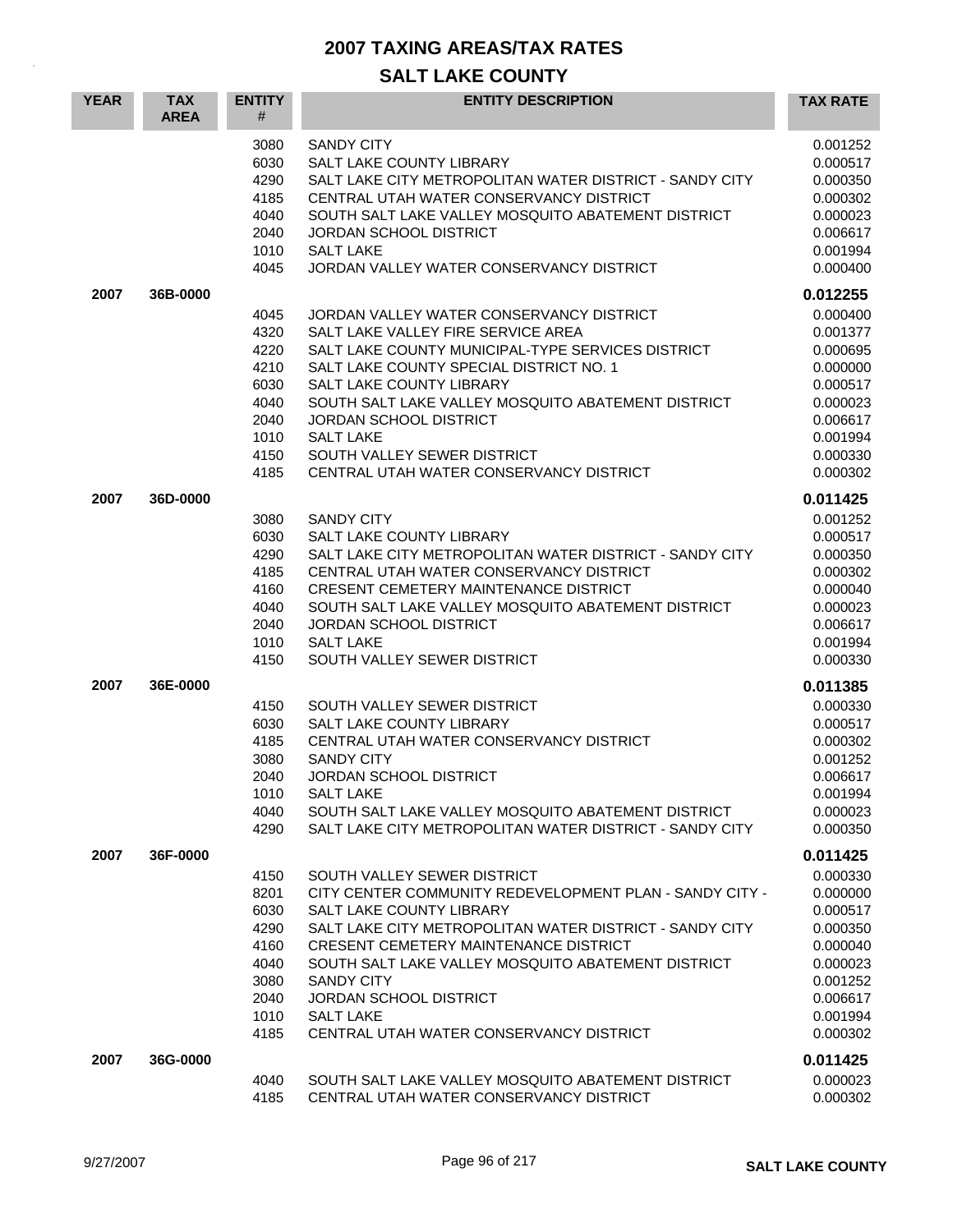| <b>YEAR</b> | <b>TAX</b><br><b>AREA</b> | <b>ENTITY</b><br># | <b>ENTITY DESCRIPTION</b>                                    | <b>TAX RATE</b> |
|-------------|---------------------------|--------------------|--------------------------------------------------------------|-----------------|
|             |                           | 8203               | CIVIC CENTER SOUTH NEIGHBORHOOD DEVELOPMENT PLAN -<br>SAND   | 0.000000        |
|             |                           | 6030               | SALT LAKE COUNTY LIBRARY                                     | 0.000517        |
|             |                           | 4290               | SALT LAKE CITY METROPOLITAN WATER DISTRICT - SANDY CITY      | 0.000350        |
|             |                           | 4150               | SOUTH VALLEY SEWER DISTRICT                                  | 0.000330        |
|             |                           | 1010               | <b>SALT LAKE</b>                                             | 0.001994        |
|             |                           | 3080               | <b>SANDY CITY</b>                                            | 0.001252        |
|             |                           | 2040               | JORDAN SCHOOL DISTRICT                                       | 0.006617        |
|             |                           | 4160               | <b>CRESENT CEMETERY MAINTENANCE DISTRICT</b>                 | 0.000040        |
| 2007        | 36H-0000                  |                    |                                                              | 0.011425        |
|             |                           | 4040               | SOUTH SALT LAKE VALLEY MOSQUITO ABATEMENT DISTRICT           | 0.000023        |
|             |                           | 8202               | CIVIC CENTER NORTH NEIGHBORHOOD DEVELOPMENT PLAN -<br>SAND   | 0.000000        |
|             |                           | 6030               | SALT LAKE COUNTY LIBRARY                                     | 0.000517        |
|             |                           | 4290               | SALT LAKE CITY METROPOLITAN WATER DISTRICT - SANDY CITY      | 0.000350        |
|             |                           | 4185               | CENTRAL UTAH WATER CONSERVANCY DISTRICT                      | 0.000302        |
|             |                           | 4150               | SOUTH VALLEY SEWER DISTRICT                                  | 0.000330        |
|             |                           | 3080               | <b>SANDY CITY</b>                                            | 0.001252        |
|             |                           | 2040               | JORDAN SCHOOL DISTRICT                                       | 0.006617        |
|             |                           | 1010               | <b>SALT LAKE</b>                                             | 0.001994        |
|             |                           | 4160               | <b>CRESENT CEMETERY MAINTENANCE DISTRICT</b>                 | 0.000040        |
| 2007        | 361-0000                  |                    |                                                              | 0.011862        |
|             |                           | 4090               | COTTONWOOD IMPROVEMENT DISTRICT                              | 0.000205        |
|             |                           | 4240               | ALTA CANYON RECREATION SPECIAL SERVICE DISTRICT              | 0.000202        |
|             |                           | 4290               | SALT LAKE CITY METROPOLITAN WATER DISTRICT - SANDY CITY      | 0.000350        |
|             |                           | 4185               | CENTRAL UTAH WATER CONSERVANCY DISTRICT                      | 0.000302        |
|             |                           | 4040               | SOUTH SALT LAKE VALLEY MOSQUITO ABATEMENT DISTRICT           | 0.000023        |
|             |                           | 3080               | <b>SANDY CITY</b>                                            | 0.001252        |
|             |                           | 6030               | SALT LAKE COUNTY LIBRARY                                     | 0.000517        |
|             |                           | 2040               | <b>JORDAN SCHOOL DISTRICT</b>                                | 0.006617        |
|             |                           | 1010               | <b>SALT LAKE</b>                                             | 0.001994        |
|             |                           | 4045               | JORDAN VALLEY WATER CONSERVANCY DISTRICT                     | 0.000400        |
| 2007        | 36J-0000                  |                    |                                                              | 0.012255        |
|             |                           | 3080               | <b>SANDY CITY</b>                                            | 0.001252        |
|             |                           | 6030               | SALT LAKE COUNTY LIBRARY                                     | 0.000517        |
|             |                           | 4290               | SALT LAKE CITY METROPOLITAN WATER DISTRICT - SANDY CITY      | 0.000350        |
|             |                           | 4185               | CENTRAL UTAH WATER CONSERVANCY DISTRICT                      | 0.000302        |
|             |                           | 4070               | MID VALLEY IMPROVEMENT DISTRICT                              | 0.000800        |
|             |                           | 4040               | SOUTH SALT LAKE VALLEY MOSQUITO ABATEMENT DISTRICT           | 0.000023        |
|             |                           | 2040               | <b>JORDAN SCHOOL DISTRICT</b>                                | 0.006617        |
|             |                           | 1010               | <b>SALT LAKE</b>                                             | 0.001994        |
|             |                           | 4045               | JORDAN VALLEY WATER CONSERVANCY DISTRICT                     | 0.000400        |
| 2007        | 36K-0000                  |                    |                                                              | 0.011785        |
|             |                           | 4150               | SOUTH VALLEY SEWER DISTRICT                                  | 0.000330        |
|             |                           | 4290               | SALT LAKE CITY METROPOLITAN WATER DISTRICT - SANDY CITY      | 0.000350        |
|             |                           | 6030               | SALT LAKE COUNTY LIBRARY                                     | 0.000517        |
|             |                           | 4185               | CENTRAL UTAH WATER CONSERVANCY DISTRICT                      | 0.000302        |
|             |                           | 4040               | SOUTH SALT LAKE VALLEY MOSQUITO ABATEMENT DISTRICT           | 0.000023        |
|             |                           | 3080               | <b>SANDY CITY</b>                                            | 0.001252        |
|             |                           | 2040               | JORDAN SCHOOL DISTRICT                                       | 0.006617        |
|             |                           | 1010               | <b>SALT LAKE</b><br>JORDAN VALLEY WATER CONSERVANCY DISTRICT | 0.001994        |
|             |                           | 4045               |                                                              | 0.000400        |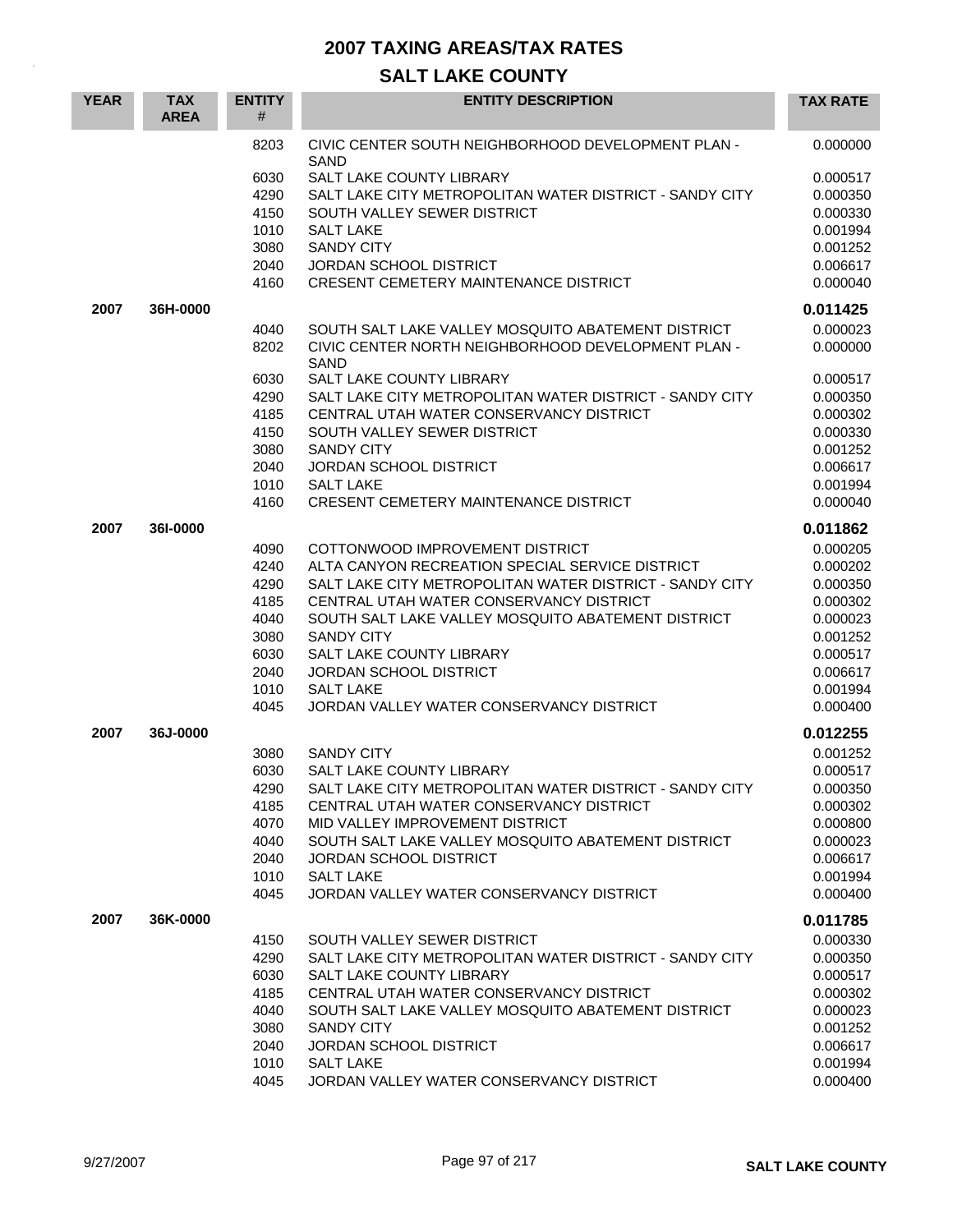| <b>YEAR</b> | <b>TAX</b><br><b>AREA</b> | <b>ENTITY</b><br>#                                                           | <b>ENTITY DESCRIPTION</b>                                                                                                                                                                                                                                                                                                                                                                  | <b>TAX RATE</b>                                                                                                                  |
|-------------|---------------------------|------------------------------------------------------------------------------|--------------------------------------------------------------------------------------------------------------------------------------------------------------------------------------------------------------------------------------------------------------------------------------------------------------------------------------------------------------------------------------------|----------------------------------------------------------------------------------------------------------------------------------|
| 2007        | 36L-0000                  | 4290<br>1010<br>6030<br>4185<br>4160<br>4045<br>4040<br>3080<br>2040<br>4140 | SALT LAKE CITY METROPOLITAN WATER DISTRICT - SANDY CITY<br><b>SALT LAKE</b><br>SALT LAKE COUNTY LIBRARY<br>CENTRAL UTAH WATER CONSERVANCY DISTRICT<br>CRESENT CEMETERY MAINTENANCE DISTRICT<br>JORDAN VALLEY WATER CONSERVANCY DISTRICT<br>SOUTH SALT LAKE VALLEY MOSQUITO ABATEMENT DISTRICT<br><b>SANDY CITY</b><br><b>JORDAN SCHOOL DISTRICT</b><br>SANDY SUBURBAN IMPROVEMENT DISTRICT | 0.012371<br>0.000350<br>0.001994<br>0.000517<br>0.000302<br>0.000040<br>0.000400<br>0.000023<br>0.001252<br>0.006617<br>0.000876 |
| 2007        | 36M-0000                  | 4040<br>6030<br>4290<br>4185<br>1010<br>4045<br>3080<br>2040<br>4090         | SOUTH SALT LAKE VALLEY MOSQUITO ABATEMENT DISTRICT<br><b>SALT LAKE COUNTY LIBRARY</b><br>SALT LAKE CITY METROPOLITAN WATER DISTRICT - SANDY CITY<br>CENTRAL UTAH WATER CONSERVANCY DISTRICT<br><b>SALT LAKE</b><br>JORDAN VALLEY WATER CONSERVANCY DISTRICT<br><b>SANDY CITY</b><br><b>JORDAN SCHOOL DISTRICT</b><br>COTTONWOOD IMPROVEMENT DISTRICT                                       | 0.011660<br>0.000023<br>0.000517<br>0.000350<br>0.000302<br>0.001994<br>0.000400<br>0.001252<br>0.006617<br>0.000205             |
| 2007        | 36P-0000                  | 4040<br>6030<br>4290<br>4185<br>4140<br>3080<br>2040<br>1010<br>4045         | SOUTH SALT LAKE VALLEY MOSQUITO ABATEMENT DISTRICT<br>SALT LAKE COUNTY LIBRARY<br>SALT LAKE CITY METROPOLITAN WATER DISTRICT - SANDY CITY<br>CENTRAL UTAH WATER CONSERVANCY DISTRICT<br>SANDY SUBURBAN IMPROVEMENT DISTRICT<br><b>SANDY CITY</b><br><b>JORDAN SCHOOL DISTRICT</b><br><b>SALT LAKE</b><br>JORDAN VALLEY WATER CONSERVANCY DISTRICT                                          | 0.012331<br>0.000023<br>0.000517<br>0.000350<br>0.000302<br>0.000876<br>0.001252<br>0.006617<br>0.001994<br>0.000400             |
| 2007        | 36S-0000                  | 4040<br>6030<br>4290<br>4240<br>4185<br>4045<br>3080<br>2040<br>1010<br>4070 | SOUTH SALT LAKE VALLEY MOSQUITO ABATEMENT DISTRICT<br>SALT LAKE COUNTY LIBRARY<br>SALT LAKE CITY METROPOLITAN WATER DISTRICT - SANDY CITY<br>ALTA CANYON RECREATION SPECIAL SERVICE DISTRICT<br>CENTRAL UTAH WATER CONSERVANCY DISTRICT<br>JORDAN VALLEY WATER CONSERVANCY DISTRICT<br><b>SANDY CITY</b><br>JORDAN SCHOOL DISTRICT<br><b>SALT LAKE</b><br>MID VALLEY IMPROVEMENT DISTRICT  | 0.012457<br>0.000023<br>0.000517<br>0.000350<br>0.000202<br>0.000302<br>0.000400<br>0.001252<br>0.006617<br>0.001994<br>0.000800 |
| 2007        | 37A-0000                  | 4040<br>4185<br>6030<br>1010<br>2040<br>3110                                 | SOUTH SALT LAKE VALLEY MOSQUITO ABATEMENT DISTRICT<br>CENTRAL UTAH WATER CONSERVANCY DISTRICT<br>SALT LAKE COUNTY LIBRARY<br><b>SALT LAKE</b><br>JORDAN SCHOOL DISTRICT<br><b>WEST JORDAN CITY</b>                                                                                                                                                                                         | 0.011309<br>0.000023<br>0.000302<br>0.000517<br>0.001994<br>0.006617<br>0.001856                                                 |
| 2007        | 37D-0000                  | 2040<br>3110                                                                 | <b>JORDAN SCHOOL DISTRICT</b><br><b>WEST JORDAN CITY</b>                                                                                                                                                                                                                                                                                                                                   | 0.011639<br>0.006617<br>0.001856                                                                                                 |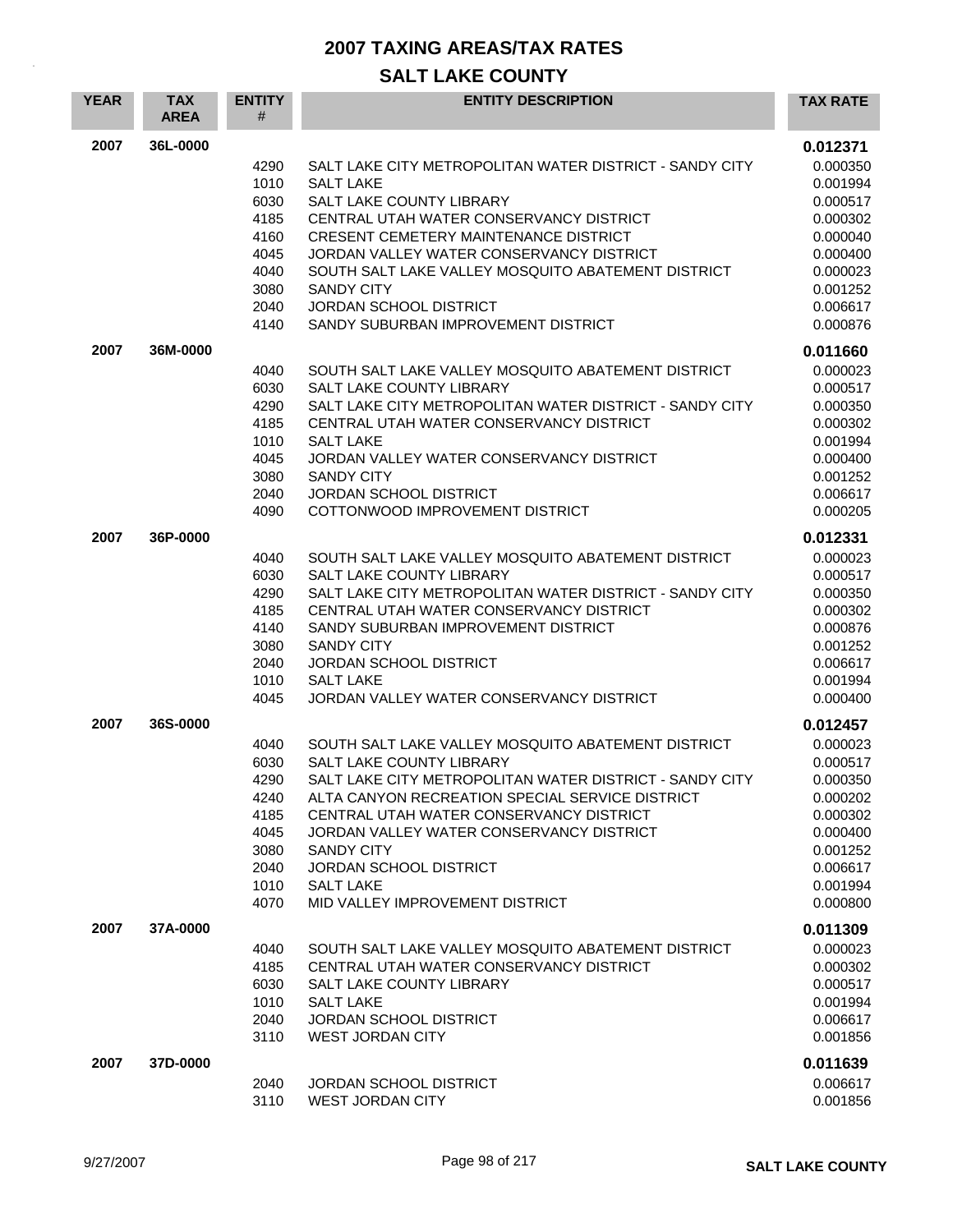| <b>YEAR</b> | <b>TAX</b><br><b>AREA</b> | <b>ENTITY</b><br>#                                           | <b>ENTITY DESCRIPTION</b>                                                                                                                                                                                                                                                                                                         | <b>TAX RATE</b>                                                                                          |
|-------------|---------------------------|--------------------------------------------------------------|-----------------------------------------------------------------------------------------------------------------------------------------------------------------------------------------------------------------------------------------------------------------------------------------------------------------------------------|----------------------------------------------------------------------------------------------------------|
|             |                           | 4040<br>4150<br>4185<br>6030<br>1010                         | SOUTH SALT LAKE VALLEY MOSQUITO ABATEMENT DISTRICT<br>SOUTH VALLEY SEWER DISTRICT<br>CENTRAL UTAH WATER CONSERVANCY DISTRICT<br><b>SALT LAKE COUNTY LIBRARY</b><br><b>SALT LAKE</b>                                                                                                                                               | 0.000023<br>0.000330<br>0.000302<br>0.000517<br>0.001994                                                 |
| 2007        | 37G-0000                  | 1010<br>6030<br>4185<br>4150<br>4045<br>4040<br>2040<br>3110 | <b>SALT LAKE</b><br>SALT LAKE COUNTY LIBRARY<br>CENTRAL UTAH WATER CONSERVANCY DISTRICT<br>SOUTH VALLEY SEWER DISTRICT<br>JORDAN VALLEY WATER CONSERVANCY DISTRICT<br>SOUTH SALT LAKE VALLEY MOSQUITO ABATEMENT DISTRICT<br><b>JORDAN SCHOOL DISTRICT</b><br><b>WEST JORDAN CITY</b>                                              | 0.012039<br>0.001994<br>0.000517<br>0.000302<br>0.000330<br>0.000400<br>0.000023<br>0.006617<br>0.001856 |
| 2007        | 37J-0000                  | 4045<br>6030<br>4280<br>4185<br>3110<br>2040<br>1010<br>4040 | JORDAN VALLEY WATER CONSERVANCY DISTRICT<br>SALT LAKE COUNTY LIBRARY<br>WEST JORDAN FAIRWAY ESTATES SPECIAL SERVICE DISTRICT<br>CENTRAL UTAH WATER CONSERVANCY DISTRICT<br><b>WEST JORDAN CITY</b><br><b>JORDAN SCHOOL DISTRICT</b><br><b>SALT LAKE</b><br>SOUTH SALT LAKE VALLEY MOSQUITO ABATEMENT DISTRICT                     | 0.013221<br>0.000400<br>0.000517<br>0.001512<br>0.000302<br>0.001856<br>0.006617<br>0.001994<br>0.000023 |
| 2007        | 37K-0000                  | 6027<br>1010<br>6030<br>4185<br>4045<br>4040<br>3110<br>2040 | AREA EXCLUDED FROM SALT LAKE COUNTY SEWERAGE<br><b>IMPROVEMEN</b><br><b>SALT LAKE</b><br><b>SALT LAKE COUNTY LIBRARY</b><br>CENTRAL UTAH WATER CONSERVANCY DISTRICT<br>JORDAN VALLEY WATER CONSERVANCY DISTRICT<br>SOUTH SALT LAKE VALLEY MOSQUITO ABATEMENT DISTRICT<br><b>WEST JORDAN CITY</b><br><b>JORDAN SCHOOL DISTRICT</b> | 0.011709<br>0.000000<br>0.001994<br>0.000517<br>0.000302<br>0.000400<br>0.000023<br>0.001856<br>0.006617 |
| 2007        | 37L-0000                  | 2040<br>3110<br>4040<br>4185<br>6027<br>6030<br>1010         | JORDAN SCHOOL DISTRICT<br><b>WEST JORDAN CITY</b><br>SOUTH SALT LAKE VALLEY MOSQUITO ABATEMENT DISTRICT<br>CENTRAL UTAH WATER CONSERVANCY DISTRICT<br>AREA EXCLUDED FROM SALT LAKE COUNTY SEWERAGE<br><b>IMPROVEMEN</b><br>SALT LAKE COUNTY LIBRARY<br><b>SALT LAKE</b>                                                           | 0.011309<br>0.006617<br>0.001856<br>0.000023<br>0.000302<br>0.000000<br>0.000517<br>0.001994             |
| 2007        | 37M-0000                  | 4040<br>6030<br>8352<br>4045<br>2040<br>1010<br>4185<br>3110 | SOUTH SALT LAKE VALLEY MOSQUITO ABATEMENT DISTRICT<br>SALT LAKE COUNTY LIBRARY<br>1300W 1600W 7800S NEIGHBORHOOD DEVELOPMENT PLAN - WEST<br>JORDAN VALLEY WATER CONSERVANCY DISTRICT<br>JORDAN SCHOOL DISTRICT<br><b>SALT LAKE</b><br>CENTRAL UTAH WATER CONSERVANCY DISTRICT<br>WEST JORDAN CITY                                 | 0.011709<br>0.000023<br>0.000517<br>0.000000<br>0.000400<br>0.006617<br>0.001994<br>0.000302<br>0.001856 |
| 2007        | 37N-0000                  |                                                              |                                                                                                                                                                                                                                                                                                                                   | 0.011709                                                                                                 |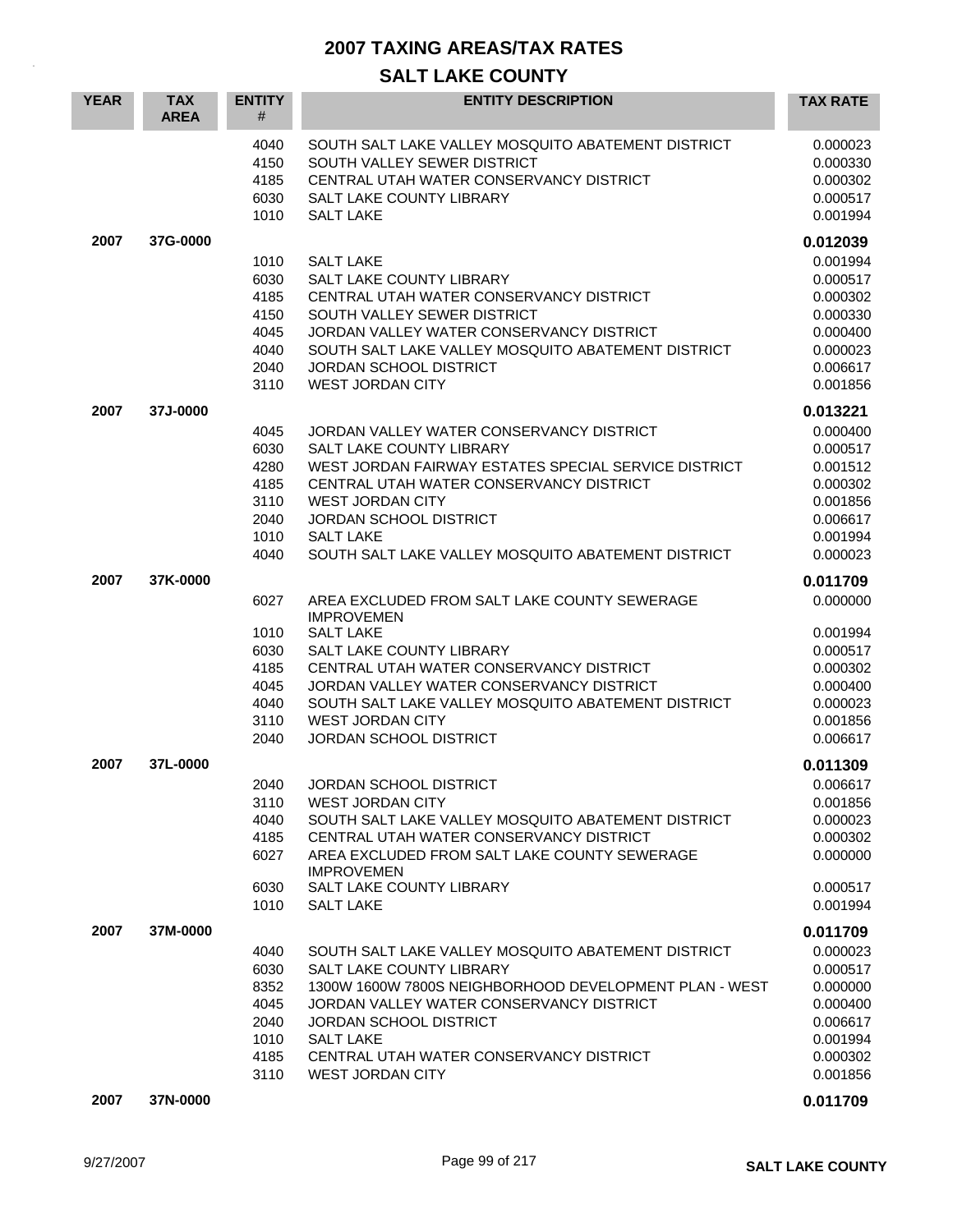| <b>YEAR</b> | <b>TAX</b><br><b>AREA</b> | <b>ENTITY</b><br>#                                           | <b>ENTITY DESCRIPTION</b>                                                                                                                                                                                                                                                                                        | <b>TAX RATE</b>                                                                                          |
|-------------|---------------------------|--------------------------------------------------------------|------------------------------------------------------------------------------------------------------------------------------------------------------------------------------------------------------------------------------------------------------------------------------------------------------------------|----------------------------------------------------------------------------------------------------------|
|             |                           | 4040<br>6030<br>4045<br>8353<br>3110<br>2040<br>1010<br>4185 | SOUTH SALT LAKE VALLEY MOSQUITO ABATEMENT DISTRICT<br>SALT LAKE COUNTY LIBRARY<br>JORDAN VALLEY WATER CONSERVANCY DISTRICT<br>3200W-3600W 8600S NEIGHBORHOOD DEVELOPMENT PLAN - WEST<br><b>WEST JORDAN CITY</b><br>JORDAN SCHOOL DISTRICT<br><b>SALT LAKE</b><br>CENTRAL UTAH WATER CONSERVANCY DISTRICT         | 0.000023<br>0.000517<br>0.000400<br>0.000000<br>0.001856<br>0.006617<br>0.001994<br>0.000302             |
| 2007        | 37P-0000                  |                                                              |                                                                                                                                                                                                                                                                                                                  | 0.011709                                                                                                 |
|             |                           | 4045<br>6030<br>8351                                         | JORDAN VALLEY WATER CONSERVANCY DISTRICT<br>SALT LAKE COUNTY LIBRARY<br>6600 SOUTH 7000 SOUTH REDWOOD ROAD NEIGHBORHOOD DEVEL<br>P                                                                                                                                                                               | 0.000400<br>0.000517<br>0.000000                                                                         |
|             |                           | 4185<br>4040<br>3110<br>1010<br>2040                         | CENTRAL UTAH WATER CONSERVANCY DISTRICT<br>SOUTH SALT LAKE VALLEY MOSQUITO ABATEMENT DISTRICT<br><b>WEST JORDAN CITY</b><br><b>SALT LAKE</b><br><b>JORDAN SCHOOL DISTRICT</b>                                                                                                                                    | 0.000302<br>0.000023<br>0.001856<br>0.001994<br>0.006617                                                 |
| 2007        | 37Q-0000                  |                                                              |                                                                                                                                                                                                                                                                                                                  | 0.011709                                                                                                 |
|             |                           | 3110<br>6030<br>4185<br>8354                                 | <b>WEST JORDAN CITY</b><br>SALT LAKE COUNTY LIBRARY<br>CENTRAL UTAH WATER CONSERVANCY DISTRICT<br>1300-1700 WEST 9000 SOUTH NEIGHBORHOOD DEVELOPMENT<br><b>PLAN</b>                                                                                                                                              | 0.001856<br>0.000517<br>0.000302<br>0.000000                                                             |
|             |                           | 2040<br>1010<br>4045<br>4040                                 | <b>JORDAN SCHOOL DISTRICT</b><br><b>SALT LAKE</b><br>JORDAN VALLEY WATER CONSERVANCY DISTRICT<br>SOUTH SALT LAKE VALLEY MOSQUITO ABATEMENT DISTRICT                                                                                                                                                              | 0.006617<br>0.001994<br>0.000400<br>0.000023                                                             |
| 2007        | 37R-0000                  | 8355<br>1010<br>2040<br>3110<br>4040<br>4045<br>4185<br>6030 | 1700-1900 W 7600-7900 S NEIGHBORHOOD DEVELOPMENT PLAN -<br><b>SALT LAKE</b><br><b>JORDAN SCHOOL DISTRICT</b><br><b>WEST JORDAN CITY</b><br>SOUTH SALT LAKE VALLEY MOSQUITO ABATEMENT DISTRICT<br>JORDAN VALLEY WATER CONSERVANCY DISTRICT<br>CENTRAL UTAH WATER CONSERVANCY DISTRICT<br>SALT LAKE COUNTY LIBRARY | 0.011709<br>0.000000<br>0.001994<br>0.006617<br>0.001856<br>0.000023<br>0.000400<br>0.000302<br>0.000517 |
| 2007        | 37S-0000                  | 6030<br>4185<br>4045<br>4040<br>3110<br>1010<br>8356<br>2040 | SALT LAKE COUNTY LIBRARY<br>CENTRAL UTAH WATER CONSERVANCY DISTRICT<br>JORDAN VALLEY WATER CONSERVANCY DISTRICT<br>SOUTH SALT LAKE VALLEY MOSQUITO ABATEMENT DISTRICT<br><b>WEST JORDAN CITY</b><br><b>SALT LAKE</b><br>6200 WEST - 9280 SOUTH ECONOMIC DEVELOPMENT PLAN - WEST<br>JORDAN SCHOOL DISTRICT        | 0.011709<br>0.000517<br>0.000302<br>0.000400<br>0.000023<br>0.001856<br>0.001994<br>0.000000<br>0.006617 |
| 2007        | 37T-0000                  |                                                              |                                                                                                                                                                                                                                                                                                                  | 0.011709                                                                                                 |
|             |                           | 4185<br>8356<br>6030<br>6027                                 | CENTRAL UTAH WATER CONSERVANCY DISTRICT<br>6200 WEST - 9280 SOUTH ECONOMIC DEVELOPMENT PLAN - WEST<br>SALT LAKE COUNTY LIBRARY<br>AREA EXCLUDED FROM SALT LAKE COUNTY SEWERAGE<br><b>IMPROVEMEN</b>                                                                                                              | 0.000302<br>0.000000<br>0.000517<br>0.000000                                                             |
|             |                           | 4040                                                         | SOUTH SALT LAKE VALLEY MOSQUITO ABATEMENT DISTRICT                                                                                                                                                                                                                                                               | 0.000023                                                                                                 |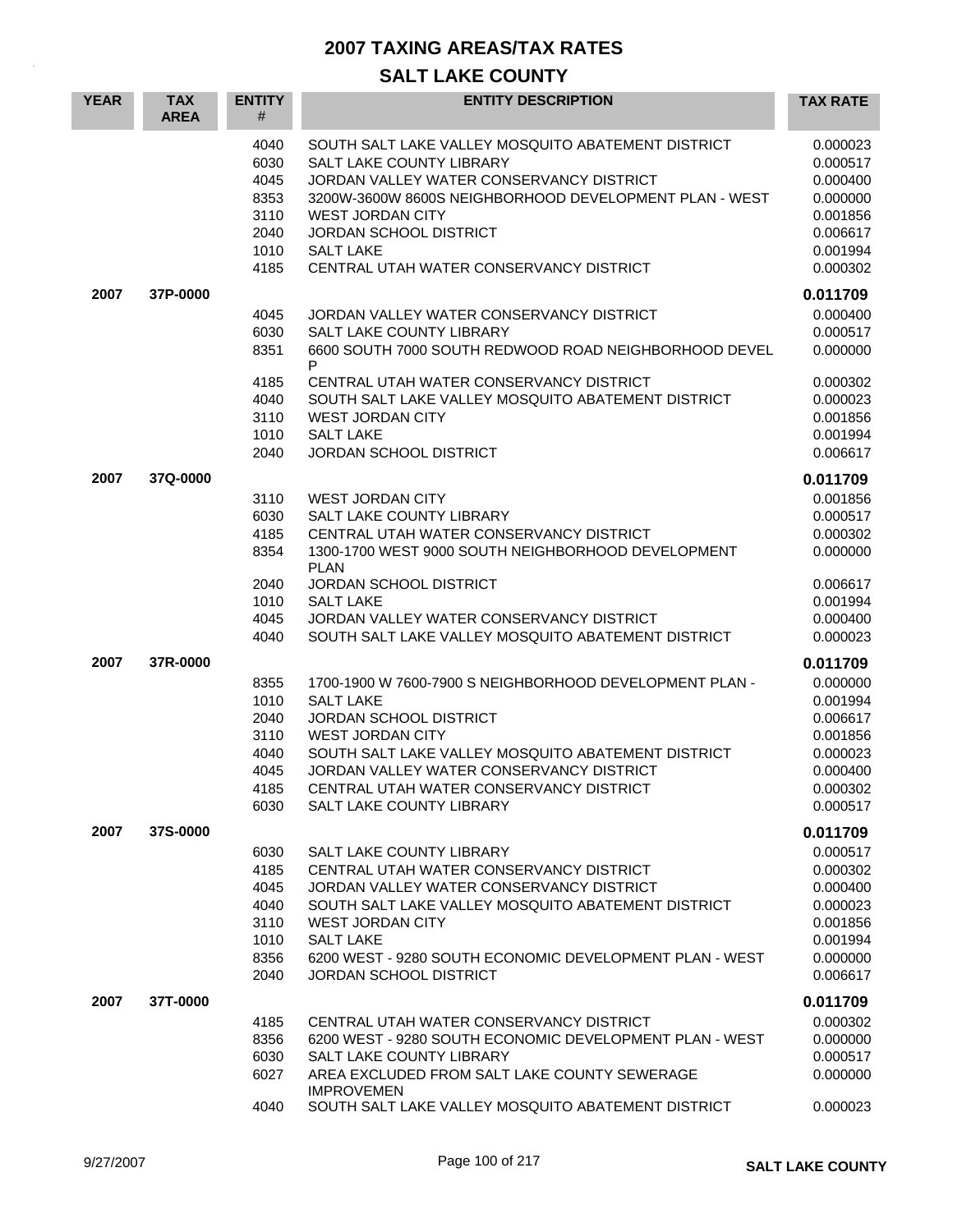| <b>YEAR</b> | <b>TAX</b><br><b>AREA</b> | <b>ENTITY</b><br>#                                                   | <b>ENTITY DESCRIPTION</b>                                                                                                                                                                                                                                                                                                                                               | <b>TAX RATE</b>                                                                                                      |
|-------------|---------------------------|----------------------------------------------------------------------|-------------------------------------------------------------------------------------------------------------------------------------------------------------------------------------------------------------------------------------------------------------------------------------------------------------------------------------------------------------------------|----------------------------------------------------------------------------------------------------------------------|
|             |                           | 3110<br>1010<br>2040<br>4045                                         | <b>WEST JORDAN CITY</b><br><b>SALT LAKE</b><br>JORDAN SCHOOL DISTRICT<br>JORDAN VALLEY WATER CONSERVANCY DISTRICT                                                                                                                                                                                                                                                       | 0.001856<br>0.001994<br>0.006617<br>0.000400                                                                         |
| 2007        | 37X-0000                  | 3110<br>6030<br>4185<br>4040<br>2040<br>1010<br>4180                 | <b>WEST JORDAN CITY</b><br>SALT LAKE COUNTY LIBRARY<br>CENTRAL UTAH WATER CONSERVANCY DISTRICT<br>SOUTH SALT LAKE VALLEY MOSQUITO ABATEMENT DISTRICT<br><b>JORDAN SCHOOL DISTRICT</b><br><b>SALT LAKE</b><br>SALT LAKE COUNTY REGIONAL SERVICE AREA                                                                                                                     | 0.012387<br>0.001856<br>0.000517<br>0.000302<br>0.000023<br>0.006617<br>0.001994<br>0.001078                         |
| 2007        | 37Y-0000                  | 4045<br>4185<br>6030<br>4180<br>3110<br>4040<br>2040<br>1010         | JORDAN VALLEY WATER CONSERVANCY DISTRICT<br>CENTRAL UTAH WATER CONSERVANCY DISTRICT<br>SALT LAKE COUNTY LIBRARY<br>SALT LAKE COUNTY REGIONAL SERVICE AREA<br><b>WEST JORDAN CITY</b><br>SOUTH SALT LAKE VALLEY MOSQUITO ABATEMENT DISTRICT<br><b>JORDAN SCHOOL DISTRICT</b><br><b>SALT LAKE</b>                                                                         | 0.012787<br>0.000400<br>0.000302<br>0.000517<br>0.001078<br>0.001856<br>0.000023<br>0.006617<br>0.001994             |
| 2007        | 37Z-0000                  | 4040<br>4185<br>4180<br>4045<br>6030<br>3110<br>2040<br>1010<br>4120 | SOUTH SALT LAKE VALLEY MOSQUITO ABATEMENT DISTRICT<br>CENTRAL UTAH WATER CONSERVANCY DISTRICT<br>SALT LAKE COUNTY REGIONAL SERVICE AREA<br>JORDAN VALLEY WATER CONSERVANCY DISTRICT<br>SALT LAKE COUNTY LIBRARY<br><b>WEST JORDAN CITY</b><br><b>JORDAN SCHOOL DISTRICT</b><br><b>SALT LAKE</b><br><b>KEARNS IMPROVEMENT DISTRICT</b>                                   | 0.013355<br>0.000023<br>0.000302<br>0.001078<br>0.000400<br>0.000517<br>0.001856<br>0.006617<br>0.001994<br>0.000568 |
| 2007        | 38B-0000                  | 4150<br>8510<br>6030<br>4185<br>4045<br>4040<br>3090<br>1010<br>2040 | SOUTH VALLEY SEWER DISTRICT<br>1600-1700 WEST 10300-10600 SOUTH NEIGHBORHOOD DEVEL PLA<br>SALT LAKE COUNTY LIBRARY<br>CENTRAL UTAH WATER CONSERVANCY DISTRICT<br>JORDAN VALLEY WATER CONSERVANCY DISTRICT<br>SOUTH SALT LAKE VALLEY MOSQUITO ABATEMENT DISTRICT<br>SOUTH JORDAN<br><b>SALT LAKE</b><br><b>JORDAN SCHOOL DISTRICT</b>                                    | 0.011891<br>0.000330<br>0.000000<br>0.000517<br>0.000302<br>0.000400<br>0.000023<br>0.001708<br>0.001994<br>0.006617 |
| 2007        | 38C-0000                  | 4160<br>1010<br>6030<br>8512<br>4185<br>4045<br>4040<br>2040<br>4150 | <b>CRESENT CEMETERY MAINTENANCE DISTRICT</b><br><b>SALT LAKE</b><br>SALT LAKE COUNTY LIBRARY<br>SOUTH I-15 FRONTAGE NEIGHBORHOOD DEVELOPMENT PLAN -<br>SOU<br>CENTRAL UTAH WATER CONSERVANCY DISTRICT<br>JORDAN VALLEY WATER CONSERVANCY DISTRICT<br>SOUTH SALT LAKE VALLEY MOSQUITO ABATEMENT DISTRICT<br><b>JORDAN SCHOOL DISTRICT</b><br>SOUTH VALLEY SEWER DISTRICT | 0.011931<br>0.000040<br>0.001994<br>0.000517<br>0.000000<br>0.000302<br>0.000400<br>0.000023<br>0.006617<br>0.000330 |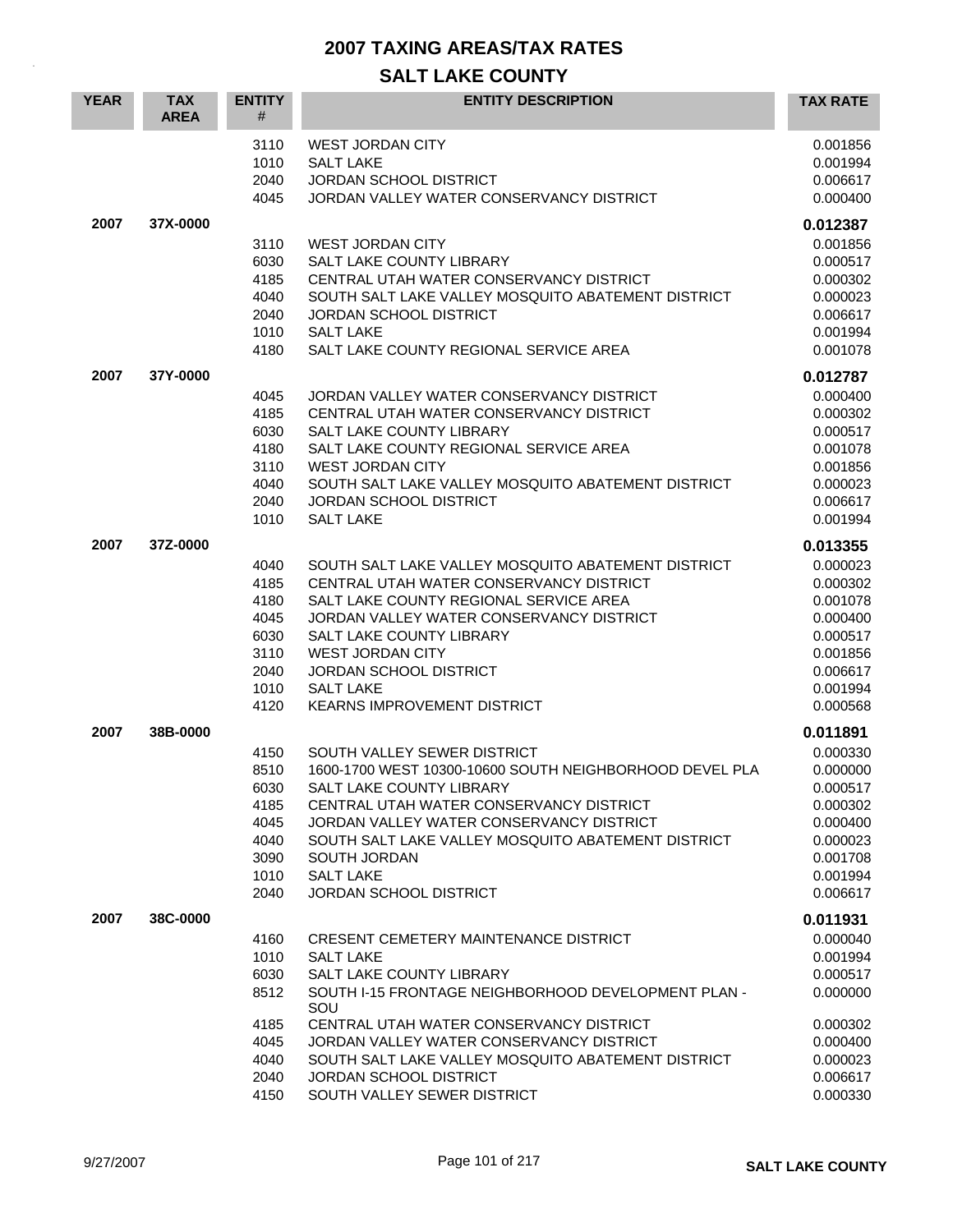| 3090<br><b>SOUTH JORDAN</b><br>0.001708<br>2007<br>38D-0000<br>0.011931<br>SOUTH SALT LAKE VALLEY MOSOUITO ABATEMENT DISTRICT<br>0.000023<br>4040<br>8520<br>10200 SOUTH JORDAN GATEWAY ECONOMIC DEVELOPMENT PLAN<br>0.000000<br><b>SALT LAKE COUNTY LIBRARY</b><br>6030<br>0.000517<br>4185<br>CENTRAL UTAH WATER CONSERVANCY DISTRICT<br>0.000302<br>4160<br><b>CRESENT CEMETERY MAINTENANCE DISTRICT</b><br>0.000040<br>4045<br>JORDAN VALLEY WATER CONSERVANCY DISTRICT<br>0.000400<br>3090<br>SOUTH JORDAN<br>0.001708<br>2040<br><b>JORDAN SCHOOL DISTRICT</b><br>0.006617<br>1010<br><b>SALT LAKE</b><br>0.001994<br>4150<br>SOUTH VALLEY SEWER DISTRICT<br>0.000330<br>2007<br>38E-0000<br>0.011891<br>SOUTH SALT LAKE VALLEY MOSQUITO ABATEMENT DISTRICT<br>0.000023<br>4040<br>6030<br><b>SALT LAKE COUNTY LIBRARY</b><br>0.000517<br>CENTRAL UTAH WATER CONSERVANCY DISTRICT<br>4185<br>0.000302<br>8515<br>SOUTH JORDAN PARKWAY NEIGHBORHOOD DEVELOPMENT PLAN -<br>0.000000<br><b>SO</b><br>3090<br>SOUTH JORDAN<br>0.001708<br>2040<br><b>JORDAN SCHOOL DISTRICT</b><br>0.006617<br>1010<br><b>SALT LAKE</b><br>0.001994<br>4150<br>SOUTH VALLEY SEWER DISTRICT<br>0.000330<br>4045<br>JORDAN VALLEY WATER CONSERVANCY DISTRICT<br>0.000400<br>2007<br>38G-0000<br>0.011891<br>SOUTH SALT LAKE VALLEY MOSQUITO ABATEMENT DISTRICT<br>0.000023<br>4040<br>6030<br><b>SALT LAKE COUNTY LIBRARY</b><br>0.000517<br>4185<br>CENTRAL UTAH WATER CONSERVANCY DISTRICT<br>0.000302<br>4045<br>JORDAN VALLEY WATER CONSERVANCY DISTRICT<br>0.000400<br>8540<br>TOWNE CENTER REDEVELOPMENT PROJECT AREA - SOUTH<br>0.000000<br><b>JORDAN</b><br>SOUTH JORDAN<br>3090<br>0.001708<br>2040<br><b>JORDAN SCHOOL DISTRICT</b><br>0.006617<br>1010<br><b>SALT LAKE</b><br>0.001994<br>4150<br>SOUTH VALLEY SEWER DISTRICT<br>0.000330<br>2007<br>39E-0000<br>0.011931<br>0.000330<br>4150<br>SOUTH VALLEY SEWER DISTRICT<br>6030<br>SALT LAKE COUNTY LIBRARY<br>0.000517<br>4185<br>CENTRAL UTAH WATER CONSERVANCY DISTRICT<br>0.000302<br>4160<br><b>CRESENT CEMETERY MAINTENANCE DISTRICT</b><br>0.000040<br>4045<br>JORDAN VALLEY WATER CONSERVANCY DISTRICT<br>0.000400<br>4040<br>SOUTH SALT LAKE VALLEY MOSQUITO ABATEMENT DISTRICT<br>0.000023<br>3090<br>SOUTH JORDAN<br>0.001708<br>1010<br><b>SALT LAKE</b><br>0.001994<br>0.006617<br>2040<br>JORDAN SCHOOL DISTRICT<br>2007<br>39G-0000<br>0.011931<br>0.000040<br>4160<br><b>CRESENT CEMETERY MAINTENANCE DISTRICT</b><br>1010<br><b>SALT LAKE</b><br>0.001994<br>8501<br>SOUTH JORDAN PROJECT AREA NO. 1 NEIGHBORHOOD DEVEL<br>0.000000<br><b>PLAN</b><br>SALT LAKE COUNTY LIBRARY<br>6030<br>0.000517<br>0.000302<br>4185<br>CENTRAL UTAH WATER CONSERVANCY DISTRICT | <b>YEAR</b> | <b>TAX</b><br><b>AREA</b> | <b>ENTITY</b><br># | <b>ENTITY DESCRIPTION</b>                | <b>TAX RATE</b> |
|------------------------------------------------------------------------------------------------------------------------------------------------------------------------------------------------------------------------------------------------------------------------------------------------------------------------------------------------------------------------------------------------------------------------------------------------------------------------------------------------------------------------------------------------------------------------------------------------------------------------------------------------------------------------------------------------------------------------------------------------------------------------------------------------------------------------------------------------------------------------------------------------------------------------------------------------------------------------------------------------------------------------------------------------------------------------------------------------------------------------------------------------------------------------------------------------------------------------------------------------------------------------------------------------------------------------------------------------------------------------------------------------------------------------------------------------------------------------------------------------------------------------------------------------------------------------------------------------------------------------------------------------------------------------------------------------------------------------------------------------------------------------------------------------------------------------------------------------------------------------------------------------------------------------------------------------------------------------------------------------------------------------------------------------------------------------------------------------------------------------------------------------------------------------------------------------------------------------------------------------------------------------------------------------------------------------------------------------------------------------------------------------------------------------------------------------------------------------------------------------------------------------------------------------------------------------------------------------------------------------------------------------------------------------------------------------------------------------------------|-------------|---------------------------|--------------------|------------------------------------------|-----------------|
|                                                                                                                                                                                                                                                                                                                                                                                                                                                                                                                                                                                                                                                                                                                                                                                                                                                                                                                                                                                                                                                                                                                                                                                                                                                                                                                                                                                                                                                                                                                                                                                                                                                                                                                                                                                                                                                                                                                                                                                                                                                                                                                                                                                                                                                                                                                                                                                                                                                                                                                                                                                                                                                                                                                                    |             |                           |                    |                                          |                 |
|                                                                                                                                                                                                                                                                                                                                                                                                                                                                                                                                                                                                                                                                                                                                                                                                                                                                                                                                                                                                                                                                                                                                                                                                                                                                                                                                                                                                                                                                                                                                                                                                                                                                                                                                                                                                                                                                                                                                                                                                                                                                                                                                                                                                                                                                                                                                                                                                                                                                                                                                                                                                                                                                                                                                    |             |                           |                    |                                          |                 |
|                                                                                                                                                                                                                                                                                                                                                                                                                                                                                                                                                                                                                                                                                                                                                                                                                                                                                                                                                                                                                                                                                                                                                                                                                                                                                                                                                                                                                                                                                                                                                                                                                                                                                                                                                                                                                                                                                                                                                                                                                                                                                                                                                                                                                                                                                                                                                                                                                                                                                                                                                                                                                                                                                                                                    |             |                           |                    |                                          |                 |
|                                                                                                                                                                                                                                                                                                                                                                                                                                                                                                                                                                                                                                                                                                                                                                                                                                                                                                                                                                                                                                                                                                                                                                                                                                                                                                                                                                                                                                                                                                                                                                                                                                                                                                                                                                                                                                                                                                                                                                                                                                                                                                                                                                                                                                                                                                                                                                                                                                                                                                                                                                                                                                                                                                                                    |             |                           |                    |                                          |                 |
|                                                                                                                                                                                                                                                                                                                                                                                                                                                                                                                                                                                                                                                                                                                                                                                                                                                                                                                                                                                                                                                                                                                                                                                                                                                                                                                                                                                                                                                                                                                                                                                                                                                                                                                                                                                                                                                                                                                                                                                                                                                                                                                                                                                                                                                                                                                                                                                                                                                                                                                                                                                                                                                                                                                                    |             |                           |                    |                                          |                 |
|                                                                                                                                                                                                                                                                                                                                                                                                                                                                                                                                                                                                                                                                                                                                                                                                                                                                                                                                                                                                                                                                                                                                                                                                                                                                                                                                                                                                                                                                                                                                                                                                                                                                                                                                                                                                                                                                                                                                                                                                                                                                                                                                                                                                                                                                                                                                                                                                                                                                                                                                                                                                                                                                                                                                    |             |                           |                    |                                          |                 |
|                                                                                                                                                                                                                                                                                                                                                                                                                                                                                                                                                                                                                                                                                                                                                                                                                                                                                                                                                                                                                                                                                                                                                                                                                                                                                                                                                                                                                                                                                                                                                                                                                                                                                                                                                                                                                                                                                                                                                                                                                                                                                                                                                                                                                                                                                                                                                                                                                                                                                                                                                                                                                                                                                                                                    |             |                           |                    |                                          |                 |
|                                                                                                                                                                                                                                                                                                                                                                                                                                                                                                                                                                                                                                                                                                                                                                                                                                                                                                                                                                                                                                                                                                                                                                                                                                                                                                                                                                                                                                                                                                                                                                                                                                                                                                                                                                                                                                                                                                                                                                                                                                                                                                                                                                                                                                                                                                                                                                                                                                                                                                                                                                                                                                                                                                                                    |             |                           |                    |                                          |                 |
|                                                                                                                                                                                                                                                                                                                                                                                                                                                                                                                                                                                                                                                                                                                                                                                                                                                                                                                                                                                                                                                                                                                                                                                                                                                                                                                                                                                                                                                                                                                                                                                                                                                                                                                                                                                                                                                                                                                                                                                                                                                                                                                                                                                                                                                                                                                                                                                                                                                                                                                                                                                                                                                                                                                                    |             |                           |                    |                                          |                 |
|                                                                                                                                                                                                                                                                                                                                                                                                                                                                                                                                                                                                                                                                                                                                                                                                                                                                                                                                                                                                                                                                                                                                                                                                                                                                                                                                                                                                                                                                                                                                                                                                                                                                                                                                                                                                                                                                                                                                                                                                                                                                                                                                                                                                                                                                                                                                                                                                                                                                                                                                                                                                                                                                                                                                    |             |                           |                    |                                          |                 |
|                                                                                                                                                                                                                                                                                                                                                                                                                                                                                                                                                                                                                                                                                                                                                                                                                                                                                                                                                                                                                                                                                                                                                                                                                                                                                                                                                                                                                                                                                                                                                                                                                                                                                                                                                                                                                                                                                                                                                                                                                                                                                                                                                                                                                                                                                                                                                                                                                                                                                                                                                                                                                                                                                                                                    |             |                           |                    |                                          |                 |
|                                                                                                                                                                                                                                                                                                                                                                                                                                                                                                                                                                                                                                                                                                                                                                                                                                                                                                                                                                                                                                                                                                                                                                                                                                                                                                                                                                                                                                                                                                                                                                                                                                                                                                                                                                                                                                                                                                                                                                                                                                                                                                                                                                                                                                                                                                                                                                                                                                                                                                                                                                                                                                                                                                                                    |             |                           |                    |                                          |                 |
|                                                                                                                                                                                                                                                                                                                                                                                                                                                                                                                                                                                                                                                                                                                                                                                                                                                                                                                                                                                                                                                                                                                                                                                                                                                                                                                                                                                                                                                                                                                                                                                                                                                                                                                                                                                                                                                                                                                                                                                                                                                                                                                                                                                                                                                                                                                                                                                                                                                                                                                                                                                                                                                                                                                                    |             |                           |                    |                                          |                 |
|                                                                                                                                                                                                                                                                                                                                                                                                                                                                                                                                                                                                                                                                                                                                                                                                                                                                                                                                                                                                                                                                                                                                                                                                                                                                                                                                                                                                                                                                                                                                                                                                                                                                                                                                                                                                                                                                                                                                                                                                                                                                                                                                                                                                                                                                                                                                                                                                                                                                                                                                                                                                                                                                                                                                    |             |                           |                    |                                          |                 |
|                                                                                                                                                                                                                                                                                                                                                                                                                                                                                                                                                                                                                                                                                                                                                                                                                                                                                                                                                                                                                                                                                                                                                                                                                                                                                                                                                                                                                                                                                                                                                                                                                                                                                                                                                                                                                                                                                                                                                                                                                                                                                                                                                                                                                                                                                                                                                                                                                                                                                                                                                                                                                                                                                                                                    |             |                           |                    |                                          |                 |
|                                                                                                                                                                                                                                                                                                                                                                                                                                                                                                                                                                                                                                                                                                                                                                                                                                                                                                                                                                                                                                                                                                                                                                                                                                                                                                                                                                                                                                                                                                                                                                                                                                                                                                                                                                                                                                                                                                                                                                                                                                                                                                                                                                                                                                                                                                                                                                                                                                                                                                                                                                                                                                                                                                                                    |             |                           |                    |                                          |                 |
|                                                                                                                                                                                                                                                                                                                                                                                                                                                                                                                                                                                                                                                                                                                                                                                                                                                                                                                                                                                                                                                                                                                                                                                                                                                                                                                                                                                                                                                                                                                                                                                                                                                                                                                                                                                                                                                                                                                                                                                                                                                                                                                                                                                                                                                                                                                                                                                                                                                                                                                                                                                                                                                                                                                                    |             |                           |                    |                                          |                 |
|                                                                                                                                                                                                                                                                                                                                                                                                                                                                                                                                                                                                                                                                                                                                                                                                                                                                                                                                                                                                                                                                                                                                                                                                                                                                                                                                                                                                                                                                                                                                                                                                                                                                                                                                                                                                                                                                                                                                                                                                                                                                                                                                                                                                                                                                                                                                                                                                                                                                                                                                                                                                                                                                                                                                    |             |                           |                    |                                          |                 |
|                                                                                                                                                                                                                                                                                                                                                                                                                                                                                                                                                                                                                                                                                                                                                                                                                                                                                                                                                                                                                                                                                                                                                                                                                                                                                                                                                                                                                                                                                                                                                                                                                                                                                                                                                                                                                                                                                                                                                                                                                                                                                                                                                                                                                                                                                                                                                                                                                                                                                                                                                                                                                                                                                                                                    |             |                           |                    |                                          |                 |
|                                                                                                                                                                                                                                                                                                                                                                                                                                                                                                                                                                                                                                                                                                                                                                                                                                                                                                                                                                                                                                                                                                                                                                                                                                                                                                                                                                                                                                                                                                                                                                                                                                                                                                                                                                                                                                                                                                                                                                                                                                                                                                                                                                                                                                                                                                                                                                                                                                                                                                                                                                                                                                                                                                                                    |             |                           |                    |                                          |                 |
|                                                                                                                                                                                                                                                                                                                                                                                                                                                                                                                                                                                                                                                                                                                                                                                                                                                                                                                                                                                                                                                                                                                                                                                                                                                                                                                                                                                                                                                                                                                                                                                                                                                                                                                                                                                                                                                                                                                                                                                                                                                                                                                                                                                                                                                                                                                                                                                                                                                                                                                                                                                                                                                                                                                                    |             |                           |                    |                                          |                 |
|                                                                                                                                                                                                                                                                                                                                                                                                                                                                                                                                                                                                                                                                                                                                                                                                                                                                                                                                                                                                                                                                                                                                                                                                                                                                                                                                                                                                                                                                                                                                                                                                                                                                                                                                                                                                                                                                                                                                                                                                                                                                                                                                                                                                                                                                                                                                                                                                                                                                                                                                                                                                                                                                                                                                    |             |                           |                    |                                          |                 |
|                                                                                                                                                                                                                                                                                                                                                                                                                                                                                                                                                                                                                                                                                                                                                                                                                                                                                                                                                                                                                                                                                                                                                                                                                                                                                                                                                                                                                                                                                                                                                                                                                                                                                                                                                                                                                                                                                                                                                                                                                                                                                                                                                                                                                                                                                                                                                                                                                                                                                                                                                                                                                                                                                                                                    |             |                           |                    |                                          |                 |
|                                                                                                                                                                                                                                                                                                                                                                                                                                                                                                                                                                                                                                                                                                                                                                                                                                                                                                                                                                                                                                                                                                                                                                                                                                                                                                                                                                                                                                                                                                                                                                                                                                                                                                                                                                                                                                                                                                                                                                                                                                                                                                                                                                                                                                                                                                                                                                                                                                                                                                                                                                                                                                                                                                                                    |             |                           |                    |                                          |                 |
|                                                                                                                                                                                                                                                                                                                                                                                                                                                                                                                                                                                                                                                                                                                                                                                                                                                                                                                                                                                                                                                                                                                                                                                                                                                                                                                                                                                                                                                                                                                                                                                                                                                                                                                                                                                                                                                                                                                                                                                                                                                                                                                                                                                                                                                                                                                                                                                                                                                                                                                                                                                                                                                                                                                                    |             |                           |                    |                                          |                 |
|                                                                                                                                                                                                                                                                                                                                                                                                                                                                                                                                                                                                                                                                                                                                                                                                                                                                                                                                                                                                                                                                                                                                                                                                                                                                                                                                                                                                                                                                                                                                                                                                                                                                                                                                                                                                                                                                                                                                                                                                                                                                                                                                                                                                                                                                                                                                                                                                                                                                                                                                                                                                                                                                                                                                    |             |                           |                    |                                          |                 |
|                                                                                                                                                                                                                                                                                                                                                                                                                                                                                                                                                                                                                                                                                                                                                                                                                                                                                                                                                                                                                                                                                                                                                                                                                                                                                                                                                                                                                                                                                                                                                                                                                                                                                                                                                                                                                                                                                                                                                                                                                                                                                                                                                                                                                                                                                                                                                                                                                                                                                                                                                                                                                                                                                                                                    |             |                           |                    |                                          |                 |
|                                                                                                                                                                                                                                                                                                                                                                                                                                                                                                                                                                                                                                                                                                                                                                                                                                                                                                                                                                                                                                                                                                                                                                                                                                                                                                                                                                                                                                                                                                                                                                                                                                                                                                                                                                                                                                                                                                                                                                                                                                                                                                                                                                                                                                                                                                                                                                                                                                                                                                                                                                                                                                                                                                                                    |             |                           |                    |                                          |                 |
|                                                                                                                                                                                                                                                                                                                                                                                                                                                                                                                                                                                                                                                                                                                                                                                                                                                                                                                                                                                                                                                                                                                                                                                                                                                                                                                                                                                                                                                                                                                                                                                                                                                                                                                                                                                                                                                                                                                                                                                                                                                                                                                                                                                                                                                                                                                                                                                                                                                                                                                                                                                                                                                                                                                                    |             |                           |                    |                                          |                 |
|                                                                                                                                                                                                                                                                                                                                                                                                                                                                                                                                                                                                                                                                                                                                                                                                                                                                                                                                                                                                                                                                                                                                                                                                                                                                                                                                                                                                                                                                                                                                                                                                                                                                                                                                                                                                                                                                                                                                                                                                                                                                                                                                                                                                                                                                                                                                                                                                                                                                                                                                                                                                                                                                                                                                    |             |                           |                    |                                          |                 |
|                                                                                                                                                                                                                                                                                                                                                                                                                                                                                                                                                                                                                                                                                                                                                                                                                                                                                                                                                                                                                                                                                                                                                                                                                                                                                                                                                                                                                                                                                                                                                                                                                                                                                                                                                                                                                                                                                                                                                                                                                                                                                                                                                                                                                                                                                                                                                                                                                                                                                                                                                                                                                                                                                                                                    |             |                           |                    |                                          |                 |
|                                                                                                                                                                                                                                                                                                                                                                                                                                                                                                                                                                                                                                                                                                                                                                                                                                                                                                                                                                                                                                                                                                                                                                                                                                                                                                                                                                                                                                                                                                                                                                                                                                                                                                                                                                                                                                                                                                                                                                                                                                                                                                                                                                                                                                                                                                                                                                                                                                                                                                                                                                                                                                                                                                                                    |             |                           |                    |                                          |                 |
|                                                                                                                                                                                                                                                                                                                                                                                                                                                                                                                                                                                                                                                                                                                                                                                                                                                                                                                                                                                                                                                                                                                                                                                                                                                                                                                                                                                                                                                                                                                                                                                                                                                                                                                                                                                                                                                                                                                                                                                                                                                                                                                                                                                                                                                                                                                                                                                                                                                                                                                                                                                                                                                                                                                                    |             |                           |                    |                                          |                 |
|                                                                                                                                                                                                                                                                                                                                                                                                                                                                                                                                                                                                                                                                                                                                                                                                                                                                                                                                                                                                                                                                                                                                                                                                                                                                                                                                                                                                                                                                                                                                                                                                                                                                                                                                                                                                                                                                                                                                                                                                                                                                                                                                                                                                                                                                                                                                                                                                                                                                                                                                                                                                                                                                                                                                    |             |                           |                    |                                          |                 |
|                                                                                                                                                                                                                                                                                                                                                                                                                                                                                                                                                                                                                                                                                                                                                                                                                                                                                                                                                                                                                                                                                                                                                                                                                                                                                                                                                                                                                                                                                                                                                                                                                                                                                                                                                                                                                                                                                                                                                                                                                                                                                                                                                                                                                                                                                                                                                                                                                                                                                                                                                                                                                                                                                                                                    |             |                           |                    |                                          |                 |
|                                                                                                                                                                                                                                                                                                                                                                                                                                                                                                                                                                                                                                                                                                                                                                                                                                                                                                                                                                                                                                                                                                                                                                                                                                                                                                                                                                                                                                                                                                                                                                                                                                                                                                                                                                                                                                                                                                                                                                                                                                                                                                                                                                                                                                                                                                                                                                                                                                                                                                                                                                                                                                                                                                                                    |             |                           |                    |                                          |                 |
|                                                                                                                                                                                                                                                                                                                                                                                                                                                                                                                                                                                                                                                                                                                                                                                                                                                                                                                                                                                                                                                                                                                                                                                                                                                                                                                                                                                                                                                                                                                                                                                                                                                                                                                                                                                                                                                                                                                                                                                                                                                                                                                                                                                                                                                                                                                                                                                                                                                                                                                                                                                                                                                                                                                                    |             |                           |                    |                                          |                 |
|                                                                                                                                                                                                                                                                                                                                                                                                                                                                                                                                                                                                                                                                                                                                                                                                                                                                                                                                                                                                                                                                                                                                                                                                                                                                                                                                                                                                                                                                                                                                                                                                                                                                                                                                                                                                                                                                                                                                                                                                                                                                                                                                                                                                                                                                                                                                                                                                                                                                                                                                                                                                                                                                                                                                    |             |                           |                    |                                          |                 |
|                                                                                                                                                                                                                                                                                                                                                                                                                                                                                                                                                                                                                                                                                                                                                                                                                                                                                                                                                                                                                                                                                                                                                                                                                                                                                                                                                                                                                                                                                                                                                                                                                                                                                                                                                                                                                                                                                                                                                                                                                                                                                                                                                                                                                                                                                                                                                                                                                                                                                                                                                                                                                                                                                                                                    |             |                           |                    |                                          |                 |
|                                                                                                                                                                                                                                                                                                                                                                                                                                                                                                                                                                                                                                                                                                                                                                                                                                                                                                                                                                                                                                                                                                                                                                                                                                                                                                                                                                                                                                                                                                                                                                                                                                                                                                                                                                                                                                                                                                                                                                                                                                                                                                                                                                                                                                                                                                                                                                                                                                                                                                                                                                                                                                                                                                                                    |             |                           |                    |                                          |                 |
|                                                                                                                                                                                                                                                                                                                                                                                                                                                                                                                                                                                                                                                                                                                                                                                                                                                                                                                                                                                                                                                                                                                                                                                                                                                                                                                                                                                                                                                                                                                                                                                                                                                                                                                                                                                                                                                                                                                                                                                                                                                                                                                                                                                                                                                                                                                                                                                                                                                                                                                                                                                                                                                                                                                                    |             |                           |                    |                                          |                 |
|                                                                                                                                                                                                                                                                                                                                                                                                                                                                                                                                                                                                                                                                                                                                                                                                                                                                                                                                                                                                                                                                                                                                                                                                                                                                                                                                                                                                                                                                                                                                                                                                                                                                                                                                                                                                                                                                                                                                                                                                                                                                                                                                                                                                                                                                                                                                                                                                                                                                                                                                                                                                                                                                                                                                    |             |                           |                    |                                          |                 |
|                                                                                                                                                                                                                                                                                                                                                                                                                                                                                                                                                                                                                                                                                                                                                                                                                                                                                                                                                                                                                                                                                                                                                                                                                                                                                                                                                                                                                                                                                                                                                                                                                                                                                                                                                                                                                                                                                                                                                                                                                                                                                                                                                                                                                                                                                                                                                                                                                                                                                                                                                                                                                                                                                                                                    |             |                           |                    |                                          |                 |
|                                                                                                                                                                                                                                                                                                                                                                                                                                                                                                                                                                                                                                                                                                                                                                                                                                                                                                                                                                                                                                                                                                                                                                                                                                                                                                                                                                                                                                                                                                                                                                                                                                                                                                                                                                                                                                                                                                                                                                                                                                                                                                                                                                                                                                                                                                                                                                                                                                                                                                                                                                                                                                                                                                                                    |             |                           |                    |                                          |                 |
| 4045                                                                                                                                                                                                                                                                                                                                                                                                                                                                                                                                                                                                                                                                                                                                                                                                                                                                                                                                                                                                                                                                                                                                                                                                                                                                                                                                                                                                                                                                                                                                                                                                                                                                                                                                                                                                                                                                                                                                                                                                                                                                                                                                                                                                                                                                                                                                                                                                                                                                                                                                                                                                                                                                                                                               |             |                           |                    | JORDAN VALLEY WATER CONSERVANCY DISTRICT | 0.000400        |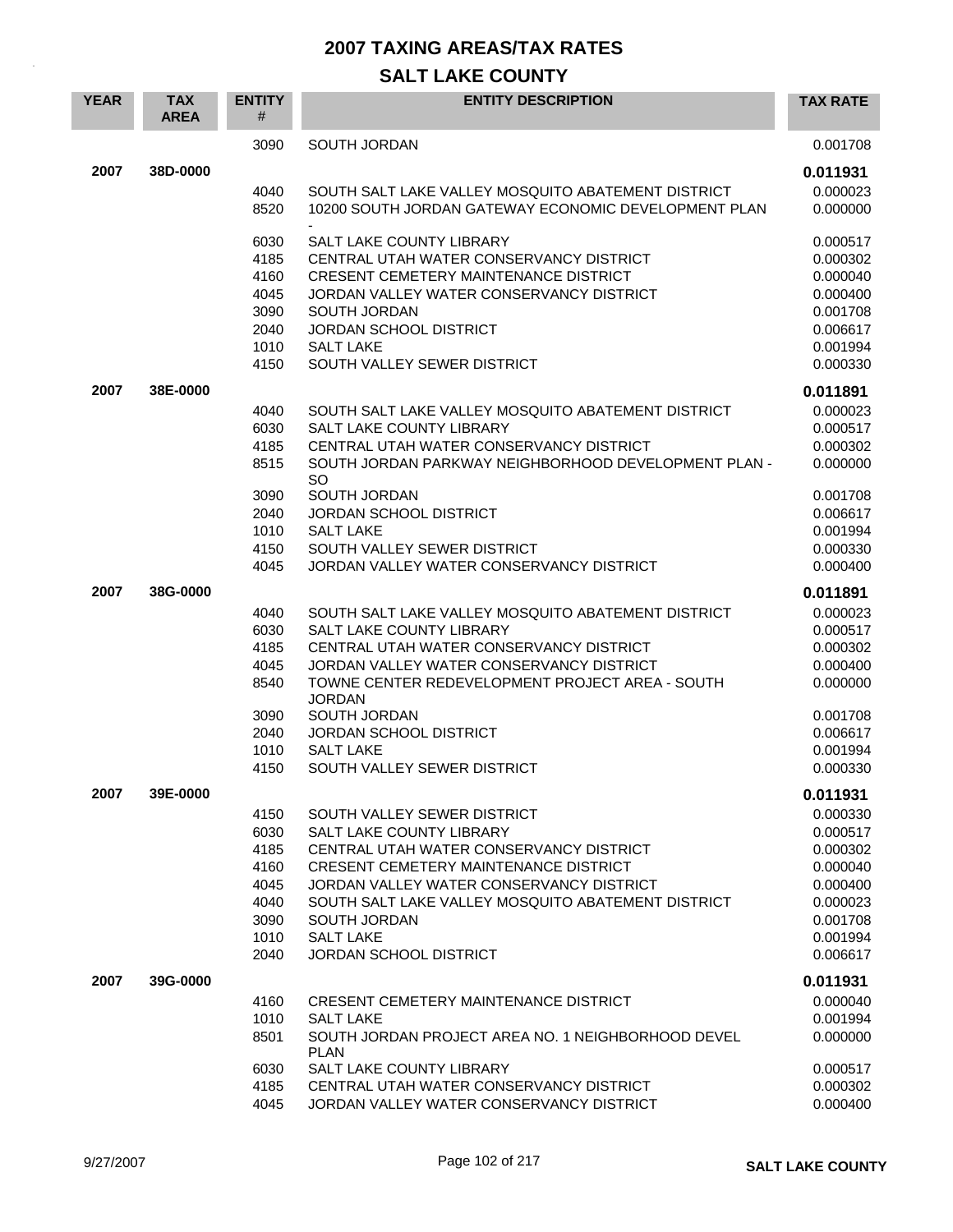| <b>YEAR</b> | <b>TAX</b><br><b>AREA</b> | <b>ENTITY</b><br>#           | <b>ENTITY DESCRIPTION</b>                                                                                                          | <b>TAX RATE</b>                              |
|-------------|---------------------------|------------------------------|------------------------------------------------------------------------------------------------------------------------------------|----------------------------------------------|
|             |                           | 4040<br>2040<br>3090<br>4150 | SOUTH SALT LAKE VALLEY MOSQUITO ABATEMENT DISTRICT<br><b>JORDAN SCHOOL DISTRICT</b><br>SOUTH JORDAN<br>SOUTH VALLEY SEWER DISTRICT | 0.000023<br>0.006617<br>0.001708<br>0.000330 |
| 2007        | 39H-0000                  |                              |                                                                                                                                    | 0.011931                                     |
|             |                           | 4045<br>8505                 | JORDAN VALLEY WATER CONSERVANCY DISTRICT<br>SOUTH GATE ECONOMIC DEVELOPMENT PLAN - SOUTH JORDAN<br><b>CIT</b>                      | 0.000400<br>0.000000                         |
|             |                           | 6030                         | SALT LAKE COUNTY LIBRARY                                                                                                           | 0.000517                                     |
|             |                           | 4185                         | CENTRAL UTAH WATER CONSERVANCY DISTRICT                                                                                            | 0.000302                                     |
|             |                           | 4150                         | SOUTH VALLEY SEWER DISTRICT                                                                                                        | 0.000330                                     |
|             |                           | 4040                         | SOUTH SALT LAKE VALLEY MOSQUITO ABATEMENT DISTRICT                                                                                 | 0.000023                                     |
|             |                           | 3090                         | SOUTH JORDAN                                                                                                                       | 0.001708                                     |
|             |                           | 2040                         | JORDAN SCHOOL DISTRICT<br><b>SALT LAKE</b>                                                                                         | 0.006617                                     |
|             |                           | 1010<br>4160                 | <b>CRESENT CEMETERY MAINTENANCE DISTRICT</b>                                                                                       | 0.001994<br>0.000040                         |
|             |                           |                              |                                                                                                                                    |                                              |
| 2007        | 391-0000                  |                              |                                                                                                                                    | 0.011931                                     |
|             |                           | 4150                         | SOUTH VALLEY SEWER DISTRICT                                                                                                        | 0.000330                                     |
|             |                           | 6030                         | SALT LAKE COUNTY LIBRARY                                                                                                           | 0.000517                                     |
|             |                           | 8525                         | NORTH JORDAN GATEWAY ECONOMIC DEVELOPMENT PLAN -<br><b>SOUTH</b>                                                                   | 0.000000                                     |
|             |                           | 4185                         | CENTRAL UTAH WATER CONSERVANCY DISTRICT                                                                                            | 0.000302                                     |
|             |                           | 4160                         | <b>CRESENT CEMETERY MAINTENANCE DISTRICT</b>                                                                                       | 0.000040                                     |
|             |                           | 4040                         | SOUTH SALT LAKE VALLEY MOSQUITO ABATEMENT DISTRICT                                                                                 | 0.000023                                     |
|             |                           | 3090                         | <b>SOUTH JORDAN</b>                                                                                                                | 0.001708                                     |
|             |                           | 1010                         | <b>SALT LAKE</b>                                                                                                                   | 0.001994                                     |
|             |                           | 4045                         | JORDAN VALLEY WATER CONSERVANCY DISTRICT                                                                                           | 0.000400                                     |
|             |                           | 2040                         | <b>JORDAN SCHOOL DISTRICT</b>                                                                                                      | 0.006617                                     |
| 2007        | 39J-0000                  |                              |                                                                                                                                    | 0.011531                                     |
|             |                           | 3090                         | SOUTH JORDAN                                                                                                                       | 0.001708                                     |
|             |                           | 6030                         | <b>SALT LAKE COUNTY LIBRARY</b>                                                                                                    | 0.000517                                     |
|             |                           | 4185                         | CENTRAL UTAH WATER CONSERVANCY DISTRICT                                                                                            | 0.000302                                     |
|             |                           | 4160                         | <b>CRESENT CEMETERY MAINTENANCE DISTRICT</b>                                                                                       | 0.000040                                     |
|             |                           | 4040                         | SOUTH SALT LAKE VALLEY MOSQUITO ABATEMENT DISTRICT                                                                                 | 0.000023                                     |
|             |                           | 2040<br>1010                 | <b>JORDAN SCHOOL DISTRICT</b><br>SALT LAKE                                                                                         | 0.006617<br>0.001994                         |
|             |                           | 4150                         | SOUTH VALLEY SEWER DISTRICT                                                                                                        | 0.000330                                     |
|             |                           |                              |                                                                                                                                    |                                              |
| 2007        | 39K-0000                  |                              |                                                                                                                                    | 0.011891                                     |
|             |                           | 4045                         | JORDAN VALLEY WATER CONSERVANCY DISTRICT                                                                                           | 0.000400                                     |
|             |                           | 4150<br>4185                 | SOUTH VALLEY SEWER DISTRICT<br>CENTRAL UTAH WATER CONSERVANCY DISTRICT                                                             | 0.000330<br>0.000302                         |
|             |                           | 8535                         | SOUTH BANGERTER REDEVELOPMENT PROJECT                                                                                              | 0.000000                                     |
|             |                           | 3090                         | SOUTH JORDAN                                                                                                                       | 0.001708                                     |
|             |                           | 2040                         | <b>JORDAN SCHOOL DISTRICT</b>                                                                                                      | 0.006617                                     |
|             |                           | 1010                         | <b>SALT LAKE</b>                                                                                                                   | 0.001994                                     |
|             |                           | 6030                         | SALT LAKE COUNTY LIBRARY                                                                                                           | 0.000517                                     |
|             |                           | 4040                         | SOUTH SALT LAKE VALLEY MOSQUITO ABATEMENT DISTRICT                                                                                 | 0.000023                                     |
| 2007        | 40D-0000                  |                              |                                                                                                                                    | 0.010338                                     |
|             |                           | 4185                         | CENTRAL UTAH WATER CONSERVANCY DISTRICT                                                                                            | 0.000302                                     |
|             |                           | 4260                         | ALTA SPECIAL SERVICE DISTRICT                                                                                                      | 0.000000                                     |
|             |                           | 4040                         | SOUTH SALT LAKE VALLEY MOSQUITO ABATEMENT DISTRICT                                                                                 | 0.000023                                     |
|             |                           | 3010                         | <b>ALTA</b>                                                                                                                        | 0.000885                                     |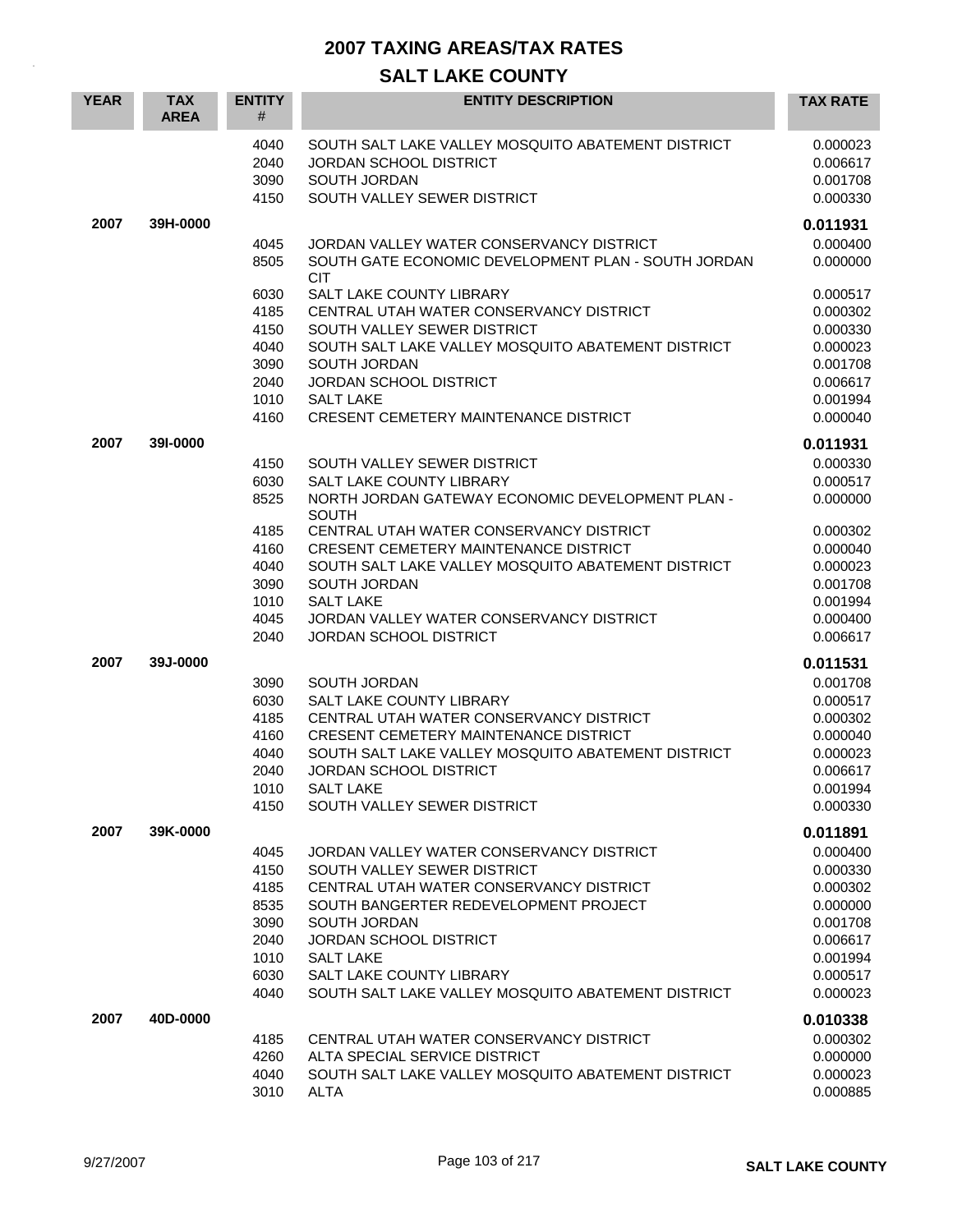| <b>YEAR</b> | <b>TAX</b><br><b>AREA</b> | <b>ENTITY</b><br>#   | <b>ENTITY DESCRIPTION</b>                                                                       | <b>TAX RATE</b>                  |
|-------------|---------------------------|----------------------|-------------------------------------------------------------------------------------------------|----------------------------------|
|             |                           | 2040<br>1010<br>6030 | <b>JORDAN SCHOOL DISTRICT</b><br><b>SALT LAKE</b><br><b>SALT LAKE COUNTY LIBRARY</b>            | 0.006617<br>0.001994<br>0.000517 |
| 2007        | 40G-0000                  |                      |                                                                                                 | 0.011525                         |
|             |                           | 6030                 | SALT LAKE COUNTY LIBRARY                                                                        | 0.000517                         |
|             |                           | 1010                 | <b>SALT LAKE</b>                                                                                | 0.001994                         |
|             |                           | 2040                 | <b>JORDAN SCHOOL DISTRICT</b>                                                                   | 0.006617                         |
|             |                           | 4040                 | SOUTH SALT LAKE VALLEY MOSQUITO ABATEMENT DISTRICT                                              | 0.000023                         |
|             |                           | 4130                 | LITTLE COTTONWOOD IMPROVEMENT DISTRICT                                                          | 0.000000                         |
|             |                           | 4185<br>4210         | CENTRAL UTAH WATER CONSERVANCY DISTRICT<br>SALT LAKE COUNTY SPECIAL DISTRICT NO. 1              | 0.000302<br>0.000000             |
|             |                           | 4220                 | SALT LAKE COUNTY MUNICIPAL-TYPE SERVICES DISTRICT                                               | 0.000695                         |
|             |                           | 4320                 | SALT LAKE VALLEY FIRE SERVICE AREA                                                              | 0.001377                         |
| 2007        | 401-0000                  |                      |                                                                                                 | 0.010438                         |
|             |                           | 2040                 | <b>JORDAN SCHOOL DISTRICT</b>                                                                   | 0.006617                         |
|             |                           | 3010                 | <b>ALTA</b>                                                                                     | 0.000885                         |
|             |                           | 4040                 | SOUTH SALT LAKE VALLEY MOSQUITO ABATEMENT DISTRICT                                              | 0.000023                         |
|             |                           | 4185                 | CENTRAL UTAH WATER CONSERVANCY DISTRICT                                                         | 0.000302                         |
|             |                           | 4190                 | SALT LAKE COUNTY SERVICE AREA 3 - SNOWBIRD                                                      | 0.000100                         |
|             |                           | 6030<br>1010         | SALT LAKE COUNTY LIBRARY<br><b>SALT LAKE</b>                                                    | 0.000517                         |
|             |                           |                      |                                                                                                 | 0.001994                         |
| 2007        | 40K-0000                  |                      |                                                                                                 | 0.011525                         |
|             |                           | 4040                 | SOUTH SALT LAKE VALLEY MOSQUITO ABATEMENT DISTRICT                                              | 0.000023                         |
|             |                           | 6030                 | <b>SALT LAKE COUNTY LIBRARY</b>                                                                 | 0.000517                         |
|             |                           | 4320                 | SALT LAKE VALLEY FIRE SERVICE AREA                                                              | 0.001377                         |
|             |                           | 4230                 | THE SOLITUDE IMPROVEMENT DISTRICT                                                               | 0.000000                         |
|             |                           | 4220<br>4185         | SALT LAKE COUNTY MUNICIPAL-TYPE SERVICES DISTRICT<br>CENTRAL UTAH WATER CONSERVANCY DISTRICT    | 0.000695<br>0.000302             |
|             |                           | 2040                 | <b>JORDAN SCHOOL DISTRICT</b>                                                                   | 0.006617                         |
|             |                           | 1010                 | <b>SALT LAKE</b>                                                                                | 0.001994                         |
|             |                           | 4210                 | SALT LAKE COUNTY SPECIAL DISTRICT NO. 1                                                         | 0.000000                         |
| 2007        | 40L-0000                  |                      |                                                                                                 | 0.010438                         |
|             |                           | 4185                 | CENTRAL UTAH WATER CONSERVANCY DISTRICT                                                         | 0.000302                         |
|             |                           | 3010                 | ALTA                                                                                            | 0.000885                         |
|             |                           | 6030                 | SALT LAKE COUNTY LIBRARY                                                                        | 0.000517                         |
|             |                           | 4190                 | SALT LAKE COUNTY SERVICE AREA 3 - SNOWBIRD                                                      | 0.000100                         |
|             |                           | 4040                 | SOUTH SALT LAKE VALLEY MOSQUITO ABATEMENT DISTRICT                                              | 0.000023                         |
|             |                           | 1010                 | <b>SALT LAKE</b>                                                                                | 0.001994                         |
|             |                           | 2040                 | <b>JORDAN SCHOOL DISTRICT</b>                                                                   | 0.006617                         |
|             |                           | 4130                 | LITTLE COTTONWOOD IMPROVEMENT DISTRICT                                                          | 0.000000                         |
| 2007        | 40P-0000                  |                      |                                                                                                 | 0.011625                         |
|             |                           | 4185                 | CENTRAL UTAH WATER CONSERVANCY DISTRICT                                                         | 0.000302                         |
|             |                           | 6030                 | <b>SALT LAKE COUNTY LIBRARY</b>                                                                 | 0.000517                         |
|             |                           | 4320                 | SALT LAKE VALLEY FIRE SERVICE AREA                                                              | 0.001377                         |
|             |                           | 4220<br>4190         | SALT LAKE COUNTY MUNICIPAL-TYPE SERVICES DISTRICT<br>SALT LAKE COUNTY SERVICE AREA 3 - SNOWBIRD | 0.000695<br>0.000100             |
|             |                           | 4130                 | LITTLE COTTONWOOD IMPROVEMENT DISTRICT                                                          | 0.000000                         |
|             |                           | 4040                 | SOUTH SALT LAKE VALLEY MOSQUITO ABATEMENT DISTRICT                                              | 0.000023                         |
|             |                           | 2040                 | <b>JORDAN SCHOOL DISTRICT</b>                                                                   | 0.006617                         |
|             |                           | 1010                 | <b>SALT LAKE</b>                                                                                | 0.001994                         |
|             |                           | 4210                 | SALT LAKE COUNTY SPECIAL DISTRICT NO. 1                                                         | 0.000000                         |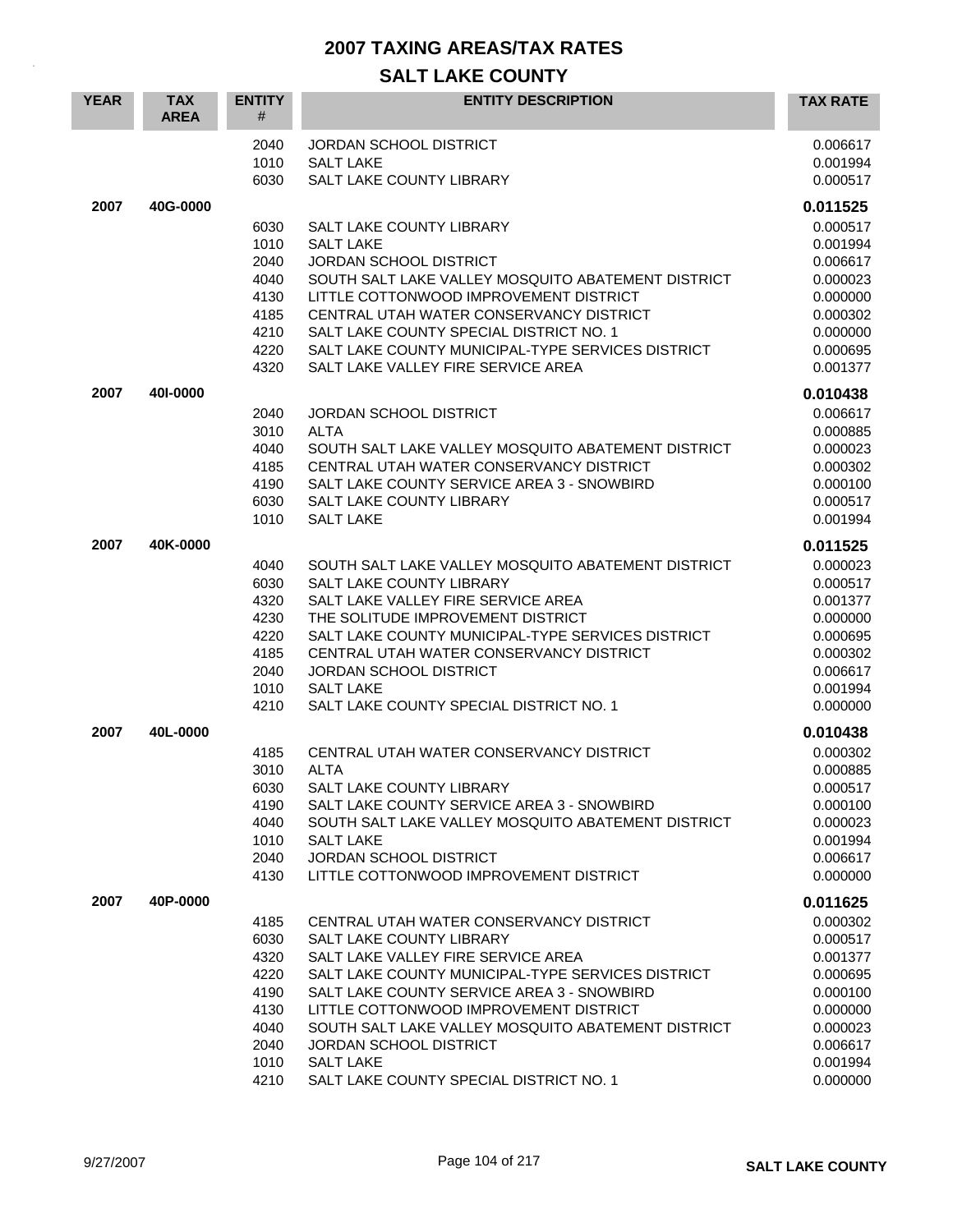| <b>YEAR</b> | <b>TAX</b><br><b>AREA</b> | <b>ENTITY</b><br># | <b>ENTITY DESCRIPTION</b>                                                           | <b>TAX RATE</b>      |
|-------------|---------------------------|--------------------|-------------------------------------------------------------------------------------|----------------------|
| 2007        | 41B-0000                  |                    |                                                                                     | 0.013571             |
|             |                           | 4180               | SALT LAKE COUNTY REGIONAL SERVICE AREA                                              | 0.001078             |
|             |                           | 4220               | SALT LAKE COUNTY MUNICIPAL-TYPE SERVICES DISTRICT                                   | 0.000695             |
|             |                           | 4320               | SALT LAKE VALLEY FIRE SERVICE AREA                                                  | 0.001377             |
|             |                           | 4210               | SALT LAKE COUNTY SPECIAL DISTRICT NO. 1                                             | 0.000000             |
|             |                           | 4185<br>4045       | CENTRAL UTAH WATER CONSERVANCY DISTRICT<br>JORDAN VALLEY WATER CONSERVANCY DISTRICT | 0.000302<br>0.000400 |
|             |                           | 4040               | SOUTH SALT LAKE VALLEY MOSQUITO ABATEMENT DISTRICT                                  | 0.000023             |
|             |                           | 1010               | <b>SALT LAKE</b>                                                                    | 0.001994             |
|             |                           | 2040               | <b>JORDAN SCHOOL DISTRICT</b>                                                       | 0.006617             |
|             |                           | 6030               | SALT LAKE COUNTY LIBRARY                                                            | 0.000517             |
|             |                           | 4120               | <b>KEARNS IMPROVEMENT DISTRICT</b>                                                  | 0.000568             |
| 2007        | 41C-0000                  |                    |                                                                                     | 0.012221             |
|             |                           | 4040               | SOUTH SALT LAKE VALLEY MOSQUITO ABATEMENT DISTRICT                                  | 0.000023             |
|             |                           | 6030               | SALT LAKE COUNTY LIBRARY                                                            | 0.000517             |
|             |                           | 4320               | SALT LAKE VALLEY FIRE SERVICE AREA                                                  | 0.001377             |
|             |                           | 4220               | SALT LAKE COUNTY MUNICIPAL-TYPE SERVICES DISTRICT                                   | 0.000695             |
|             |                           | 4210               | SALT LAKE COUNTY SPECIAL DISTRICT NO. 1                                             | 0.000000             |
|             |                           | 4100<br>2040       | <b>COPPERTON IMPROVEMENT DISTRICT</b><br><b>JORDAN SCHOOL DISTRICT</b>              | 0.000696<br>0.006617 |
|             |                           | 1010               | <b>SALT LAKE</b>                                                                    | 0.001994             |
|             |                           | 4185               | CENTRAL UTAH WATER CONSERVANCY DISTRICT                                             | 0.000302             |
| 2007        | 41F-0000                  |                    |                                                                                     | 0.011525             |
|             |                           | 4220               | SALT LAKE COUNTY MUNICIPAL-TYPE SERVICES DISTRICT                                   | 0.000695             |
|             |                           | 6026               | AREA EXCLUDED FROM SALT LAKE COUNTY WATER<br><b>CONSERVANCY D</b>                   | 0.000000             |
|             |                           | 6030               | SALT LAKE COUNTY LIBRARY                                                            | 0.000517             |
|             |                           | 4320               | SALT LAKE VALLEY FIRE SERVICE AREA                                                  | 0.001377             |
|             |                           | 4185               | CENTRAL UTAH WATER CONSERVANCY DISTRICT                                             | 0.000302             |
|             |                           | 4040               | SOUTH SALT LAKE VALLEY MOSQUITO ABATEMENT DISTRICT                                  | 0.000023             |
|             |                           | 2040<br>1010       | <b>JORDAN SCHOOL DISTRICT</b><br><b>SALT LAKE</b>                                   | 0.006617<br>0.001994 |
|             |                           | 4210               | SALT LAKE COUNTY SPECIAL DISTRICT NO. 1                                             | 0.000000             |
| 2007        | 41G-0000                  |                    |                                                                                     |                      |
|             |                           | 4320               | SALT LAKE VALLEY FIRE SERVICE AREA                                                  | 0.012551<br>0.001377 |
|             |                           | 1010               | <b>SALT LAKE</b>                                                                    | 0.001994             |
|             |                           | 6030               | SALT LAKE COUNTY LIBRARY                                                            | 0.000517             |
|             |                           | 4220               | SALT LAKE COUNTY MUNICIPAL-TYPE SERVICES DISTRICT                                   | 0.000695             |
|             |                           | 4210               | SALT LAKE COUNTY SPECIAL DISTRICT NO. 1                                             | 0.000000             |
|             |                           | 4150               | SOUTH VALLEY SEWER DISTRICT                                                         | 0.000330             |
|             |                           | 4100               | COPPERTON IMPROVEMENT DISTRICT                                                      | 0.000696             |
|             |                           | 4040               | SOUTH SALT LAKE VALLEY MOSQUITO ABATEMENT DISTRICT                                  | 0.000023             |
|             |                           | 2040               | JORDAN SCHOOL DISTRICT<br>CENTRAL UTAH WATER CONSERVANCY DISTRICT                   | 0.006617             |
|             |                           | 4185               |                                                                                     | 0.000302             |
| 2007        | 41H-0000                  |                    |                                                                                     | 0.012603             |
|             |                           | 4180               | SALT LAKE COUNTY REGIONAL SERVICE AREA                                              | 0.001078             |
|             |                           | 6030<br>4320       | SALT LAKE COUNTY LIBRARY<br>SALT LAKE VALLEY FIRE SERVICE AREA                      | 0.000517<br>0.001377 |
|             |                           | 4220               | SALT LAKE COUNTY MUNICIPAL-TYPE SERVICES DISTRICT                                   | 0.000695             |
|             |                           | 1010               | <b>SALT LAKE</b>                                                                    | 0.001994             |
|             |                           | 4185               | CENTRAL UTAH WATER CONSERVANCY DISTRICT                                             | 0.000302             |
|             |                           | 4040               | SOUTH SALT LAKE VALLEY MOSQUITO ABATEMENT DISTRICT                                  | 0.000023             |
|             |                           | 2040               | JORDAN SCHOOL DISTRICT                                                              | 0.006617             |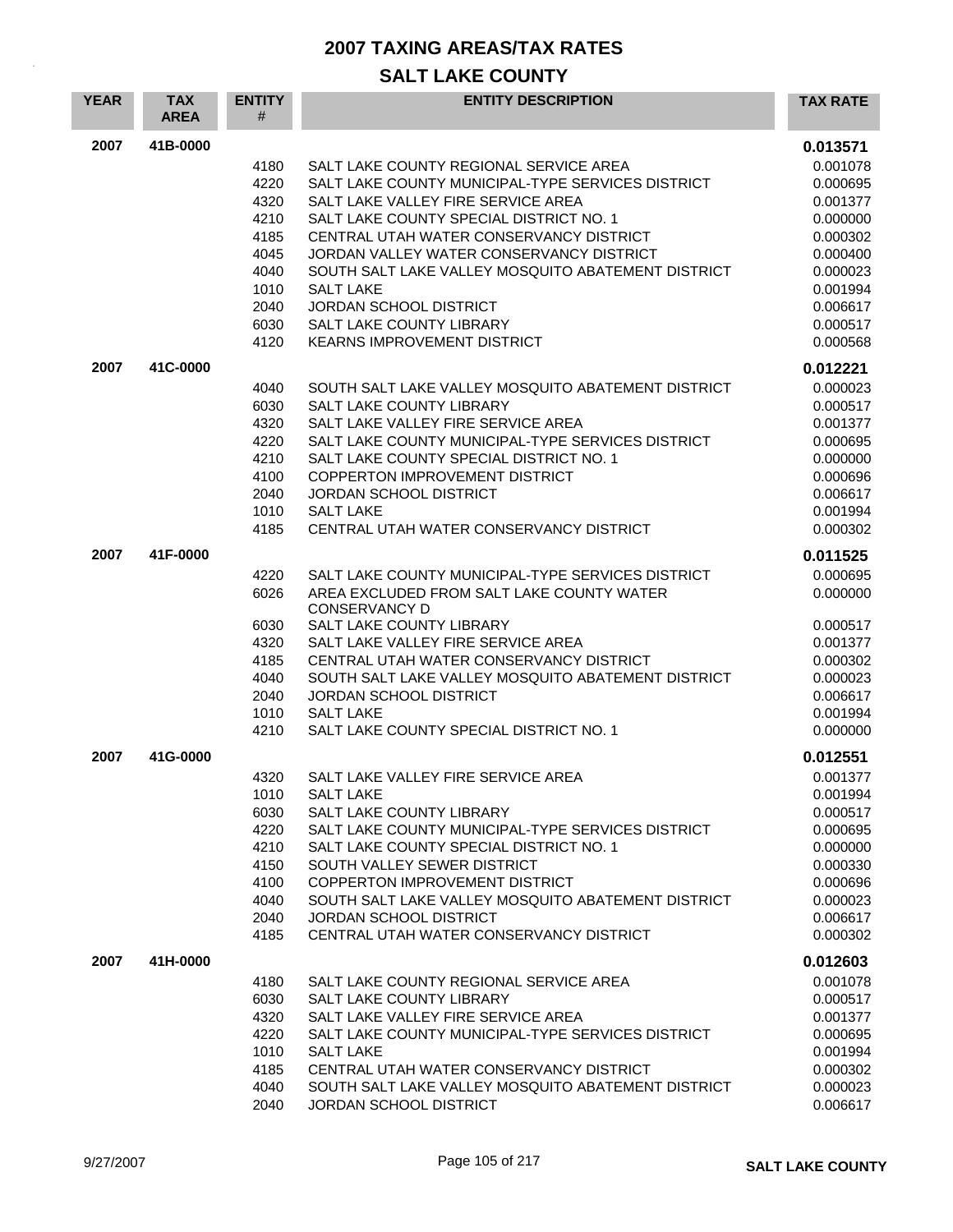| <b>YEAR</b> | <b>TAX</b><br><b>AREA</b> | <b>ENTITY</b><br># | <b>ENTITY DESCRIPTION</b>                                  | <b>TAX RATE</b> |
|-------------|---------------------------|--------------------|------------------------------------------------------------|-----------------|
|             |                           | 4210               | SALT LAKE COUNTY SPECIAL DISTRICT NO. 1                    | 0.000000        |
| 2007        | 42A-0000                  |                    |                                                            | 0.011797        |
|             |                           | 4185               | CENTRAL UTAH WATER CONSERVANCY DISTRICT                    | 0.000302        |
|             |                           | 4150               | SOUTH VALLEY SEWER DISTRICT                                | 0.000330        |
|             |                           | 8601               | REDWOOD ROAD SOUTH NEIGHBORHOOD DEVELOPMENT PLAN -         | 0.000000        |
|             |                           | 6030               | <b>RIVE</b><br>SALT LAKE COUNTY LIBRARY                    | 0.000517        |
|             |                           | 1010               | <b>SALT LAKE</b>                                           | 0.001994        |
|             |                           | 4040               | SOUTH SALT LAKE VALLEY MOSQUITO ABATEMENT DISTRICT         | 0.000023        |
|             |                           | 4320               | SALT LAKE VALLEY FIRE SERVICE AREA                         | 0.001377        |
|             |                           | 3060               | <b>RIVERTON</b>                                            | 0.000237        |
|             |                           | 2040               | <b>JORDAN SCHOOL DISTRICT</b>                              | 0.006617        |
|             |                           | 4045               | JORDAN VALLEY WATER CONSERVANCY DISTRICT                   | 0.000400        |
| 2007        | 43C-0000                  |                    |                                                            | 0.012801        |
|             |                           | 4320               | SALT LAKE VALLEY FIRE SERVICE AREA                         | 0.001377        |
|             |                           | 6030               | <b>SALT LAKE COUNTY LIBRARY</b>                            | 0.000517        |
|             |                           | 4220               | SALT LAKE COUNTY MUNICIPAL-TYPE SERVICES DISTRICT          | 0.000695        |
|             |                           | 4210               | SALT LAKE COUNTY SPECIAL DISTRICT NO. 1                    | 0.000000        |
|             |                           | 4185               | CENTRAL UTAH WATER CONSERVANCY DISTRICT                    | 0.000302        |
|             |                           | 4045               | JORDAN VALLEY WATER CONSERVANCY DISTRICT                   | 0.000400        |
|             |                           | 4040               | SOUTH SALT LAKE VALLEY MOSQUITO ABATEMENT DISTRICT         | 0.000023        |
|             |                           | 1010               | <b>SALT LAKE</b>                                           | 0.001994        |
|             |                           | 2040               | <b>JORDAN SCHOOL DISTRICT</b>                              | 0.006617        |
|             |                           | 4140               | SANDY SUBURBAN IMPROVEMENT DISTRICT                        | 0.000876        |
| 2007        | 43E-0000                  |                    |                                                            | 0.012133        |
|             |                           | 4040               | SOUTH SALT LAKE VALLEY MOSQUITO ABATEMENT DISTRICT         | 0.000023        |
|             |                           | 4290               | SALT LAKE CITY METROPOLITAN WATER DISTRICT - SANDY CITY    | 0.000350        |
|             |                           | 4240               | ALTA CANYON RECREATION SPECIAL SERVICE DISTRICT            | 0.000202        |
|             |                           | 1010               | <b>SALT LAKE</b>                                           | 0.001994        |
|             |                           | 4140               | SANDY SUBURBAN IMPROVEMENT DISTRICT                        | 0.000876        |
|             |                           | 3080               | <b>SANDY CITY</b>                                          | 0.001252        |
|             |                           | 2040               | <b>JORDAN SCHOOL DISTRICT</b>                              | 0.006617        |
|             |                           | 6030               | SALT LAKE COUNTY LIBRARY                                   | 0.000517        |
|             |                           | 4185               | CENTRAL UTAH WATER CONSERVANCY DISTRICT                    | 0.000302        |
| 2007        | 43F-0000                  |                    |                                                            | 0.012133        |
|             |                           |                    |                                                            |                 |
|             |                           | 4185               | CENTRAL UTAH WATER CONSERVANCY DISTRICT                    | 0.000302        |
|             |                           | 6030               | SALT LAKE COUNTY LIBRARY                                   | 0.000517        |
|             |                           | 4300               | WHITE CITY WATER IMPROVEMENT DISTRICT                      | 0.000000        |
|             |                           | 4290               | SALT LAKE CITY METROPOLITAN WATER DISTRICT - SANDY CITY    | 0.000350        |
|             |                           | 4240               | ALTA CANYON RECREATION SPECIAL SERVICE DISTRICT            | 0.000202        |
|             |                           | 4040               | SOUTH SALT LAKE VALLEY MOSQUITO ABATEMENT DISTRICT         | 0.000023        |
|             |                           | 3080               | <b>SANDY CITY</b>                                          | 0.001252        |
|             |                           | 1010               | <b>SALT LAKE</b>                                           | 0.001994        |
|             |                           | 2040               | <b>JORDAN SCHOOL DISTRICT</b>                              | 0.006617        |
|             |                           | 4140               | SANDY SUBURBAN IMPROVEMENT DISTRICT                        | 0.000876        |
| 2007        | 43G-0000                  |                    |                                                            | 0.012331        |
|             |                           | 4045               | JORDAN VALLEY WATER CONSERVANCY DISTRICT                   | 0.000400        |
|             |                           | 8204               | SOUTH TOWN RIDGE ECONOMIC DEVELOPMENT PROJECT - SANDY<br>C | 0.000000        |
|             |                           | 6030               | SALT LAKE COUNTY LIBRARY                                   | 0.000517        |
|             |                           | 4290               | SALT LAKE CITY METROPOLITAN WATER DISTRICT - SANDY CITY    | 0.000350        |
|             |                           | 4140               | SANDY SUBURBAN IMPROVEMENT DISTRICT                        | 0.000876        |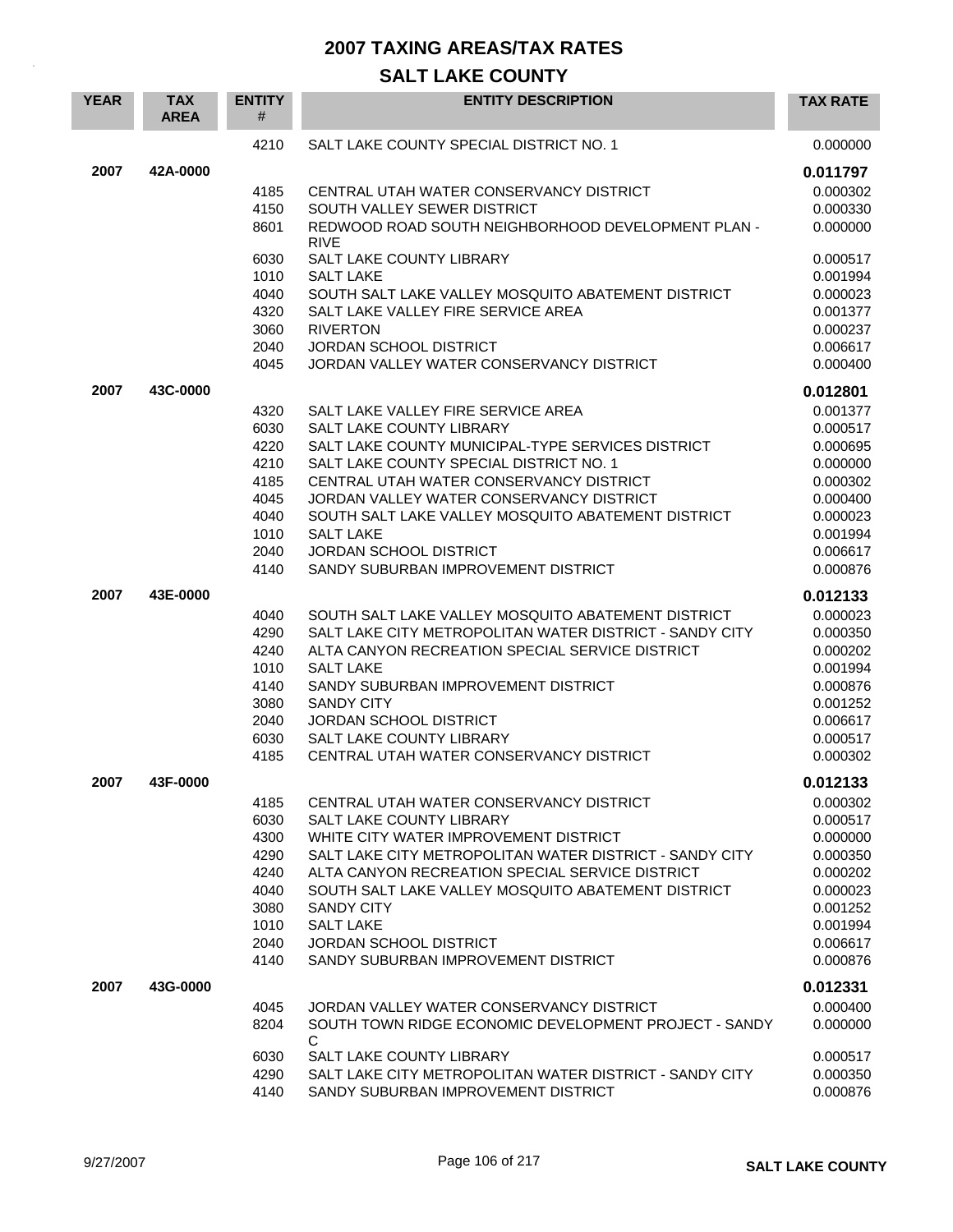| <b>YEAR</b> | <b>TAX</b><br><b>AREA</b> | <b>ENTITY</b><br>#                                                   | <b>ENTITY DESCRIPTION</b>                                                                                                                                                                                                                                                                                                                               | <b>TAX RATE</b>                                                                                          |
|-------------|---------------------------|----------------------------------------------------------------------|---------------------------------------------------------------------------------------------------------------------------------------------------------------------------------------------------------------------------------------------------------------------------------------------------------------------------------------------------------|----------------------------------------------------------------------------------------------------------|
|             |                           | 4040<br>3080<br>2040<br>1010<br>4185                                 | SOUTH SALT LAKE VALLEY MOSQUITO ABATEMENT DISTRICT<br><b>SANDY CITY</b><br><b>JORDAN SCHOOL DISTRICT</b><br><b>SALT LAKE</b><br>CENTRAL UTAH WATER CONSERVANCY DISTRICT                                                                                                                                                                                 | 0.000023<br>0.001252<br>0.006617<br>0.001994<br>0.000302                                                 |
| 2007        | 43H-0000                  |                                                                      |                                                                                                                                                                                                                                                                                                                                                         | 0.012371                                                                                                 |
|             |                           | 4160<br>6030<br>8204                                                 | <b>CRESENT CEMETERY MAINTENANCE DISTRICT</b><br>SALT LAKE COUNTY LIBRARY<br>SOUTH TOWN RIDGE ECONOMIC DEVELOPMENT PROJECT - SANDY<br>С                                                                                                                                                                                                                  | 0.000040<br>0.000517<br>0.000000                                                                         |
|             |                           | 4290<br>4185<br>4045<br>4040<br>3080<br>1010<br>4140                 | SALT LAKE CITY METROPOLITAN WATER DISTRICT - SANDY CITY<br>CENTRAL UTAH WATER CONSERVANCY DISTRICT<br>JORDAN VALLEY WATER CONSERVANCY DISTRICT<br>SOUTH SALT LAKE VALLEY MOSQUITO ABATEMENT DISTRICT<br><b>SANDY CITY</b><br><b>SALT LAKE</b><br>SANDY SUBURBAN IMPROVEMENT DISTRICT                                                                    | 0.000350<br>0.000302<br>0.000400<br>0.000023<br>0.001252<br>0.001994<br>0.000876                         |
|             |                           | 2040                                                                 | <b>JORDAN SCHOOL DISTRICT</b>                                                                                                                                                                                                                                                                                                                           | 0.006617                                                                                                 |
| 2007        | 43J-0000                  | 4185<br>6030                                                         | CENTRAL UTAH WATER CONSERVANCY DISTRICT<br><b>SALT LAKE COUNTY LIBRARY</b>                                                                                                                                                                                                                                                                              | 0.012401<br>0.000302<br>0.000517                                                                         |
|             |                           | 4320<br>4300<br>4210<br>4140<br>4040<br>2040                         | SALT LAKE VALLEY FIRE SERVICE AREA<br>WHITE CITY WATER IMPROVEMENT DISTRICT<br>SALT LAKE COUNTY SPECIAL DISTRICT NO. 1<br>SANDY SUBURBAN IMPROVEMENT DISTRICT<br>SOUTH SALT LAKE VALLEY MOSQUITO ABATEMENT DISTRICT<br><b>JORDAN SCHOOL DISTRICT</b>                                                                                                    | 0.001377<br>0.000000<br>0.000000<br>0.000876<br>0.000023<br>0.006617                                     |
|             |                           | 1010<br>4220                                                         | <b>SALT LAKE</b><br>SALT LAKE COUNTY MUNICIPAL-TYPE SERVICES DISTRICT                                                                                                                                                                                                                                                                                   | 0.001994<br>0.000695                                                                                     |
| 2007        | 44D-0000                  | 4045<br>4320                                                         | JORDAN VALLEY WATER CONSERVANCY DISTRICT<br>SALT LAKE VALLEY FIRE SERVICE AREA                                                                                                                                                                                                                                                                          | 0.012801<br>0.000400<br>0.001377                                                                         |
|             |                           | 4300<br>4220<br>6030<br>4210<br>4040<br>2040<br>1010<br>4185<br>4140 | WHITE CITY WATER IMPROVEMENT DISTRICT<br>SALT LAKE COUNTY MUNICIPAL-TYPE SERVICES DISTRICT<br>SALT LAKE COUNTY LIBRARY<br>SALT LAKE COUNTY SPECIAL DISTRICT NO. 1<br>SOUTH SALT LAKE VALLEY MOSQUITO ABATEMENT DISTRICT<br>JORDAN SCHOOL DISTRICT<br><b>SALT LAKE</b><br>CENTRAL UTAH WATER CONSERVANCY DISTRICT<br>SANDY SUBURBAN IMPROVEMENT DISTRICT | 0.000000<br>0.000695<br>0.000517<br>0.000000<br>0.000023<br>0.006617<br>0.001994<br>0.000302<br>0.000876 |
| 2007        | 45D-0000                  |                                                                      |                                                                                                                                                                                                                                                                                                                                                         | 0.011397                                                                                                 |
|             |                           | 4040<br>6030<br>4320<br>4150<br>3060<br>2040<br>1010<br>4185         | SOUTH SALT LAKE VALLEY MOSQUITO ABATEMENT DISTRICT<br>SALT LAKE COUNTY LIBRARY<br>SALT LAKE VALLEY FIRE SERVICE AREA<br>SOUTH VALLEY SEWER DISTRICT<br><b>RIVERTON</b><br><b>JORDAN SCHOOL DISTRICT</b><br><b>SALT LAKE</b><br>CENTRAL UTAH WATER CONSERVANCY DISTRICT                                                                                  | 0.000023<br>0.000517<br>0.001377<br>0.000330<br>0.000237<br>0.006617<br>0.001994<br>0.000302             |
| 2007        | 45E-0000                  | 4185                                                                 | CENTRAL UTAH WATER CONSERVANCY DISTRICT                                                                                                                                                                                                                                                                                                                 | 0.011797<br>0.000302                                                                                     |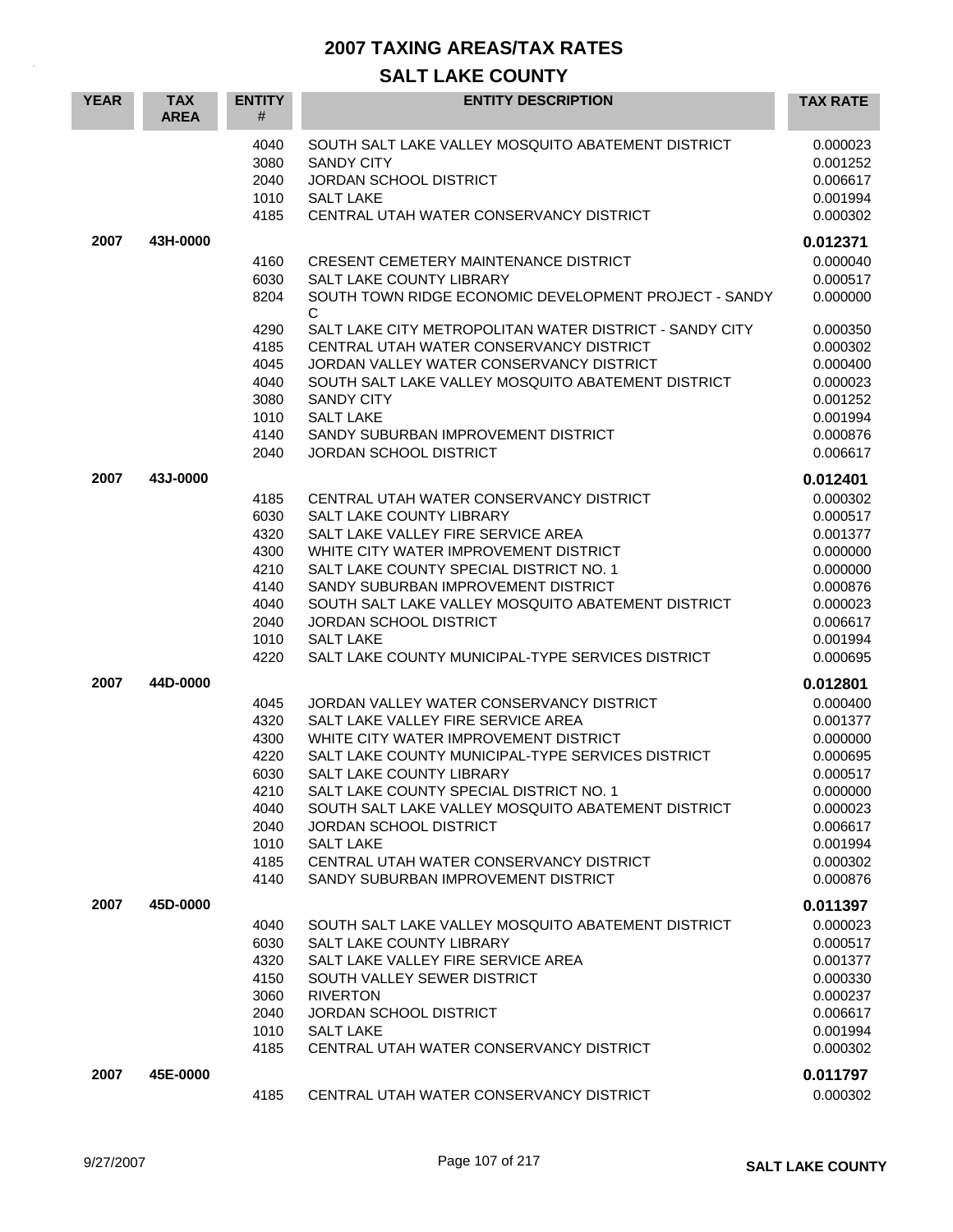| <b>YEAR</b> | <b>TAX</b><br><b>AREA</b> | <b>ENTITY</b><br># | <b>ENTITY DESCRIPTION</b>                                                                           | <b>TAX RATE</b>      |
|-------------|---------------------------|--------------------|-----------------------------------------------------------------------------------------------------|----------------------|
|             |                           | 1010<br>8602       | <b>SALT LAKE</b><br>13400 SOUTH BANGERTER HIGHWAY ECONOMIC DEVELOPMENT                              | 0.001994<br>0.000000 |
|             |                           |                    | PI AN                                                                                               |                      |
|             |                           | 6030               | <b>SALT LAKE COUNTY LIBRARY</b>                                                                     | 0.000517             |
|             |                           | 4320               | SALT LAKE VALLEY FIRE SERVICE AREA                                                                  | 0.001377             |
|             |                           | 4045               | JORDAN VALLEY WATER CONSERVANCY DISTRICT                                                            | 0.000400             |
|             |                           | 4040<br>4150       | SOUTH SALT LAKE VALLEY MOSQUITO ABATEMENT DISTRICT<br>SOUTH VALLEY SEWER DISTRICT                   | 0.000023<br>0.000330 |
|             |                           | 2040               | <b>JORDAN SCHOOL DISTRICT</b>                                                                       | 0.006617             |
|             |                           | 3060               | <b>RIVERTON</b>                                                                                     | 0.000237             |
| 2007        | 45F-0000                  |                    |                                                                                                     | 0.011343             |
|             |                           | 4040               | SOUTH SALT LAKE VALLEY MOSQUITO ABATEMENT DISTRICT                                                  | 0.000023             |
|             |                           | 8703               | JORDAN NARROWS ECONOMIC DEVELOPMENT PROJECT -<br><b>BLUFFDALE</b>                                   | 0.000000             |
|             |                           | 6030               | <b>SALT LAKE COUNTY LIBRARY</b>                                                                     | 0.000517             |
|             |                           | 4185               | CENTRAL UTAH WATER CONSERVANCY DISTRICT                                                             | 0.000302             |
|             |                           | 4045               | JORDAN VALLEY WATER CONSERVANCY DISTRICT                                                            | 0.000400             |
|             |                           | 3020               | <b>BLUFFDALE</b>                                                                                    | 0.001160             |
|             |                           | 2040               | <b>JORDAN SCHOOL DISTRICT</b>                                                                       | 0.006617             |
|             |                           | 1010               | <b>SALT LAKE</b>                                                                                    | 0.001994             |
|             |                           | 4150               | SOUTH VALLEY SEWER DISTRICT                                                                         | 0.000330             |
| 2007        | 45G-0000                  |                    |                                                                                                     | 0.011343             |
|             |                           | 4185               | CENTRAL UTAH WATER CONSERVANCY DISTRICT                                                             | 0.000302             |
|             |                           | 4040               | SOUTH SALT LAKE VALLEY MOSQUITO ABATEMENT DISTRICT                                                  | 0.000023             |
|             |                           | 8702               | BLUFFDALE GATEWAY REDEVELOPMENT PROJECT AREA -<br><b>BLUFFDAL</b>                                   | 0.000000             |
|             |                           | 6030               | <b>SALT LAKE COUNTY LIBRARY</b>                                                                     | 0.000517             |
|             |                           | 1010               | <b>SALT LAKE</b>                                                                                    | 0.001994             |
|             |                           | 3020<br>2040       | <b>BLUFFDALE</b>                                                                                    | 0.001160<br>0.006617 |
|             |                           | 4150               | <b>JORDAN SCHOOL DISTRICT</b><br>SOUTH VALLEY SEWER DISTRICT                                        | 0.000330             |
|             |                           | 4045               | JORDAN VALLEY WATER CONSERVANCY DISTRICT                                                            | 0.000400             |
|             |                           |                    |                                                                                                     |                      |
| 2007        | 46B-0000                  |                    |                                                                                                     | 0.011343             |
|             |                           | 4040<br>8701       | SOUTH SALT LAKE VALLEY MOSQUITO ABATEMENT DISTRICT<br>EASTERN BLUFFDALE ECONOMIC DEVELOPMENT PLAN - | 0.000023<br>0.000000 |
|             |                           |                    | <b>BLUFFDALE</b>                                                                                    |                      |
|             |                           | 6030<br>4185       | SALT LAKE COUNTY LIBRARY<br>CENTRAL UTAH WATER CONSERVANCY DISTRICT                                 | 0.000517<br>0.000302 |
|             |                           | 4045               | JORDAN VALLEY WATER CONSERVANCY DISTRICT                                                            | 0.000400             |
|             |                           | 3020               | <b>BLUFFDALE</b>                                                                                    | 0.001160             |
|             |                           | 2040               | JORDAN SCHOOL DISTRICT                                                                              | 0.006617             |
|             |                           | 1010               | <b>SALT LAKE</b>                                                                                    | 0.001994             |
|             |                           | 4150               | SOUTH VALLEY SEWER DISTRICT                                                                         | 0.000330             |
| 2007        | 51A-0000                  |                    |                                                                                                     | 0.011839             |
|             |                           | 6030               | SALT LAKE COUNTY LIBRARY                                                                            | 0.000517             |
|             |                           | 4150               | SOUTH VALLEY SEWER DISTRICT                                                                         | 0.000330             |
|             |                           | 8403               | CRESCENT NEIGHBORHOOD DEVELOPMENT PLAN - DRAPER CITY -                                              | 0.000000             |
|             |                           | 4185               | CENTRAL UTAH WATER CONSERVANCY DISTRICT                                                             | 0.000302             |
|             |                           | 4160               | CRESENT CEMETERY MAINTENANCE DISTRICT                                                               | 0.000040             |
|             |                           | 4040               | SOUTH SALT LAKE VALLEY MOSQUITO ABATEMENT DISTRICT                                                  | 0.000023             |
|             |                           | 3030<br>1010       | DRAPER CITY<br><b>SALT LAKE</b>                                                                     | 0.001616<br>0.001994 |
|             |                           | 2040               | <b>JORDAN SCHOOL DISTRICT</b>                                                                       | 0.006617             |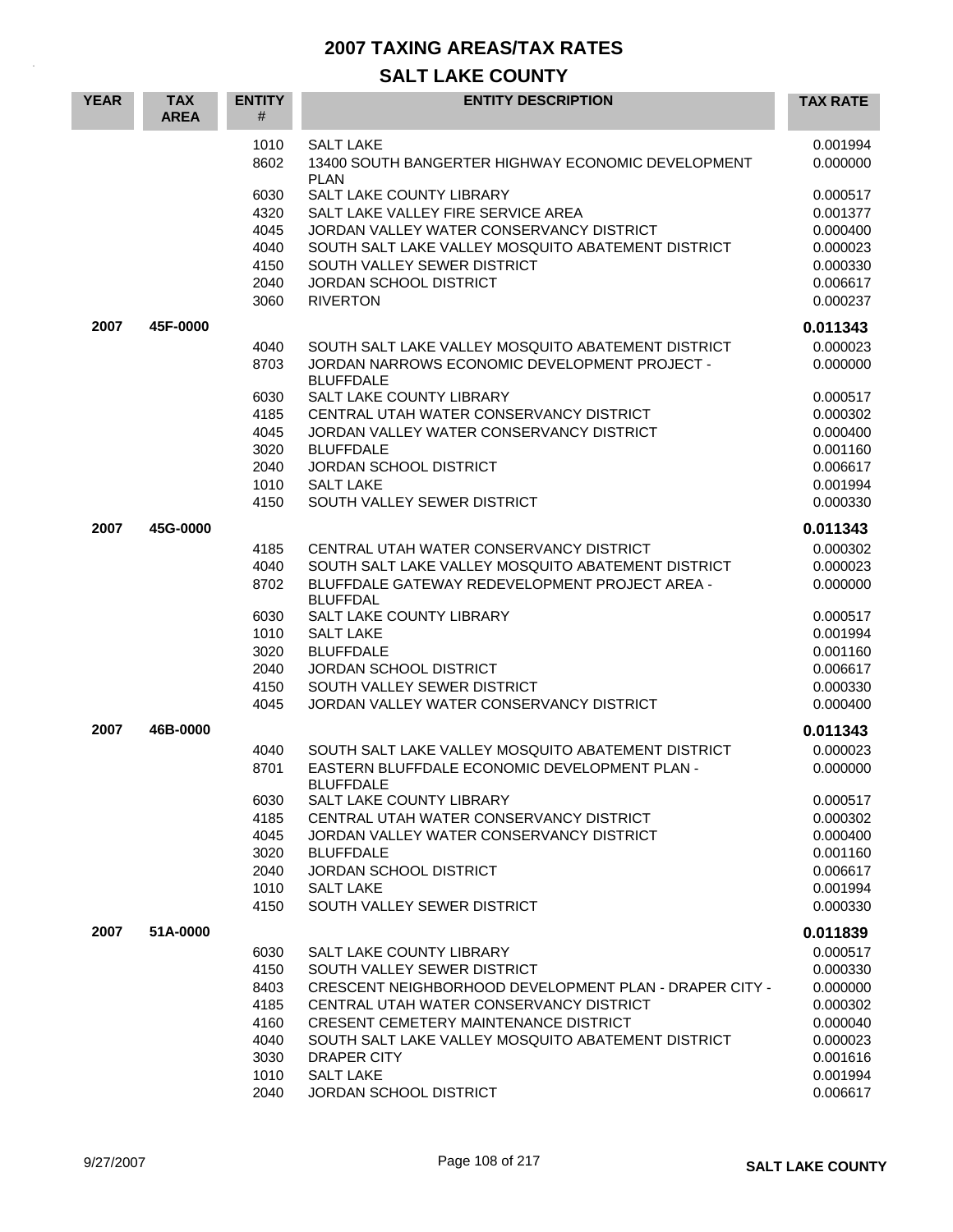| <b>YEAR</b> | <b>TAX</b><br><b>AREA</b> | <b>ENTITY</b><br># | <b>ENTITY DESCRIPTION</b>                                                                  | <b>TAX RATE</b>      |
|-------------|---------------------------|--------------------|--------------------------------------------------------------------------------------------|----------------------|
|             |                           | 4045               | JORDAN VALLEY WATER CONSERVANCY DISTRICT                                                   | 0.000400             |
| 2007        | 52A-0000                  |                    |                                                                                            | 0.011799             |
|             |                           | 4040               | SOUTH SALT LAKE VALLEY MOSQUITO ABATEMENT DISTRICT                                         | 0.000023             |
|             |                           | 8401               | WEST FREEWAY NEIGHBORHOOD DEVELOPMENT PLAN - DRAPER<br><b>CIT</b>                          | 0.000000             |
|             |                           | 6030               | <b>SALT LAKE COUNTY LIBRARY</b>                                                            | 0.000517             |
|             |                           | 4185               | CENTRAL UTAH WATER CONSERVANCY DISTRICT                                                    | 0.000302             |
|             |                           | 4045               | JORDAN VALLEY WATER CONSERVANCY DISTRICT                                                   | 0.000400             |
|             |                           | 3030<br>2040       | <b>DRAPER CITY</b><br><b>JORDAN SCHOOL DISTRICT</b>                                        | 0.001616<br>0.006617 |
|             |                           | 1010               | <b>SALT LAKE</b>                                                                           | 0.001994             |
|             |                           | 4150               | SOUTH VALLEY SEWER DISTRICT                                                                | 0.000330             |
| 2007        | 54B-0000                  |                    |                                                                                            | 0.013796             |
|             |                           | 4150               | SOUTH VALLEY SEWER DISTRICT                                                                | 0.000330             |
|             |                           | 4310               | TRAVERSE RIDGE SPECIAL SERVICE DISTRICT                                                    | 0.001997             |
|             |                           | 6030               | <b>SALT LAKE COUNTY LIBRARY</b>                                                            | 0.000517             |
|             |                           | 4185               | CENTRAL UTAH WATER CONSERVANCY DISTRICT                                                    | 0.000302             |
|             |                           | 4040               | SOUTH SALT LAKE VALLEY MOSQUITO ABATEMENT DISTRICT                                         | 0.000023             |
|             |                           | 3030               | <b>DRAPER CITY</b><br><b>JORDAN SCHOOL DISTRICT</b>                                        | 0.001616             |
|             |                           | 2040<br>1010       | <b>SALT LAKE</b>                                                                           | 0.006617<br>0.001994 |
|             |                           | 4045               | JORDAN VALLEY WATER CONSERVANCY DISTRICT                                                   | 0.000400             |
| 2007        | 55A-0000                  |                    |                                                                                            | 0.011799             |
|             |                           | 6030               | SALT LAKE COUNTY LIBRARY                                                                   | 0.000517             |
|             |                           | 1010               | <b>SALT LAKE</b>                                                                           | 0.001994             |
|             |                           | 8402               | SAND HILLS NEIGHBORHOOD DEVELOPMENT PLAN - DRAPER CITY                                     | 0.000000             |
|             |                           | 4185               | CENTRAL UTAH WATER CONSERVANCY DISTRICT                                                    | 0.000302             |
|             |                           | 4150               | SOUTH VALLEY SEWER DISTRICT                                                                | 0.000330             |
|             |                           | 4040               | SOUTH SALT LAKE VALLEY MOSQUITO ABATEMENT DISTRICT                                         | 0.000023             |
|             |                           | 3030<br>2040       | <b>DRAPER CITY</b><br><b>JORDAN SCHOOL DISTRICT</b>                                        | 0.001616<br>0.006617 |
|             |                           | 4045               | JORDAN VALLEY WATER CONSERVANCY DISTRICT                                                   | 0.000400             |
| 2007        | 55B-0000                  |                    |                                                                                            | 0.011799             |
|             |                           | 4040               | SOUTH SALT LAKE VALLEY MOSQUITO ABATEMENT DISTRICT                                         | 0.000023             |
|             |                           | 8403               | CRESCENT NEIGHBORHOOD DEVELOPMENT PLAN - DRAPER CITY -                                     | 0.000000             |
|             |                           | 6030               | SALT LAKE COUNTY LIBRARY                                                                   | 0.000517             |
|             |                           | 4185               | CENTRAL UTAH WATER CONSERVANCY DISTRICT                                                    | 0.000302             |
|             |                           | 1010               | <b>SALT LAKE</b>                                                                           | 0.001994             |
|             |                           | 4045               | JORDAN VALLEY WATER CONSERVANCY DISTRICT                                                   | 0.000400             |
|             |                           | 3030               | <b>DRAPER CITY</b>                                                                         | 0.001616             |
|             |                           | 2040               | JORDAN SCHOOL DISTRICT                                                                     | 0.006617             |
|             |                           | 4150               | SOUTH VALLEY SEWER DISTRICT                                                                | 0.000330             |
| 2007        | 55C-0000                  |                    |                                                                                            | 0.011799             |
|             |                           | 4045               | JORDAN VALLEY WATER CONSERVANCY DISTRICT                                                   | 0.000400             |
|             |                           | 4150               | SOUTH VALLEY SEWER DISTRICT                                                                | 0.000330             |
|             |                           | 4185<br>8404       | CENTRAL UTAH WATER CONSERVANCY DISTRICT<br>EAST BANGERTER NEIGHBORHOOD DEVELOPMENT PROJECT | 0.000302<br>0.000000 |
|             |                           |                    | AREA -                                                                                     |                      |
|             |                           | 3030               | DRAPER CITY                                                                                | 0.001616             |
|             |                           | 2040               | <b>JORDAN SCHOOL DISTRICT</b>                                                              | 0.006617             |
|             |                           | 1010               | <b>SALT LAKE</b>                                                                           | 0.001994             |
|             |                           | 4040               | SOUTH SALT LAKE VALLEY MOSQUITO ABATEMENT DISTRICT                                         | 0.000023             |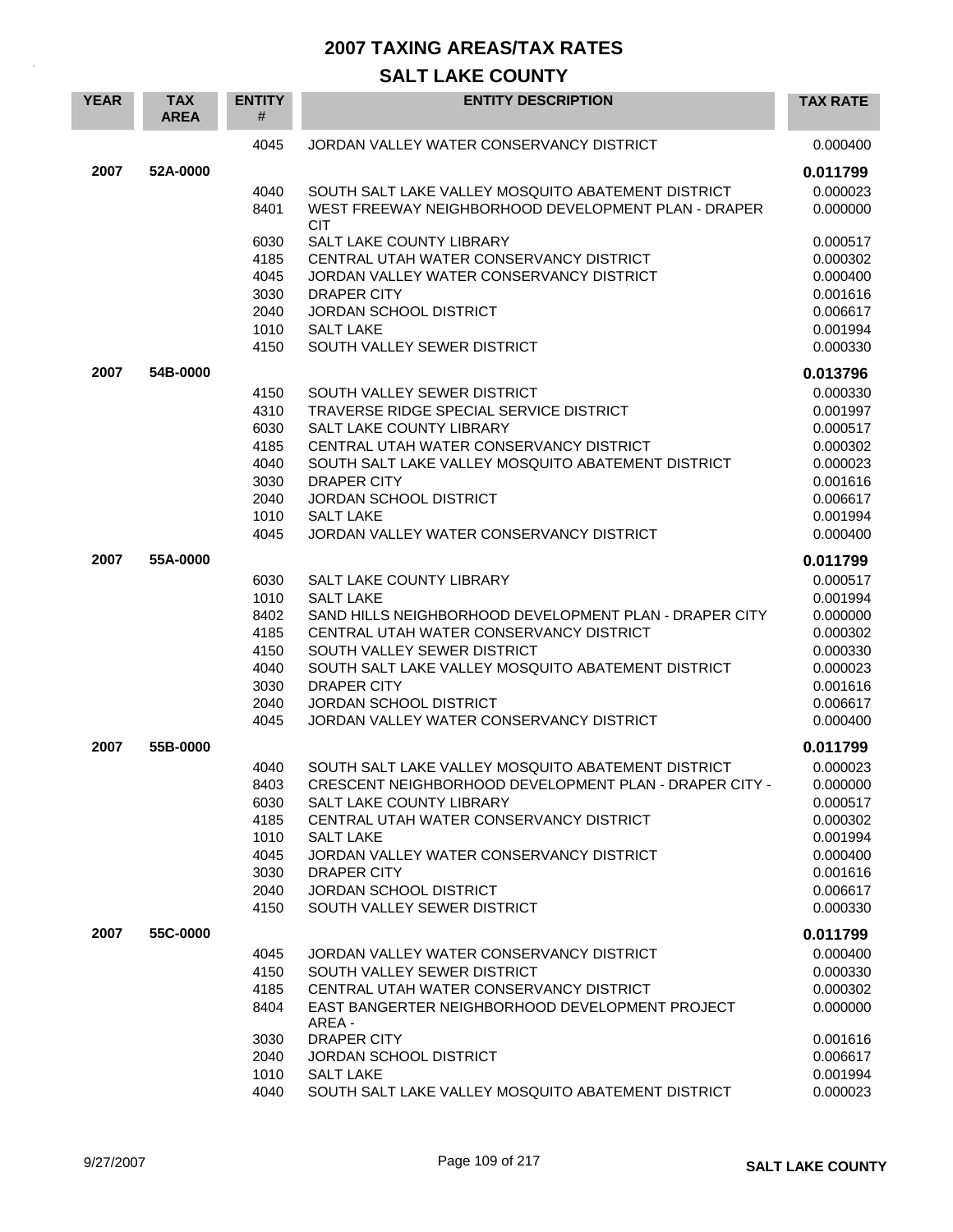| <b>YEAR</b> | <b>TAX</b><br><b>AREA</b> | <b>ENTITY</b><br>#                                           | <b>ENTITY DESCRIPTION</b>                                                                                                                                                                                                                                                                                                   | <b>TAX RATE</b>                                                                                          |
|-------------|---------------------------|--------------------------------------------------------------|-----------------------------------------------------------------------------------------------------------------------------------------------------------------------------------------------------------------------------------------------------------------------------------------------------------------------------|----------------------------------------------------------------------------------------------------------|
|             |                           | 6030                                                         | <b>SALT LAKE COUNTY LIBRARY</b>                                                                                                                                                                                                                                                                                             | 0.000517                                                                                                 |
| 2007        | 90A-0000                  | 4185<br>4200<br>4090<br>4045<br>4040<br>3050<br>2030<br>1010 | CENTRAL UTAH WATER CONSERVANCY DISTRICT<br>COTTONWOOD HEIGHTS PARKS AND RECREATION SERVICE AREA<br>COTTONWOOD IMPROVEMENT DISTRICT<br>JORDAN VALLEY WATER CONSERVANCY DISTRICT<br>SOUTH SALT LAKE VALLEY MOSQUITO ABATEMENT DISTRICT<br><b>MURRAY</b><br><b>GRANITE SCHOOL DISTRICT</b><br><b>SALT LAKE</b>                 | 0.011179<br>0.000302<br>0.000958<br>0.000205<br>0.000400<br>0.000023<br>0.001886<br>0.005411<br>0.001994 |
| 2007        | 90B-0000                  | 2040<br>3050<br>4040<br>4045<br>4090<br>4185<br>4200<br>1010 | <b>JORDAN SCHOOL DISTRICT</b><br><b>MURRAY</b><br>SOUTH SALT LAKE VALLEY MOSQUITO ABATEMENT DISTRICT<br>JORDAN VALLEY WATER CONSERVANCY DISTRICT<br>COTTONWOOD IMPROVEMENT DISTRICT<br>CENTRAL UTAH WATER CONSERVANCY DISTRICT<br>COTTONWOOD HEIGHTS PARKS AND RECREATION SERVICE AREA<br><b>SALT LAKE</b>                  | 0.012385<br>0.006617<br>0.001886<br>0.000023<br>0.000400<br>0.000205<br>0.000302<br>0.000958<br>0.001994 |
| 2007        | 90C-0000                  | 1010<br>4185<br>4060<br>2030<br>4040<br>3050                 | <b>SALT LAKE</b><br>CENTRAL UTAH WATER CONSERVANCY DISTRICT<br>SALT LAKE SUBURBAN SANITARY DISTRICT #1<br><b>GRANITE SCHOOL DISTRICT</b><br>SOUTH SALT LAKE VALLEY MOSQUITO ABATEMENT DISTRICT<br><b>MURRAY</b>                                                                                                             | 0.009790<br>0.001994<br>0.000302<br>0.000174<br>0.005411<br>0.000023<br>0.001886                         |
| 2007        | 90D-0000                  | 4200<br>1010<br>2040<br>3050<br>4040<br>4090<br>4185         | COTTONWOOD HEIGHTS PARKS AND RECREATION SERVICE AREA<br><b>SALT LAKE</b><br><b>JORDAN SCHOOL DISTRICT</b><br><b>MURRAY</b><br>SOUTH SALT LAKE VALLEY MOSQUITO ABATEMENT DISTRICT<br>COTTONWOOD IMPROVEMENT DISTRICT<br>CENTRAL UTAH WATER CONSERVANCY DISTRICT                                                              | 0.011985<br>0.000958<br>0.001994<br>0.006617<br>0.001886<br>0.000023<br>0.000205<br>0.000302             |
| 2007        | 90E-0000                  | 4185<br>4090<br>4045<br>4040<br>3050<br>1010<br>2040         | CENTRAL UTAH WATER CONSERVANCY DISTRICT<br>COTTONWOOD IMPROVEMENT DISTRICT<br>JORDAN VALLEY WATER CONSERVANCY DISTRICT<br>SOUTH SALT LAKE VALLEY MOSQUITO ABATEMENT DISTRICT<br><b>MURRAY</b><br><b>SALT LAKE</b><br>JORDAN SCHOOL DISTRICT                                                                                 | 0.011427<br>0.000302<br>0.000205<br>0.000400<br>0.000023<br>0.001886<br>0.001994<br>0.006617             |
| 2007        | AAA-0000                  | 2030<br>6030<br>8454<br>4185<br>3025<br>1010<br>4040<br>4060 | <b>GRANITE SCHOOL DISTRICT</b><br><b>SALT LAKE COUNTY LIBRARY</b><br>COTTONWOOD CORPORATE CENTER ECONOMIC DEVELOPMENT<br>PLAN-<br>CENTRAL UTAH WATER CONSERVANCY DISTRICT<br><b>COTTONWOOD HEIGHTS</b><br><b>SALT LAKE</b><br>SOUTH SALT LAKE VALLEY MOSQUITO ABATEMENT DISTRICT<br>SALT LAKE SUBURBAN SANITARY DISTRICT #1 | 0.010641<br>0.005411<br>0.000517<br>0.000000<br>0.000302<br>0.002220<br>0.001994<br>0.000023<br>0.000174 |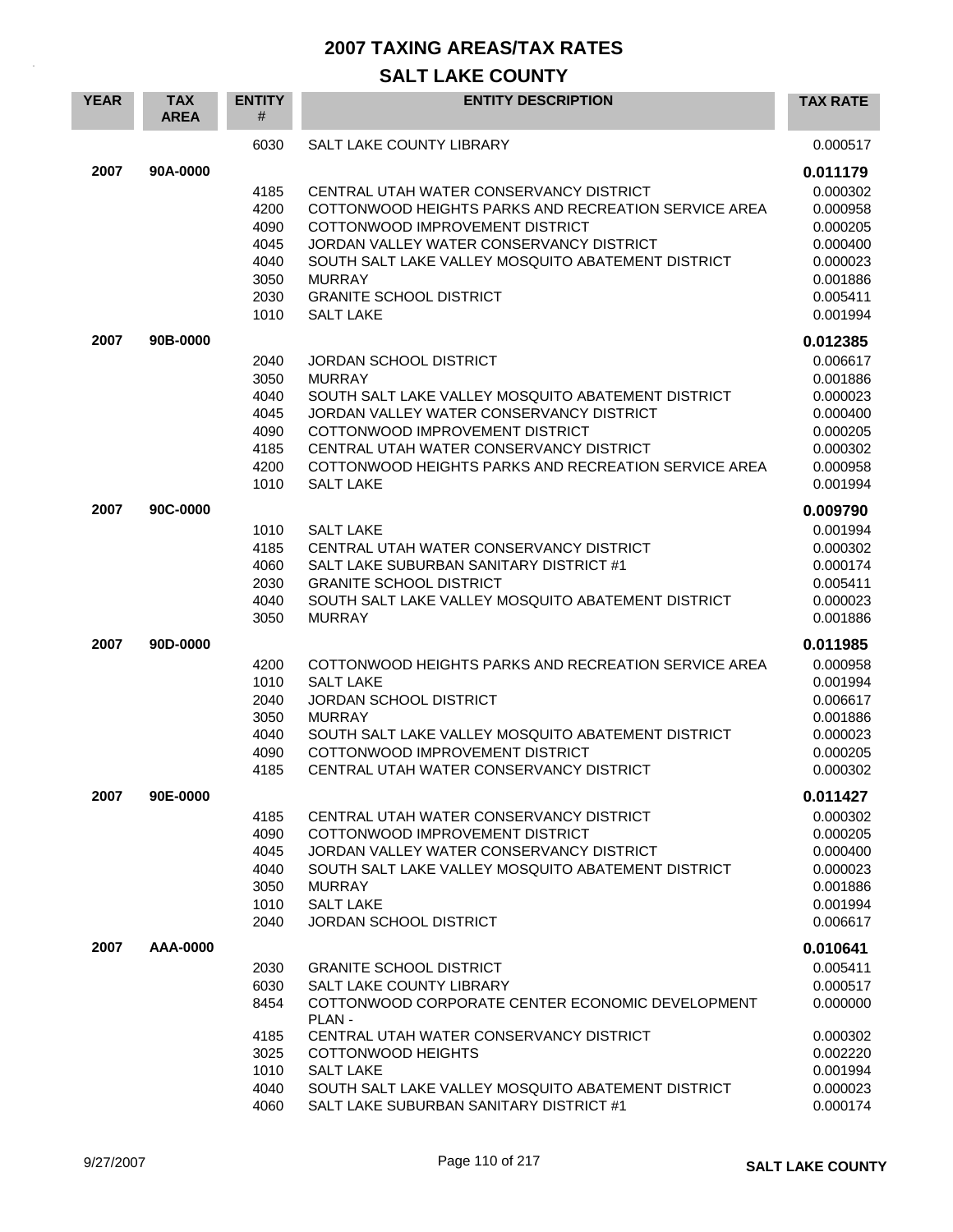| <b>YEAR</b> | <b>TAX</b><br><b>AREA</b> | <b>ENTITY</b><br># | <b>ENTITY DESCRIPTION</b>                                                          | <b>TAX RATE</b>      |
|-------------|---------------------------|--------------------|------------------------------------------------------------------------------------|----------------------|
| 2007        | AAB-0000                  |                    |                                                                                    | 0.011630             |
|             |                           | 6030               | SALT LAKE COUNTY LIBRARY                                                           | 0.000517             |
|             |                           | 1010               | <b>SALT LAKE</b>                                                                   | 0.001994             |
|             |                           | 2030               | <b>GRANITE SCHOOL DISTRICT</b>                                                     | 0.005411             |
|             |                           | 3025               | <b>COTTONWOOD HEIGHTS</b>                                                          | 0.002220             |
|             |                           | 4040               | SOUTH SALT LAKE VALLEY MOSQUITO ABATEMENT DISTRICT                                 | 0.000023             |
|             |                           | 4090               | COTTONWOOD IMPROVEMENT DISTRICT                                                    | 0.000205             |
|             |                           | 4185               | CENTRAL UTAH WATER CONSERVANCY DISTRICT                                            | 0.000302             |
|             |                           | 4200               | COTTONWOOD HEIGHTS PARKS AND RECREATION SERVICE AREA                               | 0.000958             |
| 2007        | AAC-0000                  |                    |                                                                                    | 0.010672             |
|             |                           | 6030               | SALT LAKE COUNTY LIBRARY                                                           | 0.000517             |
|             |                           | 4185               | CENTRAL UTAH WATER CONSERVANCY DISTRICT                                            | 0.000302             |
|             |                           | 4090               | COTTONWOOD IMPROVEMENT DISTRICT                                                    | 0.000205             |
|             |                           | 4040<br>3025       | SOUTH SALT LAKE VALLEY MOSQUITO ABATEMENT DISTRICT<br><b>COTTONWOOD HEIGHTS</b>    | 0.000023<br>0.002220 |
|             |                           | 1010               | <b>SALT LAKE</b>                                                                   | 0.001994             |
|             |                           | 8454               | COTTONWOOD CORPORATE CENTER ECONOMIC DEVELOPMENT                                   | 0.000000             |
|             |                           | 2030               | PLAN-<br><b>GRANITE SCHOOL DISTRICT</b>                                            | 0.005411             |
| 2007        | AAD-0000                  |                    |                                                                                    | 0.012836             |
|             |                           | 4185               | CENTRAL UTAH WATER CONSERVANCY DISTRICT                                            | 0.000302             |
|             |                           | 6020               | AREA EXCLUDED FROM SALT LAKE COUNTY WATER                                          | 0.000000             |
|             |                           |                    | <b>CONSERVANCY D</b>                                                               |                      |
|             |                           | 6030               | <b>SALT LAKE COUNTY LIBRARY</b>                                                    | 0.000517             |
|             |                           | 4200               | COTTONWOOD HEIGHTS PARKS AND RECREATION SERVICE AREA                               | 0.000958             |
|             |                           | 4040               | SOUTH SALT LAKE VALLEY MOSQUITO ABATEMENT DISTRICT                                 | 0.000023             |
|             |                           | 3025               | <b>COTTONWOOD HEIGHTS</b>                                                          | 0.002220             |
|             |                           | 1010               | <b>SALT LAKE</b>                                                                   | 0.001994             |
|             |                           | 4090               | COTTONWOOD IMPROVEMENT DISTRICT                                                    | 0.000205             |
|             |                           | 2040               | <b>JORDAN SCHOOL DISTRICT</b>                                                      | 0.006617             |
| 2007        | AAE-0000                  |                    |                                                                                    | 0.012278             |
|             |                           | 3025               | <b>COTTONWOOD HEIGHTS</b>                                                          | 0.002220             |
|             |                           | 8451               | FORT UNION NEIGHBORHOOD DEVELOPMENT PLAN - SALT LAKE<br>CO                         | 0.000000             |
|             |                           | 6030               | SALT LAKE COUNTY LIBRARY                                                           | 0.000517             |
|             |                           | 4185               | CENTRAL UTAH WATER CONSERVANCY DISTRICT                                            | 0.000302             |
|             |                           | 4090               | COTTONWOOD IMPROVEMENT DISTRICT                                                    | 0.000205             |
|             |                           | 4040               | SOUTH SALT LAKE VALLEY MOSOUITO ABATEMENT DISTRICT                                 | 0.000023             |
|             |                           | 2040               | JORDAN SCHOOL DISTRICT                                                             | 0.006617             |
|             |                           | 1010<br>4045       | <b>SALT LAKE</b><br>JORDAN VALLEY WATER CONSERVANCY DISTRICT                       | 0.001994<br>0.000400 |
|             |                           |                    |                                                                                    |                      |
| 2007        | AAF-0000                  |                    |                                                                                    | 0.010641             |
|             |                           | 6030               | SALT LAKE COUNTY LIBRARY                                                           | 0.000517             |
|             |                           | 4185<br>4060       | CENTRAL UTAH WATER CONSERVANCY DISTRICT<br>SALT LAKE SUBURBAN SANITARY DISTRICT #1 | 0.000302<br>0.000174 |
|             |                           | 3025               | <b>COTTONWOOD HEIGHTS</b>                                                          | 0.002220             |
|             |                           | 1010               | <b>SALT LAKE</b>                                                                   | 0.001994             |
|             |                           | 2030               | <b>GRANITE SCHOOL DISTRICT</b>                                                     | 0.005411             |
|             |                           | 4040               | SOUTH SALT LAKE VALLEY MOSQUITO ABATEMENT DISTRICT                                 | 0.000023             |
| 2007        | AAG-0000                  |                    |                                                                                    | 0.010672             |
|             |                           | 6030               | SALT LAKE COUNTY LIBRARY                                                           | 0.000517             |
|             |                           | 1010               | <b>SALT LAKE</b>                                                                   | 0.001994             |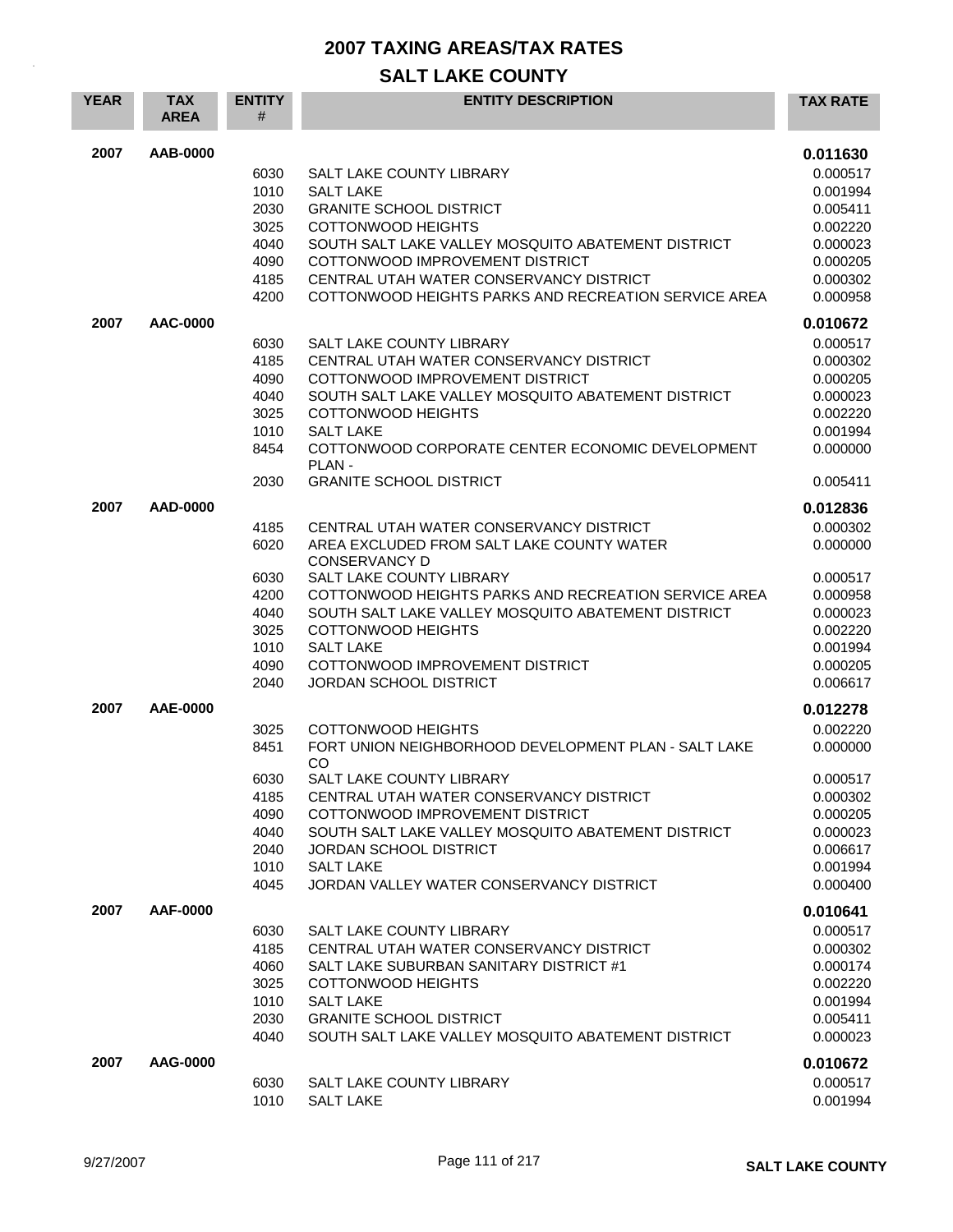| <b>YEAR</b> | <b>TAX</b><br><b>AREA</b> | <b>ENTITY</b><br>#                                                   | <b>ENTITY DESCRIPTION</b>                                                                                                                                                                                                                                                                                                                                 | <b>TAX RATE</b>                                                                                                      |
|-------------|---------------------------|----------------------------------------------------------------------|-----------------------------------------------------------------------------------------------------------------------------------------------------------------------------------------------------------------------------------------------------------------------------------------------------------------------------------------------------------|----------------------------------------------------------------------------------------------------------------------|
|             |                           | 2030<br>3025<br>4040<br>4090<br>4185                                 | <b>GRANITE SCHOOL DISTRICT</b><br><b>COTTONWOOD HEIGHTS</b><br>SOUTH SALT LAKE VALLEY MOSQUITO ABATEMENT DISTRICT<br>COTTONWOOD IMPROVEMENT DISTRICT<br>CENTRAL UTAH WATER CONSERVANCY DISTRICT                                                                                                                                                           | 0.005411<br>0.002220<br>0.000023<br>0.000205<br>0.000302                                                             |
| 2007        | AAH-0000                  | 4200<br>4185<br>4090<br>4040<br>3025<br>1010<br>6030<br>2040         | COTTONWOOD HEIGHTS PARKS AND RECREATION SERVICE AREA<br>CENTRAL UTAH WATER CONSERVANCY DISTRICT<br>COTTONWOOD IMPROVEMENT DISTRICT<br>SOUTH SALT LAKE VALLEY MOSQUITO ABATEMENT DISTRICT<br><b>COTTONWOOD HEIGHTS</b><br><b>SALT LAKE</b><br>SALT LAKE COUNTY LIBRARY<br>JORDAN SCHOOL DISTRICT                                                           | 0.012836<br>0.000958<br>0.000302<br>0.000205<br>0.000023<br>0.002220<br>0.001994<br>0.000517<br>0.006617             |
| 2007        | AAJ-0000                  | 4090<br>6030<br>4200<br>4185<br>4040<br>3025<br>1010<br>2040<br>4045 | COTTONWOOD IMPROVEMENT DISTRICT<br><b>SALT LAKE COUNTY LIBRARY</b><br>COTTONWOOD HEIGHTS PARKS AND RECREATION SERVICE AREA<br>CENTRAL UTAH WATER CONSERVANCY DISTRICT<br>SOUTH SALT LAKE VALLEY MOSQUITO ABATEMENT DISTRICT<br><b>COTTONWOOD HEIGHTS</b><br><b>SALT LAKE</b><br><b>JORDAN SCHOOL DISTRICT</b><br>JORDAN VALLEY WATER CONSERVANCY DISTRICT | 0.013236<br>0.000205<br>0.000517<br>0.000958<br>0.000302<br>0.000023<br>0.002220<br>0.001994<br>0.006617<br>0.000400 |
| 2007        | AAK-0000                  | 3025<br>6030<br>4185<br>4040<br>2040<br>1010<br>4090                 | COTTONWOOD HEIGHTS<br><b>SALT LAKE COUNTY LIBRARY</b><br>CENTRAL UTAH WATER CONSERVANCY DISTRICT<br>SOUTH SALT LAKE VALLEY MOSQUITO ABATEMENT DISTRICT<br><b>JORDAN SCHOOL DISTRICT</b><br><b>SALT LAKE</b><br>COTTONWOOD IMPROVEMENT DISTRICT                                                                                                            | 0.011878<br>0.002220<br>0.000517<br>0.000302<br>0.000023<br>0.006617<br>0.001994<br>0.000205                         |
| 2007        | AAL-0000                  | 4090<br>6020<br>6030<br>4185<br>3025<br>1010<br>2040<br>4040         | COTTONWOOD IMPROVEMENT DISTRICT<br>AREA EXCLUDED FROM SALT LAKE COUNTY WATER<br><b>CONSERVANCY D</b><br>SALT LAKE COUNTY LIBRARY<br>CENTRAL UTAH WATER CONSERVANCY DISTRICT<br>COTTONWOOD HEIGHTS<br><b>SALT LAKE</b><br>JORDAN SCHOOL DISTRICT<br>SOUTH SALT LAKE VALLEY MOSQUITO ABATEMENT DISTRICT                                                     | 0.011878<br>0.000205<br>0.000000<br>0.000517<br>0.000302<br>0.002220<br>0.001994<br>0.006617<br>0.000023             |
| 2007        | AAM-0000                  | 4185<br>1010<br>6030<br>4090<br>4045<br>4040<br>3025<br>2040         | CENTRAL UTAH WATER CONSERVANCY DISTRICT<br><b>SALT LAKE</b><br>SALT LAKE COUNTY LIBRARY<br>COTTONWOOD IMPROVEMENT DISTRICT<br>JORDAN VALLEY WATER CONSERVANCY DISTRICT<br>SOUTH SALT LAKE VALLEY MOSQUITO ABATEMENT DISTRICT<br>COTTONWOOD HEIGHTS<br><b>JORDAN SCHOOL DISTRICT</b>                                                                       | 0.012278<br>0.000302<br>0.001994<br>0.000517<br>0.000205<br>0.000400<br>0.000023<br>0.002220<br>0.006617             |
| 2007        | AAN-0000                  |                                                                      |                                                                                                                                                                                                                                                                                                                                                           | 0.011709                                                                                                             |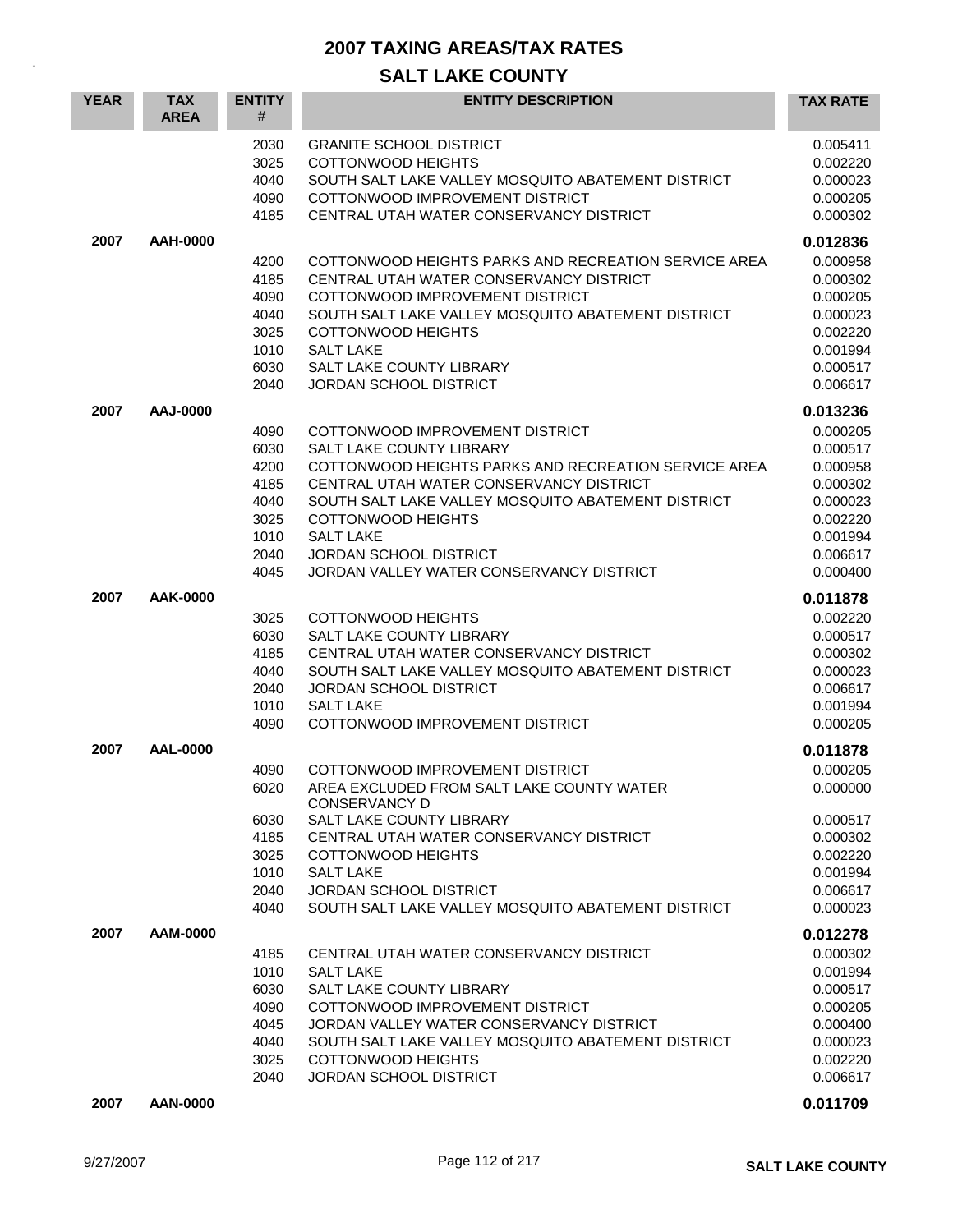| <b>YEAR</b> | <b>TAX</b><br><b>AREA</b> | <b>ENTITY</b><br>#                                           | <b>ENTITY DESCRIPTION</b>                                                                                                                                                                                                                                                                                               | <b>TAX RATE</b>                                                                                          |
|-------------|---------------------------|--------------------------------------------------------------|-------------------------------------------------------------------------------------------------------------------------------------------------------------------------------------------------------------------------------------------------------------------------------------------------------------------------|----------------------------------------------------------------------------------------------------------|
|             |                           | 2040<br>3110<br>4040<br>4045<br>4185<br>6030<br>8358         | <b>JORDAN SCHOOL DISTRICT</b><br><b>WEST JORDAN CITY</b><br>SOUTH SALT LAKE VALLEY MOSOUITO ABATEMENT DISTRICT<br>JORDAN VALLEY WATER CONSERVANCY DISTRICT<br>CENTRAL UTAH WATER CONSERVANCY DISTRICT<br>SALT LAKE COUNTY LIBRARY<br>BINGHAM BUSINESS PARK ECONOMIC DEVELOPMENT PROJECT<br><b>AREA</b>                  | 0.006617<br>0.001856<br>0.000023<br>0.000400<br>0.000302<br>0.000517<br>0.000000<br>0.001994             |
|             |                           | 1010                                                         | <b>SALT LAKE</b>                                                                                                                                                                                                                                                                                                        |                                                                                                          |
| 2007        | AAO-0000                  | 2020<br>4185<br>8106<br>1010<br>3050<br>4040                 | MURRAY CITY SCHOOL DISTRICT<br>CENTRAL UTAH WATER CONSERVANCY DISTRICT<br>FIRECLAY PROJECT AREA - MURRAY<br><b>SALT LAKE</b><br><b>MURRAY</b><br>SOUTH SALT LAKE VALLEY MOSQUITO ABATEMENT DISTRICT                                                                                                                     | 0.009294<br>0.005089<br>0.000302<br>0.000000<br>0.001994<br>0.001886<br>0.000023                         |
| 2007        | AAQ-0000                  | 1010<br>2020<br>3050<br>4040<br>4090<br>4185<br>8106         | <b>SALT LAKE</b><br>MURRAY CITY SCHOOL DISTRICT<br><b>MURRAY</b><br>SOUTH SALT LAKE VALLEY MOSQUITO ABATEMENT DISTRICT<br>COTTONWOOD IMPROVEMENT DISTRICT<br>CENTRAL UTAH WATER CONSERVANCY DISTRICT<br>FIRECLAY PROJECT AREA - MURRAY                                                                                  | 0.009499<br>0.001994<br>0.005089<br>0.001886<br>0.000023<br>0.000205<br>0.000302<br>0.000000             |
| 2007        | AAR-0000                  | 1010<br>8800<br>6030<br>4185<br>4060<br>4040<br>2030<br>3036 | <b>SALT LAKE</b><br>OLYMPUS ECONOMIC DEVELOPMENT PROJECT AREA PLAN -<br><b>HOLLAD</b><br>SALT LAKE COUNTY LIBRARY<br>CENTRAL UTAH WATER CONSERVANCY DISTRICT<br>SALT LAKE SUBURBAN SANITARY DISTRICT #1<br>SOUTH SALT LAKE VALLEY MOSQUITO ABATEMENT DISTRICT<br><b>GRANITE SCHOOL DISTRICT</b><br><b>HOLLADAY CITY</b> | 0.009857<br>0.001994<br>0.000000<br>0.000517<br>0.000302<br>0.000174<br>0.000023<br>0.005411<br>0.001436 |
| 2007        | AAT-0000                  | 4185<br>2040<br>6030<br>4300<br>1010<br>3080<br>4040<br>4140 | CENTRAL UTAH WATER CONSERVANCY DISTRICT<br><b>JORDAN SCHOOL DISTRICT</b><br>SALT LAKE COUNTY LIBRARY<br>WHITE CITY WATER IMPROVEMENT DISTRICT<br><b>SALT LAKE</b><br><b>SANDY CITY</b><br>SOUTH SALT LAKE VALLEY MOSQUITO ABATEMENT DISTRICT<br>SANDY SUBURBAN IMPROVEMENT DISTRICT                                     | 0.011581<br>0.000302<br>0.006617<br>0.000517<br>0.000000<br>0.001994<br>0.001252<br>0.000023<br>0.000876 |
| 2007        | AAU-0000                  | 4040<br>4300<br>4240<br>4090<br>6030<br>3080<br>2040<br>1010 | SOUTH SALT LAKE VALLEY MOSQUITO ABATEMENT DISTRICT<br>WHITE CITY WATER IMPROVEMENT DISTRICT<br>ALTA CANYON RECREATION SPECIAL SERVICE DISTRICT<br>COTTONWOOD IMPROVEMENT DISTRICT<br>SALT LAKE COUNTY LIBRARY<br><b>SANDY CITY</b><br><b>JORDAN SCHOOL DISTRICT</b><br><b>SALT LAKE</b>                                 | 0.011112<br>0.000023<br>0.000000<br>0.000202<br>0.000205<br>0.000517<br>0.001252<br>0.006617<br>0.001994 |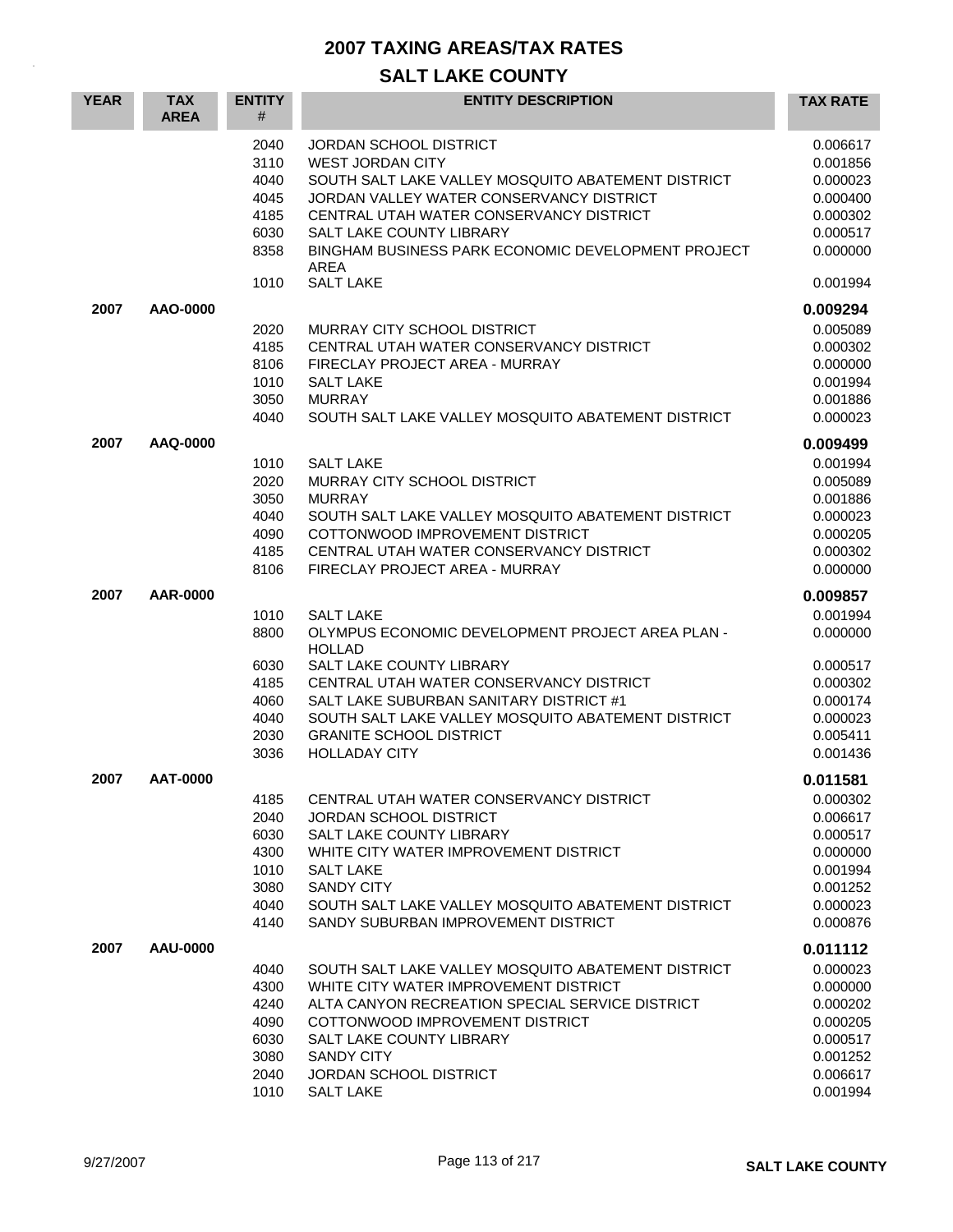| <b>YEAR</b> | <b>TAX</b><br><b>AREA</b> | <b>ENTITY</b><br># | <b>ENTITY DESCRIPTION</b>                                                                     | <b>TAX RATE</b>      |
|-------------|---------------------------|--------------------|-----------------------------------------------------------------------------------------------|----------------------|
|             |                           | 4185               | CENTRAL UTAH WATER CONSERVANCY DISTRICT                                                       | 0.000302             |
| 2007        | AAW-0000                  |                    |                                                                                               | 0.010910             |
|             |                           | 4090               | COTTONWOOD IMPROVEMENT DISTRICT                                                               | 0.000205             |
|             |                           | 6030               | <b>SALT LAKE COUNTY LIBRARY</b>                                                               | 0.000517             |
|             |                           | 4300               | WHITE CITY WATER IMPROVEMENT DISTRICT                                                         | 0.000000             |
|             |                           | 4185               | CENTRAL UTAH WATER CONSERVANCY DISTRICT                                                       | 0.000302             |
|             |                           | 4040               | SOUTH SALT LAKE VALLEY MOSQUITO ABATEMENT DISTRICT                                            | 0.000023             |
|             |                           | 3080               | <b>SANDY CITY</b>                                                                             | 0.001252             |
|             |                           | 1010               | <b>SALT LAKE</b><br><b>JORDAN SCHOOL DISTRICT</b>                                             | 0.001994             |
|             |                           | 2040               |                                                                                               | 0.006617             |
| 2007        | AAX-0000                  |                    |                                                                                               | 0.011310             |
|             |                           | 4090               | COTTONWOOD IMPROVEMENT DISTRICT                                                               | 0.000205             |
|             |                           | 1010               | <b>SALT LAKE</b>                                                                              | 0.001994             |
|             |                           | 6030               | SALT LAKE COUNTY LIBRARY                                                                      | 0.000517             |
|             |                           | 4300               | WHITE CITY WATER IMPROVEMENT DISTRICT                                                         | 0.000000             |
|             |                           | 4185<br>4040       | CENTRAL UTAH WATER CONSERVANCY DISTRICT<br>SOUTH SALT LAKE VALLEY MOSQUITO ABATEMENT DISTRICT | 0.000302<br>0.000023 |
|             |                           | 2040               | <b>JORDAN SCHOOL DISTRICT</b>                                                                 | 0.006617             |
|             |                           | 3080               | <b>SANDY CITY</b>                                                                             | 0.001252             |
|             |                           | 4045               | JORDAN VALLEY WATER CONSERVANCY DISTRICT                                                      | 0.000400             |
| 2007        | AAY-0000                  |                    |                                                                                               |                      |
|             |                           |                    |                                                                                               | 0.011783             |
|             |                           | 4140<br>6030       | SANDY SUBURBAN IMPROVEMENT DISTRICT<br>SALT LAKE COUNTY LIBRARY                               | 0.000876<br>0.000517 |
|             |                           | 4300               | WHITE CITY WATER IMPROVEMENT DISTRICT                                                         | 0.000000             |
|             |                           | 4185               | CENTRAL UTAH WATER CONSERVANCY DISTRICT                                                       | 0.000302             |
|             |                           | 4040               | SOUTH SALT LAKE VALLEY MOSQUITO ABATEMENT DISTRICT                                            | 0.000023             |
|             |                           | 3080               | <b>SANDY CITY</b>                                                                             | 0.001252             |
|             |                           | 2040               | <b>JORDAN SCHOOL DISTRICT</b>                                                                 | 0.006617             |
|             |                           | 1010               | <b>SALT LAKE</b>                                                                              | 0.001994             |
|             |                           | 4240               | ALTA CANYON RECREATION SPECIAL SERVICE DISTRICT                                               | 0.000202             |
| 2007        | AAZ-0000                  |                    |                                                                                               | 0.011981             |
|             |                           | 4140               | SANDY SUBURBAN IMPROVEMENT DISTRICT                                                           | 0.000876             |
|             |                           | 1010               | <b>SALT LAKE</b>                                                                              | 0.001994             |
|             |                           | 4300               | WHITE CITY WATER IMPROVEMENT DISTRICT                                                         | 0.000000             |
|             |                           | 6030               | SALT LAKE COUNTY LIBRARY                                                                      | 0.000517             |
|             |                           | 4185               | CENTRAL UTAH WATER CONSERVANCY DISTRICT                                                       | 0.000302             |
|             |                           | 4040<br>2040       | SOUTH SALT LAKE VALLEY MOSQUITO ABATEMENT DISTRICT<br><b>JORDAN SCHOOL DISTRICT</b>           | 0.000023<br>0.006617 |
|             |                           | 3080               | <b>SANDY CITY</b>                                                                             | 0.001252             |
|             |                           | 4045               | JORDAN VALLEY WATER CONSERVANCY DISTRICT                                                      | 0.000400             |
|             |                           |                    |                                                                                               |                      |
| 2007        | ABA-0000                  |                    |                                                                                               | 0.012021             |
|             |                           | 4045<br>6030       | JORDAN VALLEY WATER CONSERVANCY DISTRICT<br><b>SALT LAKE COUNTY LIBRARY</b>                   | 0.000400<br>0.000517 |
|             |                           | 4300               | WHITE CITY WATER IMPROVEMENT DISTRICT                                                         | 0.000000             |
|             |                           | 4185               | CENTRAL UTAH WATER CONSERVANCY DISTRICT                                                       | 0.000302             |
|             |                           | 4140               | SANDY SUBURBAN IMPROVEMENT DISTRICT                                                           | 0.000876             |
|             |                           | 4040               | SOUTH SALT LAKE VALLEY MOSQUITO ABATEMENT DISTRICT                                            | 0.000023             |
|             |                           | 3080               | <b>SANDY CITY</b>                                                                             | 0.001252             |
|             |                           | 2040               | <b>JORDAN SCHOOL DISTRICT</b>                                                                 | 0.006617             |
|             |                           | 1010               | <b>SALT LAKE</b>                                                                              | 0.001994             |
|             |                           | 4160               | CRESENT CEMETERY MAINTENANCE DISTRICT                                                         | 0.000040             |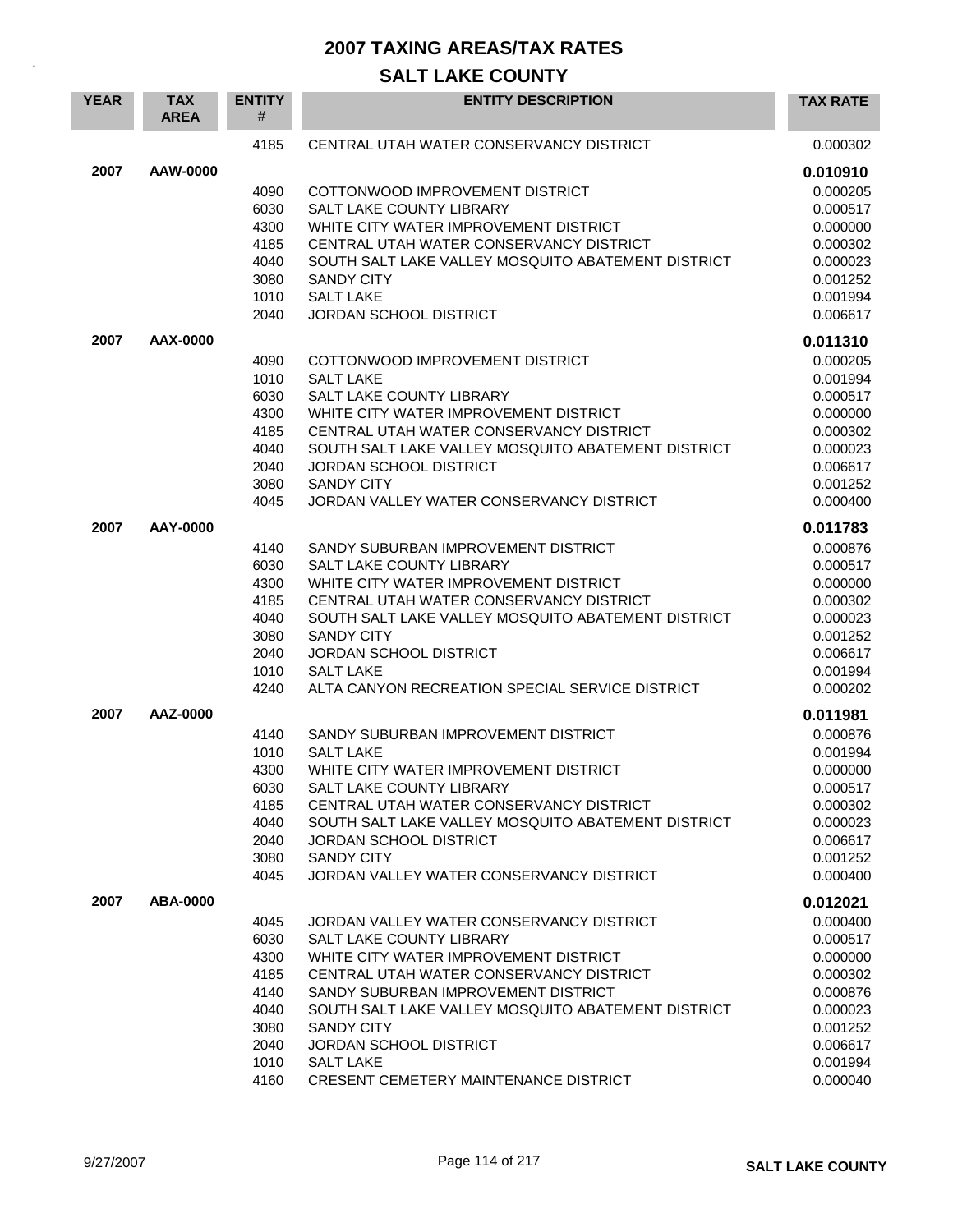| <b>YEAR</b> | <b>TAX</b><br><b>AREA</b> | <b>ENTITY</b><br># | <b>ENTITY DESCRIPTION</b>                          | <b>TAX RATE</b> |
|-------------|---------------------------|--------------------|----------------------------------------------------|-----------------|
| 2007        | ABB-0000                  |                    |                                                    | 0.009857        |
|             |                           | 4040               | SOUTH SALT LAKE VALLEY MOSQUITO ABATEMENT DISTRICT | 0.000023        |
|             |                           | 6030               | <b>SALT LAKE COUNTY LIBRARY</b>                    | 0.000517        |
|             |                           | 8801               | VILLAGE CENTER REDEVELOPMENT PROJECT AREA          | 0.000000        |
|             |                           | 4060               | SALT LAKE SUBURBAN SANITARY DISTRICT #1            | 0.000174        |
|             |                           | 2030               | <b>GRANITE SCHOOL DISTRICT</b>                     | 0.005411        |
|             |                           | 1010               | <b>SALT LAKE</b>                                   | 0.001994        |
|             |                           | 4185               | CENTRAL UTAH WATER CONSERVANCY DISTRICT            | 0.000302        |
|             |                           | 3036               | <b>HOLLADAY CITY</b>                               | 0.001436        |
| 2007        | <b>ABC-0000</b>           |                    |                                                    | 0.012955        |
|             |                           | 4120               | <b>KEARNS IMPROVEMENT DISTRICT</b>                 | 0.000568        |
|             |                           | 6030               | SALT LAKE COUNTY LIBRARY                           | 0.000517        |
|             |                           | 4180               | SALT LAKE COUNTY REGIONAL SERVICE AREA             | 0.001078        |
|             |                           | 4040               | SOUTH SALT LAKE VALLEY MOSQUITO ABATEMENT DISTRICT | 0.000023        |
|             |                           | 3110               | <b>WEST JORDAN CITY</b>                            | 0.001856        |
|             |                           | 2040               | JORDAN SCHOOL DISTRICT                             | 0.006617        |
|             |                           | 1010               | <b>SALT LAKE</b>                                   | 0.001994        |
|             |                           | 4185               | CENTRAL UTAH WATER CONSERVANCY DISTRICT            | 0.000302        |
| 2007        | TP007-000                 |                    |                                                    | 0.012332        |
|             |                           | 4320               | SALT LAKE VALLEY FIRE SERVICE AREA                 | 0.001377        |
|             |                           | 6030               | SALT LAKE COUNTY LIBRARY                           | 0.000517        |
|             |                           | 4210               | SALT LAKE COUNTY SPECIAL DISTRICT NO. 1            | 0.000000        |
|             |                           | 4300               | WHITE CITY WATER IMPROVEMENT DISTRICT              | 0.000000        |
|             |                           | 4240               | ALTA CANYON RECREATION SPECIAL SERVICE DISTRICT    | 0.000202        |
|             |                           | 4220               | SALT LAKE COUNTY MUNICIPAL-TYPE SERVICES DISTRICT  | 0.000695        |
|             |                           | 4090               | COTTONWOOD IMPROVEMENT DISTRICT                    | 0.000205        |
|             |                           | 4045               | JORDAN VALLEY WATER CONSERVANCY DISTRICT           | 0.000400        |
|             |                           | 4040               | SOUTH SALT LAKE VALLEY MOSQUITO ABATEMENT DISTRICT | 0.000023        |
|             |                           | 2040               | <b>JORDAN SCHOOL DISTRICT</b>                      | 0.006617        |
|             |                           | 1010               | <b>SALT LAKE</b>                                   | 0.001994        |
|             |                           | 4185               | CENTRAL UTAH WATER CONSERVANCY DISTRICT            | 0.000302        |
| 2007        | TP008-000                 |                    |                                                    | 0.011855        |
|             |                           | 4185               | CENTRAL UTAH WATER CONSERVANCY DISTRICT            | 0.000302        |
|             |                           | 6030               | <b>SALT LAKE COUNTY LIBRARY</b>                    | 0.000517        |
|             |                           | 4330               | SOUTH WEST WATER IMPROVEMENT DISTRICT              | 0.000000        |
|             |                           | 4320               | SALT LAKE VALLEY FIRE SERVICE AREA                 | 0.001377        |
|             |                           | 4210               | SALT LAKE COUNTY SPECIAL DISTRICT NO. 1            | 0.000000        |
|             |                           | 4150               | SOUTH VALLEY SEWER DISTRICT                        | 0.000330        |
|             |                           | 4040               | SOUTH SALT LAKE VALLEY MOSQUITO ABATEMENT DISTRICT | 0.000023        |
|             |                           | 2040               | JORDAN SCHOOL DISTRICT                             | 0.006617        |
|             |                           | 1010               | <b>SALT LAKE</b>                                   | 0.001994        |
|             |                           | 4220               | SALT LAKE COUNTY MUNICIPAL-TYPE SERVICES DISTRICT  | 0.000695        |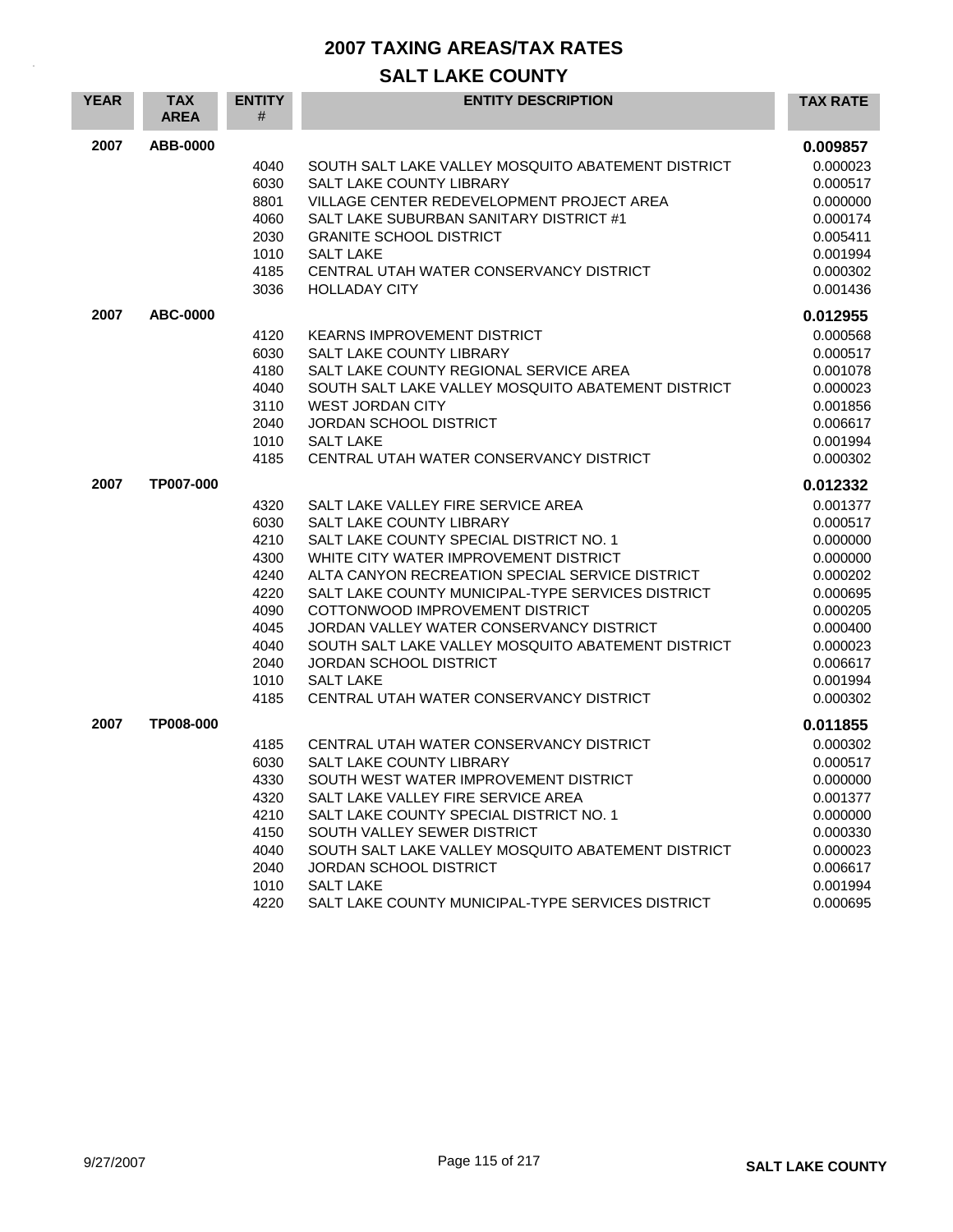# **SAN JUAN COUNTY**

| <b>YEAR</b> | <b>TAX</b><br><b>AREA</b> | <b>ENTITY</b><br># | <b>ENTITY DESCRIPTION</b>                                                              | <b>TAX RATE</b>      |
|-------------|---------------------------|--------------------|----------------------------------------------------------------------------------------|----------------------|
| 2007        | 001-0000                  |                    |                                                                                        | 0.013278             |
|             |                           | 1010               | <b>SAN JUAN</b>                                                                        | 0.004071             |
|             |                           | 2010               | SAN JUAN COUNTY SCHOOL DISTRICT                                                        | 0.007739             |
|             |                           | 4030               | SAN JUAN COUNTY WATER CONSERVANCY DISTRICT                                             | 0.000532             |
|             |                           | 4050               | SAN JUAN COUNTY HEALTH SERVICE DISTRICT                                                | 0.000936             |
| 2007        | 002-0000                  |                    |                                                                                        | 0.013604             |
|             |                           | 2010               | SAN JUAN COUNTY SCHOOL DISTRICT                                                        | 0.007739             |
|             |                           | 4050               | SAN JUAN COUNTY HEALTH SERVICE DISTRICT                                                | 0.000936             |
|             |                           | 1010               | <b>SAN JUAN</b>                                                                        | 0.004071             |
|             |                           | 4030<br>4010       | SAN JUAN COUNTY WATER CONSERVANCY DISTRICT<br>MONTICELLO CEMETERY MAINTENANCE DISTRICT | 0.000532<br>0.000326 |
|             |                           |                    |                                                                                        |                      |
| 2007        | 003-0000                  |                    |                                                                                        | 0.013494             |
|             |                           | 1010               | <b>SAN JUAN</b>                                                                        | 0.004071             |
|             |                           | 2010<br>4020       | SAN JUAN COUNTY SCHOOL DISTRICT<br><b>BLANDING CEMETERY MAINTENANCE DISTRICT</b>       | 0.007739<br>0.000216 |
|             |                           | 4030               | SAN JUAN COUNTY WATER CONSERVANCY DISTRICT                                             | 0.000532             |
|             |                           | 4050               | SAN JUAN COUNTY HEALTH SERVICE DISTRICT                                                | 0.000936             |
| 2007        | 004-0000                  |                    |                                                                                        | 0.016629             |
|             |                           | 3020               | <b>MONTICELLO</b>                                                                      | 0.003025             |
|             |                           | 4050               | SAN JUAN COUNTY HEALTH SERVICE DISTRICT                                                | 0.000936             |
|             |                           | 4010               | MONTICELLO CEMETERY MAINTENANCE DISTRICT                                               | 0.000326             |
|             |                           | 2010               | SAN JUAN COUNTY SCHOOL DISTRICT                                                        | 0.007739             |
|             |                           | 1010               | <b>SAN JUAN</b>                                                                        | 0.004071             |
|             |                           | 4030               | SAN JUAN COUNTY WATER CONSERVANCY DISTRICT                                             | 0.000532             |
| 2007        | 005-0000                  |                    |                                                                                        | 0.016905             |
|             |                           | 1010               | <b>SAN JUAN</b>                                                                        | 0.004071             |
|             |                           | 2010               | SAN JUAN COUNTY SCHOOL DISTRICT                                                        | 0.007739             |
|             |                           | 3010<br>4020       | <b>BLANDING</b><br><b>BLANDING CEMETERY MAINTENANCE DISTRICT</b>                       | 0.003411             |
|             |                           | 4030               | SAN JUAN COUNTY WATER CONSERVANCY DISTRICT                                             | 0.000216<br>0.000532 |
|             |                           | 4050               | SAN JUAN COUNTY HEALTH SERVICE DISTRICT                                                | 0.000936             |
| 2007        | 006-0000                  |                    |                                                                                        | 0.013418             |
|             |                           | 1010               | SAN JUAN                                                                               | 0.004071             |
|             |                           | 4050               | SAN JUAN COUNTY HEALTH SERVICE DISTRICT                                                | 0.000936             |
|             |                           | 4040               | <b>GRAND COUNTY SPECIAL SERVICE WATER DISTRICT</b>                                     | 0.000140             |
|             |                           | 2010               | SAN JUAN COUNTY SCHOOL DISTRICT                                                        | 0.007739             |
|             |                           | 4030               | SAN JUAN COUNTY WATER CONSERVANCY DISTRICT                                             | 0.000532             |
| 2007        | 007-0000                  |                    |                                                                                        | 0.013495             |
|             |                           | 1010               | <b>SAN JUAN</b>                                                                        | 0.004071             |
|             |                           | 2010               | SAN JUAN COUNTY SCHOOL DISTRICT                                                        | 0.007739             |
|             |                           | 4030               | SAN JUAN COUNTY WATER CONSERVANCY DISTRICT                                             | 0.000532             |
|             |                           | 4040               | GRAND COUNTY SPECIAL SERVICE WATER DISTRICT<br>SAN JUAN COUNTY HEALTH SERVICE DISTRICT | 0.000140             |
|             |                           | 4050<br>4060       | GRAND COUNTY WATER CONSERVANCY DISTRICT                                                | 0.000936<br>0.000077 |
| 2007        | 008-0000                  |                    |                                                                                        | 0.013355             |
|             |                           | 4030               | SAN JUAN COUNTY WATER CONSERVANCY DISTRICT                                             | 0.000532             |
|             |                           | 4050               | SAN JUAN COUNTY HEALTH SERVICE DISTRICT                                                | 0.000936             |
|             |                           | 2010               | SAN JUAN COUNTY SCHOOL DISTRICT                                                        | 0.007739             |
|             |                           | 1010               | <b>SAN JUAN</b>                                                                        | 0.004071             |
|             |                           | 4060               | GRAND COUNTY WATER CONSERVANCY DISTRICT                                                | 0.000077             |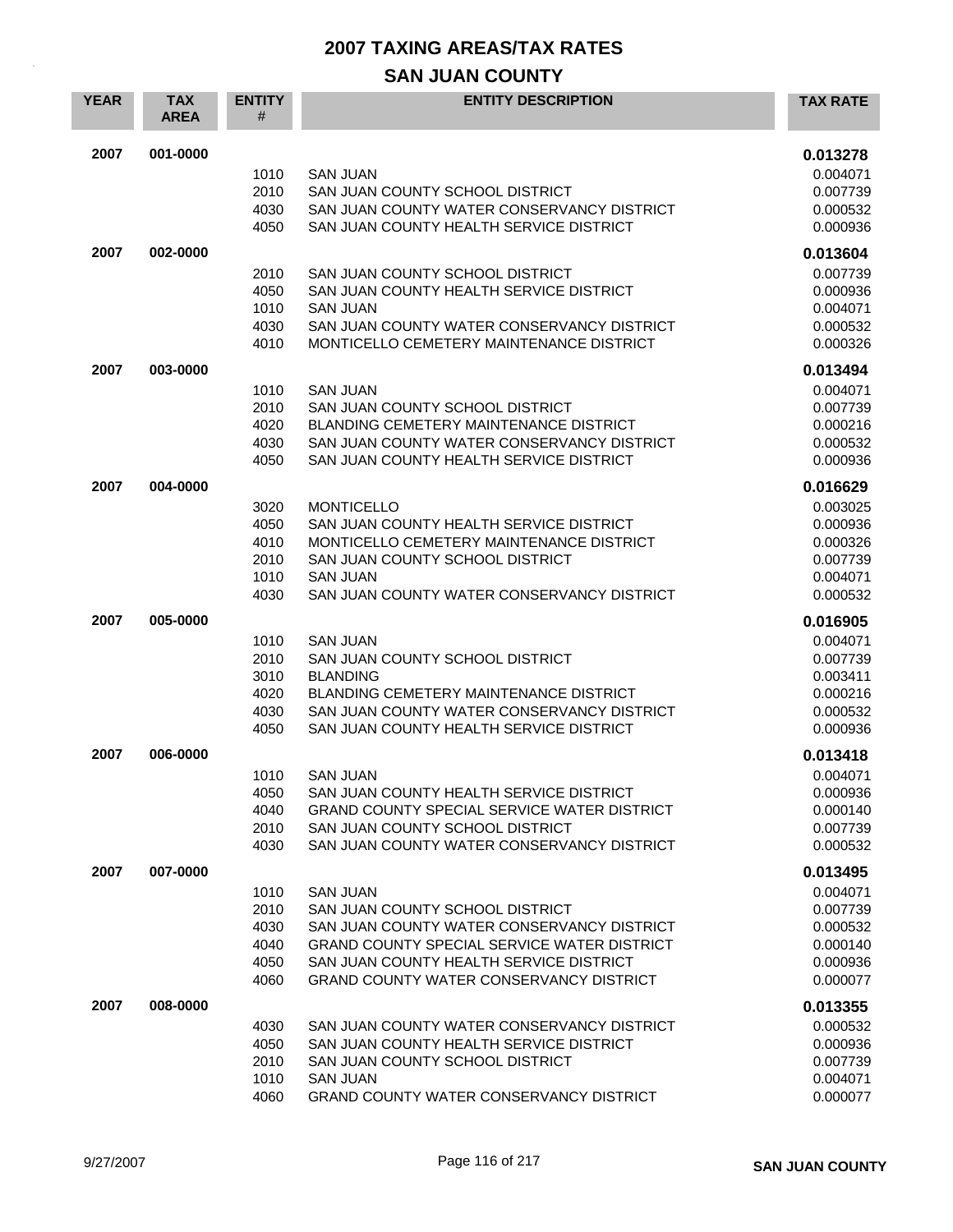# **SAN JUAN COUNTY**

| <b>YEAR</b> | <b>TAX</b><br><b>AREA</b> | <b>ENTITY</b><br># | <b>ENTITY DESCRIPTION</b>                  | <b>TAX RATE</b> |
|-------------|---------------------------|--------------------|--------------------------------------------|-----------------|
| 2007        | 009-0000                  |                    |                                            | 0.013856        |
|             |                           | 1010               | SAN JUAN                                   | 0.004071        |
|             |                           | 2010               | SAN JUAN COUNTY SCHOOL DISTRICT            | 0.007739        |
|             |                           | 4030               | SAN JUAN COUNTY WATER CONSERVANCY DISTRICT | 0.000532        |
|             |                           | 4050               | SAN JUAN COUNTY HEALTH SERVICE DISTRICT    | 0.000936        |
|             |                           | 4070               | SAN JUAN COUNTY SERVICE AREA NO. 1         | 0.000578        |
|             |                           | 4080               | BLUFF WATER WORKS SPECIAL SEVICE DISTRICT  | 0.000000        |
| 2007        | 009-0001                  |                    |                                            | 0.013278        |
|             |                           | 1010               | SAN JUAN                                   | 0.004071        |
|             |                           | 4080               | BLUFF WATER WORKS SPECIAL SEVICE DISTRICT  | 0.000000        |
|             |                           | 4050               | SAN JUAN COUNTY HEALTH SERVICE DISTRICT    | 0.000936        |
|             |                           | 4030               | SAN JUAN COUNTY WATER CONSERVANCY DISTRICT | 0.000532        |
|             |                           | 2010               | SAN JUAN COUNTY SCHOOL DISTRICT            | 0.007739        |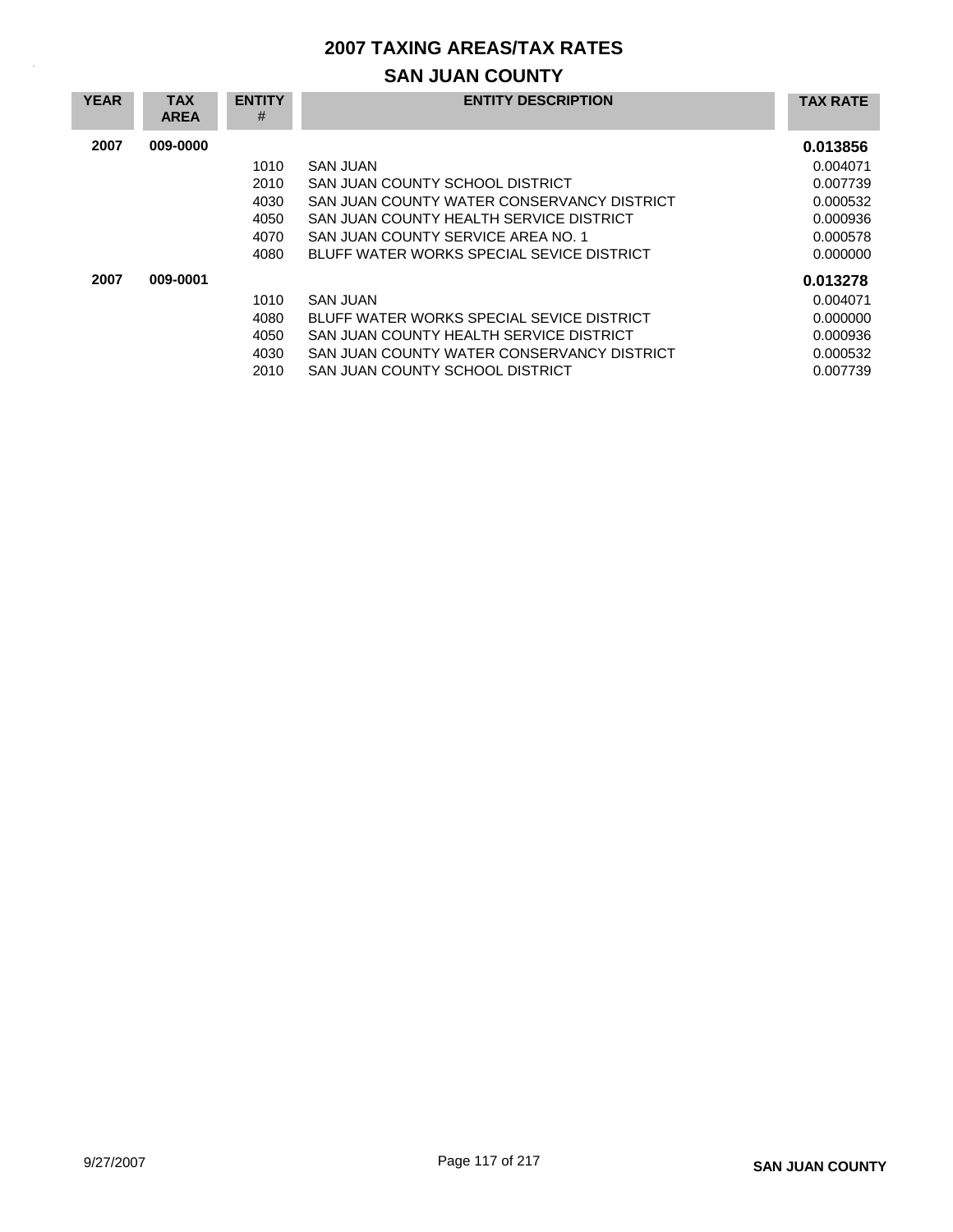# **SANPETE COUNTY**

| <b>YEAR</b> | <b>TAX</b><br><b>AREA</b> | <b>ENTITY</b><br>#                   | <b>ENTITY DESCRIPTION</b>                                                                                                                              | <b>TAX RATE</b>                                                      |
|-------------|---------------------------|--------------------------------------|--------------------------------------------------------------------------------------------------------------------------------------------------------|----------------------------------------------------------------------|
| 2007        | 001-0000                  | 1010<br>2020<br>3020<br>4010<br>4270 | <b>SANPETE</b><br>SOUTH SANPETE SCHOOL DISTRICT<br><b>EPHRAIM</b><br>SANPETE WATER CONSERVANCY DISTRICT<br>CENTRAL UTAH WATER CONSERVANCY DISTRICT     | 0.014442<br>0.002957<br>0.008304<br>0.002564<br>0.000315<br>0.000302 |
| 2007        | 002-0000                  | 2020<br>4270<br>3070<br>1010<br>4010 | SOUTH SANPETE SCHOOL DISTRICT<br>CENTRAL UTAH WATER CONSERVANCY DISTRICT<br><b>MANTI</b><br><b>SANPETE</b><br>SANPETE WATER CONSERVANCY DISTRICT       | 0.013548<br>0.008304<br>0.000302<br>0.001670<br>0.002957<br>0.000315 |
| 2007        | 003-0000                  | 1010<br>2020<br>3120<br>4010<br>4270 | <b>SANPETE</b><br>SOUTH SANPETE SCHOOL DISTRICT<br><b>STERLING</b><br>SANPETE WATER CONSERVANCY DISTRICT<br>CENTRAL UTAH WATER CONSERVANCY DISTRICT    | 0.012893<br>0.002957<br>0.008304<br>0.001015<br>0.000315<br>0.000302 |
| 2007        | 004-0000                  | 3060<br>4010<br>1010<br>2020<br>4270 | <b>GUNNISON</b><br>SANPETE WATER CONSERVANCY DISTRICT<br><b>SANPETE</b><br>SOUTH SANPETE SCHOOL DISTRICT<br>CENTRAL UTAH WATER CONSERVANCY DISTRICT    | 0.014426<br>0.002548<br>0.000315<br>0.002957<br>0.008304<br>0.000302 |
| 2007        | 005-0000                  | 1010<br>2020<br>3010<br>4010<br>4270 | <b>SANPETE</b><br>SOUTH SANPETE SCHOOL DISTRICT<br><b>CENTERFIELD</b><br>SANPETE WATER CONSERVANCY DISTRICT<br>CENTRAL UTAH WATER CONSERVANCY DISTRICT | 0.012568<br>0.002957<br>0.008304<br>0.000690<br>0.000315<br>0.000302 |
| 2007        | 006-0000                  | 4010<br>4270<br>3080<br>2020<br>1010 | SANPETE WATER CONSERVANCY DISTRICT<br>CENTRAL UTAH WATER CONSERVANCY DISTRICT<br><b>MAYFIELD</b><br>SOUTH SANPETE SCHOOL DISTRICT<br><b>SANPETE</b>    | 0.012730<br>0.000315<br>0.000302<br>0.000852<br>0.008304<br>0.002957 |
| 2007        | 007-0000                  | 2020<br>3040<br>4010<br>4270<br>1010 | SOUTH SANPETE SCHOOL DISTRICT<br><b>FAYETTE</b><br>SANPETE WATER CONSERVANCY DISTRICT<br>CENTRAL UTAH WATER CONSERVANCY DISTRICT<br><b>SANPETE</b>     | 0.012659<br>0.008304<br>0.000781<br>0.000315<br>0.000302<br>0.002957 |
| 2007        | 008-0000                  | 1010<br>2020<br>4010<br>4270         | <b>SANPETE</b><br>SOUTH SANPETE SCHOOL DISTRICT<br>SANPETE WATER CONSERVANCY DISTRICT<br>CENTRAL UTAH WATER CONSERVANCY DISTRICT                       | 0.011878<br>0.002957<br>0.008304<br>0.000315<br>0.000302             |
| 2007        | 009-0000                  | 1010<br>4270                         | <b>SANPETE</b><br>CENTRAL UTAH WATER CONSERVANCY DISTRICT                                                                                              | 0.011192<br>0.002957<br>0.000302                                     |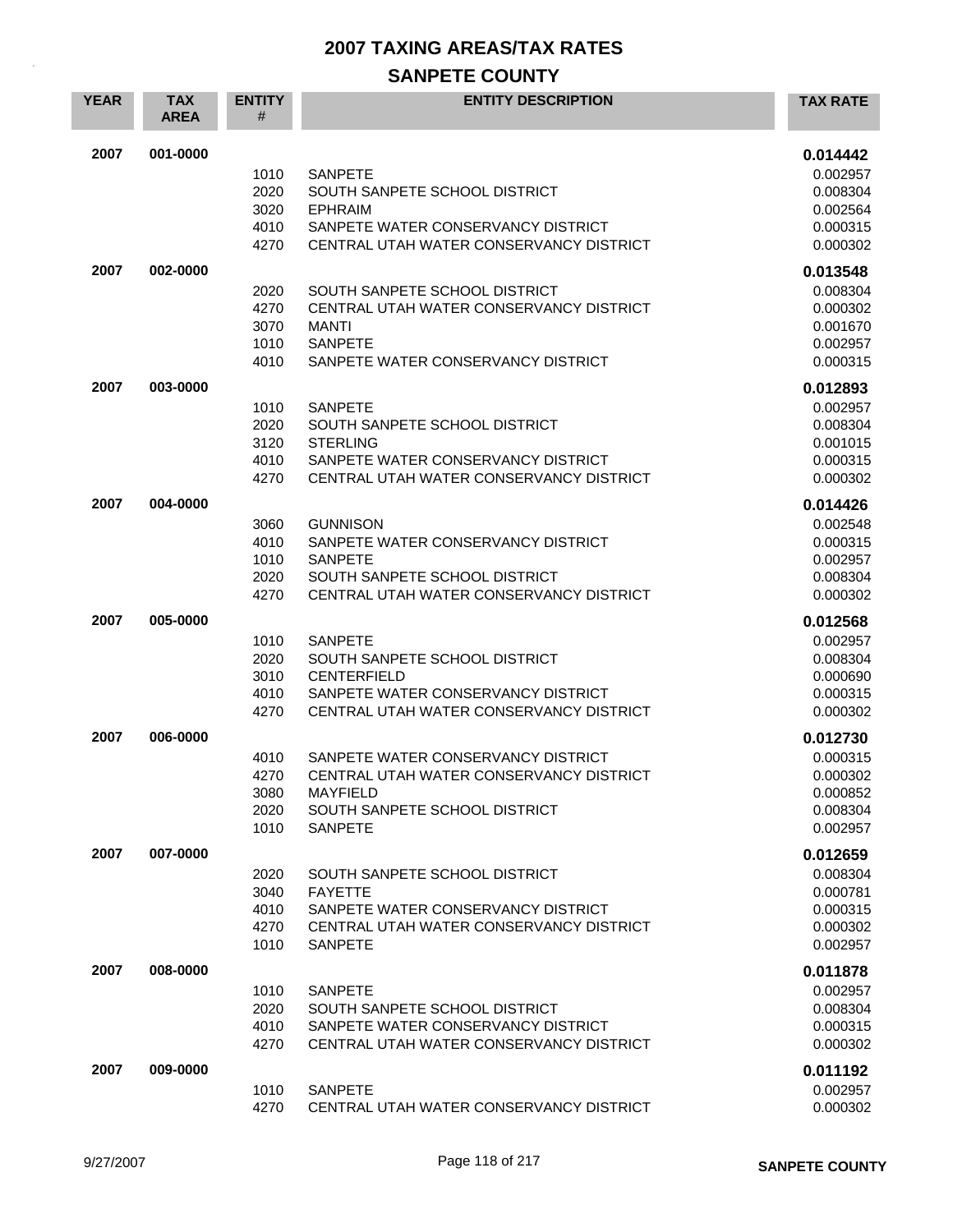# **SANPETE COUNTY**

| <b>YEAR</b> | <b>TAX</b><br><b>AREA</b> | <b>ENTITY</b><br>#                           | <b>ENTITY DESCRIPTION</b>                                                                                                                                                                                 | <b>TAX RATE</b>                                                                  |
|-------------|---------------------------|----------------------------------------------|-----------------------------------------------------------------------------------------------------------------------------------------------------------------------------------------------------------|----------------------------------------------------------------------------------|
|             |                           | 4010<br>3030<br>2010                         | SANPETE WATER CONSERVANCY DISTRICT<br><b>FAIRVIEW</b><br>NORTH SANPETE SCHOOL DISTRICT                                                                                                                    | 0.000315<br>0.001358<br>0.006260                                                 |
| 2007        | 010-0000                  | 1010<br>2010<br>3100<br>4010<br>4020<br>4270 | <b>SANPETE</b><br>NORTH SANPETE SCHOOL DISTRICT<br>MOUNT PLEASANT CITY<br>SANPETE WATER CONSERVANCY DISTRICT<br>MT. PLEASANT FLOOD CONTROL & DRAINAGE DISTRICT<br>CENTRAL UTAH WATER CONSERVANCY DISTRICT | 0.012914<br>0.002957<br>0.006260<br>0.003080<br>0.000315<br>0.000000<br>0.000302 |
| 2007        | 011-0000                  | 2010<br>4270<br>3110<br>1010<br>4010         | NORTH SANPETE SCHOOL DISTRICT<br>CENTRAL UTAH WATER CONSERVANCY DISTRICT<br><b>SPRING CITY</b><br><b>SANPETE</b><br>SANPETE WATER CONSERVANCY DISTRICT                                                    | 0.011419<br>0.006260<br>0.000302<br>0.001585<br>0.002957<br>0.000315             |
| 2007        | 012-0000                  | 1010<br>2010<br>3050<br>4010<br>4270         | <b>SANPETE</b><br>NORTH SANPETE SCHOOL DISTRICT<br><b>FOUNTAIN GREEN</b><br>SANPETE WATER CONSERVANCY DISTRICT<br>CENTRAL UTAH WATER CONSERVANCY DISTRICT                                                 | 0.011414<br>0.002957<br>0.006260<br>0.001580<br>0.000315<br>0.000302             |
| 2007        | 013-0000                  | 1010<br>4270<br>4010<br>3090<br>2010         | <b>SANPETE</b><br>CENTRAL UTAH WATER CONSERVANCY DISTRICT<br>SANPETE WATER CONSERVANCY DISTRICT<br><b>MORONI</b><br>NORTH SANPETE SCHOOL DISTRICT                                                         | 0.013123<br>0.002957<br>0.000302<br>0.000315<br>0.003289<br>0.006260             |
| 2007        | 014-0000                  | 1010<br>2010<br>3130<br>4010<br>4270         | <b>SANPETE</b><br>NORTH SANPETE SCHOOL DISTRICT<br><b>WALES</b><br>SANPETE WATER CONSERVANCY DISTRICT<br>CENTRAL UTAH WATER CONSERVANCY DISTRICT                                                          | 0.010276<br>0.002957<br>0.006260<br>0.000442<br>0.000315<br>0.000302             |
| 2007        | 015-0000                  | 1010<br>2010<br>4010<br>4270                 | <b>SANPETE</b><br>NORTH SANPETE SCHOOL DISTRICT<br>SANPETE WATER CONSERVANCY DISTRICT<br>CENTRAL UTAH WATER CONSERVANCY DISTRICT                                                                          | 0.009834<br>0.002957<br>0.006260<br>0.000315<br>0.000302                         |
| 2007        | 020-0000                  | 1010<br>4270<br>4040<br>2010<br>4010         | <b>SANPETE</b><br>CENTRAL UTAH WATER CONSERVANCY DISTRICT<br>INDIAN RIDGE WATER CONSERVANCY DISTRICT<br>NORTH SANPETE SCHOOL DISTRICT<br>SANPETE WATER CONSERVANCY DISTRICT                               | 0.009834<br>0.002957<br>0.000302<br>0.000000<br>0.006260<br>0.000315             |
| 2007        | 021-0000                  | 1010<br>2010<br>4010<br>4030                 | <b>SANPETE</b><br>NORTH SANPETE SCHOOL DISTRICT<br>SANPETE WATER CONSERVANCY DISTRICT<br>SKYLINE MOUNTAIN SPECIAL SERVICE DISTRICT                                                                        | 0.009834<br>0.002957<br>0.006260<br>0.000315<br>0.000000                         |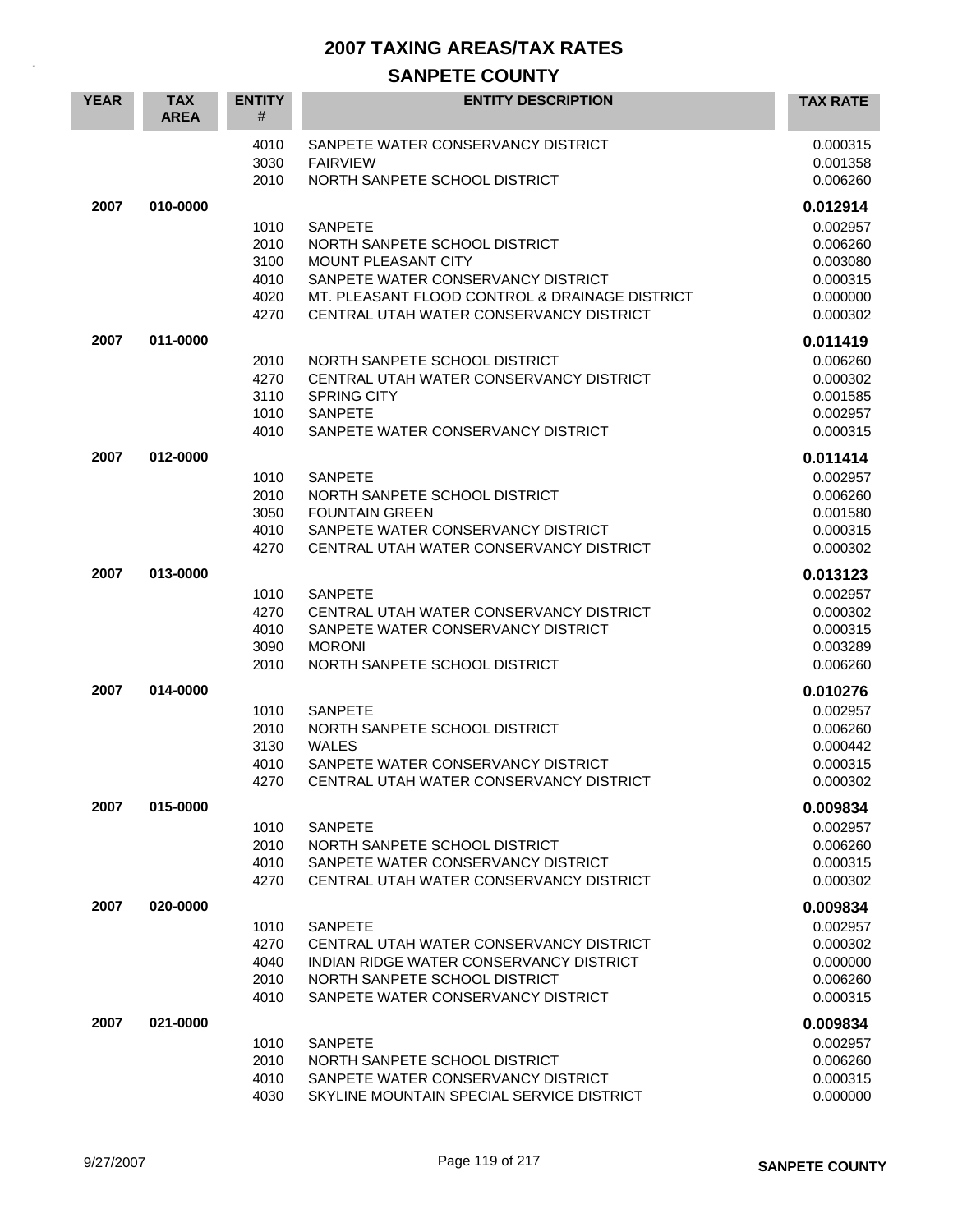# **SANPETE COUNTY**

| <b>YEAR</b> | <b>TAX</b><br><b>AREA</b> | <b>ENTITY</b><br># | <b>ENTITY DESCRIPTION</b>                            | <b>TAX RATE</b> |
|-------------|---------------------------|--------------------|------------------------------------------------------|-----------------|
|             |                           | 4270               | CENTRAL UTAH WATER CONSERVANCY DISTRICT              | 0.000302        |
| 2007        | 050-0000                  |                    |                                                      | 0.014442        |
|             |                           | 4010               | SANPETE WATER CONSERVANCY DISTRICT                   | 0.000315        |
|             |                           | 4270               | CENTRAL UTAH WATER CONSERVANCY DISTRICT              | 0.000302        |
|             |                           | 8020               | OFFICIAL REDEVLOPMENT PROJECT AREA #1 - EPHRAIM CITY | 0.000000        |
|             |                           | 1010               | <b>SANPETE</b>                                       | 0.002957        |
|             |                           | 2020               | SOUTH SANPETE SCHOOL DISTRICT                        | 0.008304        |
|             |                           | 3020               | <b>EPHRAIM</b>                                       | 0.002564        |
| 2007        | 075-0000                  |                    |                                                      | 0.012914        |
|             |                           | 4270               | CENTRAL UTAH WATER CONSERVANCY DISTRICT              | 0.000302        |
|             |                           | 8010               | MOUNT PLEASANT NEIGHBORHOOD DEVELOPMENT PLAN         | 0.000000        |
|             |                           | 4020               | MT. PLEASANT FLOOD CONTROL & DRAINAGE DISTRICT       | 0.000000        |
|             |                           | 4010               | SANPETE WATER CONSERVANCY DISTRICT                   | 0.000315        |
|             |                           | 3100               | <b>MOUNT PLEASANT CITY</b>                           | 0.003080        |
|             |                           | 2010               | NORTH SANPETE SCHOOL DISTRICT                        | 0.006260        |
|             |                           | 1010               | <b>SANPETE</b>                                       | 0.002957        |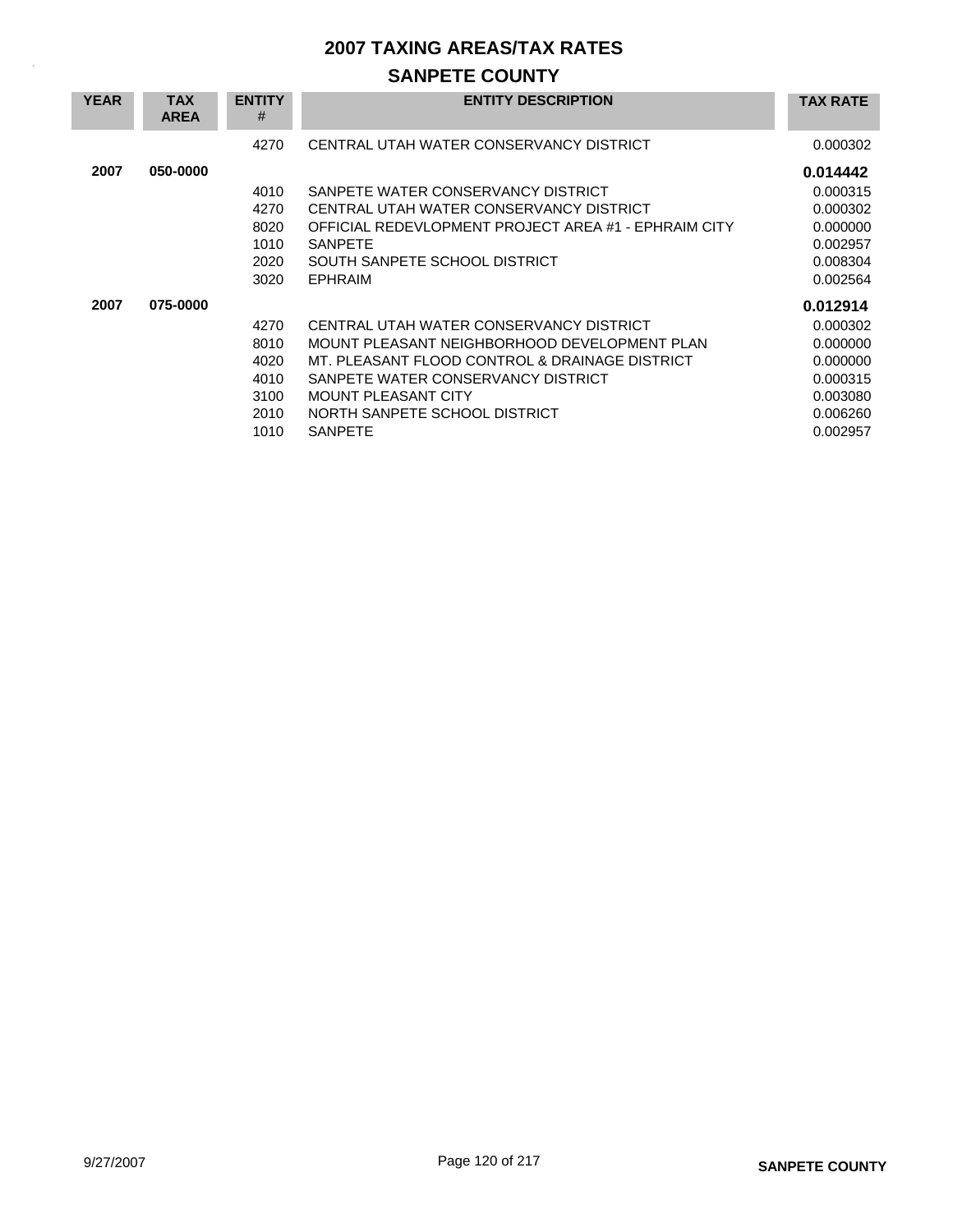## **SEVIER COUNTY**

| <b>YEAR</b> | <b>TAX</b><br><b>AREA</b> | <b>ENTITY</b><br># | <b>ENTITY DESCRIPTION</b>                              | <b>TAX RATE</b>      |
|-------------|---------------------------|--------------------|--------------------------------------------------------|----------------------|
| 2007        | 002-0000                  |                    |                                                        | 0.010660             |
|             |                           | 2010               | SEVIER COUNTY SCHOOL DISTRICT                          | 0.006465             |
|             |                           | 3010               | <b>ANNABELLA TOWN</b>                                  | 0.000830             |
|             |                           | 4010               | SOUTH SEVIER SPECIAL SERVICE DISTRICT                  | 0.000000             |
|             |                           | 1010               | <b>SEVIER</b>                                          | 0.003365             |
| 2007        | 003-0000                  |                    |                                                        | 0.011295             |
|             |                           | 1010               | <b>SEVIER</b>                                          | 0.003365             |
|             |                           | 2010               | SEVIER COUNTY SCHOOL DISTRICT                          | 0.006465             |
|             |                           | 3020               | <b>AURORA</b>                                          | 0.001465             |
| 2007        | 004-0000                  |                    |                                                        | 0.011604             |
|             |                           | 1010               | <b>SEVIER</b><br>SOUTH SEVIER SPECIAL SERVICE DISTRICT | 0.003365<br>0.000000 |
|             |                           | 4010<br>3030       | <b>ELSINORE</b>                                        | 0.001774             |
|             |                           | 2010               | SEVIER COUNTY SCHOOL DISTRICT                          | 0.006465             |
| 2007        | 005-0000                  |                    |                                                        | 0.010548             |
|             |                           | 1010               | <b>SEVIER</b>                                          | 0.003365             |
|             |                           | 2010               | SEVIER COUNTY SCHOOL DISTRICT                          | 0.006465             |
|             |                           | 3040               | <b>GLENWOOD</b>                                        | 0.000718             |
| 2007        | 006-0000                  |                    |                                                        | 0.010487             |
|             |                           | 1010               | <b>SEVIER</b>                                          | 0.003365             |
|             |                           | 2010               | SEVIER COUNTY SCHOOL DISTRICT                          | 0.006465             |
|             |                           | 3050               | <b>JOSEPH</b>                                          | 0.000657             |
| 2007        | 007-0000                  |                    |                                                        | 0.010380             |
|             |                           | 3060               | KOOSHAREM TOWN                                         | 0.000550             |
|             |                           | 1010               | <b>SEVIER</b>                                          | 0.003365             |
|             |                           | 2010               | SEVIER COUNTY SCHOOL DISTRICT                          | 0.006465             |
| 2007        | 008-0000                  |                    |                                                        | 0.011122             |
|             |                           | 4010               | SOUTH SEVIER SPECIAL SERVICE DISTRICT                  | 0.000000             |
|             |                           | 3070               | <b>MONROE</b>                                          | 0.001292             |
|             |                           | 1010               | <b>SEVIER</b>                                          | 0.003365             |
|             |                           | 2010               | SEVIER COUNTY SCHOOL DISTRICT                          | 0.006465             |
| 2007        | 009-0000                  |                    |                                                        | 0.011192             |
|             |                           | 1010               | <b>SEVIER</b>                                          | 0.003365             |
|             |                           | 2010<br>3080       | SEVIER COUNTY SCHOOL DISTRICT<br><b>REDMOND</b>        | 0.006465<br>0.001362 |
|             |                           |                    |                                                        |                      |
| 2007        | 010-0000                  |                    |                                                        | 0.011814             |
|             |                           | 1010               | <b>SEVIER</b>                                          | 0.003365             |
|             |                           | 2010<br>3090       | SEVIER COUNTY SCHOOL DISTRICT<br><b>RICHFIELD CITY</b> | 0.006465<br>0.001984 |
|             | 011-0000                  |                    |                                                        |                      |
| 2007        |                           |                    |                                                        | 0.011881             |
|             |                           | 3100<br>1010       | <b>SALINA</b><br><b>SEVIER</b>                         | 0.002051<br>0.003365 |
|             |                           | 2010               | SEVIER COUNTY SCHOOL DISTRICT                          | 0.006465             |
| 2007        | 012-0000                  |                    |                                                        | 0.010964             |
|             |                           | 1010               | <b>SEVIER</b>                                          | 0.003365             |
|             |                           | 2010               | SEVIER COUNTY SCHOOL DISTRICT                          | 0.006465             |
|             |                           | 3110               | <b>SIGURD TOWN</b>                                     | 0.001134             |
| 2007        | 013-0000                  |                    |                                                        | 0.009830             |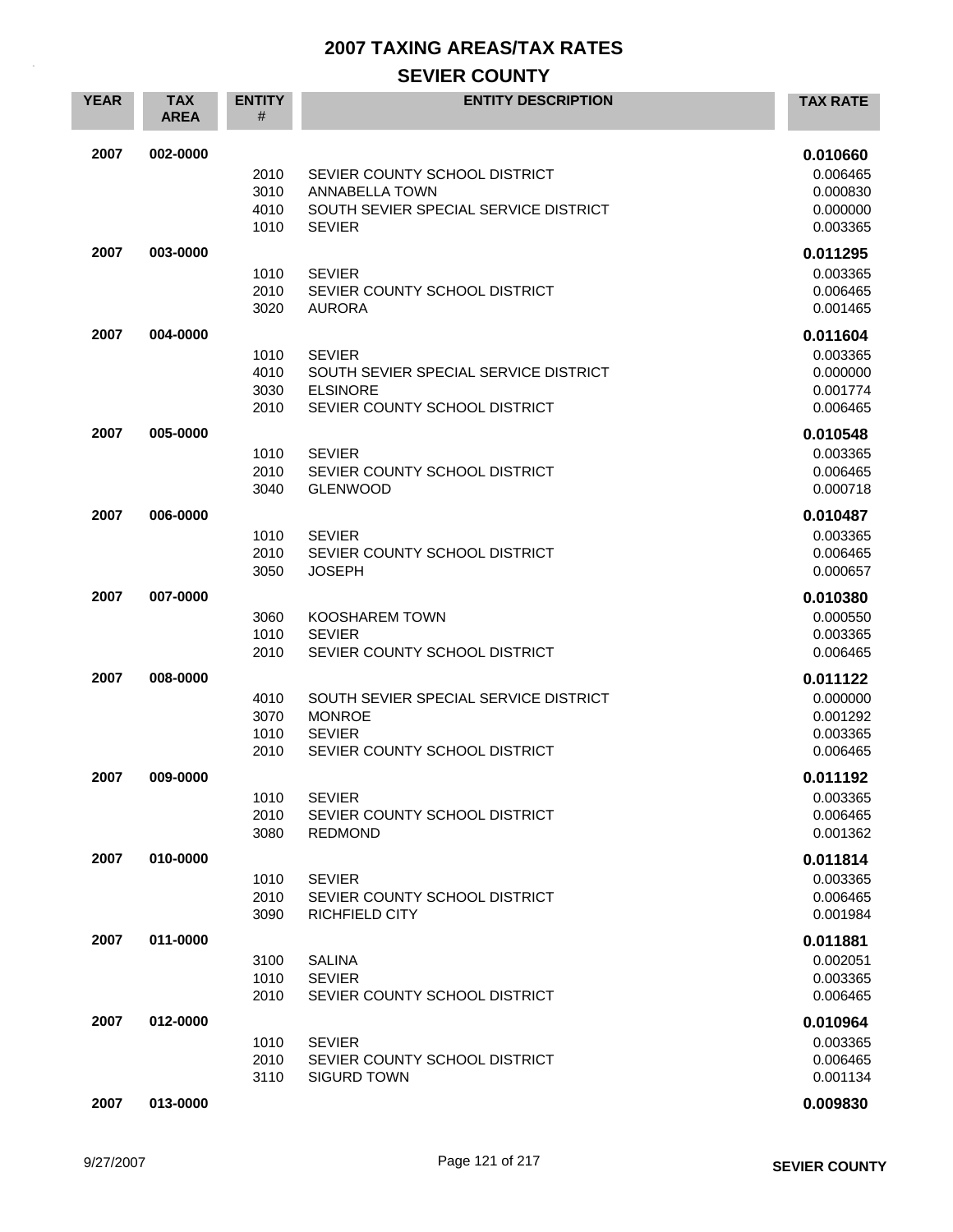### **SEVIER COUNTY**

| <b>YEAR</b> | <b>TAX</b><br><b>AREA</b> | <b>ENTITY</b><br>#                   | <b>ENTITY DESCRIPTION</b>                                                                                                                                                    | <b>TAX RATE</b>                                                      |
|-------------|---------------------------|--------------------------------------|------------------------------------------------------------------------------------------------------------------------------------------------------------------------------|----------------------------------------------------------------------|
|             |                           | 1010<br>2010                         | <b>SEVIER</b><br>SEVIER COUNTY SCHOOL DISTRICT                                                                                                                               | 0.003365<br>0.006465                                                 |
| 2007        | 017-0001                  | 4010<br>1010<br>2010                 | SOUTH SEVIER SPECIAL SERVICE DISTRICT<br><b>SEVIER</b><br>SEVIER COUNTY SCHOOL DISTRICT                                                                                      | 0.009830<br>0.000000<br>0.003365<br>0.006465                         |
| 2007        | 021-0000                  | 8010<br>3090<br>1010<br>2010         | RICHFIELD REDEVELOPMENT PROJECT AREA NO. 1<br><b>RICHFIELD CITY</b><br><b>SEVIER</b><br>SEVIER COUNTY SCHOOL DISTRICT                                                        | 0.011814<br>0.000000<br>0.001984<br>0.003365<br>0.006465             |
| 2007        | 022-0000                  | 1010<br>2010<br>3090<br>8010<br>8015 | <b>SEVIER</b><br>SEVIER COUNTY SCHOOL DISTRICT<br><b>RICHFIELD CITY</b><br>RICHFIELD REDEVELOPMENT PROJECT AREA NO. 1<br>RICHFIELD REDEVELOPMENT AGENCY 100 ACRE DESIGNATION | 0.011814<br>0.003365<br>0.006465<br>0.001984<br>0.000000<br>0.000000 |
| 2007        | 023-0000                  | 3015<br>4010<br>1010<br>2010         | <b>CENTRAL VALLEY TOWN</b><br>SOUTH SEVIER SPECIAL SERVICE DISTRICT<br><b>SEVIER</b><br>SEVIER COUNTY SCHOOL DISTRICT                                                        | 0.011675<br>0.001845<br>0.000000<br>0.003365<br>0.006465             |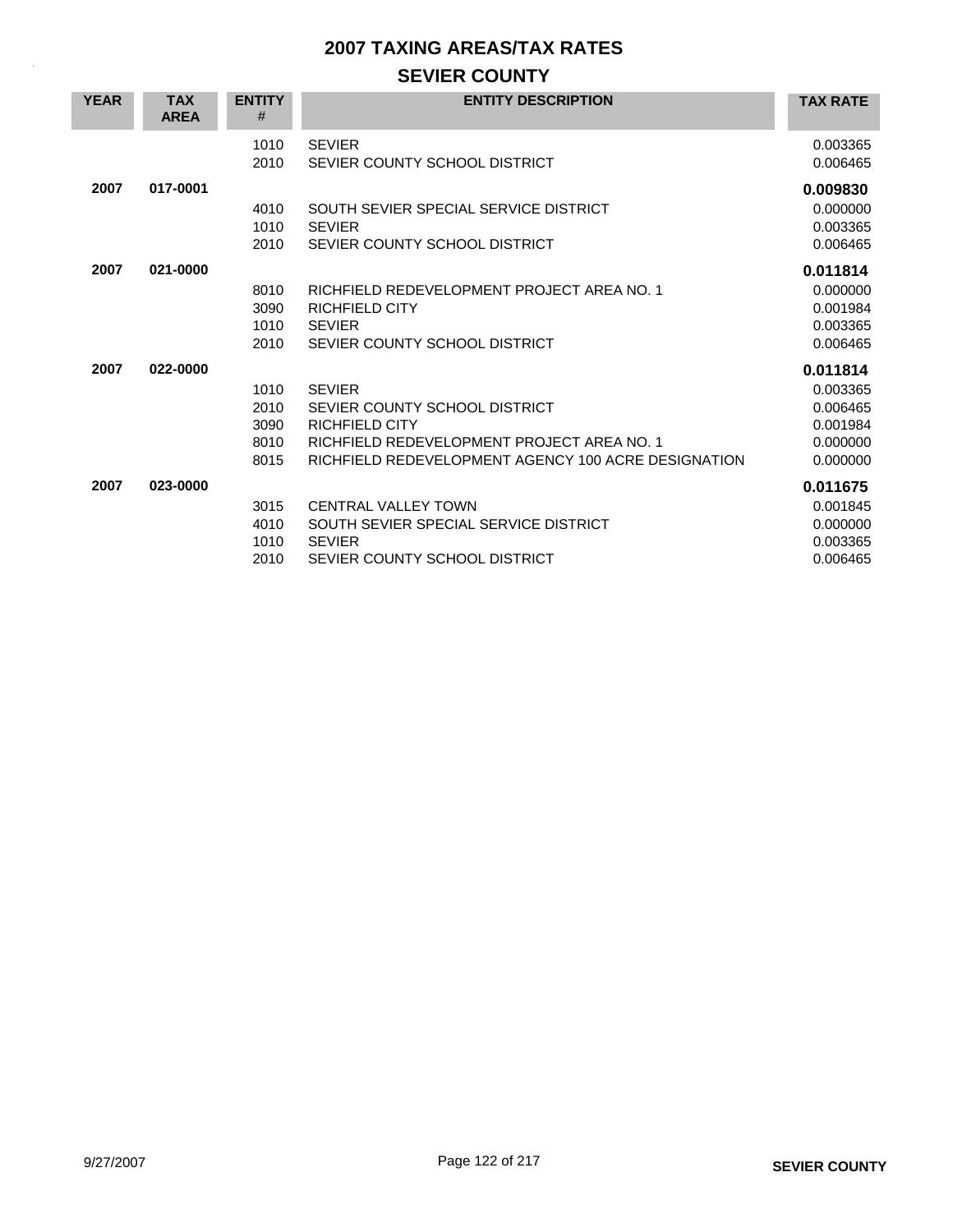| <b>YEAR</b> | <b>TAX</b><br><b>AREA</b> | <b>ENTITY</b><br># | <b>ENTITY DESCRIPTION</b>                          | <b>TAX RATE</b>      |
|-------------|---------------------------|--------------------|----------------------------------------------------|----------------------|
| 2007        | 001-0000                  |                    |                                                    | 0.009946             |
|             |                           | 4150               | SUMMIT COUNTY MOSQUITO ABATEMENT DISTRICT          | 0.000038             |
|             |                           | 1010               | <b>SUMMIT</b>                                      | 0.001059             |
|             |                           | 2020<br>3010       | NORTH SUMMIT SCHOOL DISTRICT<br><b>COALVILLE</b>   | 0.005283<br>0.002931 |
|             |                           | 4005               | WEBER BASIN WATER CONSERVANCY DISTRICT             | 0.000200             |
|             |                           | 4030               | NORTH SUMMIT FIRE PROTECTION DISTRICT              | 0.000435             |
| 2007        | 002-0000                  |                    |                                                    | 0.009839             |
|             |                           | 4270               | CENTRAL UTAH WATER CONSERVANCY DISTRICT            | 0.000302             |
|             |                           | 4150               | SUMMIT COUNTY MOSQUITO ABATEMENT DISTRICT          | 0.000038             |
|             |                           | 4020               | SOUTH SUMMIT FIRE PROTECTION DISTRICT              | 0.000282             |
|             |                           | 4010               | SOUTH SUMMIT CEMETERY MAINTENCE DISTRICT           | 0.000187             |
|             |                           | 3020<br>1010       | <b>FRANCIS</b><br><b>SUMMIT</b>                    | 0.001664<br>0.001059 |
|             |                           | 2030               | SOUTH SUMMIT SCHOOL DISTRICT                       | 0.006307             |
| 2007        | 003-0000                  |                    |                                                    | 0.007875             |
|             |                           | 4030               | NORTH SUMMIT FIRE PROTECTION DISTRICT              | 0.000435             |
|             |                           | 4005               | WEBER BASIN WATER CONSERVANCY DISTRICT             | 0.000200             |
|             |                           | 2020               | NORTH SUMMIT SCHOOL DISTRICT                       | 0.005283             |
|             |                           | 1010               | <b>SUMMIT</b>                                      | 0.001059             |
|             |                           | 3030               | <b>HENEFER</b>                                     | 0.000860             |
|             |                           | 4150               | SUMMIT COUNTY MOSQUITO ABATEMENT DISTRICT          | 0.000038             |
| 2007        | 004-0000                  |                    |                                                    | 0.009384             |
|             |                           | 4150               | SUMMIT COUNTY MOSQUITO ABATEMENT DISTRICT          | 0.000038             |
|             |                           | 1010               | <b>SUMMIT</b>                                      | 0.001059             |
|             |                           | 2030               | SOUTH SUMMIT SCHOOL DISTRICT<br><b>KAMAS</b>       | 0.006307             |
|             |                           | 3040<br>4005       | WEBER BASIN WATER CONSERVANCY DISTRICT             | 0.001311<br>0.000200 |
|             |                           | 4010               | SOUTH SUMMIT CEMETERY MAINTENCE DISTRICT           | 0.000187             |
|             |                           | 4020               | SOUTH SUMMIT FIRE PROTECTION DISTRICT              | 0.000282             |
| 2007        | 005-0000                  |                    |                                                    | 0.009220             |
|             |                           | 4150               | SUMMIT COUNTY MOSQUITO ABATEMENT DISTRICT          | 0.000038             |
|             |                           | 4020               | SOUTH SUMMIT FIRE PROTECTION DISTRICT              | 0.000282             |
|             |                           | 4010               | SOUTH SUMMIT CEMETERY MAINTENCE DISTRICT           | 0.000187             |
|             |                           | 4005               | WEBER BASIN WATER CONSERVANCY DISTRICT             | 0.000200             |
|             |                           | 3050               | <b>OAKLEY</b>                                      | 0.001147             |
|             |                           | 1010<br>2030       | <b>SUMMIT</b><br>SOUTH SUMMIT SCHOOL DISTRICT      | 0.001059<br>0.006307 |
| 2007        | 006-0000                  |                    |                                                    | 0.008084             |
|             |                           | 4150               | SUMMIT COUNTY MOSQUITO ABATEMENT DISTRICT          | 0.000038             |
|             |                           | 4060               | PARK CITY FIRE SERVICE DISTRICT                    | 0.000811             |
|             |                           | 8020               | PARK CITY REDEV PROJECT AREA OUTSIDE 100 ACRE AREA | 0.000000             |
|             |                           | 8010               | MAIN STREET NEIGHBORHOOD DEVELOPMENT PROGRAM       | 0.000000             |
|             |                           | 1010               | <b>SUMMIT</b>                                      | 0.001059             |
|             |                           | 4005               | WEBER BASIN WATER CONSERVANCY DISTRICT             | 0.000200             |
|             |                           | 4305               | PARK CITY WATER SERVICE DISTRICT                   | 0.000000             |
|             |                           | 3060<br>2010       | <b>PARK CITY</b><br>PARK CITY SCHOOL DISTRICT      | 0.001674<br>0.004302 |
|             |                           | 4050               | SNYDERVILLE BASIN WATER RECLAMATION DISTRICT       | 0.000000             |
| 2007        | 007-0000                  |                    |                                                    | 0.008084             |
|             |                           | 3060               | <b>PARK CITY</b>                                   | 0.001674             |
|             |                           |                    |                                                    |                      |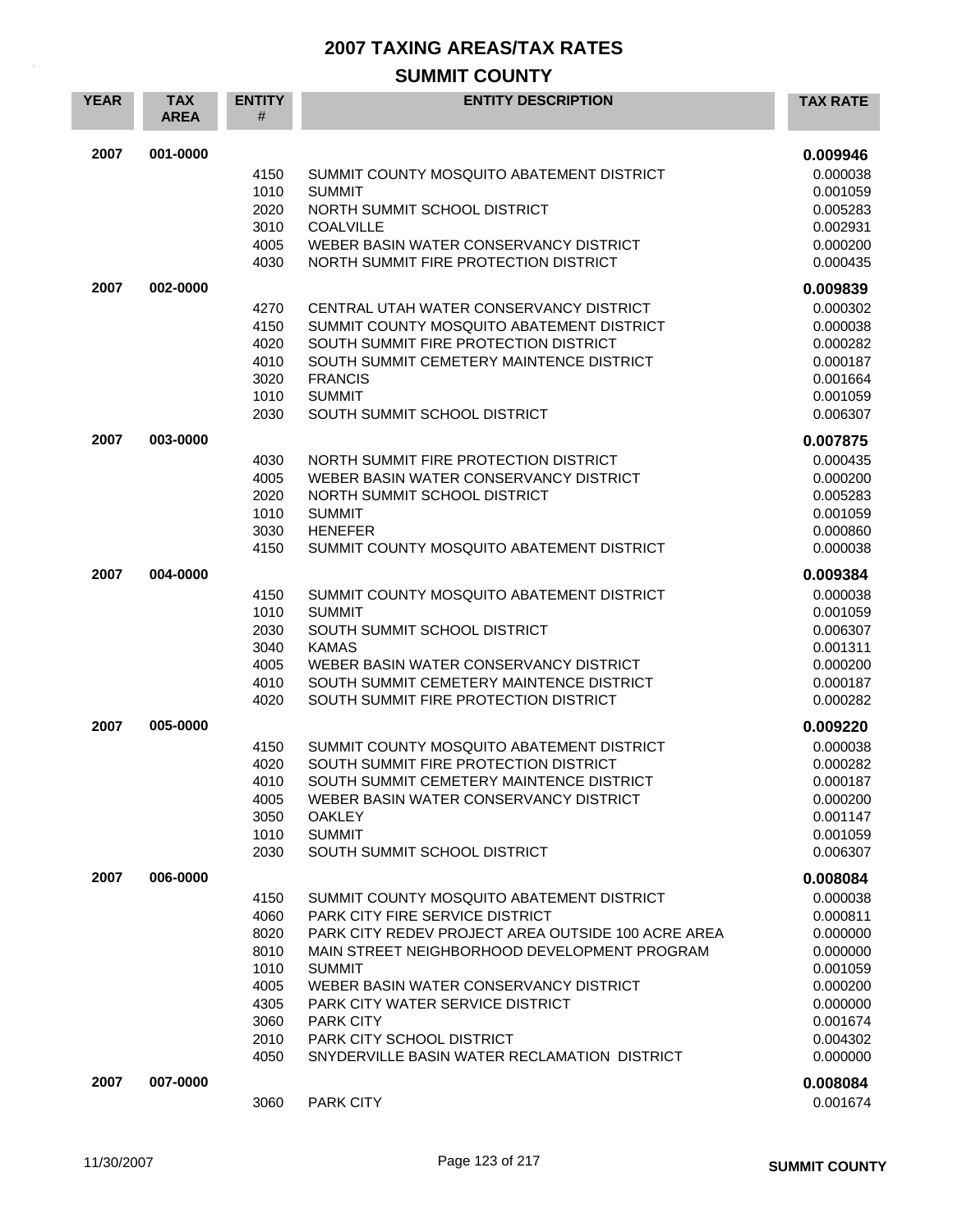| <b>YEAR</b> | <b>TAX</b><br><b>AREA</b> | <b>ENTITY</b><br>#                                                                   | <b>ENTITY DESCRIPTION</b>                                                                                                                                                                                                                                                                                                                                                                                                           | <b>TAX RATE</b>                                                                                                                  |
|-------------|---------------------------|--------------------------------------------------------------------------------------|-------------------------------------------------------------------------------------------------------------------------------------------------------------------------------------------------------------------------------------------------------------------------------------------------------------------------------------------------------------------------------------------------------------------------------------|----------------------------------------------------------------------------------------------------------------------------------|
|             |                           | 4150<br>4060<br>4005<br>4305<br>2010<br>1010<br>4050                                 | SUMMIT COUNTY MOSQUITO ABATEMENT DISTRICT<br><b>PARK CITY FIRE SERVICE DISTRICT</b><br>WEBER BASIN WATER CONSERVANCY DISTRICT<br>PARK CITY WATER SERVICE DISTRICT<br>PARK CITY SCHOOL DISTRICT<br><b>SUMMIT</b><br>SNYDERVILLE BASIN WATER RECLAMATION DISTRICT                                                                                                                                                                     | 0.000038<br>0.000811<br>0.000200<br>0.000000<br>0.004302<br>0.001059<br>0.000000                                                 |
| 2007        | 009-0000                  |                                                                                      |                                                                                                                                                                                                                                                                                                                                                                                                                                     | 0.008084                                                                                                                         |
|             |                           | 4060<br>8010<br>4305<br>4150<br>4050<br>4005<br>3060<br>1010<br>2010                 | <b>PARK CITY FIRE SERVICE DISTRICT</b><br>MAIN STREET NEIGHBORHOOD DEVELOPMENT PROGRAM<br>PARK CITY WATER SERVICE DISTRICT<br>SUMMIT COUNTY MOSQUITO ABATEMENT DISTRICT<br>SNYDERVILLE BASIN WATER RECLAMATION DISTRICT<br>WEBER BASIN WATER CONSERVANCY DISTRICT<br><b>PARK CITY</b><br><b>SUMMIT</b><br>PARK CITY SCHOOL DISTRICT                                                                                                 | 0.000811<br>0.000000<br>0.000000<br>0.000038<br>0.000000<br>0.000200<br>0.001674<br>0.001059<br>0.004302                         |
| 2007        | 010-0000                  |                                                                                      |                                                                                                                                                                                                                                                                                                                                                                                                                                     | 0.007418                                                                                                                         |
|             |                           | 4150<br>1010<br>6010<br>4310<br>4300<br>4050<br>2010<br>4005<br>4060                 | SUMMIT COUNTY MOSQUITO ABATEMENT DISTRICT<br><b>SUMMIT</b><br>MUNICIPAL TYPE SERVICE AREA<br>SNYDERVILLE BASIN RECREATION DISTRICT<br>SUMMIT COUNTY SPECIAL SERVICE DISTRICT NO. 1<br>SNYDERVILLE BASIN WATER RECLAMATION DISTRICT<br>PARK CITY SCHOOL DISTRICT<br>WEBER BASIN WATER CONSERVANCY DISTRICT<br><b>PARK CITY FIRE SERVICE DISTRICT</b>                                                                                 | 0.000038<br>0.001059<br>0.000424<br>0.000584<br>0.000000<br>0.000000<br>0.004302<br>0.000200<br>0.000811                         |
| 2007        | 010-0001                  |                                                                                      |                                                                                                                                                                                                                                                                                                                                                                                                                                     | 0.007418                                                                                                                         |
|             |                           | 4150<br>6010<br>4320<br>4310<br>4300<br>4060<br>4050<br>4005<br>2010<br>1010<br>4305 | SUMMIT COUNTY MOSQUITO ABATEMENT DISTRICT<br>MUNICIPAL TYPE SERVICE AREA<br>KIMBALL TRANSPORTATION SPECIAL SERVICE DISTRICT<br>SNYDERVILLE BASIN RECREATION DISTRICT<br>SUMMIT COUNTY SPECIAL SERVICE DISTRICT NO. 1<br>PARK CITY FIRE SERVICE DISTRICT<br>SNYDERVILLE BASIN WATER RECLAMATION DISTRICT<br>WEBER BASIN WATER CONSERVANCY DISTRICT<br>PARK CITY SCHOOL DISTRICT<br><b>SUMMIT</b><br>PARK CITY WATER SERVICE DISTRICT | 0.000038<br>0.000424<br>0.000000<br>0.000584<br>0.000000<br>0.000811<br>0.000000<br>0.000200<br>0.004302<br>0.001059<br>0.000000 |
| 2007        | 010-0002                  |                                                                                      |                                                                                                                                                                                                                                                                                                                                                                                                                                     | 0.007418                                                                                                                         |
|             |                           | 4150<br>4310<br>6010<br>4305<br>4300<br>4050<br>4005<br>1010<br>4060<br>2010         | SUMMIT COUNTY MOSQUITO ABATEMENT DISTRICT<br>SNYDERVILLE BASIN RECREATION DISTRICT<br>MUNICIPAL TYPE SERVICE AREA<br>PARK CITY WATER SERVICE DISTRICT<br>SUMMIT COUNTY SPECIAL SERVICE DISTRICT NO. 1<br>SNYDERVILLE BASIN WATER RECLAMATION DISTRICT<br>WEBER BASIN WATER CONSERVANCY DISTRICT<br><b>SUMMIT</b><br><b>PARK CITY FIRE SERVICE DISTRICT</b><br>PARK CITY SCHOOL DISTRICT                                             | 0.000038<br>0.000584<br>0.000424<br>0.000000<br>0.000000<br>0.000000<br>0.000200<br>0.001059<br>0.000811<br>0.004302             |
| 2007        | 010-0003                  | 4060                                                                                 | <b>PARK CITY FIRE SERVICE DISTRICT</b>                                                                                                                                                                                                                                                                                                                                                                                              | 0.007418<br>0.000811                                                                                                             |
|             |                           |                                                                                      |                                                                                                                                                                                                                                                                                                                                                                                                                                     |                                                                                                                                  |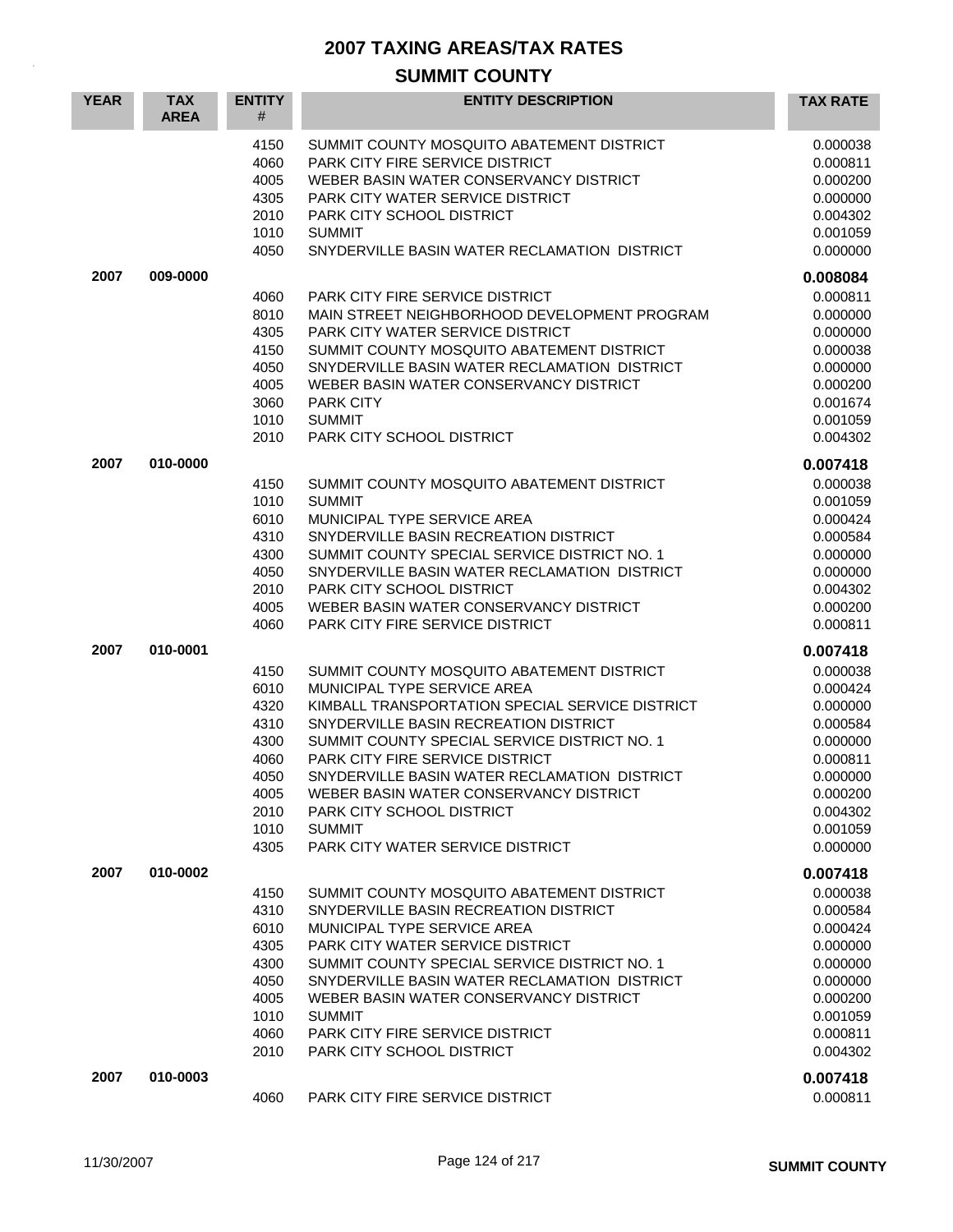| <b>YEAR</b> | <b>TAX</b><br><b>AREA</b> | <b>ENTITY</b><br>#                                                                   | <b>ENTITY DESCRIPTION</b>                                                                                                                                                                                                                                                                                                                                                                                                                           | <b>TAX RATE</b>                                                                                                                  |
|-------------|---------------------------|--------------------------------------------------------------------------------------|-----------------------------------------------------------------------------------------------------------------------------------------------------------------------------------------------------------------------------------------------------------------------------------------------------------------------------------------------------------------------------------------------------------------------------------------------------|----------------------------------------------------------------------------------------------------------------------------------|
|             |                           | 6010<br>4320<br>4310<br>4150<br>4050<br>4005<br>2010<br>1010<br>4300                 | MUNICIPAL TYPE SERVICE AREA<br>KIMBALL TRANSPORTATION SPECIAL SERVICE DISTRICT<br>SNYDERVILLE BASIN RECREATION DISTRICT<br>SUMMIT COUNTY MOSQUITO ABATEMENT DISTRICT<br>SNYDERVILLE BASIN WATER RECLAMATION DISTRICT<br>WEBER BASIN WATER CONSERVANCY DISTRICT<br>PARK CITY SCHOOL DISTRICT<br><b>SUMMIT</b><br>SUMMIT COUNTY SPECIAL SERVICE DISTRICT NO. 1                                                                                        | 0.000424<br>0.000000<br>0.000584<br>0.000038<br>0.000000<br>0.000200<br>0.004302<br>0.001059<br>0.000000                         |
| 2007        | 011-0000                  |                                                                                      |                                                                                                                                                                                                                                                                                                                                                                                                                                                     | 0.007418                                                                                                                         |
|             |                           | 4050<br>4310<br>4300<br>4280<br>6010<br>4150<br>4005<br>2010<br>1010<br>4060<br>4140 | SNYDERVILLE BASIN WATER RECLAMATION DISTRICT<br>SNYDERVILLE BASIN RECREATION DISTRICT<br>SUMMIT COUNTY SPECIAL SERVICE DISTRICT NO. 1<br>TIMBERLINE WATER SERVICE DISTRICT<br>MUNICIPAL TYPE SERVICE AREA<br>SUMMIT COUNTY MOSQUITO ABATEMENT DISTRICT<br>WEBER BASIN WATER CONSERVANCY DISTRICT<br><b>PARK CITY SCHOOL DISTRICT</b><br><b>SUMMIT</b><br><b>PARK CITY FIRE SERVICE DISTRICT</b><br>MOUNTAIN REGIONAL WATER SPECIAL SERVICE DISTRICT | 0.000000<br>0.000584<br>0.000000<br>0.000000<br>0.000424<br>0.000038<br>0.000200<br>0.004302<br>0.001059<br>0.000811<br>0.000000 |
| 2007        | 012-0000                  |                                                                                      |                                                                                                                                                                                                                                                                                                                                                                                                                                                     | 0.007218                                                                                                                         |
|             |                           | 4050<br>6010<br>4310<br>4300<br>4060<br>2010<br>1010<br>4150                         | SNYDERVILLE BASIN WATER RECLAMATION DISTRICT<br>MUNICIPAL TYPE SERVICE AREA<br>SNYDERVILLE BASIN RECREATION DISTRICT<br>SUMMIT COUNTY SPECIAL SERVICE DISTRICT NO. 1<br>PARK CITY FIRE SERVICE DISTRICT<br>PARK CITY SCHOOL DISTRICT<br><b>SUMMIT</b><br>SUMMIT COUNTY MOSQUITO ABATEMENT DISTRICT                                                                                                                                                  | 0.000000<br>0.000424<br>0.000584<br>0.000000<br>0.000811<br>0.004302<br>0.001059<br>0.000038                                     |
| 2007        | 012-0001                  |                                                                                      |                                                                                                                                                                                                                                                                                                                                                                                                                                                     | 0.007218                                                                                                                         |
|             |                           | 4300<br>6010<br>4320<br>4150<br>4310<br>4060<br>4050<br>2010<br>1010<br>4140         | SUMMIT COUNTY SPECIAL SERVICE DISTRICT NO. 1<br>MUNICIPAL TYPE SERVICE AREA<br>KIMBALL TRANSPORTATION SPECIAL SERVICE DISTRICT<br>SUMMIT COUNTY MOSQUITO ABATEMENT DISTRICT<br>SNYDERVILLE BASIN RECREATION DISTRICT<br><b>PARK CITY FIRE SERVICE DISTRICT</b><br>SNYDERVILLE BASIN WATER RECLAMATION DISTRICT<br>PARK CITY SCHOOL DISTRICT<br><b>SUMMIT</b><br>MOUNTAIN REGIONAL WATER SPECIAL SERVICE DISTRICT                                    | 0.000000<br>0.000424<br>0.000000<br>0.000038<br>0.000584<br>0.000811<br>0.000000<br>0.004302<br>0.001059<br>0.000000             |
| 2007        | 012-0002                  | 4050<br>6010<br>4310<br>4300<br>4150<br>4060<br>2010<br>1010                         | SNYDERVILLE BASIN WATER RECLAMATION DISTRICT<br>MUNICIPAL TYPE SERVICE AREA<br>SNYDERVILLE BASIN RECREATION DISTRICT<br>SUMMIT COUNTY SPECIAL SERVICE DISTRICT NO. 1<br>SUMMIT COUNTY MOSQUITO ABATEMENT DISTRICT<br><b>PARK CITY FIRE SERVICE DISTRICT</b><br><b>PARK CITY SCHOOL DISTRICT</b><br><b>SUMMIT</b>                                                                                                                                    | 0.007218<br>0.000000<br>0.000424<br>0.000584<br>0.000000<br>0.000038<br>0.000811<br>0.004302<br>0.001059                         |
| 2007        | 012-0003                  | 4140                                                                                 | MOUNTAIN REGIONAL WATER SPECIAL SERVICE DISTRICT                                                                                                                                                                                                                                                                                                                                                                                                    | 0.000000<br>0.007218                                                                                                             |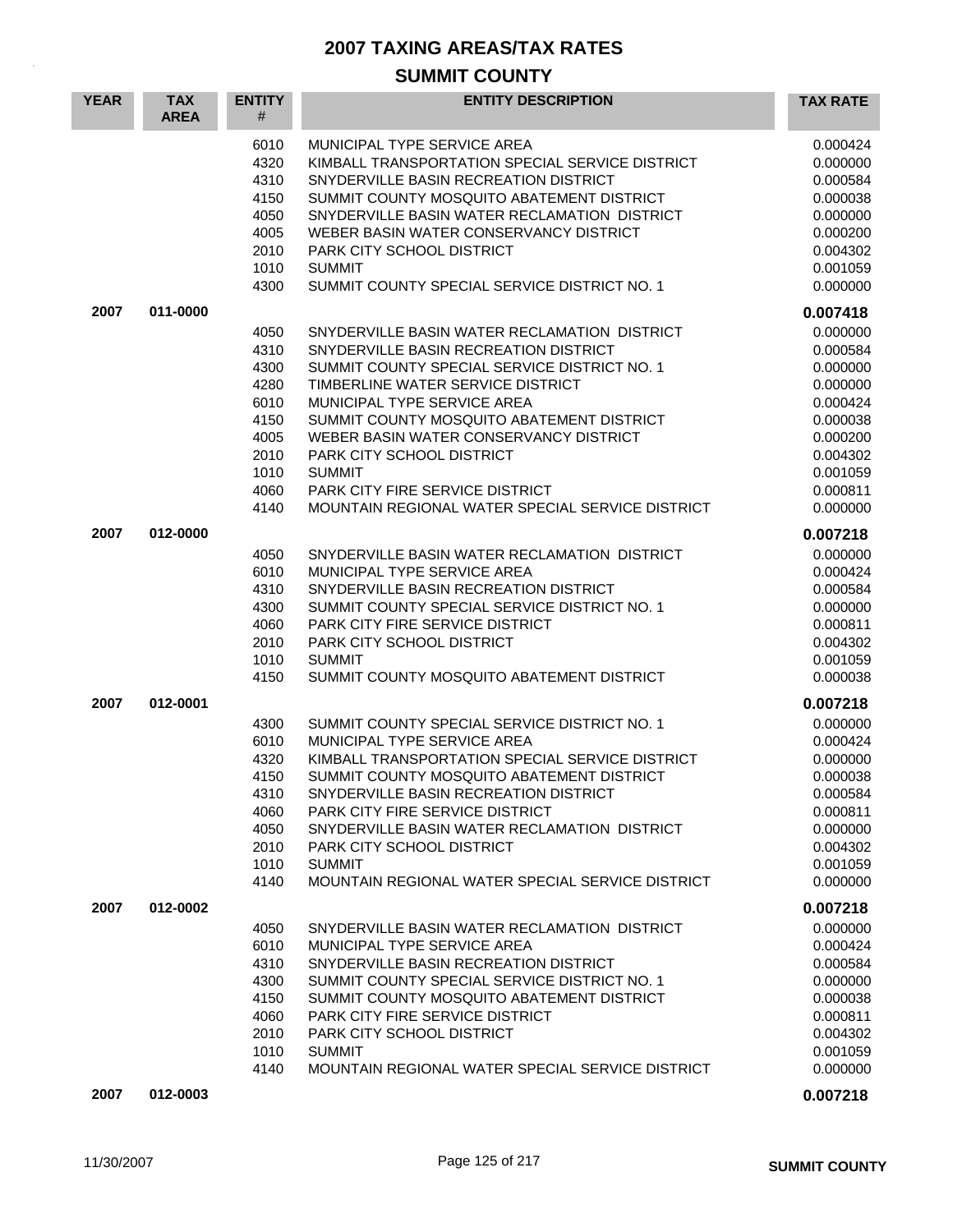| <b>YEAR</b> | <b>TAX</b><br><b>AREA</b> | <b>ENTITY</b><br>#   | <b>ENTITY DESCRIPTION</b>                                                                               | <b>TAX RATE</b>                  |
|-------------|---------------------------|----------------------|---------------------------------------------------------------------------------------------------------|----------------------------------|
|             |                           | 4310<br>4060<br>6010 | SNYDERVILLE BASIN RECREATION DISTRICT<br>PARK CITY FIRE SERVICE DISTRICT<br>MUNICIPAL TYPE SERVICE AREA | 0.000584<br>0.000811<br>0.000424 |
|             |                           | 4320<br>1010         | KIMBALL TRANSPORTATION SPECIAL SERVICE DISTRICT<br><b>SUMMIT</b>                                        | 0.000000<br>0.001059             |
|             |                           | 4050                 | SNYDERVILLE BASIN WATER RECLAMATION DISTRICT                                                            | 0.000000                         |
|             |                           | 2010<br>4300         | PARK CITY SCHOOL DISTRICT<br>SUMMIT COUNTY SPECIAL SERVICE DISTRICT NO. 1                               | 0.004302<br>0.000000             |
|             |                           | 4150                 | SUMMIT COUNTY MOSQUITO ABATEMENT DISTRICT                                                               | 0.000038                         |
| 2007        | 013-0000                  |                      |                                                                                                         | 0.007802                         |
|             |                           | 4060<br>6010         | <b>PARK CITY FIRE SERVICE DISTRICT</b>                                                                  | 0.000811                         |
|             |                           | 4310                 | MUNICIPAL TYPE SERVICE AREA<br>SNYDERVILLE BASIN RECREATION DISTRICT                                    | 0.000424<br>0.000584             |
|             |                           | 4300                 | SUMMIT COUNTY SPECIAL SERVICE DISTRICT NO. 1                                                            | 0.000000                         |
|             |                           | 4090                 | SUMMIT COUNTY SERVICE AREA #6                                                                           | 0.000384                         |
|             |                           | 4050                 | SNYDERVILLE BASIN WATER RECLAMATION DISTRICT                                                            | 0.000000                         |
|             |                           | 4005                 | WEBER BASIN WATER CONSERVANCY DISTRICT                                                                  | 0.000200                         |
|             |                           | 2010                 | PARK CITY SCHOOL DISTRICT                                                                               | 0.004302                         |
|             |                           | 1010<br>4150         | <b>SUMMIT</b><br>SUMMIT COUNTY MOSQUITO ABATEMENT DISTRICT                                              | 0.001059<br>0.000038             |
| 2007        | 013-0001                  |                      |                                                                                                         | 0.007802                         |
|             |                           | 4300                 | SUMMIT COUNTY SPECIAL SERVICE DISTRICT NO. 1                                                            | 0.000000                         |
|             |                           | 6010                 | MUNICIPAL TYPE SERVICE AREA                                                                             | 0.000424                         |
|             |                           | 4090                 | SUMMIT COUNTY SERVICE AREA #6                                                                           | 0.000384                         |
|             |                           | 4310                 | SNYDERVILLE BASIN RECREATION DISTRICT                                                                   | 0.000584                         |
|             |                           | 4150                 | SUMMIT COUNTY MOSQUITO ABATEMENT DISTRICT                                                               | 0.000038                         |
|             |                           | 4050<br>4320         | SNYDERVILLE BASIN WATER RECLAMATION DISTRICT<br>KIMBALL TRANSPORTATION SPECIAL SERVICE DISTRICT         | 0.000000                         |
|             |                           | 4005                 | WEBER BASIN WATER CONSERVANCY DISTRICT                                                                  | 0.000000<br>0.000200             |
|             |                           | 2010                 | PARK CITY SCHOOL DISTRICT                                                                               | 0.004302                         |
|             |                           | 1010                 | <b>SUMMIT</b>                                                                                           | 0.001059                         |
|             |                           | 4060                 | PARK CITY FIRE SERVICE DISTRICT                                                                         | 0.000811                         |
| 2007        | 013-0002                  |                      |                                                                                                         | 0.007418                         |
|             |                           | 4060<br>6010         | <b>PARK CITY FIRE SERVICE DISTRICT</b><br>MUNICIPAL TYPE SERVICE AREA                                   | 0.000811<br>0.000424             |
|             |                           | 4320                 | KIMBALL TRANSPORTATION SPECIAL SERVICE DISTRICT                                                         | 0.000000                         |
|             |                           | 4310                 | SNYDERVILLE BASIN RECREATION DISTRICT                                                                   | 0.000584                         |
|             |                           | 4305                 | PARK CITY WATER SERVICE DISTRICT                                                                        | 0.000000                         |
|             |                           | 4300                 | SUMMIT COUNTY SPECIAL SERVICE DISTRICT NO. 1                                                            | 0.000000                         |
|             |                           | 4140                 | MOUNTAIN REGIONAL WATER SPECIAL SERVICE DISTRICT                                                        | 0.000000                         |
|             |                           | 4050                 | SNYDERVILLE BASIN WATER RECLAMATION DISTRICT                                                            | 0.000000                         |
|             |                           | 4005                 | WEBER BASIN WATER CONSERVANCY DISTRICT                                                                  | 0.000200                         |
|             |                           | 2010<br>1010         | PARK CITY SCHOOL DISTRICT<br><b>SUMMIT</b>                                                              | 0.004302<br>0.001059             |
|             |                           | 4150                 | SUMMIT COUNTY MOSQUITO ABATEMENT DISTRICT                                                               | 0.000038                         |
| 2007        | 013-0003                  |                      |                                                                                                         | 0.007418                         |
|             |                           | 4060                 | PARK CITY FIRE SERVICE DISTRICT                                                                         | 0.000811                         |
|             |                           | 4320                 | KIMBALL TRANSPORTATION SPECIAL SERVICE DISTRICT                                                         | 0.000000                         |
|             |                           | 4310                 | SNYDERVILLE BASIN RECREATION DISTRICT                                                                   | 0.000584                         |
|             |                           | 4300<br>6010         | SUMMIT COUNTY SPECIAL SERVICE DISTRICT NO. 1<br>MUNICIPAL TYPE SERVICE AREA                             | 0.000000<br>0.000424             |
|             |                           | 4050                 | SNYDERVILLE BASIN WATER RECLAMATION DISTRICT                                                            | 0.000000                         |
|             |                           | 4005                 | WEBER BASIN WATER CONSERVANCY DISTRICT                                                                  | 0.000200                         |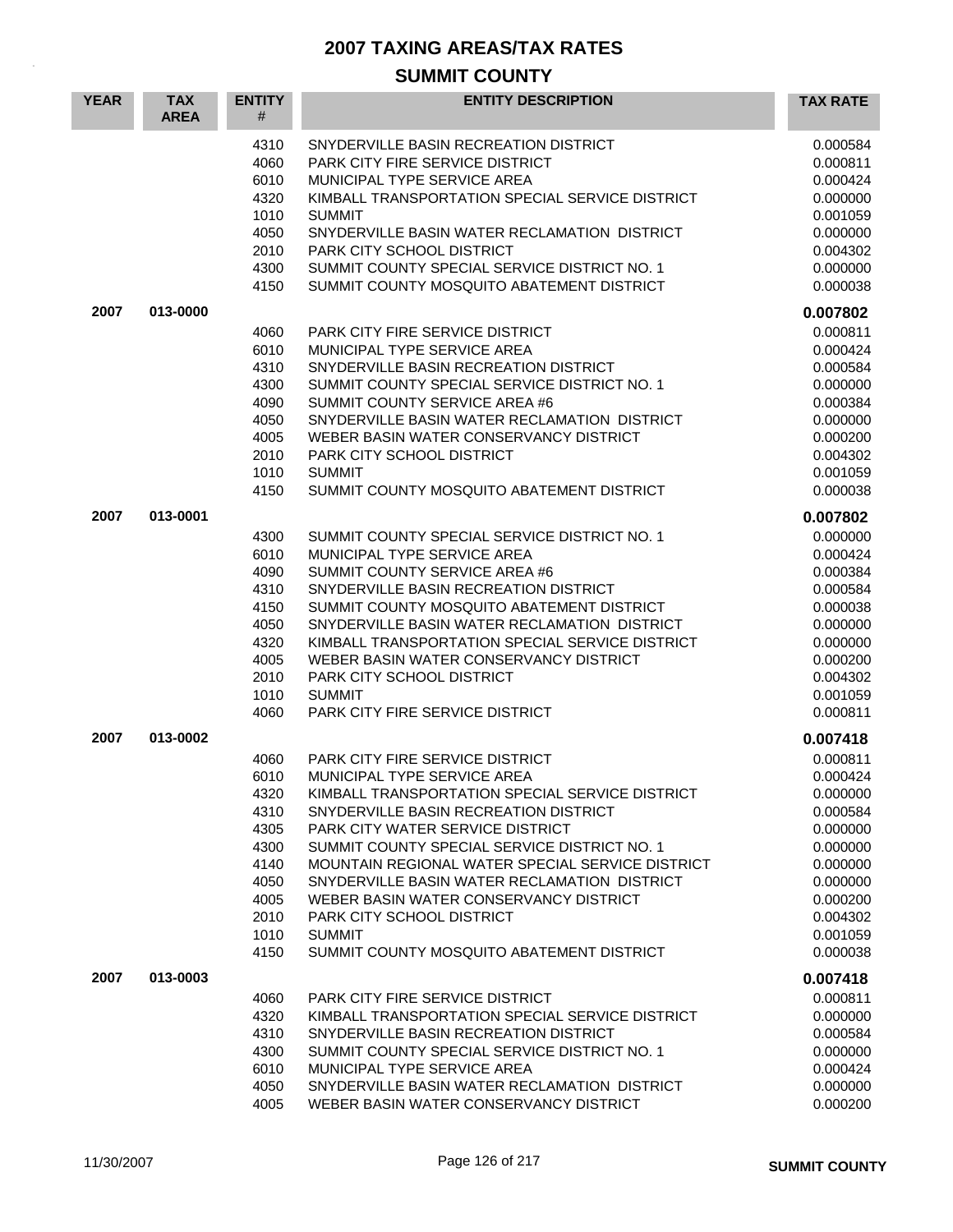| <b>YEAR</b> | <b>TAX</b><br><b>AREA</b> | <b>ENTITY</b><br># | <b>ENTITY DESCRIPTION</b>                                                             | <b>TAX RATE</b>      |
|-------------|---------------------------|--------------------|---------------------------------------------------------------------------------------|----------------------|
|             |                           | 2010               | PARK CITY SCHOOL DISTRICT                                                             | 0.004302             |
|             |                           | 1010<br>4140       | <b>SUMMIT</b><br>MOUNTAIN REGIONAL WATER SPECIAL SERVICE DISTRICT                     | 0.001059             |
|             |                           | 4150               | SUMMIT COUNTY MOSQUITO ABATEMENT DISTRICT                                             | 0.000000<br>0.000038 |
| 2007        | 014-0000                  |                    |                                                                                       | 0.007802             |
|             |                           | 4060               | PARK CITY FIRE SERVICE DISTRICT                                                       | 0.000811             |
|             |                           | 6020               | SUMMIT PARK WATER SPECIAL SERVICE DISTRICT                                            | 0.000000             |
|             |                           | 6010               | MUNICIPAL TYPE SERVICE AREA                                                           | 0.000424             |
|             |                           | 4310<br>4300       | SNYDERVILLE BASIN RECREATION DISTRICT<br>SUMMIT COUNTY SPECIAL SERVICE DISTRICT NO. 1 | 0.000584<br>0.000000 |
|             |                           | 4150               | SUMMIT COUNTY MOSQUITO ABATEMENT DISTRICT                                             | 0.000038             |
|             |                           | 4140               | MOUNTAIN REGIONAL WATER SPECIAL SERVICE DISTRICT                                      | 0.000000             |
|             |                           | 4090               | SUMMIT COUNTY SERVICE AREA #6                                                         | 0.000384             |
|             |                           | 4050               | SNYDERVILLE BASIN WATER RECLAMATION DISTRICT                                          | 0.000000             |
|             |                           | 4005               | WEBER BASIN WATER CONSERVANCY DISTRICT                                                | 0.000200             |
|             |                           | 2010               | PARK CITY SCHOOL DISTRICT                                                             | 0.004302             |
|             |                           | 1010               | <b>SUMMIT</b>                                                                         | 0.001059             |
|             |                           | 4100               | SNYDERVILLE BASIN WATER RECLAMATION DISTRICTRICT                                      | 0.000000             |
| 2007        | 015-0000                  |                    |                                                                                       | 0.010834             |
|             |                           | 4030               | NORTH SUMMIT FIRE PROTECTION DISTRICT                                                 | 0.000435             |
|             |                           | 4300               | SUMMIT COUNTY SPECIAL SERVICE DISTRICT NO. 1<br>MUNICIPAL TYPE SERVICE AREA           | 0.000000             |
|             |                           | 6010<br>4130       | SUMMIT COUNTY SERVICE AREA #8                                                         | 0.000424<br>0.003208 |
|             |                           | 4005               | WEBER BASIN WATER CONSERVANCY DISTRICT                                                | 0.000200             |
|             |                           | 2020               | NORTH SUMMIT SCHOOL DISTRICT                                                          | 0.005283             |
|             |                           | 1010               | <b>SUMMIT</b>                                                                         | 0.001059             |
|             |                           | 4150               | SUMMIT COUNTY MOSQUITO ABATEMENT DISTRICT                                             | 0.000038             |
|             |                           | 4010               | SOUTH SUMMIT CEMETERY MAINTENCE DISTRICT                                              | 0.000187             |
| 2007        | 016-0000                  |                    |                                                                                       | 0.008025             |
|             |                           | 4150               | SUMMIT COUNTY MOSQUITO ABATEMENT DISTRICT                                             | 0.000038             |
|             |                           | 4300               | SUMMIT COUNTY SPECIAL SERVICE DISTRICT NO. 1                                          | 0.000000             |
|             |                           | 4120               | WANSHIP CEMETERY MAINTENANCE DISTRICT                                                 | 0.000080             |
|             |                           | 4070<br>4005       | SUMMIT COUNTY SERVICE AREA #5<br>WEBER BASIN WATER CONSERVANCY DISTRICT               | 0.000506             |
|             |                           | 1010               | <b>SUMMIT</b>                                                                         | 0.000200<br>0.001059 |
|             |                           | 2020               | NORTH SUMMIT SCHOOL DISTRICT                                                          | 0.005283             |
|             |                           | 6010               | MUNICIPAL TYPE SERVICE AREA                                                           | 0.000424             |
|             |                           | 4030               | NORTH SUMMIT FIRE PROTECTION DISTRICT                                                 | 0.000435             |
| 2007        | 017-0000                  |                    |                                                                                       | 0.007439             |
|             |                           | 4005               | WEBER BASIN WATER CONSERVANCY DISTRICT                                                | 0.000200             |
|             |                           | 6010               | MUNICIPAL TYPE SERVICE AREA                                                           | 0.000424             |
|             |                           | 4300               | SUMMIT COUNTY SPECIAL SERVICE DISTRICT NO. 1                                          | 0.000000             |
|             |                           | 4030<br>2020       | NORTH SUMMIT FIRE PROTECTION DISTRICT<br>NORTH SUMMIT SCHOOL DISTRICT                 | 0.000435<br>0.005283 |
|             |                           | 1010               | <b>SUMMIT</b>                                                                         | 0.001059             |
|             |                           | 4150               | SUMMIT COUNTY MOSQUITO ABATEMENT DISTRICT                                             | 0.000038             |
| 2007        | 018-0000                  |                    |                                                                                       | 0.007519             |
|             |                           | 4150               | SUMMIT COUNTY MOSQUITO ABATEMENT DISTRICT                                             | 0.000038             |
|             |                           | 2020               | NORTH SUMMIT SCHOOL DISTRICT                                                          | 0.005283             |
|             |                           | 6010               | MUNICIPAL TYPE SERVICE AREA                                                           | 0.000424             |
|             |                           | 4300<br>1010       | SUMMIT COUNTY SPECIAL SERVICE DISTRICT NO. 1<br><b>SUMMIT</b>                         | 0.000000<br>0.001059 |
|             |                           |                    |                                                                                       |                      |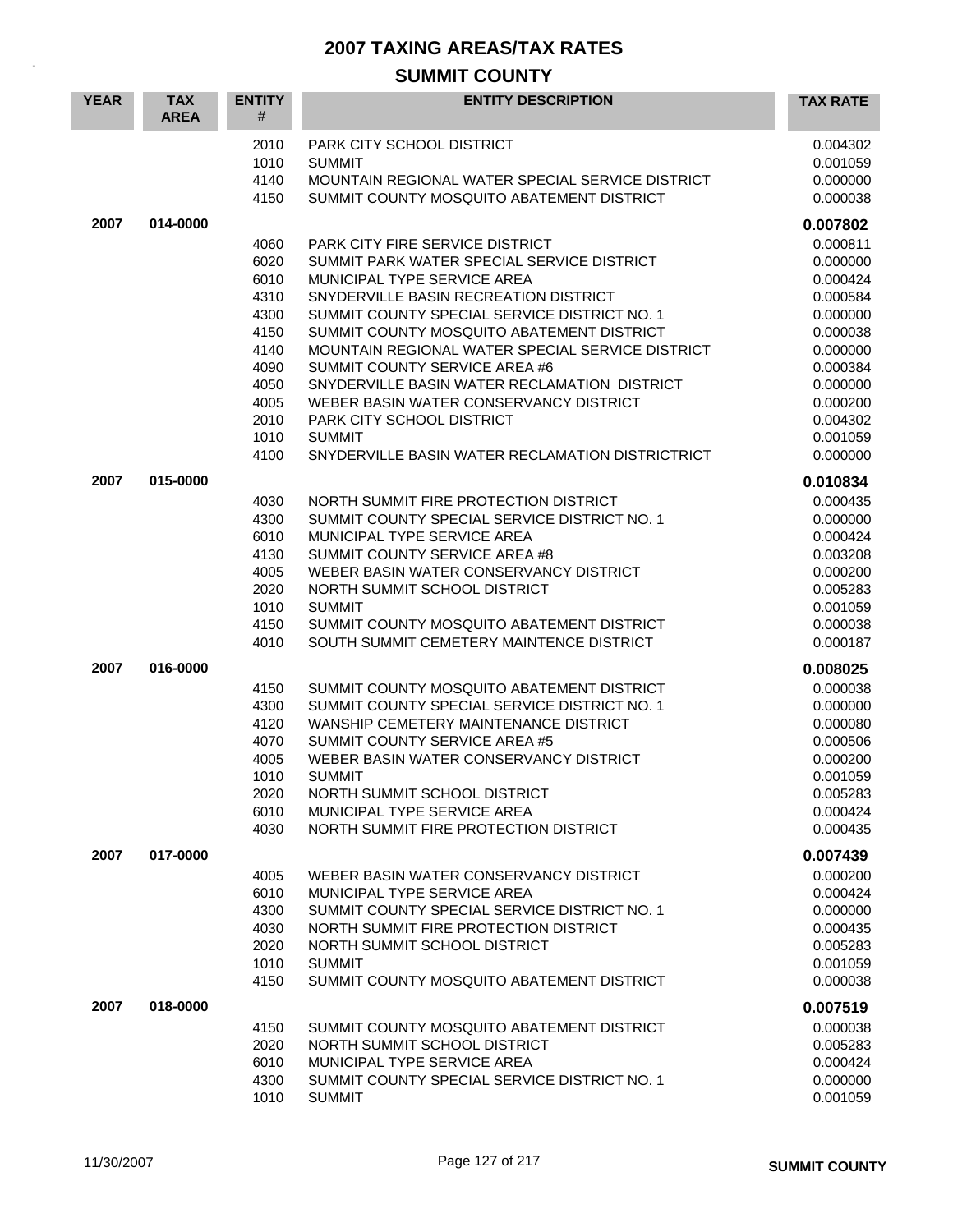#### **SUMMIT COUNTY YEAR TAX AREA ENTITY** # **ENTITY DESCRIPTION TAX RATE** 4005 WEBER BASIN WATER CONSERVANCY DISTRICT 0.000200 4120 WANSHIP CEMETERY MAINTENANCE DISTRICT 0.000080 4030 NORTH SUMMIT FIRE PROTECTION DISTRICT **1.1 COMMUNITY 10000435 2007 019-0000 0.010447** 6010 MUNICIPAL TYPE SERVICE AREA **1999 124 MUNICIPAL TYPE SERVICE** AREA 1010 SUMMIT 0.001059 2020 NORTH SUMMIT SCHOOL DISTRICT AND CONSEXED AND RESEARCH THE RESEARCH ORDER ON DISC AND A DISC ON DISC AND 4030 NORTH SUMMIT FIRE PROTECTION DISTRICT CONSUMING 10.000435 4130 SUMMIT COUNTY SERVICE AREA #8 0.003208 0.003208 4150 SUMMIT COUNTY MOSQUITO ABATEMENT DISTRICT 0.000038 4300 SUMMIT COUNTY SPECIAL SERVICE DISTRICT NO. 1 0.000000 **2007 021-0000 0.010609** 4300 SUMMIT COUNTY SPECIAL SERVICE DISTRICT NO. 1 0.000000 0000000 4130 SUMMIT COUNTY SERVICE AREA #8 0.003208 0.003208 4030 NORTH SUMMIT FIRE PROTECTION DISTRICT  $0.000435$ 4005 WEBER BASIN WATER CONSERVANCY DISTRICT CONSERVANCE COO 200 1010 SUMMIT 0.001059 6010 MUNICIPAL TYPE SERVICE AREA 0.000424 2020 NORTH SUMMIT SCHOOL DISTRICT AND CONSEXED AND RESEARCH THE RESEARCH ORDER ON DISC AND A DISC ON DISC AND **2007 023-0000 0.008497** 4020 SOUTH SUMMIT FIRE PROTECTION DISTRICT CONSUMING A REVOLUTION OR ANY 4300 SUMMIT COUNTY SPECIAL SERVICE DISTRICT NO. 1 0.000000 0000000 6010 MUNICIPAL TYPE SERVICE AREA 0.000424 4150 SUMMIT COUNTY MOSQUITO ABATEMENT DISTRICT **10000038** 0.000038 4005 WEBER BASIN WATER CONSERVANCY DISTRICT CONSERVANCE CONSERVERSE ORDER AND DELAY ASSESSMENT ORDER 1010 SUMMIT 0.001059 2030 SOUTH SUMMIT SCHOOL DISTRICT 0.006307 4010 SOUTH SUMMIT CEMETERY MAINTENCE DISTRICT COMPOUNDED AND 0.000187 **2007 023-0001 0.008497** 4315 PEOA RECREATION SPECIAL SERVICE DISTRICT 0.000000 6010 MUNICIPAL TYPE SERVICE AREA 0.000424 4300 SUMMIT COUNTY SPECIAL SERVICE DISTRICT NO. 1 0.000000 0.000000 4150 SUMMIT COUNTY MOSQUITO ABATEMENT DISTRICT 0.000038 4010 SOUTH SUMMIT CEMETERY MAINTENCE DISTRICT 0.000187 4005 WEBER BASIN WATER CONSERVANCY DISTRICT 0.000200 1010 SUMMIT 0.001059 2030 SOUTH SUMMIT SCHOOL DISTRICT 0.006307 4020 SOUTH SUMMIT FIRE PROTECTION DISTRICT 0.000282 **2007 024-0000 0.008184** 4005 WEBER BASIN WATER CONSERVANCY DISTRICT  $0.000200$ 4300 SUMMIT COUNTY SPECIAL SERVICE DISTRICT NO. 1 0.000000 0.000000 1010 SUMMIT 0.001059 4010 SOUTH SUMMIT CEMETERY MAINTENCE DISTRICT **1.1 Apr 10.000187** 2030 SOUTH SUMMIT SCHOOL DISTRICT And the control of the control of the control of the control of the control of the control of the control of the control of the control of the control of the control of the control of the 6010 MUNICIPAL TYPE SERVICE AREA 0.000424 4170 SUMMIT COUNTY WILDLAND FIRE SERVICE AREA 0.000007 **2007 025-0000 0.011392** 4130 SUMMIT COUNTY SERVICE AREA #8 0.003208 4300 SUMMIT COUNTY SPECIAL SERVICE DISTRICT NO. 1 0.000000 6010 MUNICIPAL TYPE SERVICE AREA **1990 124 MUNICIPAL TYPE** SERVICE AREA 4170 SUMMIT COUNTY WILDLAND FIRE SERVICE AREA 0.000007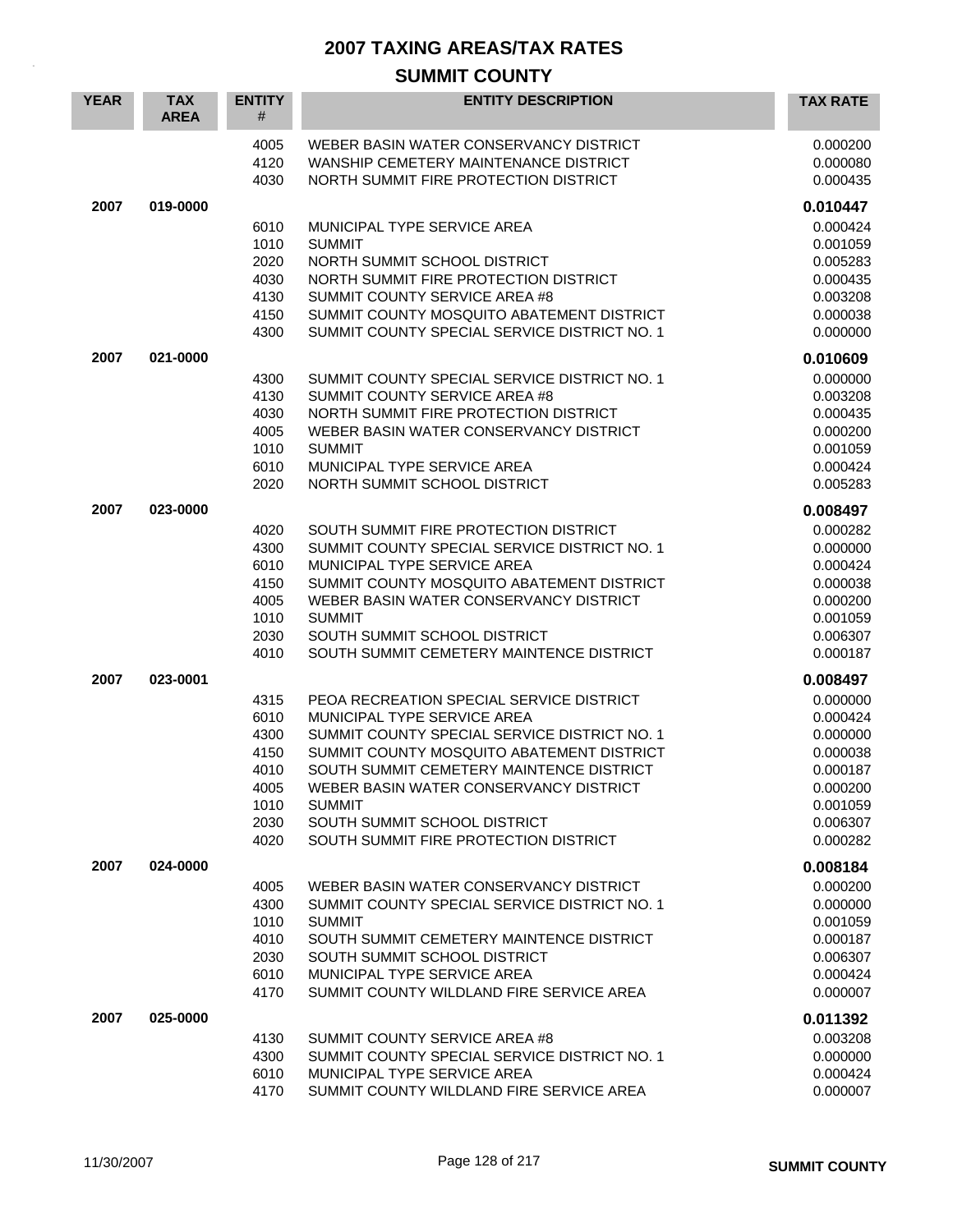| <b>YEAR</b> | <b>TAX</b><br><b>AREA</b> | <b>ENTITY</b><br>#   | <b>ENTITY DESCRIPTION</b>                                                               | <b>TAX RATE</b>                  |
|-------------|---------------------------|----------------------|-----------------------------------------------------------------------------------------|----------------------------------|
|             |                           | 4005<br>1010<br>2030 | WEBER BASIN WATER CONSERVANCY DISTRICT<br><b>SUMMIT</b><br>SOUTH SUMMIT SCHOOL DISTRICT | 0.000200<br>0.001059<br>0.006307 |
|             |                           | 4010                 | SOUTH SUMMIT CEMETERY MAINTENCE DISTRICT                                                | 0.000187                         |
| 2007        | 026-0000                  |                      |                                                                                         | 0.008310                         |
|             |                           | 4020<br>6010         | SOUTH SUMMIT FIRE PROTECTION DISTRICT<br>MUNICIPAL TYPE SERVICE AREA                    | 0.000282<br>0.000424             |
|             |                           | 4150<br>4005         | SUMMIT COUNTY MOSQUITO ABATEMENT DISTRICT<br>WEBER BASIN WATER CONSERVANCY DISTRICT     | 0.000038<br>0.000200             |
|             |                           | 2030                 | SOUTH SUMMIT SCHOOL DISTRICT                                                            | 0.006307                         |
|             |                           | 1010<br>4300         | <b>SUMMIT</b><br>SUMMIT COUNTY SPECIAL SERVICE DISTRICT NO. 1                           | 0.001059<br>0.000000             |
| 2007        | 027-0000                  |                      |                                                                                         | 0.008617                         |
|             |                           | 4050                 | SNYDERVILLE BASIN WATER RECLAMATION DISTRICT                                            | 0.000000                         |
|             |                           | 4310<br>4300         | SNYDERVILLE BASIN RECREATION DISTRICT<br>SUMMIT COUNTY SPECIAL SERVICE DISTRICT NO. 1   | 0.000584<br>0.000000             |
|             |                           | 6010                 | MUNICIPAL TYPE SERVICE AREA                                                             | 0.000424                         |
|             |                           | 4060                 | PARK CITY FIRE SERVICE DISTRICT                                                         | 0.000811                         |
|             |                           | 4005                 | WEBER BASIN WATER CONSERVANCY DISTRICT                                                  | 0.000200                         |
|             |                           | 2010                 | PARK CITY SCHOOL DISTRICT                                                               | 0.004302                         |
|             |                           | 1010<br>4150         | <b>SUMMIT</b><br>SUMMIT COUNTY MOSQUITO ABATEMENT DISTRICT                              | 0.001059<br>0.000038             |
|             |                           | 4040                 | SUMMIT COUNTY SERVICE AREA NO. 3                                                        | 0.001199                         |
| 2007        | 028-0000                  |                      |                                                                                         | 0.007418                         |
|             |                           | 4060                 | <b>PARK CITY FIRE SERVICE DISTRICT</b>                                                  | 0.000811                         |
|             |                           | 6010                 | MUNICIPAL TYPE SERVICE AREA                                                             | 0.000424                         |
|             |                           | 4310<br>4300         | SNYDERVILLE BASIN RECREATION DISTRICT<br>SUMMIT COUNTY SPECIAL SERVICE DISTRICT NO. 1   | 0.000584<br>0.000000             |
|             |                           | 4140                 | MOUNTAIN REGIONAL WATER SPECIAL SERVICE DISTRICT                                        | 0.000000                         |
|             |                           | 4050                 | SNYDERVILLE BASIN WATER RECLAMATION DISTRICT                                            | 0.000000                         |
|             |                           | 4005                 | WEBER BASIN WATER CONSERVANCY DISTRICT                                                  | 0.000200                         |
|             |                           | 2010                 | PARK CITY SCHOOL DISTRICT                                                               | 0.004302                         |
|             |                           | 1010                 | <b>SUMMIT</b>                                                                           | 0.001059                         |
|             |                           | 4150                 | SUMMIT COUNTY MOSQUITO ABATEMENT DISTRICT                                               | 0.000038                         |
| 2007        | 030-0000                  | 4060                 | PARK CITY FIRE SERVICE DISTRICT                                                         | 0.007802<br>0.000811             |
|             |                           | 4150                 | SUMMIT COUNTY MOSQUITO ABATEMENT DISTRICT                                               | 0.000038                         |
|             |                           | 6010                 | MUNICIPAL TYPE SERVICE AREA                                                             | 0.000424                         |
|             |                           | 4310                 | SNYDERVILLE BASIN RECREATION DISTRICT                                                   | 0.000584                         |
|             |                           | 4300                 | SUMMIT COUNTY SPECIAL SERVICE DISTRICT NO. 1                                            | 0.000000                         |
|             |                           | 1010                 | <b>SUMMIT</b><br>MOUNTAIN REGIONAL WATER SPECIAL SERVICE DISTRICT                       | 0.001059<br>0.000000             |
|             |                           | 4140<br>4050         | SNYDERVILLE BASIN WATER RECLAMATION DISTRICT                                            | 0.000000                         |
|             |                           | 4005                 | WEBER BASIN WATER CONSERVANCY DISTRICT                                                  | 0.000200                         |
|             |                           | 2010                 | PARK CITY SCHOOL DISTRICT                                                               | 0.004302                         |
|             |                           | 4090                 | SUMMIT COUNTY SERVICE AREA #6                                                           | 0.000384                         |
| 2007        | 031-0000                  |                      |                                                                                         | 0.007997                         |
|             |                           | 4170                 | SUMMIT COUNTY WILDLAND FIRE SERVICE AREA                                                | 0.000007                         |
|             |                           | 4300<br>4005         | SUMMIT COUNTY SPECIAL SERVICE DISTRICT NO. 1<br>WEBER BASIN WATER CONSERVANCY DISTRICT  | 0.000000<br>0.000200             |
|             |                           | 2030                 | SOUTH SUMMIT SCHOOL DISTRICT                                                            | 0.006307                         |
|             |                           | 1010                 | <b>SUMMIT</b>                                                                           | 0.001059                         |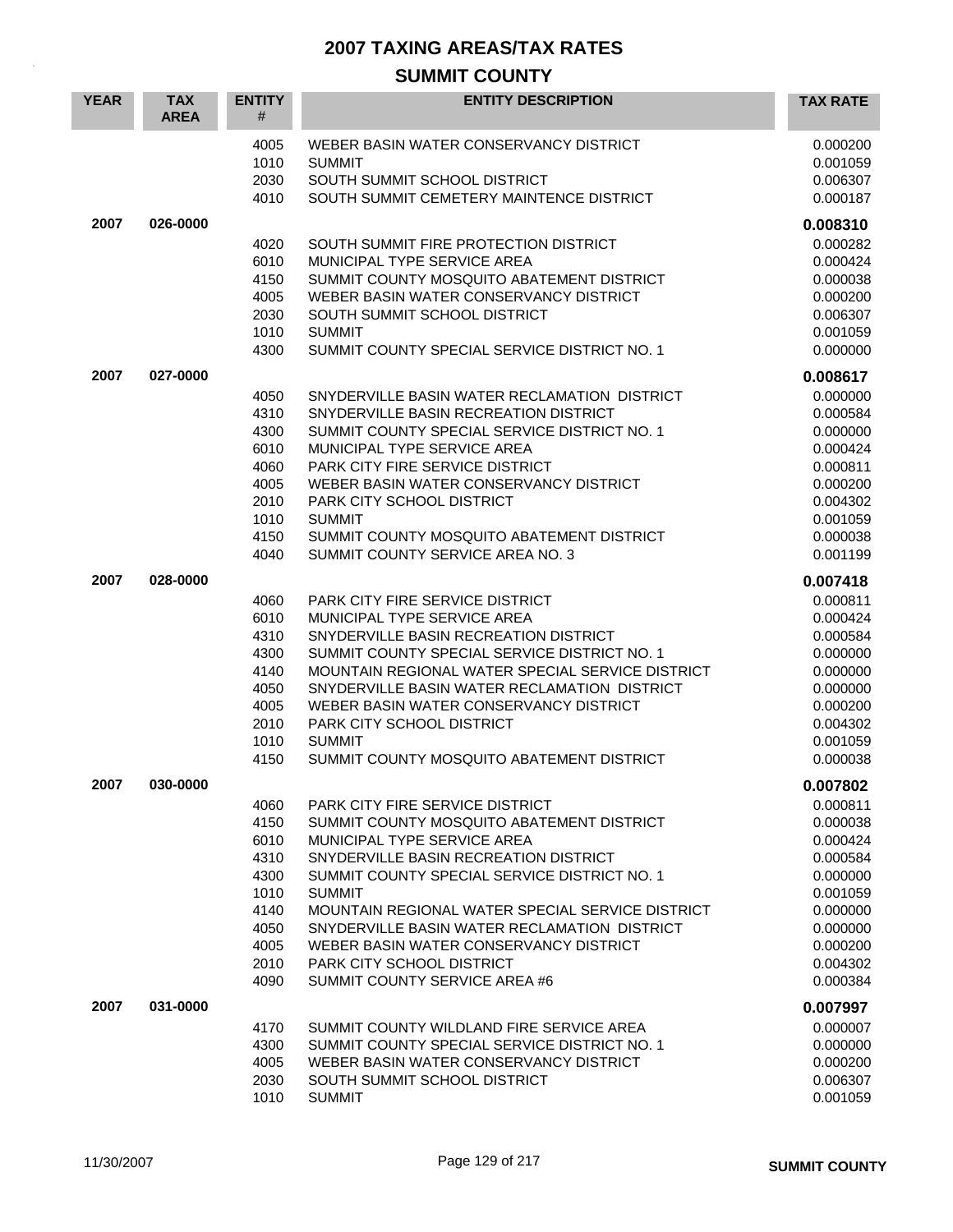| <b>YEAR</b> | <b>TAX</b><br><b>AREA</b> | <b>ENTITY</b><br># | <b>ENTITY DESCRIPTION</b>                                                                 | <b>TAX RATE</b>      |
|-------------|---------------------------|--------------------|-------------------------------------------------------------------------------------------|----------------------|
|             |                           | 6010               | MUNICIPAL TYPE SERVICE AREA                                                               | 0.000424             |
| 2007        | 031-0001                  |                    |                                                                                           | 0.008028             |
|             |                           | 1010               | <b>SUMMIT</b>                                                                             | 0.001059             |
|             |                           | 2030               | SOUTH SUMMIT SCHOOL DISTRICT                                                              | 0.006307             |
|             |                           | 4005               | WEBER BASIN WATER CONSERVANCY DISTRICT                                                    | 0.000200             |
|             |                           | 4150               | SUMMIT COUNTY MOSQUITO ABATEMENT DISTRICT                                                 | 0.000038             |
|             |                           | 4300               | SUMMIT COUNTY SPECIAL SERVICE DISTRICT NO. 1                                              | 0.000000             |
|             |                           | 6010               | MUNICIPAL TYPE SERVICE AREA                                                               | 0.000424             |
| 2007        | 031-0002                  |                    |                                                                                           | 0.008035             |
|             |                           | 4150               | SUMMIT COUNTY MOSQUITO ABATEMENT DISTRICT                                                 | 0.000038             |
|             |                           | 4170               | SUMMIT COUNTY WILDLAND FIRE SERVICE AREA                                                  | 0.000007             |
|             |                           | 6010               | MUNICIPAL TYPE SERVICE AREA                                                               | 0.000424             |
|             |                           | 4005               | WEBER BASIN WATER CONSERVANCY DISTRICT                                                    | 0.000200             |
|             |                           | 1010<br>2030       | <b>SUMMIT</b><br>SOUTH SUMMIT SCHOOL DISTRICT                                             | 0.001059<br>0.006307 |
|             |                           | 4300               | SUMMIT COUNTY SPECIAL SERVICE DISTRICT NO. 1                                              | 0.000000             |
|             |                           |                    |                                                                                           |                      |
| 2007        | 032-0000                  |                    |                                                                                           | 0.011205             |
|             |                           | 6010               | MUNICIPAL TYPE SERVICE AREA                                                               | 0.000424             |
|             |                           | 1010               | <b>SUMMIT</b>                                                                             | 0.001059             |
|             |                           | 2030<br>4005       | SOUTH SUMMIT SCHOOL DISTRICT<br>WEBER BASIN WATER CONSERVANCY DISTRICT                    | 0.006307<br>0.000200 |
|             |                           | 4130               | SUMMIT COUNTY SERVICE AREA #8                                                             | 0.003208             |
|             |                           | 4170               | SUMMIT COUNTY WILDLAND FIRE SERVICE AREA                                                  | 0.000007             |
|             |                           | 4300               | SUMMIT COUNTY SPECIAL SERVICE DISTRICT NO. 1                                              | 0.000000             |
| 2007        | 033-0000                  |                    |                                                                                           | 0.008297             |
|             |                           | 6010               | MUNICIPAL TYPE SERVICE AREA                                                               | 0.000424             |
|             |                           | 4300               | SUMMIT COUNTY SPECIAL SERVICE DISTRICT NO. 1                                              | 0.000000             |
|             |                           | 4150               | SUMMIT COUNTY MOSQUITO ABATEMENT DISTRICT                                                 | 0.000038             |
|             |                           | 4020               | SOUTH SUMMIT FIRE PROTECTION DISTRICT                                                     | 0.000282             |
|             |                           | 4010               | SOUTH SUMMIT CEMETERY MAINTENCE DISTRICT                                                  | 0.000187             |
|             |                           | 1010               | <b>SUMMIT</b>                                                                             | 0.001059             |
|             |                           | 2030               | SOUTH SUMMIT SCHOOL DISTRICT                                                              | 0.006307             |
| 2007        | 034-0000                  |                    |                                                                                           | 0.008599             |
|             |                           | 4150               | SUMMIT COUNTY MOSQUITO ABATEMENT DISTRICT                                                 | 0.000038             |
|             |                           | 6010               | MUNICIPAL TYPE SERVICE AREA                                                               | 0.000424             |
|             |                           | 4300               | SUMMIT COUNTY SPECIAL SERVICE DISTRICT NO. 1                                              | 0.000000             |
|             |                           | 4020               | SOUTH SUMMIT FIRE PROTECTION DISTRICT                                                     | 0.000282             |
|             |                           | 4010               | SOUTH SUMMIT CEMETERY MAINTENCE DISTRICT                                                  | 0.000187             |
|             |                           | 2030               | SOUTH SUMMIT SCHOOL DISTRICT<br><b>SUMMIT</b>                                             | 0.006307<br>0.001059 |
|             |                           | 1010<br>4270       | CENTRAL UTAH WATER CONSERVANCY DISTRICT                                                   | 0.000302             |
|             |                           |                    |                                                                                           |                      |
| 2007        | 035-0000                  |                    |                                                                                           | 0.008983             |
|             |                           | 4270               | CENTRAL UTAH WATER CONSERVANCY DISTRICT                                                   | 0.000302             |
|             |                           | 4300<br>4150       | SUMMIT COUNTY SPECIAL SERVICE DISTRICT NO. 1<br>SUMMIT COUNTY MOSQUITO ABATEMENT DISTRICT | 0.000000             |
|             |                           | 4090               | SUMMIT COUNTY SERVICE AREA #6                                                             | 0.000038<br>0.000384 |
|             |                           | 4020               | SOUTH SUMMIT FIRE PROTECTION DISTRICT                                                     | 0.000282             |
|             |                           | 4010               | SOUTH SUMMIT CEMETERY MAINTENCE DISTRICT                                                  | 0.000187             |
|             |                           | 2030               | SOUTH SUMMIT SCHOOL DISTRICT                                                              | 0.006307             |
|             |                           | 1010               | <b>SUMMIT</b>                                                                             | 0.001059             |
|             |                           | 6010               | MUNICIPAL TYPE SERVICE AREA                                                               | 0.000424             |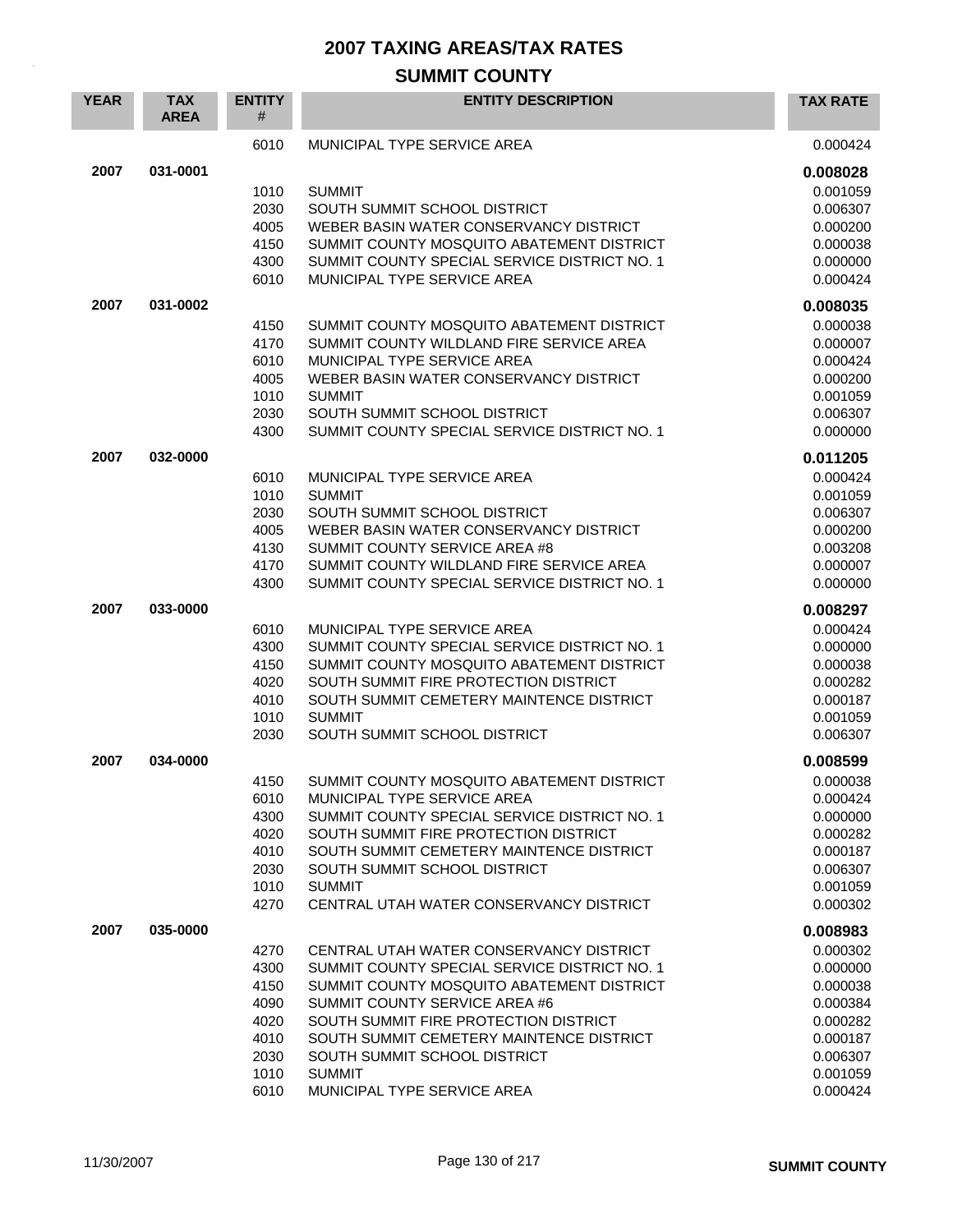| <b>YEAR</b> | <b>TAX</b><br><b>AREA</b> | <b>ENTITY</b><br># | <b>ENTITY DESCRIPTION</b>                                                                | <b>TAX RATE</b>      |
|-------------|---------------------------|--------------------|------------------------------------------------------------------------------------------|----------------------|
| 2007        | 036-0000                  |                    |                                                                                          | 0.007984             |
|             |                           | 1010               | <b>SUMMIT</b>                                                                            | 0.001059             |
|             |                           | 2030<br>4010       | SOUTH SUMMIT SCHOOL DISTRICT<br>SOUTH SUMMIT CEMETERY MAINTENCE DISTRICT                 | 0.006307<br>0.000187 |
|             |                           | 4170               | SUMMIT COUNTY WILDLAND FIRE SERVICE AREA                                                 | 0.000007             |
|             |                           | 4300               | SUMMIT COUNTY SPECIAL SERVICE DISTRICT NO. 1                                             | 0.000000             |
|             |                           | 6010               | MUNICIPAL TYPE SERVICE AREA                                                              | 0.000424             |
| 2007        | 037-0000                  |                    |                                                                                          | 0.011192             |
|             |                           | 4130               | SUMMIT COUNTY SERVICE AREA #8                                                            | 0.003208             |
|             |                           | 4170               | SUMMIT COUNTY WILDLAND FIRE SERVICE AREA                                                 | 0.000007             |
|             |                           | 6010<br>4010       | MUNICIPAL TYPE SERVICE AREA<br>SOUTH SUMMIT CEMETERY MAINTENCE DISTRICT                  | 0.000424             |
|             |                           | 1010               | <b>SUMMIT</b>                                                                            | 0.000187<br>0.001059 |
|             |                           | 2030               | SOUTH SUMMIT SCHOOL DISTRICT                                                             | 0.006307             |
|             |                           | 4300               | SUMMIT COUNTY SPECIAL SERVICE DISTRICT NO. 1                                             | 0.000000             |
| 2007        | 038-0000                  |                    |                                                                                          | 0.007797             |
|             |                           | 6010               | MUNICIPAL TYPE SERVICE AREA                                                              | 0.000424             |
|             |                           | 1010               | <b>SUMMIT</b>                                                                            | 0.001059             |
|             |                           | 2030               | SOUTH SUMMIT SCHOOL DISTRICT                                                             | 0.006307             |
|             |                           | 4170<br>4300       | SUMMIT COUNTY WILDLAND FIRE SERVICE AREA<br>SUMMIT COUNTY SPECIAL SERVICE DISTRICT NO. 1 | 0.000007<br>0.000000 |
|             |                           |                    |                                                                                          |                      |
| 2007        | 038-0001                  |                    |                                                                                          | 0.008099             |
|             |                           | 6010<br>4300       | MUNICIPAL TYPE SERVICE AREA<br>SUMMIT COUNTY SPECIAL SERVICE DISTRICT NO. 1              | 0.000424<br>0.000000 |
|             |                           | 4270               | CENTRAL UTAH WATER CONSERVANCY DISTRICT                                                  | 0.000302             |
|             |                           | 4170               | SUMMIT COUNTY WILDLAND FIRE SERVICE AREA                                                 | 0.000007             |
|             |                           | 1010               | <b>SUMMIT</b>                                                                            | 0.001059             |
|             |                           | 2030               | SOUTH SUMMIT SCHOOL DISTRICT                                                             | 0.006307             |
| 2007        | 039-0000                  |                    |                                                                                          | 0.011005             |
|             |                           | 4170               | SUMMIT COUNTY WILDLAND FIRE SERVICE AREA                                                 | 0.000007             |
|             |                           | 4300               | SUMMIT COUNTY SPECIAL SERVICE DISTRICT NO. 1                                             | 0.000000             |
|             |                           | 6010<br>1010       | MUNICIPAL TYPE SERVICE AREA<br><b>SUMMIT</b>                                             | 0.000424<br>0.001059 |
|             |                           | 2030               | SOUTH SUMMIT SCHOOL DISTRICT                                                             | 0.006307             |
|             |                           | 4130               | SUMMIT COUNTY SERVICE AREA #8                                                            | 0.003208             |
| 2007        | 040-0000                  |                    |                                                                                          | 0.008881             |
|             |                           | 4300               | SUMMIT COUNTY SPECIAL SERVICE DISTRICT NO. 1                                             | 0.000000             |
|             |                           | 1010               | <b>SUMMIT</b>                                                                            | 0.001059             |
|             |                           | 6010               | MUNICIPAL TYPE SERVICE AREA                                                              | 0.000424             |
|             |                           | 4150               | SUMMIT COUNTY MOSQUITO ABATEMENT DISTRICT                                                | 0.000038             |
|             |                           | 4090<br>4020       | SUMMIT COUNTY SERVICE AREA #6<br>SOUTH SUMMIT FIRE PROTECTION DISTRICT                   | 0.000384<br>0.000282 |
|             |                           | 4010               | SOUTH SUMMIT CEMETERY MAINTENCE DISTRICT                                                 | 0.000187             |
|             |                           | 4005               | WEBER BASIN WATER CONSERVANCY DISTRICT                                                   | 0.000200             |
|             |                           | 2030               | SOUTH SUMMIT SCHOOL DISTRICT                                                             | 0.006307             |
| 2007        | 041-0000                  |                    |                                                                                          | 0.008543             |
|             |                           | 2030               | SOUTH SUMMIT SCHOOL DISTRICT                                                             | 0.006307             |
|             |                           | 4005               | WEBER BASIN WATER CONSERVANCY DISTRICT                                                   | 0.000200             |
|             |                           | 4030               | NORTH SUMMIT FIRE PROTECTION DISTRICT                                                    | 0.000435             |
|             |                           | 4120<br>4150       | WANSHIP CEMETERY MAINTENANCE DISTRICT<br>SUMMIT COUNTY MOSQUITO ABATEMENT DISTRICT       | 0.000080<br>0.000038 |
|             |                           |                    |                                                                                          |                      |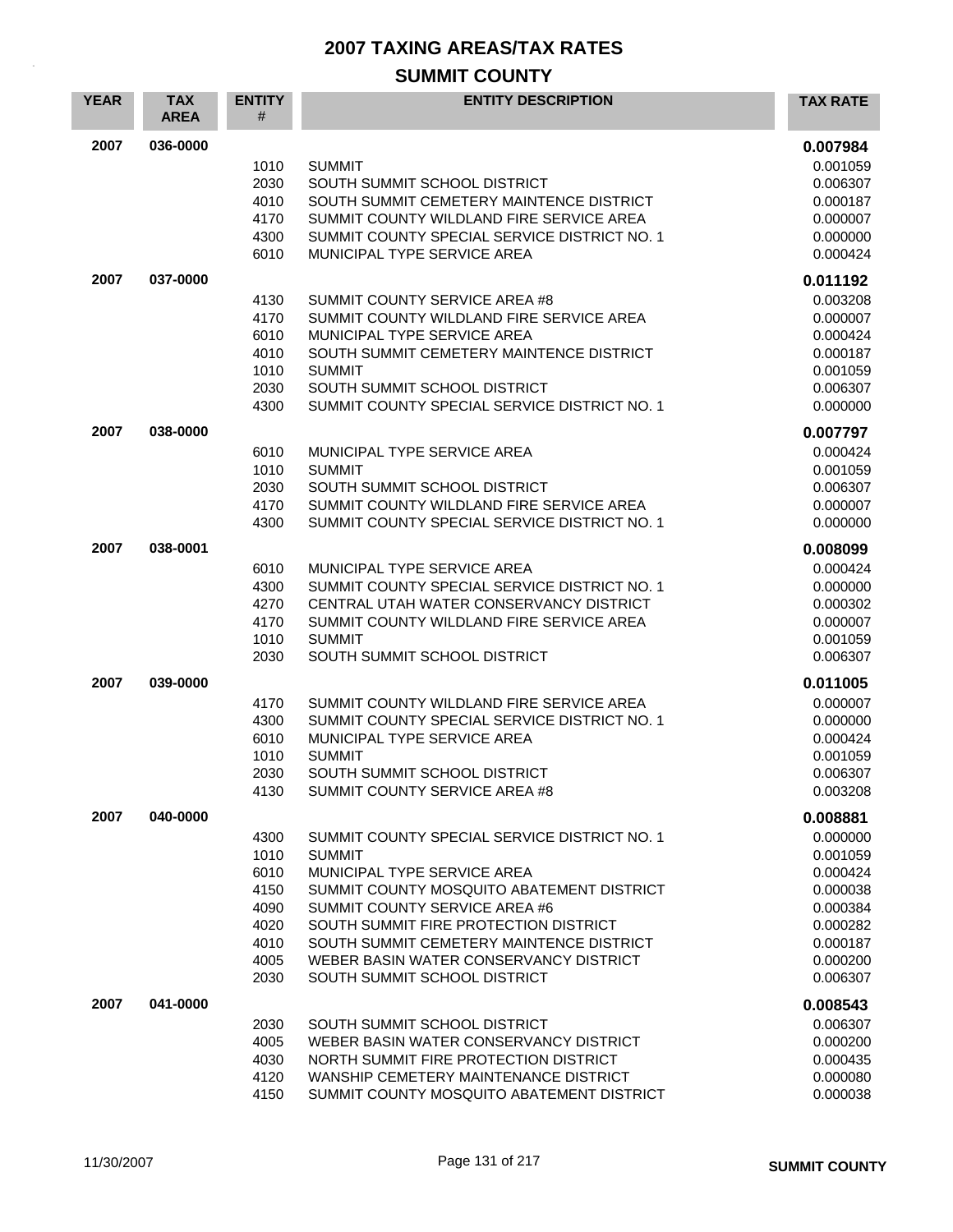#### **SUMMIT COUNTY YEAR TAX AREA ENTITY** # **ENTITY DESCRIPTION TAX RATE** 4300 SUMMIT COUNTY SPECIAL SERVICE DISTRICT NO. 1 0.000000 000000 6010 MUNICIPAL TYPE SERVICE AREA 0.000424 1010 SUMMIT 0.001059 **2007 041-0001 0.008463** 4150 SUMMIT COUNTY MOSQUITO ABATEMENT DISTRICT 0.000038 4300 SUMMIT COUNTY SPECIAL SERVICE DISTRICT NO. 1 0.000000 0.000000 6010 MUNICIPAL TYPE SERVICE AREA **1990 124 MUNICIPAL TYPE SERVICE** AREA 4005 WEBER BASIN WATER CONSERVANCY DISTRICT CONSERVANCE CONSERVERSE ORDER AND DELIVER ON A 2000200 4030 NORTH SUMMIT FIRE PROTECTION DISTRICT CONSUMING 10.000435 2030 SOUTH SUMMIT SCHOOL DISTRICT 0.006307 1010 SUMMIT 0.001059 **2007 042-0000 0.009423** 4060 PARK CITY FIRE SERVICE DISTRICT And the contract of the contract of the contract of the contract of the contract of the contract of the contract of the contract of the contract of the contract of the contract of the c 6010 MUNICIPAL TYPE SERVICE AREA 0.000424 4310 SNYDERVILLE BASIN RECREATION DISTRICT And the state of the state of the state of the state of the state o 4300 SUMMIT COUNTY SPECIAL SERVICE DISTRICT NO. 1 0.000000 0.000000 4140 MOUNTAIN REGIONAL WATER SPECIAL SERVICE DISTRICT 0.000000 4050 SNYDERVILLE BASIN WATER RECLAMATION DISTRICT 0.000000 4005 WEBER BASIN WATER CONSERVANCY DISTRICT CONSERVANCE 20.000200 2030 SOUTH SUMMIT SCHOOL DISTRICT And the control of the control of the control of the control of the control or the control of the control of the control of the control of the control of the control of the control of the 1010 SUMMIT 0.001059 4150 SUMMIT COUNTY MOSQUITO ABATEMENT DISTRICT 0.000038 **2007 042-0001 0.010622** 4310 SNYDERVILLE BASIN RECREATION DISTRICT 6.000584 4060 PARK CITY FIRE SERVICE DISTRICT And the contract of the contract of the contract of the contract of the contract of the contract of the contract of the contract of the contract of the contract of the contract of the c 6010 MUNICIPAL TYPE SERVICE AREA 0.000424 4300 SUMMIT COUNTY SPECIAL SERVICE DISTRICT NO. 1 0.000000 0.000000 4150 SUMMIT COUNTY MOSQUITO ABATEMENT DISTRICT 0.000038 4040 SUMMIT COUNTY SERVICE AREA NO. 3 0.001199 4005 WEBER BASIN WATER CONSERVANCY DISTRICT **1.1 CONSERVANCY DISTRICT** 0.000200 2030 SOUTH SUMMIT SCHOOL DISTRICT And the control of the control of the control of the control of the control of the control of the control of the control of the control of the control of the control of the control of the 1010 SUMMIT 0.001059 4050 SNYDERVILLE BASIN WATER RECLAMATION DISTRICT 0.000000 **2007 043-0000 0.009423** 4310 SNYDERVILLE BASIN RECREATION DISTRICT 0.000584 1010 SUMMIT 0.001059 6010 MUNICIPAL TYPE SERVICE AREA 0.000424 4300 SUMMIT COUNTY SPECIAL SERVICE DISTRICT NO. 1 0.0000000 4150 SUMMIT COUNTY MOSQUITO ABATEMENT DISTRICT 0.000038 4060 PARK CITY FIRE SERVICE DISTRICT And the contract of the contract of the contract of the contract of the contract of the contract of the contract of the contract of the contract of the contract of the contract of the c 4050 SNYDERVILLE BASIN WATER RECLAMATION DISTRICT 0.000000 4005 WEBER BASIN WATER CONSERVANCY DISTRICT CONSERVANCE 20.000200 2030 SOUTH SUMMIT SCHOOL DISTRICT 0.006307 4140 MOUNTAIN REGIONAL WATER SPECIAL SERVICE DISTRICT 0.000000 8030 SILVER CREEK INDUSTRIAL REDEVELOPMENT PROJECT AREA 0.000000 **2007 045-0000 0.010647** 4005 WEBER BASIN WATER CONSERVANCY DISTRICT CONSERVANCY OUTSIDE AND DUGLARY ORDER ON DETAIL AND DUGLARY ON DU 6010 MUNICIPAL TYPE SERVICE AREA 0.000424 4300 SUMMIT COUNTY SPECIAL SERVICE DISTRICT NO. 1 0.000000 4150 SUMMIT COUNTY MOSQUITO ABATEMENT DISTRICT 0.000038 4030 NORTH SUMMIT FIRE PROTECTION DISTRICT 0.000435 2020 NORTH SUMMIT SCHOOL DISTRICT AND CONSESSED AND RESEARCH THE RESEARCH ON DESCRIPTION ON A DISCOVER ON DESCRIPTION ON A DISCOVER ON A DISCOVER ON DESCRIPTION ON A DISCOVER ON A DISCOVER ON A DISCOVER ON A DISCOVER ON A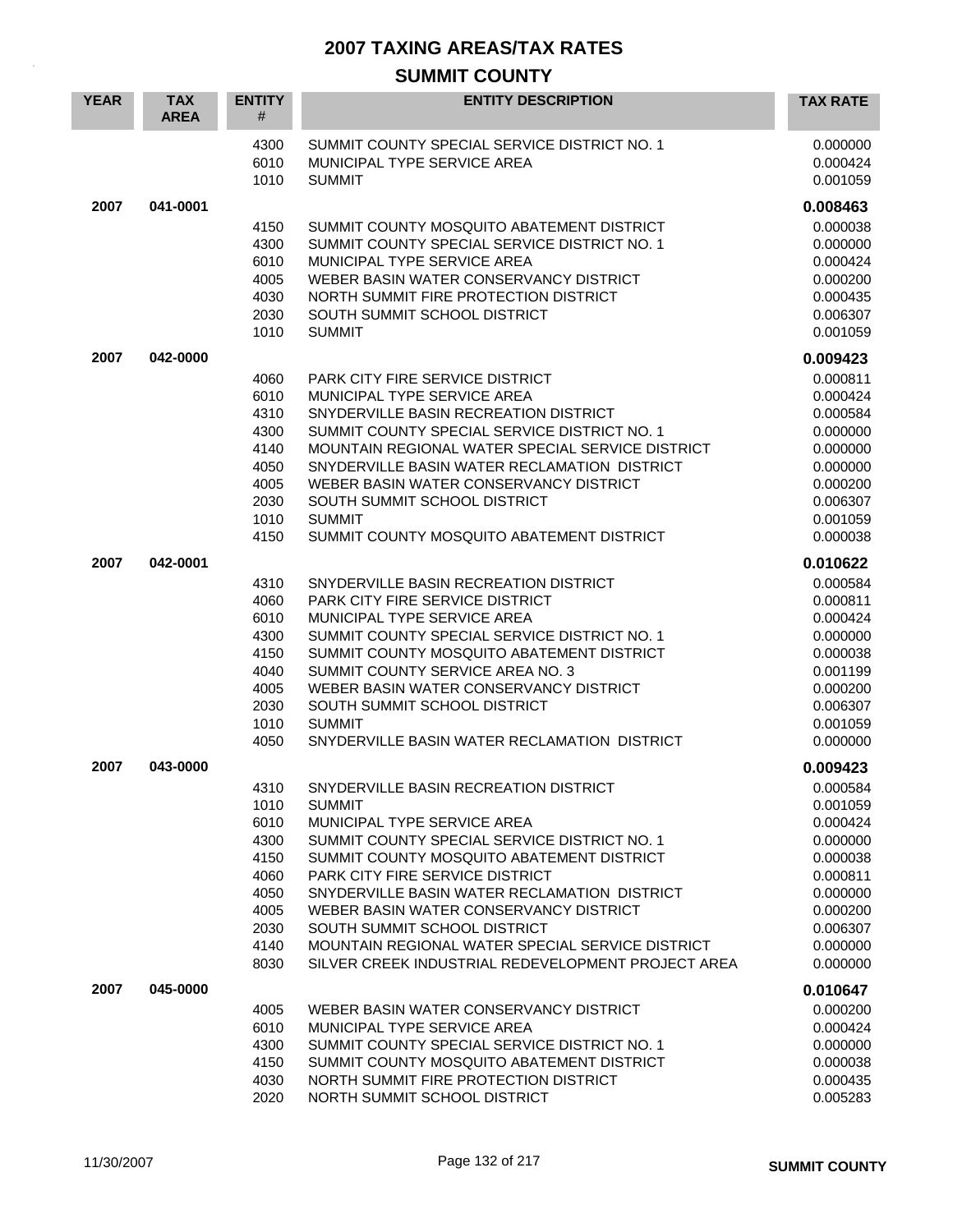| <b>YEAR</b> | <b>TAX</b><br><b>AREA</b> | <b>ENTITY</b><br># | <b>ENTITY DESCRIPTION</b>                                                              | <b>TAX RATE</b>      |
|-------------|---------------------------|--------------------|----------------------------------------------------------------------------------------|----------------------|
|             |                           | 1010<br>4130       | <b>SUMMIT</b><br>SUMMIT COUNTY SERVICE AREA #8                                         | 0.001059<br>0.003208 |
| 2007        | 046-0000                  |                    |                                                                                        | 0.007499             |
|             |                           | 1010               | <b>SUMMIT</b>                                                                          | 0.001059             |
|             |                           | 4160               | HOYTSVILLE CEMETERY MAINTENANCE DISTRICT                                               | 0.000060             |
|             |                           | 4300               | SUMMIT COUNTY SPECIAL SERVICE DISTRICT NO. 1                                           | 0.000000             |
|             |                           | 6010               | MUNICIPAL TYPE SERVICE AREA                                                            | 0.000424             |
|             |                           | 4030               | NORTH SUMMIT FIRE PROTECTION DISTRICT                                                  | 0.000435             |
|             |                           | 2020<br>4005       | NORTH SUMMIT SCHOOL DISTRICT<br>WEBER BASIN WATER CONSERVANCY DISTRICT                 | 0.005283             |
|             |                           | 4150               | SUMMIT COUNTY MOSQUITO ABATEMENT DISTRICT                                              | 0.000200<br>0.000038 |
|             |                           |                    |                                                                                        |                      |
| 2007        | 047-0000                  |                    |                                                                                        | 0.007439             |
|             |                           | 4300<br>6010       | SUMMIT COUNTY SPECIAL SERVICE DISTRICT NO. 1<br>MUNICIPAL TYPE SERVICE AREA            | 0.000000<br>0.000424 |
|             |                           | 4295               | ECHO CREEK RANCHES SPECIAL SERVICE DISTRICT                                            | 0.000000             |
|             |                           | 4150               | SUMMIT COUNTY MOSQUITO ABATEMENT DISTRICT                                              | 0.000038             |
|             |                           | 4030               | NORTH SUMMIT FIRE PROTECTION DISTRICT                                                  | 0.000435             |
|             |                           | 4005               | WEBER BASIN WATER CONSERVANCY DISTRICT                                                 | 0.000200             |
|             |                           | 2020               | NORTH SUMMIT SCHOOL DISTRICT                                                           | 0.005283             |
|             |                           | 1010               | <b>SUMMIT</b>                                                                          | 0.001059             |
| 2007        | 048-0000                  |                    |                                                                                        | 0.007011             |
|             |                           | 2020               | NORTH SUMMIT SCHOOL DISTRICT                                                           | 0.005283             |
|             |                           | 4005               | WEBER BASIN WATER CONSERVANCY DISTRICT                                                 | 0.000200             |
|             |                           | 4150               | SUMMIT COUNTY MOSQUITO ABATEMENT DISTRICT                                              | 0.000038             |
|             |                           | 4170               | SUMMIT COUNTY WILDLAND FIRE SERVICE AREA                                               | 0.000007             |
|             |                           | 4300<br>6010       | SUMMIT COUNTY SPECIAL SERVICE DISTRICT NO. 1<br>MUNICIPAL TYPE SERVICE AREA            | 0.000000             |
|             |                           | 1010               | <b>SUMMIT</b>                                                                          | 0.000424<br>0.001059 |
|             |                           |                    |                                                                                        |                      |
| 2007        | 049-0000                  |                    |                                                                                        | 0.008210             |
|             |                           | 2020<br>4170       | NORTH SUMMIT SCHOOL DISTRICT<br>SUMMIT COUNTY WILDLAND FIRE SERVICE AREA               | 0.005283<br>0.000007 |
|             |                           | 6010               | MUNICIPAL TYPE SERVICE AREA                                                            | 0.000424             |
|             |                           | 4300               | SUMMIT COUNTY SPECIAL SERVICE DISTRICT NO. 1                                           | 0.000000             |
|             |                           | 1010               | <b>SUMMIT</b>                                                                          | 0.001059             |
|             |                           | 4005               | WEBER BASIN WATER CONSERVANCY DISTRICT                                                 | 0.000200             |
|             |                           | 4040               | SUMMIT COUNTY SERVICE AREA NO. 3                                                       | 0.001199             |
|             |                           | 4150               | SUMMIT COUNTY MOSQUITO ABATEMENT DISTRICT                                              | 0.000038             |
| 2007        | 051-0000                  |                    |                                                                                        | 0.007895             |
|             |                           | 4060               | <b>PARK CITY FIRE SERVICE DISTRICT</b>                                                 | 0.000811             |
|             |                           | 6010               | MUNICIPAL TYPE SERVICE AREA                                                            | 0.000424             |
|             |                           | 4300               | SUMMIT COUNTY SPECIAL SERVICE DISTRICT NO. 1                                           | 0.000000             |
|             |                           | 4150               | SUMMIT COUNTY MOSQUITO ABATEMENT DISTRICT                                              | 0.000038             |
|             |                           | 4120               | WANSHIP CEMETERY MAINTENANCE DISTRICT                                                  | 0.000080             |
|             |                           | 4050<br>4005       | SNYDERVILLE BASIN WATER RECLAMATION DISTRICT<br>WEBER BASIN WATER CONSERVANCY DISTRICT | 0.000000<br>0.000200 |
|             |                           | 2020               | NORTH SUMMIT SCHOOL DISTRICT                                                           | 0.005283             |
|             |                           | 1010               | <b>SUMMIT</b>                                                                          | 0.001059             |
|             |                           | 4140               | MOUNTAIN REGIONAL WATER SPECIAL SERVICE DISTRICT                                       | 0.000000             |
| 2007        | 055-0000                  |                    |                                                                                        | 0.008839             |
|             |                           | 4005               | WEBER BASIN WATER CONSERVANCY DISTRICT                                                 | 0.000200             |
|             |                           | 4140               | MOUNTAIN REGIONAL WATER SPECIAL SERVICE DISTRICT                                       | 0.000000             |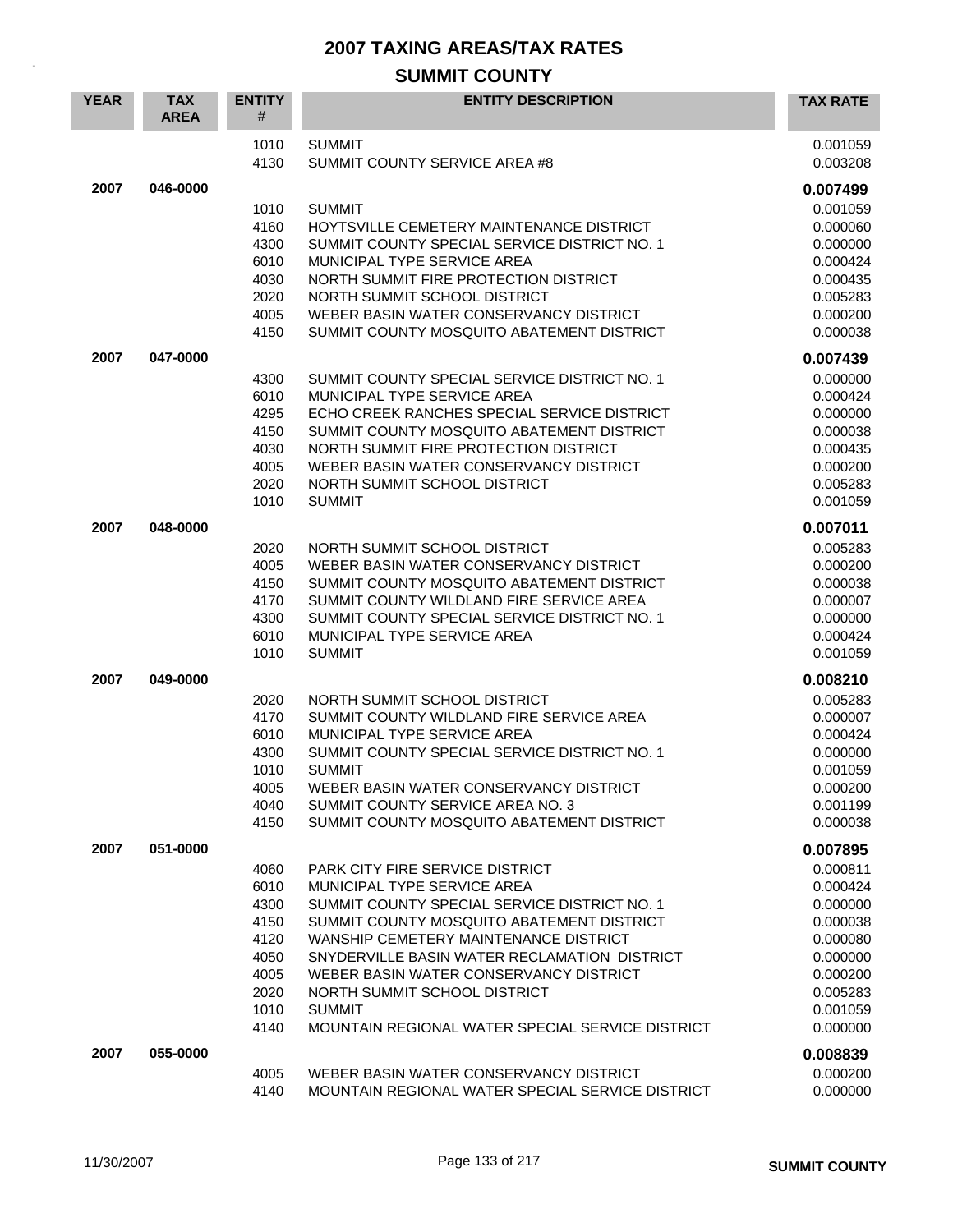| <b>YEAR</b> | <b>TAX</b><br><b>AREA</b> | <b>ENTITY</b><br>#                                                   | <b>ENTITY DESCRIPTION</b>                                                                                                                                                                                                                                                                                                                                 | <b>TAX RATE</b>                                                                                          |
|-------------|---------------------------|----------------------------------------------------------------------|-----------------------------------------------------------------------------------------------------------------------------------------------------------------------------------------------------------------------------------------------------------------------------------------------------------------------------------------------------------|----------------------------------------------------------------------------------------------------------|
|             |                           | 6010<br>4300<br>4150<br>4050<br>1010<br>2030<br>4060                 | MUNICIPAL TYPE SERVICE AREA<br>SUMMIT COUNTY SPECIAL SERVICE DISTRICT NO. 1<br>SUMMIT COUNTY MOSQUITO ABATEMENT DISTRICT<br>SNYDERVILLE BASIN WATER RECLAMATION DISTRICT<br><b>SUMMIT</b><br>SOUTH SUMMIT SCHOOL DISTRICT<br>PARK CITY FIRE SERVICE DISTRICT                                                                                              | 0.000424<br>0.000000<br>0.000038<br>0.000000<br>0.001059<br>0.006307<br>0.000811                         |
| 2007        | 056-0000                  |                                                                      |                                                                                                                                                                                                                                                                                                                                                           | 0.006030                                                                                                 |
|             |                           | 6010<br>1010<br>2010<br>4005<br>4150<br>4170<br>4300                 | MUNICIPAL TYPE SERVICE AREA<br><b>SUMMIT</b><br><b>PARK CITY SCHOOL DISTRICT</b><br>WEBER BASIN WATER CONSERVANCY DISTRICT<br>SUMMIT COUNTY MOSQUITO ABATEMENT DISTRICT<br>SUMMIT COUNTY WILDLAND FIRE SERVICE AREA<br>SUMMIT COUNTY SPECIAL SERVICE DISTRICT NO. 1                                                                                       | 0.000424<br>0.001059<br>0.004302<br>0.000200<br>0.000038<br>0.000007<br>0.000000                         |
| 2007        | 057-0000                  |                                                                      |                                                                                                                                                                                                                                                                                                                                                           | 0.007229                                                                                                 |
|             |                           | 4300<br>4170<br>4150<br>4040<br>4005<br>1010<br>6010<br>2010         | SUMMIT COUNTY SPECIAL SERVICE DISTRICT NO. 1<br>SUMMIT COUNTY WILDLAND FIRE SERVICE AREA<br>SUMMIT COUNTY MOSQUITO ABATEMENT DISTRICT<br>SUMMIT COUNTY SERVICE AREA NO. 3<br>WEBER BASIN WATER CONSERVANCY DISTRICT<br><b>SUMMIT</b><br>MUNICIPAL TYPE SERVICE AREA<br>PARK CITY SCHOOL DISTRICT                                                          | 0.000000<br>0.000007<br>0.000038<br>0.001199<br>0.000200<br>0.001059<br>0.000424<br>0.004302             |
| 2007        | 060-0000                  |                                                                      |                                                                                                                                                                                                                                                                                                                                                           | 0.008084                                                                                                 |
|             |                           | 4060<br>8015<br>4305<br>4150<br>4005<br>3060<br>1010<br>2010<br>4050 | <b>PARK CITY FIRE SERVICE DISTRICT</b><br>LOWER PARK AVENUE REDEVELOPMENT PROJECT AREA<br>PARK CITY WATER SERVICE DISTRICT<br>SUMMIT COUNTY MOSQUITO ABATEMENT DISTRICT<br>WEBER BASIN WATER CONSERVANCY DISTRICT<br><b>PARK CITY</b><br><b>SUMMIT</b><br>PARK CITY SCHOOL DISTRICT<br>SNYDERVILLE BASIN WATER RECLAMATION DISTRICT                       | 0.000811<br>0.000000<br>0.000000<br>0.000038<br>0.000200<br>0.001674<br>0.001059<br>0.004302<br>0.000000 |
| 2007        | 070-0000                  |                                                                      |                                                                                                                                                                                                                                                                                                                                                           | 0.009737                                                                                                 |
|             |                           | 3020<br>4150<br>4020<br>4005<br>2030<br>1010<br>4010                 | <b>FRANCIS</b><br>SUMMIT COUNTY MOSQUITO ABATEMENT DISTRICT<br>SOUTH SUMMIT FIRE PROTECTION DISTRICT<br>WEBER BASIN WATER CONSERVANCY DISTRICT<br>SOUTH SUMMIT SCHOOL DISTRICT<br><b>SUMMIT</b><br>SOUTH SUMMIT CEMETERY MAINTENCE DISTRICT                                                                                                               | 0.001664<br>0.000038<br>0.000282<br>0.000200<br>0.006307<br>0.001059<br>0.000187                         |
| 2007        | TP001-000                 |                                                                      |                                                                                                                                                                                                                                                                                                                                                           | 0.007519                                                                                                 |
|             |                           | 4120<br>4300<br>4150<br>4140<br>4005<br>2020<br>1010<br>4030<br>6010 | WANSHIP CEMETERY MAINTENANCE DISTRICT<br>SUMMIT COUNTY SPECIAL SERVICE DISTRICT NO. 1<br>SUMMIT COUNTY MOSQUITO ABATEMENT DISTRICT<br>MOUNTAIN REGIONAL WATER SPECIAL SERVICE DISTRICT<br>WEBER BASIN WATER CONSERVANCY DISTRICT<br>NORTH SUMMIT SCHOOL DISTRICT<br><b>SUMMIT</b><br>NORTH SUMMIT FIRE PROTECTION DISTRICT<br>MUNICIPAL TYPE SERVICE AREA | 0.000080<br>0.000000<br>0.000038<br>0.000000<br>0.000200<br>0.005283<br>0.001059<br>0.000435<br>0.000424 |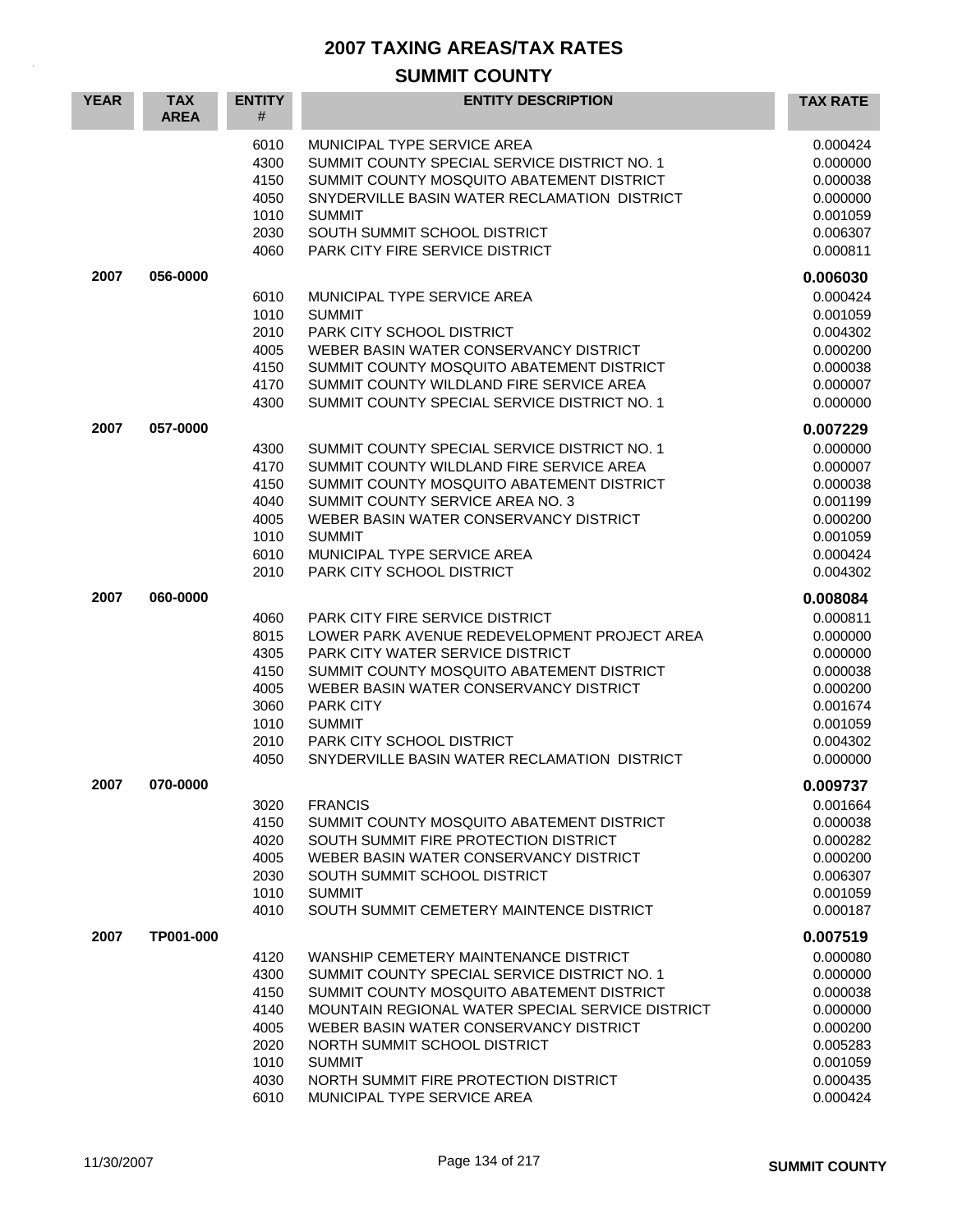| <b>YEAR</b> | <b>TAX</b><br><b>AREA</b> | <b>ENTITY</b><br># | <b>ENTITY DESCRIPTION</b>                        | <b>TAX RATE</b> |
|-------------|---------------------------|--------------------|--------------------------------------------------|-----------------|
| 2007        | TP002-000                 |                    |                                                  | 0.008479        |
|             |                           | 4050               | SNYDERVILLE BASIN WATER RECLAMATION DISTRICT     | 0.000000        |
|             |                           | 6010               | MUNICIPAL TYPE SERVICE AREA                      | 0.000424        |
|             |                           | 4310               | SNYDERVILLE BASIN RECREATION DISTRICT            | 0.000584        |
|             |                           | 4300               | SUMMIT COUNTY SPECIAL SERVICE DISTRICT NO. 1     | 0.000000        |
|             |                           | 4150               | SUMMIT COUNTY MOSQUITO ABATEMENT DISTRICT        | 0.000038        |
|             |                           | 4140               | MOUNTAIN REGIONAL WATER SPECIAL SERVICE DISTRICT | 0.000000        |
|             |                           | 4060               | PARK CITY FIRE SERVICE DISTRICT                  | 0.000811        |
|             |                           | 4005               | WEBER BASIN WATER CONSERVANCY DISTRICT           | 0.000200        |
|             |                           | 2020               | NORTH SUMMIT SCHOOL DISTRICT                     | 0.005283        |
|             |                           | 1010               | <b>SUMMIT</b>                                    | 0.001059        |
|             |                           | 4120               | WANSHIP CEMETERY MAINTENANCE DISTRICT            | 0.000080        |
| 2007        | TP004-000                 |                    |                                                  | 0.007011        |
|             |                           | 4150               | SUMMIT COUNTY MOSQUITO ABATEMENT DISTRICT        | 0.000038        |
|             |                           | 4170               | SUMMIT COUNTY WILDLAND FIRE SERVICE AREA         | 0.000007        |
|             |                           | 4300               | SUMMIT COUNTY SPECIAL SERVICE DISTRICT NO. 1     | 0.000000        |
|             |                           | 4005               | WEBER BASIN WATER CONSERVANCY DISTRICT           | 0.000200        |
|             |                           | 6010               | MUNICIPAL TYPE SERVICE AREA                      | 0.000424        |
|             |                           | 2020               | NORTH SUMMIT SCHOOL DISTRICT                     | 0.005283        |
|             |                           | 1010               | <b>SUMMIT</b>                                    | 0.001059        |
|             |                           | 4140               | MOUNTAIN REGIONAL WATER SPECIAL SERVICE DISTRICT | 0.000000        |
| 2007        | TP005-000                 |                    |                                                  | 0.009423        |
|             |                           | 4310               | SNYDERVILLE BASIN RECREATION DISTRICT            | 0.000584        |
|             |                           | 6010               | MUNICIPAL TYPE SERVICE AREA                      | 0.000424        |
|             |                           | 4300               | SUMMIT COUNTY SPECIAL SERVICE DISTRICT NO. 1     | 0.000000        |
|             |                           | 4150               | SUMMIT COUNTY MOSQUITO ABATEMENT DISTRICT        | 0.000038        |
|             |                           | 4050               | SNYDERVILLE BASIN WATER RECLAMATION DISTRICT     | 0.000000        |
|             |                           | 4005               | WEBER BASIN WATER CONSERVANCY DISTRICT           | 0.000200        |
|             |                           | 2030               | SOUTH SUMMIT SCHOOL DISTRICT                     | 0.006307        |
|             |                           | 1010               | <b>SUMMIT</b>                                    | 0.001059        |
|             |                           | 4060               | <b>PARK CITY FIRE SERVICE DISTRICT</b>           | 0.000811        |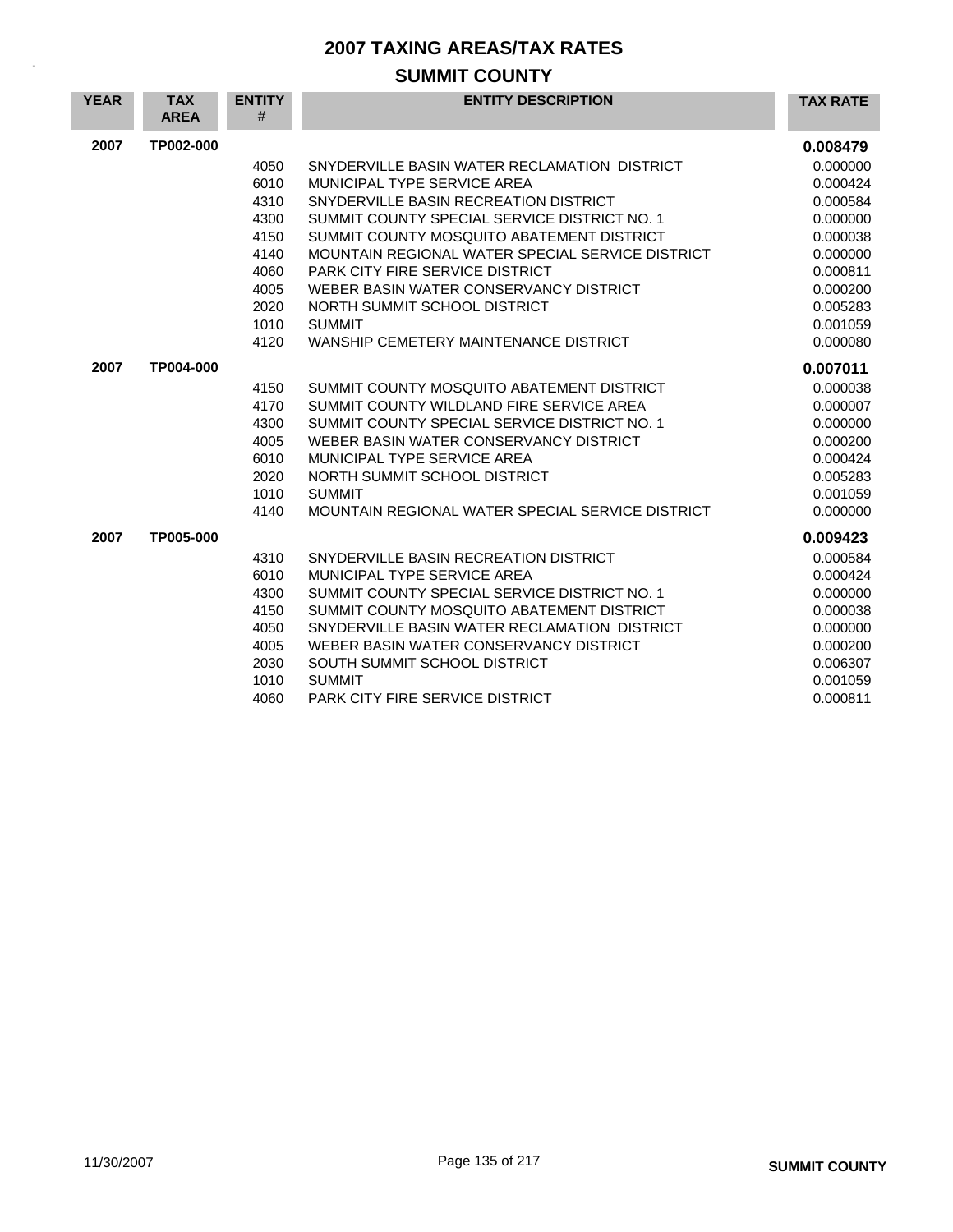| <b>YEAR</b> | <b>TAX</b><br><b>AREA</b> | <b>ENTITY</b><br>#                                   | <b>ENTITY DESCRIPTION</b>                                                                                                                                                                                                                                                                             | <b>TAX RATE</b>                                                                              |
|-------------|---------------------------|------------------------------------------------------|-------------------------------------------------------------------------------------------------------------------------------------------------------------------------------------------------------------------------------------------------------------------------------------------------------|----------------------------------------------------------------------------------------------|
| 2007        | 001-0000                  | 3050<br>2010<br>1010                                 | <b>TOOELE</b><br>TOOELE COUNTY SCHOOL DISTRICT<br><b>TOOELE</b>                                                                                                                                                                                                                                       | 0.011703<br>0.002134<br>0.008411<br>0.001158                                                 |
| 2007        | 002-0000                  | 4030<br>3010<br>1010<br>2010                         | TOOELE VALLEY MOSQUITO ABATEMENT DISTRICT<br><b>GRANTSVILLE</b><br><b>TOOELE</b><br>TOOELE COUNTY SCHOOL DISTRICT                                                                                                                                                                                     | 0.012394<br>0.000224<br>0.002601<br>0.001158<br>0.008411                                     |
| 2007        | 003-0000                  | 3070<br>1010<br>2010                                 | <b>WENDOVER</b><br><b>TOOELE</b><br>TOOELE COUNTY SCHOOL DISTRICT                                                                                                                                                                                                                                     | 0.013330<br>0.003761<br>0.001158<br>0.008411                                                 |
| 2007        | 004-0000                  | 4070<br>4030<br>1010<br>3040<br>2010                 | RUSH VALLEY WATER CONSERVANCY DISTRICT<br>TOOELE VALLEY MOSQUITO ABATEMENT DISTRICT<br><b>TOOELE</b><br><b>STOCKTON</b><br>TOOELE COUNTY SCHOOL DISTRICT                                                                                                                                              | 0.012741<br>0.000066<br>0.000224<br>0.001158<br>0.002882<br>0.008411                         |
| 2007        | 005-0000                  | 1010<br>2010<br>3060<br>4070                         | <b>TOOELE</b><br>TOOELE COUNTY SCHOOL DISTRICT<br><b>VERNON</b><br>RUSH VALLEY WATER CONSERVANCY DISTRICT                                                                                                                                                                                             | 0.010582<br>0.001158<br>0.008411<br>0.000947<br>0.000066                                     |
| 2007        | 006-0000                  | 4030<br>4090<br>4020<br>2010<br>1010<br>4100         | TOOELE VALLEY MOSQUITO ABATEMENT DISTRICT<br>NORTH TOOELE COUNTY FIRE PROTECTION SERVICE DISTRICT<br>LAKEPOINT IMPROVEMENT DISTRICT<br>TOOELE COUNTY SCHOOL DISTRICT<br><b>TOOELE</b><br>LAKEPOINT CEMETERY & PARK SERVICE AREA                                                                       | 0.010720<br>0.000224<br>0.000321<br>0.000177<br>0.008411<br>0.001158<br>0.000429             |
| 2007        | 007-0000                  | 1010<br>2010<br>4010<br>4030<br>4040<br>4050<br>4090 | <b>TOOELE</b><br>TOOELE COUNTY SCHOOL DISTRICT<br>STANSBURY PARK IMPROVEMENT DISTRICT<br>TOOELE VALLEY MOSQUITO ABATEMENT DISTRICT<br>STANSBURY GREENBELT SERVICE AREA OF TOOELE COUNTY<br>STANSBURY RECREATION SERVICE AREA OF TOOELE COUNTY<br>NORTH TOOELE COUNTY FIRE PROTECTION SERVICE DISTRICT | 0.012140<br>0.001158<br>0.008411<br>0.000107<br>0.000224<br>0.000959<br>0.000960<br>0.000321 |
| 2007        | 008-0000                  | 1010<br>4070<br>3020<br>2010                         | <b>TOOELE</b><br>RUSH VALLEY WATER CONSERVANCY DISTRICT<br><b>OPHIR</b><br>TOOELE COUNTY SCHOOL DISTRICT                                                                                                                                                                                              | 0.009824<br>0.001158<br>0.000066<br>0.000189<br>0.008411                                     |
| 2007        | 009-0000                  | 1010<br>2010<br>3030<br>4070                         | <b>TOOELE</b><br>TOOELE COUNTY SCHOOL DISTRICT<br>RUSH VALLEY TOWN<br>RUSH VALLEY WATER CONSERVANCY DISTRICT                                                                                                                                                                                          | 0.010796<br>0.001158<br>0.008411<br>0.001161<br>0.000066                                     |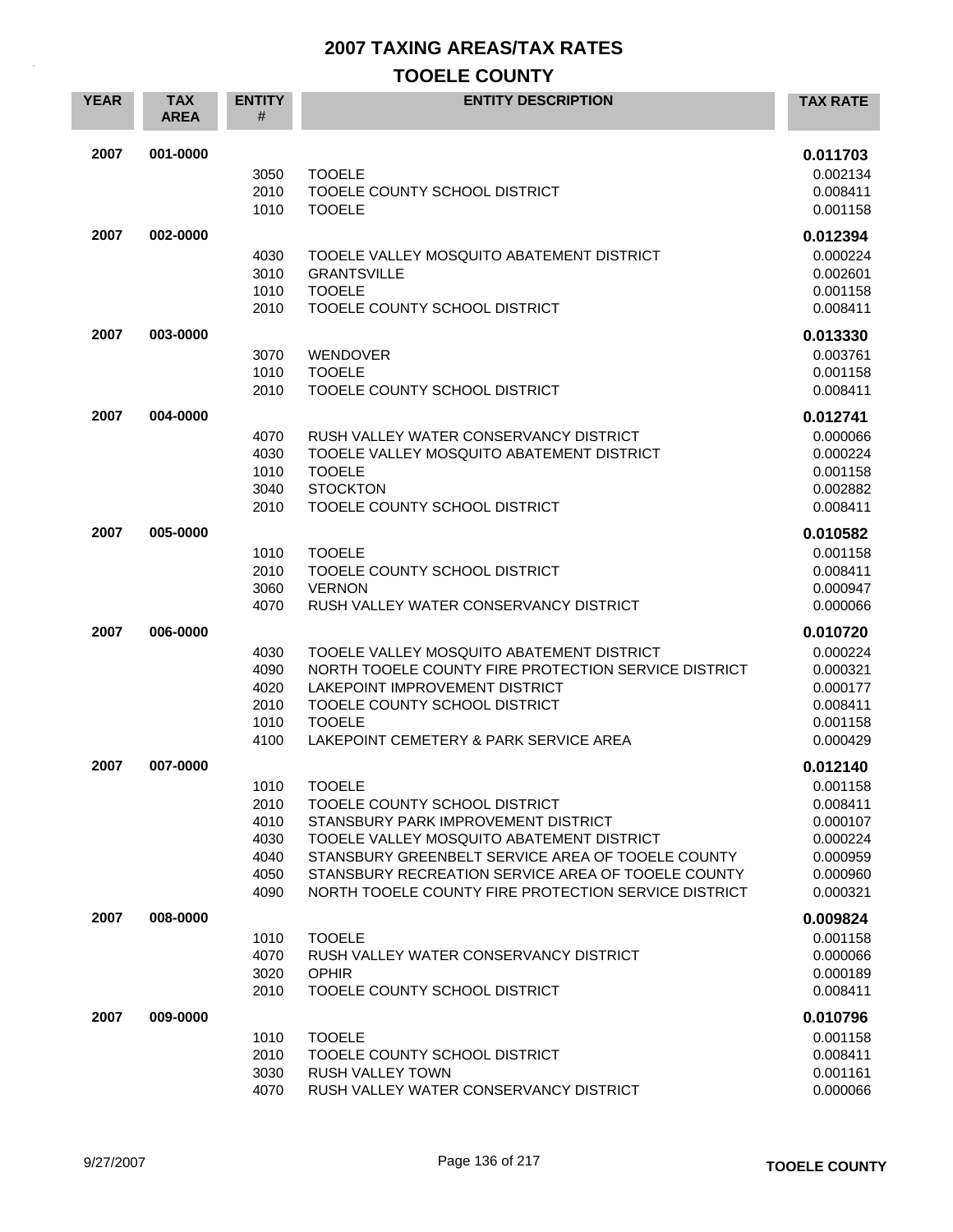| <b>YEAR</b> | <b>TAX</b><br><b>AREA</b> | <b>ENTITY</b><br># | <b>ENTITY DESCRIPTION</b>                                                                      | <b>TAX RATE</b>      |
|-------------|---------------------------|--------------------|------------------------------------------------------------------------------------------------|----------------------|
| 2007        | 010-0000                  |                    |                                                                                                | 0.010114             |
|             |                           | 4090<br>1010       | NORTH TOOELE COUNTY FIRE PROTECTION SERVICE DISTRICT<br><b>TOOELE</b>                          | 0.000321<br>0.001158 |
|             |                           | 2010               | TOOELE COUNTY SCHOOL DISTRICT                                                                  | 0.008411             |
|             |                           | 4030               | TOOELE VALLEY MOSQUITO ABATEMENT DISTRICT                                                      | 0.000224             |
| 2007        | 011-0000                  |                    |                                                                                                | 0.009569             |
|             |                           | 1010               | <b>TOOELE</b>                                                                                  | 0.001158             |
|             |                           | 2010               | TOOELE COUNTY SCHOOL DISTRICT                                                                  | 0.008411             |
| 2007        | 013-0000                  |                    |                                                                                                | 0.010221             |
|             |                           | 1010               | <b>TOOELE</b>                                                                                  | 0.001158             |
|             |                           | 2010               | TOOELE COUNTY SCHOOL DISTRICT                                                                  | 0.008411             |
|             |                           | 4010               | STANSBURY PARK IMPROVEMENT DISTRICT                                                            | 0.000107             |
|             |                           | 4030               | TOOELE VALLEY MOSQUITO ABATEMENT DISTRICT                                                      | 0.000224             |
|             |                           | 4090               | NORTH TOOELE COUNTY FIRE PROTECTION SERVICE DISTRICT                                           | 0.000321             |
| 2007        | 014-0000                  |                    |                                                                                                | 0.012033             |
|             |                           | 4050               | STANSBURY RECREATION SERVICE AREA OF TOOELE COUNTY                                             | 0.000960             |
|             |                           | 4090               | NORTH TOOELE COUNTY FIRE PROTECTION SERVICE DISTRICT                                           | 0.000321             |
|             |                           | 4040<br>4030       | STANSBURY GREENBELT SERVICE AREA OF TOOELE COUNTY<br>TOOELE VALLEY MOSQUITO ABATEMENT DISTRICT | 0.000959<br>0.000224 |
|             |                           | 1010               | <b>TOOELE</b>                                                                                  | 0.001158             |
|             |                           | 2010               | TOOELE COUNTY SCHOOL DISTRICT                                                                  | 0.008411             |
| 2007        | 015-0000                  |                    |                                                                                                | 0.010114             |
|             |                           | 1010               | <b>TOOELE</b>                                                                                  | 0.001158             |
|             |                           | 2010               | TOOELE COUNTY SCHOOL DISTRICT                                                                  | 0.008411             |
|             |                           | 4030               | TOOELE VALLEY MOSQUITO ABATEMENT DISTRICT                                                      | 0.000224             |
|             |                           | 4060               | WEST ERDA IMPROVEMENT DISTRICT                                                                 | 0.000000             |
|             |                           | 4090               | NORTH TOOELE COUNTY FIRE PROTECTION SERVICE DISTRICT                                           | 0.000321             |
| 2007        | 016-0000                  |                    |                                                                                                | 0.009859             |
|             |                           | 4070               | RUSH VALLEY WATER CONSERVANCY DISTRICT                                                         | 0.000066             |
|             |                           | 1010               | <b>TOOELE</b>                                                                                  | 0.001158             |
|             |                           | 2010               | TOOELE COUNTY SCHOOL DISTRICT                                                                  | 0.008411             |
|             |                           | 4030               | TOOELE VALLEY MOSQUITO ABATEMENT DISTRICT                                                      | 0.000224             |
| 2007        | 017-0000                  |                    |                                                                                                | 0.009635             |
|             |                           | 4070               | RUSH VALLEY WATER CONSERVANCY DISTRICT                                                         | 0.000066             |
|             |                           | 1010               | <b>TOOELE</b>                                                                                  | 0.001158             |
|             |                           | 2010               | TOOELE COUNTY SCHOOL DISTRICT                                                                  | 0.008411             |
| 2007        | 018-0000                  |                    |                                                                                                | 0.011703             |
|             |                           | 1010               | <b>TOOELE</b>                                                                                  | 0.001158             |
|             |                           | 2010               | TOOELE COUNTY SCHOOL DISTRICT                                                                  | 0.008411             |
|             |                           | 3050               | <b>TOOELE</b>                                                                                  | 0.002134             |
|             |                           | 8010               | TOOELE CENTRAL BUSINESS DIST. NEIGHBORHOOD<br><b>DEVELOPMENT</b>                               | 0.000000             |
| 2007        | 019-0000                  |                    |                                                                                                | 0.009890             |
|             |                           | 1010               | <b>TOOELE</b>                                                                                  | 0.001158             |
|             |                           | 2010               | TOOELE COUNTY SCHOOL DISTRICT                                                                  | 0.008411             |
|             |                           | 4090               | NORTH TOOELE COUNTY FIRE PROTECTION SERVICE DISTRICT                                           | 0.000321             |
| 2007        | 020-0000                  |                    |                                                                                                | 0.011703             |
|             |                           | 8020               | TOOELE CITY AIRPORT REDEVELOPMENT PROJECT NO. 2, AREA N                                        | 0.000000             |
|             |                           | 1010               | <b>TOOELE</b>                                                                                  | 0.001158             |
|             |                           | 2010               | TOOELE COUNTY SCHOOL DISTRICT                                                                  | 0.008411             |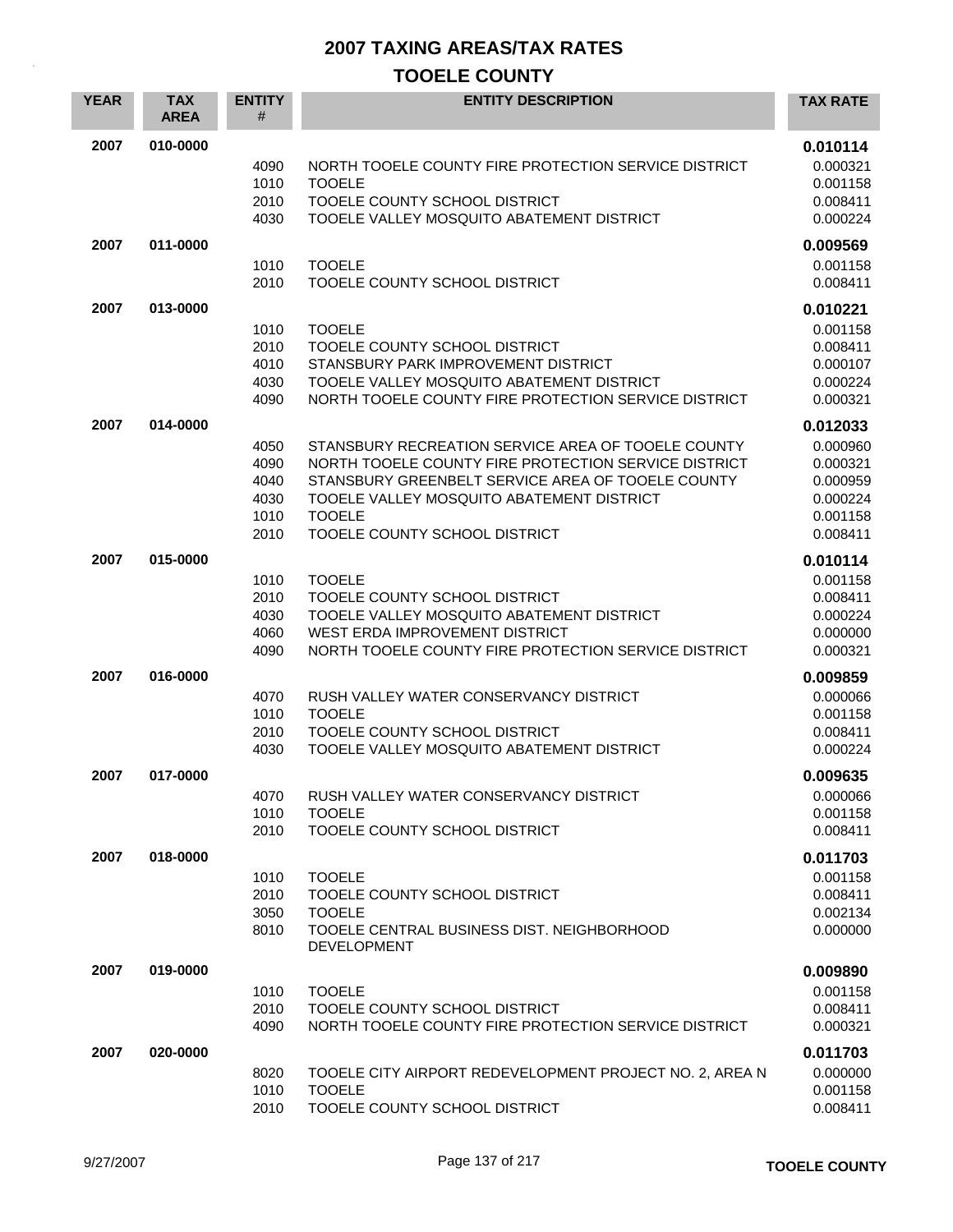| <b>YEAR</b> | <b>TAX</b><br><b>AREA</b> | <b>ENTITY</b><br>#                                   | <b>ENTITY DESCRIPTION</b>                                                                                                                                                                                                                                              | <b>TAX RATE</b>                                                                              |
|-------------|---------------------------|------------------------------------------------------|------------------------------------------------------------------------------------------------------------------------------------------------------------------------------------------------------------------------------------------------------------------------|----------------------------------------------------------------------------------------------|
|             |                           | 3050                                                 | <b>TOOELE</b>                                                                                                                                                                                                                                                          | 0.002134                                                                                     |
| 2007        | 021-0000                  | 1010<br>2010<br>3050<br>8030                         | <b>TOOELE</b><br>TOOELE COUNTY SCHOOL DISTRICT<br><b>TOOELE</b><br>TOOELE CITY AIRPORT REDEVELOPMENT PROJECT NO. 2                                                                                                                                                     | 0.011703<br>0.001158<br>0.008411<br>0.002134<br>0.000000                                     |
| 2007        | 022-0000                  | 1010<br>2010<br>3050<br>8015                         | <b>TOOELE</b><br>TOOELE COUNTY SCHOOL DISTRICT<br><b>TOOELE</b><br>TOOELE ARMY DEPOT ECONOMIC REDEVELOPMENT PROJECT                                                                                                                                                    | 0.011703<br>0.001158<br>0.008411<br>0.002134<br>0.000000                                     |
| 2007        | 023-0000                  | 1010<br>4110<br>2010<br>3050                         | <b>TOOELE</b><br>NORTH TOOELE CITY SPECIAL SERVICE DISTRICT<br>TOOELE COUNTY SCHOOL DISTRICT<br><b>TOOELE</b>                                                                                                                                                          | 0.012010<br>0.001158<br>0.000307<br>0.008411<br>0.002134                                     |
| 2007        | 024-0000                  | 1010<br>2010<br>3070<br>8040                         | <b>TOOELE</b><br>TOOELE COUNTY SCHOOL DISTRICT<br><b>WENDOVER</b><br>DENNER ECONOMIC DEVELOPMENT PROJECT                                                                                                                                                               | 0.013330<br>0.001158<br>0.008411<br>0.003761<br>0.000000                                     |
| 2007        | 025-0000                  | 4090<br>2010<br>4120<br>4100<br>4020<br>1010<br>4030 | NORTH TOOELE COUNTY FIRE PROTECTION SERVICE DISTRICT<br>TOOELE COUNTY SCHOOL DISTRICT<br>SADDLEBACK SPECIAL SERVICE DISTRICT<br>LAKEPOINT CEMETERY & PARK SERVICE AREA<br>LAKEPOINT IMPROVEMENT DISTRICT<br><b>TOOELE</b><br>TOOELE VALLEY MOSQUITO ABATEMENT DISTRICT | 0.010720<br>0.000321<br>0.008411<br>0.000000<br>0.000429<br>0.000177<br>0.001158<br>0.000224 |
| 2007        | 026-0000                  | 1010<br>2010<br>4030<br>4090<br>4120                 | <b>TOOELE</b><br>TOOELE COUNTY SCHOOL DISTRICT<br>TOOELE VALLEY MOSQUITO ABATEMENT DISTRICT<br>NORTH TOOELE COUNTY FIRE PROTECTION SERVICE DISTRICT<br>SADDLEBACK SPECIAL SERVICE DISTRICT                                                                             | 0.010114<br>0.001158<br>0.008411<br>0.000224<br>0.000321<br>0.000000                         |
| 2007        | 027-0000                  | 1010<br>4120<br>2010<br>4090                         | <b>TOOELE</b><br>SADDLEBACK SPECIAL SERVICE DISTRICT<br>TOOELE COUNTY SCHOOL DISTRICT<br>NORTH TOOELE COUNTY FIRE PROTECTION SERVICE DISTRICT                                                                                                                          | 0.009890<br>0.001158<br>0.000000<br>0.008411<br>0.000321                                     |
| 2007        | 028-0000                  | 1010<br>2010<br>4030<br>4090<br>4130                 | <b>TOOELE</b><br>TOOELE COUNTY SCHOOL DISTRICT<br>TOOELE VALLEY MOSQUITO ABATEMENT DISTRICT<br>NORTH TOOELE COUNTY FIRE PROTECTION SERVICE DISTRICT<br>SOUTH RIM SPECIAL SERVICE DISTRICT                                                                              | 0.010114<br>0.001158<br>0.008411<br>0.000224<br>0.000321<br>0.000000                         |
| 2007        | 029-0000                  | 4130<br>4070<br>2010                                 | SOUTH RIM SPECIAL SERVICE DISTRICT<br>RUSH VALLEY WATER CONSERVANCY DISTRICT<br>TOOELE COUNTY SCHOOL DISTRICT                                                                                                                                                          | 0.009859<br>0.000000<br>0.000066<br>0.008411                                                 |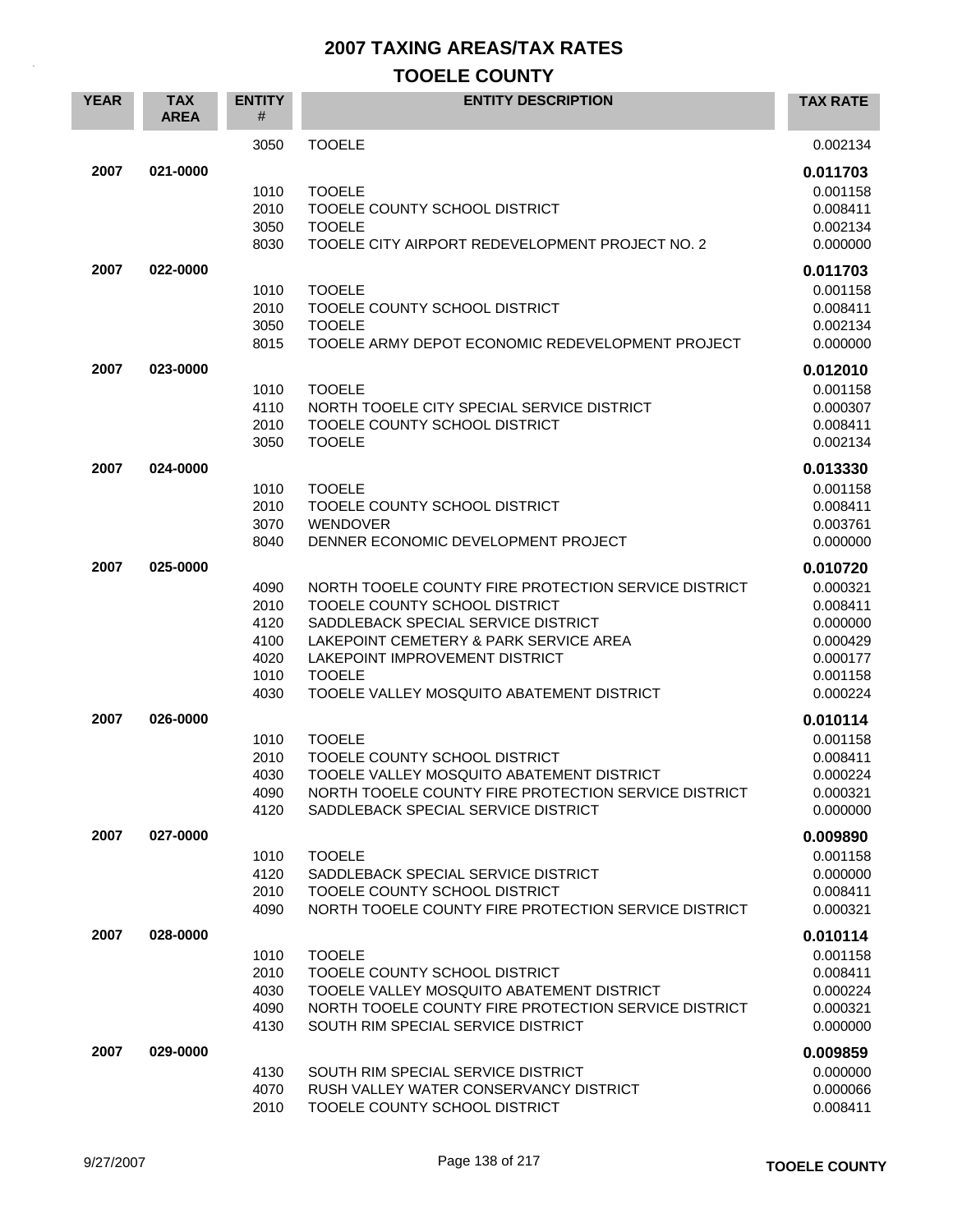| <b>YEAR</b> | <b>TAX</b><br><b>AREA</b> | <b>ENTITY</b><br>#                   | <b>ENTITY DESCRIPTION</b>                                                                                                                                                                    | <b>TAX RATE</b>                                                      |
|-------------|---------------------------|--------------------------------------|----------------------------------------------------------------------------------------------------------------------------------------------------------------------------------------------|----------------------------------------------------------------------|
|             |                           | 1010<br>4030                         | <b>TOOELE</b><br>TOOELE VALLEY MOSQUITO ABATEMENT DISTRICT                                                                                                                                   | 0.001158<br>0.000224                                                 |
| 2007        | 030-0000                  | 1010<br>2010<br>3010<br>4030<br>8050 | <b>TOOELE</b><br>TOOELE COUNTY SCHOOL DISTRICT<br><b>GRANTSVILLE</b><br>TOOELE VALLEY MOSQUITO ABATEMENT DISTRICT<br>WEST BENCH ECONOMIC DEVELOPMENT - GRANTSVILLE                           | 0.012394<br>0.001158<br>0.008411<br>0.002601<br>0.000224<br>0.000000 |
| 2007        | 032-0000                  | 3060<br>4070<br>2010<br>1010<br>4140 | <b>VERNON</b><br>RUSH VALLEY WATER CONSERVANCY DISTRICT<br>TOOELE COUNTY SCHOOL DISTRICT<br><b>TOOELE</b><br>VERNON WATER WORKS SPECIAL SERVICE DISTRICT                                     | 0.010582<br>0.000947<br>0.000066<br>0.008411<br>0.001158<br>0.000000 |
| 2007        | 033-0000                  | 1010<br>2010<br>4030<br>4090<br>4150 | <b>TOOFLE</b><br>TOOELE COUNTY SCHOOL DISTRICT<br>TOOELE VALLEY MOSQUITO ABATEMENT DISTRICT<br>NORTH TOOELE COUNTY FIRE PROTECTION SERVICE DISTRICT<br>DESERET PEAK SPECIAL SERVICE DISTRICT | 0.010114<br>0.001158<br>0.008411<br>0.000224<br>0.000321<br>0.000000 |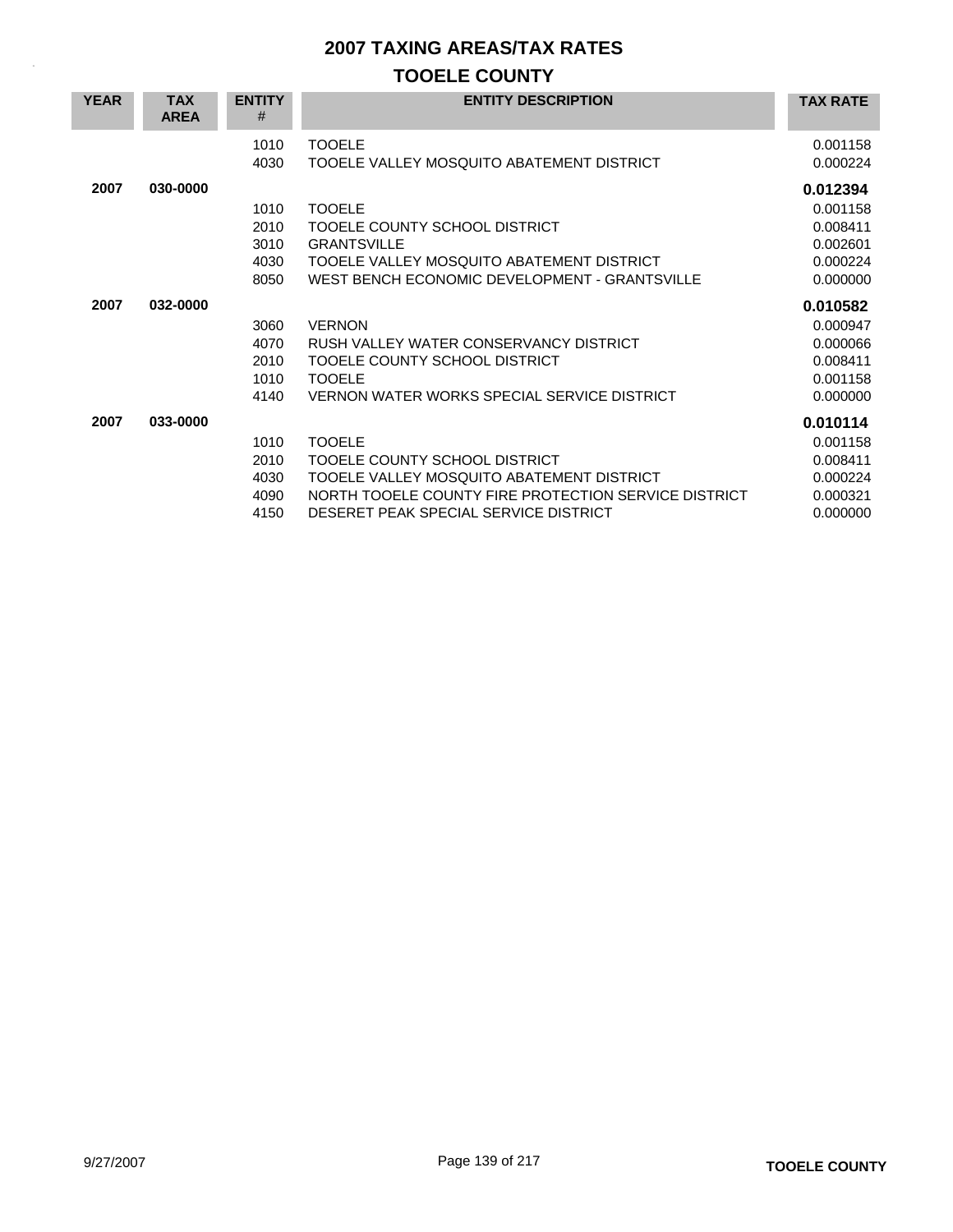| <b>YEAR</b> | <b>TAX</b><br><b>AREA</b> | <b>ENTITY</b><br># | <b>ENTITY DESCRIPTION</b>                                                      | <b>TAX RATE</b>      |
|-------------|---------------------------|--------------------|--------------------------------------------------------------------------------|----------------------|
| 2007        | 001-0000                  |                    |                                                                                | 0.009320             |
|             |                           | 4105               | UINTAH ANIMAL CONTROL SPECIAL SERVICE DISTRICT                                 | 0.000000             |
|             |                           | 4010               | UINTAH WATER CONSERVANCY DISTRICT                                              | 0.000312             |
|             |                           | 4270               | CENTRAL UTAH WATER CONSERVANCY DISTRICT                                        | 0.000302             |
|             |                           | 4115               | UINTAH FIRE SUPPRESSION SPECIAL SERVICE DISTRTICT                              | 0.000000             |
|             |                           | 4110               | UINTAH ECONOMIC DEVELOPMENT SPECIAL SERVICE DISTRICT                           | 0.000000             |
|             |                           | 1010               | <b>UINTAH</b>                                                                  | 0.002462             |
|             |                           | 4080               | UINTAH COUNTY MOSQUITO ABATEMENT DISTRICT                                      | 0.000230             |
|             |                           | 4100               | UINTAH HEALTH CARE SPECIAL SERVICE DISTRICT                                    | 0.000000             |
|             |                           | 2010               | UINTAH COUNTY SCHOOL DISTRICT                                                  | 0.006014             |
|             |                           | 4095               | K UINTAH RECREATION SPECIAL SERVICE DISTRICT                                   | 0.000000             |
| 2007        | 002-0000                  | 4080               | UINTAH COUNTY MOSQUITO ABATEMENT DISTRICT                                      | 0.009541<br>0.000230 |
|             |                           | 4270               | CENTRAL UTAH WATER CONSERVANCY DISTRICT                                        | 0.000302             |
|             |                           | 4115               | UINTAH FIRE SUPPRESSION SPECIAL SERVICE DISTRTICT                              | 0.000000             |
|             |                           | 4110               | UINTAH ECONOMIC DEVELOPMENT SPECIAL SERVICE DISTRICT                           | 0.000000             |
|             |                           | 4105               | UINTAH ANIMAL CONTROL SPECIAL SERVICE DISTRICT                                 | 0.000000             |
|             |                           | 4095               | K UINTAH RECREATION SPECIAL SERVICE DISTRICT                                   | 0.000000             |
|             |                           | 4060               | ASHLEY VALLEY WATER & SEWER IMPROVEMENT DISTRICT                               | 0.000221             |
|             |                           | 4010               | UINTAH WATER CONSERVANCY DISTRICT                                              | 0.000312             |
|             |                           | 2010               | UINTAH COUNTY SCHOOL DISTRICT                                                  | 0.006014             |
|             |                           | 1010               | <b>UINTAH</b>                                                                  | 0.002462             |
|             |                           | 4100               | UINTAH HEALTH CARE SPECIAL SERVICE DISTRICT                                    | 0.000000             |
| 2007        | 003-0000                  |                    |                                                                                | 0.009746             |
|             |                           | 4100               | UINTAH HEALTH CARE SPECIAL SERVICE DISTRICT                                    | 0.000000             |
|             |                           | 4095               | K UINTAH RECREATION SPECIAL SERVICE DISTRICT                                   | 0.000000             |
|             |                           | 4270               | CENTRAL UTAH WATER CONSERVANCY DISTRICT                                        | 0.000302             |
|             |                           | 4115               | UINTAH FIRE SUPPRESSION SPECIAL SERVICE DISTRTICT                              | 0.000000             |
|             |                           | 4110               | UINTAH ECONOMIC DEVELOPMENT SPECIAL SERVICE DISTRICT                           | 0.000000             |
|             |                           | 4080<br>4020       | UINTAH COUNTY MOSQUITO ABATEMENT DISTRICT<br>MAESER WATER IMPROVEMENT DISTRICT | 0.000230<br>0.000426 |
|             |                           | 4010               | UINTAH WATER CONSERVANCY DISTRICT                                              | 0.000312             |
|             |                           | 2010               | UINTAH COUNTY SCHOOL DISTRICT                                                  | 0.006014             |
|             |                           | 1010               | <b>UINTAH</b>                                                                  | 0.002462             |
|             |                           | 4105               | UINTAH ANIMAL CONTROL SPECIAL SERVICE DISTRICT                                 | 0.000000             |
| 2007        | 004-0000                  |                    |                                                                                | 0.009951             |
|             |                           | 4080               | UINTAH COUNTY MOSQUITO ABATEMENT DISTRICT                                      | 0.000230             |
|             |                           | 4270               | CENTRAL UTAH WATER CONSERVANCY DISTRICT                                        | 0.000302             |
|             |                           | 4115               | UINTAH FIRE SUPPRESSION SPECIAL SERVICE DISTRTICT                              | 0.000000             |
|             |                           | 4110               | UINTAH ECONOMIC DEVELOPMENT SPECIAL SERVICE DISTRICT                           | 0.000000             |
|             |                           | 4105               | UINTAH ANIMAL CONTROL SPECIAL SERVICE DISTRICT                                 | 0.000000             |
|             |                           | 4095               | K UINTAH RECREATION SPECIAL SERVICE DISTRICT                                   | 0.000000             |
|             |                           | 4010               | UINTAH WATER CONSERVANCY DISTRICT                                              | 0.000312             |
|             |                           | 3030               | <b>VERNAL</b>                                                                  | 0.000631             |
|             |                           | 2010               | UINTAH COUNTY SCHOOL DISTRICT                                                  | 0.006014             |
|             |                           | 1010<br>4100       | <b>UINTAH</b><br>UINTAH HEALTH CARE SPECIAL SERVICE DISTRICT                   | 0.002462<br>0.000000 |
| 2007        | 005-0000                  |                    |                                                                                | 0.009879             |
|             |                           | 4030               | JENSEN WATER IMPROVEMENT DISTRICT                                              | 0.000559             |
|             |                           | 4115               | UINTAH FIRE SUPPRESSION SPECIAL SERVICE DISTRTICT                              | 0.000000             |
|             |                           | 4110               | UINTAH ECONOMIC DEVELOPMENT SPECIAL SERVICE DISTRICT                           | 0.000000             |
|             |                           | 4105               | UINTAH ANIMAL CONTROL SPECIAL SERVICE DISTRICT                                 | 0.000000             |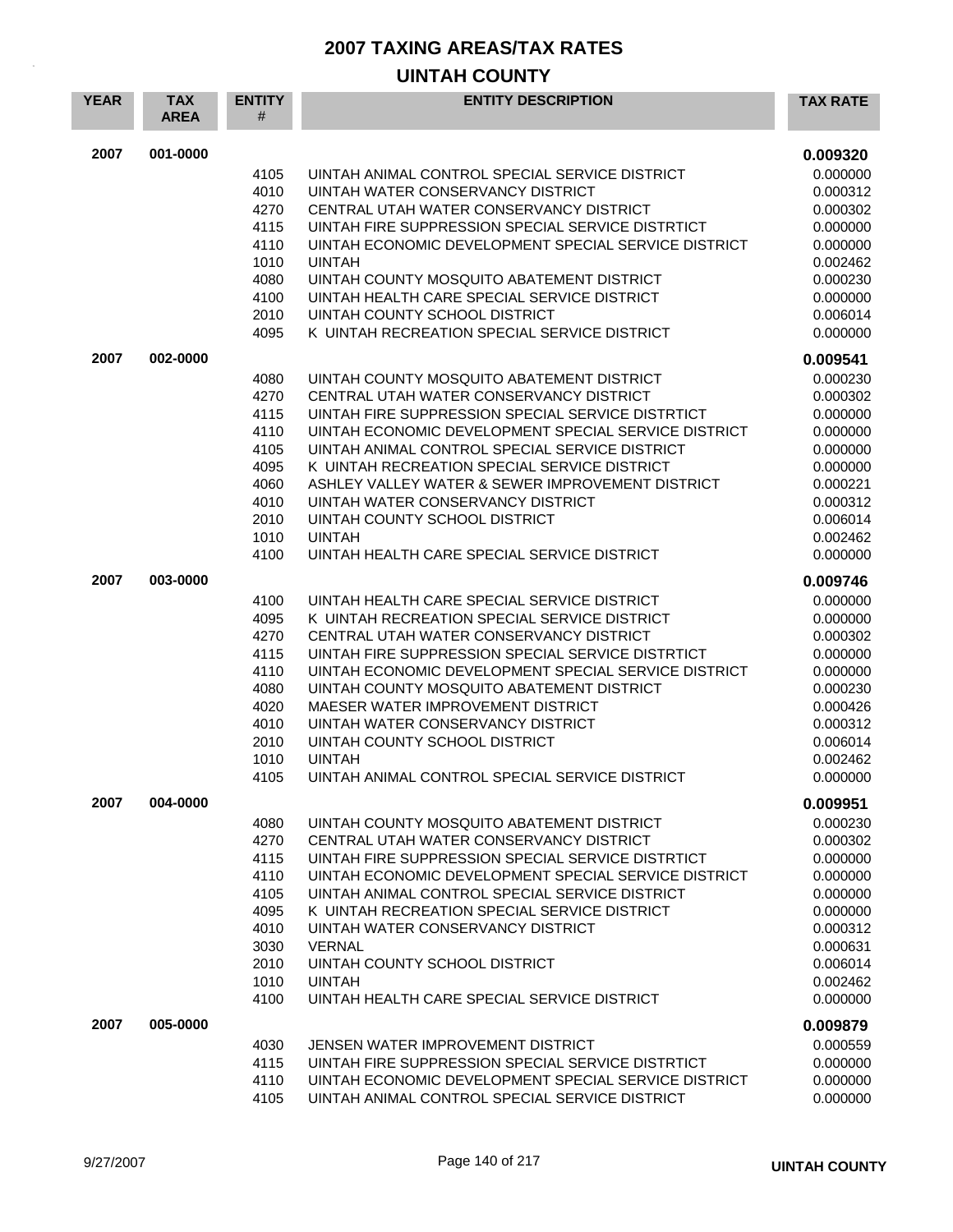| <b>YEAR</b> | <b>TAX</b><br><b>AREA</b> | <b>ENTITY</b><br>#                                                                   | <b>ENTITY DESCRIPTION</b>                                                                                                                                                                                                                                                                                                                                                                                                                                                                 | <b>TAX RATE</b>                                                                                                                  |
|-------------|---------------------------|--------------------------------------------------------------------------------------|-------------------------------------------------------------------------------------------------------------------------------------------------------------------------------------------------------------------------------------------------------------------------------------------------------------------------------------------------------------------------------------------------------------------------------------------------------------------------------------------|----------------------------------------------------------------------------------------------------------------------------------|
|             |                           | 4270<br>4100<br>4010<br>2010<br>1010<br>4095<br>4080                                 | CENTRAL UTAH WATER CONSERVANCY DISTRICT<br>UINTAH HEALTH CARE SPECIAL SERVICE DISTRICT<br>UINTAH WATER CONSERVANCY DISTRICT<br>UINTAH COUNTY SCHOOL DISTRICT<br><b>UINTAH</b><br>K UINTAH RECREATION SPECIAL SERVICE DISTRICT<br>UINTAH COUNTY MOSQUITO ABATEMENT DISTRICT                                                                                                                                                                                                                | 0.000302<br>0.000000<br>0.000312<br>0.006014<br>0.002462<br>0.000000<br>0.000230                                                 |
| 2007        | 006-0000                  |                                                                                      |                                                                                                                                                                                                                                                                                                                                                                                                                                                                                           | 0.009359                                                                                                                         |
|             |                           | 4095<br>4270<br>4115<br>4110<br>4100<br>4080<br>4040<br>2010<br>1010<br>4105         | K UINTAH RECREATION SPECIAL SERVICE DISTRICT<br>CENTRAL UTAH WATER CONSERVANCY DISTRICT<br>UINTAH FIRE SUPPRESSION SPECIAL SERVICE DISTRTICT<br>UINTAH ECONOMIC DEVELOPMENT SPECIAL SERVICE DISTRICT<br>UINTAH HEALTH CARE SPECIAL SERVICE DISTRICT<br>UINTAH COUNTY MOSQUITO ABATEMENT DISTRICT<br><b>BALLARD WATER IMPROVEMENT DISTRICT</b><br>UINTAH COUNTY SCHOOL DISTRICT<br><b>UINTAH</b><br>UINTAH ANIMAL CONTROL SPECIAL SERVICE DISTRICT                                         | 0.000000<br>0.000302<br>0.000000<br>0.000000<br>0.000000<br>0.000230<br>0.000351<br>0.006014<br>0.002462<br>0.000000             |
| 2007        | 007-0000                  |                                                                                      |                                                                                                                                                                                                                                                                                                                                                                                                                                                                                           | 0.010049                                                                                                                         |
|             |                           | 4080<br>4115<br>4110<br>4105<br>4270<br>4050<br>4010<br>2010<br>1010<br>4100<br>4095 | UINTAH COUNTY MOSQUITO ABATEMENT DISTRICT<br>UINTAH FIRE SUPPRESSION SPECIAL SERVICE DISTRTICT<br>UINTAH ECONOMIC DEVELOPMENT SPECIAL SERVICE DISTRICT<br>UINTAH ANIMAL CONTROL SPECIAL SERVICE DISTRICT<br>CENTRAL UTAH WATER CONSERVANCY DISTRICT<br><b>OURAY PARK WATER IMPROVEMENT DISTRICT</b><br>UINTAH WATER CONSERVANCY DISTRICT<br>UINTAH COUNTY SCHOOL DISTRICT<br><b>UINTAH</b><br>UINTAH HEALTH CARE SPECIAL SERVICE DISTRICT<br>K UINTAH RECREATION SPECIAL SERVICE DISTRICT | 0.000230<br>0.000000<br>0.000000<br>0.000000<br>0.000302<br>0.000729<br>0.000312<br>0.006014<br>0.002462<br>0.000000<br>0.000000 |
| 2007        | 008-0000                  |                                                                                      |                                                                                                                                                                                                                                                                                                                                                                                                                                                                                           | 0.009008                                                                                                                         |
|             |                           | 4095<br>4270<br>4115<br>4110<br>4100<br>4080<br>2010<br>1010<br>4105                 | K UINTAH RECREATION SPECIAL SERVICE DISTRICT<br>CENTRAL UTAH WATER CONSERVANCY DISTRICT<br>UINTAH FIRE SUPPRESSION SPECIAL SERVICE DISTRTICT<br>UINTAH ECONOMIC DEVELOPMENT SPECIAL SERVICE DISTRICT<br>UINTAH HEALTH CARE SPECIAL SERVICE DISTRICT<br>UINTAH COUNTY MOSQUITO ABATEMENT DISTRICT<br>UINTAH COUNTY SCHOOL DISTRICT<br><b>UINTAH</b><br>UINTAH ANIMAL CONTROL SPECIAL SERVICE DISTRICT                                                                                      | 0.000000<br>0.000302<br>0.000000<br>0.000000<br>0.000000<br>0.000230<br>0.006014<br>0.002462<br>0.000000                         |
| 2007        | 009-0000                  |                                                                                      |                                                                                                                                                                                                                                                                                                                                                                                                                                                                                           | 0.009877                                                                                                                         |
|             |                           | 4095<br>4100<br>4270<br>4115<br>4110<br>4080<br>1010<br>4070<br>4010<br>2010<br>4105 | K UINTAH RECREATION SPECIAL SERVICE DISTRICT<br>UINTAH HEALTH CARE SPECIAL SERVICE DISTRICT<br>CENTRAL UTAH WATER CONSERVANCY DISTRICT<br>UINTAH FIRE SUPPRESSION SPECIAL SERVICE DISTRTICT<br>UINTAH ECONOMIC DEVELOPMENT SPECIAL SERVICE DISTRICT<br>UINTAH COUNTY MOSQUITO ABATEMENT DISTRICT<br><b>UINTAH</b><br>TRIDELL-LAPOINT WATER IMPROVEMENT DISTRICT<br>UINTAH WATER CONSERVANCY DISTRICT<br>UINTAH COUNTY SCHOOL DISTRICT<br>UINTAH ANIMAL CONTROL SPECIAL SERVICE DISTRICT   | 0.000000<br>0.000000<br>0.000302<br>0.000000<br>0.000000<br>0.000230<br>0.002462<br>0.000557<br>0.000312<br>0.006014<br>0.000000 |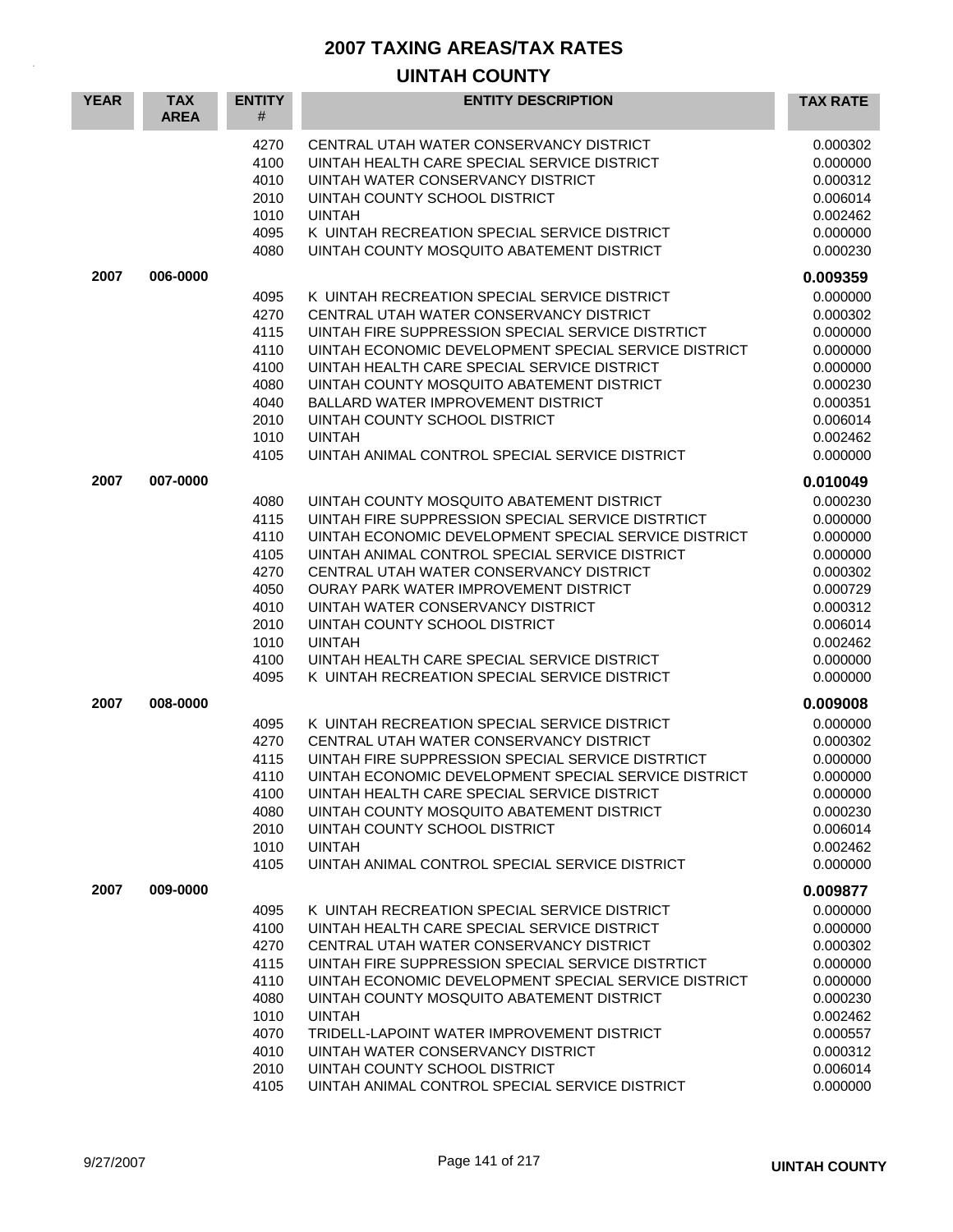| <b>YEAR</b> | <b>TAX</b><br><b>AREA</b> | <b>ENTITY</b><br># | <b>ENTITY DESCRIPTION</b>                                                   | <b>TAX RATE</b>      |
|-------------|---------------------------|--------------------|-----------------------------------------------------------------------------|----------------------|
| 2007        | 010-0000                  |                    |                                                                             | 0.009565             |
|             |                           | 4080               | UINTAH COUNTY MOSQUITO ABATEMENT DISTRICT                                   | 0.000230             |
|             |                           | 4270               | CENTRAL UTAH WATER CONSERVANCY DISTRICT                                     | 0.000302             |
|             |                           | 4115               | UINTAH FIRE SUPPRESSION SPECIAL SERVICE DISTRTICT                           | 0.000000             |
|             |                           | 4110               | UINTAH ECONOMIC DEVELOPMENT SPECIAL SERVICE DISTRICT                        | 0.000000             |
|             |                           | 4105               | UINTAH ANIMAL CONTROL SPECIAL SERVICE DISTRICT                              | 0.000000             |
|             |                           | 4095               | K UINTAH RECREATION SPECIAL SERVICE DISTRICT                                | 0.000000             |
|             |                           | 4070<br>2010       | TRIDELL-LAPOINT WATER IMPROVEMENT DISTRICT<br>UINTAH COUNTY SCHOOL DISTRICT | 0.000557<br>0.006014 |
|             |                           | 1010               | <b>UINTAH</b>                                                               | 0.002462             |
|             |                           | 4100               | UINTAH HEALTH CARE SPECIAL SERVICE DISTRICT                                 | 0.000000             |
| 2007        |                           |                    |                                                                             |                      |
|             | 011-0000                  |                    | UINTAH HEALTH CARE SPECIAL SERVICE DISTRICT                                 | 0.011707             |
|             |                           | 4100<br>4095       | K UINTAH RECREATION SPECIAL SERVICE DISTRICT                                | 0.000000<br>0.000000 |
|             |                           | 4270               | CENTRAL UTAH WATER CONSERVANCY DISTRICT                                     | 0.000302             |
|             |                           | 4115               | UINTAH FIRE SUPPRESSION SPECIAL SERVICE DISTRTICT                           | 0.000000             |
|             |                           | 4110               | UINTAH ECONOMIC DEVELOPMENT SPECIAL SERVICE DISTRICT                        | 0.000000             |
|             |                           | 1010               | <b>UINTAH</b>                                                               | 0.002462             |
|             |                           | 4080               | UINTAH COUNTY MOSQUITO ABATEMENT DISTRICT                                   | 0.000230             |
|             |                           | 3010               | <b>BALLARD</b>                                                              | 0.002699             |
|             |                           | 2010               | UINTAH COUNTY SCHOOL DISTRICT                                               | 0.006014             |
|             |                           | 4105               | UINTAH ANIMAL CONTROL SPECIAL SERVICE DISTRICT                              | 0.000000             |
| 2007        | 012-0000                  |                    |                                                                             | 0.012058             |
|             |                           | 4080               | UINTAH COUNTY MOSQUITO ABATEMENT DISTRICT                                   | 0.000230             |
|             |                           | 4270               | CENTRAL UTAH WATER CONSERVANCY DISTRICT                                     | 0.000302             |
|             |                           | 4115               | UINTAH FIRE SUPPRESSION SPECIAL SERVICE DISTRTICT                           | 0.000000             |
|             |                           | 4110               | UINTAH ECONOMIC DEVELOPMENT SPECIAL SERVICE DISTRICT                        | 0.000000             |
|             |                           | 4105               | UINTAH ANIMAL CONTROL SPECIAL SERVICE DISTRICT                              | 0.000000             |
|             |                           | 4095               | K UINTAH RECREATION SPECIAL SERVICE DISTRICT                                | 0.000000             |
|             |                           | 4040<br>3010       | BALLARD WATER IMPROVEMENT DISTRICT<br><b>BALLARD</b>                        | 0.000351<br>0.002699 |
|             |                           | 2010               | UINTAH COUNTY SCHOOL DISTRICT                                               | 0.006014             |
|             |                           | 1010               | <b>UINTAH</b>                                                               | 0.002462             |
|             |                           | 4100               | UINTAH HEALTH CARE SPECIAL SERVICE DISTRICT                                 | 0.000000             |
| 2007        | 014-0000                  |                    |                                                                             | 0.009886             |
|             |                           | 4095               | K UINTAH RECREATION SPECIAL SERVICE DISTRICT                                | 0.000000             |
|             |                           | 4270               | CENTRAL UTAH WATER CONSERVANCY DISTRICT                                     | 0.000302             |
|             |                           | 4115               | UINTAH FIRE SUPPRESSION SPECIAL SERVICE DISTRTICT                           | 0.000000             |
|             |                           | 4110               | UINTAH ECONOMIC DEVELOPMENT SPECIAL SERVICE DISTRICT                        | 0.000000             |
|             |                           | 4100               | UINTAH HEALTH CARE SPECIAL SERVICE DISTRICT                                 | 0.000000             |
|             |                           | 4105               | UINTAH ANIMAL CONTROL SPECIAL SERVICE DISTRICT                              | 0.000000             |
|             |                           | 4060               | ASHLEY VALLEY WATER & SEWER IMPROVEMENT DISTRICT                            | 0.000221             |
|             |                           | 4010               | UINTAH WATER CONSERVANCY DISTRICT                                           | 0.000312             |
|             |                           | 3020               | <b>NAPLES</b>                                                               | 0.000345             |
|             |                           | 2010               | UINTAH COUNTY SCHOOL DISTRICT                                               | 0.006014<br>0.002462 |
|             |                           | 1010<br>4080       | <b>UINTAH</b><br>UINTAH COUNTY MOSQUITO ABATEMENT DISTRICT                  | 0.000230             |
|             |                           |                    |                                                                             |                      |
| 2007        | 016-0000                  |                    |                                                                             | 0.009320             |
|             |                           | 4080<br>4290       | UINTAH COUNTY MOSQUITO ABATEMENT DISTRICT<br><b>JOHNSON WATER DISTRICT</b>  | 0.000230<br>0.000000 |
|             |                           | 4270               | CENTRAL UTAH WATER CONSERVANCY DISTRICT                                     | 0.000302             |
|             |                           | 4115               | UINTAH FIRE SUPPRESSION SPECIAL SERVICE DISTRTICT                           | 0.000000             |
|             |                           | 4110               | UINTAH ECONOMIC DEVELOPMENT SPECIAL SERVICE DISTRICT                        | 0.000000             |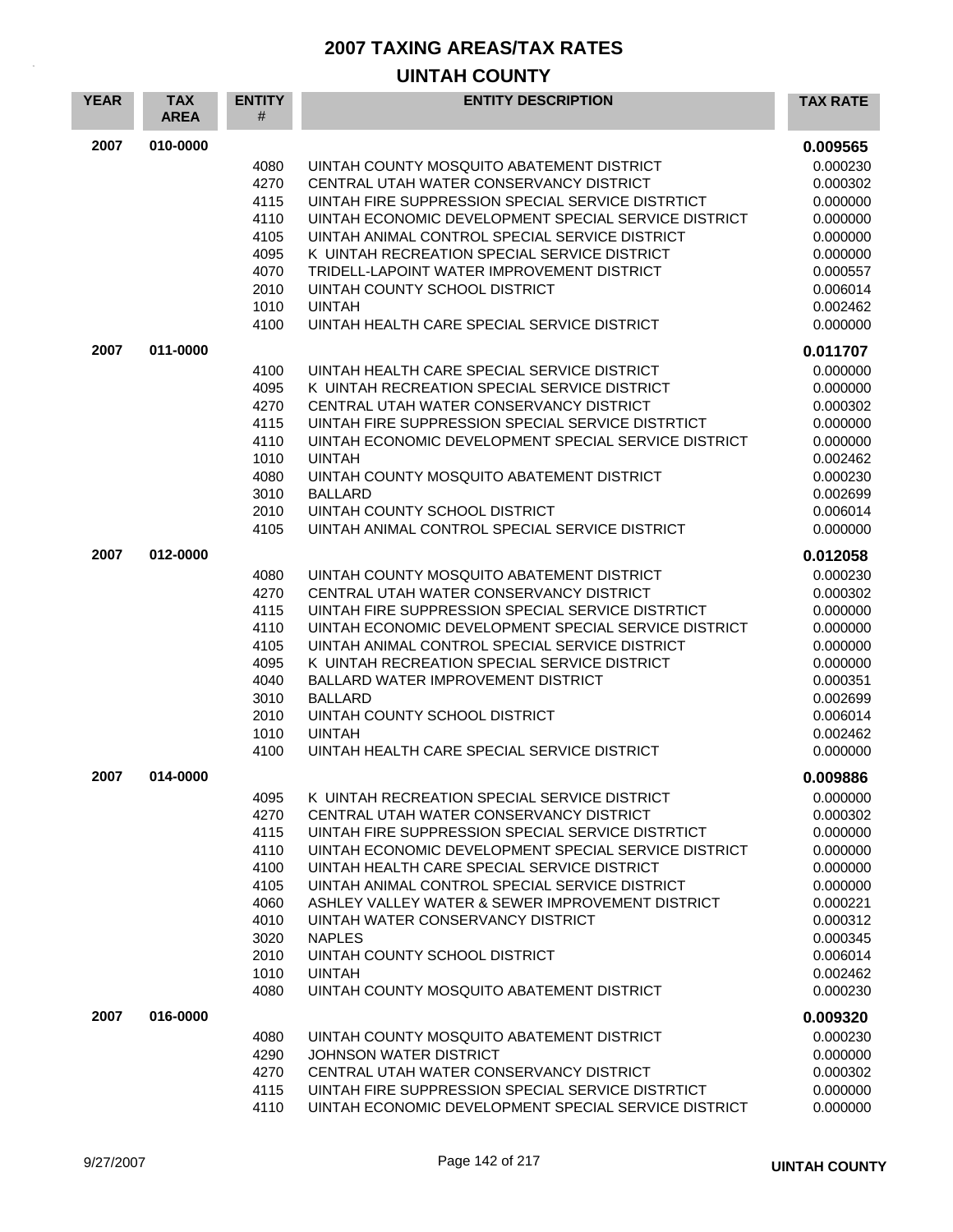| <b>YEAR</b> | <b>TAX</b><br><b>AREA</b> | <b>ENTITY</b><br>#           | <b>ENTITY DESCRIPTION</b>                                                                                                                                            | <b>TAX RATE</b>                              |
|-------------|---------------------------|------------------------------|----------------------------------------------------------------------------------------------------------------------------------------------------------------------|----------------------------------------------|
|             |                           | 4105<br>4095<br>4010<br>2010 | UINTAH ANIMAL CONTROL SPECIAL SERVICE DISTRICT<br>K UINTAH RECREATION SPECIAL SERVICE DISTRICT<br>UINTAH WATER CONSERVANCY DISTRICT<br>UINTAH COUNTY SCHOOL DISTRICT | 0.000000<br>0.000000<br>0.000312<br>0.006014 |
|             |                           | 1010<br>4100                 | <b>UINTAH</b><br>UINTAH HEALTH CARE SPECIAL SERVICE DISTRICT                                                                                                         | 0.002462<br>0.000000                         |
| 2007        | 017-0000                  |                              |                                                                                                                                                                      | 0.009008                                     |
|             |                           | 4100                         | UINTAH HEALTH CARE SPECIAL SERVICE DISTRICT                                                                                                                          | 0.000000                                     |
|             |                           | 4270                         | CENTRAL UTAH WATER CONSERVANCY DISTRICT                                                                                                                              | 0.000302                                     |
|             |                           | 4115<br>4290                 | UINTAH FIRE SUPPRESSION SPECIAL SERVICE DISTRTICT<br><b>JOHNSON WATER DISTRICT</b>                                                                                   | 0.000000                                     |
|             |                           | 4105                         | UINTAH ANIMAL CONTROL SPECIAL SERVICE DISTRICT                                                                                                                       | 0.000000<br>0.000000                         |
|             |                           | 4080                         | UINTAH COUNTY MOSQUITO ABATEMENT DISTRICT                                                                                                                            | 0.000230                                     |
|             |                           | 2010                         | UINTAH COUNTY SCHOOL DISTRICT                                                                                                                                        | 0.006014                                     |
|             |                           | 1010                         | <b>UINTAH</b>                                                                                                                                                        | 0.002462                                     |
|             |                           | 4110<br>4095                 | UINTAH ECONOMIC DEVELOPMENT SPECIAL SERVICE DISTRICT<br>K UINTAH RECREATION SPECIAL SERVICE DISTRICT                                                                 | 0.000000<br>0.000000                         |
| 2007        | 018-0000                  |                              |                                                                                                                                                                      | 0.009951                                     |
|             |                           | 4095                         | K UINTAH RECREATION SPECIAL SERVICE DISTRICT                                                                                                                         | 0.000000                                     |
|             |                           | 6075<br>4270                 | AREA WITHDRAWN FROM ASHLEY VALLEY (GALE RASMUSSEN)<br>CENTRAL UTAH WATER CONSERVANCY DISTRICT                                                                        | 0.000000<br>0.000302                         |
|             |                           | 4115                         | UINTAH FIRE SUPPRESSION SPECIAL SERVICE DISTRTICT                                                                                                                    | 0.000000                                     |
|             |                           | 4110                         | UINTAH ECONOMIC DEVELOPMENT SPECIAL SERVICE DISTRICT                                                                                                                 | 0.000000                                     |
|             |                           | 4100                         | UINTAH HEALTH CARE SPECIAL SERVICE DISTRICT                                                                                                                          | 0.000000                                     |
|             |                           | 4080                         | UINTAH COUNTY MOSQUITO ABATEMENT DISTRICT                                                                                                                            | 0.000230                                     |
|             |                           | 4010<br>3030                 | UINTAH WATER CONSERVANCY DISTRICT<br><b>VERNAL</b>                                                                                                                   | 0.000312<br>0.000631                         |
|             |                           | 2010                         | UINTAH COUNTY SCHOOL DISTRICT                                                                                                                                        | 0.006014                                     |
|             |                           | 1010                         | <b>UINTAH</b>                                                                                                                                                        | 0.002462                                     |
|             |                           | 4105                         | UINTAH ANIMAL CONTROL SPECIAL SERVICE DISTRICT                                                                                                                       | 0.000000                                     |
| 2007        | 019-0000                  |                              |                                                                                                                                                                      | 0.009951                                     |
|             |                           | 4080                         | UINTAH COUNTY MOSQUITO ABATEMENT DISTRICT                                                                                                                            | 0.000230                                     |
|             |                           | 6010<br>4270                 | NORTH WITHDRAWAL<br>CENTRAL UTAH WATER CONSERVANCY DISTRICT                                                                                                          | 0.000000<br>0.000302                         |
|             |                           | 4115                         | UINTAH FIRE SUPPRESSION SPECIAL SERVICE DISTRTICT                                                                                                                    | 0.000000                                     |
|             |                           | 4110                         | UINTAH ECONOMIC DEVELOPMENT SPECIAL SERVICE DISTRICT                                                                                                                 | 0.000000                                     |
|             |                           | 4105                         | UINTAH ANIMAL CONTROL SPECIAL SERVICE DISTRICT                                                                                                                       | 0.000000                                     |
|             |                           | 4100                         | UINTAH HEALTH CARE SPECIAL SERVICE DISTRICT                                                                                                                          | 0.000000                                     |
|             |                           | 4010                         | UINTAH WATER CONSERVANCY DISTRICT<br><b>VERNAL</b>                                                                                                                   | 0.000312                                     |
|             |                           | 3030<br>2010                 | UINTAH COUNTY SCHOOL DISTRICT                                                                                                                                        | 0.000631<br>0.006014                         |
|             |                           | 1010                         | <b>UINTAH</b>                                                                                                                                                        | 0.002462                                     |
|             |                           | 4095                         | K UINTAH RECREATION SPECIAL SERVICE DISTRICT                                                                                                                         | 0.000000                                     |
| 2007        | 020-0000                  |                              |                                                                                                                                                                      | 0.009886                                     |
|             |                           | 4270                         | CENTRAL UTAH WATER CONSERVANCY DISTRICT                                                                                                                              | 0.000302                                     |
|             |                           | 8010                         | NAPLES REDEVELOPMENT PROJECT AREA PLAN                                                                                                                               | 0.000000                                     |
|             |                           | 4115<br>4110                 | UINTAH FIRE SUPPRESSION SPECIAL SERVICE DISTRTICT<br>UINTAH ECONOMIC DEVELOPMENT SPECIAL SERVICE DISTRICT                                                            | 0.000000<br>0.000000                         |
|             |                           | 4105                         | UINTAH ANIMAL CONTROL SPECIAL SERVICE DISTRICT                                                                                                                       | 0.000000                                     |
|             |                           | 4100                         | UINTAH HEALTH CARE SPECIAL SERVICE DISTRICT                                                                                                                          | 0.000000                                     |
|             |                           | 4080                         | UINTAH COUNTY MOSQUITO ABATEMENT DISTRICT                                                                                                                            | 0.000230                                     |
|             |                           | 4060                         | ASHLEY VALLEY WATER & SEWER IMPROVEMENT DISTRICT                                                                                                                     | 0.000221                                     |
|             |                           | 4010                         | UINTAH WATER CONSERVANCY DISTRICT                                                                                                                                    | 0.000312                                     |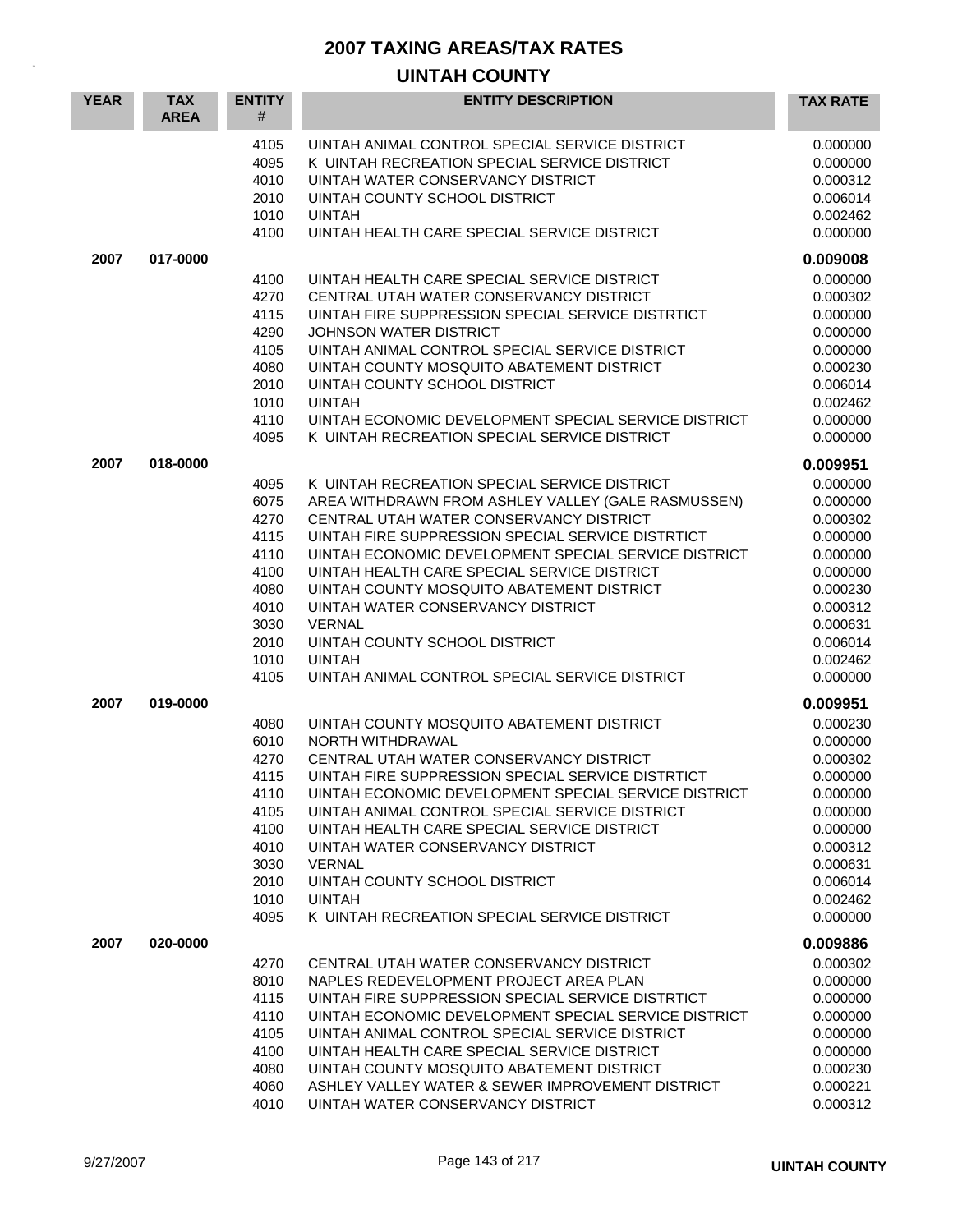| <b>YEAR</b> | <b>TAX</b><br><b>AREA</b> | <b>ENTITY</b><br># | <b>ENTITY DESCRIPTION</b>                                                                                 | <b>TAX RATE</b>      |
|-------------|---------------------------|--------------------|-----------------------------------------------------------------------------------------------------------|----------------------|
|             |                           | 3020               | <b>NAPLES</b>                                                                                             | 0.000345             |
|             |                           | 1010<br>2010       | <b>UINTAH</b><br>UINTAH COUNTY SCHOOL DISTRICT                                                            | 0.002462<br>0.006014 |
|             |                           | 4095               | K UINTAH RECREATION SPECIAL SERVICE DISTRICT                                                              | 0.000000             |
| 2007        | 021-0000                  |                    |                                                                                                           | 0.009951             |
|             |                           | 4080               | UINTAH COUNTY MOSQUITO ABATEMENT DISTRICT                                                                 | 0.000230             |
|             |                           | 6020               | AREA WITHDRAWN FROM ASHLEY VALLEY WATER & SEWER<br>(SHOWAL                                                | 0.000000             |
|             |                           | 4270               | CENTRAL UTAH WATER CONSERVANCY DISTRICT                                                                   | 0.000302             |
|             |                           | 4115               | UINTAH FIRE SUPPRESSION SPECIAL SERVICE DISTRTICT                                                         | 0.000000             |
|             |                           | 4110               | UINTAH ECONOMIC DEVELOPMENT SPECIAL SERVICE DISTRICT                                                      | 0.000000             |
|             |                           | 4105<br>1010       | UINTAH ANIMAL CONTROL SPECIAL SERVICE DISTRICT<br><b>UINTAH</b>                                           | 0.000000<br>0.002462 |
|             |                           | 4095               | K UINTAH RECREATION SPECIAL SERVICE DISTRICT                                                              | 0.000000             |
|             |                           | 4010               | UINTAH WATER CONSERVANCY DISTRICT                                                                         | 0.000312             |
|             |                           | 3030               | <b>VERNAL</b>                                                                                             | 0.000631             |
|             |                           | 2010               | UINTAH COUNTY SCHOOL DISTRICT                                                                             | 0.006014             |
|             |                           | 4100               | UINTAH HEALTH CARE SPECIAL SERVICE DISTRICT                                                               | 0.000000             |
| 2007        | 022-0000                  |                    |                                                                                                           | 0.009886             |
|             |                           | 4095               | K UINTAH RECREATION SPECIAL SERVICE DISTRICT                                                              | 0.000000             |
|             |                           | 4270               | CENTRAL UTAH WATER CONSERVANCY DISTRICT                                                                   | 0.000302             |
|             |                           | 4115<br>4110       | UINTAH FIRE SUPPRESSION SPECIAL SERVICE DISTRTICT<br>UINTAH ECONOMIC DEVELOPMENT SPECIAL SERVICE DISTRICT | 0.000000<br>0.000000 |
|             |                           | 4105               | UINTAH ANIMAL CONTROL SPECIAL SERVICE DISTRICT                                                            | 0.000000             |
|             |                           | 4100               | UINTAH HEALTH CARE SPECIAL SERVICE DISTRICT                                                               | 0.000000             |
|             |                           | 4080               | UINTAH COUNTY MOSQUITO ABATEMENT DISTRICT                                                                 | 0.000230             |
|             |                           | 4060               | ASHLEY VALLEY WATER & SEWER IMPROVEMENT DISTRICT                                                          | 0.000221             |
|             |                           | 4010               | UINTAH WATER CONSERVANCY DISTRICT                                                                         | 0.000312             |
|             |                           | 3020               | <b>NAPLES</b>                                                                                             | 0.000345             |
|             |                           | 2010               | UINTAH COUNTY SCHOOL DISTRICT                                                                             | 0.006014             |
|             |                           | 1010               | <b>UINTAH</b>                                                                                             | 0.002462             |
|             |                           | 4090               | HIGH COUNTRY SPECIAL IMPROVEMENT DISTRICT                                                                 | 0.000000             |
| 2007        | 023-0000                  |                    |                                                                                                           | 0.009951             |
|             |                           | 4080<br>1010       | UINTAH COUNTY MOSQUITO ABATEMENT DISTRICT<br><b>UINTAH</b>                                                | 0.000230<br>0.002462 |
|             |                           | 6030               | AREA WITH DRAWN FROM ASHLEY VALLEY WATER & SEWER                                                          | 0.000000             |
|             |                           |                    | (PHEAS                                                                                                    |                      |
|             |                           | 4270               | CENTRAL UTAH WATER CONSERVANCY DISTRICT                                                                   | 0.000302             |
|             |                           | 4115               | UINTAH FIRE SUPPRESSION SPECIAL SERVICE DISTRTICT                                                         | 0.000000             |
|             |                           | 4110               | UINTAH ECONOMIC DEVELOPMENT SPECIAL SERVICE DISTRICT                                                      | 0.000000             |
|             |                           | 4105<br>4095       | UINTAH ANIMAL CONTROL SPECIAL SERVICE DISTRICT<br>K UINTAH RECREATION SPECIAL SERVICE DISTRICT            | 0.000000<br>0.000000 |
|             |                           | 4010               | UINTAH WATER CONSERVANCY DISTRICT                                                                         | 0.000312             |
|             |                           | 3030               | <b>VERNAL</b>                                                                                             | 0.000631             |
|             |                           | 2010               | UINTAH COUNTY SCHOOL DISTRICT                                                                             | 0.006014             |
|             |                           | 4100               | UINTAH HEALTH CARE SPECIAL SERVICE DISTRICT                                                               | 0.000000             |
| 2007        | 024-0000                  |                    |                                                                                                           | 0.010172             |
|             |                           | 4080               | UINTAH COUNTY MOSQUITO ABATEMENT DISTRICT                                                                 | 0.000230             |
|             |                           | 4115               | UINTAH FIRE SUPPRESSION SPECIAL SERVICE DISTRTICT                                                         | 0.000000             |
|             |                           | 4110               | UINTAH ECONOMIC DEVELOPMENT SPECIAL SERVICE DISTRICT                                                      | 0.000000             |
|             |                           | 4105<br>4270       | UINTAH ANIMAL CONTROL SPECIAL SERVICE DISTRICT<br>CENTRAL UTAH WATER CONSERVANCY DISTRICT                 | 0.000000<br>0.000302 |
|             |                           | 4095               | K UINTAH RECREATION SPECIAL SERVICE DISTRICT                                                              | 0.000000             |
|             |                           |                    |                                                                                                           |                      |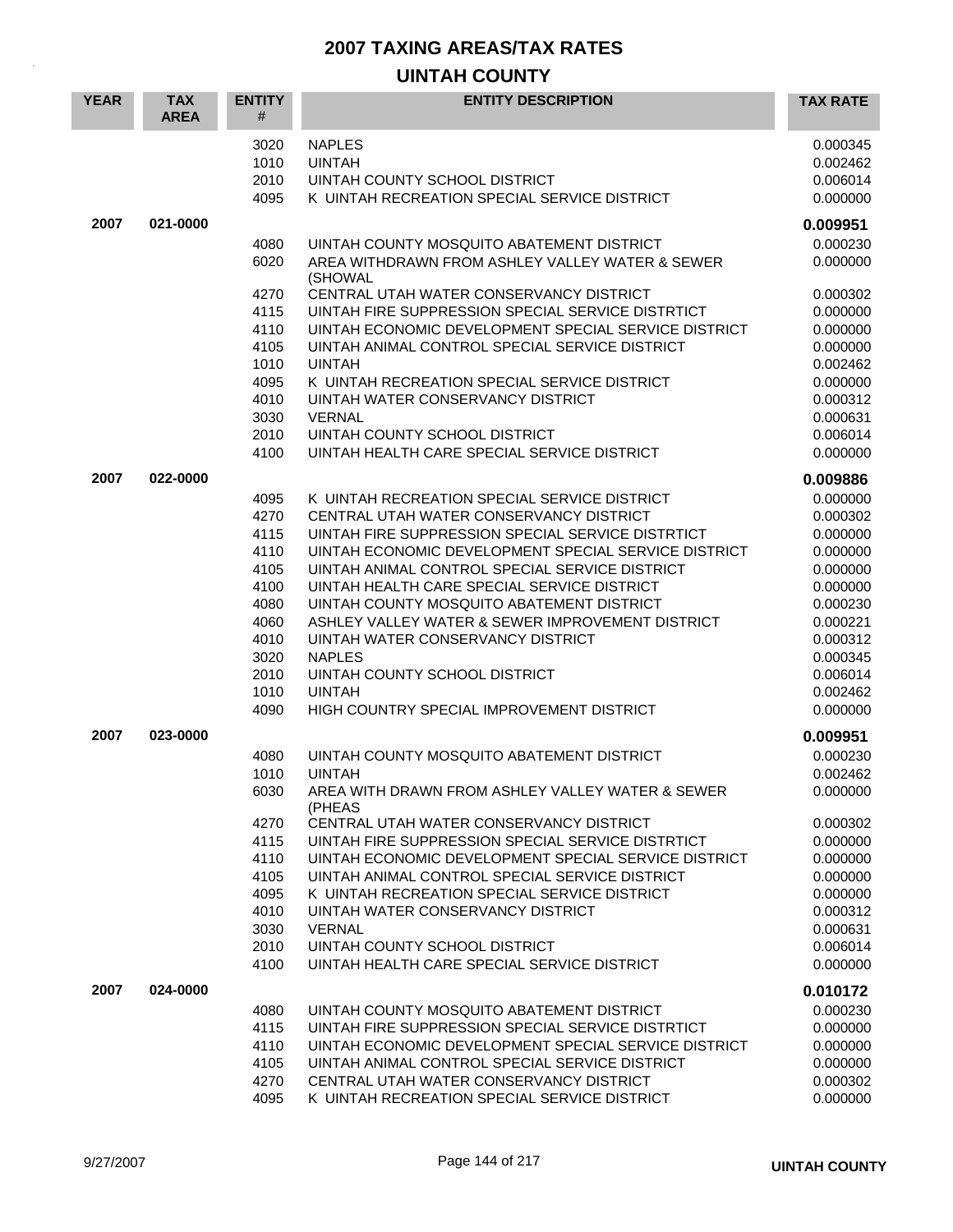| <b>YEAR</b> | <b>TAX</b><br><b>AREA</b> | <b>ENTITY</b><br>#                                                                                   | <b>ENTITY DESCRIPTION</b>                                                                                                                                                                                                                                                                                                                                                                                                                                                                                                                         | <b>TAX RATE</b>                                                                                                                                          |
|-------------|---------------------------|------------------------------------------------------------------------------------------------------|---------------------------------------------------------------------------------------------------------------------------------------------------------------------------------------------------------------------------------------------------------------------------------------------------------------------------------------------------------------------------------------------------------------------------------------------------------------------------------------------------------------------------------------------------|----------------------------------------------------------------------------------------------------------------------------------------------------------|
|             |                           | 4010<br>3030<br>2010<br>1010<br>4100<br>4060                                                         | UINTAH WATER CONSERVANCY DISTRICT<br><b>VERNAL</b><br>UINTAH COUNTY SCHOOL DISTRICT<br><b>UINTAH</b><br>UINTAH HEALTH CARE SPECIAL SERVICE DISTRICT<br>ASHLEY VALLEY WATER & SEWER IMPROVEMENT DISTRICT                                                                                                                                                                                                                                                                                                                                           | 0.000312<br>0.000631<br>0.006014<br>0.002462<br>0.000000<br>0.000221                                                                                     |
| 2007        | 025-0000                  |                                                                                                      |                                                                                                                                                                                                                                                                                                                                                                                                                                                                                                                                                   | 0.009886                                                                                                                                                 |
|             |                           | 4080<br>6040<br>4270<br>4115<br>4110<br>4105<br>4095<br>4060<br>4010<br>3020<br>2010<br>1010<br>4100 | UINTAH COUNTY MOSQUITO ABATEMENT DISTRICT<br>AREA WITHDRAWN FROM NAPLES CITY<br>CENTRAL UTAH WATER CONSERVANCY DISTRICT<br>UINTAH FIRE SUPPRESSION SPECIAL SERVICE DISTRTICT<br>UINTAH ECONOMIC DEVELOPMENT SPECIAL SERVICE DISTRICT<br>UINTAH ANIMAL CONTROL SPECIAL SERVICE DISTRICT<br>K UINTAH RECREATION SPECIAL SERVICE DISTRICT<br>ASHLEY VALLEY WATER & SEWER IMPROVEMENT DISTRICT<br>UINTAH WATER CONSERVANCY DISTRICT<br><b>NAPLES</b><br>UINTAH COUNTY SCHOOL DISTRICT<br><b>UINTAH</b><br>UINTAH HEALTH CARE SPECIAL SERVICE DISTRICT | 0.000230<br>0.000000<br>0.000302<br>0.000000<br>0.000000<br>0.000000<br>0.000000<br>0.000221<br>0.000312<br>0.000345<br>0.006014<br>0.002462<br>0.000000 |
| 2007        | 026-0000                  |                                                                                                      |                                                                                                                                                                                                                                                                                                                                                                                                                                                                                                                                                   | 0.009951                                                                                                                                                 |
|             |                           | 2010<br>4105<br>6050<br>4270<br>4115<br>4110<br>4095<br>4080<br>1010<br>3030<br>4010<br>4100         | UINTAH COUNTY SCHOOL DISTRICT<br>UINTAH ANIMAL CONTROL SPECIAL SERVICE DISTRICT<br>AREA WITHDRAWN FROM ASHLEY VALLEY WATER AND SEWER<br>(HEEN<br>CENTRAL UTAH WATER CONSERVANCY DISTRICT<br>UINTAH FIRE SUPPRESSION SPECIAL SERVICE DISTRTICT<br>UINTAH ECONOMIC DEVELOPMENT SPECIAL SERVICE DISTRICT<br>K UINTAH RECREATION SPECIAL SERVICE DISTRICT<br>UINTAH COUNTY MOSQUITO ABATEMENT DISTRICT<br><b>UINTAH</b><br><b>VERNAL</b><br>UINTAH WATER CONSERVANCY DISTRICT<br>UINTAH HEALTH CARE SPECIAL SERVICE DISTRICT                          | 0.006014<br>0.000000<br>0.000000<br>0.000302<br>0.000000<br>0.000000<br>0.000000<br>0.000230<br>0.002462<br>0.000631<br>0.000312<br>0.000000             |
| 2007        | 027-0000                  | 4095<br>4270<br>4115<br>4110<br>4100<br>6070<br>4080<br>4010<br>3030<br>2010<br>1010<br>4105         | K UINTAH RECREATION SPECIAL SERVICE DISTRICT<br>CENTRAL UTAH WATER CONSERVANCY DISTRICT<br>UINTAH FIRE SUPPRESSION SPECIAL SERVICE DISTRTICT<br>UINTAH ECONOMIC DEVELOPMENT SPECIAL SERVICE DISTRICT<br>UINTAH HEALTH CARE SPECIAL SERVICE DISTRICT<br>AREA WITHDRAWN FROM ASHLEY VALLEY WATER & SEWER (WEST<br>S<br>UINTAH COUNTY MOSQUITO ABATEMENT DISTRICT<br>UINTAH WATER CONSERVANCY DISTRICT<br><b>VERNAL</b><br>UINTAH COUNTY SCHOOL DISTRICT<br><b>UINTAH</b><br>UINTAH ANIMAL CONTROL SPECIAL SERVICE DISTRICT                          | 0.009951<br>0.000000<br>0.000302<br>0.000000<br>0.000000<br>0.000000<br>0.000000<br>0.000230<br>0.000312<br>0.000631<br>0.006014<br>0.002462<br>0.000000 |
| 2007        | 028-0000                  |                                                                                                      |                                                                                                                                                                                                                                                                                                                                                                                                                                                                                                                                                   | 0.009886                                                                                                                                                 |
|             |                           | 4100<br>8015<br>4270<br>4115                                                                         | UINTAH HEALTH CARE SPECIAL SERVICE DISTRICT<br>1500 SOUTH NEIGHBORHOOD DEVELOPMENT PLAN - NAPLES CITY<br>CENTRAL UTAH WATER CONSERVANCY DISTRICT<br>UINTAH FIRE SUPPRESSION SPECIAL SERVICE DISTRTICT                                                                                                                                                                                                                                                                                                                                             | 0.000000<br>0.000000<br>0.000302<br>0.000000                                                                                                             |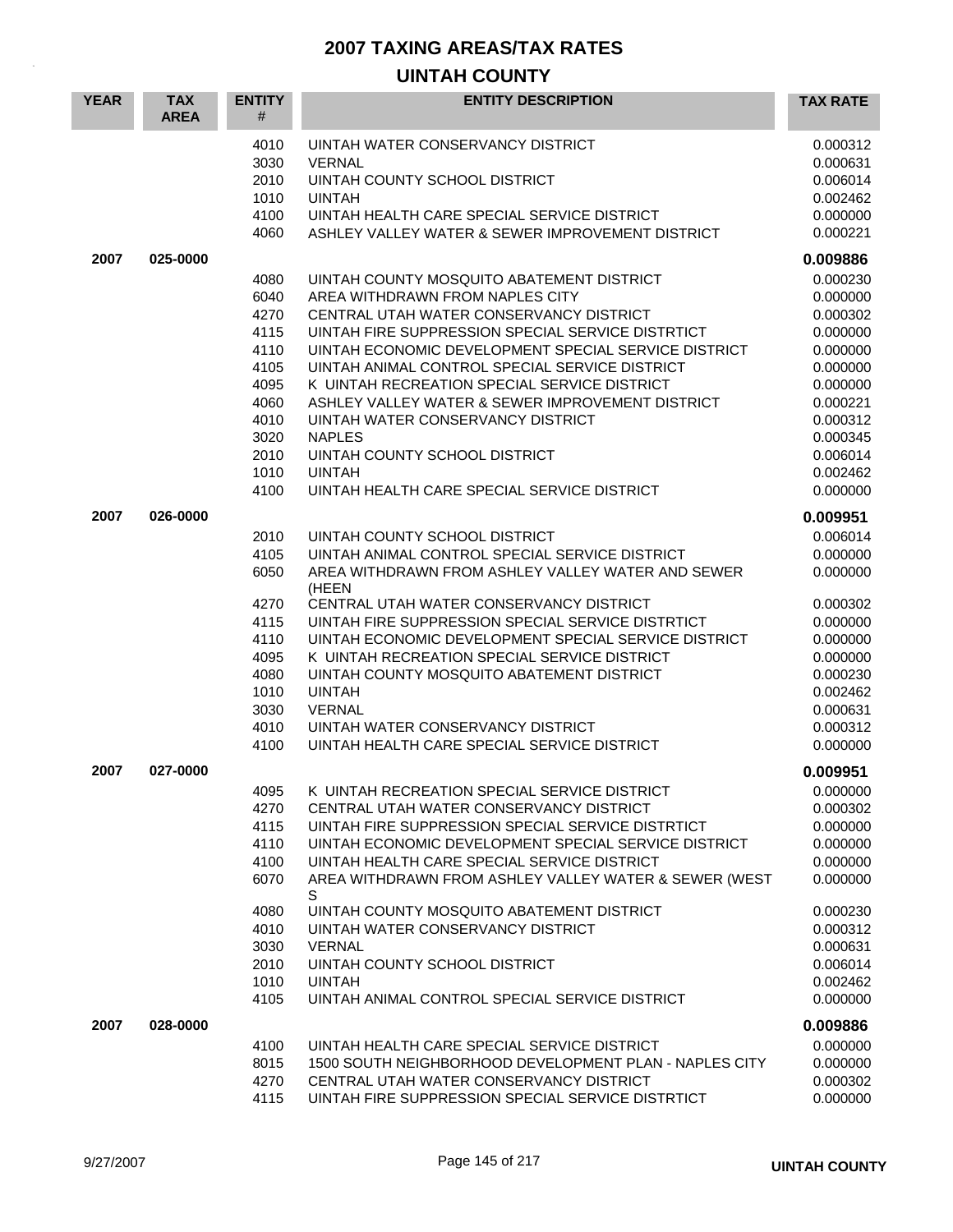| <b>YEAR</b> | <b>TAX</b><br><b>AREA</b> | <b>ENTITY</b><br># | <b>ENTITY DESCRIPTION</b>                              | <b>TAX RATE</b> |
|-------------|---------------------------|--------------------|--------------------------------------------------------|-----------------|
|             |                           | 4110               | UINTAH ECONOMIC DEVELOPMENT SPECIAL SERVICE DISTRICT   | 0.000000        |
|             |                           | 4105               | UINTAH ANIMAL CONTROL SPECIAL SERVICE DISTRICT         | 0.000000        |
|             |                           | 4095               | K UINTAH RECREATION SPECIAL SERVICE DISTRICT           | 0.000000        |
|             |                           | 4080               | UINTAH COUNTY MOSQUITO ABATEMENT DISTRICT              | 0.000230        |
|             |                           | 4060               | ASHLEY VALLEY WATER & SEWER IMPROVEMENT DISTRICT       | 0.000221        |
|             |                           | 4010               | UINTAH WATER CONSERVANCY DISTRICT                      | 0.000312        |
|             |                           | 3020               | <b>NAPLES</b>                                          | 0.000345        |
|             |                           | 1010               | <b>UINTAH</b>                                          | 0.002462        |
|             |                           | 2010               | UINTAH COUNTY SCHOOL DISTRICT                          | 0.006014        |
| 2007        | 029-0000                  |                    |                                                        | 0.009951        |
|             |                           | 4100               | UINTAH HEALTH CARE SPECIAL SERVICE DISTRICT            | 0.000000        |
|             |                           | 4115               | UINTAH FIRE SUPPRESSION SPECIAL SERVICE DISTRTICT      | 0.000000        |
|             |                           | 4270               | CENTRAL UTAH WATER CONSERVANCY DISTRICT                | 0.000302        |
|             |                           | 4110               | UINTAH ECONOMIC DEVELOPMENT SPECIAL SERVICE DISTRICT   | 0.000000        |
|             |                           | 4105               | UINTAH ANIMAL CONTROL SPECIAL SERVICE DISTRICT         | 0.000000        |
|             |                           | 4080               | UINTAH COUNTY MOSQUITO ABATEMENT DISTRICT              | 0.000230        |
|             |                           | 4010               | UINTAH WATER CONSERVANCY DISTRICT                      | 0.000312        |
|             |                           | 3030               | <b>VERNAL</b>                                          | 0.000631        |
|             |                           | 1010               | <b>UINTAH</b>                                          | 0.002462        |
|             |                           | 2010               | UINTAH COUNTY SCHOOL DISTRICT                          | 0.006014        |
|             |                           | 4095               | K UINTAH RECREATION SPECIAL SERVICE DISTRICT           | 0.000000        |
|             |                           | 6060               | AREA )WITHDRAWN FROM ASHLEY VALLEY WATER & SEWER (SHIV | 0.000000        |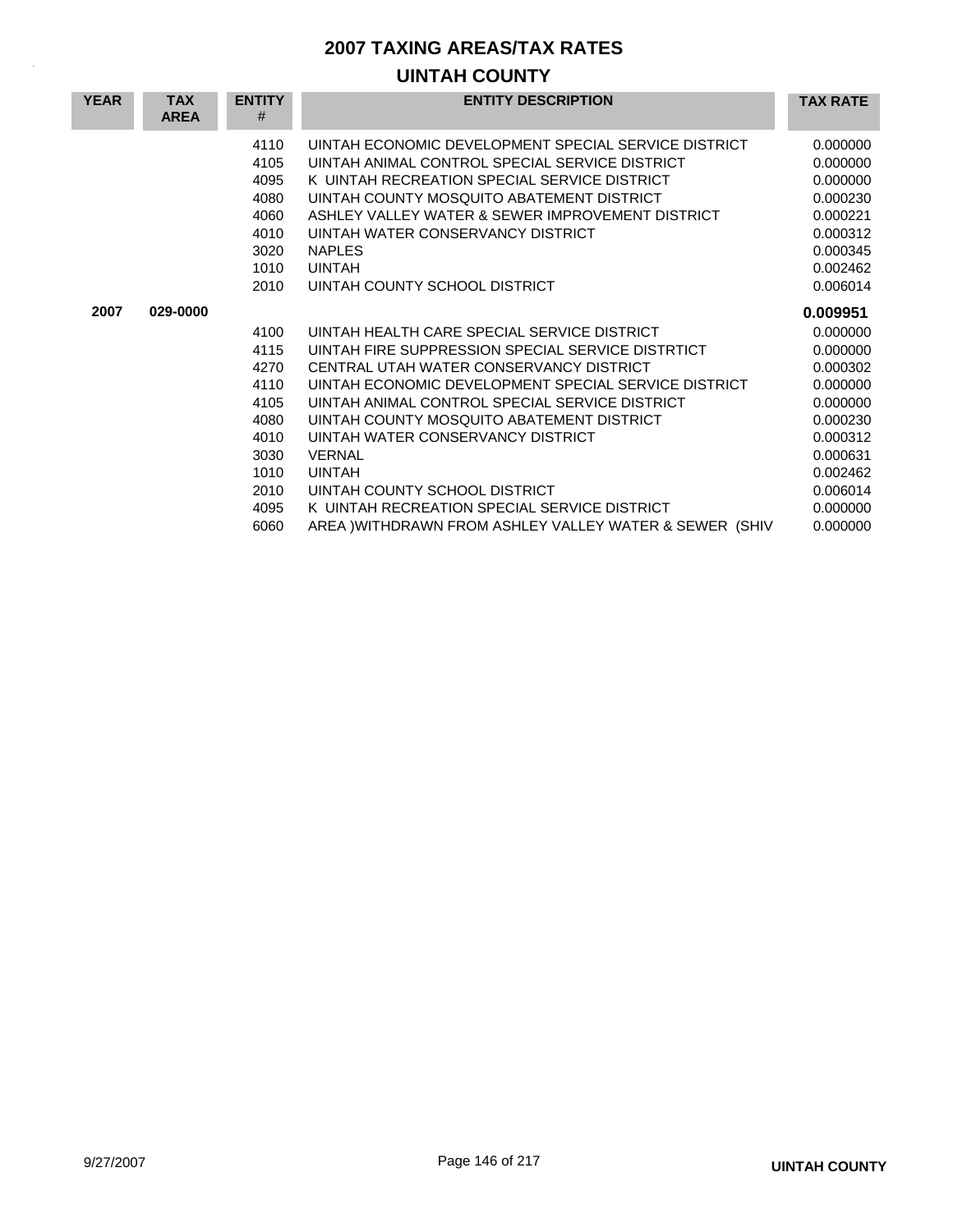| <b>YEAR</b> | <b>TAX</b><br><b>AREA</b> | <b>ENTITY</b><br># | <b>ENTITY DESCRIPTION</b>                                                                                 | <b>TAX RATE</b>      |
|-------------|---------------------------|--------------------|-----------------------------------------------------------------------------------------------------------|----------------------|
| 2007        | 010-0000                  | 3090               | LEHI                                                                                                      | 0.010103<br>0.001834 |
|             |                           | 4340<br>4330       | NORTH UTAH VALLEY ANIMAL SHELTER SPECIAL SERVICE DISTRI<br>WASATCH MENTAL HEALTH SPECIAL SERVICE DISTRICT | 0.000000<br>0.000000 |
|             |                           | 4250               | CENTRAL UTAH WATER CONSERVANCY                                                                            | 0.000302             |
|             |                           | 4100               | TIMPANOGAS SPECIAL SERVICE DISTRICT                                                                       | 0.000000             |
|             |                           | 4020               | LEHI METROPOLITAN WATER DISTRICT                                                                          | 0.000008             |
|             |                           | 2010               | ALPINE SCHOOL DISTRICT                                                                                    | 0.006937             |
|             |                           | 1010               | <b>UTAH</b>                                                                                               | 0.001000             |
|             |                           | 4080               | NORTH UTAH COUNTY WATER CONSERVANCY DISTRICT                                                              | 0.000022             |
| 2007        | 010-0001                  |                    |                                                                                                           | 0.010103             |
|             |                           | 4100               | TIMPANOGAS SPECIAL SERVICE DISTRICT                                                                       | 0.000000             |
|             |                           | 4250<br>4330       | CENTRAL UTAH WATER CONSERVANCY<br>WASATCH MENTAL HEALTH SPECIAL SERVICE DISTRICT                          | 0.000302<br>0.000000 |
|             |                           | 8201               | MILL POND NEIGHBORHOOD DEVELOPMENT PLAN                                                                   | 0.000000             |
|             |                           | 4020               | LEHI METROPOLITAN WATER DISTRICT                                                                          | 0.000008             |
|             |                           | 3090               | <b>LEHI</b>                                                                                               | 0.001834             |
|             |                           | 2010               | ALPINE SCHOOL DISTRICT                                                                                    | 0.006937             |
|             |                           | 1010               | <b>UTAH</b>                                                                                               | 0.001000             |
|             |                           | 4340<br>4080       | NORTH UTAH VALLEY ANIMAL SHELTER SPECIAL SERVICE DISTRI<br>NORTH UTAH COUNTY WATER CONSERVANCY DISTRICT   | 0.000000<br>0.000022 |
| 2007        | 010-0002                  |                    |                                                                                                           | 0.010103             |
|             |                           | 4250               | CENTRAL UTAH WATER CONSERVANCY                                                                            | 0.000302             |
|             |                           | 8202               | ALPINE HIGHWAY ECONOMIC DEVELOPMENT PLAN                                                                  | 0.000000             |
|             |                           | 4330               | WASATCH MENTAL HEALTH SPECIAL SERVICE DISTRICT                                                            | 0.000000             |
|             |                           | 4100<br>4020       | TIMPANOGAS SPECIAL SERVICE DISTRICT<br>LEHI METROPOLITAN WATER DISTRICT                                   | 0.000000<br>0.000008 |
|             |                           | 3090               | LEHI                                                                                                      | 0.001834             |
|             |                           | 2010               | ALPINE SCHOOL DISTRICT                                                                                    | 0.006937             |
|             |                           | 1010               | <b>UTAH</b>                                                                                               | 0.001000             |
|             |                           | 4080               | NORTH UTAH COUNTY WATER CONSERVANCY DISTRICT                                                              | 0.000022             |
|             |                           | 4340               | NORTH UTAH VALLEY ANIMAL SHELTER SPECIAL SERVICE DISTRI                                                   | 0.000000             |
| 2007        | 011-0000                  |                    |                                                                                                           | 0.010103             |
|             |                           | 2010               | ALPINE SCHOOL DISTRICT                                                                                    | 0.006937             |
|             |                           | 4340               | NORTH UTAH VALLEY ANIMAL SHELTER SPECIAL SERVICE DISTRI                                                   | 0.000000             |
|             |                           | 4330               | WASATCH MENTAL HEALTH SPECIAL SERVICE DISTRICT                                                            | 0.000000             |
|             |                           | 4250<br>4080       | CENTRAL UTAH WATER CONSERVANCY<br>NORTH UTAH COUNTY WATER CONSERVANCY DISTRICT                            | 0.000302<br>0.000022 |
|             |                           | 3090               | LEHI                                                                                                      | 0.001834             |
|             |                           | 1010               | <b>UTAH</b>                                                                                               | 0.001000             |
|             |                           | 4020               | LEHI METROPOLITAN WATER DISTRICT                                                                          | 0.000008             |
| 2007        | 017-0000                  |                    |                                                                                                           | 0.009877             |
|             |                           | 4250               | CENTRAL UTAH WATER CONSERVANCY                                                                            | 0.000302             |
|             |                           | 4340               | NORTH UTAH VALLEY ANIMAL SHELTER SPECIAL SERVICE DISTRI                                                   | 0.000000             |
|             |                           | 4080               | NORTH UTAH COUNTY WATER CONSERVANCY DISTRICT                                                              | 0.000022             |
|             |                           | 3045               | <b>DRAPER</b>                                                                                             | 0.001616             |
|             |                           | 2010               | ALPINE SCHOOL DISTRICT                                                                                    | 0.006937             |
|             |                           | 1010<br>4330       | <b>UTAH</b><br>WASATCH MENTAL HEALTH SPECIAL SERVICE DISTRICT                                             | 0.001000<br>0.000000 |
|             |                           |                    |                                                                                                           |                      |
| 2007        | 018-0000                  |                    |                                                                                                           | 0.012274             |
|             |                           | 4100               | TIMPANOGAS SPECIAL SERVICE DISTRICT                                                                       | 0.000000             |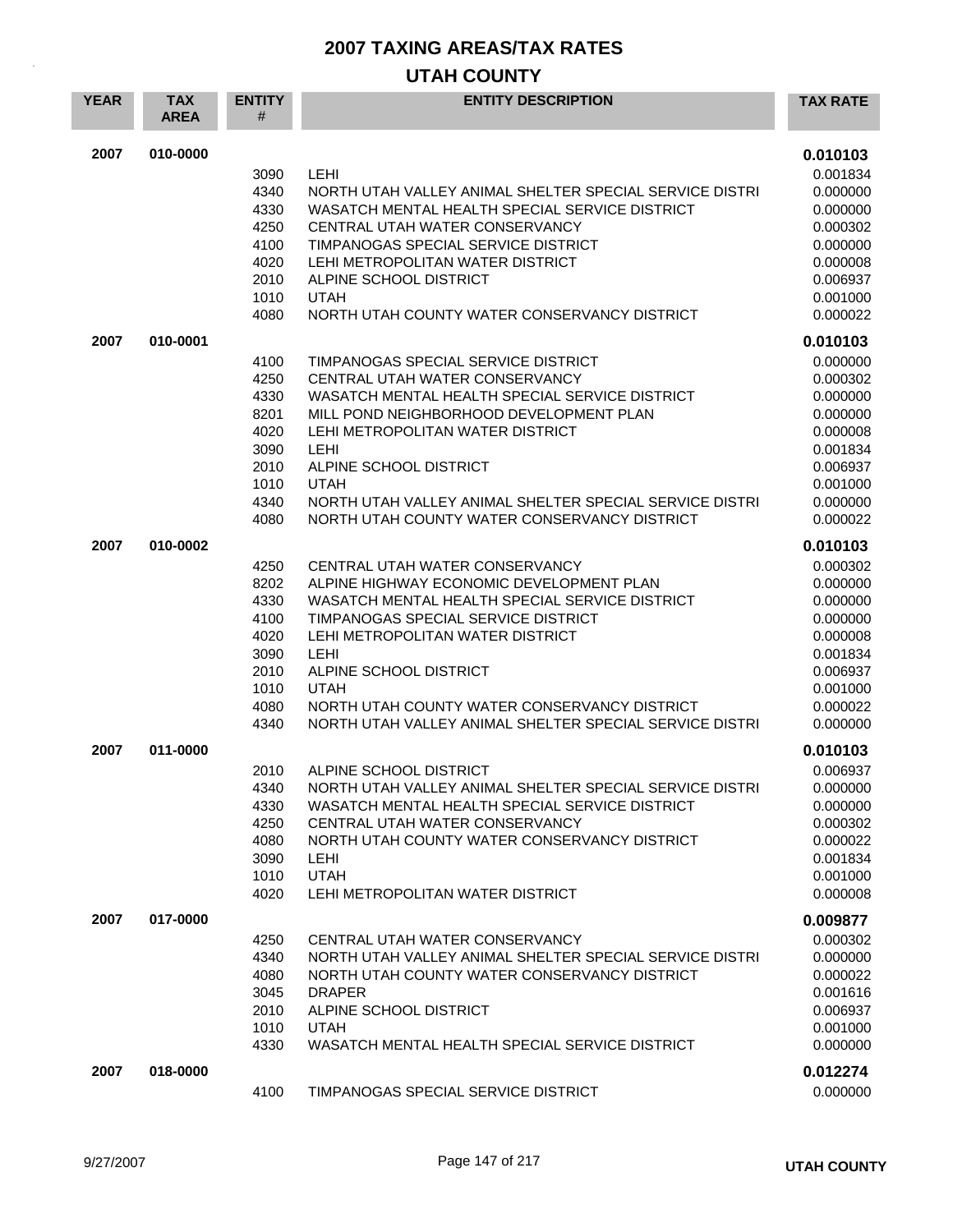| <b>YEAR</b> | <b>TAX</b><br><b>AREA</b> | <b>ENTITY</b><br>#                                                           | <b>ENTITY DESCRIPTION</b>                                                                                                                                                                                                                                                                                                                                                       | <b>TAX RATE</b>                                                                                                      |
|-------------|---------------------------|------------------------------------------------------------------------------|---------------------------------------------------------------------------------------------------------------------------------------------------------------------------------------------------------------------------------------------------------------------------------------------------------------------------------------------------------------------------------|----------------------------------------------------------------------------------------------------------------------|
|             |                           | 4340<br>4330<br>4305<br>4145<br>4080<br>3045<br>2010<br>1010<br>4250         | NORTH UTAH VALLEY ANIMAL SHELTER SPECIAL SERVICE DISTRI<br>WASATCH MENTAL HEALTH SPECIAL SERVICE DISTRICT<br>TRAVERSE RIDGE SPECIAL SERVICE DISTRICT<br>JORDAN VALLEY WATER CONSERVANCY DISTRICT<br>NORTH UTAH COUNTY WATER CONSERVANCY DISTRICT<br><b>DRAPER</b><br>ALPINE SCHOOL DISTRICT<br><b>UTAH</b><br>CENTRAL UTAH WATER CONSERVANCY                                    | 0.000000<br>0.000000<br>0.001997<br>0.000400<br>0.000022<br>0.001616<br>0.006937<br>0.001000<br>0.000302             |
| 2007        | 019-0000                  |                                                                              |                                                                                                                                                                                                                                                                                                                                                                                 | 0.012604                                                                                                             |
|             |                           | 4145<br>4250<br>4340<br>4330<br>4320<br>1010<br>4080<br>3045<br>2010<br>4305 | JORDAN VALLEY WATER CONSERVANCY DISTRICT<br>CENTRAL UTAH WATER CONSERVANCY<br>NORTH UTAH VALLEY ANIMAL SHELTER SPECIAL SERVICE DISTRI<br>WASATCH MENTAL HEALTH SPECIAL SERVICE DISTRICT<br>SOUTH VALLEY SEWER DISTRICT<br><b>UTAH</b><br>NORTH UTAH COUNTY WATER CONSERVANCY DISTRICT<br><b>DRAPER</b><br>ALPINE SCHOOL DISTRICT<br>TRAVERSE RIDGE SPECIAL SERVICE DISTRICT     | 0.000400<br>0.000302<br>0.000000<br>0.000000<br>0.000330<br>0.001000<br>0.000022<br>0.001616<br>0.006937<br>0.001997 |
| 2007        | 020-0001                  |                                                                              |                                                                                                                                                                                                                                                                                                                                                                                 | 0.010251                                                                                                             |
|             |                           | 4090<br>4340<br>4330<br>4315<br>4250<br>4110<br>4080<br>2010<br>1010<br>4120 | UTAH COUNTY SERVICE AREA #6<br>NORTH UTAH VALLEY ANIMAL SHELTER SPECIAL SERVICE DISTRI<br>WASATCH MENTAL HEALTH SPECIAL SERVICE DISTRICT<br>ALPINE COVE WATER SPECIAL SERVICE DISTRICT<br>CENTRAL UTAH WATER CONSERVANCY<br>UTAH COUNTY SERVICE AREA #7<br>NORTH UTAH COUNTY WATER CONSERVANCY DISTRICT<br>ALPINE SCHOOL DISTRICT<br><b>UTAH</b><br>UTAH COUNTY SERVICE AREA #8 | 0.000962<br>0.000000<br>0.000000<br>0.000000<br>0.000302<br>0.000524<br>0.000022<br>0.006937<br>0.001000<br>0.000504 |
| 2007        | 020-0002                  | 4330<br>4120<br>4340<br>4250<br>4090<br>4080<br>4110<br>2010<br>1010         | WASATCH MENTAL HEALTH SPECIAL SERVICE DISTRICT<br>UTAH COUNTY SERVICE AREA #8<br>NORTH UTAH VALLEY ANIMAL SHELTER SPECIAL SERVICE DISTRI<br>CENTRAL UTAH WATER CONSERVANCY<br>UTAH COUNTY SERVICE AREA #6<br>NORTH UTAH COUNTY WATER CONSERVANCY DISTRICT<br>UTAH COUNTY SERVICE AREA #7<br>ALPINE SCHOOL DISTRICT<br><b>UTAH</b>                                               | 0.010251<br>0.000000<br>0.000504<br>0.000000<br>0.000302<br>0.000962<br>0.000022<br>0.000524<br>0.006937<br>0.001000 |
| 2007        | 021-0000                  | 4330<br>1010<br>4340<br>4250<br>4100<br>4080<br>3040<br>2010                 | WASATCH MENTAL HEALTH SPECIAL SERVICE DISTRICT<br><b>UTAH</b><br>NORTH UTAH VALLEY ANIMAL SHELTER SPECIAL SERVICE DISTRI<br>CENTRAL UTAH WATER CONSERVANCY<br>TIMPANOGAS SPECIAL SERVICE DISTRICT<br>NORTH UTAH COUNTY WATER CONSERVANCY DISTRICT<br><b>CEDAR HILLS</b><br>ALPINE SCHOOL DISTRICT                                                                               | 0.010877<br>0.000000<br>0.001000<br>0.000000<br>0.000302<br>0.000000<br>0.000022<br>0.002616<br>0.006937             |
| 2007        | 021-0001                  | 2010                                                                         | ALPINE SCHOOL DISTRICT                                                                                                                                                                                                                                                                                                                                                          | 0.010877<br>0.006937                                                                                                 |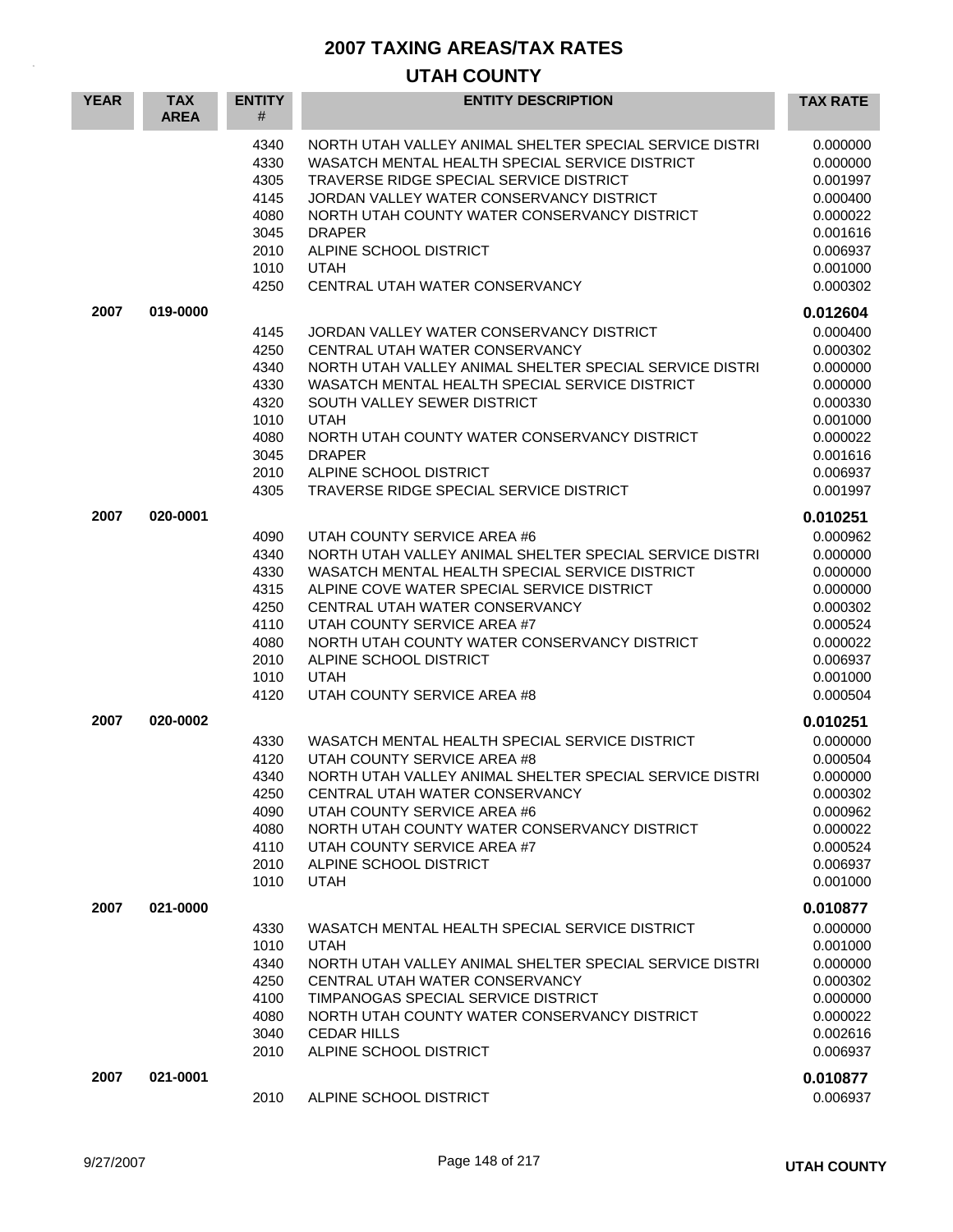| <b>YEAR</b> | <b>TAX</b><br><b>AREA</b> | <b>ENTITY</b><br>#                                           | <b>ENTITY DESCRIPTION</b>                                                                                                                                                                                                                                                                          | <b>TAX RATE</b>                                                                              |
|-------------|---------------------------|--------------------------------------------------------------|----------------------------------------------------------------------------------------------------------------------------------------------------------------------------------------------------------------------------------------------------------------------------------------------------|----------------------------------------------------------------------------------------------|
|             |                           | 3040<br>4080<br>4250<br>4330<br>4340<br>1010                 | <b>CEDAR HILLS</b><br>NORTH UTAH COUNTY WATER CONSERVANCY DISTRICT<br>CENTRAL UTAH WATER CONSERVANCY<br>WASATCH MENTAL HEALTH SPECIAL SERVICE DISTRICT<br>NORTH UTAH VALLEY ANIMAL SHELTER SPECIAL SERVICE DISTRI<br><b>UTAH</b>                                                                   | 0.002616<br>0.000022<br>0.000302<br>0.000000<br>0.000000<br>0.001000                         |
| 2007        | 025-0000                  |                                                              |                                                                                                                                                                                                                                                                                                    | 0.009411                                                                                     |
|             |                           | 4080<br>4330<br>4250<br>4340<br>2010<br>1010<br>4130<br>4090 | NORTH UTAH COUNTY WATER CONSERVANCY DISTRICT<br>WASATCH MENTAL HEALTH SPECIAL SERVICE DISTRICT<br>CENTRAL UTAH WATER CONSERVANCY<br>NORTH UTAH VALLEY ANIMAL SHELTER SPECIAL SERVICE DISTRI<br>ALPINE SCHOOL DISTRICT<br><b>UTAH</b><br>UTAH COUNTY SERVICE AREA #9<br>UTAH COUNTY SERVICE AREA #6 | 0.000022<br>0.000000<br>0.000302<br>0.000000<br>0.006937<br>0.001000<br>0.000188<br>0.000962 |
| 2007        | 030-0001                  |                                                              |                                                                                                                                                                                                                                                                                                    | 0.010229                                                                                     |
|             |                           | 4330<br>4335<br>4250<br>4120<br>4110<br>4090<br>2010<br>1010 | WASATCH MENTAL HEALTH SPECIAL SERVICE DISTRICT<br>SOUTH UTAH VALLEY ANIMAL SPECIAL SERVICE DISTRICT<br>CENTRAL UTAH WATER CONSERVANCY<br>UTAH COUNTY SERVICE AREA #8<br>UTAH COUNTY SERVICE AREA #7<br>UTAH COUNTY SERVICE AREA #6<br>ALPINE SCHOOL DISTRICT<br><b>UTAH</b>                        | 0.000000<br>0.000000<br>0.000302<br>0.000504<br>0.000524<br>0.000962<br>0.006937<br>0.001000 |
| 2007        | 030-0002                  |                                                              |                                                                                                                                                                                                                                                                                                    | 0.010229                                                                                     |
|             |                           | 2010<br>4090<br>4110<br>4120<br>4250<br>4330<br>4340<br>1010 | ALPINE SCHOOL DISTRICT<br>UTAH COUNTY SERVICE AREA #6<br>UTAH COUNTY SERVICE AREA #7<br>UTAH COUNTY SERVICE AREA #8<br>CENTRAL UTAH WATER CONSERVANCY<br>WASATCH MENTAL HEALTH SPECIAL SERVICE DISTRICT<br>NORTH UTAH VALLEY ANIMAL SHELTER SPECIAL SERVICE DISTRI<br><b>UTAH</b>                  | 0.006937<br>0.000962<br>0.000524<br>0.000504<br>0.000302<br>0.000000<br>0.000000<br>0.001000 |
| 2007        | 035-0001                  |                                                              |                                                                                                                                                                                                                                                                                                    | 0.009389                                                                                     |
|             |                           | 4130<br>4335<br>4250<br>2010<br>1010<br>4330<br>4090         | UTAH COUNTY SERVICE AREA #9<br>SOUTH UTAH VALLEY ANIMAL SPECIAL SERVICE DISTRICT<br>CENTRAL UTAH WATER CONSERVANCY<br>ALPINE SCHOOL DISTRICT<br><b>UTAH</b><br>WASATCH MENTAL HEALTH SPECIAL SERVICE DISTRICT<br>UTAH COUNTY SERVICE AREA #6                                                       | 0.000188<br>0.000000<br>0.000302<br>0.006937<br>0.001000<br>0.000000<br>0.000962             |
| 2007        | 035-0002                  |                                                              |                                                                                                                                                                                                                                                                                                    | 0.009389                                                                                     |
|             |                           | 4330<br>4340<br>4250<br>4130<br>4090<br>2010<br>1010         | WASATCH MENTAL HEALTH SPECIAL SERVICE DISTRICT<br>NORTH UTAH VALLEY ANIMAL SHELTER SPECIAL SERVICE DISTRI<br>CENTRAL UTAH WATER CONSERVANCY<br>UTAH COUNTY SERVICE AREA #9<br>UTAH COUNTY SERVICE AREA #6<br>ALPINE SCHOOL DISTRICT<br><b>UTAH</b>                                                 | 0.000000<br>0.000000<br>0.000302<br>0.000188<br>0.000962<br>0.006937<br>0.001000             |
| 2007        | 038-0000                  | 2010                                                         | ALPINE SCHOOL DISTRICT                                                                                                                                                                                                                                                                             | 0.009402<br>0.006937                                                                         |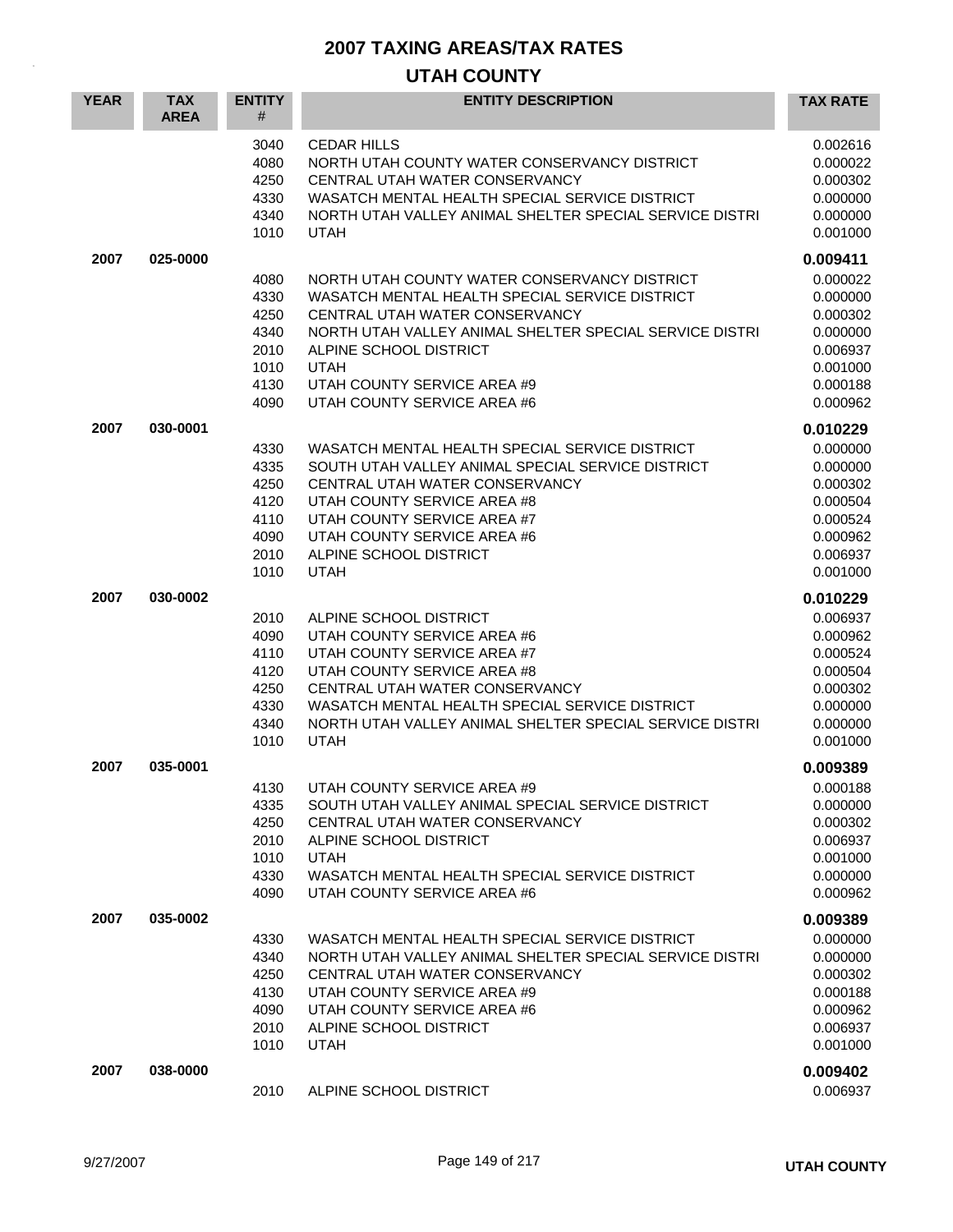| <b>YEAR</b> | <b>TAX</b><br><b>AREA</b> | <b>ENTITY</b><br>#                                           | <b>ENTITY DESCRIPTION</b>                                                                                                                                                                                                                                                                      | <b>TAX RATE</b>                                                                              |
|-------------|---------------------------|--------------------------------------------------------------|------------------------------------------------------------------------------------------------------------------------------------------------------------------------------------------------------------------------------------------------------------------------------------------------|----------------------------------------------------------------------------------------------|
|             |                           | 3047<br>4100<br>4250<br>4330<br>4340<br>1010                 | <b>EAGLE MOUNTAIN</b><br>TIMPANOGAS SPECIAL SERVICE DISTRICT<br>CENTRAL UTAH WATER CONSERVANCY<br>WASATCH MENTAL HEALTH SPECIAL SERVICE DISTRICT<br>NORTH UTAH VALLEY ANIMAL SHELTER SPECIAL SERVICE DISTRI<br><b>UTAH</b>                                                                     | 0.001163<br>0.000000<br>0.000302<br>0.000000<br>0.000000<br>0.001000                         |
| 2007        | 038-0001                  |                                                              |                                                                                                                                                                                                                                                                                                | 0.009402                                                                                     |
|             |                           | 2010<br>4330<br>4340<br>3047<br>1010<br>4250                 | ALPINE SCHOOL DISTRICT<br>WASATCH MENTAL HEALTH SPECIAL SERVICE DISTRICT<br>NORTH UTAH VALLEY ANIMAL SHELTER SPECIAL SERVICE DISTRI<br><b>EAGLE MOUNTAIN</b><br><b>UTAH</b><br>CENTRAL UTAH WATER CONSERVANCY                                                                                  | 0.006937<br>0.000000<br>0.000000<br>0.001163<br>0.001000<br>0.000302                         |
| 2007        | 039-0000                  |                                                              |                                                                                                                                                                                                                                                                                                | 0.009172                                                                                     |
|             |                           | 1010<br>2010<br>3075<br>4250<br>4330<br>4340                 | <b>UTAH</b><br>ALPINE SCHOOL DISTRICT<br><b>SARATOGA SPRINGS</b><br>CENTRAL UTAH WATER CONSERVANCY<br>WASATCH MENTAL HEALTH SPECIAL SERVICE DISTRICT<br>NORTH UTAH VALLEY ANIMAL SHELTER SPECIAL SERVICE DISTRI                                                                                | 0.001000<br>0.006937<br>0.000933<br>0.000302<br>0.000000<br>0.000000                         |
| 2007        | 040-0000                  |                                                              |                                                                                                                                                                                                                                                                                                | 0.009312                                                                                     |
|             |                           | 1010<br>4340<br>4330<br>4250<br>4100<br>4080<br>2010<br>3010 | UTAH<br>NORTH UTAH VALLEY ANIMAL SHELTER SPECIAL SERVICE DISTRI<br>WASATCH MENTAL HEALTH SPECIAL SERVICE DISTRICT<br>CENTRAL UTAH WATER CONSERVANCY<br>TIMPANOGAS SPECIAL SERVICE DISTRICT<br>NORTH UTAH COUNTY WATER CONSERVANCY DISTRICT<br>ALPINE SCHOOL DISTRICT<br><b>ALPINE</b>          | 0.001000<br>0.000000<br>0.000000<br>0.000302<br>0.000000<br>0.000022<br>0.006937<br>0.001051 |
| 2007        | 040-0001                  |                                                              |                                                                                                                                                                                                                                                                                                | 0.009312                                                                                     |
|             |                           | 4250<br>4330<br>4340<br>3010<br>1010<br>2010<br>4080         | CENTRAL UTAH WATER CONSERVANCY<br>WASATCH MENTAL HEALTH SPECIAL SERVICE DISTRICT<br>NORTH UTAH VALLEY ANIMAL SHELTER SPECIAL SERVICE DISTRI<br><b>ALPINE</b><br><b>UTAH</b><br>ALPINE SCHOOL DISTRICT<br>NORTH UTAH COUNTY WATER CONSERVANCY DISTRICT                                          | 0.000302<br>0.000000<br>0.000000<br>0.001051<br>0.001000<br>0.006937<br>0.000022             |
| 2007        | 045-0000                  |                                                              |                                                                                                                                                                                                                                                                                                | 0.009681                                                                                     |
|             |                           | 4250<br>4330<br>4100<br>4080<br>3080<br>2010<br>1010<br>4340 | CENTRAL UTAH WATER CONSERVANCY<br>WASATCH MENTAL HEALTH SPECIAL SERVICE DISTRICT<br>TIMPANOGAS SPECIAL SERVICE DISTRICT<br>NORTH UTAH COUNTY WATER CONSERVANCY DISTRICT<br><b>HIGHLAND</b><br>ALPINE SCHOOL DISTRICT<br><b>UTAH</b><br>NORTH UTAH VALLEY ANIMAL SHELTER SPECIAL SERVICE DISTRI | 0.000302<br>0.000000<br>0.000000<br>0.000022<br>0.001420<br>0.006937<br>0.001000<br>0.000000 |
| 2007        | 045-0001                  |                                                              |                                                                                                                                                                                                                                                                                                | 0.009681                                                                                     |
|             |                           | 1010<br>2010<br>3080<br>4080                                 | <b>UTAH</b><br>ALPINE SCHOOL DISTRICT<br><b>HIGHLAND</b><br>NORTH UTAH COUNTY WATER CONSERVANCY DISTRICT                                                                                                                                                                                       | 0.001000<br>0.006937<br>0.001420<br>0.000022                                                 |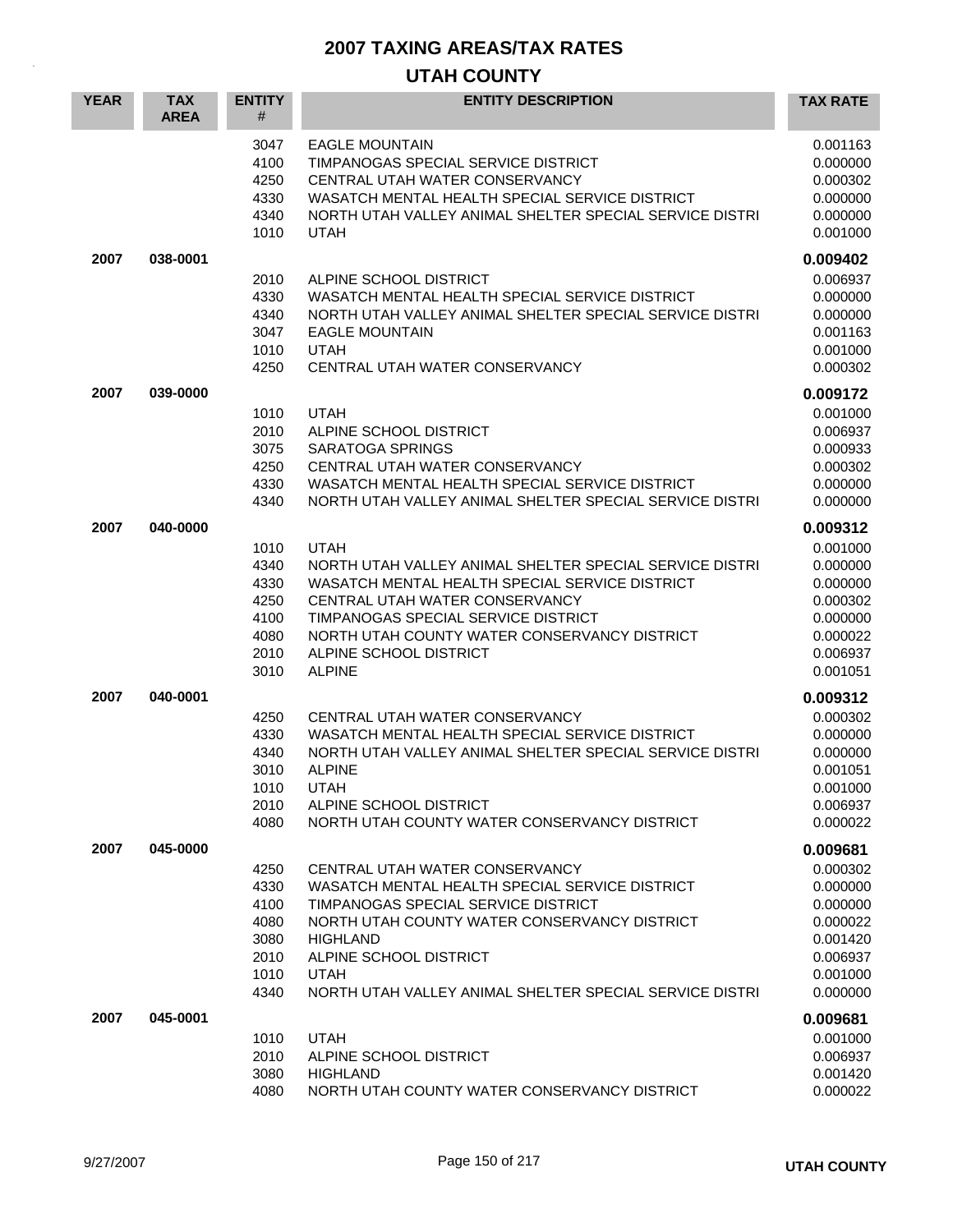| <b>YEAR</b> | <b>TAX</b><br><b>AREA</b> | <b>ENTITY</b><br>#                                                           | <b>ENTITY DESCRIPTION</b>                                                                                                                                                                                                                                                                                                                                                              | <b>TAX RATE</b>                                                                                                      |
|-------------|---------------------------|------------------------------------------------------------------------------|----------------------------------------------------------------------------------------------------------------------------------------------------------------------------------------------------------------------------------------------------------------------------------------------------------------------------------------------------------------------------------------|----------------------------------------------------------------------------------------------------------------------|
|             |                           | 4250<br>4330<br>4340                                                         | CENTRAL UTAH WATER CONSERVANCY<br>WASATCH MENTAL HEALTH SPECIAL SERVICE DISTRICT<br>NORTH UTAH VALLEY ANIMAL SHELTER SPECIAL SERVICE DISTRI                                                                                                                                                                                                                                            | 0.000302<br>0.000000<br>0.000000                                                                                     |
| 2007        | 050-0000                  |                                                                              |                                                                                                                                                                                                                                                                                                                                                                                        | 0.009193                                                                                                             |
|             |                           | 4250<br>4330<br>2010<br>1010<br>4340<br>3030                                 | CENTRAL UTAH WATER CONSERVANCY<br>WASATCH MENTAL HEALTH SPECIAL SERVICE DISTRICT<br>ALPINE SCHOOL DISTRICT<br><b>UTAH</b><br>NORTH UTAH VALLEY ANIMAL SHELTER SPECIAL SERVICE DISTRI<br><b>CEDAR FORT</b>                                                                                                                                                                              | 0.000302<br>0.000000<br>0.006937<br>0.001000<br>0.000000<br>0.000954                                                 |
| 2007        | 051-0000                  |                                                                              |                                                                                                                                                                                                                                                                                                                                                                                        | 0.010229                                                                                                             |
|             |                           | 4110<br>4330<br>4250<br>4120<br>4340<br>4090<br>2010<br>1010<br>4150         | UTAH COUNTY SERVICE AREA #7<br>WASATCH MENTAL HEALTH SPECIAL SERVICE DISTRICT<br>CENTRAL UTAH WATER CONSERVANCY<br>UTAH COUNTY SERVICE AREA #8<br>NORTH UTAH VALLEY ANIMAL SHELTER SPECIAL SERVICE DISTRI<br>UTAH COUNTY SERVICE AREA #6<br>ALPINE SCHOOL DISTRICT<br><b>UTAH</b><br>WHITE HILLS SPECIAL DISTRICT                                                                      | 0.000524<br>0.000000<br>0.000302<br>0.000504<br>0.000000<br>0.000962<br>0.006937<br>0.001000<br>0.000000             |
| 2007        | 060-0000                  |                                                                              |                                                                                                                                                                                                                                                                                                                                                                                        | 0.010474                                                                                                             |
|             |                           | 4080<br>4330<br>4340<br>4250<br>4010<br>3020<br>1010<br>2010                 | NORTH UTAH COUNTY WATER CONSERVANCY DISTRICT<br>WASATCH MENTAL HEALTH SPECIAL SERVICE DISTRICT<br>NORTH UTAH VALLEY ANIMAL SHELTER SPECIAL SERVICE DISTRI<br>CENTRAL UTAH WATER CONSERVANCY<br>AMERICAN FORK METROPOLITAN WATER DISTRICT<br><b>AMERICAN FORK</b><br><b>UTAH</b><br>ALPINE SCHOOL DISTRICT                                                                              | 0.000022<br>0.000000<br>0.000000<br>0.000302<br>0.000000<br>0.002213<br>0.001000<br>0.006937                         |
| 2007        | 060-0001                  |                                                                              |                                                                                                                                                                                                                                                                                                                                                                                        | 0.010474                                                                                                             |
|             |                           | 4100<br>4330<br>2010<br>4250<br>4340<br>3020<br>1010<br>4080<br>4010         | TIMPANOGAS SPECIAL SERVICE DISTRICT<br>WASATCH MENTAL HEALTH SPECIAL SERVICE DISTRICT<br>ALPINE SCHOOL DISTRICT<br>CENTRAL UTAH WATER CONSERVANCY<br>NORTH UTAH VALLEY ANIMAL SHELTER SPECIAL SERVICE DISTRI<br><b>AMERICAN FORK</b><br><b>UTAH</b><br>NORTH UTAH COUNTY WATER CONSERVANCY DISTRICT<br>AMERICAN FORK METROPOLITAN WATER DISTRICT                                       | 0.000000<br>0.000000<br>0.006937<br>0.000302<br>0.000000<br>0.002213<br>0.001000<br>0.000022<br>0.000000             |
| 2007        | 060-0002                  |                                                                              |                                                                                                                                                                                                                                                                                                                                                                                        | 0.010474                                                                                                             |
|             |                           | 4080<br>8251<br>4340<br>4330<br>4100<br>4010<br>3020<br>2010<br>1010<br>4250 | NORTH UTAH COUNTY WATER CONSERVANCY DISTRICT<br>NORTH VALLEY REDEVELOPMENT PROJECT<br>NORTH UTAH VALLEY ANIMAL SHELTER SPECIAL SERVICE DISTRI<br>WASATCH MENTAL HEALTH SPECIAL SERVICE DISTRICT<br>TIMPANOGAS SPECIAL SERVICE DISTRICT<br>AMERICAN FORK METROPOLITAN WATER DISTRICT<br><b>AMERICAN FORK</b><br>ALPINE SCHOOL DISTRICT<br><b>UTAH</b><br>CENTRAL UTAH WATER CONSERVANCY | 0.000022<br>0.000000<br>0.000000<br>0.000000<br>0.000000<br>0.000000<br>0.002213<br>0.006937<br>0.001000<br>0.000302 |
| 2007        | 060-0003                  |                                                                              |                                                                                                                                                                                                                                                                                                                                                                                        | 0.010474                                                                                                             |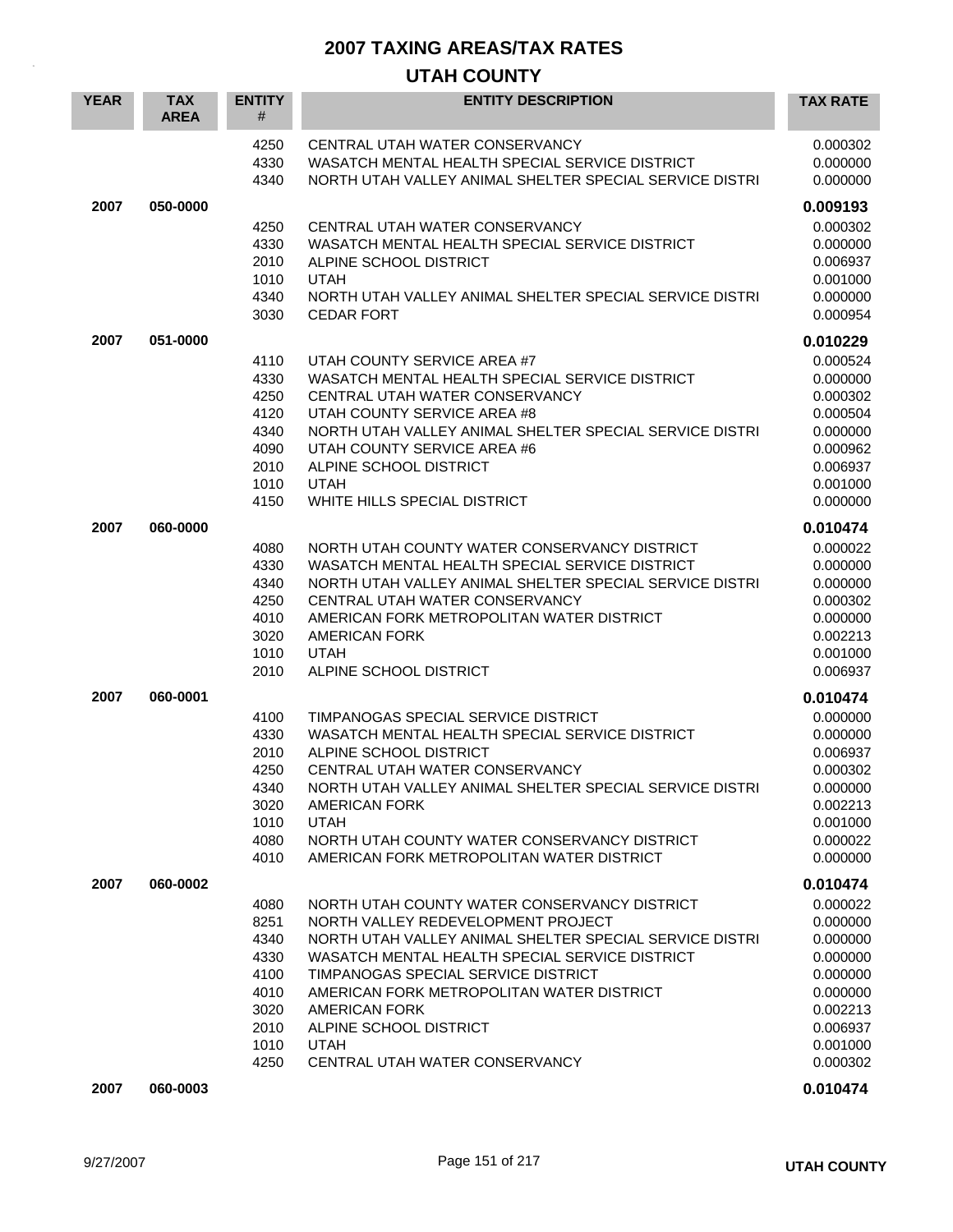| <b>YEAR</b> | <b>TAX</b><br><b>AREA</b> | <b>ENTITY</b><br>#                                                           | <b>ENTITY DESCRIPTION</b>                                                                                                                                                                                                                                                                                                                                                                   | <b>TAX RATE</b>                                                                                                                  |
|-------------|---------------------------|------------------------------------------------------------------------------|---------------------------------------------------------------------------------------------------------------------------------------------------------------------------------------------------------------------------------------------------------------------------------------------------------------------------------------------------------------------------------------------|----------------------------------------------------------------------------------------------------------------------------------|
|             |                           | 4080<br>4100<br>8252<br>4340<br>4330<br>1010<br>4010<br>3020<br>2010<br>4250 | NORTH UTAH COUNTY WATER CONSERVANCY DISTRICT<br>TIMPANOGAS SPECIAL SERVICE DISTRICT<br>WEST SIDE DEVELOPMENT AREA PROJECT AREA<br>NORTH UTAH VALLEY ANIMAL SHELTER SPECIAL SERVICE DISTRI<br>WASATCH MENTAL HEALTH SPECIAL SERVICE DISTRICT<br><b>UTAH</b><br>AMERICAN FORK METROPOLITAN WATER DISTRICT<br><b>AMERICAN FORK</b><br>ALPINE SCHOOL DISTRICT<br>CENTRAL UTAH WATER CONSERVANCY | 0.000022<br>0.000000<br>0.000000<br>0.000000<br>0.000000<br>0.001000<br>0.000000<br>0.002213<br>0.006937<br>0.000302             |
| 2007        | 060-0004                  |                                                                              |                                                                                                                                                                                                                                                                                                                                                                                             | 0.010474                                                                                                                         |
|             |                           | 4010<br>8253<br>4340<br>4330<br>4250<br>4080<br>3020<br>2010<br>1010<br>4100 | AMERICAN FORK METROPOLITAN WATER DISTRICT<br>EAST MAIN STREET REDEVELOPMENT PROJECT<br>NORTH UTAH VALLEY ANIMAL SHELTER SPECIAL SERVICE DISTRI<br>WASATCH MENTAL HEALTH SPECIAL SERVICE DISTRICT<br>CENTRAL UTAH WATER CONSERVANCY<br>NORTH UTAH COUNTY WATER CONSERVANCY DISTRICT<br><b>AMERICAN FORK</b><br>ALPINE SCHOOL DISTRICT<br><b>UTAH</b><br>TIMPANOGAS SPECIAL SERVICE DISTRICT  | 0.000000<br>0.000000<br>0.000000<br>0.000000<br>0.000302<br>0.000022<br>0.002213<br>0.006937<br>0.001000<br>0.000000             |
| 2007        | 060-0005                  |                                                                              |                                                                                                                                                                                                                                                                                                                                                                                             | 0.010474                                                                                                                         |
|             |                           | 4250<br>4100<br>4330<br>8254<br>4010<br>3020<br>2010<br>1010<br>4080<br>4340 | CENTRAL UTAH WATER CONSERVANCY<br>TIMPANOGAS SPECIAL SERVICE DISTRICT<br>WASATCH MENTAL HEALTH SPECIAL SERVICE DISTRICT<br>EGG FARM ECONOMIC DEVELOPMENT PLAN<br>AMERICAN FORK METROPOLITAN WATER DISTRICT<br><b>AMERICAN FORK</b><br>ALPINE SCHOOL DISTRICT<br><b>UTAH</b><br>NORTH UTAH COUNTY WATER CONSERVANCY DISTRICT<br>NORTH UTAH VALLEY ANIMAL SHELTER SPECIAL SERVICE DISTRI      | 0.000302<br>0.000000<br>0.000000<br>0.000000<br>0.000000<br>0.002213<br>0.006937<br>0.001000<br>0.000022<br>0.000000             |
| 2007        | 070-0000                  | 3140<br>4340<br>4330<br>4250<br>4100<br>4050<br>2010<br>1010<br>4080         | PLEASANT GROVE<br>NORTH UTAH VALLEY ANIMAL SHELTER SPECIAL SERVICE DISTRI<br>WASATCH MENTAL HEALTH SPECIAL SERVICE DISTRICT<br>CENTRAL UTAH WATER CONSERVANCY<br>TIMPANOGAS SPECIAL SERVICE DISTRICT<br>PLEASANT GROVE METROPOLITAN WATER DISTRICT<br>ALPINE SCHOOL DISTRICT<br><b>UTAH</b><br>NORTH UTAH COUNTY WATER CONSERVANCY DISTRICT                                                 | 0.009869<br>0.001608<br>0.000000<br>0.000000<br>0.000302<br>0.000000<br>0.000000<br>0.006937<br>0.001000<br>0.000022             |
| 2007        | 070-0001                  | 4100<br>4250<br>4330<br>8400<br>4050<br>3140<br>2010<br>1010<br>4340<br>4080 | TIMPANOGAS SPECIAL SERVICE DISTRICT<br>CENTRAL UTAH WATER CONSERVANCY<br>WASATCH MENTAL HEALTH SPECIAL SERVICE DISTRICT<br>700 SOUTH NEIGHBORHOOD DEVELOPMENT PLAN<br>PLEASANT GROVE METROPOLITAN WATER DISTRICT<br>PLEASANT GROVE<br>ALPINE SCHOOL DISTRICT<br><b>UTAH</b><br>NORTH UTAH VALLEY ANIMAL SHELTER SPECIAL SERVICE DISTRI<br>NORTH UTAH COUNTY WATER CONSERVANCY DISTRICT      | 0.009869<br>0.000000<br>0.000302<br>0.000000<br>0.000000<br>0.000000<br>0.001608<br>0.006937<br>0.001000<br>0.000000<br>0.000022 |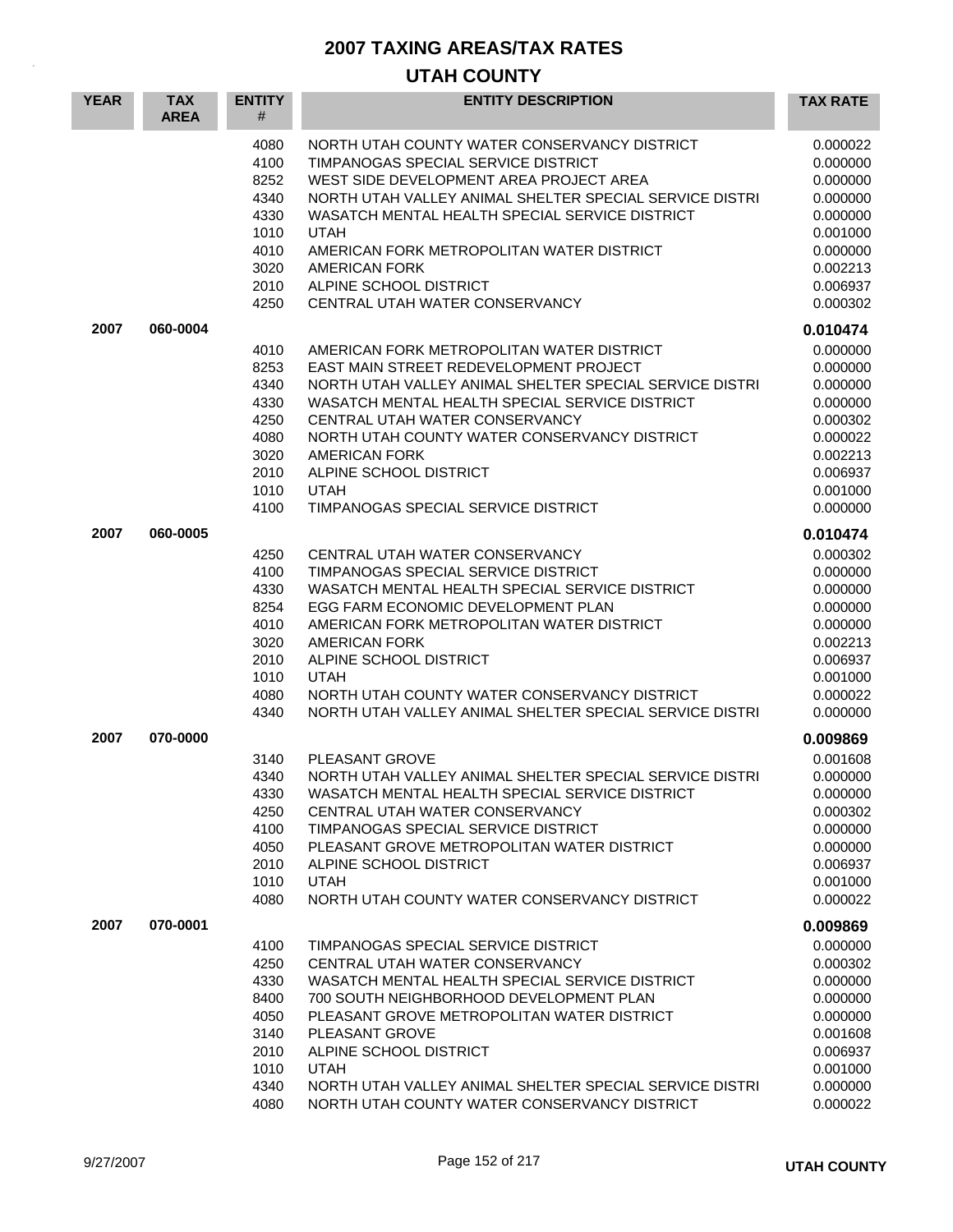| <b>YEAR</b> | <b>TAX</b><br><b>AREA</b> | <b>ENTITY</b><br># | <b>ENTITY DESCRIPTION</b>                                                         | <b>TAX RATE</b>      |
|-------------|---------------------------|--------------------|-----------------------------------------------------------------------------------|----------------------|
| 2007        | 070-0002                  |                    |                                                                                   | 0.009869             |
|             |                           | 4250               | CENTRAL UTAH WATER CONSERVANCY                                                    | 0.000302             |
|             |                           | 8401               | CBD NEIGHBORHOOD DEVELOPMENT PLAN                                                 | 0.000000             |
|             |                           | 4330               | WASATCH MENTAL HEALTH SPECIAL SERVICE DISTRICT                                    | 0.000000             |
|             |                           | 4100               | TIMPANOGAS SPECIAL SERVICE DISTRICT                                               | 0.000000             |
|             |                           | 4050               | PLEASANT GROVE METROPOLITAN WATER DISTRICT                                        | 0.000000             |
|             |                           | 3140               | PLEASANT GROVE                                                                    | 0.001608             |
|             |                           | 2010               | ALPINE SCHOOL DISTRICT                                                            | 0.006937             |
|             |                           | 1010<br>4080       | <b>UTAH</b><br>NORTH UTAH COUNTY WATER CONSERVANCY DISTRICT                       | 0.001000<br>0.000022 |
|             |                           | 4340               | NORTH UTAH VALLEY ANIMAL SHELTER SPECIAL SERVICE DISTRI                           | 0.000000             |
|             |                           |                    |                                                                                   |                      |
| 2007        | 080-0000                  |                    |                                                                                   | 0.009629             |
|             |                           | 2010<br>4340       | ALPINE SCHOOL DISTRICT<br>NORTH UTAH VALLEY ANIMAL SHELTER SPECIAL SERVICE DISTRI | 0.006937<br>0.000000 |
|             |                           | 4330               | WASATCH MENTAL HEALTH SPECIAL SERVICE DISTRICT                                    | 0.000000             |
|             |                           | 4250               | CENTRAL UTAH WATER CONSERVANCY                                                    | 0.000302             |
|             |                           | 3100               | <b>LINDON</b>                                                                     | 0.001390             |
|             |                           | 1010               | <b>UTAH</b>                                                                       | 0.001000             |
|             |                           | 4030               | LINDON METROPOLITAN WATER DISTRICT                                                | 0.000000             |
| 2007        | 080-0001                  |                    |                                                                                   | 0.009629             |
|             |                           | 4330               | WASATCH MENTAL HEALTH SPECIAL SERVICE DISTRICT                                    | 0.000000             |
|             |                           | 4250               | CENTRAL UTAH WATER CONSERVANCY                                                    | 0.000302             |
|             |                           | 4340               | NORTH UTAH VALLEY ANIMAL SHELTER SPECIAL SERVICE DISTRI                           | 0.000000             |
|             |                           | 3100               | <b>LINDON</b>                                                                     | 0.001390             |
|             |                           | 1010               | <b>UTAH</b>                                                                       | 0.001000             |
|             |                           | 2010               | ALPINE SCHOOL DISTRICT                                                            | 0.006937             |
|             |                           | 8101               | LINDON REDEVELOPMENT PROJECT/100 ACRE DESCRIPTION                                 | 0.000000             |
|             |                           | 4030               | LINDON METROPOLITAN WATER DISTRICT                                                | 0.000000             |
| 2007        | 080-0002                  |                    |                                                                                   | 0.009629             |
|             |                           | 4030               | LINDON METROPOLITAN WATER DISTRICT                                                | 0.000000             |
|             |                           | 8102               | AREA IN LINDON REDEV PROJ OUTSIDE 100 ACRE AREA                                   | 0.000000             |
|             |                           | 8101               | LINDON REDEVELOPMENT PROJECT/100 ACRE DESCRIPTION                                 | 0.000000             |
|             |                           | 4340               | NORTH UTAH VALLEY ANIMAL SHELTER SPECIAL SERVICE DISTRI                           | 0.000000             |
|             |                           | 4250               | CENTRAL UTAH WATER CONSERVANCY                                                    | 0.000302             |
|             |                           | 3100               | LINDON                                                                            | 0.001390             |
|             |                           | 2010<br>1010       | ALPINE SCHOOL DISTRICT<br><b>UTAH</b>                                             | 0.006937<br>0.001000 |
|             |                           | 4330               | WASATCH MENTAL HEALTH SPECIAL SERVICE DISTRICT                                    | 0.000000             |
|             | 080-0003                  |                    |                                                                                   |                      |
| 2007        |                           |                    | CENTRAL UTAH WATER CONSERVANCY                                                    | 0.009629             |
|             |                           | 4250<br>4340       | NORTH UTAH VALLEY ANIMAL SHELTER SPECIAL SERVICE DISTRI                           | 0.000302<br>0.000000 |
|             |                           | 8103               | LINDON STATE STREET #1 REDEVELOPMENT PROJECT                                      | 0.000000             |
|             |                           | 4330               | WASATCH MENTAL HEALTH SPECIAL SERVICE DISTRICT                                    | 0.000000             |
|             |                           | 3100               | <b>LINDON</b>                                                                     | 0.001390             |
|             |                           | 1010               | <b>UTAH</b>                                                                       | 0.001000             |
|             |                           | 2010               | ALPINE SCHOOL DISTRICT                                                            | 0.006937             |
|             |                           | 4030               | LINDON METROPOLITAN WATER DISTRICT                                                | 0.000000             |
| 2007        | 080-0004                  |                    |                                                                                   | 0.009629             |
|             |                           | 4030               | LINDON METROPOLITAN WATER DISTRICT                                                | 0.000000             |
|             |                           | 1010               | <b>UTAH</b>                                                                       | 0.001000             |
|             |                           | 4340               | NORTH UTAH VALLEY ANIMAL SHELTER SPECIAL SERVICE DISTRI                           | 0.000000             |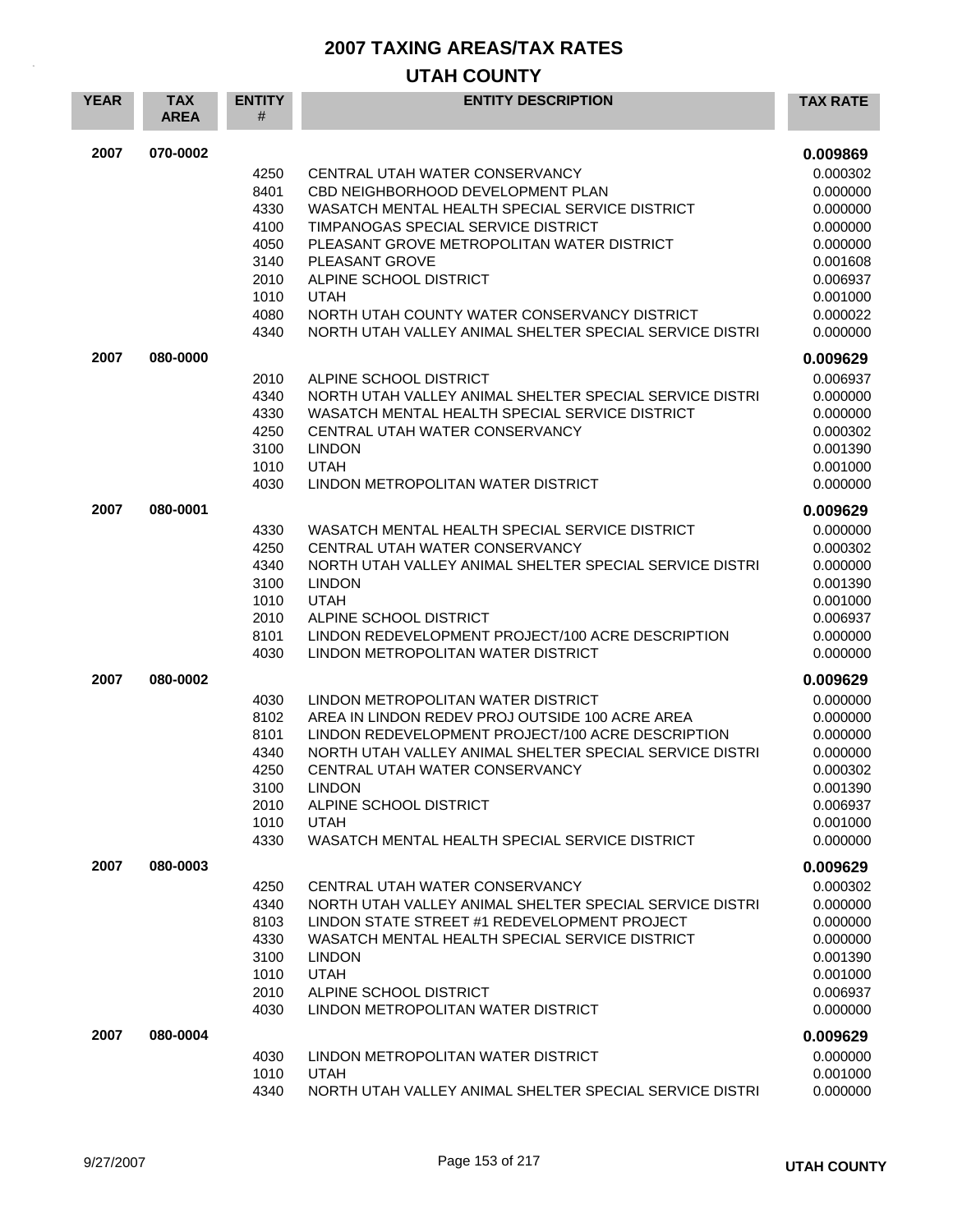| <b>YEAR</b> | <b>TAX</b><br><b>AREA</b> | <b>ENTITY</b><br>#                                                           | <b>ENTITY DESCRIPTION</b>                                                                                                                                                                                                                                                                                                                                                                           | <b>TAX RATE</b>                                                                                                      |
|-------------|---------------------------|------------------------------------------------------------------------------|-----------------------------------------------------------------------------------------------------------------------------------------------------------------------------------------------------------------------------------------------------------------------------------------------------------------------------------------------------------------------------------------------------|----------------------------------------------------------------------------------------------------------------------|
|             |                           | 4250<br>8104<br>3100<br>2010<br>4330                                         | CENTRAL UTAH WATER CONSERVANCY<br>LINDON REDEVELOPMENT PROJECT AREA NO. 3<br><b>LINDON</b><br>ALPINE SCHOOL DISTRICT<br>WASATCH MENTAL HEALTH SPECIAL SERVICE DISTRICT                                                                                                                                                                                                                              | 0.000302<br>0.000000<br>0.001390<br>0.006937<br>0.000000                                                             |
| 2007        | 085-0000                  |                                                                              |                                                                                                                                                                                                                                                                                                                                                                                                     | 0.009651                                                                                                             |
|             |                           | 4080<br>4330<br>4340<br>4250<br>4030<br>3100<br>1010<br>2010                 | NORTH UTAH COUNTY WATER CONSERVANCY DISTRICT<br>WASATCH MENTAL HEALTH SPECIAL SERVICE DISTRICT<br>NORTH UTAH VALLEY ANIMAL SHELTER SPECIAL SERVICE DISTRI<br>CENTRAL UTAH WATER CONSERVANCY<br>LINDON METROPOLITAN WATER DISTRICT<br><b>LINDON</b><br><b>UTAH</b><br>ALPINE SCHOOL DISTRICT                                                                                                         | 0.000022<br>0.000000<br>0.000000<br>0.000302<br>0.000000<br>0.001390<br>0.001000<br>0.006937                         |
| 2007        | 085-0001                  |                                                                              |                                                                                                                                                                                                                                                                                                                                                                                                     | 0.009651                                                                                                             |
|             |                           | 4250<br>4330<br>8102<br>4340<br>4030<br>1010<br>3100<br>4080<br>2010<br>8101 | CENTRAL UTAH WATER CONSERVANCY<br>WASATCH MENTAL HEALTH SPECIAL SERVICE DISTRICT<br>AREA IN LINDON REDEV PROJ OUTSIDE 100 ACRE AREA<br>NORTH UTAH VALLEY ANIMAL SHELTER SPECIAL SERVICE DISTRI<br>LINDON METROPOLITAN WATER DISTRICT<br><b>UTAH</b><br><b>LINDON</b><br>NORTH UTAH COUNTY WATER CONSERVANCY DISTRICT<br>ALPINE SCHOOL DISTRICT<br>LINDON REDEVELOPMENT PROJECT/100 ACRE DESCRIPTION | 0.000302<br>0.000000<br>0.000000<br>0.000000<br>0.000000<br>0.001000<br>0.001390<br>0.000022<br>0.006937<br>0.000000 |
| 2007        | 090-0000                  |                                                                              |                                                                                                                                                                                                                                                                                                                                                                                                     | 0.009944                                                                                                             |
|             |                           | 4330<br>4340<br>4250<br>3120<br>2010<br>1010<br>4040                         | WASATCH MENTAL HEALTH SPECIAL SERVICE DISTRICT<br>NORTH UTAH VALLEY ANIMAL SHELTER SPECIAL SERVICE DISTRI<br>CENTRAL UTAH WATER CONSERVANCY<br><b>OREM</b><br>ALPINE SCHOOL DISTRICT<br><b>UTAH</b><br>OREM METROPOLITAN WATER DISTRICT                                                                                                                                                             | 0.000000<br>0.000000<br>0.000302<br>0.001670<br>0.006937<br>0.001000<br>0.000035                                     |
| 2007        | 090-0001                  |                                                                              |                                                                                                                                                                                                                                                                                                                                                                                                     | 0.009944                                                                                                             |
|             |                           | 4040<br>8051<br>4340<br>1010<br>4250<br>3120<br>2010<br>4330                 | OREM METROPOLITAN WATER DISTRICT<br>WESTSIDE REDEVELOPMENT PROJECT AREA #85-01<br>NORTH UTAH VALLEY ANIMAL SHELTER SPECIAL SERVICE DISTRI<br><b>UTAH</b><br>CENTRAL UTAH WATER CONSERVANCY<br><b>OREM</b><br>ALPINE SCHOOL DISTRICT<br>WASATCH MENTAL HEALTH SPECIAL SERVICE DISTRICT                                                                                                               | 0.000035<br>0.000000<br>0.000000<br>0.001000<br>0.000302<br>0.001670<br>0.006937<br>0.000000                         |
| 2007        | 090-0002                  |                                                                              |                                                                                                                                                                                                                                                                                                                                                                                                     | 0.009944                                                                                                             |
|             |                           | 3120<br>4340<br>4330<br>8052<br>2010<br>1010<br>4250<br>4040                 | <b>OREM</b><br>NORTH UTAH VALLEY ANIMAL SHELTER SPECIAL SERVICE DISTRI<br>WASATCH MENTAL HEALTH SPECIAL SERVICE DISTRICT<br>REDEVELOPMENT PROJECT AREA #85-02<br>ALPINE SCHOOL DISTRICT<br><b>UTAH</b><br>CENTRAL UTAH WATER CONSERVANCY<br>OREM METROPOLITAN WATER DISTRICT                                                                                                                        | 0.001670<br>0.000000<br>0.000000<br>0.000000<br>0.006937<br>0.001000<br>0.000302<br>0.000035                         |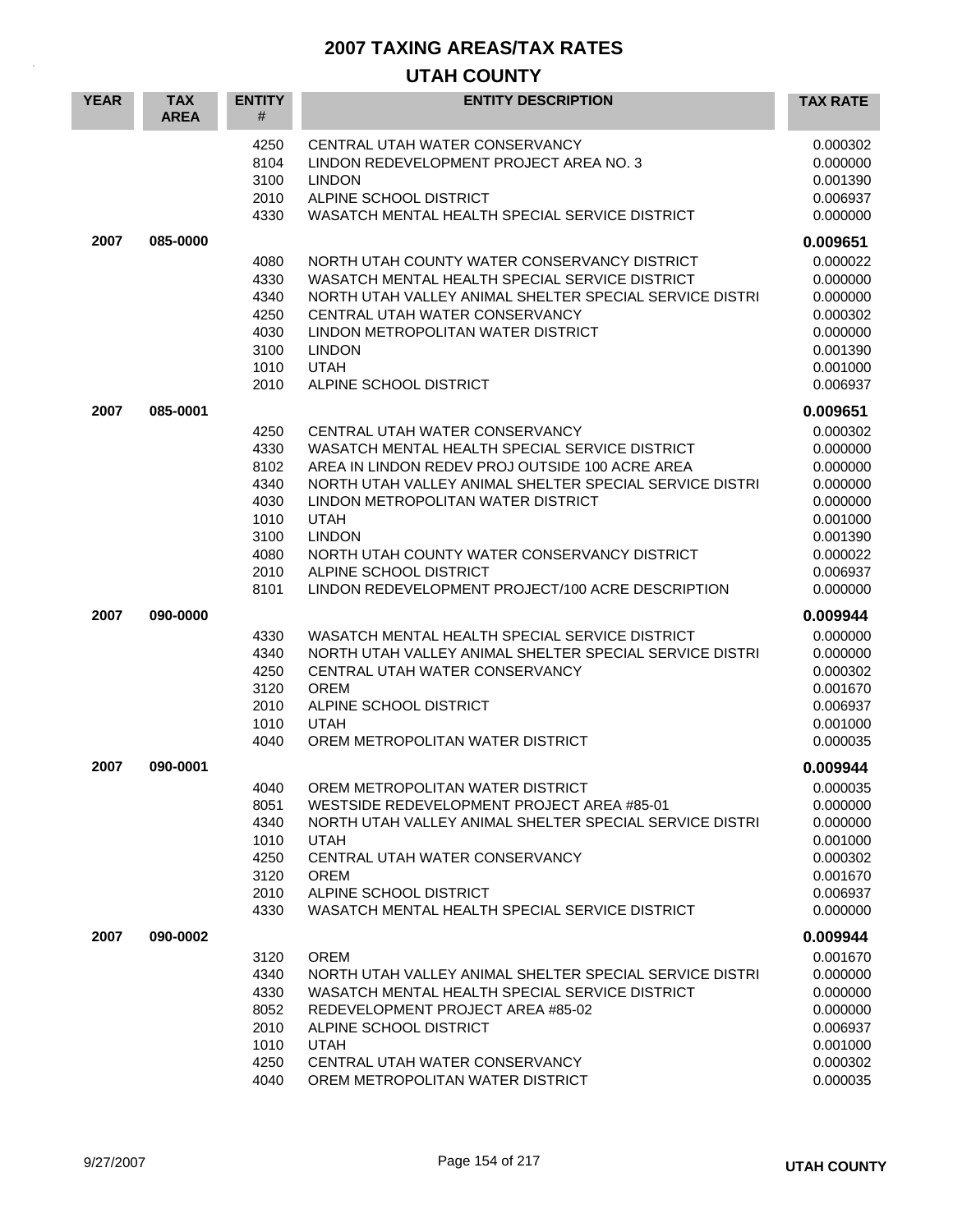| 2007<br>090-0003<br>0.009944<br>0.000035<br>4040<br>OREM METROPOLITAN WATER DISTRICT<br>4340<br>NORTH UTAH VALLEY ANIMAL SHELTER SPECIAL SERVICE DISTRI<br>0.000000<br>4250<br>CENTRAL UTAH WATER CONSERVANCY<br>0.000302<br>8053<br>REDEVELOPMENT PROJECT AREA #85-03-A<br>0.000000<br>3120<br><b>OREM</b><br>0.001670<br>2010<br>ALPINE SCHOOL DISTRICT<br>0.006937<br>1010<br><b>UTAH</b><br>0.001000<br>4330<br>WASATCH MENTAL HEALTH SPECIAL SERVICE DISTRICT<br>0.000000<br>2007<br>090-0004<br>0.009944<br>4250<br>CENTRAL UTAH WATER CONSERVANCY<br>0.000302<br>4340<br>NORTH UTAH VALLEY ANIMAL SHELTER SPECIAL SERVICE DISTRI<br>0.000000<br>8054<br>REDEVELOPMENT PROJECT AREA #85-03-B<br>0.000000<br>4330<br>WASATCH MENTAL HEALTH SPECIAL SERVICE DISTRICT<br>0.000000<br>4040<br>OREM METROPOLITAN WATER DISTRICT<br>0.000035<br>3120<br><b>OREM</b><br>0.001670<br>1010<br><b>UTAH</b><br>0.001000<br>2010<br>ALPINE SCHOOL DISTRICT<br>0.006937<br>2007<br>090-0005<br>0.009944<br>4330<br>WASATCH MENTAL HEALTH SPECIAL SERVICE DISTRICT<br>0.000000<br>2010<br>ALPINE SCHOOL DISTRICT<br>0.006937<br>8055<br>REDEVELOPMENT PROJECT AREA #85-04<br>0.000000<br>4340<br>NORTH UTAH VALLEY ANIMAL SHELTER SPECIAL SERVICE DISTRI<br>0.000000<br>1010<br><b>UTAH</b><br>0.001000<br>3120<br><b>OREM</b><br>0.001670<br>4040<br>OREM METROPOLITAN WATER DISTRICT<br>0.000035<br>4250<br>CENTRAL UTAH WATER CONSERVANCY<br>0.000302<br>2007<br>090-0006<br>0.009944<br>4040<br>OREM METROPOLITAN WATER DISTRICT<br>0.000035<br>8056<br>OREM REDEVELOPMENT PROJECT AREA NO. 87-10<br>0.000000<br>4340<br>NORTH UTAH VALLEY ANIMAL SHELTER SPECIAL SERVICE DISTRI<br>0.000000 |
|------------------------------------------------------------------------------------------------------------------------------------------------------------------------------------------------------------------------------------------------------------------------------------------------------------------------------------------------------------------------------------------------------------------------------------------------------------------------------------------------------------------------------------------------------------------------------------------------------------------------------------------------------------------------------------------------------------------------------------------------------------------------------------------------------------------------------------------------------------------------------------------------------------------------------------------------------------------------------------------------------------------------------------------------------------------------------------------------------------------------------------------------------------------------------------------------------------------------------------------------------------------------------------------------------------------------------------------------------------------------------------------------------------------------------------------------------------------------------------------------------------------------------------------------------------------------------------------------------------------------------------------------------------------------------------------|
|                                                                                                                                                                                                                                                                                                                                                                                                                                                                                                                                                                                                                                                                                                                                                                                                                                                                                                                                                                                                                                                                                                                                                                                                                                                                                                                                                                                                                                                                                                                                                                                                                                                                                          |
|                                                                                                                                                                                                                                                                                                                                                                                                                                                                                                                                                                                                                                                                                                                                                                                                                                                                                                                                                                                                                                                                                                                                                                                                                                                                                                                                                                                                                                                                                                                                                                                                                                                                                          |
|                                                                                                                                                                                                                                                                                                                                                                                                                                                                                                                                                                                                                                                                                                                                                                                                                                                                                                                                                                                                                                                                                                                                                                                                                                                                                                                                                                                                                                                                                                                                                                                                                                                                                          |
|                                                                                                                                                                                                                                                                                                                                                                                                                                                                                                                                                                                                                                                                                                                                                                                                                                                                                                                                                                                                                                                                                                                                                                                                                                                                                                                                                                                                                                                                                                                                                                                                                                                                                          |
|                                                                                                                                                                                                                                                                                                                                                                                                                                                                                                                                                                                                                                                                                                                                                                                                                                                                                                                                                                                                                                                                                                                                                                                                                                                                                                                                                                                                                                                                                                                                                                                                                                                                                          |
|                                                                                                                                                                                                                                                                                                                                                                                                                                                                                                                                                                                                                                                                                                                                                                                                                                                                                                                                                                                                                                                                                                                                                                                                                                                                                                                                                                                                                                                                                                                                                                                                                                                                                          |
|                                                                                                                                                                                                                                                                                                                                                                                                                                                                                                                                                                                                                                                                                                                                                                                                                                                                                                                                                                                                                                                                                                                                                                                                                                                                                                                                                                                                                                                                                                                                                                                                                                                                                          |
|                                                                                                                                                                                                                                                                                                                                                                                                                                                                                                                                                                                                                                                                                                                                                                                                                                                                                                                                                                                                                                                                                                                                                                                                                                                                                                                                                                                                                                                                                                                                                                                                                                                                                          |
|                                                                                                                                                                                                                                                                                                                                                                                                                                                                                                                                                                                                                                                                                                                                                                                                                                                                                                                                                                                                                                                                                                                                                                                                                                                                                                                                                                                                                                                                                                                                                                                                                                                                                          |
|                                                                                                                                                                                                                                                                                                                                                                                                                                                                                                                                                                                                                                                                                                                                                                                                                                                                                                                                                                                                                                                                                                                                                                                                                                                                                                                                                                                                                                                                                                                                                                                                                                                                                          |
|                                                                                                                                                                                                                                                                                                                                                                                                                                                                                                                                                                                                                                                                                                                                                                                                                                                                                                                                                                                                                                                                                                                                                                                                                                                                                                                                                                                                                                                                                                                                                                                                                                                                                          |
|                                                                                                                                                                                                                                                                                                                                                                                                                                                                                                                                                                                                                                                                                                                                                                                                                                                                                                                                                                                                                                                                                                                                                                                                                                                                                                                                                                                                                                                                                                                                                                                                                                                                                          |
|                                                                                                                                                                                                                                                                                                                                                                                                                                                                                                                                                                                                                                                                                                                                                                                                                                                                                                                                                                                                                                                                                                                                                                                                                                                                                                                                                                                                                                                                                                                                                                                                                                                                                          |
|                                                                                                                                                                                                                                                                                                                                                                                                                                                                                                                                                                                                                                                                                                                                                                                                                                                                                                                                                                                                                                                                                                                                                                                                                                                                                                                                                                                                                                                                                                                                                                                                                                                                                          |
|                                                                                                                                                                                                                                                                                                                                                                                                                                                                                                                                                                                                                                                                                                                                                                                                                                                                                                                                                                                                                                                                                                                                                                                                                                                                                                                                                                                                                                                                                                                                                                                                                                                                                          |
|                                                                                                                                                                                                                                                                                                                                                                                                                                                                                                                                                                                                                                                                                                                                                                                                                                                                                                                                                                                                                                                                                                                                                                                                                                                                                                                                                                                                                                                                                                                                                                                                                                                                                          |
|                                                                                                                                                                                                                                                                                                                                                                                                                                                                                                                                                                                                                                                                                                                                                                                                                                                                                                                                                                                                                                                                                                                                                                                                                                                                                                                                                                                                                                                                                                                                                                                                                                                                                          |
|                                                                                                                                                                                                                                                                                                                                                                                                                                                                                                                                                                                                                                                                                                                                                                                                                                                                                                                                                                                                                                                                                                                                                                                                                                                                                                                                                                                                                                                                                                                                                                                                                                                                                          |
|                                                                                                                                                                                                                                                                                                                                                                                                                                                                                                                                                                                                                                                                                                                                                                                                                                                                                                                                                                                                                                                                                                                                                                                                                                                                                                                                                                                                                                                                                                                                                                                                                                                                                          |
|                                                                                                                                                                                                                                                                                                                                                                                                                                                                                                                                                                                                                                                                                                                                                                                                                                                                                                                                                                                                                                                                                                                                                                                                                                                                                                                                                                                                                                                                                                                                                                                                                                                                                          |
|                                                                                                                                                                                                                                                                                                                                                                                                                                                                                                                                                                                                                                                                                                                                                                                                                                                                                                                                                                                                                                                                                                                                                                                                                                                                                                                                                                                                                                                                                                                                                                                                                                                                                          |
|                                                                                                                                                                                                                                                                                                                                                                                                                                                                                                                                                                                                                                                                                                                                                                                                                                                                                                                                                                                                                                                                                                                                                                                                                                                                                                                                                                                                                                                                                                                                                                                                                                                                                          |
|                                                                                                                                                                                                                                                                                                                                                                                                                                                                                                                                                                                                                                                                                                                                                                                                                                                                                                                                                                                                                                                                                                                                                                                                                                                                                                                                                                                                                                                                                                                                                                                                                                                                                          |
|                                                                                                                                                                                                                                                                                                                                                                                                                                                                                                                                                                                                                                                                                                                                                                                                                                                                                                                                                                                                                                                                                                                                                                                                                                                                                                                                                                                                                                                                                                                                                                                                                                                                                          |
|                                                                                                                                                                                                                                                                                                                                                                                                                                                                                                                                                                                                                                                                                                                                                                                                                                                                                                                                                                                                                                                                                                                                                                                                                                                                                                                                                                                                                                                                                                                                                                                                                                                                                          |
|                                                                                                                                                                                                                                                                                                                                                                                                                                                                                                                                                                                                                                                                                                                                                                                                                                                                                                                                                                                                                                                                                                                                                                                                                                                                                                                                                                                                                                                                                                                                                                                                                                                                                          |
|                                                                                                                                                                                                                                                                                                                                                                                                                                                                                                                                                                                                                                                                                                                                                                                                                                                                                                                                                                                                                                                                                                                                                                                                                                                                                                                                                                                                                                                                                                                                                                                                                                                                                          |
|                                                                                                                                                                                                                                                                                                                                                                                                                                                                                                                                                                                                                                                                                                                                                                                                                                                                                                                                                                                                                                                                                                                                                                                                                                                                                                                                                                                                                                                                                                                                                                                                                                                                                          |
| 4250<br>CENTRAL UTAH WATER CONSERVANCY<br>0.000302<br>3120<br><b>OREM</b><br>0.001670                                                                                                                                                                                                                                                                                                                                                                                                                                                                                                                                                                                                                                                                                                                                                                                                                                                                                                                                                                                                                                                                                                                                                                                                                                                                                                                                                                                                                                                                                                                                                                                                    |
| 2010<br>ALPINE SCHOOL DISTRICT<br>0.006937                                                                                                                                                                                                                                                                                                                                                                                                                                                                                                                                                                                                                                                                                                                                                                                                                                                                                                                                                                                                                                                                                                                                                                                                                                                                                                                                                                                                                                                                                                                                                                                                                                               |
| 1010<br><b>UTAH</b><br>0.001000                                                                                                                                                                                                                                                                                                                                                                                                                                                                                                                                                                                                                                                                                                                                                                                                                                                                                                                                                                                                                                                                                                                                                                                                                                                                                                                                                                                                                                                                                                                                                                                                                                                          |
| 4330<br>WASATCH MENTAL HEALTH SPECIAL SERVICE DISTRICT<br>0.000000                                                                                                                                                                                                                                                                                                                                                                                                                                                                                                                                                                                                                                                                                                                                                                                                                                                                                                                                                                                                                                                                                                                                                                                                                                                                                                                                                                                                                                                                                                                                                                                                                       |
| 2007<br>090-0007<br>0.009944                                                                                                                                                                                                                                                                                                                                                                                                                                                                                                                                                                                                                                                                                                                                                                                                                                                                                                                                                                                                                                                                                                                                                                                                                                                                                                                                                                                                                                                                                                                                                                                                                                                             |
| NORTH UTAH VALLEY ANIMAL SHELTER SPECIAL SERVICE DISTRI<br>0.000000<br>4340                                                                                                                                                                                                                                                                                                                                                                                                                                                                                                                                                                                                                                                                                                                                                                                                                                                                                                                                                                                                                                                                                                                                                                                                                                                                                                                                                                                                                                                                                                                                                                                                              |
| 4250<br>CENTRAL UTAH WATER CONSERVANCY<br>0.000302                                                                                                                                                                                                                                                                                                                                                                                                                                                                                                                                                                                                                                                                                                                                                                                                                                                                                                                                                                                                                                                                                                                                                                                                                                                                                                                                                                                                                                                                                                                                                                                                                                       |
| REDEVELOPMENT PROJECT AREA #90-08<br>0.000000<br>8057                                                                                                                                                                                                                                                                                                                                                                                                                                                                                                                                                                                                                                                                                                                                                                                                                                                                                                                                                                                                                                                                                                                                                                                                                                                                                                                                                                                                                                                                                                                                                                                                                                    |
| 4330<br>WASATCH MENTAL HEALTH SPECIAL SERVICE DISTRICT<br>0.000000<br>3120<br><b>OREM</b><br>0.001670                                                                                                                                                                                                                                                                                                                                                                                                                                                                                                                                                                                                                                                                                                                                                                                                                                                                                                                                                                                                                                                                                                                                                                                                                                                                                                                                                                                                                                                                                                                                                                                    |
| 1010<br><b>UTAH</b><br>0.001000                                                                                                                                                                                                                                                                                                                                                                                                                                                                                                                                                                                                                                                                                                                                                                                                                                                                                                                                                                                                                                                                                                                                                                                                                                                                                                                                                                                                                                                                                                                                                                                                                                                          |
| 2010<br>0.006937<br>ALPINE SCHOOL DISTRICT                                                                                                                                                                                                                                                                                                                                                                                                                                                                                                                                                                                                                                                                                                                                                                                                                                                                                                                                                                                                                                                                                                                                                                                                                                                                                                                                                                                                                                                                                                                                                                                                                                               |
| 4040<br>OREM METROPOLITAN WATER DISTRICT<br>0.000035                                                                                                                                                                                                                                                                                                                                                                                                                                                                                                                                                                                                                                                                                                                                                                                                                                                                                                                                                                                                                                                                                                                                                                                                                                                                                                                                                                                                                                                                                                                                                                                                                                     |
| 2007<br>095-0000<br>0.009724                                                                                                                                                                                                                                                                                                                                                                                                                                                                                                                                                                                                                                                                                                                                                                                                                                                                                                                                                                                                                                                                                                                                                                                                                                                                                                                                                                                                                                                                                                                                                                                                                                                             |
| 4340<br>NORTH UTAH VALLEY ANIMAL SHELTER SPECIAL SERVICE DISTRI<br>0.000000                                                                                                                                                                                                                                                                                                                                                                                                                                                                                                                                                                                                                                                                                                                                                                                                                                                                                                                                                                                                                                                                                                                                                                                                                                                                                                                                                                                                                                                                                                                                                                                                              |
| 2010<br>ALPINE SCHOOL DISTRICT<br>0.006937                                                                                                                                                                                                                                                                                                                                                                                                                                                                                                                                                                                                                                                                                                                                                                                                                                                                                                                                                                                                                                                                                                                                                                                                                                                                                                                                                                                                                                                                                                                                                                                                                                               |
| 3195<br><b>VINEYARD</b><br>0.001485                                                                                                                                                                                                                                                                                                                                                                                                                                                                                                                                                                                                                                                                                                                                                                                                                                                                                                                                                                                                                                                                                                                                                                                                                                                                                                                                                                                                                                                                                                                                                                                                                                                      |
| 4100<br>TIMPANOGAS SPECIAL SERVICE DISTRICT<br>0.000000<br>4250<br>CENTRAL UTAH WATER CONSERVANCY<br>0.000302                                                                                                                                                                                                                                                                                                                                                                                                                                                                                                                                                                                                                                                                                                                                                                                                                                                                                                                                                                                                                                                                                                                                                                                                                                                                                                                                                                                                                                                                                                                                                                            |
| 4330<br>WASATCH MENTAL HEALTH SPECIAL SERVICE DISTRICT<br>0.000000                                                                                                                                                                                                                                                                                                                                                                                                                                                                                                                                                                                                                                                                                                                                                                                                                                                                                                                                                                                                                                                                                                                                                                                                                                                                                                                                                                                                                                                                                                                                                                                                                       |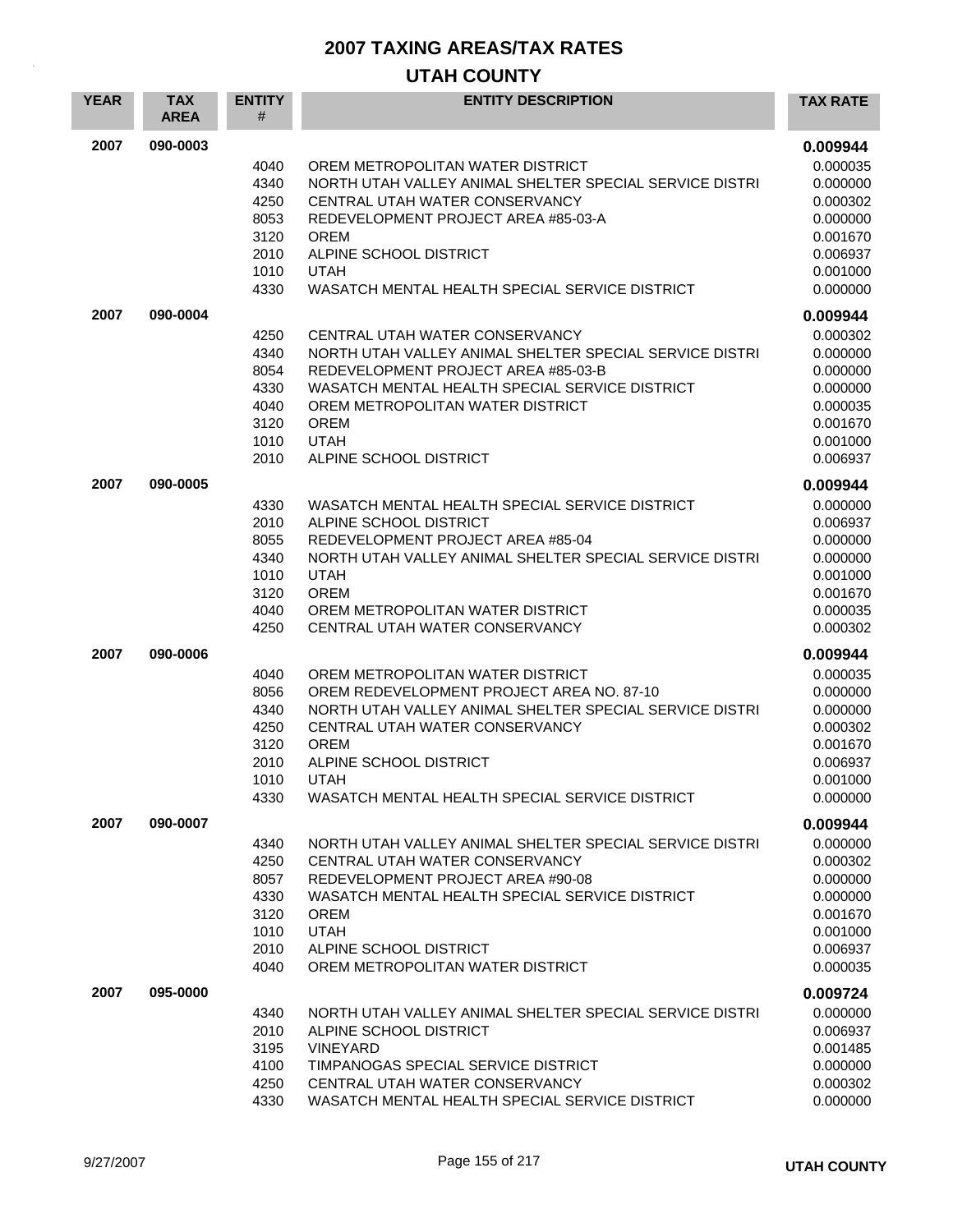| <b>YEAR</b> | <b>TAX</b><br><b>AREA</b> | <b>ENTITY</b><br>#                                                   | <b>ENTITY DESCRIPTION</b>                                                                                                                                                                                                                                                                                                | <b>TAX RATE</b>                                                                                          |
|-------------|---------------------------|----------------------------------------------------------------------|--------------------------------------------------------------------------------------------------------------------------------------------------------------------------------------------------------------------------------------------------------------------------------------------------------------------------|----------------------------------------------------------------------------------------------------------|
|             |                           | 1010                                                                 | <b>UTAH</b>                                                                                                                                                                                                                                                                                                              | 0.001000                                                                                                 |
| 2007        | 096-0001                  |                                                                      |                                                                                                                                                                                                                                                                                                                          | 0.009746                                                                                                 |
|             |                           | 4340<br>4330<br>4250<br>4100<br>4080<br>3195<br>1010<br>2010         | NORTH UTAH VALLEY ANIMAL SHELTER SPECIAL SERVICE DISTRI<br>WASATCH MENTAL HEALTH SPECIAL SERVICE DISTRICT<br>CENTRAL UTAH WATER CONSERVANCY<br>TIMPANOGAS SPECIAL SERVICE DISTRICT<br>NORTH UTAH COUNTY WATER CONSERVANCY DISTRICT<br><b>VINEYARD</b><br><b>UTAH</b><br>ALPINE SCHOOL DISTRICT                           | 0.000000<br>0.000000<br>0.000302<br>0.000000<br>0.000022<br>0.001485<br>0.001000<br>0.006937             |
| 2007        | 103-0000                  |                                                                      |                                                                                                                                                                                                                                                                                                                          | 0.011107                                                                                                 |
|             |                           | 4140<br>4340<br>4330<br>4250<br>4110<br>4090<br>2010<br>1010<br>4120 | NORTH FORK SPECIAL SERVICE DISTRICT<br>NORTH UTAH VALLEY ANIMAL SHELTER SPECIAL SERVICE DISTRI<br>WASATCH MENTAL HEALTH SPECIAL SERVICE DISTRICT<br>CENTRAL UTAH WATER CONSERVANCY<br>UTAH COUNTY SERVICE AREA #7<br>UTAH COUNTY SERVICE AREA #6<br>ALPINE SCHOOL DISTRICT<br><b>UTAH</b><br>UTAH COUNTY SERVICE AREA #8 | 0.000878<br>0.000000<br>0.000000<br>0.000302<br>0.000524<br>0.000962<br>0.006937<br>0.001000<br>0.000504 |
| 2007        | 107-0000                  |                                                                      |                                                                                                                                                                                                                                                                                                                          | 0.010267                                                                                                 |
|             |                           | 4330<br>1010<br>4340<br>4250<br>4140<br>4130<br>4090<br>2010         | WASATCH MENTAL HEALTH SPECIAL SERVICE DISTRICT<br><b>UTAH</b><br>NORTH UTAH VALLEY ANIMAL SHELTER SPECIAL SERVICE DISTRI<br>CENTRAL UTAH WATER CONSERVANCY<br>NORTH FORK SPECIAL SERVICE DISTRICT<br>UTAH COUNTY SERVICE AREA #9<br>UTAH COUNTY SERVICE AREA #6<br>ALPINE SCHOOL DISTRICT                                | 0.000000<br>0.001000<br>0.000000<br>0.000302<br>0.000878<br>0.000188<br>0.000962<br>0.006937             |
| 2007        | 110-0000                  |                                                                      |                                                                                                                                                                                                                                                                                                                          | 0.008777                                                                                                 |
|             |                           | 2020<br>3150<br>4060<br>4250<br>4330<br>4335<br>1010                 | PROVO CITY SCHOOL DISTRICT<br><b>PROVO</b><br>PROVO METROPOLITAN WATER DISTRICT<br>CENTRAL UTAH WATER CONSERVANCY<br>WASATCH MENTAL HEALTH SPECIAL SERVICE DISTRICT<br>SOUTH UTAH VALLEY ANIMAL SPECIAL SERVICE DISTRICT<br><b>UTAH</b>                                                                                  | 0.005239<br>0.002236<br>0.000000<br>0.000302<br>0.000000<br>0.000000<br>0.001000                         |
| 2007        | 110-0001                  |                                                                      |                                                                                                                                                                                                                                                                                                                          | 0.008777                                                                                                 |
|             |                           | 4060<br>4335<br>8001<br>4250<br>2020<br>1010<br>3150<br>4330         | PROVO METROPOLITAN WATER DISTRICT<br>SOUTH UTAH VALLEY ANIMAL SPECIAL SERVICE DISTRICT<br>ACADEMY SQUARE REDEVELOPMENT PROJECT<br>CENTRAL UTAH WATER CONSERVANCY<br>PROVO CITY SCHOOL DISTRICT<br><b>UTAH</b><br><b>PROVO</b><br>WASATCH MENTAL HEALTH SPECIAL SERVICE DISTRICT                                          | 0.000000<br>0.000000<br>0.000000<br>0.000302<br>0.005239<br>0.001000<br>0.002236<br>0.000000             |
| 2007        | 110-0002                  |                                                                      |                                                                                                                                                                                                                                                                                                                          | 0.008777                                                                                                 |
|             |                           | 8002<br>1010<br>2020<br>3150                                         | CENTRAL BUSINESS DISTRICT REDEVELOPMENT PROJECT<br><b>UTAH</b><br>PROVO CITY SCHOOL DISTRICT<br><b>PROVO</b>                                                                                                                                                                                                             | 0.000000<br>0.001000<br>0.005239<br>0.002236                                                             |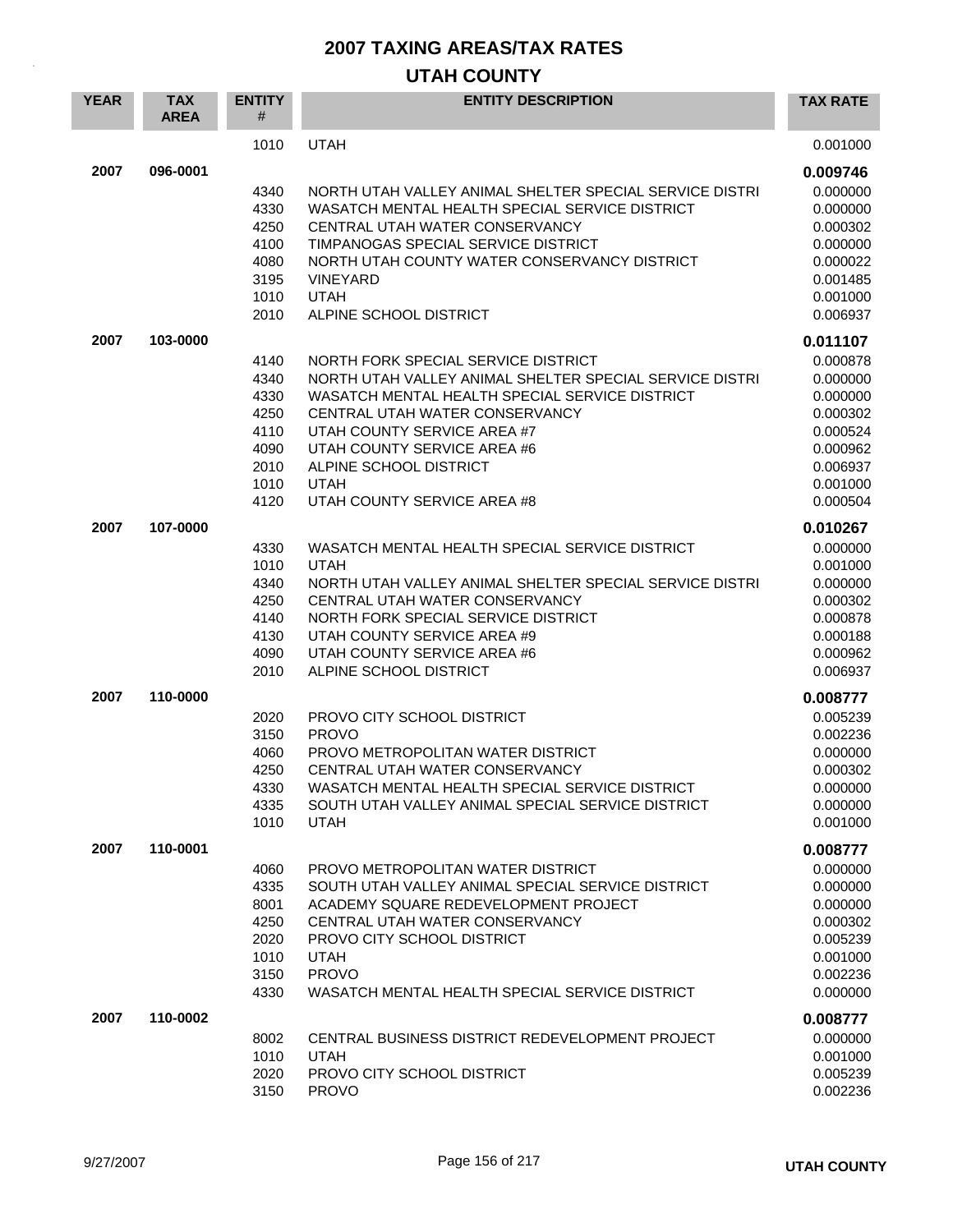| <b>YEAR</b> | <b>TAX</b><br><b>AREA</b> | <b>ENTITY</b><br>#                                           | <b>ENTITY DESCRIPTION</b>                                                                                                                                                                                                                                                                  | <b>TAX RATE</b>                                                                              |
|-------------|---------------------------|--------------------------------------------------------------|--------------------------------------------------------------------------------------------------------------------------------------------------------------------------------------------------------------------------------------------------------------------------------------------|----------------------------------------------------------------------------------------------|
|             |                           | 4060<br>4250<br>4330<br>4335                                 | PROVO METROPOLITAN WATER DISTRICT<br>CENTRAL UTAH WATER CONSERVANCY<br>WASATCH MENTAL HEALTH SPECIAL SERVICE DISTRICT<br>SOUTH UTAH VALLEY ANIMAL SPECIAL SERVICE DISTRICT                                                                                                                 | 0.000000<br>0.000302<br>0.000000<br>0.000000                                                 |
| 2007        | 110-0003                  |                                                              |                                                                                                                                                                                                                                                                                            | 0.008777                                                                                     |
|             |                           | 4335<br>4330<br>4250<br>4060<br>3150<br>1010<br>8003<br>2020 | SOUTH UTAH VALLEY ANIMAL SPECIAL SERVICE DISTRICT<br>WASATCH MENTAL HEALTH SPECIAL SERVICE DISTRICT<br>CENTRAL UTAH WATER CONSERVANCY<br>PROVO METROPOLITAN WATER DISTRICT<br><b>PROVO</b><br><b>UTAH</b><br>CENTRAL BUSINESS DISTRICT REDEVELOPMENT PROJECT<br>PROVO CITY SCHOOL DISTRICT | 0.000000<br>0.000000<br>0.000302<br>0.000000<br>0.002236<br>0.001000<br>0.000000<br>0.005239 |
| 2007        | 110-0004                  |                                                              |                                                                                                                                                                                                                                                                                            | 0.008777                                                                                     |
|             |                           | 4250<br>8004<br>4335<br>4330<br>3150<br>2020<br>1010<br>4060 | CENTRAL UTAH WATER CONSERVANCY<br>SOUTH UNIVERSITY AVENUE REDEVELOPMENT<br>SOUTH UTAH VALLEY ANIMAL SPECIAL SERVICE DISTRICT<br>WASATCH MENTAL HEALTH SPECIAL SERVICE DISTRICT<br><b>PROVO</b><br>PROVO CITY SCHOOL DISTRICT<br><b>UTAH</b><br>PROVO METROPOLITAN WATER DISTRICT           | 0.000302<br>0.000000<br>0.000000<br>0.000000<br>0.002236<br>0.005239<br>0.001000<br>0.000000 |
| 2007        | 110-0005                  |                                                              |                                                                                                                                                                                                                                                                                            | 0.008777                                                                                     |
|             |                           | 4060<br>4335<br>4250<br>8005<br>3150<br>2020<br>1010<br>4330 | PROVO METROPOLITAN WATER DISTRICT<br>SOUTH UTAH VALLEY ANIMAL SPECIAL SERVICE DISTRICT<br>CENTRAL UTAH WATER CONSERVANCY<br>PROVO CITY REDEVELOPMENT PROJECT AREA #4<br><b>PROVO</b><br>PROVO CITY SCHOOL DISTRICT<br><b>UTAH</b><br>WASATCH MENTAL HEALTH SPECIAL SERVICE DISTRICT        | 0.000000<br>0.000000<br>0.000302<br>0.000000<br>0.002236<br>0.005239<br>0.001000<br>0.000000 |
| 2007        | 120-0000                  |                                                              |                                                                                                                                                                                                                                                                                            | 0.011442                                                                                     |
|             |                           | 4120<br>4335<br>4330<br>4250<br>4110<br>4090<br>1010<br>2030 | UTAH COUNTY SERVICE AREA #8<br>SOUTH UTAH VALLEY ANIMAL SPECIAL SERVICE DISTRICT<br>WASATCH MENTAL HEALTH SPECIAL SERVICE DISTRICT<br>CENTRAL UTAH WATER CONSERVANCY<br>UTAH COUNTY SERVICE AREA #7<br>UTAH COUNTY SERVICE AREA #6<br><b>UTAH</b><br>NEBO SCHOOL DISTRICT                  | 0.000504<br>0.000000<br>0.000000<br>0.000302<br>0.000524<br>0.000962<br>0.001000<br>0.008150 |
| 2007        | 125-0000                  |                                                              |                                                                                                                                                                                                                                                                                            | 0.010602                                                                                     |
|             |                           | 4250<br>2030<br>4335<br>4330<br>4090<br>1010<br>4130         | CENTRAL UTAH WATER CONSERVANCY<br>NEBO SCHOOL DISTRICT<br>SOUTH UTAH VALLEY ANIMAL SPECIAL SERVICE DISTRICT<br>WASATCH MENTAL HEALTH SPECIAL SERVICE DISTRICT<br>UTAH COUNTY SERVICE AREA #6<br><b>UTAH</b><br>UTAH COUNTY SERVICE AREA #9                                                 | 0.000302<br>0.008150<br>0.000000<br>0.000000<br>0.000962<br>0.001000<br>0.000188             |
| 2007        | 125-0001                  |                                                              |                                                                                                                                                                                                                                                                                            | 0.010602                                                                                     |
|             |                           | 4330<br>4335                                                 | WASATCH MENTAL HEALTH SPECIAL SERVICE DISTRICT<br>SOUTH UTAH VALLEY ANIMAL SPECIAL SERVICE DISTRICT                                                                                                                                                                                        | 0.000000<br>0.000000                                                                         |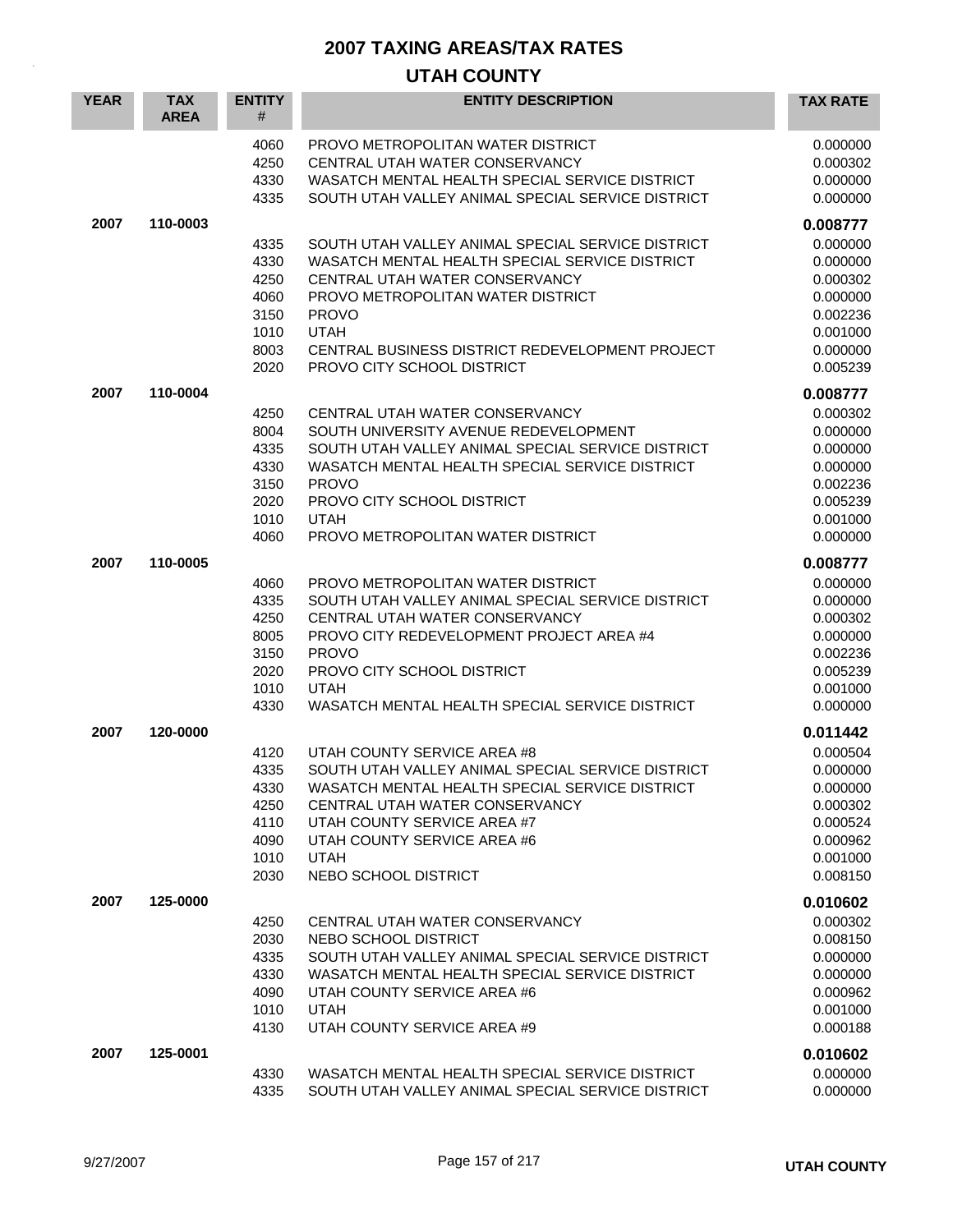| <b>YEAR</b> | <b>TAX</b><br><b>AREA</b> | <b>ENTITY</b><br>#                                           | <b>ENTITY DESCRIPTION</b>                                                                                                                                                                                                                                                                  | <b>TAX RATE</b>                                                                              |
|-------------|---------------------------|--------------------------------------------------------------|--------------------------------------------------------------------------------------------------------------------------------------------------------------------------------------------------------------------------------------------------------------------------------------------|----------------------------------------------------------------------------------------------|
|             |                           | 4310<br>4250<br>4130<br>4090<br>2030<br>1010                 | <b>EAGLES LANDING FIRE PROTECTION SPECIAL SERVICE DISTRICT</b><br>CENTRAL UTAH WATER CONSERVANCY<br>UTAH COUNTY SERVICE AREA #9<br>UTAH COUNTY SERVICE AREA #6<br>NEBO SCHOOL DISTRICT<br><b>UTAH</b>                                                                                      | 0.000000<br>0.000302<br>0.000188<br>0.000962<br>0.008150<br>0.001000                         |
| 2007        | 130-0000                  |                                                              |                                                                                                                                                                                                                                                                                            | 0.010857                                                                                     |
|             |                           | 2030<br>3190<br>4250<br>4330<br>4335<br>1010                 | NEBO SCHOOL DISTRICT<br><b>SPRINGVILLE</b><br>CENTRAL UTAH WATER CONSERVANCY<br>WASATCH MENTAL HEALTH SPECIAL SERVICE DISTRICT<br>SOUTH UTAH VALLEY ANIMAL SPECIAL SERVICE DISTRICT<br><b>UTAH</b>                                                                                         | 0.008150<br>0.001405<br>0.000302<br>0.000000<br>0.000000<br>0.001000                         |
| 2007        | 130-0001                  |                                                              |                                                                                                                                                                                                                                                                                            | 0.010857                                                                                     |
|             |                           | 4330<br>8450<br>4335<br>1010<br>2030<br>4250<br>3190         | WASATCH MENTAL HEALTH SPECIAL SERVICE DISTRICT<br>FRONTAGE ROAD NEIGHBORHOOD DEVELOPMENT PROJECT AREA<br>SOUTH UTAH VALLEY ANIMAL SPECIAL SERVICE DISTRICT<br><b>UTAH</b><br>NEBO SCHOOL DISTRICT<br>CENTRAL UTAH WATER CONSERVANCY<br><b>SPRINGVILLE</b>                                  | 0.000000<br>0.000000<br>0.000000<br>0.001000<br>0.008150<br>0.000302<br>0.001405             |
| 2007        | 131-0000                  |                                                              |                                                                                                                                                                                                                                                                                            | 0.010857                                                                                     |
|             |                           | 4355<br>1010<br>2030<br>3190<br>4250<br>4330<br>4335         | SPRINGVILLE DRAINAGE DISTRICT<br><b>UTAH</b><br>NEBO SCHOOL DISTRICT<br><b>SPRINGVILLE</b><br>CENTRAL UTAH WATER CONSERVANCY<br>WASATCH MENTAL HEALTH SPECIAL SERVICE DISTRICT<br>SOUTH UTAH VALLEY ANIMAL SPECIAL SERVICE DISTRICT                                                        | 0.000000<br>0.001000<br>0.008150<br>0.001405<br>0.000302<br>0.000000<br>0.000000             |
| 2007        | 131-0001                  |                                                              |                                                                                                                                                                                                                                                                                            | 0.010857                                                                                     |
|             |                           | 8450<br>4355<br>4335<br>4330<br>4250<br>3190<br>1010<br>2030 | FRONTAGE ROAD NEIGHBORHOOD DEVELOPMENT PROJECT AREA<br>SPRINGVILLE DRAINAGE DISTRICT<br>SOUTH UTAH VALLEY ANIMAL SPECIAL SERVICE DISTRICT<br>WASATCH MENTAL HEALTH SPECIAL SERVICE DISTRICT<br>CENTRAL UTAH WATER CONSERVANCY<br><b>SPRINGVILLE</b><br><b>UTAH</b><br>NEBO SCHOOL DISTRICT | 0.000000<br>0.000000<br>0.000000<br>0.000000<br>0.000302<br>0.001405<br>0.001000<br>0.008150 |
| 2007        | 140-0000                  |                                                              |                                                                                                                                                                                                                                                                                            | 0.011412                                                                                     |
|             |                           | 2030<br>4330<br>4335<br>1010<br>3110<br>4250                 | NEBO SCHOOL DISTRICT<br>WASATCH MENTAL HEALTH SPECIAL SERVICE DISTRICT<br>SOUTH UTAH VALLEY ANIMAL SPECIAL SERVICE DISTRICT<br><b>UTAH</b><br><b>MAPLETON</b><br>CENTRAL UTAH WATER CONSERVANCY                                                                                            | 0.008150<br>0.000000<br>0.000000<br>0.001000<br>0.001960<br>0.000302                         |
| 2007        | 150-0000                  | 4335<br>1010<br>2030<br>3180<br>4250                         | SOUTH UTAH VALLEY ANIMAL SPECIAL SERVICE DISTRICT<br><b>UTAH</b><br>NEBO SCHOOL DISTRICT<br><b>SPANISH FORK</b><br>CENTRAL UTAH WATER CONSERVANCY                                                                                                                                          | 0.010596<br>0.000000<br>0.001000<br>0.008150<br>0.001144<br>0.000302                         |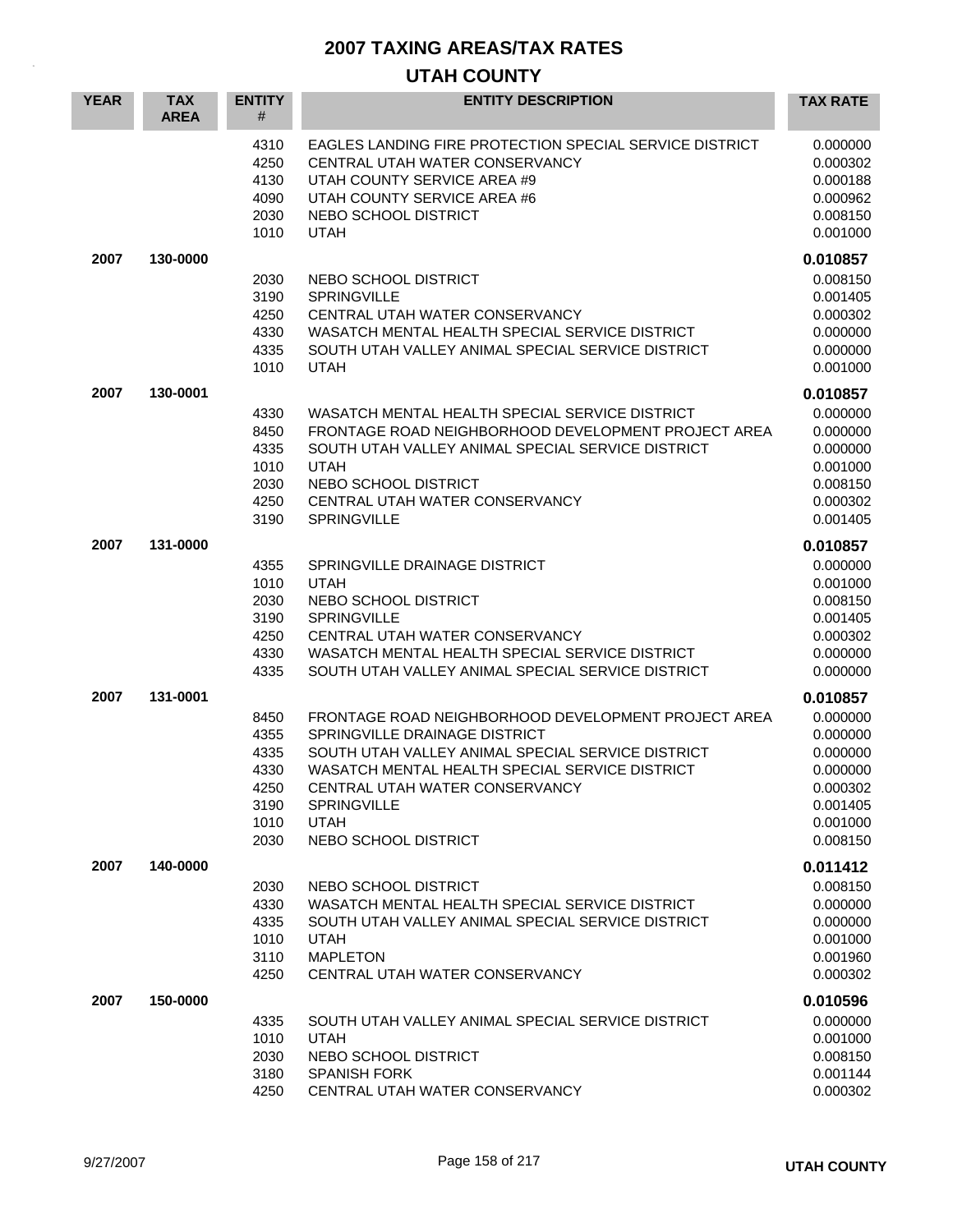| <b>YEAR</b> | <b>TAX</b><br><b>AREA</b> | <b>ENTITY</b><br># | <b>ENTITY DESCRIPTION</b>                         | <b>TAX RATE</b> |
|-------------|---------------------------|--------------------|---------------------------------------------------|-----------------|
|             |                           | 4330               | WASATCH MENTAL HEALTH SPECIAL SERVICE DISTRICT    | 0.000000        |
| 2007        | 150-0001                  |                    |                                                   | 0.010596        |
|             |                           | 8301               | INDUSTRIAL NEIGHBORHOOD DEVELOPMENT PLAN          | 0.000000        |
|             |                           | 4335               | SOUTH UTAH VALLEY ANIMAL SPECIAL SERVICE DISTRICT | 0.000000        |
|             |                           | 4330               | WASATCH MENTAL HEALTH SPECIAL SERVICE DISTRICT    | 0.000000        |
|             |                           | 4250               | CENTRAL UTAH WATER CONSERVANCY                    | 0.000302        |
|             |                           | 3180               | <b>SPANISH FORK</b>                               | 0.001144        |
|             |                           | 1010               | <b>UTAH</b>                                       | 0.001000        |
|             |                           | 2030               | NEBO SCHOOL DISTRICT                              | 0.008150        |
| 2007        | 150-0002                  |                    |                                                   | 0.010596        |
|             |                           | 3180               | <b>SPANISH FORK</b>                               | 0.001144        |
|             |                           | 4335               | SOUTH UTAH VALLEY ANIMAL SPECIAL SERVICE DISTRICT | 0.000000        |
|             |                           | 8302               | KIRBY LANE DEVELOPMENT PLAN                       | 0.000000        |
|             |                           | 2030               | NEBO SCHOOL DISTRICT                              | 0.008150        |
|             |                           | 1010               | <b>UTAH</b>                                       | 0.001000        |
|             |                           | 4250               | CENTRAL UTAH WATER CONSERVANCY                    | 0.000302        |
|             |                           | 4330               | WASATCH MENTAL HEALTH SPECIAL SERVICE DISTRICT    | 0.000000        |
| 2007        | 150-0003                  |                    |                                                   | 0.010596        |
|             |                           | 4335               | SOUTH UTAH VALLEY ANIMAL SPECIAL SERVICE DISTRICT | 0.000000        |
|             |                           | 8303               | SP FORK CYN ECONOMIC DEVELOPMENT PLAN             | 0.000000        |
|             |                           | 4330               | WASATCH MENTAL HEALTH SPECIAL SERVICE DISTRICT    | 0.000000        |
|             |                           | 4250               | CENTRAL UTAH WATER CONSERVANCY                    | 0.000302        |
|             |                           | 3180               | <b>SPANISH FORK</b>                               | 0.001144        |
|             |                           | 2030               | NEBO SCHOOL DISTRICT                              | 0.008150        |
|             |                           | 1010               | <b>UTAH</b>                                       | 0.001000        |
| 2007        | 150-0004                  |                    |                                                   | 0.010596        |
|             |                           | 2030               | NEBO SCHOOL DISTRICT                              | 0.008150        |
|             |                           | 3180               | <b>SPANISH FORK</b>                               | 0.001144        |
|             |                           | 4250               | CENTRAL UTAH WATER CONSERVANCY                    | 0.000302        |
|             |                           | 4330               | WASATCH MENTAL HEALTH SPECIAL SERVICE DISTRICT    | 0.000000        |
|             |                           | 4335               | SOUTH UTAH VALLEY ANIMAL SPECIAL SERVICE DISTRICT | 0.000000        |
|             |                           | 8304               | SWENSON ECONOMIC DEVELOPMENT AREA                 | 0.000000        |
|             |                           | 1010               | <b>UTAH</b>                                       | 0.001000        |
| 2007        | 151-0000                  |                    |                                                   | 0.010596        |
|             |                           | 4250               | CENTRAL UTAH WATER CONSERVANCY                    | 0.000302        |
|             |                           | 4330               | WASATCH MENTAL HEALTH SPECIAL SERVICE DISTRICT    | 0.000000        |
|             |                           | 4355               | SPRINGVILLE DRAINAGE DISTRICT                     | 0.000000        |
|             |                           | 3180               | <b>SPANISH FORK</b>                               | 0.001144        |
|             |                           | 2030               | NEBO SCHOOL DISTRICT                              | 0.008150        |
|             |                           | 1010               | <b>UTAH</b>                                       | 0.001000        |
|             |                           | 4335               | SOUTH UTAH VALLEY ANIMAL SPECIAL SERVICE DISTRICT | 0.000000        |
| 2007        | 151-0001                  |                    |                                                   | 0.010596        |
|             |                           | 8305               | GATEWAY ECONOMIC DEVELOPMENT PLAN                 | 0.000000        |
|             |                           | 1010               | <b>UTAH</b>                                       | 0.001000        |
|             |                           | 2030               | NEBO SCHOOL DISTRICT                              | 0.008150        |
|             |                           | 3180               | <b>SPANISH FORK</b>                               | 0.001144        |
|             |                           | 4250               | CENTRAL UTAH WATER CONSERVANCY                    | 0.000302        |
|             |                           | 4330               | WASATCH MENTAL HEALTH SPECIAL SERVICE DISTRICT    | 0.000000        |
|             |                           | 4335               | SOUTH UTAH VALLEY ANIMAL SPECIAL SERVICE DISTRICT | 0.000000        |
|             |                           | 4355               | SPRINGVILLE DRAINAGE DISTRICT                     | 0.000000        |
| 2007        | 155-0000                  |                    |                                                   | 0.012327        |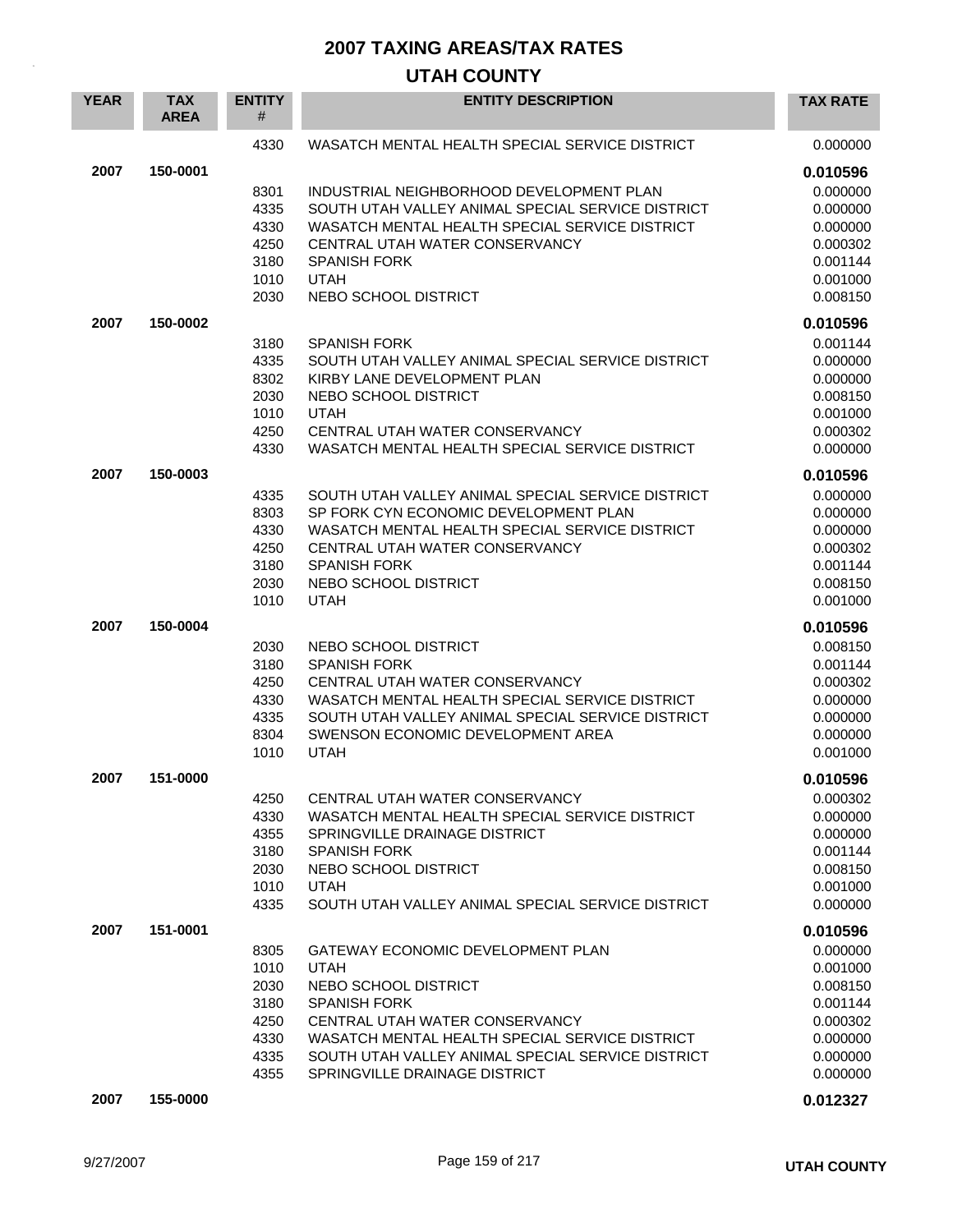| <b>YEAR</b> | <b>TAX</b><br><b>AREA</b> | <b>ENTITY</b><br>#                                                   | <b>ENTITY DESCRIPTION</b>                                                                                                                                                                                                                                                                                           | <b>TAX RATE</b>                                                                                                      |
|-------------|---------------------------|----------------------------------------------------------------------|---------------------------------------------------------------------------------------------------------------------------------------------------------------------------------------------------------------------------------------------------------------------------------------------------------------------|----------------------------------------------------------------------------------------------------------------------|
|             |                           | 4335<br>4330<br>4270<br>4250<br>4090<br>1010<br>2030                 | SOUTH UTAH VALLEY ANIMAL SPECIAL SERVICE DISTRICT<br>WASATCH MENTAL HEALTH SPECIAL SERVICE DISTRICT<br>SOLDIER SUMMIT SPECIAL SERVICE DISTRICT<br>CENTRAL UTAH WATER CONSERVANCY<br>UTAH COUNTY SERVICE AREA #6<br><b>UTAH</b><br>NEBO SCHOOL DISTRICT                                                              | 0.000000<br>0.000000<br>0.001913<br>0.000302<br>0.000962<br>0.001000<br>0.008150                                     |
| 2007        | 160-0000                  | 4070<br>4330<br>4250<br>4335<br>4120<br>2030<br>1010<br>4090<br>4110 | BENJAMIN CEMETERY MAINTENANCE DISTRICT<br>WASATCH MENTAL HEALTH SPECIAL SERVICE DISTRICT<br>CENTRAL UTAH WATER CONSERVANCY<br>SOUTH UTAH VALLEY ANIMAL SPECIAL SERVICE DISTRICT<br>UTAH COUNTY SERVICE AREA #8<br>NEBO SCHOOL DISTRICT<br><b>UTAH</b><br>UTAH COUNTY SERVICE AREA #6<br>UTAH COUNTY SERVICE AREA #7 | 0.011614<br>0.000172<br>0.000000<br>0.000302<br>0.000000<br>0.000504<br>0.008150<br>0.001000<br>0.000962<br>0.000524 |
| 2007        | 165-0000                  | 4330<br>4335<br>4250<br>4130<br>4090<br>4070<br>2030<br>1010         | WASATCH MENTAL HEALTH SPECIAL SERVICE DISTRICT<br>SOUTH UTAH VALLEY ANIMAL SPECIAL SERVICE DISTRICT<br>CENTRAL UTAH WATER CONSERVANCY<br>UTAH COUNTY SERVICE AREA #9<br>UTAH COUNTY SERVICE AREA #6<br>BENJAMIN CEMETERY MAINTENANCE DISTRICT<br>NEBO SCHOOL DISTRICT<br><b>UTAH</b>                                | 0.010774<br>0.000000<br>0.000000<br>0.000302<br>0.000188<br>0.000962<br>0.000172<br>0.008150<br>0.001000             |
| 2007        | 170-0000                  | 2030<br>3130<br>4250<br>4330<br>4335<br>1010                         | NEBO SCHOOL DISTRICT<br><b>PAYSON</b><br>CENTRAL UTAH WATER CONSERVANCY<br>WASATCH MENTAL HEALTH SPECIAL SERVICE DISTRICT<br>SOUTH UTAH VALLEY ANIMAL SPECIAL SERVICE DISTRICT<br><b>UTAH</b>                                                                                                                       | 0.010626<br>0.008150<br>0.001174<br>0.000302<br>0.000000<br>0.000000<br>0.001000                                     |
| 2007        | 170-0001                  | 2030<br>4335<br>8151<br>4330<br>1010<br>4250<br>3130                 | NEBO SCHOOL DISTRICT<br>SOUTH UTAH VALLEY ANIMAL SPECIAL SERVICE DISTRICT<br>PAYSON REDEVELOPMENT PROJECT<br>WASATCH MENTAL HEALTH SPECIAL SERVICE DISTRICT<br><b>UTAH</b><br>CENTRAL UTAH WATER CONSERVANCY<br><b>PAYSON</b>                                                                                       | 0.010626<br>0.008150<br>0.000000<br>0.000000<br>0.000000<br>0.001000<br>0.000302<br>0.001174                         |
| 2007        | 170-0002                  | 4335<br>8153<br>4330<br>4250<br>3130<br>2030<br>1010                 | SOUTH UTAH VALLEY ANIMAL SPECIAL SERVICE DISTRICT<br>PAYSON BUSINESS PARK ECONOMIC DEVELOPMENT PROJECT<br>AREA<br>WASATCH MENTAL HEALTH SPECIAL SERVICE DISTRICT<br>CENTRAL UTAH WATER CONSERVANCY<br><b>PAYSON</b><br>NEBO SCHOOL DISTRICT<br><b>UTAH</b>                                                          | 0.010626<br>0.000000<br>0.000000<br>0.000000<br>0.000302<br>0.001174<br>0.008150<br>0.001000                         |
| 2007        | 180-0000                  | 2030                                                                 | NEBO SCHOOL DISTRICT                                                                                                                                                                                                                                                                                                | 0.010619<br>0.008150                                                                                                 |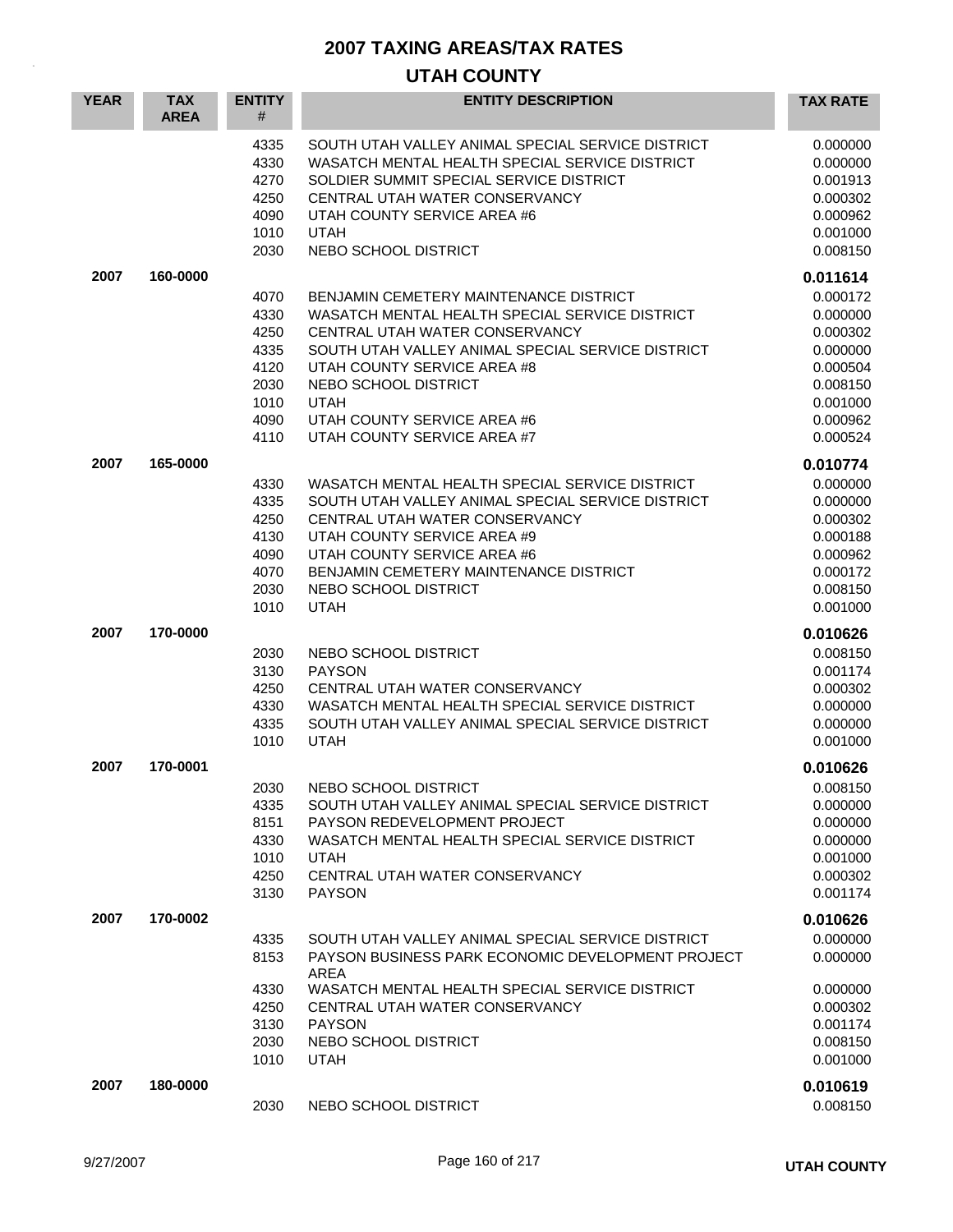| <b>YEAR</b> | <b>TAX</b><br><b>AREA</b> | <b>ENTITY</b><br>#                   | <b>ENTITY DESCRIPTION</b>                                                                                                                                                           | <b>TAX RATE</b>                                          |
|-------------|---------------------------|--------------------------------------|-------------------------------------------------------------------------------------------------------------------------------------------------------------------------------------|----------------------------------------------------------|
|             |                           | 3160<br>4250<br>4330<br>4335<br>1010 | <b>SALEM</b><br>CENTRAL UTAH WATER CONSERVANCY<br>WASATCH MENTAL HEALTH SPECIAL SERVICE DISTRICT<br>SOUTH UTAH VALLEY ANIMAL SPECIAL SERVICE DISTRICT<br><b>UTAH</b>                | 0.001167<br>0.000302<br>0.000000<br>0.000000<br>0.001000 |
| 2007        | 180-0001                  |                                      |                                                                                                                                                                                     | 0.010619                                                 |
|             |                           | 4330<br>4335<br>8500                 | WASATCH MENTAL HEALTH SPECIAL SERVICE DISTRICT<br>SOUTH UTAH VALLEY ANIMAL SPECIAL SERVICE DISTRICT<br><b>HENDERSON INDUSTRIAL &amp; BUSINESS PARK ECONOMIC</b><br><b>DEVELOPME</b> | 0.000000<br>0.000000<br>0.000000                         |
|             |                           | 3160                                 | SALEM                                                                                                                                                                               | 0.001167                                                 |
|             |                           | 1010                                 | <b>UTAH</b>                                                                                                                                                                         | 0.001000                                                 |
|             |                           | 4250<br>2030                         | CENTRAL UTAH WATER CONSERVANCY<br>NEBO SCHOOL DISTRICT                                                                                                                              | 0.000302<br>0.008150                                     |
|             |                           |                                      |                                                                                                                                                                                     |                                                          |
| 2007        | 181-0000                  |                                      |                                                                                                                                                                                     | 0.011107                                                 |
|             |                           | 1010                                 | <b>UTAH</b>                                                                                                                                                                         | 0.001000                                                 |
|             |                           | 2030<br>3050                         | NEBO SCHOOL DISTRICT<br><b>ELK RIDGE</b>                                                                                                                                            | 0.008150<br>0.001655                                     |
|             |                           | 4250                                 | CENTRAL UTAH WATER CONSERVANCY                                                                                                                                                      | 0.000302                                                 |
|             |                           | 4330                                 | WASATCH MENTAL HEALTH SPECIAL SERVICE DISTRICT                                                                                                                                      | 0.000000                                                 |
|             |                           | 4335                                 | SOUTH UTAH VALLEY ANIMAL SPECIAL SERVICE DISTRICT                                                                                                                                   | 0.000000                                                 |
| 2007        | 182-0000                  |                                      |                                                                                                                                                                                     | 0.012302                                                 |
|             |                           | 2030                                 | NEBO SCHOOL DISTRICT                                                                                                                                                                | 0.008150                                                 |
|             |                           | 4335                                 | SOUTH UTAH VALLEY ANIMAL SPECIAL SERVICE DISTRICT                                                                                                                                   | 0.000000                                                 |
|             |                           | 4330                                 | WASATCH MENTAL HEALTH SPECIAL SERVICE DISTRICT                                                                                                                                      | 0.000000                                                 |
|             |                           | 3200                                 | <b>WOODLAND HILLS</b>                                                                                                                                                               | 0.002850                                                 |
|             |                           | 1010                                 | <b>UTAH</b>                                                                                                                                                                         | 0.001000                                                 |
|             |                           | 4250                                 | CENTRAL UTAH WATER CONSERVANCY                                                                                                                                                      | 0.000302                                                 |
| 2007        | 190-0000                  |                                      |                                                                                                                                                                                     | 0.010888                                                 |
|             |                           | 1010                                 | <b>UTAH</b>                                                                                                                                                                         | 0.001000                                                 |
|             |                           | 2030                                 | NEBO SCHOOL DISTRICT                                                                                                                                                                | 0.008150                                                 |
|             |                           | 3170<br>4250                         | <b>SANTAQUIN</b><br>CENTRAL UTAH WATER CONSERVANCY                                                                                                                                  | 0.001436<br>0.000302                                     |
|             |                           | 4330                                 | WASATCH MENTAL HEALTH SPECIAL SERVICE DISTRICT                                                                                                                                      | 0.000000                                                 |
|             |                           | 4335                                 | SOUTH UTAH VALLEY ANIMAL SPECIAL SERVICE DISTRICT                                                                                                                                   | 0.000000                                                 |
| 2007        | 200-0000                  |                                      |                                                                                                                                                                                     | 0.010436                                                 |
|             |                           | 4330                                 | WASATCH MENTAL HEALTH SPECIAL SERVICE DISTRICT                                                                                                                                      | 0.000000                                                 |
|             |                           | 1010                                 | <b>UTAH</b>                                                                                                                                                                         | 0.001000                                                 |
|             |                           | 4335                                 | SOUTH UTAH VALLEY ANIMAL SPECIAL SERVICE DISTRICT                                                                                                                                   | 0.000000                                                 |
|             |                           | 2030                                 | NEBO SCHOOL DISTRICT                                                                                                                                                                | 0.008150                                                 |
|             |                           | 4250                                 | CENTRAL UTAH WATER CONSERVANCY                                                                                                                                                      | 0.000302                                                 |
|             |                           | 3060                                 | <b>GENOLA</b>                                                                                                                                                                       | 0.000984                                                 |
| 2007        | 210-0000                  |                                      |                                                                                                                                                                                     | 0.009793                                                 |
|             |                           | 1010                                 | <b>UTAH</b>                                                                                                                                                                         | 0.001000                                                 |
|             |                           | 2030                                 | NEBO SCHOOL DISTRICT                                                                                                                                                                | 0.008150                                                 |
|             |                           | 3070                                 | <b>GOSHEN</b>                                                                                                                                                                       | 0.000341                                                 |
|             |                           | 4250                                 | CENTRAL UTAH WATER CONSERVANCY<br>WASATCH MENTAL HEALTH SPECIAL SERVICE DISTRICT                                                                                                    | 0.000302                                                 |
|             |                           | 4330<br>4335                         | SOUTH UTAH VALLEY ANIMAL SPECIAL SERVICE DISTRICT                                                                                                                                   | 0.000000<br>0.000000                                     |
|             |                           |                                      |                                                                                                                                                                                     |                                                          |
| 2007        | TP001-000                 |                                      |                                                                                                                                                                                     | 0.011115                                                 |
|             |                           | 2010                                 | ALPINE SCHOOL DISTRICT                                                                                                                                                              | 0.006937                                                 |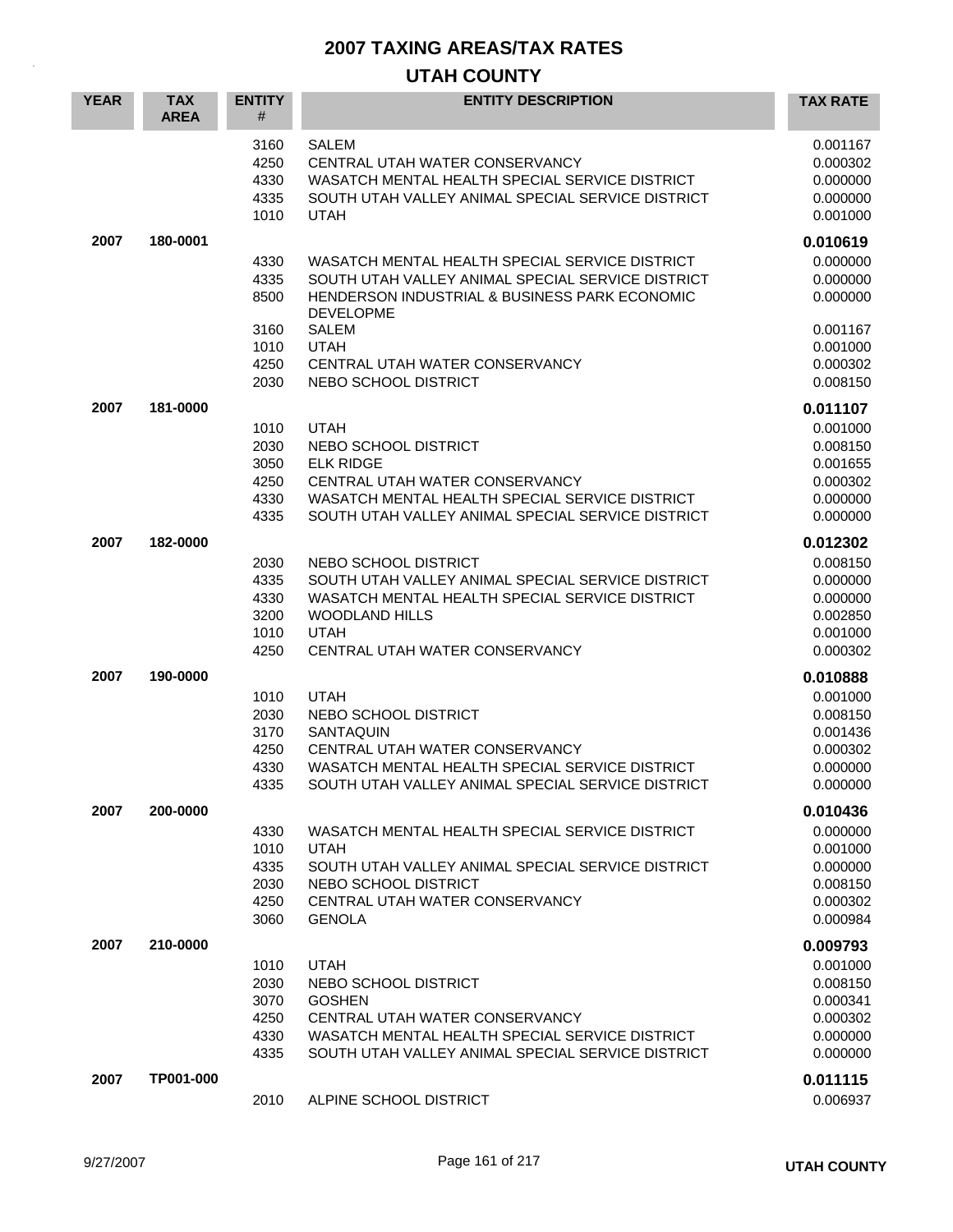| <b>YEAR</b> | <b>TAX</b><br><b>AREA</b> | <b>ENTITY</b><br>#                                           | <b>ENTITY DESCRIPTION</b>                                                                                                                                                                                                                                                                            | <b>TAX RATE</b>                                                                                          |
|-------------|---------------------------|--------------------------------------------------------------|------------------------------------------------------------------------------------------------------------------------------------------------------------------------------------------------------------------------------------------------------------------------------------------------------|----------------------------------------------------------------------------------------------------------|
|             |                           | 4350<br>4340<br>4330<br>4300<br>4250<br>3055<br>1010<br>4090 | <b>FAIRFIELD SERVICE AREA</b><br>NORTH UTAH VALLEY ANIMAL SHELTER SPECIAL SERVICE DISTRI<br>WASATCH MENTAL HEALTH SPECIAL SERVICE DISTRICT<br><b>FAIRFIELD CEMETERY MAINTENANCE DISTRICT</b><br>CENTRAL UTAH WATER CONSERVANCY<br><b>FAIRFIELD</b><br><b>UTAH</b><br>UTAH COUNTY SERVICE AREA #6     | 0.000000<br>0.000000<br>0.000000<br>0.000000<br>0.000302<br>0.001914<br>0.001000<br>0.000962             |
| 2007        | TP002-000                 | 4350<br>4335<br>4250<br>4330<br>3055<br>1010<br>2010<br>4090 | <b>FAIRFIELD SERVICE AREA</b><br>SOUTH UTAH VALLEY ANIMAL SPECIAL SERVICE DISTRICT<br>CENTRAL UTAH WATER CONSERVANCY<br>WASATCH MENTAL HEALTH SPECIAL SERVICE DISTRICT<br><b>FAIRFIELD</b><br><b>UTAH</b><br>ALPINE SCHOOL DISTRICT<br>UTAH COUNTY SERVICE AREA #6                                   | 0.011115<br>0.000000<br>0.000000<br>0.000302<br>0.000000<br>0.001914<br>0.001000<br>0.006937<br>0.000962 |
| 2007        | TP003-000                 | 4090<br>4350<br>4340<br>4250<br>3055<br>2010<br>1010<br>4330 | UTAH COUNTY SERVICE AREA #6<br><b>FAIRFIELD SERVICE AREA</b><br>NORTH UTAH VALLEY ANIMAL SHELTER SPECIAL SERVICE DISTRI<br>CENTRAL UTAH WATER CONSERVANCY<br><b>FAIRFIELD</b><br>ALPINE SCHOOL DISTRICT<br><b>UTAH</b><br>WASATCH MENTAL HEALTH SPECIAL SERVICE DISTRICT                             | 0.011115<br>0.000962<br>0.000000<br>0.000000<br>0.000302<br>0.001914<br>0.006937<br>0.001000<br>0.000000 |
| 2007        | TP004-000                 | 4330<br>4080<br>4340<br>4250<br>3140<br>2010<br>1010<br>4050 | WASATCH MENTAL HEALTH SPECIAL SERVICE DISTRICT<br>NORTH UTAH COUNTY WATER CONSERVANCY DISTRICT<br>NORTH UTAH VALLEY ANIMAL SHELTER SPECIAL SERVICE DISTRI<br>CENTRAL UTAH WATER CONSERVANCY<br>PLEASANT GROVE<br>ALPINE SCHOOL DISTRICT<br><b>UTAH</b><br>PLEASANT GROVE METROPOLITAN WATER DISTRICT | 0.009869<br>0.000000<br>0.000022<br>0.000000<br>0.000302<br>0.001608<br>0.006937<br>0.001000<br>0.000000 |
| 2007        | TP005-000                 | 4335<br>2010<br>3150<br>4060<br>4250<br>4330<br>1010         | SOUTH UTAH VALLEY ANIMAL SPECIAL SERVICE DISTRICT<br>ALPINE SCHOOL DISTRICT<br><b>PROVO</b><br>PROVO METROPOLITAN WATER DISTRICT<br>CENTRAL UTAH WATER CONSERVANCY<br>WASATCH MENTAL HEALTH SPECIAL SERVICE DISTRICT<br><b>UTAH</b>                                                                  | 0.010475<br>0.000000<br>0.006937<br>0.002236<br>0.000000<br>0.000302<br>0.000000<br>0.001000             |
| 2007        | TP006-000                 | 4355<br>4335<br>4330<br>4250<br>4120<br>4110<br>4090<br>1010 | SPRINGVILLE DRAINAGE DISTRICT<br>SOUTH UTAH VALLEY ANIMAL SPECIAL SERVICE DISTRICT<br>WASATCH MENTAL HEALTH SPECIAL SERVICE DISTRICT<br>CENTRAL UTAH WATER CONSERVANCY<br>UTAH COUNTY SERVICE AREA #8<br>UTAH COUNTY SERVICE AREA #7<br>UTAH COUNTY SERVICE AREA #6<br><b>UTAH</b>                   | 0.011442<br>0.000000<br>0.000000<br>0.000000<br>0.000302<br>0.000504<br>0.000524<br>0.000962<br>0.001000 |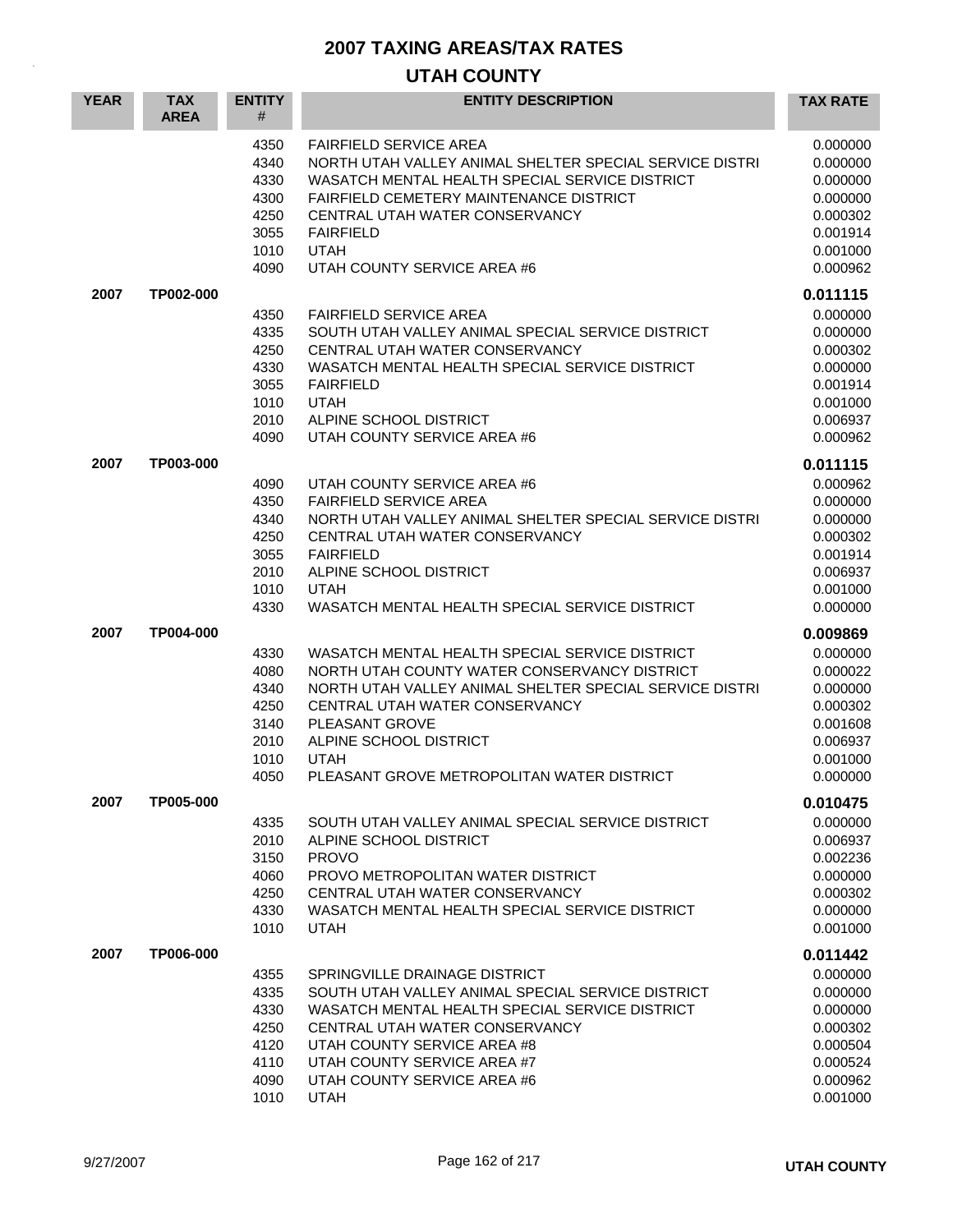| <b>YEAR</b> | <b>TAX</b><br><b>AREA</b> | <b>ENTITY</b><br># | <b>ENTITY DESCRIPTION</b>                               | <b>TAX RATE</b> |
|-------------|---------------------------|--------------------|---------------------------------------------------------|-----------------|
|             |                           | 2030               | NEBO SCHOOL DISTRICT                                    | 0.008150        |
| 2007        | TP007-000                 |                    |                                                         | 0.011688        |
|             |                           | 3150               | <b>PROVO</b>                                            | 0.002236        |
|             |                           | 4335               | SOUTH UTAH VALLEY ANIMAL SPECIAL SERVICE DISTRICT       | 0.000000        |
|             |                           | 4330               | WASATCH MENTAL HEALTH SPECIAL SERVICE DISTRICT          | 0.000000        |
|             |                           | 4250               | CENTRAL UTAH WATER CONSERVANCY                          | 0.000302        |
|             |                           | 2030               | NEBO SCHOOL DISTRICT                                    | 0.008150        |
|             |                           | 1010               | UTAH                                                    | 0.001000        |
|             |                           | 4060               | PROVO METROPOLITAN WATER DISTRICT                       | 0.000000        |
| 2007        | TP008-000                 |                    |                                                         | 0.009194        |
|             |                           | 4340               | NORTH UTAH VALLEY ANIMAL SHELTER SPECIAL SERVICE DISTRI | 0.000000        |
|             |                           | 1010               | <b>UTAH</b>                                             | 0.001000        |
|             |                           | 2010               | ALPINE SCHOOL DISTRICT                                  | 0.006937        |
|             |                           | 3075               | SARATOGA SPRINGS                                        | 0.000933        |
|             |                           | 4080               | NORTH UTAH COUNTY WATER CONSERVANCY DISTRICT            | 0.000022        |
|             |                           | 4250               | CENTRAL UTAH WATER CONSERVANCY                          | 0.000302        |
|             |                           | 4330               | WASATCH MENTAL HEALTH SPECIAL SERVICE DISTRICT          | 0.000000        |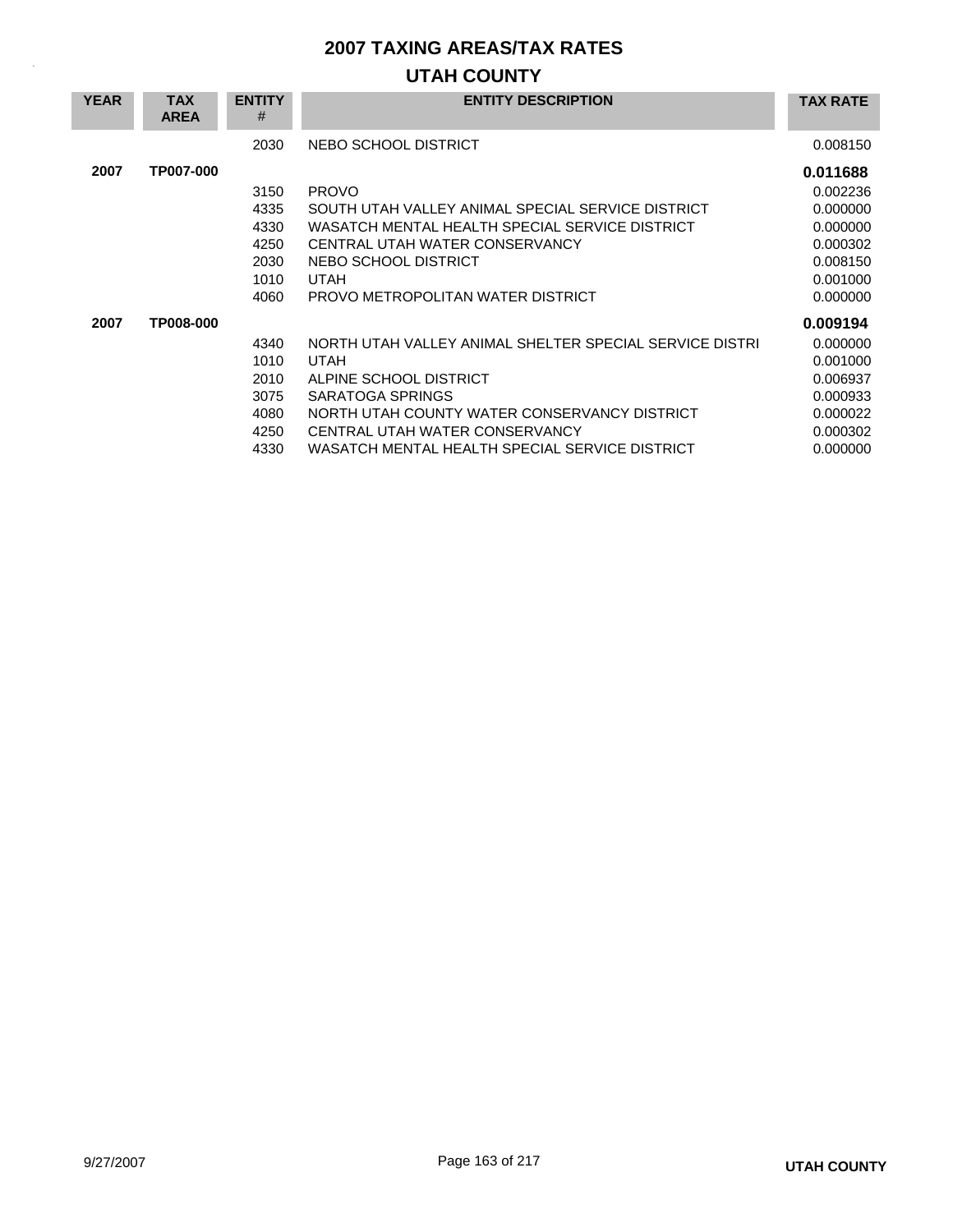| <b>YEAR</b> | <b>TAX</b><br><b>AREA</b> | <b>ENTITY</b><br>#                                           | <b>ENTITY DESCRIPTION</b>                                                                                                                                                                                                                                                                              | <b>TAX RATE</b>                                                                              |
|-------------|---------------------------|--------------------------------------------------------------|--------------------------------------------------------------------------------------------------------------------------------------------------------------------------------------------------------------------------------------------------------------------------------------------------------|----------------------------------------------------------------------------------------------|
| 2007        | 001-0000                  | 4270<br>4090<br>4065                                         | CENTRAL UTAH WATER CONSERVANCY DISTRICT<br>WASATCH COUNTY SPECIAL SERVICE DISTRICT NO 21<br>WASATCH COUNTY FIRE PROTECTION SPECIAL SERVICE DISTRICT                                                                                                                                                    | 0.009375<br>0.000302<br>0.000235<br>0.000203                                                 |
|             |                           | 4040<br>4010<br>3010<br>1010                                 | HEBER VALLEY SPECIAL SERVICE DISTRICT<br>CHARLESTON WATER CONSERVANCY DISTRICT<br><b>CHARLESTON</b><br><b>WASATCH</b>                                                                                                                                                                                  | 0.000000<br>0.000038<br>0.000386<br>0.001891                                                 |
|             |                           | 2010                                                         | WASATCH COUNTY SCHOOL DISTRICT                                                                                                                                                                                                                                                                         | 0.006320                                                                                     |
| 2007        | 001-0001                  |                                                              |                                                                                                                                                                                                                                                                                                        | 0.009375                                                                                     |
|             |                           | 4065<br>4270<br>4090<br>1010<br>2010<br>4010<br>3010         | WASATCH COUNTY FIRE PROTECTION SPECIAL SERVICE DISTRICT<br>CENTRAL UTAH WATER CONSERVANCY DISTRICT<br>WASATCH COUNTY SPECIAL SERVICE DISTRICT NO 21<br><b>WASATCH</b><br>WASATCH COUNTY SCHOOL DISTRICT<br>CHARLESTON WATER CONSERVANCY DISTRICT<br><b>CHARLESTON</b>                                  | 0.000203<br>0.000302<br>0.000235<br>0.001891<br>0.006320<br>0.000038<br>0.000386             |
| 2007        | 002-0000                  |                                                              |                                                                                                                                                                                                                                                                                                        | 0.008989                                                                                     |
|             |                           | 4270<br>1010<br>2010<br>4010<br>4065<br>4090                 | CENTRAL UTAH WATER CONSERVANCY DISTRICT<br><b>WASATCH</b><br>WASATCH COUNTY SCHOOL DISTRICT<br>CHARLESTON WATER CONSERVANCY DISTRICT<br>WASATCH COUNTY FIRE PROTECTION SPECIAL SERVICE DISTRICT<br>WASATCH COUNTY SPECIAL SERVICE DISTRICT NO 21                                                       | 0.000302<br>0.001891<br>0.006320<br>0.000038<br>0.000203<br>0.000235                         |
| 2007        | 003-0000                  |                                                              |                                                                                                                                                                                                                                                                                                        | 0.009921                                                                                     |
|             |                           | 4270<br>4090<br>4065<br>4040<br>3020<br>1010<br>2010         | CENTRAL UTAH WATER CONSERVANCY DISTRICT<br>WASATCH COUNTY SPECIAL SERVICE DISTRICT NO 21<br>WASATCH COUNTY FIRE PROTECTION SPECIAL SERVICE DISTRICT<br>HEBER VALLEY SPECIAL SERVICE DISTRICT<br><b>HEBER CITY</b><br><b>WASATCH</b><br>WASATCH COUNTY SCHOOL DISTRICT                                  | 0.000302<br>0.000235<br>0.000203<br>0.000000<br>0.000970<br>0.001891<br>0.006320             |
| 2007        | 003-0001                  | 4065                                                         | WASATCH COUNTY FIRE PROTECTION SPECIAL SERVICE DISTRICT                                                                                                                                                                                                                                                | 0.009921<br>0.000203                                                                         |
|             |                           | 4090<br>2010<br>1010<br>4270<br>3020                         | WASATCH COUNTY SPECIAL SERVICE DISTRICT NO 21<br>WASATCH COUNTY SCHOOL DISTRICT<br><b>WASATCH</b><br>CENTRAL UTAH WATER CONSERVANCY DISTRICT<br><b>HEBER CITY</b>                                                                                                                                      | 0.000235<br>0.006320<br>0.001891<br>0.000302<br>0.000970                                     |
| 2007        | 004-0000                  |                                                              |                                                                                                                                                                                                                                                                                                        | 0.009652                                                                                     |
|             |                           | 4090<br>4270<br>4065<br>4040<br>4020<br>3030<br>2010<br>1010 | WASATCH COUNTY SPECIAL SERVICE DISTRICT NO 21<br>CENTRAL UTAH WATER CONSERVANCY DISTRICT<br>WASATCH COUNTY FIRE PROTECTION SPECIAL SERVICE DISTRICT<br>HEBER VALLEY SPECIAL SERVICE DISTRICT<br><b>MIDWAY SANITATION DISTRICT</b><br><b>MIDWAY</b><br>WASATCH COUNTY SCHOOL DISTRICT<br><b>WASATCH</b> | 0.000235<br>0.000302<br>0.000203<br>0.000000<br>0.000052<br>0.000649<br>0.006320<br>0.001891 |
| 2007        | 004-0001                  | 2010<br>3030                                                 | WASATCH COUNTY SCHOOL DISTRICT<br><b>MIDWAY</b>                                                                                                                                                                                                                                                        | 0.009652<br>0.006320<br>0.000649                                                             |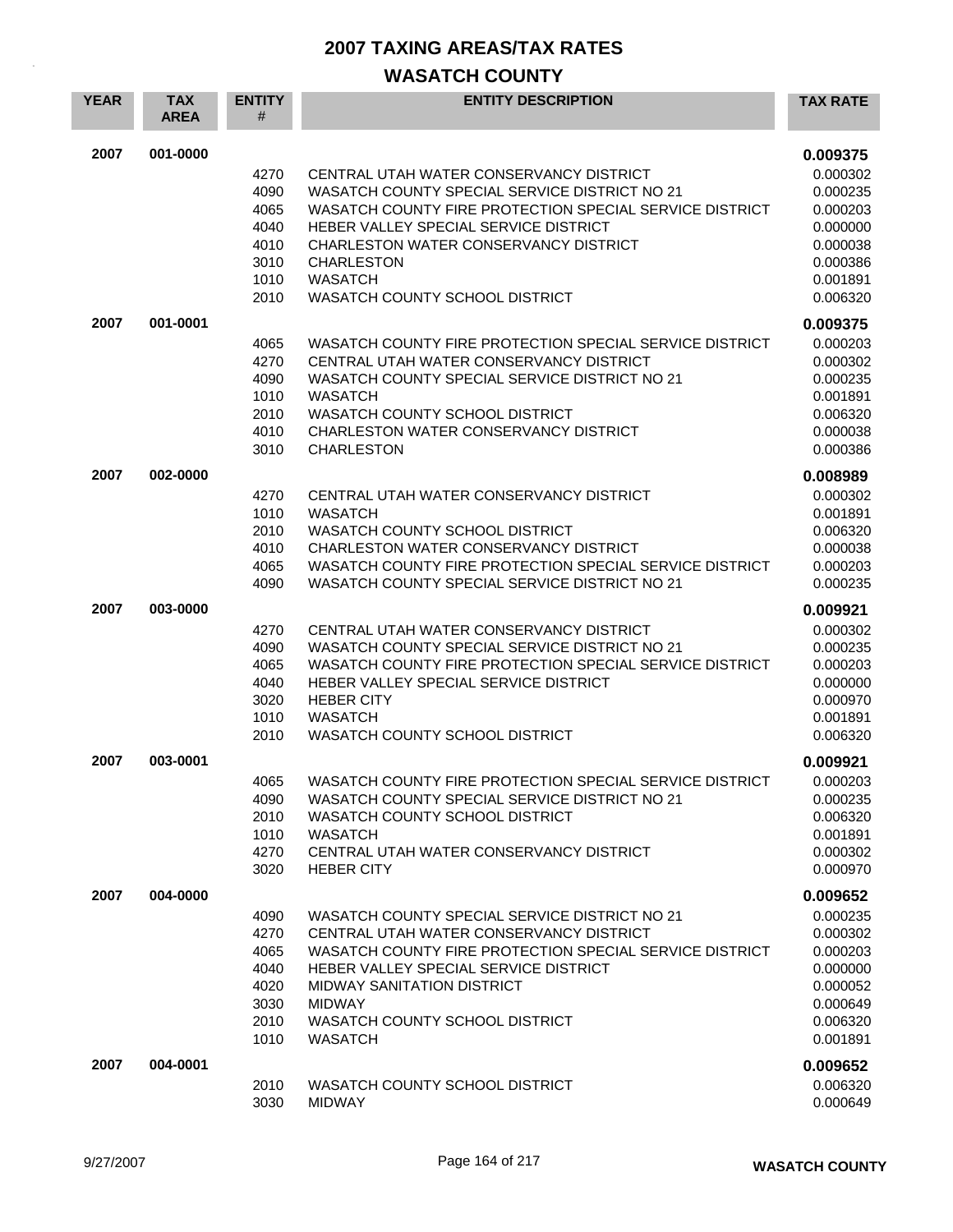| <b>YEAR</b> | <b>TAX</b><br><b>AREA</b> | <b>ENTITY</b><br>#                                                   | <b>ENTITY DESCRIPTION</b>                                                                                                                                                                                                                                                                                                                   | <b>TAX RATE</b>                                                                                          |
|-------------|---------------------------|----------------------------------------------------------------------|---------------------------------------------------------------------------------------------------------------------------------------------------------------------------------------------------------------------------------------------------------------------------------------------------------------------------------------------|----------------------------------------------------------------------------------------------------------|
|             |                           | 4020<br>4065<br>4090<br>4270<br>1010                                 | MIDWAY SANITATION DISTRICT<br>WASATCH COUNTY FIRE PROTECTION SPECIAL SERVICE DISTRICT<br>WASATCH COUNTY SPECIAL SERVICE DISTRICT NO 21<br>CENTRAL UTAH WATER CONSERVANCY DISTRICT<br><b>WASATCH</b>                                                                                                                                         | 0.000052<br>0.000203<br>0.000235<br>0.000302<br>0.001891                                                 |
| 2007        | 004-0002                  |                                                                      |                                                                                                                                                                                                                                                                                                                                             | 0.009652                                                                                                 |
|             |                           | 4015<br>4090<br>4065<br>4270<br>3030<br>2010<br>1010<br>4040<br>4020 | ALPENHOF SPECIAL SERVICE DISTRICT<br>WASATCH COUNTY SPECIAL SERVICE DISTRICT NO 21<br>WASATCH COUNTY FIRE PROTECTION SPECIAL SERVICE DISTRICT<br>CENTRAL UTAH WATER CONSERVANCY DISTRICT<br><b>MIDWAY</b><br>WASATCH COUNTY SCHOOL DISTRICT<br><b>WASATCH</b><br>HEBER VALLEY SPECIAL SERVICE DISTRICT<br><b>MIDWAY SANITATION DISTRICT</b> | 0.000000<br>0.000235<br>0.000203<br>0.000302<br>0.000649<br>0.006320<br>0.001891<br>0.000000<br>0.000052 |
| 2007        | 004-0003                  |                                                                      |                                                                                                                                                                                                                                                                                                                                             | 0.009652                                                                                                 |
|             |                           | 4040<br>4270<br>4065<br>4025<br>4020<br>3030<br>2010<br>1010<br>4090 | HEBER VALLEY SPECIAL SERVICE DISTRICT<br>CENTRAL UTAH WATER CONSERVANCY DISTRICT<br>WASATCH COUNTY FIRE PROTECTION SPECIAL SERVICE DISTRICT<br>HAMLET SPECIAL SERVICE DISTRICT<br><b>MIDWAY SANITATION DISTRICT</b><br><b>MIDWAY</b><br>WASATCH COUNTY SCHOOL DISTRICT<br><b>WASATCH</b><br>WASATCH COUNTY SPECIAL SERVICE DISTRICT NO 21   | 0.000000<br>0.000302<br>0.000203<br>0.000000<br>0.000052<br>0.000649<br>0.006320<br>0.001891<br>0.000235 |
| 2007        | 004-0004                  |                                                                      |                                                                                                                                                                                                                                                                                                                                             | 0.009600                                                                                                 |
|             |                           | 1010<br>2010<br>3030<br>4065<br>4090<br>4270                         | <b>WASATCH</b><br>WASATCH COUNTY SCHOOL DISTRICT<br><b>MIDWAY</b><br>WASATCH COUNTY FIRE PROTECTION SPECIAL SERVICE DISTRICT<br>WASATCH COUNTY SPECIAL SERVICE DISTRICT NO 21<br>CENTRAL UTAH WATER CONSERVANCY DISTRICT                                                                                                                    | 0.001891<br>0.006320<br>0.000649<br>0.000203<br>0.000235<br>0.000302                                     |
| 2007        | 005-0000                  |                                                                      |                                                                                                                                                                                                                                                                                                                                             | 0.009337                                                                                                 |
|             |                           | 2010<br>4090<br>4270<br>1010<br>4065<br>3010                         | WASATCH COUNTY SCHOOL DISTRICT<br>WASATCH COUNTY SPECIAL SERVICE DISTRICT NO 21<br>CENTRAL UTAH WATER CONSERVANCY DISTRICT<br><b>WASATCH</b><br>WASATCH COUNTY FIRE PROTECTION SPECIAL SERVICE DISTRICT<br><b>CHARLESTON</b>                                                                                                                | 0.006320<br>0.000235<br>0.000302<br>0.001891<br>0.000203<br>0.000386                                     |
| 2007        | 006-0000                  |                                                                      |                                                                                                                                                                                                                                                                                                                                             | 0.009003                                                                                                 |
|             |                           | 4090<br>4270<br>4065<br>4040<br>4020<br>2010<br>1010                 | WASATCH COUNTY SPECIAL SERVICE DISTRICT NO 21<br>CENTRAL UTAH WATER CONSERVANCY DISTRICT<br>WASATCH COUNTY FIRE PROTECTION SPECIAL SERVICE DISTRICT<br>HEBER VALLEY SPECIAL SERVICE DISTRICT<br><b>MIDWAY SANITATION DISTRICT</b><br>WASATCH COUNTY SCHOOL DISTRICT<br><b>WASATCH</b>                                                       | 0.000235<br>0.000302<br>0.000203<br>0.000000<br>0.000052<br>0.006320<br>0.001891                         |
| 2007        | 006-0001                  |                                                                      |                                                                                                                                                                                                                                                                                                                                             | 0.009003                                                                                                 |
|             |                           | 2010<br>4020<br>4065                                                 | WASATCH COUNTY SCHOOL DISTRICT<br><b>MIDWAY SANITATION DISTRICT</b><br>WASATCH COUNTY FIRE PROTECTION SPECIAL SERVICE DISTRICT                                                                                                                                                                                                              | 0.006320<br>0.000052<br>0.000203                                                                         |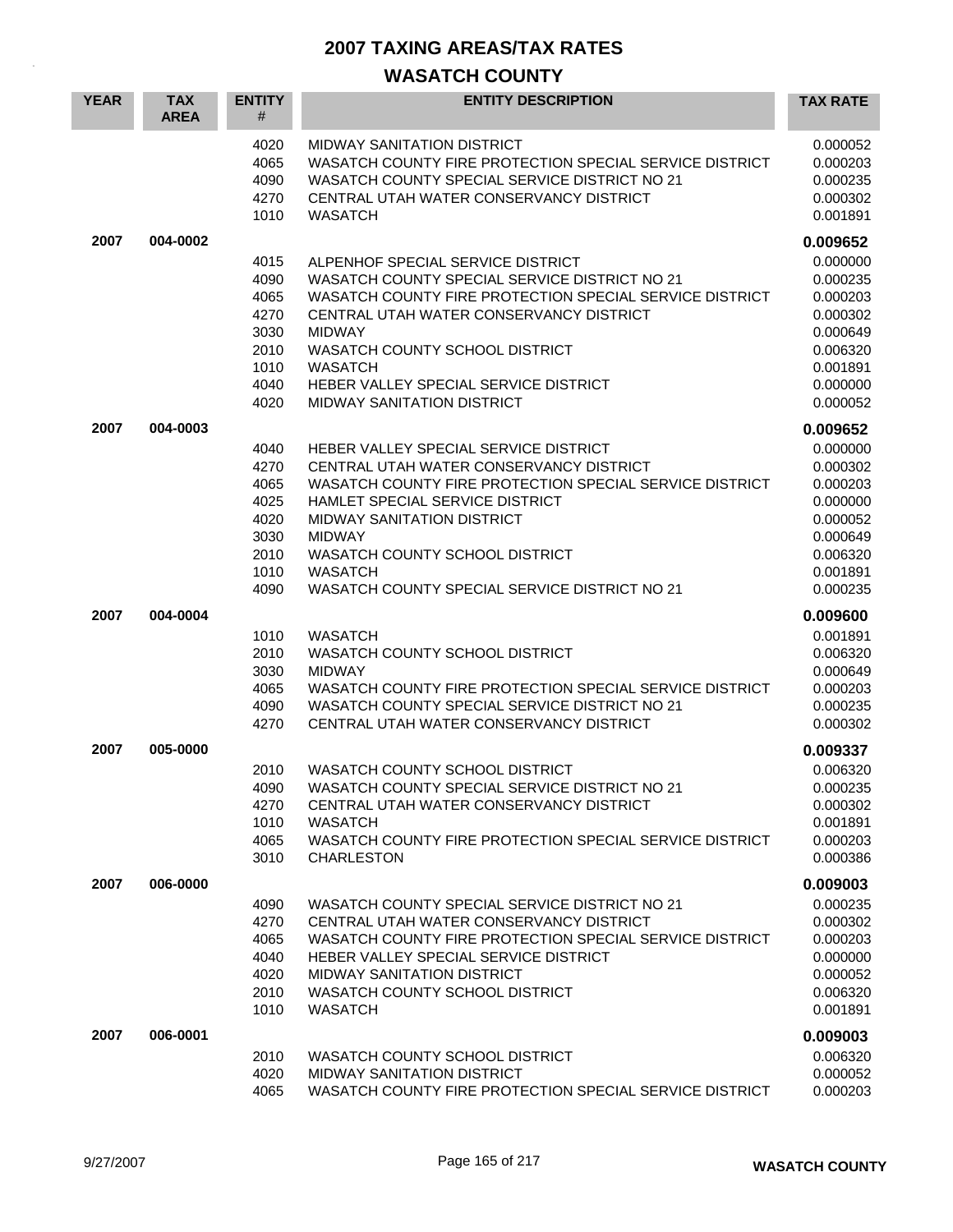| <b>YEAR</b> | <b>TAX</b><br><b>AREA</b> | <b>ENTITY</b><br>#   | <b>ENTITY DESCRIPTION</b>                                                                                  | <b>TAX RATE</b>                  |
|-------------|---------------------------|----------------------|------------------------------------------------------------------------------------------------------------|----------------------------------|
|             |                           | 4090<br>4270<br>1010 | WASATCH COUNTY SPECIAL SERVICE DISTRICT NO 21<br>CENTRAL UTAH WATER CONSERVANCY DISTRICT<br><b>WASATCH</b> | 0.000235<br>0.000302<br>0.001891 |
| 2007        | 007-0000                  |                      |                                                                                                            | 0.010422                         |
|             |                           | 3035                 | PARK CITY                                                                                                  | 0.001674                         |
|             |                           | 4080                 | <b>PARK CITY WATER SERVICE DISTRICT</b>                                                                    | 0.000000                         |
|             |                           | 4270                 | CENTRAL UTAH WATER CONSERVANCY DISTRICT                                                                    | 0.000302                         |
|             |                           | 1010                 | <b>WASATCH</b>                                                                                             | 0.001891                         |
|             |                           | 2010<br>4090         | WASATCH COUNTY SCHOOL DISTRICT<br>WASATCH COUNTY SPECIAL SERVICE DISTRICT NO 21                            | 0.006320                         |
|             |                           |                      |                                                                                                            | 0.000235                         |
| 2007        | 008-0000                  |                      |                                                                                                            | 0.010661                         |
|             |                           | 1010                 | <b>WASATCH</b>                                                                                             | 0.001891                         |
|             |                           | 2010<br>4090         | WASATCH COUNTY SCHOOL DISTRICT<br>WASATCH COUNTY SPECIAL SERVICE DISTRICT NO 21                            | 0.006320                         |
|             |                           | 4270                 | CENTRAL UTAH WATER CONSERVANCY DISTRICT                                                                    | 0.000235<br>0.000302             |
|             |                           | 4290                 | SOLDIER SUMMIT SPECIAL SERVICE DISTRICT                                                                    | 0.001913                         |
| 2007        | 009-0000                  |                      |                                                                                                            |                                  |
|             |                           |                      |                                                                                                            | 0.011233                         |
|             |                           | 2010<br>4270         | WASATCH COUNTY SCHOOL DISTRICT<br>CENTRAL UTAH WATER CONSERVANCY DISTRICT                                  | 0.006320<br>0.000302             |
|             |                           | 4090                 | WASATCH COUNTY SPECIAL SERVICE DISTRICT NO 21                                                              | 0.000235                         |
|             |                           | 4080                 | PARK CITY WATER SERVICE DISTRICT                                                                           | 0.000000                         |
|             |                           | 4075                 | SNYDERVILLE BASIN WATER RECLAMATION DISTRICT                                                               | 0.000000                         |
|             |                           | 3035                 | PARK CITY                                                                                                  | 0.001674                         |
|             |                           | 1010                 | <b>WASATCH</b>                                                                                             | 0.001891                         |
|             |                           | 4070                 | PARK CITY FIRE SERVICE DISTRICT                                                                            | 0.000811                         |
| 2007        | 009-0001                  |                      |                                                                                                            | 0.011233                         |
|             |                           | 4090                 | WASATCH COUNTY SPECIAL SERVICE DISTRICT NO 21                                                              | 0.000235                         |
|             |                           | 4075                 | SNYDERVILLE BASIN WATER RECLAMATION DISTRICT                                                               | 0.000000                         |
|             |                           | 4100<br>4080         | JORDANELLE SPECIAL SERVICE DISTRICT<br>PARK CITY WATER SERVICE DISTRICT                                    | 0.000000<br>0.000000             |
|             |                           | 3035                 | PARK CITY                                                                                                  | 0.001674                         |
|             |                           | 4270                 | CENTRAL UTAH WATER CONSERVANCY DISTRICT                                                                    | 0.000302                         |
|             |                           | 2010                 | WASATCH COUNTY SCHOOL DISTRICT                                                                             | 0.006320                         |
|             |                           | 1010                 | <b>WASATCH</b>                                                                                             | 0.001891                         |
|             |                           | 4070                 | PARK CITY FIRE SERVICE DISTRICT                                                                            | 0.000811                         |
| 2007        | 010-0000                  |                      |                                                                                                            | 0.009765                         |
|             |                           | 4090                 | WASATCH COUNTY SPECIAL SERVICE DISTRICT NO 21                                                              | 0.000235                         |
|             |                           | 4270                 | CENTRAL UTAH WATER CONSERVANCY DISTRICT                                                                    | 0.000302                         |
|             |                           | 4065                 | WASATCH COUNTY FIRE PROTECTION SPECIAL SERVICE DISTRICT                                                    | 0.000203                         |
|             |                           | 3040                 | <b>WALLSBURG</b>                                                                                           | 0.000814                         |
|             |                           | 2010                 | WASATCH COUNTY SCHOOL DISTRICT                                                                             | 0.006320                         |
|             |                           | 1010                 | <b>WASATCH</b>                                                                                             | 0.001891                         |
| 2007        | 011-0000                  |                      |                                                                                                            | 0.008951                         |
|             |                           | 2010                 | WASATCH COUNTY SCHOOL DISTRICT                                                                             | 0.006320                         |
|             |                           | 3015                 | <b>DANIEL TOWN</b>                                                                                         | 0.000000                         |
|             |                           | 4065<br>4090         | WASATCH COUNTY FIRE PROTECTION SPECIAL SERVICE DISTRICT<br>WASATCH COUNTY SPECIAL SERVICE DISTRICT NO 21   | 0.000203<br>0.000235             |
|             |                           | 4270                 | CENTRAL UTAH WATER CONSERVANCY DISTRICT                                                                    | 0.000302                         |
|             |                           | 1010                 | <b>WASATCH</b>                                                                                             | 0.001891                         |
| 2007        | 011-0001                  |                      |                                                                                                            | 0.008951                         |
|             |                           | 4090                 | WASATCH COUNTY SPECIAL SERVICE DISTRICT NO 21                                                              | 0.000235                         |
|             |                           |                      |                                                                                                            |                                  |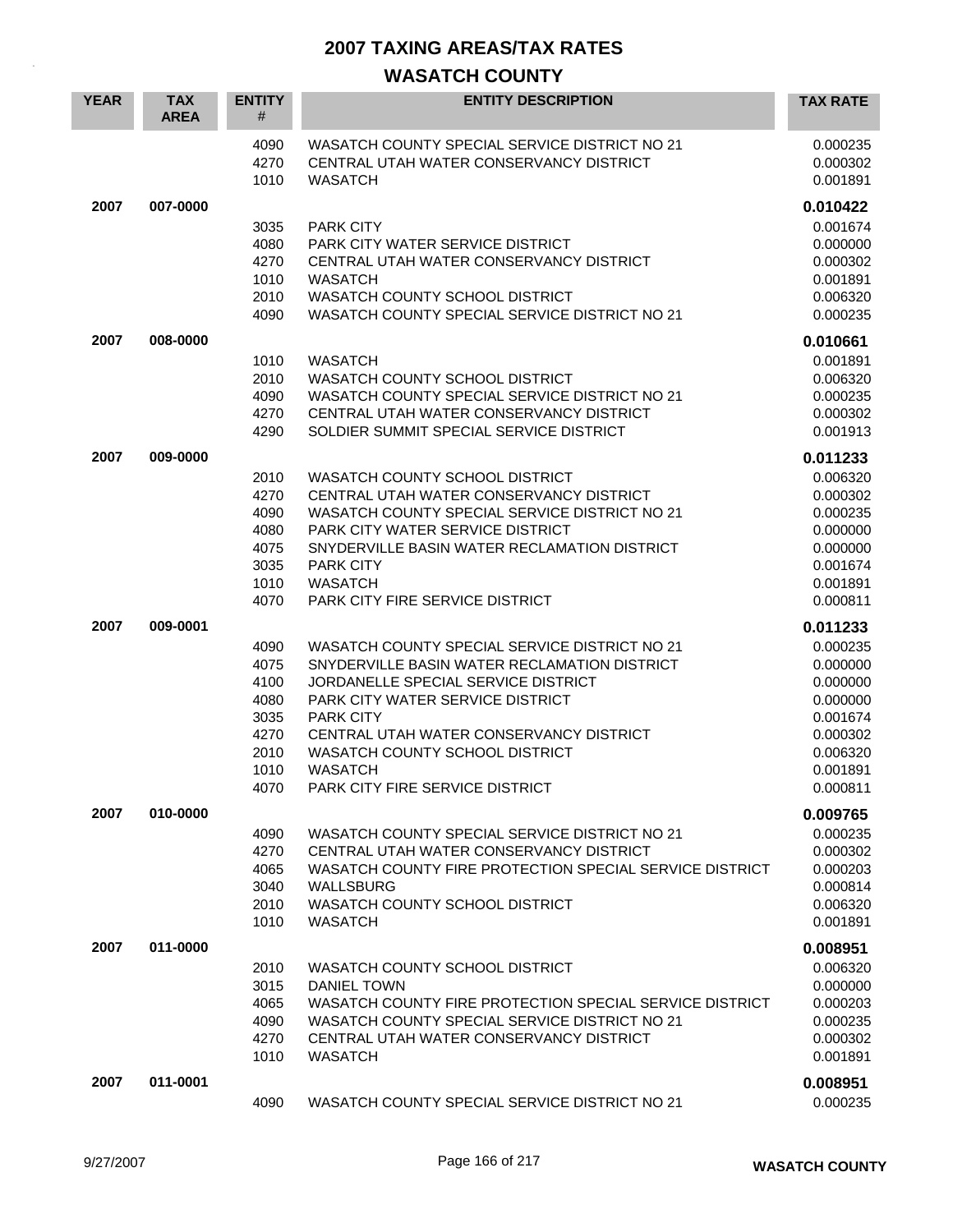| <b>YEAR</b> | <b>TAX</b><br><b>AREA</b> | <b>ENTITY</b><br>#                                   | <b>ENTITY DESCRIPTION</b>                                                                                                                                                                                                                                                                              | <b>TAX RATE</b>                                                                  |
|-------------|---------------------------|------------------------------------------------------|--------------------------------------------------------------------------------------------------------------------------------------------------------------------------------------------------------------------------------------------------------------------------------------------------------|----------------------------------------------------------------------------------|
|             |                           | 4065<br>4095<br>2010<br>1010<br>3015<br>4270         | WASATCH COUNTY FIRE PROTECTION SPECIAL SERVICE DISTRICT<br>TWIN CREEKS SPECIAL SERVICE DISTRICT<br>WASATCH COUNTY SCHOOL DISTRICT<br><b>WASATCH</b><br><b>DANIEL TOWN</b><br>CENTRAL UTAH WATER CONSERVANCY DISTRICT                                                                                   | 0.000203<br>0.000000<br>0.006320<br>0.001891<br>0.000000<br>0.000302             |
| 2007        | 012-0000                  |                                                      |                                                                                                                                                                                                                                                                                                        | 0.008951                                                                         |
|             |                           | 1010<br>2010<br>4030<br>4065<br>4090<br>4270         | <b>WASATCH</b><br>WASATCH COUNTY SCHOOL DISTRICT<br>WASATCH COUNTY SERVICE AREA NO 1<br>WASATCH COUNTY FIRE PROTECTION SPECIAL SERVICE DISTRICT<br>WASATCH COUNTY SPECIAL SERVICE DISTRICT NO 21<br>CENTRAL UTAH WATER CONSERVANCY DISTRICT                                                            | 0.001891<br>0.006320<br>0.000000<br>0.000203<br>0.000235<br>0.000302             |
| 2007        | 012-0001                  |                                                      |                                                                                                                                                                                                                                                                                                        | 0.008951                                                                         |
|             |                           | 2010<br>4270<br>4095<br>4090<br>4050<br>1010<br>4065 | WASATCH COUNTY SCHOOL DISTRICT<br>CENTRAL UTAH WATER CONSERVANCY DISTRICT<br>TWIN CREEKS SPECIAL SERVICE DISTRICT<br>WASATCH COUNTY SPECIAL SERVICE DISTRICT NO 21<br>WASATCH COUNTY SUBDIVISION SPECIAL SERVICE DISTRICT<br><b>WASATCH</b><br>WASATCH COUNTY FIRE PROTECTION SPECIAL SERVICE DISTRICT | 0.006320<br>0.000302<br>0.000000<br>0.000235<br>0.000000<br>0.001891<br>0.000203 |
| 2007        | 012-0002                  |                                                      |                                                                                                                                                                                                                                                                                                        | 0.008951                                                                         |
|             |                           | 1010<br>2010<br>4060<br>4065<br>4090<br>4270         | <b>WASATCH</b><br>WASATCH COUNTY SCHOOL DISTRICT<br>WASATCH COUNTY SUBDIVISION SPECIAL SERVICE DISTRICT<br>WASATCH COUNTY FIRE PROTECTION SPECIAL SERVICE DISTRICT<br>WASATCH COUNTY SPECIAL SERVICE DISTRICT NO 21<br>CENTRAL UTAH WATER CONSERVANCY DISTRICT                                         | 0.001891<br>0.006320<br>0.000000<br>0.000203<br>0.000235<br>0.000302             |
| 2007        | 012-0003                  |                                                      |                                                                                                                                                                                                                                                                                                        | 0.008951                                                                         |
|             |                           | 4065<br>4090<br>1010<br>4270<br>2010                 | WASATCH COUNTY FIRE PROTECTION SPECIAL SERVICE DISTRICT<br>WASATCH COUNTY SPECIAL SERVICE DISTRICT NO 21<br><b>WASATCH</b><br>CENTRAL UTAH WATER CONSERVANCY DISTRICT<br>WASATCH COUNTY SCHOOL DISTRICT                                                                                                | 0.000203<br>0.000235<br>0.001891<br>0.000302<br>0.006320                         |
| 2007        | 012-0004                  |                                                      |                                                                                                                                                                                                                                                                                                        | 0.008951                                                                         |
|             |                           | 4270<br>1010<br>2010<br>4065<br>4090<br>4095         | CENTRAL UTAH WATER CONSERVANCY DISTRICT<br><b>WASATCH</b><br>WASATCH COUNTY SCHOOL DISTRICT<br>WASATCH COUNTY FIRE PROTECTION SPECIAL SERVICE DISTRICT<br>WASATCH COUNTY SPECIAL SERVICE DISTRICT NO 21<br>TWIN CREEKS SPECIAL SERVICE DISTRICT                                                        | 0.000302<br>0.001891<br>0.006320<br>0.000203<br>0.000235<br>0.000000             |
| 2007        | 012-0005                  |                                                      |                                                                                                                                                                                                                                                                                                        | 0.008951                                                                         |
|             |                           | 4270<br>4095<br>4090<br>4065<br>4040<br>1010<br>2010 | CENTRAL UTAH WATER CONSERVANCY DISTRICT<br>TWIN CREEKS SPECIAL SERVICE DISTRICT<br>WASATCH COUNTY SPECIAL SERVICE DISTRICT NO 21<br>WASATCH COUNTY FIRE PROTECTION SPECIAL SERVICE DISTRICT<br>HEBER VALLEY SPECIAL SERVICE DISTRICT<br><b>WASATCH</b><br>WASATCH COUNTY SCHOOL DISTRICT               | 0.000302<br>0.000000<br>0.000235<br>0.000203<br>0.000000<br>0.001891<br>0.006320 |
| 2007        | 012-0006                  | 4065                                                 | WASATCH COUNTY FIRE PROTECTION SPECIAL SERVICE DISTRICT                                                                                                                                                                                                                                                | 0.008951<br>0.000203                                                             |
|             |                           |                                                      |                                                                                                                                                                                                                                                                                                        |                                                                                  |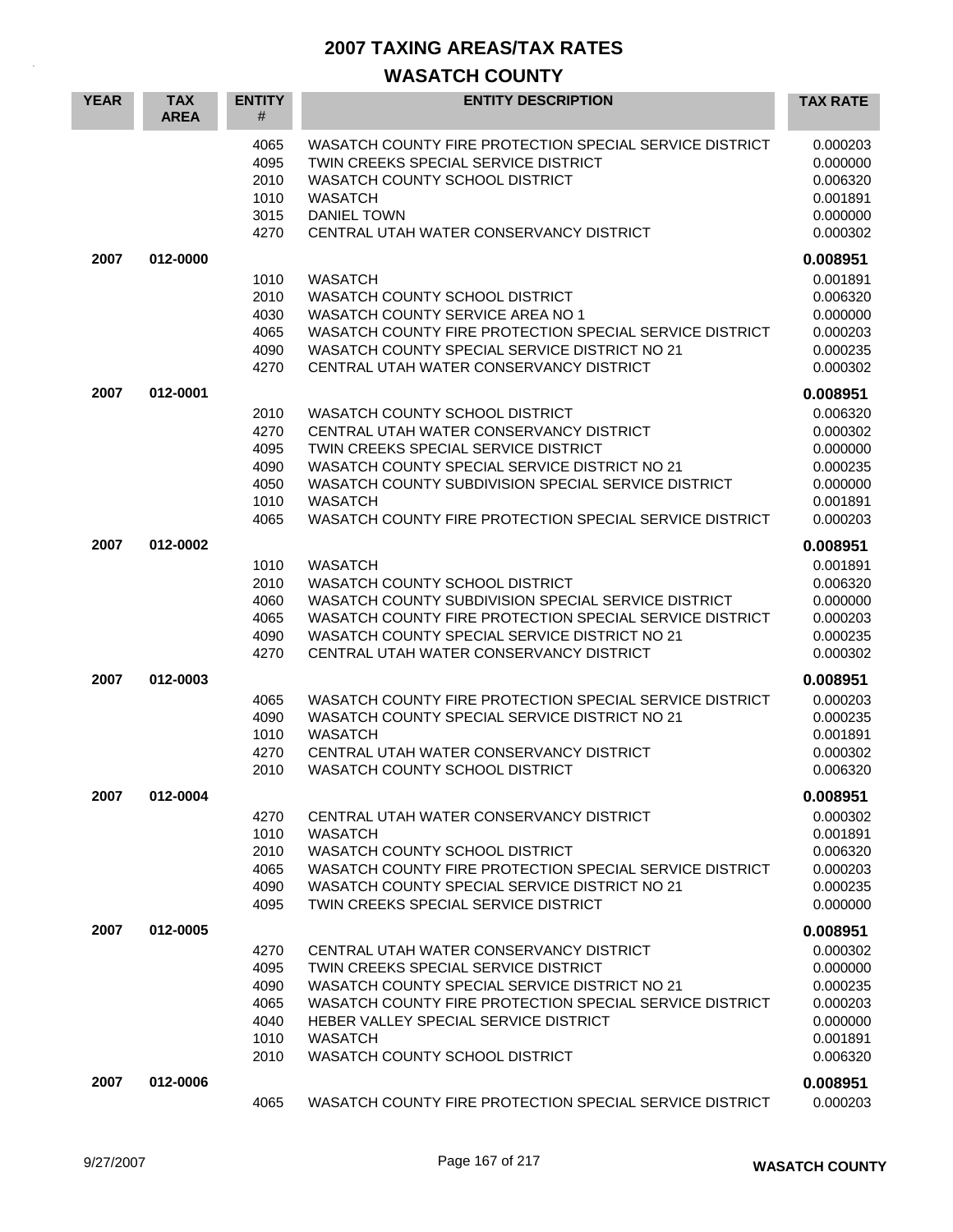| <b>YEAR</b> | <b>TAX</b><br><b>AREA</b> | <b>ENTITY</b><br>#                           | <b>ENTITY DESCRIPTION</b>                                                                                                                                                                                                                      | <b>TAX RATE</b>                                                                  |
|-------------|---------------------------|----------------------------------------------|------------------------------------------------------------------------------------------------------------------------------------------------------------------------------------------------------------------------------------------------|----------------------------------------------------------------------------------|
|             |                           | 4090<br>4100<br>2010<br>1010<br>4030<br>4270 | WASATCH COUNTY SPECIAL SERVICE DISTRICT NO 21<br>JORDANELLE SPECIAL SERVICE DISTRICT<br>WASATCH COUNTY SCHOOL DISTRICT<br>WASATCH<br>WASATCH COUNTY SERVICE AREA NO 1<br>CENTRAL UTAH WATER CONSERVANCY DISTRICT                               | 0.000235<br>0.000000<br>0.006320<br>0.001891<br>0.000000<br>0.000302             |
| 2007        | 012-0007                  | 1010<br>2010<br>4065<br>4090<br>4100<br>4270 | <b>WASATCH</b><br>WASATCH COUNTY SCHOOL DISTRICT<br>WASATCH COUNTY FIRE PROTECTION SPECIAL SERVICE DISTRICT<br>WASATCH COUNTY SPECIAL SERVICE DISTRICT NO 21<br>JORDANELLE SPECIAL SERVICE DISTRICT<br>CENTRAL UTAH WATER CONSERVANCY DISTRICT | 0.008951<br>0.001891<br>0.006320<br>0.000203<br>0.000235<br>0.000000<br>0.000302 |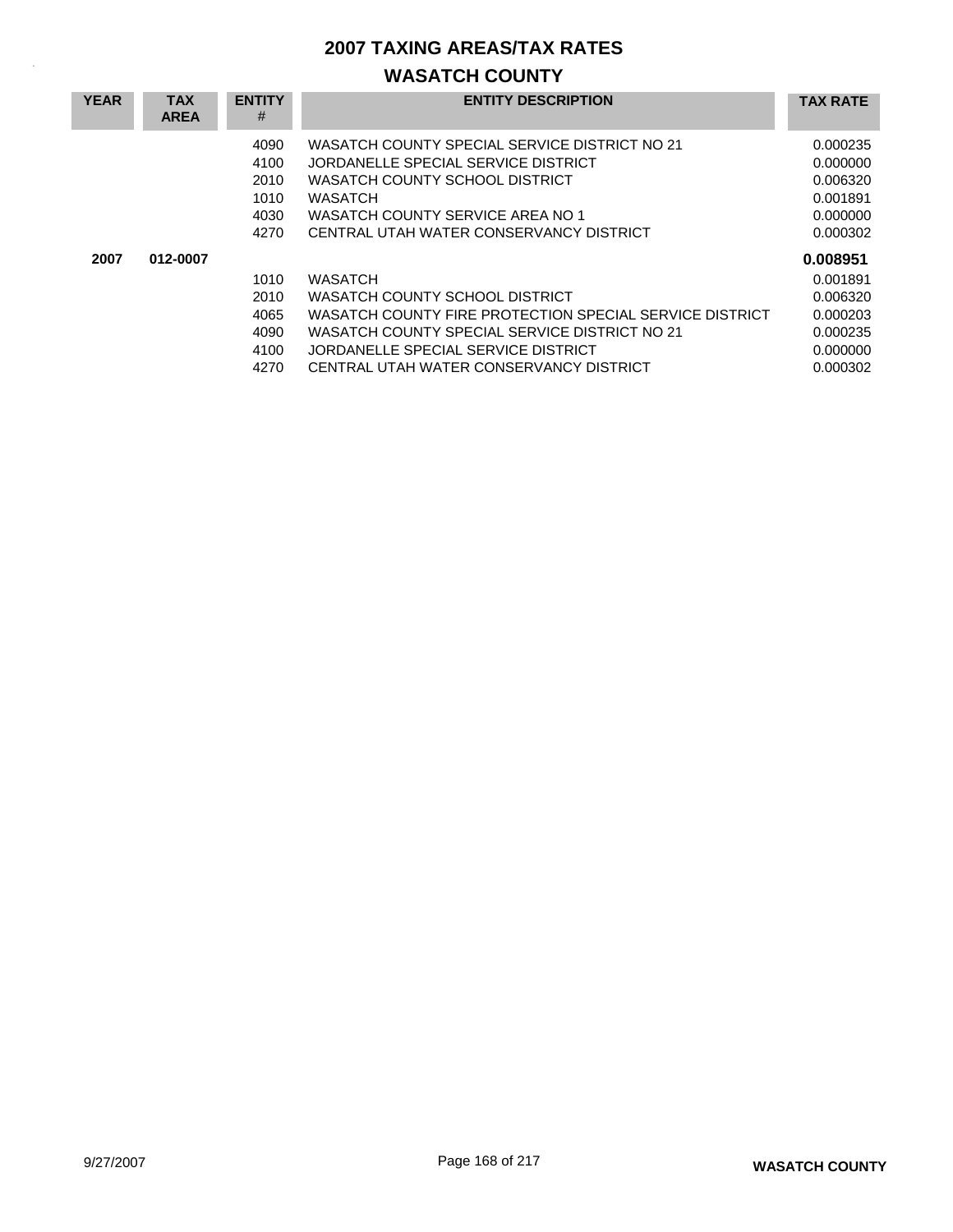| <b>YEAR</b> | <b>TAX</b><br><b>AREA</b> | <b>ENTITY</b><br>#                                   | <b>ENTITY DESCRIPTION</b>                                                                                                                                                                                                                                                                            | <b>TAX RATE</b>                                                                              |
|-------------|---------------------------|------------------------------------------------------|------------------------------------------------------------------------------------------------------------------------------------------------------------------------------------------------------------------------------------------------------------------------------------------------------|----------------------------------------------------------------------------------------------|
| 2007        | 001-0000                  | 2010<br>4110<br>4085<br>3010<br>1010<br>4010         | WASHINGTON COUNTY SCHOOL DISTRICT<br>SOUTHWEST MOSQUITO ABATEMENT & CONTROL DISTRICT<br>WASHINGTON COUNTY SPECIAL SERVICE DISTRICT NO. 1<br><b>ENTERPRISE</b><br><b>WASHINGTON</b><br>THE WASHINGTON COUNTY WATER CONSERVANCY DISTRICT                                                               | 0.009375<br>0.005655<br>0.000025<br>0.000000<br>0.001738<br>0.001266<br>0.000691             |
| 2007        | 002-0000                  | 1010<br>2010<br>3020<br>4010<br>4110                 | <b>WASHINGTON</b><br>WASHINGTON COUNTY SCHOOL DISTRICT<br><b>HILDALE CITY</b><br>THE WASHINGTON COUNTY WATER CONSERVANCY DISTRICT<br>SOUTHWEST MOSQUITO ABATEMENT & CONTROL DISTRICT                                                                                                                 | 0.010105<br>0.001266<br>0.005655<br>0.002468<br>0.000691<br>0.000025                         |
| 2007        | 003-0000                  | 3030<br>4085<br>4110<br>2010<br>1010<br>4070<br>4010 | <b>HURRICANE CITY</b><br>WASHINGTON COUNTY SPECIAL SERVICE DISTRICT NO. 1<br>SOUTHWEST MOSQUITO ABATEMENT & CONTROL DISTRICT<br>WASHINGTON COUNTY SCHOOL DISTRICT<br><b>WASHINGTON</b><br>ASH CREEK SPECIAL SERVICE DISTRICT<br>THE WASHINGTON COUNTY WATER CONSERVANCY DISTRICT                     | 0.009602<br>0.001965<br>0.000000<br>0.000025<br>0.005655<br>0.001266<br>0.000000<br>0.000691 |
| 2007        | 003-0001                  | 4085<br>4110<br>4010<br>3030<br>2010<br>1010         | WASHINGTON COUNTY SPECIAL SERVICE DISTRICT NO. 1<br>SOUTHWEST MOSQUITO ABATEMENT & CONTROL DISTRICT<br>THE WASHINGTON COUNTY WATER CONSERVANCY DISTRICT<br><b>HURRICANE CITY</b><br><b>WASHINGTON COUNTY SCHOOL DISTRICT</b><br><b>WASHINGTON</b>                                                    | 0.009602<br>0.000000<br>0.000025<br>0.000691<br>0.001965<br>0.005655<br>0.001266             |
| 2007        | 004-0000                  | 2010<br>3040<br>4010<br>4085<br>4110<br>1010         | WASHINGTON COUNTY SCHOOL DISTRICT<br><b>IVINS TOWN</b><br>THE WASHINGTON COUNTY WATER CONSERVANCY DISTRICT<br>WASHINGTON COUNTY SPECIAL SERVICE DISTRICT NO. 1<br>SOUTHWEST MOSQUITO ABATEMENT & CONTROL DISTRICT<br><b>WASHINGTON</b>                                                               | 0.009007<br>0.005655<br>0.001370<br>0.000691<br>0.000000<br>0.000025<br>0.001266             |
| 2007        | 005-0000                  | 4085<br>4070<br>4110<br>3050<br>2010<br>1010<br>4010 | WASHINGTON COUNTY SPECIAL SERVICE DISTRICT NO. 1<br>ASH CREEK SPECIAL SERVICE DISTRICT<br>SOUTHWEST MOSQUITO ABATEMENT & CONTROL DISTRICT<br>LA VERKIN CITY<br>WASHINGTON COUNTY SCHOOL DISTRICT<br><b>WASHINGTON</b><br>THE WASHINGTON COUNTY WATER CONSERVANCY DISTRICT                            | 0.008834<br>0.000000<br>0.000000<br>0.000025<br>0.001197<br>0.005655<br>0.001266<br>0.000691 |
| 2007        | 006-0000                  | 4110<br>2010<br>3060<br>4010<br>4075<br>4085<br>4095 | SOUTHWEST MOSQUITO ABATEMENT & CONTROL DISTRICT<br>WASHINGTON COUNTY SCHOOL DISTRICT<br><b>LEEDS</b><br>THE WASHINGTON COUNTY WATER CONSERVANCY DISTRICT<br>ANGEL SPRINGS SPECIAL SERVICE DISTRICT M 2003<br>WASHINGTON COUNTY SPECIAL SERVICE DISTRICT NO. 1<br>LEEDS AREA SPECIAL SERVICE DISTRICT | 0.009111<br>0.000025<br>0.005655<br>0.000568<br>0.000691<br>0.000000<br>0.000000<br>0.000906 |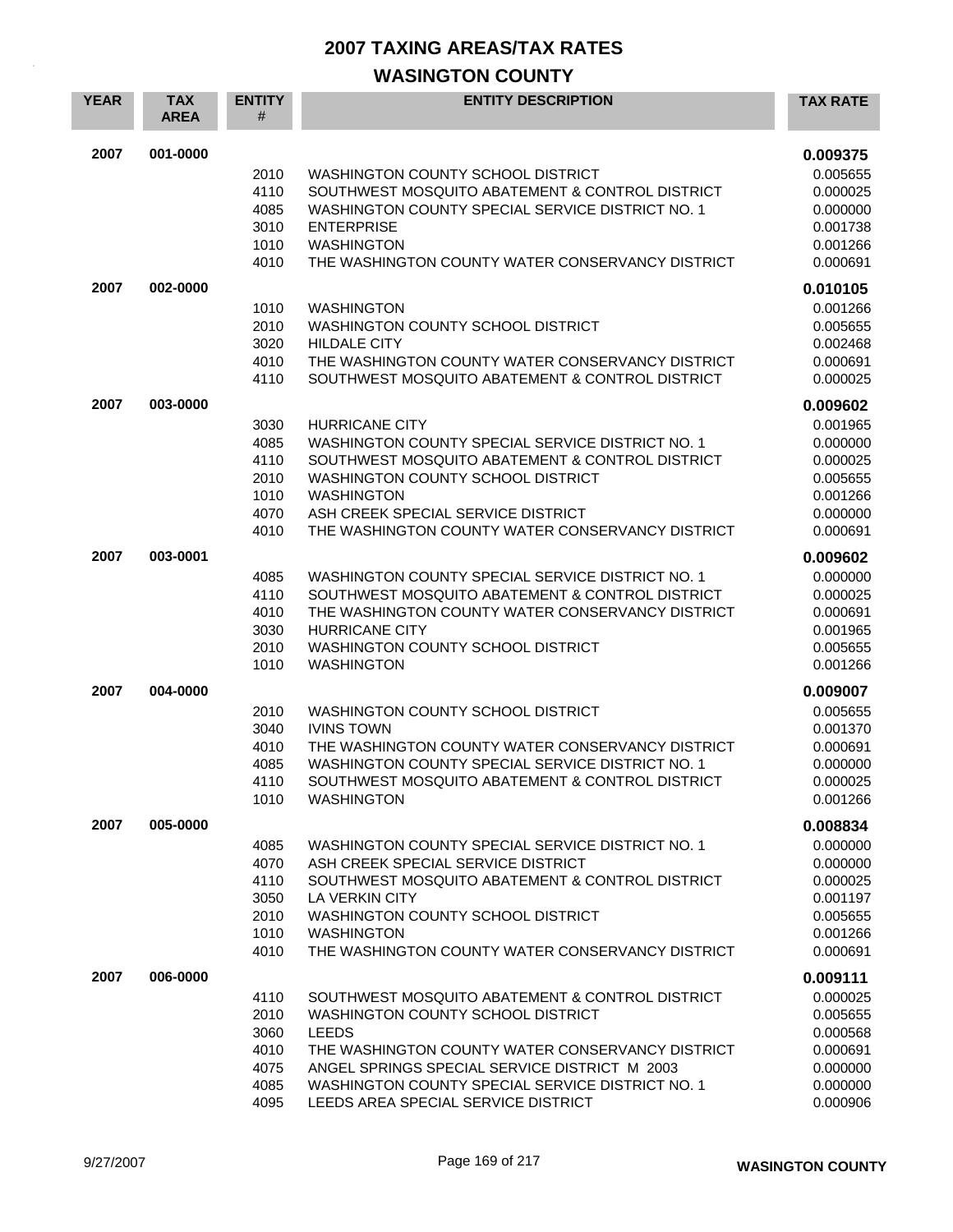| <b>YEAR</b> | <b>TAX</b><br><b>AREA</b> | <b>ENTITY</b><br># | <b>ENTITY DESCRIPTION</b>                                                               | <b>TAX RATE</b>      |
|-------------|---------------------------|--------------------|-----------------------------------------------------------------------------------------|----------------------|
|             |                           | 1010               | <b>WASHINGTON</b>                                                                       | 0.001266             |
| 2007        | 006-0001                  |                    |                                                                                         | 0.009111             |
|             |                           | 3060               | <b>LEEDS</b>                                                                            | 0.000568             |
|             |                           | 2010               | WASHINGTON COUNTY SCHOOL DISTRICT                                                       | 0.005655             |
|             |                           | 1010               | <b>WASHINGTON</b>                                                                       | 0.001266             |
|             |                           | 4110               | SOUTHWEST MOSQUITO ABATEMENT & CONTROL DISTRICT                                         | 0.000025             |
|             |                           | 4095<br>4010       | LEEDS AREA SPECIAL SERVICE DISTRICT<br>THE WASHINGTON COUNTY WATER CONSERVANCY DISTRICT | 0.000906<br>0.000691 |
|             |                           | 4085               | WASHINGTON COUNTY SPECIAL SERVICE DISTRICT NO. 1                                        | 0.000000             |
|             |                           |                    |                                                                                         |                      |
| 2007        | 007-0000                  |                    |                                                                                         | 0.009239             |
|             |                           | 4090               | NEW HARMONY VALLEY SPECIAL SERVICE DISTRICT                                             | 0.000461             |
|             |                           | 1010               | <b>WASHINGTON</b>                                                                       | 0.001266             |
|             |                           | 2010<br>3070       | WASHINGTON COUNTY SCHOOL DISTRICT<br><b>NEW HARMONY</b>                                 | 0.005655<br>0.001141 |
|             |                           | 4010               | THE WASHINGTON COUNTY WATER CONSERVANCY DISTRICT                                        | 0.000691             |
|             |                           | 4110               | SOUTHWEST MOSQUITO ABATEMENT & CONTROL DISTRICT                                         | 0.000025             |
|             |                           | 4085               | WASHINGTON COUNTY SPECIAL SERVICE DISTRICT NO. 1                                        | 0.000000             |
|             |                           |                    |                                                                                         |                      |
| 2007        | 008-0000                  |                    |                                                                                         | 0.008854             |
|             |                           | 1010<br>2010       | <b>WASHINGTON</b><br>WASHINGTON COUNTY SCHOOL DISTRICT                                  | 0.001266<br>0.005655 |
|             |                           | 3080               | <b>ST GEORGE CITY</b>                                                                   | 0.001217             |
|             |                           | 4010               | THE WASHINGTON COUNTY WATER CONSERVANCY DISTRICT                                        | 0.000691             |
|             |                           | 4085               | WASHINGTON COUNTY SPECIAL SERVICE DISTRICT NO. 1                                        | 0.000000             |
|             |                           | 4110               | SOUTHWEST MOSQUITO ABATEMENT & CONTROL DISTRICT                                         | 0.000025             |
| 2007        | 009-0000                  |                    |                                                                                         | 0.009086             |
|             |                           | 4010               | THE WASHINGTON COUNTY WATER CONSERVANCY DISTRICT                                        | 0.000691             |
|             |                           | 4085               | WASHINGTON COUNTY SPECIAL SERVICE DISTRICT NO. 1                                        | 0.000000             |
|             |                           | 3090               | <b>SANTA CLARA CITY</b>                                                                 | 0.001449             |
|             |                           | 2010               | WASHINGTON COUNTY SCHOOL DISTRICT                                                       | 0.005655             |
|             |                           | 1010               | <b>WASHINGTON</b>                                                                       | 0.001266             |
|             |                           | 4110               | SOUTHWEST MOSQUITO ABATEMENT & CONTROL DISTRICT                                         | 0.000025             |
| 2007        | 010-0000                  |                    |                                                                                         | 0.008139             |
|             |                           | 1010               | <b>WASHINGTON</b>                                                                       | 0.001266             |
|             |                           | 2010               | WASHINGTON COUNTY SCHOOL DISTRICT                                                       | 0.005655             |
|             |                           | 3100               | <b>SPRINGDALE</b>                                                                       | 0.000305             |
|             |                           | 4010               | THE WASHINGTON COUNTY WATER CONSERVANCY DISTRICT                                        | 0.000691             |
|             |                           | 4030               | ROCKVILLE/SPRINGDALE FIRE PROTECTION DISTRICT                                           | 0.000222             |
|             |                           | 4085               | WASHINGTON COUNTY SPECIAL SERVICE DISTRICT NO. 1                                        | 0.000000             |
| 2007        | 011-0000                  |                    |                                                                                         | 0.008457             |
|             |                           | 1010               | <b>WASHINGTON</b>                                                                       | 0.001266             |
|             |                           | 4070               | ASH CREEK SPECIAL SERVICE DISTRICT                                                      | 0.000000             |
|             |                           | 4085               | WASHINGTON COUNTY SPECIAL SERVICE DISTRICT NO. 1                                        | 0.000000             |
|             |                           | 2010               | WASHINGTON COUNTY SCHOOL DISTRICT                                                       | 0.005655             |
|             |                           | 4010               | THE WASHINGTON COUNTY WATER CONSERVANCY DISTRICT                                        | 0.000691             |
|             |                           | 3110               | <b>TOQUERVILLE TOWN</b>                                                                 | 0.000845             |
| 2007        | 012-0000                  |                    |                                                                                         | 0.008545             |
|             |                           | 4110               | SOUTHWEST MOSQUITO ABATEMENT & CONTROL DISTRICT                                         | 0.000025             |
|             |                           | 1010               | <b>WASHINGTON</b>                                                                       | 0.001266             |
|             |                           | 2010               | WASHINGTON COUNTY SCHOOL DISTRICT                                                       | 0.005655             |
|             |                           | 3120<br>4010       | <b>VIRGIN TOWN</b><br>THE WASHINGTON COUNTY WATER CONSERVANCY DISTRICT                  | 0.000908<br>0.000691 |
|             |                           |                    |                                                                                         |                      |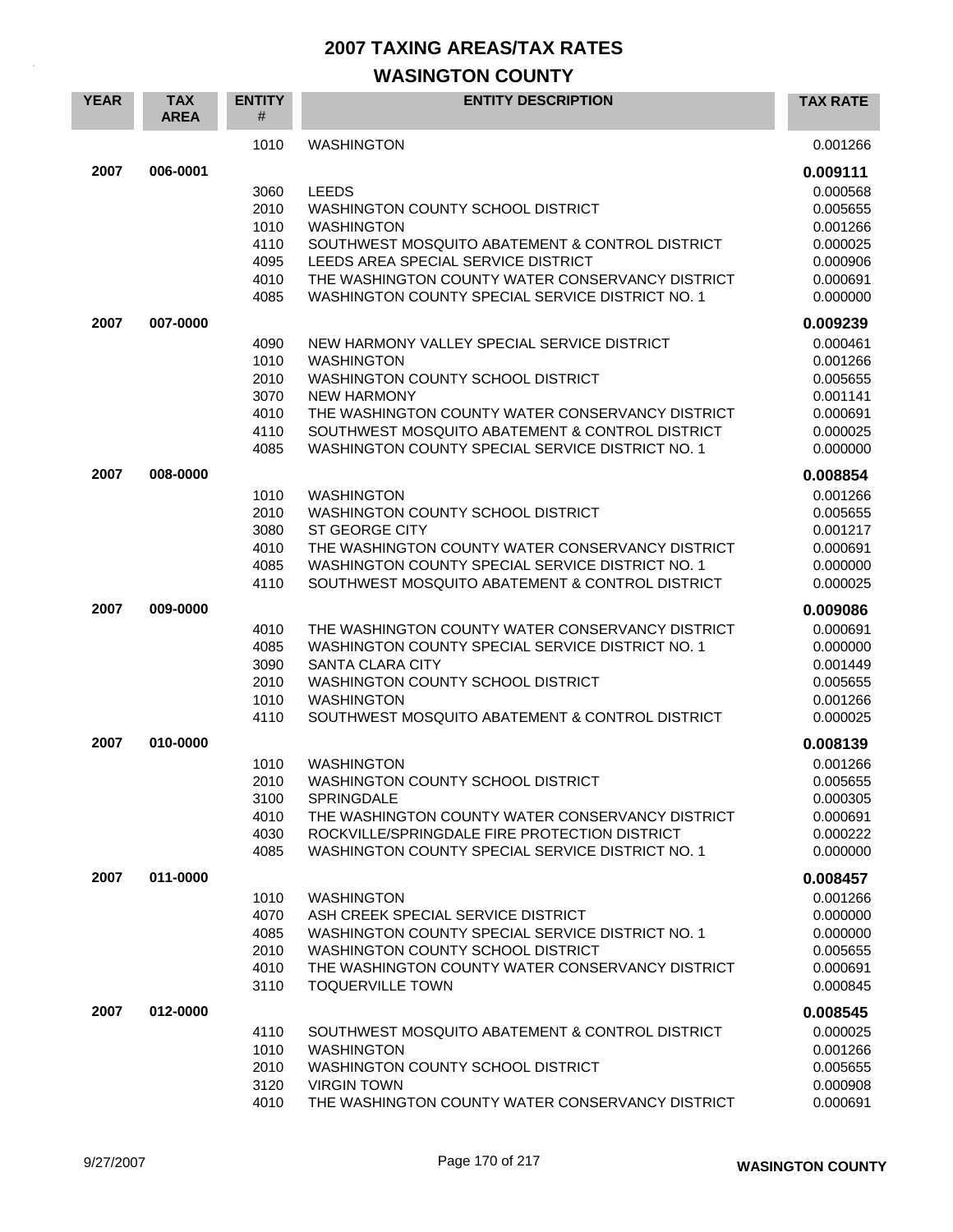| <b>YEAR</b> | <b>TAX</b><br><b>AREA</b> | <b>ENTITY</b><br>#                                   | <b>ENTITY DESCRIPTION</b>                                                                                                                                                                                                                                                             | <b>TAX RATE</b>                                                                              |
|-------------|---------------------------|------------------------------------------------------|---------------------------------------------------------------------------------------------------------------------------------------------------------------------------------------------------------------------------------------------------------------------------------------|----------------------------------------------------------------------------------------------|
|             |                           | 4085                                                 | WASHINGTON COUNTY SPECIAL SERVICE DISTRICT NO. 1                                                                                                                                                                                                                                      | 0.000000                                                                                     |
| 2007        | 013-0000                  | 4110<br>4085<br>4070<br>4010<br>3130<br>1010<br>2010 | SOUTHWEST MOSQUITO ABATEMENT & CONTROL DISTRICT<br>WASHINGTON COUNTY SPECIAL SERVICE DISTRICT NO. 1<br>ASH CREEK SPECIAL SERVICE DISTRICT<br>THE WASHINGTON COUNTY WATER CONSERVANCY DISTRICT<br><b>WASHINGTON CITY</b><br><b>WASHINGTON</b><br>WASHINGTON COUNTY SCHOOL DISTRICT     | 0.008726<br>0.000025<br>0.000000<br>0.000000<br>0.000691<br>0.001089<br>0.001266<br>0.005655 |
| 2007        | 013-0001                  |                                                      |                                                                                                                                                                                                                                                                                       | 0.008726                                                                                     |
|             |                           | 4085<br>4010<br>1010<br>2010<br>3130<br>4110         | WASHINGTON COUNTY SPECIAL SERVICE DISTRICT NO. 1<br>THE WASHINGTON COUNTY WATER CONSERVANCY DISTRICT<br><b>WASHINGTON</b><br>WASHINGTON COUNTY SCHOOL DISTRICT<br><b>WASHINGTON CITY</b><br>SOUTHWEST MOSQUITO ABATEMENT & CONTROL DISTRICT                                           | 0.000000<br>0.000691<br>0.001266<br>0.005655<br>0.001089<br>0.000025                         |
| 2007        | 015-0000                  |                                                      |                                                                                                                                                                                                                                                                                       | 0.007637                                                                                     |
|             |                           | 1010<br>2010<br>4010<br>4070<br>4085<br>4110         | <b>WASHINGTON</b><br>WASHINGTON COUNTY SCHOOL DISTRICT<br>THE WASHINGTON COUNTY WATER CONSERVANCY DISTRICT<br>ASH CREEK SPECIAL SERVICE DISTRICT<br>WASHINGTON COUNTY SPECIAL SERVICE DISTRICT NO. 1<br>SOUTHWEST MOSQUITO ABATEMENT & CONTROL DISTRICT                               | 0.001266<br>0.005655<br>0.000691<br>0.000000<br>0.000000<br>0.000025                         |
| 2007        | 015-0001                  |                                                      |                                                                                                                                                                                                                                                                                       | 0.007637                                                                                     |
|             |                           | 2010<br>4110<br>4085<br>4010<br>1010<br>4080         | WASHINGTON COUNTY SCHOOL DISTRICT<br>SOUTHWEST MOSQUITO ABATEMENT & CONTROL DISTRICT<br>WASHINGTON COUNTY SPECIAL SERVICE DISTRICT NO. 1<br>THE WASHINGTON COUNTY WATER CONSERVANCY DISTRICT<br><b>WASHINGTON</b><br>PINE VALLEY SPECIAL SERVICE DISTRICT (N)                         | 0.005655<br>0.000025<br>0.000000<br>0.000691<br>0.001266<br>0.000000                         |
| 2007        | 015-0002                  |                                                      |                                                                                                                                                                                                                                                                                       | 0.007637                                                                                     |
|             |                           | 4110<br>1010<br>2010<br>4010<br>4075<br>4085         | SOUTHWEST MOSQUITO ABATEMENT & CONTROL DISTRICT<br><b>WASHINGTON</b><br>WASHINGTON COUNTY SCHOOL DISTRICT<br>THE WASHINGTON COUNTY WATER CONSERVANCY DISTRICT<br>ANGEL SPRINGS SPECIAL SERVICE DISTRICT M 2003<br>WASHINGTON COUNTY SPECIAL SERVICE DISTRICT NO. 1                    | 0.000025<br>0.001266<br>0.005655<br>0.000691<br>0.000000<br>0.000000                         |
| 2007        | 015-0003                  |                                                      |                                                                                                                                                                                                                                                                                       | 0.007637                                                                                     |
|             |                           | 4110<br>4085<br>1010<br>4010<br>2010                 | SOUTHWEST MOSQUITO ABATEMENT & CONTROL DISTRICT<br>WASHINGTON COUNTY SPECIAL SERVICE DISTRICT NO. 1<br><b>WASHINGTON</b><br>THE WASHINGTON COUNTY WATER CONSERVANCY DISTRICT<br>WASHINGTON COUNTY SCHOOL DISTRICT                                                                     | 0.000025<br>0.000000<br>0.001266<br>0.000691<br>0.005655                                     |
| 2007        | 017-0000                  |                                                      |                                                                                                                                                                                                                                                                                       | 0.008854                                                                                     |
|             |                           | 8010<br>1010<br>2010<br>3080<br>4010<br>4085<br>4110 | ST. GEORGE REDEVELOPMENT AGENCY PROJECT<br><b>WASHINGTON</b><br>WASHINGTON COUNTY SCHOOL DISTRICT<br><b>ST GEORGE CITY</b><br>THE WASHINGTON COUNTY WATER CONSERVANCY DISTRICT<br>WASHINGTON COUNTY SPECIAL SERVICE DISTRICT NO. 1<br>SOUTHWEST MOSQUITO ABATEMENT & CONTROL DISTRICT | 0.000000<br>0.001266<br>0.005655<br>0.001217<br>0.000691<br>0.000000<br>0.000025             |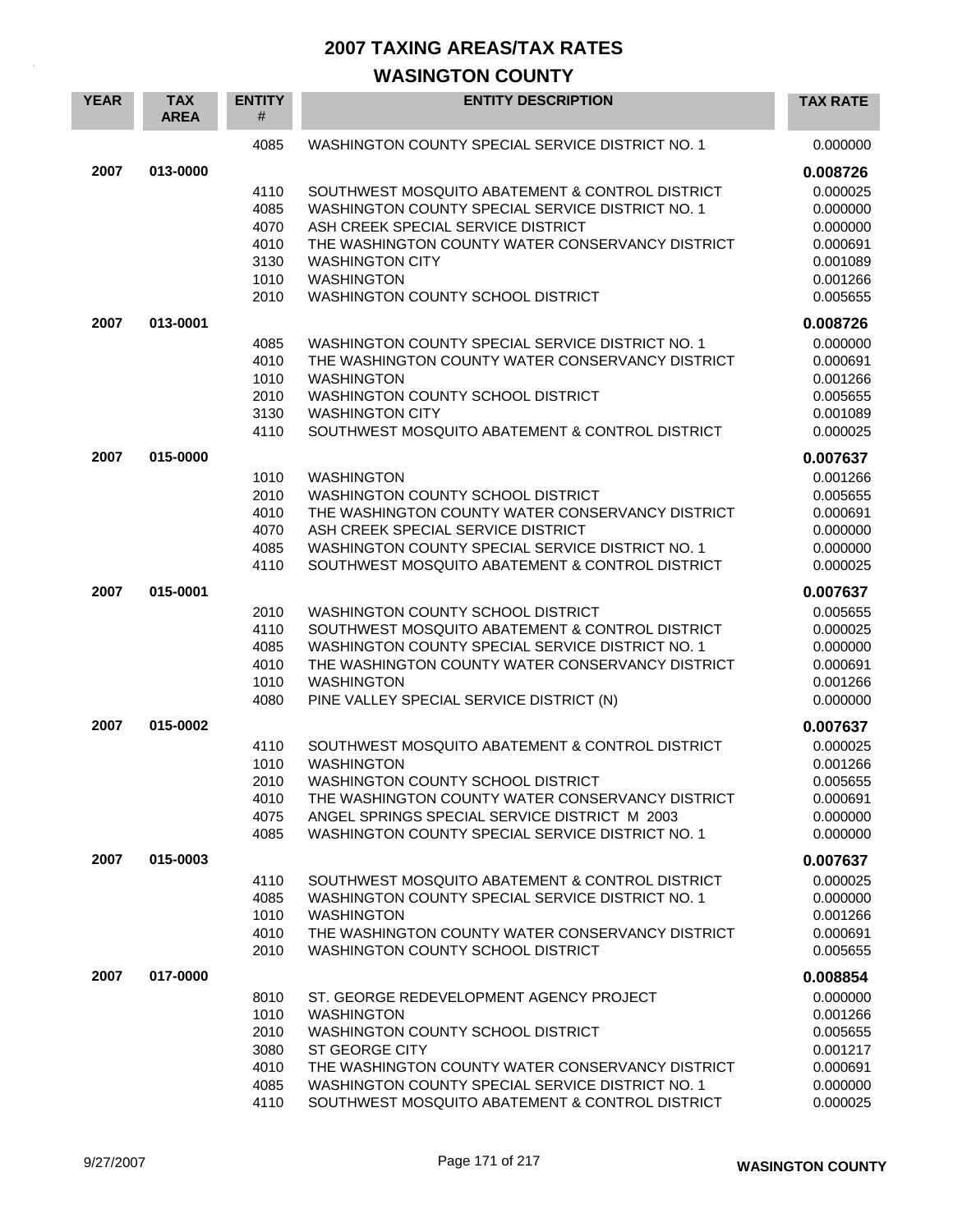| <b>YEAR</b> | <b>TAX</b><br><b>AREA</b> | <b>ENTITY</b><br>#                                           | <b>ENTITY DESCRIPTION</b>                                                                                                                                                                                                                                                                                                      | <b>TAX RATE</b>                                                                                          |
|-------------|---------------------------|--------------------------------------------------------------|--------------------------------------------------------------------------------------------------------------------------------------------------------------------------------------------------------------------------------------------------------------------------------------------------------------------------------|----------------------------------------------------------------------------------------------------------|
| 2007        | 017-0001                  | 8020<br>4110<br>4085<br>4010<br>3080<br>1010<br>2010         | ST. GEORGE REDEVELOPMENT AGENCY PROJECT<br>SOUTHWEST MOSQUITO ABATEMENT & CONTROL DISTRICT<br>WASHINGTON COUNTY SPECIAL SERVICE DISTRICT NO. 1<br>THE WASHINGTON COUNTY WATER CONSERVANCY DISTRICT<br><b>ST GEORGE CITY</b><br><b>WASHINGTON</b><br>WASHINGTON COUNTY SCHOOL DISTRICT                                          | 0.008854<br>0.000000<br>0.000025<br>0.000000<br>0.000691<br>0.001217<br>0.001266<br>0.005655             |
| 2007        | 017-0002                  | 4010<br>4085<br>4110<br>1010<br>2010<br>8030<br>3080         | THE WASHINGTON COUNTY WATER CONSERVANCY DISTRICT<br>WASHINGTON COUNTY SPECIAL SERVICE DISTRICT NO. 1<br>SOUTHWEST MOSQUITO ABATEMENT & CONTROL DISTRICT<br><b>WASHINGTON</b><br>WASHINGTON COUNTY SCHOOL DISTRICT<br>ST. GEORGE REDEVELOPMENT AGENCY PROJECT<br><b>ST GEORGE CITY</b>                                          | 0.008854<br>0.000691<br>0.000000<br>0.000025<br>0.001266<br>0.005655<br>0.000000<br>0.001217             |
| 2007        | 018-0000                  | 4030<br>4110<br>4010<br>3075<br>2010<br>1010                 | ROCKVILLE/SPRINGDALE FIRE PROTECTION DISTRICT<br>SOUTHWEST MOSQUITO ABATEMENT & CONTROL DISTRICT<br>THE WASHINGTON COUNTY WATER CONSERVANCY DISTRICT<br><b>ROCKVILLE</b><br>WASHINGTON COUNTY SCHOOL DISTRICT<br><b>WASHINGTON</b>                                                                                             | 0.008919<br>0.000222<br>0.000025<br>0.000691<br>0.001060<br>0.005655<br>0.001266                         |
| 2007        | 021-0000                  | 2010<br>4010<br>4040<br>4085<br>4110<br>1010                 | WASHINGTON COUNTY SCHOOL DISTRICT<br>THE WASHINGTON COUNTY WATER CONSERVANCY DISTRICT<br>DAMERON VALLEY SPECIAL SERVICE DISTRICT<br>WASHINGTON COUNTY SPECIAL SERVICE DISTRICT NO. 1<br>SOUTHWEST MOSQUITO ABATEMENT & CONTROL DISTRICT<br><b>WASHINGTON</b>                                                                   | 0.007637<br>0.005655<br>0.000691<br>0.000000<br>0.000000<br>0.000025<br>0.001266                         |
| 2007        | 022-0000                  | 4055<br>4050<br>4085<br>4110<br>2010<br>1010<br>4010         | NORTHWESTERN SPECIAL SERVICE DISTRICT<br>DIXIE DEER SPECIAL SERVICE DISTRICT<br>WASHINGTON COUNTY SPECIAL SERVICE DISTRICT NO. 1<br>SOUTHWEST MOSQUITO ABATEMENT & CONTROL DISTRICT<br>WASHINGTON COUNTY SCHOOL DISTRICT<br><b>WASHINGTON</b><br>THE WASHINGTON COUNTY WATER CONSERVANCY DISTRICT                              | 0.007637<br>0.000000<br>0.000000<br>0.000000<br>0.000025<br>0.005655<br>0.001266<br>0.000691             |
| 2007        | 027-0000                  | 4110<br>8050<br>4085<br>4070<br>4010<br>3030<br>2010<br>1010 | SOUTHWEST MOSQUITO ABATEMENT & CONTROL DISTRICT<br>HURRICANE REDEVELOPMENT PROJECT AREA NO. 1<br>WASHINGTON COUNTY SPECIAL SERVICE DISTRICT NO. 1<br>ASH CREEK SPECIAL SERVICE DISTRICT<br>THE WASHINGTON COUNTY WATER CONSERVANCY DISTRICT<br><b>HURRICANE CITY</b><br>WASHINGTON COUNTY SCHOOL DISTRICT<br><b>WASHINGTON</b> | 0.009602<br>0.000025<br>0.000000<br>0.000000<br>0.000000<br>0.000691<br>0.001965<br>0.005655<br>0.001266 |
| 2007        | 028-0000                  | 2010<br>3030<br>4010                                         | WASHINGTON COUNTY SCHOOL DISTRICT<br><b>HURRICANE CITY</b><br>THE WASHINGTON COUNTY WATER CONSERVANCY DISTRICT                                                                                                                                                                                                                 | 0.009602<br>0.005655<br>0.001965<br>0.000691                                                             |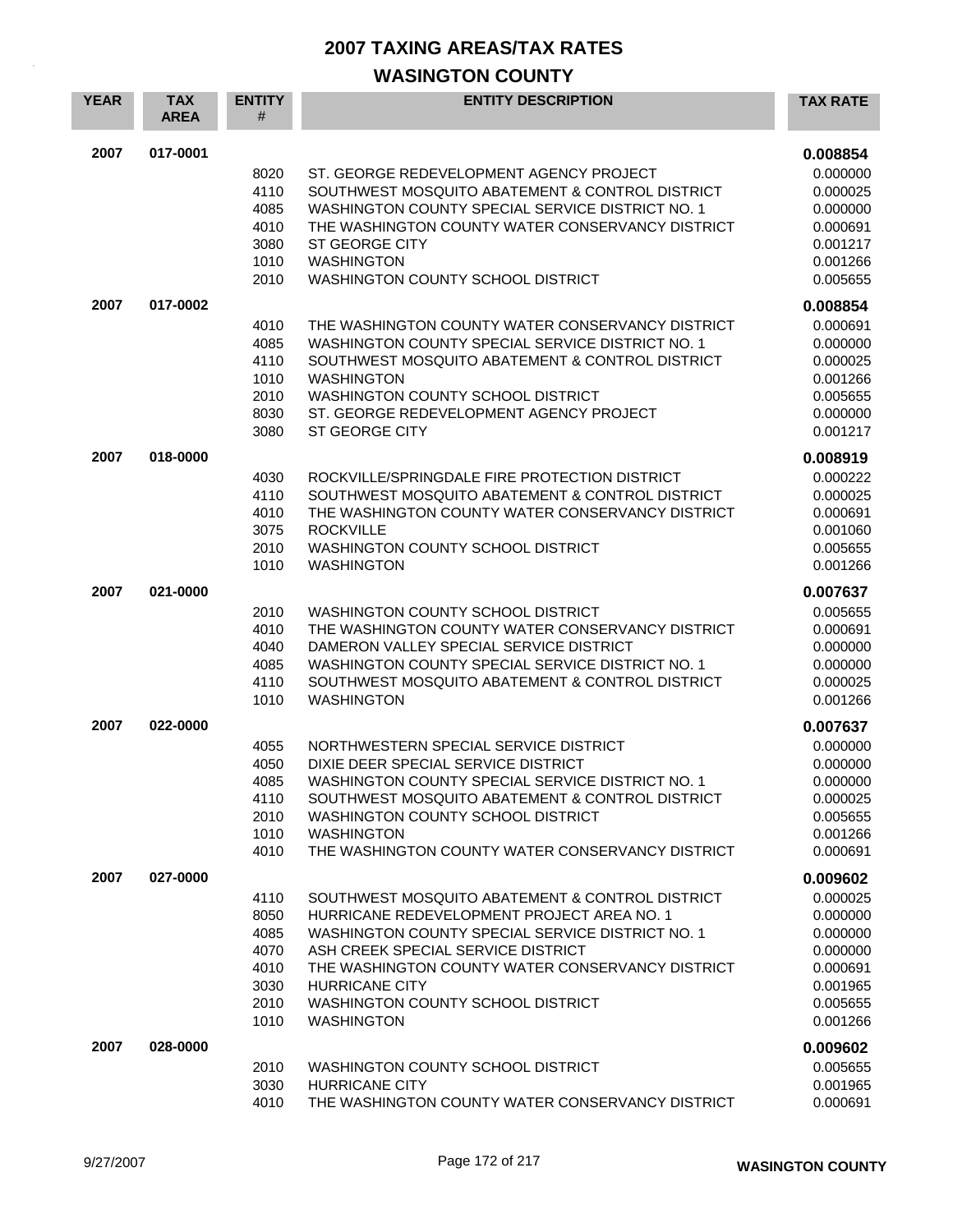| <b>YEAR</b> | <b>TAX</b><br><b>AREA</b> | <b>ENTITY</b><br>#                                           | <b>ENTITY DESCRIPTION</b>                                                                                                                                                                                                                                                                                                      | <b>TAX RATE</b>                                                                              |
|-------------|---------------------------|--------------------------------------------------------------|--------------------------------------------------------------------------------------------------------------------------------------------------------------------------------------------------------------------------------------------------------------------------------------------------------------------------------|----------------------------------------------------------------------------------------------|
|             |                           | 4070<br>4085<br>4110<br>8052<br>1010                         | ASH CREEK SPECIAL SERVICE DISTRICT<br>WASHINGTON COUNTY SPECIAL SERVICE DISTRICT NO. 1<br>SOUTHWEST MOSQUITO ABATEMENT & CONTROL DISTRICT<br>HURRICANE REDEVELOPMENT PROJECT AREA NO. 2<br><b>WASHINGTON</b>                                                                                                                   | 0.000000<br>0.000000<br>0.000025<br>0.000000<br>0.001266                                     |
| 2007        | 029-0000                  |                                                              |                                                                                                                                                                                                                                                                                                                                | 0.009602                                                                                     |
|             |                           | 4070<br>8054<br>4085<br>3030<br>2010<br>1010<br>4110<br>4010 | ASH CREEK SPECIAL SERVICE DISTRICT<br>HURRICANE REDEVELOPMENT PROJECT AREA NO. 3<br>WASHINGTON COUNTY SPECIAL SERVICE DISTRICT NO. 1<br><b>HURRICANE CITY</b><br>WASHINGTON COUNTY SCHOOL DISTRICT<br><b>WASHINGTON</b><br>SOUTHWEST MOSQUITO ABATEMENT & CONTROL DISTRICT<br>THE WASHINGTON COUNTY WATER CONSERVANCY DISTRICT | 0.000000<br>0.000000<br>0.000000<br>0.001965<br>0.005655<br>0.001266<br>0.000025<br>0.000691 |
| 2007        | 032-0000                  |                                                              |                                                                                                                                                                                                                                                                                                                                | 0.008854                                                                                     |
|             |                           | 4085<br>4110<br>4010<br>3080<br>2010<br>1010<br>8032         | WASHINGTON COUNTY SPECIAL SERVICE DISTRICT NO. 1<br>SOUTHWEST MOSQUITO ABATEMENT & CONTROL DISTRICT<br>THE WASHINGTON COUNTY WATER CONSERVANCY DISTRICT<br><b>ST GEORGE CITY</b><br><b>WASHINGTON COUNTY SCHOOL DISTRICT</b><br><b>WASHINGTON</b><br>ST. GEORGE I-15 ECONOMIC DEVELOPMENT PROJECT AREA                         | 0.000000<br>0.000025<br>0.000691<br>0.001217<br>0.005655<br>0.001266<br>0.000000             |
| 2007        | 034-0000                  |                                                              |                                                                                                                                                                                                                                                                                                                                | 0.008071                                                                                     |
|             |                           | 1010<br>2010<br>4010<br>4065<br>4085<br>4110                 | <b>WASHINGTON</b><br>WASHINGTON COUNTY SCHOOL DISTRICT<br>THE WASHINGTON COUNTY WATER CONSERVANCY DISTRICT<br>SOUTHWESTERN SPECIAL SERVICE DISTRICT<br>WASHINGTON COUNTY SPECIAL SERVICE DISTRICT NO. 1<br>SOUTHWEST MOSQUITO ABATEMENT & CONTROL DISTRICT                                                                     | 0.001266<br>0.005655<br>0.000691<br>0.000434<br>0.000000<br>0.000025                         |
| 2007        | 035-0000                  |                                                              |                                                                                                                                                                                                                                                                                                                                | 0.007637                                                                                     |
|             |                           | 4085<br>4055<br>4110<br>2010<br>1010<br>4010                 | WASHINGTON COUNTY SPECIAL SERVICE DISTRICT NO. 1<br>NORTHWESTERN SPECIAL SERVICE DISTRICT<br>SOUTHWEST MOSQUITO ABATEMENT & CONTROL DISTRICT<br>WASHINGTON COUNTY SCHOOL DISTRICT<br>WASHINGTON<br>THE WASHINGTON COUNTY WATER CONSERVANCY DISTRICT                                                                            | 0.000000<br>0.000000<br>0.000025<br>0.005655<br>0.001266<br>0.000691                         |
| 2007        | 036-0000                  | 2010<br>4010<br>4060<br>4085<br>4110<br>1010                 | WASHINGTON COUNTY SCHOOL DISTRICT<br>THE WASHINGTON COUNTY WATER CONSERVANCY DISTRICT<br>SMITHSONIAN FIRE DISTRICT<br>WASHINGTON COUNTY SPECIAL SERVICE DISTRICT NO. 1<br>SOUTHWEST MOSQUITO ABATEMENT & CONTROL DISTRICT<br><b>WASHINGTON</b>                                                                                 | 0.007637<br>0.005655<br>0.000691<br>0.000000<br>0.000000<br>0.000025<br>0.001266             |
| 2007        | 037-0000                  | 4070<br>4110<br>4085<br>4010<br>2010<br>1010<br>4095         | ASH CREEK SPECIAL SERVICE DISTRICT<br>SOUTHWEST MOSQUITO ABATEMENT & CONTROL DISTRICT<br>WASHINGTON COUNTY SPECIAL SERVICE DISTRICT NO. 1<br>THE WASHINGTON COUNTY WATER CONSERVANCY DISTRICT<br>WASHINGTON COUNTY SCHOOL DISTRICT<br><b>WASHINGTON</b><br>LEEDS AREA SPECIAL SERVICE DISTRICT                                 | 0.008543<br>0.000000<br>0.000025<br>0.000000<br>0.000691<br>0.005655<br>0.001266<br>0.000906 |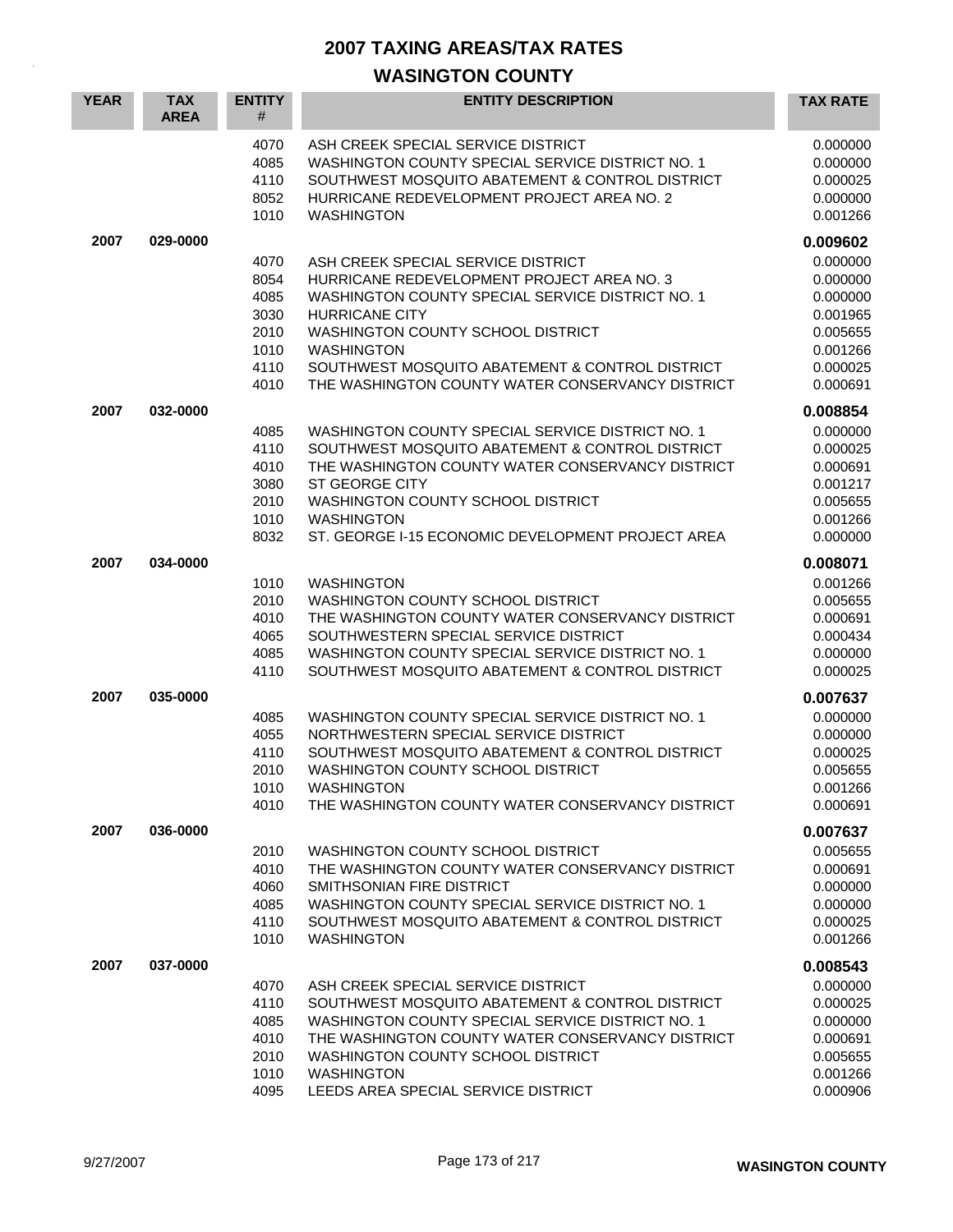| <b>YEAR</b> | <b>TAX</b><br><b>AREA</b> | <b>ENTITY</b><br>#                                           | <b>ENTITY DESCRIPTION</b>                                                                                                                                                                                                                                                                                                  | <b>TAX RATE</b>                                                                                          |
|-------------|---------------------------|--------------------------------------------------------------|----------------------------------------------------------------------------------------------------------------------------------------------------------------------------------------------------------------------------------------------------------------------------------------------------------------------------|----------------------------------------------------------------------------------------------------------|
| 2007        | 037-0001                  | 1010<br>2010<br>4010<br>4075<br>4085<br>4095<br>4110         | <b>WASHINGTON</b><br>WASHINGTON COUNTY SCHOOL DISTRICT<br>THE WASHINGTON COUNTY WATER CONSERVANCY DISTRICT<br>ANGEL SPRINGS SPECIAL SERVICE DISTRICT M 2003<br>WASHINGTON COUNTY SPECIAL SERVICE DISTRICT NO. 1<br>LEEDS AREA SPECIAL SERVICE DISTRICT<br>SOUTHWEST MOSQUITO ABATEMENT & CONTROL DISTRICT                  | 0.008543<br>0.001266<br>0.005655<br>0.000691<br>0.000000<br>0.000000<br>0.000906<br>0.000025             |
| 2007        | 037-0002                  | 4085<br>4010<br>4110<br>1010<br>2010<br>4095                 | WASHINGTON COUNTY SPECIAL SERVICE DISTRICT NO. 1<br>THE WASHINGTON COUNTY WATER CONSERVANCY DISTRICT<br>SOUTHWEST MOSQUITO ABATEMENT & CONTROL DISTRICT<br><b>WASHINGTON</b><br>WASHINGTON COUNTY SCHOOL DISTRICT<br>LEEDS AREA SPECIAL SERVICE DISTRICT                                                                   | 0.008543<br>0.000000<br>0.000691<br>0.000025<br>0.001266<br>0.005655<br>0.000906                         |
| 2007        | 038-0000                  | 1010<br>2010<br>4010<br>4085<br>4090<br>4110                 | <b>WASHINGTON</b><br>WASHINGTON COUNTY SCHOOL DISTRICT<br>THE WASHINGTON COUNTY WATER CONSERVANCY DISTRICT<br>WASHINGTON COUNTY SPECIAL SERVICE DISTRICT NO. 1<br>NEW HARMONY VALLEY SPECIAL SERVICE DISTRICT<br>SOUTHWEST MOSQUITO ABATEMENT & CONTROL DISTRICT                                                           | 0.008098<br>0.001266<br>0.005655<br>0.000691<br>0.000000<br>0.000461<br>0.000025                         |
| 2007        | 039-0000                  | 4085<br>4105<br>4010<br>2010<br>1010<br>4110                 | WASHINGTON COUNTY SPECIAL SERVICE DISTRICT NO. 1<br>SPECIAL IMPROVEMENT DISTRICT 98-1<br>THE WASHINGTON COUNTY WATER CONSERVANCY DISTRICT<br>WASHINGTON COUNTY SCHOOL DISTRICT<br><b>WASHINGTON</b><br>SOUTHWEST MOSQUITO ABATEMENT & CONTROL DISTRICT                                                                     | 0.007637<br>0.000000<br>0.000000<br>0.000691<br>0.005655<br>0.001266<br>0.000025                         |
| 2007        | 040-0000                  | 1010<br>2010<br>3080<br>4010<br>4085<br>4110<br>8033         | <b>WASHINGTON</b><br>WASHINGTON COUNTY SCHOOL DISTRICT<br><b>ST GEORGE CITY</b><br>THE WASHINGTON COUNTY WATER CONSERVANCY DISTRICT<br>WASHINGTON COUNTY SPECIAL SERVICE DISTRICT NO. 1<br>SOUTHWEST MOSQUITO ABATEMENT & CONTROL DISTRICT<br>FORT PIERCE ECONOMIC DEVELOPMENT PROJECT AREA PHASE I                        | 0.008854<br>0.001266<br>0.005655<br>0.001217<br>0.000691<br>0.000000<br>0.000025<br>0.000000             |
| 2007        | 041-0000                  | 1010<br>4085<br>4110<br>4100<br>4010<br>3130<br>2010<br>4070 | <b>WASHINGTON</b><br>WASHINGTON COUNTY SPECIAL SERVICE DISTRICT NO. 1<br>SOUTHWEST MOSQUITO ABATEMENT & CONTROL DISTRICT<br>CORAL CANYON SPECIAL SERVICE DISTRICT<br>THE WASHINGTON COUNTY WATER CONSERVANCY DISTRICT<br><b>WASHINGTON CITY</b><br>WASHINGTON COUNTY SCHOOL DISTRICT<br>ASH CREEK SPECIAL SERVICE DISTRICT | 0.011726<br>0.001266<br>0.000000<br>0.000025<br>0.003000<br>0.000691<br>0.001089<br>0.005655<br>0.000000 |
| 2007        | 041-0001                  | 4100<br>4110<br>4085<br>4010                                 | CORAL CANYON SPECIAL SERVICE DISTRICT<br>SOUTHWEST MOSQUITO ABATEMENT & CONTROL DISTRICT<br>WASHINGTON COUNTY SPECIAL SERVICE DISTRICT NO. 1<br>THE WASHINGTON COUNTY WATER CONSERVANCY DISTRICT                                                                                                                           | 0.011726<br>0.003000<br>0.000025<br>0.000000<br>0.000691                                                 |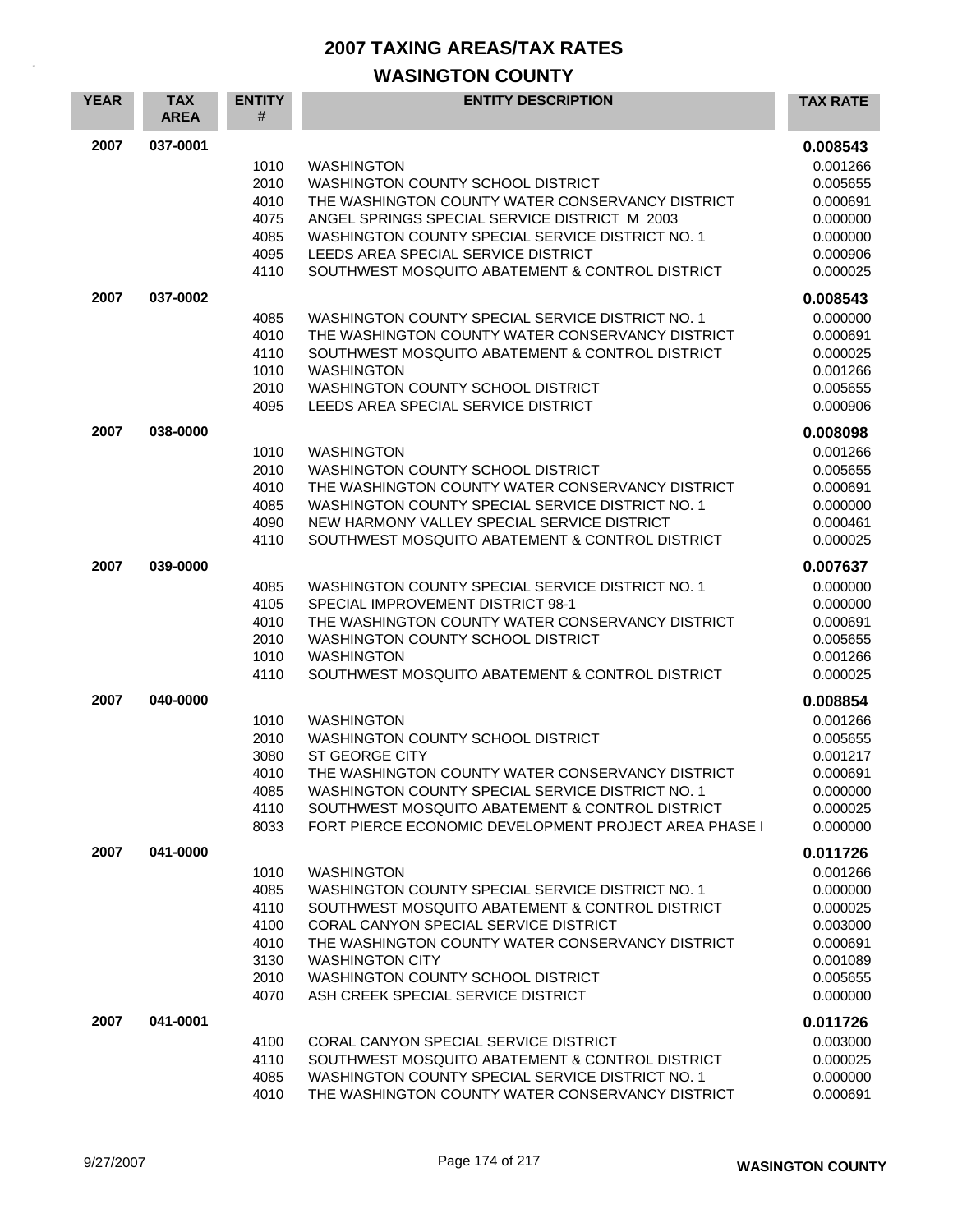| <b>YEAR</b> | <b>TAX</b><br><b>AREA</b> | <b>ENTITY</b><br>#                                   | <b>ENTITY DESCRIPTION</b>                                                                                                                                                                                                                                                                             | <b>TAX RATE</b>                                                                              |
|-------------|---------------------------|------------------------------------------------------|-------------------------------------------------------------------------------------------------------------------------------------------------------------------------------------------------------------------------------------------------------------------------------------------------------|----------------------------------------------------------------------------------------------|
|             |                           | 3130<br>2010<br>1010                                 | <b>WASHINGTON CITY</b><br>WASHINGTON COUNTY SCHOOL DISTRICT<br><b>WASHINGTON</b>                                                                                                                                                                                                                      | 0.001089<br>0.005655<br>0.001266                                                             |
| 2007        | 042-0000                  | 2010<br>3040<br>4010<br>4085<br>4110<br>8100         | WASHINGTON COUNTY SCHOOL DISTRICT<br><b>IVINS TOWN</b><br>THE WASHINGTON COUNTY WATER CONSERVANCY DISTRICT<br>WASHINGTON COUNTY SPECIAL SERVICE DISTRICT NO. 1<br>SOUTHWEST MOSQUITO ABATEMENT & CONTROL DISTRICT<br>SNOW CANYON PARKWAY ECONOMIC DEVELOPMENT PLAN - IVINS<br>т                       | 0.009007<br>0.005655<br>0.001370<br>0.000691<br>0.000000<br>0.000025<br>0.000000             |
|             |                           | 1010                                                 | <b>WASHINGTON</b>                                                                                                                                                                                                                                                                                     | 0.001266                                                                                     |
| 2007        | 043-0000                  | 4085<br>8034<br>4110<br>3080<br>1010<br>2010<br>4010 | WASHINGTON COUNTY SPECIAL SERVICE DISTRICT NO. 1<br>FORT PIERCE ECONOMIC DEVELOPMENT PROJECT AREA PHASE II<br>SOUTHWEST MOSQUITO ABATEMENT & CONTROL DISTRICT<br><b>ST GEORGE CITY</b><br><b>WASHINGTON</b><br>WASHINGTON COUNTY SCHOOL DISTRICT<br>THE WASHINGTON COUNTY WATER CONSERVANCY DISTRICT  | 0.008854<br>0.000000<br>0.000000<br>0.000025<br>0.001217<br>0.001266<br>0.005655<br>0.000691 |
| 2007        | 044-0000                  | 4110<br>8035<br>4085<br>4010<br>3080<br>2010<br>1010 | SOUTHWEST MOSQUITO ABATEMENT & CONTROL DISTRICT<br>FORT PIERCE ECONOMIC DEVELOPMENT PROJECT AREA PHASE III<br>WASHINGTON COUNTY SPECIAL SERVICE DISTRICT NO. 1<br>THE WASHINGTON COUNTY WATER CONSERVANCY DISTRICT<br><b>ST GEORGE CITY</b><br>WASHINGTON COUNTY SCHOOL DISTRICT<br><b>WASHINGTON</b> | 0.008854<br>0.000025<br>0.000000<br>0.000000<br>0.000691<br>0.001217<br>0.005655<br>0.001266 |
| 2007        | 045-0000                  | 2010<br>3005<br>4010<br>4060<br>4085<br>4110<br>1010 | WASHINGTON COUNTY SCHOOL DISTRICT<br>APPLE VALLEY TOWN<br>THE WASHINGTON COUNTY WATER CONSERVANCY DISTRICT<br>SMITHSONIAN FIRE DISTRICT<br>WASHINGTON COUNTY SPECIAL SERVICE DISTRICT NO. 1<br>SOUTHWEST MOSQUITO ABATEMENT & CONTROL DISTRICT<br><b>WASHINGTON</b>                                   | 0.008681<br>0.005655<br>0.001044<br>0.000691<br>0.000000<br>0.000000<br>0.000025<br>0.001266 |
| 2007        | 045-0001                  | 3005<br>4110<br>4010<br>1010<br>4085<br>2010         | APPLE VALLEY TOWN<br>SOUTHWEST MOSQUITO ABATEMENT & CONTROL DISTRICT<br>THE WASHINGTON COUNTY WATER CONSERVANCY DISTRICT<br><b>WASHINGTON</b><br>WASHINGTON COUNTY SPECIAL SERVICE DISTRICT NO. 1<br>WASHINGTON COUNTY SCHOOL DISTRICT                                                                | 0.008681<br>0.001044<br>0.000025<br>0.000691<br>0.001266<br>0.000000<br>0.005655             |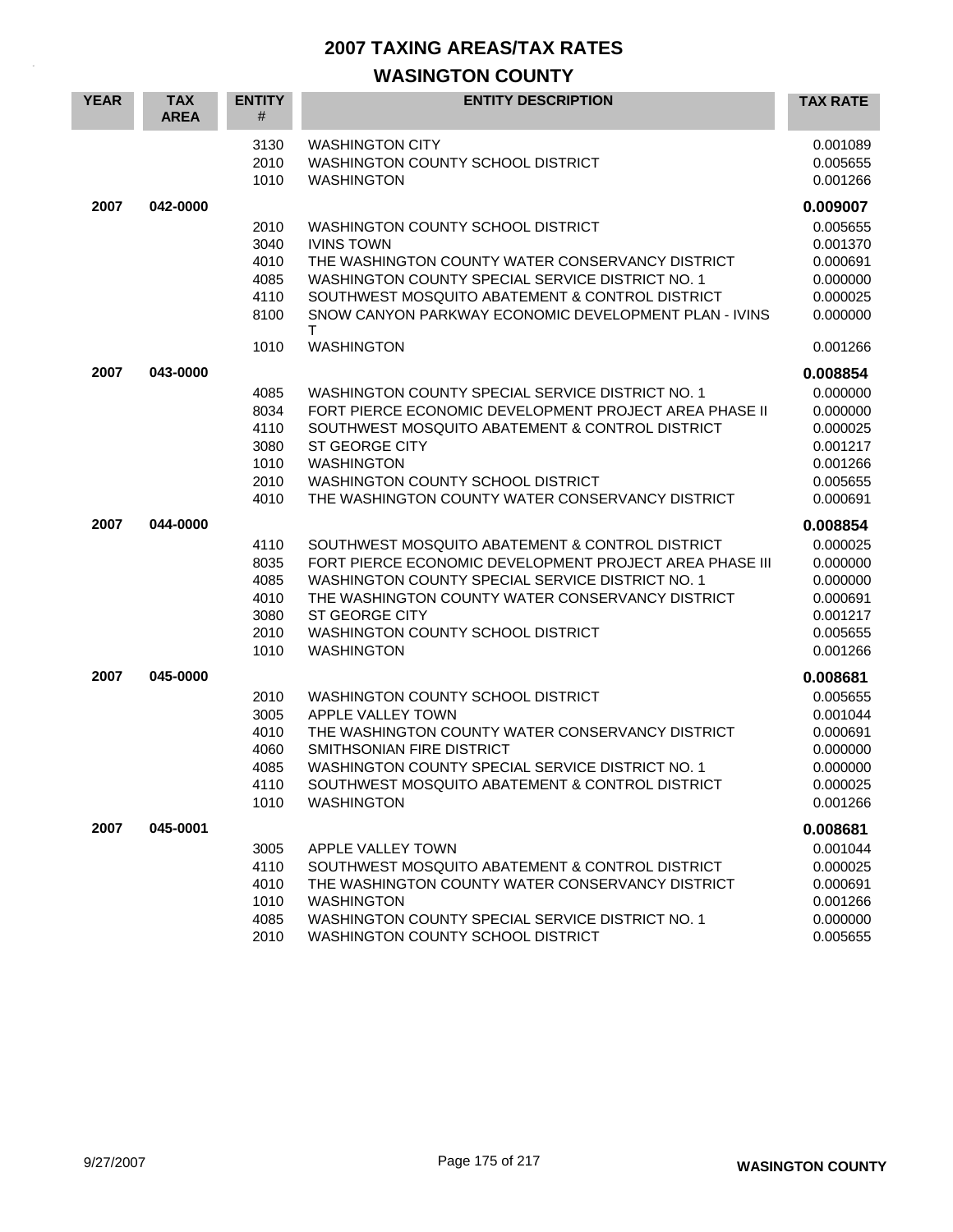## **WAYNE COUNTY**

| <b>YEAR</b> | <b>TAX</b><br><b>AREA</b> | <b>ENTITY</b><br># | <b>ENTITY DESCRIPTION</b>               | <b>TAX RATE</b> |
|-------------|---------------------------|--------------------|-----------------------------------------|-----------------|
| 2007        | 001-0000                  |                    |                                         | 0.006627        |
|             |                           | 1010               | <b>WAYNE</b>                            | 0.002210        |
|             |                           | 2010               | WAYNE COUNTY SCHOOL DISTRICT            | 0.004082        |
|             |                           | 3010               | <b>BICKNELL</b>                         | 0.000298        |
|             |                           | 4010               | WAYNE COUNTY FIRE PROTECTION DISTRICT   | 0.000000        |
|             |                           | 4020               | WAYNE COUNTY WATER CONSERVANCY DISTRICT | 0.000037        |
| 2007        | 002-0000                  |                    |                                         | 0.006632        |
|             |                           | 2010               | WAYNE COUNTY SCHOOL DISTRICT            | 0.004082        |
|             |                           | 4020               | WAYNE COUNTY WATER CONSERVANCY DISTRICT | 0.000037        |
|             |                           | 3020               | <b>LOA</b>                              | 0.000303        |
|             |                           | 1010               | <b>WAYNE</b>                            | 0.002210        |
|             |                           | 4010               | WAYNE COUNTY FIRE PROTECTION DISTRICT   | 0.000000        |
| 2007        | 003-0000                  |                    |                                         | 0.006791        |
|             |                           | 1010               | <b>WAYNE</b>                            | 0.002210        |
|             |                           | 2010               | WAYNE COUNTY SCHOOL DISTRICT            | 0.004082        |
|             |                           | 3030               | <b>LYMAN</b>                            | 0.000462        |
|             |                           | 4010               | WAYNE COUNTY FIRE PROTECTION DISTRICT   | 0.000000        |
|             |                           | 4020               | WAYNE COUNTY WATER CONSERVANCY DISTRICT | 0.000037        |
| 2007        | 004-0000                  |                    |                                         | 0.006545        |
|             |                           | 1010               | <b>WAYNE</b>                            | 0.002210        |
|             |                           | 4020               | WAYNE COUNTY WATER CONSERVANCY DISTRICT | 0.000037        |
|             |                           | 4010               | WAYNE COUNTY FIRE PROTECTION DISTRICT   | 0.000000        |
|             |                           | 3040               | <b>TORREY</b>                           | 0.000216        |
|             |                           | 2010               | WAYNE COUNTY SCHOOL DISTRICT            | 0.004082        |
| 2007        | 005-0000                  |                    |                                         | 0.006329        |
|             |                           | 1010               | <b>WAYNE</b>                            | 0.002210        |
|             |                           | 2010               | WAYNE COUNTY SCHOOL DISTRICT            | 0.004082        |
|             |                           | 4010               | WAYNE COUNTY FIRE PROTECTION DISTRICT   | 0.000000        |
|             |                           | 4020               | WAYNE COUNTY WATER CONSERVANCY DISTRICT | 0.000037        |
| 2007        | 006-0000                  |                    |                                         | 0.006329        |
|             |                           | 2010               | WAYNE COUNTY SCHOOL DISTRICT            | 0.004082        |
|             |                           | 4020               | WAYNE COUNTY WATER CONSERVANCY DISTRICT | 0.000037        |
|             |                           | 1010               | <b>WAYNE</b>                            | 0.002210        |
| 2007        | 007-0000                  |                    |                                         | 0.007449        |
|             |                           | 2010               | WAYNE COUNTY SCHOOL DISTRICT            | 0.004082        |
|             |                           | 3015               | <b>HANKSVILLE TOWN</b>                  | 0.001120        |
|             |                           | 4010               | WAYNE COUNTY FIRE PROTECTION DISTRICT   | 0.000000        |
|             |                           | 4020               | WAYNE COUNTY WATER CONSERVANCY DISTRICT | 0.000037        |
|             |                           | 1010               | <b>WAYNE</b>                            | 0.002210        |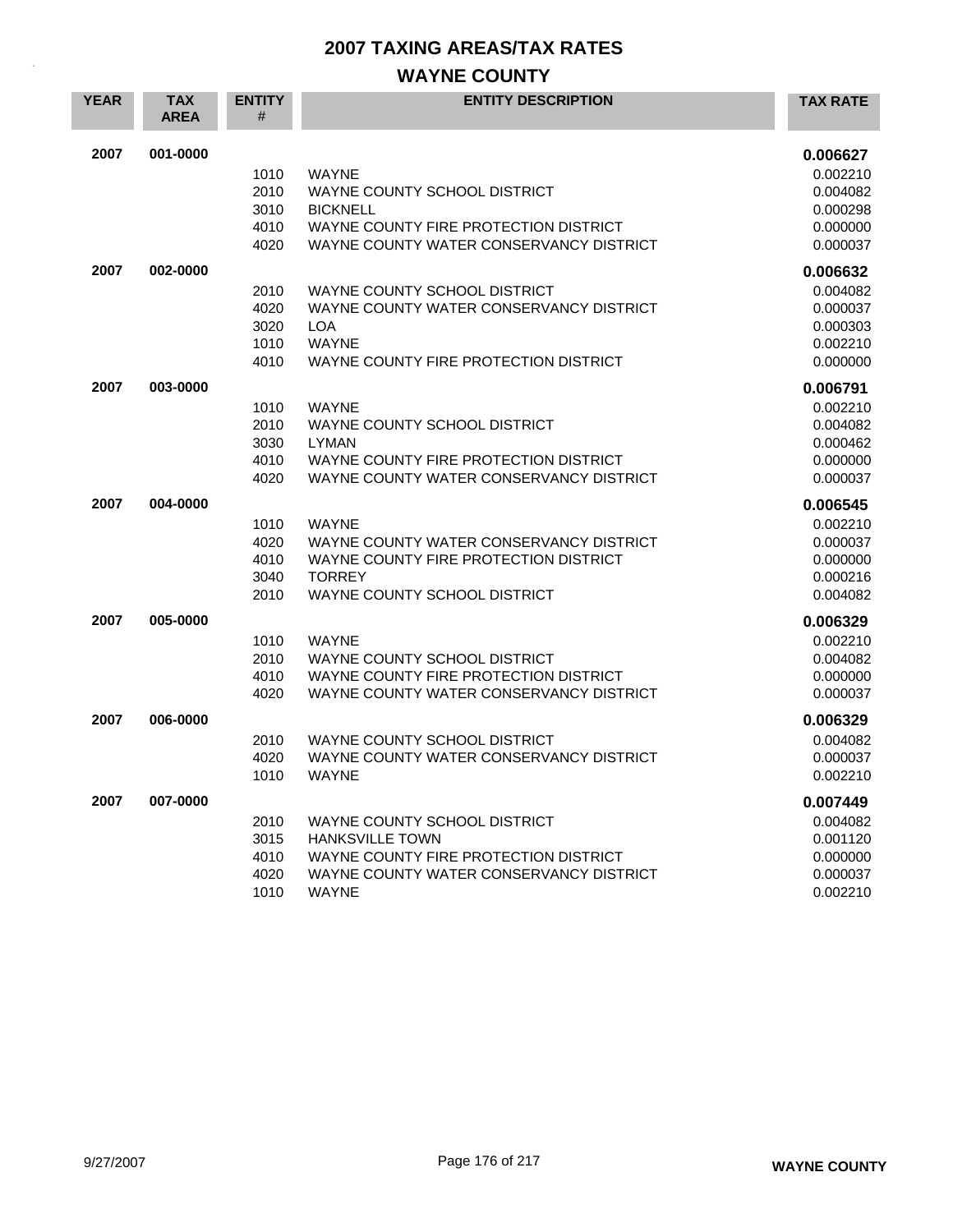| <b>YEAR</b> | <b>TAX</b><br><b>AREA</b> | <b>ENTITY</b><br># | <b>ENTITY DESCRIPTION</b>                                                                         | <b>TAX RATE</b>      |
|-------------|---------------------------|--------------------|---------------------------------------------------------------------------------------------------|----------------------|
| 2007        | 001-0000                  |                    |                                                                                                   | 0.011180             |
|             |                           | 4210               | <b>WEBER FIRE DISTRICT</b>                                                                        | 0.001124             |
|             |                           | 4080               | WEBER COUNTY MOSQUITO ABATEMENT DISTRICT                                                          | 0.000094             |
|             |                           | 4320               | WEBER AREA DISPATCH 911 AND EMERGENCY SERVICES DISTRICT                                           | 0.000293             |
|             |                           | 4005<br>6080       | WEBER BASIN WATER CONSERVANCY DISTRICT<br>WEBER FIRE DISTRICT - BOND (est. 1/1/06)                | 0.000200<br>0.000157 |
|             |                           | 2020               | WEBER COUNTY SCHOOL DISTRICT                                                                      | 0.005626             |
|             |                           | 1010               | <b>WEBER</b>                                                                                      | 0.003608             |
|             |                           | 4020               | BEN LOMOND CEMETERY MAINTENANCE DISTRICT                                                          | 0.000078             |
|             |                           |                    |                                                                                                   |                      |
| 2007        | 003-0000                  |                    |                                                                                                   | 0.011699             |
|             |                           | 4210               | <b>WEBER FIRE DISTRICT</b>                                                                        | 0.001124             |
|             |                           | 4320               | WEBER AREA DISPATCH 911 AND EMERGENCY SERVICES DISTRICT                                           | 0.000293             |
|             |                           | 4080<br>4020       | WEBER COUNTY MOSQUITO ABATEMENT DISTRICT<br>BEN LOMOND CEMETERY MAINTENANCE DISTRICT              | 0.000094<br>0.000078 |
|             |                           | 4010               | CENTRAL WEBER SEWER IMPROVEMENT DISTRICT                                                          | 0.000519             |
|             |                           | 4005               | WEBER BASIN WATER CONSERVANCY DISTRICT                                                            | 0.000200             |
|             |                           | 2020               | WEBER COUNTY SCHOOL DISTRICT                                                                      | 0.005626             |
|             |                           | 1010               | <b>WEBER</b>                                                                                      | 0.003608             |
|             |                           | 6080               | WEBER FIRE DISTRICT - BOND (est. 1/1/06)                                                          | 0.000157             |
| 2007        | 005-0000                  |                    |                                                                                                   |                      |
|             |                           |                    |                                                                                                   | 0.011987             |
|             |                           | 1010<br>2020       | <b>WEBER</b><br>WEBER COUNTY SCHOOL DISTRICT                                                      | 0.003608<br>0.005626 |
|             |                           | 3040               | NORTH OGDEN CITY                                                                                  | 0.002088             |
|             |                           | 4005               | WEBER BASIN WATER CONSERVANCY DISTRICT                                                            | 0.000200             |
|             |                           | 4020               | BEN LOMOND CEMETERY MAINTENANCE DISTRICT                                                          | 0.000078             |
|             |                           | 4080               | WEBER COUNTY MOSQUITO ABATEMENT DISTRICT                                                          | 0.000094             |
|             |                           | 4320               | WEBER AREA DISPATCH 911 AND EMERGENCY SERVICES DISTRICT                                           | 0.000293             |
| 2007        | 006-0000                  |                    |                                                                                                   | 0.011917             |
|             |                           |                    |                                                                                                   |                      |
|             |                           | 4005<br>4320       | WEBER BASIN WATER CONSERVANCY DISTRICT<br>WEBER AREA DISPATCH 911 AND EMERGENCY SERVICES DISTRICT | 0.000200<br>0.000293 |
|             |                           | 4020               | BEN LOMOND CEMETERY MAINTENANCE DISTRICT                                                          | 0.000078             |
|             |                           | 2020               | WEBER COUNTY SCHOOL DISTRICT                                                                      | 0.005626             |
|             |                           | 1010               | <b>WEBER</b>                                                                                      | 0.003608             |
|             |                           | 4080               | WEBER COUNTY MOSQUITO ABATEMENT DISTRICT                                                          | 0.000094             |
|             |                           | 3070               | PLEASANT VIEW                                                                                     | 0.002018             |
| 2007        | 007-0000                  |                    |                                                                                                   | 0.011999             |
|             |                           |                    | WEBER AREA DISPATCH 911 AND EMERGENCY SERVICES DISTRICT                                           |                      |
|             |                           | 4320<br>6080       | WEBER FIRE DISTRICT - BOND (est. 1/1/06)                                                          | 0.000293<br>0.000157 |
|             |                           | 4210               | <b>WEBER FIRE DISTRICT</b>                                                                        | 0.001124             |
|             |                           | 4080               | WEBER COUNTY MOSQUITO ABATEMENT DISTRICT                                                          | 0.000094             |
|             |                           | 4070               | BONA VISTA WATER IMPROVEMENT DISTRICT                                                             | 0.000300             |
|             |                           | 4010               | CENTRAL WEBER SEWER IMPROVEMENT DISTRICT                                                          | 0.000519             |
|             |                           | 4005               | WEBER BASIN WATER CONSERVANCY DISTRICT                                                            | 0.000200             |
|             |                           | 1010               | WEBER                                                                                             | 0.003608             |
|             |                           | 2020               | WEBER COUNTY SCHOOL DISTRICT                                                                      | 0.005626             |
|             |                           | 4020               | BEN LOMOND CEMETERY MAINTENANCE DISTRICT                                                          | 0.000078             |
| 2007        | 010-0000                  |                    |                                                                                                   | 0.012506             |
|             |                           | 3040               | NORTH OGDEN CITY                                                                                  | 0.002088             |
|             |                           | 4080               | WEBER COUNTY MOSQUITO ABATEMENT DISTRICT                                                          | 0.000094             |
|             |                           | 4020               | BEN LOMOND CEMETERY MAINTENANCE DISTRICT                                                          | 0.000078             |
|             |                           | 1010               | WEBER                                                                                             | 0.003608             |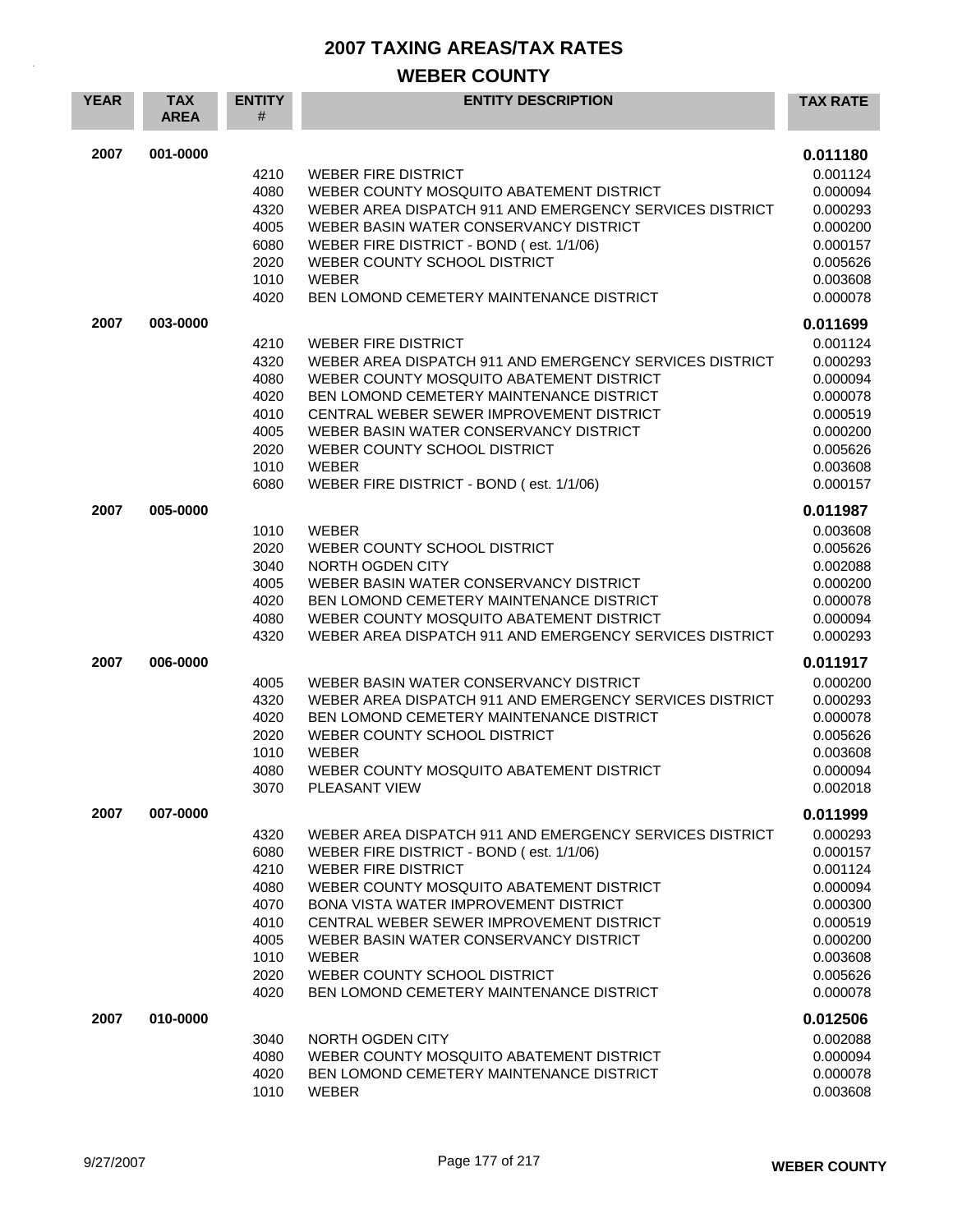| <b>YEAR</b> | <b>TAX</b><br><b>AREA</b> | <b>ENTITY</b><br>#                                                   | <b>ENTITY DESCRIPTION</b>                                                                                                                                                                                                                                                                                                                                     | <b>TAX RATE</b>                                                                                          |
|-------------|---------------------------|----------------------------------------------------------------------|---------------------------------------------------------------------------------------------------------------------------------------------------------------------------------------------------------------------------------------------------------------------------------------------------------------------------------------------------------------|----------------------------------------------------------------------------------------------------------|
|             |                           | 4005<br>2020<br>4320<br>4010                                         | WEBER BASIN WATER CONSERVANCY DISTRICT<br>WEBER COUNTY SCHOOL DISTRICT<br>WEBER AREA DISPATCH 911 AND EMERGENCY SERVICES DISTRICT<br>CENTRAL WEBER SEWER IMPROVEMENT DISTRICT                                                                                                                                                                                 | 0.000200<br>0.005626<br>0.000293<br>0.000519                                                             |
| 2007        | 011-0000                  |                                                                      |                                                                                                                                                                                                                                                                                                                                                               | 0.012436                                                                                                 |
|             |                           | 4010<br>4080<br>4320<br>4020<br>3070<br>1010<br>2020<br>4005         | CENTRAL WEBER SEWER IMPROVEMENT DISTRICT<br>WEBER COUNTY MOSQUITO ABATEMENT DISTRICT<br>WEBER AREA DISPATCH 911 AND EMERGENCY SERVICES DISTRICT<br>BEN LOMOND CEMETERY MAINTENANCE DISTRICT<br><b>PLEASANT VIEW</b><br>WEBER<br>WEBER COUNTY SCHOOL DISTRICT<br>WEBER BASIN WATER CONSERVANCY DISTRICT                                                        | 0.000519<br>0.000094<br>0.000293<br>0.000078<br>0.002018<br>0.003608<br>0.005626<br>0.000200             |
| 2007        | 012-0000                  |                                                                      |                                                                                                                                                                                                                                                                                                                                                               | 0.012117                                                                                                 |
|             |                           | 4010<br>4320<br>4080<br>4020<br>4005<br>3020<br>2020<br>1010<br>4070 | CENTRAL WEBER SEWER IMPROVEMENT DISTRICT<br>WEBER AREA DISPATCH 911 AND EMERGENCY SERVICES DISTRICT<br>WEBER COUNTY MOSQUITO ABATEMENT DISTRICT<br>BEN LOMOND CEMETERY MAINTENANCE DISTRICT<br>WEBER BASIN WATER CONSERVANCY DISTRICT<br><b>HARRISVILLE</b><br>WEBER COUNTY SCHOOL DISTRICT<br><b>WEBER</b><br>BONA VISTA WATER IMPROVEMENT DISTRICT          | 0.000519<br>0.000293<br>0.000094<br>0.000078<br>0.000200<br>0.001399<br>0.005626<br>0.003608<br>0.000300 |
| 2007        | 013-0000                  |                                                                      |                                                                                                                                                                                                                                                                                                                                                               | 0.012806                                                                                                 |
|             |                           | 2020<br>4020<br>4320<br>4080<br>4070<br>1010<br>3040<br>4005<br>4010 | WEBER COUNTY SCHOOL DISTRICT<br>BEN LOMOND CEMETERY MAINTENANCE DISTRICT<br>WEBER AREA DISPATCH 911 AND EMERGENCY SERVICES DISTRICT<br>WEBER COUNTY MOSQUITO ABATEMENT DISTRICT<br><b>BONA VISTA WATER IMPROVEMENT DISTRICT</b><br><b>WEBER</b><br>NORTH OGDEN CITY<br>WEBER BASIN WATER CONSERVANCY DISTRICT<br>CENTRAL WEBER SEWER IMPROVEMENT DISTRICT     | 0.005626<br>0.000078<br>0.000293<br>0.000094<br>0.000300<br>0.003608<br>0.002088<br>0.000200<br>0.000519 |
| 2007        | 014-0000                  |                                                                      |                                                                                                                                                                                                                                                                                                                                                               | 0.016697                                                                                                 |
|             |                           | 4320<br>6030<br>4080<br>4020<br>4005<br>3050<br>1010<br>2010<br>4010 | WEBER AREA DISPATCH 911 AND EMERGENCY SERVICES DISTRICT<br>OGDEN CITY - SPECIAL LEVY TO PURCHASE WBWCD WATER<br>WEBER COUNTY MOSQUITO ABATEMENT DISTRICT<br>BEN LOMOND CEMETERY MAINTENANCE DISTRICT<br>WEBER BASIN WATER CONSERVANCY DISTRICT<br><b>OGDEN CITY</b><br><b>WEBER</b><br>OGDEN CITY SCHOOL DISTRICT<br>CENTRAL WEBER SEWER IMPROVEMENT DISTRICT | 0.000293<br>0.000345<br>0.000094<br>0.000078<br>0.000200<br>0.003384<br>0.003608<br>0.008176<br>0.000519 |
| 2007        | 016-0000                  |                                                                      |                                                                                                                                                                                                                                                                                                                                                               | 0.011402                                                                                                 |
|             |                           | 4005<br>4320<br>4210<br>1010<br>4070<br>2020<br>6080<br>4080         | WEBER BASIN WATER CONSERVANCY DISTRICT<br>WEBER AREA DISPATCH 911 AND EMERGENCY SERVICES DISTRICT<br><b>WEBER FIRE DISTRICT</b><br><b>WEBER</b><br>BONA VISTA WATER IMPROVEMENT DISTRICT<br>WEBER COUNTY SCHOOL DISTRICT<br>WEBER FIRE DISTRICT - BOND (est. 1/1/06)<br>WEBER COUNTY MOSQUITO ABATEMENT DISTRICT                                              | 0.000200<br>0.000293<br>0.001124<br>0.003608<br>0.000300<br>0.005626<br>0.000157<br>0.000094             |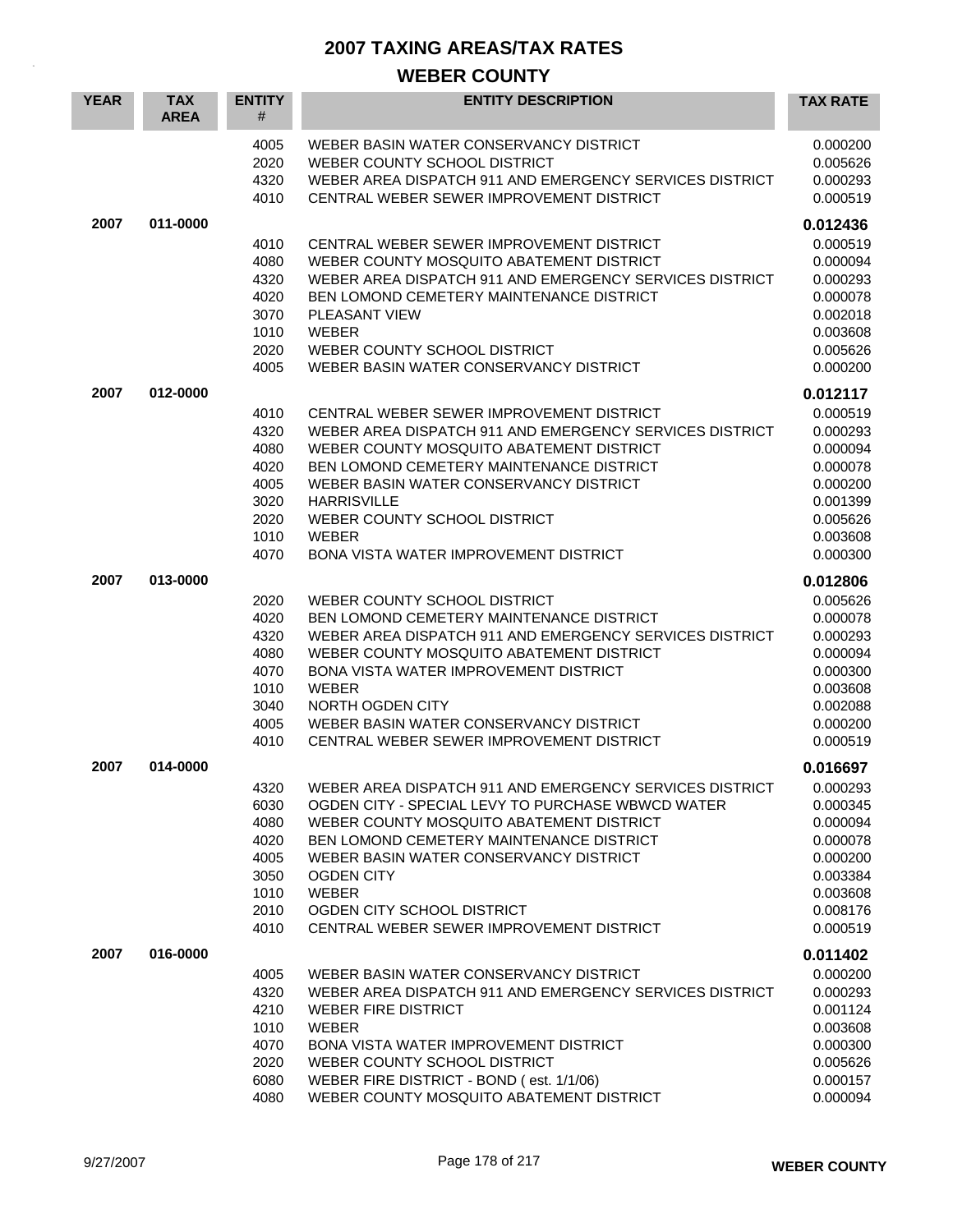| <b>YEAR</b> | <b>TAX</b><br><b>AREA</b> | <b>ENTITY</b><br>#   | <b>ENTITY DESCRIPTION</b>                                                                                                                       | <b>TAX RATE</b>                  |
|-------------|---------------------------|----------------------|-------------------------------------------------------------------------------------------------------------------------------------------------|----------------------------------|
| 2007        | 017-0000                  |                      |                                                                                                                                                 | 0.011921                         |
|             |                           | 4080<br>6080<br>4320 | WEBER COUNTY MOSQUITO ABATEMENT DISTRICT<br>WEBER FIRE DISTRICT - BOND (est. 1/1/06)<br>WEBER AREA DISPATCH 911 AND EMERGENCY SERVICES DISTRICT | 0.000094<br>0.000157<br>0.000293 |
|             |                           | 4210                 | <b>WEBER FIRE DISTRICT</b>                                                                                                                      | 0.001124                         |
|             |                           | 4010                 | CENTRAL WEBER SEWER IMPROVEMENT DISTRICT                                                                                                        | 0.000519                         |
|             |                           | 4005                 | WEBER BASIN WATER CONSERVANCY DISTRICT                                                                                                          | 0.000200                         |
|             |                           | 1010<br>2020         | <b>WEBER</b>                                                                                                                                    | 0.003608                         |
|             |                           | 4070                 | WEBER COUNTY SCHOOL DISTRICT<br><b>BONA VISTA WATER IMPROVEMENT DISTRICT</b>                                                                    | 0.005626<br>0.000300             |
| 2007        | 019-0000                  |                      |                                                                                                                                                 | 0.011490                         |
|             |                           | 4030                 | PLAIN CITY CEMETERY MAINTENANCE DISTRICT                                                                                                        | 0.000088                         |
|             |                           | 6080                 | WEBER FIRE DISTRICT - BOND (est. 1/1/06)                                                                                                        | 0.000157                         |
|             |                           | 4320<br>4210         | WEBER AREA DISPATCH 911 AND EMERGENCY SERVICES DISTRICT<br><b>WEBER FIRE DISTRICT</b>                                                           | 0.000293                         |
|             |                           | 4070                 | <b>BONA VISTA WATER IMPROVEMENT DISTRICT</b>                                                                                                    | 0.001124<br>0.000300             |
|             |                           | 4005                 | WEBER BASIN WATER CONSERVANCY DISTRICT                                                                                                          | 0.000200                         |
|             |                           | 2020                 | WEBER COUNTY SCHOOL DISTRICT                                                                                                                    | 0.005626                         |
|             |                           | 1010                 | <b>WEBER</b>                                                                                                                                    | 0.003608                         |
|             |                           | 4080                 | WEBER COUNTY MOSQUITO ABATEMENT DISTRICT                                                                                                        | 0.000094                         |
| 2007        | 020-0000                  |                      |                                                                                                                                                 | 0.012039                         |
|             |                           | 4070                 | <b>BONA VISTA WATER IMPROVEMENT DISTRICT</b>                                                                                                    | 0.000300                         |
|             |                           | 2020                 | WEBER COUNTY SCHOOL DISTRICT                                                                                                                    | 0.005626                         |
|             |                           | 4320<br>4080         | WEBER AREA DISPATCH 911 AND EMERGENCY SERVICES DISTRICT<br>WEBER COUNTY MOSQUITO ABATEMENT DISTRICT                                             | 0.000293<br>0.000094             |
|             |                           | 1010                 | <b>WEBER</b>                                                                                                                                    | 0.003608                         |
|             |                           | 3020                 | <b>HARRISVILLE</b>                                                                                                                              | 0.001399                         |
|             |                           | 4005                 | WEBER BASIN WATER CONSERVANCY DISTRICT                                                                                                          | 0.000200                         |
|             |                           | 4010                 | CENTRAL WEBER SEWER IMPROVEMENT DISTRICT                                                                                                        | 0.000519                         |
| 2007        | 021-0000                  |                      |                                                                                                                                                 | 0.010559                         |
|             |                           | 4005                 | WEBER BASIN WATER CONSERVANCY DISTRICT                                                                                                          | 0.000200                         |
|             |                           | 4320                 | WEBER AREA DISPATCH 911 AND EMERGENCY SERVICES DISTRICT                                                                                         | 0.000293                         |
|             |                           | 4080                 | WEBER COUNTY MOSQUITO ABATEMENT DISTRICT                                                                                                        | 0.000094                         |
|             |                           | 4030<br>3060         | PLAIN CITY CEMETERY MAINTENANCE DISTRICT<br><b>PLAIN CITY</b>                                                                                   | 0.000088<br>0.000350             |
|             |                           | 2020                 | WEBER COUNTY SCHOOL DISTRICT                                                                                                                    | 0.005626                         |
|             |                           | 1010                 | WEBER                                                                                                                                           | 0.003608                         |
|             |                           | 4070                 | BONA VISTA WATER IMPROVEMENT DISTRICT                                                                                                           | 0.000300                         |
| 2007        | 022-0000                  |                      |                                                                                                                                                 | 0.016919                         |
|             |                           | 4320                 | WEBER AREA DISPATCH 911 AND EMERGENCY SERVICES DISTRICT                                                                                         | 0.000293                         |
|             |                           | 4070                 | <b>BONA VISTA WATER IMPROVEMENT DISTRICT</b>                                                                                                    | 0.000300                         |
|             |                           | 6030                 | OGDEN CITY - SPECIAL LEVY TO PURCHASE WBWCD WATER                                                                                               | 0.000345                         |
|             |                           | 4080<br>4005         | WEBER COUNTY MOSQUITO ABATEMENT DISTRICT<br>WEBER BASIN WATER CONSERVANCY DISTRICT                                                              | 0.000094<br>0.000200             |
|             |                           | 3050                 | <b>OGDEN CITY</b>                                                                                                                               | 0.003384                         |
|             |                           | 2010                 | OGDEN CITY SCHOOL DISTRICT                                                                                                                      | 0.008176                         |
|             |                           | 1010                 | WEBER                                                                                                                                           | 0.003608                         |
|             |                           | 4010                 | CENTRAL WEBER SEWER IMPROVEMENT DISTRICT                                                                                                        | 0.000519                         |
| 2007        | 023-0000                  |                      |                                                                                                                                                 | 0.011621                         |
|             |                           | 4320                 | WEBER AREA DISPATCH 911 AND EMERGENCY SERVICES DISTRICT                                                                                         | 0.000293                         |
|             |                           | 1010                 | <b>WEBER</b>                                                                                                                                    | 0.003608                         |
|             |                           | 6080                 | WEBER FIRE DISTRICT - BOND (est. 1/1/06)                                                                                                        | 0.000157                         |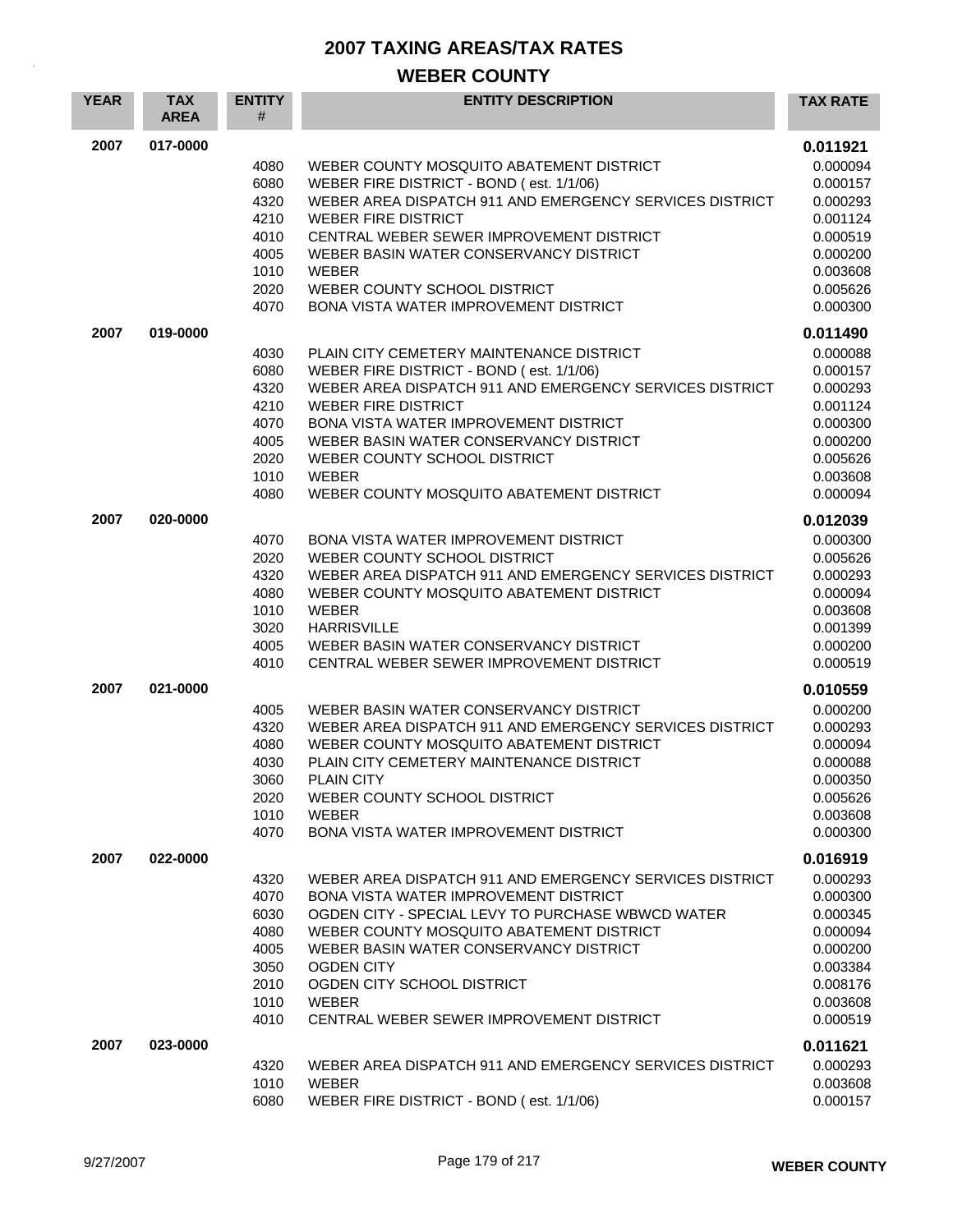| <b>YEAR</b> | <b>TAX</b><br><b>AREA</b> | <b>ENTITY</b><br>#                                           | <b>ENTITY DESCRIPTION</b>                                                                                                                                                                                                                                                                                                   | <b>TAX RATE</b>                                                                                          |
|-------------|---------------------------|--------------------------------------------------------------|-----------------------------------------------------------------------------------------------------------------------------------------------------------------------------------------------------------------------------------------------------------------------------------------------------------------------------|----------------------------------------------------------------------------------------------------------|
|             |                           | 4210<br>4080<br>4010<br>4005<br>2020                         | WEBER FIRE DISTRICT<br>WEBER COUNTY MOSQUITO ABATEMENT DISTRICT<br>CENTRAL WEBER SEWER IMPROVEMENT DISTRICT<br>WEBER BASIN WATER CONSERVANCY DISTRICT<br>WEBER COUNTY SCHOOL DISTRICT                                                                                                                                       | 0.001124<br>0.000094<br>0.000519<br>0.000200<br>0.005626                                                 |
| 2007        | 024-0000                  |                                                              |                                                                                                                                                                                                                                                                                                                             | 0.013205                                                                                                 |
|             |                           | 2020<br>3120<br>4005<br>4010<br>4080<br>4320<br>6070         | WEBER COUNTY SCHOOL DISTRICT<br><b>WASHINGTON TERRACE</b><br>WEBER BASIN WATER CONSERVANCY DISTRICT<br>CENTRAL WEBER SEWER IMPROVEMENT DISTRICT<br>WEBER COUNTY MOSQUITO ABATEMENT DISTRICT<br>WEBER AREA DISPATCH 911 AND EMERGENCY SERVICES DISTRICT<br>WASHINGTON TERRACE CITY - SPECIAL LEVY TO PURCHASE<br><b>WBWC</b> | 0.005626<br>0.002865<br>0.000200<br>0.000519<br>0.000094<br>0.000293<br>0.000000                         |
|             |                           | 1010                                                         | <b>WEBER</b>                                                                                                                                                                                                                                                                                                                | 0.003608                                                                                                 |
| 2007        | 025-0000                  | 4010<br>6030<br>4080<br>4320<br>3050<br>2010<br>1010<br>4005 | CENTRAL WEBER SEWER IMPROVEMENT DISTRICT<br>OGDEN CITY - SPECIAL LEVY TO PURCHASE WBWCD WATER<br>WEBER COUNTY MOSQUITO ABATEMENT DISTRICT<br>WEBER AREA DISPATCH 911 AND EMERGENCY SERVICES DISTRICT<br><b>OGDEN CITY</b><br>OGDEN CITY SCHOOL DISTRICT<br><b>WEBER</b><br>WEBER BASIN WATER CONSERVANCY DISTRICT           | 0.016619<br>0.000519<br>0.000345<br>0.000094<br>0.000293<br>0.003384<br>0.008176<br>0.003608<br>0.000200 |
| 2007        | 026-0000                  |                                                              |                                                                                                                                                                                                                                                                                                                             | 0.011679                                                                                                 |
|             |                           | 4320<br>6040<br>4080<br>4010<br>3080<br>1010<br>2020<br>4005 | WEBER AREA DISPATCH 911 AND EMERGENCY SERVICES DISTRICT<br>RIVERDALE CITY - SPECIAL LEVY TO PURCHASE WBWCD WATER<br>WEBER COUNTY MOSQUITO ABATEMENT DISTRICT<br>CENTRAL WEBER SEWER IMPROVEMENT DISTRICT<br><b>RIVERDALE</b><br><b>WEBER</b><br>WEBER COUNTY SCHOOL DISTRICT<br>WEBER BASIN WATER CONSERVANCY DISTRICT      | 0.000293<br>0.000000<br>0.000094<br>0.000519<br>0.001339<br>0.003608<br>0.005626<br>0.000200             |
| 2007        | 027-0000                  |                                                              |                                                                                                                                                                                                                                                                                                                             | 0.012867                                                                                                 |
|             |                           | 4005<br>4320<br>1010<br>4010<br>3100<br>2020<br>6050         | WEBER BASIN WATER CONSERVANCY DISTRICT<br>WEBER AREA DISPATCH 911 AND EMERGENCY SERVICES DISTRICT<br><b>WEBER</b><br>CENTRAL WEBER SEWER IMPROVEMENT DISTRICT<br>SOUTH OGDEN<br>WEBER COUNTY SCHOOL DISTRICT<br>SOUTH OGDEN CITY - SPECIAL LEVY TO PURCHASE WBWCD<br><b>WATER</b>                                           | 0.000200<br>0.000293<br>0.003608<br>0.000519<br>0.002527<br>0.005626<br>0.000000                         |
|             |                           | 4080                                                         | WEBER COUNTY MOSQUITO ABATEMENT DISTRICT                                                                                                                                                                                                                                                                                    | 0.000094                                                                                                 |
| 2007        | 028-0000                  | 4090<br>6080<br>4320<br>4210<br>4005<br>1010<br>2020<br>4080 | EDEN CEMETERY MAINTENANCE DISTRICT<br>WEBER FIRE DISTRICT - BOND (est. 1/1/06)<br>WEBER AREA DISPATCH 911 AND EMERGENCY SERVICES DISTRICT<br><b>WEBER FIRE DISTRICT</b><br>WEBER BASIN WATER CONSERVANCY DISTRICT<br><b>WEBER</b><br>WEBER COUNTY SCHOOL DISTRICT<br>WEBER COUNTY MOSQUITO ABATEMENT DISTRICT               | 0.011147<br>0.000045<br>0.000157<br>0.000293<br>0.001124<br>0.000200<br>0.003608<br>0.005626<br>0.000094 |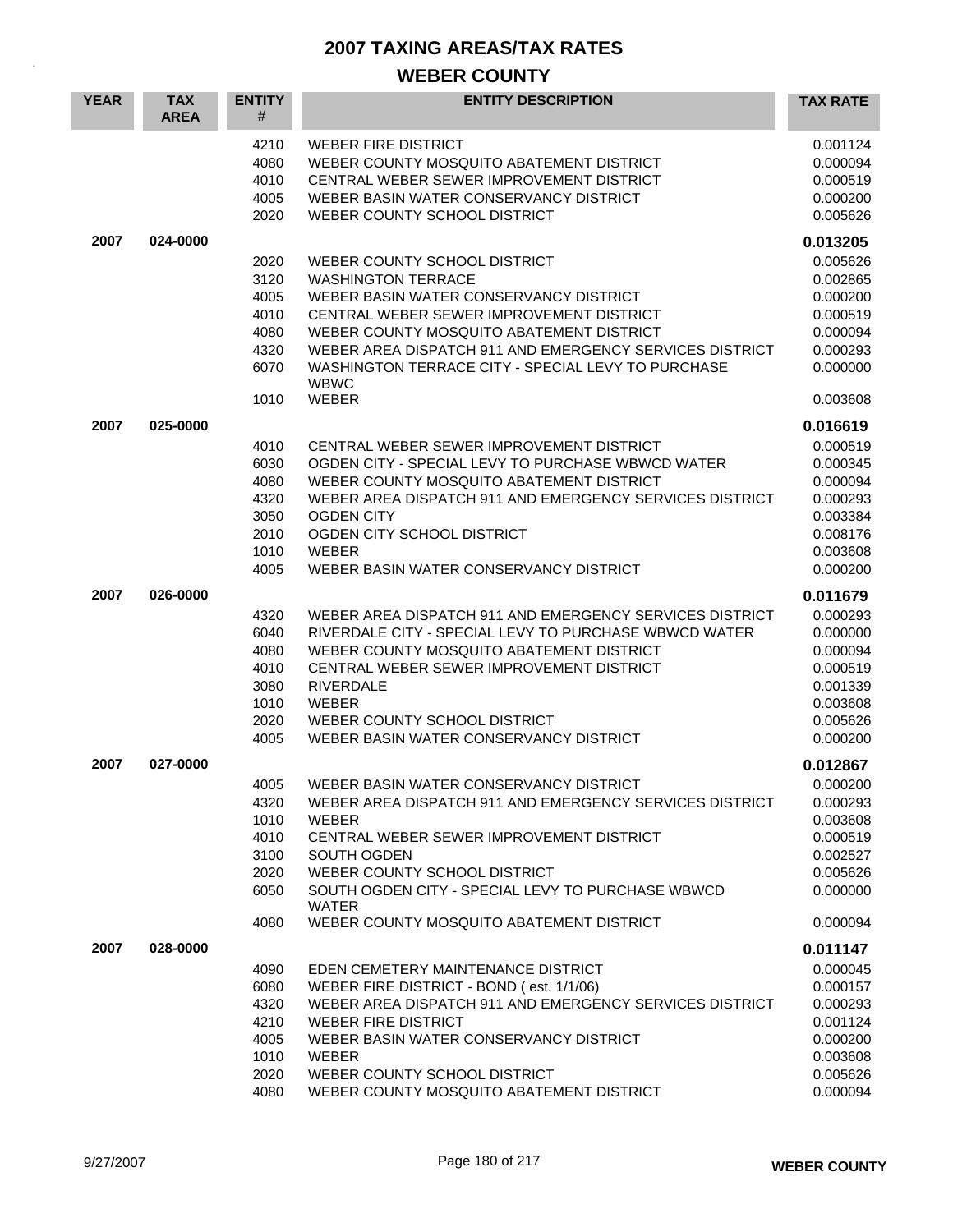| <b>YEAR</b> | <b>TAX</b><br><b>AREA</b> | <b>ENTITY</b><br># | <b>ENTITY DESCRIPTION</b>                                                                           | <b>TAX RATE</b>      |
|-------------|---------------------------|--------------------|-----------------------------------------------------------------------------------------------------|----------------------|
| 2007        | 030-0000                  |                    |                                                                                                     | 0.011549             |
|             |                           | 4060               | HOOPER CEMETERY MAINTENANCE DISTRICT                                                                | 0.000000             |
|             |                           | 6080               | WEBER FIRE DISTRICT - BOND (est. 1/1/06)                                                            | 0.000157             |
|             |                           | 4320               | WEBER AREA DISPATCH 911 AND EMERGENCY SERVICES DISTRICT                                             | 0.000293             |
|             |                           | 4080               | WEBER COUNTY MOSQUITO ABATEMENT DISTRICT                                                            | 0.000094             |
|             |                           | 4005<br>3025       | WEBER BASIN WATER CONSERVANCY DISTRICT<br><b>HOOPER</b>                                             | 0.000200<br>0.000447 |
|             |                           | 2020               | WEBER COUNTY SCHOOL DISTRICT                                                                        | 0.005626             |
|             |                           | 1010               | <b>WEBER</b>                                                                                        | 0.003608             |
|             |                           | 4210               | <b>WEBER FIRE DISTRICT</b>                                                                          | 0.001124             |
| 2007        | 031-0000                  |                    |                                                                                                     | 0.011953             |
|             |                           | 4060               | HOOPER CEMETERY MAINTENANCE DISTRICT                                                                | 0.000000             |
|             |                           | 4320               | WEBER AREA DISPATCH 911 AND EMERGENCY SERVICES DISTRICT                                             | 0.000293             |
|             |                           | 4210               | <b>WEBER FIRE DISTRICT</b>                                                                          | 0.001124             |
|             |                           | 6080               | WEBER FIRE DISTRICT - BOND (est. 1/1/06)                                                            | 0.000157             |
|             |                           | 4080               | WEBER COUNTY MOSQUITO ABATEMENT DISTRICT                                                            | 0.000094             |
|             |                           | 3025               | <b>HOOPER</b>                                                                                       | 0.000447             |
|             |                           | 2020               | WEBER COUNTY SCHOOL DISTRICT                                                                        | 0.005626             |
|             |                           | 1010               | <b>WEBER</b>                                                                                        | 0.003608             |
|             |                           | 4150               | HOOPER WATER IMPROVEMENT DISTRICT                                                                   | 0.000404             |
|             |                           | 4005               | WEBER BASIN WATER CONSERVANCY DISTRICT                                                              | 0.000200             |
| 2007        | 032-0000                  |                    |                                                                                                     | 0.011549             |
|             |                           | 4005<br>6080       | WEBER BASIN WATER CONSERVANCY DISTRICT                                                              | 0.000200             |
|             |                           | 4320               | WEBER FIRE DISTRICT - BOND (est. 1/1/06)<br>WEBER AREA DISPATCH 911 AND EMERGENCY SERVICES DISTRICT | 0.000157<br>0.000293 |
|             |                           | 4210               | <b>WEBER FIRE DISTRICT</b>                                                                          | 0.001124             |
|             |                           | 4100               | TAYLOR-WEST WEBER WATER IMPROVEMENT DISTRICT                                                        | 0.000000             |
|             |                           | 4060               | HOOPER CEMETERY MAINTENANCE DISTRICT                                                                | 0.000000             |
|             |                           | 3025               | <b>HOOPER</b>                                                                                       | 0.000447             |
|             |                           | 2020               | WEBER COUNTY SCHOOL DISTRICT                                                                        | 0.005626             |
|             |                           | 1010               | <b>WEBER</b>                                                                                        | 0.003608             |
|             |                           | 4080               | WEBER COUNTY MOSQUITO ABATEMENT DISTRICT                                                            | 0.000094             |
| 2007        | 037-0000                  |                    |                                                                                                     | 0.012312             |
|             |                           | 4015               | NORTH DAVIS SEWER DISTRICT<br><b>WEBER FIRE DISTRICT</b>                                            | 0.000763<br>0.001124 |
|             |                           | 4210<br>4320       | WEBER AREA DISPATCH 911 AND EMERGENCY SERVICES DISTRICT                                             | 0.000293             |
|             |                           | 4080               | WEBER COUNTY MOSQUITO ABATEMENT DISTRICT                                                            | 0.000094             |
|             |                           | 3025               | <b>HOOPER</b>                                                                                       | 0.000447             |
|             |                           | 2020               | WEBER COUNTY SCHOOL DISTRICT                                                                        | 0.005626             |
|             |                           | 1010               | WEBER                                                                                               | 0.003608             |
|             |                           | 6080               | WEBER FIRE DISTRICT - BOND (est. 1/1/06)                                                            | 0.000157             |
|             |                           | 4005               | WEBER BASIN WATER CONSERVANCY DISTRICT                                                              | 0.000200             |
| 2007        | 038-0000                  |                    |                                                                                                     | 0.011968             |
|             |                           | 4210               | <b>WEBER FIRE DISTRICT</b>                                                                          | 0.001124             |
|             |                           | 4320               | WEBER AREA DISPATCH 911 AND EMERGENCY SERVICES DISTRICT                                             | 0.000293             |
|             |                           | 4130               | ROY WATER CONSERVANCY SUBDISTRICT                                                                   | 0.000103             |
|             |                           | 4080               | WEBER COUNTY MOSQUITO ABATEMENT DISTRICT                                                            | 0.000094             |
|             |                           | 4005               | WEBER BASIN WATER CONSERVANCY DISTRICT                                                              | 0.000200             |
|             |                           | 2020<br>1010       | WEBER COUNTY SCHOOL DISTRICT<br>WEBER                                                               | 0.005626<br>0.003608 |
|             |                           | 4015               | NORTH DAVIS SEWER DISTRICT                                                                          | 0.000763             |
|             |                           | 6080               | WEBER FIRE DISTRICT - BOND (est. 1/1/06)                                                            | 0.000157             |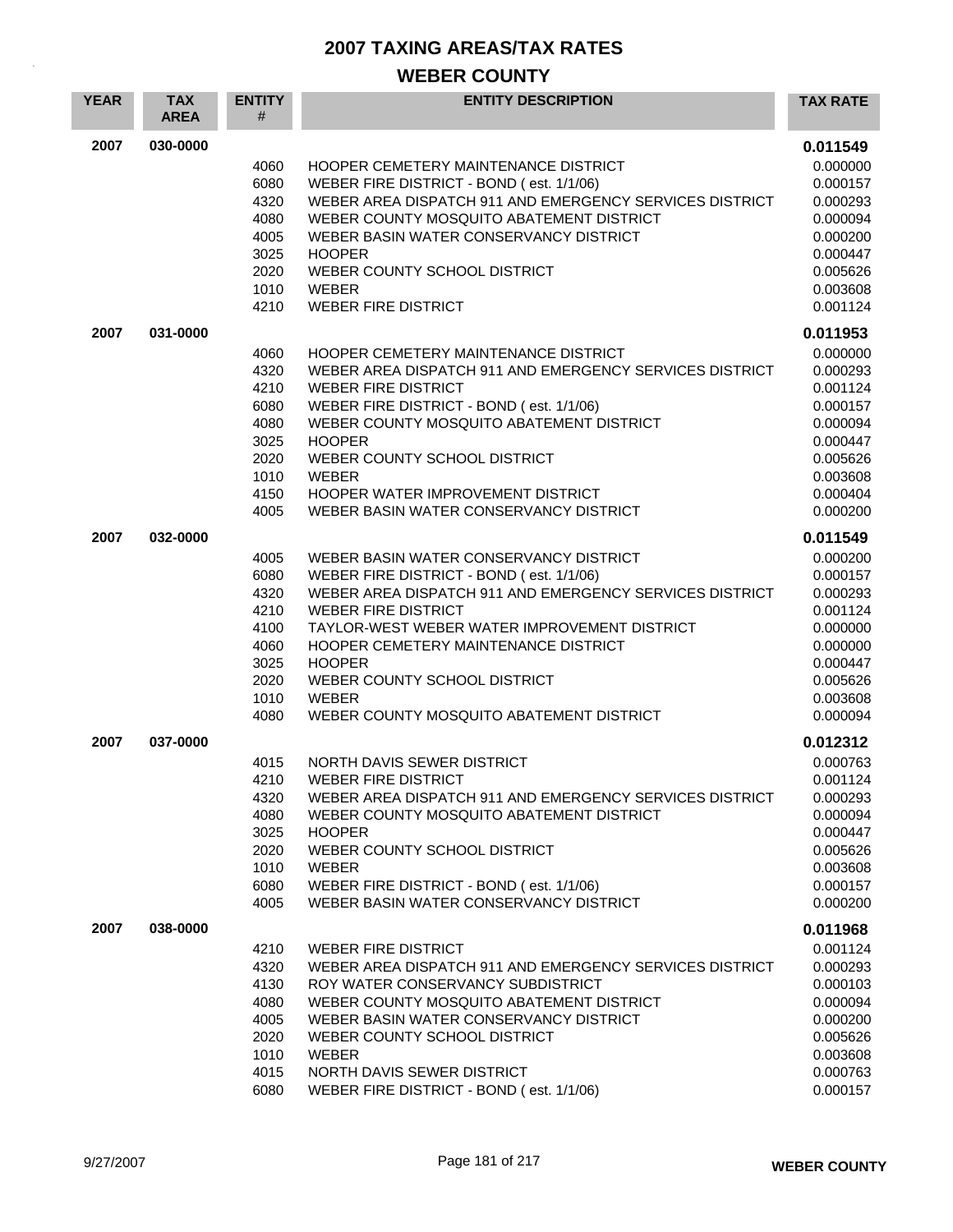| <b>YEAR</b> | <b>TAX</b><br><b>AREA</b> | <b>ENTITY</b><br>#                                           | <b>ENTITY DESCRIPTION</b>                                                                                                                                                                                                                                                                                           | <b>TAX RATE</b>                                                                                          |
|-------------|---------------------------|--------------------------------------------------------------|---------------------------------------------------------------------------------------------------------------------------------------------------------------------------------------------------------------------------------------------------------------------------------------------------------------------|----------------------------------------------------------------------------------------------------------|
| 2007        | 039-0000                  | 3080<br>6040<br>4320<br>4080<br>4005<br>2020<br>1010<br>4015 | <b>RIVERDALE</b><br>RIVERDALE CITY - SPECIAL LEVY TO PURCHASE WBWCD WATER<br>WEBER AREA DISPATCH 911 AND EMERGENCY SERVICES DISTRICT<br>WEBER COUNTY MOSQUITO ABATEMENT DISTRICT<br>WEBER BASIN WATER CONSERVANCY DISTRICT<br>WEBER COUNTY SCHOOL DISTRICT<br><b>WEBER</b><br>NORTH DAVIS SEWER DISTRICT            | 0.011923<br>0.001339<br>0.000000<br>0.000293<br>0.000094<br>0.000200<br>0.005626<br>0.003608<br>0.000763 |
| 2007        | 040-0000                  | 4005<br>4320<br>4015<br>2020<br>1010<br>4080<br>3090         | WEBER BASIN WATER CONSERVANCY DISTRICT<br>WEBER AREA DISPATCH 911 AND EMERGENCY SERVICES DISTRICT<br>NORTH DAVIS SEWER DISTRICT<br>WEBER COUNTY SCHOOL DISTRICT<br><b>WEBER</b><br>WEBER COUNTY MOSQUITO ABATEMENT DISTRICT<br><b>ROY CITY</b>                                                                      | 0.012762<br>0.000200<br>0.000293<br>0.000763<br>0.005626<br>0.003608<br>0.000094<br>0.002178             |
| 2007        | 041-0000                  | 4130<br>4320<br>4080<br>4015<br>4005<br>3090<br>2020<br>1010 | ROY WATER CONSERVANCY SUBDISTRICT<br>WEBER AREA DISPATCH 911 AND EMERGENCY SERVICES DISTRICT<br>WEBER COUNTY MOSQUITO ABATEMENT DISTRICT<br>NORTH DAVIS SEWER DISTRICT<br>WEBER BASIN WATER CONSERVANCY DISTRICT<br><b>ROY CITY</b><br>WEBER COUNTY SCHOOL DISTRICT<br><b>WEBER</b>                                 | 0.012865<br>0.000103<br>0.000293<br>0.000094<br>0.000763<br>0.000200<br>0.002178<br>0.005626<br>0.003608 |
| 2007        | 043-0000                  | 2010<br>3050<br>4005<br>4080<br>4320<br>6030<br>1010         | OGDEN CITY SCHOOL DISTRICT<br><b>OGDEN CITY</b><br>WEBER BASIN WATER CONSERVANCY DISTRICT<br>WEBER COUNTY MOSQUITO ABATEMENT DISTRICT<br>WEBER AREA DISPATCH 911 AND EMERGENCY SERVICES DISTRICT<br>OGDEN CITY - SPECIAL LEVY TO PURCHASE WBWCD WATER<br><b>WEBER</b>                                               | 0.016100<br>0.008176<br>0.003384<br>0.000200<br>0.000094<br>0.000293<br>0.000345<br>0.003608             |
| 2007        | 044-0000                  | 4005<br>4210<br>6080<br>4320<br>4030<br>1010<br>2020<br>4080 | WEBER BASIN WATER CONSERVANCY DISTRICT<br><b>WEBER FIRE DISTRICT</b><br>WEBER FIRE DISTRICT - BOND (est. 1/1/06)<br>WEBER AREA DISPATCH 911 AND EMERGENCY SERVICES DISTRICT<br>PLAIN CITY CEMETERY MAINTENANCE DISTRICT<br><b>WEBER</b><br>WEBER COUNTY SCHOOL DISTRICT<br>WEBER COUNTY MOSQUITO ABATEMENT DISTRICT | 0.011190<br>0.000200<br>0.001124<br>0.000157<br>0.000293<br>0.000088<br>0.003608<br>0.005626<br>0.000094 |
| 2007        | 045-0000                  | 1010<br>2020<br>3070<br>4005<br>4080<br>4320                 | WEBER<br>WEBER COUNTY SCHOOL DISTRICT<br><b>PLEASANT VIEW</b><br>WEBER BASIN WATER CONSERVANCY DISTRICT<br>WEBER COUNTY MOSQUITO ABATEMENT DISTRICT<br>WEBER AREA DISPATCH 911 AND EMERGENCY SERVICES DISTRICT                                                                                                      | 0.011839<br>0.003608<br>0.005626<br>0.002018<br>0.000200<br>0.000094<br>0.000293                         |
| 2007        | 050-0000                  |                                                              |                                                                                                                                                                                                                                                                                                                     | 0.012348                                                                                                 |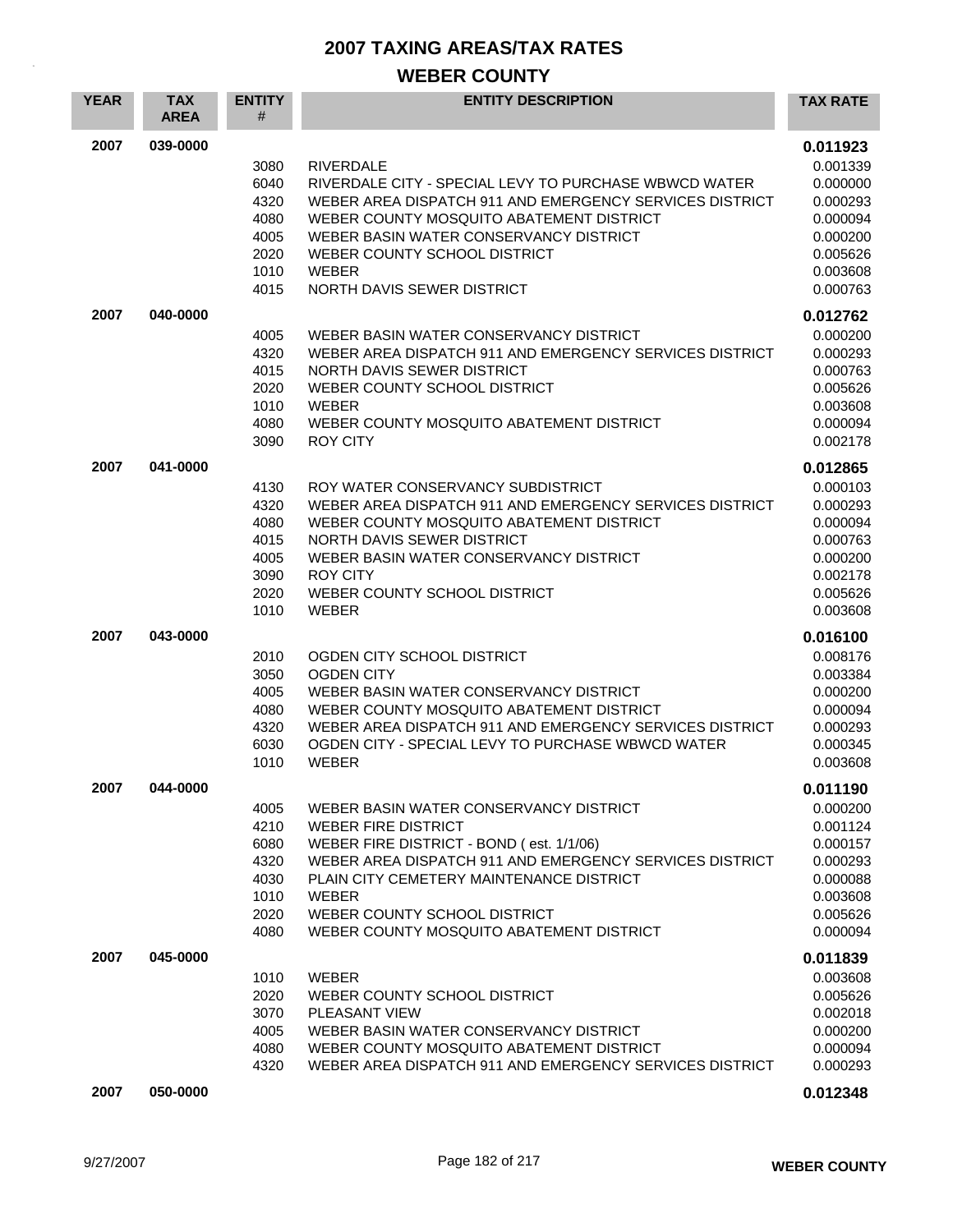| <b>YEAR</b> | <b>TAX</b><br><b>AREA</b> | <b>ENTITY</b><br>#                                           | <b>ENTITY DESCRIPTION</b>                                                                                                                                                                                                                                                                                                        | <b>TAX RATE</b>                                                                                          |
|-------------|---------------------------|--------------------------------------------------------------|----------------------------------------------------------------------------------------------------------------------------------------------------------------------------------------------------------------------------------------------------------------------------------------------------------------------------------|----------------------------------------------------------------------------------------------------------|
|             |                           | 1010<br>6050                                                 | <b>WEBER</b><br>SOUTH OGDEN CITY - SPECIAL LEVY TO PURCHASE WBWCD<br><b>WATER</b>                                                                                                                                                                                                                                                | 0.003608<br>0.000000                                                                                     |
|             |                           | 4320<br>4080<br>4005<br>2020                                 | WEBER AREA DISPATCH 911 AND EMERGENCY SERVICES DISTRICT<br>WEBER COUNTY MOSQUITO ABATEMENT DISTRICT<br>WEBER BASIN WATER CONSERVANCY DISTRICT<br>WEBER COUNTY SCHOOL DISTRICT                                                                                                                                                    | 0.000293<br>0.000094<br>0.000200<br>0.005626                                                             |
|             |                           | 3100                                                         | SOUTH OGDEN                                                                                                                                                                                                                                                                                                                      | 0.002527                                                                                                 |
| 2007        | 053-0000                  | 4100<br>1010<br>6080<br>4320<br>4210<br>4040<br>4005<br>2020 | TAYLOR-WEST WEBER WATER IMPROVEMENT DISTRICT<br><b>WEBER</b><br>WEBER FIRE DISTRICT - BOND (est. 1/1/06)<br>WEBER AREA DISPATCH 911 AND EMERGENCY SERVICES DISTRICT<br><b>WEBER FIRE DISTRICT</b><br>WEST WEBER-TAYLOR CEMETERY MAINTENANCE DISTRICT<br>WEBER BASIN WATER CONSERVANCY DISTRICT<br>WEBER COUNTY SCHOOL DISTRICT   | 0.011178<br>0.000000<br>0.003608<br>0.000157<br>0.000293<br>0.001124<br>0.000076<br>0.000200<br>0.005626 |
|             |                           | 4080                                                         | WEBER COUNTY MOSQUITO ABATEMENT DISTRICT                                                                                                                                                                                                                                                                                         | 0.000094                                                                                                 |
| 2007        | 054-0000                  | 4320<br>6080<br>4210<br>4140<br>4080<br>4005<br>2020<br>1010 | WEBER AREA DISPATCH 911 AND EMERGENCY SERVICES DISTRICT<br>WEBER FIRE DISTRICT - BOND (est. 1/1/06)<br><b>WEBER FIRE DISTRICT</b><br>UINTAH HIGHLANDS WATER AND SEWER IMPROVEMENT DISTRICT<br>WEBER COUNTY MOSQUITO ABATEMENT DISTRICT<br>WEBER BASIN WATER CONSERVANCY DISTRICT<br>WEBER COUNTY SCHOOL DISTRICT<br><b>WEBER</b> | 0.011902<br>0.000293<br>0.000157<br>0.001124<br>0.000800<br>0.000094<br>0.000200<br>0.005626<br>0.003608 |
| 2007        | 055-0000                  | 1010<br>3110<br>4005<br>4080<br>4320<br>6060<br>2020         | WEBER<br><b>UINTAH</b><br>WEBER BASIN WATER CONSERVANCY DISTRICT<br>WEBER COUNTY MOSQUITO ABATEMENT DISTRICT<br>WEBER AREA DISPATCH 911 AND EMERGENCY SERVICES DISTRICT<br>UINTAH TOWN - SPECIAL LEVY TO PURCHASE WBWCD WATER<br>WEBER COUNTY SCHOOL DISTRICT                                                                    | 0.010523<br>0.003608<br>0.000702<br>0.000200<br>0.000094<br>0.000293<br>0.000000<br>0.005626             |
| 2007        | 056-0000                  | 4080<br>4320<br>6080<br>4210<br>4050<br>4005<br>1010<br>2020 | WEBER COUNTY MOSQUITO ABATEMENT DISTRICT<br>WEBER AREA DISPATCH 911 AND EMERGENCY SERVICES DISTRICT<br>WEBER FIRE DISTRICT - BOND (est. 1/1/06)<br><b>WEBER FIRE DISTRICT</b><br>WARREN-WEST WARREN CEMETERY MAINTENANCE DISTRICT<br>WEBER BASIN WATER CONSERVANCY DISTRICT<br><b>WEBER</b><br>WEBER COUNTY SCHOOL DISTRICT      | 0.011209<br>0.000094<br>0.000293<br>0.000157<br>0.001124<br>0.000107<br>0.000200<br>0.003608<br>0.005626 |
| 2007        | 057-0000                  | 1010<br>2020<br>4005<br>4040<br>4080<br>4210<br>4320         | <b>WEBER</b><br>WEBER COUNTY SCHOOL DISTRICT<br>WEBER BASIN WATER CONSERVANCY DISTRICT<br>WEST WEBER-TAYLOR CEMETERY MAINTENANCE DISTRICT<br>WEBER COUNTY MOSQUITO ABATEMENT DISTRICT<br><b>WEBER FIRE DISTRICT</b><br>WEBER AREA DISPATCH 911 AND EMERGENCY SERVICES DISTRICT                                                   | 0.011178<br>0.003608<br>0.005626<br>0.000200<br>0.000076<br>0.000094<br>0.001124<br>0.000293             |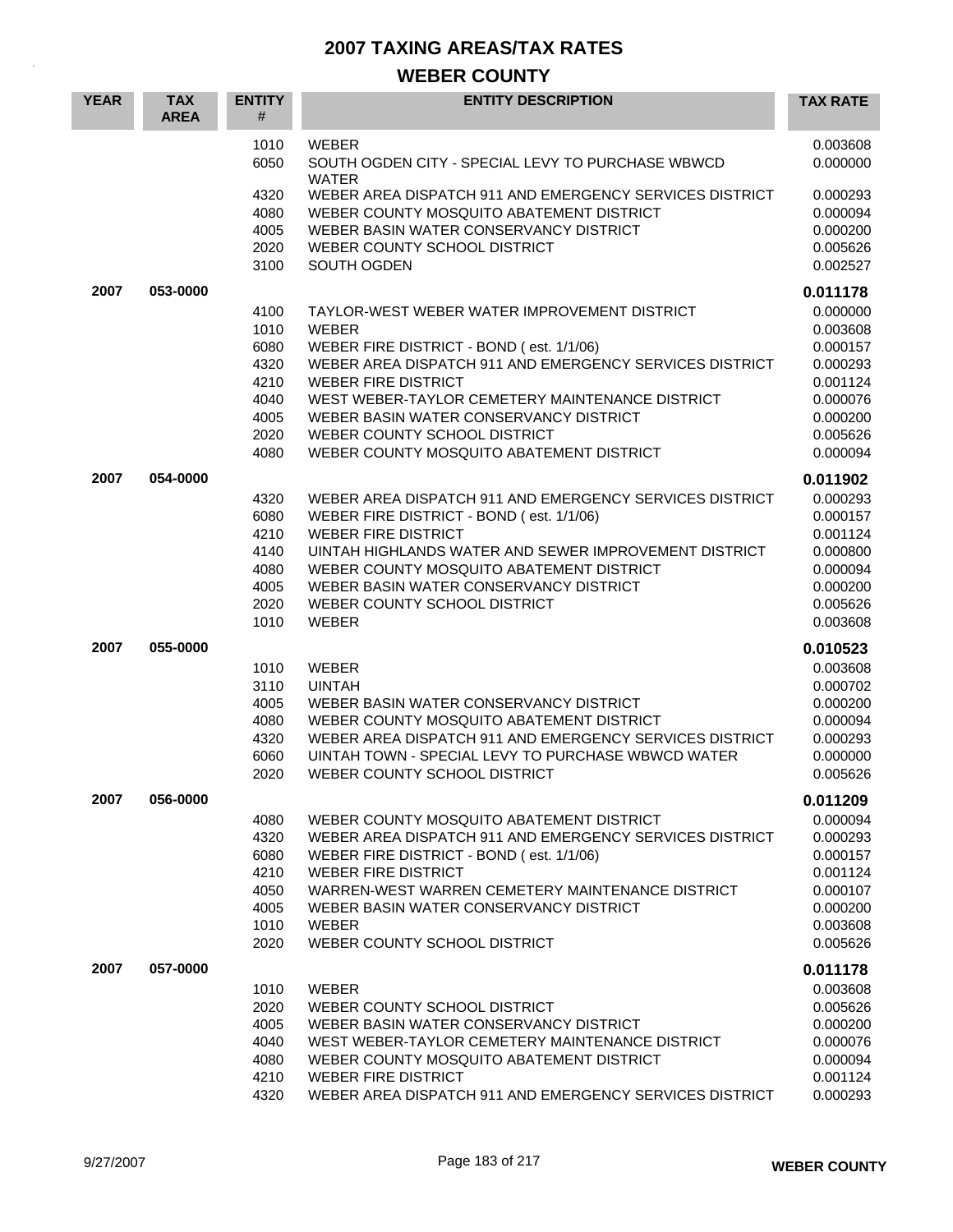| <b>YEAR</b> | <b>TAX</b><br><b>AREA</b> | <b>ENTITY</b><br>#                                           | <b>ENTITY DESCRIPTION</b>                                                                                                                                                                                                                                                                                     | <b>TAX RATE</b>                                                                                          |
|-------------|---------------------------|--------------------------------------------------------------|---------------------------------------------------------------------------------------------------------------------------------------------------------------------------------------------------------------------------------------------------------------------------------------------------------------|----------------------------------------------------------------------------------------------------------|
|             |                           | 6080                                                         | WEBER FIRE DISTRICT - BOND (est. 1/1/06)                                                                                                                                                                                                                                                                      | 0.000157                                                                                                 |
| 2007        | 058-0000                  | 4210<br>6080<br>4320<br>4005                                 | <b>WEBER FIRE DISTRICT</b><br>WEBER FIRE DISTRICT - BOND (est. 1/1/06)<br>WEBER AREA DISPATCH 911 AND EMERGENCY SERVICES DISTRICT<br>WEBER BASIN WATER CONSERVANCY DISTRICT                                                                                                                                   | 0.011102<br>0.001124<br>0.000157<br>0.000293<br>0.000200                                                 |
|             |                           | 2020<br>1010<br>4080                                         | WEBER COUNTY SCHOOL DISTRICT<br>WEBER<br>WEBER COUNTY MOSQUITO ABATEMENT DISTRICT                                                                                                                                                                                                                             | 0.005626<br>0.003608<br>0.000094                                                                         |
| 2007        | 059-0000                  |                                                              |                                                                                                                                                                                                                                                                                                               | 0.011349                                                                                                 |
|             |                           | 4210<br>4320<br>6080<br>1010<br>2020<br>3025<br>4080         | <b>WEBER FIRE DISTRICT</b><br>WEBER AREA DISPATCH 911 AND EMERGENCY SERVICES DISTRICT<br>WEBER FIRE DISTRICT - BOND (est. 1/1/06)<br><b>WEBER</b><br>WEBER COUNTY SCHOOL DISTRICT<br><b>HOOPER</b><br>WEBER COUNTY MOSQUITO ABATEMENT DISTRICT                                                                | 0.001124<br>0.000293<br>0.000157<br>0.003608<br>0.005626<br>0.000447<br>0.000094                         |
| 2007        | 062-0000                  | 6050                                                         | SOUTH OGDEN CITY - SPECIAL LEVY TO PURCHASE WBWCD                                                                                                                                                                                                                                                             | 0.013148<br>0.000000                                                                                     |
|             |                           | 4320<br>4140<br>4080<br>4005<br>3100<br>1010<br>2020         | <b>WATER</b><br>WEBER AREA DISPATCH 911 AND EMERGENCY SERVICES DISTRICT<br>UINTAH HIGHLANDS WATER AND SEWER IMPROVEMENT DISTRICT<br>WEBER COUNTY MOSQUITO ABATEMENT DISTRICT<br>WEBER BASIN WATER CONSERVANCY DISTRICT<br>SOUTH OGDEN<br>WEBER<br>WEBER COUNTY SCHOOL DISTRICT                                | 0.000293<br>0.000800<br>0.000094<br>0.000200<br>0.002527<br>0.003608<br>0.005626                         |
| 2007        | 063-0000                  | 4010<br>4005<br>4320<br>3070<br>1010<br>2020<br>4080         | CENTRAL WEBER SEWER IMPROVEMENT DISTRICT<br>WEBER BASIN WATER CONSERVANCY DISTRICT<br>WEBER AREA DISPATCH 911 AND EMERGENCY SERVICES DISTRICT<br>PLEASANT VIEW<br>WEBER<br>WEBER COUNTY SCHOOL DISTRICT<br>WEBER COUNTY MOSQUITO ABATEMENT DISTRICT                                                           | 0.012358<br>0.000519<br>0.000200<br>0.000293<br>0.002018<br>0.003608<br>0.005626<br>0.000094             |
| 2007        | 064-0000                  | 4005<br>4080<br>4010<br>4320<br>3070<br>2020<br>1010<br>4070 | WEBER BASIN WATER CONSERVANCY DISTRICT<br>WEBER COUNTY MOSQUITO ABATEMENT DISTRICT<br>CENTRAL WEBER SEWER IMPROVEMENT DISTRICT<br>WEBER AREA DISPATCH 911 AND EMERGENCY SERVICES DISTRICT<br><b>PLEASANT VIEW</b><br>WEBER COUNTY SCHOOL DISTRICT<br>WEBER<br><b>BONA VISTA WATER IMPROVEMENT DISTRICT</b>    | 0.012658<br>0.000200<br>0.000094<br>0.000519<br>0.000293<br>0.002018<br>0.005626<br>0.003608<br>0.000300 |
| 2007        | 065-0000                  | 4020<br>4320<br>4080<br>4070<br>4010<br>4005<br>3070         | BEN LOMOND CEMETERY MAINTENANCE DISTRICT<br>WEBER AREA DISPATCH 911 AND EMERGENCY SERVICES DISTRICT<br>WEBER COUNTY MOSQUITO ABATEMENT DISTRICT<br><b>BONA VISTA WATER IMPROVEMENT DISTRICT</b><br>CENTRAL WEBER SEWER IMPROVEMENT DISTRICT<br>WEBER BASIN WATER CONSERVANCY DISTRICT<br><b>PLEASANT VIEW</b> | 0.012736<br>0.000078<br>0.000293<br>0.000094<br>0.000300<br>0.000519<br>0.000200<br>0.002018             |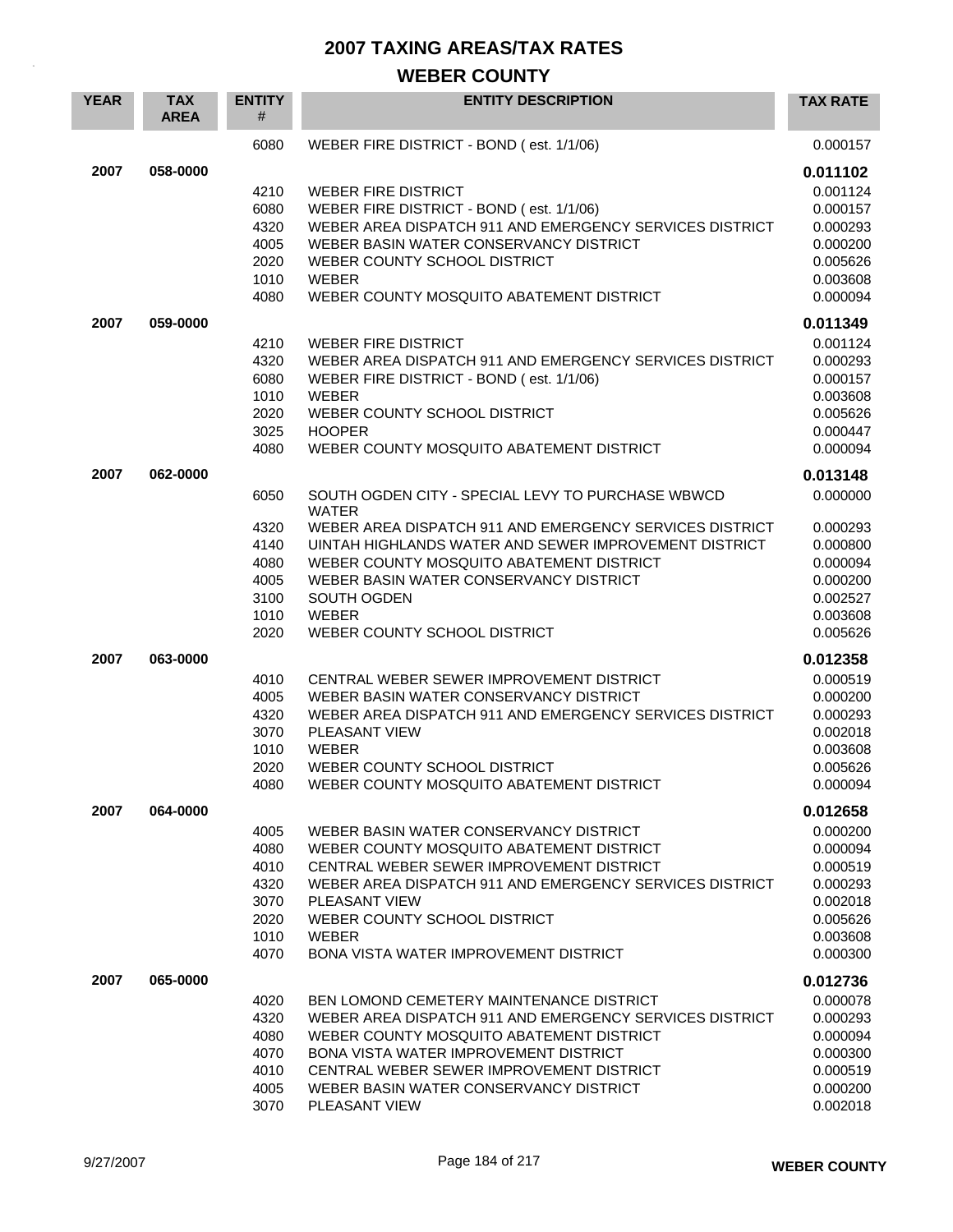| <b>YEAR</b>  | <b>TAX</b><br><b>AREA</b> | <b>ENTITY</b><br>#                                                           | <b>ENTITY DESCRIPTION</b>                                                                                                                                                                                                                                                                                                                                                                                        | <b>TAX RATE</b>                                                                                                                  |
|--------------|---------------------------|------------------------------------------------------------------------------|------------------------------------------------------------------------------------------------------------------------------------------------------------------------------------------------------------------------------------------------------------------------------------------------------------------------------------------------------------------------------------------------------------------|----------------------------------------------------------------------------------------------------------------------------------|
|              |                           | 1010<br>2020                                                                 | <b>WEBER</b><br>WEBER COUNTY SCHOOL DISTRICT                                                                                                                                                                                                                                                                                                                                                                     | 0.003608<br>0.005626                                                                                                             |
| 2007<br>2007 | 066-0000<br>069-0000      | 1010<br>4010<br>4080<br>4320<br>2020<br>3040<br>4005<br>4080<br>6080<br>4320 | <b>WEBER</b><br>CENTRAL WEBER SEWER IMPROVEMENT DISTRICT<br>WEBER COUNTY MOSQUITO ABATEMENT DISTRICT<br>WEBER AREA DISPATCH 911 AND EMERGENCY SERVICES DISTRICT<br>WEBER COUNTY SCHOOL DISTRICT<br>NORTH OGDEN CITY<br>WEBER BASIN WATER CONSERVANCY DISTRICT<br>WEBER COUNTY MOSQUITO ABATEMENT DISTRICT<br>WEBER FIRE DISTRICT - BOND (est. 1/1/06)<br>WEBER AREA DISPATCH 911 AND EMERGENCY SERVICES DISTRICT | 0.012428<br>0.003608<br>0.000519<br>0.000094<br>0.000293<br>0.005626<br>0.002088<br>0.000200<br>0.012372<br>0.000094<br>0.000157 |
|              |                           | 4210<br>4130<br>4015<br>4005<br>2020<br>1010<br>4150                         | <b>WEBER FIRE DISTRICT</b><br>ROY WATER CONSERVANCY SUBDISTRICT<br>NORTH DAVIS SEWER DISTRICT<br>WEBER BASIN WATER CONSERVANCY DISTRICT<br>WEBER COUNTY SCHOOL DISTRICT<br><b>WEBER</b><br><b>HOOPER WATER IMPROVEMENT DISTRICT</b>                                                                                                                                                                              | 0.000293<br>0.001124<br>0.000103<br>0.000763<br>0.000200<br>0.005626<br>0.003608<br>0.000404                                     |
| 2007         | 075-0000                  | 4320<br>4080<br>6050<br>4140<br>4005<br>3100<br>2020<br>1010<br>4010         | WEBER AREA DISPATCH 911 AND EMERGENCY SERVICES DISTRICT<br>WEBER COUNTY MOSQUITO ABATEMENT DISTRICT<br>SOUTH OGDEN CITY - SPECIAL LEVY TO PURCHASE WBWCD<br><b>WATER</b><br>UINTAH HIGHLANDS WATER AND SEWER IMPROVEMENT DISTRICT<br>WEBER BASIN WATER CONSERVANCY DISTRICT<br>SOUTH OGDEN<br>WEBER COUNTY SCHOOL DISTRICT<br><b>WEBER</b><br>CENTRAL WEBER SEWER IMPROVEMENT DISTRICT                           | 0.013667<br>0.000293<br>0.000094<br>0.000000<br>0.000800<br>0.000200<br>0.002527<br>0.005626<br>0.003608<br>0.000519             |
| 2007         | 079-0000                  | 3020<br>4080<br>4005<br>4320<br>2020<br>4010                                 | <b>HARRISVILLE</b><br>1010 WEBER<br>WEBER COUNTY MOSQUITO ABATEMENT DISTRICT<br>WEBER BASIN WATER CONSERVANCY DISTRICT<br>WEBER AREA DISPATCH 911 AND EMERGENCY SERVICES DISTRICT<br>WEBER COUNTY SCHOOL DISTRICT<br>CENTRAL WEBER SEWER IMPROVEMENT DISTRICT                                                                                                                                                    | 0.011739<br>0.001399<br>0.003608<br>0.000094<br>0.000200<br>0.000293<br>0.005626<br>0.000519                                     |
| 2007         | 083-0000                  | 4080<br>4320<br>6080<br>4210<br>4010<br>4005<br>3010<br>1010<br>2020         | WEBER COUNTY MOSQUITO ABATEMENT DISTRICT<br>WEBER AREA DISPATCH 911 AND EMERGENCY SERVICES DISTRICT<br>WEBER FIRE DISTRICT - BOND (est. 1/1/06)<br><b>WEBER FIRE DISTRICT</b><br>CENTRAL WEBER SEWER IMPROVEMENT DISTRICT<br>WEBER BASIN WATER CONSERVANCY DISTRICT<br><b>FARR WEST CITY</b><br><b>WEBER</b><br>WEBER COUNTY SCHOOL DISTRICT                                                                     | 0.011867<br>0.000094<br>0.000293<br>0.000157<br>0.001124<br>0.000519<br>0.000200<br>0.000246<br>0.003608<br>0.005626             |
| 2007         | 086-0000                  | 4005                                                                         | WEBER BASIN WATER CONSERVANCY DISTRICT                                                                                                                                                                                                                                                                                                                                                                           | 0.012621<br>0.000200                                                                                                             |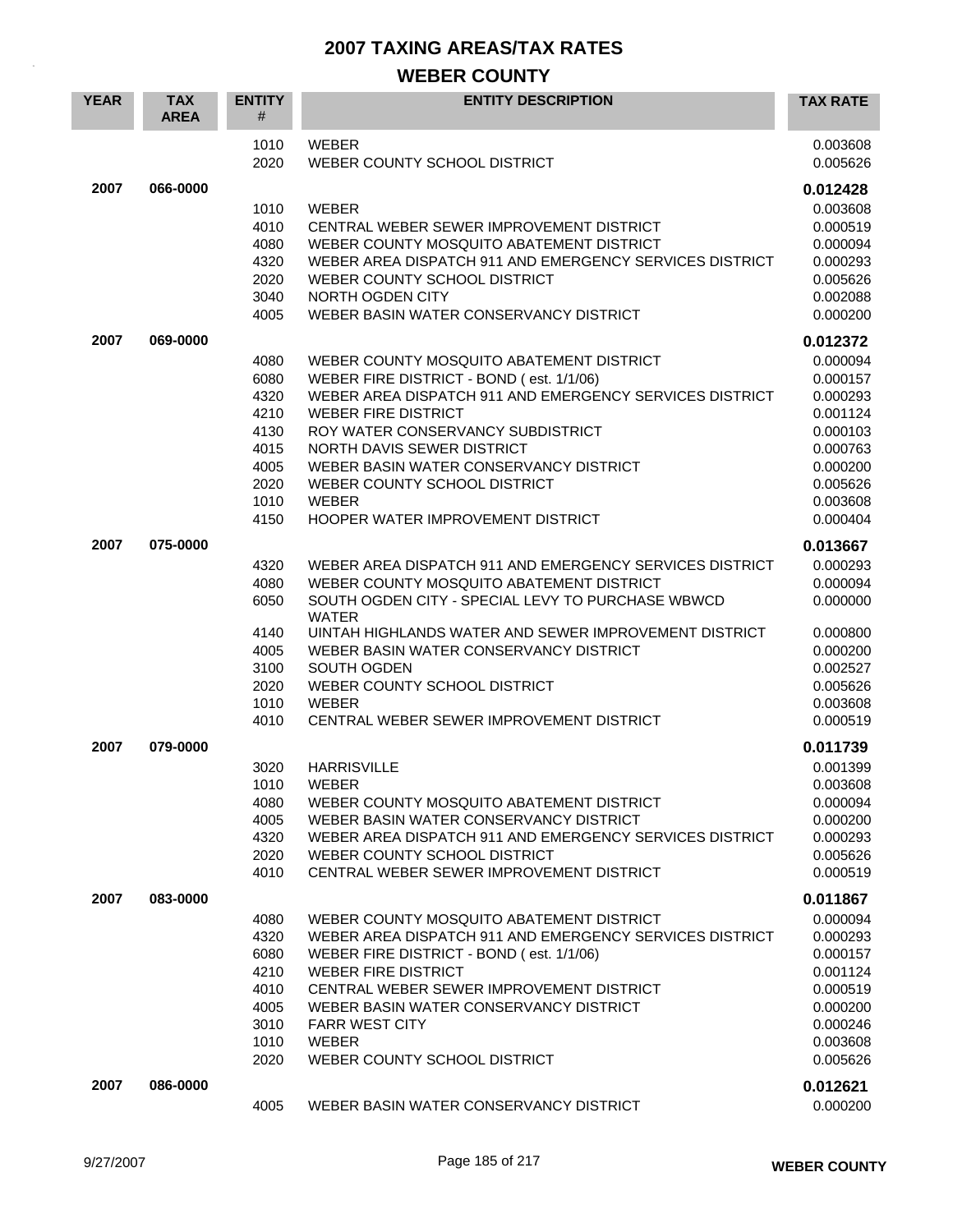| <b>YEAR</b> | <b>TAX</b><br><b>AREA</b> | <b>ENTITY</b><br>#                                                                   | <b>ENTITY DESCRIPTION</b>                                                                                                                                                                                                                                                                                                                                                                                                    | <b>TAX RATE</b>                                                                                                                              |
|-------------|---------------------------|--------------------------------------------------------------------------------------|------------------------------------------------------------------------------------------------------------------------------------------------------------------------------------------------------------------------------------------------------------------------------------------------------------------------------------------------------------------------------------------------------------------------------|----------------------------------------------------------------------------------------------------------------------------------------------|
|             |                           | 4320<br>4130<br>4010<br>3090<br>2020<br>1010<br>4080                                 | WEBER AREA DISPATCH 911 AND EMERGENCY SERVICES DISTRICT<br>ROY WATER CONSERVANCY SUBDISTRICT<br>CENTRAL WEBER SEWER IMPROVEMENT DISTRICT<br><b>ROY CITY</b><br>WEBER COUNTY SCHOOL DISTRICT<br><b>WEBER</b><br>WEBER COUNTY MOSQUITO ABATEMENT DISTRICT                                                                                                                                                                      | 0.000293<br>0.000103<br>0.000519<br>0.002178<br>0.005626<br>0.003608<br>0.000094                                                             |
| 2007        | 088-0000                  | 4060<br>6080<br>4320<br>4210<br>4150<br>4080<br>4005<br>3025<br>2020<br>1010<br>4100 | <b>HOOPER CEMETERY MAINTENANCE DISTRICT</b><br>WEBER FIRE DISTRICT - BOND (est. 1/1/06)<br>WEBER AREA DISPATCH 911 AND EMERGENCY SERVICES DISTRICT<br><b>WEBER FIRE DISTRICT</b><br>HOOPER WATER IMPROVEMENT DISTRICT<br>WEBER COUNTY MOSQUITO ABATEMENT DISTRICT<br>WEBER BASIN WATER CONSERVANCY DISTRICT<br><b>HOOPER</b><br>WEBER COUNTY SCHOOL DISTRICT<br><b>WEBER</b><br>TAYLOR-WEST WEBER WATER IMPROVEMENT DISTRICT | 0.011953<br>0.000000<br>0.000157<br>0.000293<br>0.001124<br>0.000404<br>0.000094<br>0.000200<br>0.000447<br>0.005626<br>0.003608<br>0.000000 |
| 2007        | 089-0000                  | 4080<br>4320<br>6060<br>4140<br>3110<br>2020<br>1010<br>4005                         | WEBER COUNTY MOSQUITO ABATEMENT DISTRICT<br>WEBER AREA DISPATCH 911 AND EMERGENCY SERVICES DISTRICT<br>UINTAH TOWN - SPECIAL LEVY TO PURCHASE WBWCD WATER<br>UINTAH HIGHLANDS WATER AND SEWER IMPROVEMENT DISTRICT<br><b>UINTAH</b><br>WEBER COUNTY SCHOOL DISTRICT<br><b>WEBER</b><br>WEBER BASIN WATER CONSERVANCY DISTRICT                                                                                                | 0.011323<br>0.000094<br>0.000293<br>0.000000<br>0.000800<br>0.000702<br>0.005626<br>0.003608<br>0.000200                                     |
| 2007        | 090-0000                  | 4080<br>1010<br>4320<br>4135<br>6080<br>4005<br>2020<br>4210                         | WEBER COUNTY MOSQUITO ABATEMENT DISTRICT<br><b>WEBER</b><br>WEBER AREA DISPATCH 911 AND EMERGENCY SERVICES DISTRICT<br>POWDER MOUNTAIN WATER AND SEWER IMPROVEMENT DISTRICT<br>WEBER FIRE DISTRICT - BOND (est. 1/1/06)<br>WEBER BASIN WATER CONSERVANCY DISTRICT<br>WEBER COUNTY SCHOOL DISTRICT<br><b>WEBER FIRE DISTRICT</b>                                                                                              | 0.011325<br>0.000094<br>0.003608<br>0.000293<br>0.000223<br>0.000157<br>0.000200<br>0.005626<br>0.001124                                     |
| 2007        | 093-0000                  | 4080<br>6030<br>8001<br>4320<br>4010<br>4005<br>3050<br>1010<br>2010                 | WEBER COUNTY MOSQUITO ABATEMENT DISTRICT<br>OGDEN CITY - SPECIAL LEVY TO PURCHASE WBWCD WATER<br>CBD MALL RDA PROJECT #1 - OGDEN CITY<br>WEBER AREA DISPATCH 911 AND EMERGENCY SERVICES DISTRICT<br>CENTRAL WEBER SEWER IMPROVEMENT DISTRICT<br>WEBER BASIN WATER CONSERVANCY DISTRICT<br><b>OGDEN CITY</b><br><b>WEBER</b><br>OGDEN CITY SCHOOL DISTRICT                                                                    | 0.016619<br>0.000094<br>0.000345<br>0.000000<br>0.000293<br>0.000519<br>0.000200<br>0.003384<br>0.003608<br>0.008176                         |
| 2007        | 108-0000                  | 4050<br>6080<br>4320<br>4210                                                         | WARREN-WEST WARREN CEMETERY MAINTENANCE DISTRICT<br>WEBER FIRE DISTRICT - BOND (est. 1/1/06)<br>WEBER AREA DISPATCH 911 AND EMERGENCY SERVICES DISTRICT<br><b>WEBER FIRE DISTRICT</b>                                                                                                                                                                                                                                        | 0.011590<br>0.000107<br>0.000157<br>0.000293<br>0.001124                                                                                     |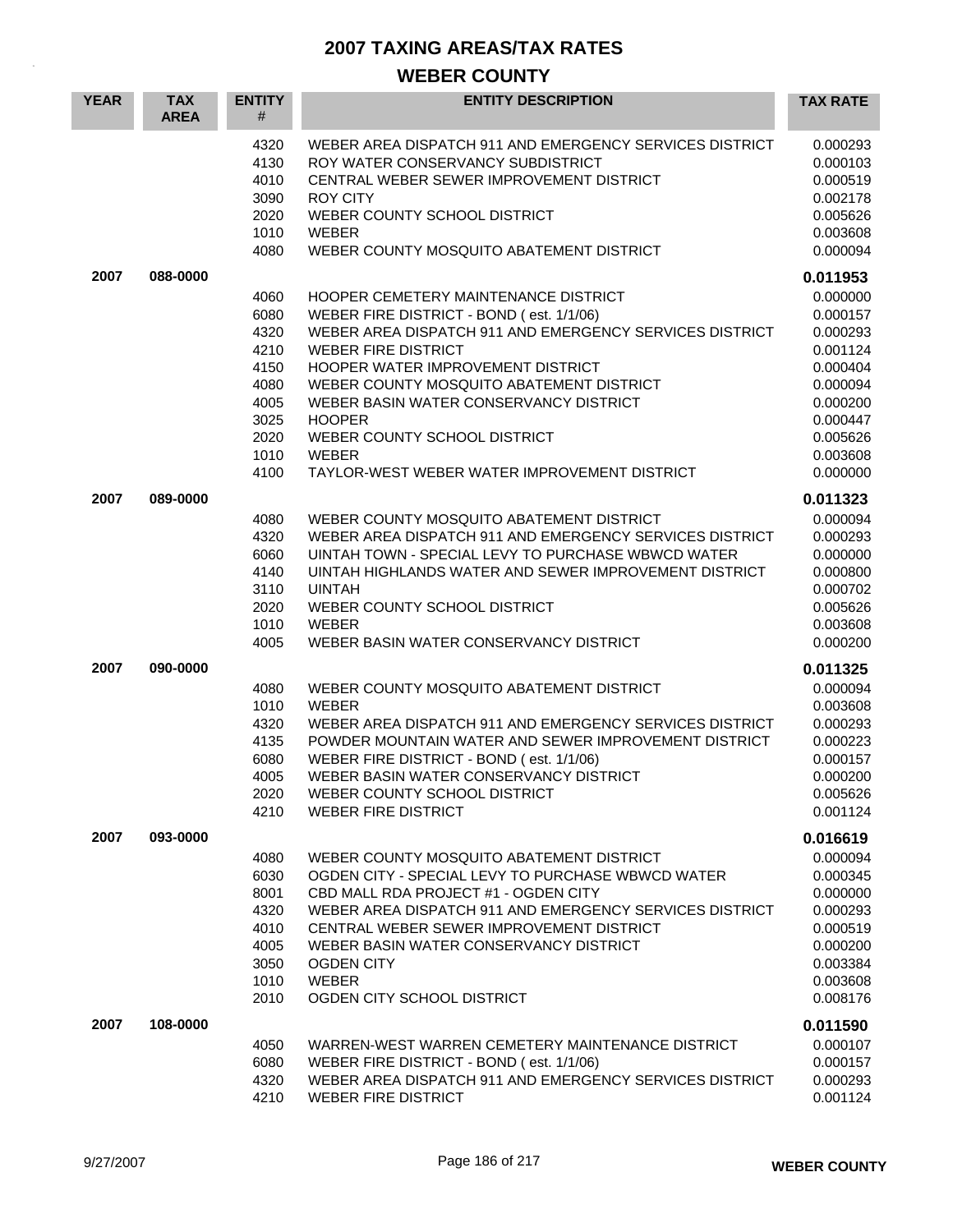| <b>YEAR</b> | <b>TAX</b><br><b>AREA</b> | <b>ENTITY</b><br>#                                                           | <b>ENTITY DESCRIPTION</b>                                                                                                                                                                                                                                                                                                                                                                                                      | <b>TAX RATE</b>                                                                                                      |
|-------------|---------------------------|------------------------------------------------------------------------------|--------------------------------------------------------------------------------------------------------------------------------------------------------------------------------------------------------------------------------------------------------------------------------------------------------------------------------------------------------------------------------------------------------------------------------|----------------------------------------------------------------------------------------------------------------------|
|             |                           | 4180<br>4005<br>2020<br>1010<br>4080                                         | WEST WARREN - WARREN WATER IMPROVEMENT DISTRICT<br>WEBER BASIN WATER CONSERVANCY DISTRICT<br>WEBER COUNTY SCHOOL DISTRICT<br><b>WEBER</b><br>WEBER COUNTY MOSQUITO ABATEMENT DISTRICT                                                                                                                                                                                                                                          | 0.000381<br>0.000200<br>0.005626<br>0.003608<br>0.000094                                                             |
| 2007        | 109-0000                  |                                                                              |                                                                                                                                                                                                                                                                                                                                                                                                                                | 0.013166                                                                                                             |
|             |                           | 3090<br>4150<br>4080<br>4005<br>4320<br>2020<br>1010<br>4015                 | <b>ROY CITY</b><br>HOOPER WATER IMPROVEMENT DISTRICT<br>WEBER COUNTY MOSQUITO ABATEMENT DISTRICT<br>WEBER BASIN WATER CONSERVANCY DISTRICT<br>WEBER AREA DISPATCH 911 AND EMERGENCY SERVICES DISTRICT<br>WEBER COUNTY SCHOOL DISTRICT<br><b>WEBER</b><br>NORTH DAVIS SEWER DISTRICT                                                                                                                                            | 0.002178<br>0.000404<br>0.000094<br>0.000200<br>0.000293<br>0.005626<br>0.003608<br>0.000763                         |
| 2007        | 126-0000                  |                                                                              |                                                                                                                                                                                                                                                                                                                                                                                                                                | 0.011147                                                                                                             |
|             |                           | 4090<br>4320<br>4210<br>4190<br>4080<br>4005<br>1010<br>6080<br>2020         | EDEN CEMETERY MAINTENANCE DISTRICT<br>WEBER AREA DISPATCH 911 AND EMERGENCY SERVICES DISTRICT<br><b>WEBER FIRE DISTRICT</b><br>NORDIC VALLEY SEWER IMPROVEMENT DISTRICT<br>WEBER COUNTY MOSQUITO ABATEMENT DISTRICT<br>WEBER BASIN WATER CONSERVANCY DISTRICT<br>WEBER<br>WEBER FIRE DISTRICT - BOND (est. 1/1/06)<br>WEBER COUNTY SCHOOL DISTRICT                                                                             | 0.000045<br>0.000293<br>0.001124<br>0.000000<br>0.000094<br>0.000200<br>0.003608<br>0.000157<br>0.005626             |
| 2007        | 130-0000                  |                                                                              |                                                                                                                                                                                                                                                                                                                                                                                                                                | 0.011590                                                                                                             |
|             |                           | 4100<br>4320<br>6080<br>4210<br>4180<br>4050<br>4005<br>1010<br>2020<br>4080 | TAYLOR-WEST WEBER WATER IMPROVEMENT DISTRICT<br>WEBER AREA DISPATCH 911 AND EMERGENCY SERVICES DISTRICT<br>WEBER FIRE DISTRICT - BOND (est. 1/1/06)<br><b>WEBER FIRE DISTRICT</b><br>WEST WARREN - WARREN WATER IMPROVEMENT DISTRICT<br>WARREN-WEST WARREN CEMETERY MAINTENANCE DISTRICT<br>WEBER BASIN WATER CONSERVANCY DISTRICT<br><b>WEBER</b><br>WEBER COUNTY SCHOOL DISTRICT<br>WEBER COUNTY MOSQUITO ABATEMENT DISTRICT | 0.000000<br>0.000293<br>0.000157<br>0.001124<br>0.000381<br>0.000107<br>0.000200<br>0.003608<br>0.005626<br>0.000094 |
| 2007        | 139-0000                  |                                                                              |                                                                                                                                                                                                                                                                                                                                                                                                                                | 0.016619                                                                                                             |
|             |                           | 4005<br>8002<br>6030<br>4320<br>4010<br>3050<br>2010<br>1010<br>4080         | WEBER BASIN WATER CONSERVANCY DISTRICT<br>25TH STREET REDEVELOPMENT PLAN - OGDEN CITY<br>OGDEN CITY - SPECIAL LEVY TO PURCHASE WBWCD WATER<br>WEBER AREA DISPATCH 911 AND EMERGENCY SERVICES DISTRICT<br>CENTRAL WEBER SEWER IMPROVEMENT DISTRICT<br><b>OGDEN CITY</b><br>OGDEN CITY SCHOOL DISTRICT<br><b>WEBER</b><br>WEBER COUNTY MOSQUITO ABATEMENT DISTRICT                                                               | 0.000200<br>0.000000<br>0.000345<br>0.000293<br>0.000519<br>0.003384<br>0.008176<br>0.003608<br>0.000094             |
| 2007        | 141-0000                  |                                                                              |                                                                                                                                                                                                                                                                                                                                                                                                                                | 0.010471                                                                                                             |
|             |                           | 2020<br>4320<br>4080<br>4070<br>4005<br>1010                                 | WEBER COUNTY SCHOOL DISTRICT<br>WEBER AREA DISPATCH 911 AND EMERGENCY SERVICES DISTRICT<br>WEBER COUNTY MOSQUITO ABATEMENT DISTRICT<br><b>BONA VISTA WATER IMPROVEMENT DISTRICT</b><br>WEBER BASIN WATER CONSERVANCY DISTRICT<br><b>WEBER</b>                                                                                                                                                                                  | 0.005626<br>0.000293<br>0.000094<br>0.000300<br>0.000200<br>0.003608                                                 |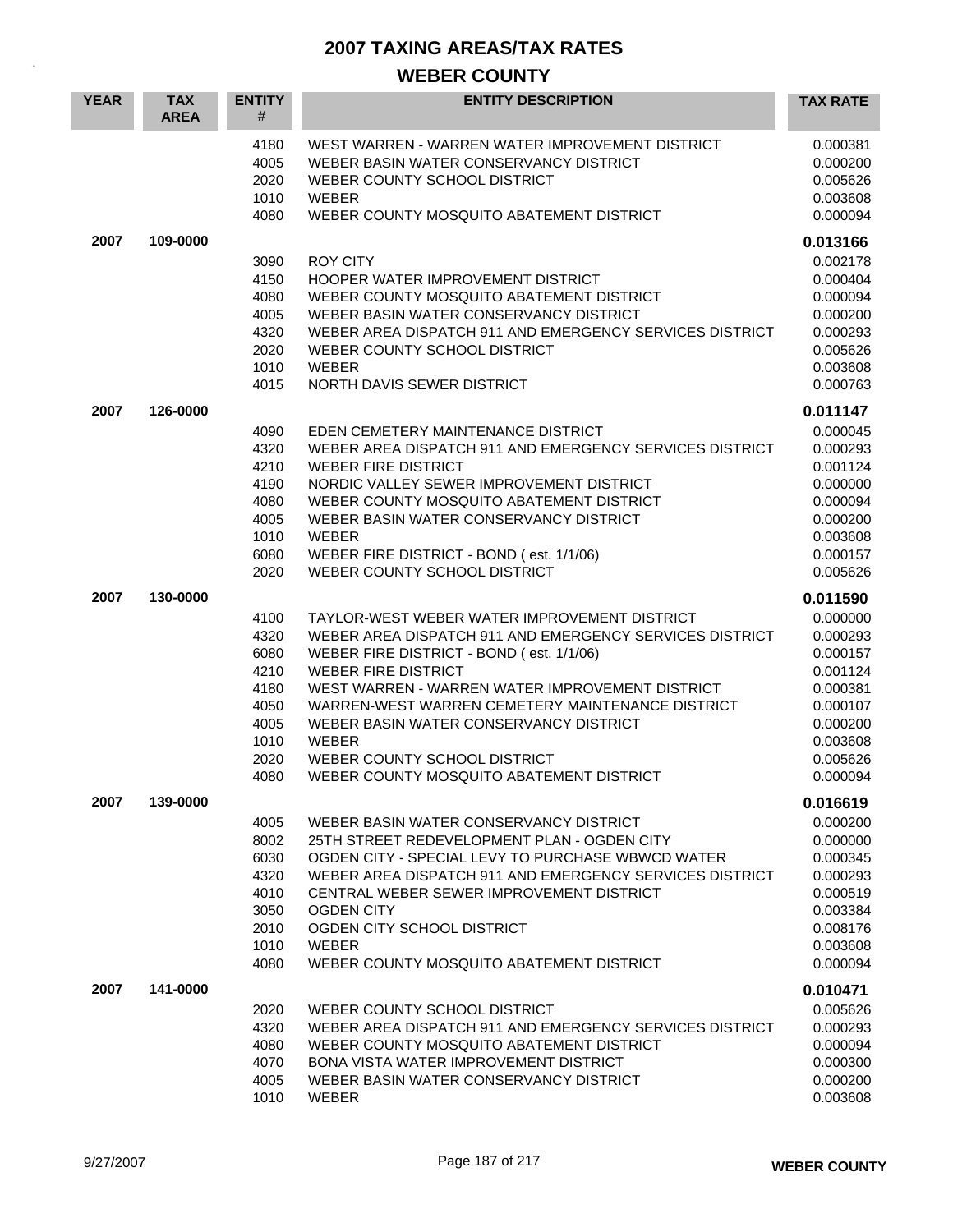| <b>YEAR</b> | <b>TAX</b><br><b>AREA</b> | <b>ENTITY</b><br>#                                                   | <b>ENTITY DESCRIPTION</b>                                                                                                                                                                                                                                                                                                                                                    | <b>TAX RATE</b>                                                                                          |
|-------------|---------------------------|----------------------------------------------------------------------|------------------------------------------------------------------------------------------------------------------------------------------------------------------------------------------------------------------------------------------------------------------------------------------------------------------------------------------------------------------------------|----------------------------------------------------------------------------------------------------------|
|             |                           | 3060                                                                 | <b>PLAIN CITY</b>                                                                                                                                                                                                                                                                                                                                                            | 0.000350                                                                                                 |
| 2007        | 145-0000                  |                                                                      |                                                                                                                                                                                                                                                                                                                                                                              | 0.012167                                                                                                 |
|             |                           | 4010<br>4320<br>4210                                                 | CENTRAL WEBER SEWER IMPROVEMENT DISTRICT<br>WEBER AREA DISPATCH 911 AND EMERGENCY SERVICES DISTRICT<br><b>WEBER FIRE DISTRICT</b>                                                                                                                                                                                                                                            | 0.000519<br>0.000293<br>0.001124                                                                         |
|             |                           | 4070<br>6080<br>4005<br>3010                                         | <b>BONA VISTA WATER IMPROVEMENT DISTRICT</b><br>WEBER FIRE DISTRICT - BOND (est. 1/1/06)<br>WEBER BASIN WATER CONSERVANCY DISTRICT<br><b>FARR WEST CITY</b>                                                                                                                                                                                                                  | 0.000300<br>0.000157<br>0.000200<br>0.000246                                                             |
|             |                           | 2020<br>1010<br>4080                                                 | WEBER COUNTY SCHOOL DISTRICT<br><b>WEBER</b><br>WEBER COUNTY MOSQUITO ABATEMENT DISTRICT                                                                                                                                                                                                                                                                                     | 0.005626<br>0.003608<br>0.000094                                                                         |
| 2007        | 154-0000                  |                                                                      |                                                                                                                                                                                                                                                                                                                                                                              | 0.016619                                                                                                 |
|             |                           | 4010<br>6030<br>4320<br>4080<br>4005<br>3050<br>1010<br>8003<br>2010 | CENTRAL WEBER SEWER IMPROVEMENT DISTRICT<br>OGDEN CITY - SPECIAL LEVY TO PURCHASE WBWCD WATER<br>WEBER AREA DISPATCH 911 AND EMERGENCY SERVICES DISTRICT<br>WEBER COUNTY MOSQUITO ABATEMENT DISTRICT<br>WEBER BASIN WATER CONSERVANCY DISTRICT<br><b>OGDEN CITY</b><br><b>WEBER</b><br>NEWGATE MALL RDA PROJECT #3 - OGDEN CITY<br>OGDEN CITY SCHOOL DISTRICT                | 0.000519<br>0.000345<br>0.000293<br>0.000094<br>0.000200<br>0.003384<br>0.003608<br>0.000000<br>0.008176 |
| 2007        | 158-0000                  |                                                                      |                                                                                                                                                                                                                                                                                                                                                                              | 0.012026                                                                                                 |
|             |                           | 4080<br>6040<br>4320<br>4130<br>4005<br>3080<br>1010<br>2020<br>4015 | WEBER COUNTY MOSQUITO ABATEMENT DISTRICT<br>RIVERDALE CITY - SPECIAL LEVY TO PURCHASE WBWCD WATER<br>WEBER AREA DISPATCH 911 AND EMERGENCY SERVICES DISTRICT<br>ROY WATER CONSERVANCY SUBDISTRICT<br>WEBER BASIN WATER CONSERVANCY DISTRICT<br><b>RIVERDALE</b><br><b>WEBER</b><br>WEBER COUNTY SCHOOL DISTRICT<br>NORTH DAVIS SEWER DISTRICT                                | 0.000094<br>0.000000<br>0.000293<br>0.000103<br>0.000200<br>0.001339<br>0.003608<br>0.005626<br>0.000763 |
| 2007        | 159-0000                  |                                                                      |                                                                                                                                                                                                                                                                                                                                                                              | 0.012421                                                                                                 |
|             |                           | 4010<br>6080<br>4320<br>4210<br>4080<br>4005<br>2020<br>1010<br>4140 | CENTRAL WEBER SEWER IMPROVEMENT DISTRICT<br>WEBER FIRE DISTRICT - BOND (est. 1/1/06)<br>WEBER AREA DISPATCH 911 AND EMERGENCY SERVICES DISTRICT<br><b>WEBER FIRE DISTRICT</b><br>WEBER COUNTY MOSQUITO ABATEMENT DISTRICT<br>WEBER BASIN WATER CONSERVANCY DISTRICT<br>WEBER COUNTY SCHOOL DISTRICT<br><b>WEBER</b><br>UINTAH HIGHLANDS WATER AND SEWER IMPROVEMENT DISTRICT | 0.000519<br>0.000157<br>0.000293<br>0.001124<br>0.000094<br>0.000200<br>0.005626<br>0.003608<br>0.000800 |
| 2007        | 182-0000                  |                                                                      |                                                                                                                                                                                                                                                                                                                                                                              | 0.016619                                                                                                 |
|             |                           | 4080<br>6030<br>2010<br>4320<br>8004<br>3050<br>1010<br>4010<br>4005 | WEBER COUNTY MOSQUITO ABATEMENT DISTRICT<br>OGDEN CITY - SPECIAL LEVY TO PURCHASE WBWCD WATER<br>OGDEN CITY SCHOOL DISTRICT<br>WEBER AREA DISPATCH 911 AND EMERGENCY SERVICES DISTRICT<br>UNION GARDENS RDA - OGDEN CITY<br><b>OGDEN CITY</b><br><b>WEBER</b><br>CENTRAL WEBER SEWER IMPROVEMENT DISTRICT<br>WEBER BASIN WATER CONSERVANCY DISTRICT                          | 0.000094<br>0.000345<br>0.008176<br>0.000293<br>0.000000<br>0.003384<br>0.003608<br>0.000519<br>0.000200 |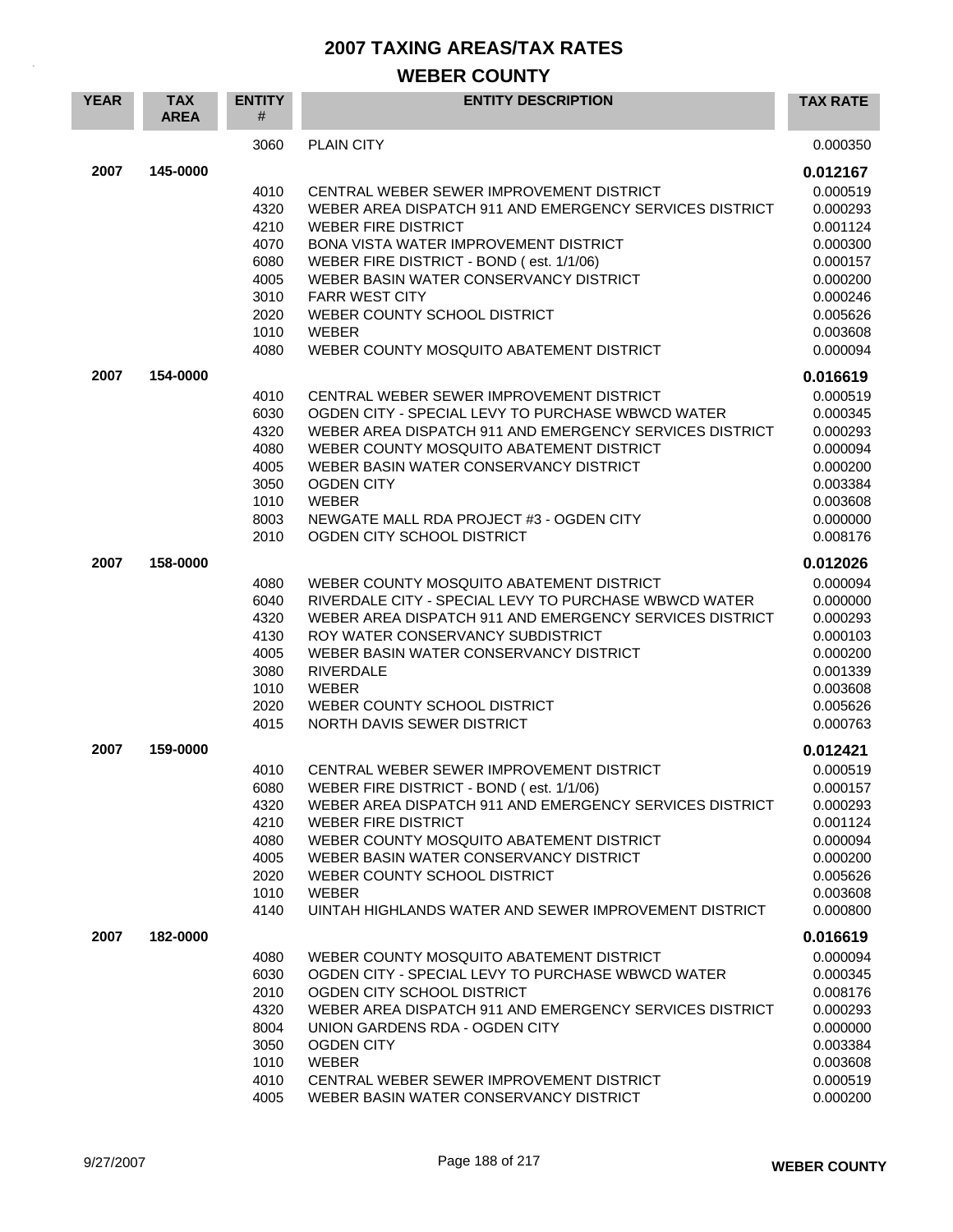| <b>YEAR</b> | <b>TAX</b><br><b>AREA</b> | <b>ENTITY</b><br># | <b>ENTITY DESCRIPTION</b>                                                                     | <b>TAX RATE</b>      |
|-------------|---------------------------|--------------------|-----------------------------------------------------------------------------------------------|----------------------|
| 2007        | 183-0000                  |                    |                                                                                               | 0.016619             |
|             |                           | 4005               | WEBER BASIN WATER CONSERVANCY DISTRICT                                                        | 0.000200             |
|             |                           | 8005               | ST. BENEDICT'S REVELOPMENT PROJECT - OGDEN CITY                                               | 0.000000             |
|             |                           | 6030               | OGDEN CITY - SPECIAL LEVY TO PURCHASE WBWCD WATER                                             | 0.000345             |
|             |                           | 4320               | WEBER AREA DISPATCH 911 AND EMERGENCY SERVICES DISTRICT                                       | 0.000293             |
|             |                           | 4010               | CENTRAL WEBER SEWER IMPROVEMENT DISTRICT<br><b>OGDEN CITY</b>                                 | 0.000519             |
|             |                           | 3050<br>2010       | OGDEN CITY SCHOOL DISTRICT                                                                    | 0.003384<br>0.008176 |
|             |                           | 1010               | <b>WEBER</b>                                                                                  | 0.003608             |
|             |                           | 4080               | WEBER COUNTY MOSQUITO ABATEMENT DISTRICT                                                      | 0.000094             |
| 2007        | 186-0000                  |                    |                                                                                               | 0.012865             |
|             |                           | 4080               | WEBER COUNTY MOSQUITO ABATEMENT DISTRICT                                                      | 0.000094             |
|             |                           | 4130               | ROY WATER CONSERVANCY SUBDISTRICT                                                             | 0.000103             |
|             |                           | 4320               | WEBER AREA DISPATCH 911 AND EMERGENCY SERVICES DISTRICT                                       | 0.000293             |
|             |                           | 8052               | REDEVELOPMENT PROJECT AREA NO. 1 - ROY CITY                                                   | 0.000000             |
|             |                           | 4005               | WEBER BASIN WATER CONSERVANCY DISTRICT                                                        | 0.000200             |
|             |                           | 3090<br>2020       | <b>ROY CITY</b><br>WEBER COUNTY SCHOOL DISTRICT                                               | 0.002178<br>0.005626 |
|             |                           | 1010               | <b>WEBER</b>                                                                                  | 0.003608             |
|             |                           | 8051               | AREA IN ROY RDA #1 - (EXPANDED) - OUTSIDE 100 ACRE AREA                                       | 0.000000             |
|             |                           | 4015               | NORTH DAVIS SEWER DISTRICT                                                                    | 0.000763             |
| 2007        | 188-0000                  |                    |                                                                                               | 0.012716             |
|             |                           | 4015               | NORTH DAVIS SEWER DISTRICT                                                                    | 0.000763             |
|             |                           | 6080               | WEBER FIRE DISTRICT - BOND (est. 1/1/06)                                                      | 0.000157             |
|             |                           | 4320               | WEBER AREA DISPATCH 911 AND EMERGENCY SERVICES DISTRICT                                       | 0.000293             |
|             |                           | 4220               | WEBER COUNTY SEWER SERVICE AREA #2                                                            | 0.000000             |
|             |                           | 4210               | <b>WEBER FIRE DISTRICT</b>                                                                    | 0.001124             |
|             |                           | 4080<br>4005       | WEBER COUNTY MOSQUITO ABATEMENT DISTRICT<br>WEBER BASIN WATER CONSERVANCY DISTRICT            | 0.000094             |
|             |                           | 3025               | <b>HOOPER</b>                                                                                 | 0.000200<br>0.000447 |
|             |                           | 2020               | WEBER COUNTY SCHOOL DISTRICT                                                                  | 0.005626             |
|             |                           | 1010               | <b>WEBER</b>                                                                                  | 0.003608             |
|             |                           | 4150               | HOOPER WATER IMPROVEMENT DISTRICT                                                             | 0.000404             |
| 2007        | 190-0000                  |                    |                                                                                               | 0.012716             |
|             |                           | 4015               | NORTH DAVIS SEWER DISTRICT                                                                    | 0.000763             |
|             |                           | 6080               | WEBER FIRE DISTRICT - BOND (est. 1/1/06)                                                      | 0.000157             |
|             |                           | 4320               | WEBER AREA DISPATCH 911 AND EMERGENCY SERVICES DISTRICT                                       | 0.000293             |
|             |                           | 4220<br>4210       | WEBER COUNTY SEWER SERVICE AREA #2<br><b>WEBER FIRE DISTRICT</b>                              | 0.000000<br>0.001124 |
|             |                           | 4150               | HOOPER WATER IMPROVEMENT DISTRICT                                                             | 0.000404             |
|             |                           | 4080               | WEBER COUNTY MOSQUITO ABATEMENT DISTRICT                                                      | 0.000094             |
|             |                           | 4005               | WEBER BASIN WATER CONSERVANCY DISTRICT                                                        | 0.000200             |
|             |                           | 3025               | <b>HOOPER</b>                                                                                 | 0.000447             |
|             |                           | 2020               | WEBER COUNTY SCHOOL DISTRICT                                                                  | 0.005626             |
|             |                           | 1010               | <b>WEBER</b>                                                                                  | 0.003608             |
|             |                           | 4060               | HOOPER CEMETERY MAINTENANCE DISTRICT                                                          | 0.000000             |
| 2007        | 198-0000                  |                    |                                                                                               | 0.012165             |
|             |                           | 4015               | NORTH DAVIS SEWER DISTRICT                                                                    | 0.000763             |
|             |                           | 6080               | WEBER FIRE DISTRICT - BOND (est. 1/1/06)                                                      | 0.000157             |
|             |                           | 4320<br>4220       | WEBER AREA DISPATCH 911 AND EMERGENCY SERVICES DISTRICT<br>WEBER COUNTY SEWER SERVICE AREA #2 | 0.000293<br>0.000000 |
|             |                           | 4210               | WEBER FIRE DISTRICT                                                                           | 0.001124             |
|             |                           | 4070               | BONA VISTA WATER IMPROVEMENT DISTRICT                                                         | 0.000300             |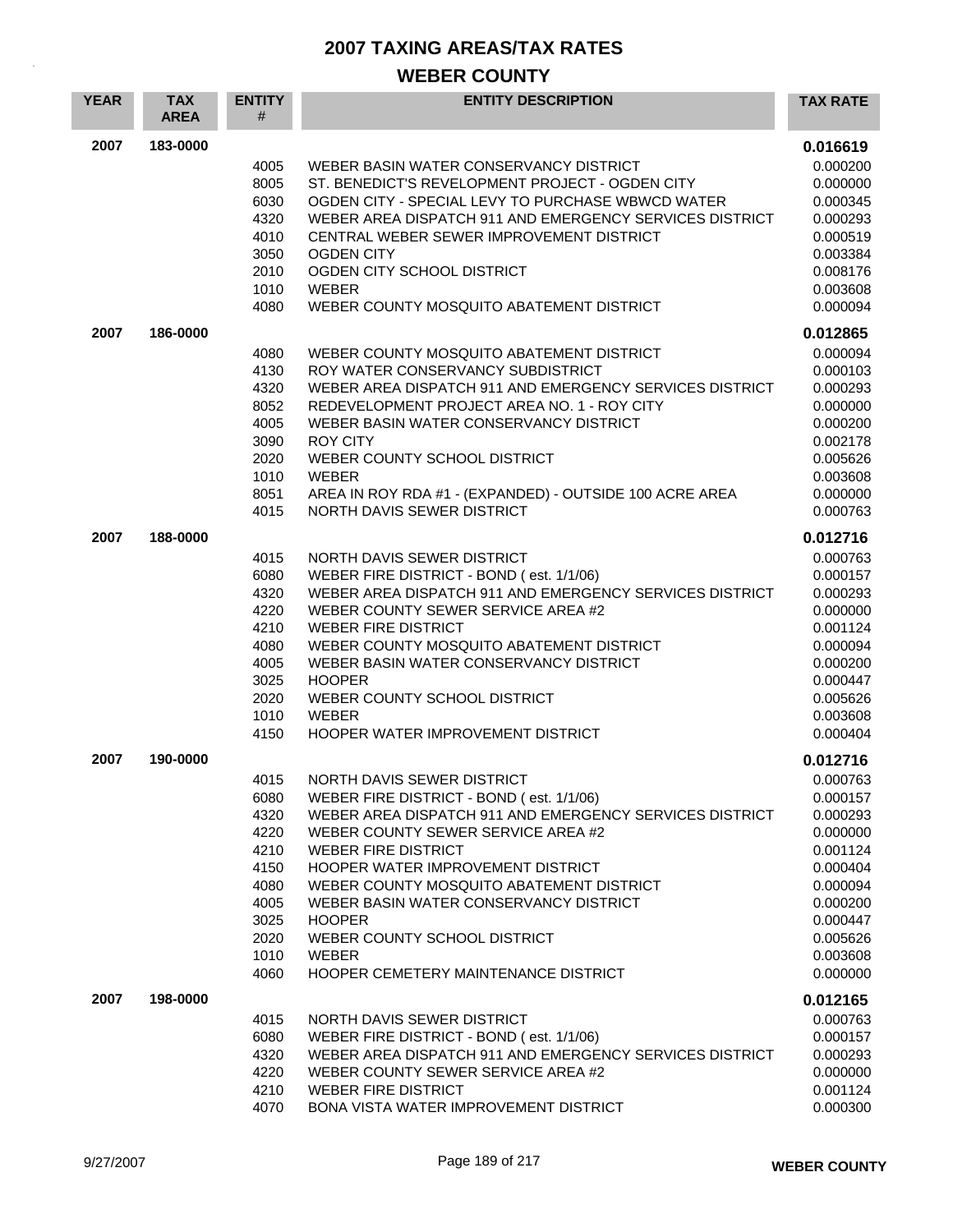| <b>YEAR</b> | <b>TAX</b><br><b>AREA</b> | <b>ENTITY</b><br>#                                                                   | <b>ENTITY DESCRIPTION</b>                                                                                                                                                                                                                                                                                                                                                                                                        | <b>TAX RATE</b>                                                                                                                  |
|-------------|---------------------------|--------------------------------------------------------------------------------------|----------------------------------------------------------------------------------------------------------------------------------------------------------------------------------------------------------------------------------------------------------------------------------------------------------------------------------------------------------------------------------------------------------------------------------|----------------------------------------------------------------------------------------------------------------------------------|
|             |                           | 4005<br>2020<br>1010<br>4080                                                         | WEBER BASIN WATER CONSERVANCY DISTRICT<br>WEBER COUNTY SCHOOL DISTRICT<br><b>WEBER</b><br>WEBER COUNTY MOSQUITO ABATEMENT DISTRICT                                                                                                                                                                                                                                                                                               | 0.000200<br>0.005626<br>0.003608<br>0.000094                                                                                     |
| 2007        | 200-0000                  |                                                                                      |                                                                                                                                                                                                                                                                                                                                                                                                                                  | 0.011865                                                                                                                         |
|             |                           | 4210<br>4005<br>6080<br>4320<br>4220<br>4015<br>1010<br>2020<br>4080                 | <b>WEBER FIRE DISTRICT</b><br>WEBER BASIN WATER CONSERVANCY DISTRICT<br>WEBER FIRE DISTRICT - BOND (est. 1/1/06)<br>WEBER AREA DISPATCH 911 AND EMERGENCY SERVICES DISTRICT<br>WEBER COUNTY SEWER SERVICE AREA #2<br>NORTH DAVIS SEWER DISTRICT<br>WEBER<br>WEBER COUNTY SCHOOL DISTRICT<br>WEBER COUNTY MOSQUITO ABATEMENT DISTRICT                                                                                             | 0.001124<br>0.000200<br>0.000157<br>0.000293<br>0.000000<br>0.000763<br>0.003608<br>0.005626<br>0.000094                         |
| 2007        | 203-0000                  |                                                                                      |                                                                                                                                                                                                                                                                                                                                                                                                                                  | 0.011147                                                                                                                         |
|             |                           | 4090<br>6080<br>4320<br>4210<br>4080<br>4005<br>2020<br>1010<br>4230                 | EDEN CEMETERY MAINTENANCE DISTRICT<br>WEBER FIRE DISTRICT - BOND (est. 1/1/06)<br>WEBER AREA DISPATCH 911 AND EMERGENCY SERVICES DISTRICT<br><b>WEBER FIRE DISTRICT</b><br>WEBER COUNTY MOSQUITO ABATEMENT DISTRICT<br>WEBER BASIN WATER CONSERVANCY DISTRICT<br>WEBER COUNTY SCHOOL DISTRICT<br><b>WEBER</b><br>WOLF CREEK SEWER IMPROVEMENT DISTRICT                                                                           | 0.000045<br>0.000157<br>0.000293<br>0.001124<br>0.000094<br>0.000200<br>0.005626<br>0.003608<br>0.000000                         |
| 2007        | 206-0000                  |                                                                                      |                                                                                                                                                                                                                                                                                                                                                                                                                                  | 0.011724                                                                                                                         |
|             |                           | 4130<br>4320<br>6080<br>4285<br>4210<br>4010<br>4005<br>3130<br>1010<br>2020<br>4080 | ROY WATER CONSERVANCY SUBDISTRICT<br>WEBER AREA DISPATCH 911 AND EMERGENCY SERVICES DISTRICT<br>WEBER FIRE DISTRICT - BOND (est. 1/1/06)<br>WEST HAVEN WASTE WATER SPECIAL SERVICE DISTRICT<br><b>WEBER FIRE DISTRICT</b><br>CENTRAL WEBER SEWER IMPROVEMENT DISTRICT<br>WEBER BASIN WATER CONSERVANCY DISTRICT<br><b>WEST HAVEN</b><br><b>WEBER</b><br>WEBER COUNTY SCHOOL DISTRICT<br>WEBER COUNTY MOSQUITO ABATEMENT DISTRICT | 0.000103<br>0.000293<br>0.000157<br>0.000000<br>0.001124<br>0.000519<br>0.000200<br>0.000000<br>0.003608<br>0.005626<br>0.000094 |
| 2007        | 207-0000                  |                                                                                      |                                                                                                                                                                                                                                                                                                                                                                                                                                  | 0.011102                                                                                                                         |
|             |                           | 4080<br>6080<br>4320<br>4100<br>4005<br>2020<br>1010<br>4210                         | WEBER COUNTY MOSQUITO ABATEMENT DISTRICT<br>WEBER FIRE DISTRICT - BOND (est. 1/1/06)<br>WEBER AREA DISPATCH 911 AND EMERGENCY SERVICES DISTRICT<br>TAYLOR-WEST WEBER WATER IMPROVEMENT DISTRICT<br>WEBER BASIN WATER CONSERVANCY DISTRICT<br>WEBER COUNTY SCHOOL DISTRICT<br><b>WEBER</b><br><b>WEBER FIRE DISTRICT</b>                                                                                                          | 0.000094<br>0.000157<br>0.000293<br>0.000000<br>0.000200<br>0.005626<br>0.003608<br>0.001124                                     |
| 2007        | 215-0000                  | 4285<br>4130<br>4320<br>4220<br>4210<br>4150                                         | WEST HAVEN WASTE WATER SPECIAL SERVICE DISTRICT<br>ROY WATER CONSERVANCY SUBDISTRICT<br>WEBER AREA DISPATCH 911 AND EMERGENCY SERVICES DISTRICT<br>WEBER COUNTY SEWER SERVICE AREA #2<br><b>WEBER FIRE DISTRICT</b><br>HOOPER WATER IMPROVEMENT DISTRICT                                                                                                                                                                         | 0.012128<br>0.000000<br>0.000103<br>0.000293<br>0.000000<br>0.001124<br>0.000404                                                 |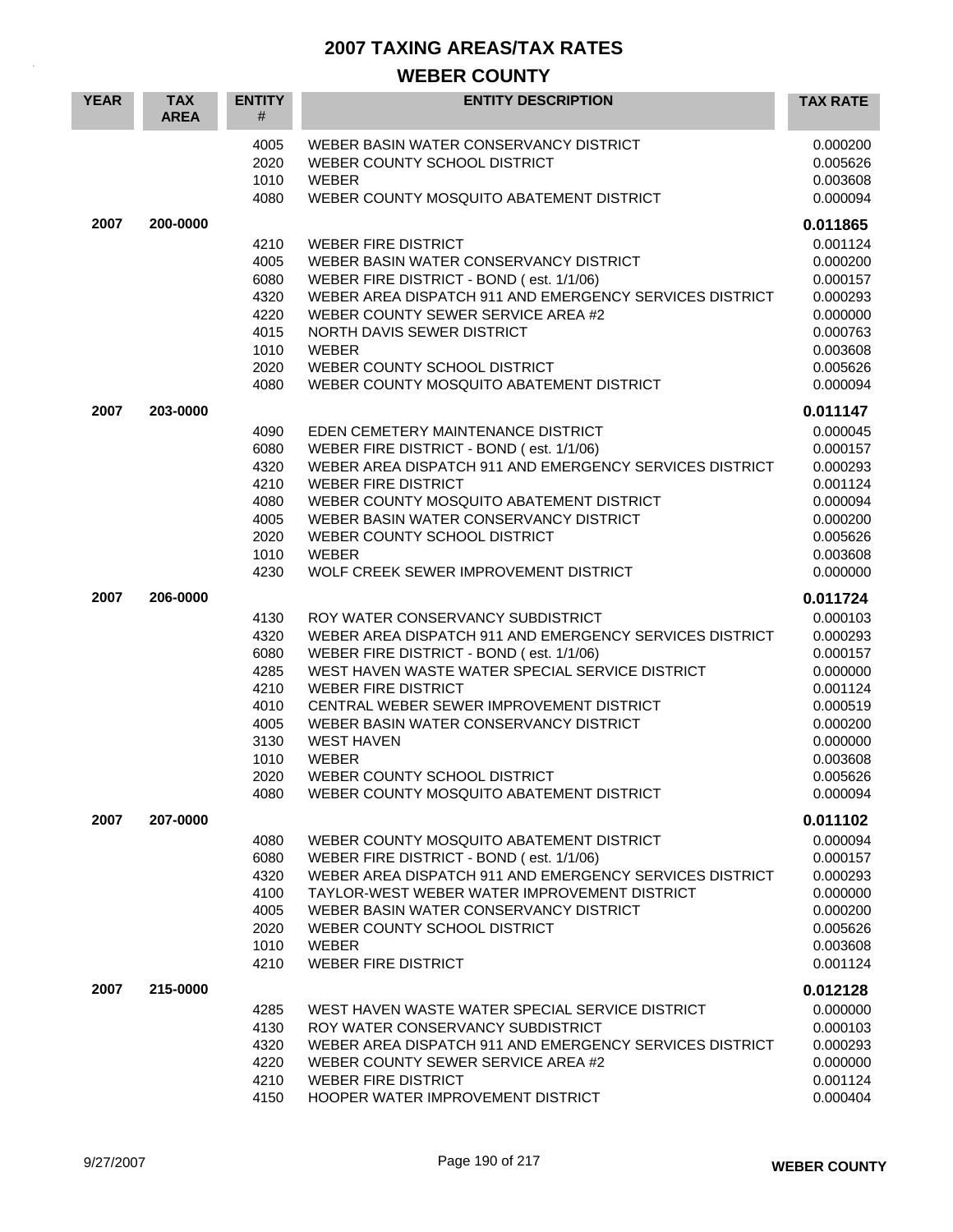| <b>YEAR</b> | <b>TAX</b><br><b>AREA</b> | <b>ENTITY</b><br>#                                                           | <b>ENTITY DESCRIPTION</b>                                                                                                                                                                                                                                                                                                                                                                    | <b>TAX RATE</b>                                                                                                                  |
|-------------|---------------------------|------------------------------------------------------------------------------|----------------------------------------------------------------------------------------------------------------------------------------------------------------------------------------------------------------------------------------------------------------------------------------------------------------------------------------------------------------------------------------------|----------------------------------------------------------------------------------------------------------------------------------|
|             |                           | 4010<br>4005<br>3130<br>2020<br>1010<br>6080<br>4080                         | CENTRAL WEBER SEWER IMPROVEMENT DISTRICT<br>WEBER BASIN WATER CONSERVANCY DISTRICT<br><b>WEST HAVEN</b><br>WEBER COUNTY SCHOOL DISTRICT<br><b>WEBER</b><br>WEBER FIRE DISTRICT - BOND (est. 1/1/06)<br>WEBER COUNTY MOSQUITO ABATEMENT DISTRICT                                                                                                                                              | 0.000519<br>0.000200<br>0.000000<br>0.005626<br>0.003608<br>0.000157<br>0.000094                                                 |
| 2007        | 219-0000                  | 4240<br>4320<br>4210<br>4190<br>4080<br>4005<br>2020<br>1010<br>4120<br>6080 | WEBER COUNTY SERVICE AREA #5<br>WEBER AREA DISPATCH 911 AND EMERGENCY SERVICES DISTRICT<br><b>WEBER FIRE DISTRICT</b><br>NORDIC VALLEY SEWER IMPROVEMENT DISTRICT<br>WEBER COUNTY MOSQUITO ABATEMENT DISTRICT<br>WEBER BASIN WATER CONSERVANCY DISTRICT<br>WEBER COUNTY SCHOOL DISTRICT<br><b>WEBER</b><br>LIBERTY CEMETERY MAINTENANCE DISTRICT<br>WEBER FIRE DISTRICT - BOND (est. 1/1/06) | 0.011221<br>0.000090<br>0.000293<br>0.001124<br>0.000000<br>0.000094<br>0.000200<br>0.005626<br>0.003608<br>0.000029<br>0.000157 |
| 2007        | 221-0000                  | 4005<br>6080<br>4320<br>4250<br>4080<br>2020<br>1010<br>4210                 | WEBER BASIN WATER CONSERVANCY DISTRICT<br>WEBER FIRE DISTRICT - BOND (est. 1/1/06)<br>WEBER AREA DISPATCH 911 AND EMERGENCY SERVICES DISTRICT<br>HUNTSVILLE HOLLOW SEWER IMPROVEMENT DISTRICT<br>WEBER COUNTY MOSQUITO ABATEMENT DISTRICT<br>WEBER COUNTY SCHOOL DISTRICT<br><b>WEBER</b><br><b>WEBER FIRE DISTRICT</b>                                                                      | 0.011102<br>0.000200<br>0.000157<br>0.000293<br>0.000000<br>0.000094<br>0.005626<br>0.003608<br>0.001124                         |
| 2007        | 223-0000                  | 4230<br>4320<br>2020<br>4240<br>6080<br>4120<br>4005<br>1010<br>4080<br>4210 | WOLF CREEK SEWER IMPROVEMENT DISTRICT<br>WEBER AREA DISPATCH 911 AND EMERGENCY SERVICES DISTRICT<br>WEBER COUNTY SCHOOL DISTRICT<br>WEBER COUNTY SERVICE AREA #5<br>WEBER FIRE DISTRICT - BOND (est. 1/1/06)<br>LIBERTY CEMETERY MAINTENANCE DISTRICT<br>WEBER BASIN WATER CONSERVANCY DISTRICT<br><b>WEBER</b><br>WEBER COUNTY MOSQUITO ABATEMENT DISTRICT<br><b>WEBER FIRE DISTRICT</b>    | 0.011221<br>0.000000<br>0.000293<br>0.005626<br>0.000090<br>0.000157<br>0.000029<br>0.000200<br>0.003608<br>0.000094<br>0.001124 |
| 2007        | 224-0000                  | 6030<br>8006<br>4320<br>4080<br>4005<br>3050<br>1010<br>2010<br>4010         | OGDEN CITY - SPECIAL LEVY TO PURCHASE WBWCD WATER<br>WASHINGTON BLVD REDEVELOPMENT PROJECT #6 - OGDEN CITY<br>WEBER AREA DISPATCH 911 AND EMERGENCY SERVICES DISTRICT<br>WEBER COUNTY MOSQUITO ABATEMENT DISTRICT<br>WEBER BASIN WATER CONSERVANCY DISTRICT<br><b>OGDEN CITY</b><br><b>WEBER</b><br>OGDEN CITY SCHOOL DISTRICT<br>CENTRAL WEBER SEWER IMPROVEMENT DISTRICT                   | 0.016619<br>0.000345<br>0.000000<br>0.000293<br>0.000094<br>0.000200<br>0.003384<br>0.003608<br>0.008176<br>0.000519             |
| 2007        | 226-0000                  | 4005<br>6050                                                                 | WEBER BASIN WATER CONSERVANCY DISTRICT<br>SOUTH OGDEN CITY - SPECIAL LEVY TO PURCHASE WBWCD<br><b>WATER</b>                                                                                                                                                                                                                                                                                  | 0.012867<br>0.000200<br>0.000000                                                                                                 |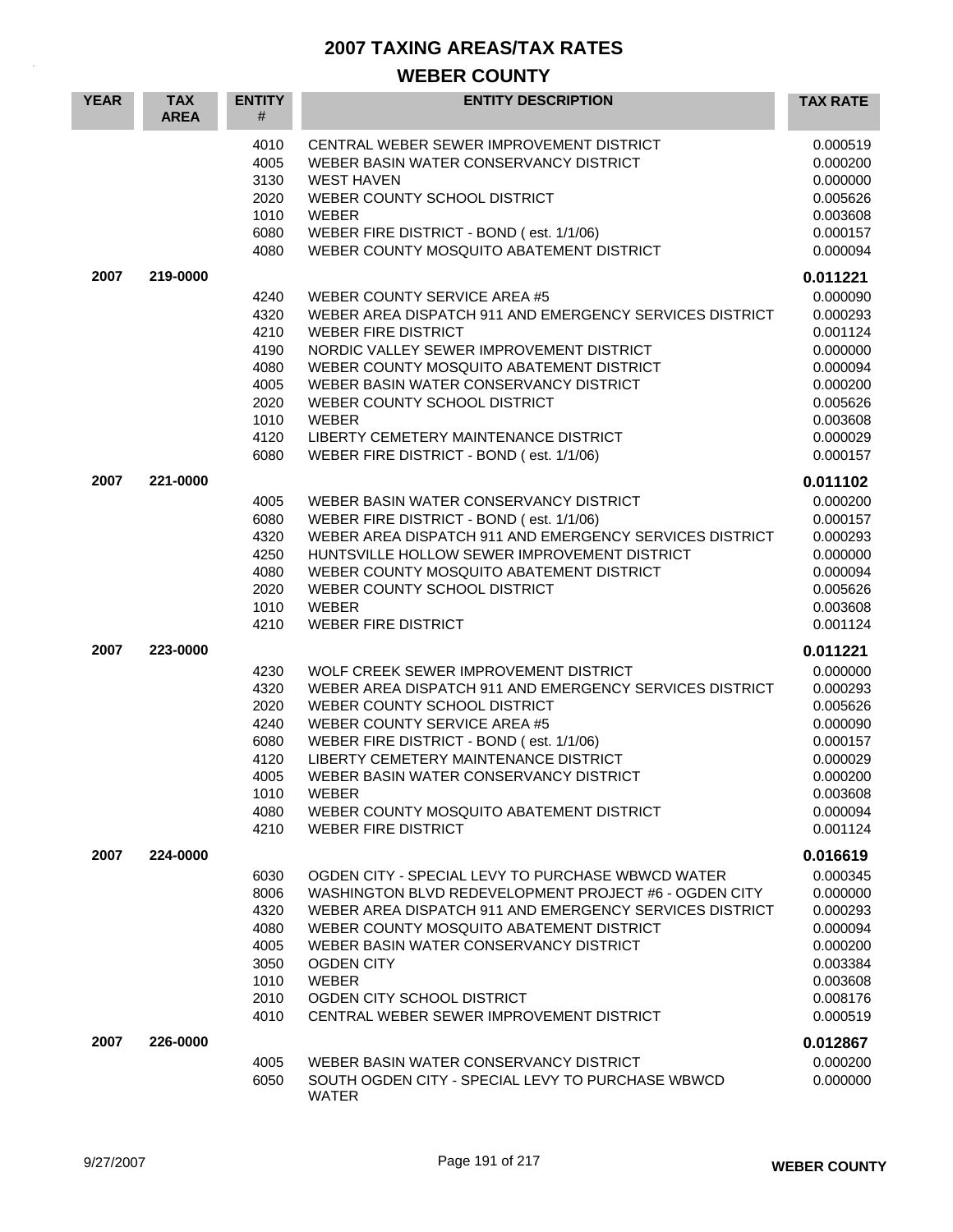| <b>YEAR</b> | <b>TAX</b><br><b>AREA</b> | <b>ENTITY</b><br>#                                                   | <b>ENTITY DESCRIPTION</b>                                                                                                                                                                                                                                                                                                                                             | <b>TAX RATE</b>                                                                                          |
|-------------|---------------------------|----------------------------------------------------------------------|-----------------------------------------------------------------------------------------------------------------------------------------------------------------------------------------------------------------------------------------------------------------------------------------------------------------------------------------------------------------------|----------------------------------------------------------------------------------------------------------|
|             |                           | 4320<br>1010<br>4010<br>3100<br>2020<br>8101                         | WEBER AREA DISPATCH 911 AND EMERGENCY SERVICES DISTRICT<br><b>WEBER</b><br>CENTRAL WEBER SEWER IMPROVEMENT DISTRICT<br><b>SOUTH OGDEN</b><br>WEBER COUNTY SCHOOL DISTRICT<br>WASHINGTON BLVD NEIGHBORHOOD DEVELOPMENT PLAN - SOUT                                                                                                                                     | 0.000293<br>0.003608<br>0.000519<br>0.002527<br>0.005626<br>0.000000                                     |
|             |                           | 4080                                                                 | OG<br>WEBER COUNTY MOSQUITO ABATEMENT DISTRICT                                                                                                                                                                                                                                                                                                                        | 0.000094                                                                                                 |
| 2007        | 227-0000                  |                                                                      |                                                                                                                                                                                                                                                                                                                                                                       | 0.011370                                                                                                 |
|             |                           | 4135<br>6080<br>4320<br>4210<br>4080<br>4005<br>1010<br>2020<br>4090 | POWDER MOUNTAIN WATER AND SEWER IMPROVEMENT DISTRICT<br>WEBER FIRE DISTRICT - BOND (est. 1/1/06)<br>WEBER AREA DISPATCH 911 AND EMERGENCY SERVICES DISTRICT<br><b>WEBER FIRE DISTRICT</b><br>WEBER COUNTY MOSQUITO ABATEMENT DISTRICT<br>WEBER BASIN WATER CONSERVANCY DISTRICT<br><b>WEBER</b><br>WEBER COUNTY SCHOOL DISTRICT<br>EDEN CEMETERY MAINTENANCE DISTRICT | 0.000223<br>0.000157<br>0.000293<br>0.001124<br>0.000094<br>0.000200<br>0.003608<br>0.005626<br>0.000045 |
| 2007        | 236-0000                  |                                                                      |                                                                                                                                                                                                                                                                                                                                                                       | 0.016619                                                                                                 |
|             |                           | 4005<br>8007<br>6030<br>4320<br>4010<br>3050<br>2010<br>1010<br>4080 | WEBER BASIN WATER CONSERVANCY DISTRICT<br>GOLDEN LINKS RDA PROJECT #7 - OGDEN CITY<br>OGDEN CITY - SPECIAL LEVY TO PURCHASE WBWCD WATER<br>WEBER AREA DISPATCH 911 AND EMERGENCY SERVICES DISTRICT<br>CENTRAL WEBER SEWER IMPROVEMENT DISTRICT<br><b>OGDEN CITY</b><br>OGDEN CITY SCHOOL DISTRICT<br><b>WEBER</b><br>WEBER COUNTY MOSQUITO ABATEMENT DISTRICT         | 0.000200<br>0.000000<br>0.000345<br>0.000293<br>0.000519<br>0.003384<br>0.008176<br>0.003608<br>0.000094 |
| 2007        | 237-0000                  |                                                                      |                                                                                                                                                                                                                                                                                                                                                                       | 0.016619                                                                                                 |
|             |                           | 4080<br>1010<br>6030<br>8008<br>4320<br>4005<br>2010<br>3050<br>4010 | WEBER COUNTY MOSQUITO ABATEMENT DISTRICT<br>WEBER<br>OGDEN CITY - SPECIAL LEVY TO PURCHASE WBWCD WATER<br>LESTER PARK REDEVELOPMENT PROJECT #8 - OGDEN CITY<br>WEBER AREA DISPATCH 911 AND EMERGENCY SERVICES DISTRICT<br>WEBER BASIN WATER CONSERVANCY DISTRICT<br>OGDEN CITY SCHOOL DISTRICT<br><b>OGDEN CITY</b><br>CENTRAL WEBER SEWER IMPROVEMENT DISTRICT       | 0.000094<br>0.003608<br>0.000345<br>0.000000<br>0.000293<br>0.000200<br>0.008176<br>0.003384<br>0.000519 |
| 2007        | 238-0000                  |                                                                      |                                                                                                                                                                                                                                                                                                                                                                       | 0.016619                                                                                                 |
|             |                           | 4010<br>8009<br>6030<br>4080<br>4005<br>3050<br>2010<br>1010<br>4320 | CENTRAL WEBER SEWER IMPROVEMENT DISTRICT<br>PARK BLVD REDEVELOPMENT PROJECT - OGDEN CITY<br>OGDEN CITY - SPECIAL LEVY TO PURCHASE WBWCD WATER<br>WEBER COUNTY MOSQUITO ABATEMENT DISTRICT<br>WEBER BASIN WATER CONSERVANCY DISTRICT<br><b>OGDEN CITY</b><br>OGDEN CITY SCHOOL DISTRICT<br><b>WEBER</b><br>WEBER AREA DISPATCH 911 AND EMERGENCY SERVICES DISTRICT     | 0.000519<br>0.000000<br>0.000345<br>0.000094<br>0.000200<br>0.003384<br>0.008176<br>0.003608<br>0.000293 |
| 2007        | 239-0000                  | 4070<br>4320<br>4285                                                 | BONA VISTA WATER IMPROVEMENT DISTRICT<br>WEBER AREA DISPATCH 911 AND EMERGENCY SERVICES DISTRICT<br>WEST HAVEN WASTE WATER SPECIAL SERVICE DISTRICT                                                                                                                                                                                                                   | 0.011921<br>0.000300<br>0.000293<br>0.000000                                                             |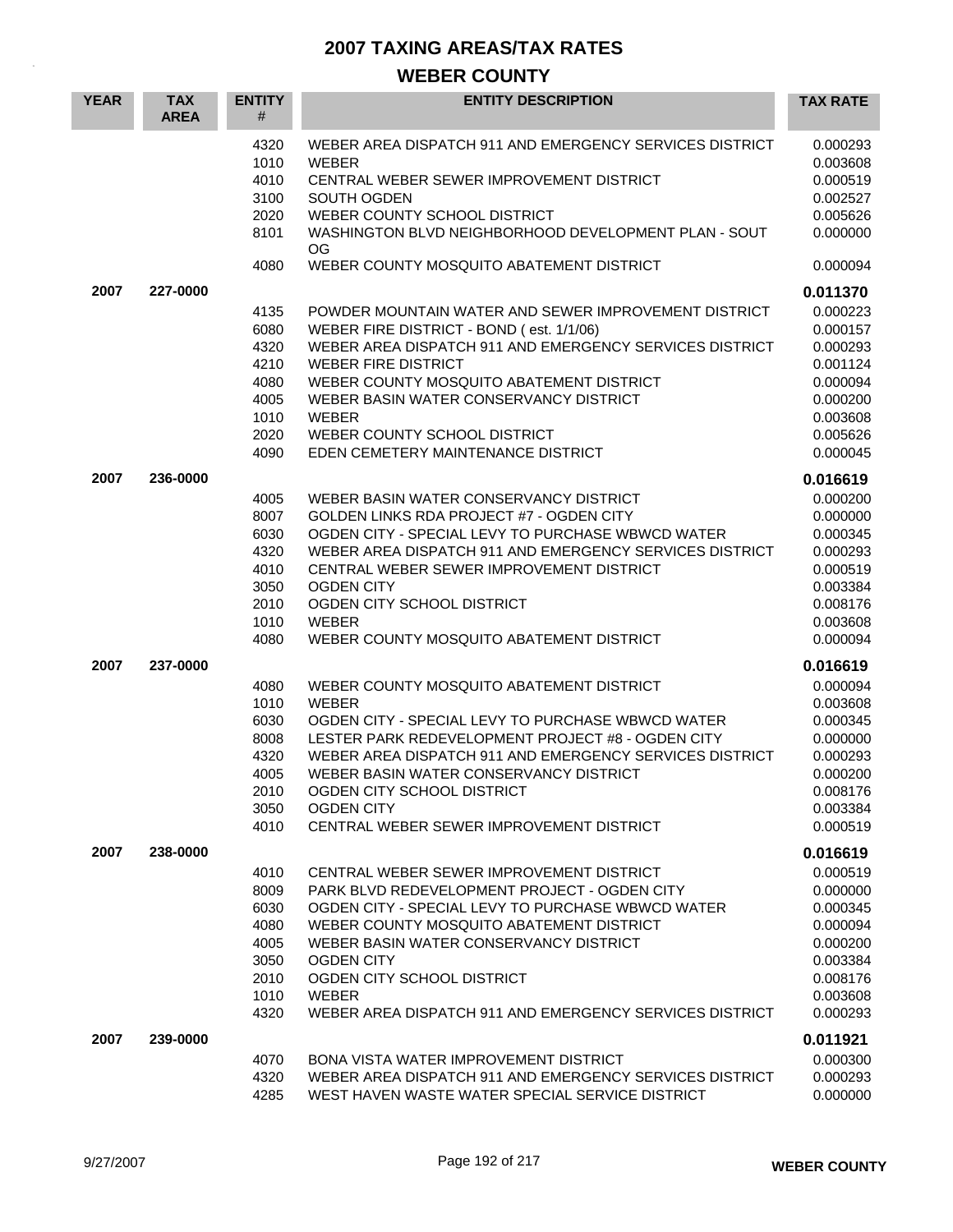| <b>YEAR</b> | <b>TAX</b><br><b>AREA</b> | <b>ENTITY</b><br>#                                                   | <b>ENTITY DESCRIPTION</b>                                                                                                                                                                                                                                                                                                                                                   | <b>TAX RATE</b>                                                                                                      |
|-------------|---------------------------|----------------------------------------------------------------------|-----------------------------------------------------------------------------------------------------------------------------------------------------------------------------------------------------------------------------------------------------------------------------------------------------------------------------------------------------------------------------|----------------------------------------------------------------------------------------------------------------------|
|             |                           | 4210<br>6080<br>4080<br>4005<br>3130<br>2020<br>1010<br>4010<br>4100 | <b>WEBER FIRE DISTRICT</b><br>WEBER FIRE DISTRICT - BOND (est. 1/1/06)<br>WEBER COUNTY MOSQUITO ABATEMENT DISTRICT<br>WEBER BASIN WATER CONSERVANCY DISTRICT<br><b>WEST HAVEN</b><br>WEBER COUNTY SCHOOL DISTRICT<br><b>WEBER</b><br>CENTRAL WEBER SEWER IMPROVEMENT DISTRICT<br>TAYLOR-WEST WEBER WATER IMPROVEMENT DISTRICT                                               | 0.001124<br>0.000157<br>0.000094<br>0.000200<br>0.000000<br>0.005626<br>0.003608<br>0.000519<br>0.000000             |
| 2007        | 242-0000                  | 3090<br>4320<br>4130<br>4080<br>4070<br>4005<br>2020<br>1010<br>4015 | <b>ROY CITY</b><br>WEBER AREA DISPATCH 911 AND EMERGENCY SERVICES DISTRICT<br>ROY WATER CONSERVANCY SUBDISTRICT<br>WEBER COUNTY MOSQUITO ABATEMENT DISTRICT<br>BONA VISTA WATER IMPROVEMENT DISTRICT<br>WEBER BASIN WATER CONSERVANCY DISTRICT<br>WEBER COUNTY SCHOOL DISTRICT<br><b>WEBER</b><br>NORTH DAVIS SEWER DISTRICT                                                | 0.013165<br>0.002178<br>0.000293<br>0.000103<br>0.000094<br>0.000300<br>0.000200<br>0.005626<br>0.003608<br>0.000763 |
| 2007        | 243-0000                  | 2020<br>4320<br>4080<br>4070<br>3090<br>4015<br>1010<br>4005         | WEBER COUNTY SCHOOL DISTRICT<br>WEBER AREA DISPATCH 911 AND EMERGENCY SERVICES DISTRICT<br>WEBER COUNTY MOSQUITO ABATEMENT DISTRICT<br>BONA VISTA WATER IMPROVEMENT DISTRICT<br><b>ROY CITY</b><br>NORTH DAVIS SEWER DISTRICT<br><b>WEBER</b><br>WEBER BASIN WATER CONSERVANCY DISTRICT                                                                                     | 0.013062<br>0.005626<br>0.000293<br>0.000094<br>0.000300<br>0.002178<br>0.000763<br>0.003608<br>0.000200             |
| 2007        | 246-0000                  | 4005<br>6030<br>4320<br>4010<br>8012<br>3050<br>2010<br>1010<br>4080 | WEBER BASIN WATER CONSERVANCY DISTRICT<br>OGDEN CITY - SPECIAL LEVY TO PURCHASE WBWCD WATER<br>WEBER AREA DISPATCH 911 AND EMERGENCY SERVICES DISTRICT<br>CENTRAL WEBER SEWER IMPROVEMENT DISTRICT<br>TWELFTH STREET REDEVELOPMENT PROJECT AREA - OGDEN CITY<br><b>OGDEN CITY</b><br>OGDEN CITY SCHOOL DISTRICT<br><b>WEBER</b><br>WEBER COUNTY MOSQUITO ABATEMENT DISTRICT | 0.016619<br>0.000200<br>0.000345<br>0.000293<br>0.000519<br>0.000000<br>0.003384<br>0.008176<br>0.003608<br>0.000094 |
| 2007        | 251-0000                  | 4010<br>6030<br>4320<br>4080<br>4005<br>3050<br>1010<br>8010<br>2010 | CENTRAL WEBER SEWER IMPROVEMENT DISTRICT<br>OGDEN CITY - SPECIAL LEVY TO PURCHASE WBWCD WATER<br>WEBER AREA DISPATCH 911 AND EMERGENCY SERVICES DISTRICT<br>WEBER COUNTY MOSQUITO ABATEMENT DISTRICT<br>WEBER BASIN WATER CONSERVANCY DISTRICT<br><b>OGDEN CITY</b><br>WEBER<br>LINCOLN REDEVELOPMENT PROJECT AREA - OGDEN CITY<br>OGDEN CITY SCHOOL DISTRICT               | 0.016619<br>0.000519<br>0.000345<br>0.000293<br>0.000094<br>0.000200<br>0.003384<br>0.003608<br>0.000000<br>0.008176 |
| 2007        | 252-0000                  | 4080<br>8011<br>6030                                                 | WEBER COUNTY MOSQUITO ABATEMENT DISTRICT<br>SOUTH CBD REDEVELOPMENT PROJECT AREA - OGDEN CITY<br>OGDEN CITY - SPECIAL LEVY TO PURCHASE WBWCD WATER                                                                                                                                                                                                                          | 0.016619<br>0.000094<br>0.000000<br>0.000345                                                                         |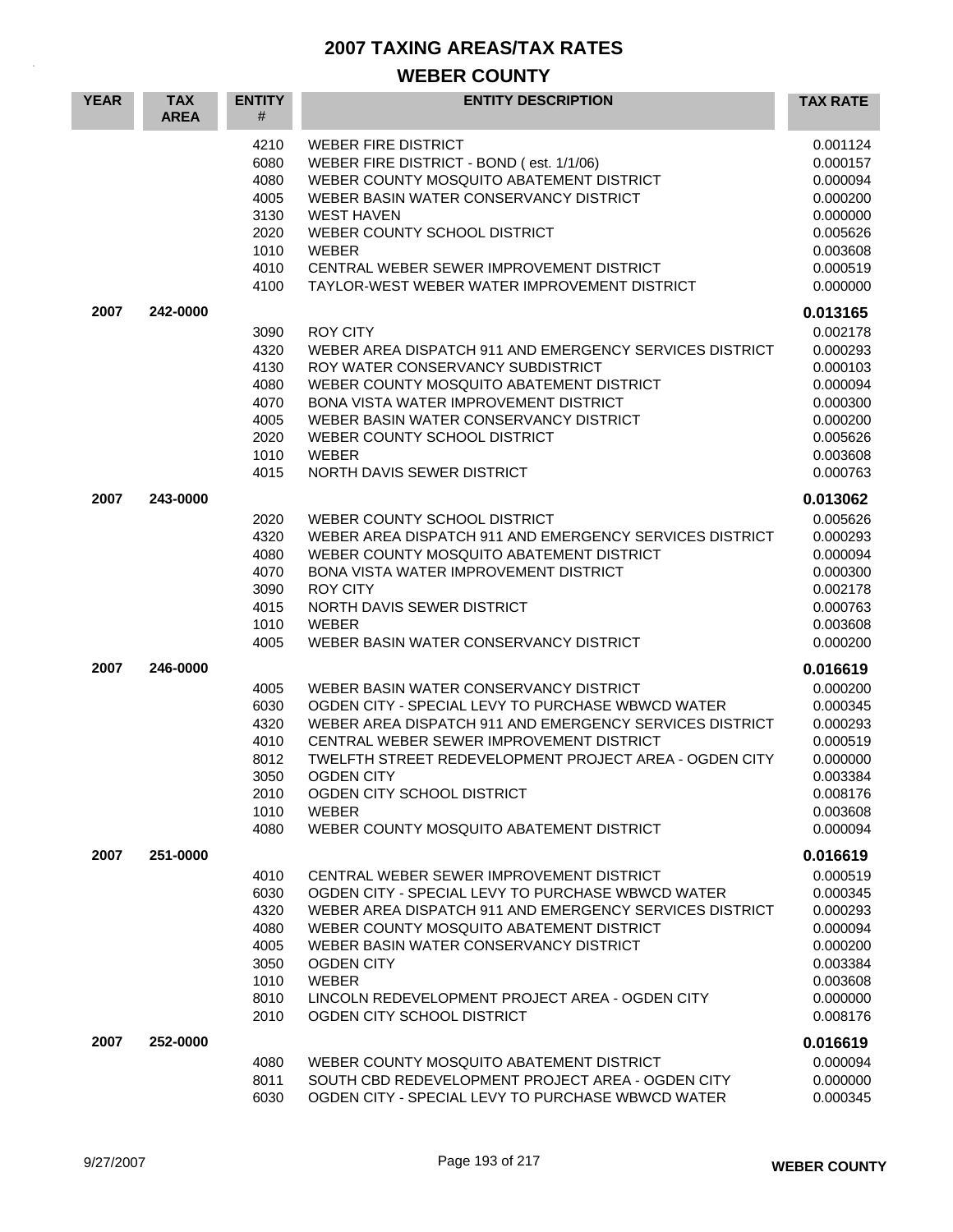| <b>YEAR</b> | <b>TAX</b><br><b>AREA</b> | <b>ENTITY</b><br>#                                                   | <b>ENTITY DESCRIPTION</b>                                                                                                                                                                                                                                                                                                                                                                    | <b>TAX RATE</b>                                                                                                      |
|-------------|---------------------------|----------------------------------------------------------------------|----------------------------------------------------------------------------------------------------------------------------------------------------------------------------------------------------------------------------------------------------------------------------------------------------------------------------------------------------------------------------------------------|----------------------------------------------------------------------------------------------------------------------|
|             |                           | 4320<br>4005<br>3050<br>1010<br>2010<br>4010                         | WEBER AREA DISPATCH 911 AND EMERGENCY SERVICES DISTRICT<br>WEBER BASIN WATER CONSERVANCY DISTRICT<br><b>OGDEN CITY</b><br><b>WEBER</b><br>OGDEN CITY SCHOOL DISTRICT<br>CENTRAL WEBER SEWER IMPROVEMENT DISTRICT                                                                                                                                                                             | 0.000293<br>0.000200<br>0.003384<br>0.003608<br>0.008176<br>0.000519                                                 |
| 2007        | 253-0000                  |                                                                      |                                                                                                                                                                                                                                                                                                                                                                                              | 0.013205                                                                                                             |
|             |                           | 4005<br>8152<br>6070<br>4320                                         | WEBER BASIN WATER CONSERVANCY DISTRICT<br>CBD NEIGHBORHOOD DEV PLAN - WASHINGTON TERRACE CITY<br>WASHINGTON TERRACE CITY - SPECIAL LEVY TO PURCHASE<br><b>WBWC</b><br>WEBER AREA DISPATCH 911 AND EMERGENCY SERVICES DISTRICT                                                                                                                                                                | 0.000200<br>0.000000<br>0.000000<br>0.000293                                                                         |
|             |                           | 4010<br>3120<br>2020<br>1010<br>4080                                 | CENTRAL WEBER SEWER IMPROVEMENT DISTRICT<br><b>WASHINGTON TERRACE</b><br>WEBER COUNTY SCHOOL DISTRICT<br><b>WEBER</b><br>WEBER COUNTY MOSQUITO ABATEMENT DISTRICT                                                                                                                                                                                                                            | 0.000519<br>0.002865<br>0.005626<br>0.003608<br>0.000094                                                             |
| 2007        | 254-0000                  | 4080<br>4015<br>8054<br>4320<br>4005<br>1010<br>3090<br>2020<br>4130 | WEBER COUNTY MOSQUITO ABATEMENT DISTRICT<br>NORTH DAVIS SEWER DISTRICT<br>REDEVELOPMENT PROJECT AREA #2 - ROY CITY<br>WEBER AREA DISPATCH 911 AND EMERGENCY SERVICES DISTRICT<br>WEBER BASIN WATER CONSERVANCY DISTRICT<br><b>WEBER</b><br><b>ROY CITY</b><br>WEBER COUNTY SCHOOL DISTRICT<br>ROY WATER CONSERVANCY SUBDISTRICT                                                              | 0.012865<br>0.000094<br>0.000763<br>0.000000<br>0.000293<br>0.000200<br>0.003608<br>0.002178<br>0.005626<br>0.000103 |
| 2007        | 255-0000                  |                                                                      |                                                                                                                                                                                                                                                                                                                                                                                              | 0.013205                                                                                                             |
|             |                           | 6070<br>8151<br>4320<br>4080<br>4005<br>3120<br>1010<br>2020<br>4010 | WASHINGTON TERRACE CITY - SPECIAL LEVY TO PURCHASE<br><b>WBWC</b><br>SOUTHEAST DEVELOPMENT PLAN - WASHINGTON TERRACE CITY<br>WEBER AREA DISPATCH 911 AND EMERGENCY SERVICES DISTRICT<br>WEBER COUNTY MOSQUITO ABATEMENT DISTRICT<br>WEBER BASIN WATER CONSERVANCY DISTRICT<br><b>WASHINGTON TERRACE</b><br>WEBER<br>WEBER COUNTY SCHOOL DISTRICT<br>CENTRAL WEBER SEWER IMPROVEMENT DISTRICT | 0.000000<br>0.000000<br>0.000293<br>0.000094<br>0.000200<br>0.002865<br>0.003608<br>0.005626<br>0.000519             |
| 2007        | 263-0000                  | 4005<br>6030<br>4320<br>1010<br>4010<br>3050<br>2010<br>8013<br>4080 | WEBER BASIN WATER CONSERVANCY DISTRICT<br>OGDEN CITY - SPECIAL LEVY TO PURCHASE WBWCD WATER<br>WEBER AREA DISPATCH 911 AND EMERGENCY SERVICES DISTRICT<br><b>WEBER</b><br>CENTRAL WEBER SEWER IMPROVEMENT DISTRICT<br><b>OGDEN CITY</b><br>OGDEN CITY SCHOOL DISTRICT<br>GOLDEN SPIKE REDEVELOPMENT PROJECT - OGDEN CITY<br>WEBER COUNTY MOSQUITO ABATEMENT DISTRICT                         | 0.016619<br>0.000200<br>0.000345<br>0.000293<br>0.003608<br>0.000519<br>0.003384<br>0.008176<br>0.000000<br>0.000094 |
| 2007        | 265-0000                  |                                                                      |                                                                                                                                                                                                                                                                                                                                                                                              | 0.016619                                                                                                             |
|             |                           | 4080<br>8014                                                         | WEBER COUNTY MOSQUITO ABATEMENT DISTRICT<br>OGDEN-HINCKLEY AIRPORT REDEVELOPMENT PROJECT AREA -<br><b>OGD</b>                                                                                                                                                                                                                                                                                | 0.000094<br>0.000000                                                                                                 |
|             |                           | 6030                                                                 | OGDEN CITY - SPECIAL LEVY TO PURCHASE WBWCD WATER                                                                                                                                                                                                                                                                                                                                            | 0.000345                                                                                                             |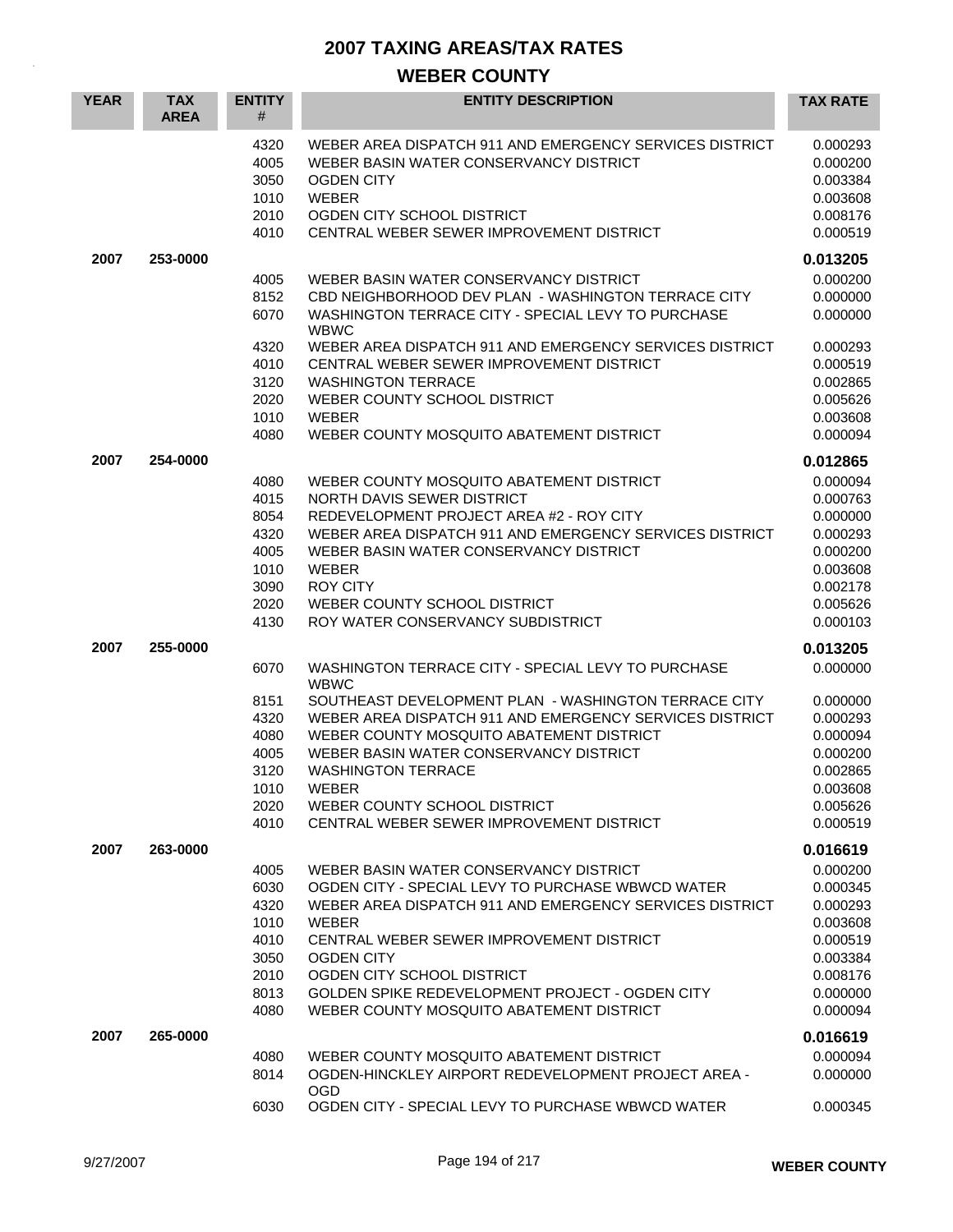| <b>YEAR</b> | <b>TAX</b><br><b>AREA</b> | <b>ENTITY</b><br>#                                                                   | <b>ENTITY DESCRIPTION</b>                                                                                                                                                                                                                                                                                                                                                                                                              | <b>TAX RATE</b>                                                                                                                              |
|-------------|---------------------------|--------------------------------------------------------------------------------------|----------------------------------------------------------------------------------------------------------------------------------------------------------------------------------------------------------------------------------------------------------------------------------------------------------------------------------------------------------------------------------------------------------------------------------------|----------------------------------------------------------------------------------------------------------------------------------------------|
|             |                           | 4320<br>4005<br>3050<br>1010<br>2010<br>4010                                         | WEBER AREA DISPATCH 911 AND EMERGENCY SERVICES DISTRICT<br>WEBER BASIN WATER CONSERVANCY DISTRICT<br><b>OGDEN CITY</b><br><b>WEBER</b><br>OGDEN CITY SCHOOL DISTRICT<br>CENTRAL WEBER SEWER IMPROVEMENT DISTRICT                                                                                                                                                                                                                       | 0.000293<br>0.000200<br>0.003384<br>0.003608<br>0.008176<br>0.000519                                                                         |
| 2007        | 266-0000                  |                                                                                      |                                                                                                                                                                                                                                                                                                                                                                                                                                        | 0.016863                                                                                                                                     |
|             |                           | 4015<br>8014                                                                         | NORTH DAVIS SEWER DISTRICT<br>OGDEN-HINCKLEY AIRPORT REDEVELOPMENT PROJECT AREA -<br><b>OGD</b>                                                                                                                                                                                                                                                                                                                                        | 0.000763<br>0.000000                                                                                                                         |
|             |                           | 6030<br>4080<br>4005<br>3050<br>2010<br>1010<br>4320                                 | OGDEN CITY - SPECIAL LEVY TO PURCHASE WBWCD WATER<br>WEBER COUNTY MOSQUITO ABATEMENT DISTRICT<br>WEBER BASIN WATER CONSERVANCY DISTRICT<br><b>OGDEN CITY</b><br>OGDEN CITY SCHOOL DISTRICT<br><b>WEBER</b><br>WEBER AREA DISPATCH 911 AND EMERGENCY SERVICES DISTRICT                                                                                                                                                                  | 0.000345<br>0.000094<br>0.000200<br>0.003384<br>0.008176<br>0.003608<br>0.000293                                                             |
| 2007        | 268-0000                  | 1010<br>8251<br>6080<br>4080<br>4320<br>4210<br>4010<br>4005<br>2020<br>3010<br>4070 | <b>WEBER</b><br>WEBER COUNTY REDEVELOPMENT PROJECT AREA NO. 2<br>WEBER FIRE DISTRICT - BOND (est. 1/1/06)<br>WEBER COUNTY MOSQUITO ABATEMENT DISTRICT<br>WEBER AREA DISPATCH 911 AND EMERGENCY SERVICES DISTRICT<br><b>WEBER FIRE DISTRICT</b><br>CENTRAL WEBER SEWER IMPROVEMENT DISTRICT<br>WEBER BASIN WATER CONSERVANCY DISTRICT<br>WEBER COUNTY SCHOOL DISTRICT<br><b>FARR WEST CITY</b><br>BONA VISTA WATER IMPROVEMENT DISTRICT | 0.012167<br>0.003608<br>0.000000<br>0.000157<br>0.000094<br>0.000293<br>0.001124<br>0.000519<br>0.000200<br>0.005626<br>0.000246<br>0.000300 |
| 2007        | 271-0000                  |                                                                                      |                                                                                                                                                                                                                                                                                                                                                                                                                                        | 0.012865                                                                                                                                     |
|             |                           | 4005<br>8052<br>4320<br>4130<br>4015<br>3090<br>2020<br>1010<br>4080                 | WEBER BASIN WATER CONSERVANCY DISTRICT<br>REDEVELOPMENT PROJECT AREA NO. 1 - ROY CITY<br>WEBER AREA DISPATCH 911 AND EMERGENCY SERVICES DISTRICT<br>ROY WATER CONSERVANCY SUBDISTRICT<br>NORTH DAVIS SEWER DISTRICT<br>ROY CITY<br>WEBER COUNTY SCHOOL DISTRICT<br><b>WEBER</b><br>WEBER COUNTY MOSQUITO ABATEMENT DISTRICT                                                                                                            | 0.000200<br>0.000000<br>0.000293<br>0.000103<br>0.000763<br>0.002178<br>0.005626<br>0.003608<br>0.000094                                     |
| 2007        | 272-0000                  | 4130<br>4005<br>8055<br>4320<br>1010<br>3090<br>2020<br>4080<br>4015                 | ROY WATER CONSERVANCY SUBDISTRICT<br>WEBER BASIN WATER CONSERVANCY DISTRICT<br>CITY CENTER REDEVELOPMENT PROJECT NO. 3 - ROY CITY<br>WEBER AREA DISPATCH 911 AND EMERGENCY SERVICES DISTRICT<br><b>WEBER</b><br><b>ROY CITY</b><br>WEBER COUNTY SCHOOL DISTRICT<br>WEBER COUNTY MOSQUITO ABATEMENT DISTRICT<br>NORTH DAVIS SEWER DISTRICT                                                                                              | 0.012865<br>0.000103<br>0.000200<br>0.000000<br>0.000293<br>0.003608<br>0.002178<br>0.005626<br>0.000094<br>0.000763                         |
| 2007        | 273-0000                  | 4005<br>8301                                                                         | WEBER BASIN WATER CONSERVANCY DISTRICT<br>NORTH OGDEN CITY CENTRAL BUSINESS DISTRICT DEVELOPMENT                                                                                                                                                                                                                                                                                                                                       | 0.012506<br>0.000200<br>0.000000                                                                                                             |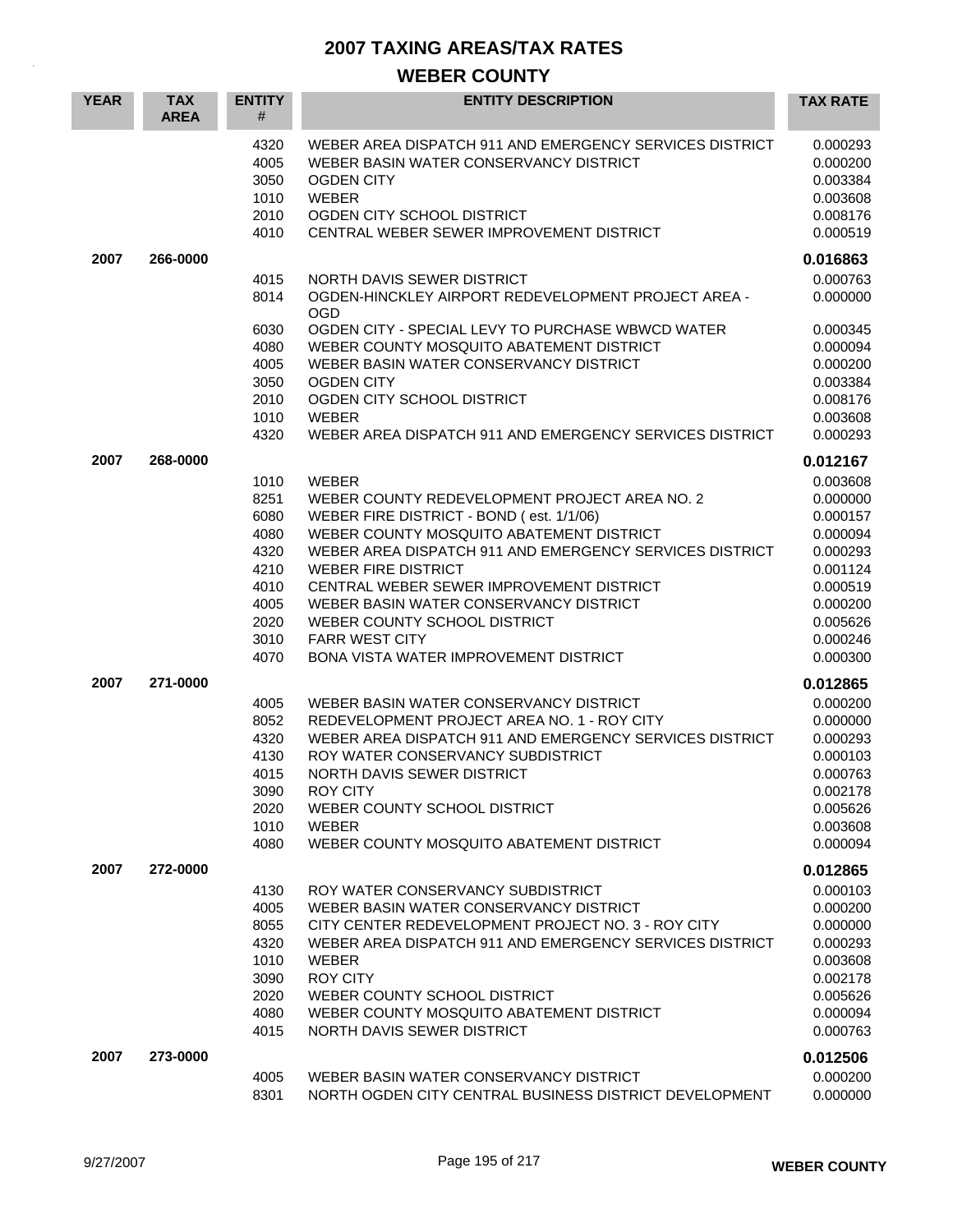| <b>YEAR</b> | <b>TAX</b><br><b>AREA</b> | <b>ENTITY</b><br>#                                                                           | <b>ENTITY DESCRIPTION</b>                                                                                                                                                                                                                                                                                                                                                                                                                                                               | <b>TAX RATE</b>                                                                                                                              |
|-------------|---------------------------|----------------------------------------------------------------------------------------------|-----------------------------------------------------------------------------------------------------------------------------------------------------------------------------------------------------------------------------------------------------------------------------------------------------------------------------------------------------------------------------------------------------------------------------------------------------------------------------------------|----------------------------------------------------------------------------------------------------------------------------------------------|
|             |                           | 4320<br>4080<br>4010<br>3040<br>2020<br>1010<br>4020                                         | WEBER AREA DISPATCH 911 AND EMERGENCY SERVICES DISTRICT<br>WEBER COUNTY MOSQUITO ABATEMENT DISTRICT<br>CENTRAL WEBER SEWER IMPROVEMENT DISTRICT<br>NORTH OGDEN CITY<br>WEBER COUNTY SCHOOL DISTRICT<br><b>WEBER</b><br>BEN LOMOND CEMETERY MAINTENANCE DISTRICT                                                                                                                                                                                                                         | 0.000293<br>0.000094<br>0.000519<br>0.002088<br>0.005626<br>0.003608<br>0.000078                                                             |
| 2007        | 277-0000                  |                                                                                              |                                                                                                                                                                                                                                                                                                                                                                                                                                                                                         | 0.011921                                                                                                                                     |
|             |                           | 4285<br>4320<br>4070<br>4210<br>4080<br>4005<br>3130<br>2020<br>1010<br>4010<br>6080         | WEST HAVEN WASTE WATER SPECIAL SERVICE DISTRICT<br>WEBER AREA DISPATCH 911 AND EMERGENCY SERVICES DISTRICT<br>BONA VISTA WATER IMPROVEMENT DISTRICT<br><b>WEBER FIRE DISTRICT</b><br>WEBER COUNTY MOSQUITO ABATEMENT DISTRICT<br>WEBER BASIN WATER CONSERVANCY DISTRICT<br><b>WEST HAVEN</b><br>WEBER COUNTY SCHOOL DISTRICT<br><b>WEBER</b><br>CENTRAL WEBER SEWER IMPROVEMENT DISTRICT<br>WEBER FIRE DISTRICT - BOND (est. 1/1/06)                                                    | 0.000000<br>0.000293<br>0.000300<br>0.001124<br>0.000094<br>0.000200<br>0.000000<br>0.005626<br>0.003608<br>0.000519<br>0.000157             |
| 2007        | 278-0000                  |                                                                                              |                                                                                                                                                                                                                                                                                                                                                                                                                                                                                         | 0.012025                                                                                                                                     |
|             |                           | 4010<br>6080<br>4320<br>4285<br>4210<br>4080<br>4005<br>3130<br>2020<br>1010<br>4150         | CENTRAL WEBER SEWER IMPROVEMENT DISTRICT<br>WEBER FIRE DISTRICT - BOND (est. 1/1/06)<br>WEBER AREA DISPATCH 911 AND EMERGENCY SERVICES DISTRICT<br>WEST HAVEN WASTE WATER SPECIAL SERVICE DISTRICT<br><b>WEBER FIRE DISTRICT</b><br>WEBER COUNTY MOSQUITO ABATEMENT DISTRICT<br>WEBER BASIN WATER CONSERVANCY DISTRICT<br><b>WEST HAVEN</b><br>WEBER COUNTY SCHOOL DISTRICT<br><b>WEBER</b><br>HOOPER WATER IMPROVEMENT DISTRICT                                                        | 0.000519<br>0.000157<br>0.000293<br>0.000000<br>0.001124<br>0.000094<br>0.000200<br>0.000000<br>0.005626<br>0.003608<br>0.000404             |
| 2007        | 280-0000                  |                                                                                              |                                                                                                                                                                                                                                                                                                                                                                                                                                                                                         | 0.011697                                                                                                                                     |
|             |                           | 4010<br>4320<br>4285<br>4210<br>4100<br>6080<br>4005<br>3130<br>2020<br>1010<br>4080<br>4040 | CENTRAL WEBER SEWER IMPROVEMENT DISTRICT<br>WEBER AREA DISPATCH 911 AND EMERGENCY SERVICES DISTRICT<br>WEST HAVEN WASTE WATER SPECIAL SERVICE DISTRICT<br><b>WEBER FIRE DISTRICT</b><br>TAYLOR-WEST WEBER WATER IMPROVEMENT DISTRICT<br>WEBER FIRE DISTRICT - BOND (est. 1/1/06)<br>WEBER BASIN WATER CONSERVANCY DISTRICT<br><b>WEST HAVEN</b><br>WEBER COUNTY SCHOOL DISTRICT<br>WEBER<br>WEBER COUNTY MOSQUITO ABATEMENT DISTRICT<br>WEST WEBER-TAYLOR CEMETERY MAINTENANCE DISTRICT | 0.000519<br>0.000293<br>0.000000<br>0.001124<br>0.000000<br>0.000157<br>0.000200<br>0.000000<br>0.005626<br>0.003608<br>0.000094<br>0.000076 |
| 2007        | 281-0000                  |                                                                                              |                                                                                                                                                                                                                                                                                                                                                                                                                                                                                         | 0.011621                                                                                                                                     |
|             |                           | 4010<br>6080<br>4320<br>4285<br>4080<br>4005<br>3130<br>2020                                 | CENTRAL WEBER SEWER IMPROVEMENT DISTRICT<br>WEBER FIRE DISTRICT - BOND (est. 1/1/06)<br>WEBER AREA DISPATCH 911 AND EMERGENCY SERVICES DISTRICT<br>WEST HAVEN WASTE WATER SPECIAL SERVICE DISTRICT<br>WEBER COUNTY MOSQUITO ABATEMENT DISTRICT<br>WEBER BASIN WATER CONSERVANCY DISTRICT<br><b>WEST HAVEN</b><br>WEBER COUNTY SCHOOL DISTRICT                                                                                                                                           | 0.000519<br>0.000157<br>0.000293<br>0.000000<br>0.000094<br>0.000200<br>0.000000<br>0.005626                                                 |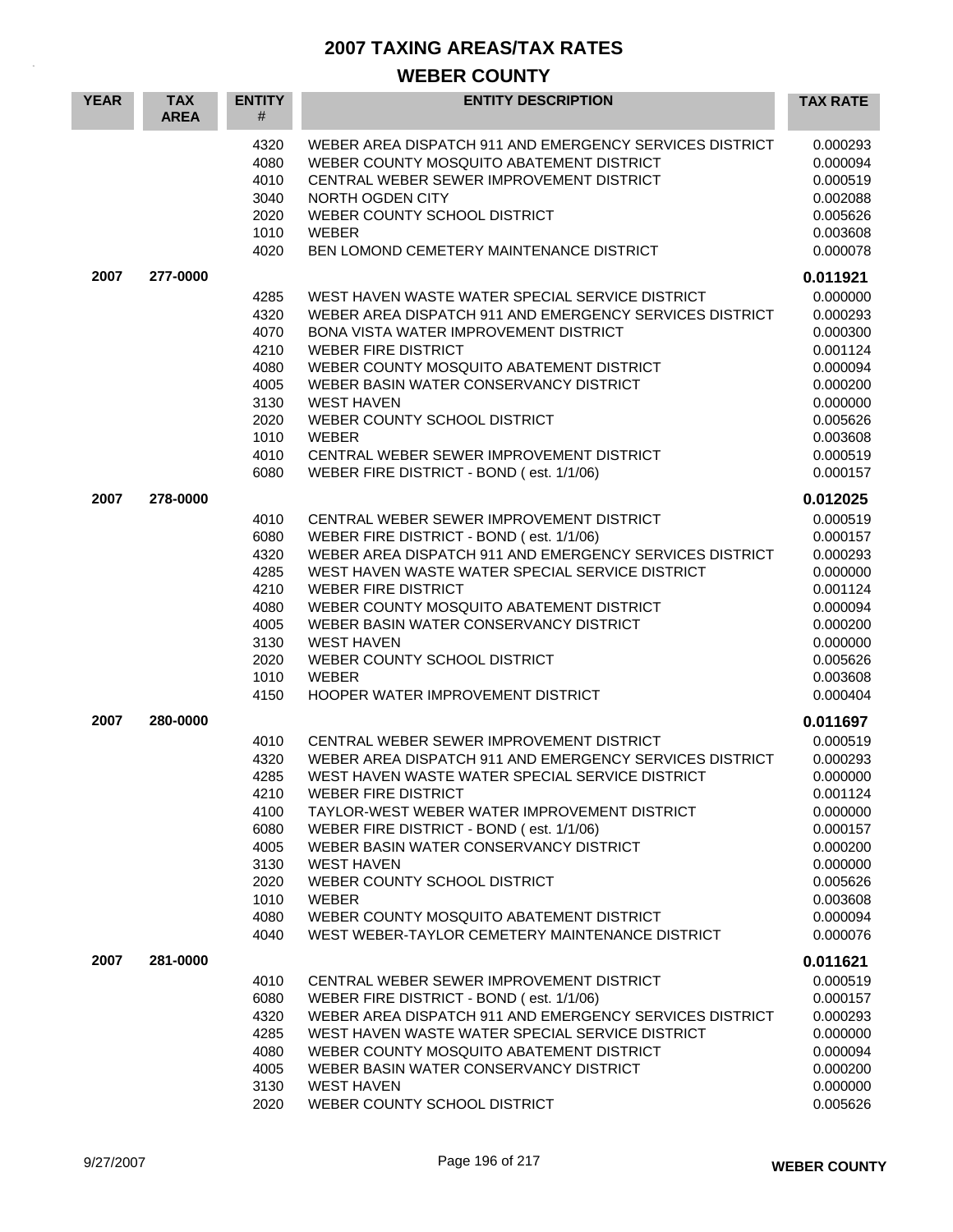| <b>YEAR</b> | <b>TAX</b><br><b>AREA</b> | <b>ENTITY</b><br>#                                                                           | <b>ENTITY DESCRIPTION</b>                                                                                                                                                                                                                                                                                                                                                                                                                                                         | <b>TAX RATE</b>                                                                                                                                          |
|-------------|---------------------------|----------------------------------------------------------------------------------------------|-----------------------------------------------------------------------------------------------------------------------------------------------------------------------------------------------------------------------------------------------------------------------------------------------------------------------------------------------------------------------------------------------------------------------------------------------------------------------------------|----------------------------------------------------------------------------------------------------------------------------------------------------------|
|             |                           | 1010<br>4210                                                                                 | <b>WEBER</b><br><b>WEBER FIRE DISTRICT</b>                                                                                                                                                                                                                                                                                                                                                                                                                                        | 0.003608<br>0.001124                                                                                                                                     |
| 2007        | 283-0000                  | 4005<br>4320<br>4285<br>4210<br>6080<br>4150<br>4010<br>3130<br>2020<br>1010                 | WEBER BASIN WATER CONSERVANCY DISTRICT<br>WEBER AREA DISPATCH 911 AND EMERGENCY SERVICES DISTRICT<br>WEST HAVEN WASTE WATER SPECIAL SERVICE DISTRICT<br><b>WEBER FIRE DISTRICT</b><br>WEBER FIRE DISTRICT - BOND (est. 1/1/06)<br>HOOPER WATER IMPROVEMENT DISTRICT<br>CENTRAL WEBER SEWER IMPROVEMENT DISTRICT<br><b>WEST HAVEN</b><br>WEBER COUNTY SCHOOL DISTRICT<br>WEBER                                                                                                     | 0.012128<br>0.000200<br>0.000293<br>0.000000<br>0.001124<br>0.000157<br>0.000404<br>0.000519<br>0.000000<br>0.005626<br>0.003608                         |
|             |                           | 4080<br>4130                                                                                 | WEBER COUNTY MOSQUITO ABATEMENT DISTRICT<br>ROY WATER CONSERVANCY SUBDISTRICT                                                                                                                                                                                                                                                                                                                                                                                                     | 0.000094<br>0.000103                                                                                                                                     |
| 2007        | 288-0000                  | 4070<br>6080<br>4320<br>4285<br>4220<br>4080<br>4010<br>4005<br>3130<br>2020<br>1010<br>4210 | BONA VISTA WATER IMPROVEMENT DISTRICT<br>WEBER FIRE DISTRICT - BOND (est. 1/1/06)<br>WEBER AREA DISPATCH 911 AND EMERGENCY SERVICES DISTRICT<br>WEST HAVEN WASTE WATER SPECIAL SERVICE DISTRICT<br>WEBER COUNTY SEWER SERVICE AREA #2<br>WEBER COUNTY MOSQUITO ABATEMENT DISTRICT<br>CENTRAL WEBER SEWER IMPROVEMENT DISTRICT<br>WEBER BASIN WATER CONSERVANCY DISTRICT<br><b>WEST HAVEN</b><br>WEBER COUNTY SCHOOL DISTRICT<br><b>WEBER</b><br><b>WEBER FIRE DISTRICT</b>        | 0.011921<br>0.000300<br>0.000157<br>0.000293<br>0.000000<br>0.000000<br>0.000094<br>0.000519<br>0.000200<br>0.000000<br>0.005626<br>0.003608<br>0.001124 |
| 2007        | 291-0000                  | 4005<br>4100<br>6080<br>4320<br>4285<br>4210<br>4010<br>1010<br>3130<br>2020<br>4080         | WEBER BASIN WATER CONSERVANCY DISTRICT<br>TAYLOR-WEST WEBER WATER IMPROVEMENT DISTRICT<br>WEBER FIRE DISTRICT - BOND (est. 1/1/06)<br>WEBER AREA DISPATCH 911 AND EMERGENCY SERVICES DISTRICT<br>WEST HAVEN WASTE WATER SPECIAL SERVICE DISTRICT<br><b>WEBER FIRE DISTRICT</b><br>CENTRAL WEBER SEWER IMPROVEMENT DISTRICT<br><b>WEBER</b><br><b>WEST HAVEN</b><br>WEBER COUNTY SCHOOL DISTRICT<br>WEBER COUNTY MOSQUITO ABATEMENT DISTRICT                                       | 0.011621<br>0.000200<br>0.000000<br>0.000157<br>0.000293<br>0.000000<br>0.001124<br>0.000519<br>0.003608<br>0.000000<br>0.005626<br>0.000094             |
| 2007        | 292-0000                  | 4010<br>6080<br>4320<br>4285<br>4220<br>4210<br>4080<br>4005<br>3130<br>2020<br>1010<br>4100 | CENTRAL WEBER SEWER IMPROVEMENT DISTRICT<br>WEBER FIRE DISTRICT - BOND (est. 1/1/06)<br>WEBER AREA DISPATCH 911 AND EMERGENCY SERVICES DISTRICT<br>WEST HAVEN WASTE WATER SPECIAL SERVICE DISTRICT<br>WEBER COUNTY SEWER SERVICE AREA #2<br><b>WEBER FIRE DISTRICT</b><br>WEBER COUNTY MOSQUITO ABATEMENT DISTRICT<br>WEBER BASIN WATER CONSERVANCY DISTRICT<br><b>WEST HAVEN</b><br>WEBER COUNTY SCHOOL DISTRICT<br><b>WEBER</b><br>TAYLOR-WEST WEBER WATER IMPROVEMENT DISTRICT | 0.011621<br>0.000519<br>0.000157<br>0.000293<br>0.000000<br>0.000000<br>0.001124<br>0.000094<br>0.000200<br>0.000000<br>0.005626<br>0.003608<br>0.000000 |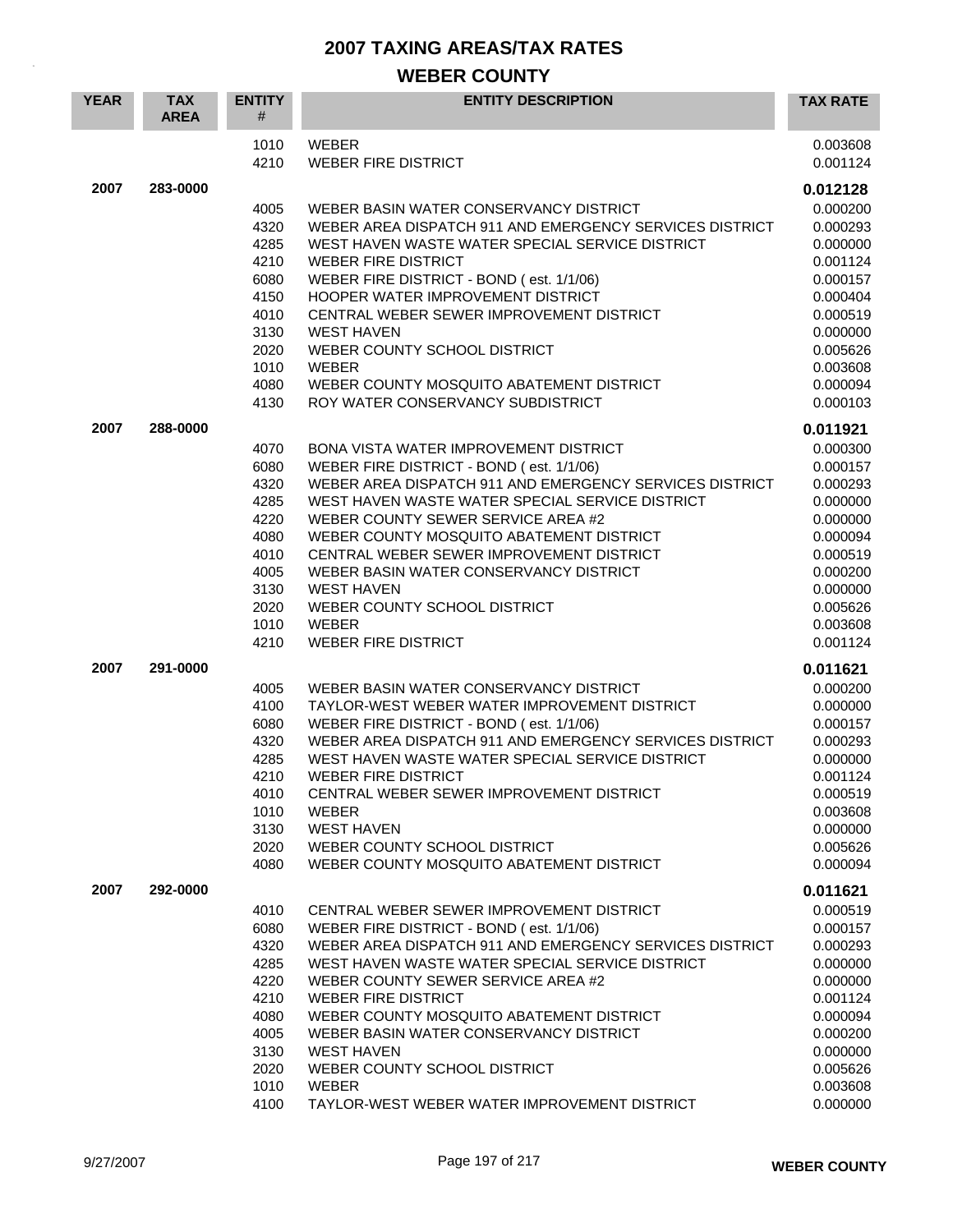| <b>YEAR</b> | <b>TAX</b><br><b>AREA</b> | <b>ENTITY</b><br># | <b>ENTITY DESCRIPTION</b>                                                                         | <b>TAX RATE</b>      |
|-------------|---------------------------|--------------------|---------------------------------------------------------------------------------------------------|----------------------|
| 2007        | 296-0000                  |                    |                                                                                                   | 0.010559             |
|             |                           | 4080               | WEBER COUNTY MOSQUITO ABATEMENT DISTRICT                                                          | 0.000094             |
|             |                           | 4005               | WEBER BASIN WATER CONSERVANCY DISTRICT                                                            | 0.000200             |
|             |                           | 8351               | CENTRAL BUSINESS DISTRICT REDEV PROJECT AREA - PLAIN CI                                           | 0.000000             |
|             |                           | 4320               | WEBER AREA DISPATCH 911 AND EMERGENCY SERVICES DISTRICT                                           | 0.000293             |
|             |                           | 1010               | <b>WEBER</b>                                                                                      | 0.003608             |
|             |                           | 4070               | <b>BONA VISTA WATER IMPROVEMENT DISTRICT</b>                                                      | 0.000300             |
|             |                           | 3060               | <b>PLAIN CITY</b><br>WEBER COUNTY SCHOOL DISTRICT                                                 | 0.000350             |
|             |                           | 2020<br>4030       | PLAIN CITY CEMETERY MAINTENANCE DISTRICT                                                          | 0.005626<br>0.000088 |
| 2007        | 297-0000                  |                    |                                                                                                   | 0.016619             |
|             |                           | 4005               | WEBER BASIN WATER CONSERVANCY DISTRICT                                                            | 0.000200             |
|             |                           | 8015               | FAIRMOUNT REDEVELOPMENT PROJECT - OGDEN CITY                                                      | 0.000000             |
|             |                           | 6030               | OGDEN CITY - SPECIAL LEVY TO PURCHASE WBWCD WATER                                                 | 0.000345             |
|             |                           | 4320               | WEBER AREA DISPATCH 911 AND EMERGENCY SERVICES DISTRICT                                           | 0.000293             |
|             |                           | 4010               | CENTRAL WEBER SEWER IMPROVEMENT DISTRICT                                                          | 0.000519             |
|             |                           | 3050               | <b>OGDEN CITY</b>                                                                                 | 0.003384             |
|             |                           | 2010               | OGDEN CITY SCHOOL DISTRICT                                                                        | 0.008176             |
|             |                           | 1010               | WEBER                                                                                             | 0.003608             |
|             |                           | 4080               | WEBER COUNTY MOSQUITO ABATEMENT DISTRICT                                                          | 0.000094             |
| 2007        | 298-0000                  |                    |                                                                                                   | 0.012867             |
|             |                           | 4080               | WEBER COUNTY MOSQUITO ABATEMENT DISTRICT                                                          | 0.000094             |
|             |                           | 6050               | SOUTH OGDEN CITY - SPECIAL LEVY TO PURCHASE WBWCD                                                 | 0.000000             |
|             |                           |                    | <b>WATER</b>                                                                                      |                      |
|             |                           | 8102               | 36TH STREET REDEVELOPMENT PROJECT - SOUTH OGDEN                                                   | 0.000000             |
|             |                           | 4320               | WEBER AREA DISPATCH 911 AND EMERGENCY SERVICES DISTRICT                                           | 0.000293             |
|             |                           | 4005<br>3100       | WEBER BASIN WATER CONSERVANCY DISTRICT<br>SOUTH OGDEN                                             | 0.000200<br>0.002527 |
|             |                           | 2020               | WEBER COUNTY SCHOOL DISTRICT                                                                      | 0.005626             |
|             |                           | 1010               | <b>WEBER</b>                                                                                      | 0.003608             |
|             |                           | 4010               | CENTRAL WEBER SEWER IMPROVEMENT DISTRICT                                                          | 0.000519             |
| 2007        | 299-0000                  |                    |                                                                                                   | 0.011042             |
|             |                           | 3110               | <b>UINTAH</b>                                                                                     | 0.000702             |
|             |                           | 1010               | <b>WEBER</b>                                                                                      | 0.003608             |
|             |                           | 4320               | WEBER AREA DISPATCH 911 AND EMERGENCY SERVICES DISTRICT                                           | 0.000293             |
|             |                           | 4080               | WEBER COUNTY MOSQUITO ABATEMENT DISTRICT                                                          | 0.000094             |
|             |                           | 4005               | WEBER BASIN WATER CONSERVANCY DISTRICT                                                            | 0.000200             |
|             |                           | 6060               | UINTAH TOWN - SPECIAL LEVY TO PURCHASE WBWCD WATER                                                | 0.000000             |
|             |                           | 2020<br>4010       | WEBER COUNTY SCHOOL DISTRICT<br>CENTRAL WEBER SEWER IMPROVEMENT DISTRICT                          | 0.005626<br>0.000519 |
|             |                           |                    |                                                                                                   |                      |
| 2007        | 300-0000                  |                    |                                                                                                   | 0.011679             |
|             |                           | 4010               | CENTRAL WEBER SEWER IMPROVEMENT DISTRICT                                                          | 0.000519             |
|             |                           | 4320               | WEBER AREA DISPATCH 911 AND EMERGENCY SERVICES DISTRICT                                           | 0.000293             |
|             |                           | 6040<br>4080       | RIVERDALE CITY - SPECIAL LEVY TO PURCHASE WBWCD WATER<br>WEBER COUNTY MOSQUITO ABATEMENT DISTRICT | 0.000000             |
|             |                           | 4005               | WEBER BASIN WATER CONSERVANCY DISTRICT                                                            | 0.000094<br>0.000200 |
|             |                           | 3080               | <b>RIVERDALE</b>                                                                                  | 0.001339             |
|             |                           | 1010               | WEBER                                                                                             | 0.003608             |
|             |                           | 8202               | 1050 WEST NEIGHBORHOOD DEVELOPMENT PLAN - RIVERDALE                                               | 0.000000             |
|             |                           | 2020               | WEBER COUNTY SCHOOL DISTRICT                                                                      | 0.005626             |
| 2007        | 301-0000                  |                    |                                                                                                   | 0.011679             |
|             |                           | 4080               | WEBER COUNTY MOSQUITO ABATEMENT DISTRICT                                                          | 0.000094             |
|             |                           |                    |                                                                                                   |                      |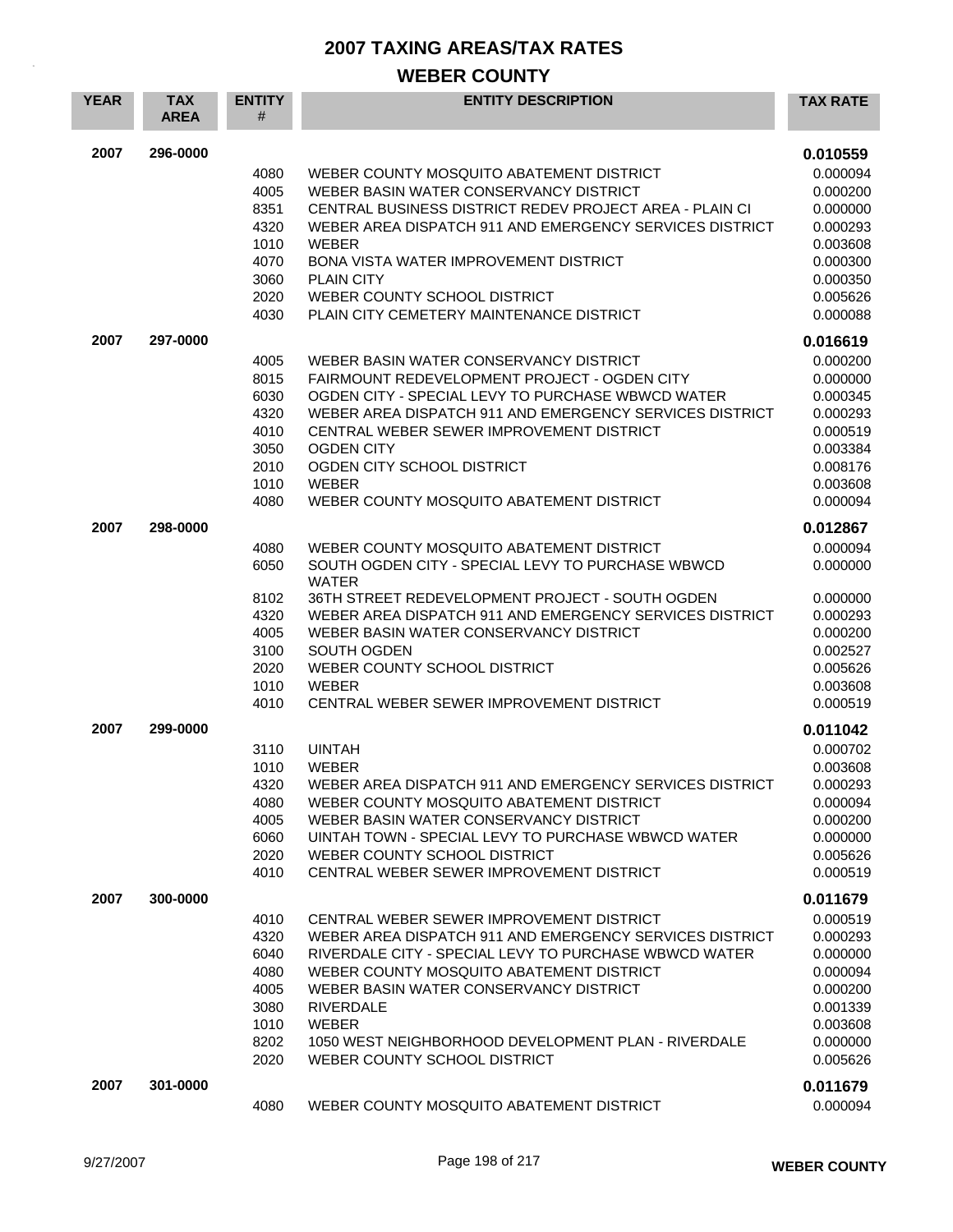| <b>YEAR</b> | <b>TAX</b><br><b>AREA</b> | <b>ENTITY</b><br># | <b>ENTITY DESCRIPTION</b>                                  | <b>TAX RATE</b>      |
|-------------|---------------------------|--------------------|------------------------------------------------------------|----------------------|
|             |                           | 8201               | RIVERDALE ROAD NEIGHBORHOOD DEVELOPMENT PLAN - RIVER<br>DA | 0.000000             |
|             |                           | 8202               | 1050 WEST NEIGHBORHOOD DEVELOPMENT PLAN - RIVERDALE        | 0.000000             |
|             |                           | 6040               | RIVERDALE CITY - SPECIAL LEVY TO PURCHASE WBWCD WATER      | 0.000000             |
|             |                           | 4320               | WEBER AREA DISPATCH 911 AND EMERGENCY SERVICES DISTRICT    | 0.000293             |
|             |                           | 4005               | WEBER BASIN WATER CONSERVANCY DISTRICT                     | 0.000200             |
|             |                           | 3080               | <b>RIVERDALE</b>                                           | 0.001339             |
|             |                           | 1010               | WEBER                                                      | 0.003608             |
|             |                           | 4010               | CENTRAL WEBER SEWER IMPROVEMENT DISTRICT                   | 0.000519             |
|             |                           | 2020               | WEBER COUNTY SCHOOL DISTRICT                               | 0.005626             |
| 2007        | 302-0000                  |                    |                                                            | 0.011530             |
|             |                           | 4050               | WARREN-WEST WARREN CEMETERY MAINTENANCE DISTRICT           | 0.000107             |
|             |                           | 6080               | WEBER FIRE DISTRICT - BOND (est. 1/1/06)                   | 0.000157             |
|             |                           | 4320               | WEBER AREA DISPATCH 911 AND EMERGENCY SERVICES DISTRICT    | 0.000293             |
|             |                           | 4280               | WEST WARREN PARK SERVICE AREA                              | 0.000321             |
|             |                           | 4080               | WEBER COUNTY MOSQUITO ABATEMENT DISTRICT                   | 0.000094             |
|             |                           | 4005               | WEBER BASIN WATER CONSERVANCY DISTRICT                     | 0.000200             |
|             |                           | 2020               | WEBER COUNTY SCHOOL DISTRICT                               | 0.005626             |
|             |                           | 1010               | <b>WEBER</b>                                               | 0.003608             |
|             |                           | 4210               | <b>WEBER FIRE DISTRICT</b>                                 | 0.001124             |
| 2007        | 303-0000                  |                    |                                                            | 0.011911             |
|             |                           | 4210               | <b>WEBER FIRE DISTRICT</b>                                 | 0.001124             |
|             |                           | 4050               | WARREN-WEST WARREN CEMETERY MAINTENANCE DISTRICT           | 0.000107             |
|             |                           | 6080               | WEBER FIRE DISTRICT - BOND (est. 1/1/06)                   | 0.000157             |
|             |                           | 4320               | WEBER AREA DISPATCH 911 AND EMERGENCY SERVICES DISTRICT    | 0.000293             |
|             |                           | 4280               | WEST WARREN PARK SERVICE AREA                              | 0.000321             |
|             |                           | 4080               | WEBER COUNTY MOSQUITO ABATEMENT DISTRICT                   | 0.000094             |
|             |                           | 1010               | <b>WEBER</b>                                               | 0.003608             |
|             |                           | 4005               | WEBER BASIN WATER CONSERVANCY DISTRICT                     | 0.000200             |
|             |                           | 2020               | WEBER COUNTY SCHOOL DISTRICT                               | 0.005626             |
|             |                           | 4180               | WEST WARREN - WARREN WATER IMPROVEMENT DISTRICT            | 0.000381             |
| 2007        | 307-0000                  |                    |                                                            | 0.011436             |
|             |                           | 4005               | WEBER BASIN WATER CONSERVANCY DISTRICT                     | 0.000200             |
|             |                           | 6080               | WEBER FIRE DISTRICT - BOND (est. 1/1/06)                   | 0.000157             |
|             |                           | 4320               | WEBER AREA DISPATCH 911 AND EMERGENCY SERVICES DISTRICT    | 0.000293             |
|             |                           | 4210               | WEBER FIRE DISTRICT                                        | 0.001124             |
|             |                           | 4030               | PLAIN CITY CEMETERY MAINTENANCE DISTRICT                   | 0.000088             |
|             |                           | 3010               | <b>FARR WEST CITY</b>                                      | 0.000246             |
|             |                           | 2020               | WEBER COUNTY SCHOOL DISTRICT                               | 0.005626             |
|             |                           | 1010               | <b>WEBER</b>                                               | 0.003608             |
|             |                           | 4080               | WEBER COUNTY MOSQUITO ABATEMENT DISTRICT                   | 0.000094             |
| 2007        | 308-0000                  |                    |                                                            | 0.011736             |
|             |                           | 4070               | BONA VISTA WATER IMPROVEMENT DISTRICT                      | 0.000300             |
|             |                           | 4080               | WEBER COUNTY MOSQUITO ABATEMENT DISTRICT                   | 0.000094             |
|             |                           | 4210               | <b>WEBER FIRE DISTRICT</b>                                 | 0.001124             |
|             |                           | 6080               | WEBER FIRE DISTRICT - BOND (est. 1/1/06)                   | 0.000157             |
|             |                           | 4005               | WEBER BASIN WATER CONSERVANCY DISTRICT                     | 0.000200             |
|             |                           | 3010<br>2020       | <b>FARR WEST CITY</b><br>WEBER COUNTY SCHOOL DISTRICT      | 0.000246<br>0.005626 |
|             |                           | 1010               | <b>WEBER</b>                                               | 0.003608             |
|             |                           | 4320               | WEBER AREA DISPATCH 911 AND EMERGENCY SERVICES DISTRICT    | 0.000293             |
|             |                           | 4030               | PLAIN CITY CEMETERY MAINTENANCE DISTRICT                   | 0.000088             |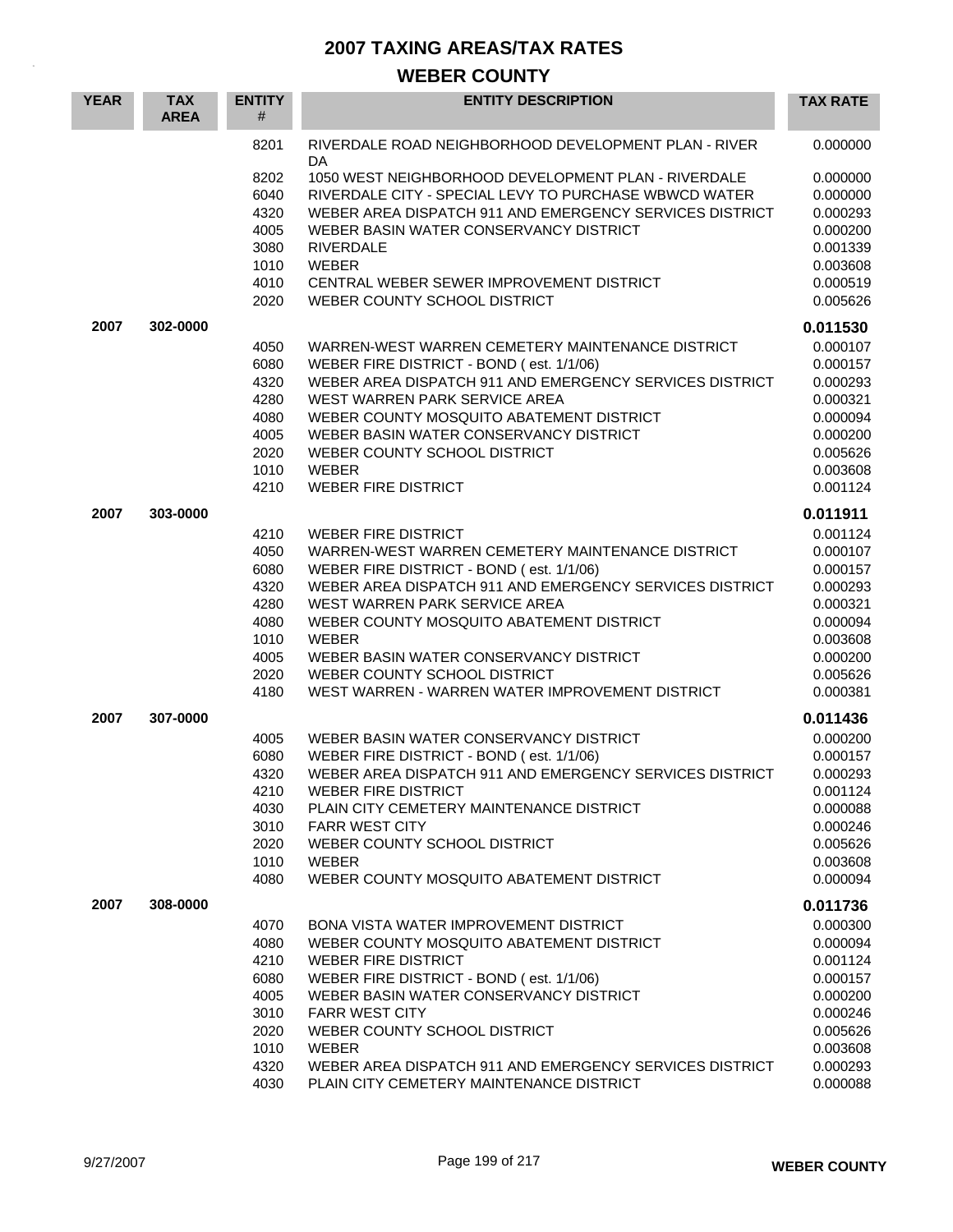| <b>YEAR</b> | <b>TAX</b><br><b>AREA</b> | <b>ENTITY</b><br># | <b>ENTITY DESCRIPTION</b>                                                                    | <b>TAX RATE</b>      |
|-------------|---------------------------|--------------------|----------------------------------------------------------------------------------------------|----------------------|
| 2007        | 310-0000                  |                    |                                                                                              | 0.012372             |
|             |                           | 4015               | NORTH DAVIS SEWER DISTRICT                                                                   | 0.000763             |
|             |                           | 6080               | WEBER FIRE DISTRICT - BOND (est. 1/1/06)                                                     | 0.000157             |
|             |                           | 4320               | WEBER AREA DISPATCH 911 AND EMERGENCY SERVICES DISTRICT                                      | 0.000293             |
|             |                           | 4220               | WEBER COUNTY SEWER SERVICE AREA #2                                                           | 0.000000             |
|             |                           | 4210               | <b>WEBER FIRE DISTRICT</b>                                                                   | 0.001124             |
|             |                           | 4150               | HOOPER WATER IMPROVEMENT DISTRICT                                                            | 0.000404             |
|             |                           | 4080<br>4005       | WEBER COUNTY MOSQUITO ABATEMENT DISTRICT<br>WEBER BASIN WATER CONSERVANCY DISTRICT           | 0.000094             |
|             |                           | 2020               | WEBER COUNTY SCHOOL DISTRICT                                                                 | 0.000200<br>0.005626 |
|             |                           | 1010               | <b>WEBER</b>                                                                                 | 0.003608             |
|             |                           | 4130               | ROY WATER CONSERVANCY SUBDISTRICT                                                            | 0.000103             |
| 2007        | 312-0000                  |                    |                                                                                              | 0.011679             |
|             |                           | 4005               | WEBER BASIN WATER CONSERVANCY DISTRICT                                                       | 0.000200             |
|             |                           | 6040               | RIVERDALE CITY - SPECIAL LEVY TO PURCHASE WBWCD WATER                                        | 0.000000             |
|             |                           | 4320               | WEBER AREA DISPATCH 911 AND EMERGENCY SERVICES DISTRICT                                      | 0.000293             |
|             |                           | 8203               | WEBER RIVER NEIGHBORHOOD PLAN - RIVERDALE                                                    | 0.000000             |
|             |                           | 3080               | <b>RIVERDALE</b>                                                                             | 0.001339             |
|             |                           | 2020               | WEBER COUNTY SCHOOL DISTRICT                                                                 | 0.005626             |
|             |                           | 1010               | <b>WEBER</b>                                                                                 | 0.003608             |
|             |                           | 4080               | WEBER COUNTY MOSQUITO ABATEMENT DISTRICT                                                     | 0.000094             |
|             |                           | 4010               | CENTRAL WEBER SEWER IMPROVEMENT DISTRICT                                                     | 0.000519             |
| 2007        | 313-0000                  |                    |                                                                                              | 0.013269             |
|             |                           | 4080               | WEBER COUNTY MOSQUITO ABATEMENT DISTRICT                                                     | 0.000094             |
|             |                           | 4320               | WEBER AREA DISPATCH 911 AND EMERGENCY SERVICES DISTRICT                                      | 0.000293             |
|             |                           | 4130<br>4015       | ROY WATER CONSERVANCY SUBDISTRICT<br>NORTH DAVIS SEWER DISTRICT                              | 0.000103             |
|             |                           | 4005               | WEBER BASIN WATER CONSERVANCY DISTRICT                                                       | 0.000763<br>0.000200 |
|             |                           | 3090               | <b>ROY CITY</b>                                                                              | 0.002178             |
|             |                           | 2020               | WEBER COUNTY SCHOOL DISTRICT                                                                 | 0.005626             |
|             |                           | 1010               | <b>WEBER</b>                                                                                 | 0.003608             |
|             |                           | 4150               | HOOPER WATER IMPROVEMENT DISTRICT                                                            | 0.000404             |
| 2007        | 314-0000                  |                    |                                                                                              | 0.013269             |
|             |                           | 4150               | HOOPER WATER IMPROVEMENT DISTRICT                                                            | 0.000404             |
|             |                           | 1010               | <b>WEBER</b>                                                                                 | 0.003608             |
|             |                           | 2020               | WEBER COUNTY SCHOOL DISTRICT                                                                 | 0.005626             |
|             |                           | 3090               | <b>ROY CITY</b>                                                                              | 0.002178             |
|             |                           | 4005               | WEBER BASIN WATER CONSERVANCY DISTRICT                                                       | 0.000200             |
|             |                           | 4015               | NORTH DAVIS SEWER DISTRICT                                                                   | 0.000763             |
|             |                           | 4080               | WEBER COUNTY MOSQUITO ABATEMENT DISTRICT                                                     | 0.000094             |
|             |                           | 4130               | ROY WATER CONSERVANCY SUBDISTRICT<br>WEBER AREA DISPATCH 911 AND EMERGENCY SERVICES DISTRICT | 0.000103             |
|             |                           | 4320<br>4220       | WEBER COUNTY SEWER SERVICE AREA #2                                                           | 0.000293<br>0.000000 |
|             |                           |                    |                                                                                              |                      |
| 2007        | 315-0000                  |                    |                                                                                              | 0.011221             |
|             |                           | 1010               | <b>WEBER</b>                                                                                 | 0.003608             |
|             |                           | 2020<br>4005       | WEBER COUNTY SCHOOL DISTRICT<br>WEBER BASIN WATER CONSERVANCY DISTRICT                       | 0.005626<br>0.000200 |
|             |                           | 4080               | WEBER COUNTY MOSQUITO ABATEMENT DISTRICT                                                     | 0.000094             |
|             |                           | 4120               | LIBERTY CEMETERY MAINTENANCE DISTRICT                                                        | 0.000029             |
|             |                           | 4210               | <b>WEBER FIRE DISTRICT</b>                                                                   | 0.001124             |
|             |                           | 4240               | WEBER COUNTY SERVICE AREA #5                                                                 | 0.000090             |
|             |                           | 4320               | WEBER AREA DISPATCH 911 AND EMERGENCY SERVICES DISTRICT                                      | 0.000293             |
|             |                           | 6080               | WEBER FIRE DISTRICT - BOND (est. 1/1/06)                                                     | 0.000157             |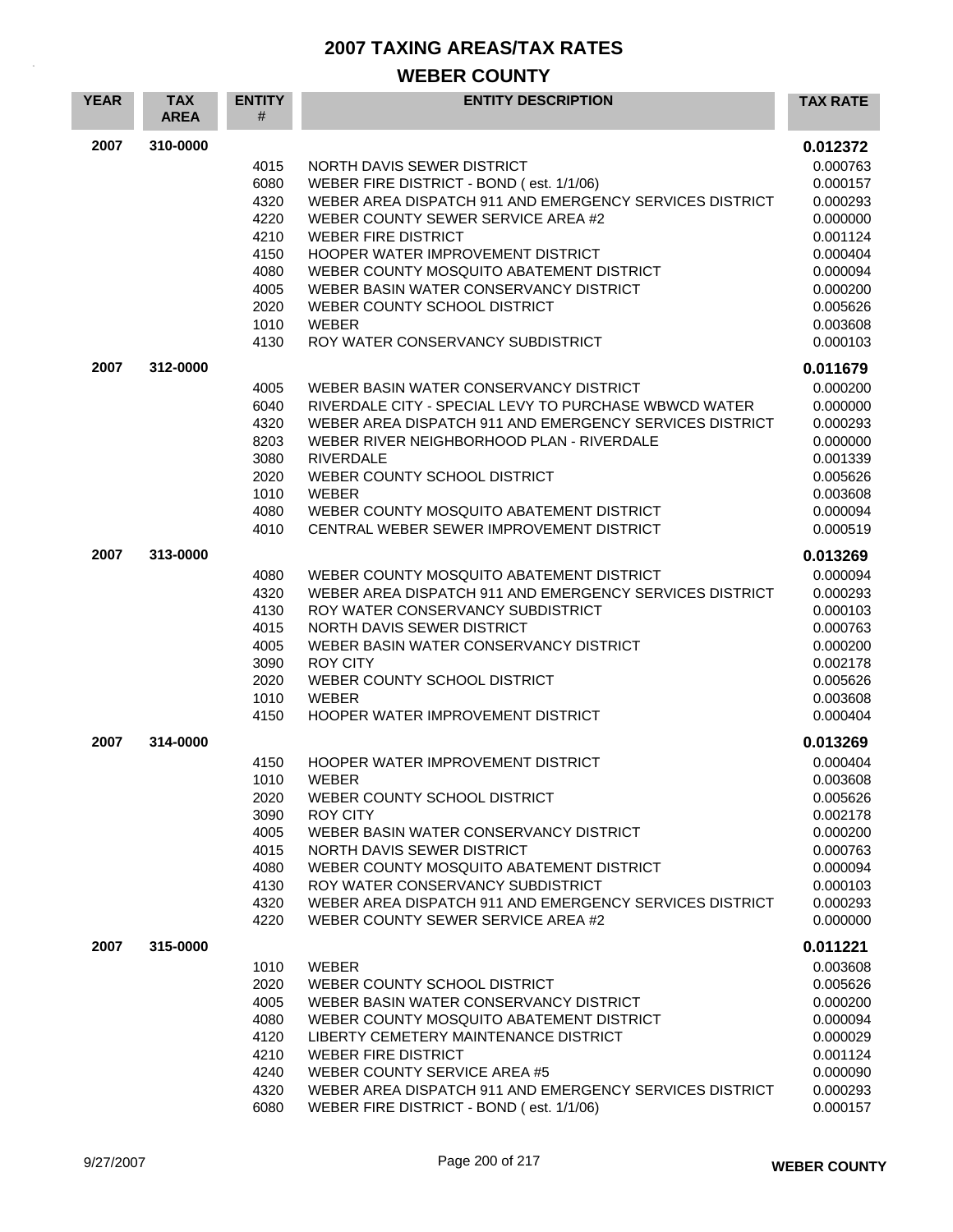| <b>YEAR</b> | <b>TAX</b><br><b>AREA</b> | <b>ENTITY</b><br># | <b>ENTITY DESCRIPTION</b>                                                             | <b>TAX RATE</b>      |
|-------------|---------------------------|--------------------|---------------------------------------------------------------------------------------|----------------------|
| 2007        | 316-0000                  |                    |                                                                                       | 0.011102             |
|             |                           | 1010               | <b>WEBER</b>                                                                          | 0.003608             |
|             |                           | 6080               | WEBER FIRE DISTRICT - BOND (est. 1/1/06)                                              | 0.000157             |
|             |                           | 4320               | WEBER AREA DISPATCH 911 AND EMERGENCY SERVICES DISTRICT                               | 0.000293             |
|             |                           | 4270               | <b>GREEN HILL COUNTRY ESTATES WATER/SEWER IMPROVEMENT</b><br><b>DIST</b>              | 0.000000             |
|             |                           | 4210               | <b>WEBER FIRE DISTRICT</b>                                                            | 0.001124             |
|             |                           | 4080               | WEBER COUNTY MOSQUITO ABATEMENT DISTRICT                                              | 0.000094             |
|             |                           | 2020               | WEBER COUNTY SCHOOL DISTRICT                                                          | 0.005626             |
|             |                           | 4005               | WEBER BASIN WATER CONSERVANCY DISTRICT                                                | 0.000200             |
| 2007        | 323-0000                  |                    |                                                                                       | 0.011621             |
|             |                           | 4210               | <b>WEBER FIRE DISTRICT</b>                                                            | 0.001124             |
|             |                           | 4005               | WEBER BASIN WATER CONSERVANCY DISTRICT                                                | 0.000200             |
|             |                           | 6080               | WEBER FIRE DISTRICT - BOND (est. 1/1/06)                                              | 0.000157             |
|             |                           | 4320               | WEBER AREA DISPATCH 911 AND EMERGENCY SERVICES DISTRICT                               | 0.000293             |
|             |                           | 4285<br>4220       | WEST HAVEN WASTE WATER SPECIAL SERVICE DISTRICT<br>WEBER COUNTY SEWER SERVICE AREA #2 | 0.000000             |
|             |                           |                    |                                                                                       | 0.000000             |
|             |                           | 4010<br>1010       | CENTRAL WEBER SEWER IMPROVEMENT DISTRICT<br><b>WEBER</b>                              | 0.000519             |
|             |                           | 3130               | <b>WEST HAVEN</b>                                                                     | 0.003608<br>0.000000 |
|             |                           | 2020               | WEBER COUNTY SCHOOL DISTRICT                                                          | 0.005626             |
|             |                           | 4080               | WEBER COUNTY MOSQUITO ABATEMENT DISTRICT                                              | 0.000094             |
| 2007        | 324-0000                  |                    |                                                                                       | 0.012025             |
|             |                           | 4010               | CENTRAL WEBER SEWER IMPROVEMENT DISTRICT                                              | 0.000519             |
|             |                           | 6080               | WEBER FIRE DISTRICT - BOND (est. 1/1/06)                                              | 0.000157             |
|             |                           | 4320               | WEBER AREA DISPATCH 911 AND EMERGENCY SERVICES DISTRICT                               | 0.000293             |
|             |                           | 4285               | WEST HAVEN WASTE WATER SPECIAL SERVICE DISTRICT                                       | 0.000000             |
|             |                           | 4220               | WEBER COUNTY SEWER SERVICE AREA #2                                                    | 0.000000             |
|             |                           | 4210               | <b>WEBER FIRE DISTRICT</b>                                                            | 0.001124             |
|             |                           | 4080               | WEBER COUNTY MOSQUITO ABATEMENT DISTRICT                                              | 0.000094             |
|             |                           | 4005               | WEBER BASIN WATER CONSERVANCY DISTRICT                                                | 0.000200             |
|             |                           | 3130               | <b>WEST HAVEN</b>                                                                     | 0.000000             |
|             |                           | 2020               | WEBER COUNTY SCHOOL DISTRICT                                                          | 0.005626             |
|             |                           | 1010               | <b>WEBER</b>                                                                          | 0.003608             |
|             |                           | 4150               | <b>HOOPER WATER IMPROVEMENT DISTRICT</b>                                              | 0.000404             |
| 2007        | 328-0000                  |                    |                                                                                       | 0.011699             |
|             |                           | 4210               | <b>WEBER FIRE DISTRICT</b>                                                            | 0.001124             |
|             |                           | 4080               | WEBER COUNTY MOSQUITO ABATEMENT DISTRICT                                              | 0.000094             |
|             |                           | 8252               | WEBER COUNTY INDUSTRIAL PARK AREA NO 3                                                | 0.000000             |
|             |                           | 6080               | WEBER FIRE DISTRICT - BOND (est. 1/1/06)                                              | 0.000157             |
|             |                           | 1010               | <b>WEBER</b><br>CENTRAL WEBER SEWER IMPROVEMENT DISTRICT                              | 0.003608             |
|             |                           | 4010<br>4320       | WEBER AREA DISPATCH 911 AND EMERGENCY SERVICES DISTRICT                               | 0.000519             |
|             |                           | 4005               | WEBER BASIN WATER CONSERVANCY DISTRICT                                                | 0.000293<br>0.000200 |
|             |                           | 2020               | WEBER COUNTY SCHOOL DISTRICT                                                          | 0.005626             |
|             |                           | 4020               | <b>BEN LOMOND CEMETERY MAINTENANCE DISTRICT</b>                                       | 0.000078             |
| 2007        | 329-0000                  |                    |                                                                                       | 0.011999             |
|             |                           | 4010               | CENTRAL WEBER SEWER IMPROVEMENT DISTRICT                                              | 0.000519             |
|             |                           | 8252               | WEBER COUNTY INDUSTRIAL PARK AREA NO 3                                                | 0.000000             |
|             |                           | 6080               | WEBER FIRE DISTRICT - BOND (est. 1/1/06)                                              | 0.000157             |
|             |                           | 4320               | WEBER AREA DISPATCH 911 AND EMERGENCY SERVICES DISTRICT                               | 0.000293             |
|             |                           | 4210               | WEBER FIRE DISTRICT                                                                   | 0.001124             |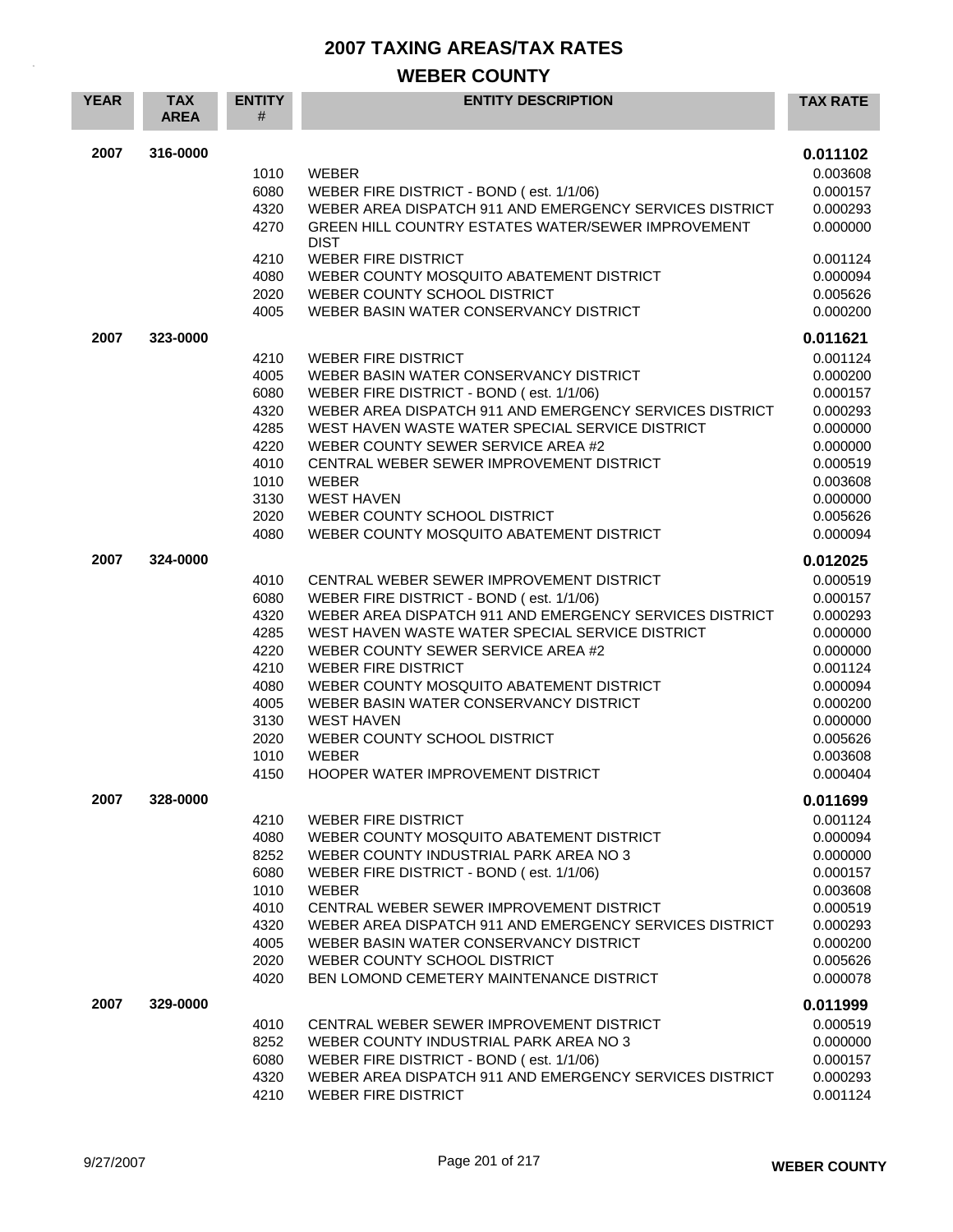| <b>YEAR</b> | <b>TAX</b><br><b>AREA</b> | <b>ENTITY</b><br>#                                                                   | <b>ENTITY DESCRIPTION</b>                                                                                                                                                                                                                                                                                                                                                                                     | <b>TAX RATE</b>                                                                                                                  |
|-------------|---------------------------|--------------------------------------------------------------------------------------|---------------------------------------------------------------------------------------------------------------------------------------------------------------------------------------------------------------------------------------------------------------------------------------------------------------------------------------------------------------------------------------------------------------|----------------------------------------------------------------------------------------------------------------------------------|
|             |                           | 4080<br>4020<br>4005<br>2020<br>1010<br>4070                                         | WEBER COUNTY MOSQUITO ABATEMENT DISTRICT<br>BEN LOMOND CEMETERY MAINTENANCE DISTRICT<br>WEBER BASIN WATER CONSERVANCY DISTRICT<br>WEBER COUNTY SCHOOL DISTRICT<br><b>WEBER</b><br><b>BONA VISTA WATER IMPROVEMENT DISTRICT</b>                                                                                                                                                                                | 0.000094<br>0.000078<br>0.000200<br>0.005626<br>0.003608<br>0.000300                                                             |
| 2007        | 330-0000                  |                                                                                      |                                                                                                                                                                                                                                                                                                                                                                                                               | 0.011921                                                                                                                         |
|             |                           | 4080<br>4320<br>6080<br>4210<br>4010<br>4005<br>2020<br>1010<br>8252<br>4070         | WEBER COUNTY MOSQUITO ABATEMENT DISTRICT<br>WEBER AREA DISPATCH 911 AND EMERGENCY SERVICES DISTRICT<br>WEBER FIRE DISTRICT - BOND (est. 1/1/06)<br><b>WEBER FIRE DISTRICT</b><br>CENTRAL WEBER SEWER IMPROVEMENT DISTRICT<br>WEBER BASIN WATER CONSERVANCY DISTRICT<br>WEBER COUNTY SCHOOL DISTRICT<br><b>WEBER</b><br>WEBER COUNTY INDUSTRIAL PARK AREA NO 3<br><b>BONA VISTA WATER IMPROVEMENT DISTRICT</b> | 0.000094<br>0.000293<br>0.000157<br>0.001124<br>0.000519<br>0.000200<br>0.005626<br>0.003608<br>0.000000<br>0.000300             |
| 2007        | 331-0000                  |                                                                                      |                                                                                                                                                                                                                                                                                                                                                                                                               | 0.011621                                                                                                                         |
|             |                           | 4010<br>6080<br>4320<br>4080<br>8252<br>4005<br>2020<br>1010<br>4210                 | CENTRAL WEBER SEWER IMPROVEMENT DISTRICT<br>WEBER FIRE DISTRICT - BOND (est. 1/1/06)<br>WEBER AREA DISPATCH 911 AND EMERGENCY SERVICES DISTRICT<br>WEBER COUNTY MOSQUITO ABATEMENT DISTRICT<br>WEBER COUNTY INDUSTRIAL PARK AREA NO 3<br>WEBER BASIN WATER CONSERVANCY DISTRICT<br>WEBER COUNTY SCHOOL DISTRICT<br><b>WEBER</b><br><b>WEBER FIRE DISTRICT</b>                                                 | 0.000519<br>0.000157<br>0.000293<br>0.000094<br>0.000000<br>0.000200<br>0.005626<br>0.003608<br>0.001124                         |
| 2007        | 344-0000                  |                                                                                      |                                                                                                                                                                                                                                                                                                                                                                                                               | 0.011652                                                                                                                         |
|             |                           | 4080<br>4320<br>6080<br>4210<br>4130<br>4060<br>4005<br>3025<br>1010<br>2020         | WEBER COUNTY MOSQUITO ABATEMENT DISTRICT<br>WEBER AREA DISPATCH 911 AND EMERGENCY SERVICES DISTRICT<br>WEBER FIRE DISTRICT - BOND (est. 1/1/06)<br><b>WEBER FIRE DISTRICT</b><br>ROY WATER CONSERVANCY SUBDISTRICT<br>HOOPER CEMETERY MAINTENANCE DISTRICT<br>WEBER BASIN WATER CONSERVANCY DISTRICT<br><b>HOOPER</b><br><b>WEBER</b><br>WEBER COUNTY SCHOOL DISTRICT                                         | 0.000094<br>0.000293<br>0.000157<br>0.001124<br>0.000103<br>0.000000<br>0.000200<br>0.000447<br>0.003608<br>0.005626             |
| 2007        | 345-0000                  |                                                                                      |                                                                                                                                                                                                                                                                                                                                                                                                               | 0.012056                                                                                                                         |
|             |                           | 4080<br>4130<br>6080<br>4320<br>4150<br>1010<br>4005<br>4210<br>3025<br>2020<br>4060 | WEBER COUNTY MOSQUITO ABATEMENT DISTRICT<br>ROY WATER CONSERVANCY SUBDISTRICT<br>WEBER FIRE DISTRICT - BOND (est. 1/1/06)<br>WEBER AREA DISPATCH 911 AND EMERGENCY SERVICES DISTRICT<br>HOOPER WATER IMPROVEMENT DISTRICT<br><b>WEBER</b><br>WEBER BASIN WATER CONSERVANCY DISTRICT<br><b>WEBER FIRE DISTRICT</b><br><b>HOOPER</b><br>WEBER COUNTY SCHOOL DISTRICT<br>HOOPER CEMETERY MAINTENANCE DISTRICT    | 0.000094<br>0.000103<br>0.000157<br>0.000293<br>0.000404<br>0.003608<br>0.000200<br>0.001124<br>0.000447<br>0.005626<br>0.000000 |
| 2007        | 346-0000                  | 4015                                                                                 | NORTH DAVIS SEWER DISTRICT                                                                                                                                                                                                                                                                                                                                                                                    | 0.012415<br>0.000763                                                                                                             |
|             |                           |                                                                                      |                                                                                                                                                                                                                                                                                                                                                                                                               |                                                                                                                                  |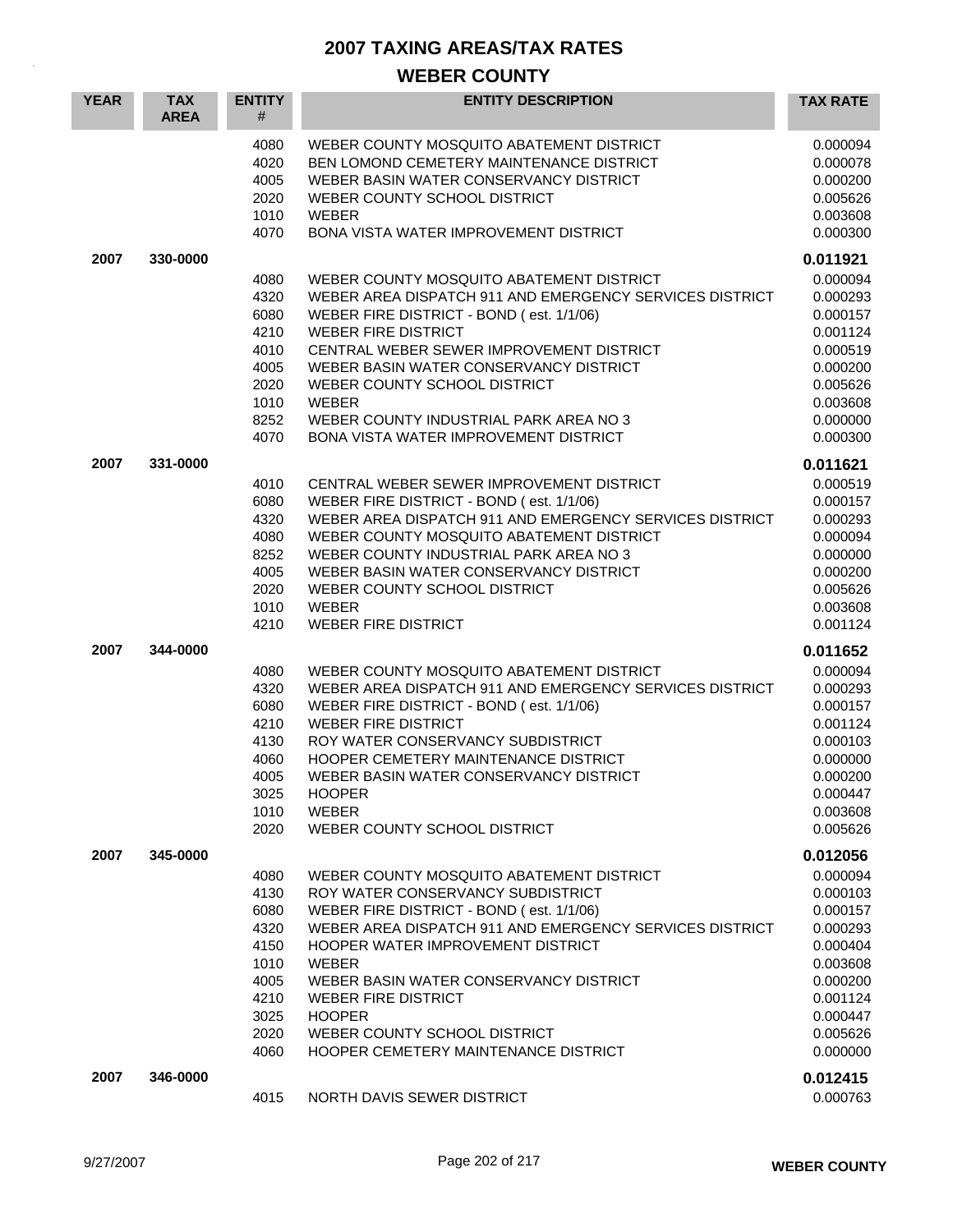| <b>YEAR</b> | <b>TAX</b><br><b>AREA</b> | <b>ENTITY</b><br>#                                                                                   | <b>ENTITY DESCRIPTION</b>                                                                                                                                                                                                                                                                                                                                                                                                                                                      | <b>TAX RATE</b>                                                                                                                                          |
|-------------|---------------------------|------------------------------------------------------------------------------------------------------|--------------------------------------------------------------------------------------------------------------------------------------------------------------------------------------------------------------------------------------------------------------------------------------------------------------------------------------------------------------------------------------------------------------------------------------------------------------------------------|----------------------------------------------------------------------------------------------------------------------------------------------------------|
|             |                           | 6080<br>4320<br>4210<br>4130<br>4060<br>4005<br>3025<br>2020<br>1010<br>4080                         | WEBER FIRE DISTRICT - BOND (est. 1/1/06)<br>WEBER AREA DISPATCH 911 AND EMERGENCY SERVICES DISTRICT<br><b>WEBER FIRE DISTRICT</b><br>ROY WATER CONSERVANCY SUBDISTRICT<br><b>HOOPER CEMETERY MAINTENANCE DISTRICT</b><br>WEBER BASIN WATER CONSERVANCY DISTRICT<br><b>HOOPER</b><br>WEBER COUNTY SCHOOL DISTRICT<br><b>WEBER</b><br>WEBER COUNTY MOSQUITO ABATEMENT DISTRICT                                                                                                   | 0.000157<br>0.000293<br>0.001124<br>0.000103<br>0.000000<br>0.000200<br>0.000447<br>0.005626<br>0.003608<br>0.000094                                     |
| 2007        | 347-0000                  |                                                                                                      |                                                                                                                                                                                                                                                                                                                                                                                                                                                                                | 0.012819                                                                                                                                                 |
|             |                           | 4080<br>4210<br>6080<br>4220<br>4150<br>4130<br>4015<br>4005<br>1010<br>3025<br>4320<br>2020<br>4060 | WEBER COUNTY MOSQUITO ABATEMENT DISTRICT<br><b>WEBER FIRE DISTRICT</b><br>WEBER FIRE DISTRICT - BOND (est. 1/1/06)<br>WEBER COUNTY SEWER SERVICE AREA #2<br>HOOPER WATER IMPROVEMENT DISTRICT<br>ROY WATER CONSERVANCY SUBDISTRICT<br>NORTH DAVIS SEWER DISTRICT<br>WEBER BASIN WATER CONSERVANCY DISTRICT<br><b>WEBER</b><br><b>HOOPER</b><br>WEBER AREA DISPATCH 911 AND EMERGENCY SERVICES DISTRICT<br>WEBER COUNTY SCHOOL DISTRICT<br>HOOPER CEMETERY MAINTENANCE DISTRICT | 0.000094<br>0.001124<br>0.000157<br>0.000000<br>0.000404<br>0.000103<br>0.000763<br>0.000200<br>0.003608<br>0.000447<br>0.000293<br>0.005626<br>0.000000 |
| 2007        | 348-0000                  |                                                                                                      |                                                                                                                                                                                                                                                                                                                                                                                                                                                                                | 0.012865                                                                                                                                                 |
|             |                           | 3090<br>4130<br>4080<br>4060<br>4005<br>4320<br>2020<br>1010<br>4015                                 | <b>ROY CITY</b><br>ROY WATER CONSERVANCY SUBDISTRICT<br>WEBER COUNTY MOSQUITO ABATEMENT DISTRICT<br><b>HOOPER CEMETERY MAINTENANCE DISTRICT</b><br>WEBER BASIN WATER CONSERVANCY DISTRICT<br>WEBER AREA DISPATCH 911 AND EMERGENCY SERVICES DISTRICT<br>WEBER COUNTY SCHOOL DISTRICT<br><b>WEBER</b><br>NORTH DAVIS SEWER DISTRICT                                                                                                                                             | 0.002178<br>0.000103<br>0.000094<br>0.000000<br>0.000200<br>0.000293<br>0.005626<br>0.003608<br>0.000763                                                 |
| 2007        | 352-0000                  |                                                                                                      |                                                                                                                                                                                                                                                                                                                                                                                                                                                                                | 0.011724                                                                                                                                                 |
|             |                           | 4130<br>4285<br>4320<br>4220<br>4210<br>4080<br>4010<br>4005<br>3130<br>1010<br>6080<br>2020         | ROY WATER CONSERVANCY SUBDISTRICT<br>WEST HAVEN WASTE WATER SPECIAL SERVICE DISTRICT<br>WEBER AREA DISPATCH 911 AND EMERGENCY SERVICES DISTRICT<br>WEBER COUNTY SEWER SERVICE AREA #2<br><b>WEBER FIRE DISTRICT</b><br>WEBER COUNTY MOSQUITO ABATEMENT DISTRICT<br>CENTRAL WEBER SEWER IMPROVEMENT DISTRICT<br>WEBER BASIN WATER CONSERVANCY DISTRICT<br><b>WEST HAVEN</b><br><b>WEBER</b><br>WEBER FIRE DISTRICT - BOND (est. 1/1/06)<br>WEBER COUNTY SCHOOL DISTRICT         | 0.000103<br>0.000000<br>0.000293<br>0.000000<br>0.001124<br>0.000094<br>0.000519<br>0.000200<br>0.000000<br>0.003608<br>0.000157<br>0.005626             |
| 2007        | 353-0000                  |                                                                                                      |                                                                                                                                                                                                                                                                                                                                                                                                                                                                                | 0.012102                                                                                                                                                 |
|             |                           | 4080<br>4220<br>4320<br>4130<br>3090                                                                 | WEBER COUNTY MOSQUITO ABATEMENT DISTRICT<br>WEBER COUNTY SEWER SERVICE AREA #2<br>WEBER AREA DISPATCH 911 AND EMERGENCY SERVICES DISTRICT<br>ROY WATER CONSERVANCY SUBDISTRICT<br>ROY CITY                                                                                                                                                                                                                                                                                     | 0.000094<br>0.000000<br>0.000293<br>0.000103<br>0.002178                                                                                                 |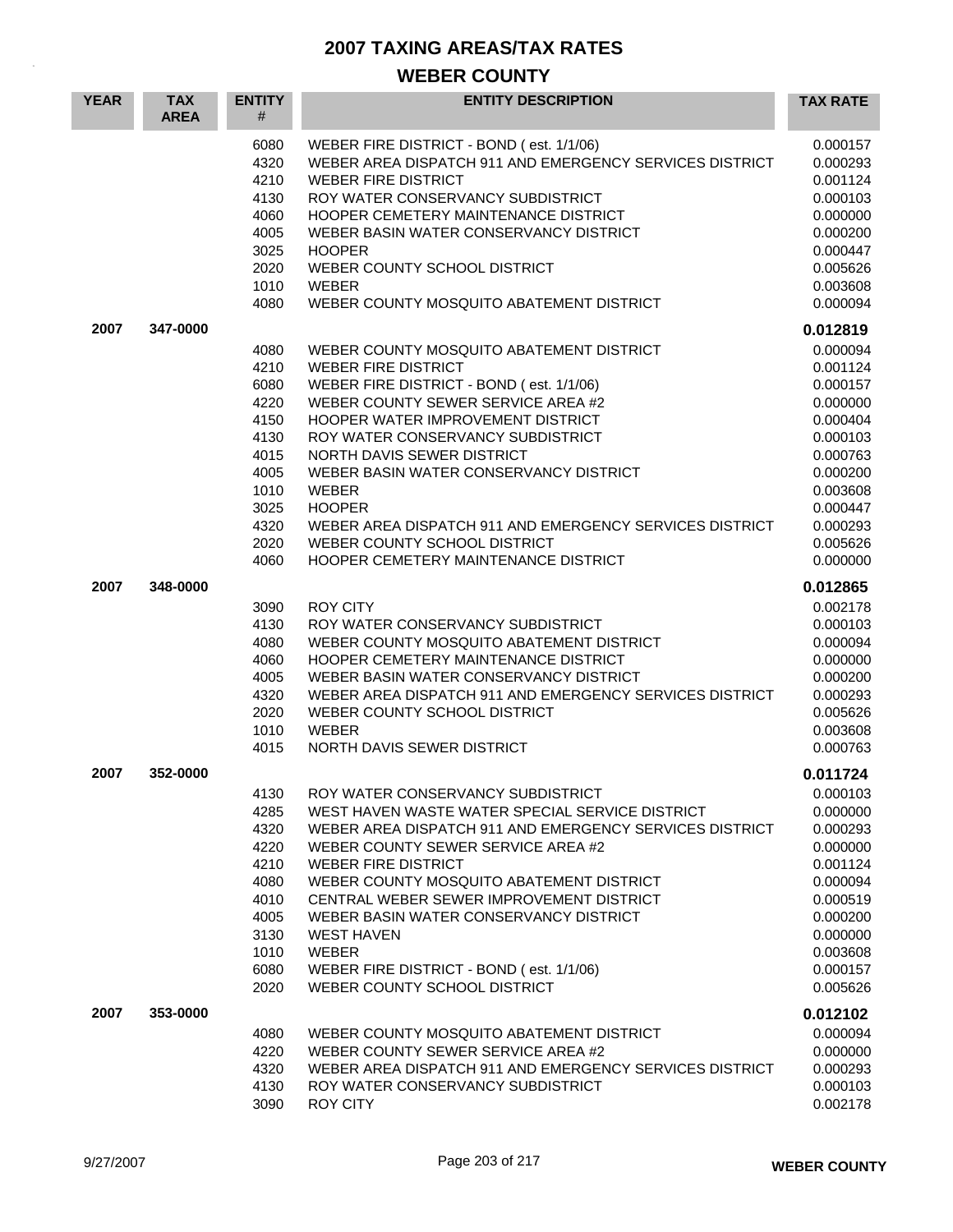| <b>YEAR</b> | <b>TAX</b><br><b>AREA</b> | <b>ENTITY</b><br>#                                                           | <b>ENTITY DESCRIPTION</b>                                                                                                                                                                                                                                                                                                                                                                        | <b>TAX RATE</b>                                                                                                      |
|-------------|---------------------------|------------------------------------------------------------------------------|--------------------------------------------------------------------------------------------------------------------------------------------------------------------------------------------------------------------------------------------------------------------------------------------------------------------------------------------------------------------------------------------------|----------------------------------------------------------------------------------------------------------------------|
|             |                           | 1010<br>2020<br>4005                                                         | <b>WEBER</b><br>WEBER COUNTY SCHOOL DISTRICT<br>WEBER BASIN WATER CONSERVANCY DISTRICT                                                                                                                                                                                                                                                                                                           | 0.003608<br>0.005626<br>0.000200                                                                                     |
| 2007        | 359-0000                  |                                                                              |                                                                                                                                                                                                                                                                                                                                                                                                  | 0.016619                                                                                                             |
|             |                           | 4005<br>6030<br>4320<br>4010<br>8016                                         | WEBER BASIN WATER CONSERVANCY DISTRICT<br>OGDEN CITY - SPECIAL LEVY TO PURCHASE WBWCD WATER<br>WEBER AREA DISPATCH 911 AND EMERGENCY SERVICES DISTRICT<br>CENTRAL WEBER SEWER IMPROVEMENT DISTRICT<br>DEFENSE DEPOT OGDEN ECONOMIC DEVELOPMENT PROJECT -<br><b>OGDE</b>                                                                                                                          | 0.000200<br>0.000345<br>0.000293<br>0.000519<br>0.000000                                                             |
|             |                           | 3050                                                                         | <b>OGDEN CITY</b>                                                                                                                                                                                                                                                                                                                                                                                | 0.003384                                                                                                             |
|             |                           | 2010                                                                         | OGDEN CITY SCHOOL DISTRICT                                                                                                                                                                                                                                                                                                                                                                       | 0.008176                                                                                                             |
|             |                           | 1010                                                                         | <b>WEBER</b>                                                                                                                                                                                                                                                                                                                                                                                     | 0.003608                                                                                                             |
|             |                           | 4080                                                                         | WEBER COUNTY MOSQUITO ABATEMENT DISTRICT                                                                                                                                                                                                                                                                                                                                                         | 0.000094                                                                                                             |
| 2007        | 361-0000                  |                                                                              |                                                                                                                                                                                                                                                                                                                                                                                                  | 0.011402                                                                                                             |
|             |                           | 4080<br>6080<br>4320<br>4210<br>4070<br>4005<br>3035<br>1010<br>2020         | WEBER COUNTY MOSQUITO ABATEMENT DISTRICT<br>WEBER FIRE DISTRICT - BOND (est. 1/1/06)<br>WEBER AREA DISPATCH 911 AND EMERGENCY SERVICES DISTRICT<br><b>WEBER FIRE DISTRICT</b><br><b>BONA VISTA WATER IMPROVEMENT DISTRICT</b><br>WEBER BASIN WATER CONSERVANCY DISTRICT<br>MARRIOTT-SLATERVILLE CITY<br><b>WEBER</b><br>WEBER COUNTY SCHOOL DISTRICT                                             | 0.000094<br>0.000157<br>0.000293<br>0.001124<br>0.000300<br>0.000200<br>0.000000<br>0.003608<br>0.005626             |
| 2007        | 362-0000                  |                                                                              |                                                                                                                                                                                                                                                                                                                                                                                                  | 0.011921                                                                                                             |
|             |                           | 4080<br>1010<br>4320<br>6080<br>4210<br>4010<br>4005<br>2020<br>3035<br>4070 | WEBER COUNTY MOSQUITO ABATEMENT DISTRICT<br><b>WEBER</b><br>WEBER AREA DISPATCH 911 AND EMERGENCY SERVICES DISTRICT<br>WEBER FIRE DISTRICT - BOND (est. 1/1/06)<br><b>WEBER FIRE DISTRICT</b><br>CENTRAL WEBER SEWER IMPROVEMENT DISTRICT<br>WEBER BASIN WATER CONSERVANCY DISTRICT<br>WEBER COUNTY SCHOOL DISTRICT<br>MARRIOTT-SLATERVILLE CITY<br><b>BONA VISTA WATER IMPROVEMENT DISTRICT</b> | 0.000094<br>0.003608<br>0.000293<br>0.000157<br>0.001124<br>0.000519<br>0.000200<br>0.005626<br>0.000000<br>0.000300 |
| 2007        | 363-0000                  |                                                                              |                                                                                                                                                                                                                                                                                                                                                                                                  | 0.011490                                                                                                             |
|             |                           | 4030<br>6080<br>4320<br>4210<br>4070<br>4005<br>3035<br>2020<br>1010<br>4080 | PLAIN CITY CEMETERY MAINTENANCE DISTRICT<br>WEBER FIRE DISTRICT - BOND (est. 1/1/06)<br>WEBER AREA DISPATCH 911 AND EMERGENCY SERVICES DISTRICT<br><b>WEBER FIRE DISTRICT</b><br>BONA VISTA WATER IMPROVEMENT DISTRICT<br>WEBER BASIN WATER CONSERVANCY DISTRICT<br>MARRIOTT-SLATERVILLE CITY<br>WEBER COUNTY SCHOOL DISTRICT<br>WEBER<br>WEBER COUNTY MOSQUITO ABATEMENT DISTRICT               | 0.000088<br>0.000157<br>0.000293<br>0.001124<br>0.000300<br>0.000200<br>0.000000<br>0.005626<br>0.003608<br>0.000094 |
| 2007        | 364-0000                  |                                                                              |                                                                                                                                                                                                                                                                                                                                                                                                  | 0.011178                                                                                                             |
|             |                           | 4080<br>6080<br>4320<br>4210<br>4100                                         | WEBER COUNTY MOSQUITO ABATEMENT DISTRICT<br>WEBER FIRE DISTRICT - BOND (est. 1/1/06)<br>WEBER AREA DISPATCH 911 AND EMERGENCY SERVICES DISTRICT<br><b>WEBER FIRE DISTRICT</b><br>TAYLOR-WEST WEBER WATER IMPROVEMENT DISTRICT                                                                                                                                                                    | 0.000094<br>0.000157<br>0.000293<br>0.001124<br>0.000000                                                             |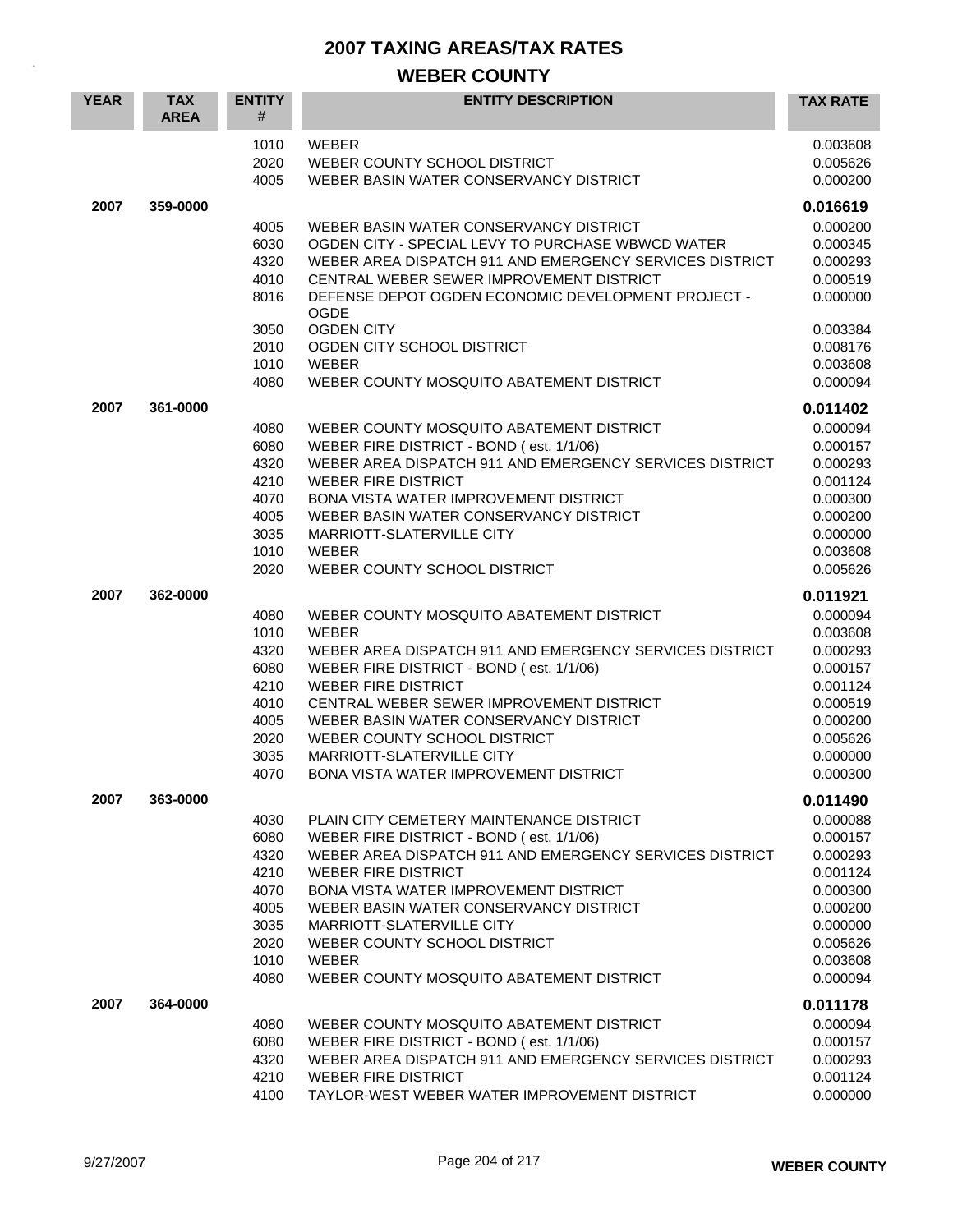| <b>YEAR</b> | <b>TAX</b><br><b>AREA</b> | <b>ENTITY</b><br>#                                                                   | <b>ENTITY DESCRIPTION</b>                                                                                                                                                                                                                                                                                                                                                                                          | <b>TAX RATE</b>                                                                                                                              |
|-------------|---------------------------|--------------------------------------------------------------------------------------|--------------------------------------------------------------------------------------------------------------------------------------------------------------------------------------------------------------------------------------------------------------------------------------------------------------------------------------------------------------------------------------------------------------------|----------------------------------------------------------------------------------------------------------------------------------------------|
|             |                           | 4005<br>3035<br>2020<br>1010<br>4040                                                 | WEBER BASIN WATER CONSERVANCY DISTRICT<br>MARRIOTT-SLATERVILLE CITY<br>WEBER COUNTY SCHOOL DISTRICT<br>WEBER<br>WEST WEBER-TAYLOR CEMETERY MAINTENANCE DISTRICT                                                                                                                                                                                                                                                    | 0.000200<br>0.000000<br>0.005626<br>0.003608<br>0.000076                                                                                     |
| 2007        | 367-0000                  | 4005<br>6030<br>4320<br>4010<br>8017<br>3050<br>2010<br>1010<br>4080                 | WEBER BASIN WATER CONSERVANCY DISTRICT<br>OGDEN CITY - SPECIAL LEVY TO PURCHASE WBWCD WATER<br>WEBER AREA DISPATCH 911 AND EMERGENCY SERVICES DISTRICT<br>CENTRAL WEBER SEWER IMPROVEMENT DISTRICT<br>IOMEGA ECONOMIC DEVELOPMENT PLAN - OGDEN CITY<br><b>OGDEN CITY</b><br>OGDEN CITY SCHOOL DISTRICT<br><b>WEBER</b><br>WEBER COUNTY MOSQUITO ABATEMENT DISTRICT                                                 | 0.016619<br>0.000200<br>0.000345<br>0.000293<br>0.000519<br>0.000000<br>0.003384<br>0.008176<br>0.003608<br>0.000094                         |
| 2007        | 368-0000                  | 4080<br>8018                                                                         | WEBER COUNTY MOSQUITO ABATEMENT DISTRICT<br>AMENDED AMERICAN CAN REDEVELOPMENT PROJECT AREA PLAN                                                                                                                                                                                                                                                                                                                   | 0.016619<br>0.000094<br>0.000000                                                                                                             |
|             |                           | 6030<br>4320<br>4010<br>4005<br>3050<br>1010<br>2010                                 | OGDEN CITY - SPECIAL LEVY TO PURCHASE WBWCD WATER<br>WEBER AREA DISPATCH 911 AND EMERGENCY SERVICES DISTRICT<br>CENTRAL WEBER SEWER IMPROVEMENT DISTRICT<br>WEBER BASIN WATER CONSERVANCY DISTRICT<br><b>OGDEN CITY</b><br><b>WEBER</b><br>OGDEN CITY SCHOOL DISTRICT                                                                                                                                              | 0.000345<br>0.000293<br>0.000519<br>0.000200<br>0.003384<br>0.003608<br>0.008176                                                             |
| 2007        | 369-0000                  | 4080<br>2020<br>4320<br>4220<br>4150<br>4015<br>1010<br>3090<br>4005<br>4060         | WEBER COUNTY MOSQUITO ABATEMENT DISTRICT<br>WEBER COUNTY SCHOOL DISTRICT<br>WEBER AREA DISPATCH 911 AND EMERGENCY SERVICES DISTRICT<br>WEBER COUNTY SEWER SERVICE AREA #2<br>HOOPER WATER IMPROVEMENT DISTRICT<br>NORTH DAVIS SEWER DISTRICT<br>WEBER<br><b>ROY CITY</b><br>WEBER BASIN WATER CONSERVANCY DISTRICT<br>HOOPER CEMETERY MAINTENANCE DISTRICT                                                         | 0.013166<br>0.000094<br>0.005626<br>0.000293<br>0.000000<br>0.000404<br>0.000763<br>0.003608<br>0.002178<br>0.000200<br>0.000000             |
| 2007        | 370-0000                  | 4080<br>6080<br>4320<br>4285<br>4150<br>4015<br>4005<br>3130<br>2020<br>1010<br>4210 | WEBER COUNTY MOSQUITO ABATEMENT DISTRICT<br>WEBER FIRE DISTRICT - BOND (est. 1/1/06)<br>WEBER AREA DISPATCH 911 AND EMERGENCY SERVICES DISTRICT<br>WEST HAVEN WASTE WATER SPECIAL SERVICE DISTRICT<br>HOOPER WATER IMPROVEMENT DISTRICT<br>NORTH DAVIS SEWER DISTRICT<br>WEBER BASIN WATER CONSERVANCY DISTRICT<br><b>WEST HAVEN</b><br>WEBER COUNTY SCHOOL DISTRICT<br><b>WEBER</b><br><b>WEBER FIRE DISTRICT</b> | 0.012269<br>0.000094<br>0.000157<br>0.000293<br>0.000000<br>0.000404<br>0.000763<br>0.000200<br>0.000000<br>0.005626<br>0.003608<br>0.001124 |
| 2007        | 371-0000                  | 4015<br>4150                                                                         | NORTH DAVIS SEWER DISTRICT<br>HOOPER WATER IMPROVEMENT DISTRICT                                                                                                                                                                                                                                                                                                                                                    | 0.012372<br>0.000763<br>0.000404                                                                                                             |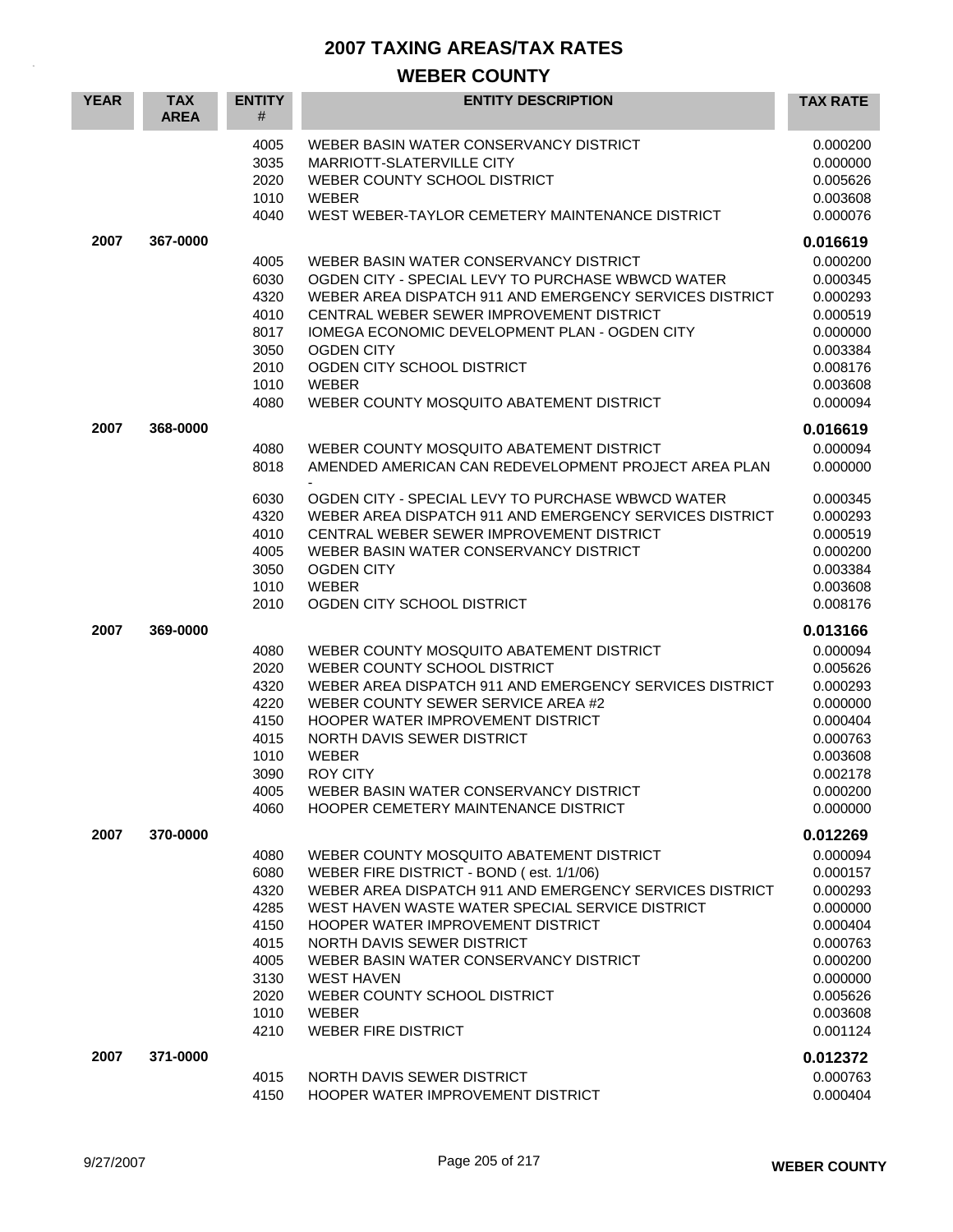| <b>YEAR</b> | <b>TAX</b><br><b>AREA</b> | <b>ENTITY</b><br>#                                                                   | <b>ENTITY DESCRIPTION</b>                                                                                                                                                                                                                                                                                                                                                                                  | <b>TAX RATE</b>                                                                                                                              |
|-------------|---------------------------|--------------------------------------------------------------------------------------|------------------------------------------------------------------------------------------------------------------------------------------------------------------------------------------------------------------------------------------------------------------------------------------------------------------------------------------------------------------------------------------------------------|----------------------------------------------------------------------------------------------------------------------------------------------|
|             |                           | 6080<br>4320<br>4285<br>4210<br>4080<br>1010<br>4005<br>3130<br>2020<br>4130         | WEBER FIRE DISTRICT - BOND (est. 1/1/06)<br>WEBER AREA DISPATCH 911 AND EMERGENCY SERVICES DISTRICT<br>WEST HAVEN WASTE WATER SPECIAL SERVICE DISTRICT<br><b>WEBER FIRE DISTRICT</b><br>WEBER COUNTY MOSQUITO ABATEMENT DISTRICT<br><b>WEBER</b><br>WEBER BASIN WATER CONSERVANCY DISTRICT<br><b>WEST HAVEN</b><br>WEBER COUNTY SCHOOL DISTRICT<br>ROY WATER CONSERVANCY SUBDISTRICT                       | 0.000157<br>0.000293<br>0.000000<br>0.001124<br>0.000094<br>0.003608<br>0.000200<br>0.000000<br>0.005626<br>0.000103                         |
| 2007        | 373-0000                  | 3020<br>4080<br>4020<br>4005<br>4320<br>2020<br>1010<br>4010                         | <b>HARRISVILLE</b><br>WEBER COUNTY MOSQUITO ABATEMENT DISTRICT<br>BEN LOMOND CEMETERY MAINTENANCE DISTRICT<br>WEBER BASIN WATER CONSERVANCY DISTRICT<br>WEBER AREA DISPATCH 911 AND EMERGENCY SERVICES DISTRICT<br>WEBER COUNTY SCHOOL DISTRICT<br><b>WEBER</b><br>CENTRAL WEBER SEWER IMPROVEMENT DISTRICT                                                                                                | 0.011817<br>0.001399<br>0.000094<br>0.000078<br>0.000200<br>0.000293<br>0.005626<br>0.003608<br>0.000519                                     |
| 2007        | 374-0000                  | 4135<br>4320<br>4240<br>4210<br>4120<br>4080<br>4005<br>1010<br>6080<br>2020         | POWDER MOUNTAIN WATER AND SEWER IMPROVEMENT DISTRICT<br>WEBER AREA DISPATCH 911 AND EMERGENCY SERVICES DISTRICT<br>WEBER COUNTY SERVICE AREA #5<br><b>WEBER FIRE DISTRICT</b><br>LIBERTY CEMETERY MAINTENANCE DISTRICT<br>WEBER COUNTY MOSQUITO ABATEMENT DISTRICT<br>WEBER BASIN WATER CONSERVANCY DISTRICT<br><b>WEBER</b><br>WEBER FIRE DISTRICT - BOND (est. 1/1/06)<br>WEBER COUNTY SCHOOL DISTRICT   | 0.011444<br>0.000223<br>0.000293<br>0.000090<br>0.001124<br>0.000029<br>0.000094<br>0.000200<br>0.003608<br>0.000157<br>0.005626             |
| 2007        | 375-0000                  | 4080<br>8019<br>6030<br>4320<br>4005<br>3050<br>1010<br>2010<br>4010                 | WEBER COUNTY MOSQUITO ABATEMENT DISTRICT<br>WALL AVENUE REDEVELOPMENT PLAN - OGDEN CITY<br>OGDEN CITY - SPECIAL LEVY TO PURCHASE WBWCD WATER<br>WEBER AREA DISPATCH 911 AND EMERGENCY SERVICES DISTRICT<br>WEBER BASIN WATER CONSERVANCY DISTRICT<br><b>OGDEN CITY</b><br><b>WEBER</b><br>OGDEN CITY SCHOOL DISTRICT<br>CENTRAL WEBER SEWER IMPROVEMENT DISTRICT                                           | 0.016619<br>0.000094<br>0.000000<br>0.000345<br>0.000293<br>0.000200<br>0.003384<br>0.003608<br>0.008176<br>0.000519                         |
| 2007        | 376-0000                  | 4010<br>6080<br>4320<br>4210<br>4150<br>4060<br>4005<br>3025<br>2020<br>1010<br>4080 | CENTRAL WEBER SEWER IMPROVEMENT DISTRICT<br>WEBER FIRE DISTRICT - BOND (est. 1/1/06)<br>WEBER AREA DISPATCH 911 AND EMERGENCY SERVICES DISTRICT<br><b>WEBER FIRE DISTRICT</b><br>HOOPER WATER IMPROVEMENT DISTRICT<br>HOOPER CEMETERY MAINTENANCE DISTRICT<br>WEBER BASIN WATER CONSERVANCY DISTRICT<br><b>HOOPER</b><br>WEBER COUNTY SCHOOL DISTRICT<br>WEBER<br>WEBER COUNTY MOSQUITO ABATEMENT DISTRICT | 0.012472<br>0.000519<br>0.000157<br>0.000293<br>0.001124<br>0.000404<br>0.000000<br>0.000200<br>0.000447<br>0.005626<br>0.003608<br>0.000094 |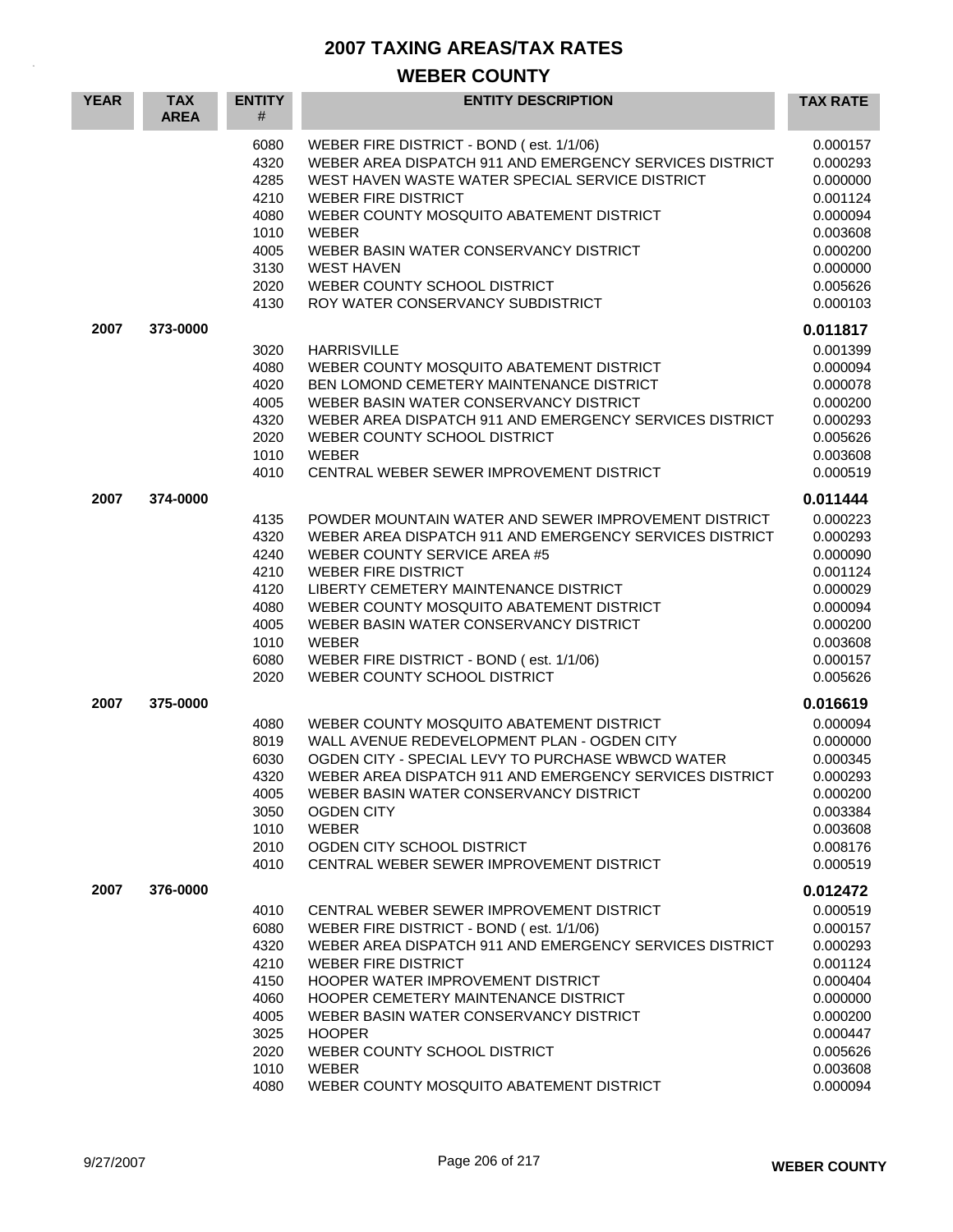| <b>YEAR</b> | <b>TAX</b><br><b>AREA</b> | <b>ENTITY</b><br># | <b>ENTITY DESCRIPTION</b>                                                       | <b>TAX RATE</b>      |
|-------------|---------------------------|--------------------|---------------------------------------------------------------------------------|----------------------|
| 2007        | 377-0000                  |                    |                                                                                 | 0.011697             |
|             |                           | 4080               | WEBER COUNTY MOSQUITO ABATEMENT DISTRICT                                        | 0.000094             |
|             |                           | 4320               | WEBER AREA DISPATCH 911 AND EMERGENCY SERVICES DISTRICT                         | 0.000293             |
|             |                           | 6080               | WEBER FIRE DISTRICT - BOND (est. 1/1/06)                                        | 0.000157             |
|             |                           | 4210               | <b>WEBER FIRE DISTRICT</b>                                                      | 0.001124             |
|             |                           | 4100               | TAYLOR-WEST WEBER WATER IMPROVEMENT DISTRICT                                    | 0.000000             |
|             |                           | 4010               | CENTRAL WEBER SEWER IMPROVEMENT DISTRICT                                        | 0.000519             |
|             |                           | 4005               | WEBER BASIN WATER CONSERVANCY DISTRICT                                          | 0.000200             |
|             |                           | 1010               | <b>WEBER</b>                                                                    | 0.003608             |
|             |                           | 2020<br>4040       | WEBER COUNTY SCHOOL DISTRICT<br>WEST WEBER-TAYLOR CEMETERY MAINTENANCE DISTRICT | 0.005626<br>0.000076 |
|             |                           |                    |                                                                                 |                      |
| 2007        | 378-0000                  | 4005               | WEBER BASIN WATER CONSERVANCY DISTRICT                                          | 0.012415<br>0.000200 |
|             |                           | 6080               | WEBER FIRE DISTRICT - BOND (est. 1/1/06)                                        | 0.000157             |
|             |                           | 4320               | WEBER AREA DISPATCH 911 AND EMERGENCY SERVICES DISTRICT                         | 0.000293             |
|             |                           | 4210               | <b>WEBER FIRE DISTRICT</b>                                                      | 0.001124             |
|             |                           | 4130               | ROY WATER CONSERVANCY SUBDISTRICT                                               | 0.000103             |
|             |                           | 4015               | NORTH DAVIS SEWER DISTRICT                                                      | 0.000763             |
|             |                           | 3025               | <b>HOOPER</b>                                                                   | 0.000447             |
|             |                           | 2020               | WEBER COUNTY SCHOOL DISTRICT                                                    | 0.005626             |
|             |                           | 1010               | <b>WEBER</b>                                                                    | 0.003608             |
|             |                           | 4080               | WEBER COUNTY MOSQUITO ABATEMENT DISTRICT                                        | 0.000094             |
| 2007        | 379-0000                  |                    |                                                                                 | 0.011625             |
|             |                           | 4040               | WEST WEBER-TAYLOR CEMETERY MAINTENANCE DISTRICT                                 | 0.000076             |
|             |                           | 4210               | <b>WEBER FIRE DISTRICT</b>                                                      | 0.001124             |
|             |                           | 4320               | WEBER AREA DISPATCH 911 AND EMERGENCY SERVICES DISTRICT                         | 0.000293             |
|             |                           | 4080               | WEBER COUNTY MOSQUITO ABATEMENT DISTRICT                                        | 0.000094             |
|             |                           | 3025               | <b>HOOPER</b>                                                                   | 0.000447             |
|             |                           | 6080               | WEBER FIRE DISTRICT - BOND (est. 1/1/06)                                        | 0.000157             |
|             |                           | 2020               | WEBER COUNTY SCHOOL DISTRICT                                                    | 0.005626             |
|             |                           | 1010               | <b>WEBER</b>                                                                    | 0.003608             |
|             |                           | 4005               | WEBER BASIN WATER CONSERVANCY DISTRICT                                          | 0.000200             |
| 2007        | 380-0000                  |                    |                                                                                 | 0.011549             |
|             |                           | 3025               | <b>HOOPER</b>                                                                   | 0.000447             |
|             |                           | 4320               | WEBER AREA DISPATCH 911 AND EMERGENCY SERVICES DISTRICT                         | 0.000293             |
|             |                           | 4210<br>4005       | <b>WEBER FIRE DISTRICT</b><br>WEBER BASIN WATER CONSERVANCY DISTRICT            | 0.001124<br>0.000200 |
|             |                           | 6080               | WEBER FIRE DISTRICT - BOND (est. 1/1/06)                                        | 0.000157             |
|             |                           | 2020               | WEBER COUNTY SCHOOL DISTRICT                                                    | 0.005626             |
|             |                           | 1010               | <b>WEBER</b>                                                                    | 0.003608             |
|             |                           | 4080               | WEBER COUNTY MOSQUITO ABATEMENT DISTRICT                                        | 0.000094             |
| 2007        | 381-0000                  |                    |                                                                                 | 0.012867             |
|             |                           | 4080               | WEBER COUNTY MOSQUITO ABATEMENT DISTRICT                                        | 0.000094             |
|             |                           | 6050               | SOUTH OGDEN CITY - SPECIAL LEVY TO PURCHASE WBWCD<br><b>WATER</b>               | 0.000000             |
|             |                           | 8103               | HINCKLEY REDEVELOPMENT PROJECT AREA - SOUTH OGDEN                               | 0.000000             |
|             |                           | 4320               | WEBER AREA DISPATCH 911 AND EMERGENCY SERVICES DISTRICT                         | 0.000293             |
|             |                           | 4010               | CENTRAL WEBER SEWER IMPROVEMENT DISTRICT                                        | 0.000519             |
|             |                           | 4005               | WEBER BASIN WATER CONSERVANCY DISTRICT                                          | 0.000200             |
|             |                           | 3100               | SOUTH OGDEN                                                                     | 0.002527             |
|             |                           | 1010<br>2020       | <b>WEBER</b>                                                                    | 0.003608<br>0.005626 |
|             |                           |                    | WEBER COUNTY SCHOOL DISTRICT                                                    |                      |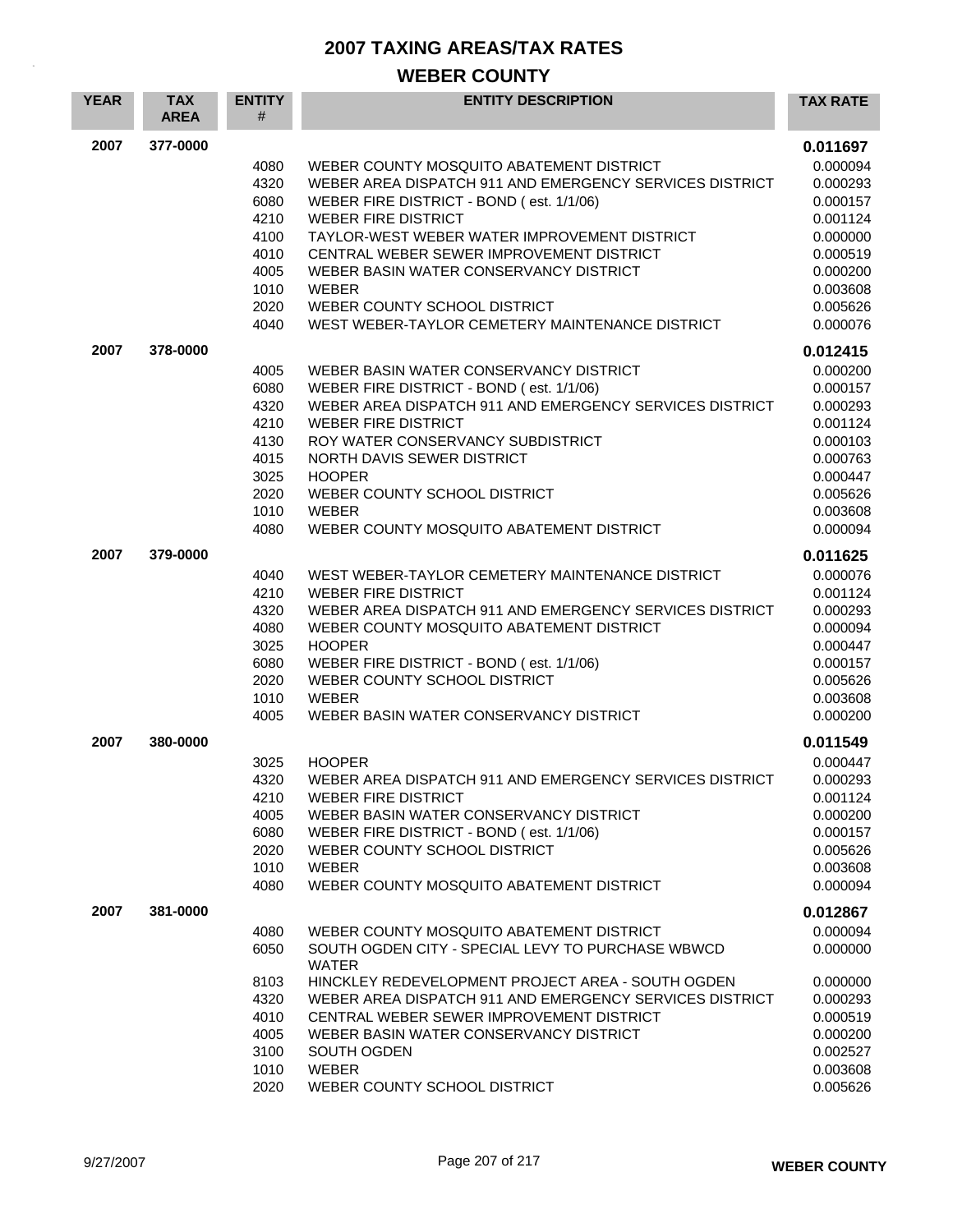| 2007<br>382-0000<br>0.016619<br>4005<br>WEBER BASIN WATER CONSERVANCY DISTRICT<br>0.000200<br>6030<br>OGDEN CITY - SPECIAL LEVY TO PURCHASE WBWCD WATER<br>0.000345<br>WEBER AREA DISPATCH 911 AND EMERGENCY SERVICES DISTRICT<br>4320<br>0.000293<br>WEST 12TH STREET ECONOMIC DEVELOPMENT PLAN - OGDEN<br>8020<br>0.000000<br><b>CITY</b><br><b>OGDEN CITY</b><br>3050<br>0.003384<br>2010<br>OGDEN CITY SCHOOL DISTRICT<br>0.008176<br>1010<br><b>WEBER</b><br>0.003608<br>4080<br>WEBER COUNTY MOSQUITO ABATEMENT DISTRICT<br>0.000094<br>4010<br>CENTRAL WEBER SEWER IMPROVEMENT DISTRICT<br>0.000519<br>2007<br>383-0000<br>0.012865<br>WEBER BASIN WATER CONSERVANCY DISTRICT<br>0.000200<br>4005<br>0.000000<br>8056<br>1900 WEST REDEVELOPMENT PROJECT AREA - ROY CITY<br>4320<br>WEBER AREA DISPATCH 911 AND EMERGENCY SERVICES DISTRICT<br>0.000293<br>4130<br>ROY WATER CONSERVANCY SUBDISTRICT<br>0.000103<br>4015<br>NORTH DAVIS SEWER DISTRICT<br>0.000763<br>3090<br><b>ROY CITY</b><br>0.002178<br>2020<br>WEBER COUNTY SCHOOL DISTRICT<br>0.005626<br><b>WEBER</b><br>1010<br>0.003608<br>4080<br>WEBER COUNTY MOSQUITO ABATEMENT DISTRICT<br>0.000094<br>2007<br>384-0000<br>0.012865<br>0.000000<br>HOOPER CEMETERY MAINTENANCE DISTRICT<br>4060<br>0.000103<br>4130<br>ROY WATER CONSERVANCY SUBDISTRICT<br>4220<br>WEBER COUNTY SEWER SERVICE AREA #2<br>0.000000<br>4080<br>WEBER COUNTY MOSQUITO ABATEMENT DISTRICT<br>0.000094<br>4005<br>WEBER BASIN WATER CONSERVANCY DISTRICT<br>0.000200<br>3090<br><b>ROY CITY</b><br>0.002178<br>2020<br>WEBER COUNTY SCHOOL DISTRICT<br>0.005626<br>1010<br><b>WEBER</b><br>0.003608<br>4320<br>WEBER AREA DISPATCH 911 AND EMERGENCY SERVICES DISTRICT<br>0.000293<br>4015<br>NORTH DAVIS SEWER DISTRICT<br>0.000763<br>2007<br>386-0000<br>0.012865<br>ROY WATER CONSERVANCY SUBDISTRICT<br>0.000103<br>4130<br>4220<br>WEBER COUNTY SEWER SERVICE AREA #2<br>0.000000<br>4080<br>WEBER COUNTY MOSQUITO ABATEMENT DISTRICT<br>0.000094<br>4015<br>NORTH DAVIS SEWER DISTRICT<br>0.000763<br>3090<br><b>ROY CITY</b><br>0.002178<br>2020<br>WEBER COUNTY SCHOOL DISTRICT<br>0.005626<br>1010<br><b>WEBER</b><br>0.003608<br>4005<br>WEBER BASIN WATER CONSERVANCY DISTRICT<br>0.000200<br>4320<br>WEBER AREA DISPATCH 911 AND EMERGENCY SERVICES DISTRICT<br>0.000293<br>2007<br>387-0000<br>0.016619<br><b>OGDEN CITY</b><br>0.003384<br>3050 | <b>YEAR</b> | <b>TAX</b><br><b>AREA</b> | <b>ENTITY</b><br># | <b>ENTITY DESCRIPTION</b>                             | <b>TAX RATE</b> |
|-----------------------------------------------------------------------------------------------------------------------------------------------------------------------------------------------------------------------------------------------------------------------------------------------------------------------------------------------------------------------------------------------------------------------------------------------------------------------------------------------------------------------------------------------------------------------------------------------------------------------------------------------------------------------------------------------------------------------------------------------------------------------------------------------------------------------------------------------------------------------------------------------------------------------------------------------------------------------------------------------------------------------------------------------------------------------------------------------------------------------------------------------------------------------------------------------------------------------------------------------------------------------------------------------------------------------------------------------------------------------------------------------------------------------------------------------------------------------------------------------------------------------------------------------------------------------------------------------------------------------------------------------------------------------------------------------------------------------------------------------------------------------------------------------------------------------------------------------------------------------------------------------------------------------------------------------------------------------------------------------------------------------------------------------------------------------------------------------------------------------------------------------------------------------------------------------------------------------------------------------------------------------------------------------------------------------------------------------------------------------------------------------------------------|-------------|---------------------------|--------------------|-------------------------------------------------------|-----------------|
|                                                                                                                                                                                                                                                                                                                                                                                                                                                                                                                                                                                                                                                                                                                                                                                                                                                                                                                                                                                                                                                                                                                                                                                                                                                                                                                                                                                                                                                                                                                                                                                                                                                                                                                                                                                                                                                                                                                                                                                                                                                                                                                                                                                                                                                                                                                                                                                                                 |             |                           |                    |                                                       |                 |
|                                                                                                                                                                                                                                                                                                                                                                                                                                                                                                                                                                                                                                                                                                                                                                                                                                                                                                                                                                                                                                                                                                                                                                                                                                                                                                                                                                                                                                                                                                                                                                                                                                                                                                                                                                                                                                                                                                                                                                                                                                                                                                                                                                                                                                                                                                                                                                                                                 |             |                           |                    |                                                       |                 |
|                                                                                                                                                                                                                                                                                                                                                                                                                                                                                                                                                                                                                                                                                                                                                                                                                                                                                                                                                                                                                                                                                                                                                                                                                                                                                                                                                                                                                                                                                                                                                                                                                                                                                                                                                                                                                                                                                                                                                                                                                                                                                                                                                                                                                                                                                                                                                                                                                 |             |                           |                    |                                                       |                 |
|                                                                                                                                                                                                                                                                                                                                                                                                                                                                                                                                                                                                                                                                                                                                                                                                                                                                                                                                                                                                                                                                                                                                                                                                                                                                                                                                                                                                                                                                                                                                                                                                                                                                                                                                                                                                                                                                                                                                                                                                                                                                                                                                                                                                                                                                                                                                                                                                                 |             |                           |                    |                                                       |                 |
|                                                                                                                                                                                                                                                                                                                                                                                                                                                                                                                                                                                                                                                                                                                                                                                                                                                                                                                                                                                                                                                                                                                                                                                                                                                                                                                                                                                                                                                                                                                                                                                                                                                                                                                                                                                                                                                                                                                                                                                                                                                                                                                                                                                                                                                                                                                                                                                                                 |             |                           |                    |                                                       |                 |
|                                                                                                                                                                                                                                                                                                                                                                                                                                                                                                                                                                                                                                                                                                                                                                                                                                                                                                                                                                                                                                                                                                                                                                                                                                                                                                                                                                                                                                                                                                                                                                                                                                                                                                                                                                                                                                                                                                                                                                                                                                                                                                                                                                                                                                                                                                                                                                                                                 |             |                           |                    |                                                       |                 |
|                                                                                                                                                                                                                                                                                                                                                                                                                                                                                                                                                                                                                                                                                                                                                                                                                                                                                                                                                                                                                                                                                                                                                                                                                                                                                                                                                                                                                                                                                                                                                                                                                                                                                                                                                                                                                                                                                                                                                                                                                                                                                                                                                                                                                                                                                                                                                                                                                 |             |                           |                    |                                                       |                 |
|                                                                                                                                                                                                                                                                                                                                                                                                                                                                                                                                                                                                                                                                                                                                                                                                                                                                                                                                                                                                                                                                                                                                                                                                                                                                                                                                                                                                                                                                                                                                                                                                                                                                                                                                                                                                                                                                                                                                                                                                                                                                                                                                                                                                                                                                                                                                                                                                                 |             |                           |                    |                                                       |                 |
|                                                                                                                                                                                                                                                                                                                                                                                                                                                                                                                                                                                                                                                                                                                                                                                                                                                                                                                                                                                                                                                                                                                                                                                                                                                                                                                                                                                                                                                                                                                                                                                                                                                                                                                                                                                                                                                                                                                                                                                                                                                                                                                                                                                                                                                                                                                                                                                                                 |             |                           |                    |                                                       |                 |
|                                                                                                                                                                                                                                                                                                                                                                                                                                                                                                                                                                                                                                                                                                                                                                                                                                                                                                                                                                                                                                                                                                                                                                                                                                                                                                                                                                                                                                                                                                                                                                                                                                                                                                                                                                                                                                                                                                                                                                                                                                                                                                                                                                                                                                                                                                                                                                                                                 |             |                           |                    |                                                       |                 |
|                                                                                                                                                                                                                                                                                                                                                                                                                                                                                                                                                                                                                                                                                                                                                                                                                                                                                                                                                                                                                                                                                                                                                                                                                                                                                                                                                                                                                                                                                                                                                                                                                                                                                                                                                                                                                                                                                                                                                                                                                                                                                                                                                                                                                                                                                                                                                                                                                 |             |                           |                    |                                                       |                 |
|                                                                                                                                                                                                                                                                                                                                                                                                                                                                                                                                                                                                                                                                                                                                                                                                                                                                                                                                                                                                                                                                                                                                                                                                                                                                                                                                                                                                                                                                                                                                                                                                                                                                                                                                                                                                                                                                                                                                                                                                                                                                                                                                                                                                                                                                                                                                                                                                                 |             |                           |                    |                                                       |                 |
|                                                                                                                                                                                                                                                                                                                                                                                                                                                                                                                                                                                                                                                                                                                                                                                                                                                                                                                                                                                                                                                                                                                                                                                                                                                                                                                                                                                                                                                                                                                                                                                                                                                                                                                                                                                                                                                                                                                                                                                                                                                                                                                                                                                                                                                                                                                                                                                                                 |             |                           |                    |                                                       |                 |
|                                                                                                                                                                                                                                                                                                                                                                                                                                                                                                                                                                                                                                                                                                                                                                                                                                                                                                                                                                                                                                                                                                                                                                                                                                                                                                                                                                                                                                                                                                                                                                                                                                                                                                                                                                                                                                                                                                                                                                                                                                                                                                                                                                                                                                                                                                                                                                                                                 |             |                           |                    |                                                       |                 |
|                                                                                                                                                                                                                                                                                                                                                                                                                                                                                                                                                                                                                                                                                                                                                                                                                                                                                                                                                                                                                                                                                                                                                                                                                                                                                                                                                                                                                                                                                                                                                                                                                                                                                                                                                                                                                                                                                                                                                                                                                                                                                                                                                                                                                                                                                                                                                                                                                 |             |                           |                    |                                                       |                 |
|                                                                                                                                                                                                                                                                                                                                                                                                                                                                                                                                                                                                                                                                                                                                                                                                                                                                                                                                                                                                                                                                                                                                                                                                                                                                                                                                                                                                                                                                                                                                                                                                                                                                                                                                                                                                                                                                                                                                                                                                                                                                                                                                                                                                                                                                                                                                                                                                                 |             |                           |                    |                                                       |                 |
|                                                                                                                                                                                                                                                                                                                                                                                                                                                                                                                                                                                                                                                                                                                                                                                                                                                                                                                                                                                                                                                                                                                                                                                                                                                                                                                                                                                                                                                                                                                                                                                                                                                                                                                                                                                                                                                                                                                                                                                                                                                                                                                                                                                                                                                                                                                                                                                                                 |             |                           |                    |                                                       |                 |
|                                                                                                                                                                                                                                                                                                                                                                                                                                                                                                                                                                                                                                                                                                                                                                                                                                                                                                                                                                                                                                                                                                                                                                                                                                                                                                                                                                                                                                                                                                                                                                                                                                                                                                                                                                                                                                                                                                                                                                                                                                                                                                                                                                                                                                                                                                                                                                                                                 |             |                           |                    |                                                       |                 |
|                                                                                                                                                                                                                                                                                                                                                                                                                                                                                                                                                                                                                                                                                                                                                                                                                                                                                                                                                                                                                                                                                                                                                                                                                                                                                                                                                                                                                                                                                                                                                                                                                                                                                                                                                                                                                                                                                                                                                                                                                                                                                                                                                                                                                                                                                                                                                                                                                 |             |                           |                    |                                                       |                 |
|                                                                                                                                                                                                                                                                                                                                                                                                                                                                                                                                                                                                                                                                                                                                                                                                                                                                                                                                                                                                                                                                                                                                                                                                                                                                                                                                                                                                                                                                                                                                                                                                                                                                                                                                                                                                                                                                                                                                                                                                                                                                                                                                                                                                                                                                                                                                                                                                                 |             |                           |                    |                                                       |                 |
|                                                                                                                                                                                                                                                                                                                                                                                                                                                                                                                                                                                                                                                                                                                                                                                                                                                                                                                                                                                                                                                                                                                                                                                                                                                                                                                                                                                                                                                                                                                                                                                                                                                                                                                                                                                                                                                                                                                                                                                                                                                                                                                                                                                                                                                                                                                                                                                                                 |             |                           |                    |                                                       |                 |
|                                                                                                                                                                                                                                                                                                                                                                                                                                                                                                                                                                                                                                                                                                                                                                                                                                                                                                                                                                                                                                                                                                                                                                                                                                                                                                                                                                                                                                                                                                                                                                                                                                                                                                                                                                                                                                                                                                                                                                                                                                                                                                                                                                                                                                                                                                                                                                                                                 |             |                           |                    |                                                       |                 |
|                                                                                                                                                                                                                                                                                                                                                                                                                                                                                                                                                                                                                                                                                                                                                                                                                                                                                                                                                                                                                                                                                                                                                                                                                                                                                                                                                                                                                                                                                                                                                                                                                                                                                                                                                                                                                                                                                                                                                                                                                                                                                                                                                                                                                                                                                                                                                                                                                 |             |                           |                    |                                                       |                 |
|                                                                                                                                                                                                                                                                                                                                                                                                                                                                                                                                                                                                                                                                                                                                                                                                                                                                                                                                                                                                                                                                                                                                                                                                                                                                                                                                                                                                                                                                                                                                                                                                                                                                                                                                                                                                                                                                                                                                                                                                                                                                                                                                                                                                                                                                                                                                                                                                                 |             |                           |                    |                                                       |                 |
|                                                                                                                                                                                                                                                                                                                                                                                                                                                                                                                                                                                                                                                                                                                                                                                                                                                                                                                                                                                                                                                                                                                                                                                                                                                                                                                                                                                                                                                                                                                                                                                                                                                                                                                                                                                                                                                                                                                                                                                                                                                                                                                                                                                                                                                                                                                                                                                                                 |             |                           |                    |                                                       |                 |
|                                                                                                                                                                                                                                                                                                                                                                                                                                                                                                                                                                                                                                                                                                                                                                                                                                                                                                                                                                                                                                                                                                                                                                                                                                                                                                                                                                                                                                                                                                                                                                                                                                                                                                                                                                                                                                                                                                                                                                                                                                                                                                                                                                                                                                                                                                                                                                                                                 |             |                           |                    |                                                       |                 |
|                                                                                                                                                                                                                                                                                                                                                                                                                                                                                                                                                                                                                                                                                                                                                                                                                                                                                                                                                                                                                                                                                                                                                                                                                                                                                                                                                                                                                                                                                                                                                                                                                                                                                                                                                                                                                                                                                                                                                                                                                                                                                                                                                                                                                                                                                                                                                                                                                 |             |                           |                    |                                                       |                 |
|                                                                                                                                                                                                                                                                                                                                                                                                                                                                                                                                                                                                                                                                                                                                                                                                                                                                                                                                                                                                                                                                                                                                                                                                                                                                                                                                                                                                                                                                                                                                                                                                                                                                                                                                                                                                                                                                                                                                                                                                                                                                                                                                                                                                                                                                                                                                                                                                                 |             |                           |                    |                                                       |                 |
|                                                                                                                                                                                                                                                                                                                                                                                                                                                                                                                                                                                                                                                                                                                                                                                                                                                                                                                                                                                                                                                                                                                                                                                                                                                                                                                                                                                                                                                                                                                                                                                                                                                                                                                                                                                                                                                                                                                                                                                                                                                                                                                                                                                                                                                                                                                                                                                                                 |             |                           |                    |                                                       |                 |
|                                                                                                                                                                                                                                                                                                                                                                                                                                                                                                                                                                                                                                                                                                                                                                                                                                                                                                                                                                                                                                                                                                                                                                                                                                                                                                                                                                                                                                                                                                                                                                                                                                                                                                                                                                                                                                                                                                                                                                                                                                                                                                                                                                                                                                                                                                                                                                                                                 |             |                           |                    |                                                       |                 |
|                                                                                                                                                                                                                                                                                                                                                                                                                                                                                                                                                                                                                                                                                                                                                                                                                                                                                                                                                                                                                                                                                                                                                                                                                                                                                                                                                                                                                                                                                                                                                                                                                                                                                                                                                                                                                                                                                                                                                                                                                                                                                                                                                                                                                                                                                                                                                                                                                 |             |                           |                    |                                                       |                 |
|                                                                                                                                                                                                                                                                                                                                                                                                                                                                                                                                                                                                                                                                                                                                                                                                                                                                                                                                                                                                                                                                                                                                                                                                                                                                                                                                                                                                                                                                                                                                                                                                                                                                                                                                                                                                                                                                                                                                                                                                                                                                                                                                                                                                                                                                                                                                                                                                                 |             |                           |                    |                                                       |                 |
|                                                                                                                                                                                                                                                                                                                                                                                                                                                                                                                                                                                                                                                                                                                                                                                                                                                                                                                                                                                                                                                                                                                                                                                                                                                                                                                                                                                                                                                                                                                                                                                                                                                                                                                                                                                                                                                                                                                                                                                                                                                                                                                                                                                                                                                                                                                                                                                                                 |             |                           |                    |                                                       |                 |
|                                                                                                                                                                                                                                                                                                                                                                                                                                                                                                                                                                                                                                                                                                                                                                                                                                                                                                                                                                                                                                                                                                                                                                                                                                                                                                                                                                                                                                                                                                                                                                                                                                                                                                                                                                                                                                                                                                                                                                                                                                                                                                                                                                                                                                                                                                                                                                                                                 |             |                           |                    |                                                       |                 |
|                                                                                                                                                                                                                                                                                                                                                                                                                                                                                                                                                                                                                                                                                                                                                                                                                                                                                                                                                                                                                                                                                                                                                                                                                                                                                                                                                                                                                                                                                                                                                                                                                                                                                                                                                                                                                                                                                                                                                                                                                                                                                                                                                                                                                                                                                                                                                                                                                 |             |                           |                    |                                                       |                 |
|                                                                                                                                                                                                                                                                                                                                                                                                                                                                                                                                                                                                                                                                                                                                                                                                                                                                                                                                                                                                                                                                                                                                                                                                                                                                                                                                                                                                                                                                                                                                                                                                                                                                                                                                                                                                                                                                                                                                                                                                                                                                                                                                                                                                                                                                                                                                                                                                                 |             |                           |                    |                                                       |                 |
|                                                                                                                                                                                                                                                                                                                                                                                                                                                                                                                                                                                                                                                                                                                                                                                                                                                                                                                                                                                                                                                                                                                                                                                                                                                                                                                                                                                                                                                                                                                                                                                                                                                                                                                                                                                                                                                                                                                                                                                                                                                                                                                                                                                                                                                                                                                                                                                                                 |             |                           |                    |                                                       |                 |
|                                                                                                                                                                                                                                                                                                                                                                                                                                                                                                                                                                                                                                                                                                                                                                                                                                                                                                                                                                                                                                                                                                                                                                                                                                                                                                                                                                                                                                                                                                                                                                                                                                                                                                                                                                                                                                                                                                                                                                                                                                                                                                                                                                                                                                                                                                                                                                                                                 |             |                           |                    |                                                       |                 |
|                                                                                                                                                                                                                                                                                                                                                                                                                                                                                                                                                                                                                                                                                                                                                                                                                                                                                                                                                                                                                                                                                                                                                                                                                                                                                                                                                                                                                                                                                                                                                                                                                                                                                                                                                                                                                                                                                                                                                                                                                                                                                                                                                                                                                                                                                                                                                                                                                 |             |                           |                    |                                                       |                 |
|                                                                                                                                                                                                                                                                                                                                                                                                                                                                                                                                                                                                                                                                                                                                                                                                                                                                                                                                                                                                                                                                                                                                                                                                                                                                                                                                                                                                                                                                                                                                                                                                                                                                                                                                                                                                                                                                                                                                                                                                                                                                                                                                                                                                                                                                                                                                                                                                                 |             |                           |                    |                                                       |                 |
|                                                                                                                                                                                                                                                                                                                                                                                                                                                                                                                                                                                                                                                                                                                                                                                                                                                                                                                                                                                                                                                                                                                                                                                                                                                                                                                                                                                                                                                                                                                                                                                                                                                                                                                                                                                                                                                                                                                                                                                                                                                                                                                                                                                                                                                                                                                                                                                                                 |             |                           |                    |                                                       |                 |
|                                                                                                                                                                                                                                                                                                                                                                                                                                                                                                                                                                                                                                                                                                                                                                                                                                                                                                                                                                                                                                                                                                                                                                                                                                                                                                                                                                                                                                                                                                                                                                                                                                                                                                                                                                                                                                                                                                                                                                                                                                                                                                                                                                                                                                                                                                                                                                                                                 |             |                           |                    |                                                       |                 |
|                                                                                                                                                                                                                                                                                                                                                                                                                                                                                                                                                                                                                                                                                                                                                                                                                                                                                                                                                                                                                                                                                                                                                                                                                                                                                                                                                                                                                                                                                                                                                                                                                                                                                                                                                                                                                                                                                                                                                                                                                                                                                                                                                                                                                                                                                                                                                                                                                 |             |                           | 8021               | HINCKLEY DRIVE ECONOMIC DEVELOPMENT PLAN - OGDEN CITY | 0.000000        |
| OGDEN CITY - SPECIAL LEVY TO PURCHASE WBWCD WATER<br>0.000345<br>6030                                                                                                                                                                                                                                                                                                                                                                                                                                                                                                                                                                                                                                                                                                                                                                                                                                                                                                                                                                                                                                                                                                                                                                                                                                                                                                                                                                                                                                                                                                                                                                                                                                                                                                                                                                                                                                                                                                                                                                                                                                                                                                                                                                                                                                                                                                                                           |             |                           |                    |                                                       |                 |
| 4320<br>WEBER AREA DISPATCH 911 AND EMERGENCY SERVICES DISTRICT<br>0.000293                                                                                                                                                                                                                                                                                                                                                                                                                                                                                                                                                                                                                                                                                                                                                                                                                                                                                                                                                                                                                                                                                                                                                                                                                                                                                                                                                                                                                                                                                                                                                                                                                                                                                                                                                                                                                                                                                                                                                                                                                                                                                                                                                                                                                                                                                                                                     |             |                           |                    |                                                       |                 |
| 4080<br>WEBER COUNTY MOSQUITO ABATEMENT DISTRICT<br>0.000094                                                                                                                                                                                                                                                                                                                                                                                                                                                                                                                                                                                                                                                                                                                                                                                                                                                                                                                                                                                                                                                                                                                                                                                                                                                                                                                                                                                                                                                                                                                                                                                                                                                                                                                                                                                                                                                                                                                                                                                                                                                                                                                                                                                                                                                                                                                                                    |             |                           |                    |                                                       |                 |
| 4005<br>WEBER BASIN WATER CONSERVANCY DISTRICT<br>0.000200                                                                                                                                                                                                                                                                                                                                                                                                                                                                                                                                                                                                                                                                                                                                                                                                                                                                                                                                                                                                                                                                                                                                                                                                                                                                                                                                                                                                                                                                                                                                                                                                                                                                                                                                                                                                                                                                                                                                                                                                                                                                                                                                                                                                                                                                                                                                                      |             |                           |                    |                                                       |                 |
| 2010<br>OGDEN CITY SCHOOL DISTRICT<br>0.008176<br>1010<br>WEBER<br>0.003608                                                                                                                                                                                                                                                                                                                                                                                                                                                                                                                                                                                                                                                                                                                                                                                                                                                                                                                                                                                                                                                                                                                                                                                                                                                                                                                                                                                                                                                                                                                                                                                                                                                                                                                                                                                                                                                                                                                                                                                                                                                                                                                                                                                                                                                                                                                                     |             |                           |                    |                                                       |                 |
| 4010<br>0.000519<br>CENTRAL WEBER SEWER IMPROVEMENT DISTRICT                                                                                                                                                                                                                                                                                                                                                                                                                                                                                                                                                                                                                                                                                                                                                                                                                                                                                                                                                                                                                                                                                                                                                                                                                                                                                                                                                                                                                                                                                                                                                                                                                                                                                                                                                                                                                                                                                                                                                                                                                                                                                                                                                                                                                                                                                                                                                    |             |                           |                    |                                                       |                 |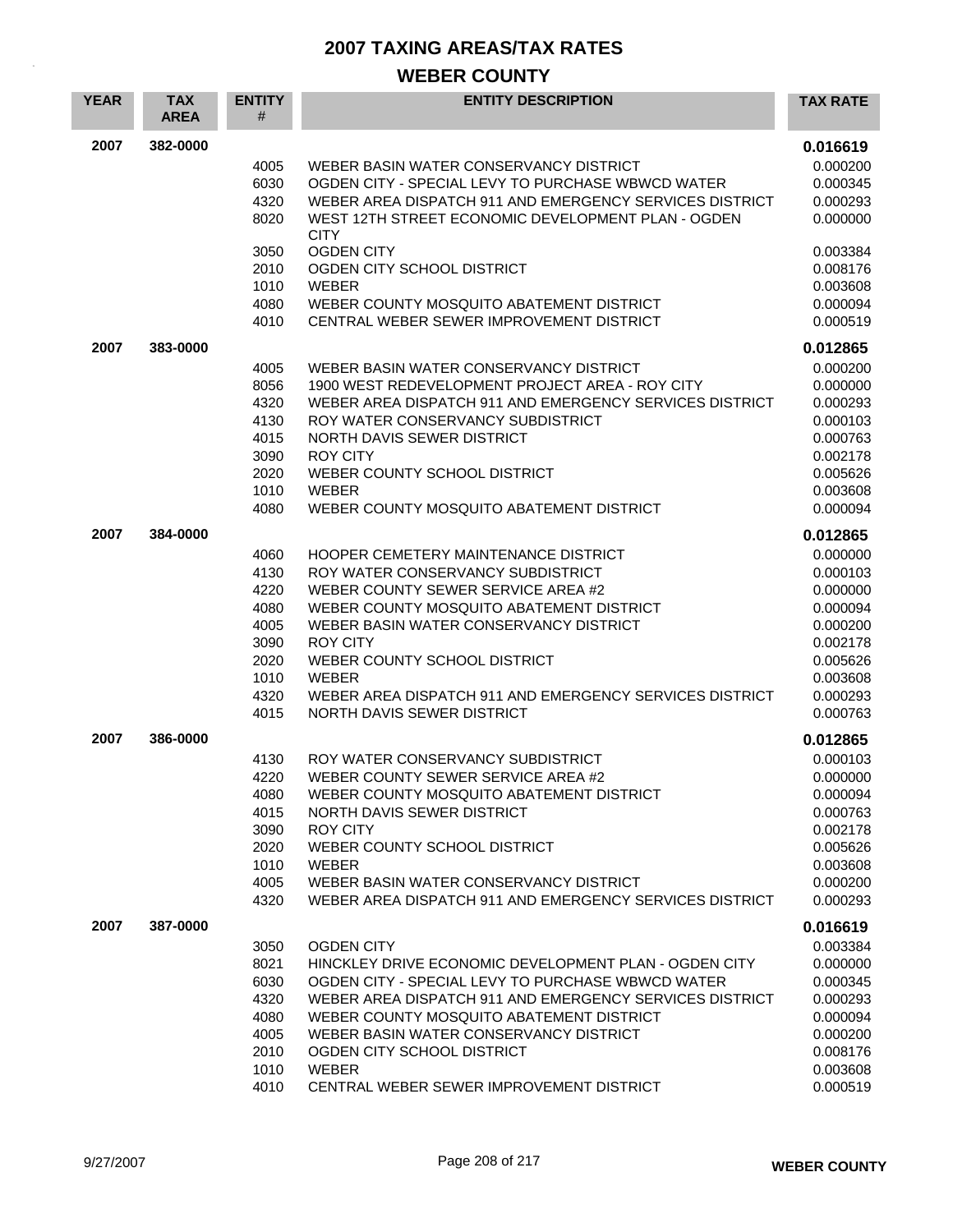| <b>YEAR</b> | <b>TAX</b><br><b>AREA</b> | <b>ENTITY</b><br>#                                                           | <b>ENTITY DESCRIPTION</b>                                                                                                                                                                                                                                                                                                                                                                                       | <b>TAX RATE</b>                                                                                                                  |
|-------------|---------------------------|------------------------------------------------------------------------------|-----------------------------------------------------------------------------------------------------------------------------------------------------------------------------------------------------------------------------------------------------------------------------------------------------------------------------------------------------------------------------------------------------------------|----------------------------------------------------------------------------------------------------------------------------------|
| 2007        | 388-0000                  | 3030<br>1010<br>4005<br>4080<br>4210<br>4320<br>6080<br>2020                 | <b>HUNTSVILLE</b><br>WEBER<br>WEBER BASIN WATER CONSERVANCY DISTRICT<br>WEBER COUNTY MOSQUITO ABATEMENT DISTRICT<br><b>WEBER FIRE DISTRICT</b><br>WEBER AREA DISPATCH 911 AND EMERGENCY SERVICES DISTRICT<br>WEBER FIRE DISTRICT - BOND (est. 1/1/06)<br>WEBER COUNTY SCHOOL DISTRICT                                                                                                                           | 0.011703<br>0.000601<br>0.003608<br>0.000200<br>0.000094<br>0.001124<br>0.000293<br>0.000157<br>0.005626                         |
| 2007        | 389-0000                  | 4050<br>6080<br>4320<br>4290<br>4280<br>4080<br>4005<br>2020<br>1010<br>4210 | WARREN-WEST WARREN CEMETERY MAINTENANCE DISTRICT<br>WEBER FIRE DISTRICT - BOND (est. 1/1/06)<br>WEBER AREA DISPATCH 911 AND EMERGENCY SERVICES DISTRICT<br>WEBER COUNTY INDUSTRIAL SERVICE AREA NO 1<br>WEST WARREN PARK SERVICE AREA<br>WEBER COUNTY MOSQUITO ABATEMENT DISTRICT<br>WEBER BASIN WATER CONSERVANCY DISTRICT<br>WEBER COUNTY SCHOOL DISTRICT<br><b>WEBER</b><br><b>WEBER FIRE DISTRICT</b>       | 0.011530<br>0.000107<br>0.000157<br>0.000293<br>0.000000<br>0.000321<br>0.000094<br>0.000200<br>0.005626<br>0.003608<br>0.001124 |
| 2007        | 390-0000                  | 4010<br>4320<br>6030<br>4080<br>3050<br>1010<br>2010<br>8022<br>4005         | CENTRAL WEBER SEWER IMPROVEMENT DISTRICT<br>WEBER AREA DISPATCH 911 AND EMERGENCY SERVICES DISTRICT<br>OGDEN CITY - SPECIAL LEVY TO PURCHASE WBWCD WATER<br>WEBER COUNTY MOSQUITO ABATEMENT DISTRICT<br><b>OGDEN CITY</b><br><b>WEBER</b><br>OGDEN CITY SCHOOL DISTRICT<br>OGDEN RIVER REDEVELOPMENT PROJECT AREA PLAN - OGDEN CI<br>WEBER BASIN WATER CONSERVANCY DISTRICT                                     | 0.016619<br>0.000519<br>0.000293<br>0.000345<br>0.000094<br>0.003384<br>0.003608<br>0.008176<br>0.000000<br>0.000200             |
| 2007        | 391-0000                  | 3090<br>4080<br>4005<br>4320<br>2020<br>1010<br>4010                         | <b>ROY CITY</b><br>WEBER COUNTY MOSQUITO ABATEMENT DISTRICT<br>WEBER BASIN WATER CONSERVANCY DISTRICT<br>WEBER AREA DISPATCH 911 AND EMERGENCY SERVICES DISTRICT<br>WEBER COUNTY SCHOOL DISTRICT<br><b>WEBER</b><br>CENTRAL WEBER SEWER IMPROVEMENT DISTRICT                                                                                                                                                    | 0.012518<br>0.002178<br>0.000094<br>0.000200<br>0.000293<br>0.005626<br>0.003608<br>0.000519                                     |
| 2007        | 393-0000                  | 4080<br>6070<br>8153<br>4320<br>4010<br>4005<br>3120<br>1010<br>2020         | WEBER COUNTY MOSQUITO ABATEMENT DISTRICT<br>WASHINGTON TERRACE CITY - SPECIAL LEVY TO PURCHASE<br><b>WBWC</b><br>ADAMS AVENUE ECONOMIC DEVELOPMENT PROJECT -<br><b>WASHINGTON</b><br>WEBER AREA DISPATCH 911 AND EMERGENCY SERVICES DISTRICT<br>CENTRAL WEBER SEWER IMPROVEMENT DISTRICT<br>WEBER BASIN WATER CONSERVANCY DISTRICT<br><b>WASHINGTON TERRACE</b><br><b>WEBER</b><br>WEBER COUNTY SCHOOL DISTRICT | 0.013205<br>0.000094<br>0.000000<br>0.000000<br>0.000293<br>0.000519<br>0.000200<br>0.002865<br>0.003608<br>0.005626             |
| 2007        | 395-0000                  | 4080                                                                         | WEBER COUNTY MOSQUITO ABATEMENT DISTRICT                                                                                                                                                                                                                                                                                                                                                                        | 0.011621<br>0.000094                                                                                                             |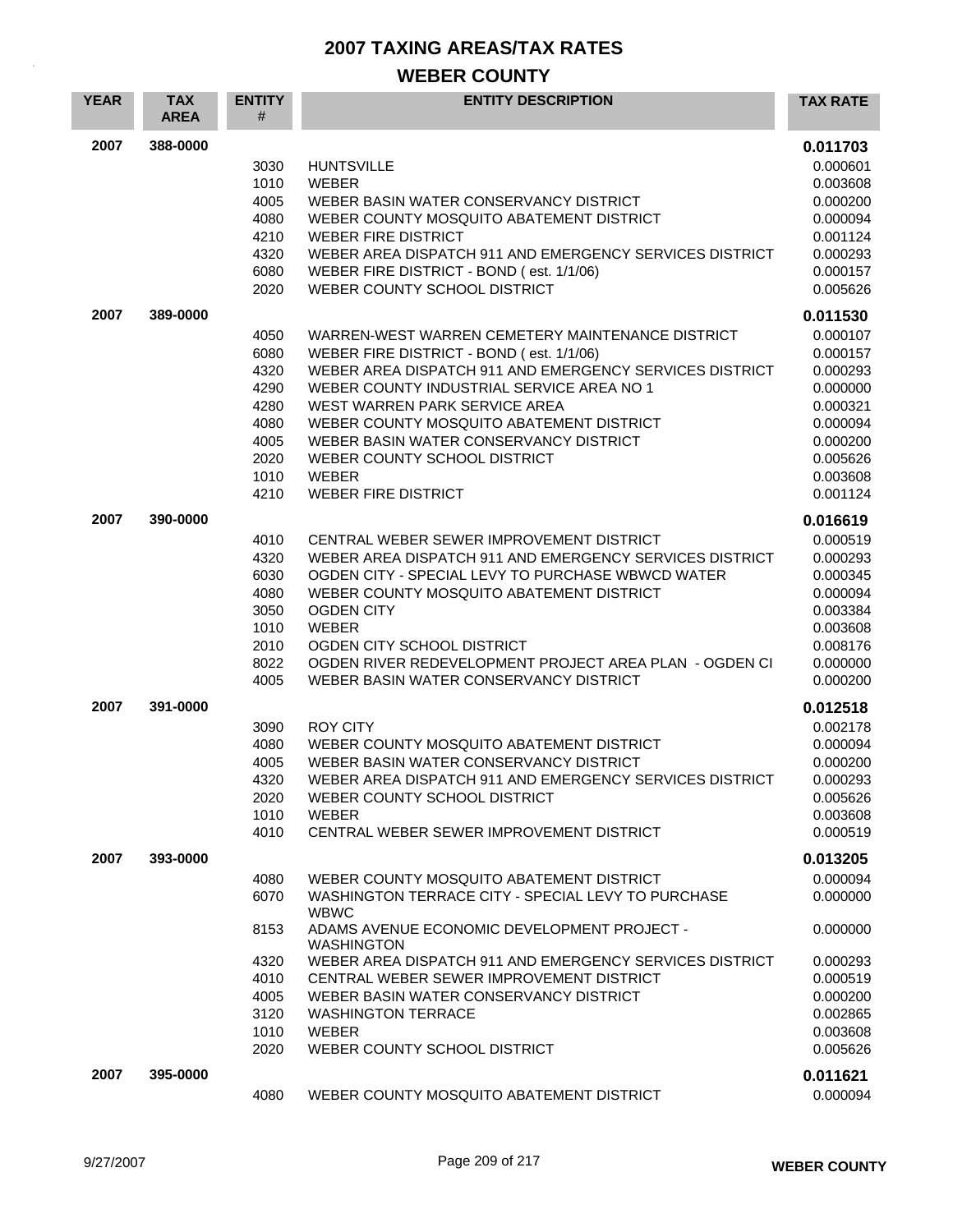| <b>YEAR</b> | <b>TAX</b><br><b>AREA</b> | <b>ENTITY</b><br>#                                                                   | <b>ENTITY DESCRIPTION</b>                                                                                                                                                                                                                                                                                                                                                                                                           | <b>TAX RATE</b>                                                                                                                  |
|-------------|---------------------------|--------------------------------------------------------------------------------------|-------------------------------------------------------------------------------------------------------------------------------------------------------------------------------------------------------------------------------------------------------------------------------------------------------------------------------------------------------------------------------------------------------------------------------------|----------------------------------------------------------------------------------------------------------------------------------|
|             |                           | 4210<br>4320<br>4100<br>4005<br>1010<br>2020<br>6080<br>4010                         | <b>WEBER FIRE DISTRICT</b><br>WEBER AREA DISPATCH 911 AND EMERGENCY SERVICES DISTRICT<br>TAYLOR-WEST WEBER WATER IMPROVEMENT DISTRICT<br>WEBER BASIN WATER CONSERVANCY DISTRICT<br><b>WEBER</b><br>WEBER COUNTY SCHOOL DISTRICT<br>WEBER FIRE DISTRICT - BOND (est. 1/1/06)<br>CENTRAL WEBER SEWER IMPROVEMENT DISTRICT                                                                                                             | 0.001124<br>0.000293<br>0.000000<br>0.000200<br>0.003608<br>0.005626<br>0.000157<br>0.000519                                     |
| 2007        | 397-0000                  |                                                                                      |                                                                                                                                                                                                                                                                                                                                                                                                                                     | 0.012068                                                                                                                         |
|             |                           | 4320<br>6080<br>4210<br>4100<br>4080<br>4010<br>4005<br>3025<br>1010<br>2020<br>4060 | WEBER AREA DISPATCH 911 AND EMERGENCY SERVICES DISTRICT<br>WEBER FIRE DISTRICT - BOND (est. 1/1/06)<br><b>WEBER FIRE DISTRICT</b><br>TAYLOR-WEST WEBER WATER IMPROVEMENT DISTRICT<br>WEBER COUNTY MOSQUITO ABATEMENT DISTRICT<br>CENTRAL WEBER SEWER IMPROVEMENT DISTRICT<br>WEBER BASIN WATER CONSERVANCY DISTRICT<br><b>HOOPER</b><br><b>WEBER</b><br>WEBER COUNTY SCHOOL DISTRICT<br><b>HOOPER CEMETERY MAINTENANCE DISTRICT</b> | 0.000293<br>0.000157<br>0.001124<br>0.000000<br>0.000094<br>0.000519<br>0.000200<br>0.000447<br>0.003608<br>0.005626<br>0.000000 |
| 2007        | 398-0000                  |                                                                                      |                                                                                                                                                                                                                                                                                                                                                                                                                                     | 0.012867                                                                                                                         |
|             |                           | 4005<br>6050                                                                         | WEBER BASIN WATER CONSERVANCY DISTRICT<br>SOUTH OGDEN CITY - SPECIAL LEVY TO PURCHASE WBWCD<br><b>WATER</b>                                                                                                                                                                                                                                                                                                                         | 0.000200<br>0.000000                                                                                                             |
|             |                           | 4320<br>1010<br>4010<br>3100<br>2020<br>8104<br>4080                                 | WEBER AREA DISPATCH 911 AND EMERGENCY SERVICES DISTRICT<br><b>WEBER</b><br>CENTRAL WEBER SEWER IMPROVEMENT DISTRICT<br>SOUTH OGDEN<br>WEBER COUNTY SCHOOL DISTRICT<br>NORTHWEST AREA REDEVELOPMENT PROJECT - SOUTH OGDEN<br>WEBER COUNTY MOSQUITO ABATEMENT DISTRICT                                                                                                                                                                | 0.000293<br>0.003608<br>0.000519<br>0.002527<br>0.005626<br>0.000000<br>0.000094                                                 |
| 2007        | 399-0000                  |                                                                                      |                                                                                                                                                                                                                                                                                                                                                                                                                                     | 0.013165                                                                                                                         |
|             |                           | 4070<br>4220<br>4320<br>4130<br>4080<br>4005<br>3090<br>1010<br>2020<br>4015         | <b>BONA VISTA WATER IMPROVEMENT DISTRICT</b><br>WEBER COUNTY SEWER SERVICE AREA #2<br>WEBER AREA DISPATCH 911 AND EMERGENCY SERVICES DISTRICT<br>ROY WATER CONSERVANCY SUBDISTRICT<br>WEBER COUNTY MOSQUITO ABATEMENT DISTRICT<br>WEBER BASIN WATER CONSERVANCY DISTRICT<br><b>ROY CITY</b><br><b>WEBER</b><br>WEBER COUNTY SCHOOL DISTRICT<br>NORTH DAVIS SEWER DISTRICT                                                           | 0.000300<br>0.000000<br>0.000293<br>0.000103<br>0.000094<br>0.000200<br>0.002178<br>0.003608<br>0.005626<br>0.000763             |
| 2007        | 400-0000                  |                                                                                      |                                                                                                                                                                                                                                                                                                                                                                                                                                     | 0.011147                                                                                                                         |
|             |                           | 4090<br>6080<br>4320<br>4210<br>4080<br>4005<br>2020<br>1010<br>4300                 | EDEN CEMETERY MAINTENANCE DISTRICT<br>WEBER FIRE DISTRICT - BOND (est. 1/1/06)<br>WEBER AREA DISPATCH 911 AND EMERGENCY SERVICES DISTRICT<br><b>WEBER FIRE DISTRICT</b><br>WEBER COUNTY MOSQUITO ABATEMENT DISTRICT<br>WEBER BASIN WATER CONSERVANCY DISTRICT<br>WEBER COUNTY SCHOOL DISTRICT<br><b>WEBER</b><br>PINEVIEW WEST SEWER IMPROVEMENT DISTRICT                                                                           | 0.000045<br>0.000157<br>0.000293<br>0.001124<br>0.000094<br>0.000200<br>0.005626<br>0.003608<br>0.000000                         |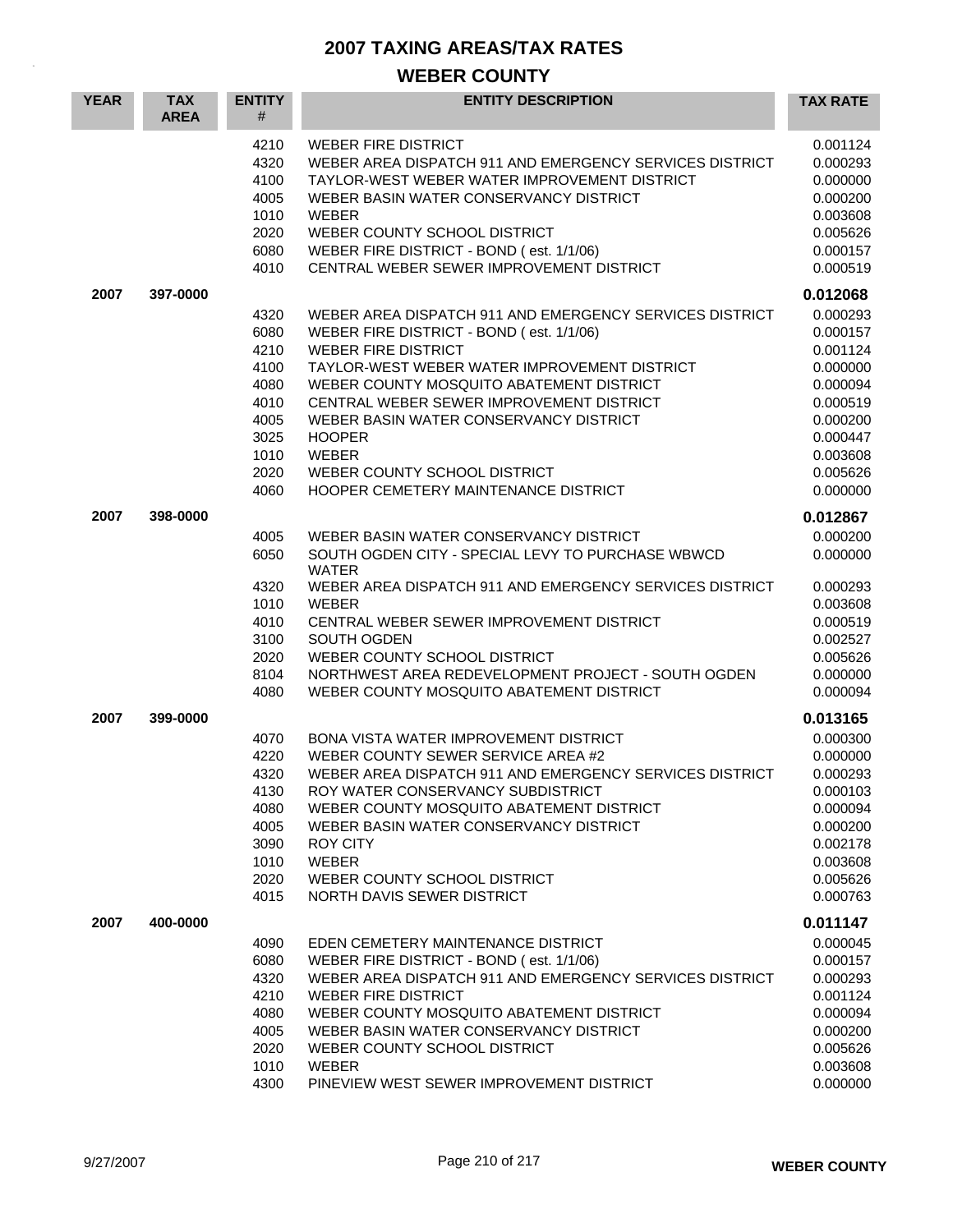| <b>YEAR</b> | <b>TAX</b><br><b>AREA</b> | <b>ENTITY</b><br># | <b>ENTITY DESCRIPTION</b>                                                                           | <b>TAX RATE</b>      |
|-------------|---------------------------|--------------------|-----------------------------------------------------------------------------------------------------|----------------------|
| 2007        | 404-0000                  |                    |                                                                                                     | 0.012575             |
|             |                           | 4080               | WEBER COUNTY MOSQUITO ABATEMENT DISTRICT                                                            | 0.000094             |
|             |                           | 4320               | WEBER AREA DISPATCH 911 AND EMERGENCY SERVICES DISTRICT                                             | 0.000293             |
|             |                           | 6080               | WEBER FIRE DISTRICT - BOND (est. 1/1/06)                                                            | 0.000157             |
|             |                           | 4210<br>4150       | <b>WEBER FIRE DISTRICT</b><br>HOOPER WATER IMPROVEMENT DISTRICT                                     | 0.001124<br>0.000404 |
|             |                           | 4130               | ROY WATER CONSERVANCY SUBDISTRICT                                                                   | 0.000103             |
|             |                           | 4010               | CENTRAL WEBER SEWER IMPROVEMENT DISTRICT                                                            | 0.000519             |
|             |                           | 4005               | WEBER BASIN WATER CONSERVANCY DISTRICT                                                              | 0.000200             |
|             |                           | 3025               | <b>HOOPER</b>                                                                                       | 0.000447             |
|             |                           | 1010               | <b>WEBER</b>                                                                                        | 0.003608             |
|             |                           | 2020<br>4060       | WEBER COUNTY SCHOOL DISTRICT<br>HOOPER CEMETERY MAINTENANCE DISTRICT                                | 0.005626<br>0.000000 |
| 2007        | 406-0000                  |                    |                                                                                                     |                      |
|             |                           | 3050               | <b>OGDEN CITY</b>                                                                                   | 0.016619<br>0.003384 |
|             |                           | 1010               | <b>WEBER</b>                                                                                        | 0.003608             |
|             |                           | 6030               | OGDEN CITY - SPECIAL LEVY TO PURCHASE WBWCD WATER                                                   | 0.000345             |
|             |                           | 4320               | WEBER AREA DISPATCH 911 AND EMERGENCY SERVICES DISTRICT                                             | 0.000293             |
|             |                           | 4080               | WEBER COUNTY MOSQUITO ABATEMENT DISTRICT                                                            | 0.000094             |
|             |                           | 4005<br>8025       | WEBER BASIN WATER CONSERVANCY DISTRICT<br>21ST/22ND STREET REDEVELOPMENT PLAN - OGDEN CITY          | 0.000200             |
|             |                           | 2010               | OGDEN CITY SCHOOL DISTRICT                                                                          | 0.000000<br>0.008176 |
|             |                           | 4010               | CENTRAL WEBER SEWER IMPROVEMENT DISTRICT                                                            | 0.000519             |
| 2007        | 408-0000                  |                    |                                                                                                     | 0.011402             |
|             |                           | 4080               | WEBER COUNTY MOSQUITO ABATEMENT DISTRICT                                                            | 0.000094             |
|             |                           | 4320               | WEBER AREA DISPATCH 911 AND EMERGENCY SERVICES DISTRICT                                             | 0.000293             |
|             |                           | 4310               | PIONEER SPECIAL SERVICE DISTRICT                                                                    | 0.000000             |
|             |                           | 4210<br>4070       | <b>WEBER FIRE DISTRICT</b><br><b>BONA VISTA WATER IMPROVEMENT DISTRICT</b>                          | 0.001124<br>0.000300 |
|             |                           | 4005               | WEBER BASIN WATER CONSERVANCY DISTRICT                                                              | 0.000200             |
|             |                           | 3035               | MARRIOTT-SLATERVILLE CITY                                                                           | 0.000000             |
|             |                           | 1010               | <b>WEBER</b>                                                                                        | 0.003608             |
|             |                           | 6080               | WEBER FIRE DISTRICT - BOND (est. 1/1/06)                                                            | 0.000157             |
|             |                           | 2020               | WEBER COUNTY SCHOOL DISTRICT                                                                        | 0.005626             |
| 2007        | 409-0000                  |                    |                                                                                                     | 0.011921             |
|             |                           | 4080               | WEBER COUNTY MOSQUITO ABATEMENT DISTRICT                                                            | 0.000094             |
|             |                           | 6080<br>4320       | WEBER FIRE DISTRICT - BOND (est. 1/1/06)<br>WEBER AREA DISPATCH 911 AND EMERGENCY SERVICES DISTRICT | 0.000157<br>0.000293 |
|             |                           | 4310               | PIONEER SPECIAL SERVICE DISTRICT                                                                    | 0.000000             |
|             |                           | 4210               | <b>WEBER FIRE DISTRICT</b>                                                                          | 0.001124             |
|             |                           | 4010               | CENTRAL WEBER SEWER IMPROVEMENT DISTRICT                                                            | 0.000519             |
|             |                           | 4005               | WEBER BASIN WATER CONSERVANCY DISTRICT                                                              | 0.000200             |
|             |                           | 3035               | MARRIOTT-SLATERVILLE CITY                                                                           | 0.000000             |
|             |                           | 1010<br>4070       | WEBER<br><b>BONA VISTA WATER IMPROVEMENT DISTRICT</b>                                               | 0.003608<br>0.000300 |
|             |                           | 2020               | WEBER COUNTY SCHOOL DISTRICT                                                                        | 0.005626             |
| 2007        | 411-0000                  |                    |                                                                                                     | 0.011221             |
|             |                           | 4080               | WEBER COUNTY MOSQUITO ABATEMENT DISTRICT                                                            | 0.000094             |
|             |                           | 6080               | WEBER FIRE DISTRICT - BOND (est. 1/1/06)                                                            | 0.000157             |
|             |                           | 4320               | WEBER AREA DISPATCH 911 AND EMERGENCY SERVICES DISTRICT                                             | 0.000293             |
|             |                           | 4240<br>4210       | WEBER COUNTY SERVICE AREA #5<br>WEBER FIRE DISTRICT                                                 | 0.000090<br>0.001124 |
|             |                           | 4110               | DURFEE CREEK SEWER IMPROVEMENT DISTRICT                                                             | 0.000000             |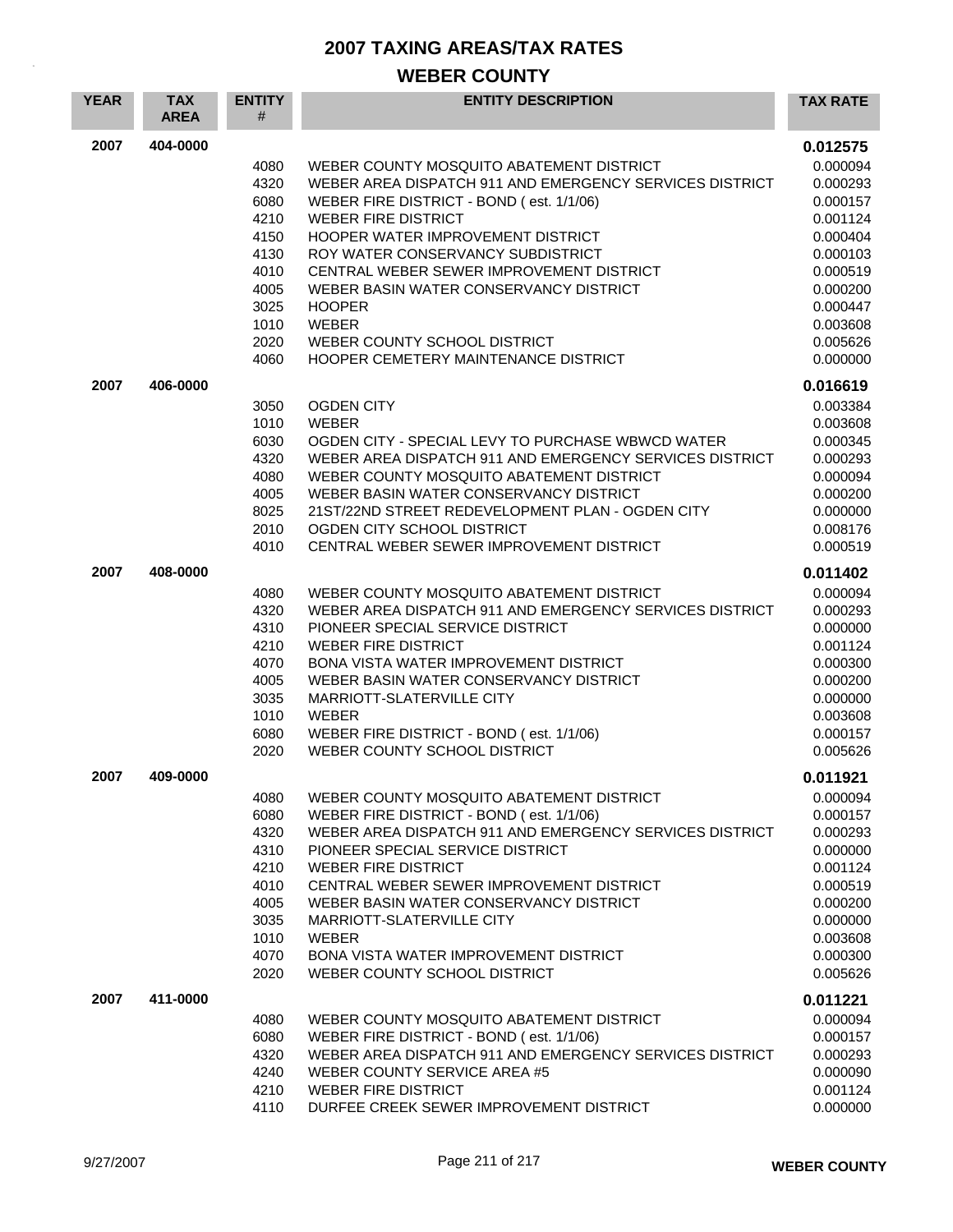| <b>YEAR</b> | <b>TAX</b><br><b>AREA</b> | <b>ENTITY</b><br>#                                                                                   | <b>ENTITY DESCRIPTION</b>                                                                                                                                                                                                                                                                                                                                                                                                                                                                    | <b>TAX RATE</b>                                                                                                                                          |
|-------------|---------------------------|------------------------------------------------------------------------------------------------------|----------------------------------------------------------------------------------------------------------------------------------------------------------------------------------------------------------------------------------------------------------------------------------------------------------------------------------------------------------------------------------------------------------------------------------------------------------------------------------------------|----------------------------------------------------------------------------------------------------------------------------------------------------------|
|             |                           | 4005<br>2020<br>1010<br>4120                                                                         | WEBER BASIN WATER CONSERVANCY DISTRICT<br>WEBER COUNTY SCHOOL DISTRICT<br><b>WEBER</b><br>LIBERTY CEMETERY MAINTENANCE DISTRICT                                                                                                                                                                                                                                                                                                                                                              | 0.000200<br>0.005626<br>0.003608<br>0.000029                                                                                                             |
| 2007        | 413-0000                  |                                                                                                      |                                                                                                                                                                                                                                                                                                                                                                                                                                                                                              | 0.011679                                                                                                                                                 |
|             |                           | 4010<br>4080<br>4320<br>8201<br>3080                                                                 | CENTRAL WEBER SEWER IMPROVEMENT DISTRICT<br>WEBER COUNTY MOSQUITO ABATEMENT DISTRICT<br>WEBER AREA DISPATCH 911 AND EMERGENCY SERVICES DISTRICT<br>RIVERDALE ROAD NEIGHBORHOOD DEVELOPMENT PLAN - RIVER<br>DA.<br><b>RIVERDALE</b>                                                                                                                                                                                                                                                           | 0.000519<br>0.000094<br>0.000293<br>0.000000<br>0.001339                                                                                                 |
|             |                           | 2020<br>1010<br>6040                                                                                 | WEBER COUNTY SCHOOL DISTRICT<br><b>WEBER</b><br>RIVERDALE CITY - SPECIAL LEVY TO PURCHASE WBWCD WATER                                                                                                                                                                                                                                                                                                                                                                                        | 0.005626<br>0.003608<br>0.000000                                                                                                                         |
|             |                           | 4005                                                                                                 | WEBER BASIN WATER CONSERVANCY DISTRICT                                                                                                                                                                                                                                                                                                                                                                                                                                                       | 0.000200                                                                                                                                                 |
| 2007        | 416-0000                  | 4010<br>6080<br>4320<br>4210<br>4070<br>8252<br>4005<br>3010<br>2020<br>1010<br>4080                 | CENTRAL WEBER SEWER IMPROVEMENT DISTRICT<br>WEBER FIRE DISTRICT - BOND (est. 1/1/06)<br>WEBER AREA DISPATCH 911 AND EMERGENCY SERVICES DISTRICT<br><b>WEBER FIRE DISTRICT</b><br>BONA VISTA WATER IMPROVEMENT DISTRICT<br>WEBER COUNTY INDUSTRIAL PARK AREA NO 3<br>WEBER BASIN WATER CONSERVANCY DISTRICT<br><b>FARR WEST CITY</b><br>WEBER COUNTY SCHOOL DISTRICT<br><b>WEBER</b><br>WEBER COUNTY MOSQUITO ABATEMENT DISTRICT                                                              | 0.012167<br>0.000519<br>0.000157<br>0.000293<br>0.001124<br>0.000300<br>0.000000<br>0.000200<br>0.000246<br>0.005626<br>0.003608<br>0.000094             |
| 2007        | 417-0000                  |                                                                                                      |                                                                                                                                                                                                                                                                                                                                                                                                                                                                                              | 0.011867                                                                                                                                                 |
|             |                           | 4080<br>8252<br>6080<br>4320<br>4210<br>4010<br>4005<br>3010<br>1010<br>2020                         | WEBER COUNTY MOSQUITO ABATEMENT DISTRICT<br>WEBER COUNTY INDUSTRIAL PARK AREA NO 3<br>WEBER FIRE DISTRICT - BOND (est. 1/1/06)<br>WEBER AREA DISPATCH 911 AND EMERGENCY SERVICES DISTRICT<br><b>WEBER FIRE DISTRICT</b><br>CENTRAL WEBER SEWER IMPROVEMENT DISTRICT<br>WEBER BASIN WATER CONSERVANCY DISTRICT<br><b>FARR WEST CITY</b><br><b>WEBER</b><br>WEBER COUNTY SCHOOL DISTRICT                                                                                                       | 0.000094<br>0.000000<br>0.000157<br>0.000293<br>0.001124<br>0.000519<br>0.000200<br>0.000246<br>0.003608<br>0.005626                                     |
| 2007        | 418-0000                  |                                                                                                      |                                                                                                                                                                                                                                                                                                                                                                                                                                                                                              | 0.013235                                                                                                                                                 |
|             |                           | 4080<br>1010<br>4320<br>6080<br>4220<br>4210<br>4150<br>4015<br>4010<br>4005<br>2020<br>3025<br>4060 | WEBER COUNTY MOSQUITO ABATEMENT DISTRICT<br><b>WEBER</b><br>WEBER AREA DISPATCH 911 AND EMERGENCY SERVICES DISTRICT<br>WEBER FIRE DISTRICT - BOND (est. 1/1/06)<br>WEBER COUNTY SEWER SERVICE AREA #2<br><b>WEBER FIRE DISTRICT</b><br>HOOPER WATER IMPROVEMENT DISTRICT<br>NORTH DAVIS SEWER DISTRICT<br>CENTRAL WEBER SEWER IMPROVEMENT DISTRICT<br>WEBER BASIN WATER CONSERVANCY DISTRICT<br>WEBER COUNTY SCHOOL DISTRICT<br><b>HOOPER</b><br><b>HOOPER CEMETERY MAINTENANCE DISTRICT</b> | 0.000094<br>0.003608<br>0.000293<br>0.000157<br>0.000000<br>0.001124<br>0.000404<br>0.000763<br>0.000519<br>0.000200<br>0.005626<br>0.000447<br>0.000000 |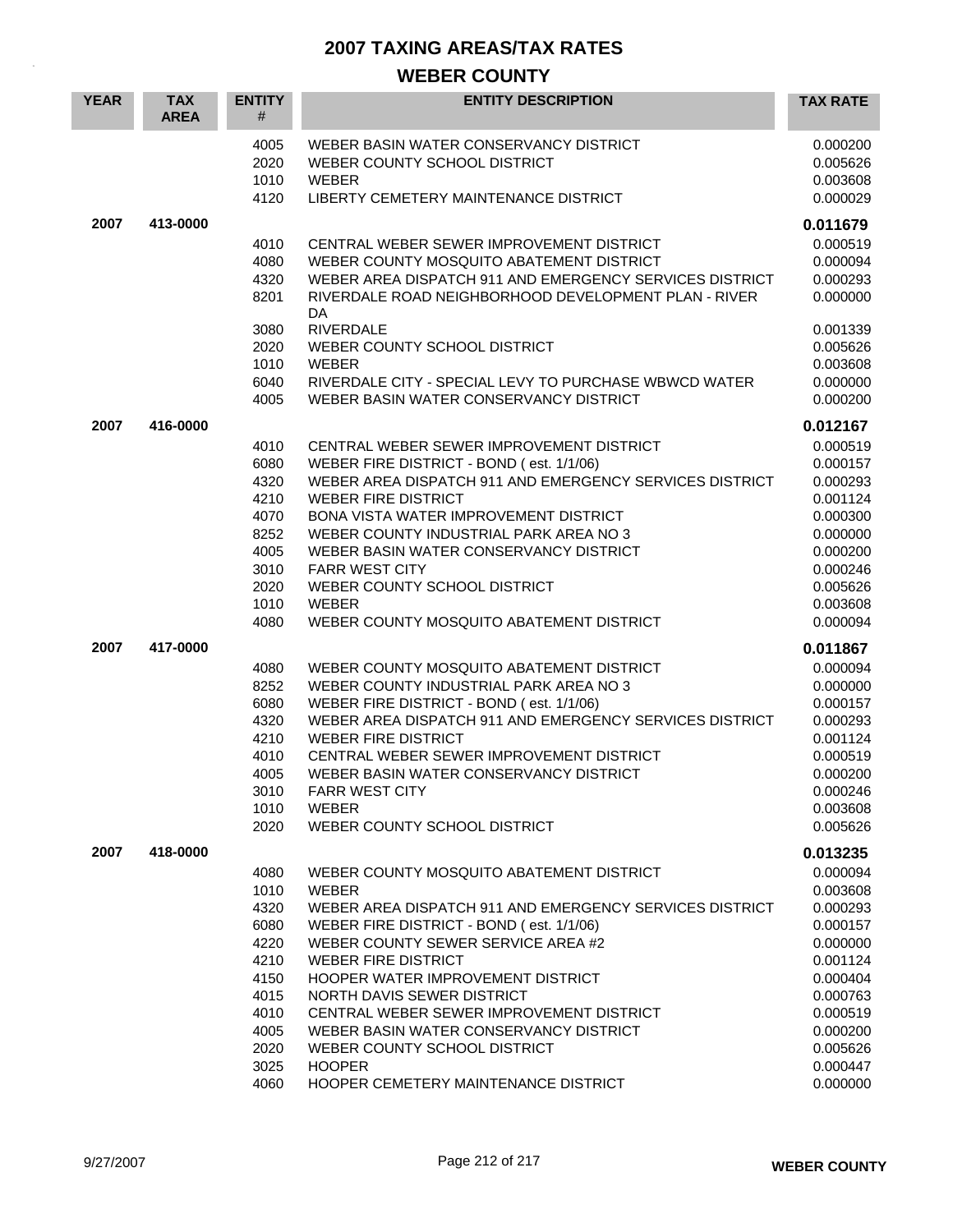| <b>YEAR</b> | <b>TAX</b><br><b>AREA</b> | <b>ENTITY</b><br>#                                                                   | <b>ENTITY DESCRIPTION</b>                                                                                                                                                                                                                                                                                                                                                                                                                          | <b>TAX RATE</b>                                                                                                                              |
|-------------|---------------------------|--------------------------------------------------------------------------------------|----------------------------------------------------------------------------------------------------------------------------------------------------------------------------------------------------------------------------------------------------------------------------------------------------------------------------------------------------------------------------------------------------------------------------------------------------|----------------------------------------------------------------------------------------------------------------------------------------------|
| 2007        | 419-0000                  | 4005<br>8205<br>6040<br>4320<br>4010<br>3080<br>2020<br>1010<br>4080                 | WEBER BASIN WATER CONSERVANCY DISTRICT<br>WEST BENCH REVELOPMENT PROJECT AREA PLAN - RIVERDALE<br>RIVERDALE CITY - SPECIAL LEVY TO PURCHASE WBWCD WATER<br>WEBER AREA DISPATCH 911 AND EMERGENCY SERVICES DISTRICT<br>CENTRAL WEBER SEWER IMPROVEMENT DISTRICT<br><b>RIVERDALE</b><br>WEBER COUNTY SCHOOL DISTRICT<br><b>WEBER</b><br>WEBER COUNTY MOSQUITO ABATEMENT DISTRICT                                                                     | 0.011679<br>0.000200<br>0.000000<br>0.000000<br>0.000293<br>0.000519<br>0.001339<br>0.005626<br>0.003608<br>0.000094                         |
| 2007        | 421-0000                  | 4100<br>6080<br>4320<br>4285<br>2020<br>4210<br>4040<br>3130<br>4005<br>1010<br>4080 | TAYLOR-WEST WEBER WATER IMPROVEMENT DISTRICT<br>WEBER FIRE DISTRICT - BOND (est. 1/1/06)<br>WEBER AREA DISPATCH 911 AND EMERGENCY SERVICES DISTRICT<br>WEST HAVEN WASTE WATER SPECIAL SERVICE DISTRICT<br>WEBER COUNTY SCHOOL DISTRICT<br><b>WEBER FIRE DISTRICT</b><br>WEST WEBER-TAYLOR CEMETERY MAINTENANCE DISTRICT<br><b>WEST HAVEN</b><br>WEBER BASIN WATER CONSERVANCY DISTRICT<br><b>WEBER</b><br>WEBER COUNTY MOSQUITO ABATEMENT DISTRICT | 0.011178<br>0.000000<br>0.000157<br>0.000293<br>0.000000<br>0.005626<br>0.001124<br>0.000076<br>0.000000<br>0.000200<br>0.003608<br>0.000094 |
| 2007        | 422-0000                  | 6040<br>8206<br>4320<br>4080<br>4005<br>3080<br>1010<br>2020<br>4010                 | RIVERDALE CITY - SPECIAL LEVY TO PURCHASE WBWCD WATER<br>550 WEST REDEVELOPMENT AREA PROJECT AREA - RIVERDALE<br>WEBER AREA DISPATCH 911 AND EMERGENCY SERVICES DISTRICT<br>WEBER COUNTY MOSQUITO ABATEMENT DISTRICT<br>WEBER BASIN WATER CONSERVANCY DISTRICT<br><b>RIVERDALE</b><br><b>WEBER</b><br>WEBER COUNTY SCHOOL DISTRICT<br>CENTRAL WEBER SEWER IMPROVEMENT DISTRICT                                                                     | 0.011679<br>0.000000<br>0.000000<br>0.000293<br>0.000094<br>0.000200<br>0.001339<br>0.003608<br>0.005626<br>0.000519                         |
| 2007        | 426-0000                  | 4005<br>6030<br>4320<br>4140<br>1010<br>4010<br>3050<br>2010<br>4080                 | WEBER BASIN WATER CONSERVANCY DISTRICT<br>OGDEN CITY - SPECIAL LEVY TO PURCHASE WBWCD WATER<br>WEBER AREA DISPATCH 911 AND EMERGENCY SERVICES DISTRICT<br>UINTAH HIGHLANDS WATER AND SEWER IMPROVEMENT DISTRICT<br><b>WEBER</b><br>CENTRAL WEBER SEWER IMPROVEMENT DISTRICT<br><b>OGDEN CITY</b><br>OGDEN CITY SCHOOL DISTRICT<br>WEBER COUNTY MOSQUITO ABATEMENT DISTRICT                                                                         | 0.017419<br>0.000200<br>0.000345<br>0.000293<br>0.000800<br>0.003608<br>0.000519<br>0.003384<br>0.008176<br>0.000094                         |
| 2007        | 427-0000                  | 4080<br>3070<br>8400<br>4320<br>4005<br>1010<br>2020<br>4020                         | WEBER COUNTY MOSQUITO ABATEMENT DISTRICT<br>PLEASANT VIEW<br>PLEASANT VIEW BUSINESS PARK - PLEASANT VIEW<br>WEBER AREA DISPATCH 911 AND EMERGENCY SERVICES DISTRICT<br>WEBER BASIN WATER CONSERVANCY DISTRICT<br><b>WEBER</b><br>WEBER COUNTY SCHOOL DISTRICT<br>BEN LOMOND CEMETERY MAINTENANCE DISTRICT                                                                                                                                          | 0.011917<br>0.000094<br>0.002018<br>0.000000<br>0.000293<br>0.000200<br>0.003608<br>0.005626<br>0.000078                                     |
| 2007        | 428-0000                  |                                                                                      |                                                                                                                                                                                                                                                                                                                                                                                                                                                    | 0.012436                                                                                                                                     |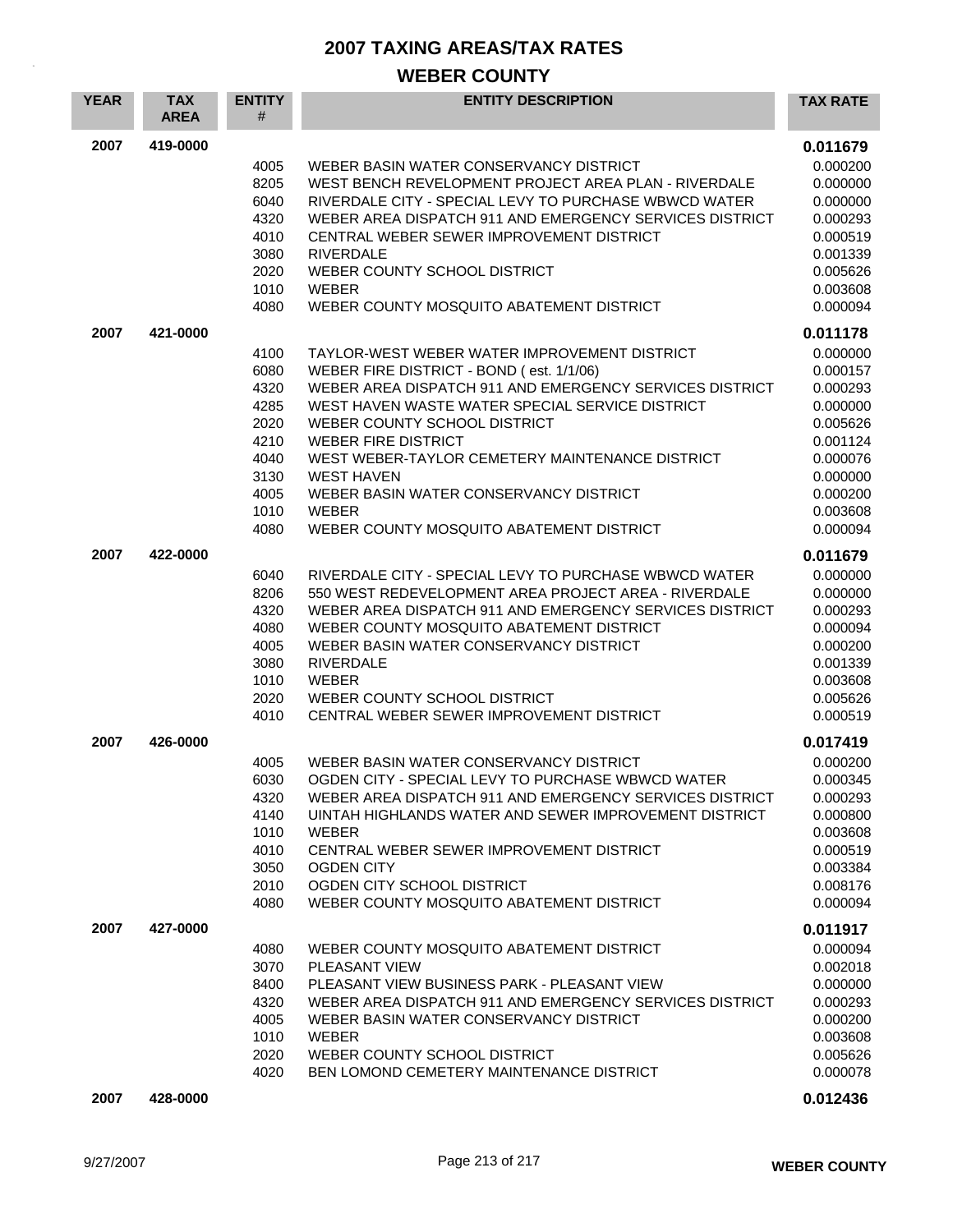| <b>YEAR</b> | <b>TAX</b><br><b>AREA</b> | <b>ENTITY</b><br>#                                                           | <b>ENTITY DESCRIPTION</b>                                                                                                                                                                                                                                                                                                                                                                                       | <b>TAX RATE</b>                                                                                                      |
|-------------|---------------------------|------------------------------------------------------------------------------|-----------------------------------------------------------------------------------------------------------------------------------------------------------------------------------------------------------------------------------------------------------------------------------------------------------------------------------------------------------------------------------------------------------------|----------------------------------------------------------------------------------------------------------------------|
|             |                           | 4320<br>8400<br>4080<br>4020<br>4005<br>3070<br>2020<br>1010<br>4010         | WEBER AREA DISPATCH 911 AND EMERGENCY SERVICES DISTRICT<br>PLEASANT VIEW BUSINESS PARK - PLEASANT VIEW<br>WEBER COUNTY MOSQUITO ABATEMENT DISTRICT<br>BEN LOMOND CEMETERY MAINTENANCE DISTRICT<br>WEBER BASIN WATER CONSERVANCY DISTRICT<br><b>PLEASANT VIEW</b><br>WEBER COUNTY SCHOOL DISTRICT<br><b>WEBER</b><br>CENTRAL WEBER SEWER IMPROVEMENT DISTRICT                                                    | 0.000293<br>0.000000<br>0.000094<br>0.000078<br>0.000200<br>0.002018<br>0.005626<br>0.003608<br>0.000519             |
| 2007        | 429-0000                  |                                                                              |                                                                                                                                                                                                                                                                                                                                                                                                                 | 0.011839                                                                                                             |
|             |                           | 3070<br>8400<br>4320<br>1010<br>4005<br>2020<br>4080                         | <b>PLEASANT VIEW</b><br>PLEASANT VIEW BUSINESS PARK - PLEASANT VIEW<br>WEBER AREA DISPATCH 911 AND EMERGENCY SERVICES DISTRICT<br><b>WEBER</b><br>WEBER BASIN WATER CONSERVANCY DISTRICT<br>WEBER COUNTY SCHOOL DISTRICT<br>WEBER COUNTY MOSQUITO ABATEMENT DISTRICT                                                                                                                                            | 0.002018<br>0.000000<br>0.000293<br>0.003608<br>0.000200<br>0.005626<br>0.000094                                     |
| 2007        | 430-0000                  |                                                                              |                                                                                                                                                                                                                                                                                                                                                                                                                 | 0.012736                                                                                                             |
|             |                           | 4070<br>2020<br>8400<br>4320<br>4080<br>4010<br>1010<br>3070<br>4005<br>4020 | BONA VISTA WATER IMPROVEMENT DISTRICT<br>WEBER COUNTY SCHOOL DISTRICT<br>PLEASANT VIEW BUSINESS PARK - PLEASANT VIEW<br>WEBER AREA DISPATCH 911 AND EMERGENCY SERVICES DISTRICT<br>WEBER COUNTY MOSQUITO ABATEMENT DISTRICT<br>CENTRAL WEBER SEWER IMPROVEMENT DISTRICT<br><b>WEBER</b><br><b>PLEASANT VIEW</b><br>WEBER BASIN WATER CONSERVANCY DISTRICT<br><b>BEN LOMOND CEMETERY MAINTENANCE DISTRICT</b>    | 0.000300<br>0.005626<br>0.000000<br>0.000293<br>0.000094<br>0.000519<br>0.003608<br>0.002018<br>0.000200<br>0.000078 |
| 2007        | 431-0000                  |                                                                              |                                                                                                                                                                                                                                                                                                                                                                                                                 | 0.011921                                                                                                             |
|             |                           | 4010<br>8253<br>6080<br>4320<br>4210<br>4070<br>4005<br>2020<br>1010<br>4080 | CENTRAL WEBER SEWER IMPROVEMENT DISTRICT<br>KIMBERLY-CLARK ECONOMIC DEVELOPMENT AREA<br>WEBER FIRE DISTRICT - BOND (est. 1/1/06)<br>WEBER AREA DISPATCH 911 AND EMERGENCY SERVICES DISTRICT<br><b>WEBER FIRE DISTRICT</b><br><b>BONA VISTA WATER IMPROVEMENT DISTRICT</b><br>WEBER BASIN WATER CONSERVANCY DISTRICT<br>WEBER COUNTY SCHOOL DISTRICT<br><b>WEBER</b><br>WEBER COUNTY MOSQUITO ABATEMENT DISTRICT | 0.000519<br>0.000000<br>0.000157<br>0.000293<br>0.001124<br>0.000300<br>0.000200<br>0.005626<br>0.003608<br>0.000094 |
| 2007        | 433-0000                  |                                                                              |                                                                                                                                                                                                                                                                                                                                                                                                                 | 0.012663                                                                                                             |
|             |                           | 4020<br>4320<br>6080<br>4080<br>4005<br>3040<br>2020<br>1010<br>4010         | BEN LOMOND CEMETERY MAINTENANCE DISTRICT<br>WEBER AREA DISPATCH 911 AND EMERGENCY SERVICES DISTRICT<br>WEBER FIRE DISTRICT - BOND (est. 1/1/06)<br>WEBER COUNTY MOSQUITO ABATEMENT DISTRICT<br>WEBER BASIN WATER CONSERVANCY DISTRICT<br>NORTH OGDEN CITY<br>WEBER COUNTY SCHOOL DISTRICT<br><b>WEBER</b><br>CENTRAL WEBER SEWER IMPROVEMENT DISTRICT                                                           | 0.000078<br>0.000293<br>0.000157<br>0.000094<br>0.000200<br>0.002088<br>0.005626<br>0.003608<br>0.000519             |
| 2007        | 434-0000                  |                                                                              |                                                                                                                                                                                                                                                                                                                                                                                                                 | 0.010716                                                                                                             |
|             |                           | 4320<br>1010                                                                 | WEBER AREA DISPATCH 911 AND EMERGENCY SERVICES DISTRICT<br><b>WEBER</b>                                                                                                                                                                                                                                                                                                                                         | 0.000293<br>0.003608                                                                                                 |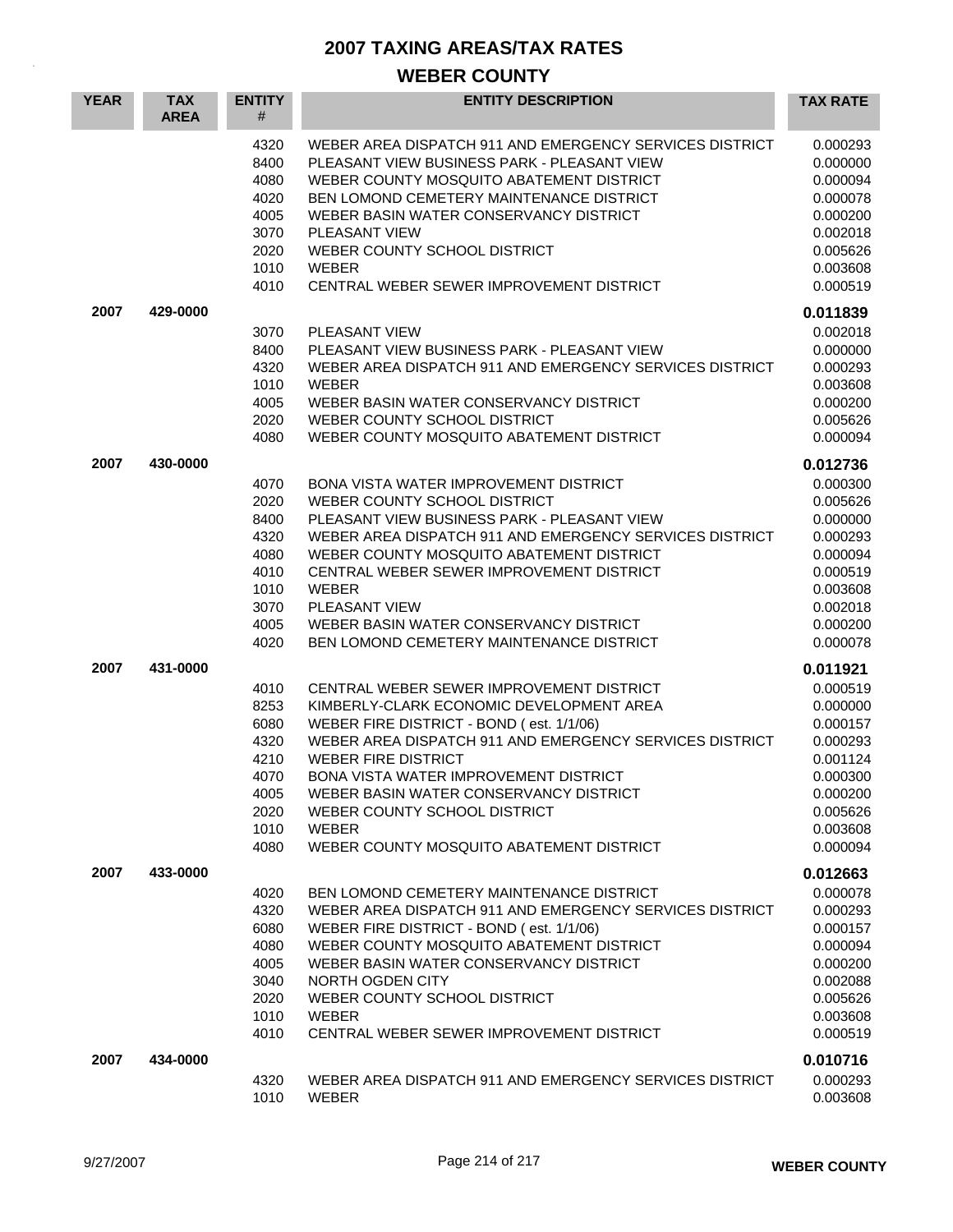| <b>YEAR</b> | <b>TAX</b><br><b>AREA</b> | <b>ENTITY</b><br>#                                                           | <b>ENTITY DESCRIPTION</b>                                                                                                                                                                                                                                                                                                                                                                                | <b>TAX RATE</b>                                                                                                      |
|-------------|---------------------------|------------------------------------------------------------------------------|----------------------------------------------------------------------------------------------------------------------------------------------------------------------------------------------------------------------------------------------------------------------------------------------------------------------------------------------------------------------------------------------------------|----------------------------------------------------------------------------------------------------------------------|
|             |                           | 6080<br>4080<br>4070<br>4005<br>3060<br>2020<br>4030                         | WEBER FIRE DISTRICT - BOND (est. 1/1/06)<br>WEBER COUNTY MOSQUITO ABATEMENT DISTRICT<br><b>BONA VISTA WATER IMPROVEMENT DISTRICT</b><br>WEBER BASIN WATER CONSERVANCY DISTRICT<br><b>PLAIN CITY</b><br>WEBER COUNTY SCHOOL DISTRICT<br>PLAIN CITY CEMETERY MAINTENANCE DISTRICT                                                                                                                          | 0.000157<br>0.000094<br>0.000300<br>0.000200<br>0.000350<br>0.005626<br>0.000088                                     |
| 2007        | 435-0000                  |                                                                              |                                                                                                                                                                                                                                                                                                                                                                                                          | 0.010416                                                                                                             |
|             |                           | 4005<br>6080<br>4320<br>1010<br>4030<br>3060<br>2020<br>4080                 | WEBER BASIN WATER CONSERVANCY DISTRICT<br>WEBER FIRE DISTRICT - BOND (est. 1/1/06)<br>WEBER AREA DISPATCH 911 AND EMERGENCY SERVICES DISTRICT<br>WEBER<br>PLAIN CITY CEMETERY MAINTENANCE DISTRICT<br><b>PLAIN CITY</b><br>WEBER COUNTY SCHOOL DISTRICT<br>WEBER COUNTY MOSQUITO ABATEMENT DISTRICT                                                                                                      | 0.000200<br>0.000157<br>0.000293<br>0.003608<br>0.000088<br>0.000350<br>0.005626<br>0.000094                         |
| 2007        | 436-0000                  |                                                                              |                                                                                                                                                                                                                                                                                                                                                                                                          | 0.012274                                                                                                             |
|             |                           | 2020<br>4320<br>4070<br>4080<br>6080<br>4010<br>3020<br>1010<br>4020<br>4005 | WEBER COUNTY SCHOOL DISTRICT<br>WEBER AREA DISPATCH 911 AND EMERGENCY SERVICES DISTRICT<br>BONA VISTA WATER IMPROVEMENT DISTRICT<br>WEBER COUNTY MOSQUITO ABATEMENT DISTRICT<br>WEBER FIRE DISTRICT - BOND (est. 1/1/06)<br>CENTRAL WEBER SEWER IMPROVEMENT DISTRICT<br><b>HARRISVILLE</b><br>WEBER<br>BEN LOMOND CEMETERY MAINTENANCE DISTRICT<br>WEBER BASIN WATER CONSERVANCY DISTRICT                | 0.005626<br>0.000293<br>0.000300<br>0.000094<br>0.000157<br>0.000519<br>0.001399<br>0.003608<br>0.000078<br>0.000200 |
| 2007        | 437-0000                  |                                                                              |                                                                                                                                                                                                                                                                                                                                                                                                          | 0.014526                                                                                                             |
|             |                           | 6030<br>6080<br>4320<br>4080<br>4070<br>4005<br>3050<br>1010<br>2020<br>4010 | OGDEN CITY - SPECIAL LEVY TO PURCHASE WBWCD WATER<br>WEBER FIRE DISTRICT - BOND (est. 1/1/06)<br>WEBER AREA DISPATCH 911 AND EMERGENCY SERVICES DISTRICT<br>WEBER COUNTY MOSQUITO ABATEMENT DISTRICT<br>BONA VISTA WATER IMPROVEMENT DISTRICT<br>WEBER BASIN WATER CONSERVANCY DISTRICT<br><b>OGDEN CITY</b><br><b>WEBER</b><br>WEBER COUNTY SCHOOL DISTRICT<br>CENTRAL WEBER SEWER IMPROVEMENT DISTRICT | 0.000345<br>0.000157<br>0.000293<br>0.000094<br>0.000300<br>0.000200<br>0.003384<br>0.003608<br>0.005626<br>0.000519 |
| 2007        | 438-0000                  |                                                                              |                                                                                                                                                                                                                                                                                                                                                                                                          | 0.010680                                                                                                             |
|             |                           | 4005<br>6080<br>6060<br>1010<br>4080<br>3110<br>2020<br>4320                 | WEBER BASIN WATER CONSERVANCY DISTRICT<br>WEBER FIRE DISTRICT - BOND (est. 1/1/06)<br>UINTAH TOWN - SPECIAL LEVY TO PURCHASE WBWCD WATER<br><b>WEBER</b><br>WEBER COUNTY MOSQUITO ABATEMENT DISTRICT<br><b>UINTAH</b><br>WEBER COUNTY SCHOOL DISTRICT<br>WEBER AREA DISPATCH 911 AND EMERGENCY SERVICES DISTRICT                                                                                         | 0.000200<br>0.000157<br>0.000000<br>0.003608<br>0.000094<br>0.000702<br>0.005626<br>0.000293                         |
| 2007        | 440-0000                  |                                                                              |                                                                                                                                                                                                                                                                                                                                                                                                          | 0.011974                                                                                                             |
|             |                           | 4020<br>6080<br>4320<br>1010                                                 | BEN LOMOND CEMETERY MAINTENANCE DISTRICT<br>WEBER FIRE DISTRICT - BOND (est. 1/1/06)<br>WEBER AREA DISPATCH 911 AND EMERGENCY SERVICES DISTRICT<br><b>WEBER</b>                                                                                                                                                                                                                                          | 0.000078<br>0.000157<br>0.000293<br>0.003608                                                                         |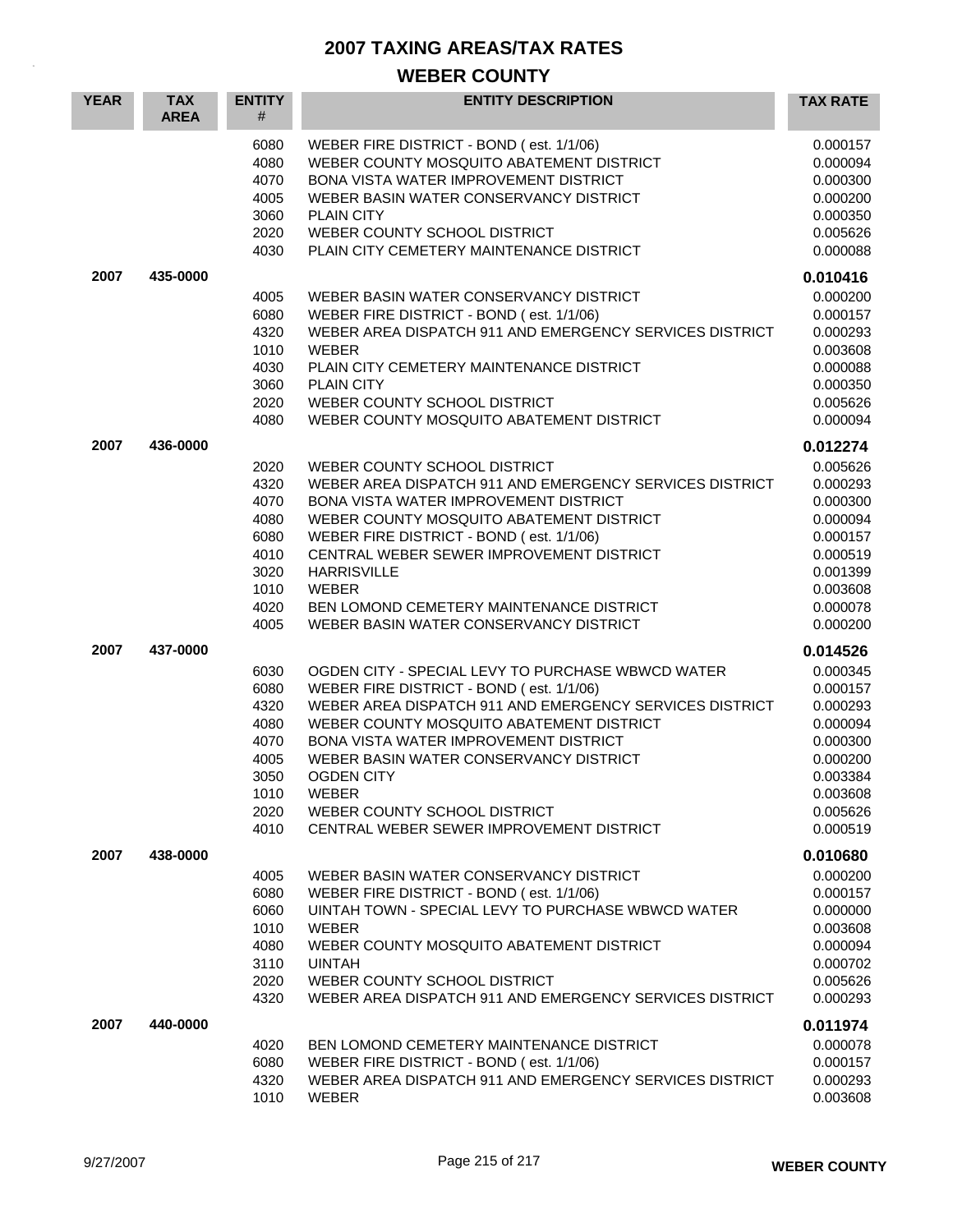| <b>YEAR</b> | <b>TAX</b><br><b>AREA</b> | <b>ENTITY</b><br>#                                                                   | <b>ENTITY DESCRIPTION</b>                                                                                                                                                                                                                                                                                                                                                                                                                           | <b>TAX RATE</b>                                                                                                                              |
|-------------|---------------------------|--------------------------------------------------------------------------------------|-----------------------------------------------------------------------------------------------------------------------------------------------------------------------------------------------------------------------------------------------------------------------------------------------------------------------------------------------------------------------------------------------------------------------------------------------------|----------------------------------------------------------------------------------------------------------------------------------------------|
|             |                           | 4080<br>4005<br>2020<br>3020<br>4010                                                 | WEBER COUNTY MOSQUITO ABATEMENT DISTRICT<br>WEBER BASIN WATER CONSERVANCY DISTRICT<br>WEBER COUNTY SCHOOL DISTRICT<br><b>HARRISVILLE</b><br>CENTRAL WEBER SEWER IMPROVEMENT DISTRICT                                                                                                                                                                                                                                                                | 0.000094<br>0.000200<br>0.005626<br>0.001399<br>0.000519                                                                                     |
| 2007        | 441-0000                  |                                                                                      |                                                                                                                                                                                                                                                                                                                                                                                                                                                     | 0.011530                                                                                                                                     |
|             |                           | 4210<br>8500<br>6080<br>4280<br>4080<br>4050<br>4005<br>2020<br>1010<br>4320         | <b>WEBER FIRE DISTRICT</b><br>WEBER FIRE DISTRICT - BOND (est. 1/1/06)<br>WEST WARREN PARK SERVICE AREA<br>WEBER COUNTY MOSQUITO ABATEMENT DISTRICT<br>WARREN-WEST WARREN CEMETERY MAINTENANCE DISTRICT<br>WEBER BASIN WATER CONSERVANCY DISTRICT<br>WEBER COUNTY SCHOOL DISTRICT<br><b>WEBER</b><br>WEBER AREA DISPATCH 911 AND EMERGENCY SERVICES DISTRICT                                                                                        | 0.001124<br>0.000000<br>0.000157<br>0.000321<br>0.000094<br>0.000107<br>0.000200<br>0.005626<br>0.003608<br>0.000293                         |
| 2007        | 442-0000                  | 4050<br>6080<br>4320<br>4290<br>8500<br>4280<br>4005<br>2020<br>1010<br>4080<br>4210 | WARREN-WEST WARREN CEMETERY MAINTENANCE DISTRICT<br>WEBER FIRE DISTRICT - BOND (est. 1/1/06)<br>WEBER AREA DISPATCH 911 AND EMERGENCY SERVICES DISTRICT<br>WEBER COUNTY INDUSTRIAL SERVICE AREA NO 1<br>WEST WARREN PARK SERVICE AREA<br>WEBER BASIN WATER CONSERVANCY DISTRICT<br>WEBER COUNTY SCHOOL DISTRICT<br><b>WEBER</b><br>WEBER COUNTY MOSQUITO ABATEMENT DISTRICT<br><b>WEBER FIRE DISTRICT</b>                                           | 0.011530<br>0.000107<br>0.000157<br>0.000293<br>0.000000<br>0.000000<br>0.000321<br>0.000200<br>0.005626<br>0.003608<br>0.000094<br>0.001124 |
| 2007        | 443-0000                  | 4050<br>8500<br>6080<br>4320<br>4080<br>4005<br>2020<br>1010<br>4210                 | WARREN-WEST WARREN CEMETERY MAINTENANCE DISTRICT<br>WEBER FIRE DISTRICT - BOND (est. 1/1/06)<br>WEBER AREA DISPATCH 911 AND EMERGENCY SERVICES DISTRICT<br>WEBER COUNTY MOSQUITO ABATEMENT DISTRICT<br>WEBER BASIN WATER CONSERVANCY DISTRICT<br>WEBER COUNTY SCHOOL DISTRICT<br><b>WEBER</b><br><b>WEBER FIRE DISTRICT</b>                                                                                                                         | 0.011209<br>0.000107<br>0.000000<br>0.000157<br>0.000293<br>0.000094<br>0.000200<br>0.005626<br>0.003608<br>0.001124                         |
| 2007        | 444-0000                  | 4080<br>4180<br>4210<br>6080<br>4100<br>4005<br>3060<br>2020<br>1010<br>4320<br>4050 | WEBER COUNTY MOSQUITO ABATEMENT DISTRICT<br>WEST WARREN - WARREN WATER IMPROVEMENT DISTRICT<br><b>WEBER FIRE DISTRICT</b><br>WEBER FIRE DISTRICT - BOND (est. 1/1/06)<br>TAYLOR-WEST WEBER WATER IMPROVEMENT DISTRICT<br>WEBER BASIN WATER CONSERVANCY DISTRICT<br><b>PLAIN CITY</b><br>WEBER COUNTY SCHOOL DISTRICT<br><b>WEBER</b><br>WEBER AREA DISPATCH 911 AND EMERGENCY SERVICES DISTRICT<br>WARREN-WEST WARREN CEMETERY MAINTENANCE DISTRICT | 0.011940<br>0.000094<br>0.000381<br>0.001124<br>0.000157<br>0.000000<br>0.000200<br>0.000350<br>0.005626<br>0.003608<br>0.000293<br>0.000107 |
| 2007        | 445-0000                  | 4080                                                                                 | WEBER COUNTY MOSQUITO ABATEMENT DISTRICT                                                                                                                                                                                                                                                                                                                                                                                                            | 0.011940<br>0.000094                                                                                                                         |